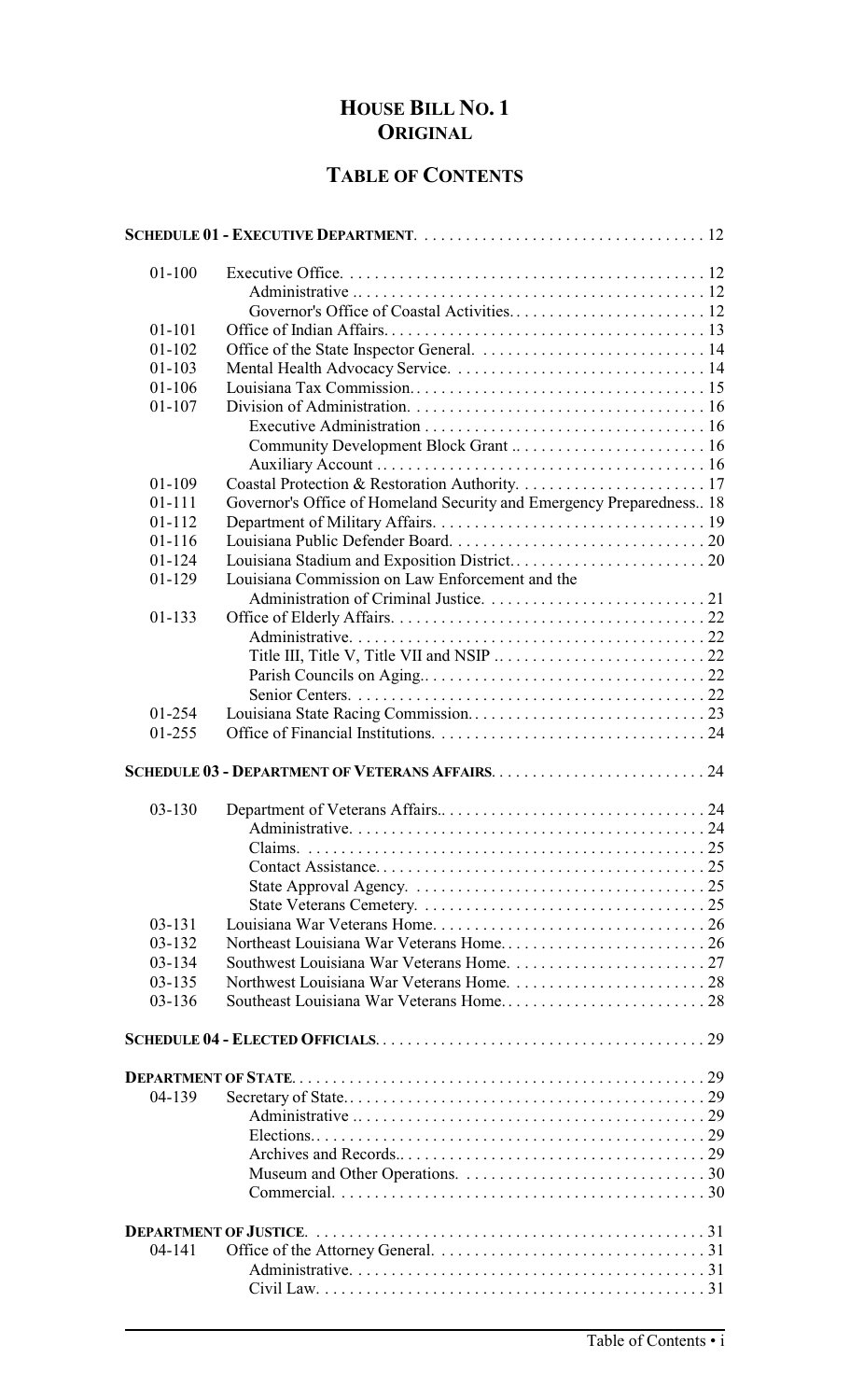| $04 - 146$ |                                                                 |
|------------|-----------------------------------------------------------------|
|            |                                                                 |
|            |                                                                 |
|            |                                                                 |
|            |                                                                 |
| $04 - 147$ |                                                                 |
|            |                                                                 |
|            |                                                                 |
|            |                                                                 |
|            |                                                                 |
|            |                                                                 |
|            |                                                                 |
| $04 - 158$ |                                                                 |
|            |                                                                 |
|            |                                                                 |
|            |                                                                 |
|            |                                                                 |
|            |                                                                 |
|            | <b>DEPARTMENT OF AGRICULTURE AND FORESTRY36</b>                 |
| 04-160     |                                                                 |
|            |                                                                 |
|            |                                                                 |
|            |                                                                 |
|            |                                                                 |
|            |                                                                 |
|            |                                                                 |
|            |                                                                 |
|            |                                                                 |
| $04 - 165$ |                                                                 |
|            |                                                                 |
|            |                                                                 |
|            |                                                                 |
|            | SCHEDULE 05 - DEPARTMENT OF ECONOMIC DEVELOPMENT39              |
|            |                                                                 |
| $05 - 251$ |                                                                 |
| 05-252     |                                                                 |
|            |                                                                 |
|            |                                                                 |
|            | SCHEDULE 06 - DEPARTMENT OF CULTURE, RECREATION AND TOURISM. 41 |
|            |                                                                 |
| $06 - 261$ |                                                                 |
|            |                                                                 |
|            |                                                                 |
|            | Louisiana Seafood Promotion & Marketing Board. 41               |
| 06-262     |                                                                 |
| $06 - 263$ |                                                                 |
| 06-264     |                                                                 |
| 06-265     |                                                                 |
|            |                                                                 |
|            |                                                                 |
|            |                                                                 |
| $06 - 267$ |                                                                 |
|            |                                                                 |
|            |                                                                 |
|            |                                                                 |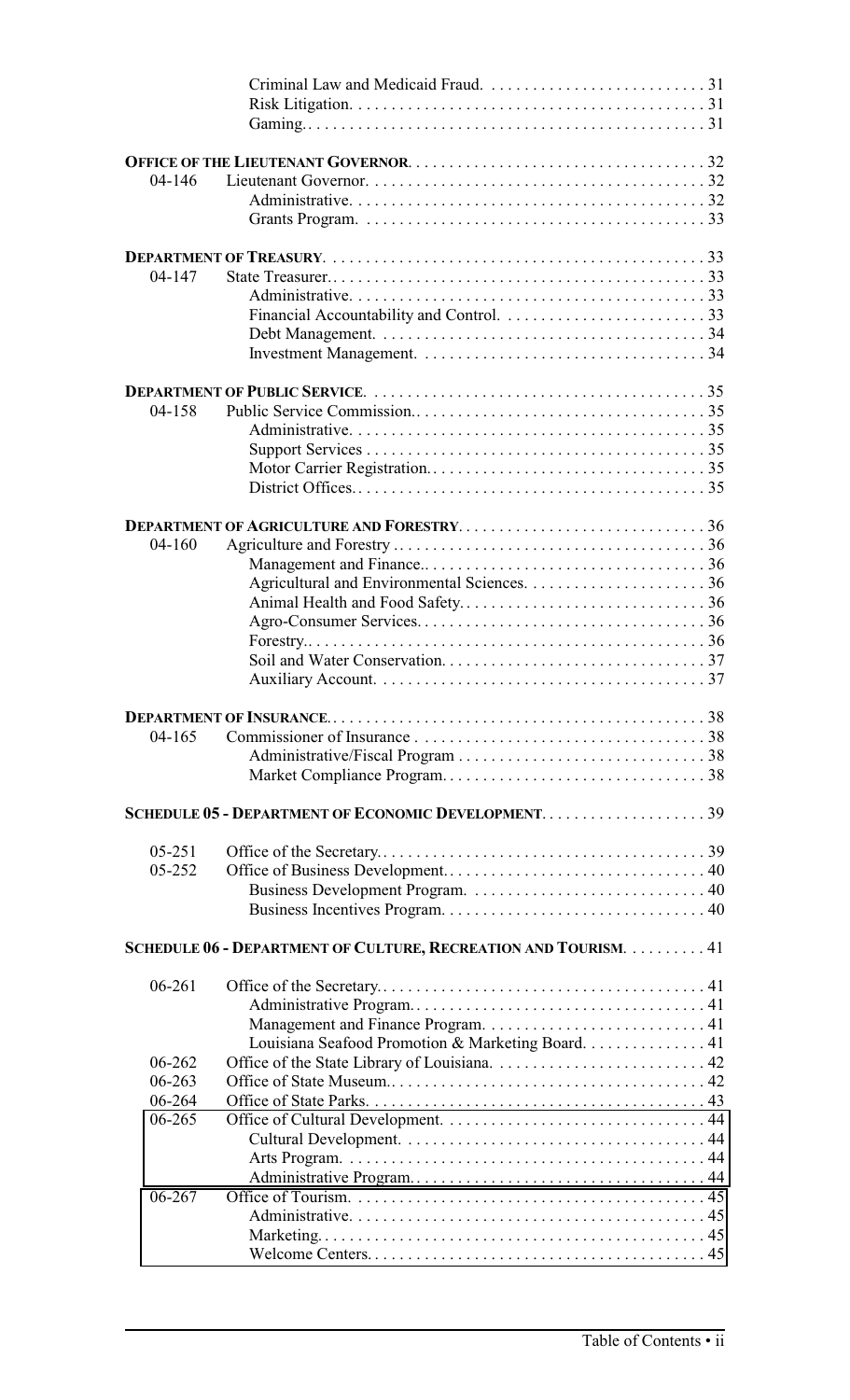|        | SCHEDULE 07 - DEPARTMENT OF TRANSPORTATION AND DEVELOPMENT. 46   |
|--------|------------------------------------------------------------------|
| 07-273 |                                                                  |
|        |                                                                  |
|        |                                                                  |
| 07-276 |                                                                  |
|        |                                                                  |
|        |                                                                  |
|        |                                                                  |
|        |                                                                  |
|        | <b>SCHEDULE 08 - DEPARTMENT OF PUBLIC SAFETY AND CORRECTIONS</b> |
|        |                                                                  |
| 08-400 |                                                                  |
|        |                                                                  |
|        |                                                                  |
|        |                                                                  |
|        |                                                                  |
| 08-402 |                                                                  |
|        |                                                                  |
|        |                                                                  |
|        |                                                                  |
| 08-405 |                                                                  |
|        |                                                                  |
|        |                                                                  |
|        |                                                                  |
| 08-406 |                                                                  |
|        |                                                                  |
|        |                                                                  |
| 08-407 |                                                                  |
|        |                                                                  |
|        |                                                                  |
| 08-408 |                                                                  |
|        |                                                                  |
|        |                                                                  |
| 08-409 |                                                                  |
|        |                                                                  |
|        |                                                                  |
|        |                                                                  |
| 08-413 |                                                                  |
|        |                                                                  |
|        |                                                                  |
|        |                                                                  |
| 08-414 |                                                                  |
|        |                                                                  |
|        |                                                                  |
|        |                                                                  |
| 08-415 |                                                                  |
|        |                                                                  |
|        |                                                                  |
| 08-416 |                                                                  |
|        |                                                                  |
|        |                                                                  |
|        |                                                                  |
|        |                                                                  |
| 08-418 |                                                                  |
| 08-419 |                                                                  |
|        |                                                                  |
|        |                                                                  |
|        |                                                                  |
|        |                                                                  |
| 08-420 |                                                                  |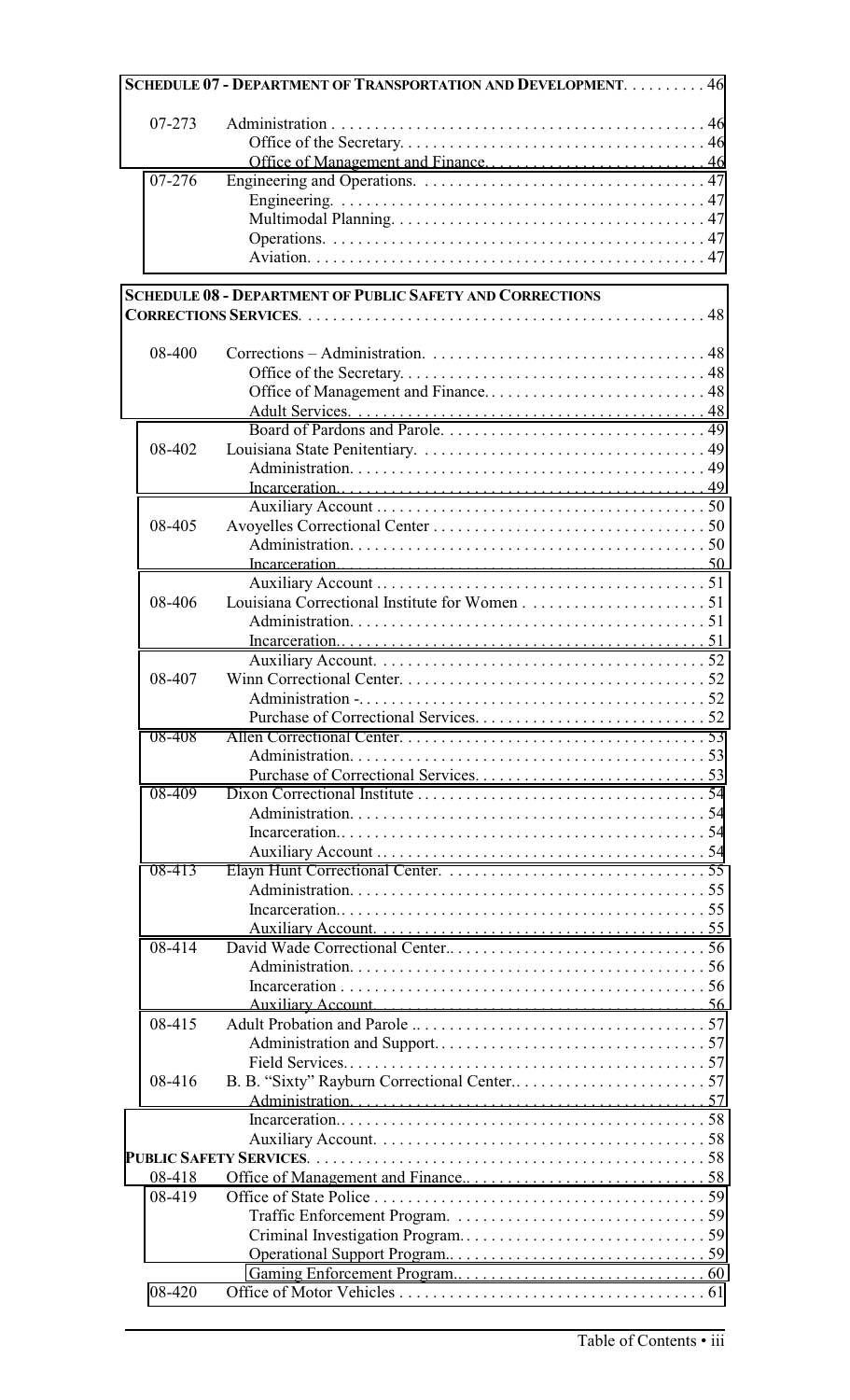| 08-422 |                                                              |  |
|--------|--------------------------------------------------------------|--|
| 08-423 |                                                              |  |
| 08-424 |                                                              |  |
| 08-425 |                                                              |  |
|        |                                                              |  |
|        |                                                              |  |
| 08-403 |                                                              |  |
|        |                                                              |  |
|        |                                                              |  |
|        |                                                              |  |
|        |                                                              |  |
|        |                                                              |  |
|        |                                                              |  |
|        |                                                              |  |
|        |                                                              |  |
| 09-300 |                                                              |  |
| 09-301 |                                                              |  |
| 09-302 |                                                              |  |
| 09-303 |                                                              |  |
| 09-304 |                                                              |  |
| 09-305 |                                                              |  |
| 09-306 |                                                              |  |
|        |                                                              |  |
|        |                                                              |  |
|        |                                                              |  |
|        |                                                              |  |
| 09-307 |                                                              |  |
|        |                                                              |  |
|        |                                                              |  |
| 09-309 |                                                              |  |
| 09-310 |                                                              |  |
| 09-320 |                                                              |  |
|        |                                                              |  |
|        |                                                              |  |
|        |                                                              |  |
| 09-324 |                                                              |  |
| 09-325 |                                                              |  |
| 09-326 |                                                              |  |
| 09-330 |                                                              |  |
|        |                                                              |  |
|        |                                                              |  |
|        |                                                              |  |
|        |                                                              |  |
| 09-340 | Office for Citizens with Developmental Disabilities. 80      |  |
|        |                                                              |  |
|        |                                                              |  |
|        |                                                              |  |
|        |                                                              |  |
| 09-375 |                                                              |  |
| 09-376 |                                                              |  |
| 09-377 |                                                              |  |
|        | SCHEDULE 10 - DEPARTMENT OF CHILDREN AND FAMILY SERVICES. 83 |  |
|        |                                                              |  |
| 10-360 |                                                              |  |
|        |                                                              |  |
|        |                                                              |  |
|        |                                                              |  |
|        |                                                              |  |
|        |                                                              |  |
|        |                                                              |  |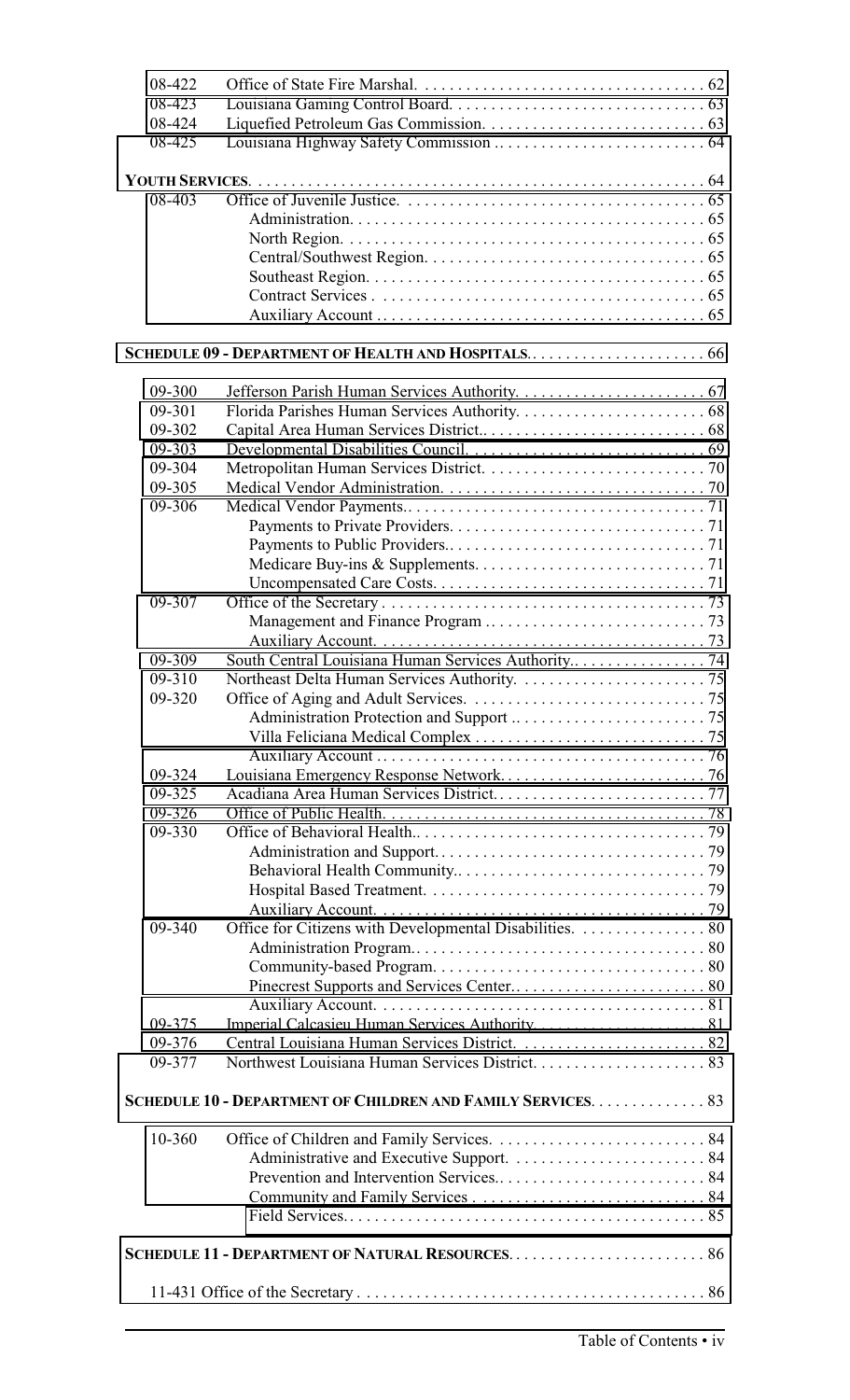| 12-440     |                                                        |  |
|------------|--------------------------------------------------------|--|
|            |                                                        |  |
|            |                                                        |  |
|            |                                                        |  |
|            |                                                        |  |
|            | SCHEDULE 13 - DEPARTMENT OF ENVIRONMENTAL QUALITY.  90 |  |
|            |                                                        |  |
| 13-850     |                                                        |  |
| 13-851     |                                                        |  |
| 13-852     |                                                        |  |
| 13-855     |                                                        |  |
|            |                                                        |  |
|            |                                                        |  |
| 14-474     |                                                        |  |
|            |                                                        |  |
|            |                                                        |  |
|            |                                                        |  |
|            |                                                        |  |
|            |                                                        |  |
|            | Office of Unemployment Insurance Administration. 94    |  |
|            | Office of Workers Compensation Administration 94       |  |
|            |                                                        |  |
|            |                                                        |  |
|            | SCHEDULE 16 - DEPARTMENT OF WILDLIFE AND FISHERIES95   |  |
|            |                                                        |  |
| $16 - 511$ |                                                        |  |
| 16-512     |                                                        |  |
|            |                                                        |  |
|            |                                                        |  |
| $16 - 513$ |                                                        |  |
| 16-514     |                                                        |  |
|            |                                                        |  |
|            |                                                        |  |
|            |                                                        |  |
| 17-560     |                                                        |  |
|            |                                                        |  |
|            |                                                        |  |
| 17-561     |                                                        |  |
| 17-562     |                                                        |  |
| 17-563     |                                                        |  |
| 17-565     |                                                        |  |
|            |                                                        |  |
|            |                                                        |  |
|            |                                                        |  |
|            |                                                        |  |
| 19-671     |                                                        |  |
| 19-674     |                                                        |  |
|            |                                                        |  |
|            |                                                        |  |
|            |                                                        |  |
| 19-661     |                                                        |  |
|            |                                                        |  |
|            |                                                        |  |
|            |                                                        |  |
|            |                                                        |  |
| 19-600     | Louisiana State University Board of Supervisors. 107   |  |
|            | Louisiana State University - A & M College 108         |  |
|            |                                                        |  |
|            |                                                        |  |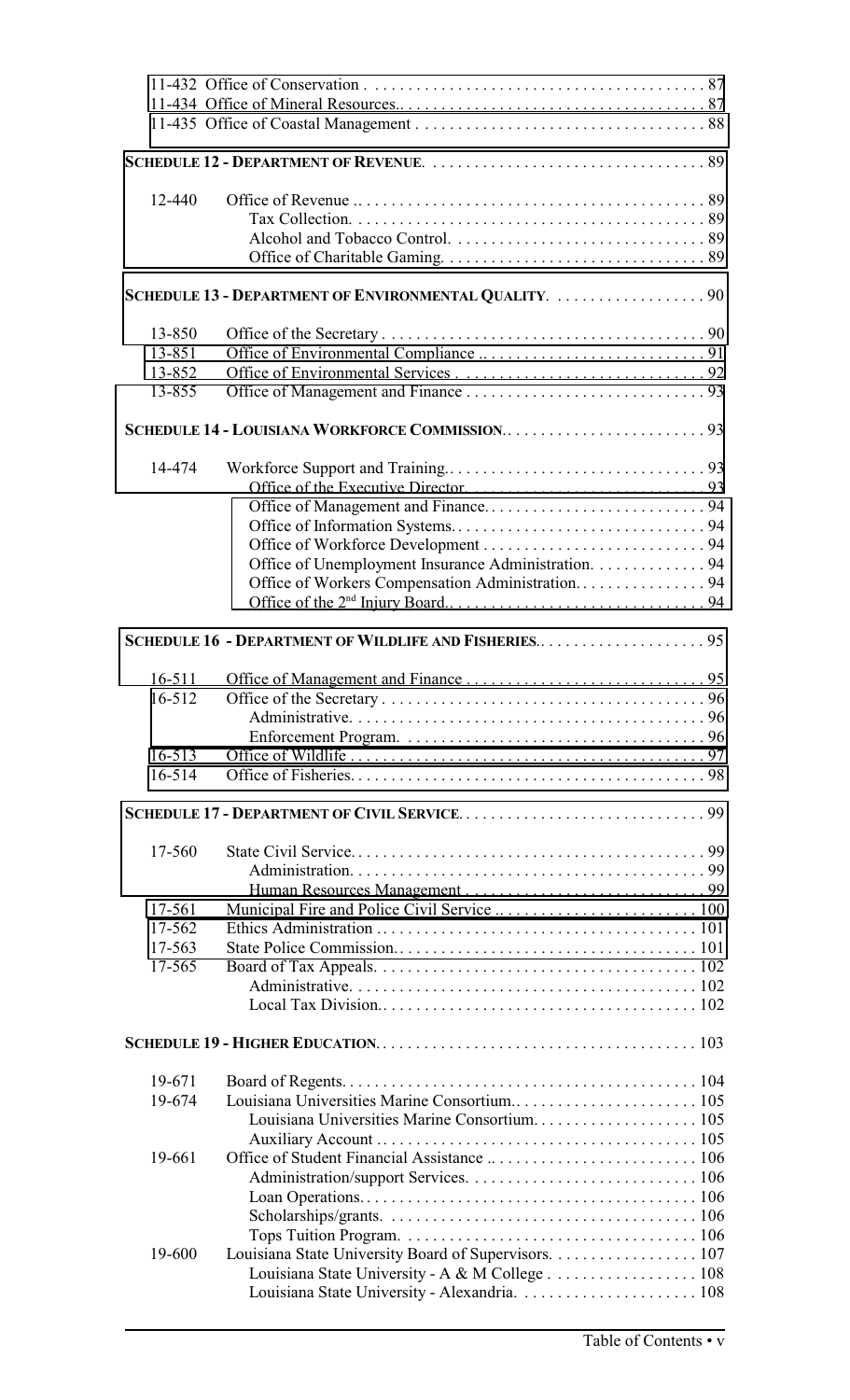|        | Louisiana State University Health Sciences Center - New Orleans 108   |  |
|--------|-----------------------------------------------------------------------|--|
|        | Louisiana State University Health Sciences Center - Shreveport 109    |  |
|        |                                                                       |  |
|        |                                                                       |  |
|        | Louisiana State University - Agricultural Center  109                 |  |
|        |                                                                       |  |
| 19-615 |                                                                       |  |
|        |                                                                       |  |
|        | Southern University – Agricultural & Mechanical College 111           |  |
|        |                                                                       |  |
|        |                                                                       |  |
|        | Southern University – Shreveport, Louisiana. 112                      |  |
|        | Southern University - Agricultural Research & Extension Center. . 112 |  |
| 19-620 |                                                                       |  |
|        |                                                                       |  |
|        |                                                                       |  |
|        |                                                                       |  |
|        |                                                                       |  |
|        |                                                                       |  |
|        |                                                                       |  |
|        |                                                                       |  |
|        |                                                                       |  |
|        |                                                                       |  |
|        |                                                                       |  |
|        | 19-649 Louisiana Community and Technical Colleges                     |  |
|        |                                                                       |  |
|        | Louisiana Community and Technical Colleges                            |  |
|        |                                                                       |  |
|        |                                                                       |  |
|        |                                                                       |  |
|        |                                                                       |  |
|        |                                                                       |  |
|        |                                                                       |  |
|        |                                                                       |  |
|        | Louisiana Delta Community College  118                                |  |
|        |                                                                       |  |
|        | SOWELA Technical Community College.  118                              |  |
|        |                                                                       |  |
|        |                                                                       |  |
|        | Central Louisiana Technical Community College 119                     |  |
|        |                                                                       |  |
|        |                                                                       |  |
|        |                                                                       |  |
|        |                                                                       |  |
| 19-653 | Louisiana Schools for the Deaf and Visually Impaired 120              |  |
|        |                                                                       |  |
|        |                                                                       |  |
|        |                                                                       |  |
|        |                                                                       |  |
| 19-655 |                                                                       |  |
| 19-657 | Louisiana School for Math, Science, and the Arts. 122                 |  |
|        |                                                                       |  |
|        |                                                                       |  |
| 19-662 | Louisiana Educational Television Authority 123                        |  |
| 19-666 |                                                                       |  |
|        |                                                                       |  |
|        |                                                                       |  |
| 19-673 |                                                                       |  |
|        |                                                                       |  |
|        |                                                                       |  |
| 19-678 |                                                                       |  |
|        |                                                                       |  |
|        |                                                                       |  |
|        |                                                                       |  |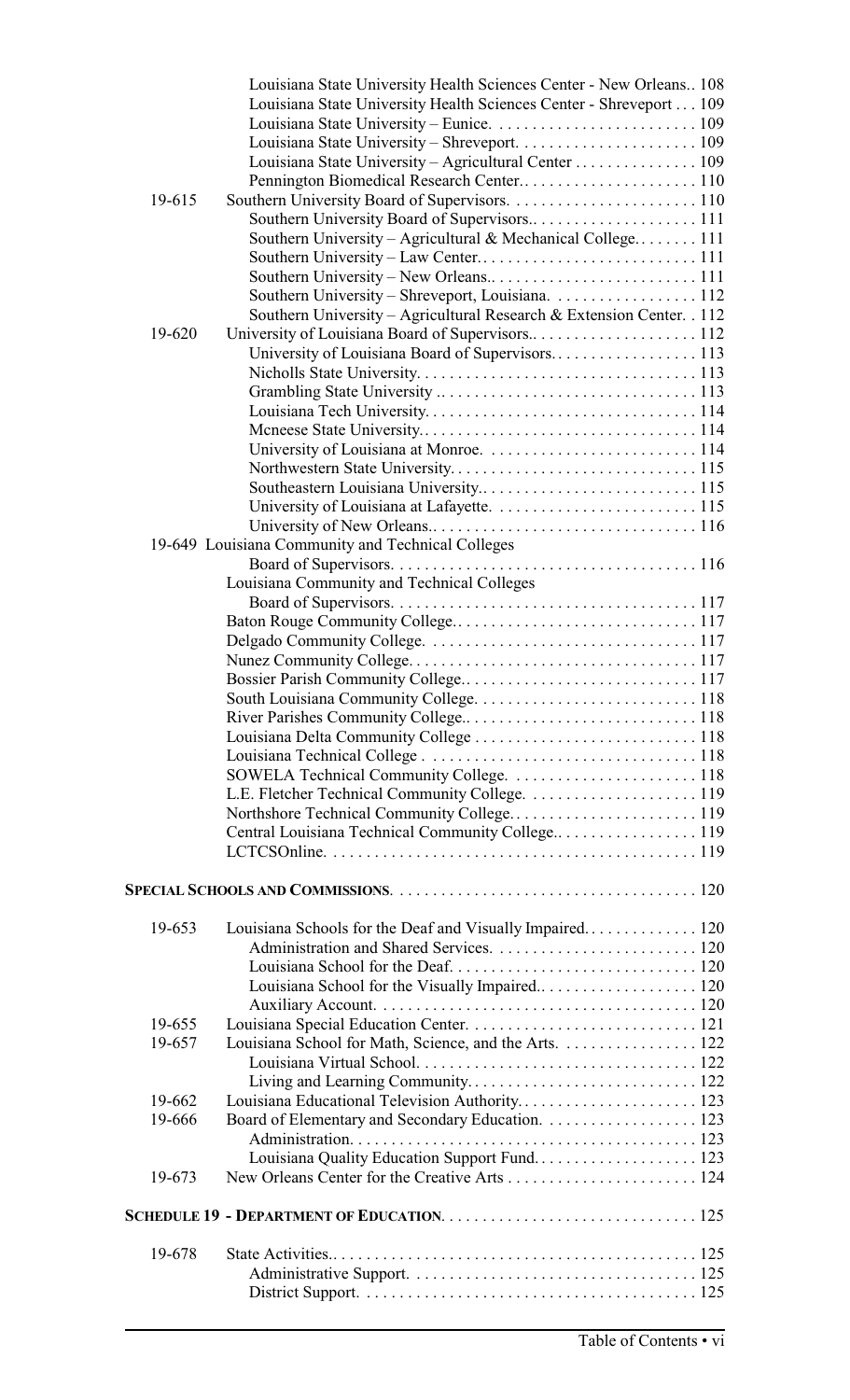| 19-681   |                                                         |  |
|----------|---------------------------------------------------------|--|
|          |                                                         |  |
|          |                                                         |  |
|          |                                                         |  |
| 19-682   |                                                         |  |
|          |                                                         |  |
|          |                                                         |  |
| 19-695   |                                                         |  |
| 19-697   |                                                         |  |
|          |                                                         |  |
|          |                                                         |  |
|          |                                                         |  |
|          |                                                         |  |
| 19-699   |                                                         |  |
|          |                                                         |  |
|          |                                                         |  |
| 19-610   | Louisiana State University Health Science Center        |  |
|          |                                                         |  |
|          |                                                         |  |
|          |                                                         |  |
| 20-451   |                                                         |  |
|          |                                                         |  |
|          |                                                         |  |
|          |                                                         |  |
| 20-452   |                                                         |  |
| 20-901   |                                                         |  |
| 20-903   |                                                         |  |
| 20-905   |                                                         |  |
| 20-906   | District Attorneys and Assistant District Attorneys 139 |  |
| 20-923   |                                                         |  |
| 20-924   | Video Draw Poker - Local Government Aid 140             |  |
| 20-925   | Unclaimed Property Leverage Fund - Debt Service  140    |  |
| 20-930   |                                                         |  |
| 20-931   | Louisiana Economic Development - Debt Service           |  |
|          |                                                         |  |
| 20-932   |                                                         |  |
| 20-933   | Governor's Conferences and Interstate Compacts 143      |  |
| 20-939   |                                                         |  |
| 20-940   | Emergency Medical Services - Parishes and               |  |
|          |                                                         |  |
| 20-941   | Agriculture and Forestry – Pass Through Funds 144       |  |
| 20-945   |                                                         |  |
| 20-966   | Supplemental Payments to Law Enforcement Personnel  146 |  |
| 20-977   |                                                         |  |
| $20-XXX$ |                                                         |  |
|          |                                                         |  |
|          |                                                         |  |
|          |                                                         |  |
|          |                                                         |  |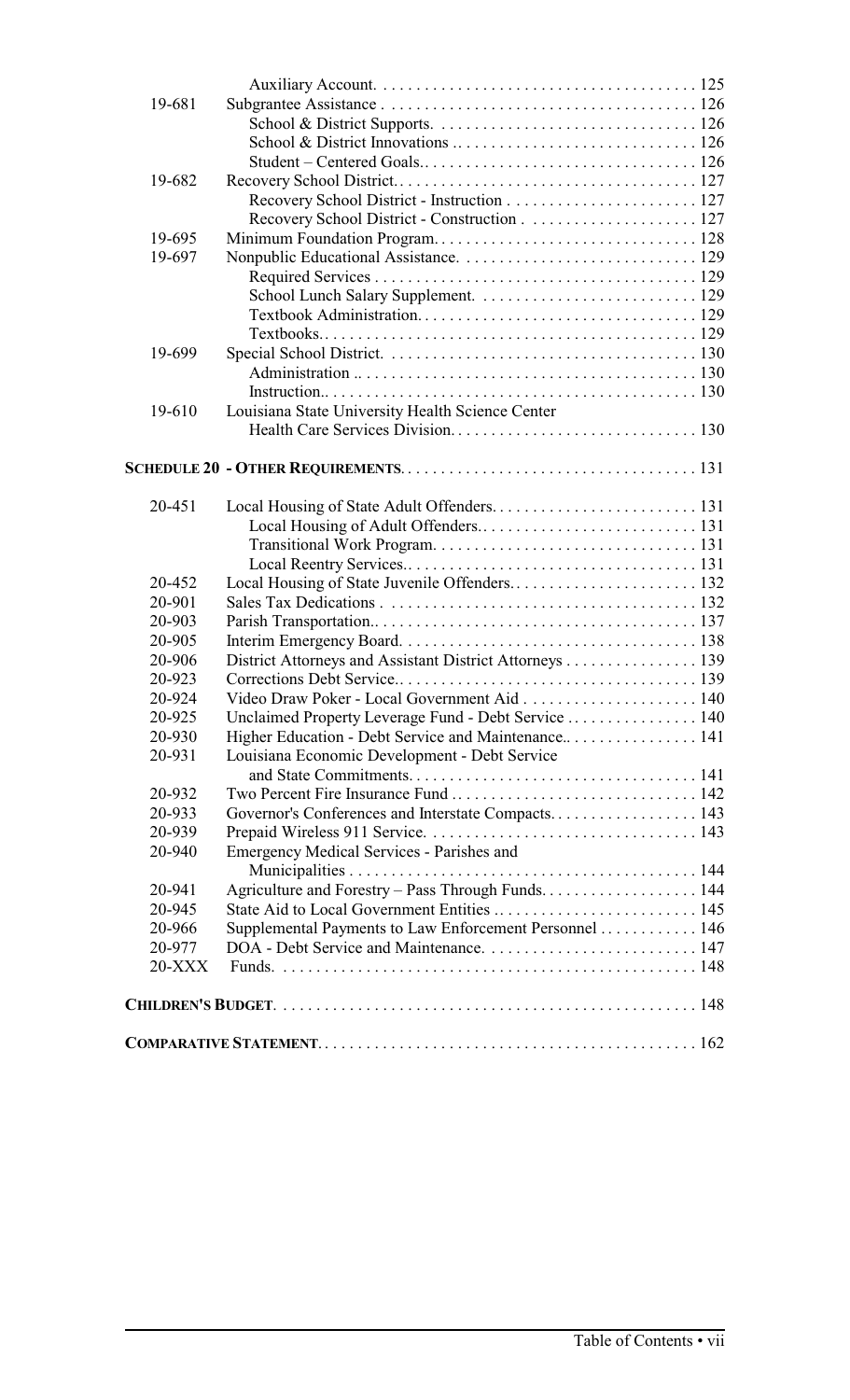2015 Regular Session

HOUSE BILL NO. 1

## BY REPRESENTATIVE FANNIN

## APPROPRIATIONS: Provides for the ordinary operating expenses of state government for Fiscal Year 2015-2016

| $\mathbf{1}$   | <b>AN ACT</b>                                                                                 |
|----------------|-----------------------------------------------------------------------------------------------|
| $\overline{2}$ | Making annual appropriations for Fiscal Year 2015-2016 for the ordinary expenses of the       |
| 3              | executive branch of state government, pensions, public schools, public roads, public          |
| 4              | charities, and state institutions and providing with respect to the expenditure of said       |
| 5              | appropriations.                                                                               |
| 6              | Be it enacted by the Legislature of Louisiana:                                                |
| $\tau$         | Section 1. The appropriations in this Act from state revenue shall be payable out of the      |
| 8              | sources specified and shall be limited by the provisions of Article VII, Section 10(D) of the |
| 9              | Louisiana Constitution.                                                                       |
| 10             | Section 2. All money from federal, interagency, statutory dedications, or self-generated      |
| 11             | revenues shall be available for expenditure in the amounts herein appropriated. Any increase  |
| 12             | in such revenues shall be available for allotment and expenditure by an agency on approval    |
| 13             | of an increase in the appropriation by the commissioner of administration and the Joint       |
| 14             | Legislative Committee on the Budget. Any increase in such revenues for an agency without      |
| 15             | an appropriation from the respective revenue source shall be incorporated into the agency's   |
| 16             | appropriation on approval of the commissioner of administration and the Joint Legislative     |
| 17             | Committee on the Budget. In the event that these revenues should be less than the amount      |
| 18             | appropriated, the appropriation shall be reduced accordingly. To the extent that such funds   |
| 19             | were included in the budget on a matching basis with state funds, a corresponding decrease    |
| 20             | in the state matching funds may be made. Any federal funds which are classified as disaster   |
| 21             | or emergency may be expended prior to approval of a BA-7 by the Joint Legislative             |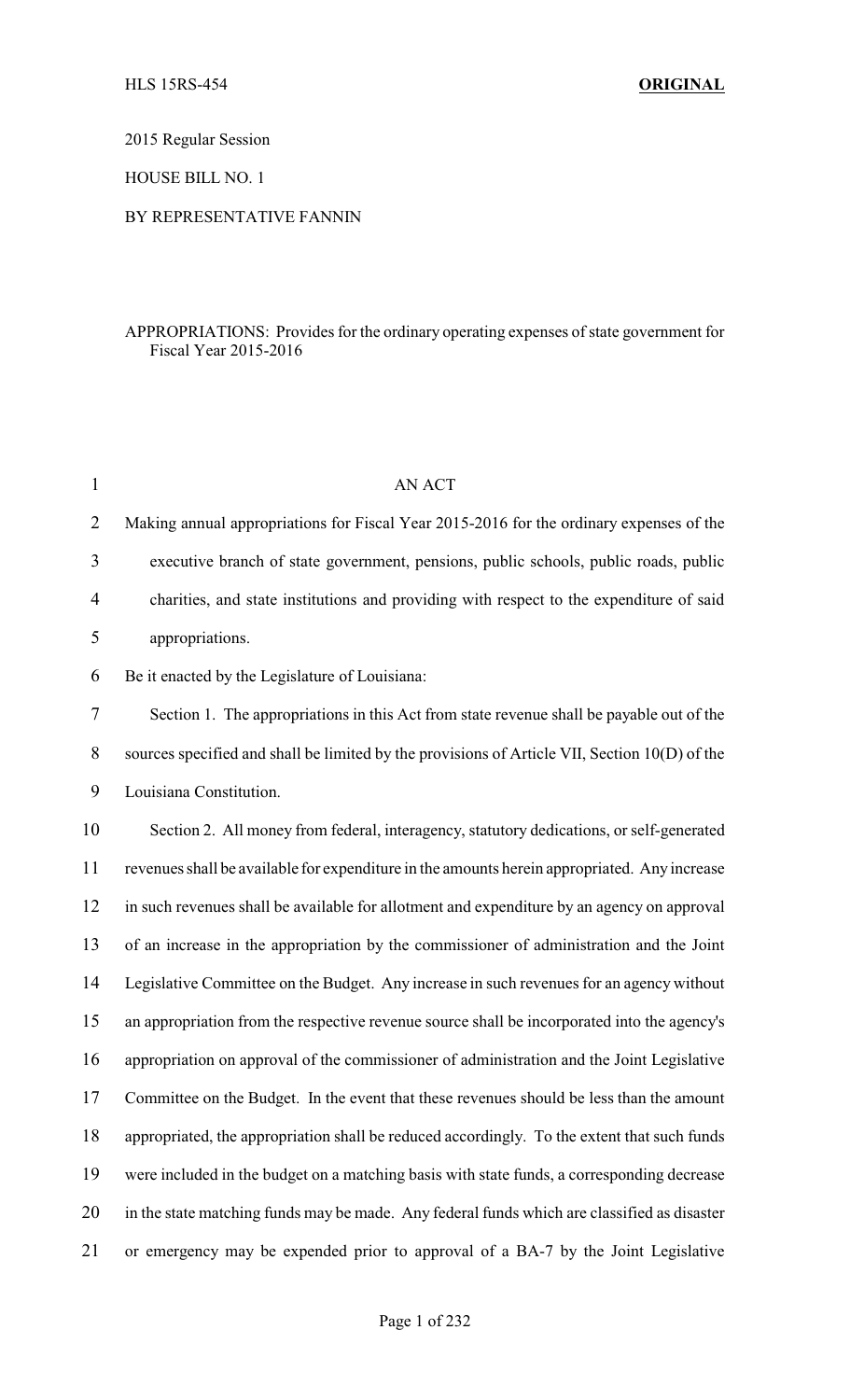Committee on the Budget upon the secretary's certifying to the governor that any delay would be detrimental to the state. The Joint Legislative Committee on the Budget shall be notified in writing of such declaration and shall meet to consider such action, but if it is found by the committee that such funds were not needed for an emergency expenditure, such approval may be withdrawn and any balance remaining shall not be expended.

 Section 3.A. Notwithstanding any other law to the contrary, the functions of any department, agency, program, or budget unit of the executive branch, except functions in departments, agencies, programs, or budget units of other statewide elected officials, may be transferred to a different department, agency, program, or budget unit for the purpose of economizing the operations of state government by executive order of the governor. Provided, however, that each such transfer must, prior to implementation, be approved by the commissioner of administration and Joint Legislative Committee on the Budget. Further, provided that no transfers pursuant to this Section shall violate the provisions of Title 36, Organization of the Executive Branch of State Government.

 B. In the event that any agency, budget unit, program, or function of a department is transferred to any other department, agency, program, or budget unit by other Act or Acts of the legislature, the commissioner of administration shall make the necessary adjustments to appropriations through the notification of appropriation process, or through approval of mid-year adjustments. All such adjustments shall be in strict conformity with the provisions of the Act or Acts which provide for the transfers.

 C. Notwithstanding any other law to the contrary and before the commissioner of administration shall authorize the purchase of any luxury or full-size motor vehicle for personal assignment by a statewide elected official other than the governor and lieutenant governor, such official shall first submit the request to the Joint Legislative Committee on the Budget for approval. "Luxury or full-sized motor vehicle" shall mean or refer to such vehicles as defined or used in rules or guidelines promulgated and implemented by the Division of Administration.

 D. Notwithstanding any provision of law to the contrary, each agency which has contracted with outside legal counsel for representation in an action against another agency, shall submit a detailed report of all litigation costs incurred and payable to the outside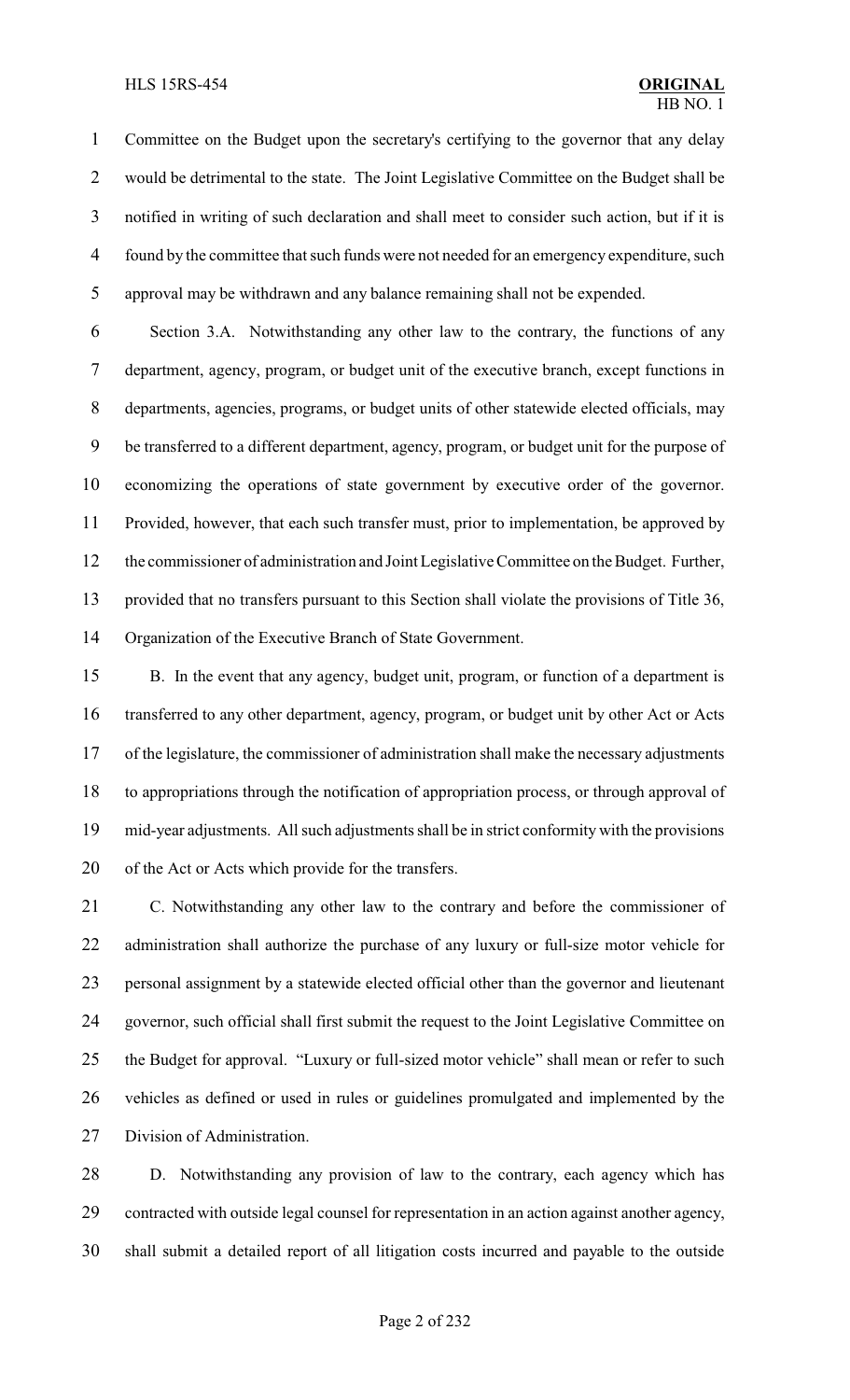counsel to the commissioner of administration, the legislative committee charged with oversight of that agency, and the Joint Legislative Committee on the Budget. The report shall be submitted on a quarterly basis, each January, April, July, and October, and shall include all litigation costs paid and payable during the prior quarter. For purposes of this Subsection, the term "litigation expenses" shall mean court costs and attorney fees of the agency and of the other party if the agency was required to pay such costs and fees. The commissioner of administration shall not authorize any payments for any such contract until such report for the prior quarter has been submitted.

 E. Notwithstanding any provision of law to the contrary, each agency may use a portion of its appropriations contained in this Act for the expenditure of funds for salaries and related benefits for smoking cessation wellness programs, including pharmacotherapy and behavioral counseling for state employees of the agency.

 Section 4. Each schedule as designated by a five-digit number code for which an appropriation is made in this Act is hereby declared to be a budget unit of the state.

 Section 5.A. The program descriptions, account descriptions, general performance information, and the role, scope, and mission statements of postsecondary education institutions contained in this Act are not part of the law and are not enacted into law by virtue of their inclusion in this Act.

 B. Unless explicitly stated otherwise, each of the program objectives and the associated performance indicators contained in this Act shall reflect the key performance standards to be achieved for the 2015-2016 Fiscal Year and shall constitute the set of key objectives and key performance indicators which are reportable quarterly for Fiscal Year 2015-2016 under 23 the Louisiana Government Performance and Accountability Act, particularly R.S. 39:2(23) and (24) and R.S. 39:87.3. In the event that a department, agency, program, or governing board or commission is directed by language in this Act to prepare and submit new or modified performance information, including but not limited to key and supporting objectives, performance indicators, and performance standards, such submission shall be in a format and method to be determined by the commissioner of administration. Unless otherwise specified in this Act, the submission of new or modified performance information shall be made no later than August 14, 2015. Such performance information shall be subject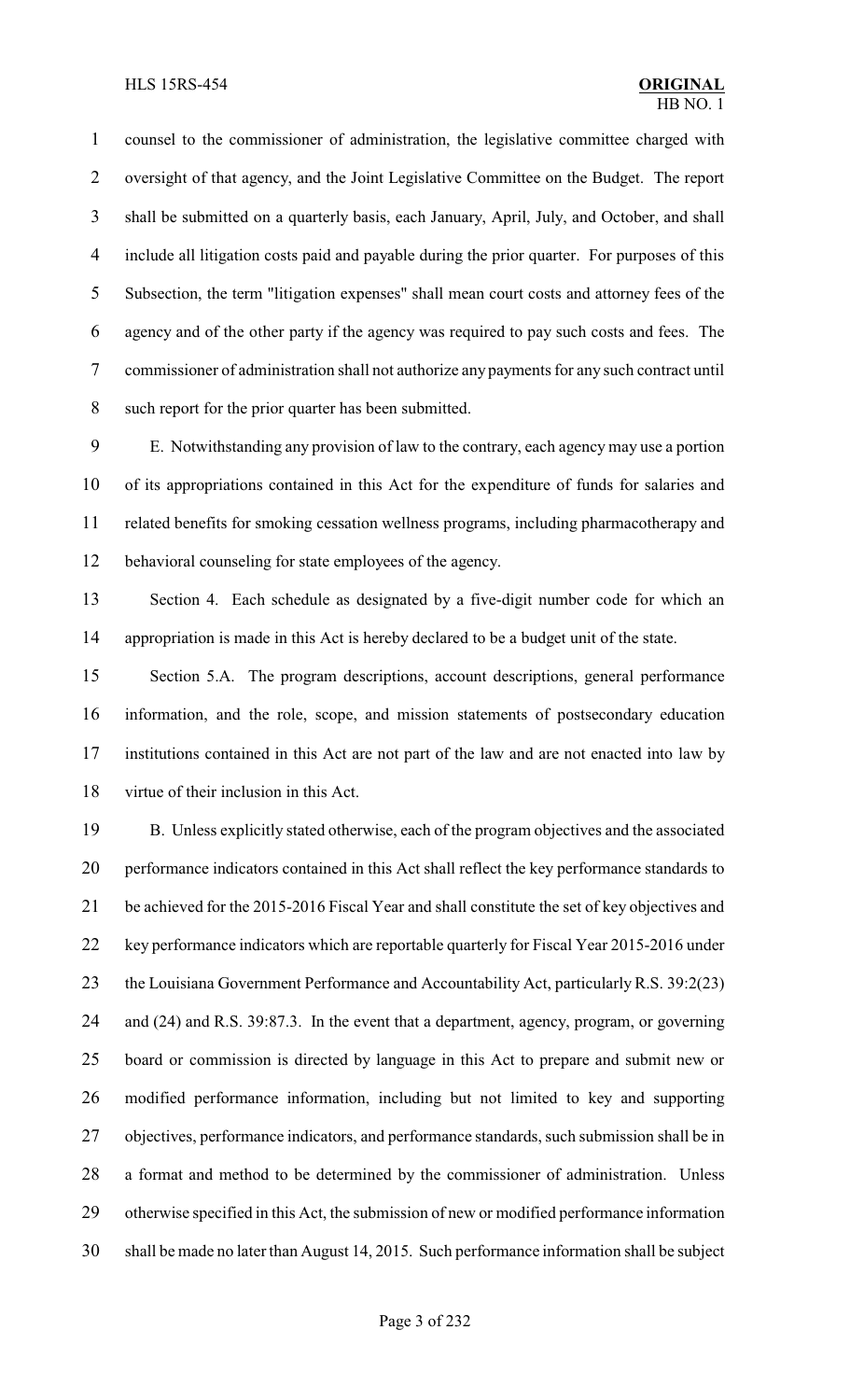to the review and approval of both the Division of Administration and the Joint Legislative Committee on the Budget, or a subcommittee thereof.

 C. The discretionary and nondiscretionary allocations contained in this Act are provided 4 in accordance with R.S. 39:51(A)(3) and are to provide information to assist in legislative decision making and shall not be construed to limit the expenditures or means of financing of an agency, budget unit, or department to the discretionary or nondiscretionary amounts contained in this Act.

 D. The expenditure category allocations contained in this Act are provided in accordance with R.S. 39:51(C) and are to provide information to assist in legislative decision making and shall not be construed to limit the expenditures or means of financing of an agency, budget unit, or department to the expenditure category amounts contained in this Act.

 Section 6.A. Unless expressly provided in this Act, funds cannot be transferred between departments or schedules receiving appropriations. However, any unencumbered funds which accrue to an appropriation within a department or schedule of this Act due to policy, programmatic, or cost-saving/avoidance measures may, upon approval by the commissioner of administration and the Joint Legislative Committee on the Budget, be transferred to any other appropriation within that same department or schedule. Each request for the transfer of funds pursuant to this Section shall include full written justification. The commissioner of administration, upon approval by the Joint Legislative Committee on the Budget, shall have the authority to transfer between departments funds associated with lease agreements between the state and the Office Facilities Corporation.

 B. In conjunction with the continuing assessment of the existing staff, assets, contracts, and facilities of each department, agency, program or budget unit's information technology resources, procurement resources, and human capital resources, upon completion of this assessment and to the extent optimization of these resources will result in the projected cost savings through staff reductions, realization of operational efficiencies, cost avoidance, and elimination of asset duplication, the commissioner of administration is authorized to transfer the functions, positions, assets, and funds from any other department, agency, program, or budget units related to these optimizations to a different department. The provisions of this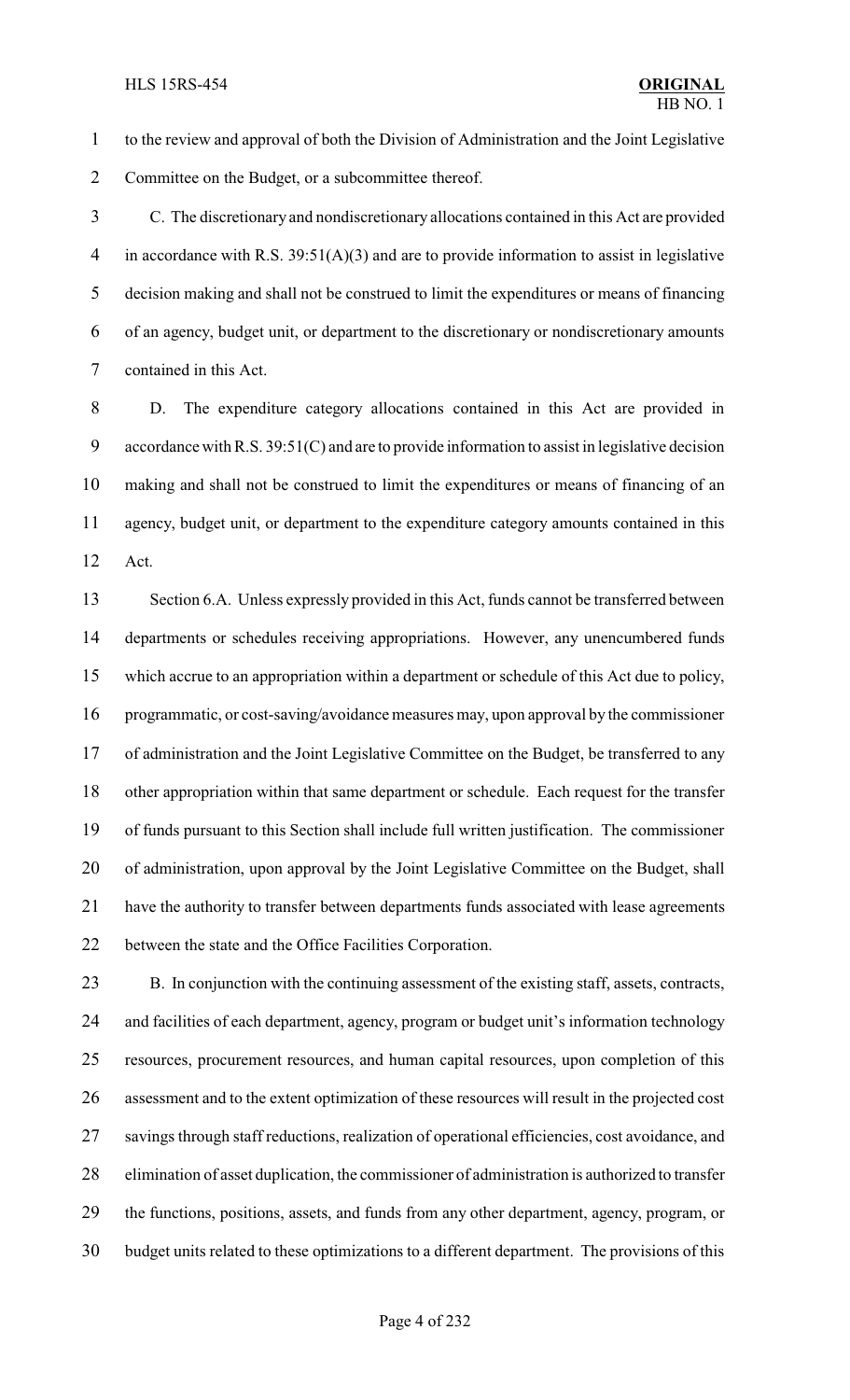#### **HLS 15RS-454**

 Subsection shall not apply to the Department of Culture, Recreation and Tourism, or any agency contained in Schedule 04, Elected Officials, of this Act.

 Section 7. The state treasurer is hereby authorized and directed to use any available funds on deposit in the state treasury to complete the payment of General Fund appropriations for the Fiscal Year 2014-2015. In order to conform to the provisions of P.L. 101-453, the Cash Management Improvement Act of 1990, and in accordance with the agreement executed between the state and Financial Management Services, a division of the U.S. Treasury, the state treasurer is hereby authorized to release checks drawn on federally funded appropriations prior to the receipt of funds from the U.S. Treasury.

 Section 8.A.(1) The figures in parentheses following the designation of a program are the total authorized positions and authorized other charges positions for that program. If there are no figures following a department, agency, or program, the commissioner of administration shall have the authority to set the number of positions.

 (2) The commissioner of administration, upon approval of the Joint Legislative Committee on the Budget, shall have the authorityto transfer positions between departments, agencies, or programs or to increase or decrease positions and associated funding necessary to effectuate such transfers.

 (3) The number of authorized positions and authorized other charges positions approved for each department, agency, or program as a result of the passage of this Act may be increased by the commissioner of administration in conjunction with the transfer of functions or funds to that department, agency, or program when sufficient documentation is presented and the request deemed valid.

 (4) The number of authorized positions and authorized other charges positions approved in this Act for each department, agency, or program may also be increased by the commissioner of administration when sufficient documentation of other necessary adjustments is presented and the request is deemed valid. The total number of such positions so approved by the commissioner of administration may not be increased in excess of three hundred fifty. However, any request which reflects an annual aggregate increase in excess of twenty-five positions for any department, agency, or program must also be approved by the Joint Legislative Committee on the Budget.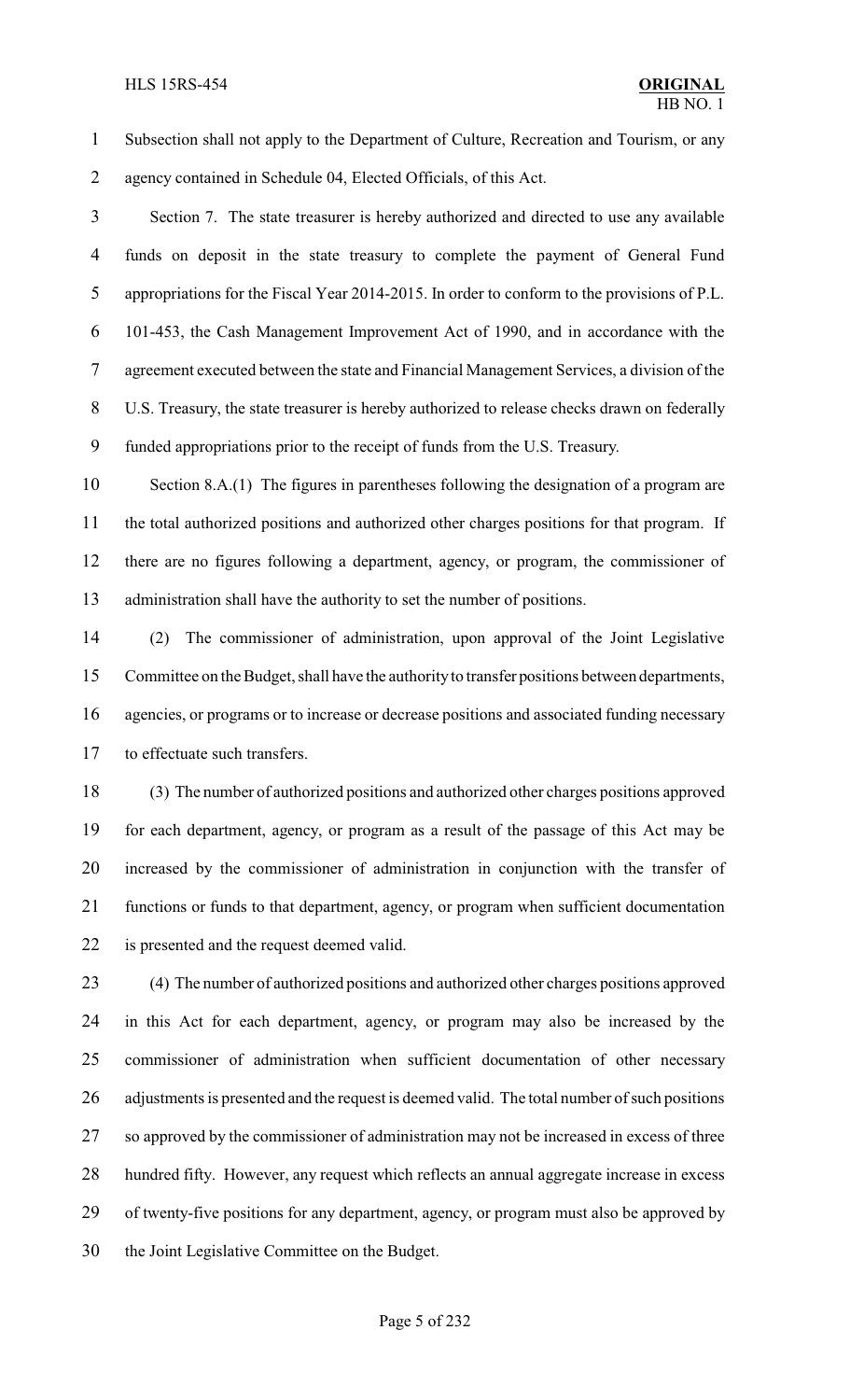B. Orders from the Civil Service Commission or its designated referee which direct an 2 agency to pay attorney's fees for a successful appeal by an employee may be paid out of an agency's appropriation from the expenditure category professional services; provided, however, that an individual expenditure pursuant to this Subsection may not exceed \$1,500 in accordance with Civil Service Rule 13.35(a).

 C. The budget request of any agency with an appropriation level of thirtymillion dollars or more shall include, within its existing table of organization, positions which perform the function of internal auditing. Internal audit activities within state government will be directed by an audit committee to be comprised of division of administration representatives responsible for statewide functions and two state agency representatives. These provisions shall not apply to internal audit activities of higher education, the Department of Culture, Recreation and Tourism, or any agency contained in Schedule 04, Elected Officials, of the Act. The division of administration's internal audit section shall perform all duties and functions that the audit committee deems necessary for coordinating proper, efficient, and necessary administration of internal audit activities within state government. The division of administration's internal audit administrator will be responsible for directing internal audit efforts in state government. Decision making and ultimate responsibility for internal audit activities within the state will rest with the audit committee, and ultimately, the commissioner of administration. The division of administration's internal audit section shall report to the commissioner of administration to provide direction, coordination, and general oversight of internal audit activities and resources within state government.

 D. In the event that any cost assessment allocation proposed by the Office of Group Benefits becomes effective during Fiscal Year 2015-2016, each budget unit contained in this Act shall pay out of its appropriation an amount no less than 75% of total premiums for all active employees and those retirees with Medicare in accordance with R.S. 42:851(D)(1) for the state basic health insurance indemnity program.

 E. In the event that any cost allocation or increase recommended by the Public Retirement Systems' Actuarial Committee through adoption of a valuation submitted to the Joint Legislative Committee on the Budget and the House and Senate committees on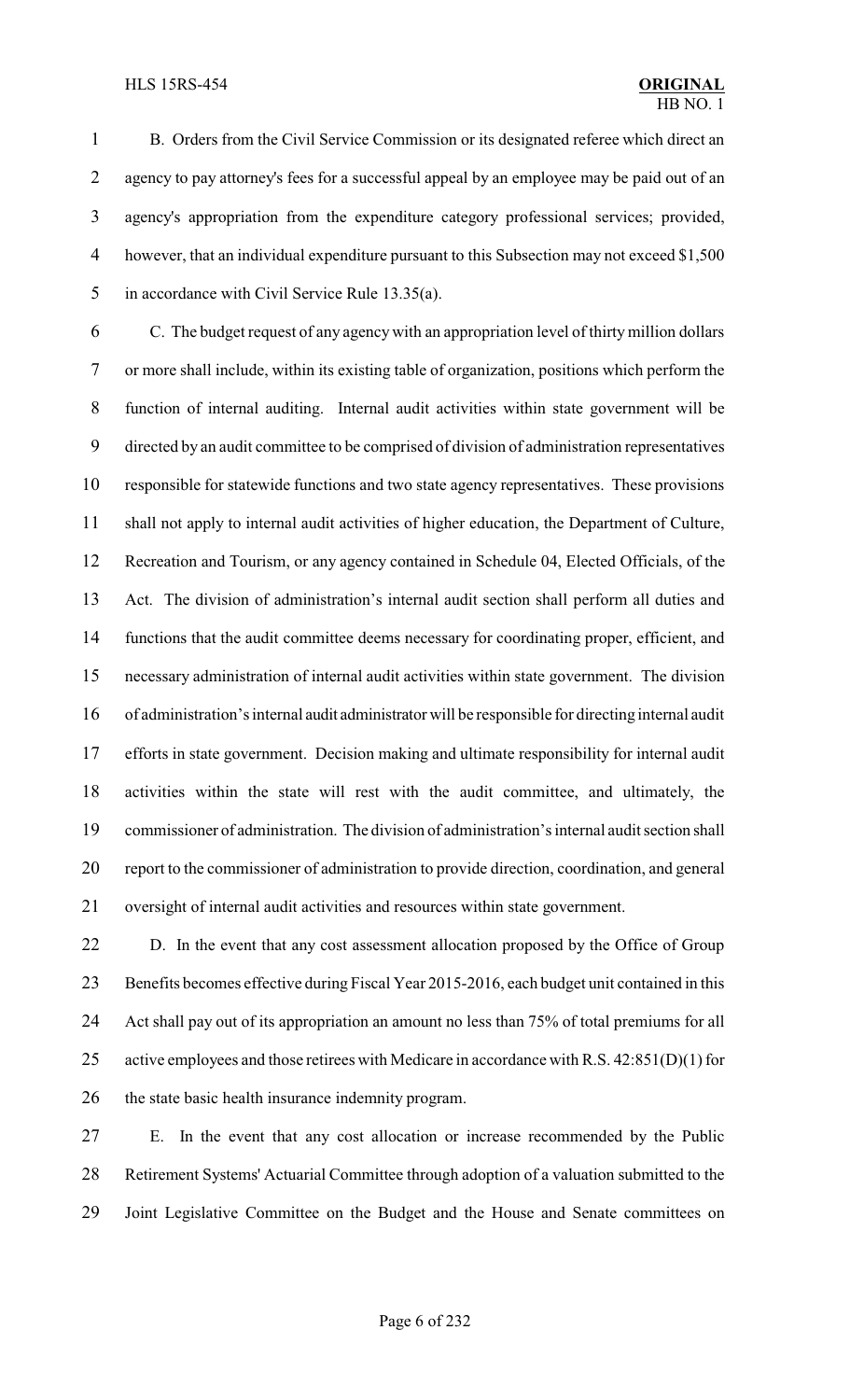retirement becomes effective before or during Fiscal Year 2015-2016, each budget unit shall pay out of its appropriation funds necessary to satisfy the requirements of such increase.

 Section 9. In the event the governor shall veto any line item expenditure and such veto shall be upheld by the legislature, the commissioner of administration shall withhold from the department's, agency's, or program's funds an amount equal to the veto. The commissioner of administration shall determine how much of such withholdings shall be from the state General Fund.

8 Section 10.A. Pursuant to Article IV, Section 5(G)(2) and Article VII, Section 10(F) of the Louisiana constitution, if at any time during Fiscal Year 2015-2016 the official budget status report indicates that appropriations will exceed the official revenue forecast, the governor shall have full power to reduce appropriations in accordance with R.S. 39:75. The governor shall have the authority to make adjustments to other means of financing and 13 positions necessary to balance the budget as authorized by R.S. 39:75(C).

 B. The governor shall have the authority within any month of the fiscal year to direct the commissioner of administration to disapprove warrants drawn upon the state treasury for appropriations contained in this Act which are in excess of amounts approved by the governor in accordance with R.S. 39:74.

 C. The governor may also, and in addition to the other powers set forth herein, issue executive orders in a combination of any of the foregoing means for the purpose of preventing the occurrence of a deficit.

 Section 11. Notwithstanding the provisions of Section 2 of this Act, the commissioner of administration shall make such technical adjustments as are necessary in the interagency transfers means of financing and expenditure categories of the appropriations in this Act to result in a balance between each transfer of funds from one budget unit to another budget unit in this Act. Such adjustments shall be strictly limited to those necessary to achieve this balance and shall in no way have the effect of changing the intended level of funding for a program or budget unit of this Act.

 Section 12.A. For the purpose of paying appropriations made herein, all revenues due the state in Fiscal Year 2015-2016 shall be credited by the collecting agency to Fiscal Year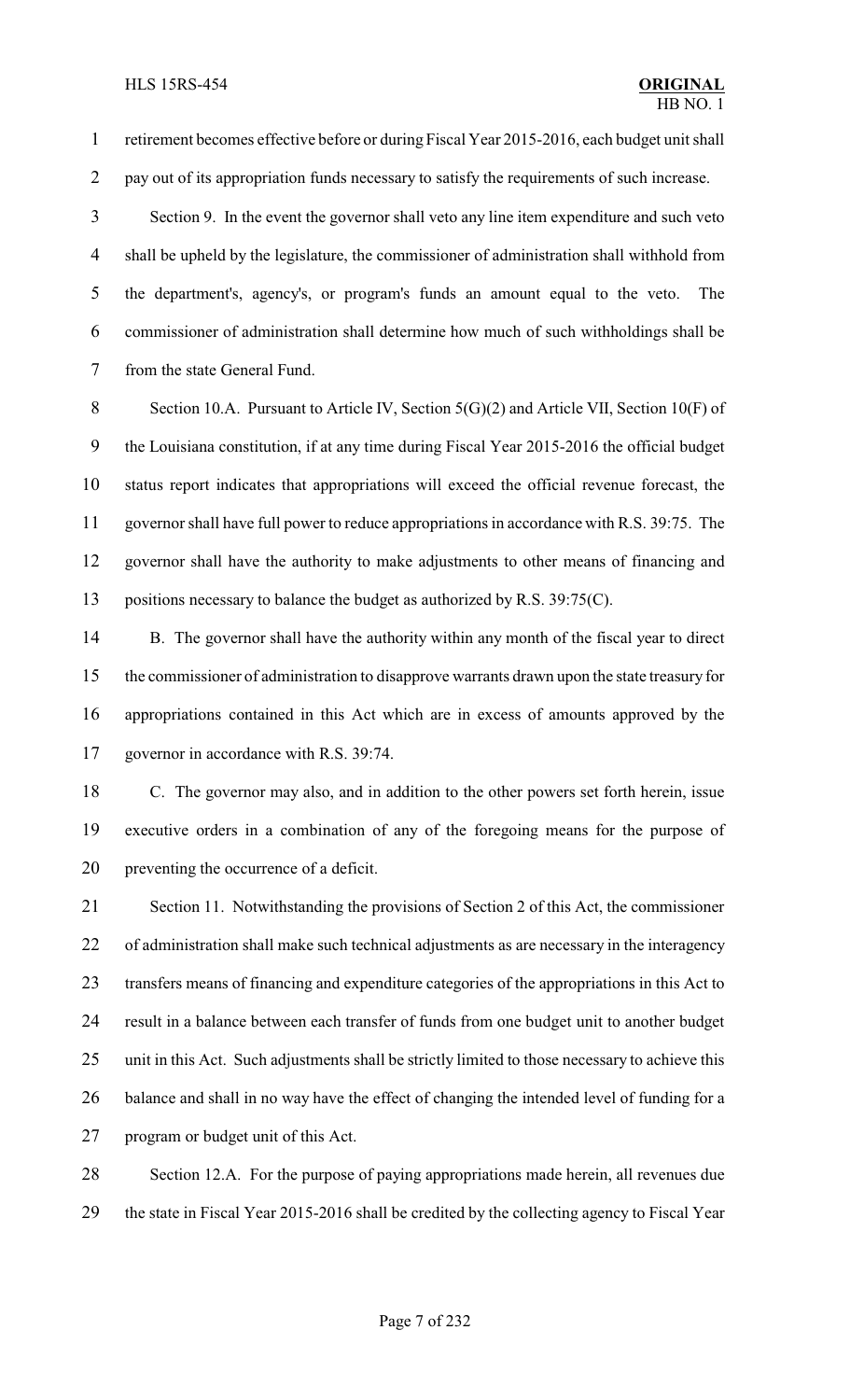2015-2016 provided such revenues are received in time to liquidate obligations incurred during Fiscal Year 2015-2016.

 B. A state board or commission shall have the authority to expend only those funds that are appropriated in this Act, except those boards or commissions which are solely supported from private donations or which function as port commissions, levee boards or professional and trade organizations.

 Section 13.A. Notwithstanding any other law to the contrary, including any provision of any appropriation act or any capital outlay act, no constitutional requirement or special appropriation enacted at anysession of the legislature, except the specific appropriations acts for the payment of judgments against the state, of legal expenses, and of back supplemental pay, the appropriation act for the expenses of the judiciary, and the appropriation act for expenses of the legislature, its committees, and any other items listed therein, shall have preference and priority over any of the items in the General Appropriation Act or the Capital Outlay Act for any fiscal year.

 B. In the event that more than one appropriation is made in this Act which is payable from any specific statutory dedication, such appropriations shall be allocated and distributed by the state treasurer in accordance with the order of priority specified or provided in the law establishing such statutory dedication and if there is no such order of priority such appropriations shall be allocated and distributed as otherwise provided by any provision of law including this or any other act of the legislature appropriating funds from the state treasury.

22 C. In accordance with R.S. 49:314.B(1)and(2) appropriations from the Transportation Trust Fund in the General Appropriation Act and the Capital Outlay Act shall have equal priority. In the event revenues being received in the state treasury and being credited to the fund which is the source of payment of any appropriation in such acts are insufficient to fully 26 fund the appropriations made from such fund source, the treasurer shall allocate money for the payment of warrants drawn on such appropriations against such fund source during the fiscal year on the basis of the ratio which the amount of such appropriation bears to the total amount of appropriations from such fund source contained in both acts.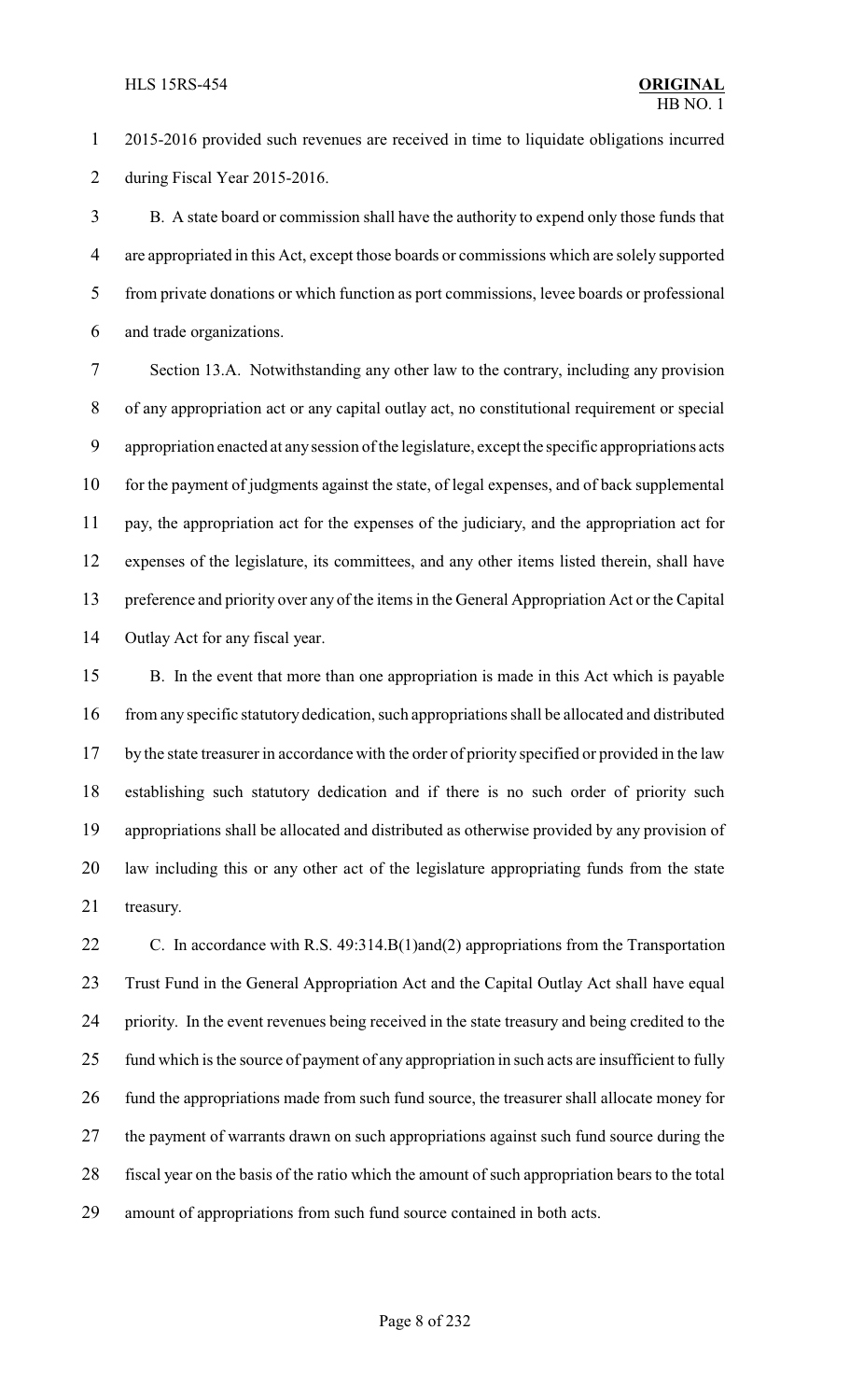Section 14. Pay raises or supplements provided for by this Act shall in no way supplant 2 any local or parish salaries or salary supplements to which the personnel affected would be ordinarily entitled.

 Section 15. Any unexpended or unencumbered reward monies received by any state agency during prior fiscal years pursuant to the Exceptional Performance and Efficiency Incentive Program may be carried forward for expenditure in Fiscal Year 2015-2016, in accordance with the respective resolution granting the reward. The commissioner of administration shall implement any internal budgetary adjustments necessary to effectuate incorporation of these monies into the respective agencies' budgets for Fiscal Year 2015- 2016, and shall provide a summary list of all such adjustments to the Joint Legislative Committee on the Budget by August 31.

12 Section 16. Should any section, subsection, clause, sentence, phrase, or part of the Act for any reason be held, deemed or construed to be unconstitutional or invalid, such decisions shall not affect the remaining provisions of the Act, and the legislature hereby declares that it would have passed the Act, and each section, subsection, clause, sentence, phrase, or part thereof, irrespective of the fact that one or more of the sections, subsections, clauses, sentences, phrases, or parts thereof, is declared unconstitutional or invalid. To this end, the provisions of this Act are hereby declared severable.

 Section 17.A. All BA-7 budget transactions, including relevant changes to performance information, submitted in accordance with this Act or any other provisions of law which require approval by the Joint Legislative Committee on the Budget or joint approval by the commissioner of administration and the Joint Legislative Committee on the Budget shall be submitted to the commissioner of administration, Joint Legislative Committee on the Budget, and Legislative Fiscal Office a minimum of sixteen working days prior to consideration by the Joint Legislative Committee on the Budget. Each submission must include full justification of the transaction requested, but submission in accordance with this deadline shall not be the sole determinant of whether the item is actually placed on the agenda for a hearing by the Joint Legislative Committee on the Budget. Transactions not submitted in accordance with the provisions of this Section shall be considered by the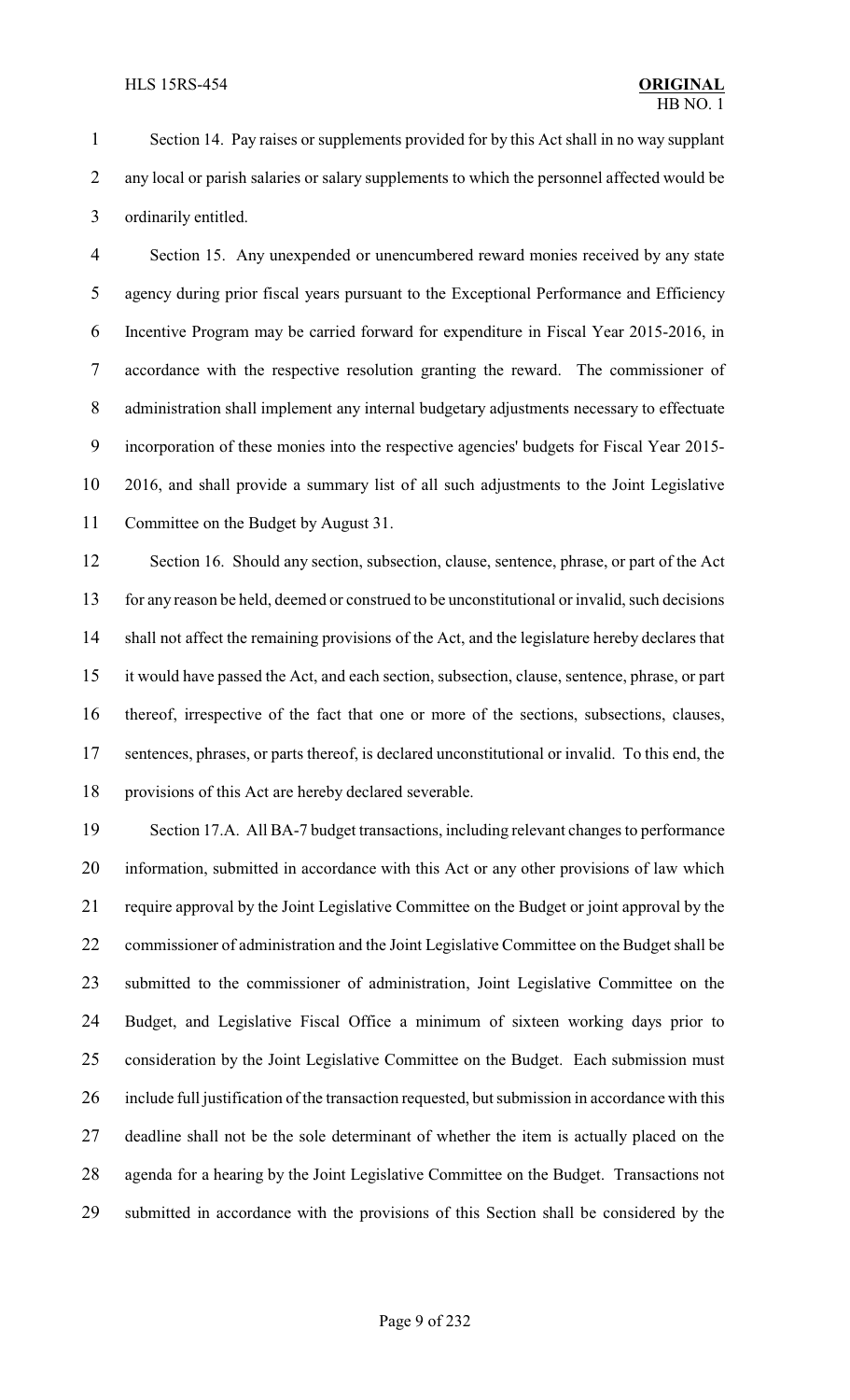commissioner of administration and Joint Legislative Committee on the Budget only when extreme circumstances requiring immediate action exist.

 B. Notwithstanding any contrary provision of this Act or any contrary provision of law, no funds appropriated by this Act shall be released or provided to any recipient of an appropriation made in this Act if, when, and for as long as, the recipient fails or refuses to comply with the provisions of R.S. 24:513. No recipient shall be considered to fail or refuse to comply with the provisions of R.S. 24:513 pursuant to this Section during any extension of time granted by the legislative auditor or the Legislative Audit Advisory Council. The legislative auditor may grant a recipient, for good cause shown, an extension of time to comply with the provisions of R.S. 24:513. The Legislative Audit Advisory Council may grant additional extensions of time to complywith the provisions of R.S. 24:513 for recipient entities of an appropriation contained in this Act with recommendation by the legislative auditor pursuant to R.S. 39:72.1.

 Section 18.A. Except for the conditions set forth in Subsection B of this Section, the following sums or so much thereof as may be necessary are hereby appropriated out of any monies in the state treasury from the sources specified; from federal funds payable to the state by the United States Treasury; or from funds belonging to the State of Louisiana and/or collected by boards, commissions, departments, and agencies thereof, for purposes specified herein for the year commencing July 1, 2015, and ending June 30, 2016. Funds appropriated to auxiliary accounts herein shall be from prior and current year collections, with the exception of state General Fund direct. The commissioner of administration is hereby authorized and directed to correct the means of financing and expenditures for any appropriation contained in Schedule 20-901 Sales Tax Dedications to reflect the enactment of any law enacted in any 2015 session of the Legislature which affects any such means of financing or expenditure. Further provided with regard to auxiliary funds, that excess cash funds, excluding cash funds arising from working capital advances, shall be invested by the state treasurer with the interest proceeds therefrom credited to each account and not transferred to the state General Fund. This Act shall be subject to all conditions set forth in Title 39 of the Louisiana Revised Statutes of 1950 as amended.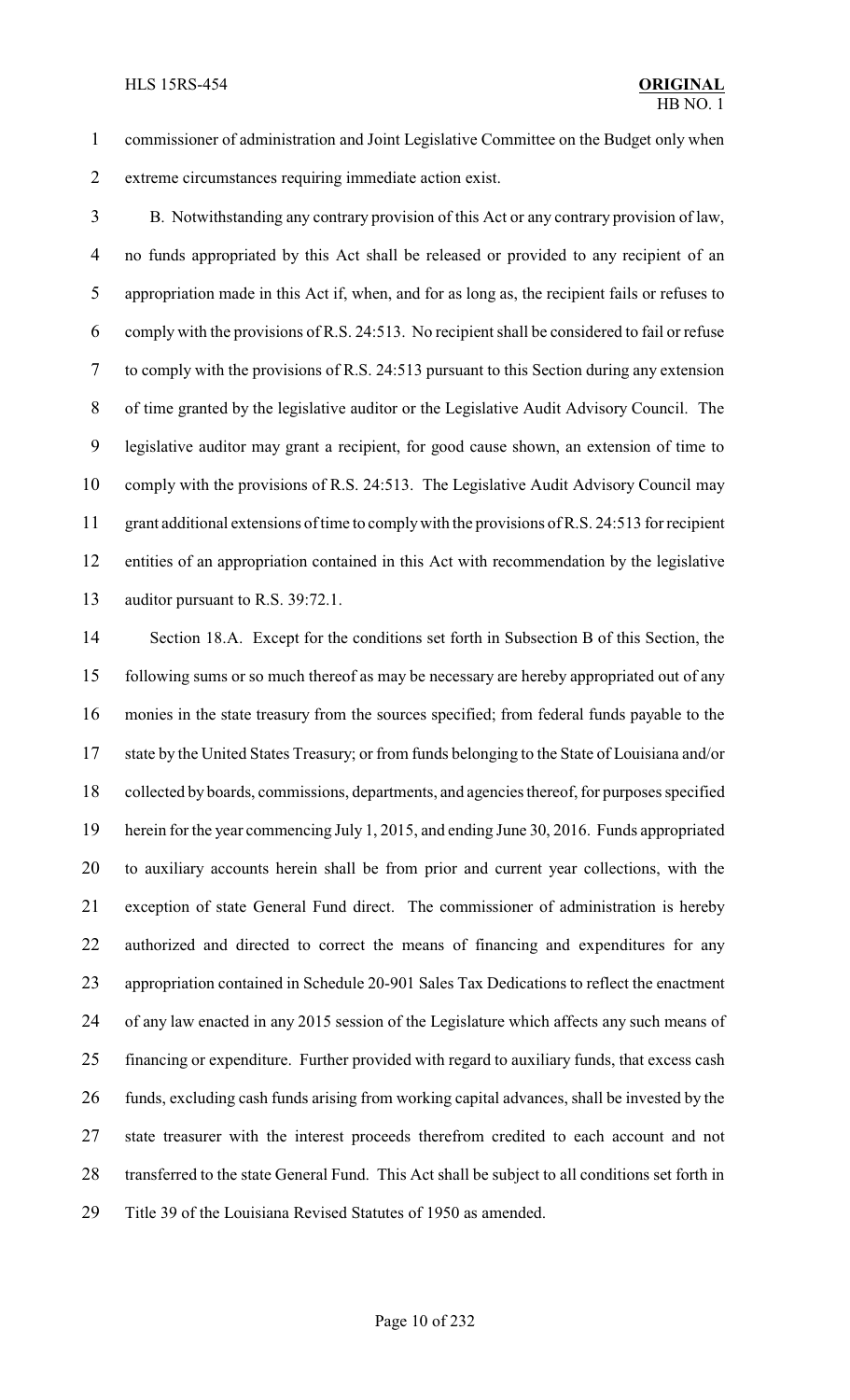B.(1) No funds appropriated in this Act shall be transferred to a public or quasi-public 2 agency or entity which is not a budget unit of the state unless the intended recipient of those funds submits, for approval, a comprehensive budget to the legislative auditor and the transferring agency showing all anticipated uses of the appropriation, an estimate of the duration of the project, and a plan showing specific goals and objectives for the use of such funds, including measures of performance. In addition, and prior to making such expenditure, the transferring agency shall require each recipient to agree in writing to provide written reports to the transferring agency at least every six months concerning the use of the funds and the specific goals and objectives for the use of the funds. In the event the transferring agency determines that the recipient failed to use the funds set forth in its budget within the estimated duration of the project or failed to reasonably achieve its specific goals and objectives for the use of the funds, the transferring agency shall demand that any unexpended funds be returned to the state treasury unless approval to retain the funds is obtained from the division of administration and the Joint Legislative Committee on the Budget. Each recipient shall be audited in accordance with R.S. 24:513. If the amount of the public funds received by the provider is below the amount for which an audit is required under R.S. 24:513, the transferring agency shall monitor and evaluate the use of the funds to ensure effective achievement of the goals and objectives. The transferring agency shall forward to the legislative auditor, the division of administration, and the Joint Legislative Committee on the Budget a report showing specific data regarding compliance with this Section and collection of any unexpended funds. This report shall be submitted no later than May 1, 2016.

 (2) Transfers to public or quasi-public agencies or entities that have submitted a budget request to the division of administration in accordance with Part II of Chapter 1 of Subtitle 1 of Title 39 of the Louisiana Revised Statutes of 1950 and transfers authorized by specific provisions of the Louisiana Revised Statutes of 1950 and the Constitution of the State of Louisiana to local governing authorities shall be exempt from the provisions of this Subsection.

 (3) Notwithstanding any other provision of law or this Act to the contrary, if the name of an entity subject to Subsection (B) of this Section is misspelled or misstated in this Act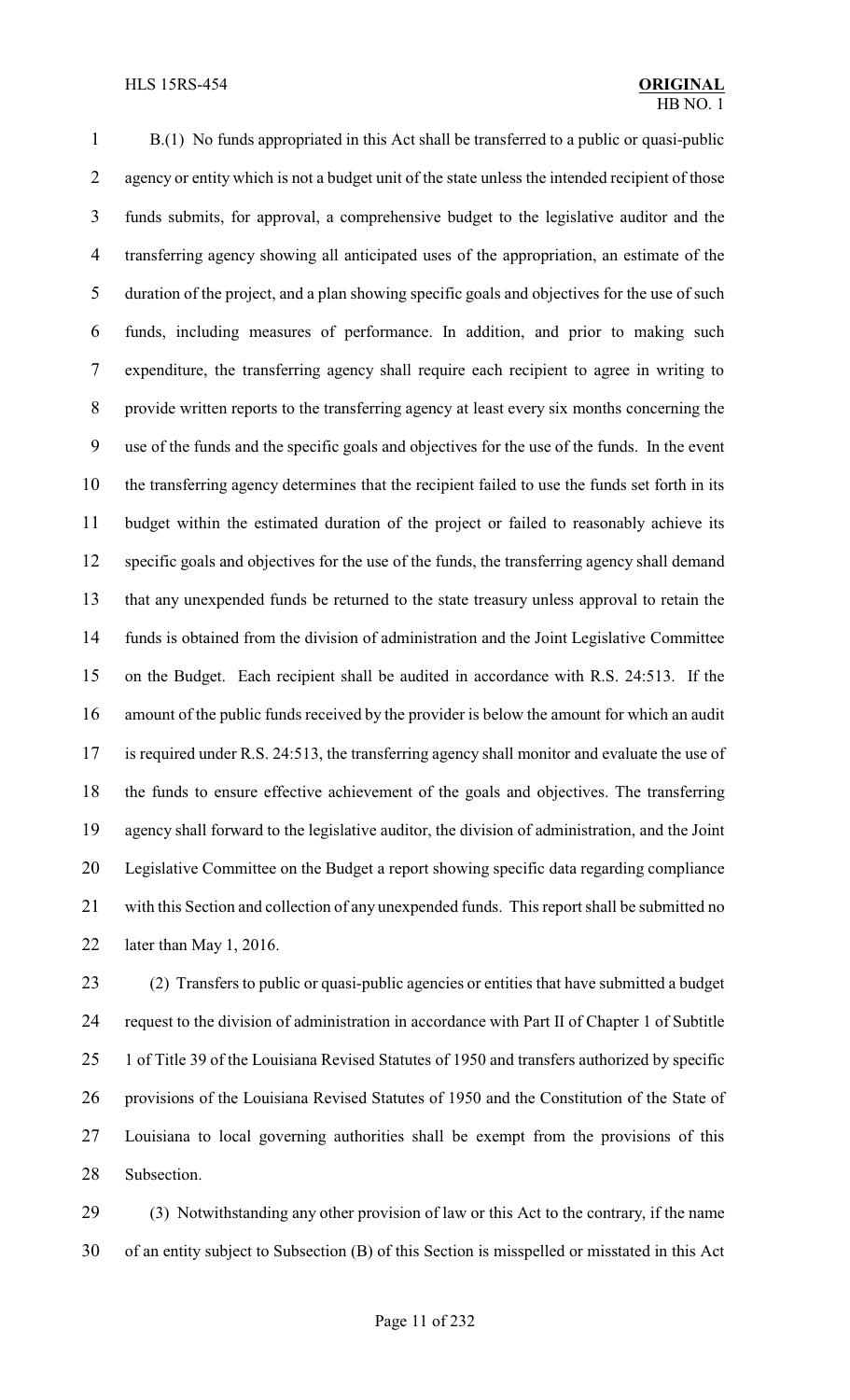<span id="page-18-0"></span> or any other Act, the state treasurer may pay the funds appropriated to the entity without 2 obtaining the approval of the Joint Legislative Committee on the Budget, but only after the entity has provided proof of its correct legal name to the state treasurer and transmitted a copy to the staffs of the House Committee on Appropriations and the Senate Committee on Finance. C. The Department of Health and Hospitals shall continue to provide for immunizations in those parish health units which receive any funding from local governmental sources. D. Appropriations contained in this Act in the amount of \$525,926,000 are designated as "SUPPLEMENTARY BUDGET RECOMMENDATIONS FROM THE STATE GENERAL FUND FROM CONVERTING REFUNDABLE TAX CREDITS TO NON- REFUNDABLE TAX CREDITS in the event the legislature approves the tax credit conversions". To the extent that the additional revenues incorporated for appropriation from these sources are not sufficient to fully fund the supplementary budget recommendations designated from the sources, such supplementary budget recommendations shall be funded on a pro rata basis. **SCHEDULE 01 EXECUTIVE DEPARTMENT 01-100 EXECUTIVE OFFICE** 19 EXPENDITURES:<br>20 Administrative - Au Administrative - Authorized Positions (65) 21 Nondiscretionary Expenditures 5 405,514<br>
22 Discretionary Expenditures 5 7,998,882<br>
23 Program Description: *Provides general administration and support services*<br>
24 *equired by the Governor; includes staff for policy*  Discretionary Expenditures \$ 7,998,882 **Program Description:** *Provides general administration and support services required by the Governor; includes staff for policy initiatives, executive counsel, finance and administration, constituent services, communications, and legislative affairs. In addition, the Office of Community Programs provides for outreach initiatives including the Commission on Human Rights, the Office of Disability Affairs, the Louisiana State InteragencyCoordinatingCouncil, Drug Policy Board, Louisiana Youth for Excellence, State Independent Living Council, and Children's* Cabinet. Governor's Office of Coastal Activities - Authorized Positions (10) 32 Nondiscretionary Expenditures \$ 0 33 Discretionary Expenditures<br>34 **Program Description**: *Established to lead the effort to solve the recognized*<br>35 *catastrophic long-term coastal erosion problem in Louisiana*. **Program Description***: Established to lead the effort to solve the recognized catastrophic long-term coastal erosion problem in Louisiana.* 36 TOTAL EXPENDITURES \$ 9,902,763 MEANS OF FINANCE (NONDISCRETIONARY): 38 State General Fund (Direct) \$ 405,514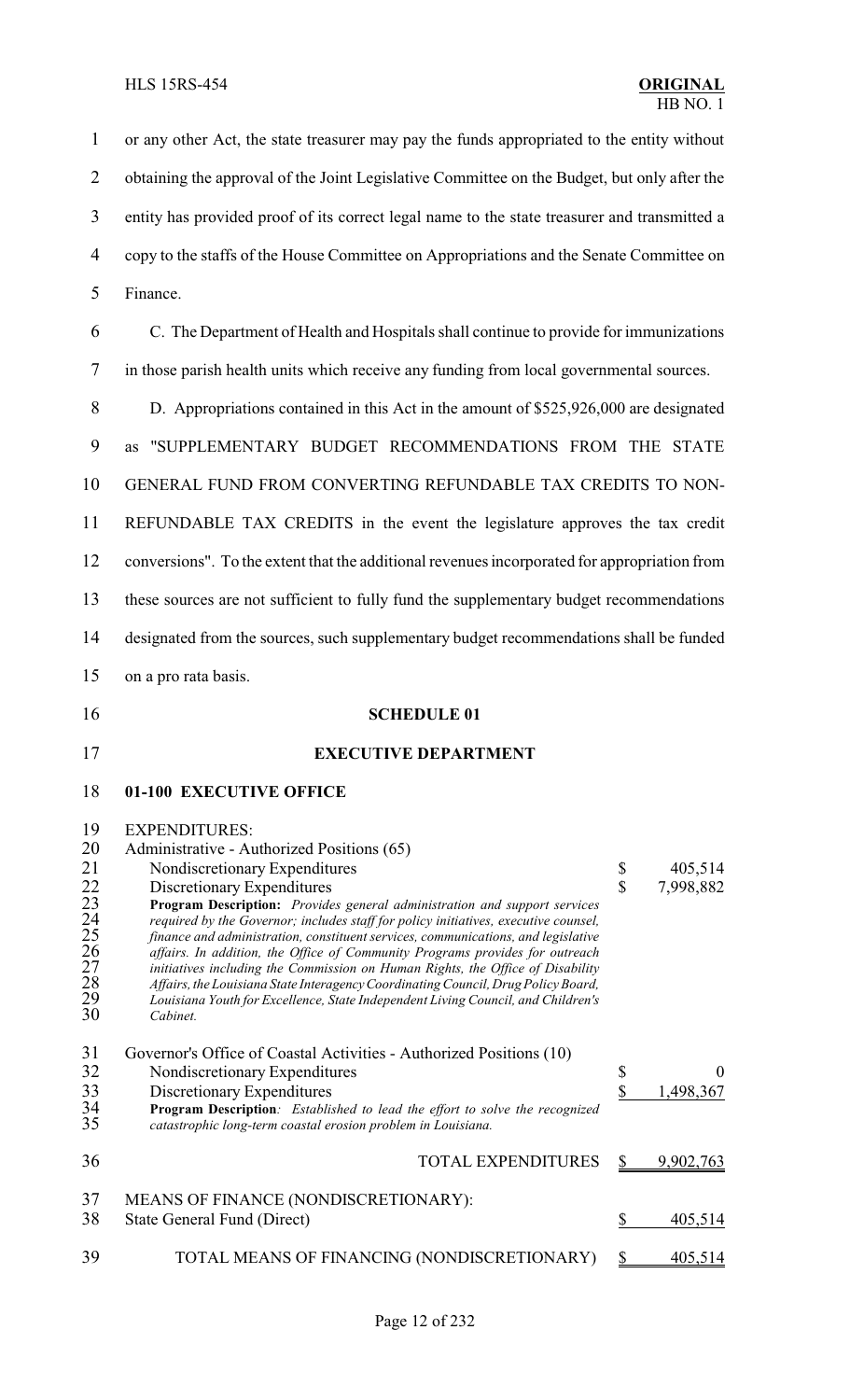<span id="page-19-0"></span>

|                            | <b>HLS 15RS-454</b>                                                                                                                               |               | <b>ORIGINAL</b><br>HB NO.1 |
|----------------------------|---------------------------------------------------------------------------------------------------------------------------------------------------|---------------|----------------------------|
| 1                          | MEANS OF FINANCE (DISCRETIONARY):                                                                                                                 |               |                            |
| $\overline{2}$             | State General Fund (Direct)                                                                                                                       | \$            | 6,435,529                  |
| $\overline{3}$             | State General Fund by:                                                                                                                            |               |                            |
| 4                          | <b>Interagency Transfers</b>                                                                                                                      | \$            | 2,166,307                  |
| 5                          | Fees & Self-generated Revenues                                                                                                                    | \$            | 75,000                     |
| 6                          | <b>Statutory Dedications:</b>                                                                                                                     |               |                            |
| $\overline{7}$             | Disability Affairs Trust Fund                                                                                                                     | \$            | 202,719                    |
| 8                          | <b>Federal Funds</b>                                                                                                                              | \$            | 617,694                    |
| 9                          | TOTAL MEANS OF FINANCING (DISCRETIONARY)                                                                                                          | $\mathbb{S}$  | 9,497,249                  |
| 10                         | BY EXPENDITURE CATEGORY:                                                                                                                          |               |                            |
| 11                         | <b>Personal Services</b>                                                                                                                          | \$            | 7,131,196                  |
| 12                         | <b>Operating Expenses</b>                                                                                                                         | \$            | 572,929                    |
| 13                         | Professional Services                                                                                                                             | \$            | 240,885                    |
| 14                         | Other Charges                                                                                                                                     | \$            | 1,957,783                  |
| 15                         | <b>Acquisitions/Major Repairs</b>                                                                                                                 | \$            | $\boldsymbol{0}$           |
| 16                         | TOTAL BY EXPENDITURE CATEGORY                                                                                                                     | $\frac{1}{2}$ | 9,902,793                  |
| 17                         | 01-101 OFFICE OF INDIAN AFFAIRS                                                                                                                   |               |                            |
|                            |                                                                                                                                                   |               |                            |
| 18                         | <b>EXPENDITURES:</b>                                                                                                                              |               |                            |
| 19                         | Administrative - Authorized Position (1)                                                                                                          |               |                            |
| 20                         | Nondiscretionary Expenditures                                                                                                                     | \$<br>\$      | 1,281,329                  |
|                            | Discretionary Expenditures<br>Program Description: Assists Louisiana American Indians in receiving education,                                     |               | 7,200                      |
|                            | realizing self-determination, improving the quality of life, and developing a mutual                                                              |               |                            |
| 21<br>22<br>23<br>24<br>25 | relationship between the state and the tribes. Also acts as a transfer agency for \$1.3<br>million in Statutory Dedications to local governments. |               |                            |
| 26                         | <b>TOTAL EXPENDITURES</b>                                                                                                                         | \$            | 1,288,529                  |
| 27                         | MEANS OF FINANCE (NONDISCRETIONARY):                                                                                                              |               |                            |
| 28                         | State General Fund by:                                                                                                                            |               |                            |
| 29                         | <b>Statutory Dedications:</b>                                                                                                                     |               |                            |
| 30                         | Avoyelles Parish Local Government Gaming                                                                                                          | \$            | 1,281,329                  |
| 31                         | TOTAL MEANS OF FINANCING (NONDISCRETIONARY)                                                                                                       | \$            | 1,281,329                  |
|                            |                                                                                                                                                   |               |                            |
| 32                         | MEANS OF FINANCE (DISCRETIONARY):                                                                                                                 |               |                            |
| 33                         | State General Fund by:                                                                                                                            |               |                            |
| 34                         | Fees & Self-generated Revenues                                                                                                                    | \$            | 7,200                      |
| 35                         | TOTAL MEANS OF FINANCING (DISCRETIONARY)                                                                                                          | \$            | 7,200                      |
| 36                         | BY EXPENDITURE CATEGORY:                                                                                                                          |               |                            |
| 37                         | <b>Personal Services</b>                                                                                                                          | \$            | $\bf{0}$                   |
| 38                         | <b>Operating Expenses</b>                                                                                                                         | \$            | $\boldsymbol{0}$           |
| 39                         | Professional Services                                                                                                                             | \$            | $\theta$                   |
| 40                         | Other Charges                                                                                                                                     | \$            | 1,288,529                  |
| 41                         | <b>Acquisitions/Major Repairs</b>                                                                                                                 | \$            | $\bf{0}$                   |
| 42                         | TOTAL BY EXPENDITURE CATEGORY                                                                                                                     | \$            | 1,288,529                  |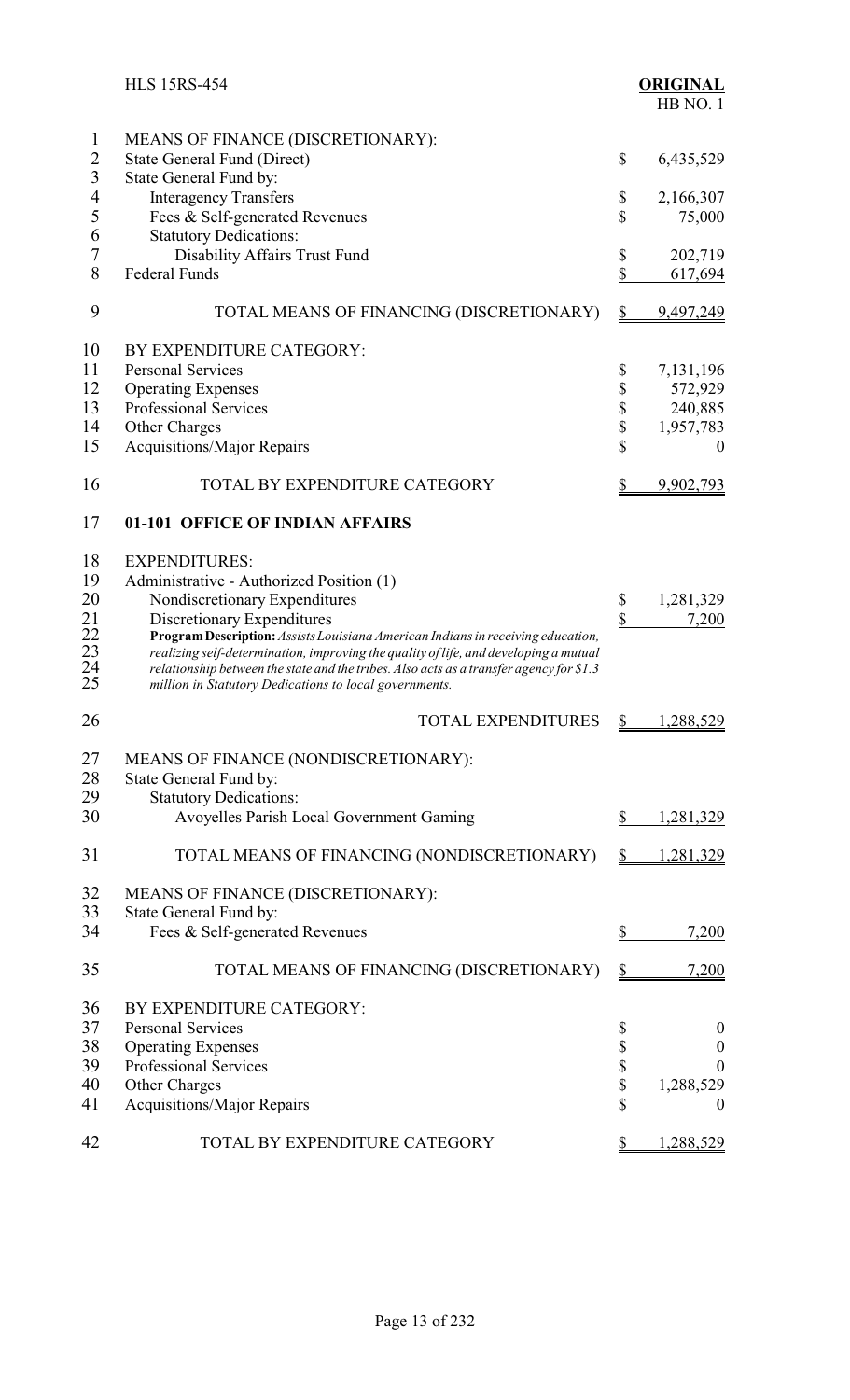<span id="page-20-0"></span>

| $\mathbf{1}$                                     | 01-102 OFFICE OF THE STATE INSPECTOR GENERAL                                                                                                                             |           |                  |
|--------------------------------------------------|--------------------------------------------------------------------------------------------------------------------------------------------------------------------------|-----------|------------------|
| $\overline{2}$                                   | <b>EXPENDITURES:</b>                                                                                                                                                     |           |                  |
| $\overline{3}$                                   |                                                                                                                                                                          |           |                  |
|                                                  | Administrative - Authorized Positions (16)                                                                                                                               |           |                  |
| $\overline{\mathcal{A}}$                         | Nondiscretionary Expenditures                                                                                                                                            | \$        | 54,895           |
| 5                                                | Discretionary Expenditures                                                                                                                                               | \$        | 1,879,078        |
| 6                                                | Program Description: The Office of the State Inspector General's mission as a                                                                                            |           |                  |
|                                                  | statutorily empowered law enforcement agency is to investigate, detect, and prevent<br>fraud, corruption, waste, inefficiencies, mismanagement, misconduct, and abuse in |           |                  |
|                                                  | the executive branch of state government. The office's mission promotes a high                                                                                           |           |                  |
| $\begin{array}{c} 7 \\ 8 \\ 9 \\ 10 \end{array}$ | level of integrity, efficiency, effectiveness, and economy in the operations of state                                                                                    |           |                  |
| 11                                               | government, increasing the general public's confidence and trust in state                                                                                                |           |                  |
| 12                                               | government.                                                                                                                                                              |           |                  |
| 13                                               | <b>TOTAL EXPENDITURES</b>                                                                                                                                                | \$        | 1,933,973        |
|                                                  |                                                                                                                                                                          |           |                  |
| 14                                               | MEANS OF FINANCE (NONDISCRETIONARY):                                                                                                                                     |           |                  |
| 15                                               | <b>State General Fund (Direct)</b>                                                                                                                                       | \$        | 54,895           |
|                                                  |                                                                                                                                                                          |           |                  |
| 16                                               | TOTAL MEANS OF FINANCING (NONDISCRETIONARY)                                                                                                                              | \$        | 54,895           |
| 17                                               | MEANS OF FINANCE (DISCRETIONARY):                                                                                                                                        |           |                  |
| 18                                               | <b>State General Fund (Direct)</b>                                                                                                                                       | \$        | 1,873,748        |
| 19                                               | <b>Federal Funds</b>                                                                                                                                                     | \$        | 5,330            |
|                                                  |                                                                                                                                                                          |           |                  |
| 20                                               | TOTAL MEANS OF FINANCING (DISCRETIONARY)                                                                                                                                 | \$        | 1,879,078        |
| 21                                               | BY EXPENDITURE CATEGORY:                                                                                                                                                 |           |                  |
| 22                                               | <b>Personal Services</b>                                                                                                                                                 | \$        | 1,650,409        |
| 23                                               | <b>Operating Expenses</b>                                                                                                                                                | \$        | 48,971           |
| 24                                               | Professional Services                                                                                                                                                    | \$        | 20,150           |
| 25                                               | Other Charges                                                                                                                                                            | \$        | 214,443          |
| 26                                               | <b>Acquisitions/Major Repairs</b>                                                                                                                                        | \$        | $\boldsymbol{0}$ |
|                                                  |                                                                                                                                                                          |           |                  |
| 27                                               | TOTAL BY EXPENDITURE CATEGORY                                                                                                                                            |           | 1,933,973        |
| 28                                               | 01-103 MENTAL HEALTH ADVOCACY SERVICE                                                                                                                                    |           |                  |
| 29                                               | <b>EXPENDITURES:</b>                                                                                                                                                     |           |                  |
| 30                                               | Administrative - Authorized Positions (34)                                                                                                                               |           |                  |
| 31                                               | Nondiscretionary Expenditures                                                                                                                                            | \$        | 3,384,823        |
| 32                                               | Discretionary Expenditures                                                                                                                                               | \$        |                  |
| 33                                               | Program Description: Provides trained representation to every adult and juvenile                                                                                         |           |                  |
|                                                  | patient in mental health treatment facilities in Louisiana at all stages of the civil                                                                                    |           |                  |
| $\frac{34}{35}$<br>$\frac{36}{35}$               | commitment process and ensure that the legal rights of all persons with mental                                                                                           |           |                  |
| 37                                               | disabilities are protected. Also provides legal representation to children in child<br>protection cases in Louisiana.                                                    |           |                  |
|                                                  |                                                                                                                                                                          |           |                  |
| 38                                               | <b>TOTAL EXPENDITURES</b>                                                                                                                                                | \$        | 3,384,823        |
| 39                                               | MEANS OF FINANCE (NONDISCRETIONARY):                                                                                                                                     |           |                  |
| 40                                               | <b>State General Fund (Direct)</b>                                                                                                                                       | \$        | 2,803,727        |
| 41                                               | State General Fund by:                                                                                                                                                   |           |                  |
| 42                                               | <b>Interagency Transfers</b>                                                                                                                                             | \$        | 174,555          |
| 43                                               | <b>Statutory Dedications:</b>                                                                                                                                            |           |                  |
| 44                                               |                                                                                                                                                                          | \$        |                  |
| 45                                               | Indigent Parent Representation Program Fund                                                                                                                              |           | 406,541          |
| 46                                               | TOTAL MEANS OF FINANCING (NONDISCRETIONARY)                                                                                                                              |           | 3,384,823        |
|                                                  |                                                                                                                                                                          |           |                  |
| 47                                               | MEANS OF FINANCE (DISCRETIONARY):                                                                                                                                        |           |                  |
| 48                                               | TOTAL MEANS OF FINANCE (DISCRETIONARY)                                                                                                                                   | <u>\$</u> |                  |
|                                                  |                                                                                                                                                                          |           |                  |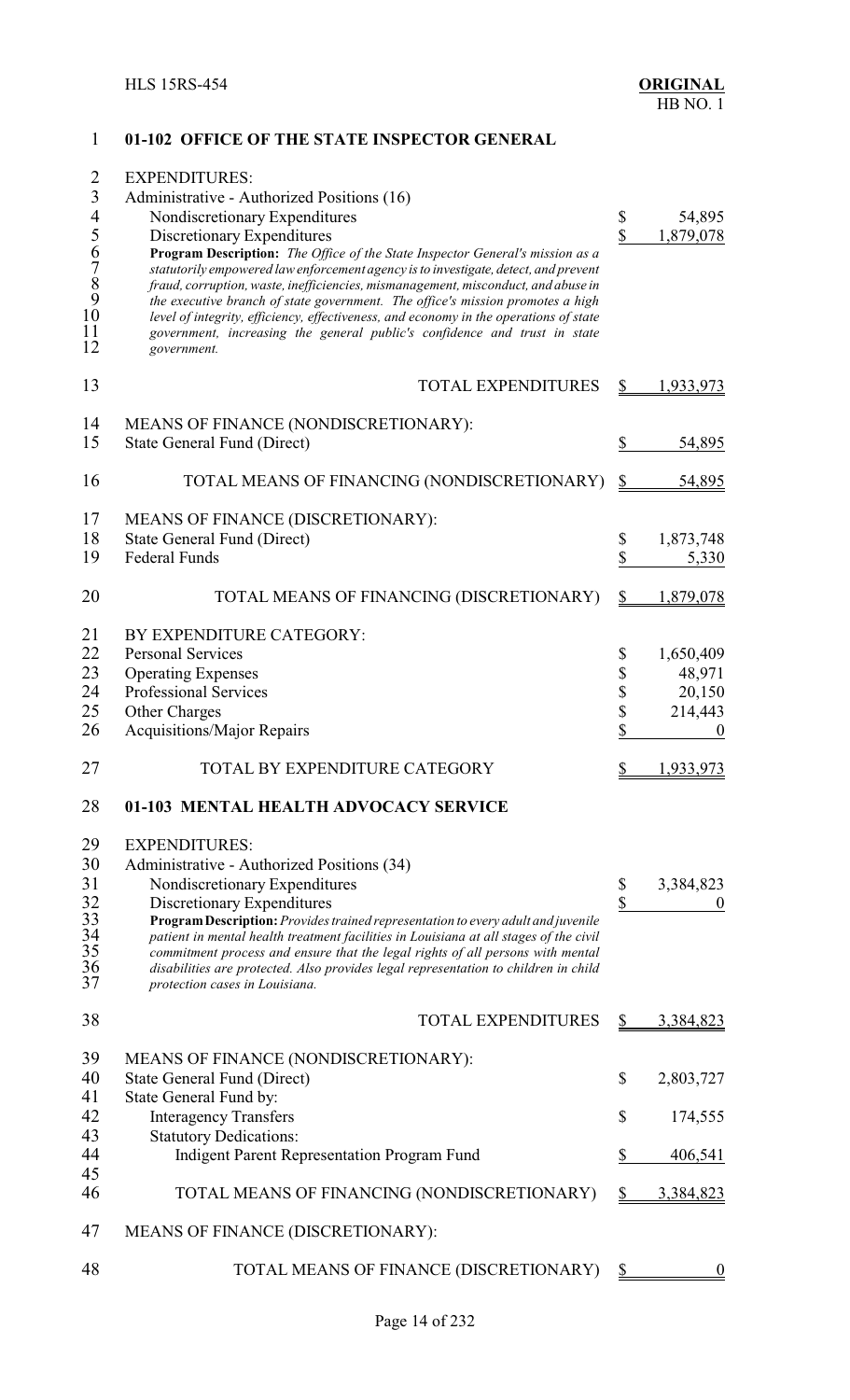<span id="page-21-0"></span>

|                          | <b>HLS 15RS-454</b>                                                                                                                                                 |                          | <b>ORIGINAL</b><br>HB NO.1 |
|--------------------------|---------------------------------------------------------------------------------------------------------------------------------------------------------------------|--------------------------|----------------------------|
| $\mathbf{1}$             | BY EXPENDITURE CATEGORY:                                                                                                                                            |                          |                            |
| $\overline{2}$           | <b>Personal Services</b>                                                                                                                                            | \$                       | 2,803,320                  |
| 3                        | <b>Operating Expenses</b>                                                                                                                                           | \$                       | 264,171                    |
| $\overline{\mathcal{A}}$ | Professional Services                                                                                                                                               |                          | 17,406                     |
| 5                        | Other Charges                                                                                                                                                       | \$<br>\$                 | 285,861                    |
| 6                        | <b>Acquisitions/Major Repairs</b>                                                                                                                                   | \$                       | 14,065                     |
| 7                        | TOTAL BY EXPENDITURE CATEGORY                                                                                                                                       | $\frac{1}{2}$            | 3,384,823                  |
| 8                        | 01-106 LOUISIANA TAX COMMISSION                                                                                                                                     |                          |                            |
| 9                        | <b>EXPENDITURES:</b>                                                                                                                                                |                          |                            |
| 10                       | Property Taxation Regulatory/Oversight - Authorized Positions (38)                                                                                                  |                          |                            |
| 11                       | Nondiscretionary Expenditures                                                                                                                                       | \$                       | 205,781                    |
| 12                       | Discretionary Expenditures                                                                                                                                          | \$                       | 4,072,794                  |
| 13                       | Program Description: Reviews and certifies the parish assessment rolls, and acts                                                                                    |                          |                            |
| 14                       | as an appellate body for appeals by assessors, taxpayers, and tax recipient bodies                                                                                  |                          |                            |
| 15<br>16                 | after actions by parish review boards; provides guidelines for assessment of all<br>classifications of property and performs and reviews appraisals or assessments, |                          |                            |
| 17                       | and where necessary, modifies (or orders reassessment) to ensure uniformity and                                                                                     |                          |                            |
| 18                       | fairness. Assesses public service property, as well as valuation of banks and                                                                                       |                          |                            |
| 19                       | insurance companies, and provides assistance to assessors.                                                                                                          |                          |                            |
| 20                       | <b>TOTAL EXPENDITURES</b>                                                                                                                                           | \$                       | 4,278,575                  |
| 21                       | MEANS OF FINANCE (NONDISCRETIONARY):                                                                                                                                |                          |                            |
| 22                       | State General Fund (Direct)                                                                                                                                         | \$                       | 191,376                    |
| 23                       | State General Fund by:                                                                                                                                              |                          |                            |
| 24                       | <b>Statutory Dedications:</b>                                                                                                                                       |                          |                            |
| 25                       | Tax Commission Expense Fund                                                                                                                                         | \$                       | 14,405                     |
|                          |                                                                                                                                                                     |                          |                            |
| 26                       | TOTAL MEANS OF FINANCING (NONDISCRETIONARY)                                                                                                                         | \$                       | 205,781                    |
| 27                       | MEANS OF FINANCE (DISCRETIONARY):                                                                                                                                   |                          |                            |
| 28                       | <b>State General Fund (Direct)</b>                                                                                                                                  | \$                       | 3,390,220                  |
| 29                       | State General Fund by:                                                                                                                                              |                          |                            |
| 30                       | <b>Statutory Dedications:</b>                                                                                                                                       |                          |                            |
| 31                       | Tax Commission Expense Fund                                                                                                                                         | \$                       | 682,574                    |
| 32                       | TOTAL MEANS OF FINANCING (DISCRETIONARY)                                                                                                                            | $\overline{\mathcal{E}}$ | 4,072,794                  |
| 33                       | BY EXPENDITURE CATEGORY:                                                                                                                                            |                          |                            |
| 34                       | <b>Personal Services</b>                                                                                                                                            | \$                       | 3,566,889                  |
| 35                       | <b>Operating Expenses</b>                                                                                                                                           | \$                       | 347,487                    |
| 36                       | Professional Services                                                                                                                                               | \$                       | 196,320                    |
| 37                       | Other Charges                                                                                                                                                       | \$                       | 167,879                    |
| 38                       | Acquisitions/Major Repairs                                                                                                                                          | \$                       | $\boldsymbol{0}$           |
| 39                       | TOTAL BY EXPENDITURE CATEGORY                                                                                                                                       | \$                       | 4,278,575                  |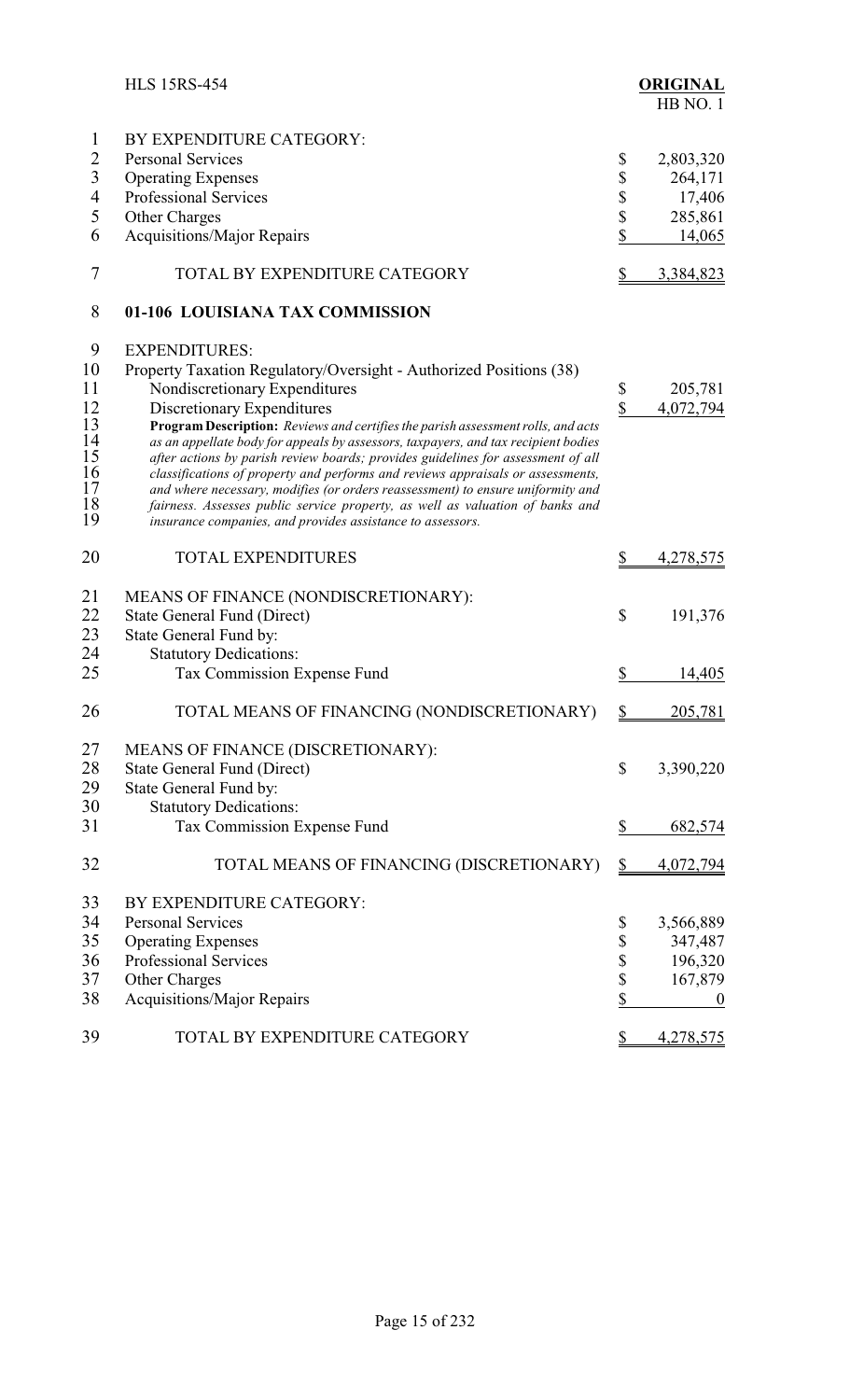<span id="page-22-0"></span>

| 1                                | 01-107 DIVISION OF ADMINISTRATION                                                                                                                                  |                         |                |
|----------------------------------|--------------------------------------------------------------------------------------------------------------------------------------------------------------------|-------------------------|----------------|
| 2                                | <b>EXPENDITURES:</b>                                                                                                                                               |                         |                |
| $\mathfrak{Z}$                   | Executive Administration - Authorized Positions (365)                                                                                                              |                         |                |
| $\overline{4}$                   | Authorized Other Charges Positions (6)                                                                                                                             |                         |                |
| 5                                | Nondiscretionary Expenditures                                                                                                                                      | \$                      | 7,852,661      |
| 6                                | Discretionary Expenditures                                                                                                                                         | $\hat{\mathbf{S}}$      | 77,578,544     |
| $\overline{7}$                   | Program Description: Provides centralized administrative and support services                                                                                      |                         |                |
| 8<br>9                           | (including financial, accounting, human resource, fixed asset management,                                                                                          |                         |                |
| 10                               | contractual review, purchasing, payroll, and training services) to state agencies<br>and the state as a whole by developing, promoting, and implementing executive |                         |                |
| 11                               | policies and legislative mandates.                                                                                                                                 |                         |                |
| 12                               | Community Development Block Grant - Authorized Positions (89)                                                                                                      |                         |                |
| 13                               | Authorized Other Charges Positions (25)                                                                                                                            |                         |                |
| 14                               | Nondiscretionary Expenditures                                                                                                                                      | \$                      | 1,732,312      |
| 15                               | Discretionary Expenditures                                                                                                                                         | $\mathbf S$             | 354,370,888    |
| 16                               | Program Description: Awards and administers financial assistance in federally                                                                                      |                         |                |
| 17<br>18                         | designated eligible areas of the state in order to further develop communities by<br>providing decent housing and a suitable living environment while expanding    |                         |                |
| 19                               | economic opportunities principally for persons of low to moderate income.                                                                                          |                         |                |
| 20                               | Auxiliary Account - Authorized Positions (8)                                                                                                                       |                         |                |
| 21                               | Nondiscretionary Expenditures                                                                                                                                      | \$                      | 0              |
|                                  | Discretionary Expenditures                                                                                                                                         | $\overline{\mathbb{S}}$ | 38,566,265     |
|                                  | Account Description: Provides services to other agencies and programs which                                                                                        |                         |                |
|                                  | are supported through charging of those entities; includes CDBG Revolving Fund,<br>Louisiana Equipment Acquisitions Fund (LEAF), State Buildings Repairs and       |                         |                |
| 22<br>23<br>24<br>25<br>26<br>27 | Major Maintenance Fund, Pentagon Courts, State Register, and Cash and Travel<br>Management.                                                                        |                         |                |
| 28                               | <b>TOTAL EXPENDITURES</b>                                                                                                                                          | \$                      | 480,100,670    |
| 29                               | MEANS OF FINANCE (NONDISCRETIONARY):                                                                                                                               |                         |                |
| 30                               | State General Fund (Direct)                                                                                                                                        | \$                      | 6,126,115      |
| 31                               | State General Fund by:                                                                                                                                             |                         |                |
| 32                               | <b>Interagency Transfers</b>                                                                                                                                       | \$                      | 1,111,870      |
| 33                               | Fees & Self-generated Revenues from Prior                                                                                                                          |                         |                |
| 34                               | and Current Year Collections                                                                                                                                       | \$                      | 614,676        |
| 35<br>36                         | <b>Federal Funds</b>                                                                                                                                               | \$                      | 1,732,312      |
|                                  |                                                                                                                                                                    |                         |                |
| 37                               | TOTAL MEANS OF FINANCING (NONDISCRETIONARY)                                                                                                                        | \$                      | 9,584,973      |
| 38                               | MEANS OF FINANCE (DISCRETIONARY):                                                                                                                                  |                         |                |
| 39                               | State General Fund (Direct)                                                                                                                                        | \$                      | 36,323,750     |
| 40                               | State General Fund by:                                                                                                                                             |                         |                |
| 41                               | <b>Interagency Transfers</b>                                                                                                                                       | \$                      | 57,968,485     |
| 42                               | Fees & Self-generated Revenues from Prior                                                                                                                          |                         |                |
| 43<br>44                         | and Current Year Collections                                                                                                                                       | \$                      | 45,307,140     |
| 45                               | <b>Statutory Dedications:</b><br><b>Energy Performance Contract Fund</b>                                                                                           | \$                      | 224,358        |
| 46                               | <b>Federal Funds</b>                                                                                                                                               |                         | 330,691,964    |
| 47                               | TOTAL MEANS OF FINANCING (DISCRETIONARY)                                                                                                                           |                         | \$ 470,515,697 |
|                                  |                                                                                                                                                                    |                         |                |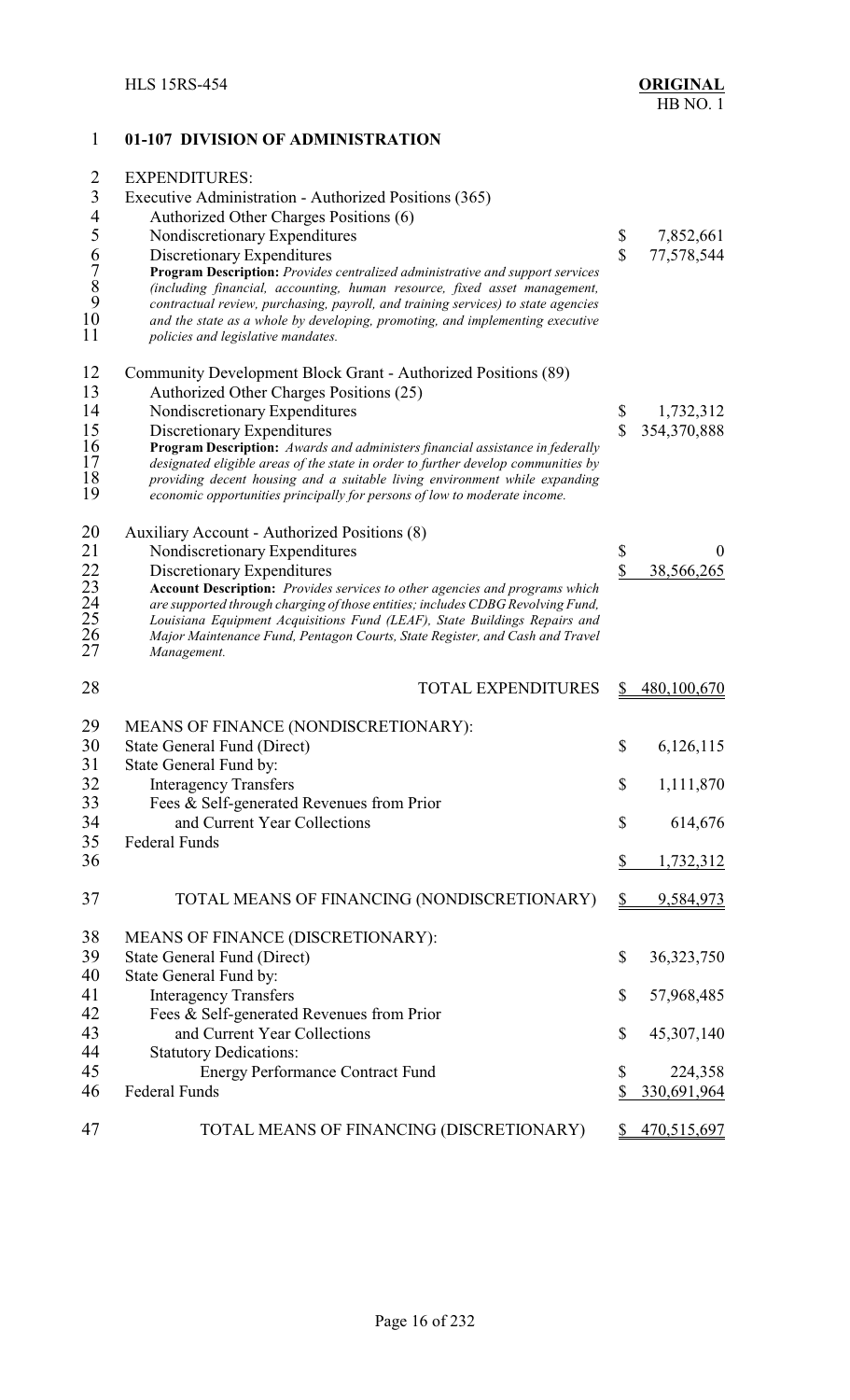<span id="page-23-0"></span>

|                          | <b>HLS 15RS-454</b>                                                                                                                                              |               | <b>ORIGINAL</b><br>HB NO.1 |
|--------------------------|------------------------------------------------------------------------------------------------------------------------------------------------------------------|---------------|----------------------------|
| 1                        | BY EXPENDITURE CATEGORY:                                                                                                                                         |               |                            |
| $\overline{2}$           | <b>Personal Services</b>                                                                                                                                         | \$            | 51,812,883                 |
| $\mathfrak{Z}$           | <b>Operating Expenses</b>                                                                                                                                        | \$            | 10,343,151                 |
| $\overline{\mathcal{A}}$ | Professional Services                                                                                                                                            | \$            | 843,878                    |
| 5                        | Other Charges                                                                                                                                                    | \$            | 416,956,555                |
| 6                        | Acquisitions/Major Repairs                                                                                                                                       | \$            | 144,203                    |
|                          |                                                                                                                                                                  |               |                            |
| 7                        | TOTAL BY EXPENDITURE CATEGORY                                                                                                                                    | \$            | 480,100,670                |
| 8<br>9                   | Provided, however, that the funds appropriated above for the Auxiliary Account<br>appropriation shall be allocated as follows:                                   |               |                            |
| 10                       | Pentagon Courts                                                                                                                                                  | \$            | 490,000                    |
| 11                       | <b>State Register</b>                                                                                                                                            |               | 549,375                    |
| 12                       | <b>LEAF</b>                                                                                                                                                      | \$<br>\$      | 30,000,000                 |
| 13                       |                                                                                                                                                                  |               |                            |
|                          | Cash Management                                                                                                                                                  |               | 200,000                    |
| 14                       | <b>Travel Management</b>                                                                                                                                         | \$<br>\$      | 451,818                    |
| 15                       | State Building and Grounds Major Repairs                                                                                                                         |               | 2,631,148                  |
| 16                       | <b>Legal Construction Litigation</b>                                                                                                                             | \$            | 1,221,924                  |
| 17                       | State Uniform Payroll Account                                                                                                                                    | \$            | 22,000                     |
| 18                       | Disaster CDBG Economic Development Revolving Loan Fund 1                                                                                                         | \$            | 3,000,000                  |
| 19                       | 01-109 COASTAL PROTECTION & RESTORATION AUTHORITY                                                                                                                |               |                            |
| 20                       | <b>EXPENDITURES:</b>                                                                                                                                             |               |                            |
| 21                       | Implementation - Authorized Positions (158)                                                                                                                      |               |                            |
| 22                       | Authorized Other Charges Positions (7)                                                                                                                           |               |                            |
| 23                       | Nondiscretionary Expenditures                                                                                                                                    | \$            | 183,154                    |
| 24                       | Discretionary Expenditures                                                                                                                                       | \$            | 157,220,189                |
|                          | <b>Program Description:</b> The Coastal Protection and Restoration Authority Board                                                                               |               |                            |
|                          | is comprised of agency heads from numerous state offices and regional                                                                                            |               |                            |
|                          | representatives. It is designed to be the public venue to develop and approve                                                                                    |               |                            |
|                          | coastal policies and budgets focused on hurricane protection and coastal<br>restoration efforts. The board was established to achieve integrated coastal         |               |                            |
|                          | protection for Louisiana through the articulation of a clear statement of priorities,                                                                            |               |                            |
|                          | policies and funding. The Coastal Protection and Restoration Authority (CPRA) is                                                                                 |               |                            |
|                          | working closely with other entities on coastal issues, including the state legislature,                                                                          |               |                            |
|                          | the Governor's Advisory Commission on Coastal Protection, Restoration and                                                                                        |               |                            |
|                          | Conservation, and the Division of Administration's Disaster Recovery Unit within<br>the Office of Community Development. Through the Implementation Program, the |               |                            |
|                          | CPRA will develop, implement and enforce the coastal protection and restoration                                                                                  |               |                            |
|                          | Master Plan, which will lead to a safe and sustainable coast that will protect                                                                                   |               |                            |
|                          | communities, the nation's critical energy infrastructure, and Louisiana's natural                                                                                |               |                            |
|                          | resources.                                                                                                                                                       |               |                            |
| 40                       | <b>TOTAL EXPENDITURES</b>                                                                                                                                        | \$            | 157,403,343                |
| 41                       | MEANS OF FINANCE (NONDISCRETIONARY):                                                                                                                             |               |                            |
| 42                       | State General Fund by:                                                                                                                                           |               |                            |
| 43                       | <b>Statutory Dedications:</b>                                                                                                                                    |               |                            |
| 44                       | <b>Coastal Protection and Restoration Fund</b>                                                                                                                   | \$            | 183,154                    |
|                          |                                                                                                                                                                  |               |                            |
| 45                       | TOTAL MEANS OF FINANCING (NONDISCRETIONARY)                                                                                                                      | $\frac{1}{2}$ | 183,154                    |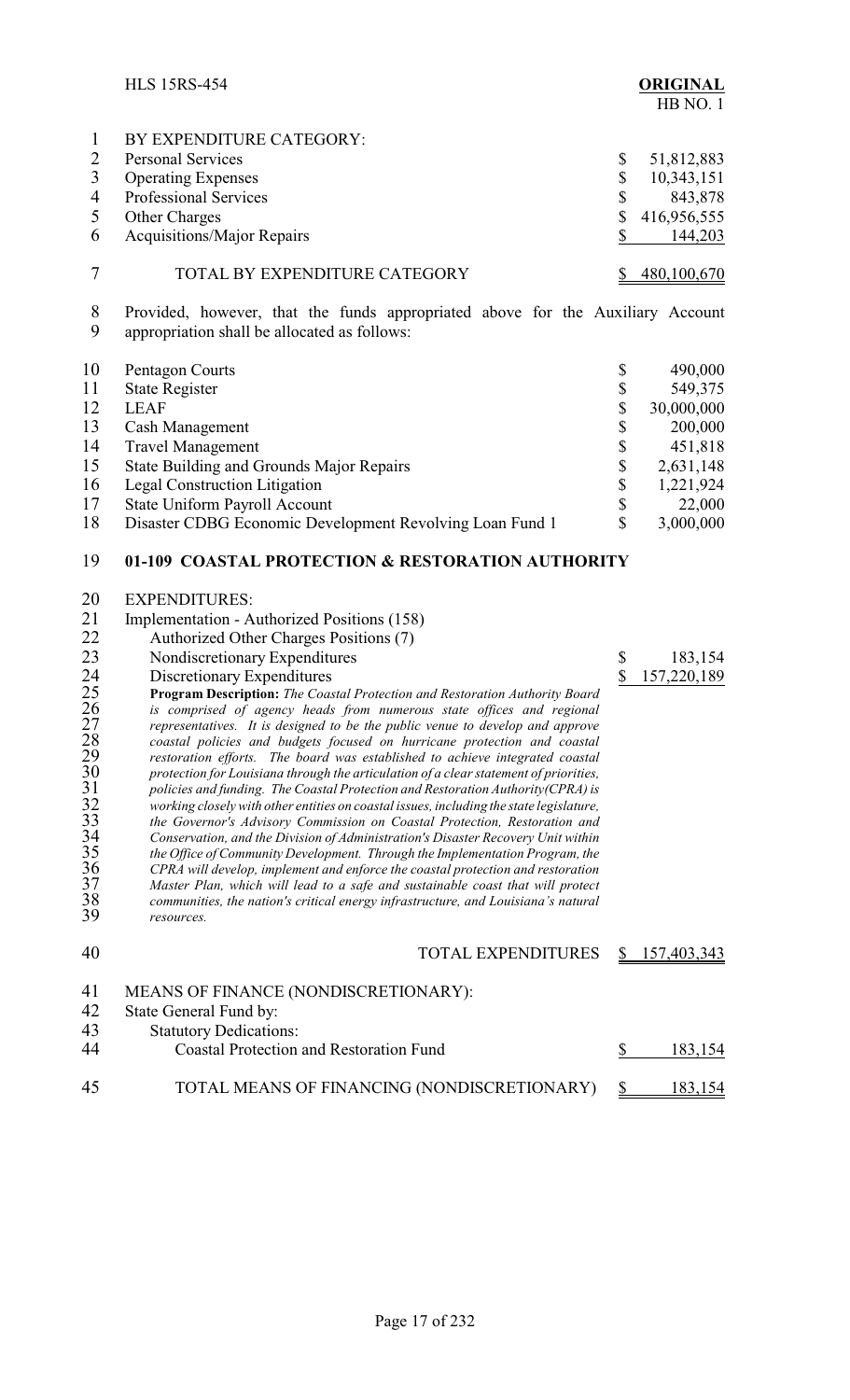<span id="page-24-0"></span>

|                                | <b>HLS 15RS-454</b>                                                                                                        | <b>ORIGINAL</b><br>HB NO.1             |
|--------------------------------|----------------------------------------------------------------------------------------------------------------------------|----------------------------------------|
| $\mathbf{1}$<br>$\overline{2}$ | MEANS OF FINANCE (DISCRETIONARY):                                                                                          |                                        |
| $\mathfrak{Z}$                 | State General Fund by:                                                                                                     |                                        |
| $\overline{\mathcal{A}}$       | <b>Interagency Transfers</b><br>Fees & Self-generated Revenues                                                             | \$<br>6,400,538<br>\$<br>20,000        |
| 5                              | <b>Statutory Dedications:</b>                                                                                              |                                        |
| 6                              | <b>Coastal Protection and Restoration Fund</b>                                                                             | 80,481,984<br>\$                       |
| $\overline{7}$                 | Oil Spill Contingency Fund                                                                                                 | \$<br>10,038,717                       |
| 8                              | <b>Federal Funds</b>                                                                                                       | \$<br>60,278,950                       |
|                                |                                                                                                                            |                                        |
| 9                              | TOTAL MEANS OF FINANCING (DISCRETIONARY)                                                                                   | 150,220,189<br><sup>S</sup>            |
| 10                             | BY EXPENDITURE CATEGORY:                                                                                                   |                                        |
| 11                             | <b>Personal Services</b>                                                                                                   | 18,843,230<br>\$                       |
| 12                             | <b>Operating Expenses</b>                                                                                                  | \$<br>1,330,536                        |
| 13                             | Professional Services                                                                                                      | \$<br>$\theta$                         |
| 14                             | <b>Other Charges</b>                                                                                                       | $\sqrt[6]{\frac{1}{2}}$<br>136,829,577 |
| 15                             | <b>Acquisitions/ Major Repairs</b>                                                                                         | \$<br>400,000                          |
| 16                             | TOTAL BY EXPENDITURE CATEGORY                                                                                              | 157,403,343<br>\$                      |
| 17<br>18                       | 01-111 GOVERNOR'S OFFICE OF HOMELAND SECURITY AND EMERGENCY<br><b>PREPAREDNESS</b>                                         |                                        |
|                                |                                                                                                                            |                                        |
| 19                             | <b>EXPENDITURES:</b>                                                                                                       |                                        |
| 20                             | Administrative - Authorized Positions (52)                                                                                 |                                        |
| 21                             | Authorized Other Charges Positions (321)                                                                                   |                                        |
| 22                             | Nondiscretionary Expenditures                                                                                              | \$<br>893,052                          |
| 23<br>24                       | Discretionary Expenditures<br>Program Description: Responsibilities include assisting state and local                      | \$1,289,334,428                        |
| 25                             | governments to prepare for, respond to, and recover from natural and manmade                                               |                                        |
|                                | disasters by coordinating activities between local governments, state and federal                                          |                                        |
|                                | entities; serving as the state's emergency operations center during emergencies;                                           |                                        |
|                                | and provide resources and training relating to homeland security and emergency                                             |                                        |
| 26<br>27<br>28<br>29<br>30     | preparedness. Serves as the grant administrator for all FEMA and homeland<br>security funds disbursed within of the state. |                                        |
| 31                             | <b>TOTAL EXPENDITURES</b>                                                                                                  | <u>\$1,290,227,480</u>                 |
|                                |                                                                                                                            |                                        |
| 32                             | MEANS OF FINANCE (NONDISCRETIONARY):                                                                                       |                                        |
| 33                             | State General Fund (Direct)                                                                                                | \$<br>803,581                          |
| 34                             | <b>Federal Funds</b>                                                                                                       | \$<br>89,471                           |
|                                |                                                                                                                            |                                        |
| 35                             | TOTAL MEANS OF FINANCING (NONDISCRETIONARY)                                                                                | $\frac{1}{2}$<br>893,052               |
| 36                             | MEANS OF FINANCE (DISCRETIONARY):                                                                                          |                                        |
| 37                             | <b>State General Fund (Direct)</b>                                                                                         | \$<br>5,904,716                        |
| 38                             | State General Fund by:                                                                                                     |                                        |
| 39                             | <b>Interagency Transfers</b>                                                                                               | 6,107,835<br>\$                        |
| 40                             | Fees & Self-generated Revenues                                                                                             | \$<br>245,944                          |
| 41                             | <b>Federal Funds</b>                                                                                                       | \$1,277,075,933                        |
| 42                             | TOTAL MEANS OF FINANCING (DISCRETIONARY)                                                                                   | <u>\$1,289,334,428</u>                 |
| 43                             | BY EXPENDITURE CATEGORY:                                                                                                   |                                        |
| 44                             | <b>Personal Services</b>                                                                                                   | 5,349,068<br>\$                        |
| 45                             | <b>Operating Expenses</b>                                                                                                  | \$<br>225,959                          |
| 46                             | Professional Services                                                                                                      | \$<br>$\mathbf{0}$                     |
| 47                             | <b>Other Charges</b>                                                                                                       | \$1,284,652,453                        |
| 48                             | <b>Acquisitions/Major Repairs</b>                                                                                          | \$                                     |
| 49                             | TOTAL BY EXPENDITURE CATEGORY                                                                                              | \$1,290,227,480                        |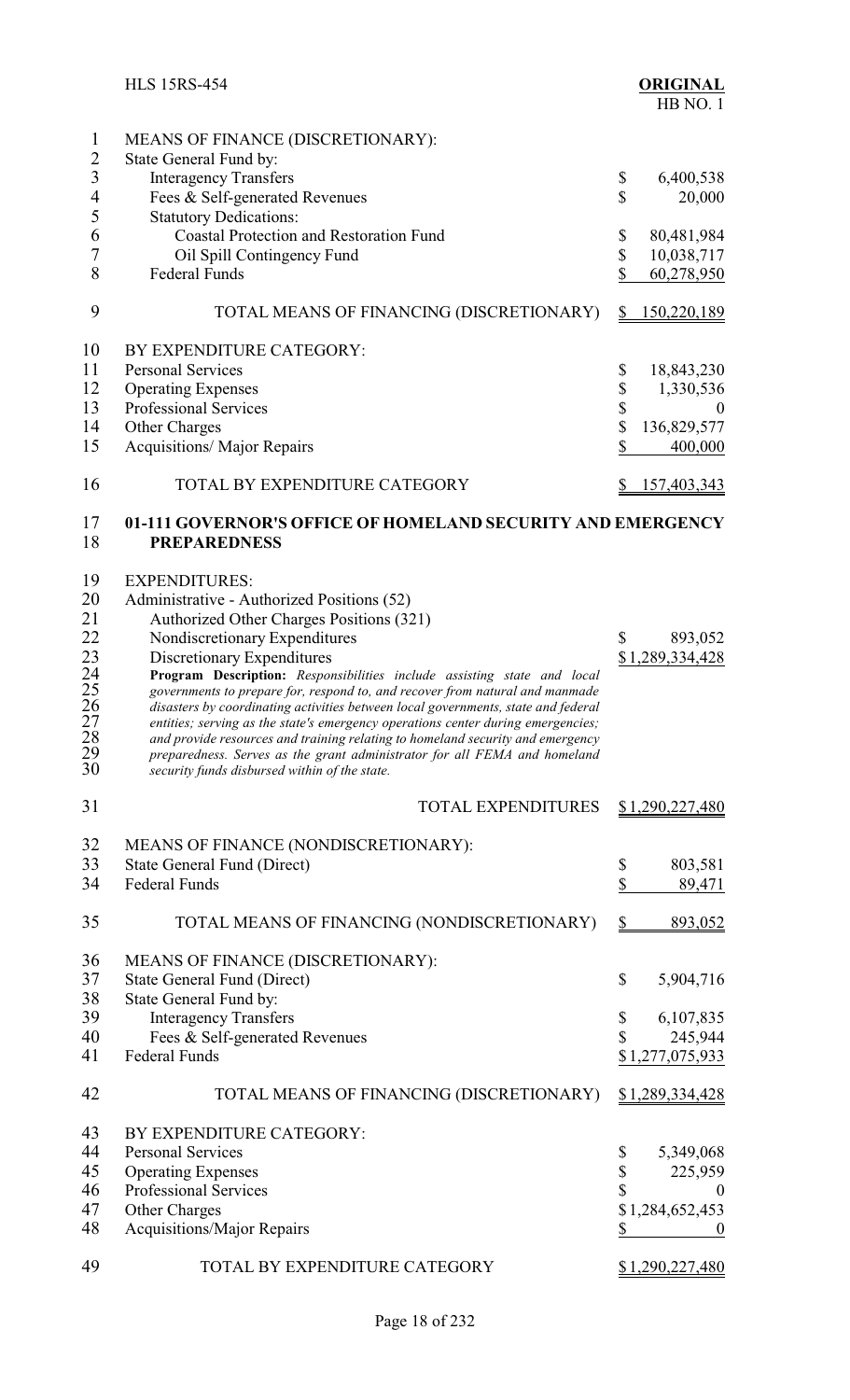## <span id="page-25-0"></span>**01-112 DEPARTMENT OF MILITARY AFFAIRS**

| $\overline{2}$<br>3 | <b>EXPENDITURES:</b><br>Military Affairs - Authorized Positions (398)                                                                                    |                    |             |
|---------------------|----------------------------------------------------------------------------------------------------------------------------------------------------------|--------------------|-------------|
| $\overline{4}$      | Nondiscretionary Expenditures                                                                                                                            | \$                 | 4,239,501   |
|                     | Discretionary Expenditures                                                                                                                               | $\hat{\mathbf{S}}$ | 72,504,095  |
|                     | Program Description: The Military Affairs Program was created to reinforce the                                                                           |                    |             |
|                     | Armed Forces of the United States and to be available for the security and                                                                               |                    |             |
| 56789               | emergency needs of the State of Louisiana. The program provides organized,<br>trained and equipped units to execute assigned state and federal missions. |                    |             |
|                     |                                                                                                                                                          |                    |             |
| 10                  | Education - Authorized Positions (343)                                                                                                                   |                    |             |
| 11                  | Nondiscretionary Expenditures                                                                                                                            | \$                 | $\theta$    |
| 12                  | Discretionary Expenditures                                                                                                                               | $\hat{\mathbf{S}}$ | 27,077,401  |
| 13                  | Program Description: The mission of the Education Program in the Department                                                                              |                    |             |
| 14                  | of Military Affairs is to provide alternative education opportunities for selected                                                                       |                    |             |
| 15                  | youth through the Youth Challenge (Camp Beauregard, the Gillis W. Long Center,                                                                           |                    |             |
| 16                  | and Camp Minden) and Starbase Programs (Camp Beauregard, Jackson Barracks,                                                                               |                    |             |
| 17                  | and Iberville Parish).                                                                                                                                   |                    |             |
| 18                  | <b>Auxiliary Account</b>                                                                                                                                 |                    |             |
| 19                  | Nondiscretionary Expenditures                                                                                                                            | \$                 | $\theta$    |
| 20                  | Discretionary Expenditures                                                                                                                               | \$                 | 302,940     |
|                     | Account Description: Provides essential quality of life services to Military                                                                             |                    |             |
| $^{21}_{22}$        | Members, Youth Challenge students, employees and tenants of our installations.                                                                           |                    |             |
| 23                  | <b>TOTAL EXPENDITURES</b>                                                                                                                                | \$                 | 104,123,937 |
| 24                  | MEANS OF FINANCE (NONDISCRETIONARY):                                                                                                                     |                    |             |
| 25                  | State General Fund (Direct)                                                                                                                              | \$                 | 3,134,060   |
|                     |                                                                                                                                                          |                    |             |
| 26                  | State General Fund by:                                                                                                                                   |                    |             |
| 27                  | Fees & Self-generated Revenues from Prior                                                                                                                |                    |             |
| 28                  | and Current Year Collections                                                                                                                             | \$                 | 28,076      |
| 29                  | <b>Federal Funds</b>                                                                                                                                     | \$                 | 1,077,365   |
| 30                  | TOTAL MEANS OF FINANCING (NONDISCRETIONARY)                                                                                                              | <u>\$</u>          | 4,239,501   |
| 31                  | MEANS OF FINANCE (DISCRETIONARY):                                                                                                                        |                    |             |
| 32                  | <b>State General Fund (Direct)</b>                                                                                                                       | $\mathbb{S}$       | 29,065,654  |
| 33                  | State General Fund by:                                                                                                                                   |                    |             |
| 34                  | <b>Interagency Transfers</b>                                                                                                                             | \$                 |             |
|                     |                                                                                                                                                          |                    | 2,429,667   |
| 35                  | Fees & Self-generated Revenues from Prior                                                                                                                |                    |             |
| 36                  | and Current Year Collections                                                                                                                             | \$                 | 4,338,736   |
| 37                  | <b>Statutory Dedications:</b>                                                                                                                            |                    |             |
| 38                  | Camp Minden Fire Protection Fund                                                                                                                         | \$                 | 50,000      |
| 39                  | <b>Federal Funds</b>                                                                                                                                     | \$                 | 64,000,379  |
| 40                  | TOTAL MEANS OF FINANCING (DISCRETIONARY)                                                                                                                 | \$                 | 99,884,436  |
| 41                  | Provided however, the Louisiana National Guardsman death benefits claims provided for by                                                                 |                    |             |
| 42                  | RS 29:26.1 be more or less estimated.                                                                                                                    |                    |             |
| 43                  | BY EXPENDITURE CATEGORY:                                                                                                                                 |                    |             |
| 44                  | <b>Personal Services</b>                                                                                                                                 | \$                 | 41,414,088  |
| 45                  | <b>Operating Expenses</b>                                                                                                                                | \$                 | 22,765,859  |
| 46                  | Professional Services                                                                                                                                    | \$                 | 1,695,803   |
| 47                  | Other Charges                                                                                                                                            | \$                 | 37,697,172  |
| 48                  |                                                                                                                                                          | \$                 |             |
|                     | Acquisitions/Major Repairs                                                                                                                               |                    | 551,015     |
| 49                  | TOTAL BY EXPENDITURE CATEGORY                                                                                                                            | S.                 | 104,123,937 |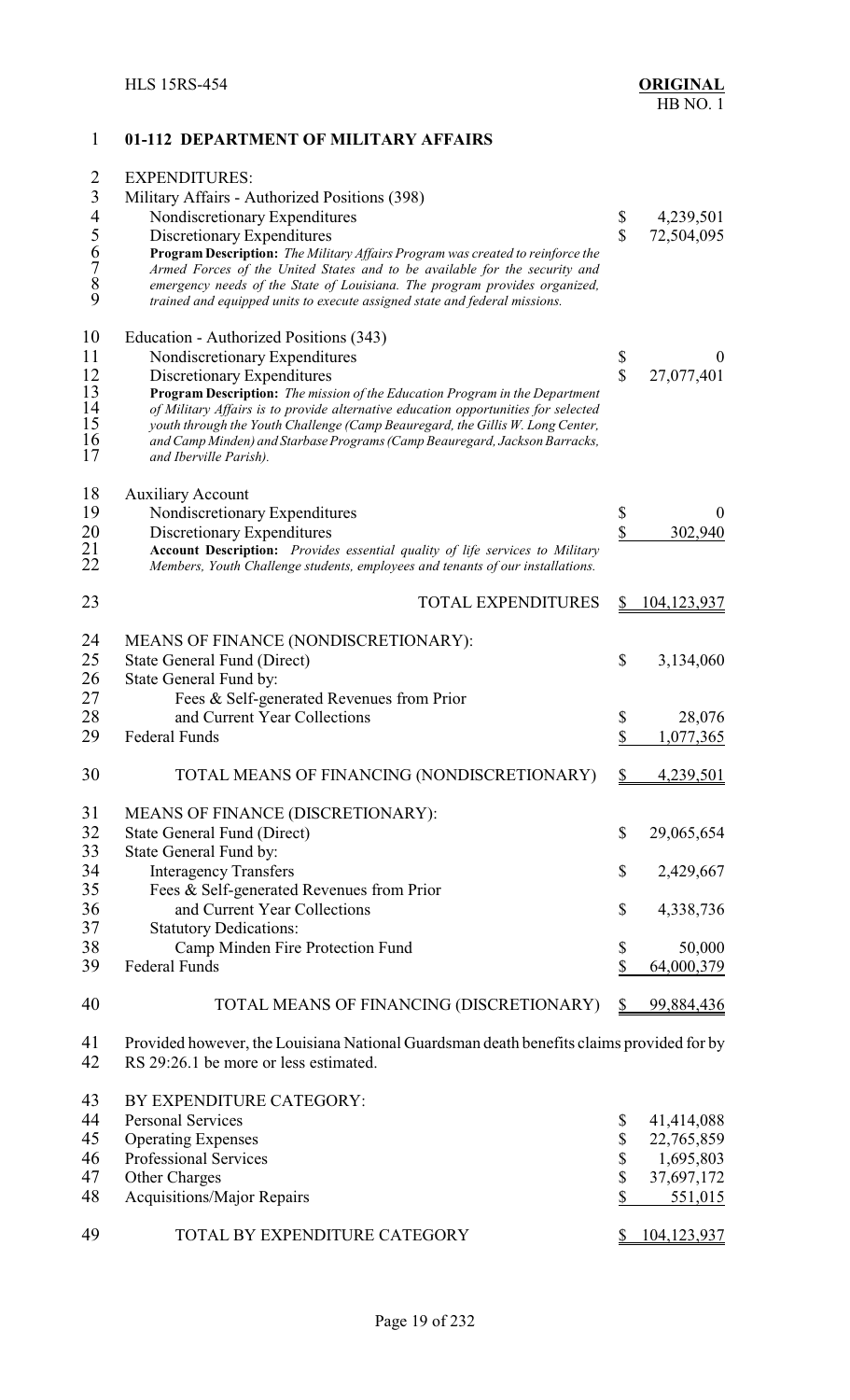<span id="page-26-0"></span>

| 1                                                                                                                          | 01-116 LOUISIANA PUBLIC DEFENDER BOARD                                                                                                                                                                                                                                                                                                                                                                                                                                                                                                                                                                                                                                                                                                                                                                                                                                       |                                 |                        |
|----------------------------------------------------------------------------------------------------------------------------|------------------------------------------------------------------------------------------------------------------------------------------------------------------------------------------------------------------------------------------------------------------------------------------------------------------------------------------------------------------------------------------------------------------------------------------------------------------------------------------------------------------------------------------------------------------------------------------------------------------------------------------------------------------------------------------------------------------------------------------------------------------------------------------------------------------------------------------------------------------------------|---------------------------------|------------------------|
| $\overline{2}$<br>$\overline{3}$<br>$\overline{\mathcal{A}}$<br>5<br>6<br>$\frac{7}{8}$<br>9<br>10<br>11<br>12<br>13<br>14 | <b>EXPENDITURES:</b><br>Louisiana Public Defender Board - Authorized Positions (16)<br>Nondiscretionary Expenditures<br>Discretionary Expenditures<br>Program Description: The Louisiana Public Defender Board shall improve the<br>criminal justice system and the quality of criminal defense services provided to<br>individuals through a community-based delivery system; ensure equal justice for<br>all citizens without regard to race, color, religion, age, sex, national origin,<br>political affiliation or disability; guarantee the respect for personal rights of<br>individuals charged with criminal or delinquent acts; and uphold the highest<br>ethical standards of the legal profession. In addition, the Louisiana Public<br>Defender Board provides legal representation to all indigent parents in Child In<br>Need of Care (CINC) cases statewide. | \$<br>$\boldsymbol{\mathsf{S}}$ | 46,347<br>33, 337, 279 |
| 15                                                                                                                         | <b>TOTAL EXPENDITURES</b>                                                                                                                                                                                                                                                                                                                                                                                                                                                                                                                                                                                                                                                                                                                                                                                                                                                    | \$                              | 33, 383, 626           |
| 16<br>17<br>18                                                                                                             | MEANS OF FINANCE (NONDISCRETIONARY):<br>State General Fund by:<br><b>Statutory Dedications:</b>                                                                                                                                                                                                                                                                                                                                                                                                                                                                                                                                                                                                                                                                                                                                                                              |                                 |                        |
| 19<br>20                                                                                                                   | Louisiana Public Defender Fund                                                                                                                                                                                                                                                                                                                                                                                                                                                                                                                                                                                                                                                                                                                                                                                                                                               | \$                              | 46,347                 |
| 21                                                                                                                         | TOTAL MEANS OF FINANCING (NONDISCRETIONARY)                                                                                                                                                                                                                                                                                                                                                                                                                                                                                                                                                                                                                                                                                                                                                                                                                                  | \$                              | 46,347                 |
| 22<br>23<br>24                                                                                                             | MEANS OF FINANCE (DISCRETIONARY):<br>State General Fund by:<br><b>Interagency Transfers</b>                                                                                                                                                                                                                                                                                                                                                                                                                                                                                                                                                                                                                                                                                                                                                                                  | \$                              | 104,579                |
| 25<br>26<br>27                                                                                                             | Fees & Self-generated Revenues from Prior<br>and Current Year Collections<br><b>Statutory Dedications:</b>                                                                                                                                                                                                                                                                                                                                                                                                                                                                                                                                                                                                                                                                                                                                                                   | \$                              | 17,050                 |
| 28                                                                                                                         | Louisiana Public Defender Fund                                                                                                                                                                                                                                                                                                                                                                                                                                                                                                                                                                                                                                                                                                                                                                                                                                               | \$                              | 32,207,470             |
| 29                                                                                                                         | Indigent Parent Representation Program Fund                                                                                                                                                                                                                                                                                                                                                                                                                                                                                                                                                                                                                                                                                                                                                                                                                                  | \$                              | 979,680                |
| 30                                                                                                                         | DNA Testing Post-Conviction Relief for Indigents Fund                                                                                                                                                                                                                                                                                                                                                                                                                                                                                                                                                                                                                                                                                                                                                                                                                        | \$                              | 28,500                 |
| 31                                                                                                                         | TOTAL MEANS OF FINANCING (DISCRETIONARY)                                                                                                                                                                                                                                                                                                                                                                                                                                                                                                                                                                                                                                                                                                                                                                                                                                     | $\mathbb{S}$                    | 33, 337, 279           |
| 32                                                                                                                         | BY EXPENDITURE CATEGORY:                                                                                                                                                                                                                                                                                                                                                                                                                                                                                                                                                                                                                                                                                                                                                                                                                                                     |                                 |                        |
| 33                                                                                                                         | <b>Personal Services</b>                                                                                                                                                                                                                                                                                                                                                                                                                                                                                                                                                                                                                                                                                                                                                                                                                                                     | \$                              | 1,800,505              |
| 34                                                                                                                         | <b>Operating Expenses</b>                                                                                                                                                                                                                                                                                                                                                                                                                                                                                                                                                                                                                                                                                                                                                                                                                                                    | \$                              | 536,496                |
| 35                                                                                                                         | Professional Services                                                                                                                                                                                                                                                                                                                                                                                                                                                                                                                                                                                                                                                                                                                                                                                                                                                        | \$                              | 357,705                |
| 36                                                                                                                         | Other Charges                                                                                                                                                                                                                                                                                                                                                                                                                                                                                                                                                                                                                                                                                                                                                                                                                                                                | \$                              | 30,687,960             |
| 37                                                                                                                         | <b>Acquisitions/Major Repairs</b>                                                                                                                                                                                                                                                                                                                                                                                                                                                                                                                                                                                                                                                                                                                                                                                                                                            | \$                              | 960                    |
| 38                                                                                                                         | TOTAL BY EXPENDITURE CATEGORY                                                                                                                                                                                                                                                                                                                                                                                                                                                                                                                                                                                                                                                                                                                                                                                                                                                | \$                              | 33,383,626             |
| 39                                                                                                                         | 01-124 LOUISIANA STADIUM AND EXPOSITION DISTRICT                                                                                                                                                                                                                                                                                                                                                                                                                                                                                                                                                                                                                                                                                                                                                                                                                             |                                 |                        |
| 40                                                                                                                         | <b>EXPENDITURES:</b>                                                                                                                                                                                                                                                                                                                                                                                                                                                                                                                                                                                                                                                                                                                                                                                                                                                         |                                 |                        |
| 41                                                                                                                         | Administrative                                                                                                                                                                                                                                                                                                                                                                                                                                                                                                                                                                                                                                                                                                                                                                                                                                                               |                                 |                        |
| 42                                                                                                                         | Nondiscretionary Expenditures                                                                                                                                                                                                                                                                                                                                                                                                                                                                                                                                                                                                                                                                                                                                                                                                                                                | \$                              | 23,337,000             |
| 43                                                                                                                         | Discretionary Expenditures                                                                                                                                                                                                                                                                                                                                                                                                                                                                                                                                                                                                                                                                                                                                                                                                                                                   | \$                              | 64,669,475             |
| 44<br>45                                                                                                                   | Program Description: Provides for the operations of the Mercedes-Benz<br>Superdome and the Smoothie King Center.                                                                                                                                                                                                                                                                                                                                                                                                                                                                                                                                                                                                                                                                                                                                                             |                                 |                        |
| 46                                                                                                                         | TOTAL EXPENDITURES                                                                                                                                                                                                                                                                                                                                                                                                                                                                                                                                                                                                                                                                                                                                                                                                                                                           | \$                              | 88,006,475             |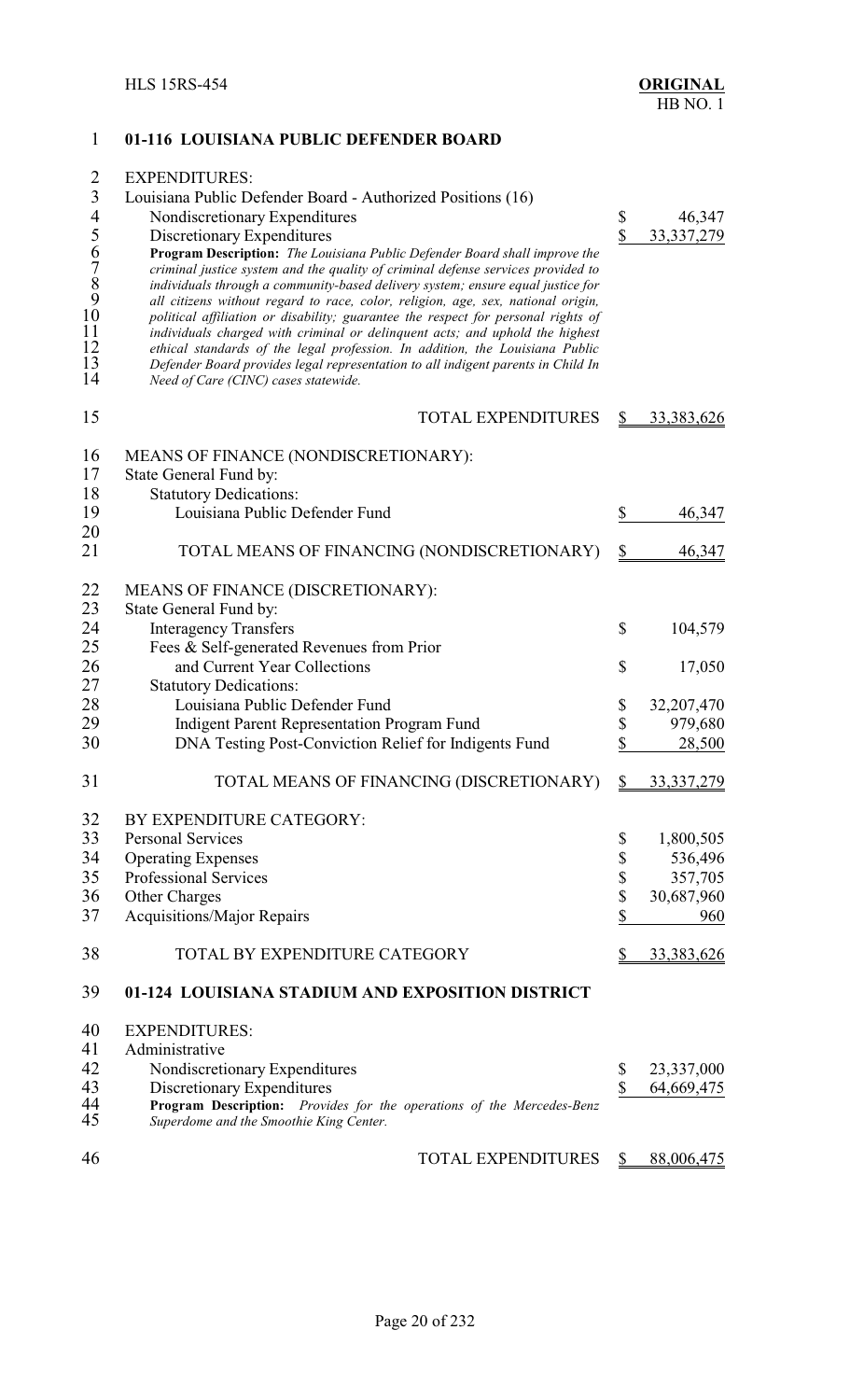<span id="page-27-0"></span>

|                | <b>HLS 15RS-454</b>                                                                                                                                                      |                         | <b>ORIGINAL</b><br>HB NO.1 |
|----------------|--------------------------------------------------------------------------------------------------------------------------------------------------------------------------|-------------------------|----------------------------|
| $\mathbf{1}$   | MEANS OF FINANCE (NONDISCRETIONARY):                                                                                                                                     |                         |                            |
| $\overline{c}$ | State General Fund by:                                                                                                                                                   |                         |                            |
| $\overline{3}$ | Fees & Self-generated Revenues                                                                                                                                           | \$                      | 22,737,000                 |
| $\overline{4}$ | <b>Statutory Dedications:</b>                                                                                                                                            |                         |                            |
| 5              | Louisiana Stadium and Exposition District License Plate Fund                                                                                                             | \$                      | 600,000                    |
| 6              |                                                                                                                                                                          |                         |                            |
| $\overline{7}$ | TOTAL MEANS OF FINANCING (NONDISCRETIONARY)                                                                                                                              | \$                      | 23,337,000                 |
| $8\,$          | MEANS OF FINANCE (DISCRETIONARY):                                                                                                                                        |                         |                            |
| 9              | State General Fund by:                                                                                                                                                   |                         |                            |
| 10             | Fees & Self-generated Revenues                                                                                                                                           | \$                      | 48,530,649                 |
| 11             | <b>Statutory Dedications:</b>                                                                                                                                            |                         |                            |
| 12             | New Orleans Sports Franchise Fund                                                                                                                                        | \$                      | 8,700,000                  |
| 13             | New Orleans Sports Franchise Assistance Fund                                                                                                                             | \$                      | 3,100,000                  |
| 14             | Sports Facility Assistance Fund                                                                                                                                          | \$                      | 4,338,826                  |
| 15             |                                                                                                                                                                          |                         |                            |
| 16             | TOTAL MEANS OF FINANCING (DISCRETIONARY)                                                                                                                                 | $\mathcal{L}$           | 64,669,475                 |
| 17             | BY EXPENDITURE CATEGORY:                                                                                                                                                 |                         |                            |
| 18             | <b>Personal Services</b>                                                                                                                                                 | \$                      | $\theta$                   |
| 19             | <b>Operating Expenses</b>                                                                                                                                                | \$                      | 24,749,639                 |
| 20             | <b>Professional Services</b>                                                                                                                                             | \$                      | $\bf{0}$                   |
| 21             | Other Charges                                                                                                                                                            | \$                      | 63,256,836                 |
| 22             | Acquisitions/Major Repairs                                                                                                                                               | \$                      | $\theta$                   |
|                |                                                                                                                                                                          |                         |                            |
| 23             | TOTAL BY EXPENDITURE CATEGORY                                                                                                                                            | \$                      | 88,006,475                 |
| 24<br>25       | 01-129 LOUISIANA COMMISSION ON LAW ENFORCEMENT AND THE<br><b>ADMINISTRATION OF CRIMINAL JUSTICE</b>                                                                      |                         |                            |
| 26             | <b>EXPENDITURES:</b>                                                                                                                                                     |                         |                            |
| 27             | Federal Program - Authorized Positions (24)                                                                                                                              |                         |                            |
| 28             | Nondiscretionary Expenditures                                                                                                                                            | \$                      | 398,889                    |
| 29             | Discretionary Expenditures                                                                                                                                               | $\overline{\mathbb{S}}$ | 21,811,848                 |
| 30             | <b>Program Description:</b> Advances the overall agency mission through the effective                                                                                    |                         |                            |
| 31             | administration of federal formula and discretionary grant programs as may be                                                                                             |                         |                            |
| $rac{32}{33}$  | authorized by Congress to support the development, coordination, and when                                                                                                |                         |                            |
| 34             | appropriate, implementation of broad system-wide programs, and by assisting in<br>the improvement of the state's criminal justice community through the funding of       |                         |                            |
| 35             | innovative, essential, and needed initiatives at the state and local level.                                                                                              |                         |                            |
| 36             | State Program - Authorized Positions (16)                                                                                                                                |                         |                            |
| 37             | Nondiscretionary Expenditures                                                                                                                                            | \$                      | 7,008,604                  |
| 38             | Discretionary Expenditures                                                                                                                                               | \$                      | 2,630,980                  |
| 39             | Program Description: Advances the overall agency mission through the effective                                                                                           |                         |                            |
| 40             | administration of state programs as authorized, to assist in the improvement of the                                                                                      |                         |                            |
| 41<br>42       | state's criminal justice community through the funding of innovative, essential, and                                                                                     |                         |                            |
| 43             | needed criminal justice initiatives at the state and local levels. Also provides<br>leadership and coordination of multi-agency efforts in those areas directly relating |                         |                            |
| 44             | to the overall agency mission.                                                                                                                                           |                         |                            |
|                |                                                                                                                                                                          |                         |                            |
| 45             | TOTAL EXPENDITURES                                                                                                                                                       | \$                      | 31,850,321                 |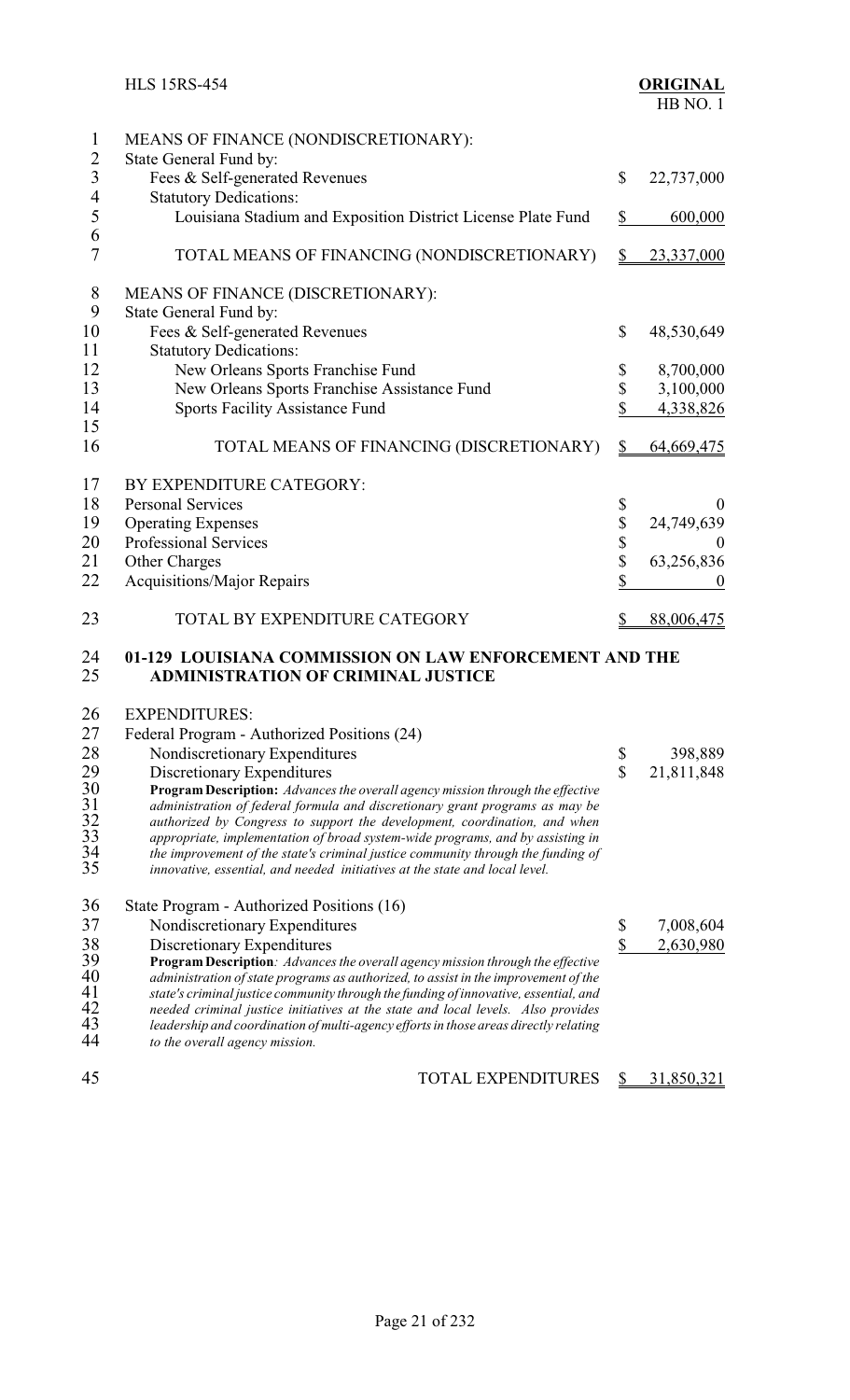<span id="page-28-0"></span>

|                                       | <b>HLS 15RS-454</b>                                                                                                                                                                                                              |                         | <b>ORIGINAL</b><br>HB NO.1 |
|---------------------------------------|----------------------------------------------------------------------------------------------------------------------------------------------------------------------------------------------------------------------------------|-------------------------|----------------------------|
| 1<br>$\overline{c}$<br>$\overline{3}$ | MEANS OF FINANCE (NONDISCRETIONARY):<br><b>State General Fund (Direct)</b><br>State General Fund by:                                                                                                                             | \$                      | 395,200                    |
| $\overline{\mathcal{A}}$<br>5         | <b>Statutory Dedications:</b>                                                                                                                                                                                                    |                         |                            |
| 6                                     | Crime Victims Reparation Fund<br>Tobacco Tax Health Care Fund                                                                                                                                                                    | \$<br>\$                | 3,032,786<br>2,757,618     |
| 7                                     | Drug Abuse Education and Treatment Fund                                                                                                                                                                                          | \$                      | 275,000                    |
| 8                                     | Innocence Compensation Fund                                                                                                                                                                                                      | \$                      | 548,000                    |
| 9                                     | <b>Federal Funds</b>                                                                                                                                                                                                             | \$                      | 398,889                    |
| 10                                    | TOTAL MEANS OF FINANCING (NONDISCRETIONARY)                                                                                                                                                                                      | $\frac{1}{2}$           | 7,407,493                  |
| 11                                    | MEANS OF FINANCE (DISCRETIONARY):                                                                                                                                                                                                |                         |                            |
| 12                                    | <b>State General Fund (Direct)</b>                                                                                                                                                                                               | \$                      | 2,985,788                  |
| 13                                    | <b>Federal Funds</b>                                                                                                                                                                                                             | \$                      | 21,457,040                 |
| 14                                    | TOTAL MEANS OF FINANCING (DISCRETIONARY)                                                                                                                                                                                         | $\frac{1}{2}$           | 24,442,828                 |
| 15                                    | BY EXPENDITURE CATEGORY:                                                                                                                                                                                                         |                         |                            |
| 16                                    | <b>Personal Services</b>                                                                                                                                                                                                         | \$                      | 4,148,641                  |
| 17                                    | <b>Operating Expenses</b>                                                                                                                                                                                                        | \$                      | 525,139                    |
| 18                                    | Professional Services                                                                                                                                                                                                            | \$                      | 1,028,821                  |
| 19                                    | Other Charges                                                                                                                                                                                                                    | \$                      | 26, 147, 720               |
| 20                                    | Acquisitions/Major Repairs                                                                                                                                                                                                       | \$                      | $\boldsymbol{0}$           |
| 21                                    | TOTAL BY EXPENDITURE CATEGORY                                                                                                                                                                                                    | \$                      | 31,850,321                 |
| 22                                    | 01-133 OFFICE OF ELDERLY AFFAIRS                                                                                                                                                                                                 |                         |                            |
| 23                                    | <b>EXPENDITURES:</b>                                                                                                                                                                                                             |                         |                            |
| 24                                    | Administrative - Authorized Positions (22)                                                                                                                                                                                       |                         |                            |
| 25                                    | Nondiscretionary Expenditures                                                                                                                                                                                                    | \$                      | 339,937                    |
| 26<br>27                              | Discretionary Expenditures<br>Program Description: Provides administrative functions including advocacy,                                                                                                                         | \$                      | 4,016,958                  |
| 28                                    | planning, coordination, interagency links, information sharing, and monitoring and                                                                                                                                               |                         |                            |
| 29                                    | evaluation services.                                                                                                                                                                                                             |                         |                            |
| 30                                    | Title III, Title V, Title VII and NSIP - Authorized Positions (2)                                                                                                                                                                |                         |                            |
| 31                                    | Nondiscretionary Expenditures                                                                                                                                                                                                    | \$                      | $\theta$                   |
| 32                                    | Discretionary Expenditures                                                                                                                                                                                                       | \$                      | 30,274,962                 |
| 33<br>34                              | Program Description: Fosters and assists in the development of cooperative<br>agreements with federal, state, area agencies, organizations and providers of                                                                      |                         |                            |
| 35                                    | supportive services to provide a wide range of support services for older                                                                                                                                                        |                         |                            |
| 36                                    | Louisianans.                                                                                                                                                                                                                     |                         |                            |
| 37                                    | Parish Councils on Aging                                                                                                                                                                                                         |                         |                            |
| 38                                    | Nondiscretionary Expenditures                                                                                                                                                                                                    | \$                      | $\theta$                   |
| 39<br>40                              | Discretionary Expenditures                                                                                                                                                                                                       | $\overline{\mathbb{S}}$ | 2,927,918                  |
| 41<br>42                              | Program Description: Supports local services to the elderly provided by Parish<br>Councils on Aging by providing funds to supplement other programs,<br>administrative costs, and expenses not allowed by other funding sources. |                         |                            |
| 43                                    | <b>Senior Centers</b>                                                                                                                                                                                                            |                         |                            |
| 44                                    | Nondiscretionary Expenditures                                                                                                                                                                                                    | \$                      | $\theta$                   |
| 45                                    | Discretionary Expenditures                                                                                                                                                                                                       | \$                      | 6,329,631                  |
| 46                                    | Program Description: Provides facilities where older persons in each parish can                                                                                                                                                  |                         |                            |
| 47<br>48                              | receive support services and participate in activities that foster their independence,<br>enhance their dignity, and encourage involvement in and with the community.                                                            |                         |                            |
| 49                                    | <b>TOTAL EXPENDITURES</b>                                                                                                                                                                                                        | <u>s</u>                | 43,889,406                 |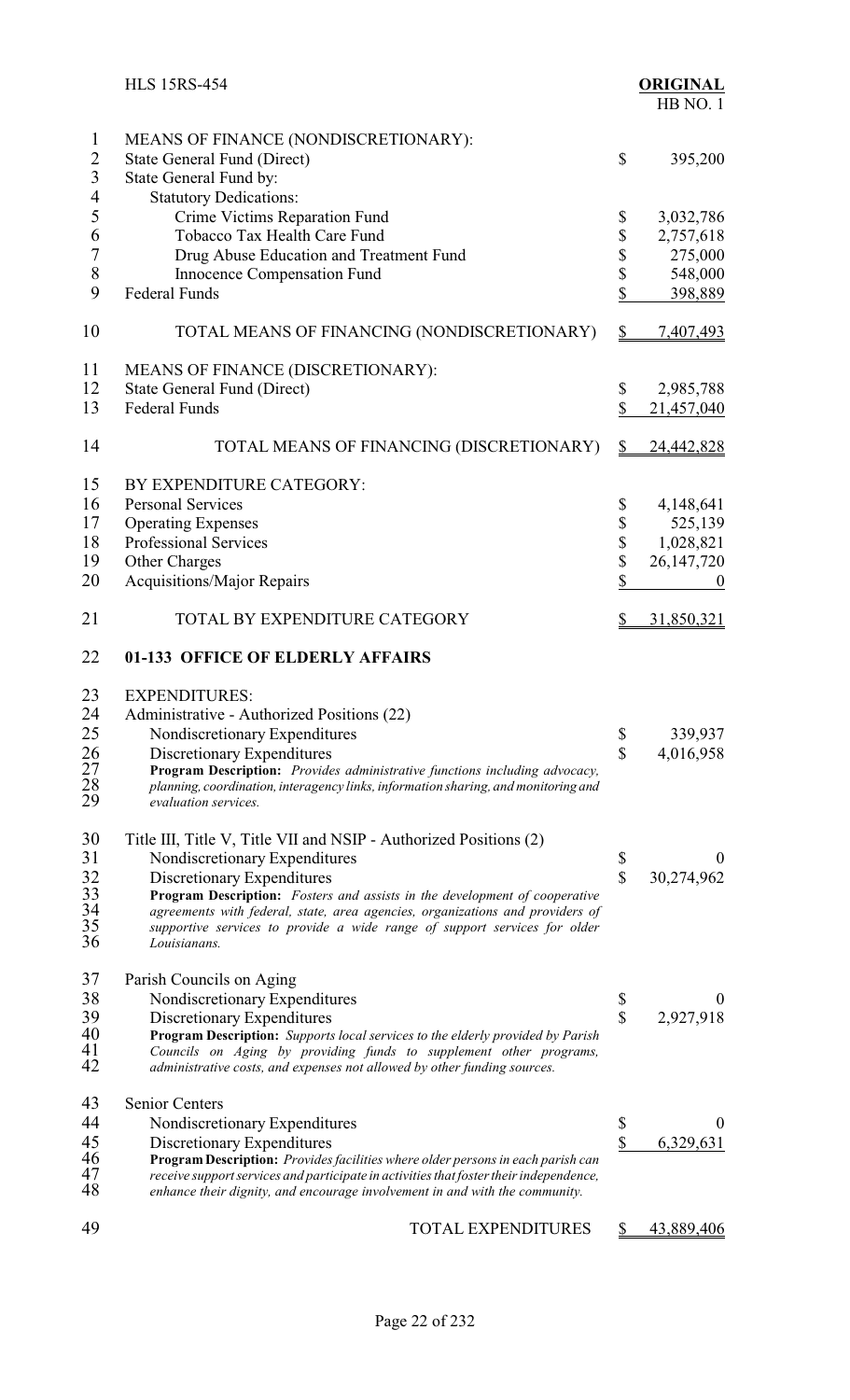<span id="page-29-0"></span>

|                                                                        | <b>HLS 15RS-454</b>                                                                                                                                                                                                                                                                                                                                                                                                                                                                                                                                                                                                                                            |                            | <b>ORIGINAL</b><br>HB NO. 1                                |
|------------------------------------------------------------------------|----------------------------------------------------------------------------------------------------------------------------------------------------------------------------------------------------------------------------------------------------------------------------------------------------------------------------------------------------------------------------------------------------------------------------------------------------------------------------------------------------------------------------------------------------------------------------------------------------------------------------------------------------------------|----------------------------|------------------------------------------------------------|
| $\mathbf{1}$<br>$\overline{2}$                                         | MEANS OF FINANCE (NONDISCRETIONARY):<br><b>State General Fund (Direct)</b>                                                                                                                                                                                                                                                                                                                                                                                                                                                                                                                                                                                     | \$                         | 339,937                                                    |
| 3                                                                      | TOTAL MEANS OF FINANCING (NONDISCRETIONARY)                                                                                                                                                                                                                                                                                                                                                                                                                                                                                                                                                                                                                    | $\frac{1}{2}$              | 339,937                                                    |
| 4<br>$\mathfrak s$<br>6<br>$\overline{7}$                              | MEANS OF FINANCE (DISCRETIONARY):<br><b>State General Fund (Direct)</b><br>State General Fund by:<br>Fees & Self-generated Revenues                                                                                                                                                                                                                                                                                                                                                                                                                                                                                                                            | $\mathbb{S}$<br>\$         | 21,013,653<br>12,500                                       |
| 8<br>9                                                                 | <b>Federal Funds</b>                                                                                                                                                                                                                                                                                                                                                                                                                                                                                                                                                                                                                                           | $\mathbb S$                | 22,523,316                                                 |
| 10                                                                     | TOTAL MEANS OF FINANCING (DISCRETIONARY)                                                                                                                                                                                                                                                                                                                                                                                                                                                                                                                                                                                                                       | $\frac{1}{2}$              | 43,549,469                                                 |
| 11<br>12<br>13<br>14<br>15<br>16                                       | BY EXPENDITURE CATEGORY:<br><b>Personal Services</b><br><b>Operating Expenses</b><br><b>Professional Services</b><br>Other Charges<br>Acquisitions/Major Repairs                                                                                                                                                                                                                                                                                                                                                                                                                                                                                               | \$<br>\$<br>\$<br>\$<br>\$ | 2,270,707<br>193,707<br>$\theta$<br>41,424,992<br>$\theta$ |
| 17                                                                     | TOTAL BY EXPENDITURE CATEGORY                                                                                                                                                                                                                                                                                                                                                                                                                                                                                                                                                                                                                                  | \$                         | 43,889,406                                                 |
| 18                                                                     | 01-254 LOUISIANA STATE RACING COMMISSION                                                                                                                                                                                                                                                                                                                                                                                                                                                                                                                                                                                                                       |                            |                                                            |
| 19<br>20<br>21<br>22<br>23<br>$\frac{24}{25}$<br>$\frac{25}{27}$<br>28 | <b>EXPENDITURES:</b><br>Louisiana State Racing Commission - Authorized Positions (82)<br>Nondiscretionary Expenditures<br>Discretionary Expenditures<br>Program Description: Supervises, regulates, and enforces all statutes concerning<br>horse racing and pari-mutuel wagering for live horse racing on-track, off-track,<br>and by simulcast; to collect and record all taxes due to the State of Louisiana; to<br>safeguard the assets of the LSRC, and to perform administrative and regulatory<br>requirements by operating the LSRC activities including payment of expenses,<br>making decisions, and creating regulations with mandatory compliance. | \$<br>\$                   | 87,522<br>12,441,347                                       |
| 29                                                                     | <b>TOTAL EXPENDITURES</b>                                                                                                                                                                                                                                                                                                                                                                                                                                                                                                                                                                                                                                      | S                          | 12,528,869                                                 |
| 30<br>31<br>32<br>33<br>34<br>35<br>36                                 | MEANS OF FINANCE (NONDISCRETIONARY):<br>State General Fund by:<br>Fees & Self-generated Revenues<br><b>Statutory Dedications:</b><br>Pari-mutuel Live Racing Facility Gaming Control Fund<br>TOTAL MEANS OF FINANCING (NONDISCRETIONARY)                                                                                                                                                                                                                                                                                                                                                                                                                       | \$<br>\$<br>$\mathcal{S}$  | 34,726<br>52,796<br>87,522                                 |
|                                                                        |                                                                                                                                                                                                                                                                                                                                                                                                                                                                                                                                                                                                                                                                |                            |                                                            |
| 37<br>38<br>39<br>40<br>41<br>42                                       | MEANS OF FINANCE (DISCRETIONARY):<br>State General Fund by:<br>Fees & Self-generated Revenues<br><b>Statutory Dedications:</b><br>Pari-mutuel Live Racing Facility Gaming Control Fund<br>Video Draw Poker Device Purse Supplement Fund                                                                                                                                                                                                                                                                                                                                                                                                                        | \$<br>\$<br>\$             | 4,397,658<br>4,693,443<br>3,350,246                        |
| 43<br>44                                                               | TOTAL MEANS OF FINANCING (DISCRETIONARY)                                                                                                                                                                                                                                                                                                                                                                                                                                                                                                                                                                                                                       | \$                         | <u>12,441,347</u>                                          |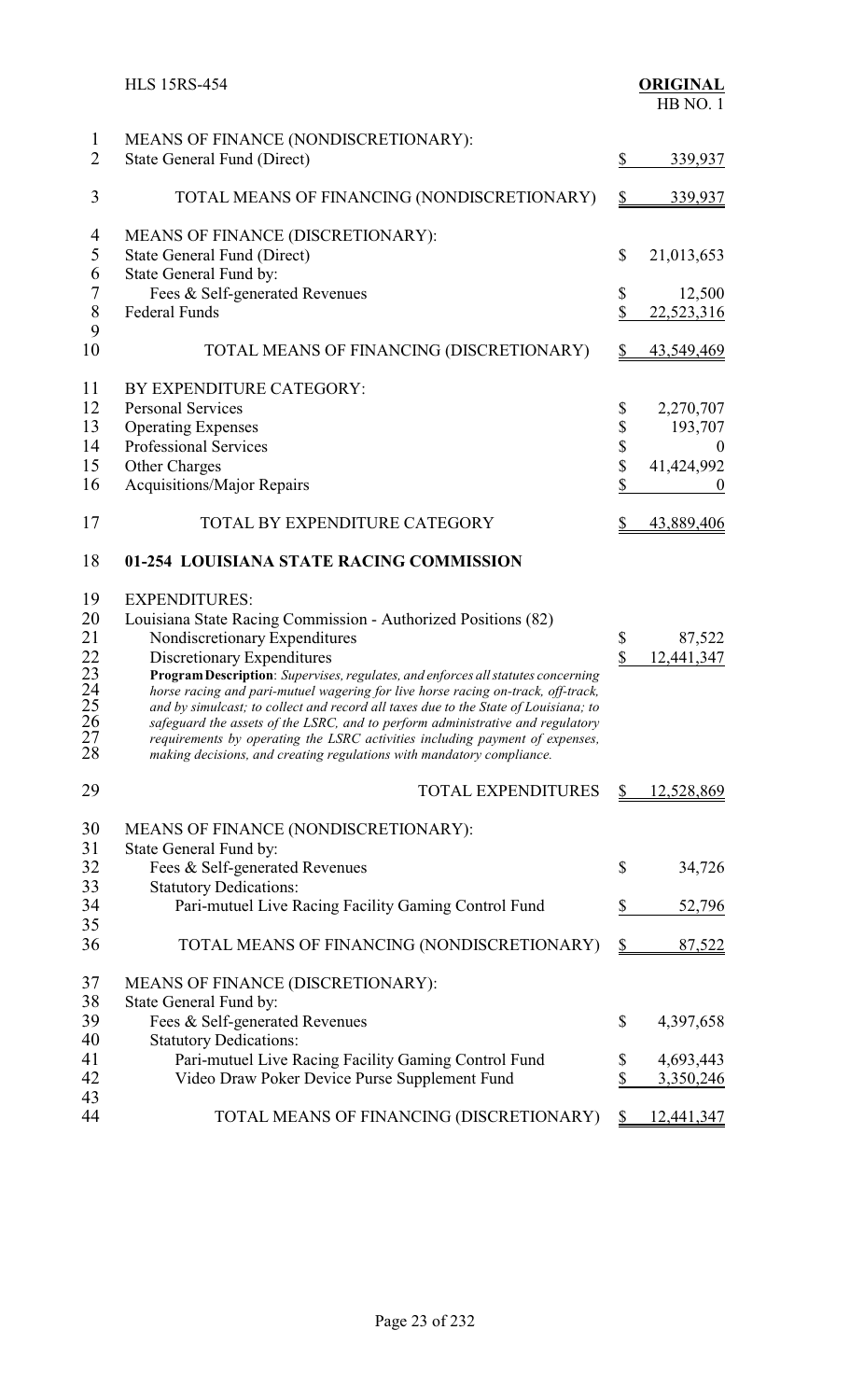<span id="page-30-0"></span>

|                | <b>HLS 15RS-454</b>                                                                      |                         | <b>ORIGINAL</b><br>HB NO.1 |
|----------------|------------------------------------------------------------------------------------------|-------------------------|----------------------------|
| $\mathbf{I}$   | BY EXPENDITURE CATEGORY:                                                                 |                         |                            |
| $\overline{2}$ | <b>Personal Services</b>                                                                 | \$                      | 4,354,870                  |
| 3              | <b>Operating Expenses</b>                                                                | \$                      | 584,251                    |
| $\overline{4}$ | <b>Professional Services</b>                                                             |                         | 74,964                     |
| 5              | Other Charges                                                                            | \$<br>\$                | 7,494,784                  |
| 6              | <b>Acquisitions/Major Repairs</b>                                                        | \$                      | 20,000                     |
|                |                                                                                          |                         |                            |
| $\tau$         | TOTAL BY EXPENDITURE CATEGORY                                                            | \$                      | 12,528,869                 |
| 8              | 01-255 OFFICE OF FINANCIAL INSTITUTIONS                                                  |                         |                            |
| 9              | <b>EXPENDITURES:</b>                                                                     |                         |                            |
| 10             | Office of Financial Institutions - Authorized Positions (110)                            |                         |                            |
| 11             | Nondiscretionary Expenditures                                                            | \$                      | 1,029,049                  |
| 12             | Discretionary Expenditures                                                               | \$                      | 12,248,599                 |
| 13             | Program Description: Licenses, charters, supervises and examines state-                  |                         |                            |
| 14             | chartered depository financial institutions and certain financial service providers,     |                         |                            |
| 15             | including retail sales finance businesses, mortgage lenders, and consumer and            |                         |                            |
| 16<br>17       | mortgage loan brokers. Also licenses and oversees securities activities in<br>Louisiana. |                         |                            |
| 18             | <b>TOTAL EXPENDITURES</b>                                                                | $\frac{S}{2}$           | 13,277,648                 |
| 19             | MEANS OF FINANCE (NONDISCRETIONARY):                                                     |                         |                            |
| 20             | State General Fund by:                                                                   |                         |                            |
| 21             | Fees & Self-generated Revenues                                                           | \$                      | 1,029,049                  |
| 22             | TOTAL MEANS OF FINANCING (NONDISCRETIONARY)                                              | $\frac{1}{2}$           | 1,029,049                  |
| 23             | MEANS OF FINANCE (DISCRETIONARY):                                                        |                         |                            |
| 24             | State General Fund by:                                                                   |                         |                            |
| 25             | Fees & Self-generated Revenues                                                           | \$                      | 12,248,599                 |
| 26             | TOTAL MEANS OF FINANCING (DISCRETIONARY)                                                 | \$                      | 12,248,599                 |
| 27             | BY EXPENDITURE CATEGORY:                                                                 |                         |                            |
| 28             | <b>Personal Services</b>                                                                 | \$                      | 10,837,475                 |
| 29             | <b>Operating Expenses</b>                                                                | \$                      | 1,250,459                  |
| 30             | Professional Services                                                                    | \$                      | 15,000                     |
| 31             | Other Charges                                                                            |                         | 1,174,714                  |
| 32             | <b>Acquisitions/Major Repairs</b>                                                        | $\frac{1}{2}$           |                            |
|                |                                                                                          |                         | $\boldsymbol{0}$           |
| 33             | TOTAL BY EXPENDITURE CATEGORY                                                            | $\frac{1}{2}$           | 13,277,648                 |
| 34             | <b>SCHEDULE 03</b>                                                                       |                         |                            |
| 35             | <b>DEPARTMENT OF VETERANS AFFAIRS</b>                                                    |                         |                            |
| 36             | 03-130 DEPARTMENT OF VETERANS AFFAIRS                                                    |                         |                            |
| 37             | <b>EXPENDITURES:</b>                                                                     |                         |                            |
| 38             | Administrative - Authorized Positions (19)                                               |                         |                            |
| 39             | Nondiscretionary Expenditures                                                            | \$                      | 500,118                    |
| 40             | Discretionary Expenditures                                                               | $\overline{\mathbb{S}}$ | 2,923,375                  |
| 41             | Program Description: Provides the service programs of the Department, as well            |                         |                            |
| 42             | as the Louisiana War Veterans Home, Northeast Louisiana War Veterans Home,               |                         |                            |
| 43             | Northwest Louisiana War Veterans Home, Southwest Louisiana War Veterans                  |                         |                            |
| 44             | Home, and Southeast Louisiana War Veterans Home with administrative and                  |                         |                            |
| 45             | support personnel, assistance, and training necessary to carry out the efficient         |                         |                            |

*operation of the activities.*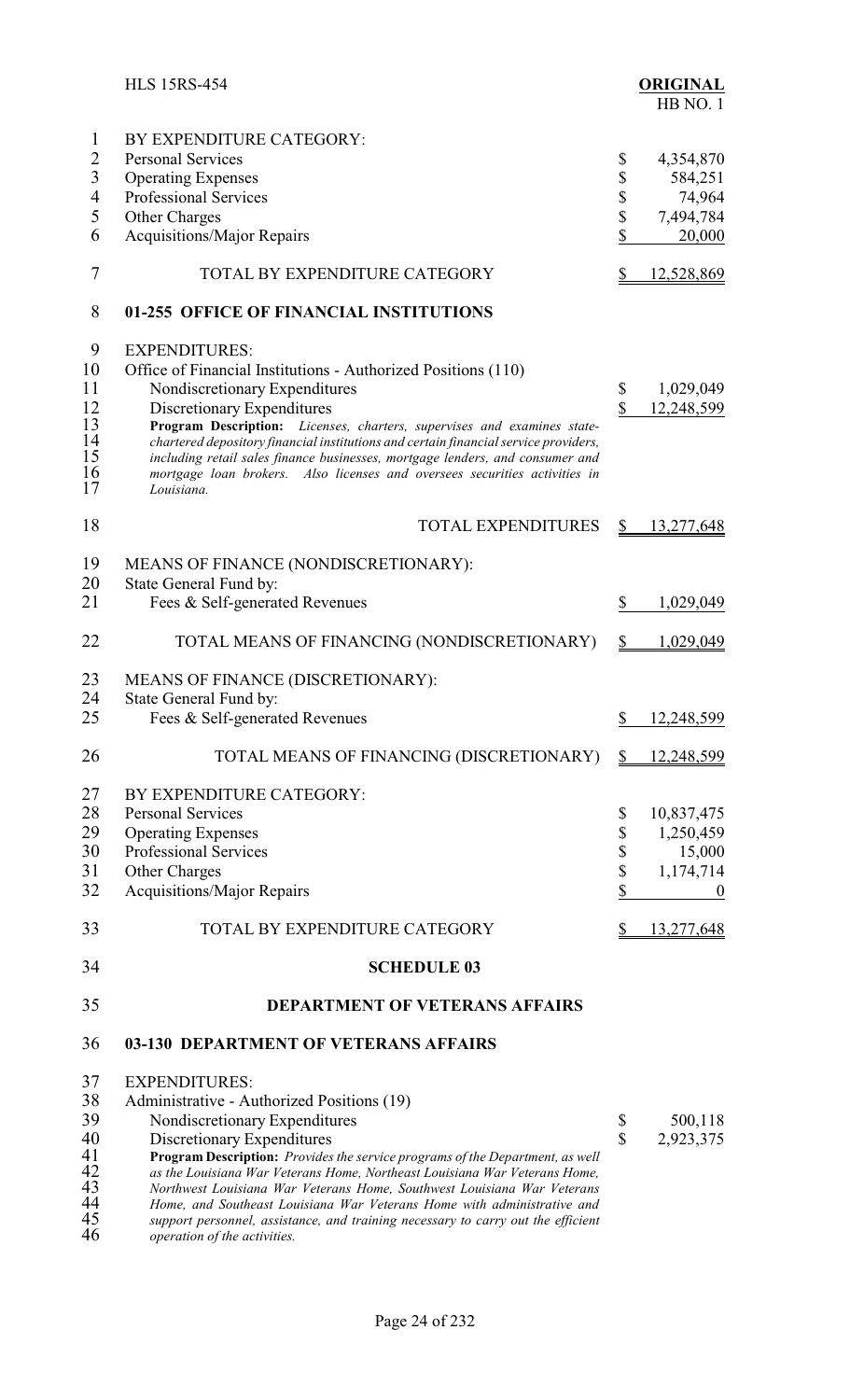<span id="page-31-0"></span>

| $\mathbf 1$<br>$\overline{2}$<br>$\begin{array}{c} 3 \\ 4 \\ 5 \end{array}$ | Claims - Authorized Positions (7)<br>Nondiscretionary Expenditures<br>Discretionary Expenditures<br>Program Description: Assists veterans and/or their dependents to receive any and<br>all benefits to which they are entitled under federal law.                                                                                                                                                                                                                                                             | \$<br>$\mathbf{\hat{S}}$        | $\boldsymbol{0}$<br>489,050                           |
|-----------------------------------------------------------------------------|----------------------------------------------------------------------------------------------------------------------------------------------------------------------------------------------------------------------------------------------------------------------------------------------------------------------------------------------------------------------------------------------------------------------------------------------------------------------------------------------------------------|---------------------------------|-------------------------------------------------------|
| 6<br>$\overline{7}$<br>$\,8\,$<br>9<br>$10\,$<br>11                         | Contact Assistance - Authorized Positions (52)<br>Nondiscretionary Expenditures<br>Discretionary Expenditures<br>Program Description: Informs veterans and/or their dependents of federal and<br>state benefits to which they are entitled, and assists in applying for and securing<br>these benefits; and operates offices throughout the state.                                                                                                                                                             | \$<br>$\hat{\mathbf{S}}$        | $\theta$<br>2,756,440                                 |
| 12<br>13<br>14<br>15<br>16<br>17<br>18<br>19                                | State Approval Agency - Authorized Positions (3)<br>Nondiscretionary Expenditures<br>Discretionary Expenditures<br>Program Description: Conducts inspections and provides technical assistance to<br>programs of education pursued by veterans and other eligible persons under<br>statute. The program also works to ensure that programs of education, job training,<br>and flight schools are approved in accordance with Title 38, relative to plan of<br>operation and veteran's administration contract. | \$<br>$\overline{\mathbb{S}}$   | $\bf{0}$<br>321,118                                   |
| 20<br>21<br>22<br>23<br>24<br>25                                            | State Veterans Cemetery - Authorized Positions (23)<br>Nondiscretionary Expenditures<br>Discretionary Expenditures<br>Program Description: State Veterans Cemetery consists of the Northwest<br>Louisiana State Veterans Cemetery in Shreveport, Louisiana and the Central<br>Louisiana State Veterans Cemetery in Vernon, Louisiana.                                                                                                                                                                          | \$<br>\$                        | $\theta$<br>1,306,464                                 |
| 26                                                                          | <b>TOTAL EXPENDITURES</b>                                                                                                                                                                                                                                                                                                                                                                                                                                                                                      |                                 | 8,296,565                                             |
| 27<br>28                                                                    | MEANS OF FINANCE (NONDISCRETIONARY):<br><b>State General Fund (Direct)</b>                                                                                                                                                                                                                                                                                                                                                                                                                                     | \$                              | 500,118                                               |
| 29                                                                          | TOTAL MEANS OF FINANCING (NONDISCRETIONARY)                                                                                                                                                                                                                                                                                                                                                                                                                                                                    |                                 | 500,118                                               |
| 30<br>31<br>32                                                              | MEANS OF FINANCE (DISCRETIONARY):<br><b>State General Fund (Direct)</b><br>State General Fund by:                                                                                                                                                                                                                                                                                                                                                                                                              | \$                              | 4,768,500                                             |
| 33<br>34<br>35                                                              | <b>Interagency Transfers</b><br>Fees & Self-generated Revenues<br><b>Statutory Dedications:</b>                                                                                                                                                                                                                                                                                                                                                                                                                | \$<br>$\mathbb S$               | 567,173<br>1,045,169                                  |
| 36<br>37                                                                    | Louisiana Military Family Assistance Fund<br><b>Federal Funds</b>                                                                                                                                                                                                                                                                                                                                                                                                                                              | \$<br>\$                        | 115,528<br>1,300,077                                  |
| 38                                                                          | TOTAL MEANS OF FINANCING (DISCRETIONARY)                                                                                                                                                                                                                                                                                                                                                                                                                                                                       | <u>\$</u>                       | 7,796,447                                             |
| 39<br>40                                                                    | Provided however, the veterans disability claims provided for by R.S. 29:26.1, be more or<br>less estimated.                                                                                                                                                                                                                                                                                                                                                                                                   |                                 |                                                       |
| 41<br>42<br>43<br>44<br>45<br>46                                            | BY EXPENDITURE CATEGORY:<br><b>Personal Services</b><br><b>Operating Expenses</b><br>Professional Services<br>Other Charges<br><b>Acquisitions/Major Repairs</b>                                                                                                                                                                                                                                                                                                                                               | \$<br>\$<br>$\frac{1}{2}$<br>\$ | 6,417,167<br>566,005<br>10,000<br>1,226,553<br>76,840 |
| 47                                                                          | TOTAL BY EXPENDITURE CATEGORY                                                                                                                                                                                                                                                                                                                                                                                                                                                                                  |                                 | 8,296,565                                             |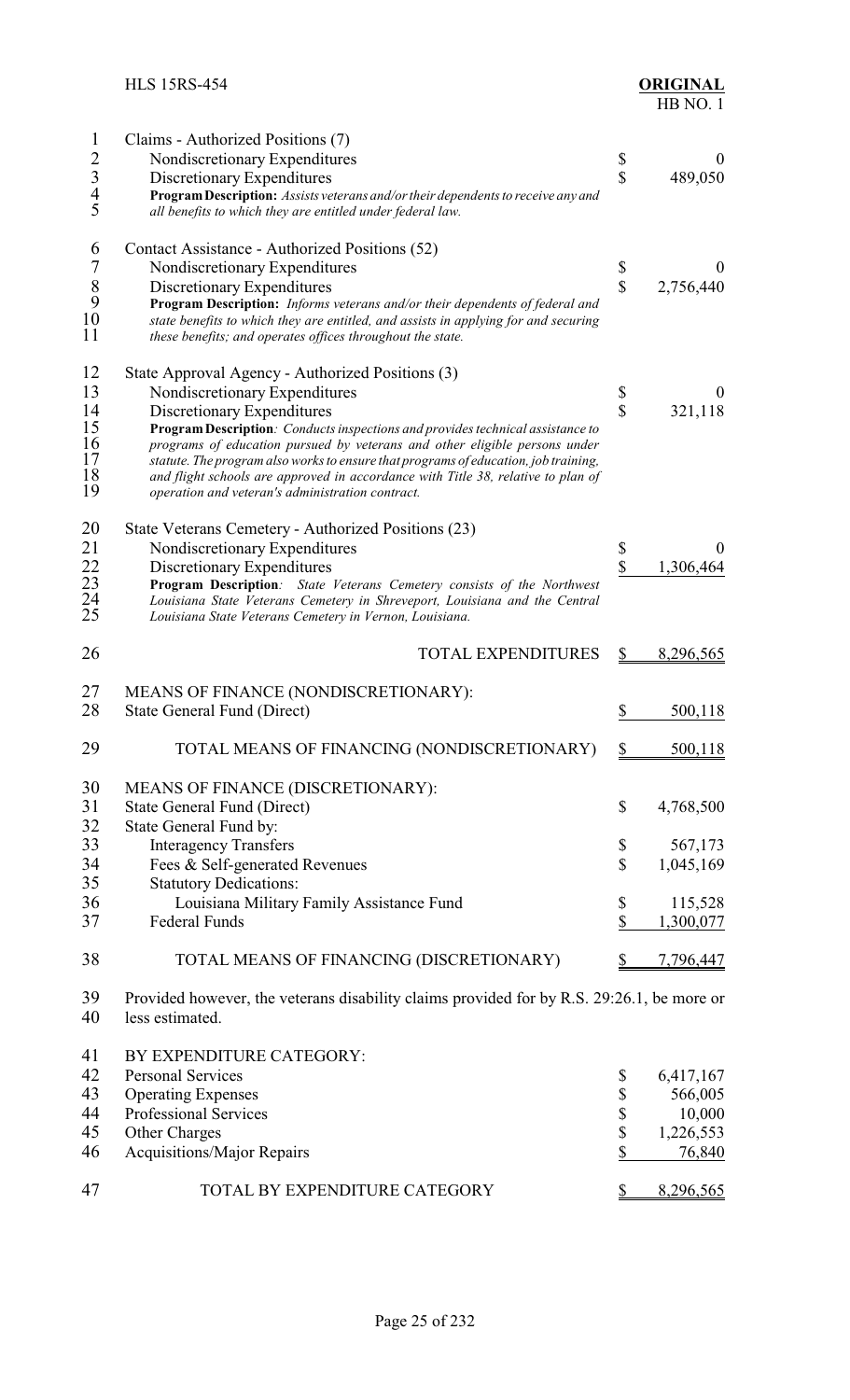## <span id="page-32-0"></span>1 **03-131 LOUISIANA WAR VETERANS HOME** 2 EXPENDITURES: 3 Louisiana War Veterans Home - Authorized Positions (142) 4 Nondiscretionary Expenditures \$ 134,998<br>5 Discretionary Expenditures \$ 10,537,355 5 Discretionary Expenditures <br> **6** Program Description: *To provide medical and nursing care to eligible Louisiana*<br> *7* veterans in an effort to return the veteran to the highest physical and mental<br> *8* capacity. The war 6 **Program Description:** *To provide medical and nursing care to eligible Louisiana* 7 *veterans in an effort to return the veteran to the highest physical and mental* 8 *capacity. The war home, located in Jackson, Louisiana, opened in 1982 to meet the* 9 *growing long-term healthcare needs of Louisiana's disabled and homeless veterans.* 10 TOTAL EXPENDITURES \$ 10,672,353 11 MEANS OF FINANCE (NONDISCRETIONARY): 12 State General Fund by: 13 Fees & Self-generated Revenues  $\qquad$  \$ 93,999 14 Federal Funds \$ 40,999 15 TOTAL MEANS OF FINANCING (NONDISCRETIONARY) \$ 134,998 16 MEANS OF FINANCE (DISCRETIONARY):<br>17 State General Fund by: 17 State General Fund by:<br>18 Interagency Transfe 18 Interagency Transfers \$ 115,980<br>19 Fees & Self-generated Revenues \$ 2,751,005 Fees & Self-generated Revenues  $\qquad$  \$ 2,751,005 20 Federal Funds \$ 7,670,370 21 TOTAL MEANS OF FINANCING(DISCRETIONARY) \$ 10,537,355 22 BY EXPENDITURE CATEGORY: 23 Personal Services \$ 7,754,677 24 Operating Expenses \$ 1,313,575<br>25 Professional Services \$ 515,827 Professional Services  $\qquad$  515,827 26 Other Charges \$ 778,207<br>27 Acquisitions/Major Repairs \$ 310,067 Acquisitions/Major Repairs  $\qquad$  310,067 28 TOTAL BY EXPENDITURE CATEGORY \$ 10,672,353 29 **03-132 NORTHEAST LOUISIANA WAR VETERANS HOME** 30 EXPENDITURES: 31 Northeast Louisiana War Veterans Home - Authorized Positions (149) 32 Nondiscretionary Expenditures \$ 34,585 33 Discretionary Expenditures<br>34 **Program Description:** *To provide medical and nursing care to eligible Louisiana* 5 10,471,074 34 **Program Description:** *To provide medical and nursing care to eligible Louisiana* 35 *veterans in an effort to return the veteran to the highest physical and mental* 36 *capacity. The war home, located in Monroe, Louisiana, opened in December 1996* 37 *to meet the growing long-term healthcare needs of Louisiana's disabled and* 38 *homeless veterans.* 39 TOTAL EXPENDITURES \$ 10,505,659 40 MEANS OF FINANCE (NONDISCRETIONARY): 41 State General Fund by: 42 Fees & Self-generated Revenues \$ 11,749 43 Federal Funds \$ 22,836 44 TOTAL MEANS OF FINANCING (NONDISCRETIONARY) \$ 34,585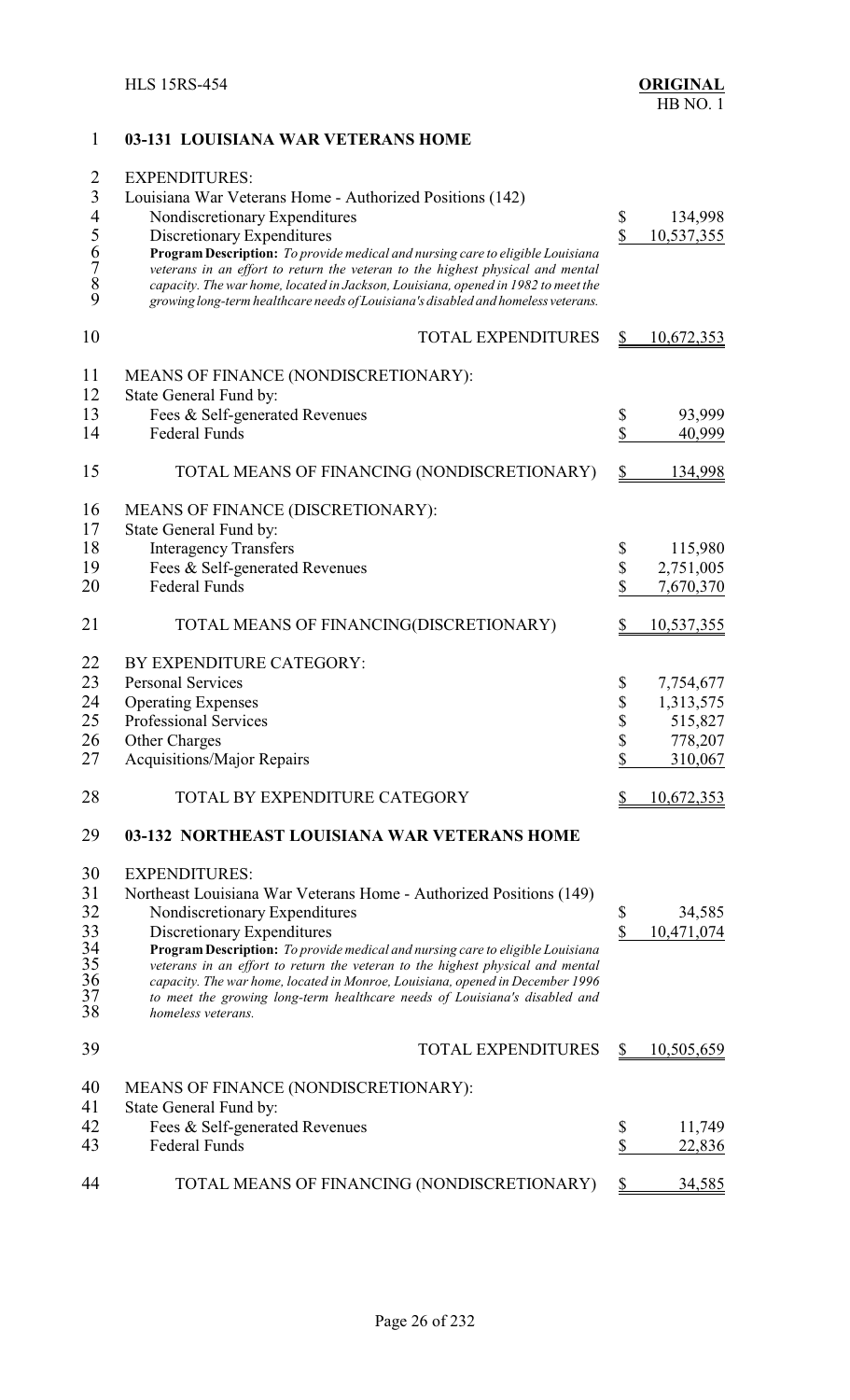<span id="page-33-0"></span>

|                                               | <b>HLS 15RS-454</b>                                                                                                                                              |                               | <b>ORIGINAL</b><br>HB NO.1 |
|-----------------------------------------------|------------------------------------------------------------------------------------------------------------------------------------------------------------------|-------------------------------|----------------------------|
| $\mathbf{1}$                                  | MEANS OF FINANCE (DISCRETIONARY):                                                                                                                                |                               |                            |
| $\overline{c}$                                | State General Fund by:                                                                                                                                           |                               |                            |
| $\overline{3}$                                | <b>Interagency Transfers</b>                                                                                                                                     | \$                            | 88,716                     |
| $\overline{4}$                                | Fees & Self-generated Revenues                                                                                                                                   | \$                            | 2,790,133                  |
| 5                                             | <b>Federal Funds</b>                                                                                                                                             | \$                            |                            |
|                                               |                                                                                                                                                                  |                               | 7,592,225                  |
| 6                                             | TOTAL MEANS OF FINANCING (DISCRETIONARY)                                                                                                                         | \$                            | 10,471,074                 |
| 7                                             | BY EXPENDITURE CATEGORY:                                                                                                                                         |                               |                            |
| 8                                             | <b>Personal Services</b>                                                                                                                                         | \$                            | 7,568,367                  |
| 9                                             | <b>Operating Expenses</b>                                                                                                                                        | \$                            | 1,384,276                  |
| 10                                            | <b>Professional Services</b>                                                                                                                                     | \$                            | 481,192                    |
| 11                                            | Other Charges                                                                                                                                                    | \$                            | 793,674                    |
| 12                                            | <b>Acquisitions/Major Repairs</b>                                                                                                                                | \$                            | 278,150                    |
| 13                                            | TOTAL BY EXPENDITURE CATEGORY                                                                                                                                    | \$                            | <u>10,505,659</u>          |
| 14                                            | 03-134 SOUTHWEST LOUISIANA WAR VETERANS HOME                                                                                                                     |                               |                            |
| 15                                            | <b>EXPENDITURES:</b>                                                                                                                                             |                               |                            |
| 16                                            |                                                                                                                                                                  |                               |                            |
|                                               | Southwest Louisiana War Veterans Home - Authorized Positions (148)                                                                                               |                               |                            |
| 17                                            | Nondiscretionary Expenditures                                                                                                                                    | \$<br>$\overline{\mathbb{S}}$ | 11,958                     |
| 18                                            | Discretionary Expenditures                                                                                                                                       |                               | 10,542,665                 |
| 19                                            | Program Description: To provide medical and nursing care to eligible Louisiana<br>veterans in an effort to return the veteran to the highest physical and mental |                               |                            |
|                                               | capacity. The war home, located in Jennings, Louisiana, opened in April 2004 to                                                                                  |                               |                            |
| $\begin{array}{c} 20 \\ 21 \\ 22 \end{array}$ | meet the growing long-term healthcare needs of Louisiana's disabled and homeless                                                                                 |                               |                            |
| 23                                            | veterans.                                                                                                                                                        |                               |                            |
| 24                                            | <b>TOTAL EXPENDITURES</b>                                                                                                                                        | $\frac{1}{2}$                 | 10,554,623                 |
| 25                                            | MEANS OF FINANCE (NONDISCRETIONARY):                                                                                                                             |                               |                            |
| 26                                            | State General Fund by:                                                                                                                                           |                               |                            |
| 27                                            | Fees & Self-generated Revenues                                                                                                                                   | \$                            | 3,728                      |
| 28                                            | <b>Federal Funds</b>                                                                                                                                             | \$                            | 8,230                      |
|                                               |                                                                                                                                                                  |                               |                            |
| 29                                            | TOTAL MEANS OF FINANCING (NONDISCRETIONARY)                                                                                                                      | \$                            | 11,958                     |
| 30                                            | MEANS OF FINANCE (DISCRETIONARY):                                                                                                                                |                               |                            |
| 31                                            | State General Fund by:                                                                                                                                           |                               |                            |
| 32                                            | Fees & Self-generated Revenues                                                                                                                                   | \$                            | 2,880,246                  |
| 33                                            | <b>Federal Funds</b>                                                                                                                                             | \$                            | 7,662,419                  |
| 34                                            | TOTAL MEANS OF FINANCING (DISCRETIONARY)                                                                                                                         | \$                            | <u>10,542,665</u>          |
| 35                                            | BY EXPENDITURE CATEGORY:                                                                                                                                         |                               |                            |
| 36                                            | <b>Personal Services</b>                                                                                                                                         | \$                            | 7,664,678                  |
| 37                                            | <b>Operating Expenses</b>                                                                                                                                        | \$                            | 1,382,351                  |
| 38                                            | <b>Professional Services</b>                                                                                                                                     | \$                            | 612,917                    |
| 39                                            | Other Charges                                                                                                                                                    | \$                            | 700,328                    |
| 40                                            | <b>Acquisitions/Major Repairs</b>                                                                                                                                | \$                            | 194,349                    |
| 41                                            | TOTAL BY EXPENDITURE CATEGORY                                                                                                                                    | \$                            | 10,554,623                 |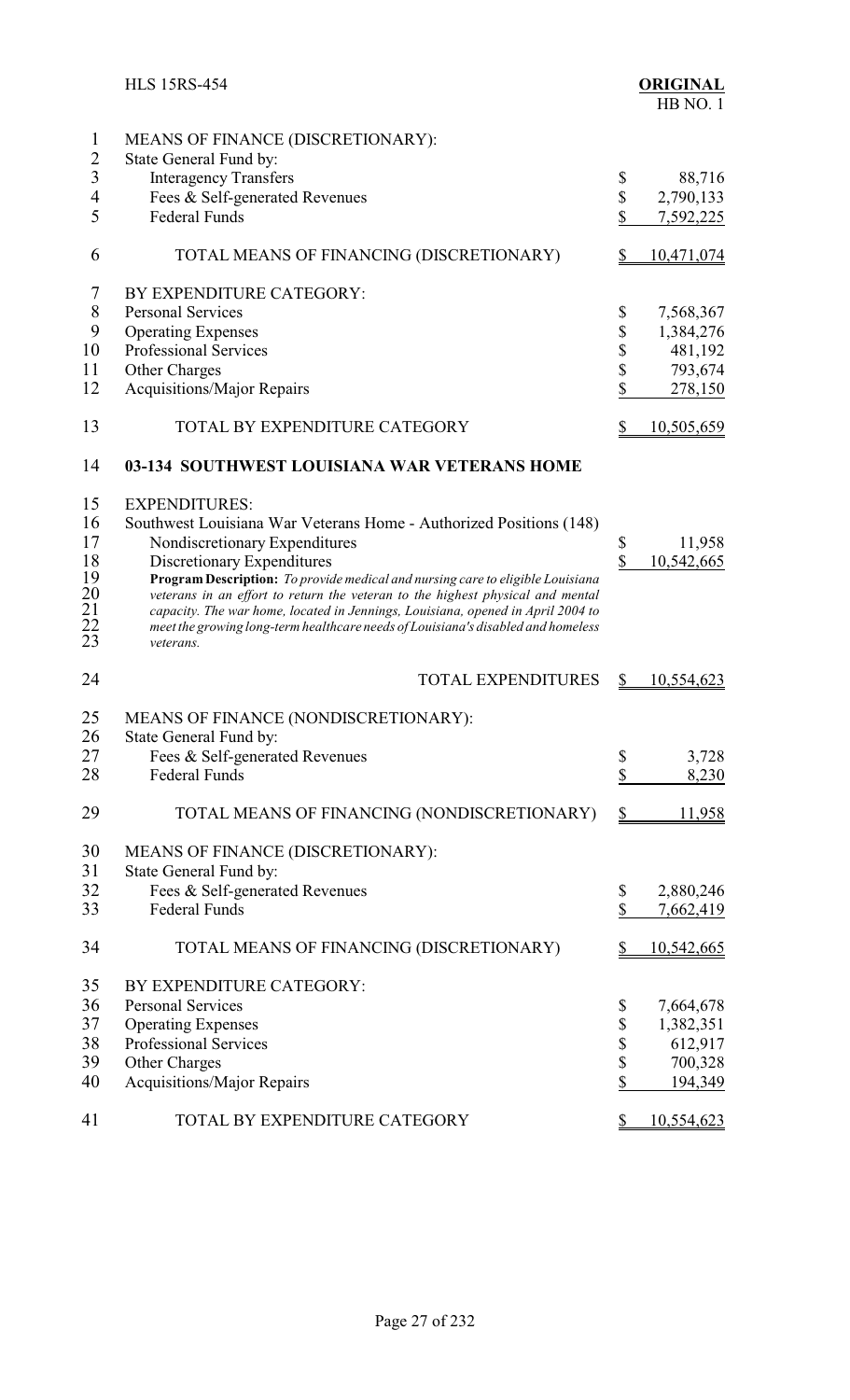<span id="page-34-0"></span>

| $\overline{2}$<br>$\mathfrak{Z}$<br>$\overline{\mathcal{A}}$<br>56789 | <b>EXPENDITURES:</b><br>Northwest Louisiana War Veterans Home - Authorized Positions (148)<br>Nondiscretionary Expenditures<br>Discretionary Expenditures<br>Program Description: To provide medical and nursing care to eligible Louisiana                            | \$<br>$\boldsymbol{\mathsf{S}}$ | 66,609<br>10,349,102 |
|-----------------------------------------------------------------------|------------------------------------------------------------------------------------------------------------------------------------------------------------------------------------------------------------------------------------------------------------------------|---------------------------------|----------------------|
| 10                                                                    | veterans in an effort to return the veteran to the highest physical and mental<br>capacity. The war home, located in Bossier City, Louisiana, opened in April 2007<br>to meet the growing long-term healthcare needs of Louisiana's disabled and<br>homeless veterans. |                                 |                      |
| 11                                                                    | <b>TOTAL EXPENDITURES</b>                                                                                                                                                                                                                                              | \$                              | <u>10,415,711</u>    |
| 12                                                                    | MEANS OF FINANCE (NONDISCRETIONARY):                                                                                                                                                                                                                                   |                                 |                      |
| 13                                                                    | State General Fund by:                                                                                                                                                                                                                                                 |                                 |                      |
| 14                                                                    | Fees & Self-generated Revenues                                                                                                                                                                                                                                         | \$                              | 43,773               |
| 15                                                                    | <b>Federal Funds</b>                                                                                                                                                                                                                                                   | \$                              | 22,836               |
| 16                                                                    | TOTAL MEANS OF FINANCING (NONDISCRETIONARY)                                                                                                                                                                                                                            |                                 | 66,609               |
| 17                                                                    | MEANS OF FINANCE (DISCRETIONARY):                                                                                                                                                                                                                                      |                                 |                      |
| 18                                                                    | State General Fund by:                                                                                                                                                                                                                                                 |                                 |                      |
| 19                                                                    | Fees & Self-generated Revenues                                                                                                                                                                                                                                         | \$                              | 2,885,110            |
| 20                                                                    | <b>Federal Funds</b>                                                                                                                                                                                                                                                   | \$                              | 7,463,992            |
| 21                                                                    | TOTAL MEANS OF FINANCING (DISCRETIONARY)                                                                                                                                                                                                                               |                                 | 10,349,102           |
| 22                                                                    | BY EXPENDITURE CATEGORY:                                                                                                                                                                                                                                               |                                 |                      |
| 23                                                                    | <b>Personal Services</b>                                                                                                                                                                                                                                               | \$                              | 7,360,199            |
| 24                                                                    | <b>Operating Expenses</b>                                                                                                                                                                                                                                              | \$                              | 1,428,718            |
| 25                                                                    | Professional Services                                                                                                                                                                                                                                                  | \$                              | 674,775              |
|                                                                       |                                                                                                                                                                                                                                                                        |                                 |                      |
| 26                                                                    | Other Charges                                                                                                                                                                                                                                                          | \$                              | 815,358              |
| 27                                                                    | <b>Acquisitions/Major Repairs</b>                                                                                                                                                                                                                                      | \$                              | 136,661              |
| 28                                                                    | TOTAL BY EXPENDITURE CATEGORY                                                                                                                                                                                                                                          |                                 | 10,415,711           |
| 29                                                                    | 03-136 SOUTHEAST LOUISIANA WAR VETERANS HOME                                                                                                                                                                                                                           |                                 |                      |
| 30                                                                    | <b>EXPENDITURES:</b>                                                                                                                                                                                                                                                   |                                 |                      |
| 31                                                                    | Southeast Louisiana War Veterans Home - Authorized Positions (147)                                                                                                                                                                                                     |                                 |                      |
| 32                                                                    | Nondiscretionary Expenditures                                                                                                                                                                                                                                          | \$                              | 11,958               |
| 33                                                                    | Discretionary Expenditures                                                                                                                                                                                                                                             | \$                              | 11,531,455           |
| 34                                                                    | Program Description: To provide medical and nursing care to eligible Louisiana                                                                                                                                                                                         |                                 |                      |
| 35                                                                    | veterans in an effort to return the veteran to the highest physical and mental                                                                                                                                                                                         |                                 |                      |
| 36                                                                    | capacity. The war home, located in Reserve, Louisiana, opened in June 2007 to                                                                                                                                                                                          |                                 |                      |
| 37<br>38                                                              | meet the growing long-term healthcare needs of Louisiana's disabled and homeless                                                                                                                                                                                       |                                 |                      |
|                                                                       | veterans.                                                                                                                                                                                                                                                              |                                 |                      |
| 39                                                                    | <b>TOTAL EXPENDITURES</b>                                                                                                                                                                                                                                              |                                 | 11,543,413           |
| 40                                                                    | MEANS OF FINANCE (NONDISCRETIONARY):                                                                                                                                                                                                                                   |                                 |                      |
| 41                                                                    | State General Fund by:                                                                                                                                                                                                                                                 |                                 |                      |
| 42                                                                    | Fees & Self-generated Revenues                                                                                                                                                                                                                                         | \$                              | 3,728                |
| 43                                                                    | <b>Federal Funds</b>                                                                                                                                                                                                                                                   | \$                              | 8,230                |
| 44                                                                    | TOTAL MEANS OF FINANCING (NONDISCRETIONARY)                                                                                                                                                                                                                            | \$                              | 11,958               |
|                                                                       |                                                                                                                                                                                                                                                                        |                                 |                      |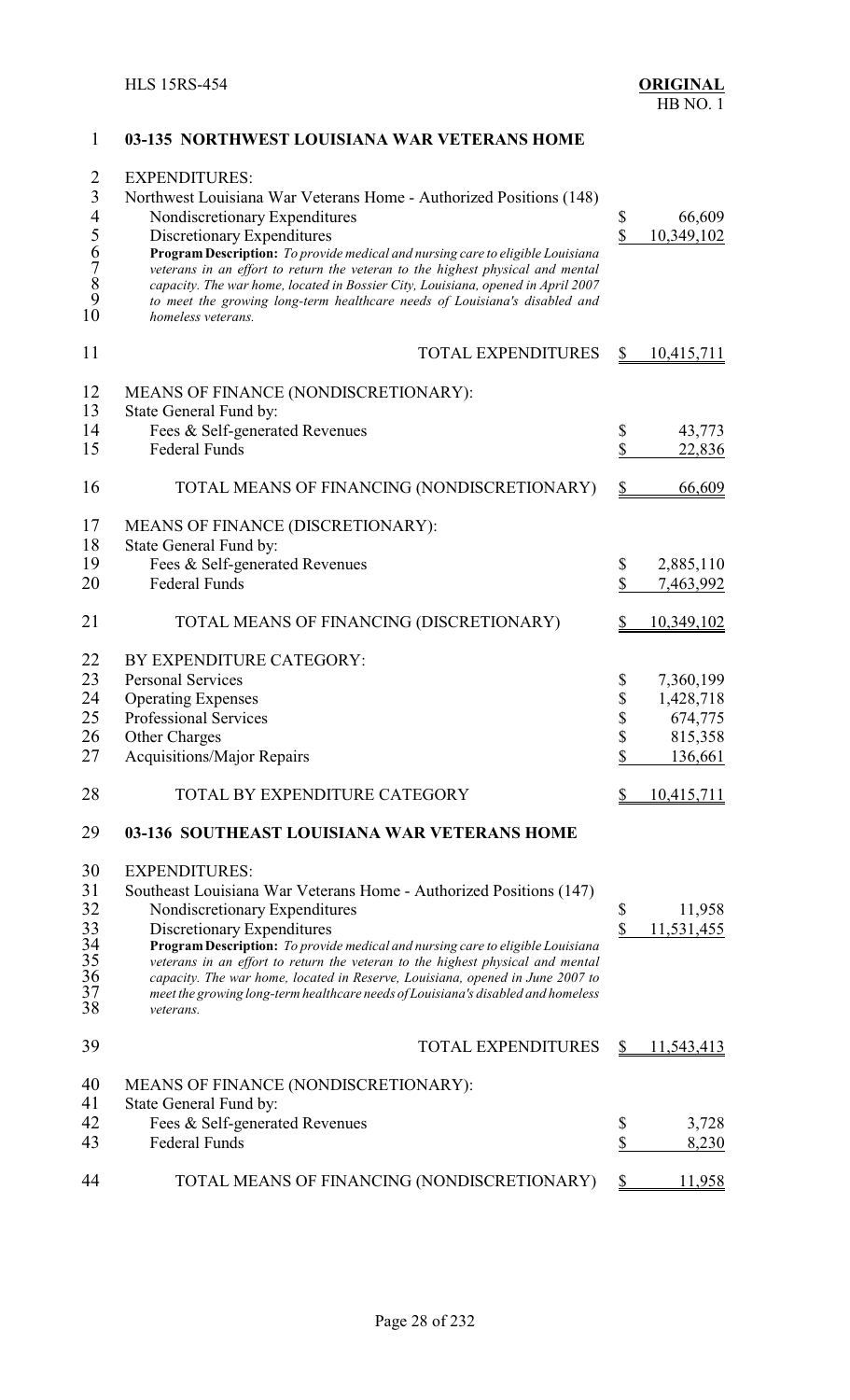<span id="page-35-0"></span>

|                                                                  | <b>HLS 15RS-454</b>                                                                                                                                                                                                                                                                                                                                                                                                                                                                                                                                                                                                                                                  |                                 | <b>ORIGINAL</b><br>HB NO.1                                            |
|------------------------------------------------------------------|----------------------------------------------------------------------------------------------------------------------------------------------------------------------------------------------------------------------------------------------------------------------------------------------------------------------------------------------------------------------------------------------------------------------------------------------------------------------------------------------------------------------------------------------------------------------------------------------------------------------------------------------------------------------|---------------------------------|-----------------------------------------------------------------------|
| $\mathbf{1}$<br>$\overline{c}$<br>$\overline{3}$<br>4<br>5       | MEANS OF FINANCE (DISCRETIONARY):<br>State General Fund by:<br><b>Interagency Transfers</b><br>Fees & Self-generated Revenues<br><b>Federal Funds</b>                                                                                                                                                                                                                                                                                                                                                                                                                                                                                                                | \$<br>\$<br>\$                  | 783,734<br>3,491,360<br>7,256,361                                     |
| 6                                                                | TOTAL MEANS OF FINANCING (DISCRETIONARY)                                                                                                                                                                                                                                                                                                                                                                                                                                                                                                                                                                                                                             | $\frac{1}{2}$                   | <u>11,531,455</u>                                                     |
| 7<br>$8\,$<br>9<br>10<br>11<br>12<br>13                          | BY EXPENDITURE CATEGORY:<br><b>Personal Services</b><br><b>Operating Expenses</b><br><b>Professional Services</b><br>Other Charges<br>Acquisitions/Major Repairs<br>TOTAL BY EXPENDITURE CATEGORY                                                                                                                                                                                                                                                                                                                                                                                                                                                                    | \$<br>\$<br>\$<br>\$<br>\$<br>S | 7,814,651<br>2,037,685<br>769,237<br>660,873<br>260,967<br>11,543,413 |
| 14                                                               | <b>SCHEDULE 04</b>                                                                                                                                                                                                                                                                                                                                                                                                                                                                                                                                                                                                                                                   |                                 |                                                                       |
| 15                                                               | <b>ELECTED OFFICIALS</b>                                                                                                                                                                                                                                                                                                                                                                                                                                                                                                                                                                                                                                             |                                 |                                                                       |
| 16                                                               | <b>DEPARTMENT OF STATE</b>                                                                                                                                                                                                                                                                                                                                                                                                                                                                                                                                                                                                                                           |                                 |                                                                       |
| 17                                                               | 04-139 SECRETARY OF STATE                                                                                                                                                                                                                                                                                                                                                                                                                                                                                                                                                                                                                                            |                                 |                                                                       |
| 18<br>19<br>20<br>21<br>22<br>23<br>24<br>25<br>26<br>27<br>28   | <b>EXPENDITURES:</b><br>Administrative - Authorized Positions (72)<br>Nondiscretionary Expenditures<br>Discretionary Expenditures<br>Program Description: Assists the Secretary of State in carrying out his duties of<br>his office by providing the legal, financial, and management control services for the<br>department and its various programs. Keeps the Great Seal, attests to the<br>Governor's signatures on Executive Orders and pardons, issues commissions for<br>elected and appointed officials in the State; records and maintains information<br>relative to individual wills, and produces various publications as required by<br>Louisiana Law. | \$<br>\$                        | 894,035<br>10,314,081                                                 |
| 29<br>30<br>31<br>32<br>$\frac{33}{33}$<br>$\frac{34}{35}$<br>36 | Elections - Authorized Positions (125)<br>Nondiscretionary Expenditures<br>Discretionary Expenditures<br>Program Description: Ensures the integrity of the electoral and election<br>management process in Louisiana for its voters, citizens, and other interested<br>parties in Louisiana and the United States, and in general, encourages public<br>participation in the election process by educating current and potential voters<br>about the elections process through effective outreach programs.                                                                                                                                                          | \$<br>$\overline{\mathbb{S}}$   | 34,122,410<br>15,948,879                                              |
| 37<br>38<br>39<br>40<br>41<br>42<br>43<br>44                     | Archives and Records - Authorized Positions (32)<br>Nondiscretionary Expenditures<br>Discretionary Expenditures<br>Program Description: Ensures the government and the public continued access<br>to essential information created by the State through a viable and responsive<br>records management program and a comprehensive preservation effort, and makes<br>the archival materials acquired and maintained by the program readily available<br>for researchers and for educational programs.                                                                                                                                                                 | \$<br>$\overline{\mathbb{S}}$   | $\boldsymbol{0}$<br>3,576,265                                         |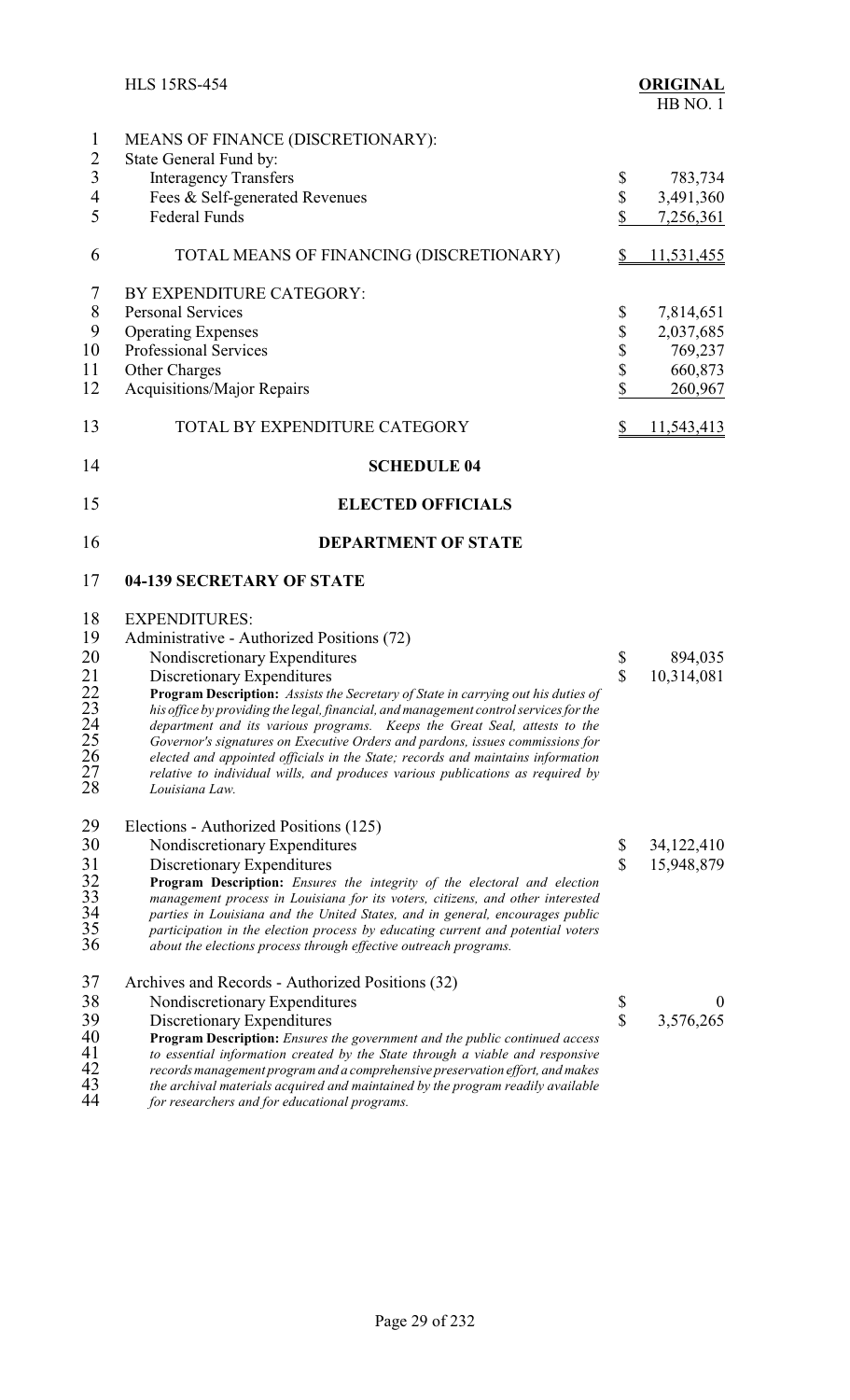| $\mathbf{1}$<br>$\overline{2}$<br>3456789<br>10    | Museum and Other Operations - Authorized Positions (30)<br>Nondiscretionary Expenditures<br>Discretionary Expenditures<br>Program Description: Presents exhibits, education, and other programs to the<br>public that emphasize the political, social and economic influences, personalities,<br>institutions, and events that have shaped the landscape of Louisiana's colorful<br>history and culture and its place in the world. To further this mission, the Museums<br>Program acquires, refurbishes, and preserves artifacts and other historical relics<br>representative of this past and attracts exhibits of interest to the communities they<br>serve. | \$<br>$\overline{\mathbb{S}}$ | $\boldsymbol{0}$<br>1,791,706                     |
|----------------------------------------------------|-------------------------------------------------------------------------------------------------------------------------------------------------------------------------------------------------------------------------------------------------------------------------------------------------------------------------------------------------------------------------------------------------------------------------------------------------------------------------------------------------------------------------------------------------------------------------------------------------------------------------------------------------------------------|-------------------------------|---------------------------------------------------|
| 11<br>12<br>13<br>14<br>15<br>16<br>17<br>18<br>19 | Commercial - Authorized Positions (54)<br>Nondiscretionary Expenditures<br>Discretionary Expenditures<br>Program Description: Provides for business, financial, and legal communities<br>timely and efficient service in the certification and registration of documents<br>relating to securing and retaining business entities and assets; processes legal<br>services documents and communications of business licensing information as<br>required by law and makes such information concerning these business entities<br>available to the public.                                                                                                           | \$<br>\$                      | $\theta$<br>8,626,928                             |
| 20                                                 | <b>TOTAL EXPENDITURES</b>                                                                                                                                                                                                                                                                                                                                                                                                                                                                                                                                                                                                                                         | $\overline{\mathcal{E}}$      | <u>75,274,304</u>                                 |
| 21<br>22<br>23                                     | MEANS OF FINANCE (NONDISCRETIONARY):<br>State General Fund (Direct) (more or less estimated)<br>State General Fund by:                                                                                                                                                                                                                                                                                                                                                                                                                                                                                                                                            | \$                            | 31,984,218                                        |
| 24                                                 | Fees & Self-generated Revenues (more or less estimated)                                                                                                                                                                                                                                                                                                                                                                                                                                                                                                                                                                                                           | \$                            | 3,032,227                                         |
| 25                                                 | TOTAL MEANS OF FINANCING (NONDISCRETIONARY)                                                                                                                                                                                                                                                                                                                                                                                                                                                                                                                                                                                                                       | \$                            | <u>35,016,445</u>                                 |
| 26<br>27<br>28                                     | MEANS OF FINANCE (DISCRETIONARY):<br>State General Fund (Direct) (more or less estimated)<br>State General Fund by:                                                                                                                                                                                                                                                                                                                                                                                                                                                                                                                                               | \$                            | 16,953,406                                        |
| 29<br>30<br>31                                     | <b>Interagency Transfers</b><br>Fees & Self-generated Revenues (more or less estimated)<br><b>Statutory Dedications:</b>                                                                                                                                                                                                                                                                                                                                                                                                                                                                                                                                          | \$<br>\$                      | 237,813<br>22,552,562                             |
| 32<br>33<br>34                                     | Help Louisiana Vote Fund, Election Administration<br>Help Louisiana Vote Fund, Voting Access Account<br>Shreveport Riverfront and Convention Center and                                                                                                                                                                                                                                                                                                                                                                                                                                                                                                           | \$<br>\$                      | 191,000<br>210,000                                |
| 35                                                 | Independence Stadium                                                                                                                                                                                                                                                                                                                                                                                                                                                                                                                                                                                                                                              | \$                            | 113,078                                           |
| 36                                                 | TOTAL MEANS OF FINANCING (DISCRETIONARY)                                                                                                                                                                                                                                                                                                                                                                                                                                                                                                                                                                                                                          | \$                            | 40,257,859                                        |
| 37<br>38                                           | Provided however, the more or less estimated language only applies to the Elections<br>Program within the Secretary of State.                                                                                                                                                                                                                                                                                                                                                                                                                                                                                                                                     |                               |                                                   |
| 39<br>40<br>41<br>42<br>43                         | BY EXPENDITURE CATEGORY:<br><b>Personal Services</b><br><b>Operating Expenses</b><br>Professional Services<br>Other Charges                                                                                                                                                                                                                                                                                                                                                                                                                                                                                                                                       | \$<br>\$<br>\$<br>\$          | 24,733,816<br>9,937,304<br>$\theta$<br>40,478,184 |
| 44                                                 | <b>Acquisitions/Major Repairs</b>                                                                                                                                                                                                                                                                                                                                                                                                                                                                                                                                                                                                                                 | \$                            | 125,000                                           |
| 45                                                 | TOTAL BY EXPENDITURE CATEGORY                                                                                                                                                                                                                                                                                                                                                                                                                                                                                                                                                                                                                                     |                               | 75,274,304                                        |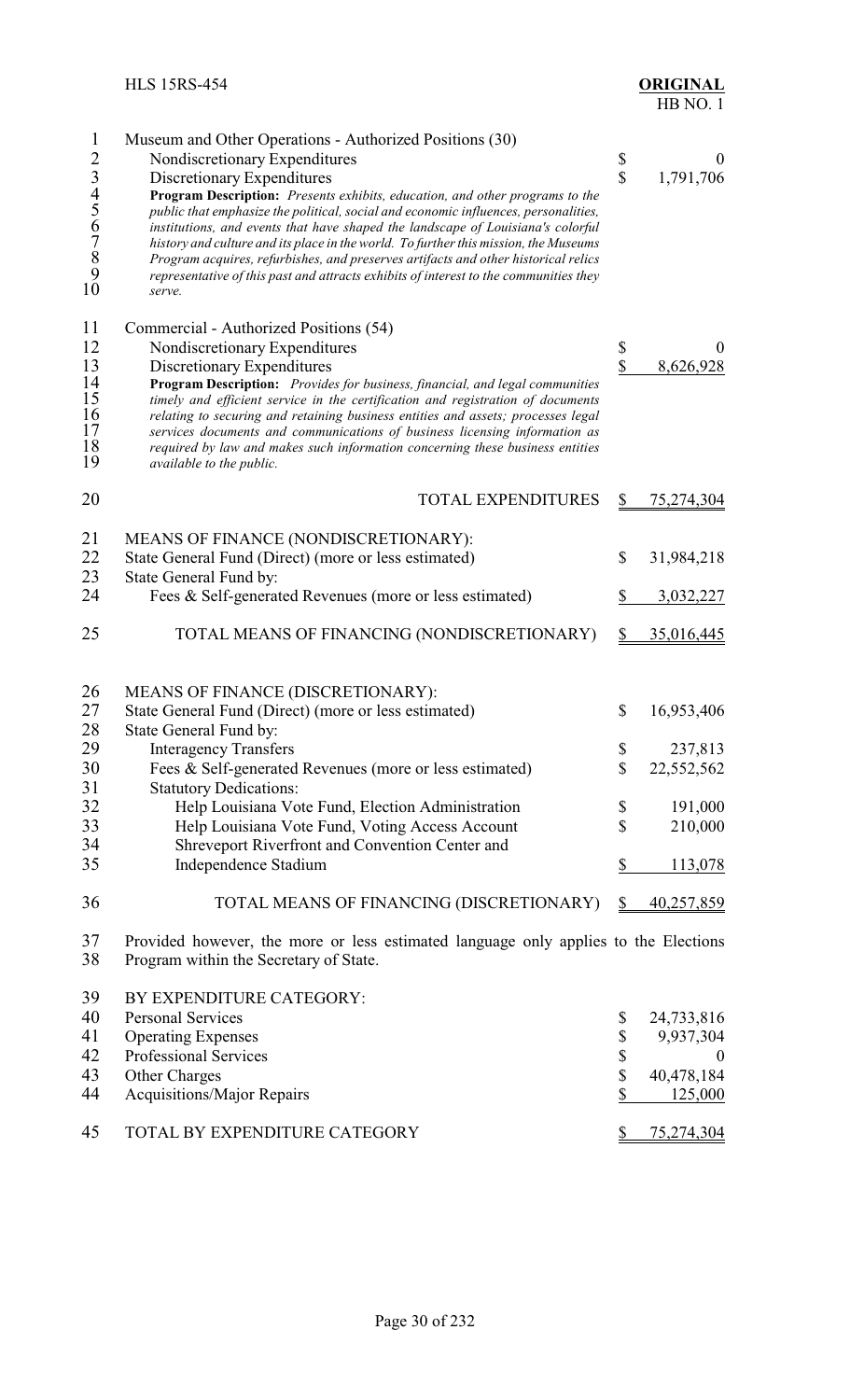| $\mathbf{1}$                                                     | <b>DEPARTMENT OF JUSTICE</b>                                                                                                                                                                                                                                                                                                                                                                                                                                                                                                                                                                                                                                                                                |                               |                        |
|------------------------------------------------------------------|-------------------------------------------------------------------------------------------------------------------------------------------------------------------------------------------------------------------------------------------------------------------------------------------------------------------------------------------------------------------------------------------------------------------------------------------------------------------------------------------------------------------------------------------------------------------------------------------------------------------------------------------------------------------------------------------------------------|-------------------------------|------------------------|
| $\overline{2}$                                                   | 04-141 OFFICE OF THE ATTORNEY GENERAL                                                                                                                                                                                                                                                                                                                                                                                                                                                                                                                                                                                                                                                                       |                               |                        |
| 3<br>$\overline{4}$<br>5                                         | <b>EXPENDITURES:</b><br>Administrative - Authorized Positions (57)<br>Nondiscretionary Expenditures<br>Discretionary Expenditures                                                                                                                                                                                                                                                                                                                                                                                                                                                                                                                                                                           | \$<br>$\overline{\mathbb{S}}$ | 1,392,183<br>6,010,408 |
| 6789<br>$10\,$<br>11<br>12<br>13                                 | Program Description: Includes the Executive Office of the Attorney General and<br>the first assistant attorney general; provides leadership, policy development, and<br>administrative services including management and finance functions, coordination<br>of departmental planning, professional services contracts, mail distribution, human<br>resource management and payroll, employee training and development, property<br>control and telecommunications, information technology, and internal/external<br>communications.                                                                                                                                                                         |                               |                        |
| 14                                                               | Civil Law - Authorized Positions (79)                                                                                                                                                                                                                                                                                                                                                                                                                                                                                                                                                                                                                                                                       |                               |                        |
| 15                                                               | Nondiscretionary Expenditures                                                                                                                                                                                                                                                                                                                                                                                                                                                                                                                                                                                                                                                                               | \$                            | 76,059                 |
| 16<br>17<br>18<br>19<br>20                                       | Discretionary Expenditures<br>Program Description: Provides legal services (opinions, counsel, and<br>representation) in the areas of public finance and contract law, education law, land<br>and natural resource law, collection law, consumer protection/environmental law,<br>auto fraud law, and insurance receivership law.                                                                                                                                                                                                                                                                                                                                                                           | $\hat{\mathbf{S}}$            | 19,670,422             |
| 21                                                               | Criminal Law and Medicaid Fraud - Authorized Positions (120)                                                                                                                                                                                                                                                                                                                                                                                                                                                                                                                                                                                                                                                |                               |                        |
| 22                                                               | Authorized Other Charges Positions (1)                                                                                                                                                                                                                                                                                                                                                                                                                                                                                                                                                                                                                                                                      |                               |                        |
| 23                                                               | Nondiscretionary Expenditures                                                                                                                                                                                                                                                                                                                                                                                                                                                                                                                                                                                                                                                                               | \$                            | 412,010                |
| 24<br>25<br>26<br>27<br>28<br>29<br>30<br>31<br>32               | Discretionary Expenditures<br>Program Description: Conducts or assists in criminal prosecutions; acts as<br>advisor for district attorneys, legislature and law enforcement entities; provides<br>legal services in the areas of extradition, appeals and habeas corpus proceedings;<br>prepares attorney general opinions concerning criminal law; operates White Collar<br>Crimes Section, Violent Crime and Drug Unit, and Insurance Fraud Unit;<br>investigates and prosecutes individuals and entities defrauding the Medicaid<br>Program or abusing residents in health care facilities and initiates recovery of<br>identified overpayments; and provides investigation services for the department. | $\overline{\mathbb{S}}$       | 15,336,080             |
| 33                                                               | Risk Litigation - Authorized Positions (172)                                                                                                                                                                                                                                                                                                                                                                                                                                                                                                                                                                                                                                                                |                               |                        |
| 34                                                               | Nondiscretionary Expenditures                                                                                                                                                                                                                                                                                                                                                                                                                                                                                                                                                                                                                                                                               | \$                            | 243,876                |
| 35<br>$\frac{36}{37}$<br>$\frac{38}{39}$<br>40<br>41<br>42<br>43 | Discretionary Expenditures<br><b>Program Description:</b> Provides legal representation for the Office of Risk<br>Management, the Self-Insurance Fund, the State of Louisiana and its departments,<br>agencies, boards and commissions and their officers, officials, employees and<br>agents in all claims covered by the State Self-Insurance Fund, and all tort claims<br>whether or not covered by the Self-Insurance Fund. The Division has six regional<br>offices (in Alexandria, Lafayette, New Orleans, Shreveport, Monroe, and Lake<br>Charles) that handle litigation filed in the geographical areas covered by the<br>regional offices.                                                        | $\mathbf{\hat{S}}$            | 16,711,857             |
| 44                                                               | Gaming - Authorized Positions (51)                                                                                                                                                                                                                                                                                                                                                                                                                                                                                                                                                                                                                                                                          |                               |                        |
| 45                                                               | Nondiscretionary Expenditures                                                                                                                                                                                                                                                                                                                                                                                                                                                                                                                                                                                                                                                                               | \$                            | 601,469                |
| 46                                                               | Discretionary Expenditures                                                                                                                                                                                                                                                                                                                                                                                                                                                                                                                                                                                                                                                                                  | \$                            | 5,841,003              |
| 47<br>48                                                         | Program Description: Serves as legal advisor to gaming regulatory agencies<br>(Louisiana Gaming Control Board, Office of State Police, Department of Revenue                                                                                                                                                                                                                                                                                                                                                                                                                                                                                                                                                |                               |                        |
| 49<br>50                                                         | and Taxation, Louisiana State Racing Commission, and Louisiana Lottery<br>Corporation) and represents them in legal proceedings.                                                                                                                                                                                                                                                                                                                                                                                                                                                                                                                                                                            |                               |                        |
|                                                                  |                                                                                                                                                                                                                                                                                                                                                                                                                                                                                                                                                                                                                                                                                                             |                               |                        |

51 TOTAL EXPENDITURES \$ 66,295,367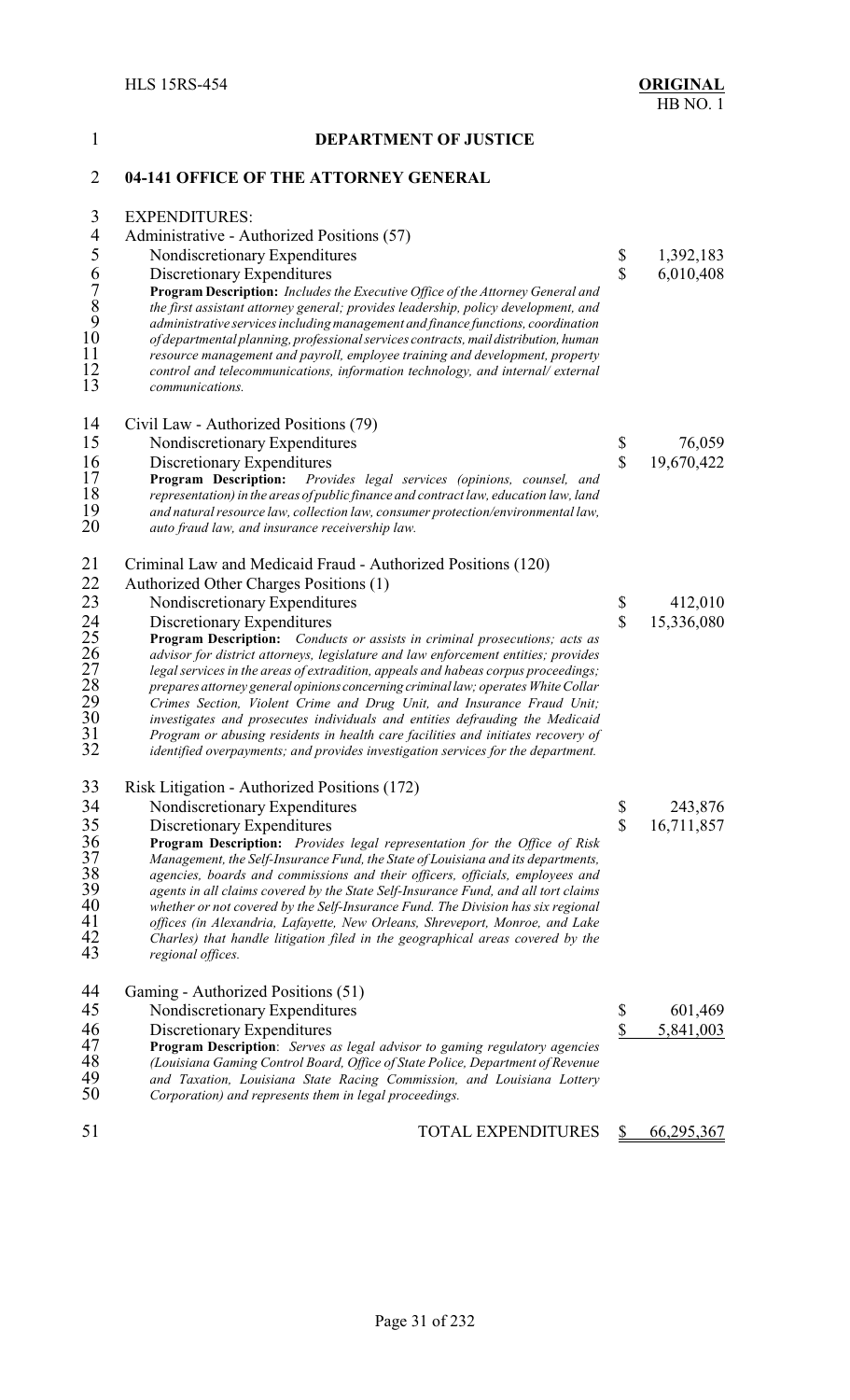|                         | <b>HLS 15RS-454</b>                                                                                                                                                                           |                         | <b>ORIGINAL</b><br>HB NO.1 |
|-------------------------|-----------------------------------------------------------------------------------------------------------------------------------------------------------------------------------------------|-------------------------|----------------------------|
| $\mathbf{l}$            | MEANS OF FINANCE (NONDISCRETIONARY):                                                                                                                                                          |                         |                            |
| $\overline{2}$          | State General Fund (Direct)                                                                                                                                                                   | \$                      | 1,385,753                  |
| $\overline{\mathbf{3}}$ | State General Fund by:                                                                                                                                                                        |                         |                            |
| $\overline{4}$          | <b>Interagency Transfers</b>                                                                                                                                                                  | \$                      | 926,973                    |
| 5                       | Fees & Self-generated Revenues                                                                                                                                                                | \$                      | 1,680                      |
| 6                       | <b>Statutory Dedications:</b>                                                                                                                                                                 |                         |                            |
| $\sqrt{ }$              | Riverboat Gaming Enforcement Fund                                                                                                                                                             | \$                      | 302,689                    |
| 8                       | Department of Justice Legal Support Fund                                                                                                                                                      | \$                      | 106,410                    |
| 9                       | <b>Federal Funds</b>                                                                                                                                                                          | \$                      | 2,092                      |
| 10                      | TOTAL MEANS OF FINANCING (NONDISCRETIONARY)                                                                                                                                                   | $\frac{1}{2}$           | 2,725,597                  |
| 11                      | MEANS OF FINANCE (DISCRETIONARY):                                                                                                                                                             |                         |                            |
| 12                      | State General Fund (Direct)                                                                                                                                                                   | \$                      | 10,154,100                 |
| 13                      | State General Fund by:                                                                                                                                                                        |                         |                            |
| 14                      | <b>Interagency Transfers</b>                                                                                                                                                                  | \$                      | 20,375,834                 |
| 15                      | Fees & Self-generated Revenues                                                                                                                                                                | \$                      | 3,267,697                  |
| 16                      | <b>Statutory Dedications:</b>                                                                                                                                                                 |                         |                            |
| 17                      | Department of Justice Debt Collection Fund                                                                                                                                                    | \$                      | 2,378,820                  |
| 18                      | Department of Justice Legal Support Fund                                                                                                                                                      | \$                      | 8,633,554                  |
| 19                      | <b>Insurance Fraud Investigation Fund</b>                                                                                                                                                     | \$                      | 594,925                    |
| 20                      | Louisiana Fund                                                                                                                                                                                | \$                      | 2,148,200                  |
| 21                      | Medical Assistance Program Fraud Detection Fund                                                                                                                                               | \$                      | 1,489,497                  |
| 22                      | Pari-mutuel Live Racing Facility Gaming Control Fund                                                                                                                                          | \$                      | 834,658                    |
| 23                      | Riverboat Gaming Enforcement Fund                                                                                                                                                             | \$                      | 1,558,877                  |
| 24                      | Sex Offender Registry Technology Fund (more or less estimated)                                                                                                                                | \$                      | 450,000                    |
| 25                      | <b>Tobacco Control Special Fund</b>                                                                                                                                                           | \$                      | 200,000                    |
| 26                      | Tobacco Settlement Enforcement Fund                                                                                                                                                           | \$                      | 400,000                    |
| 27                      | Video Draw Poker Device Fund                                                                                                                                                                  | \$                      | 3,335,379                  |
| 28                      | Federal Funds                                                                                                                                                                                 | $\overline{\mathbb{S}}$ | 7,748,229                  |
| 29                      | TOTAL MEANS OF FINANCING (DISCRETIONARY)                                                                                                                                                      | \$                      | 63,569,770                 |
| 30                      | BY EXPENDITURE CATEGORY:                                                                                                                                                                      |                         |                            |
| 31                      | <b>Personal Services</b>                                                                                                                                                                      | \$                      | 41,518,238                 |
| 32                      | <b>Operating Expenses</b>                                                                                                                                                                     | \$                      | 3,362,770                  |
| 33                      | <b>Professional Services</b>                                                                                                                                                                  | \$                      | 5,539,309                  |
| 34                      | Other Charges                                                                                                                                                                                 | \$                      | 14,721,924                 |
| 35                      | <b>Acquisitions/Major Repairs</b>                                                                                                                                                             | \$                      | 1,153,126                  |
| 36                      | TOTAL BY EXPENDITURE CATEGORY                                                                                                                                                                 | $\frac{1}{2}$           | <u>66,295,367</u>          |
| 37                      | OFFICE OF THE LIEUTENANT GOVERNOR                                                                                                                                                             |                         |                            |
| 38                      | 04-146 LIEUTENANT GOVERNOR                                                                                                                                                                    |                         |                            |
| 39                      | <b>EXPENDITURES:</b>                                                                                                                                                                          |                         |                            |
| 40                      | Administrative Program - Authorized Positions (7)                                                                                                                                             |                         |                            |
| 41                      | Nondiscretionary Expenditures                                                                                                                                                                 | \$                      | 226,002                    |
| 42                      | Discretionary Expenditures                                                                                                                                                                    | $\mathbf{\hat{S}}$      | 1,195,909                  |
| 43                      | Program Description: Performs various duties of the Lt. Governor, which                                                                                                                       |                         |                            |
| 44<br>45                | includes serving as the Commissioner of the Department of Culture, Recreation and                                                                                                             |                         |                            |
| 46<br>47                | Tourism with responsibility for planning and developing its policies and promoting<br>its programs and services. Houses effort to establish Louisiana as a premier<br>retirement destination. |                         |                            |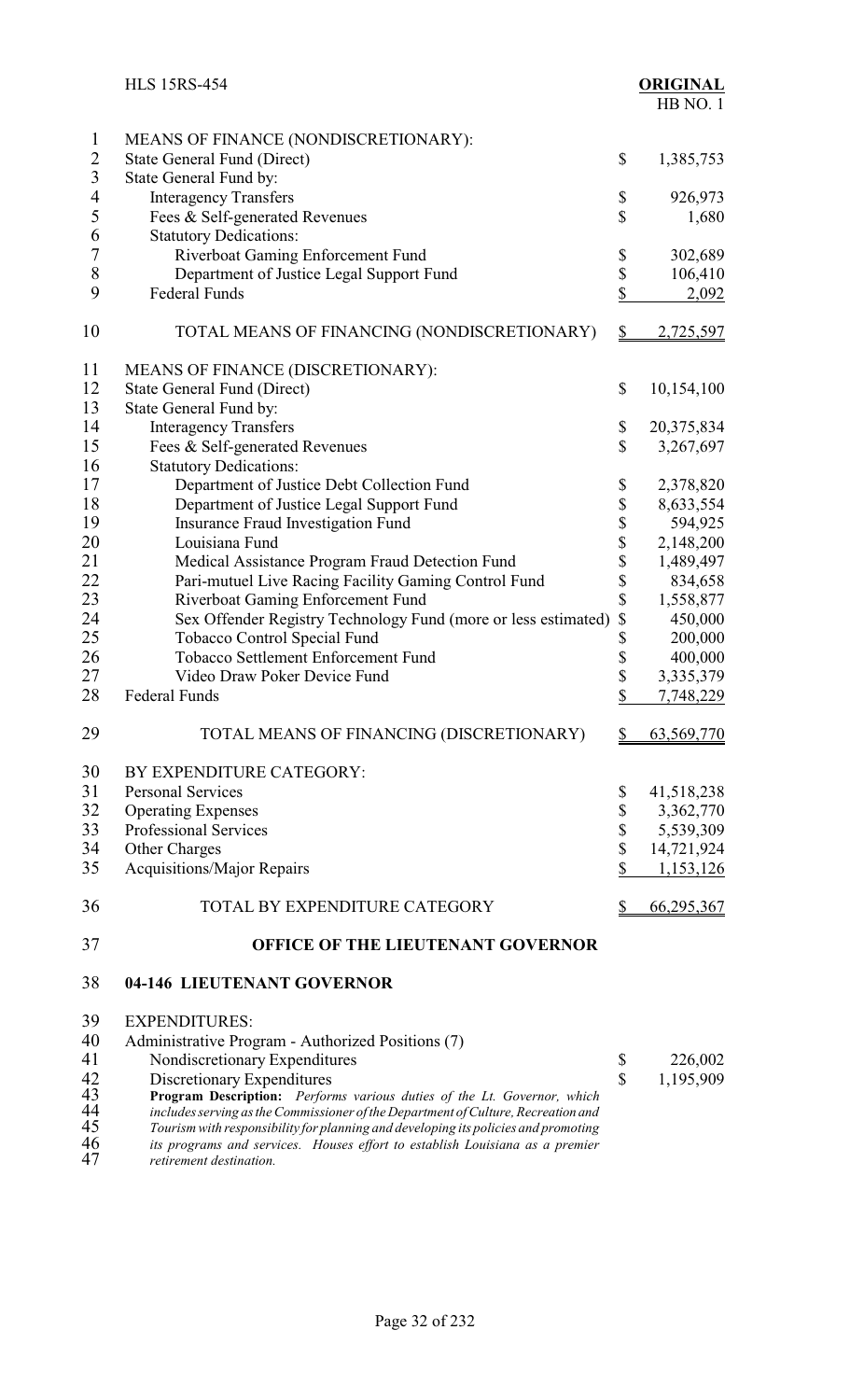|                                                     | <b>HLS 15RS-454</b>                                                                                                                                                                                                                                                                                                                                                                                                                                                                                                                                      |                                                 | <b>ORIGINAL</b><br>HB NO.1                                          |
|-----------------------------------------------------|----------------------------------------------------------------------------------------------------------------------------------------------------------------------------------------------------------------------------------------------------------------------------------------------------------------------------------------------------------------------------------------------------------------------------------------------------------------------------------------------------------------------------------------------------------|-------------------------------------------------|---------------------------------------------------------------------|
| $\mathbf{1}$<br>234567                              | Grants Program - Authorized Other Charges Positions (8)<br>Nondiscretionary Expenditures<br>Discretionary Expenditures<br>Program Description: Administers grants, primarily through the Corporation for<br>National Service, for service programs targeted to address community needs in<br>areas of education, the environment, health care, and public safety; houses the<br>Louisiana Serve Commission.                                                                                                                                              | \$<br>\$                                        | $\theta$<br>5,669,469                                               |
| 8                                                   | <b>TOTAL EXPENDITURES</b>                                                                                                                                                                                                                                                                                                                                                                                                                                                                                                                                | \$                                              | 7,091,380                                                           |
| 9<br>10<br>11<br>12                                 | MEANS OF FINANCE (NONDISCRETIONARY):<br><b>State General Fund (Direct)</b><br>State General Fund by:<br><b>Interagency Transfers</b>                                                                                                                                                                                                                                                                                                                                                                                                                     | \$<br>\$                                        | 225,929<br>73                                                       |
| 13                                                  | TOTAL MEANS OF FINANCING (NONDISCRETIONARY)                                                                                                                                                                                                                                                                                                                                                                                                                                                                                                              | $\frac{1}{2}$                                   | 226,002                                                             |
| 14<br>15<br>16<br>17<br>18<br>19                    | MEANS OF FINANCE (DISCRETIONARY):<br><b>State General Fund (Direct)</b><br>State General Fund by:<br><b>Interagency Transfers</b><br>Fees and Self-generated Revenues<br><b>Federal Funds</b>                                                                                                                                                                                                                                                                                                                                                            | \$<br>\$<br>\$<br>\$                            | 1,014,978<br>329,059<br>10,000<br>5,511,341                         |
| 20                                                  | TOTAL MEANS OF FINANCING (DISCRETIONARY)                                                                                                                                                                                                                                                                                                                                                                                                                                                                                                                 | \$                                              | 6,865,378                                                           |
| 21<br>22<br>23<br>24<br>25<br>26<br>27              | BY EXPENDITURE CATEGORY:<br><b>Personal Services</b><br><b>Operating Expenses</b><br>Professional Services<br><b>Other Charges</b><br><b>Acquisitions/Major Repairs</b><br>TOTAL BY EXPENDITURE CATEGORY                                                                                                                                                                                                                                                                                                                                                 | \$<br>\$<br>\$<br>$\boldsymbol{\$}$<br>\$<br>\$ | 935,354<br>74,717<br>8,710<br>6,072,599<br>$\mathbf 0$<br>7,091,380 |
| 28                                                  | <b>DEPARTMENT OF TREASURY</b>                                                                                                                                                                                                                                                                                                                                                                                                                                                                                                                            |                                                 |                                                                     |
| 29                                                  | <b>04-147 STATE TREASURER</b>                                                                                                                                                                                                                                                                                                                                                                                                                                                                                                                            |                                                 |                                                                     |
| 30<br>31<br>32<br>33<br>$\frac{34}{35}$<br>36<br>37 | <b>EXPENDITURES:</b><br>Administrative - Authorized Positions (24)<br>Nondiscretionary Expenditures<br>Discretionary Expenditures<br>Program Description: Provides the leadership, support, and oversight necessary<br>to be responsible for managing, directing, and ensuring the effective and efficient<br>operation of the programs within the Department of the Treasury to the benefit of<br>the public's interest.                                                                                                                                | \$<br>\$                                        | 125,894<br>4,268,837                                                |
| 38<br>39<br>40<br>41<br>42<br>43<br>44<br>45        | Financial Accountability and Control - Authorized Positions (17)<br>Nondiscretionary Expenditures<br>Discretionary Expenditures<br>Program Description: Provides the highest quality accounting and fiscal controls<br>of all monies deposited in the Treasury and assures that monies on deposit in the<br>Treasury are disbursed from the Treasury in accordance with constitutional and<br>statutory law for the benefit of the citizens of the State of Louisiana and provides<br>for the internal management and finance functions of the Treasury. | $\frac{1}{3}$                                   | 146,359<br>3,342,065                                                |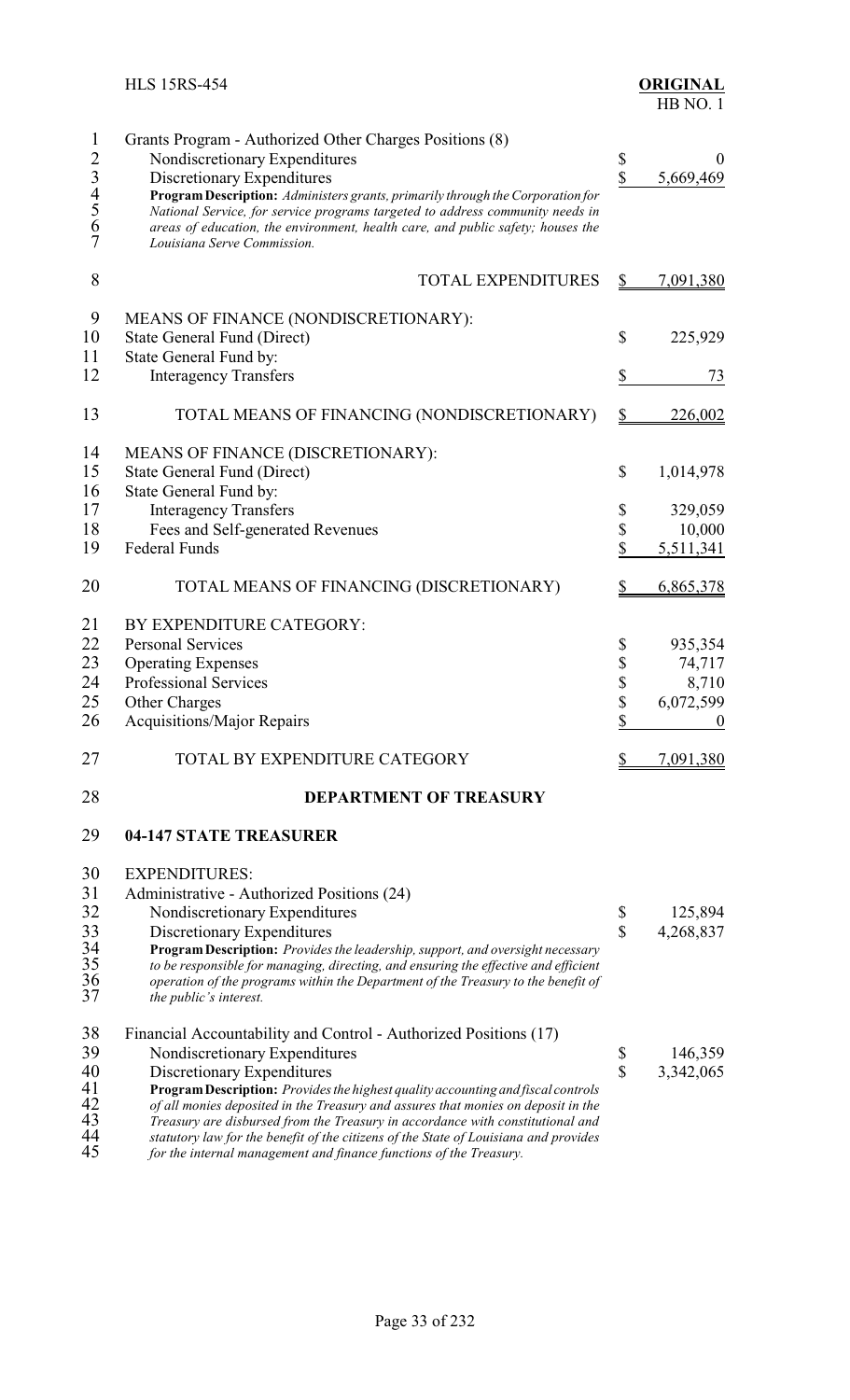|                                                 | <b>HLS 15RS-454</b>                                                                                                                                                                                                                                                                             |                    | <b>ORIGINAL</b><br>HB NO.1 |
|-------------------------------------------------|-------------------------------------------------------------------------------------------------------------------------------------------------------------------------------------------------------------------------------------------------------------------------------------------------|--------------------|----------------------------|
| $\mathbf{1}$                                    | Debt Management - Authorized Positions (9)                                                                                                                                                                                                                                                      |                    |                            |
|                                                 | Nondiscretionary Expenditures                                                                                                                                                                                                                                                                   | \$                 | 132,960                    |
|                                                 | Discretionary Expenditures                                                                                                                                                                                                                                                                      | $\hat{\mathbf{S}}$ | 971,413                    |
| $\begin{array}{c} 2 \\ 3 \\ 4 \\ 5 \end{array}$ | Program Description: Provides staff to assist the State Bond Commission in<br>carrying out its constitutional and statutory mandates.                                                                                                                                                           |                    |                            |
| 6                                               | Investment Management - Authorized Positions (4)                                                                                                                                                                                                                                                |                    |                            |
| $\overline{7}$                                  | Nondiscretionary Expenditures                                                                                                                                                                                                                                                                   | \$                 | $\theta$                   |
| $\frac{8}{9}$                                   | Discretionary Expenditures                                                                                                                                                                                                                                                                      | \$                 | 1,430,697                  |
| 10<br>11<br>12                                  | Program Description: Invests state funds deposited in the State Treasury in a<br>prudent manner consistent with the cash needs of the state, the directives of the<br>Louisiana Constitution and statutes, and within the guidelines and requirements of<br>the various funds under management. |                    |                            |
| 13                                              | <b>TOTAL EXPENDITURES</b>                                                                                                                                                                                                                                                                       | $\frac{1}{2}$      | 10,418,225                 |
| 14                                              | MEANS OF FINANCE (NONDISCRETIONARY):                                                                                                                                                                                                                                                            |                    |                            |
| 15                                              | State General Fund by:                                                                                                                                                                                                                                                                          |                    |                            |
| 16                                              | <b>Interagency Transfers</b>                                                                                                                                                                                                                                                                    | \$                 | 12,558                     |
| 17                                              | Fees & Self-generated Revenues from Prior                                                                                                                                                                                                                                                       |                    |                            |
| 18                                              | and Current Year Collections per R.S. 39:1405.1                                                                                                                                                                                                                                                 | \$                 | 392,655                    |
| 19<br>20                                        | TOTAL MEANS OF FINANCING (NONDISCRETIONARY)                                                                                                                                                                                                                                                     | <u>\$</u>          | 405,213                    |
| 21                                              | MEANS OF FINANCE (DISCRETIONARY):                                                                                                                                                                                                                                                               |                    |                            |
| 22                                              | State General Fund by:                                                                                                                                                                                                                                                                          |                    |                            |
| 23                                              | <b>Interagency Transfers</b>                                                                                                                                                                                                                                                                    | \$                 | 1,408,565                  |
| 24                                              | Fees & Self-generated Revenues from Prior                                                                                                                                                                                                                                                       |                    |                            |
| 25                                              | and Current Year Collections per R.S. 39:1405.1                                                                                                                                                                                                                                                 | \$                 | 7,746,851                  |
| 26                                              | <b>Statutory Dedications:</b>                                                                                                                                                                                                                                                                   |                    |                            |
| 27                                              | <b>Crescent City Amnesty Refund Fund</b>                                                                                                                                                                                                                                                        | \$                 | 128,681                    |
| 28                                              | Louisiana Quality Education Support Fund                                                                                                                                                                                                                                                        | \$                 | 614,165                    |
| 29                                              | Millennium Trust Fund                                                                                                                                                                                                                                                                           | \$                 | 114,750                    |
| 30                                              |                                                                                                                                                                                                                                                                                                 |                    |                            |
| 31                                              | TOTAL MEANS OF FINANCING (DISCRETIONARY)                                                                                                                                                                                                                                                        | $\frac{1}{2}$      | 10,013,012                 |
| 32                                              | BY EXPENDITURE CATEGORY:                                                                                                                                                                                                                                                                        |                    |                            |
| 33                                              | <b>Personal Services</b>                                                                                                                                                                                                                                                                        | \$                 | 6,476,160                  |
| 34                                              | <b>Operating Expenses</b>                                                                                                                                                                                                                                                                       | \$                 | 888,744                    |
| 35                                              | Professional Services                                                                                                                                                                                                                                                                           | \$                 | 263,147                    |
| 36                                              | Other Charges                                                                                                                                                                                                                                                                                   | \$                 | 2,726,260                  |
| 37                                              | <b>Acquisitions/Major Repairs</b>                                                                                                                                                                                                                                                               | \$                 | 63,914                     |
| 38<br>39                                        | TOTAL BY EXPENDITURE CATEGORY                                                                                                                                                                                                                                                                   | \$                 | 10,418,225                 |
|                                                 |                                                                                                                                                                                                                                                                                                 |                    |                            |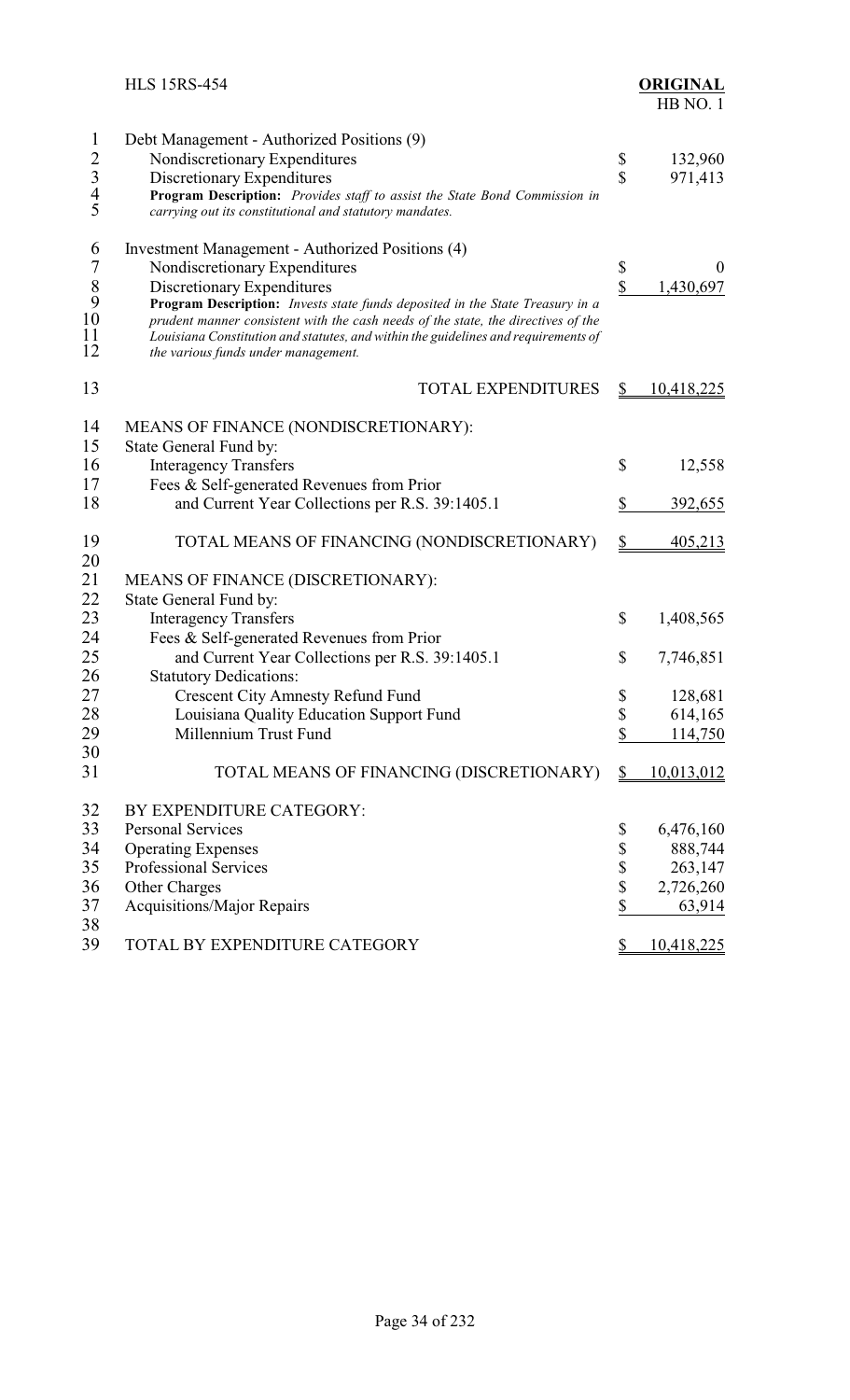| $\mathbf{1}$                                          | <b>DEPARTMENT OF PUBLIC SERVICE</b>                                                                                                                               |                         |           |
|-------------------------------------------------------|-------------------------------------------------------------------------------------------------------------------------------------------------------------------|-------------------------|-----------|
| $\overline{2}$                                        | 04-158 PUBLIC SERVICE COMMISSION                                                                                                                                  |                         |           |
| $\mathfrak{Z}$                                        | <b>EXPENDITURES:</b>                                                                                                                                              |                         |           |
| $\overline{4}$                                        | Administrative - Authorized Positions (33)                                                                                                                        |                         |           |
| 5                                                     | Nondiscretionary Expenditures                                                                                                                                     | \$                      | 488,442   |
|                                                       | Discretionary Expenditures                                                                                                                                        | $\overline{\mathbb{S}}$ | 2,907,383 |
|                                                       | Program Description: Provides support to all programs of the Commission                                                                                           |                         |           |
|                                                       | through policy development, communications, and dissemination of information.                                                                                     |                         |           |
| $\begin{array}{c} 6 \\ 7 \\ 8 \\ 9 \\ 10 \end{array}$ | Provides technical and legal support to all programs to ensure that all cases are                                                                                 |                         |           |
| 11                                                    | processed through the Commission in a timely manner. Seeks to ensure that Do<br>Not Call consumer problems, issues, and complaints are sufficiently monitored and |                         |           |
| 12                                                    | addressed efficiently.                                                                                                                                            |                         |           |
| 13                                                    | Support Services - Authorized Positions (24)                                                                                                                      |                         |           |
| 14                                                    | Nondiscretionary Expenditures                                                                                                                                     | \$                      | 284,563   |
| 15                                                    | Discretionary Expenditures                                                                                                                                        | $\mathbf{\hat{S}}$      | 1,917,764 |
| 16                                                    | Program Description: Reviews, analyzes, and investigates rates and charges filed                                                                                  |                         |           |
| 17<br>18                                              | before the Commission with respect to prudence and adequacy of those rates;                                                                                       |                         |           |
| 19                                                    | manages the process of adjudicatory proceedings, conducts evidentiary hearings,<br>and makes rules and recommendations to the Commissioners which are just,       |                         |           |
| $\substack{20\\21}$                                   | impartial, professional, orderly, efficient, and which generate the highest degree                                                                                |                         |           |
|                                                       | of public confidence in the Commission's integrity and fairness.                                                                                                  |                         |           |
| 22                                                    | Motor Carrier Registration - Authorized Positions (5)                                                                                                             |                         |           |
| 23                                                    | Nondiscretionary Expenditures                                                                                                                                     | \$                      | 123,578   |
| 24                                                    | Discretionary Expenditures                                                                                                                                        | $\overline{\mathbb{S}}$ | 461,938   |
| 25<br>26                                              | Program Description: Provides fair and impartial regulations of intrastate<br>common and contract carriers offering services for hire, is responsible for the     |                         |           |
| 27                                                    | regulation of the financial responsibility and lawfulness of interstate motor carriers                                                                            |                         |           |
| 28                                                    | operating into or through Louisiana in interstate commerce, and provides fair and                                                                                 |                         |           |
| 29                                                    | equal treatment in the application and enforcement of motor carrier laws.                                                                                         |                         |           |
| 30                                                    | District Offices - Authorized Positions (35)                                                                                                                      |                         |           |
| 31                                                    | Nondiscretionary Expenditures                                                                                                                                     | \$                      | 459,022   |
| 32                                                    | Discretionary Expenditures                                                                                                                                        | \$                      | 2,252,781 |
| 33                                                    | Program Description: Provides accessibility and information to the public                                                                                         |                         |           |
| $\frac{34}{35}$                                       | through district offices and satellite offices located in each of the five Public                                                                                 |                         |           |
| 36                                                    | Service Commission districts. District offices handle consumer complaints, hold<br>meetings with consumer groups and regulated companies, and administer rules,   |                         |           |
| 37                                                    | regulations, and state and federal laws at a local level.                                                                                                         |                         |           |
| 38                                                    | <b>TOTAL EXPENDITURES</b>                                                                                                                                         |                         | 8,895,471 |
| 39                                                    | MEANS OF FINANCE (NONDISCRETIONARY):                                                                                                                              |                         |           |
| 40                                                    | State General Fund by:                                                                                                                                            |                         |           |
| 41                                                    | <b>Statutory Dedications:</b>                                                                                                                                     |                         |           |
| 42                                                    | Utility and Carrier Inspection and Supervision Fund                                                                                                               | \$                      | 1,332,620 |
| 43                                                    | Telephonic Solicitation Relief Fund                                                                                                                               | \$                      | 22,985    |
| 44                                                    |                                                                                                                                                                   |                         |           |
| 45                                                    | TOTAL MEANS OF FINANCING (NONDISCRETIONARY):                                                                                                                      | \$                      | 1,355,605 |
| 46                                                    | MEANS OF FINANCE (DISCRETIONARY):                                                                                                                                 |                         |           |
| 47                                                    | State General Fund by:                                                                                                                                            |                         |           |
| 48                                                    | <b>Statutory Dedications:</b>                                                                                                                                     |                         |           |
| 49                                                    | Motor Carrier Regulation Fund                                                                                                                                     | \$                      | 154,170   |
| 50                                                    | Utility and Carrier Inspection and Supervision Fund                                                                                                               | \$                      | 7,167,380 |
| 51                                                    | Telephonic Solicitation Relief Fund                                                                                                                               | \$                      | 218,316   |
| 52                                                    | TOTAL MEANS OF FINANCING (DISCRETIONARY):                                                                                                                         |                         | 7,539,866 |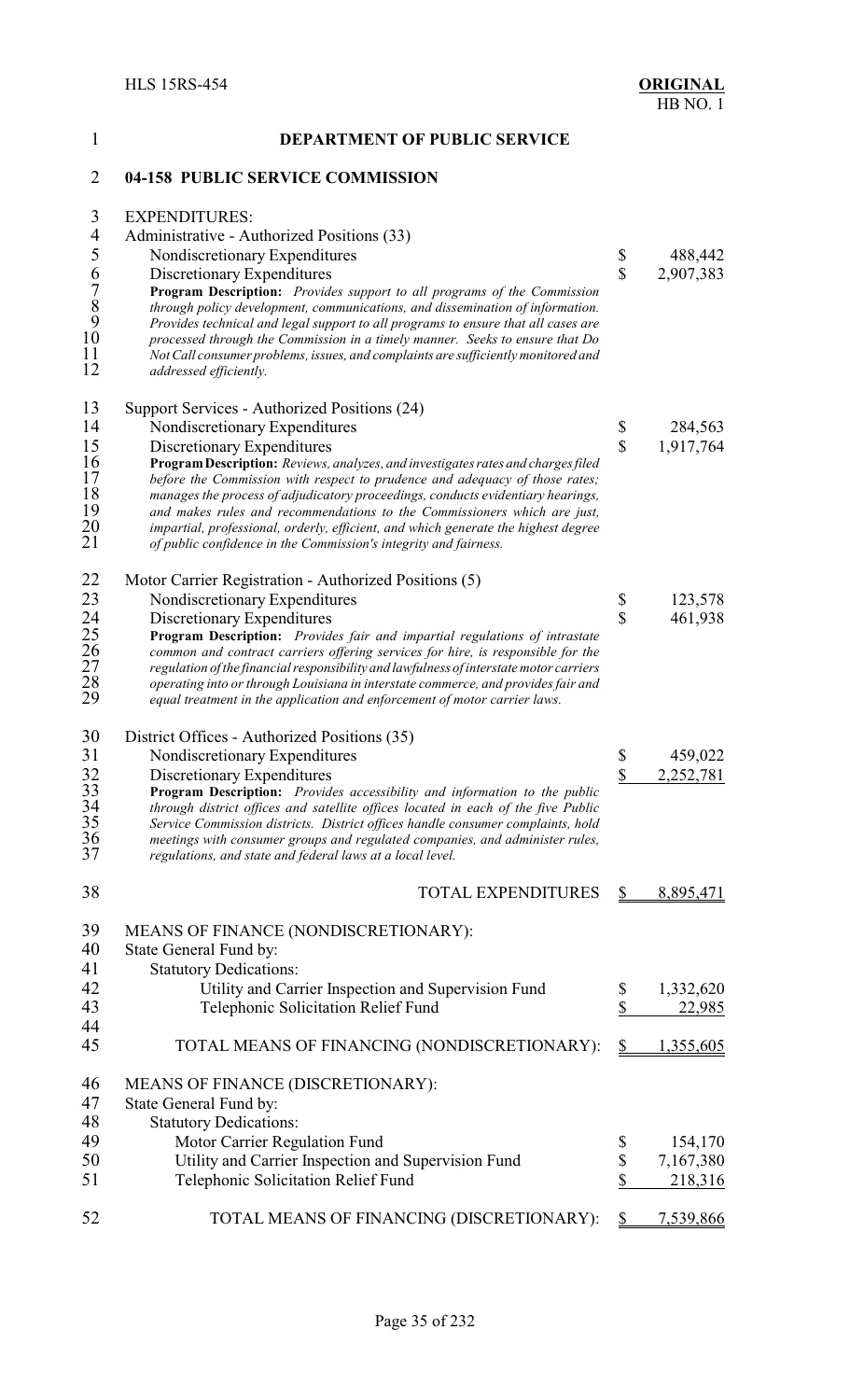|                                                                              | <b>HLS 15RS-454</b>                                                                                                                                                                                                                                                                                                                                                                                                                                                                                                                                                                                                                                                                                                                                      |                          | <b>ORIGINAL</b><br>HB NO.1                                     |
|------------------------------------------------------------------------------|----------------------------------------------------------------------------------------------------------------------------------------------------------------------------------------------------------------------------------------------------------------------------------------------------------------------------------------------------------------------------------------------------------------------------------------------------------------------------------------------------------------------------------------------------------------------------------------------------------------------------------------------------------------------------------------------------------------------------------------------------------|--------------------------|----------------------------------------------------------------|
| $\mathbf{1}$<br>$\overline{c}$<br>$\overline{3}$<br>$\overline{4}$<br>5<br>6 | BY EXPENDITURE CATEGORY:<br><b>Personal Services</b><br><b>Operating Expenses</b><br>Professional Services<br>Other Charges<br>Acquisitions/Major Repairs                                                                                                                                                                                                                                                                                                                                                                                                                                                                                                                                                                                                | \$<br>\$<br>\$<br>\$     | 7,244,656<br>453,589<br>5,000<br>1,192,226<br>$\boldsymbol{0}$ |
| 7                                                                            | TOTAL BY EXPENDITURE CATEGORY                                                                                                                                                                                                                                                                                                                                                                                                                                                                                                                                                                                                                                                                                                                            | $\frac{1}{2}$            | 8,895,471                                                      |
| 8                                                                            | DEPARTMENT OF AGRICULTURE AND FORESTRY                                                                                                                                                                                                                                                                                                                                                                                                                                                                                                                                                                                                                                                                                                                   |                          |                                                                |
| 9                                                                            | 04-160 AGRICULTURE AND FORESTRY                                                                                                                                                                                                                                                                                                                                                                                                                                                                                                                                                                                                                                                                                                                          |                          |                                                                |
| 10<br>11<br>12<br>13<br>14<br>15<br>16<br>17<br>18<br>19<br>20<br>21         | <b>EXPENDITURES:</b><br>Management and Finance - Authorized Positions (104)<br>Authorized Other Charges Positions (1)<br>Nondiscretionary Expenditures<br>Discretionary Expenditures<br><b>Program Description:</b><br>Centrally manages revenue, purchasing, payroll,<br>computer functions and support services (budget preparation, fiscal, legal,<br>procurement, property control, human resources, fleet and facility management,<br>distribution of commodities donated by the United States Department of Agriculture<br>(USDA), auditing, management and information systems, print shop, mail room,<br>document imaging and district office clerical support, as well as management of the<br>Department of Agriculture and Forestry's funds). | \$<br>$\mathbf{\hat{S}}$ | 5,807,463<br>10,355,073                                        |
| 22<br>23<br>24<br>25<br>26<br>27<br>28<br>29                                 | Agricultural and Environmental Sciences - Authorized Positions (90)<br>Authorized Other Charges Positions (18)<br>Nondiscretionary Expenditures<br>Discretionary Expenditures<br>Program Description: Samples and inspects seeds, fertilizers and pesticides;<br>enforces quality requirements and guarantees for such materials; assists farmers<br>in their safe and effective application, including remediation of improper pesticide<br>application; and licenses and permits horticulture related businesses.                                                                                                                                                                                                                                      | \$<br>\$                 | 9,913,087<br>9,957,186                                         |
| 30<br>31<br>$32\,$<br>33<br>$\frac{34}{35}$<br>$\frac{36}{37}$<br>38         | Animal Health and Food Safety - Authorized Positions (105)<br>Nondiscretionary Expenditures<br>Discretionary Expenditures<br>Program Description: Conducts inspection of meat and meat products, eggs, and<br>fish and fish products; controls and eradicates infectious diseases of animals and<br>poultry; and ensures the quality and condition of fresh produce and grain<br>Also responsible for the licensing of livestock dealers, the<br>commodities.<br>supervision of auction markets, and the control of livestock theft and nuisance<br>animals.                                                                                                                                                                                             | \$<br>\$                 | $\mathbf{0}$<br>10,709,029                                     |
| 39<br>40<br>41<br>42<br>43<br>44<br>45<br>46                                 | Agro-Consumer Services - Authorized Positions (72)<br>Nondiscretionary Expenditures<br>Discretionary Expenditures<br>Program Description: Regulates weights and measures; licenses weigh masters,<br>scale companies and technicians; licenses and inspects bonded farm warehouses<br>and milk processing plants; and licenses grain dealers, warehouses and cotton<br>buyers; provides regulatory services to ensure consumer protection for Louisiana<br>producers and consumers.                                                                                                                                                                                                                                                                      | \$<br>\$                 | $\theta$<br>6,969,549                                          |
| 47<br>48<br>49<br>50<br>51<br>52<br>53<br>54<br>55                           | Forestry - Authorized Positions (157)<br>Authorized Other Charges Positions (3)<br>Nondiscretionary Expenditures<br>Discretionary Expenditures<br>Program Description: Promotes sound forest management practices and provides<br>technical assistance, tree seedlings, insect and disease control and law enforcement<br>for the state's forest lands; conducts fire detection and suppression activities using<br>surveillance aircraft, fire towers, and fire crews; also provides conservation,<br>education and urban forestry expertise.                                                                                                                                                                                                           | \$<br>\$                 | $\theta$<br>14,192,078                                         |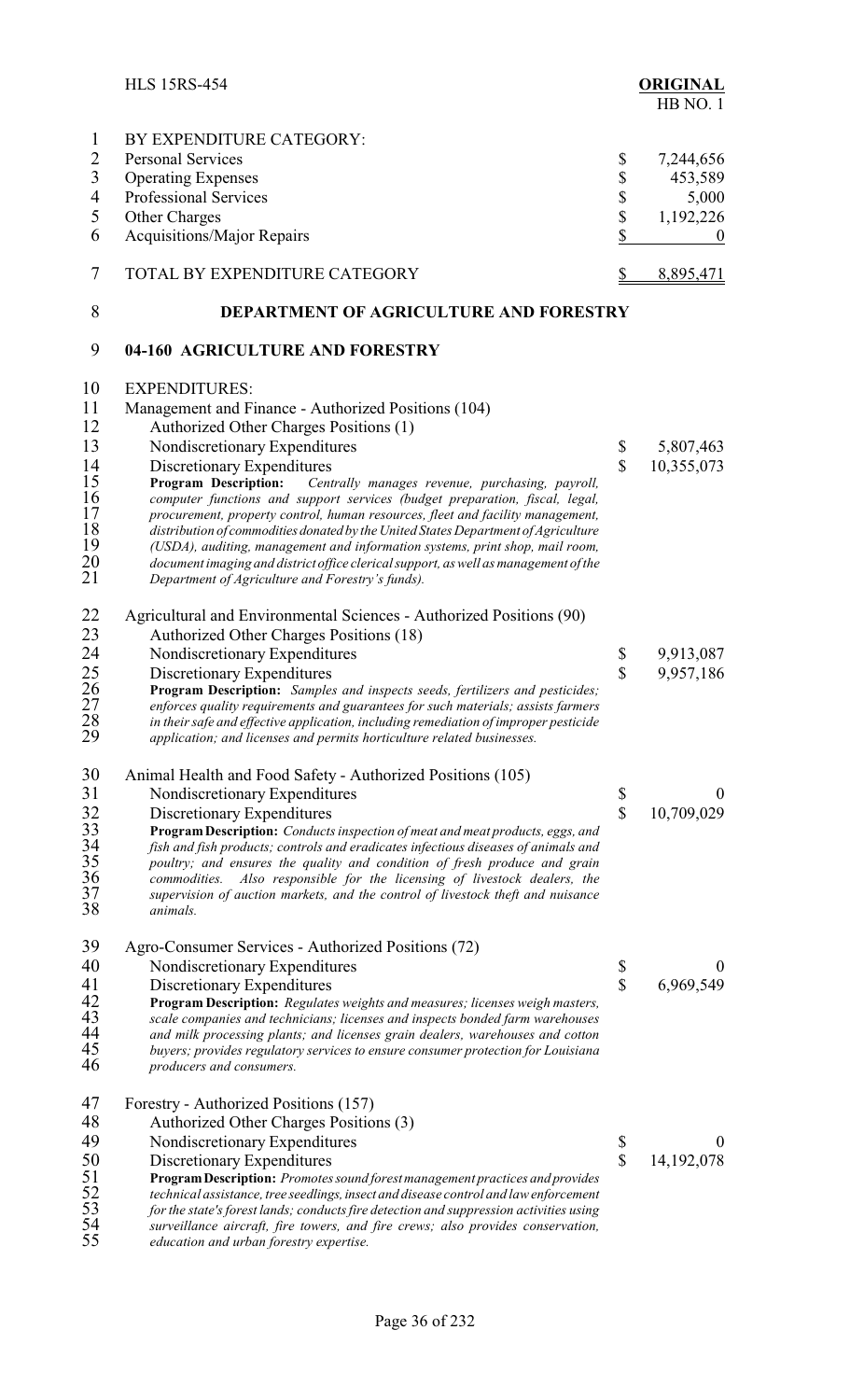|              | <b>HLS 15RS-454</b>                                                                                                                            |                        | <b>ORIGINAL</b><br>HB NO.1 |
|--------------|------------------------------------------------------------------------------------------------------------------------------------------------|------------------------|----------------------------|
| $\mathbf{1}$ | Soil and Water Conservation - Authorized Positions (8)                                                                                         |                        |                            |
|              | Nondiscretionary Expenditures                                                                                                                  | \$                     | $\bf{0}$                   |
|              | Discretionary Expenditures                                                                                                                     | $\sqrt{\frac{2}{\pi}}$ | 1,133,466                  |
|              | Program Description: Oversees a delivery network of local soil and water                                                                       |                        |                            |
|              | conservation districts that provide assistance to land managers in conserving and                                                              |                        |                            |
| 234567       | restoring water quality, wetlands and soil. Also serves as the official state                                                                  |                        |                            |
| 8            | cooperative program with the Natural Resources Conservation Service of the<br>United States Department of Agriculture.                         |                        |                            |
|              |                                                                                                                                                |                        |                            |
| 9            | Auxiliary Account - Authorized Positions (17)                                                                                                  |                        |                            |
| 10           | Nondiscretionary Expenditures                                                                                                                  | \$                     | $\overline{0}$             |
| 11           | Discretionary Expenditures                                                                                                                     | \$                     | 1,833,219                  |
| 12           | <b>Account Description:</b><br>Includes funds for the following: operation and                                                                 |                        |                            |
| 13           | maintenance of the Indian Creek Reservoir and Recreation Area; the Nurseries                                                                   |                        |                            |
| 14           | Program to produce forest seedlings for sale to landowners; the Agricultural                                                                   |                        |                            |
| 15<br>16     | Commodities Self Insurance Fund for grain dealers and warehousemen; and the<br>Grain and Cotton Indemnity Fund for grain and cotton producers. |                        |                            |
|              |                                                                                                                                                |                        |                            |
| 17           | <b>TOTAL EXPENDITURES</b>                                                                                                                      | \$                     | 70,870,150                 |
|              |                                                                                                                                                |                        |                            |
| 18           | MEANS OF FINANCE (NONDISCRETIONARY):                                                                                                           |                        |                            |
| 19           | State General Fund (Direct)                                                                                                                    | \$                     | 4,657,689                  |
| 20           | State General Fund by:                                                                                                                         |                        |                            |
| 21           | Fees & Self-generated Revenues                                                                                                                 | \$                     | 328,261                    |
| 22           | <b>Statutory Dedications:</b>                                                                                                                  |                        |                            |
| 23           | Louisiana Agricultural Finance Authority Fund                                                                                                  | \$                     | 9,913,087                  |
| 24           | Pesticide Fund                                                                                                                                 | \$                     | 263,314                    |
| 25           | Petroleum Products Fund                                                                                                                        | \$<br>$\sqrt$          | 483,255                    |
| 26           | Weights & Measures Fund                                                                                                                        |                        | 74,944                     |
| 27           | TOTAL MEANS OF FINANCING (NONDISCRETIONARY)                                                                                                    | $\frac{1}{2}$          | <u>15,720,550</u>          |
| 28           | MEANS OF FINANCE (DISCRETIONARY):                                                                                                              |                        |                            |
| 29           | <b>State General Fund (Direct)</b>                                                                                                             | \$                     | 16,639,165                 |
| 30           | State General Fund by:                                                                                                                         |                        |                            |
| 31           | <b>Interagency Transfers</b>                                                                                                                   | \$                     | 636,945                    |
| 32           | Fees & Self-generated Revenues                                                                                                                 | \$                     | 6,903,661                  |
| 33           | <b>Statutory Dedications:</b>                                                                                                                  |                        |                            |
| 34           | Agricultural Commodity Dealers & Warehouse Fund                                                                                                | \$                     | 2,714,313                  |
| 35           | Agricultural Commodity Commission Self-Insurance Fund                                                                                          | \$                     | 350,000                    |
| 36           | <b>Boll Weevil Eradication Fund</b>                                                                                                            | \$                     | 100,000                    |
| 37           | Feed and Fertilizer Fund                                                                                                                       | \$                     | 1,167,116                  |
| 38           | <b>Forest Protection Fund</b>                                                                                                                  | \$                     | 830,000                    |
| 39           | <b>Forestry Productivity Fund</b>                                                                                                              | \$                     | 263,024                    |
| 40           | Grain and Cotton Indemnity Fund                                                                                                                | \$                     | 534,034                    |
| 41           | Horticulture and Quarantine Fund                                                                                                               | \$                     | 2,551,418                  |
| 42           | <b>Livestock Brand Commission Fund</b>                                                                                                         | \$                     | 45,920                     |
| 43           | Louisiana Agricultural Finance Authority Fund                                                                                                  | \$                     | 2,091,383                  |
| 44           | Pesticide Fund                                                                                                                                 | \$                     | 3,245,000                  |
| 45           | Petroleum Products Fund                                                                                                                        | \$                     | 4,516,745                  |
| 46           | Seed Commission Fund                                                                                                                           | \$                     | 866,931                    |
| 47           | <b>Structural Pest Control Commission Fund</b>                                                                                                 | \$                     | 987,721                    |
| 48           | Sweet Potato Pests & Diseases Fund                                                                                                             | \$                     | 315,107                    |
| 49           | Weights & Measures Fund                                                                                                                        | \$                     | 2,214,342                  |
| 50           | <b>Federal Funds</b>                                                                                                                           | \$                     | 8,176,775                  |
| 51           | TOTAL MEANS OF FINANCING (DISCRETIONARY)                                                                                                       | \$                     | 55,149,600                 |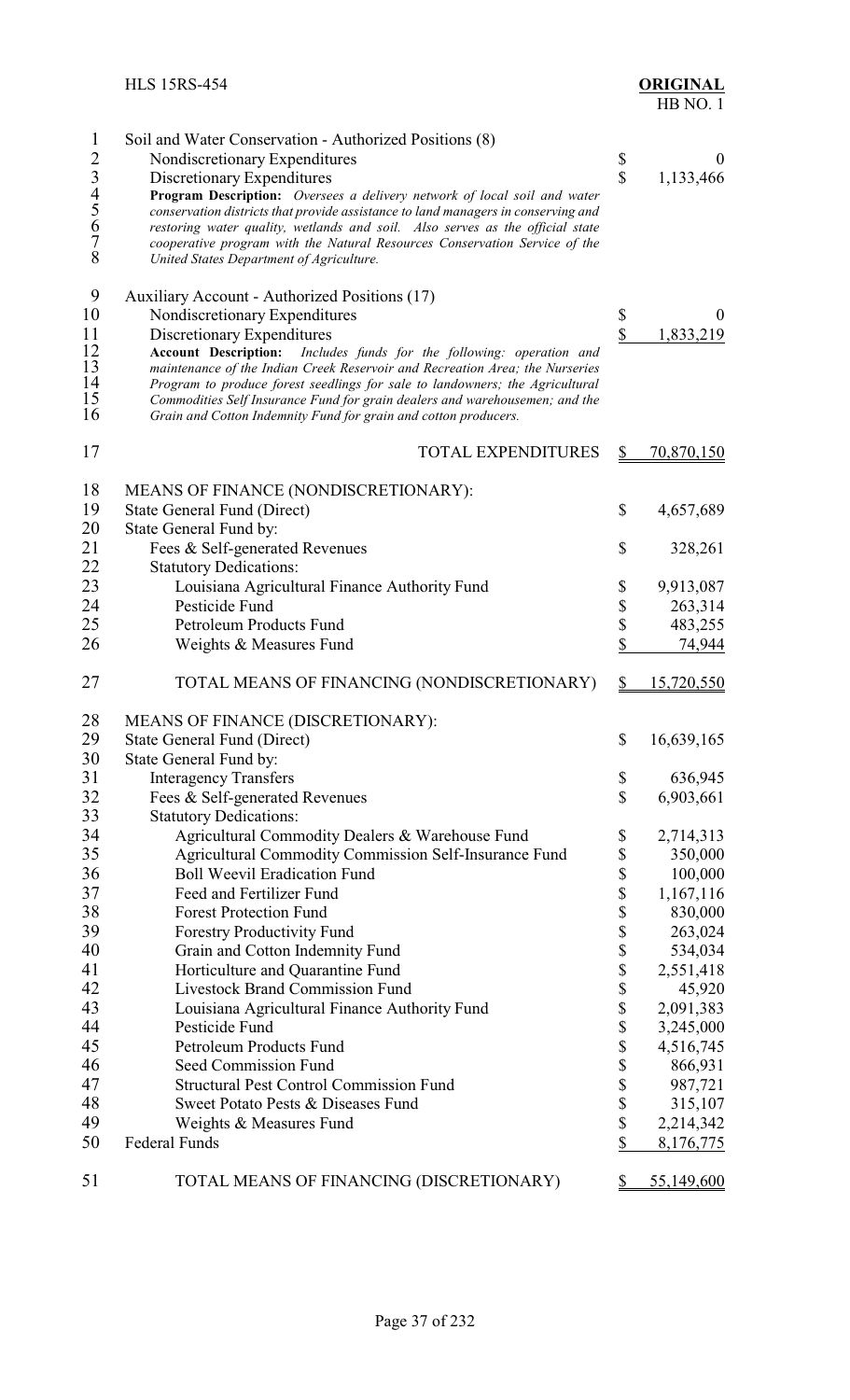|                                                                   | <b>HLS 15RS-454</b>                                                                                                                                                                                                                                                                                                                                                           |                            | <b>ORIGINAL</b><br>HB NO. 1                                  |
|-------------------------------------------------------------------|-------------------------------------------------------------------------------------------------------------------------------------------------------------------------------------------------------------------------------------------------------------------------------------------------------------------------------------------------------------------------------|----------------------------|--------------------------------------------------------------|
| 1<br>$\overline{2}$<br>$\overline{3}$<br>$\overline{4}$<br>5<br>6 | BY EXPENDITURE CATEGORY:<br><b>Personal Services</b><br><b>Operating Expenses</b><br><b>Professional Services</b><br>Other Charges<br><b>Acquisitions/Major Repairs</b>                                                                                                                                                                                                       | \$<br>\$<br>\$<br>\$<br>\$ | 43,405,481<br>8,169,270<br>207,978<br>18,635,921<br>451,500  |
| 7                                                                 | TOTAL BY EXPENDITURE CATEGORY                                                                                                                                                                                                                                                                                                                                                 | \$                         | 70,870,150                                                   |
| 8                                                                 | <b>DEPARTMENT OF INSURANCE</b>                                                                                                                                                                                                                                                                                                                                                |                            |                                                              |
| 9                                                                 | 04-165 COMMISSIONER OF INSURANCE                                                                                                                                                                                                                                                                                                                                              |                            |                                                              |
| 10<br>11<br>12<br>13<br>14<br>15<br>16                            | <b>EXPENDITURES:</b><br>Administrative/Fiscal Program - Authorized Positions (67)<br>Nondiscretionary Expenditures<br>Discretionary Expenditures<br><b>Program Description:</b> Regulates the insurance industry in the state (licensing of<br>producers, insurance adjusters, public adjusters, and insurers) and serves as<br>advocate for the state's insurance consumers. | \$<br>$\mathbf S$          | 1,168,071<br>10,438,047                                      |
| 17<br>18<br>19<br>20<br>21                                        | Market Compliance Program - Authorized Positions (153)<br>Nondiscretionary Expenditures<br>Discretionary Expenditures<br>Program Description: Regulates the insurance industry in the state and serves as<br>advocate for insurance consumers.                                                                                                                                | \$<br>\$                   | 848,431<br>17,112,024                                        |
| 22                                                                | <b>TOTAL EXPENDITURES</b>                                                                                                                                                                                                                                                                                                                                                     | $\frac{1}{2}$              | 29,566,573                                                   |
| 23<br>24<br>25<br>26                                              | MEANS OF FINANCE (NONDISCRETIONARY):<br>State General Fund by:<br>Fees & Self-generated Revenues<br><b>Statutory Dedications:</b>                                                                                                                                                                                                                                             | \$                         | 1,959,641                                                    |
| 27<br>28                                                          | <b>Administrative Fund</b><br><b>Insurance Fraud Investigation Fund</b>                                                                                                                                                                                                                                                                                                       | \$<br>\$                   | 28,431<br>28,430                                             |
| 29<br>30                                                          | TOTAL MEANS OF FINANCING (NONDISCRETIONARY)                                                                                                                                                                                                                                                                                                                                   | $\frac{1}{2}$              | <u>2,016,502</u>                                             |
| 31<br>32                                                          | MEANS OF FINANCE (DISCRETIONARY):<br>State General Fund by:                                                                                                                                                                                                                                                                                                                   |                            |                                                              |
| 33<br>34                                                          | Fees & Self-generated Revenues<br><b>Statutory Dedications:</b>                                                                                                                                                                                                                                                                                                               | \$                         | 24, 331, 449                                                 |
| 35<br>36<br>37                                                    | <b>Administrative Fund</b><br>Insurance Fraud Investigation Fund<br>Automobile Theft and Insurance Fraud Prevention                                                                                                                                                                                                                                                           | \$<br>\$                   | 721,558<br>427,374                                           |
| 38<br>39                                                          | <b>Authority Fund</b><br><b>Federal Funds</b>                                                                                                                                                                                                                                                                                                                                 | \$<br>\$                   | 227,000<br>1,842,690                                         |
| 40                                                                | TOTAL MEANS OF FINANCING (DISCRETIONARY)                                                                                                                                                                                                                                                                                                                                      | $\frac{1}{2}$              | 27,550,071                                                   |
| 41<br>42<br>43<br>44<br>45<br>46                                  | BY EXPENDITURE CATEGORY:<br><b>Personal Services</b><br><b>Operating Expenses</b><br><b>Professional Services</b><br>Other Charges<br><b>Acquisitions/Major Repairs</b>                                                                                                                                                                                                       | \$<br>\$<br>\$<br>\$<br>\$ | 20,789,725<br>2,495,687<br>3,708,981<br>2,110,081<br>462,099 |
| 47                                                                | TOTAL BY EXPENDITURE CATEGORY                                                                                                                                                                                                                                                                                                                                                 | \$                         | <u>29,566,573</u>                                            |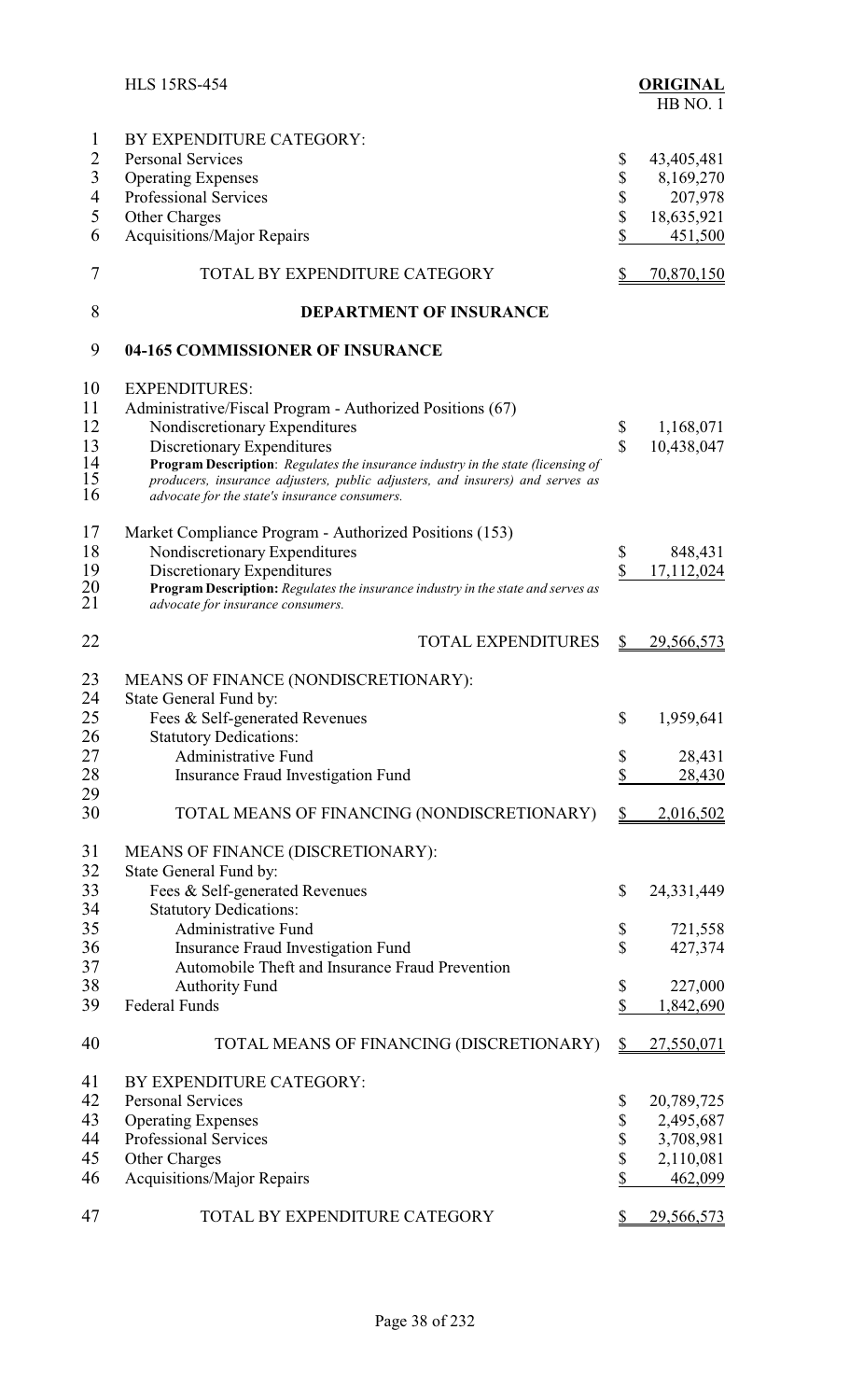| 1                                                                                 | <b>SCHEDULE 05</b>                                                                                                                                                                                                                                                                                                                                                                                                                                          |                      |                                 |
|-----------------------------------------------------------------------------------|-------------------------------------------------------------------------------------------------------------------------------------------------------------------------------------------------------------------------------------------------------------------------------------------------------------------------------------------------------------------------------------------------------------------------------------------------------------|----------------------|---------------------------------|
| $\overline{2}$                                                                    | DEPARTMENT OF ECONOMIC DEVELOPMENT                                                                                                                                                                                                                                                                                                                                                                                                                          |                      |                                 |
| 3                                                                                 | <b>05-251 OFFICE OF THE SECRETARY</b>                                                                                                                                                                                                                                                                                                                                                                                                                       |                      |                                 |
| 4<br>$\mathfrak s$<br>6<br>$\begin{array}{c} 7 \\ 8 \\ 9 \end{array}$<br>10<br>11 | <b>EXPENDITURES:</b><br>Executive & Administration Program - Authorized Positions (31)<br>Nondiscretionary Expenditures<br>Discretionary Expenditures<br>Program Description: Provides leadership, along with quality administrative and<br>legal services, which sustains and promotes a globally competitive business climate<br>that retains, creates, and attracts quality jobs and increased investment for the<br>benefit of the people of Louisiana. | \$<br>\$             | 1,408,261<br>18,601,636         |
| 12                                                                                | <b>TOTAL EXPENDITURES</b>                                                                                                                                                                                                                                                                                                                                                                                                                                   | S                    | 20,009,897                      |
| 13<br>14<br>15<br>16                                                              | MEANS OF FINANCE (NONDISCRETIONARY):<br><b>State General Fund (Direct)</b><br>State General Fund by:<br>Fees & Self-generated Revenues from prior and                                                                                                                                                                                                                                                                                                       | \$<br>\$             | 910,067<br>397,501              |
| 17<br>18<br>19                                                                    | current year collections<br><b>Statutory Dedication:</b><br>Louisiana Economic Development Fund                                                                                                                                                                                                                                                                                                                                                             | \$                   | 100,693                         |
| 20                                                                                | TOTAL MEANS OF FINANCING (NONDISCRETIONARY) _                                                                                                                                                                                                                                                                                                                                                                                                               | $\mathbb{S}$         | 1,408,261                       |
| 21<br>22<br>23                                                                    | MEANS OF FINANCE (DISCRETIONARY):<br>State General Fund (Direct)<br>State General Fund by:                                                                                                                                                                                                                                                                                                                                                                  | \$                   | 6,300,280                       |
| 24<br>25<br>26<br>27                                                              | <b>Interagency Transfers</b><br>Fees & Self-generated Revenues from prior and<br>current year collections<br><b>Statutory Dedication:</b>                                                                                                                                                                                                                                                                                                                   | \$<br>\$             | 2,300,000<br>578,123            |
| 28                                                                                | Louisiana Economic Development Fund                                                                                                                                                                                                                                                                                                                                                                                                                         | \$                   | 9,423,233                       |
| 29                                                                                | TOTAL MEANS OF FINANCING (DISCRETIONARY)                                                                                                                                                                                                                                                                                                                                                                                                                    | S.                   | 18,601,636                      |
| 30<br>31<br>32<br>33<br>34                                                        | BY EXPENDITURE CATEGORY:<br><b>Personal Services</b><br><b>Operating Expenses</b><br>Professional Services                                                                                                                                                                                                                                                                                                                                                  | \$<br>\$<br>\$<br>\$ | 4,549,998<br>954,951<br>520,000 |
| 35                                                                                | Other Charges<br><b>Acquisitions/Major Repairs</b>                                                                                                                                                                                                                                                                                                                                                                                                          | \$                   | 13,984,948<br>$\boldsymbol{0}$  |
| 36                                                                                | TOTAL BY EXPENDITURE CATEGORY                                                                                                                                                                                                                                                                                                                                                                                                                               | \$                   | 20,009,897                      |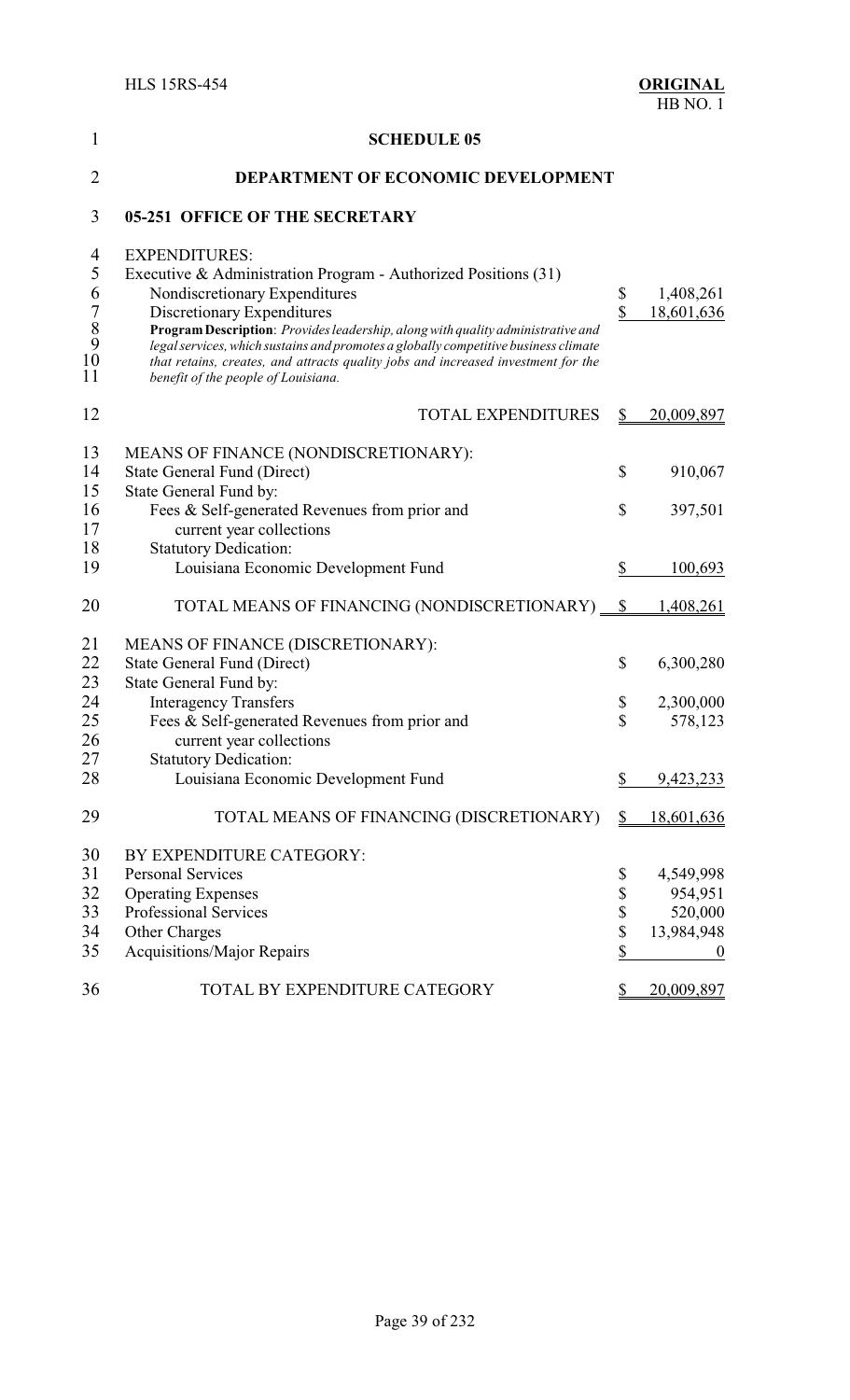## 1 **05-252 OFFICE OF BUSINESS DEVELOPMENT** 2 EXPENDITURES: 3 Business Development Program - Authorized Positions (65)<br>4 Nondiscretionary Expenditures 4 Nondiscretionary Expenditures \$ 0<br>5 Discretionary Expenditures \$ 0<br>8 0<br>9,201,325 5 Discretionary Expenditures \$ 19,201,325<br>6 **Program Description:** Supports statewide economic development by providing<br>7 expertise and incremental resources to leverage business opportunities;<br>8 encouragement and assistan 6 **Program Description:** *Supports statewide economic development by providing* 7 *expertise and incremental resources to leverage business opportunities;* 8 *encouragement and assistance in the start-up of new businesses; opportunities for* 9 *expansion and growth of existing business and industry, including small businesses;* 10 *execution of an aggressive business recruitment program; partnering relationships*<br>11 *with communities for economic growth; expertise in the development and*<br>12 *optimization of global opportunities for trade and inbo* 11 *with communities for economic growth; expertise in the development and* 12 *optimization of global opportunities for trade and inbound investments; cultivation* 13 *of top regional economic development assets; protection and growth of the state's*<br>14 *military and federal presence; communication, advertising, and marketing of the*<br>15 *state as a premier location to do business; an* 14 *military and federal presence; communication, advertising, and marketing of the* 15 *state as a premier location to do business; and business intelligence to support* these efforts. 17 Business Incentives Program - Authorized Positions (14) 18 Nondiscretionary Expenditures \$ 0<br>19 Discretionary Expenditures \$ 1.618.838 19 Discretionary Expenditures<br>20 **Program Description:** Administers the department's business incentives products 20 **ProgramDescription:** *Administers the department's business incentives products* 21 *through the Louisiana Economic Development Corporation and the Board of* Commerce and Industry. 23 TOTAL EXPENDITURES \$ 20,820,163 24 MEANS OF FINANCE (NONDISCRETIONARY): 25 TOTAL MEANS OF FINANCING (NONDISCRETIONARY) \$ 0 26 MEANS OF FINANCE (DISCRETIONARY): 27 State General Fund (Direct) \$ 9,404,275<br>28 State General Fund by: 28 State General Fund by:<br>29 Fees and Self-gener Fees and Self-generated Revenues from prior and  $$ 1,639,115$ 30 current year collections<br>31 Statutory Dedications: **Statutory Dedications:** 32 Entertainment, Promotion and Marketing Fund \$ 300,000 33 Marketing Fund \$ 2,000,000<br>34 Louisiana Economic Development Fund \$ 7,476,773 Louisiana Economic Development Fund  $\frac{\$}{1,476,773}$ 35 TOTAL MEANS OF FINANCING (DISCRETIONARY) \$ 20,820,163 36 BY EXPENDITURE CATEGORY: 37 Personal Services \$ 7,959,343 38 Operating Expenses \$ 1,206,907<br>39 Professional Services \$ 5,639,414 Professional Services  $\qquad$  \$ 5,639,414 40 Other Charges \$ 6,014,499 41 Acquisitions/Major Repairs 6 1 and 1 and 1 and 1 and 1 and 1 and 1 and 1 and 1 and 1 and 1 and 1 and 1 and 1 and 1 and 1 and 1 and 1 and 1 and 1 and 1 and 1 and 1 and 1 and 1 and 1 and 1 and 1 and 1 and 1 and 1 and 1 an 42 TOTAL BY EXPENDITURE CATEGORY \$20,820,163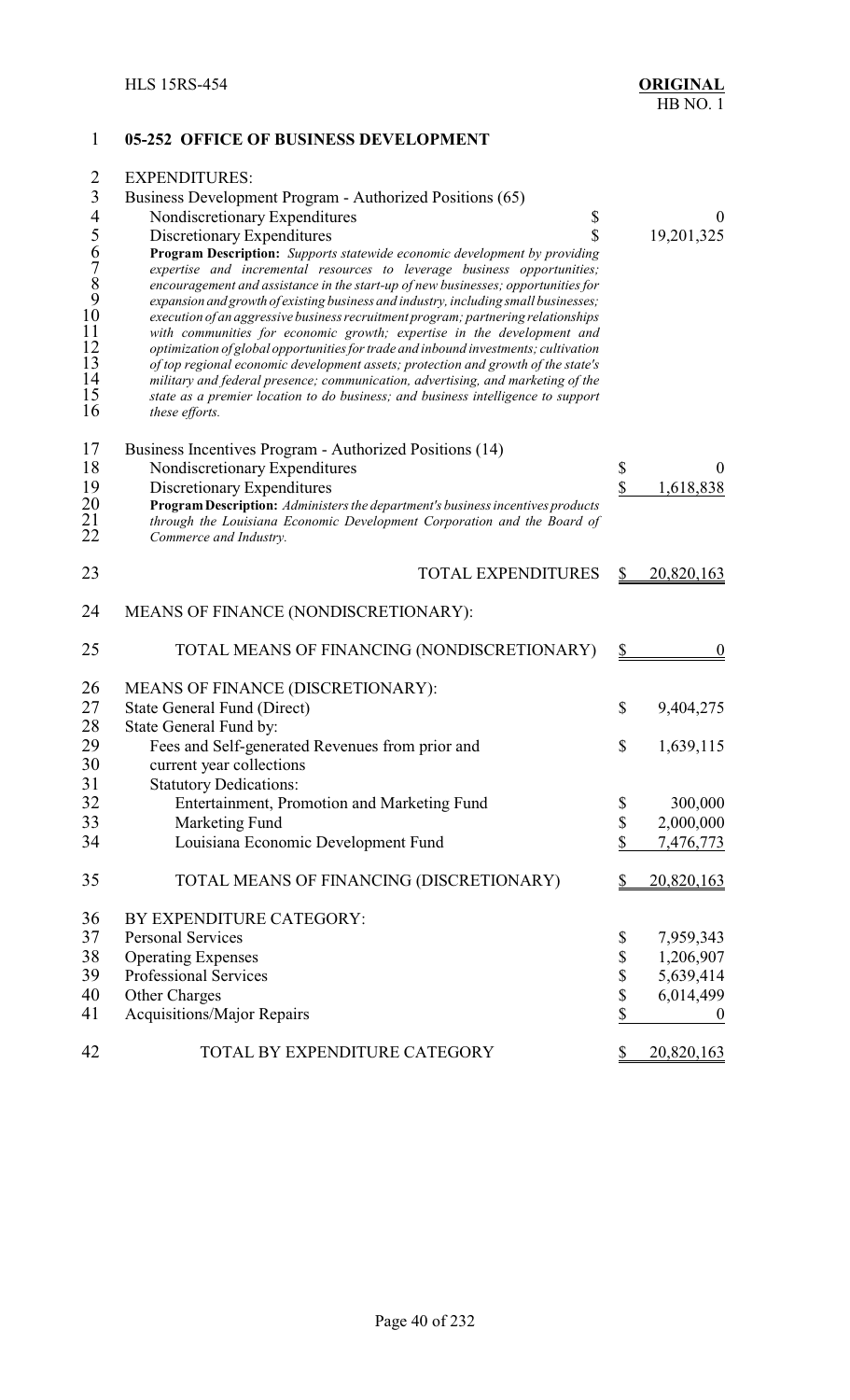| 1                                                                                                  | <b>SCHEDULE 06</b>                                                                                                                                                                                                                                                                                                                                                                                                                                                                                                                                                                                                                                                                                                                                                                                                                                                                                               |                          |                                   |
|----------------------------------------------------------------------------------------------------|------------------------------------------------------------------------------------------------------------------------------------------------------------------------------------------------------------------------------------------------------------------------------------------------------------------------------------------------------------------------------------------------------------------------------------------------------------------------------------------------------------------------------------------------------------------------------------------------------------------------------------------------------------------------------------------------------------------------------------------------------------------------------------------------------------------------------------------------------------------------------------------------------------------|--------------------------|-----------------------------------|
| $\overline{2}$                                                                                     | DEPARTMENT OF CULTURE, RECREATION AND TOURISM                                                                                                                                                                                                                                                                                                                                                                                                                                                                                                                                                                                                                                                                                                                                                                                                                                                                    |                          |                                   |
| 3                                                                                                  | 06-261 OFFICE OF THE SECRETARY                                                                                                                                                                                                                                                                                                                                                                                                                                                                                                                                                                                                                                                                                                                                                                                                                                                                                   |                          |                                   |
| 4<br>5<br>6<br>$\begin{array}{c} 7 \\ 8 \\ 9 \\ 10 \end{array}$<br>11<br>12<br>13                  | <b>EXPENDITURES:</b><br>Administrative Program - Authorized Positions (8)<br>Nondiscretionary Expenditures<br>Discretionary Expenditures<br>Program Description: The mission of the Office of the Secretary is to position<br>Louisiana to lead through action in defining a New South through Culture,<br>Recreation and Tourism, through the development and implementation of strategic<br>and integrated approaches to management of the Office of State Parks, the Office<br>of State Parks, the Office of Tourism, the Office of State Museums, the Office of<br>Cultural Development, and the Office of the State Library.                                                                                                                                                                                                                                                                                | \$<br>$\mathbf S$        | 16,060<br>782,142                 |
| 14<br>15<br>16<br>17<br>18<br>19<br>$\substack{20\\21}$<br>$\frac{22}{23}$<br>23<br>24<br>25<br>26 | Management and Finance Program - Authorized Positions (36)<br>Authorized Other Charges Positions (2)<br>Nondiscretionary Expenditures<br>Discretionary Expenditures<br>Program Description: The mission of the Office of Management and Finance is<br>to direct the mandated functions of human resources, fiscal and information<br>services for the six offices within the Department and the Office of the Lieutenant<br>Governor to support them in the accomplishment of their stated goals and<br>objectives. The Office of Management and Finance will provide the highest quality<br>of fiscal, human resources and information technology and enhance<br>communications with the six offices within the Department of Culture, Recreation<br>and Tourism and the Office of the Lieutenant Governor in order to ensure<br>compliance with legislative mandates and increase efficiency and productivity. | \$<br>$\mathbf{\hat{S}}$ | 323,770<br>3,175,911              |
| 27<br>28<br>29<br>30<br>31<br>32                                                                   | Louisiana Seafood Promotion & Marketing Board - Authorized Positions (3)<br>Nondiscretionary Expenditures<br>Discretionary Expenditures<br>Program Description: Gives assistance to the state's seafood industry through<br>product promotion and market development in order to enhance the economic well-<br>being of the industry and of the state.                                                                                                                                                                                                                                                                                                                                                                                                                                                                                                                                                           | \$<br>\$                 | $\theta$<br>1,473,305             |
| 33                                                                                                 | <b>TOTAL EXPENDITURES</b>                                                                                                                                                                                                                                                                                                                                                                                                                                                                                                                                                                                                                                                                                                                                                                                                                                                                                        | \$                       | 5,771,188                         |
| 34<br>35                                                                                           | MEANS OF FINANCE (NONDISCRETIONARY):<br><b>State General Fund (Direct)</b>                                                                                                                                                                                                                                                                                                                                                                                                                                                                                                                                                                                                                                                                                                                                                                                                                                       | \$                       | 339,830                           |
| 36                                                                                                 | TOTAL MEANS OF FINANCING (NONDISCRETIONARY)                                                                                                                                                                                                                                                                                                                                                                                                                                                                                                                                                                                                                                                                                                                                                                                                                                                                      | $\frac{1}{2}$            | 339,830                           |
| 37<br>38<br>39<br>40<br>41                                                                         | MEANS OF FINANCE (DISCRETIONARY):<br><b>State General Fund (Direct)</b><br>State General Fund by:<br><b>Interagency Transfer</b><br>Fees and Self-generated Revenue                                                                                                                                                                                                                                                                                                                                                                                                                                                                                                                                                                                                                                                                                                                                              | \$<br>\$<br>$\mathbb{S}$ | 2,954,473<br>1,115,665<br>350,000 |
| 42<br>43<br>44                                                                                     | <b>Statutory Dedications:</b><br>Seafood Promotion and Marketing Fund<br><b>Federal Funds</b>                                                                                                                                                                                                                                                                                                                                                                                                                                                                                                                                                                                                                                                                                                                                                                                                                    | \$<br>\$                 | 540,447<br>470,773                |
| 45                                                                                                 | TOTAL MEANS OF FINANCING (DISCRETIONARY)                                                                                                                                                                                                                                                                                                                                                                                                                                                                                                                                                                                                                                                                                                                                                                                                                                                                         | S                        | <u>5,431,358</u>                  |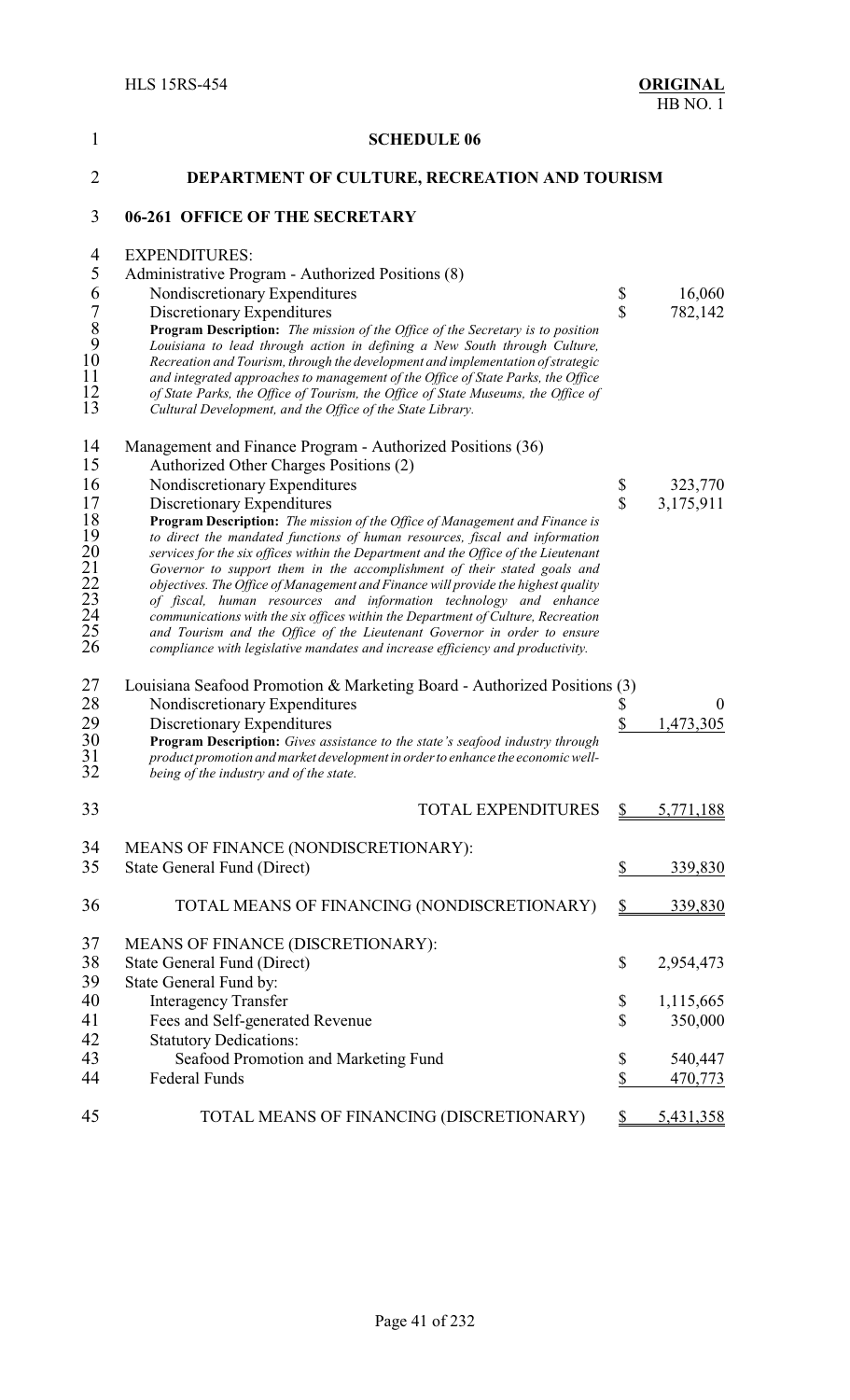|                      | <b>HLS 15RS-454</b>                                                                                                                                                                                                                                                                                                                 |                        | <b>ORIGINAL</b><br>HB NO.1 |
|----------------------|-------------------------------------------------------------------------------------------------------------------------------------------------------------------------------------------------------------------------------------------------------------------------------------------------------------------------------------|------------------------|----------------------------|
| 1                    | BY EXPENDITURE CATEGORY:                                                                                                                                                                                                                                                                                                            |                        |                            |
| $\overline{2}$       | <b>Personal Services</b>                                                                                                                                                                                                                                                                                                            | \$                     | 4,108,806                  |
| $\mathfrak{Z}$       | <b>Operating Expenses</b>                                                                                                                                                                                                                                                                                                           | \$                     | 398,123                    |
| $\overline{4}$       | Professional Services                                                                                                                                                                                                                                                                                                               | \$                     | 66,715                     |
| 5                    | Other Charges                                                                                                                                                                                                                                                                                                                       |                        | 1,197,544                  |
| 6                    | Acquisitions/Major Repairs                                                                                                                                                                                                                                                                                                          | \$                     |                            |
| 7                    | TOTAL BY EXPENDITURE CATEGORY                                                                                                                                                                                                                                                                                                       | \$                     | 5,771,188                  |
| 8                    | 06-262 OFFICE OF THE STATE LIBRARY OF LOUISIANA                                                                                                                                                                                                                                                                                     |                        |                            |
| 9                    | <b>EXPENDITURES:</b>                                                                                                                                                                                                                                                                                                                |                        |                            |
| 10                   | Library Services-Authorized Positions (50)                                                                                                                                                                                                                                                                                          |                        |                            |
| 11                   | Nondiscretionary Expenditures                                                                                                                                                                                                                                                                                                       | \$                     | 1,269,298                  |
| 12                   | Discretionary Expenditures                                                                                                                                                                                                                                                                                                          | $\sqrt{\frac{2}{\pi}}$ | 5,949,281                  |
| 13<br>14<br>15<br>16 | Program Description: Provides a central collection of materials from which all<br>public and state-supported institutional libraries may borrow; provides for<br>informational needs of state government and citizens; provides support to local<br>public library services; and services informational needs of blind and visually |                        |                            |
| 17                   | impaired citizens.                                                                                                                                                                                                                                                                                                                  |                        |                            |
| 18                   | <b>TOTAL EXPENDITURES</b>                                                                                                                                                                                                                                                                                                           | $\frac{1}{2}$          | <u>7,218,579</u>           |
| 19                   | MEANS OF FINANCE (NONDISCRETIONARY):                                                                                                                                                                                                                                                                                                |                        |                            |
| 20                   | <b>State General Fund (Direct)</b>                                                                                                                                                                                                                                                                                                  | \$                     | 1,269,298                  |
| 21                   | TOTAL MEANS OF FINANCING (NONDISCRETIONARY)                                                                                                                                                                                                                                                                                         | $\frac{1}{2}$          | 1,269,298                  |
| 22                   | MEANS OF FINANCE (DISCRETIONARY):                                                                                                                                                                                                                                                                                                   |                        |                            |
| 23                   | <b>State General Fund (Direct)</b>                                                                                                                                                                                                                                                                                                  | \$                     | 2,306,161                  |
| 24                   | State General Fund by:                                                                                                                                                                                                                                                                                                              |                        |                            |
| 25                   | <b>Interagency Transfers</b>                                                                                                                                                                                                                                                                                                        | \$                     | 426,349                    |
| 26                   | Fees & Self-generated Revenues                                                                                                                                                                                                                                                                                                      | \$                     | 90,000                     |
| 27                   | <b>Federal Funds</b>                                                                                                                                                                                                                                                                                                                | \$                     | 3,126,771                  |
| 28                   | TOTAL MEANS OF FINANCING (DISCRETIONARY)                                                                                                                                                                                                                                                                                            | \$                     | 5,949,281                  |
| 29                   | BY EXPENDITURE CATEGORY:                                                                                                                                                                                                                                                                                                            |                        |                            |
| 30                   | <b>Personal Services</b>                                                                                                                                                                                                                                                                                                            | \$                     | 3,902,063                  |
| 31                   | <b>Operating Expenses</b>                                                                                                                                                                                                                                                                                                           | \$                     | 404,722                    |
| 32                   | Professional Services                                                                                                                                                                                                                                                                                                               |                        | 7,761                      |
| 33                   | Other Charges                                                                                                                                                                                                                                                                                                                       | \$<br>\$               | 2,904,033                  |
| 34                   | <b>Acquisitions/Major Repairs</b>                                                                                                                                                                                                                                                                                                   | \$                     | $\boldsymbol{0}$           |
| 35                   | TOTAL BY EXPENDITURE CATEGORY                                                                                                                                                                                                                                                                                                       | \$                     | 7,218,579                  |
| 36                   | 06-263 OFFICE OF STATE MUSEUM                                                                                                                                                                                                                                                                                                       |                        |                            |
| 37                   | <b>EXPENDITURES:</b>                                                                                                                                                                                                                                                                                                                |                        |                            |
| 38                   | Museum - Authorized Positions (79)                                                                                                                                                                                                                                                                                                  |                        |                            |
| 39                   | Nondiscretionary Expenditures                                                                                                                                                                                                                                                                                                       | \$                     | 735,943                    |
| 40                   | Discretionary Expenditures                                                                                                                                                                                                                                                                                                          | \$                     | 5,350,178                  |
| 41                   | Program Description: Collect, preserve, and interpret buildings, documents, and                                                                                                                                                                                                                                                     |                        |                            |
| 42                   | artifacts that reveal Louisiana's history and culture and to present those items using                                                                                                                                                                                                                                              |                        |                            |
| 43<br>44             | both traditional and innovative technology to educate, enlighten, and provide<br>enjoyment for the people of Louisiana and its visitors.                                                                                                                                                                                            |                        |                            |
| 45                   | TOTAL EXPENDITURES                                                                                                                                                                                                                                                                                                                  | \$                     | 6,086,121                  |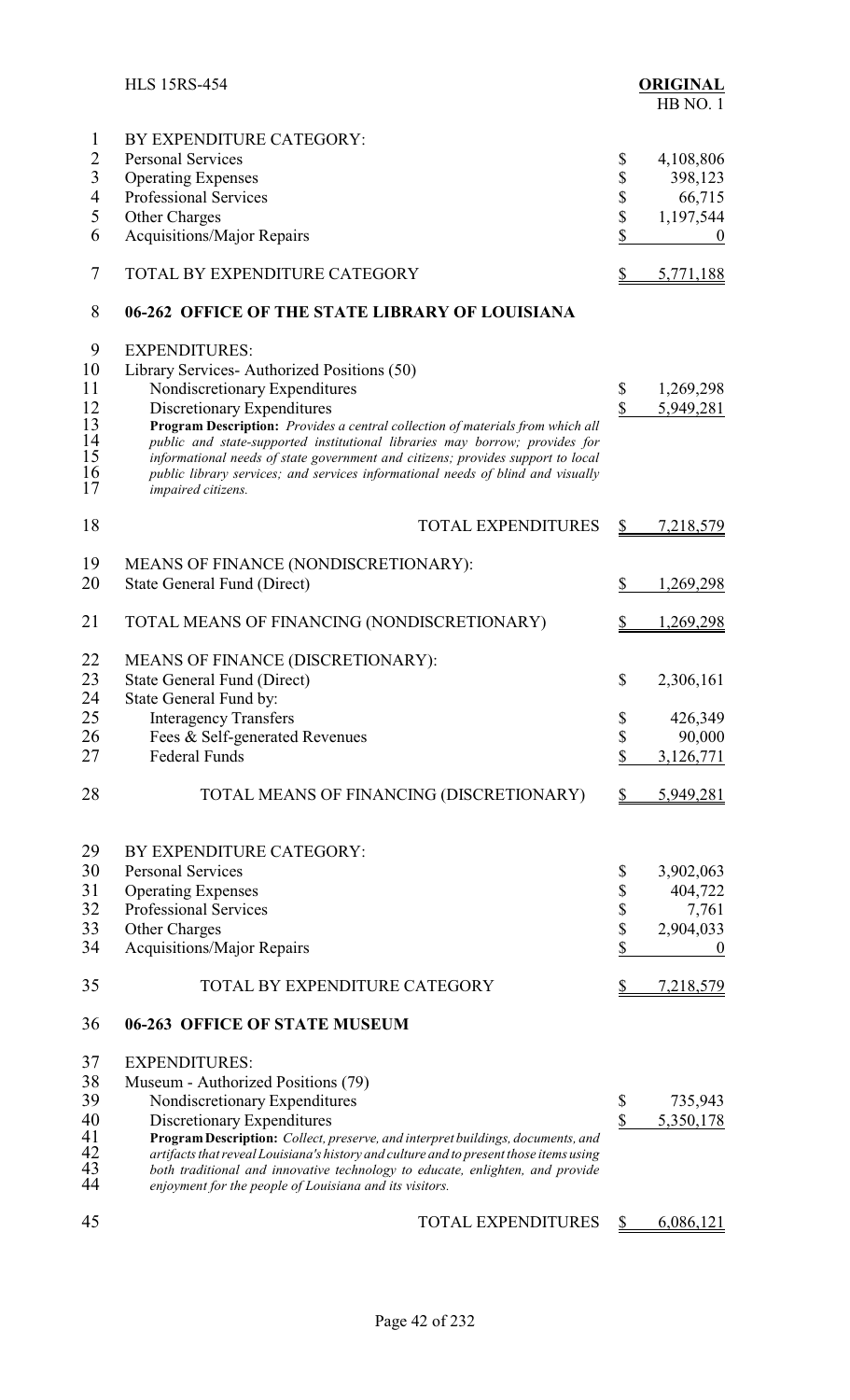|                                                           | <b>HLS 15RS-454</b>                                                                                                                                                                                                                                                                                                                                                                                                                                                                                       |                                    | <b>ORIGINAL</b><br>HB NO. 1                                   |
|-----------------------------------------------------------|-----------------------------------------------------------------------------------------------------------------------------------------------------------------------------------------------------------------------------------------------------------------------------------------------------------------------------------------------------------------------------------------------------------------------------------------------------------------------------------------------------------|------------------------------------|---------------------------------------------------------------|
| $\mathbf{1}$<br>$\overline{2}$                            | MEANS OF FINANCE (NONDISCRETIONARY):<br><b>State General Fund (Direct)</b>                                                                                                                                                                                                                                                                                                                                                                                                                                | $\$$                               | 735,943                                                       |
| 3                                                         | TOTAL MEANS OF FINANCING (NONDISCRETIONARY)                                                                                                                                                                                                                                                                                                                                                                                                                                                               | $\mathbf{\underline{\mathcal{S}}}$ | <u>735,943</u>                                                |
| 4<br>5<br>6<br>7<br>8                                     | MEANS OF FINANCE (DISCRETIONARY):<br><b>State General Fund (Direct)</b><br>State General Fund by:<br><b>Interagency Transfer</b><br>Fees & Self-generated Revenues                                                                                                                                                                                                                                                                                                                                        | \$<br>\$<br>\$                     | 4,066,162<br>1,115,565<br><u>168,451</u>                      |
| 9                                                         | TOTAL MEANS OF FINANCING (DISCRETIONARY)                                                                                                                                                                                                                                                                                                                                                                                                                                                                  | $\frac{1}{2}$                      | 5,350,178                                                     |
| 10<br>11<br>12<br>13<br>14<br>15                          | BY EXPENDITURE CATEGORY:<br><b>Personal Services</b><br><b>Operating Expenses</b><br><b>Professional Services</b><br>Other Charges<br>Acquisitions/Major Repairs                                                                                                                                                                                                                                                                                                                                          | \$<br>\$<br>\$<br>\$<br>\$         | 4,586,968<br>540,898<br>12,411<br>945,844<br>$\boldsymbol{0}$ |
| 16                                                        | TOTAL BY EXPENDITURE CATEGORY                                                                                                                                                                                                                                                                                                                                                                                                                                                                             | \$                                 | 6,086,121                                                     |
| 17                                                        | <b>06-264 OFFICE OF STATE PARKS</b>                                                                                                                                                                                                                                                                                                                                                                                                                                                                       |                                    |                                                               |
| 18<br>19<br>20<br>21<br>22<br>23<br>24<br>$\frac{25}{26}$ | <b>EXPENDITURES:</b><br>Parks and Recreation-Authorized Positions (346)<br>Authorized Other Charges Positions (13)<br>Nondiscretionary Expenditures<br>Discretionary Expenditures<br>Program Description:<br>Provides outdoor recreational and educational<br>opportunities through the planning and operation of twenty-two state parks,<br>eighteen state historic sites, and one state preservation area. Also ensures that<br>local recipients of federal funds meet the obligations of their grants. | \$<br>\$                           | 693,640<br>28,638,860                                         |
| 27                                                        | <b>TOTAL EXPENDITURES</b>                                                                                                                                                                                                                                                                                                                                                                                                                                                                                 | S                                  | 29,332,500                                                    |
| 28<br>29                                                  | MEANS OF FINANCE (NONDISCRETIONARY):<br><b>State General Fund (Direct)</b>                                                                                                                                                                                                                                                                                                                                                                                                                                | \$                                 | 693,640                                                       |
| 30                                                        | TOTAL MEANS OF FINANCING (NONDISCRETIONARY)                                                                                                                                                                                                                                                                                                                                                                                                                                                               |                                    | 693,640                                                       |
| 31<br>32<br>33<br>34                                      | MEANS OF FINANCE (DISCRETIONARY):<br><b>State General Fund (Direct)</b><br>State General Fund by:<br><b>Interagency Transfer</b>                                                                                                                                                                                                                                                                                                                                                                          | \$<br>\$                           | 16,078,029<br>152,225                                         |
| 35<br>36                                                  | Fees and Self-generated Revenue<br><b>Statutory Dedications:</b>                                                                                                                                                                                                                                                                                                                                                                                                                                          | \$                                 | 1,181,488                                                     |
| 37<br>38<br>39                                            | Louisiana State Parks Improvement and Repair Fund<br>Poverty Point Reservoir Development Fund<br><b>Federal Funds</b>                                                                                                                                                                                                                                                                                                                                                                                     | \$<br>\$<br>\$                     | 9,249,512<br>600,000<br>1,377,606                             |
| 40                                                        | TOTAL MEANS OF FINANCING (DISCRETIONARY)                                                                                                                                                                                                                                                                                                                                                                                                                                                                  | \$                                 | 28,638,860                                                    |
| 41<br>42<br>43<br>44<br>45<br>46                          | BY EXPENDITURE CATEGORY:<br><b>Personal Services</b><br><b>Operating Expenses</b><br><b>Professional Services</b><br>Other Charges<br><b>Acquisitions/Major Repairs</b>                                                                                                                                                                                                                                                                                                                                   | \$<br>\$<br>\$<br>\$<br>\$         | 17,858,336<br>5,628,528<br>112,261<br>5,225,515<br>507,860    |
| 47                                                        | TOTAL BY EXPENDITURE CATEGORY                                                                                                                                                                                                                                                                                                                                                                                                                                                                             | \$                                 | 29,332,500                                                    |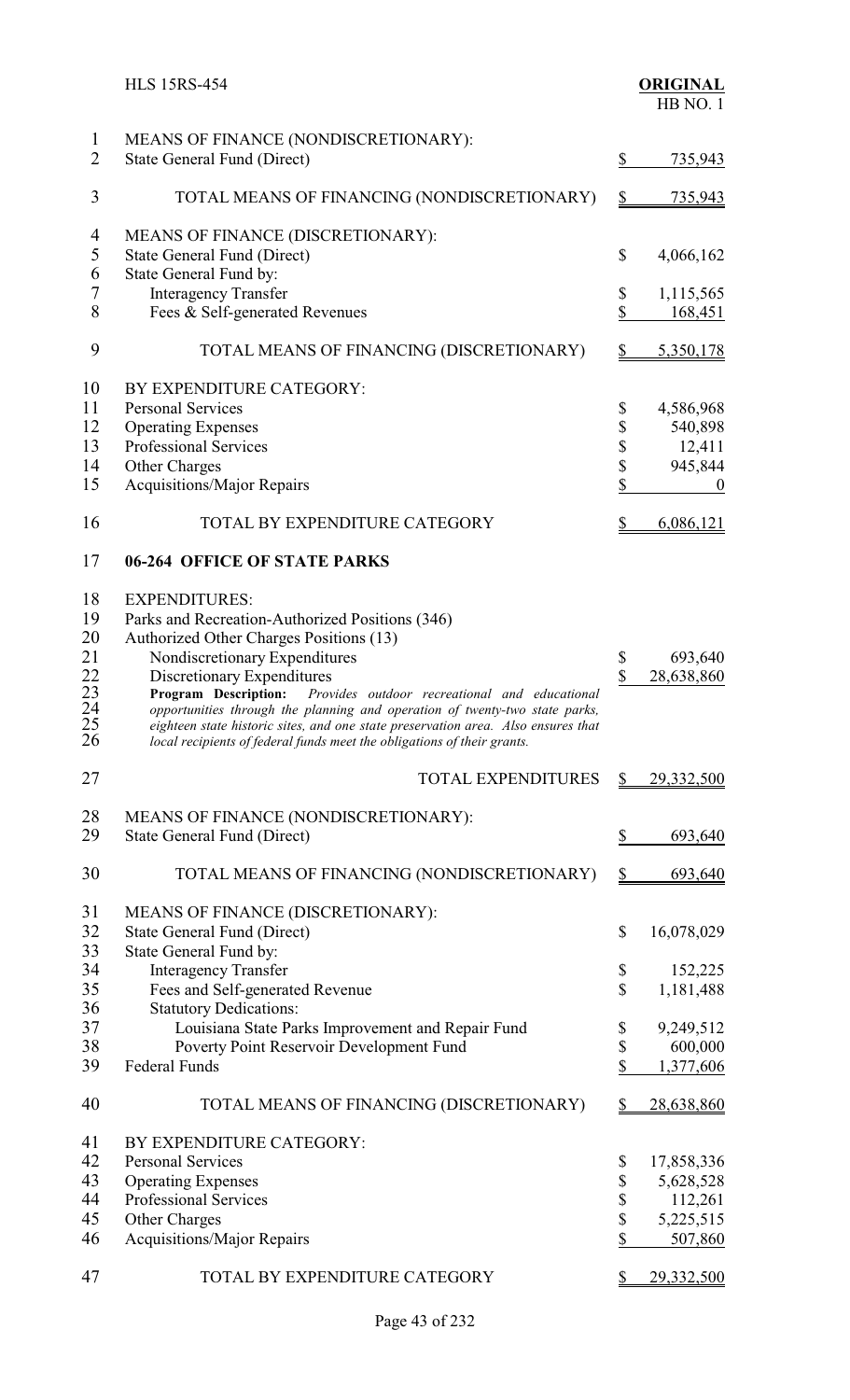| 1                                                     | 06-265 OFFICE OF CULTURAL DEVELOPMENT                                                                                                                           |               |                  |
|-------------------------------------------------------|-----------------------------------------------------------------------------------------------------------------------------------------------------------------|---------------|------------------|
| $\overline{2}$                                        | <b>EXPENDITURES:</b>                                                                                                                                            |               |                  |
| $\overline{3}$                                        | Cultural Development - Authorized Positions (15)                                                                                                                |               |                  |
| $\overline{4}$                                        | Authorized Other Charges Positions (10)                                                                                                                         |               |                  |
| 5                                                     | Nondiscretionary Expenditures                                                                                                                                   | \$            | 62,434           |
|                                                       | Discretionary Expenditures                                                                                                                                      | $\mathbf S$   | 2,985,871        |
|                                                       | Program Description: Responsible for the state's archeology and historic                                                                                        |               |                  |
| $\begin{array}{c} 6 \\ 7 \\ 8 \\ 9 \\ 10 \end{array}$ | preservation programs. Supervises Main Street Program; reviews federal projects                                                                                 |               |                  |
|                                                       | for impact on archaeological remains and historic properties; reviews construction                                                                              |               |                  |
| 11                                                    | involving the State Capitol Historic District; surveys and records historic                                                                                     |               |                  |
| 12                                                    | structures and archaeological sites; assists in applications for placement on the<br>National Register of Historic Places; operates the Regional Archaeological |               |                  |
| 13                                                    | Program in cooperation with four universities; and conducts educational and                                                                                     |               |                  |
| 14                                                    | public outreach to encourage preservation.                                                                                                                      |               |                  |
| 15                                                    | Arts Program - Authorized Positions (7)                                                                                                                         |               |                  |
| 16                                                    | Nondiscretionary Expenditures                                                                                                                                   | \$            | 13,596           |
| 17                                                    | Discretionary Expenditures                                                                                                                                      | \$            | 3,068,623        |
| 18                                                    | Program Description: Provides an enhancement of Louisiana's heritage of                                                                                         |               |                  |
| 19                                                    | cultural arts. Administers state arts grants program which provides funding to                                                                                  |               |                  |
| 20                                                    | various local arts activities and individual artists; also encourages development of                                                                            |               |                  |
| 21                                                    | rural and urban arts education programs, and works to preserve folk life heritage.                                                                              |               |                  |
| 22                                                    | Administrative Program - Authorized Positions (4)                                                                                                               |               |                  |
| 23                                                    | Authorized Other Charges Positions (1)                                                                                                                          |               |                  |
| 24                                                    | Nondiscretionary Expenditures                                                                                                                                   | \$            | 151,947          |
| 25                                                    | Discretionary Expenditures                                                                                                                                      | \$            | 509,723          |
| 26                                                    | Program Description:<br>Provides general administration, oversight, and                                                                                         |               |                  |
| 27                                                    | monitoring of agency activities.                                                                                                                                |               |                  |
| 28                                                    | <b>TOTAL EXPENDITURES</b>                                                                                                                                       | \$            | 6,792,194        |
| 29                                                    | MEANS OF FINANCE (NONDISCRETIONARY):                                                                                                                            |               |                  |
| 30                                                    | <b>State General Fund (Direct)</b>                                                                                                                              | \$            | 227,977          |
| 31                                                    | TOTAL MEANS OF FINANCING (NONDISCRETIONARY)                                                                                                                     | \$            | 227,977          |
| 32                                                    | <b>MEANS OF FINANCE:</b>                                                                                                                                        |               |                  |
| 33                                                    | State General Fund (Direct)                                                                                                                                     | $\mathcal{S}$ | 1,717,266        |
| 34                                                    | State General Fund by:                                                                                                                                          |               |                  |
| 35                                                    | <b>Interagency Transfers</b>                                                                                                                                    | \$            | 2,602,442        |
| 36                                                    | Fees & Self-generated Revenues                                                                                                                                  | $\mathcal{S}$ | 124,000          |
| 37                                                    | <b>Statutory Dedication:</b>                                                                                                                                    |               |                  |
| 38                                                    | Archaeological Curation Fund                                                                                                                                    | \$            | 25,000           |
| 39                                                    | <b>Federal Funds</b>                                                                                                                                            | \$            | 2,095,509        |
| 40                                                    | TOTAL MEANS OF FINANCING (DISCRETIONARY)                                                                                                                        | \$            | 6,564,217        |
| 41                                                    | BY EXPENDITURE CATEGORY:                                                                                                                                        |               |                  |
| 42                                                    | <b>Personal Services</b>                                                                                                                                        | \$            | 2,499,545        |
| 43                                                    | <b>Operating Expenses</b>                                                                                                                                       | \$            | 156,440          |
| 44                                                    | Professional Services                                                                                                                                           | \$            | 5,647            |
| 45                                                    | Other Charges                                                                                                                                                   | $\mathbb S$   | 4,130,562        |
| 46                                                    | <b>Acquisitions/Major Repairs</b>                                                                                                                               | \$            | $\boldsymbol{0}$ |
| 47                                                    | TOTAL BY EXPENDITURE CATEGORY                                                                                                                                   |               | 6,792,194        |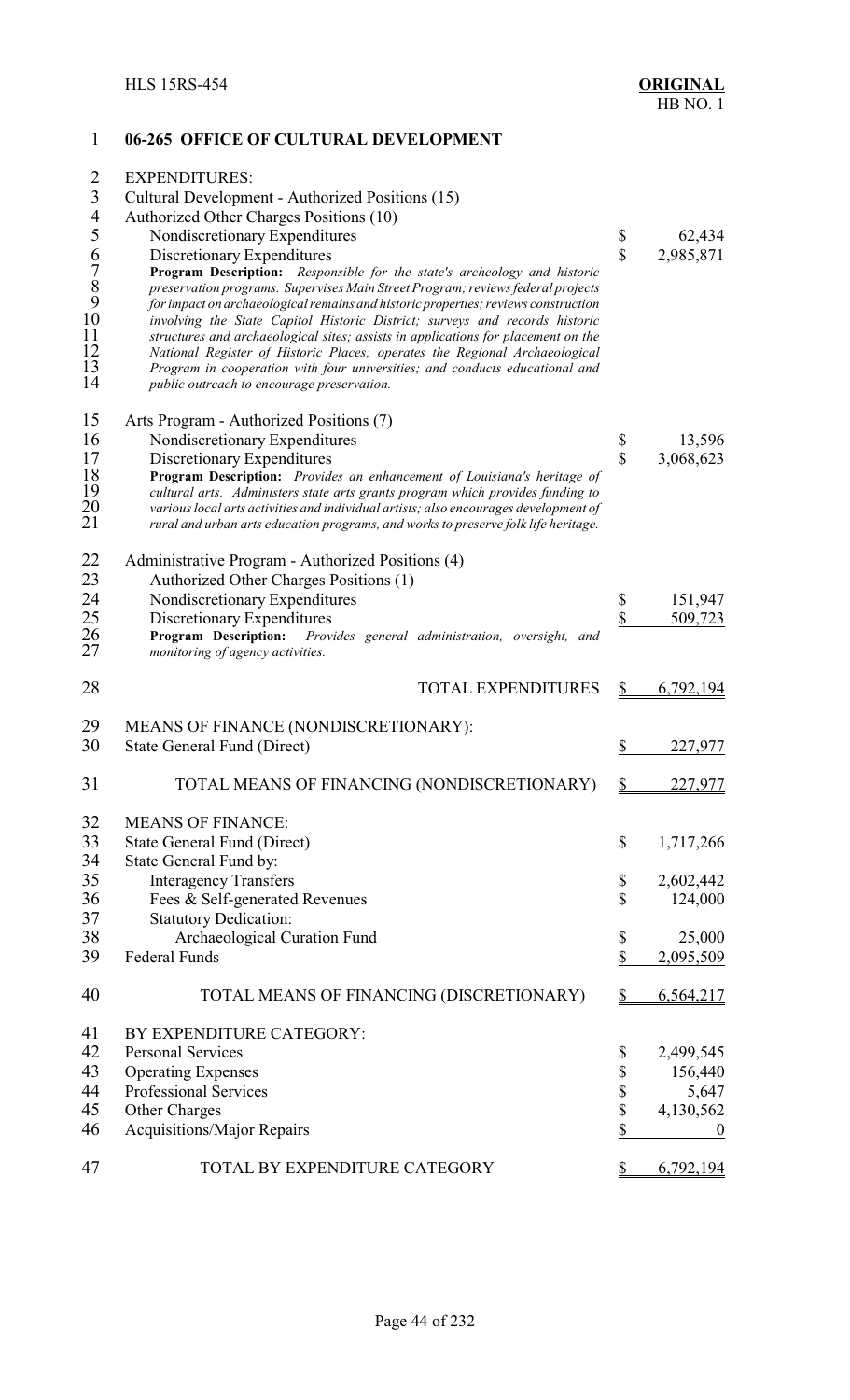| 1                        | 06-267 OFFICE OF TOURISM                                                                                                                                         |                           |                  |
|--------------------------|------------------------------------------------------------------------------------------------------------------------------------------------------------------|---------------------------|------------------|
| $\overline{2}$           | <b>EXPENDITURES:</b>                                                                                                                                             |                           |                  |
| $\overline{3}$           | Administrative - Authorized Positions (8)                                                                                                                        |                           |                  |
| $\overline{\mathcal{A}}$ | Nondiscretionary Expenditures                                                                                                                                    | \$                        | 265,907          |
| 5                        | Discretionary Expenditures                                                                                                                                       | $\mathbf{\hat{S}}$        | 1,577,623        |
| 6                        | Program Description: Coordinates the efforts of the other programs in the                                                                                        |                           |                  |
| $\overline{7}$           | agency, to ensure that each program obtain its objectives, and to provide direction                                                                              |                           |                  |
| 8                        | for marketing efforts.                                                                                                                                           |                           |                  |
| 9                        | Marketing - Authorized Positions (9)                                                                                                                             |                           |                  |
| 10                       | Authorized Other Charges Positions (3)                                                                                                                           |                           |                  |
| 11                       | Nondiscretionary Expenditures                                                                                                                                    | \$                        |                  |
| 12                       | Discretionary Expenditures                                                                                                                                       | $\overline{\mathbb{S}}$   | 18,022,999       |
| 13                       | <b>Program Description:</b> Provides advertising for the tourist assets of the state by                                                                          |                           |                  |
| 14                       | designing, creating and distributing advertising materials in all media. Program                                                                                 |                           |                  |
| 15<br>16                 | also includes special regional initiatives for the Audubon Golf Trail, the Mississippi<br>River Road Commission, Atchafalaya Trace Commission, and the Louisiana |                           |                  |
| 17                       | Byways program.                                                                                                                                                  |                           |                  |
| 18                       | Welcome Centers - Authorized Positions (51)                                                                                                                      |                           |                  |
| 19                       | Nondiscretionary Expenditures                                                                                                                                    |                           | $\boldsymbol{0}$ |
|                          |                                                                                                                                                                  | \$<br>\$                  |                  |
| 20                       | Discretionary Expenditures<br>Program Description: Provides direct information to potential and actual visitors                                                  |                           | 3,452,803        |
|                          | to Louisiana by operating a system of Interstate and Highway Welcome Centers                                                                                     |                           |                  |
| $\frac{21}{22}$<br>23    | and by responding to telephone and mail inquiries.                                                                                                               |                           |                  |
| 24                       | <b>TOTAL EXPENDITURES</b>                                                                                                                                        | \$                        | 23,319,332       |
| 25                       | MEANS OF FINANCE (NONDISCRETIONARY):                                                                                                                             |                           |                  |
| 26                       | State General Fund by:                                                                                                                                           |                           |                  |
| 27                       | Fees & Self-generated Revenues                                                                                                                                   | \$                        | 265,907          |
|                          |                                                                                                                                                                  |                           |                  |
| 28                       | TOTAL MEANS OF FINANCING (NONDISCRETIONARY)                                                                                                                      | $\frac{1}{2}$             | 265,907          |
| 29                       | MEANS OF FINANCE (DISCRETIONARY):                                                                                                                                |                           |                  |
| 30                       | State General Fund by:                                                                                                                                           |                           |                  |
| 31                       | <b>Interagency Transfers</b>                                                                                                                                     | \$                        | 43,216           |
| 32                       | Fees & Self-generated Revenues                                                                                                                                   | $\mathbb S$               | 22,850,549       |
| 33                       | <b>Statutory Dedication:</b>                                                                                                                                     |                           |                  |
| 34                       | Audubon Golf Trail Development Fund                                                                                                                              | \$                        | 12,000           |
| 35                       | <b>Federal Funds</b>                                                                                                                                             | $\boldsymbol{\mathsf{S}}$ | 147,660          |
| 36                       |                                                                                                                                                                  |                           |                  |
| 37                       | TOTAL MEANS OF FINANCING (DISCRETIONARY)                                                                                                                         | \$                        | 23,053,425       |
| 38                       | Provided, however, that the funding appropriated above from Fees & Self-generated                                                                                |                           |                  |
| 39                       | Revenues, includes the following: \$150,000 Independence Bowl, \$100,000 FORE Kids                                                                               |                           |                  |
| 40                       | Foundation, \$600,000 Essence Festival, \$150,000 New Orleans Bowl, \$552,786 Louisiana                                                                          |                           |                  |
| 41                       | Sports Hall of Fame, \$1,500,000 State Arts Grants, \$25,000 Louisiana Book Festival and                                                                         |                           |                  |
| 42                       | \$56,000 Kent House.                                                                                                                                             |                           |                  |
| 43                       | BY EXPENDITURE CATEGORY:                                                                                                                                         |                           |                  |
| 44                       | <b>Personal Services</b>                                                                                                                                         | \$                        | 4,212,583        |
| 45                       | <b>Operating Expenses</b>                                                                                                                                        | $\boldsymbol{\mathbb{S}}$ | 2,799,241        |
| 46                       | Professional Services                                                                                                                                            | \$                        | 8,499,473        |
| 47                       | Other Charges                                                                                                                                                    | \$                        | 7,553,245        |
| 48                       | <b>Acquisitions/Major Repairs</b>                                                                                                                                | \$                        | 254,790          |
|                          |                                                                                                                                                                  |                           |                  |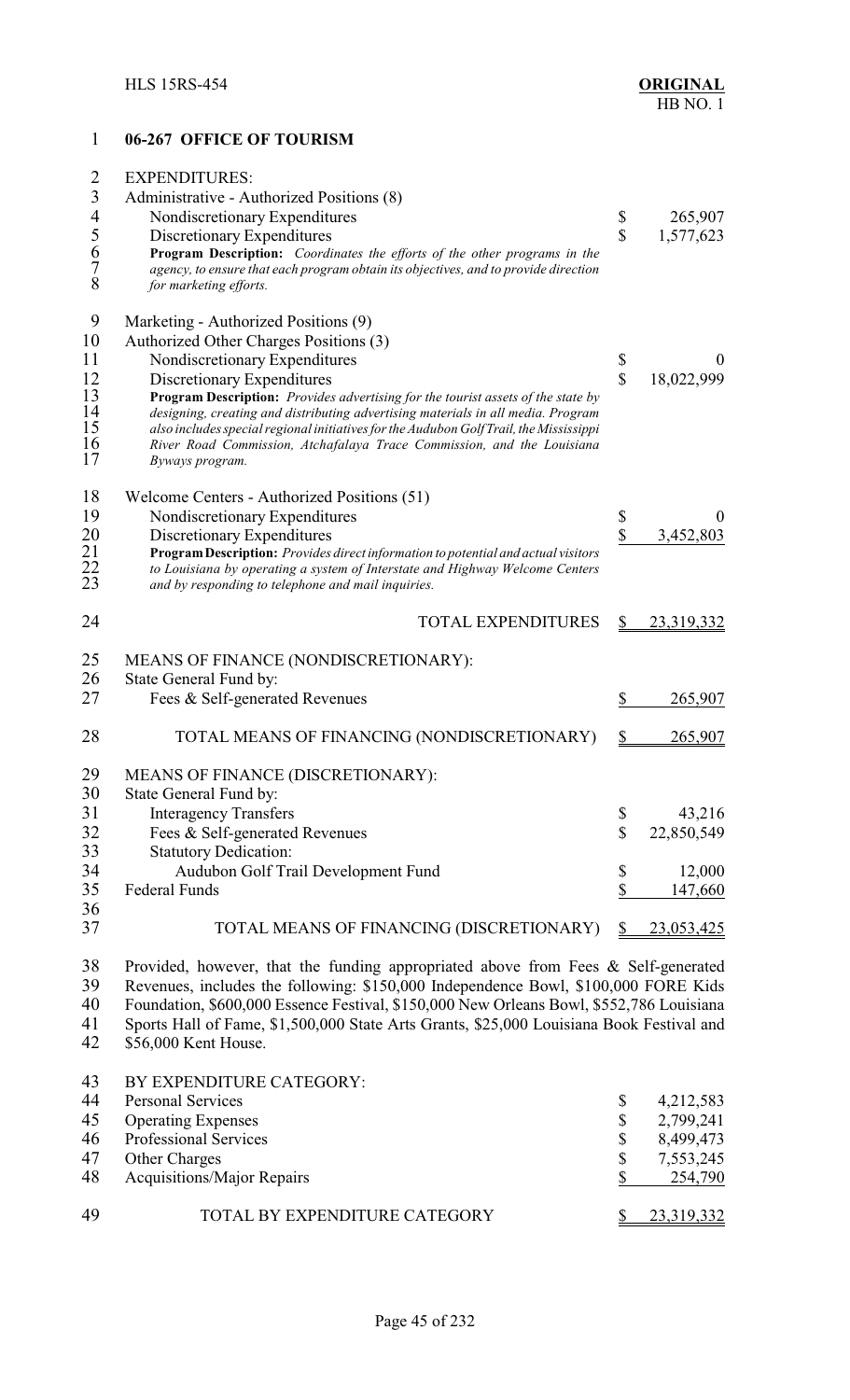| 1                                                               | <b>SCHEDULE 07</b>                                                                                                                                                                                                                                                                                                                                                                                                                                                                                                                                                                                                                                                                                                      |                                 |                                                                                    |
|-----------------------------------------------------------------|-------------------------------------------------------------------------------------------------------------------------------------------------------------------------------------------------------------------------------------------------------------------------------------------------------------------------------------------------------------------------------------------------------------------------------------------------------------------------------------------------------------------------------------------------------------------------------------------------------------------------------------------------------------------------------------------------------------------------|---------------------------------|------------------------------------------------------------------------------------|
| $\overline{2}$                                                  | DEPARTMENT OF TRANSPORTATION AND DEVELOPMENT                                                                                                                                                                                                                                                                                                                                                                                                                                                                                                                                                                                                                                                                            |                                 |                                                                                    |
| 3                                                               | 07-273 ADMINISTRATION                                                                                                                                                                                                                                                                                                                                                                                                                                                                                                                                                                                                                                                                                                   |                                 |                                                                                    |
| 4<br>5<br>6<br>$\frac{7}{8}$<br>9<br>10<br>11<br>12<br>13<br>14 | <b>EXPENDITURES:</b><br>Office of the Secretary - Authorized Positions (48)<br>Nondiscretionary Expenditures<br>Discretionary Expenditures<br>Program Description: The mission of the Office of the Secretary is to provide<br>administrative direction and accountability for all programs under the jurisdiction<br>of the Department of Transportation and Development (DOTD), to provide related<br>communications between the department and other government agencies, the<br>transportation industry, and the general public, and to foster institutional change<br>for the efficient and effective management of people, programs and operations<br>through innovation and deployment of advanced technologies. | \$<br>$\mathbf{\hat{S}}$        | 587,240<br>6,586,665                                                               |
| 15<br>16<br>17<br>18<br>19<br>20                                | Office of Management and Finance - Authorized Positions (115)<br>Nondiscretionary Expenditures<br>Discretionary Expenditures<br>Program Description: The mission of the Office of Management and Finance is<br>to specify, procure and allocate resources necessary to support the mission of the<br>Department of Transportation and Development (DOTD).                                                                                                                                                                                                                                                                                                                                                               | \$<br>\$                        | 1,597,094<br>36,702,194                                                            |
| 21                                                              | <b>TOTAL EXPENDITURES</b>                                                                                                                                                                                                                                                                                                                                                                                                                                                                                                                                                                                                                                                                                               | \$                              | 45, 473, 193                                                                       |
| 22<br>23<br>24<br>25<br>26                                      | MEANS OF FINANCE (NONDISCRETIONARY):<br>State General Fund by:<br><b>Statutory Dedications:</b><br><b>Transportation Trust Fund - Federal Receipts</b><br>Transportation Trust Fund - Regular                                                                                                                                                                                                                                                                                                                                                                                                                                                                                                                           | \$<br>\$                        | 540,729<br>1,643,605                                                               |
| 27                                                              | TOTAL MEANS OF FINANCING (NONDISCRETIONARY)                                                                                                                                                                                                                                                                                                                                                                                                                                                                                                                                                                                                                                                                             | $\frac{1}{2}$                   | 2,184,334                                                                          |
| 28<br>29<br>30<br>31<br>32<br>33                                | MEANS OF FINANCE (DISCRETIONARY):<br>State General Fund by:<br>Fees & Self-generated Revenues<br><b>Statutory Dedications:</b><br><b>Transportation Trust Fund - Federal Receipts</b><br>Transportation Trust Fund - Regular                                                                                                                                                                                                                                                                                                                                                                                                                                                                                            | \$<br>\$<br>\$                  | 27,900<br>10,709,199<br>32,551,760                                                 |
| 34                                                              | TOTAL MEANS OF FINANCING (DISCRETIONARY)                                                                                                                                                                                                                                                                                                                                                                                                                                                                                                                                                                                                                                                                                | $\mathbb{S}$                    | 43,288,859                                                                         |
| 35<br>36<br>37<br>38<br>39<br>40<br>41                          | BY EXPENDITURE CATEGORY:<br><b>Personal Services</b><br><b>Operating Expenses</b><br>Professional Services<br>Other Charges<br><b>Acquisitions/Major Repairs</b><br>TOTAL BY EXPENDITURE CATEGORY                                                                                                                                                                                                                                                                                                                                                                                                                                                                                                                       | \$<br>\$<br>\$<br>\$<br>\$<br>S | 16,408,575<br>2,392,522<br>3,225,206<br>23,221,890<br>225,000<br><u>45,473,193</u> |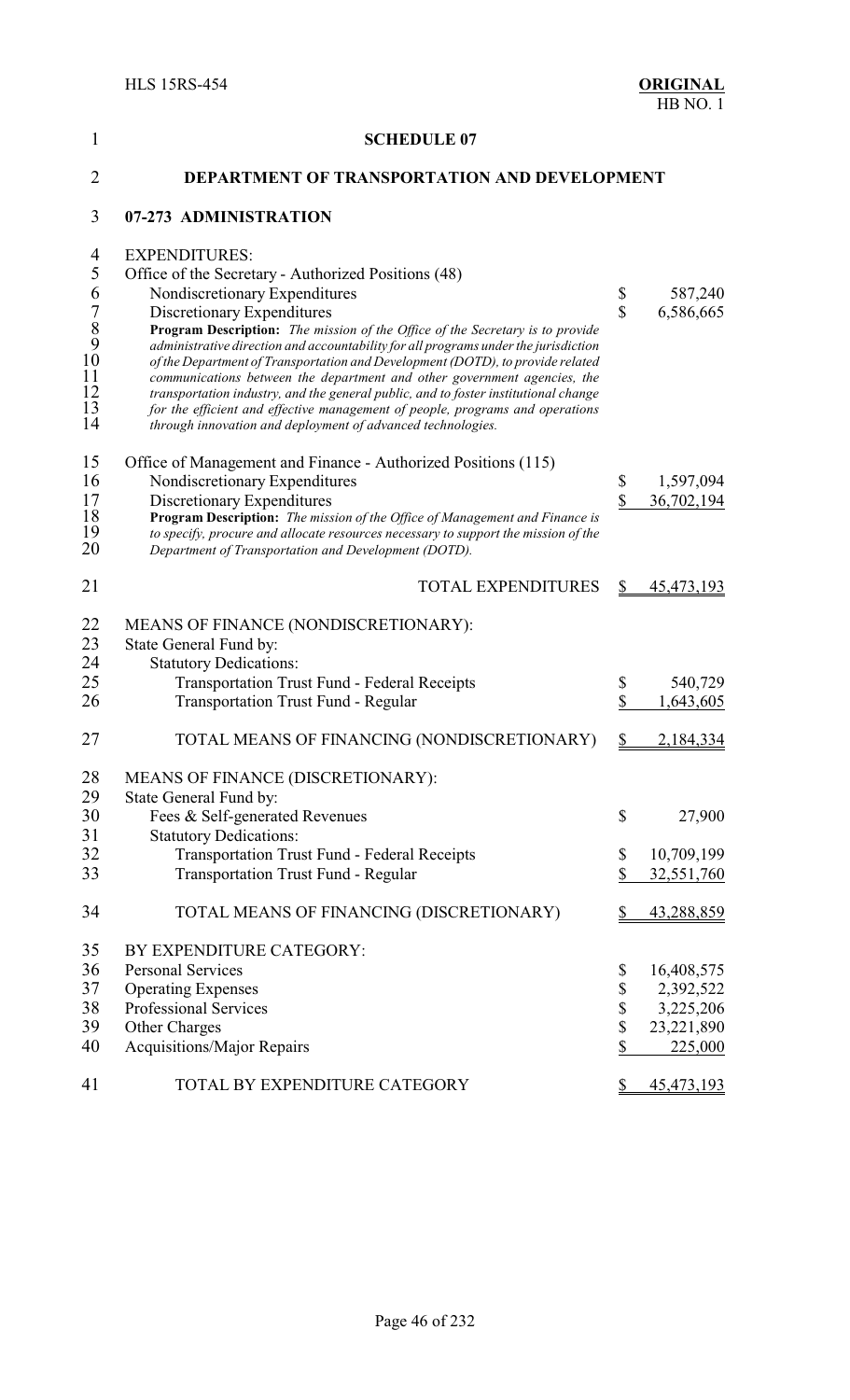#### **07-276 ENGINEERING AND OPERATIONS**

| $\overline{2}$  | <b>EXPENDITURES:</b>                                                                |                    |             |
|-----------------|-------------------------------------------------------------------------------------|--------------------|-------------|
| $\overline{3}$  | Engineering - Authorized Positions (541)                                            |                    |             |
| $\overline{4}$  | Nondiscretionary Expenditures                                                       | \$                 | 3,767,200   |
|                 | Discretionary Expenditures                                                          | $\mathbf{\hat{S}}$ | 82,130,650  |
| 56789           | Program Description: The mission of the Engineering Program is to develop,          |                    |             |
|                 | construct and operate a safe, cost-effective and efficient highway and public       |                    |             |
|                 | infrastructure system which will satisfy the needs of the public and serve the      |                    |             |
|                 | economic development of the State in an environmentally compatible manner.          |                    |             |
| 10              | Multimodal Planning - Authorized Positions (86)                                     |                    |             |
| 11              | Nondiscretionary Expenditures                                                       | \$                 | 721,570     |
| 12              | Discretionary Expenditures                                                          | \$                 | 52,368,267  |
| 13              | Program Description: The Multimodal Planning Program's mission is to provide        |                    |             |
| 14              | strategic direction for a seamless, multimodal transportation system.               |                    |             |
|                 |                                                                                     |                    |             |
| 15              | Operations - Authorized Positions (3,403)                                           |                    |             |
| 16              | Nondiscretionary Expenditures                                                       | \$                 | 24,376,000  |
| 17              | Discretionary Expenditures                                                          | $\mathbf{\hat{S}}$ | 364,982,046 |
| 18              | Program Description: The mission of the Operations Program is to operate and        |                    |             |
| 19              | maintain a safe, cost effective and efficient highway system; maintain and operate  |                    |             |
| 20              | the department's fleet of ferries; and maintain passenger vehicles and specialized  |                    |             |
| 21              | heavy equipment.                                                                    |                    |             |
| 22              | Aviation - Authorized Positions (12)                                                |                    |             |
| 23              | Nondiscretionary Expenditures                                                       | \$                 | 92,511      |
|                 | Discretionary Expenditures                                                          | \$                 | 1,331,902   |
| $\frac{24}{25}$ | Program Description:<br>The mission of the Aviation Program is overall              |                    |             |
| $\frac{26}{5}$  | responsibility for management, development, and guidance for Louisiana's aviation   |                    |             |
| $27\,$          | system of over 650 public and private airports and heliports. The Program's clients |                    |             |
| 28              | are the Federal Aviation Administration (FAA) for whom it monitors all publicly     |                    |             |
| 29              | owned airports within the state to determine compliance with federal guidance,      |                    |             |
| 30              | oversight, capital improvement grants, aviators, and the general public for whom    |                    |             |
| 31<br>32        | it regulates airports and provides airways lighting and electronic navigation aides |                    |             |
| 33              | to enhance both flight and ground safety.<br><b>TOTAL EXPENDITURES</b>              |                    | 529,770,146 |
|                 |                                                                                     |                    |             |
| 34              | MEANS OF FINANCE (NONDISCRETIONARY):                                                |                    |             |
| 35              | State General Fund by:                                                              |                    |             |
| 36              | <b>Statutory Dedications:</b>                                                       |                    |             |
| 37              | <b>Transportation Trust Fund - Federal Receipts</b>                                 | \$                 | 8,281,407   |
| 38              | <b>Transportation Trust Fund - Regular</b>                                          | \$                 | 20,675,874  |
|                 |                                                                                     |                    |             |
| 39              | TOTAL MEANS OF FINANCING (NONDISCRETIONARY)                                         | \$                 | 28,957,281  |
|                 |                                                                                     |                    |             |
| 40              | MEANS OF FINANCE (DISCRETIONARY):                                                   |                    |             |
| 41              | State General Fund by:                                                              |                    |             |
| 42              | <b>Interagency Transfers</b>                                                        | \$                 | 11,910,000  |
| 43              | Fees & Self-generated Revenues                                                      | $\mathbf S$        | 28,156,137  |
| 44              | <b>Statutory Dedications:</b>                                                       |                    |             |
| 45              | Transportation Trust Fund - Federal Receipts                                        | \$                 | 124,189,993 |
| 46              | <b>Transportation Trust Fund - Regular</b>                                          | \$                 | 310,060,437 |
| 47              | Right-of-Way Permit Processing Fund                                                 | \$                 | 582,985     |
| 48              | <b>Geaux Pass Transition Fund</b>                                                   | \$                 | 1,598,725   |
| 49              | Louisiana Bicycle and Pedestrian Safety Fund                                        | \$                 | 10,000      |
| 50              | Louisiana Highway Safety Fund                                                       | \$                 | 152,187     |
| 51              | New Orleans Ferry Fund                                                              | \$                 | 830,000     |
| 52              | LTRC Transportation Training and Education Center Fund                              | \$                 | 524,590     |
| 53              | Federal Funds                                                                       | \$                 | 22,797,811  |
|                 |                                                                                     |                    |             |
| 54              | TOTAL MEANS OF FINANCING (DISCRETIONARY)                                            | S.                 | 500,812,865 |
|                 |                                                                                     |                    |             |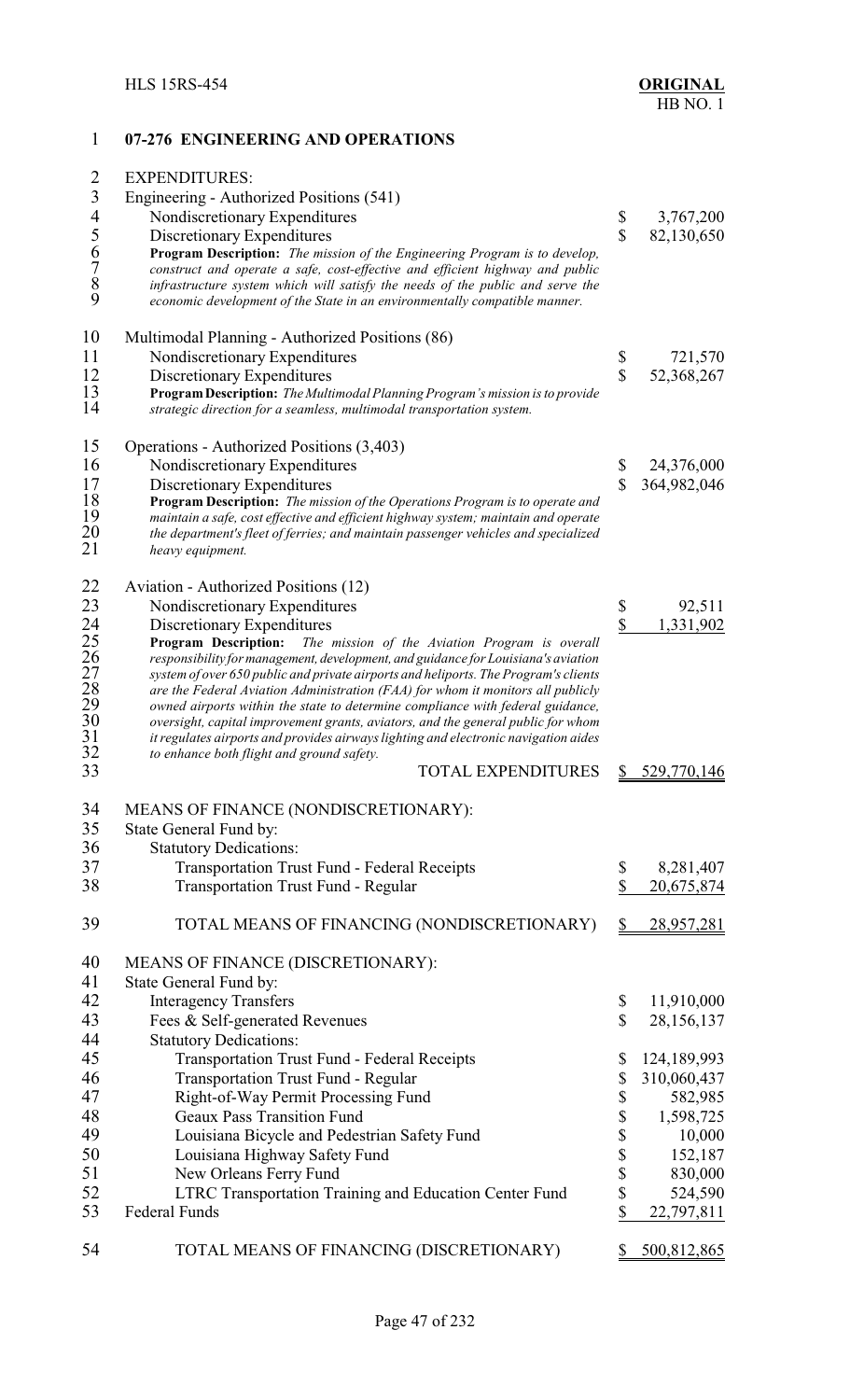HLS 15RS-454 **ORIGINAL** HB NO. 1 1 BY EXPENDITURE CATEGORY: 2 Personal Services \$ 316,457,450<br>3 Operating Expenses \$ 61.475.459 3 Operating Expenses \$ 61,475,459<br>4 Professional Services \$ 34.007.530 4 Professional Services \$ 34,007,530<br>5 Other Charges \$ 95.244.597 Other Charges  $\qquad$  95,244,597 6 Acquisitions/Major Repairs \$ 22,585,110 7 TOTAL BY EXPENDITURE CATEGORY \$529,770,146 8 **SCHEDULE 08** 9 **DEPARTMENT OF PUBLIC SAFETY AND CORRECTIONS** 10 **CORRECTIONS SERVICES** 11 Notwithstanding any law to the contrary, the secretary of the Department of Public Safety 12 and Corrections, Corrections Services, may transfer, with the approval of the Commissioner<br>13 of Administration via midyear budget adjustment (BA-7 Form), up to twenty-five (25) 13 of Administration via midyear budget adjustment (BA-7 Form), up to twenty-five (25) 14 authorized positions and associated personal services funding from one budget unit to any 15 other budget unit and/or between programs within any budget unit within this schedule. Not 16 more than an aggregate of 100 positions and associated personal services may be transferred<br>17 between budget units and/or programs within a budget unit without the approval of the Joint 17 between budget units and/or programs within a budget unit without the approval of the Joint 18 Legislative Committee on the Budget. Legislative Committee on the Budget. 19 Provided, however, that the department shall submit a monthly status report to the 20 Commissioner of Administration and the Joint Legislative Committee on the Budget, which 20 Commissioner of Administration and the Joint Legislative Committee on the Budget, which 21 format shall be determined by the Division of Administration. Provided, further, that this report shall be submitted via letter and shall include, but is not limited to, unanticipated 22 report shall be submitted via letter and shall include, but is not limited to, unanticipated 23 changes in budgeted revenues, projections of offender population and expenditures for Local 24 Housing of State Adult Offenders, and any other such projections reflecting unanticipated 25 costs. 26 **08-400 CORRECTIONS – ADMINISTRATION** 27 EXPENDITURES:<br>28 Office of the Secret 28 Office of the Secretary - Authorized Positions (25)<br>29 Nondiscretionary Expenditures 29 Nondiscretionary Expenditures \$ 0<br>30 Discretionary Expenditures \$ 2,877,544 30 Discretionary Expenditures<br>31 **Program Description:** *Provi* 31 **Program Description:** *Provides department wide administration, policy* 32 *development, financial management, and audit functions; also operates the Crime* 33 *Victim Services Bureau, Corrections Organized for Re-entry (CORe), and Project* Clean Up. 35 Office of Management and Finance - Authorized Positions (38) 36 Nondiscretionary Expenditures \$ 18,355,229<br>37 Discretionary Expenditures \$ 13,142,534 37 Discretionary Expenditures <br>38 **Program Description:** *Encompasses fiscal services, budget services, information* 38 **Program Description:** *Encompasses fiscal services, budget services, information* 39 *services, food services,maintenance and construction, performance audit, training,* 40 *procurement and contractual review, and human resource programs of the* 41 *department. Ensures that the department's resources are accounted for in* 42 *accordance with applicable laws and regulations.* 43 Adult Services - Authorized Positions (103)<br>44 Nondiscretionary Expenditures Nondiscretionary Expenditures  $\qquad$  \$ 30,829,538 45 Discretionary Expenditures<br>46 **Program Description:** *Provides administrative oversight and support of the*<br>46 46 **Program Description:** *Provides administrative oversight and support of the* 47 *operational programs of the adult correctional institutions; leads and directs the* 48 *department's audit team, which conducts operational audits of all adult institutions* 49 *and assists all units with maintenance of American Correctional Association (ACA)*<br>50 *accreditation; and supports the Administrative Remedy Procedure (offender*<br>51 *grievance and disciplinary appeals)*. 50 *accreditation; and supports the Administrative Remedy Procedure (offender*

51 *grievance and disciplinary appeals).*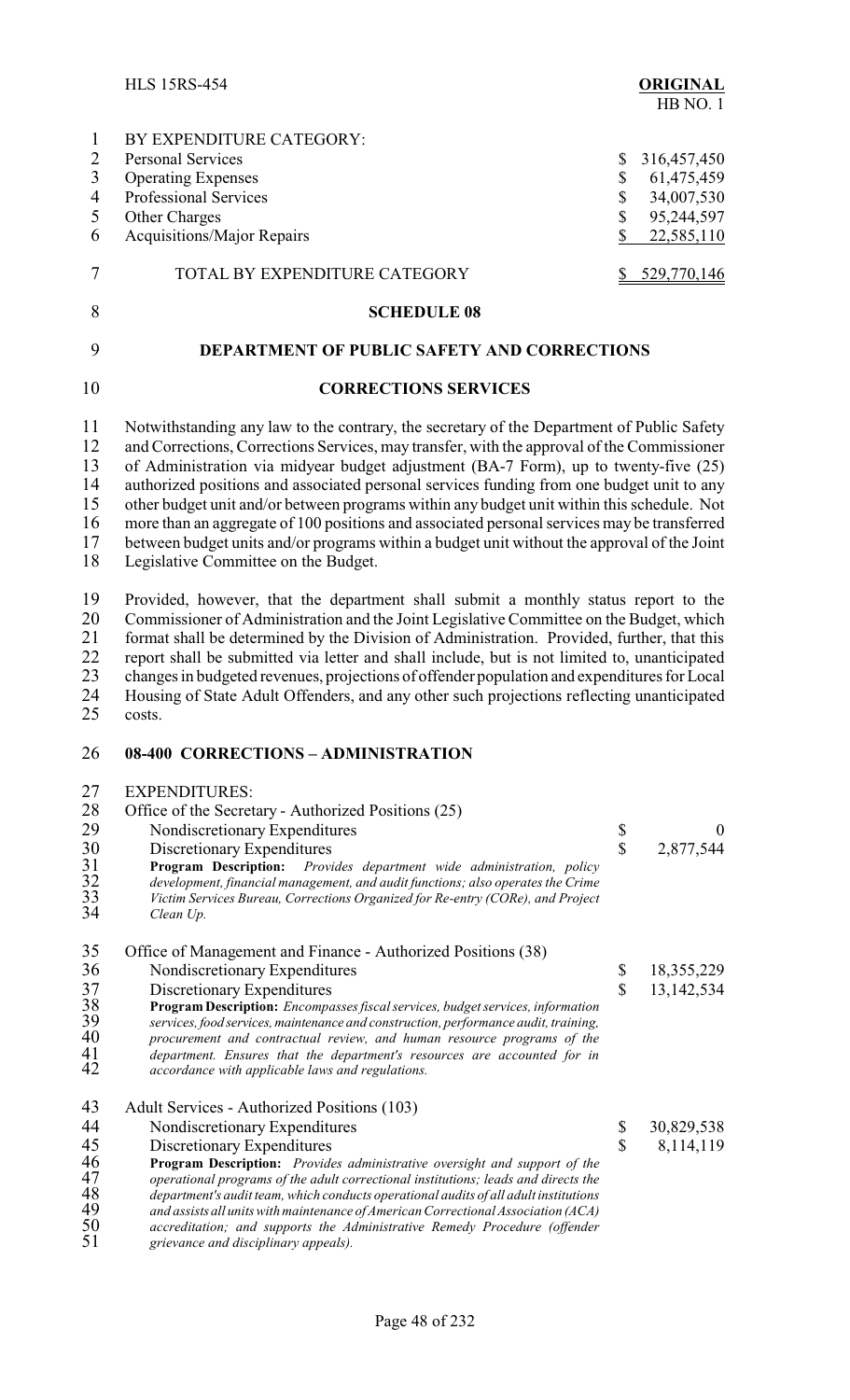|                          | <b>HLS 15RS-454</b>                                                                                                                                                                                                                                                                                                                                                            |                          | <b>ORIGINAL</b><br>HB NO.1    |
|--------------------------|--------------------------------------------------------------------------------------------------------------------------------------------------------------------------------------------------------------------------------------------------------------------------------------------------------------------------------------------------------------------------------|--------------------------|-------------------------------|
| $\mathbf{1}$<br>23456789 | Board of Pardons and Parole - Authorized Positions (17)<br>Nondiscretionary Expenditures<br>Discretionary Expenditures<br>Program Description: Recommends clemency relief (commutation of sentence,<br>restoration of parole eligibility, pardon and restoration of rights) for offenders who<br>have shown that they have been rehabilitated and have been or can become law- | \$<br>$\mathbf{\hat{S}}$ | 1,048,385<br>$\boldsymbol{0}$ |
| 10                       | abiding citizens. The Board shall also determine the time and conditions of releases<br>on parole of all adult offenders who are eligible for parole and determine and<br>impose sanctions for violations of parole. No recommendation is implemented until<br>the Governor signs the recommendation                                                                           |                          |                               |
| 11                       | <b>TOTAL EXPENDITURES</b>                                                                                                                                                                                                                                                                                                                                                      | $\frac{1}{2}$            | <u>74,367,349</u>             |
| 12                       | MEANS OF FINANCE (NONDISCRETIONARY):                                                                                                                                                                                                                                                                                                                                           |                          |                               |
| 13                       | <b>State General Fund (Direct)</b>                                                                                                                                                                                                                                                                                                                                             | \$                       | 50,233,152                    |
| 14                       | State General Fund by:                                                                                                                                                                                                                                                                                                                                                         |                          |                               |
| 15                       | <b>Interagency Transfers</b>                                                                                                                                                                                                                                                                                                                                                   | \$                       | $\bf{0}$                      |
| 16                       | Fees & Self-generated Revenues                                                                                                                                                                                                                                                                                                                                                 | \$                       | $\boldsymbol{0}$              |
| 17                       | <b>Federal Funds</b>                                                                                                                                                                                                                                                                                                                                                           | \$                       | $\boldsymbol{0}$              |
| 18                       | TOTAL MEANS OF FINANCING (NONDISCRETIONARY)                                                                                                                                                                                                                                                                                                                                    | \$                       | 50,233,152                    |
| 19                       | MEANS OF FINANCE (DISCRETIONARY):                                                                                                                                                                                                                                                                                                                                              |                          |                               |
| 20                       | <b>State General Fund (Direct)</b>                                                                                                                                                                                                                                                                                                                                             | \$                       | 19,161,747                    |
| 21                       | State General Fund by:                                                                                                                                                                                                                                                                                                                                                         |                          |                               |
| 22                       | <b>Interagency Transfers</b>                                                                                                                                                                                                                                                                                                                                                   | \$                       | 1,926,617                     |
| 23                       | Fees & Self-generated Revenues                                                                                                                                                                                                                                                                                                                                                 | \$                       | 1,565,136                     |
| 24                       | <b>Federal Funds</b>                                                                                                                                                                                                                                                                                                                                                           | \$                       | 1,480,697                     |
| 25                       | TOTAL MEANS OF FINANCING (DISCRETIONARY)                                                                                                                                                                                                                                                                                                                                       | \$                       | 24, 134, 197                  |
| 26                       | BY EXPENDITURE CATEGORY:                                                                                                                                                                                                                                                                                                                                                       |                          |                               |
| 27                       | <b>Personal Services</b>                                                                                                                                                                                                                                                                                                                                                       | \$                       | 33,209,166                    |
| 28                       | <b>Operating Expenses</b>                                                                                                                                                                                                                                                                                                                                                      | \$                       | 2,067,333                     |
| 29                       | Professional Services                                                                                                                                                                                                                                                                                                                                                          | \$                       | 996,704                       |
| 30                       | Other Charges                                                                                                                                                                                                                                                                                                                                                                  | \$                       | 38,094,146                    |
| 31                       | <b>Acquisitions/Major Repairs</b>                                                                                                                                                                                                                                                                                                                                              | \$                       |                               |
|                          |                                                                                                                                                                                                                                                                                                                                                                                |                          |                               |
| 32                       | TOTAL BY EXPENDITURE CATEGORY                                                                                                                                                                                                                                                                                                                                                  | \$                       | 74, 367, 349                  |
| 33                       | 08-402 LOUISIANA STATE PENITENTIARY                                                                                                                                                                                                                                                                                                                                            |                          |                               |
| 34                       | <b>EXPENDITURES:</b>                                                                                                                                                                                                                                                                                                                                                           |                          |                               |
| 35                       | Administration - Authorized Positions (17)                                                                                                                                                                                                                                                                                                                                     |                          |                               |
| 36                       | Nondiscretionary Expenditures                                                                                                                                                                                                                                                                                                                                                  | \$                       | $\theta$                      |
| 37                       | Discretionary Expenditures                                                                                                                                                                                                                                                                                                                                                     | $\overline{\mathbb{S}}$  | 15,658,070                    |
| 38                       | Program Description: Provides administration and institutional support.                                                                                                                                                                                                                                                                                                        |                          |                               |
| 39<br>40                 | Administration includes the warden, institution business office, and American<br>Correctional Association (ACA) accreditation reporting efforts. Institutional                                                                                                                                                                                                                 |                          |                               |
| 41                       | support includes telephone expenses, utilities, postage, Office of Risk Management                                                                                                                                                                                                                                                                                             |                          |                               |
| 42                       | insurance, and lease-purchase of equipment.                                                                                                                                                                                                                                                                                                                                    |                          |                               |
| 43                       | Incarceration - Authorized Positions (1,398)                                                                                                                                                                                                                                                                                                                                   |                          |                               |
| 44                       | Nondiscretionary Expenditures                                                                                                                                                                                                                                                                                                                                                  | \$                       | 111,079,513                   |
| 45                       | Discretionary Expenditures                                                                                                                                                                                                                                                                                                                                                     | $\mathbf S$              | 172,500                       |
| 46                       | Program Description: Provides security; services related to the custody and care                                                                                                                                                                                                                                                                                               |                          |                               |
| 47                       | (offender classification and record keeping and basic necessities such as food,                                                                                                                                                                                                                                                                                                |                          |                               |
| 48                       | clothing, and laundry) for 6,312 offenders; and maintenance and support of the                                                                                                                                                                                                                                                                                                 |                          |                               |
| 49                       | facility and equipment. Provides rehabilitation opportunities to offenders through                                                                                                                                                                                                                                                                                             |                          |                               |
| 50<br>51                 | literacy, academic and vocational programs, religious guidance programs,<br>recreational programs, on-the-job training, and institutional work programs.                                                                                                                                                                                                                       |                          |                               |
| 52                       | Provides medical services (including a 90-bed hospital), dental services, mental                                                                                                                                                                                                                                                                                               |                          |                               |
| 53                       | health services, and substance abuse counseling (including a substance abuse                                                                                                                                                                                                                                                                                                   |                          |                               |
| 54                       | coordinator and both Alcoholics Anonymous and Narcotics Anonymous activities).                                                                                                                                                                                                                                                                                                 |                          |                               |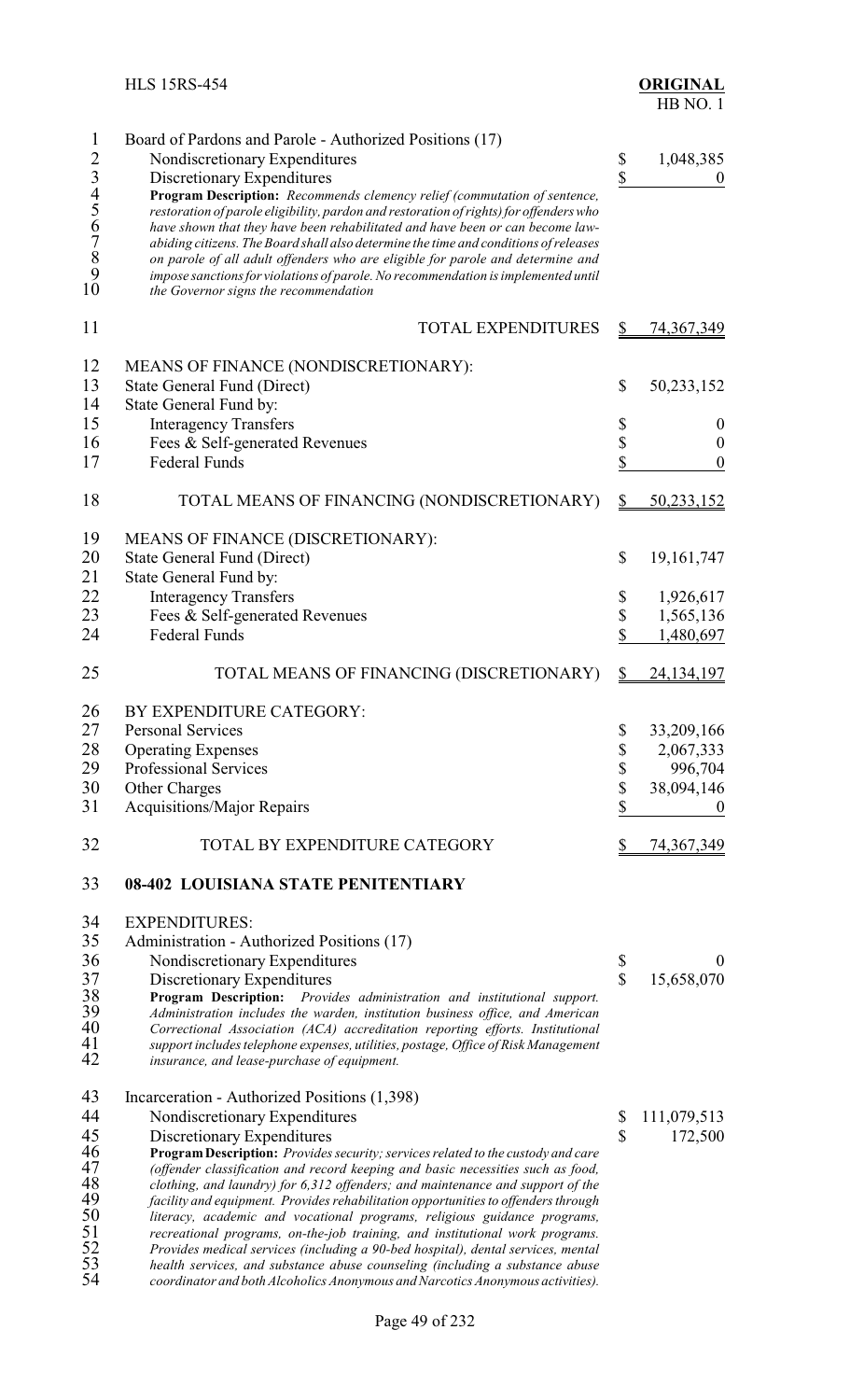| $\mathbf 1$    | Auxiliary Account - Authorized Positions (13)                                                                                                                    |                               |                  |
|----------------|------------------------------------------------------------------------------------------------------------------------------------------------------------------|-------------------------------|------------------|
| $\overline{c}$ | Nondiscretionary Expenditures                                                                                                                                    | \$                            | $\theta$         |
|                | Discretionary Expenditures                                                                                                                                       | \$                            | 5,549,866        |
| 34567          | Account Description: Funds the cost of providing an offender canteen to allow                                                                                    |                               |                  |
|                | offenders to use their accounts to purchase canteen items. Also provides for                                                                                     |                               |                  |
|                | expenditures for the benefit of the offender population from profits from the sale of                                                                            |                               |                  |
|                | merchandise in the canteen.                                                                                                                                      |                               |                  |
| 8              | <b>TOTAL EXPENDITURES</b>                                                                                                                                        |                               | 132,459,949      |
| 9              | MEANS OF FINANCE (NONDISCRETIONARY):                                                                                                                             |                               |                  |
| 10             | <b>State General Fund (Direct)</b>                                                                                                                               | \$                            | 109,305,463      |
| 11             | State General Fund by:                                                                                                                                           |                               |                  |
|                |                                                                                                                                                                  |                               |                  |
| 12             | <b>Interagency Transfers</b>                                                                                                                                     | \$                            | 0                |
| 13             | Fees & Self-generated Revenues                                                                                                                                   | \$                            | 1,774,050        |
| 14<br>15       | TOTAL MEANS OF FINANCING (NONDISCRETIONARY)                                                                                                                      |                               | 111,079,513      |
|                |                                                                                                                                                                  |                               |                  |
| 16             | MEANS OF FINANCE (DISCRETIONARY):                                                                                                                                |                               |                  |
| 17             | <b>State General Fund (Direct)</b>                                                                                                                               | $\mathbb{S}$                  | 15,658,070       |
| 18             | State General Fund by:                                                                                                                                           |                               |                  |
| 19             | <b>Interagency Transfers</b>                                                                                                                                     | \$                            | 172,500          |
| 20             | Fees & Self-generated Revenues                                                                                                                                   | $\mathbb{S}$                  | 5,549,866        |
| 21             |                                                                                                                                                                  |                               |                  |
| 22             | TOTAL MEANS OF FINANCING (DISCRETIONARY)                                                                                                                         |                               | 21,380,436       |
| 23             | BY EXPENDITURE CATEGORY:                                                                                                                                         |                               |                  |
| 24             | <b>Personal Services</b>                                                                                                                                         | \$                            | 98,608,033       |
| 25             | <b>Operating Expenses</b>                                                                                                                                        | \$                            | 17,226,819       |
| 26             | Professional Services                                                                                                                                            | \$                            | 2,157,199        |
| 27             | <b>Other Charges</b>                                                                                                                                             | \$                            | 14,467,898       |
| 28             | <b>Acquisitions/Major Repairs</b>                                                                                                                                | \$                            | $\boldsymbol{0}$ |
| 29             | TOTAL BY EXPENDITURE CATEGORY                                                                                                                                    |                               | 132,459,949      |
| 30             | 08-405 AVOYELLES CORRECTIONAL CENTER                                                                                                                             |                               |                  |
| 31             | <b>EXPENDITURES:</b>                                                                                                                                             |                               |                  |
| 32             | Administration - Authorized Positions (7)                                                                                                                        |                               |                  |
| 33             |                                                                                                                                                                  |                               | $\boldsymbol{0}$ |
| 34             | Nondiscretionary Expenditures                                                                                                                                    | \$<br>$\overline{\mathbf{s}}$ |                  |
| 35             | Discretionary Expenditures<br>Program Description:                                                                                                               |                               | 3,156,484        |
| 36             | Provides administration and institutional support.<br>Administration includes the warden, institution business office, and American                              |                               |                  |
| 37             | Correctional Association (ACA) accreditation reporting efforts. Institutional                                                                                    |                               |                  |
| 38             | support includes telephone expenses, utilities, postage, Office of Risk Management                                                                               |                               |                  |
| 39             | insurance, and lease-purchase of equipment.                                                                                                                      |                               |                  |
| 40             | Incarceration - Authorized Positions (309)                                                                                                                       |                               |                  |
| 41             | Nondiscretionary Expenditures                                                                                                                                    | \$                            | 23,992,423       |
| 42             | Discretionary Expenditures                                                                                                                                       | $\overline{\mathbb{S}}$       | 144,859          |
| 43             | Program Description: Provides security; services related to the custody and care                                                                                 |                               |                  |
| 44             | (offender classification and record keeping and basic necessities such as food,                                                                                  |                               |                  |
| 45             | clothing, and laundry) for 1,808 minimum and medium custody offenders; and                                                                                       |                               |                  |
| 46             | maintenance and support of the facility and equipment. Provides rehabilitation                                                                                   |                               |                  |
| 47             | opportunities to offenders through literacy, academic and vocational programs,                                                                                   |                               |                  |
| 48<br>49       | religious guidance programs, recreational programs, on-the-job training, and                                                                                     |                               |                  |
| 50             | institutional work programs. Provides medical services (including an infirmary<br>unit), dental services, mental health services, and substance abuse counseling |                               |                  |
| 51             | (including a substance abuse coordinator and both Alcoholics Anonymous and                                                                                       |                               |                  |
| 52             | Narcotics Anonymous activities).                                                                                                                                 |                               |                  |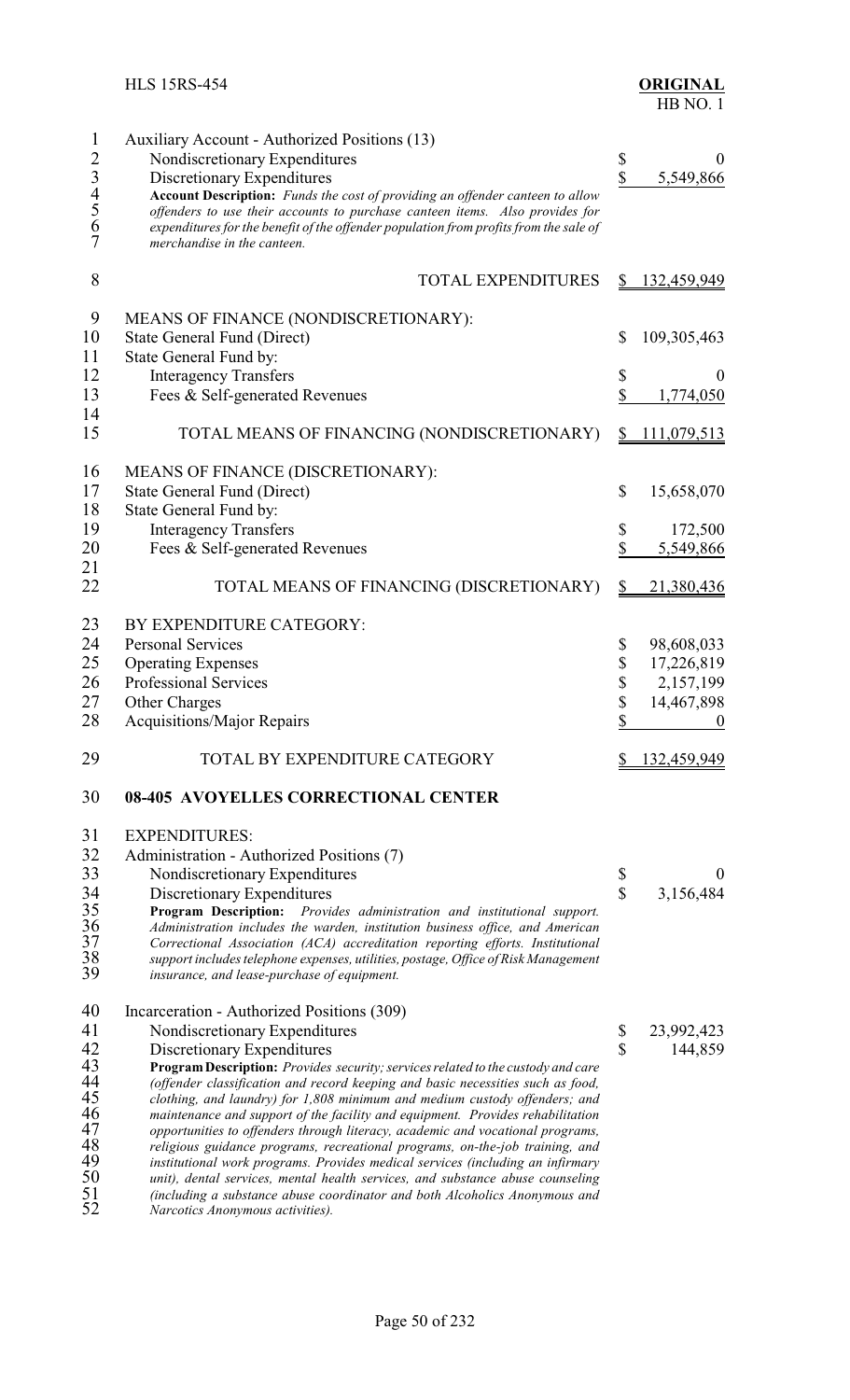| 1               | Auxiliary Account - Authorized Positions (4)                                                                                                                        |                         |                  |
|-----------------|---------------------------------------------------------------------------------------------------------------------------------------------------------------------|-------------------------|------------------|
| $\overline{c}$  | Nondiscretionary Expenditures                                                                                                                                       | \$                      | $_{0}$           |
| 34567           | Discretionary Expenditures                                                                                                                                          | $\mathbf{\hat{S}}$      | 1,635,222        |
|                 | Account Description: Funds the cost of providing an offender canteen to allow                                                                                       |                         |                  |
|                 | offenders to use their accounts to purchase canteen items. Also provides for                                                                                        |                         |                  |
|                 | expenditures for the benefit of the offender population from profits from the sale of                                                                               |                         |                  |
|                 | merchandise in the canteen.                                                                                                                                         |                         |                  |
| 8               | <b>TOTAL EXPENDITURES</b>                                                                                                                                           | \$                      | 28,928,988       |
| 9               | MEANS OF FINANCE (NONDISCRETIONARY):                                                                                                                                |                         |                  |
|                 |                                                                                                                                                                     |                         |                  |
| 10              | <b>State General Fund (Direct)</b>                                                                                                                                  | \$                      | 23,597,423       |
| 11              | State General Fund by:                                                                                                                                              |                         |                  |
| 12              | Fees & Self-generated Revenues                                                                                                                                      | \$                      | 395,000          |
| 13              | TOTAL MEANS OF FINANCING (NONDISCRETIONARY)                                                                                                                         | \$                      | 23,992,423       |
| 14              | MEANS OF FINANCE (DISCRETIONARY):                                                                                                                                   |                         |                  |
| 15              | <b>State General Fund (Direct)</b>                                                                                                                                  | \$                      | 3,156,484        |
|                 |                                                                                                                                                                     |                         |                  |
| 16              | State General Fund by:                                                                                                                                              |                         |                  |
| 17              | <b>Interagency Transfer</b>                                                                                                                                         | \$                      | 144,859          |
| 18              | Fees & Self-generated Revenues                                                                                                                                      | \$                      | 1,635,222        |
| 19              | TOTAL MEANS OF FINANCING (DISCRETIONARY)                                                                                                                            | \$                      | 4,936,565        |
| 20              | BY EXPENDITURE CATEGORY:                                                                                                                                            |                         |                  |
| 21              | <b>Personal Services</b>                                                                                                                                            | \$                      | 21,789,171       |
| 22              |                                                                                                                                                                     |                         |                  |
|                 | <b>Operating Expenses</b>                                                                                                                                           | \$                      | 3,760,034        |
| 23              | <b>Professional Services</b>                                                                                                                                        | \$                      | 435,565          |
| 24              | Other Charges                                                                                                                                                       | \$                      | 2,944,218        |
| 25              | <b>Acquisitions/Major Repairs</b>                                                                                                                                   | \$                      |                  |
| 26              | TOTAL BY EXPENDITURE CATEGORY                                                                                                                                       |                         | 28,928,988       |
| 27              | 08-406 LOUISIANA CORRECTIONAL INSTITUTE FOR WOMEN                                                                                                                   |                         |                  |
| 28              | <b>EXPENDITURES:</b>                                                                                                                                                |                         |                  |
| 29              | Administration - Authorized Positions (5)                                                                                                                           |                         |                  |
| 30              | Nondiscretionary Expenditures                                                                                                                                       | \$                      | $\boldsymbol{0}$ |
| 31              |                                                                                                                                                                     | $\overline{\mathbb{S}}$ |                  |
| 32              | Discretionary Expenditures<br>Program Description: Provides administration and institutional support.                                                               |                         | 1,681,484        |
|                 | Administration includes the warden, institution business office, and American                                                                                       |                         |                  |
| $\frac{33}{34}$ | Correctional Association (ACA) accreditation reporting efforts. Institutional                                                                                       |                         |                  |
| 35              | support includes telephone expenses, utilities, postage, Office of Risk Management                                                                                  |                         |                  |
| 36              | insurance, and lease-purchase of equipment.                                                                                                                         |                         |                  |
| 37              | Incarceration - Authorized Positions (255)                                                                                                                          |                         |                  |
| 38              | Nondiscretionary Expenditures                                                                                                                                       | \$                      | 18,738,788       |
| 39              | Discretionary Expenditures                                                                                                                                          | $\overline{\mathbb{S}}$ | 93,859           |
| 40              |                                                                                                                                                                     |                         |                  |
| 41              | Program Description: Provides security; services related to the custody and care<br>(offender classification and record keeping and basic necessities such as food, |                         |                  |
| 42              | clothing, and laundry) for 1,098 female offenders of all custody classes; and                                                                                       |                         |                  |
| 43              | maintenance and support of the facility and equipment. Provides rehabilitation                                                                                      |                         |                  |
| 44              | opportunities to offenders through literacy, academic and vocational programs,                                                                                      |                         |                  |
| 45              | religious guidance programs, recreational programs, on-the-job training, and                                                                                        |                         |                  |
| 46              | institutional work programs. Provides medical services, dental services, mental                                                                                     |                         |                  |
| 47              | health services, and substance abuse counseling (including a substance abuse                                                                                        |                         |                  |
| 48              | coordinator and both Alcoholics Anonymous and Narcotics Anonymous activities).                                                                                      |                         |                  |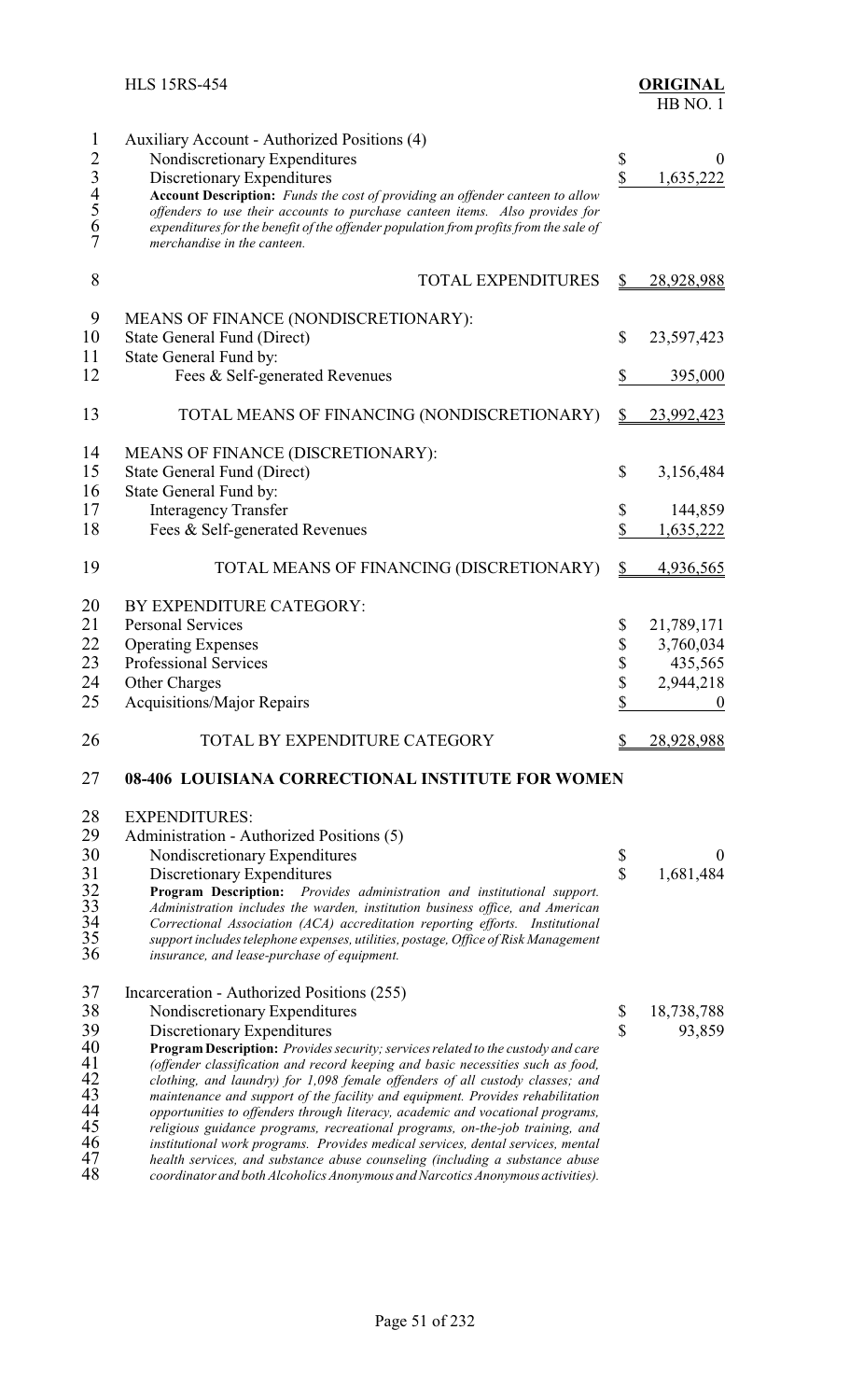| 1              | Auxiliary Account - Authorized Positions (4)                                                                |             |                   |
|----------------|-------------------------------------------------------------------------------------------------------------|-------------|-------------------|
| $\overline{2}$ | Nondiscretionary Expenditures                                                                               | \$          | 0                 |
|                | Discretionary Expenditures                                                                                  | \$          | 1,487,328         |
|                | Account Description: Funds the cost of providing an offender canteen to allow                               |             |                   |
|                | offenders to use their accounts to purchase canteen items. Also provides for                                |             |                   |
| 34567          | expenditures for the benefit of the offender population from profits from the sale of                       |             |                   |
|                | merchandise in the canteen.                                                                                 |             |                   |
| 8              | <b>TOTAL EXPENDITURES</b>                                                                                   | \$          | 22,001,459        |
|                |                                                                                                             |             |                   |
| 9              | MEANS OF FINANCE (NONDISCRETIONARY):                                                                        |             |                   |
| 10             | State General Fund (Direct)                                                                                 | \$          | 18,488,661        |
| 11             | State General Fund by:                                                                                      |             |                   |
| 12             | Fees & Self-generated Revenues                                                                              | \$          | 250,127           |
| 13             | TOTAL MEANS OF FINANCING (NONDISCRETIONARY)                                                                 | \$          | <u>18,738,788</u> |
| 14             | MEANS OF FINANCE (DISCRETIONARY):                                                                           |             |                   |
| 15             | <b>State General Fund (Direct)</b>                                                                          | \$          | 1,681,484         |
| 16             | State General Fund by:                                                                                      |             |                   |
| 17             | <b>Interagency Transfers</b>                                                                                | \$          | 93,859            |
| 18             | Fees & Self-generated Revenues                                                                              | \$          | 1,487,328         |
|                |                                                                                                             |             |                   |
| 19             | TOTAL MEANS OF FINANCING (DISCRETIONARY)                                                                    |             | 3,262,671         |
| 20             | BY EXPENDITURE CATEGORY:                                                                                    |             |                   |
| 21             | <b>Personal Services</b>                                                                                    | \$          | 17,811,974        |
| 22             | <b>Operating Expenses</b>                                                                                   | \$          | 1,675,187         |
| 23             | <b>Professional Services</b>                                                                                | \$          | 300,579           |
| 24             |                                                                                                             | \$          | 2,213,719         |
| 25             | Other Charges                                                                                               | \$          |                   |
|                | <b>Acquisitions/Major Repairs</b>                                                                           |             |                   |
| 26             | TOTAL BY EXPENDITURE CATEGORY                                                                               |             | 22,001,459        |
| 27             | 08-407 WINN CORRECTIONAL CENTER                                                                             |             |                   |
| 28             | <b>EXPENDITURES:</b>                                                                                        |             |                   |
| 29             | Administration - Authorized Positions (0)                                                                   |             |                   |
| 30             | Nondiscretionary Expenditures                                                                               | \$          |                   |
| 31             | Discretionary Expenditures                                                                                  | $\mathbf S$ | 244,882           |
| 32             | Program Description: Provides institutional support services including American                             |             |                   |
| 33             | Correctional Association (ACA) accreditation reporting efforts, heating and air                             |             |                   |
| 34             | conditioning service contracts, risk management premiums, and major repairs.                                |             |                   |
| 35             | Purchase of Correctional Services - Authorized Positions (0)                                                |             |                   |
| 36             | Nondiscretionary Expenditures                                                                               | \$          | 17,891,797        |
| 37             | Discretionary Expenditures                                                                                  | \$          | 51,001            |
| 38             | Program Description: Privately managed correctional facility operated by                                    |             |                   |
| 39             | Corrections Corporation of America (CCA); provides work, academic, and                                      |             |                   |
| 40             | vocational programs and the necessary level of security for 1,576 offenders;                                |             |                   |
| 41<br>42       | operates Prison Enterprises garment factory; provides renovation and maintenance<br>programs for buildings. |             |                   |
| 43             | <b>TOTAL EXPENDITURES</b>                                                                                   |             | 18,187,680        |
|                |                                                                                                             |             |                   |
| 44             | MEANS OF FINANCE (NONDISCRETIONARY):                                                                        |             |                   |
| 45             | State General Fund (Direct)                                                                                 | \$          | 17,891,797        |
| 46             | TOTAL MEANS OF FINANCING (NONDISCRETIONARY)                                                                 | \$          | 17,891,797        |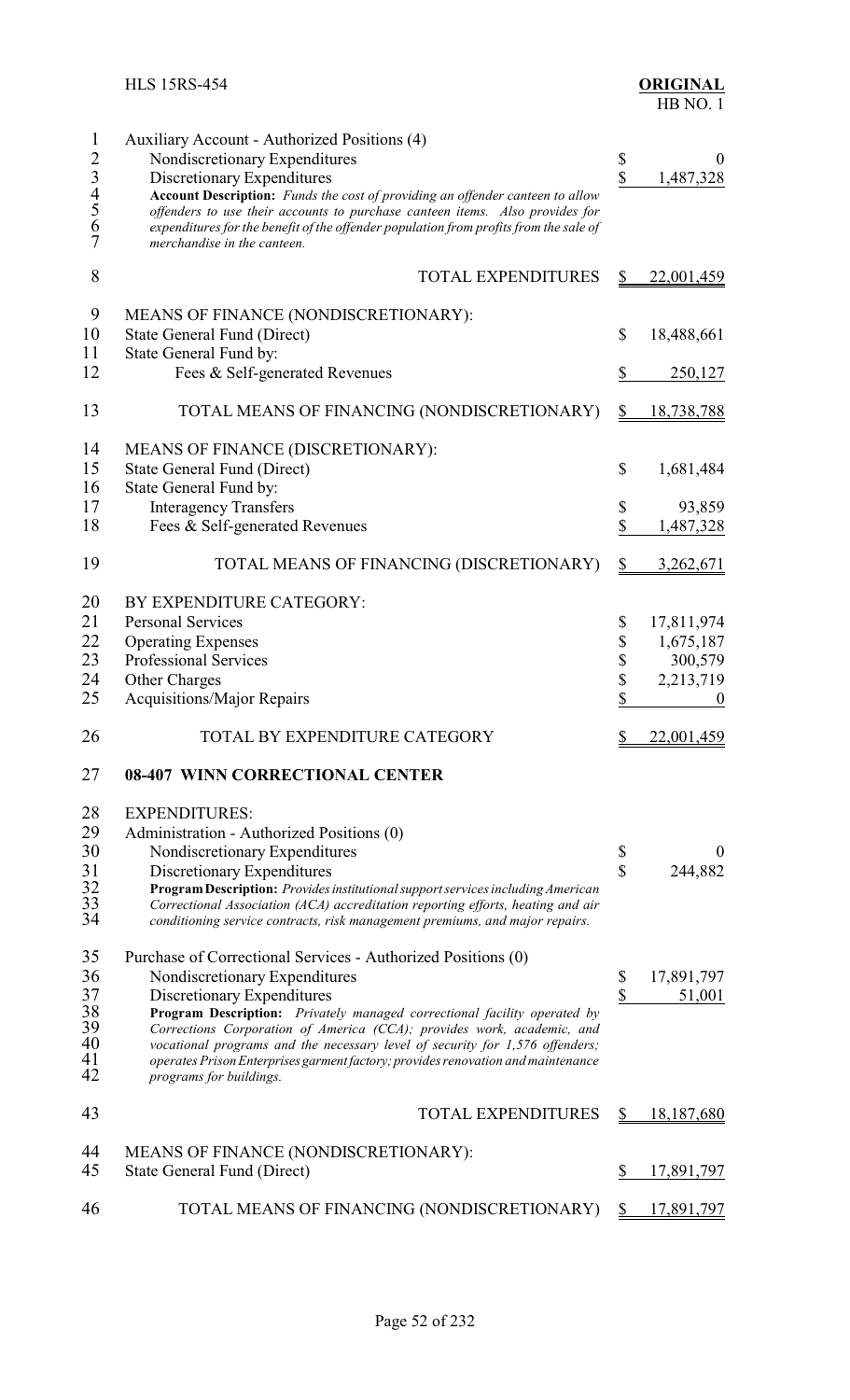|                      | <b>HLS 15RS-454</b>                                                                                                                                             |                                    | <b>ORIGINAL</b><br>HB NO.1 |
|----------------------|-----------------------------------------------------------------------------------------------------------------------------------------------------------------|------------------------------------|----------------------------|
| $\mathbf{1}$         | MEANS OF FINANCE (DISCRETIONARY):                                                                                                                               |                                    |                            |
| $\overline{2}$       | <b>State General Fund (Direct)</b>                                                                                                                              | $\mathcal{S}$                      | 120,100                    |
| 3                    | State General Fund by:                                                                                                                                          |                                    |                            |
| $\overline{4}$       | <b>Interagency Transfers</b>                                                                                                                                    | \$                                 | 51,001                     |
| 5                    | Fees and Self-generated Revenues                                                                                                                                | \$                                 | 124,782                    |
| 6                    | TOTAL MEANS OF FINANCING (DISCRETIONARY)                                                                                                                        | $\mathbf{\underline{\mathcal{S}}}$ | 295,883                    |
| 7                    | BY EXPENDITURE CATEGORY:                                                                                                                                        |                                    |                            |
| $8\,$                | <b>Personal Services</b>                                                                                                                                        | \$                                 | $\theta$                   |
| 9                    | <b>Operating Expenses</b>                                                                                                                                       | \$                                 | 129,247                    |
| 10                   | Professional Services                                                                                                                                           | \$                                 | $\bf{0}$                   |
| 11                   | <b>Other Charges</b>                                                                                                                                            | \$                                 | 18,058,433                 |
| 12                   | <b>Acquisitions/Major Repairs</b>                                                                                                                               | \$                                 |                            |
| 13                   | TOTAL BY EXPENDITURE CATEGORY                                                                                                                                   | \$                                 | 18,187,680                 |
| 14                   | 08-408 ALLEN CORRECTIONAL CENTER                                                                                                                                |                                    |                            |
| 15                   | <b>EXPENDITURES:</b>                                                                                                                                            |                                    |                            |
| 16                   | Administration - Authorized Positions (0)                                                                                                                       |                                    |                            |
| 17                   | Nondiscretionary Expenditures                                                                                                                                   | \$                                 | $\theta$                   |
| 18                   | Discretionary Expenditures                                                                                                                                      | $\hat{\mathbf{S}}$                 | 232,128                    |
| 19                   | Program Description: Provides institutional support services including American                                                                                 |                                    |                            |
| 20<br>21             | Correctional Association (ACA) accreditation reporting efforts, heating and air<br>conditioning service contracts, risk management premiums, and major repairs. |                                    |                            |
| 22                   | Purchase of Correctional Services - Authorized Positions (0)                                                                                                    |                                    |                            |
| 23                   | Nondiscretionary Expenditures                                                                                                                                   | \$                                 | 17,865,320                 |
| 24                   | Discretionary Expenditures                                                                                                                                      | $\mathbf{\hat{S}}$                 | 51,001                     |
| 25                   | Program Description: Privately managed correctional facility operated by the                                                                                    |                                    |                            |
| $\frac{26}{1}$<br>27 | GEO Group, Inc.; provides work, academic, and vocational programs and the                                                                                       |                                    |                            |
| 28                   | necessary level of security for 1,576 offenders; operates Prison Enterprises<br>furniture factory; provides renovation and maintenance programs for buildings.  |                                    |                            |
| 29                   | <b>TOTAL EXPENDITURES</b>                                                                                                                                       | S                                  | 18,148,449                 |
| 30                   | MEANS OF FINANCE (NONDISCRETIONARY):                                                                                                                            |                                    |                            |
| 31                   | State General Fund (Direct)                                                                                                                                     | \$                                 | 17,865,320                 |
| 32                   | TOTAL MEANS OF FINANCING (NONDISCRETIONARY)                                                                                                                     | $\frac{1}{2}$                      | <u>17,865,320</u>          |
| 33                   | MEANS OF FINANCE (DISCRETIONARY):                                                                                                                               |                                    |                            |
| 34                   | <b>State General Fund (Direct)</b>                                                                                                                              | \$                                 | 119,545                    |
| 35                   | State General Fund by:                                                                                                                                          |                                    |                            |
| 36                   | <b>Interagency Transfers</b>                                                                                                                                    | \$                                 | 51,001                     |
| 37                   | Fees and Self-generated Revenues                                                                                                                                | \$                                 | 112,583                    |
| 38                   | TOTAL MEANS OF FINANCING (DISCRETIONARY)                                                                                                                        | \$                                 | 283,129                    |
| 39                   | BY EXPENDITURE CATEGORY:                                                                                                                                        |                                    |                            |
| 40                   | <b>Personal Services</b>                                                                                                                                        | \$                                 | $\theta$                   |
| 41                   | <b>Operating Expenses</b>                                                                                                                                       | \$                                 | 121,896                    |
| 42                   | Professional Services                                                                                                                                           | \$                                 | $\theta$                   |
| 43                   | Other Charges                                                                                                                                                   | \$                                 | 18,026,553                 |
| 44                   | <b>Acquisitions/Major Repairs</b>                                                                                                                               | \$                                 | $\boldsymbol{0}$           |
| 45                   | TOTAL BY EXPENDITURE CATEGORY                                                                                                                                   |                                    | 18,148,449                 |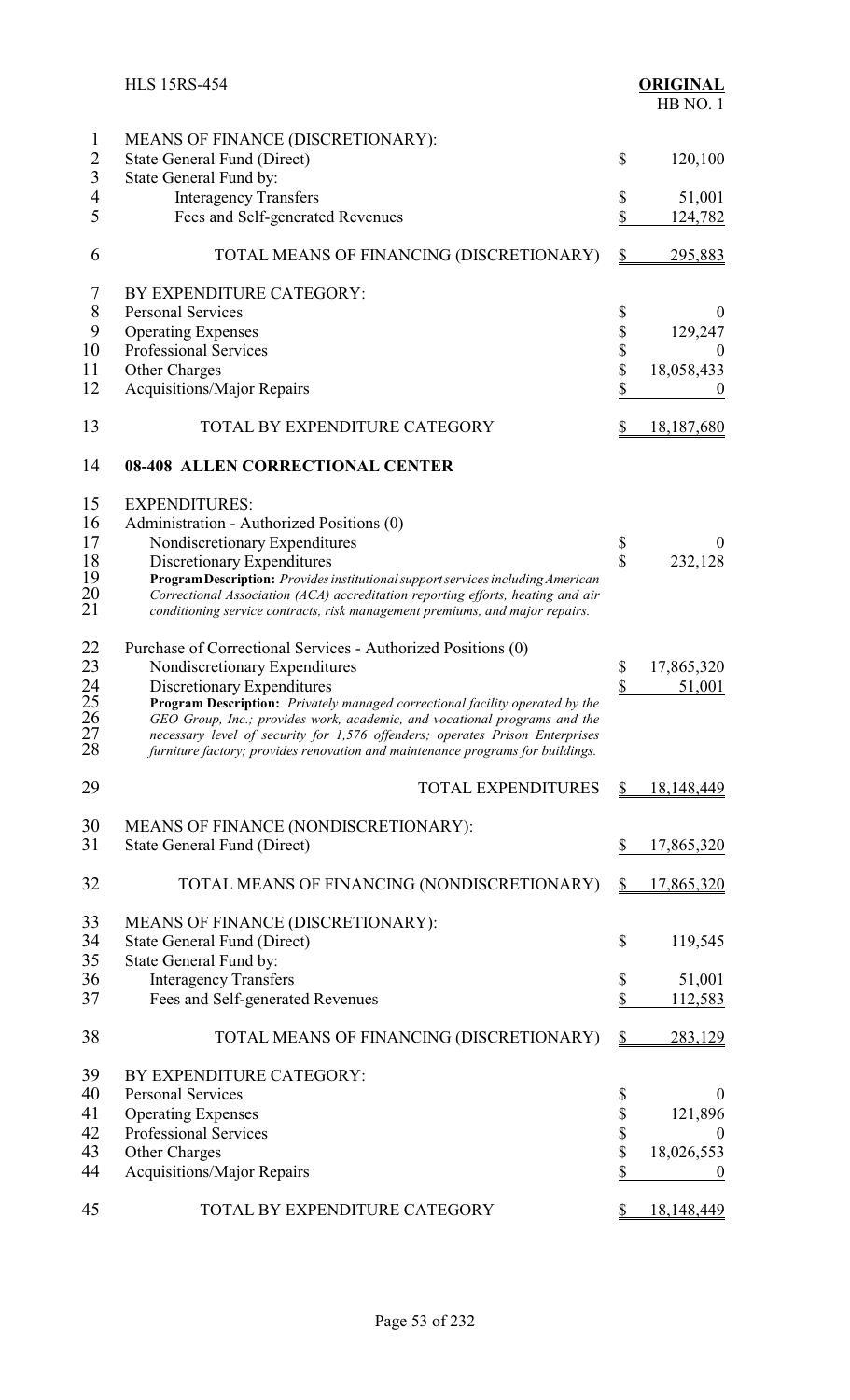| 1                                  | 08-409 DIXON CORRECTIONAL INSTITUTE                                                                                                                            |                         |                   |
|------------------------------------|----------------------------------------------------------------------------------------------------------------------------------------------------------------|-------------------------|-------------------|
| $\overline{2}$                     | <b>EXPENDITURES:</b>                                                                                                                                           |                         |                   |
| $\overline{3}$                     | Administration - Authorized Positions (9)                                                                                                                      |                         |                   |
| $\overline{4}$                     | Nondiscretionary Expenditures                                                                                                                                  | \$                      | 0                 |
| 5                                  | Discretionary Expenditures                                                                                                                                     | $\overline{\mathbb{S}}$ | 3,970,982         |
|                                    | Program Description: Provides administration and institutional support.                                                                                        |                         |                   |
|                                    | Administration includes the warden, institution business office, and American                                                                                  |                         |                   |
| 6789                               | Correctional Association (ACA) accreditation reporting efforts. Institutional                                                                                  |                         |                   |
|                                    | support includes telephone expenses, utilities, postage, Office of Risk Management                                                                             |                         |                   |
| 10                                 | insurance, and lease-purchase of equipment.                                                                                                                    |                         |                   |
| 11                                 | Incarceration - Authorized Positions (447)                                                                                                                     |                         |                   |
| 12                                 | Nondiscretionary Expenditures                                                                                                                                  | \$                      | 34,591,555        |
| 13                                 | Discretionary Expenditures                                                                                                                                     | $\mathbf{\hat{S}}$      | 1,715,447         |
| 14                                 | Program Description: Provides security; services related to the custody and care                                                                               |                         |                   |
| 15                                 | (offender classification and record keeping and basic necessities such as food,                                                                                |                         |                   |
| 16                                 | clothing, and laundry) for 1,820 minimum and medium custody offenders; and                                                                                     |                         |                   |
| 17<br>18                           | maintenance and support for the facility and equipment. Provides rehabilitation                                                                                |                         |                   |
| 19                                 | opportunities to offenders through literacy, academic and vocational programs,<br>religious guidance programs, recreational programs, on-the-job training, and |                         |                   |
|                                    | institutional work programs. Provides medical services (including an infirmary unit                                                                            |                         |                   |
|                                    | and dialysis treatment program), dental services, mental health services, and                                                                                  |                         |                   |
| $\frac{20}{21}$<br>$\frac{22}{23}$ | substance abuse counseling (including a substance abuse coordinator and both                                                                                   |                         |                   |
|                                    | Alcoholics Anonymous and Narcotics Anonymous activities).                                                                                                      |                         |                   |
| 24                                 | Auxiliary Account - Authorized Positions (5)                                                                                                                   |                         |                   |
| 25                                 | Nondiscretionary Expenditures                                                                                                                                  | \$                      | $\theta$          |
| 26                                 | Discretionary Expenditures                                                                                                                                     | \$                      | 1,636,666         |
| 27                                 | Account Description: Funds the cost of providing an offender canteen to allow                                                                                  |                         |                   |
| 28                                 | offenders to use their accounts to purchase canteen items. Also provides for                                                                                   |                         |                   |
| 29                                 | expenditures for the benefit of the offender population from profits from the sale of                                                                          |                         |                   |
| 30                                 | merchandise in the canteen.                                                                                                                                    |                         |                   |
| 31                                 | <b>TOTAL EXPENDITURES</b>                                                                                                                                      | \$                      | 41,914,650        |
| 32                                 | MEANS OF FINANCE (NONDISCRETIONARY):                                                                                                                           |                         |                   |
| 33                                 | State General Fund (Direct)                                                                                                                                    | \$                      | 33,817,272        |
| 34                                 | State General Fund by:                                                                                                                                         |                         |                   |
| 35                                 | Fees & Self-generated Revenues                                                                                                                                 | \$                      | 774,283           |
| 36                                 | TOTAL MEANS OF FINANCING (NONDISCRETIONARY)                                                                                                                    | \$                      | 34,591,555        |
|                                    |                                                                                                                                                                |                         |                   |
| 37                                 | MEANS OF FINANCE (DISCRETIONARY):                                                                                                                              |                         |                   |
| 38                                 | <b>State General Fund (Direct)</b>                                                                                                                             | \$                      | 3,951,816         |
| 39                                 | State General Fund by:                                                                                                                                         |                         |                   |
| 40                                 | <b>Interagency Transfers</b>                                                                                                                                   | \$                      | 1,715,447         |
| 41                                 | Fees & Self-generated Revenues                                                                                                                                 | \$                      | 1,655,832         |
|                                    |                                                                                                                                                                |                         |                   |
| 42                                 | TOTAL MEANS OF FINANCING (DISCRETIONARY)                                                                                                                       | \$                      | 7,323,095         |
| 43                                 | BY EXPENDITURE CATEGORY:                                                                                                                                       |                         |                   |
| 44                                 | <b>Personal Services</b>                                                                                                                                       | \$                      | 31,747,202        |
| 45                                 | <b>Operating Expenses</b>                                                                                                                                      | \$                      | 3,465,259         |
| 46                                 | <b>Professional Services</b>                                                                                                                                   | \$                      | 2,717,038         |
| 47                                 | Other Charges                                                                                                                                                  | \$                      | 3,985,151         |
| 48                                 | <b>Acquisitions/Major Repairs</b>                                                                                                                              | \$                      | 0                 |
| 49                                 | TOTAL BY EXPENDITURE CATEGORY                                                                                                                                  |                         | <u>41,914,650</u> |
|                                    |                                                                                                                                                                |                         |                   |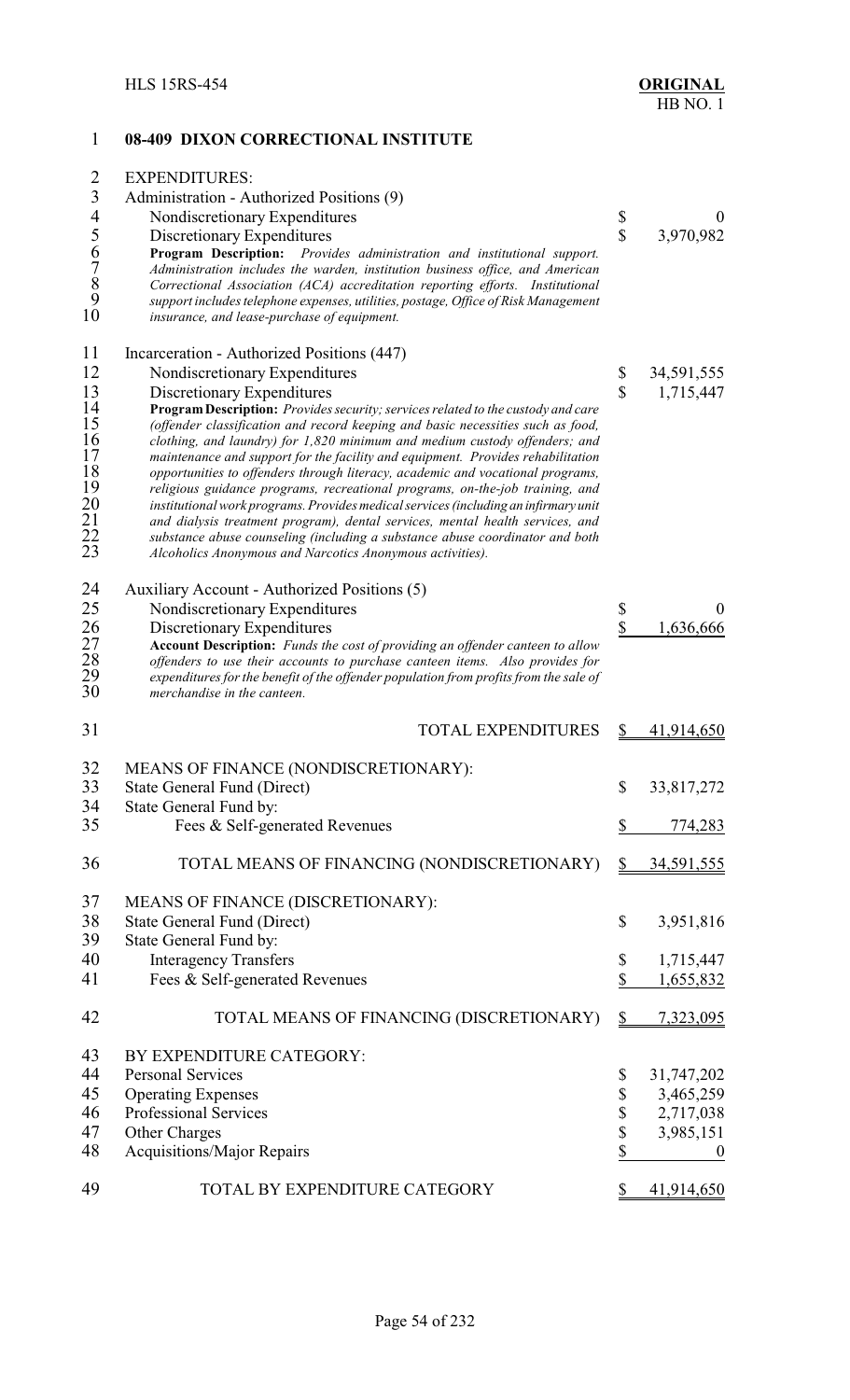### 1 **08-413 ELAYN HUNT CORRECTIONAL CENTER** 2 EXPENDITURES: 3 Administration - Authorized Positions (5)<br>4 Nondiscretionary Expenditures 4 Nondiscretionary Expenditures \$ 0<br>5 Discretionary Expenditures \$ 5,206,289 5 Discretionary Expenditures \$ 5,206,289<br>6 **Program Description:** *Provides administration and institutional support.*<br>7 *Administration includes the warden, institution business office, and American*<br>8 *Correctional Assoc* 6 **Program Description:** *Provides administration and institutional support.* 7 *Administration includes the warden, institution business office, and American* 8 *Correctional Association (ACA) accreditation reporting efforts. Institutional* 9 *support includes telephone expenses, utilities, postage, Office of Risk Management* insurance, and lease-purchase of equipment. 11 Incarceration - Authorized Positions (634)<br>12 Nondiscretionary Expenditures 12 Nondiscretionary Expenditures \$ 47,629,912<br>13 Discretionary Expenditures \$ 47,629,912 13 Discretionary Expenditures <br>14 **Program Description:** *Provides security; services related to the custody and care* **14 Program Description:** *Provides security; services related to the custody and care*<br>15 *(offender classification and record keeping and basic necessities such as food,* 15 *(offender classification and record keeping and basic necessities such as food, clothing, and laundry) for 2,175 offenders of various custody levels; and 17 maintenance and support of the facility and equipment. Provid* 16 *clothing, and laundry) for 2,175 offenders of various custody levels; and* 17 maintenance and support of the facility and equipment. Provides rehabilitation<br>
18 opportunities to offenders through literacy, academic and vocational programs,<br>
19 religious guidance programs, recreational programs, o 18 *opportunities to offenders through literacy, academic and vocational programs,* 19 *religious guidance programs, recreational programs, on-the-job training, and* 20 *institutional work programs. Provides medical services, dental services, mental* 21 *health services, and substance abuse counseling (including a substance abuse* 22 *coordinator and bothAlcoholics Anonymous andNarcotics Anonymous activities).*  23 *Provides diagnostic and classification servicesfor newly committed state offenders,* 24 *including medical exam, psychological evaluation, and social workup.* 25 Auxiliary Account - Authorized Positions (5)<br>26 Nondiscretionary Expenditures 26 Nondiscretionary Expenditures \$ 0<br>27 Discretionary Expenditures \$ 1,942,330 27 Discretionary Expenditures<br>28 Account Description: *Funds the cost of providing an offender canteen to allow* 28 **Account Description:** *Funds the cost of providing an offender canteen to allow* 29 *offenders to use their accounts to purchase canteen items. Also provides for* expenditures for the benefit of the offender population from profits from the sale of merchandise in the canteen. 32 TOTAL EXPENDITURES \$5,016,144 33 MEANS OF FINANCE (NONDISCRETIONARY):<br>34 State General Fund (Direct) State General Fund (Direct)  $$ 47,025,045$ 35 State General Fund by: 36 Fees & Self-generated Revenues \$ 604,867 37 TOTAL MEANS OF FINANCING (NONDISCRETIONARY) \$47,629,912 38 MEANS OF FINANCE (DISCRETIONARY): 39 State General Fund (Direct) \$ 5,206,289 40 State General Fund by: 41 Interagency Transfers \$ 237,613<br>42 Fees & Self-generated Revenues \$ 1942,330 Fees & Self-generated Revenues  $\qquad \qquad$  \$ 1,942,330 43 TOTAL MEANS OF FINANCING (DISCRETIONARY) \$ 7,386,232 44 BY EXPENDITURE CATEGORY:<br>45 Personal Services Personal Services  $\qquad$  42,069,655 46 Operating Expenses \$ 7,852,792 47 Professional Services \$ 396,761 48 Other Charges \$ 4,696,936 49 Acquisitions/Major Repairs  $\qquad \qquad$  8 0 50 TOTAL BY EXPENDITURE CATEGORY \$55,016,144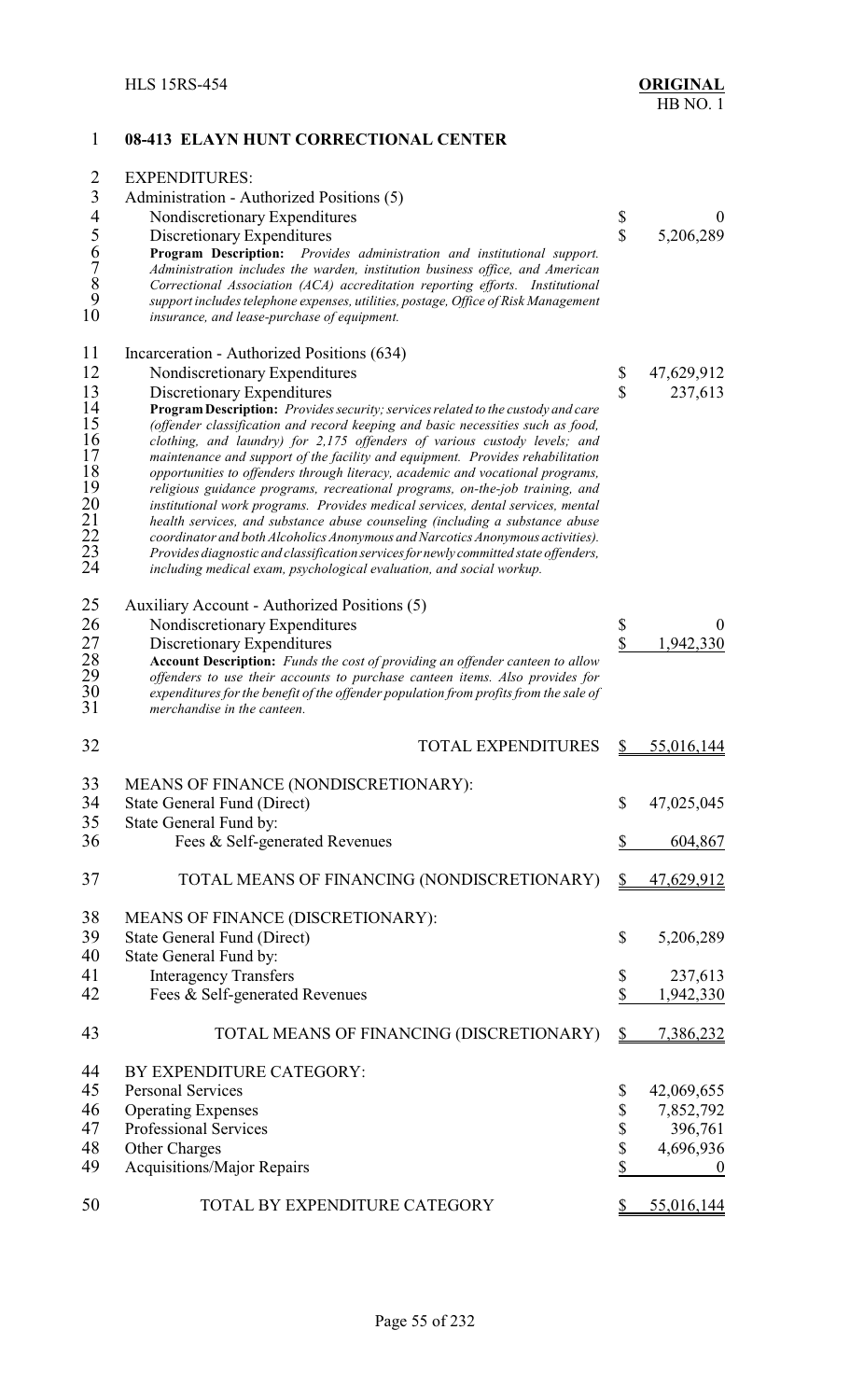| 1                                                         | 08-414 DAVID WADE CORRECTIONAL CENTER                                                                                                                                 |                         |                  |
|-----------------------------------------------------------|-----------------------------------------------------------------------------------------------------------------------------------------------------------------------|-------------------------|------------------|
| 2                                                         | <b>EXPENDITURES:</b>                                                                                                                                                  |                         |                  |
| $\overline{3}$                                            | Administration - Authorized Positions (7)                                                                                                                             |                         |                  |
| $\overline{4}$                                            | Nondiscretionary Expenditures                                                                                                                                         | \$                      | $\boldsymbol{0}$ |
| 5                                                         | Discretionary Expenditures                                                                                                                                            | $\overline{\mathbb{S}}$ | 2,938,380        |
| 6                                                         | Program Description: Provides administration and institutional support.                                                                                               |                         |                  |
| $\frac{7}{8}$                                             | Administration includes the warden, institution business office, and American                                                                                         |                         |                  |
|                                                           | Correctional Association (ACA) accreditation reporting efforts. Institutional                                                                                         |                         |                  |
| 9<br>10                                                   | support includes telephone expenses, utilities, postage, Office of Risk Management<br>insurance, and lease-purchase of equipment.                                     |                         |                  |
| 11                                                        | Incarceration - Authorized Positions (315)                                                                                                                            |                         |                  |
| 12                                                        | Nondiscretionary Expenditures                                                                                                                                         | \$                      | 22,534,549       |
| 13                                                        | Discretionary Expenditures                                                                                                                                            | $\overline{\mathbb{S}}$ | 217,290          |
| 14                                                        | Program Description: Provides security; services related to the custody and care                                                                                      |                         |                  |
| 15                                                        | (offender classification and record keeping and basic necessities such as food,                                                                                       |                         |                  |
| 16                                                        | clothing, and laundry) for 1,305 multi-level custody offenders; and maintenance                                                                                       |                         |                  |
| 17                                                        | and support of the facility and equipment. Provides rehabilitation opportunities to                                                                                   |                         |                  |
| 18                                                        | offenders through literacy, academic and vocational programs, religious guidance                                                                                      |                         |                  |
| 19                                                        | programs, recreational programs, on-the-job training, and institutional work<br>programs. Provides medical services (including an infirmary unit), dental services,   |                         |                  |
|                                                           | mental health services, and substance abuse counseling (including a substance                                                                                         |                         |                  |
| $\begin{smallmatrix} 20 \ 21 \ 22 \ 23 \end{smallmatrix}$ | abuse coordinator and both Alcoholics Anonymous and Narcotics Anonymous                                                                                               |                         |                  |
|                                                           | activities).                                                                                                                                                          |                         |                  |
| 24                                                        | Auxiliary Account - Authorized Positions (4)                                                                                                                          |                         |                  |
| 25                                                        | Nondiscretionary Expenditures                                                                                                                                         | \$                      | $\boldsymbol{0}$ |
|                                                           | Discretionary Expenditures                                                                                                                                            | $\overline{\mathbb{S}}$ | 1,603,976        |
|                                                           | Account Description: Funds the cost of providing an offender canteen to allow                                                                                         |                         |                  |
|                                                           | offenders to use their accounts to purchase canteen items. Also provides for<br>expenditures for the benefit of the offender population from profits from the sale of |                         |                  |
| 26<br>27<br>28<br>29<br>30                                | merchandise in the canteen.                                                                                                                                           |                         |                  |
| 31                                                        | <b>TOTAL EXPENDITURES</b>                                                                                                                                             | \$                      | 27,294,195       |
| 32                                                        | MEANS OF FINANCE (NONDISCRETIONARY):                                                                                                                                  |                         |                  |
| 33                                                        | State General Fund (Direct)                                                                                                                                           | \$                      | 21,936,348       |
| 34                                                        | State General Fund by:                                                                                                                                                |                         |                  |
| 35                                                        | Fees & Self-generated Revenues                                                                                                                                        | \$                      | 598,201          |
| 36                                                        | TOTAL MEANS OF FINANCING (NONDISCRETIONARY)                                                                                                                           | S                       | 22,534,549       |
| 37                                                        | MEANS OF FINANCE (DISCRETIONARY):                                                                                                                                     |                         |                  |
| 38                                                        | State General Fund (Direct)                                                                                                                                           | \$                      | 2,938,380        |
| 39                                                        | State General Fund by:                                                                                                                                                |                         |                  |
| 40                                                        | <b>Interagency Transfers</b>                                                                                                                                          | \$                      | 217,290          |
| 41                                                        | Fees & Self-generated Revenues                                                                                                                                        | \$                      | 1,603,976        |
| 42                                                        | TOTAL MEANS OF FINANCING (DISCRETIONARY)                                                                                                                              | \$                      | 4,759,646        |
| 43                                                        | BY EXPENDITURE CATEGORY:                                                                                                                                              |                         |                  |
| 44                                                        | <b>Personal Services</b>                                                                                                                                              | \$                      | 21,448,009       |
| 45                                                        | <b>Operating Expenses</b>                                                                                                                                             | \$                      | 2,726,283        |
| 46                                                        | Professional Services                                                                                                                                                 | \$                      | 219,154          |
| 47                                                        | <b>Other Charges</b>                                                                                                                                                  | \$                      | 2,900,749        |
| 48                                                        | <b>Acquisitions/Major Repairs</b>                                                                                                                                     | \$                      | $\boldsymbol{0}$ |
|                                                           |                                                                                                                                                                       |                         |                  |

49 TOTAL BY EXPENDITURE CATEGORY \$27,294,195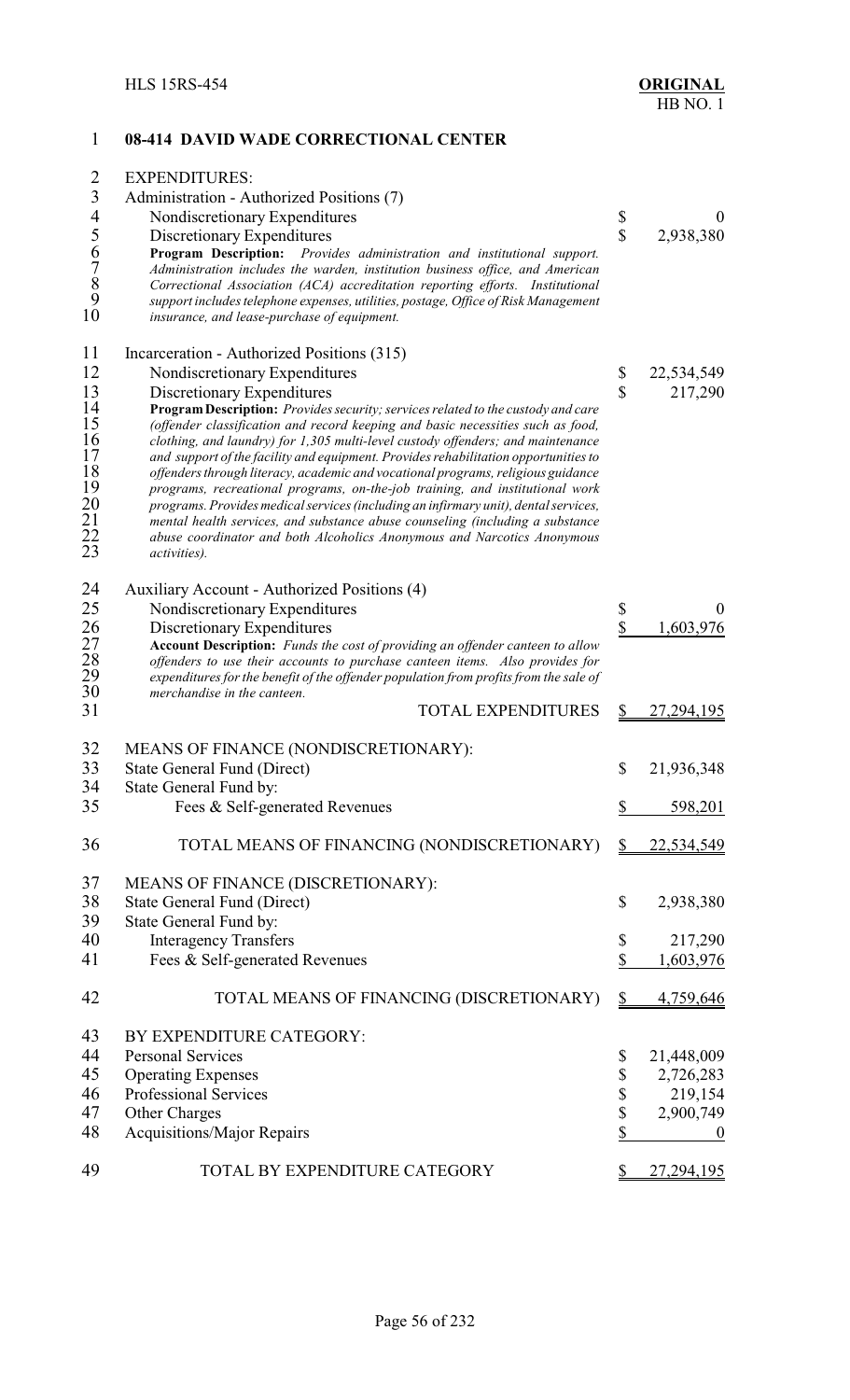## 1 **08-415 ADULT PROBATION AND PAROLE** 2 EXPENDITURES: 3 Administration and Support - Authorized Positions (21)<br>4 Nondiscretionary Expenditures 4 Nondiscretionary Expenditures \$ 0<br>5 Discretionary Expenditures \$ 5,470,147 5 Discretionary Expenditures <br>6 **Program Description:** *Provides management direction, guidance, coordination,*<br>7 *and administrative support.* 6 **Program Description:** *Provides management direction, guidance, coordination,*  $and$  *administrative support.* 8 Field Services - Authorized Positions (740)<br>9 Nondiscretionary Expenditures 9 Nondiscretionary Expenditures \$ 59,903,542<br>10 Discretionary Expenditures \$ 59,903,542 10 Discretionary Expenditures<br>11 **Program Description:** Provides supervision of remanded clients; supplies **\$** 0 11 **Program Description:** *Provides supervision of remanded clients; supplies* 12 *investigative reports for sentencing, release, and clemency; fulfills extradition* 13 *requirements; and supervises contract work release centers.* 14 TOTAL EXPENDITURES \$ 65,373,689 15 MEANS OF FINANCE (NONDISCRETIONARY): 16 State General Fund (Direct) \$ 41,369,437 17 State General Fund by: 18 Fees & Self-generated Revenues from prior 19 and current year collections \$ 18,480,105 20 Statutory Dedications: 21 Sex Offender Registry Technology Fund  $\qquad \qquad$  \$ 54,000 22 TOTAL MEANS OF FINANCING (NONDISCRETIONARY) \$59,903,542 23 MEANS OF FINANCE (DISCRETIONARY): 24 State General Fund (Direct) \$ 5,470,147 25 TOTAL MEANS OF FINANCING (DISCRETIONARY) \$ 5,470,147 26 BY EXPENDITURE CATEGORY: 27 Personal Services \$ 54,617,882<br>28 Operating Expenses \$ 5.215,856 28 Operating Expenses \$ 5,215,856<br>29 Professional Services \$ 1,292,526 29 Professional Services  $\begin{array}{cccc} 30 & \text{Other Charges} \end{array}$   $\begin{array}{cccc} 1,292,526 \\ 1,292,526 \end{array}$ 30 Other Charges<br>31 Acquisitions/M Acquisitions/Major Repairs  $\frac{1}{2}$  0 32 TOTAL BY EXPENDITURE CATEGORY \$ 65,373,689 33 **08-416 B. B. "SIXTY" RAYBURN CORRECTIONAL CENTER** 34 35 EXPENDITURES: 36 Administration - Authorized Positions (6)<br>37 Nondiscretionary Expenditures 37 Nondiscretionary Expenditures \$ 0<br>38 Discretionary Expenditures \$ 2,833,899 38 Discretionary Expenditures<br>39 **Program Description:** *Provides administration and institutional support.* **S** 2,833,899 39 **Program Description:** *Provides administration and institutional support.*  40 *Administration includes the warden, institution business office, and American* 41 *Correctional Association (ACA) accreditation reporting efforts. Institutional* 42 *support includes telephone expenses, utilities, postage, Office of Risk Management* 43 *insurance, and lease-purchase of equipment.*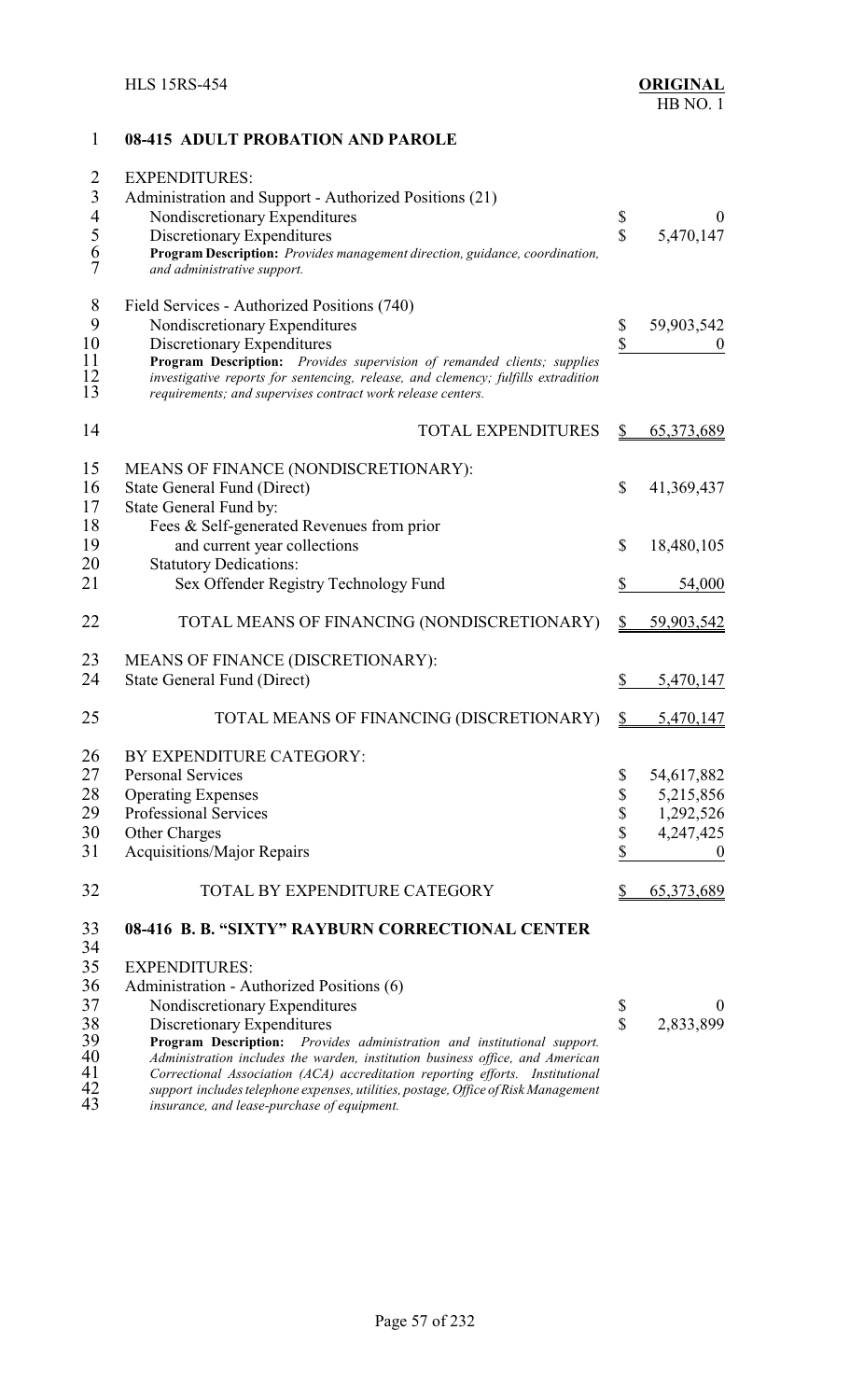| $\mathbf{1}$   | Incarceration - Authorized Positions (288)                                                                  |                         |            |
|----------------|-------------------------------------------------------------------------------------------------------------|-------------------------|------------|
| $\overline{2}$ | Nondiscretionary Expenditures                                                                               | \$                      | 20,714,540 |
| 3456789        | Discretionary Expenditures                                                                                  | $\mathbf S$             | 144,860    |
|                | Program Description: Provides security; services related to the custody and care                            |                         |            |
|                | (offender classification and record keeping and basic necessities such as food,                             |                         |            |
|                | clothing, and laundry) for 1,314 multi-level custody offenders; and maintenance                             |                         |            |
|                | and support of the facility and equipment. Provides rehabilitation opportunities to                         |                         |            |
|                | offenders through literacy, academic and vocational programs, religious guidance                            |                         |            |
|                | programs, recreational programs, on-the-job training, and institutional work                                |                         |            |
| 10             | programs. Provides medical services (including an infirmary unit), dental services,                         |                         |            |
| 11<br>12       | mental health services, and substance abuse counseling (including a substance                               |                         |            |
| 13             | abuse coordinator and both Alcoholics Anonymous and Narcotics Anonymous<br><i>activities</i> ).             |                         |            |
|                |                                                                                                             |                         |            |
| 14             | Auxiliary Account - Authorized Positions (3)                                                                |                         |            |
| 15             | Nondiscretionary Expenditures                                                                               | \$                      | $\theta$   |
| 16             |                                                                                                             | $\overline{\mathbb{S}}$ | 1,169,920  |
| 17             | Discretionary Expenditures<br>Account Description: Funds the cost of providing an offender canteen to allow |                         |            |
| 18             | offenders to use their accounts to purchase canteen items. Also provides for                                |                         |            |
| 19             | expenditures for the benefit of the offender population from profits from the sale of                       |                         |            |
| 20             | merchandise in the canteen.                                                                                 |                         |            |
|                |                                                                                                             |                         |            |
| 21             | <b>TOTAL EXPENDITURES</b>                                                                                   | \$                      | 24,863,219 |
|                |                                                                                                             |                         |            |
| 22             | MEANS OF FINANCE (NONDISCRETIONARY):                                                                        |                         |            |
| 23             | <b>State General Fund (Direct)</b>                                                                          | \$                      | 20,258,503 |
| 24             | State General Fund by:                                                                                      |                         |            |
| 25             | Fees & Self-generated Revenues                                                                              | \$                      | 456,037    |
|                |                                                                                                             |                         |            |
| 26             | TOTAL MEANS OF FINANCING (NONDISCRETIONARY)                                                                 | <u>\$</u>               | 20,714,540 |
| 27             | MEANS OF FINANCE (DISCRETIONARY):                                                                           |                         |            |
|                |                                                                                                             |                         |            |
| 28             | <b>State General Fund (Direct)</b>                                                                          | \$                      | 2,833,899  |
| 29             | State General Fund by:                                                                                      |                         |            |
| 30             | <b>Interagency Transfers</b>                                                                                | \$                      | 144,860    |
| 31             | Fees & Self-generated Revenues                                                                              | \$                      | 1,169,920  |
| 32             | TOTAL MEANS OF FINANCING (DISCRETIONARY)                                                                    | \$                      | 4,148,679  |
|                |                                                                                                             |                         |            |
| 33             | BY EXPENDITURE CATEGORY:                                                                                    |                         |            |
| 34             | <b>Personal Services</b>                                                                                    | \$                      | 19,653,135 |
| 35             | <b>Operating Expenses</b>                                                                                   | \$                      | 2,503,817  |
| 36             | Professional Services                                                                                       | \$                      | 146,770    |
| 37             | Other Charges                                                                                               | \$                      | 2,559,497  |
| 38             | <b>Acquisitions/Major Repairs</b>                                                                           | \$                      | U          |
| 39             | TOTAL BY EXPENDITURE CATEGORY                                                                               |                         | 24,863,219 |
|                |                                                                                                             |                         |            |
| 40             | <b>PUBLIC SAFETY SERVICES</b>                                                                               |                         |            |
| 41             | 08-418 OFFICE OF MANAGEMENT AND FINANCE                                                                     |                         |            |
| 42             | <b>EXPENDITURES:</b>                                                                                        |                         |            |
| 43             | Management and Finance Program - Authorized Positions (83)                                                  |                         |            |
| 44             | Nondiscretionary Expenditures                                                                               | \$                      | 1,692,225  |
| 45             | Discretionary Expenditures                                                                                  | \$                      | 32,976,561 |
| 46             | Program Description: Provides effective management and support services in an                               |                         |            |
| 47             | efficient, expeditious, and professional manner to all budget units within Public                           |                         |            |
| 48             | Safety Services.                                                                                            |                         |            |
|                |                                                                                                             |                         |            |
| 49             | TOTAL EXPENDITURES                                                                                          | S                       | 34,668,786 |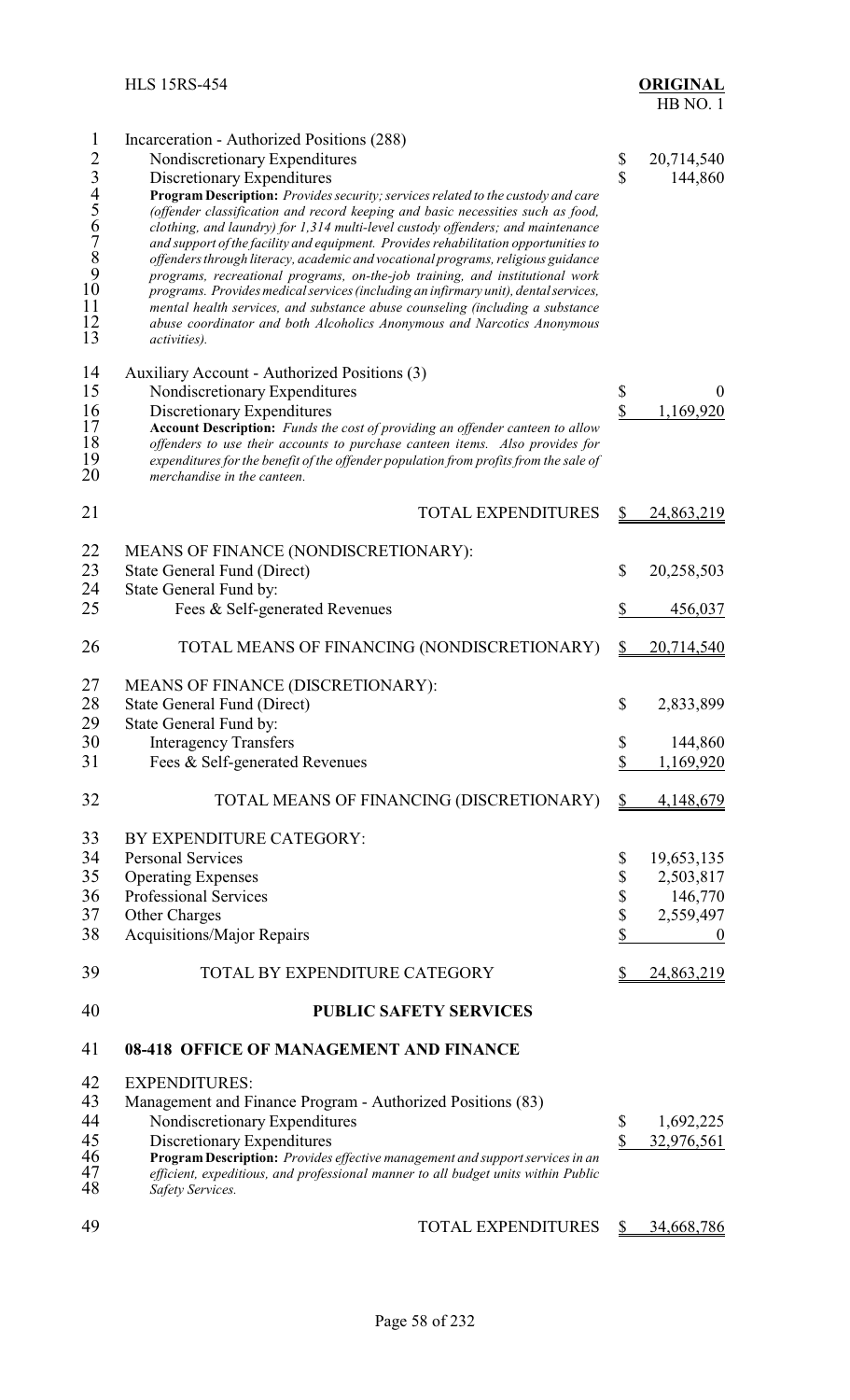|                                  | <b>HLS 15RS-454</b>                                                                                                                                          |                         | <b>ORIGINAL</b><br>HB NO.1 |
|----------------------------------|--------------------------------------------------------------------------------------------------------------------------------------------------------------|-------------------------|----------------------------|
| $\mathbf{1}$                     | MEANS OF FINANCE (NONDISCRETIONARY):                                                                                                                         |                         |                            |
| $\overline{2}$                   | State General Fund by:                                                                                                                                       |                         |                            |
| 3                                | Fees & Self-generated Revenues                                                                                                                               | \$                      | 1,692,225                  |
| 4                                | TOTAL MEANS OF FINANCING (NONDISCRETIONARY)                                                                                                                  | $\mathbb{S}$            | <u>1,692,225</u>           |
| 5                                | MEANS OF FINANCE (DISCRETIONARY):                                                                                                                            |                         |                            |
| 6                                | State General Fund by:                                                                                                                                       |                         |                            |
| $\sqrt{ }$                       | <b>Interagency Transfers</b>                                                                                                                                 | \$                      | 5,766,719                  |
| $8\,$                            | Fees & Self-generated Revenues                                                                                                                               | $\overline{\mathbb{S}}$ | 22,074,472                 |
| 9                                | <b>Statutory Dedications:</b>                                                                                                                                |                         |                            |
| 10                               | Riverboat Gaming Enforcement Fund                                                                                                                            | \$                      | 3,149,751                  |
| 11                               | Video Draw Poker Device Fund                                                                                                                                 | \$                      | 1,985,619                  |
| 12                               | TOTAL MEANS OF FINANCING (DISCRETIONARY)                                                                                                                     | S                       | 32,976,561                 |
| 13                               | BY EXPENDITURE CATEGORY:                                                                                                                                     |                         |                            |
| 14                               | <b>Personal Services</b>                                                                                                                                     | \$                      | 9,609,161                  |
| 15                               | <b>Operating Expenses</b>                                                                                                                                    | \$                      | 3,315,275                  |
| 16                               | <b>Professional Services</b>                                                                                                                                 |                         | 172,100                    |
| 17                               | Other Charges                                                                                                                                                | \$<br>\$                | 21,572,250                 |
|                                  |                                                                                                                                                              | \$                      |                            |
| 18                               | <b>Acquisitions/Major Repairs</b>                                                                                                                            |                         | $\boldsymbol{0}$           |
| 19                               | TOTAL BY EXPENDITURE CATEGORY                                                                                                                                | \$                      | 34,668,786                 |
| 20                               | <b>08-419 OFFICE OF STATE POLICE</b>                                                                                                                         |                         |                            |
| 21                               | <b>EXPENDITURES:</b>                                                                                                                                         |                         |                            |
| 22                               | Traffic Enforcement Program - Authorized Positions (902)                                                                                                     |                         |                            |
| 23                               | Nondiscretionary Expenditures                                                                                                                                | \$                      | 3,732,364                  |
| 24                               | Discretionary Expenditures                                                                                                                                   | \$                      | 136,959,166                |
|                                  | Program Description: Enforces state laws relating to motor vehicles and streets                                                                              |                         |                            |
|                                  | and highways of the state, including all criminal activities with emphasis on DWI,                                                                           |                         |                            |
|                                  | speeding, narcotics, and organized crime; provides inspection and enforcement                                                                                |                         |                            |
|                                  | activities relative to intrastate and interstate commercial vehicles; oversees the                                                                           |                         |                            |
| 25<br>26<br>27<br>28<br>29<br>30 | transportation of hazardous materials; regulates the towing and wrecker industry;<br>and regulates explosives control.                                       |                         |                            |
| 31                               | Criminal Investigation Program - Authorized Positions (180)                                                                                                  |                         |                            |
| 32                               | Nondiscretionary Expenditures                                                                                                                                | \$                      | 343,882                    |
| 33                               | Discretionary Expenditures                                                                                                                                   | \$                      | 27,034,873                 |
|                                  | <b>Program Description:</b> Has responsibility for the enforcement of all statutes                                                                           |                         |                            |
|                                  | relating to criminal activity; serves as a repository for information and point of                                                                           |                         |                            |
| 34<br>35<br>36<br>37<br>38<br>39 | coordination for multi-jurisdictional investigations; conducts investigations for the                                                                        |                         |                            |
|                                  | Louisiana Lottery Corporation; reviews referrals and complaints related to                                                                                   |                         |                            |
|                                  | insurance fraud; conducts background investigations for the Louisiana Lottery                                                                                |                         |                            |
| 40                               | Corporation; investigates cases involving the distribution of narcotics and<br>dangerous substances.                                                         |                         |                            |
| 41                               | Operational Support Program - Authorized Positions (329)                                                                                                     |                         |                            |
| 42                               | Nondiscretionary Expenditures                                                                                                                                | \$                      | 11,550,058                 |
| 43                               | Discretionary Expenditures                                                                                                                                   | \$                      | 80,702,420                 |
|                                  | Program Description: Provides support services to personnel within the Office                                                                                |                         |                            |
| 44<br>45                         | of State Police and other public law enforcement agencies; operates the crime                                                                                |                         |                            |
| 46<br>47                         | laboratory; trains and certifies personnel on blood alcohol testing machinery and                                                                            |                         |                            |
|                                  | paperwork; serves as central depository for criminal records; manages fleet                                                                                  |                         |                            |
| 48                               | operations and maintenance; provides security for elected officials; provides                                                                                |                         |                            |
| 49<br>50                         | security for the Capitol Complex and state-owned facilities across the state;                                                                                |                         |                            |
| 51                               | conducts background investigations on new and current employees through its<br>Internal Affairs Section; promotes interoperability throughout the state; and |                         |                            |

 *manages and provides training, certification, and recertification of all required law enforcement classes.*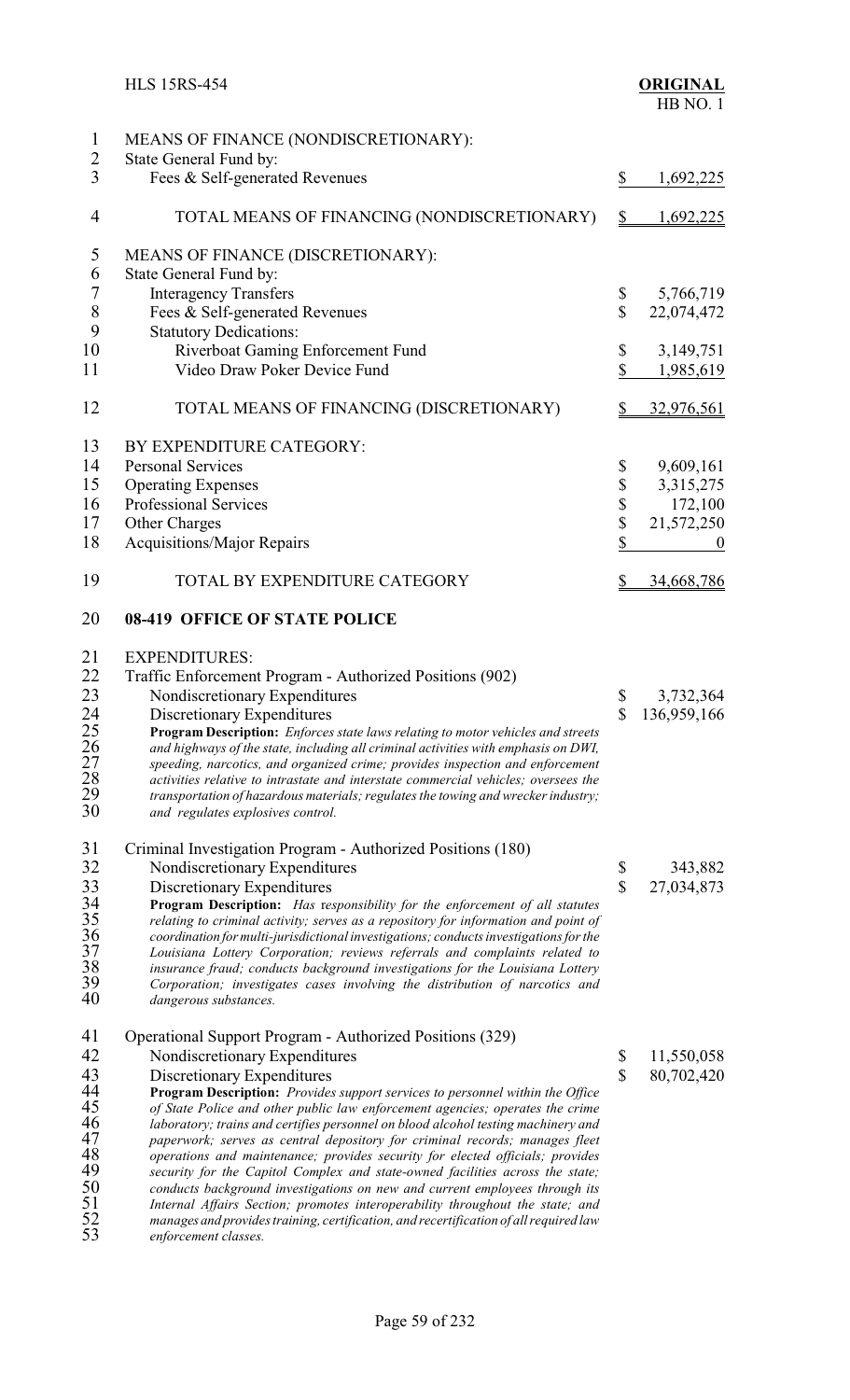|                                                           | <b>HLS 15RS-454</b>                                                                                                                                                                                                                                                                                                                        |               | <b>ORIGINAL</b><br>HB NO.1 |
|-----------------------------------------------------------|--------------------------------------------------------------------------------------------------------------------------------------------------------------------------------------------------------------------------------------------------------------------------------------------------------------------------------------------|---------------|----------------------------|
| $\mathbf{1}$<br>$2\overline{3}$<br>$4\overline{5}$<br>$6$ | Gaming Enforcement Program - Authorized Positions (195)<br>Nondiscretionary Expenditures<br>Discretionary Expenditures<br>Program Description: Regulates, licenses, and investigates gaming activities in<br>the state, including video poker, riverboat, land-based casino, and Indian gaming,<br>and gaming equipment and manufacturers. | \$<br>\$      | 431,100<br>22,505,069      |
| 7                                                         | <b>TOTAL EXPENDITURES</b>                                                                                                                                                                                                                                                                                                                  | S             | <u>283,258,932</u>         |
| 8                                                         | MEANS OF FINANCE (NONDISCRETIONARY):                                                                                                                                                                                                                                                                                                       |               |                            |
| 9                                                         | State General Fund by:                                                                                                                                                                                                                                                                                                                     |               |                            |
| 10                                                        | Fees & Self-generated Revenues                                                                                                                                                                                                                                                                                                             | \$            | 15,513,391                 |
| 11                                                        | <b>Statutory Dedications:</b>                                                                                                                                                                                                                                                                                                              |               |                            |
| 12                                                        | Riverboat Gaming Enforcement Fund                                                                                                                                                                                                                                                                                                          | \$            | 544,013                    |
| 13                                                        |                                                                                                                                                                                                                                                                                                                                            |               |                            |
| 14                                                        | TOTAL MEANS OF FINANCING (NONDISCRETIONARY)                                                                                                                                                                                                                                                                                                | $\frac{1}{2}$ | 16,057,404                 |
| 15                                                        | MEANS OF FINANCE (DISCRETIONARY):                                                                                                                                                                                                                                                                                                          |               |                            |
| 16                                                        | State General Fund by:                                                                                                                                                                                                                                                                                                                     |               |                            |
| 17                                                        | <b>Interagency Transfers</b>                                                                                                                                                                                                                                                                                                               | \$            | 26,740,502                 |
| 18                                                        | Fees & Self-generated Revenues                                                                                                                                                                                                                                                                                                             | $\mathbb{S}$  | 48,418,253                 |
| 19                                                        | <b>Statutory Dedications:</b>                                                                                                                                                                                                                                                                                                              |               |                            |
| 20                                                        | Public Safety DWI Testing, Maintenance and                                                                                                                                                                                                                                                                                                 |               |                            |
| 21                                                        | <b>Training Fund</b>                                                                                                                                                                                                                                                                                                                       | \$            | 515,218                    |
| 22                                                        | Louisiana Towing and Storage Fund                                                                                                                                                                                                                                                                                                          | \$            | 300,000                    |
| 23                                                        | Riverboat Gaming Enforcement Fund                                                                                                                                                                                                                                                                                                          | \$            | 36,665,637                 |
| 24                                                        | Video Draw Poker Device Fund                                                                                                                                                                                                                                                                                                               | \$            | 5,297,174                  |
| 25                                                        | Concealed Handgun Permit Fund                                                                                                                                                                                                                                                                                                              | \$            | 5,249,601                  |
| 26                                                        | <b>Right to Know Fund</b>                                                                                                                                                                                                                                                                                                                  | \$            | 89,691                     |
| 27                                                        | <b>Insurance Fraud Investigation Fund</b>                                                                                                                                                                                                                                                                                                  | Φ             | 2,698,115                  |
| 28                                                        | Hazardous Materials Emergency Response Fund                                                                                                                                                                                                                                                                                                | \$            | 222,585                    |
| 29                                                        | <b>Explosives Trust Fund</b>                                                                                                                                                                                                                                                                                                               | \$            | 137,116                    |
| 30                                                        | Criminal Identification and Information Fund                                                                                                                                                                                                                                                                                               | \$            | 8,009,136                  |
| 31                                                        | Pari-mutuel Live Racing Facility Gaming Control Fund                                                                                                                                                                                                                                                                                       | \$            | 2,178,426                  |
| 32                                                        | Tobacco Tax Health Care Fund                                                                                                                                                                                                                                                                                                               | \$            | 6,000,000                  |
| 33                                                        | Louisiana State Police Salary Fund                                                                                                                                                                                                                                                                                                         | \$            | 15,600,000                 |
| 34                                                        | Department of Public Safety Peace Officers Fund                                                                                                                                                                                                                                                                                            | \$            | 64,115                     |
| 35                                                        | Sex Offender Registry Technology Fund                                                                                                                                                                                                                                                                                                      | \$            | 25,000                     |
| 36                                                        | Unified Carrier Registration Agreement Fund                                                                                                                                                                                                                                                                                                | \$            | 1,324,141                  |
| 37                                                        | Motorcycle Safety, Awareness, and Operator Training                                                                                                                                                                                                                                                                                        |               |                            |

| ں ر | $\text{SCA}$ Offender Registry Technology Fund      | ۰υ | 2.000         |
|-----|-----------------------------------------------------|----|---------------|
| 36  | Unified Carrier Registration Agreement Fund         |    | 1,324,141     |
| 37  | Motorcycle Safety, Awareness, and Operator Training |    |               |
| 38  | Program Fund                                        |    | 135,999       |
| 39  | Oil Spill Contingency Fund                          |    | 1,865,924     |
| 40  | Transportation Trust Fund - Regular                 |    | 65,090,464    |
| 41  | <b>Underground Damages Prevention Fund</b>          |    | 81,519        |
| 42  | Debt Recovery Fund                                  |    | 5,000,000     |
| 43  | <b>Insurance Verification System Fund</b>           |    | 24,598,754    |
| 44  | Federal Funds                                       |    | 10,894,158    |
| 45  | TOTAL MEANS OF FINANCING (DISCRETIONARY)            |    | 267, 201, 528 |

<sup>46</sup> Provided however, and notwithstanding any law to the contrary, prior year Self-generated Revenues derived from federal and state drug and gaming asset forfeitures shall be carried 47 Revenues derived from federal and state drug and gaming asset forfeitures shall be carried 48 forward and shall be available for expenditure.

forward and shall be available for expenditure.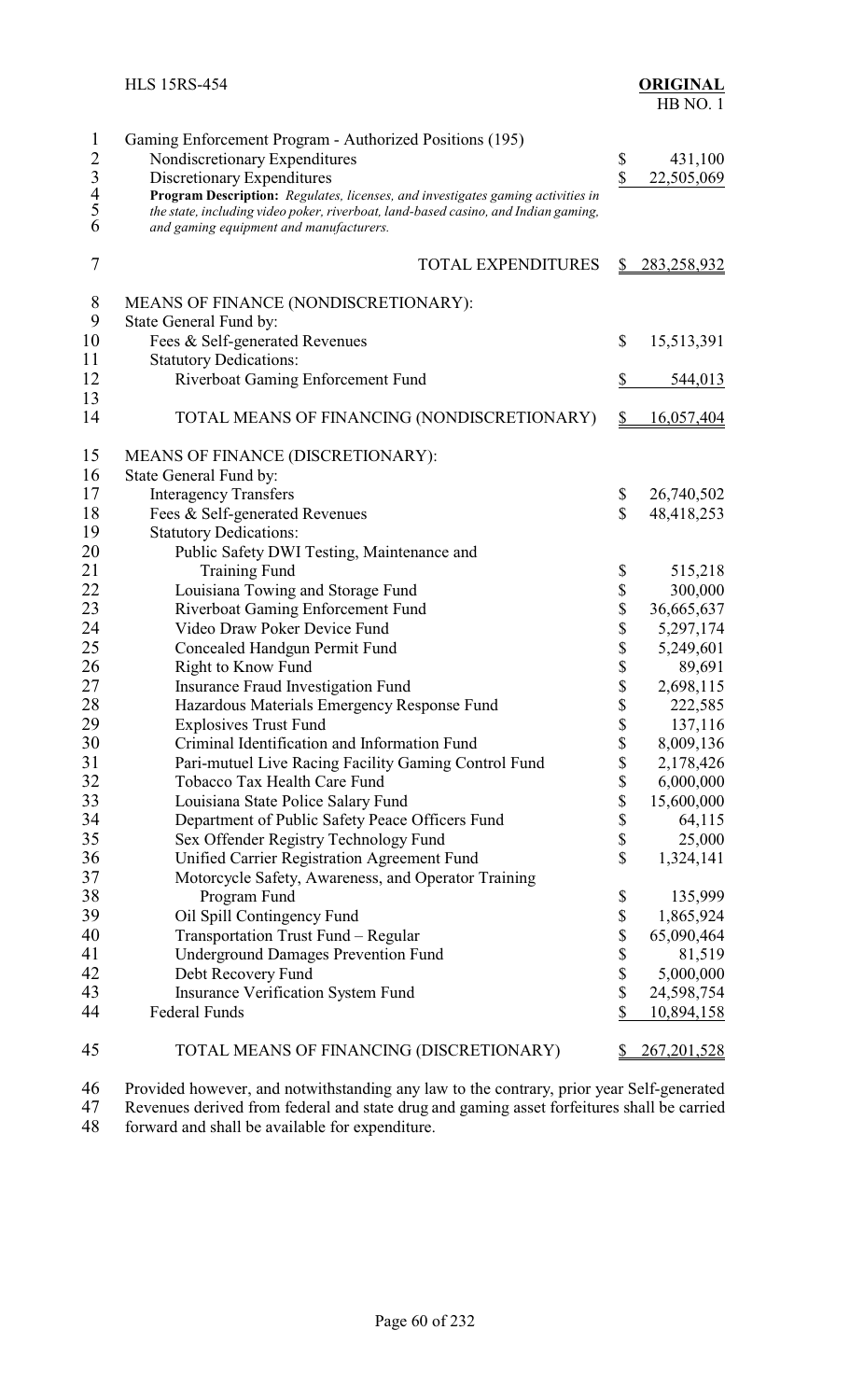|                          | <b>HLS 15RS-454</b>                                                                                                                                             |                    | <b>ORIGINAL</b><br>HB NO.1 |
|--------------------------|-----------------------------------------------------------------------------------------------------------------------------------------------------------------|--------------------|----------------------------|
| $\mathbf{1}$             | BY EXPENDITURE CATEGORY:                                                                                                                                        |                    |                            |
| $\overline{2}$           | <b>Personal Services</b>                                                                                                                                        | \$                 | 205,936,341                |
| 3                        | <b>Operating Expenses</b>                                                                                                                                       | \$                 | 19,267,586                 |
| $\overline{\mathcal{A}}$ | <b>Professional Services</b>                                                                                                                                    | \$                 | 1,238,535                  |
| 5                        | <b>Other Charges</b>                                                                                                                                            | \$                 | 56,816,470                 |
| 6                        | <b>Acquisitions/Major Repairs</b>                                                                                                                               | \$                 | $\bf{0}$                   |
| 7                        | TOTAL BY EXPENDITURE CATEGORY                                                                                                                                   | $\frac{1}{2}$      | <u>283,258,932</u>         |
| 8                        | <b>08-420 OFFICE OF MOTOR VEHICLES</b>                                                                                                                          |                    |                            |
| 9                        | <b>EXPENDITURES:</b>                                                                                                                                            |                    |                            |
| 10                       | Licensing Program - Authorized Positions (503)                                                                                                                  |                    |                            |
| 11                       | Nondiscretionary Expenditures                                                                                                                                   | \$                 | 3,249,232                  |
| 12                       | Discretionary Expenditures                                                                                                                                      | $\mathbf{\hat{S}}$ | 49,549,872                 |
| 13                       | Program Description: Through field offices and headquarter units, issues                                                                                        |                    |                            |
| $\frac{14}{1}$           | Louisiana driver's licenses, identification cards, license plates, registrations and                                                                            |                    |                            |
| 15                       | certificates of titles; maintains driving records and vehicle records; enforces the                                                                             |                    |                            |
| 16<br>17                 | state's mandatory automobile insurance liability insurance laws; reviews and<br>processes files received from law enforcement agencies and courts, governmental |                    |                            |
| 18                       | agencies, insurance companies and individuals; takes action based on established                                                                                |                    |                            |
| $\frac{19}{20}$          | law, policies and procedures; complies with several federal/state mandated and                                                                                  |                    |                            |
|                          | regulated programs such as Motor Voter Registration process and the Organ                                                                                       |                    |                            |
| 21                       | Donor process.                                                                                                                                                  |                    |                            |
| 22                       | <b>TOTAL EXPENDITURES</b>                                                                                                                                       | \$                 | 52,799,104                 |
| 23                       | MEANS OF FINANCE (NONDISCRETIONARY):                                                                                                                            |                    |                            |
| 24                       | State General Fund by:                                                                                                                                          |                    |                            |
| 25                       | Fees & Self-generated Revenues from prior and current                                                                                                           |                    |                            |
| 26                       | year collections                                                                                                                                                | $\frac{1}{2}$      | 3,249,232                  |
|                          |                                                                                                                                                                 |                    |                            |
| 27                       | TOTAL MEANS OF FINANCING (NONDISCRETIONARY)                                                                                                                     | $\frac{1}{2}$      | 3,249,232                  |
| 28                       | MEANS OF FINANCE (DISCRETIONARY):                                                                                                                               |                    |                            |
| 29                       | State General Fund by:                                                                                                                                          |                    |                            |
| 30                       | <b>Interagency Transfers</b>                                                                                                                                    | \$                 | 325,000                    |
| 31                       | Fees & Self-generated Revenues from prior and current                                                                                                           |                    |                            |
| 32                       | year collections                                                                                                                                                | \$                 | 38,596,958                 |
| 33                       | <b>Statutory Dedications:</b>                                                                                                                                   |                    |                            |
| 34                       | Motor Vehicles Customer Service and Technology Fund                                                                                                             | \$                 | 7,384,236                  |
| 35                       | Unified Carrier Registration Agreement Fund                                                                                                                     | \$                 | 171,007                    |
| 36                       | <b>Insurance Verification System Fund</b>                                                                                                                       | \$                 | 1,181,921                  |
| 37                       | <b>Federal Funds</b>                                                                                                                                            | \$                 | 1,890,750                  |
| 38                       | TOTAL MEANS OF FINANCING (DISCRETIONARY)                                                                                                                        | \$                 | 49,549,872                 |
| 39                       | BY EXPENDITURE CATEGORY:                                                                                                                                        |                    |                            |
| 40                       | <b>Personal Services</b>                                                                                                                                        | \$                 | 33,951,083                 |
| 41                       | <b>Operating Expenses</b>                                                                                                                                       | \$                 | 6,306,848                  |
| 42                       | Professional Services                                                                                                                                           | \$                 | 142,286                    |
| 43                       | Other Charges                                                                                                                                                   | \$                 | 12,398,887                 |
| 44                       | <b>Acquisitions/Major Repairs</b>                                                                                                                               | \$                 | $\boldsymbol{0}$           |
| 45                       | TOTAL BY EXPENDITURE CATEGORY                                                                                                                                   | S.                 | 52,799,104                 |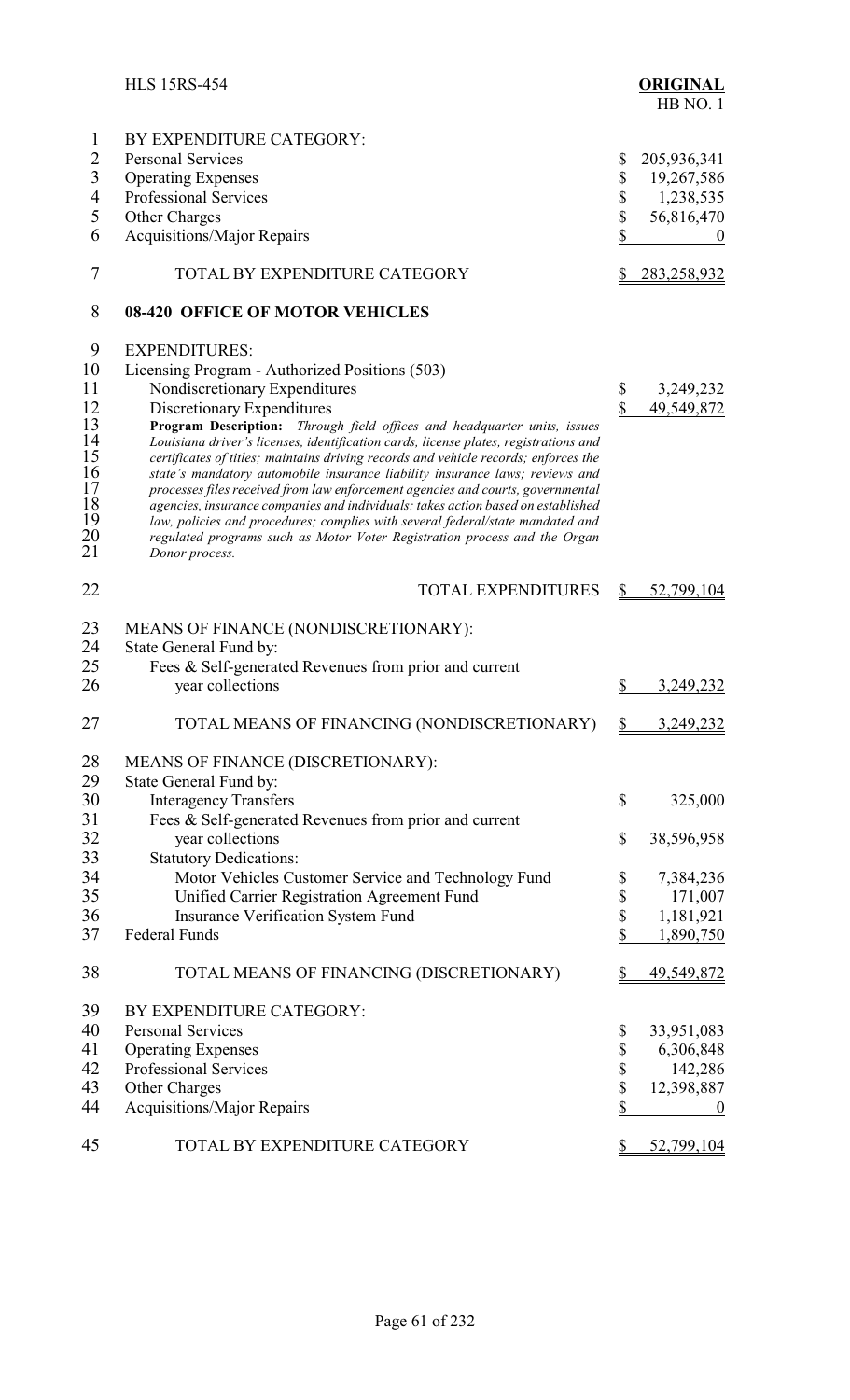### **08-422 OFFICE OF STATE FIRE MARSHAL**

| $\overline{2}$ | <b>EXPENDITURES:</b>                                                                                                                                         |                           |                   |
|----------------|--------------------------------------------------------------------------------------------------------------------------------------------------------------|---------------------------|-------------------|
| $\mathfrak{Z}$ | Fire Prevention Program - Authorized Positions (167)                                                                                                         |                           |                   |
| $\overline{4}$ | Nondiscretionary Expenditures                                                                                                                                | \$                        | 518,192           |
|                | Discretionary Expenditures                                                                                                                                   | \$                        | 24,381,762        |
| 56789          | Program Description: Performs fire and safety inspections of all facilities                                                                                  |                           |                   |
|                | requiring state or federal licenses; certifies health care facilities for compliance                                                                         |                           |                   |
|                | with fire and safety codes; certifies and licenses fire protection sprinklers and                                                                            |                           |                   |
|                | extinguishers; inspects boiler and certain pressure vessels; licenses manufacturers,                                                                         |                           |                   |
| 10<br>11       | distributors, and retailers of fireworks. Investigates fires not covered by a<br>recognized fire protection bureau; maintains a data depository and provides |                           |                   |
| 12             | statistical analyses of all fires. Reviews final construction plans and specifications                                                                       |                           |                   |
| 13             | for new or remodeled buildings in the state (except one and two family dwellings)                                                                            |                           |                   |
| 14             | for compliance with fire, safety and accessibility laws; reviews designs and                                                                                 |                           |                   |
| 15             | calculations for fire extinguishing systems, alarm systems, portable fire                                                                                    |                           |                   |
| 16             | extinguishers, and dry chemical suppression systems.                                                                                                         |                           |                   |
| 17             | <b>TOTAL EXPENDITURES</b>                                                                                                                                    | S                         | 24,899,954        |
| 18             | MEANS OF FINANCE (NONDISCRETIONARY):                                                                                                                         |                           |                   |
| 19             | State General Fund by:                                                                                                                                       |                           |                   |
| 20             | <b>Statutory Dedications:</b>                                                                                                                                |                           |                   |
| 21             | Louisiana Fire Marshal Fund                                                                                                                                  | \$                        | 518,192           |
| 22             |                                                                                                                                                              |                           |                   |
| 23             | TOTAL MEANS OF FINANCING (NONDISCRETIONARY)                                                                                                                  | $\frac{1}{2}$             | 518,192           |
| 24             | MEANS OF FINANCE (DISCRETIONARY):                                                                                                                            |                           |                   |
| 25             | State General Fund by:                                                                                                                                       |                           |                   |
| 26             | <b>Interagency Transfers</b>                                                                                                                                 | \$                        | 2,551,000         |
| 27             | Fees & Self-generated Revenues                                                                                                                               | $\boldsymbol{\mathsf{S}}$ | 2,190,698         |
| 28             | <b>Statutory Dedications:</b>                                                                                                                                |                           |                   |
| 29             | Louisiana Fire Marshal Fund                                                                                                                                  | \$                        | 16,000,000        |
| 30             | Two Percent Fire Insurance Fund                                                                                                                              | $\boldsymbol{\mathsf{S}}$ | 1,750,000         |
| 31             | Industrialized Building Program Fund                                                                                                                         | \$                        | 306,594           |
| 32             | Louisiana Life Safety and Property Protection Trust Fund                                                                                                     | \$                        | 1,517,867         |
| 33             | Louisiana Manufactured Housing Commission Fund                                                                                                               | \$                        | 493,195           |
| 34             | Federal Funds                                                                                                                                                | \$                        | 90,600            |
|                |                                                                                                                                                              |                           |                   |
| 35             | TOTAL MEANS OF FINANCING (DISCRETIONARY)                                                                                                                     | \$                        | <u>24,381,762</u> |
| 36             | BY EXPENDITURE CATEGORY:                                                                                                                                     |                           |                   |
| 37             | <b>Personal Services</b>                                                                                                                                     | \$                        | 15,136,451        |
| 38             | <b>Operating Expenses</b>                                                                                                                                    | \$                        | 1,225,520         |
| 39             | Professional Services                                                                                                                                        | \$                        | 7,219             |
| 40             | Other Charges                                                                                                                                                | \$                        | 8,433,514         |
| 41             | <b>Acquisitions/Major Repairs</b>                                                                                                                            | \$                        | 97,250            |
| 42             | TOTAL BY EXPENDITURE CATEGORY                                                                                                                                | \$                        | 24,899,954        |
|                |                                                                                                                                                              |                           |                   |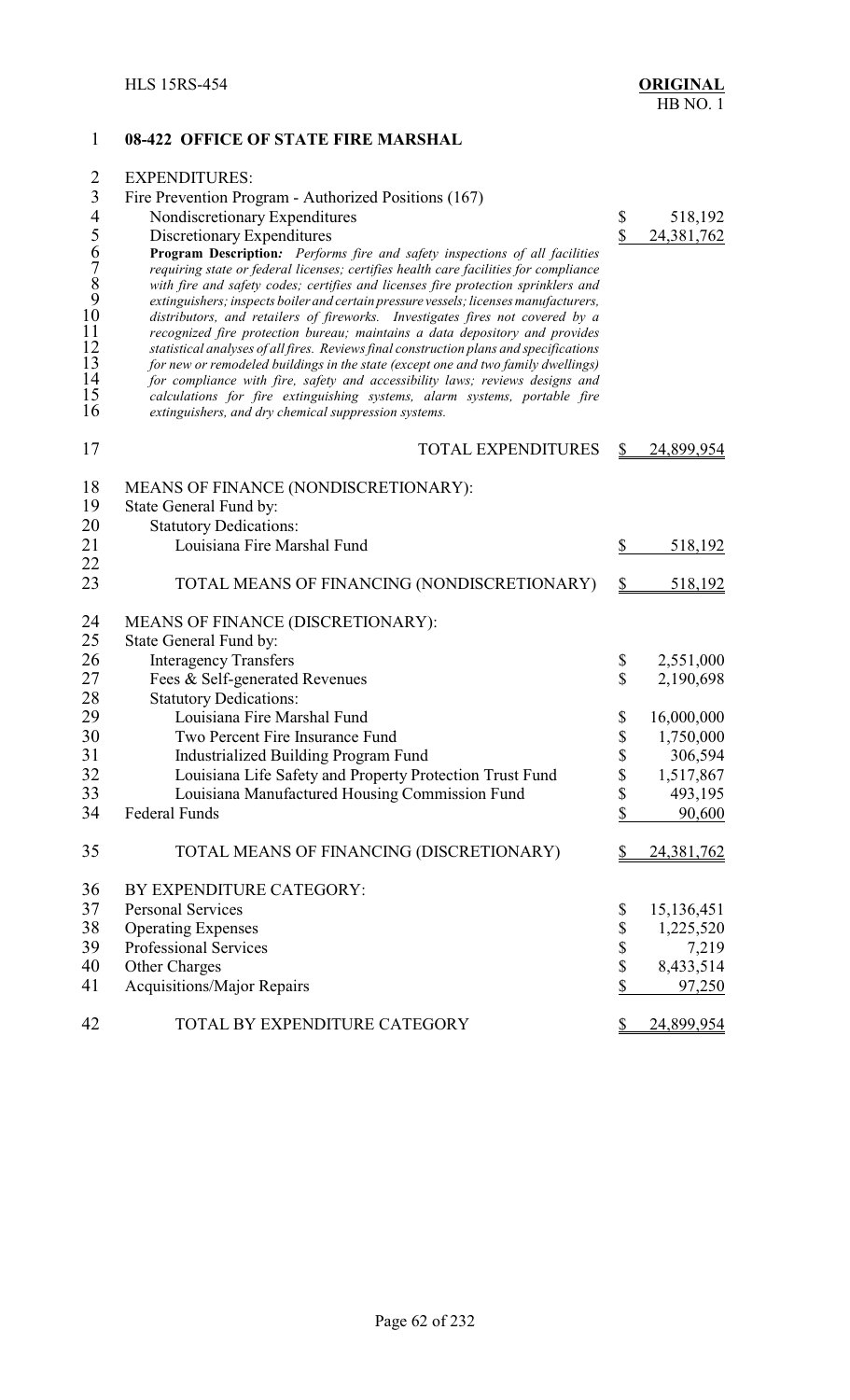# 1 **08-423 LOUISIANA GAMING CONTROL BOARD** 2 EXPENDITURES: 3 Louisiana Gaming Control Board - Authorized Positions (3) 4 Nondiscretionary Expenditures \$ 6,094<br>5 Discretionary Expenditures \$ 846,561 5 Discretionary Expenditures<br>
6 **Program Description:** *Promulgates and enforces rules which regulate operations*<br> *in the state relative to provisions of the Louisiana Riverboat Economic*<br> *Bevelopment and Gaming Control* 6 **ProgramDescription:** *Promulgates and enforces rules which regulate operations* 7 *in the state relative to provisions of the Louisiana Riverboat Economic* 8 *Development and Gaming Control Act, the Louisiana Economic Development and* 9 *GamingCorporationAct, and the Video Draw Poker Devices Control law. Further* 10 *the board has all regulatory, enforcement and supervisory authority that exists in* 11 *the state as to gaming on Indian lands.* 12 TOTAL EXPENDITURES \$ 852,655 13 MEANS OF FINANCE (NONDISCRETIONARY):<br>14 State General Fund by: State General Fund by: 15 Statutory Dedication: 16 Riverboat Gaming Enforcement Fund  $\qquad \qquad$  \$ 6,094 17 TOTAL MEANS OF FINANCING (NONDISCRETIONARY) \$6,094 18 MEANS OF FINANCE (DISCRETIONARY): 19 State General Fund by:<br>20 Statutory Dedication Statutory Dedication: 21 Pari-mutuel Live Racing Facility Gaming Control Fund \$ 83,093<br>22 Riverboat Gaming Enforcement Fund \$ 763,468 22 Riverboat Gaming Enforcement Fund \$ 763,468 23 TOTAL MEANS OF FINANCING (DISCRETIONARY) \$846,561 24 BY EXPENDITURE CATEGORY:<br>25 Personal Services Personal Services  $\qquad \qquad$  25  $640,179$ 26 Operating Expenses \$ 105,470 27 Professional Services \$ 66,717<br>28 Other Charges \$ 40,289 28 Other Charges \$ 40,289 29 Acquisitions/Major Repairs \$ 0 30 TOTAL BY EXPENDITURE CATEGORY \$ 852,655 31 **08-424 LIQUEFIED PETROLEUM GAS COMMISSION** 32 EXPENDITURES: 33 Administrative Program - Authorized Positions (12) 34 Nondiscretionary Expenditures \$ 37,576<br>35 Discretionary Expenditures \$ 37,576 35 Discretionary Expenditures<br>36 **Program Description:** *Promulgates and enforces rules which regulate the*  $\frac{\$ 1,353,121}{\$}$ 36 **Program Description:** *Promulgates and enforces rules which regulate the* 37 *distribution, handling and storage, and transportation of liquefied petroleum gases;* 38 *inspects storage facilities and equipment; examines and certifies personnel engaged* in the industry. 40 TOTAL EXPENDITURES \$ 1,390,697 41 MEANS OF FINANCE (NONDISCRETIONARY):<br>42 State General Fund by: State General Fund by: 43 Statutory Dedication:<br>44 Liquefied Petroleu Liquefied Petroleum Gas Rainy Day Fund  $$37,576$ 45 TOTAL MEANS OF FINANCING (NONDISCRETIONARY) \$37,576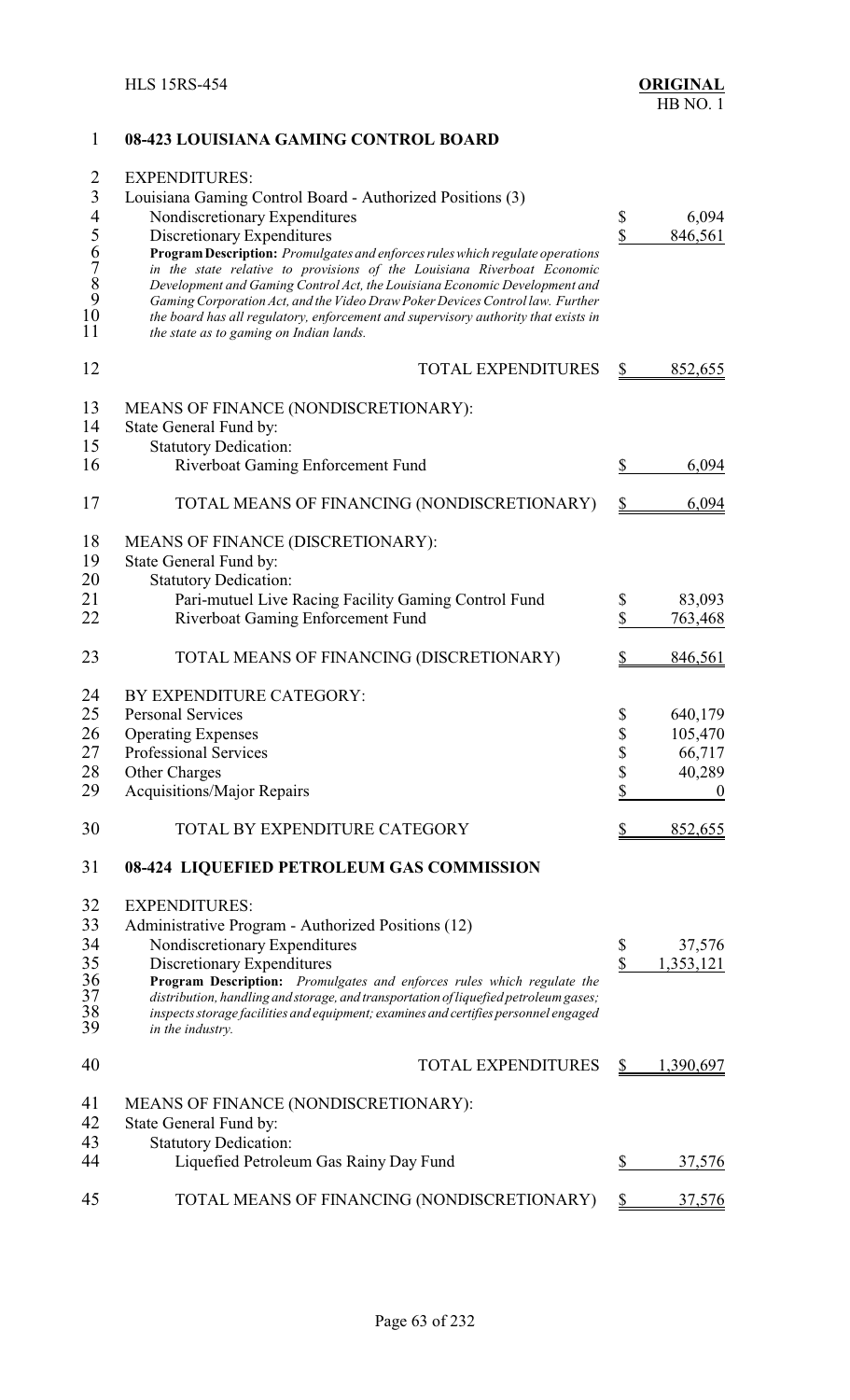|                                                    | <b>HLS 15RS-454</b>                                                                                                                                                                                                                                                                                                                                                                                                                                                                                              |                            | <b>ORIGINAL</b><br>HB NO.1                                 |
|----------------------------------------------------|------------------------------------------------------------------------------------------------------------------------------------------------------------------------------------------------------------------------------------------------------------------------------------------------------------------------------------------------------------------------------------------------------------------------------------------------------------------------------------------------------------------|----------------------------|------------------------------------------------------------|
| 1<br>$\overline{c}$<br>$\overline{\mathbf{3}}$     | MEANS OF FINANCE (DISCRETIONARY):<br>State General Fund by:<br><b>Statutory Dedication:</b>                                                                                                                                                                                                                                                                                                                                                                                                                      |                            |                                                            |
| 4                                                  | Liquefied Petroleum Gas Rainy Day Fund                                                                                                                                                                                                                                                                                                                                                                                                                                                                           | \$                         | 1,353,121                                                  |
| 5                                                  | TOTAL MEANS OF FINANCING (DISCRETIONARY)                                                                                                                                                                                                                                                                                                                                                                                                                                                                         | \$                         | 1,353,121                                                  |
| 6<br>7<br>8<br>9<br>10<br>11                       | BY EXPENDITURE CATEGORY:<br><b>Personal Services</b><br><b>Operating Expenses</b><br><b>Professional Services</b><br>Other Charges<br><b>Acquisitions/Major Repairs</b>                                                                                                                                                                                                                                                                                                                                          | \$<br>\$<br>\$<br>\$<br>\$ | 1,010,243<br>63,069<br>$\overline{0}$<br>227,271<br>90,114 |
| 12                                                 | TOTAL BY EXPENDITURE CATEGORY                                                                                                                                                                                                                                                                                                                                                                                                                                                                                    | \$                         | 1,390,697                                                  |
| 13                                                 | 08-425 LOUISIANA HIGHWAY SAFETY COMMISSION                                                                                                                                                                                                                                                                                                                                                                                                                                                                       |                            |                                                            |
| 14<br>15<br>16<br>17<br>18<br>19<br>20<br>21<br>22 | <b>EXPENDITURES:</b><br>Administrative Program - Authorized Positions (12)<br>Nondiscretionary Expenditures<br>Discretionary Expenditures<br>Program Description: Provides the mechanism through which the state receives<br>federal funds for highway safety purposes; conducts analyses of highway safety<br>initiatives; contracts with law enforcement agencies to maintain compliance with<br>federal mandates; conducts public information/education initiatives in nine<br>highway safety priority areas. | \$<br>\$                   | $\Omega$<br>37,630,901                                     |
| 23                                                 | <b>TOTAL EXPENDITURES</b>                                                                                                                                                                                                                                                                                                                                                                                                                                                                                        | \$                         | 37,630,901                                                 |
| 24<br>25                                           | MEANS OF FINANCE (DISCRETIONARY):<br>State General Fund by:                                                                                                                                                                                                                                                                                                                                                                                                                                                      |                            |                                                            |
| 26<br>27                                           | <b>Interagency Transfers</b><br>Fees & Self-generated Revenues                                                                                                                                                                                                                                                                                                                                                                                                                                                   | \$<br>\$                   | 2,653,350<br>307,784                                       |
| 28                                                 | <b>Federal Funds</b>                                                                                                                                                                                                                                                                                                                                                                                                                                                                                             | \$                         | 34,669,767                                                 |
| 29                                                 | TOTAL MEANS OF FINANCING (DISCRETIONARY)                                                                                                                                                                                                                                                                                                                                                                                                                                                                         | \$                         | 37,630,901                                                 |
| 30<br>31                                           | BY EXPENDITURE CATEGORY:<br><b>Personal Services</b>                                                                                                                                                                                                                                                                                                                                                                                                                                                             | \$                         | 1,049,390                                                  |
| 32                                                 | <b>Operating Expenses</b>                                                                                                                                                                                                                                                                                                                                                                                                                                                                                        | \$                         | 221,763                                                    |
| 33                                                 | Professional Services                                                                                                                                                                                                                                                                                                                                                                                                                                                                                            | \$<br>\$                   | 5,677,050                                                  |
| 34                                                 | Other Charges                                                                                                                                                                                                                                                                                                                                                                                                                                                                                                    |                            | 30,640,073                                                 |
| 35                                                 | Acquisitions/Major Repairs                                                                                                                                                                                                                                                                                                                                                                                                                                                                                       | \$                         | 42,625                                                     |
| 36                                                 | TOTAL BY EXPENDITURE CATEGORY                                                                                                                                                                                                                                                                                                                                                                                                                                                                                    | \$                         | 37,630,901                                                 |
| 37                                                 | <b>YOUTH SERVICES</b>                                                                                                                                                                                                                                                                                                                                                                                                                                                                                            |                            |                                                            |
| 38<br>39<br>40                                     | Notwithstanding any law to the contrary, the secretary of the Department of Public Safety<br>and Corrections - Youth Services may transfer, with the approval of the Commissioner of<br>Administration via mid-year budget adjustment (BA-7 Form), up to twenty-five (25)                                                                                                                                                                                                                                        |                            |                                                            |

41 authorized positions and associated personal services funding from one budget unit to any<br>42 other budget unit and/or between programs within any budget unit within this schedule. Not 42 other budget unit and/or between programs within any budget unit within this schedule. Not<br>43 more than an aggregate of 50 positions and associated personal services may be transferred 43 more than an aggregate of 50 positions and associated personal services may be transferred<br>44 between budget units and/or programs within a budget unit without the approval of the Joint

44 between budget units and/or programs within a budget unit without the approval of the Joint 45 Legislative Committee on the Budget.

Legislative Committee on the Budget.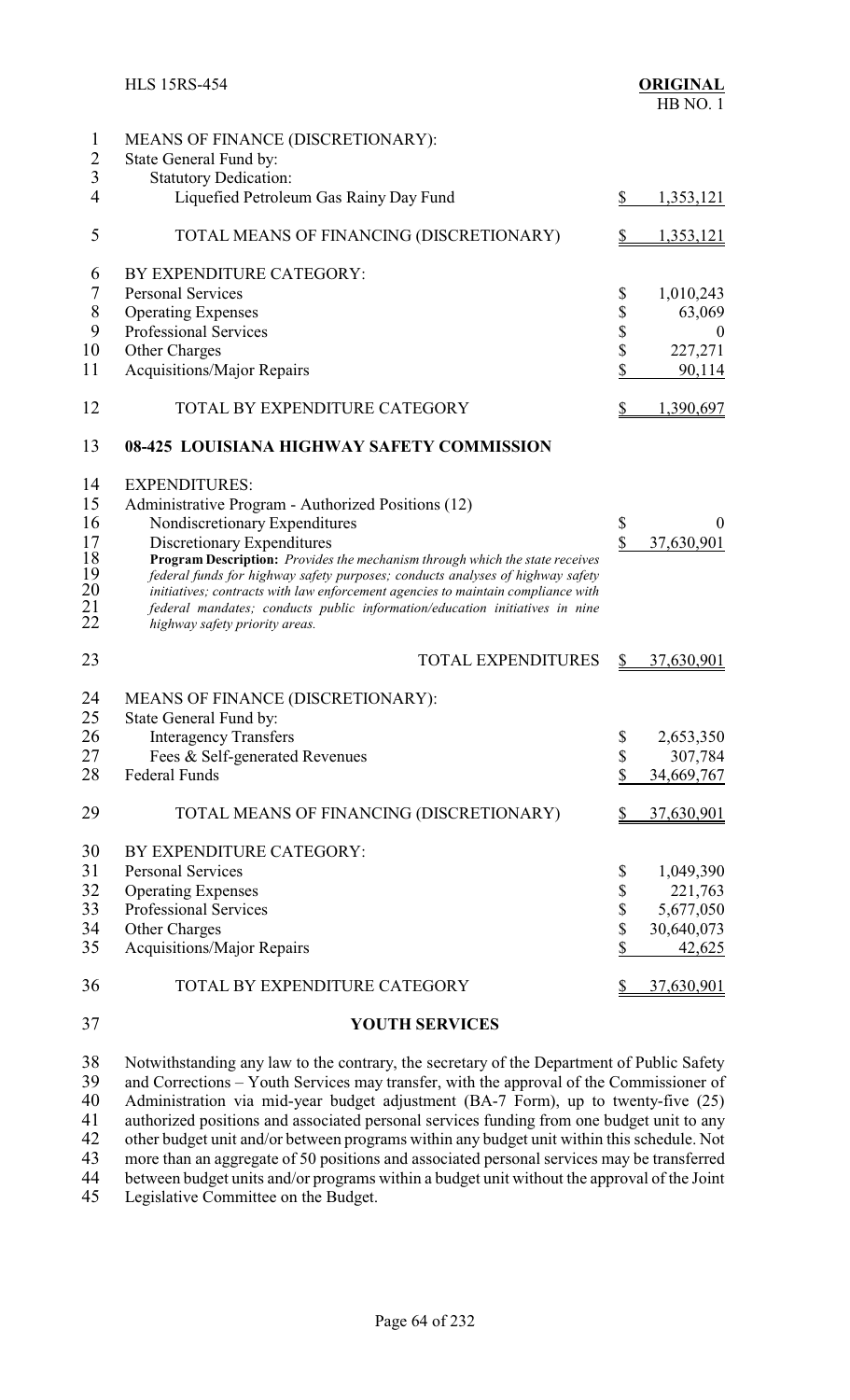### 1 **08-403 OFFICE OF JUVENILE JUSTICE** 2 EXPENDITURES: 3 Administration - Authorized Positions (43)<br>4 Authorized Other Charges Positions (6) 4 Authorized Other Charges Positions (6)<br>5 Nondiscretionary Expenditures 5 Nondiscretionary Expenditures \$ 3,976,780 6 Discretionary Expenditures <br> **6 10,310,853**<br> **10,310,853**<br> **Program Description**: *Provides beneficial administration, policy development.* 7 **Program Description**: *Provides beneficial administration, policy development,* 8 *financial management and leadership; and develops and implements evident based* 9 *practices/formulas for juvenile services.* 10 North Region - Authorized Positions (396) 11 Nondiscretionary Expenditures \$ 0 12 Discretionary Expenditures <br>13 **Program Description:** *Provides for the custody, care, and treatment of* \$28,497,363 **Program Description:** *Provides for the custody, care, and treatment of* 14 *adjudicated youth through enforcement of laws and implementation of programs designed to ensure the safety of public, staff, and youth; and to* 14 *adjudicated youth through enforcement of laws and implementation of programs* 15 *designed to ensure the safety of public, staff, and youth; and to reintegrate youth* 16 *into society. The region also provides a community-based system of care that* supervises the needs of the youth after reintegration into society. 18 Central/Southwest Region - Authorized Positions (231)<br>19 Nondiscretionary Expenditures 19 Nondiscretionary Expenditures \$ 0<br>
20 Discretionary Expenditures \$ 14,017,338<br>
21 **Program Description:** *Provides for the custody, care, and treatment of*<br>
22 *adjudicated youth through enforcement of laws and implemen* Discretionary Expenditures  $\qquad \qquad$  14,017,338 21 **Program Description:** *Provides for the custody, care, and treatment of* adjudicated youth through enforcement of laws and implementation of programs 23 *designed to ensure the safety of public, staff, and youth; and to reintegrate youth* 24 *into society. The region also provides a community-based system of care that* 25 *supervises the needs of the youth after reintegration into society.* 26 Southeast Region - Authorized Positions (326) 27 Nondiscretionary Expenditures 5 6 0<br>28 Discretionary Expenditures 5 25,254,056<br>29 **Program Description:** *Provides for the custody, care, and treatment of* Discretionary Expenditures  $\qquad$  25,254,056 29 **Program Description:** *Provides for the custody, care, and treatment of* 30 *adjudicated youth through enforcement of laws and implementation of programs* 31 *designed to ensure the safety of public, staff, and youth; and to reintegrate youth* 32 *into society. The region also provides a community-based system of care that* 33 *supervises the needs of the youth after reintegration into society.* 34 Contract Services - Authorized Positions (0)<br>35 Nondiscretionary Expenditures Nondiscretionary Expenditures  $\qquad \qquad \S$  0 36 Discretionary Expenditures<br>37 **Program Description:** *Provides a community-based system of care that addresses* 37 **ProgramDescription:** *Provides a community-based system of care that addresses* 38 *the needs of youth committed to custody and/or supervision.* 39 Auxiliary Account - Authorized Positions (0)<br>40 Nondiscretionary Expenditures 40 Nondiscretionary Expenditures \$ 0<br>41 Discretionary Expenditures \$ 235,682 41 Discretionary Expenditures<br>42 **Program Description:** The Auxiliary Account was created to administer a service 42 **Program Description:** *The Auxiliary Account was created to administer a service* 43 *to youthful offenders within the agency's secure care facilities. The fund is used to* 44 *account for juvenile purchases of consumer items from the facility's canteen. In* 45 *addition to, telephone commissions, hobby craft sales, donations, visitation sales,* 46 *recycling, contraband, and photo sales. Funding in this account will be used to* 47 *replenish canteens; fund youth recreation and rehabilitation programs within* 48 *Swanson, Columbia and Bridge City Correctional Centers For Youth. This account* is funded entirely with fees and self-generated revenues. 50 TOTAL EXPENDITURES \$ 115,246,865 51 MEANS OF FINANCE (NONDISCRETIONARY) 52 State General Fund (Direct) \$ 3,976,780 53 TOTAL MEANS OF FINANCING (NONDISCRETIONARY) \$3,976,780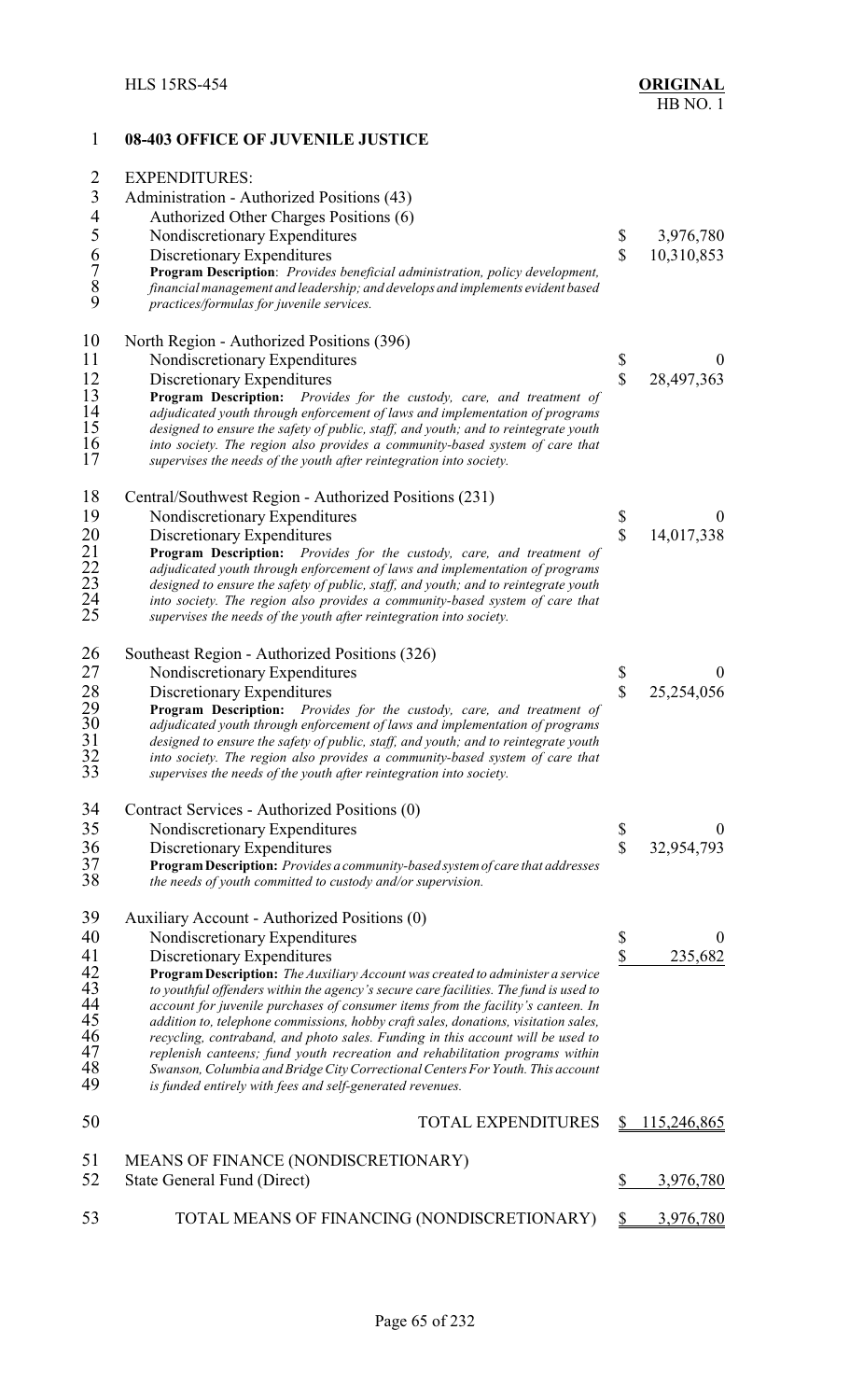|    | <b>HLS 15RS-454</b>                      |    | <b>ORIGINAL</b><br>HB NO.1 |
|----|------------------------------------------|----|----------------------------|
| 1  | MEANS OF FINANCE (DISCRETIONARY):        |    |                            |
| 2  | <b>State General Fund (Direct)</b>       | \$ | 92,493,821                 |
| 3  | State General Fund by:                   |    |                            |
| 4  | <b>Interagency Transfers</b>             | \$ | 16,959,959                 |
| 5  | Fees & Self-generated Revenues           | \$ | 775,487                    |
| 6  | <b>Statutory Dedications:</b>            |    |                            |
|    | Youthful Offender Management Fund        | \$ | 149,022                    |
| 8  | <b>Federal Funds</b>                     | \$ | 891,796                    |
| 9  | TOTAL MEANS OF FINANCING (DISCRETIONARY) | S. | 111,270,085                |
| 10 | BY EXPENDITURE CATEGORY:                 |    |                            |
| 11 | <b>Personal Services</b>                 | \$ | 64,404,104                 |
| 12 | <b>Operating Expenses</b>                | \$ | 4,990,764                  |
| 13 | Professional Services                    | \$ | 348,099                    |
| 14 | Other Charges                            | \$ | 45,313,432                 |
| 15 | <b>Acquisitions/Major Repairs</b>        | \$ | 190,466                    |
| 16 | TOTAL BY EXPENDITURE CATEGORY            |    | 115,246,865                |
| 17 | <b>SCHEDULE 09</b>                       |    |                            |

# 18 **DEPARTMENT OF HEALTH AND HOSPITALS**

19 For Fiscal Year 2015-2016, cash generated by each budget unit within Schedule 09 may be 20 pooled with any other budget unit within Schedule 09 to avoid a cash deficit. No budget unit 21 may expend more revenues than are appropriated to it in this Act except upon the approval<br>22 of the Division of Administration and the Joint Legislative Committee on the Budget, or as 22 of the Division of Administration and the Joint Legislative Committee on the Budget, or as<br>23 may otherwise be provided for by law. may otherwise be provided for by law.

24 Notwithstanding any provision of law to the contrary, the department shall purchase medical<br>25 services for consumers in the most cost effective manner. The secretary is directed to utilize 25 services for consumers in the most cost effective manner. The secretary is directed to utilize<br>26 various cost containment measures to ensure expenditures remain at the level appropriated 26 various cost containment measures to ensure expenditures remain at the level appropriated<br>27 in this Schedule, including but not limited to precertification, preadmission screening, 27 in this Schedule, including but not limited to precertification, preadmission screening,<br>28 diversion, fraud control, utilization review and management, prior authorization, service 28 diversion, fraud control, utilization review and management, prior authorization, service<br>29 limitations, drug therapy management, disease management, cost sharing, and other 29 limitations, drug therapy management, disease management, cost sharing, and other measures as permitted under federal law.

31 Notwithstanding any law to the contrary and specifically R.S. 39:82(E), for Fiscal Year 32 2015-2016 any over-collected funds, including interagency transfers, fees and self-generated<br>33 revenues, federal funds, and surplus statutory dedicated funds generated and collected by any revenues, federal funds, and surplus statutory dedicated funds generated and collected by any 34 agency in Schedule 09 for Fiscal Year 2014-2015 may be carried forward and expended in<br>35 Fiscal Year 2015-2016 in the Medical Vendor Program. Revenues from refunds and Fiscal Year 2015-2016 in the Medical Vendor Program. Revenues from refunds and 36 recoveries in the Medical Vendor Program are authorized to be expended in Fiscal Year 37 2015-2016. No such carried forward funds, which are in excess of those appropriated in this 38 Act, may be expended without the express approval of the Division of Administration and 39 the Joint Legislative Committee on the Budget.

40 Notwithstanding any law to the contrary, the secretary of the Department of Health and 41 Hospitals may transfer, with the approval of the commissioner of administration via midyear<br>42 budget adjustment (BA-7 Form), up to twenty-five (25) authorized positions and associated budget adjustment (BA-7 Form), up to twenty-five (25) authorized positions and associated 43 personal services funding if necessary from one budget unit to any other budget unit and/or<br>44 between programs within any budget unit within this schedule. Not more than an aggregate 44 between programs within any budget unit within this schedule. Not more than an aggregate<br>45 of one-hundred (100) positions and associated personal services may be transferred between of one-hundred (100) positions and associated personal services may be transferred between 46 budget units and/or programs within a budget unit without the approval of the Joint 47 Legislative Committee on the Budget.

48 Notwithstanding any provision of law to the contrary, the secretary of the Department of Health and Hospitals is authorized to transfer, with the approval of the commissioner of 49 Health and Hospitals is authorized to transfer, with the approval of the commissioner of administration through midvear budget adjustments, funds and authorized positions from one administration through midyear budget adjustments, funds and authorized positions from one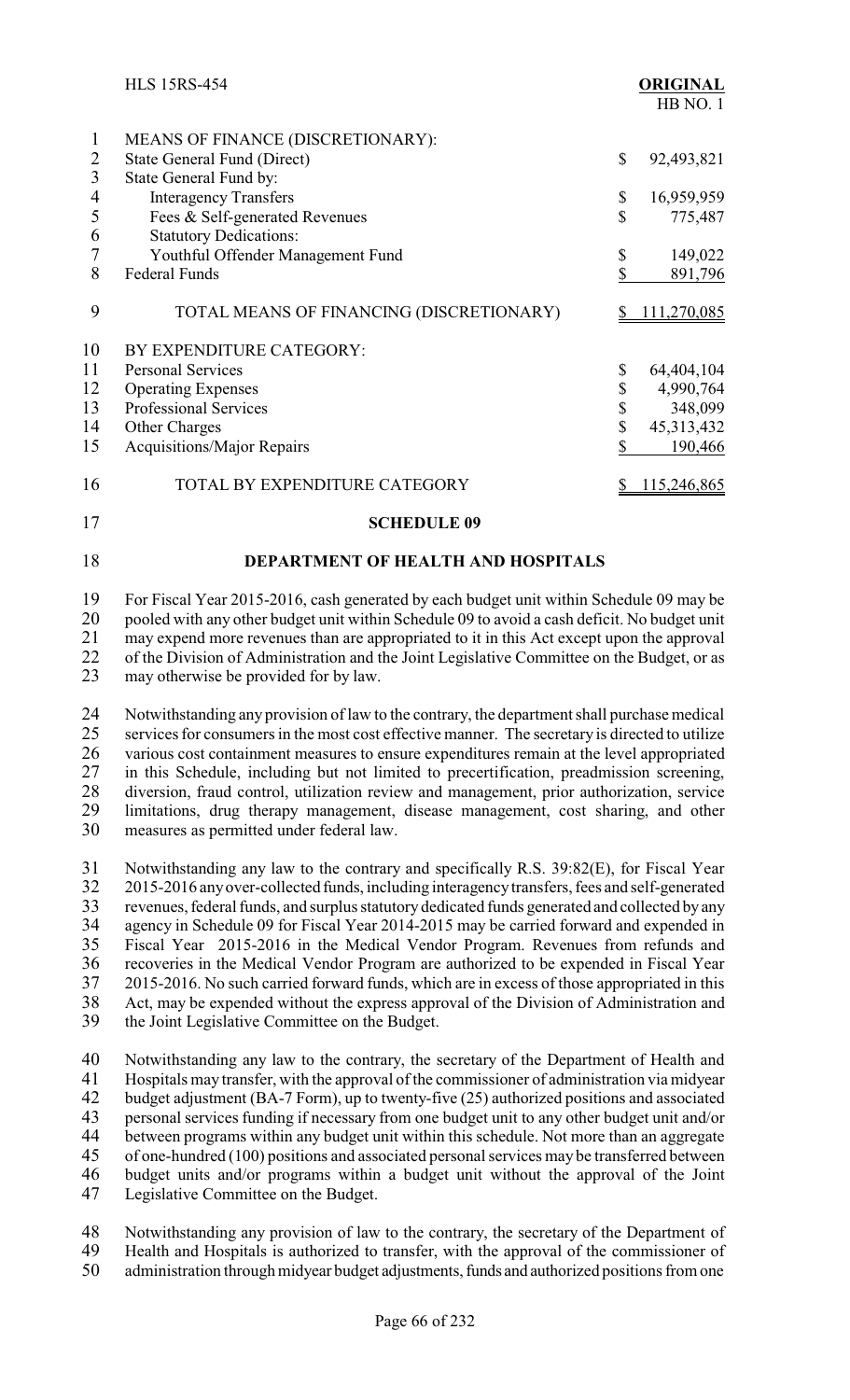budget unit to any other budget unit and/or between programs within any budget unit within

2 this schedule. Such transfers shall be made solely to provide for the effective delivery of services by the department, promote efficiencies and enhance the cost effective delivery of

3 services by the department, promote efficiencies and enhance the cost effective delivery of<br>4 services. Not more than 75 authorized positions in the aggregate, together with personnel

4 services. Not more than 75 authorized positions in the aggregate, together with personnel<br>5 costs, and other funds not to exceed six million dollars may be transferred pursuant to this

- costs, and other funds not to exceed six million dollars may be transferred pursuant to this authority. The secretary and the commissioner shall promptly notify the Joint Legislative
- Committee on the Budget of any such transfer.

 In the event this Act provides for increases or decreases in funds for agencies within 9 Schedule 09 that would impact services provided by 09-300 (Jefferson Parish Human 10 Services Authority), 09-301 (Florida Parishes Human Services Authority), 09-302 (Capital Services Authority), 09-301 (Florida Parishes Human Services Authority), 09-302 (Capital 11 Area Human Services District), 09-304 (Metropolitan Human Services District), 09-309<br>12 (South Central Louisiana Human Services Authority), 09-310 (Northeast Delta Human (South Central Louisiana Human Services Authority), 09-310 (Northeast Delta Human Services Authority), 09-325 (Acadiana Area Human Services District), 09-375 (Imperial Calcasieu Human Services Authority), 09-376 (Central La. Human Services District), and 09-377 (Northwest La. Human Services District), the commissioner of administration is authorized to transfer funds on a pro rata basis within the budget units contained in Schedule 09 in order to effect such changes. The commissioner shall provide written documentation of all such transfers approved after the initial notifications of the appropriation to the Joint Legislative Committee on the Budget.

20 Notwithstanding any provision of law to the contrary, the department shall not be under any<br>21 obligation to perform any of the services as described in R.S. 46:2116, et seq., and may 21 obligation to perform any of the services as described in R.S. 46:2116, et seq., and may<br>22 utilize other revenue sources to provide these services. Provided, further, that any additional

22 utilize other revenue sources to provide these services. Provided, further, that any additional<br>23 funding for state plan personal assistance services may be used as state match for available

23 funding for state plan personal assistance services may be used as state match for available federal funds. federal funds.

### **09-300 JEFFERSON PARISH HUMAN SERVICES AUTHORITY**

| 26                   | <b>EXPENDITURES:</b>                                                                                                                                                                                                                                                       |              |                  |
|----------------------|----------------------------------------------------------------------------------------------------------------------------------------------------------------------------------------------------------------------------------------------------------------------------|--------------|------------------|
| 27                   | Jefferson Parish Human Services Authority                                                                                                                                                                                                                                  |              |                  |
| 28                   | Authorized Other Charges Positions (190)                                                                                                                                                                                                                                   |              |                  |
| 29                   | Nondiscretionary Expenditures                                                                                                                                                                                                                                              | \$           | 499,023          |
| 30<br>31<br>32<br>33 | Discretionary Expenditures<br>Program Description: Jefferson Parish Human Services Authority provides the<br>administration, management, and operation of mental health, developmental<br>disabilities, and substance abuse services for the citizens of Jefferson Parish. | \$           | 19,022,094       |
| 34                   | <b>TOTAL EXPENDITURES</b>                                                                                                                                                                                                                                                  | \$           | 19,521,117       |
| 35                   | MEANS OF FINANCE (NONDISCRETIONARY):                                                                                                                                                                                                                                       |              |                  |
| 36                   | <b>State General Fund (Direct)</b>                                                                                                                                                                                                                                         | \$           | 499,023          |
| 37                   | TOTAL MEANS OF FINANCING (NONDISCRETIONARY)                                                                                                                                                                                                                                | \$           | 499,023          |
| 38                   | MEANS OF FINANCE (DISCRETIONARY):                                                                                                                                                                                                                                          |              |                  |
| 39                   | <b>State General Fund (Direct)</b>                                                                                                                                                                                                                                         | $\mathbb{S}$ | 14,162,243       |
| 40                   | <b>State General Fund By:</b>                                                                                                                                                                                                                                              |              |                  |
| 41                   | <b>Interagency Transfers</b>                                                                                                                                                                                                                                               | \$           | 2,359,851        |
| 42                   | Fees and Self-generated Revenues                                                                                                                                                                                                                                           | \$           | 2,500,000        |
| 43                   | TOTAL MEANS OF FINANCING (DISCRETIONARY)                                                                                                                                                                                                                                   |              | 19,022,094       |
| 44                   | BY EXPENDITURE CATEGORY:                                                                                                                                                                                                                                                   |              |                  |
| 45                   | <b>Personal Services</b>                                                                                                                                                                                                                                                   | \$           | $\boldsymbol{0}$ |
| 46                   | <b>Operating Expenses</b>                                                                                                                                                                                                                                                  | \$           | $\boldsymbol{0}$ |
| 47                   | <b>Professional Services</b>                                                                                                                                                                                                                                               | \$           | $\theta$         |
| 48                   | Other Charges                                                                                                                                                                                                                                                              | \$           | 19,521,117       |
| 49                   | Acquisitions/Major Repairs                                                                                                                                                                                                                                                 | \$           | $\boldsymbol{0}$ |
| 50                   | TOTAL BY EXPENDITURE CATEGORY                                                                                                                                                                                                                                              |              | 19,521,117       |
|                      |                                                                                                                                                                                                                                                                            |              |                  |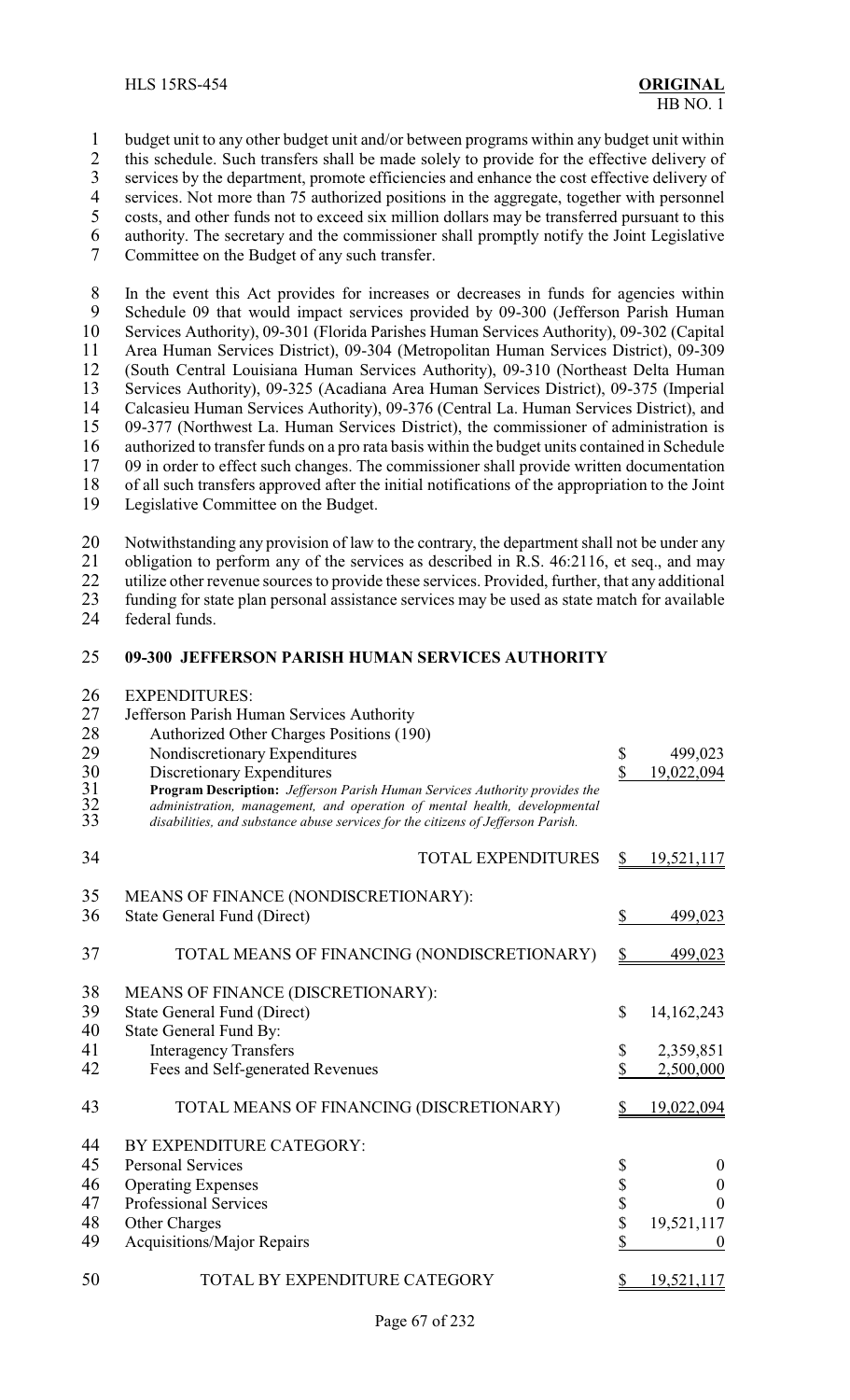| $\overline{2}$<br>3<br>$\overline{\mathcal{A}}$ | <b>EXPENDITURES:</b><br>Florida Parishes Human Services Authority<br>Authorized Other Charges Positions (181)                                                                                                                                                                                                                 |              |                   |
|-------------------------------------------------|-------------------------------------------------------------------------------------------------------------------------------------------------------------------------------------------------------------------------------------------------------------------------------------------------------------------------------|--------------|-------------------|
| 5                                               | Nondiscretionary Expenditures                                                                                                                                                                                                                                                                                                 | \$           | 489,447           |
|                                                 | Discretionary Expenditures                                                                                                                                                                                                                                                                                                    | \$           | 17,035,912        |
| 6789<br>10                                      | Program Description: Florida Parishes Human Services Authority directs the<br>operation and management of public community-based programs and services<br>relative to addictive disorders, developmental disabilities and mental health in the<br>parishes of Livingston, St. Helena, St. Tammany, Tangipahoa and Washington. |              |                   |
| 11                                              | <b>TOTAL EXPENDITURES</b>                                                                                                                                                                                                                                                                                                     | \$           | 17,525,359        |
| 12                                              | MEANS OF FINANCE (NONDISCRETIONARY):                                                                                                                                                                                                                                                                                          |              |                   |
| 13                                              | <b>State General Fund (Direct)</b>                                                                                                                                                                                                                                                                                            | \$           | 489.447           |
| 14                                              | TOTAL MEANS OF FINANCING (NONDISCRETIONARY)                                                                                                                                                                                                                                                                                   | \$           | 489,447           |
| 15<br>16                                        | MEANS OF FINANCE (DISCRETIONARY):<br><b>State General Fund (Direct)</b>                                                                                                                                                                                                                                                       | \$           | 10,037,071        |
| 17                                              | State General Fund by:                                                                                                                                                                                                                                                                                                        |              |                   |
| 18                                              | <b>Interagency Transfers</b>                                                                                                                                                                                                                                                                                                  | \$           | 4,691,216         |
| 19                                              | Fees & Self-generated Revenues                                                                                                                                                                                                                                                                                                | \$           | 2,284,525         |
| 20                                              | <b>Federal Funds</b>                                                                                                                                                                                                                                                                                                          | \$           | 23,100            |
| 21                                              | TOTAL MEANS OF FINANCING (DISCRETIONARY)                                                                                                                                                                                                                                                                                      | \$           | <u>17,035,912</u> |
| 22                                              | BY EXPENDITURE CATEGORY:                                                                                                                                                                                                                                                                                                      |              |                   |
| 23                                              | <b>Personal Services</b>                                                                                                                                                                                                                                                                                                      |              | $\boldsymbol{0}$  |
| 24                                              | <b>Operating Expenses</b>                                                                                                                                                                                                                                                                                                     | \$<br>\$     | 952,711           |
| 25                                              | <b>Professional Services</b>                                                                                                                                                                                                                                                                                                  | \$           | 239,651           |
| 26                                              | Other Charges                                                                                                                                                                                                                                                                                                                 | \$           | 16,332,997        |
| 27                                              | Acquisitions/Major Repairs                                                                                                                                                                                                                                                                                                    | \$           | 0                 |
|                                                 |                                                                                                                                                                                                                                                                                                                               |              |                   |
| 28                                              | TOTAL BY EXPENDITURE CATEGORY                                                                                                                                                                                                                                                                                                 |              | 17,525,359        |
| 29                                              | 09-302 CAPITAL AREA HUMAN SERVICES DISTRICT                                                                                                                                                                                                                                                                                   |              |                   |
| 30                                              | <b>EXPENDITURES:</b>                                                                                                                                                                                                                                                                                                          |              |                   |
| 31                                              | Capital Area Human Services District                                                                                                                                                                                                                                                                                          |              |                   |
| 32                                              | Authorized Other Charges Positions (227)                                                                                                                                                                                                                                                                                      |              |                   |
| 33                                              | Nondiscretionary Expenditures                                                                                                                                                                                                                                                                                                 | \$           | 1,572,198         |
| 34                                              | Discretionary Expenditures                                                                                                                                                                                                                                                                                                    | $\mathbb{S}$ | 25,340,579        |
| 35                                              | Program Description: Capital Area Human Services District directs the operation                                                                                                                                                                                                                                               |              |                   |
| 36<br>37                                        | of community-based programs and services related to behavioral health,                                                                                                                                                                                                                                                        |              |                   |
| 38<br>39                                        | developmental disabilities, and substance abuse services for the parishes of<br>Ascension, East Baton Rouge, East Feliciana, Iberville, Pointe Coupee, West Baton<br>Rouge and West Feliciana.                                                                                                                                |              |                   |
| 40                                              | <b>TOTAL EXPENDITURES</b>                                                                                                                                                                                                                                                                                                     |              | 26,912,777        |
|                                                 |                                                                                                                                                                                                                                                                                                                               |              |                   |
| 41<br>42                                        | MEANS OF FINANCE (NONDISCRETIONARY):<br>State General Fund (Direct)                                                                                                                                                                                                                                                           | \$           | 1,572,198         |
| 43                                              | TOTAL MEANS OF FINANCE (NONDISCRETIONARY)                                                                                                                                                                                                                                                                                     |              | 1,572,198         |
|                                                 |                                                                                                                                                                                                                                                                                                                               |              |                   |

### **09-301 FLORIDA PARISHES HUMAN SERVICES AUTHORITY**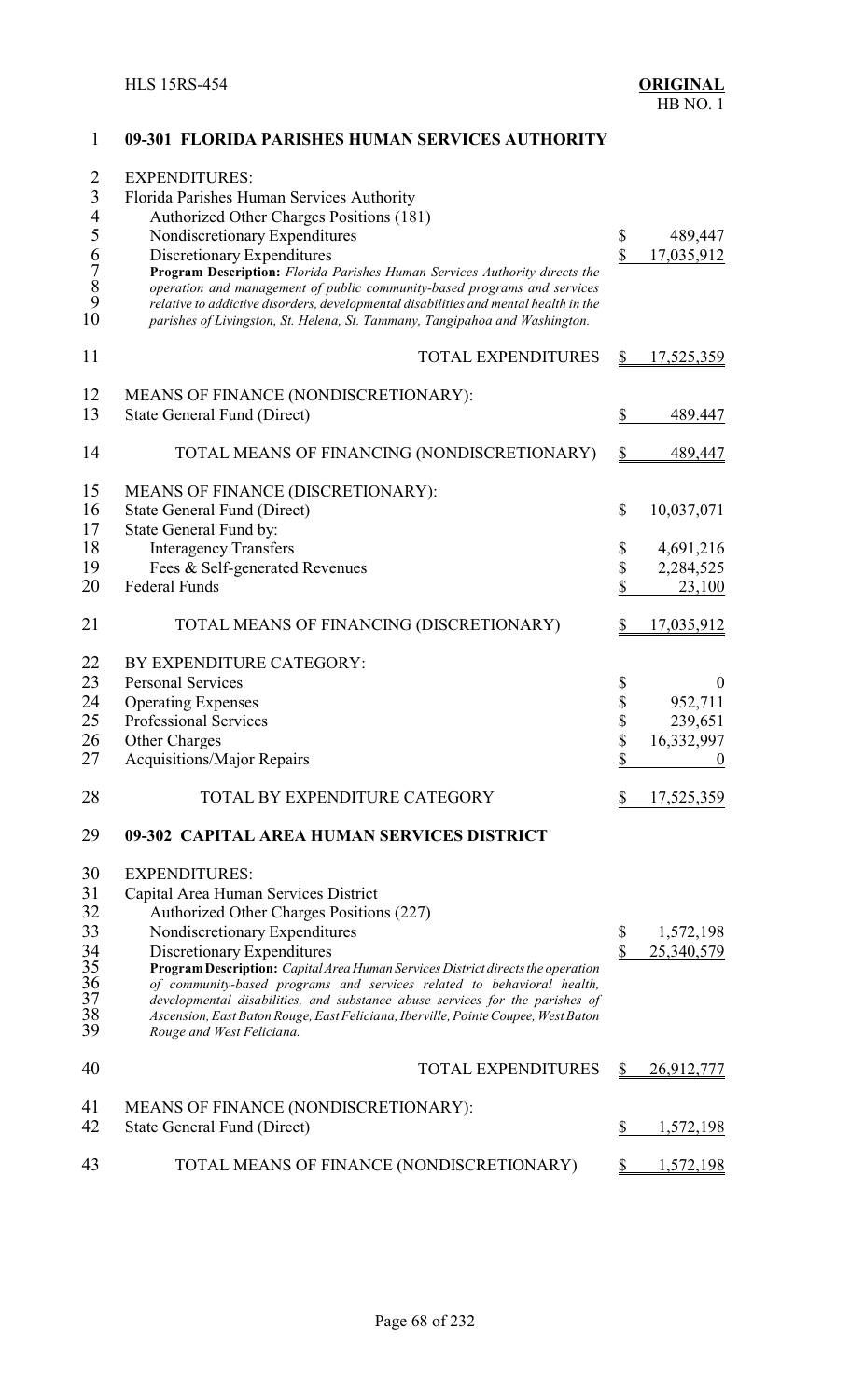|                                                                                  | <b>HLS 15RS-454</b>                                                                                                                                                                                                                                                                                                                                                                                                                                                                                                                                                                                                                                                                                                                                                                                                                                                                                                                            |                                                  | <b>ORIGINAL</b><br>HB NO.1                                  |
|----------------------------------------------------------------------------------|------------------------------------------------------------------------------------------------------------------------------------------------------------------------------------------------------------------------------------------------------------------------------------------------------------------------------------------------------------------------------------------------------------------------------------------------------------------------------------------------------------------------------------------------------------------------------------------------------------------------------------------------------------------------------------------------------------------------------------------------------------------------------------------------------------------------------------------------------------------------------------------------------------------------------------------------|--------------------------------------------------|-------------------------------------------------------------|
| $\mathbf{1}$<br>$\sqrt{2}$<br>$\overline{\mathbf{3}}$                            | MEANS OF FINANCE (DISCRETIONARY):<br><b>State General Fund (Direct)</b><br>State General Fund by:                                                                                                                                                                                                                                                                                                                                                                                                                                                                                                                                                                                                                                                                                                                                                                                                                                              | \$                                               | 15,338,397                                                  |
| $\overline{4}$<br>5                                                              | <b>Interagency Transfers</b><br>Fees & Self-generated Revenues                                                                                                                                                                                                                                                                                                                                                                                                                                                                                                                                                                                                                                                                                                                                                                                                                                                                                 | \$<br>\$                                         | 6,596,201<br>3,405,981                                      |
| 6                                                                                | TOTAL MEANS OF FINANCE (DISCRETIONARY)                                                                                                                                                                                                                                                                                                                                                                                                                                                                                                                                                                                                                                                                                                                                                                                                                                                                                                         | \$                                               | 25,340,579                                                  |
| 7<br>8<br>9<br>10<br>11<br>12                                                    | BY EXPENDITURE CATEGORY:<br><b>Personal Services</b><br><b>Operating Expenses</b><br>Professional Services<br>Other Charges<br><b>Acquisitions/Major Repairs</b>                                                                                                                                                                                                                                                                                                                                                                                                                                                                                                                                                                                                                                                                                                                                                                               | \$<br>\$<br>$\frac{1}{2}$<br>$\hat{\mathcal{E}}$ | $\mathbf{0}$<br>827,574<br>42,000<br>26,043,203<br>$\theta$ |
| 13                                                                               | TOTAL BY EXPENDITURE CATEGORY                                                                                                                                                                                                                                                                                                                                                                                                                                                                                                                                                                                                                                                                                                                                                                                                                                                                                                                  | \$                                               | <u>26,912,777</u>                                           |
| 14                                                                               | 09-303 DEVELOPMENTAL DISABILITIES COUNCIL                                                                                                                                                                                                                                                                                                                                                                                                                                                                                                                                                                                                                                                                                                                                                                                                                                                                                                      |                                                  |                                                             |
| 15<br>16<br>17<br>18<br>19<br>20<br>21<br>22<br>23<br>24<br>25<br>26<br>27<br>28 | <b>EXPENDITURES:</b><br>Developmental Disabilities Council - Authorized Positions (8)<br>Nondiscretionary Expenditures<br>Discretionary Expenditures<br>Program Description: The Developmental Disabilities Council is a 28 member,<br>Governor appointed board whose function is to implement the Federal<br>Developmental Disabilities Assistance and Bill of Rights Act (P.L. 106-402; R.S.<br>28:750-758; R.S. 36:259) in Louisiana. The focus of the Council is to facilitate<br>change in Louisiana's system of supports and services to individuals with<br>disabilities and their families in order to enhance and improve their quality of life.<br>The Council plans and advocates for greater opportunities for individuals with<br>disabilities in all areas of life, and supports activities, initiatives and practices that<br>promote the successful implementation of the Council's Mission and mandate for<br>systems change. | \$<br>\$                                         | 14,112<br>1,798,204                                         |
| 29                                                                               | <b>TOTAL EXPENDITURES</b>                                                                                                                                                                                                                                                                                                                                                                                                                                                                                                                                                                                                                                                                                                                                                                                                                                                                                                                      | $\mathbb{S}$                                     | 1,812,316                                                   |
| 30<br>31<br>32                                                                   | MEANS OF FINANCE (NONDISCRETIONARY):<br>State General Fund by:<br>Federal Funds                                                                                                                                                                                                                                                                                                                                                                                                                                                                                                                                                                                                                                                                                                                                                                                                                                                                | \$                                               | 14,112                                                      |
| 33                                                                               | TOTAL MEANS OF FINANCING (NONDISCRETIONARY)                                                                                                                                                                                                                                                                                                                                                                                                                                                                                                                                                                                                                                                                                                                                                                                                                                                                                                    | $\frac{1}{2}$                                    | 14,112                                                      |
| 34<br>35<br>36                                                                   | MEANS OF FINANCE (DISCRETIONARY):<br><b>State General Fund (Direct)</b><br><b>Federal Funds</b>                                                                                                                                                                                                                                                                                                                                                                                                                                                                                                                                                                                                                                                                                                                                                                                                                                                | \$<br>\$                                         | 332,252<br>1,465,952                                        |
| 37                                                                               | TOTAL MEANS OF FINANCING (DISCRETIONARY)                                                                                                                                                                                                                                                                                                                                                                                                                                                                                                                                                                                                                                                                                                                                                                                                                                                                                                       | \$                                               | 1,798,204                                                   |
| 38<br>39<br>40<br>41<br>42<br>43                                                 | BY EXPENDITURE CATEGORY:<br><b>Personal Services</b><br><b>Operating Expenses</b><br>Professional Services<br>Other Charges<br><b>Acquisitions/Major Repairs</b>                                                                                                                                                                                                                                                                                                                                                                                                                                                                                                                                                                                                                                                                                                                                                                               | \$<br>\$<br>\$<br>\$<br>\$                       | 788,133<br>138,963<br>$\theta$<br>882,220<br>3,000          |
| 44                                                                               | TOTAL BY EXPENDITURE CATEGORY                                                                                                                                                                                                                                                                                                                                                                                                                                                                                                                                                                                                                                                                                                                                                                                                                                                                                                                  | \$                                               | 1,812,316                                                   |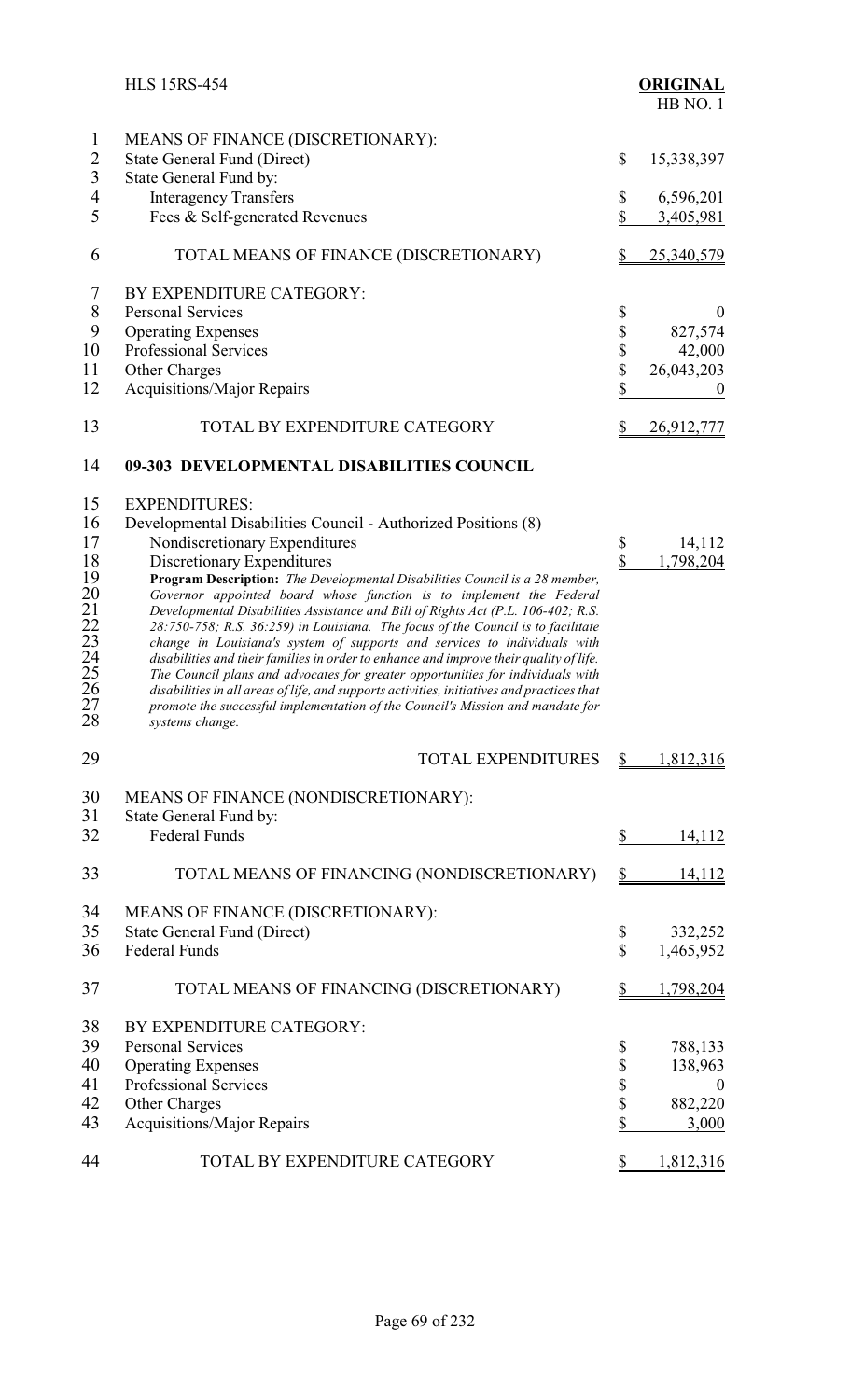| 2<br>$\mathfrak{Z}$<br>$\overline{4}$ | <b>EXPENDITURES:</b><br>Metropolitan Human Services District<br>Authorized Other Charges Positions (144)                                                                                                                                                       |                    |                    |
|---------------------------------------|----------------------------------------------------------------------------------------------------------------------------------------------------------------------------------------------------------------------------------------------------------------|--------------------|--------------------|
| 5                                     | Nondiscretionary Expenditures                                                                                                                                                                                                                                  | \$                 | 639,782            |
|                                       | Discretionary Expenditures                                                                                                                                                                                                                                     | $\mathbf{\hat{S}}$ | 26,544,855         |
| 6789<br>10                            | Program Description: Metropolitan Human Services District provides the<br>administration, management, and operation of behavioral health and<br>developmental disability services for the citizens of Orleans, Plaquemines and St.<br><b>Bernard Parishes.</b> |                    |                    |
| 11                                    | TOTAL EXPENDITURES                                                                                                                                                                                                                                             |                    | 27,184,637         |
| 12                                    | MEANS OF FINANCE (NONDISCRETIONARY):                                                                                                                                                                                                                           |                    |                    |
| 13                                    | <b>State General Fund (Direct)</b>                                                                                                                                                                                                                             | \$                 | 639,782            |
|                                       |                                                                                                                                                                                                                                                                |                    |                    |
| 14                                    | TOTAL MEANS OF FINANCE (NONDISCRETIONARY)                                                                                                                                                                                                                      | S                  | 639,782            |
| 15                                    | MEANS OF FINANCE (DISCRETIONARY):                                                                                                                                                                                                                              |                    |                    |
| 16                                    | State General Fund (Direct)                                                                                                                                                                                                                                    | \$                 | 19,089,379         |
| 17                                    | State General Fund by:                                                                                                                                                                                                                                         |                    |                    |
| 18                                    | <b>Interagency Transfers</b>                                                                                                                                                                                                                                   | \$                 | 5,026,181          |
| 19                                    | Fees & Self-generated Revenues                                                                                                                                                                                                                                 | $\mathbb S$        | 1,074,243          |
| 20                                    | <b>Federal Funds</b>                                                                                                                                                                                                                                           | \$                 | 1,355,052          |
| 21                                    | TOTAL MEANS OF FINANCING (DISCRETIONARY)                                                                                                                                                                                                                       |                    | 26,544,855         |
| 22                                    | BY EXPENDITURE CATEGORY:                                                                                                                                                                                                                                       |                    |                    |
| 23                                    | <b>Personal Services</b>                                                                                                                                                                                                                                       | \$                 | $\boldsymbol{0}$   |
| 24                                    | <b>Operating Expenses</b>                                                                                                                                                                                                                                      |                    | $\boldsymbol{0}$   |
| 25                                    | Professional Services                                                                                                                                                                                                                                          | \$<br>\$           | $\boldsymbol{0}$   |
| 26                                    | Other Charges                                                                                                                                                                                                                                                  | $\mathbb S$        | 27,184,637         |
| 27                                    | Acquisitions/Major Repairs                                                                                                                                                                                                                                     | \$                 | $\theta$           |
| 28                                    | TOTAL BY EXPENDITURE CATEGORY                                                                                                                                                                                                                                  |                    | 27,184,637         |
| 29                                    | 09-305 MEDICAL VENDOR ADMINISTRATION                                                                                                                                                                                                                           |                    |                    |
| 30                                    | <b>EXPENDITURES:</b>                                                                                                                                                                                                                                           |                    |                    |
| 31                                    | Medical Vendor Administration - Authorized Positions (874)                                                                                                                                                                                                     |                    |                    |
| 32                                    | Nondiscretionary Expenditures                                                                                                                                                                                                                                  | \$                 | 7,241,441          |
| 33                                    | Discretionary Expenditures                                                                                                                                                                                                                                     | \$                 | 258,378,802        |
|                                       | Program Description: Develops, implements, and enforces the administrative and                                                                                                                                                                                 |                    |                    |
| $\frac{34}{35}$                       | programmatic policies of the Medicaid program with respect to eligibility,                                                                                                                                                                                     |                    |                    |
| $\frac{36}{37}$                       | reimbursement, and monitoring of quality-driven health care services in Louisiana,                                                                                                                                                                             |                    |                    |
| 38                                    | in concurrence with evidence-based best practices as well as federal and state laws<br>and regulations.                                                                                                                                                        |                    |                    |
| 39                                    | <b>TOTAL EXPENDITURES</b>                                                                                                                                                                                                                                      |                    | <u>265,620,243</u> |
| 40                                    | MEANS OF FINANCE (NONDISCRETIONARY):                                                                                                                                                                                                                           |                    |                    |
| 41                                    | <b>State General Fund (Direct)</b>                                                                                                                                                                                                                             | \$                 | 3,620,720          |
| 42                                    | Federal Funds                                                                                                                                                                                                                                                  | \$                 | 3,620,721          |
|                                       |                                                                                                                                                                                                                                                                |                    |                    |
| 43                                    | TOTAL MEANS OF FINANCING (NONDISCRETIONARY)                                                                                                                                                                                                                    | \$                 | 7,241,441          |

### **09-304 METROPOLITAN HUMAN SERVICES DISTRICT**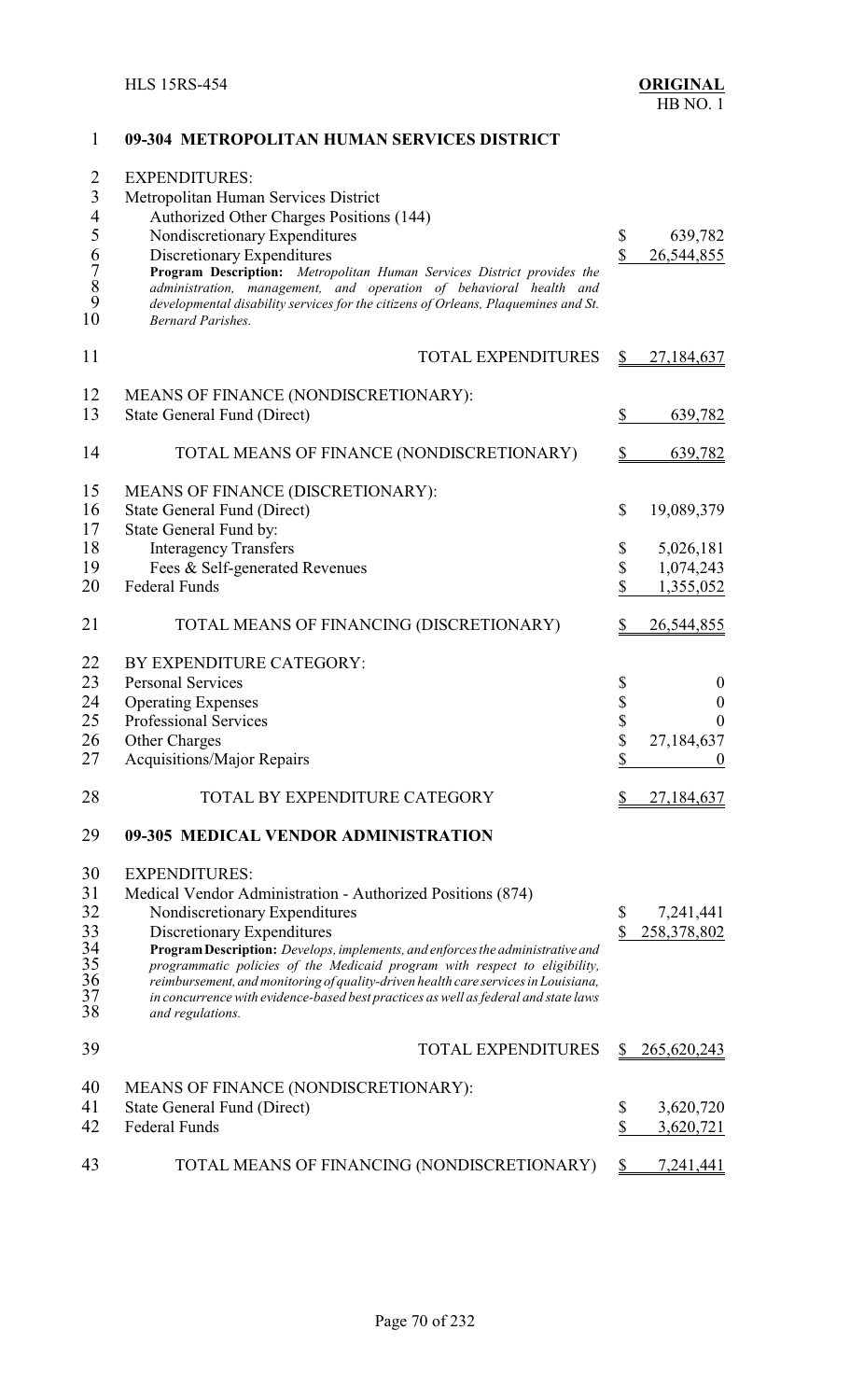|                                   | <b>HLS 15RS-454</b>                                                                                            |                         | <b>ORIGINAL</b><br>HB NO.1 |
|-----------------------------------|----------------------------------------------------------------------------------------------------------------|-------------------------|----------------------------|
| $\mathbf{1}$                      | MEANS OF FINANCE (DISCRETIONARY):                                                                              |                         |                            |
| $\overline{2}$                    | <b>State General Fund (Direct)</b>                                                                             | \$                      | 65, 432, 878               |
| $\mathfrak{Z}$                    | State General Fund by:                                                                                         |                         |                            |
| 4                                 | <b>Interagency Transfers</b>                                                                                   | \$                      | 202,875                    |
| 5                                 |                                                                                                                | \$                      | 450,000                    |
| 6                                 | Fees & Self-generated Revenues                                                                                 |                         |                            |
| $\sqrt{ }$                        | <b>Statutory Dedication:</b>                                                                                   |                         |                            |
|                                   | Louisiana Health Care Redesign Fund                                                                            | \$                      | 651                        |
| $8\,$                             | New Opportunities Waiver Fund                                                                                  | \$                      | 2,046                      |
| 9                                 | <b>Federal Funds</b>                                                                                           | \$                      | 192,290,352                |
| 10                                | TOTAL MEANS OF FINANCING (DISCRETIONARY)                                                                       | \$                      | <u>258,378,802</u>         |
| 11                                | BY EXPENDITURE CATEGORY:                                                                                       |                         |                            |
| 12                                | <b>Personal Services</b>                                                                                       | \$                      | 67,885,026                 |
| 13                                | <b>Operating Expenses</b>                                                                                      | \$                      | 6,720,455                  |
| 14                                | <b>Professional Services</b>                                                                                   | \$                      | 113,926,037                |
| 15                                | Other Charges                                                                                                  | \$                      | 77,088,725                 |
| 16                                | <b>Acquisitions/Major Repairs</b>                                                                              | \$                      | $\theta$                   |
|                                   |                                                                                                                |                         |                            |
| 17                                | TOTAL BY EXPENDITURE CATEGORY                                                                                  |                         | 265,620,243                |
| 18                                | 09-306 MEDICAL VENDOR PAYMENTS                                                                                 |                         |                            |
| 19                                | <b>EXPENDITURES:</b>                                                                                           |                         |                            |
| 20                                | Payments to Private Providers - Authorized Positions (0)                                                       |                         |                            |
| 21                                | Nondiscretionary Expenditures                                                                                  |                         | \$3,818,055,097            |
|                                   | Discretionary Expenditures                                                                                     |                         | \$2,753,819,172            |
| $\frac{22}{23}$<br>$\frac{24}{1}$ | Program Description: Provides payments to private providers of health care                                     |                         |                            |
|                                   | services to Louisiana residents who are eligible for Title XIX (Medicaid), while                               |                         |                            |
| 25<br>26                          | ensuring that reimbursements to providers of medical services to Medicaid<br>recipients are appropriate.       |                         |                            |
| 27                                |                                                                                                                |                         |                            |
|                                   | Payments to Public Providers - Authorized Positions (0)                                                        |                         |                            |
| 28                                | Nondiscretionary Expenditures                                                                                  | \$<br>$\mathbf S$       | 72,480,818                 |
| 29<br>30<br>31<br>32<br>33        | Discretionary Expenditures<br><b>Program Description:</b> Provides payments to public providers of health care |                         | 126,508,213                |
|                                   | services to Louisiana residents who are eligible for Title XIX (Medicaid), while                               |                         |                            |
|                                   | ensuring that reimbursements to providers of medical services to Medicaid                                      |                         |                            |
|                                   | recipients are appropriate.                                                                                    |                         |                            |
| 34                                | Medicare Buy-Ins $&$ Supplements - Authorized Positions $(0)$                                                  |                         |                            |
| 35                                | Nondiscretionary Expenditures                                                                                  | \$                      | 427,609,800                |
|                                   | Discretionary Expenditures                                                                                     | $\mathbf{\$}$           | 113,358,857                |
| 36                                | Program Description: Provides medical insurance for eligible Medicaid and                                      |                         |                            |
| 37<br>38                          | CHIP enrollees through the payment of premiums to other entities. This avoids                                  |                         |                            |
| 39                                | potential additional Medicaid costs for those eligible individuals who cannot afford                           |                         |                            |
| 40                                | to pay their own "out-of-pocket" Medicare costs.                                                               |                         |                            |
| 41                                | Uncompensated Care Costs - Authorized Positions (0)                                                            |                         |                            |
| 42                                | Nondiscretionary Expenditures                                                                                  | \$                      | $\theta$                   |
| 43                                | Discretionary Expenditures                                                                                     | $\overline{\mathbb{S}}$ | 894, 203, 355              |
| 44                                | Program Description: Payments to inpatient and outpatient medical care                                         |                         |                            |
| 45                                | providers serving a disproportionately large number of uninsured and low-income                                |                         |                            |
| 46                                | Hospitals are reimbursed for their uncompensated care costs<br><i>individuals.</i>                             |                         |                            |
| 47                                | associated with the free care which they provide.                                                              |                         |                            |
| 48                                | TOTAL EXPENDITURES                                                                                             |                         |                            |
|                                   |                                                                                                                |                         | \$8,206,035,312            |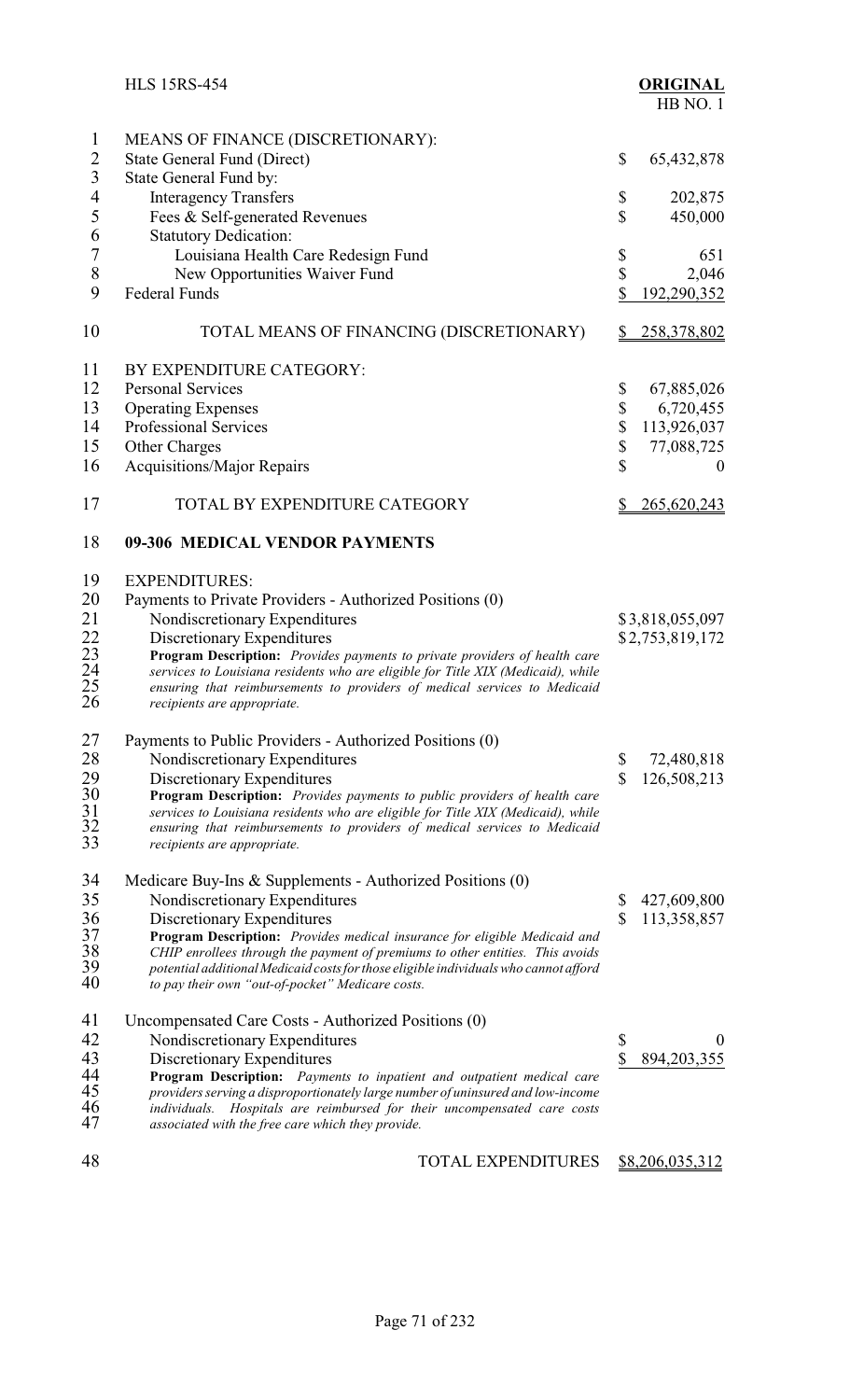|                                                                         | <b>HLS 15RS-454</b>                                                                                                                   |              | <b>ORIGINAL</b><br>HB NO.1 |
|-------------------------------------------------------------------------|---------------------------------------------------------------------------------------------------------------------------------------|--------------|----------------------------|
| $\mathbf{1}$<br>$\sqrt{2}$<br>$\overline{3}$<br>$\overline{\mathbf{4}}$ | MEANS OF FINANCE (NONDISCRETIONARY):<br><b>State General Fund (Direct)</b><br>State General Fund by:<br><b>Statutory Dedications:</b> |              | \$1,082,145,053            |
| 5                                                                       | Health Excellence Fund                                                                                                                | \$           | 23,663,629                 |
| 6                                                                       | Louisiana Medical Assistance Trust Fund                                                                                               | $\mathbb{S}$ | 164,865,163                |
| $\overline{7}$                                                          | <b>Overcollections Fund</b>                                                                                                           | $\mathbb{S}$ | 52,856,978                 |
| 8                                                                       | <b>Federal Funds</b>                                                                                                                  |              | \$2,994,614,892            |
| 9                                                                       | TOTAL MEANS OF FINANCING (NONDISCRETIONARY)                                                                                           |              | \$4,318,145,715            |
| 10                                                                      | MEANS OF FINANCE (DISCRETIONARY):                                                                                                     |              |                            |
| 11                                                                      | <b>State General Fund (Direct)</b>                                                                                                    |              | \$1,299,642,704            |
| 12                                                                      | State General Fund by:                                                                                                                |              |                            |
| 13                                                                      | Interagency Transfers from Prior and                                                                                                  |              |                            |
| 14                                                                      | <b>Current Year Collections</b>                                                                                                       | $\mathbb{S}$ | 157,439,087                |
| 15                                                                      | Fees & Self-generated Revenues from                                                                                                   |              |                            |
| 16                                                                      | Prior and Current Year Collections                                                                                                    | \$           | 118,958,518                |
| 17                                                                      | <b>Statutory Dedications:</b>                                                                                                         |              |                            |
| 18                                                                      | 2013 Amnesty Collections Fund                                                                                                         | \$           | 50,000,000                 |
| 19                                                                      | Community and Family Support System Fund                                                                                              | \$           | 182                        |
| 20                                                                      | Louisiana Fund                                                                                                                        | \$           | 5,024,456                  |
| 21                                                                      | Health Excellence Fund                                                                                                                | \$           | 3,171,090                  |
| 22                                                                      | <b>Federal Funds</b>                                                                                                                  |              | \$2,253,653,560            |
| 23                                                                      | TOTAL MEANS OF FINANCING (DISCRETIONARY)                                                                                              |              | \$3,887,889,597            |
| 24                                                                      | <b>Expenditure Controls:</b>                                                                                                          |              |                            |
| 25                                                                      | Provided, however, that the Department of Health and Hospitals may, to control                                                        |              |                            |
| 26                                                                      | expenditures to the level appropriated herein for the Medical Vendor Payments program,                                                |              |                            |
| 27                                                                      | negotiate supplemental rebates for the Medicaid pharmacy program in conjunction with the                                              |              |                            |
| 28                                                                      | preferred drug list. In these negotiations, the preferred drug list may be adjusted to limit                                          |              |                            |
| 29                                                                      | brand name drug products in each therapeutic category while ensuring appropriate access                                               |              |                            |
| 30                                                                      | to medically necessary medication.                                                                                                    |              |                            |

 Provided, however, that the Department of Health and Hospitals shall continue with the 32 implementation of cost containment strategies to control the cost of the New Opportunities<br>33 Waiver (NOW) in order that the continued provision of community-based services for Waiver (NOW) in order that the continued provision of community-based services for citizens with developmental disabilities is not jeopardized.

 Provided, however, that the Department of Health and Hospitals shall authorize expenditure 36 of funds for additional Rural Health Clinics and Federally Qualified Health Centers only in<br>37 those areas which the department determines have a demonstrated need for clinics

those areas which the department determines have a demonstrated need for clinics.

38 Provided, however, that the Department of Health and Hospitals shall only make Title XIX<br>39 payments to public private partners in accordance with its initial budget allocation after payments to public private partners in accordance with its initial budget allocation after appropriation by this body.

Public provider participation in financing:

 The Department of Health and Hospitals hereinafter the "department", shall onlymake Title XIX (Medicaid) claim payments to non-state public hospitals, that certify matching funds 44 for their Title XIX claim payments and provide certification of incurred uncompensated care<br>45 costs (UCC) that qualify for public expenditures which are eligible for federal financial costs (UCC) that qualify for public expenditures which are eligible for federal financial participation under Title XIX of the Social Security Act to the department. The certification for Title XIX claims payment match and the certification of UCC shall be in a form 48 satisfactory to the department and provided to the department no later than October 1, 2015.<br>49 Non-state public hospitals, that fail to make such certifications by October 1, 2015, may not Non-state public hospitals, that fail to make such certifications by October 1, 2015, may not 50 receive Title XIX claim payments or any UCC payments until the department receives the required certifications. The Department may exclude certain non-state public hospitals from 51 required certifications. The Department may exclude certain non-state public hospitals from<br>52 this requirement in order to implement alternative supplemental payment initiatives or this requirement in order to implement alternative supplemental payment initiatives or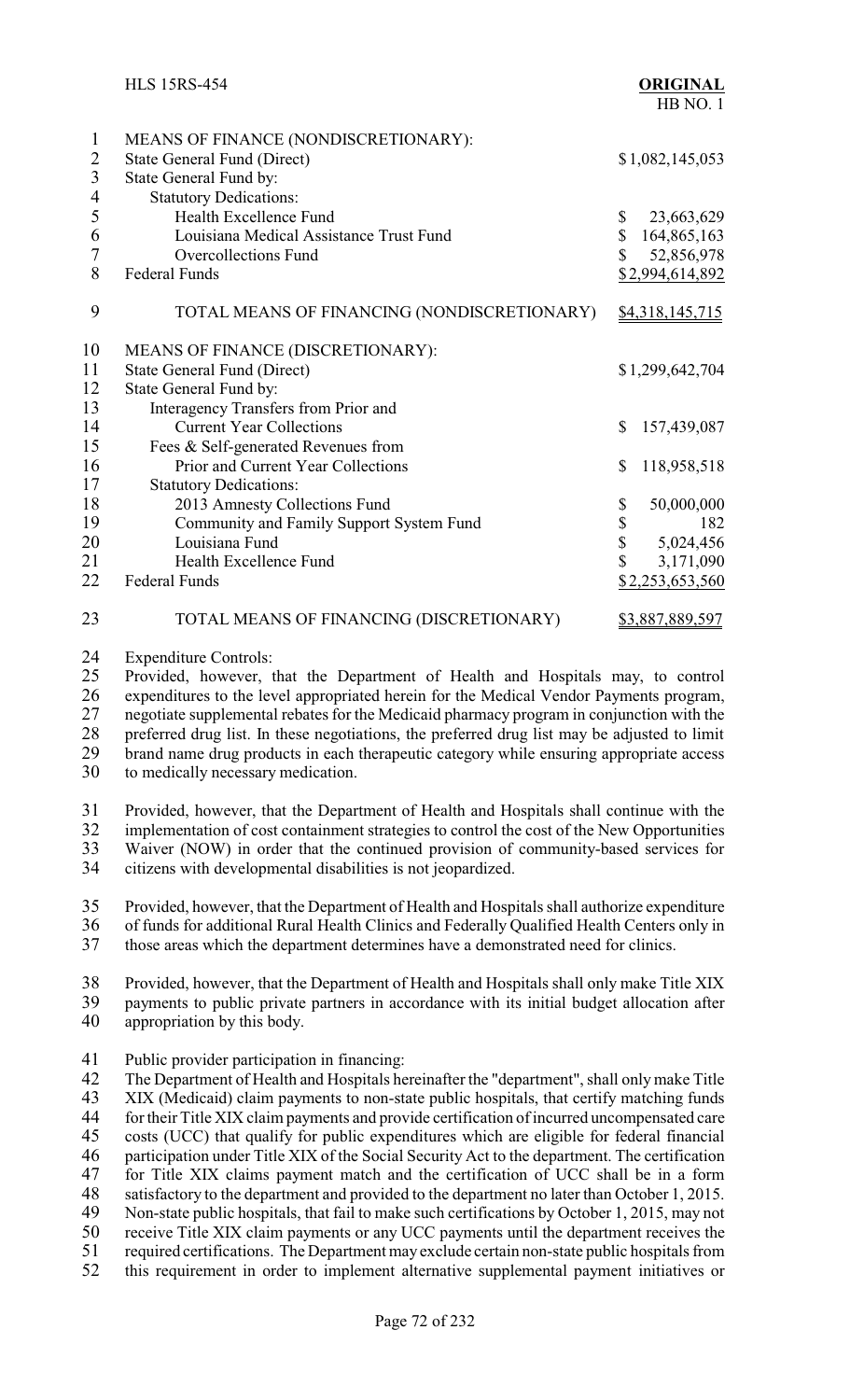alternate funding initiatives, or if a hospital that is solely owned by a city or town has

2 changed its designation from a non-profit private hospital to a non-state public hospital<br>3 between January 1, 2010 and June 30, 2014.

between January 1, 2010 and June 30, 2014.

## **SUPPLEMENTARY BUDGET RECOMMENDATIONS**

# SUPPLEMENTARYBUDGETRECOMMENDATIONS FROM THE STATE GENERAL

- FUNDFROMCONVERTING REFUNDABLE TAX CREDITS TO NON-REFUNDABLE TAX CREDITS in the event the legislature approves the tax credit conversion. (See
- Preamble Section 18 D).

9 Provided, however, that the amount above includes a supplementary budget recommendation<br>10 in the amount of \$153,826,672 from State General Fund (Direct), which is matched with 10 in the amount of \$153,826,672 from State General Fund (Direct), which is matched with<br>11 \$253.267.915 of federal funds for a total means of financing of \$407.094.587.  $$253,267,915$  of federal funds for a total means of financing of  $$407,094,587$ .

| 12                         | BY EXPENDITURE CATEGORY:                                                                                                                                                                                                                                                                                                                                                              |                         |                  |
|----------------------------|---------------------------------------------------------------------------------------------------------------------------------------------------------------------------------------------------------------------------------------------------------------------------------------------------------------------------------------------------------------------------------------|-------------------------|------------------|
| 13                         | <b>Personal Services</b>                                                                                                                                                                                                                                                                                                                                                              | \$                      | $\boldsymbol{0}$ |
| 14                         | <b>Operating Expenses</b>                                                                                                                                                                                                                                                                                                                                                             | \$                      | $\boldsymbol{0}$ |
| 15                         | Professional Services                                                                                                                                                                                                                                                                                                                                                                 | $\overline{\mathbb{S}}$ | $\boldsymbol{0}$ |
| 16                         | Other Charges                                                                                                                                                                                                                                                                                                                                                                         |                         | \$8,206,035,312  |
| 17                         | <b>Acquisitions/Major Repairs</b>                                                                                                                                                                                                                                                                                                                                                     | \$                      |                  |
| 18                         | TOTAL BY EXPENDITURE CATEGORY                                                                                                                                                                                                                                                                                                                                                         |                         | \$8,206,035,312  |
| 19                         | 09-307 OFFICE OF THE SECRETARY                                                                                                                                                                                                                                                                                                                                                        |                         |                  |
| 20<br>21                   | <b>EXPENDITURES:</b><br>Management and Finance Program - Authorized Positions (384)                                                                                                                                                                                                                                                                                                   |                         |                  |
| 22                         | Nondiscretionary Expenditures                                                                                                                                                                                                                                                                                                                                                         | \$                      | 20,732,971       |
| 23                         | Discretionary Expenditures                                                                                                                                                                                                                                                                                                                                                            | \$                      | 71,991,162       |
| 24<br>25<br>26<br>27<br>28 | Program Description: Provides management, supervision and support services<br>for: Legal Services; Media and Communications; Executive Administration; Fiscal<br>Management; Planning and Budget; Governor's Council on Physical Fitness and<br>Sports; Minority Health Access and Planning; Health Standards; Program Integrity<br>and Internal Audit.                               |                         |                  |
| 29                         | Auxiliary Account - Authorized Positions (2)                                                                                                                                                                                                                                                                                                                                          |                         |                  |
| 30                         | Nondiscretionary Expenditures                                                                                                                                                                                                                                                                                                                                                         | \$                      | $\theta$         |
| 31                         | Discretionary Expenditures                                                                                                                                                                                                                                                                                                                                                            | \$                      | 384,777          |
| 32<br>33<br>34<br>35<br>36 | Account Description: The Health Education Authority of Louisiana consists of<br>administration which operates a parking garage in the Medical Corridor of New<br>Orleans. The primary mission of HEAL is to promote biological science, medical<br>and/or health education activities of various public and private organizations in<br>Louisiana through the issuance of HEAL bonds. |                         |                  |
| 37                         | <b>TOTAL EXPENDITURES</b>                                                                                                                                                                                                                                                                                                                                                             |                         | 93,108,910       |
| 38<br>39                   | MEANS OF FINANCE (NONDISCRETIONARY):                                                                                                                                                                                                                                                                                                                                                  | \$                      |                  |
| 40                         | <b>State General Fund (Direct)</b><br>State General Fund by:                                                                                                                                                                                                                                                                                                                          |                         | 5,209,842        |
| 41                         | <b>Interagency Transfers</b>                                                                                                                                                                                                                                                                                                                                                          | \$                      | 15,523,129       |
| 42                         | TOTAL MEANS OF FINANCING (NONDISCRETIONARY)                                                                                                                                                                                                                                                                                                                                           | \$                      | 20,732,971       |
|                            |                                                                                                                                                                                                                                                                                                                                                                                       |                         |                  |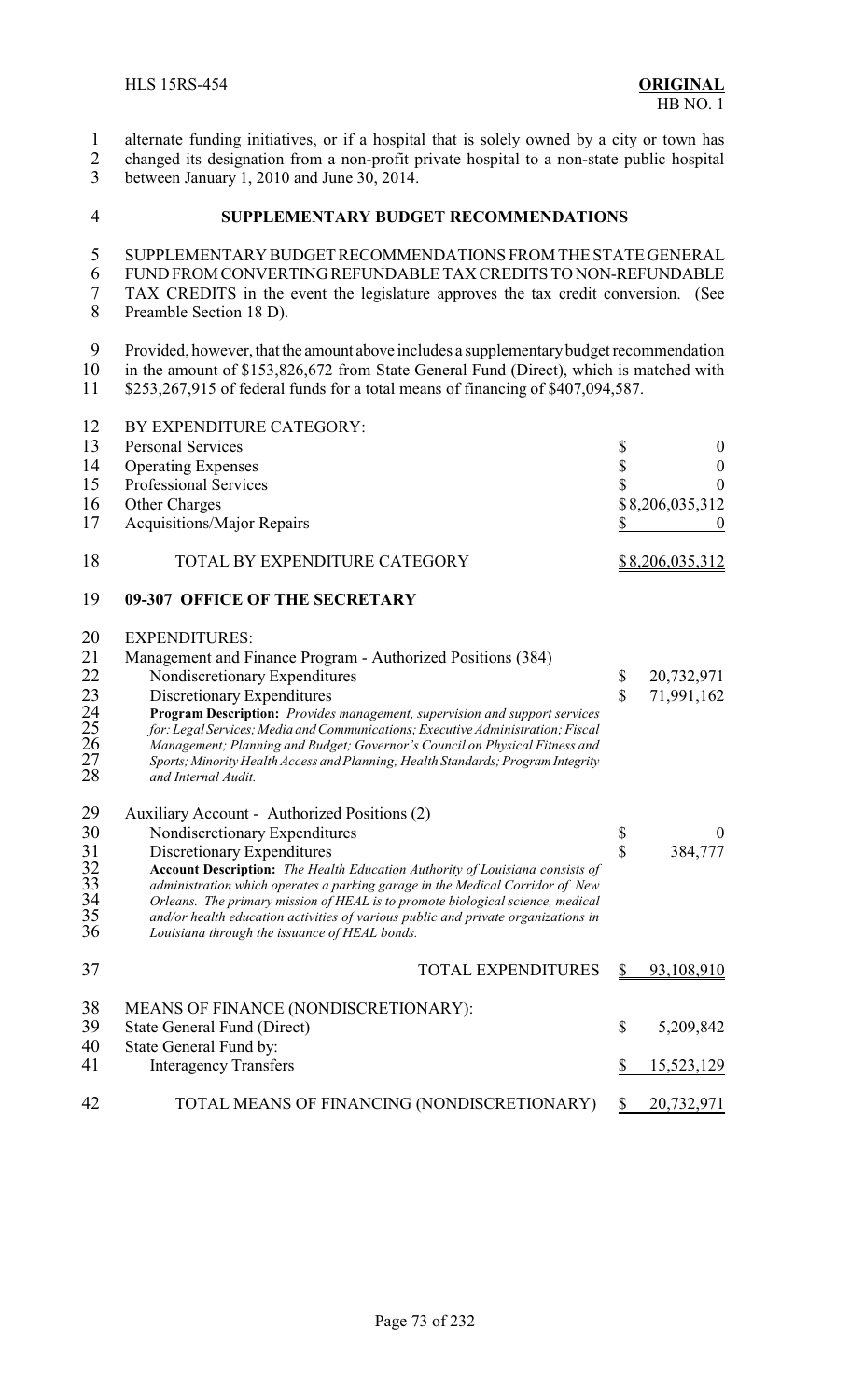|                                                                             | <b>HLS 15RS-454</b>                                                                                                                                                                                                                                                                                                                                                                                                                                                                                                                                                                                                                                                                                |                                            | <b>ORIGINAL</b><br>HB NO.1                                           |
|-----------------------------------------------------------------------------|----------------------------------------------------------------------------------------------------------------------------------------------------------------------------------------------------------------------------------------------------------------------------------------------------------------------------------------------------------------------------------------------------------------------------------------------------------------------------------------------------------------------------------------------------------------------------------------------------------------------------------------------------------------------------------------------------|--------------------------------------------|----------------------------------------------------------------------|
| $\mathbf 1$<br>$\overline{2}$<br>$\overline{3}$                             | MEANS OF FINANCE (DISCRETIONARY):<br><b>State General Fund (Direct)</b><br>State General Fund by:                                                                                                                                                                                                                                                                                                                                                                                                                                                                                                                                                                                                  | \$                                         | 37,492,456                                                           |
| $\overline{4}$<br>5<br>6                                                    | <b>Interagency Transfers</b><br>Fees & Self-generated Revenues<br><b>Statutory Dedication:</b>                                                                                                                                                                                                                                                                                                                                                                                                                                                                                                                                                                                                     | \$<br>\$                                   | 8,239,294<br>2,404,298                                               |
| $\overline{7}$<br>8<br>9<br>10                                              | Telecommunications for the Deaf Fund<br>Medical Assistance Program Fraud Detection Fund<br>Nursing Home Residents' Trust Fund<br><b>Federal Funds</b>                                                                                                                                                                                                                                                                                                                                                                                                                                                                                                                                              | \$<br>\$<br>\$<br>\$                       | 2,386,793<br>4,000,000<br>150,000                                    |
| 11                                                                          | TOTAL MEANS OF FINANCING (DISCRETIONARY)                                                                                                                                                                                                                                                                                                                                                                                                                                                                                                                                                                                                                                                           | $\frac{1}{2}$                              | 17,703,098<br><u>72,375,939</u>                                      |
| 12<br>13<br>14<br>15                                                        | BY EXPENDITURE CATEGORY:<br><b>Personal Services</b><br><b>Operating Expenses</b><br>Professional Services                                                                                                                                                                                                                                                                                                                                                                                                                                                                                                                                                                                         | \$<br>\$                                   | 40,970,886<br>1,810,991<br>5,216,248                                 |
| 16<br>17                                                                    | Other Charges<br><b>Acquisitions/Major Repairs</b>                                                                                                                                                                                                                                                                                                                                                                                                                                                                                                                                                                                                                                                 | $\begin{array}{c} 8 \\ 8 \\ 8 \end{array}$ | 45,110,785                                                           |
| 18                                                                          | TOTAL BY EXPENDITURE CATEGORY                                                                                                                                                                                                                                                                                                                                                                                                                                                                                                                                                                                                                                                                      | \$                                         | 93,108,910                                                           |
| 19                                                                          | 09-309 SOUTH CENTRAL LOUISIANA HUMAN SERVICES AUTHORITY                                                                                                                                                                                                                                                                                                                                                                                                                                                                                                                                                                                                                                            |                                            |                                                                      |
| 20<br>21<br>22<br>23<br>24<br>25<br>26<br>27<br>28<br>$\frac{29}{30}$<br>30 | <b>EXPENDITURES:</b><br>South Central Louisiana Human Services Authority<br>Authorized Other Charges Positions (144)<br>Nondiscretionary Expenditures<br>Discretionary Expenditures<br><b>Program Description:</b> South Central Louisiana Human Services Authority<br>provides access for individuals with behavioral health and developmental<br>disabilities to integrated primary care and community based services while<br>promoting wellness, recovery and independence through education and the choice<br>of a broad range of programmatic and community resources to the parishes of<br>Assumption, Lafourche, St. Charles, St. James, St. John the Baptist, St. Mary and<br>Terrebonne. | \$<br>\$                                   | 391,242<br>21,506,901                                                |
| 32                                                                          | <b>TOTAL EXPENDITURES</b>                                                                                                                                                                                                                                                                                                                                                                                                                                                                                                                                                                                                                                                                          | \$                                         | 21,898,143                                                           |
| 33<br>34<br>35                                                              | MEANS OF FINANCE (NONDISCRETIONARY):<br><b>State General Fund (Direct)</b>                                                                                                                                                                                                                                                                                                                                                                                                                                                                                                                                                                                                                         | \$                                         | 391,242                                                              |
| 36                                                                          | TOTAL MEANS OF FINANCE (NONDISCRETIONARY)                                                                                                                                                                                                                                                                                                                                                                                                                                                                                                                                                                                                                                                          | $\frac{1}{2}$                              | 391,242                                                              |
| 37<br>38<br>39                                                              | MEANS OF FINANCE (DISCRETIONARY):<br><b>State General Fund (Direct)</b><br>State General Fund by:                                                                                                                                                                                                                                                                                                                                                                                                                                                                                                                                                                                                  | \$                                         | 14,198,221                                                           |
| 40<br>41<br>42                                                              | <b>Interagency Transfers</b><br>Fees & Self-generated Revenues<br><b>Federal Funds</b>                                                                                                                                                                                                                                                                                                                                                                                                                                                                                                                                                                                                             | \$<br>\$<br>\$                             | 4,201,208<br>2,921,180<br>186,292                                    |
| 43                                                                          | TOTAL MEANS OF FINANCE (DISCRETIONARY)                                                                                                                                                                                                                                                                                                                                                                                                                                                                                                                                                                                                                                                             |                                            | <u>21,506,901</u>                                                    |
| 44<br>45<br>46<br>47<br>48<br>49                                            | BY EXPENDITURE CATEGORY:<br><b>Personal Services</b><br><b>Operating Expenses</b><br>Professional Services<br>Other Charges<br><b>Acquisitions/Major Repairs</b>                                                                                                                                                                                                                                                                                                                                                                                                                                                                                                                                   | \$<br>\$\$\$<br>\$                         | $\boldsymbol{0}$<br>2,464,998<br>0<br>19,433,145<br>$\boldsymbol{0}$ |
| 50                                                                          | TOTAL BY EXPENDITURE CATEGORY                                                                                                                                                                                                                                                                                                                                                                                                                                                                                                                                                                                                                                                                      | \$                                         | 21,898,143                                                           |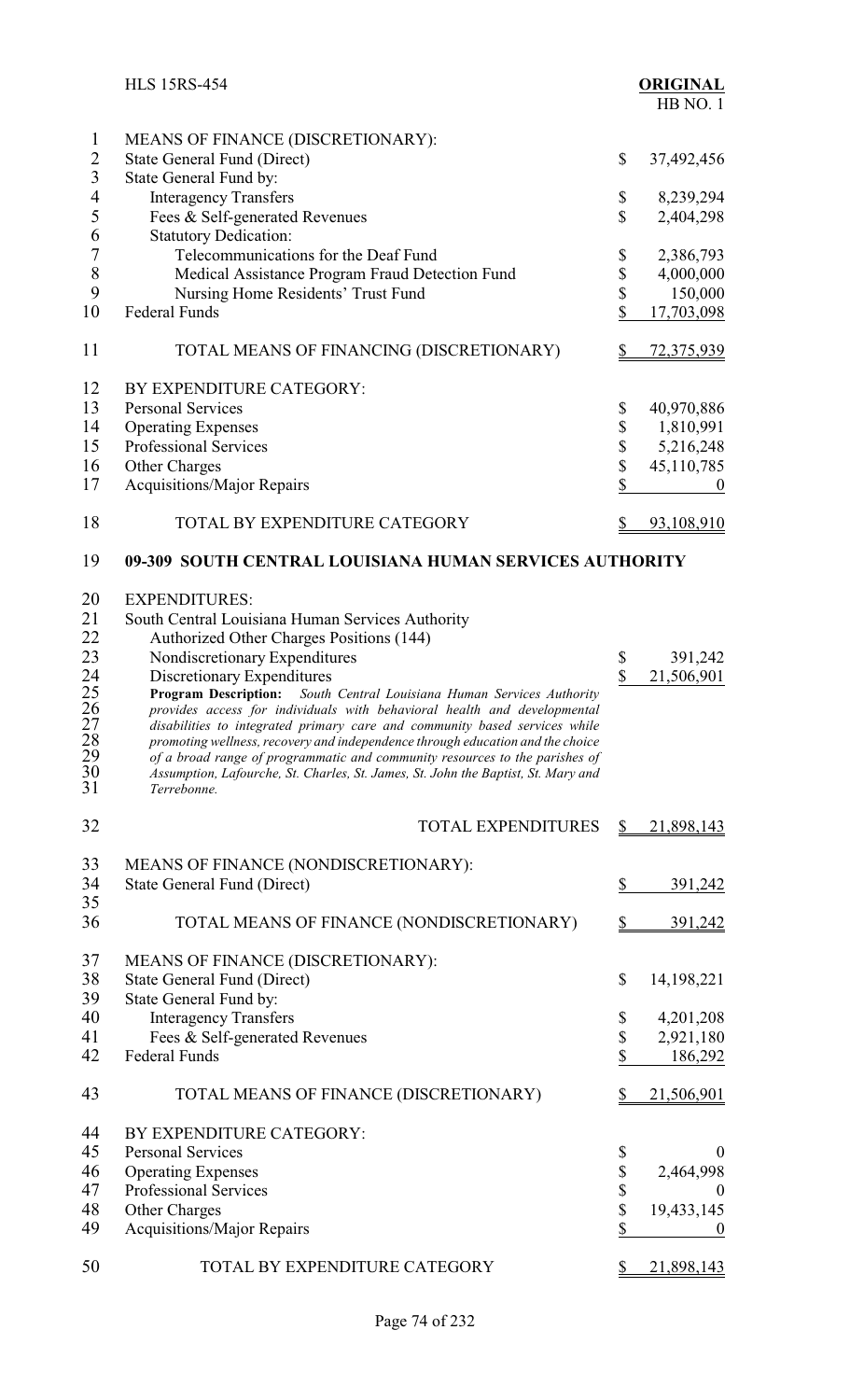| $\overline{2}$<br>$\mathfrak{Z}$<br>$rac{4}{5}$<br>6789<br>10<br>11<br>12<br>13 | <b>EXPENDITURES:</b><br>Northeast Delta Human Services Authority<br>Authorized Other Charges Positions (111)<br>Nondiscretionary Expenditures<br>Discretionary Expenditures<br>Program Description: The mission of the Northeast Delta Human Services<br>Authority is to increase public awareness of and to provide access for individuals<br>with behavioral health and developmental disabilities to integrated community<br>based services while promoting wellness, recovery and independence through<br>education and the choice of a broad range of programmatic and community<br>resources for the parishes of Jackson, Lincoln, Union, Morehouse, West Carroll,<br>East Carroll, Ouachita, Richland, Madison, Caldwell, Franklin, and Tensas. | \$<br>\$    | 92,640<br>15,492,717   |
|---------------------------------------------------------------------------------|--------------------------------------------------------------------------------------------------------------------------------------------------------------------------------------------------------------------------------------------------------------------------------------------------------------------------------------------------------------------------------------------------------------------------------------------------------------------------------------------------------------------------------------------------------------------------------------------------------------------------------------------------------------------------------------------------------------------------------------------------------|-------------|------------------------|
| 14                                                                              | <b>TOTAL EXPENDITURES</b>                                                                                                                                                                                                                                                                                                                                                                                                                                                                                                                                                                                                                                                                                                                              | <u>\$</u>   | <u>15,585,357</u>      |
| 15<br>16                                                                        | MEANS OF FINANCE (NONDISCRETIONARY)<br>State General Fund (Direct)                                                                                                                                                                                                                                                                                                                                                                                                                                                                                                                                                                                                                                                                                     | \$          | 92,640                 |
| 17                                                                              | TOTAL MEANS OF FINANCE (NONDISCRETIONARY)                                                                                                                                                                                                                                                                                                                                                                                                                                                                                                                                                                                                                                                                                                              |             | 92,640                 |
| 18<br>19<br>20                                                                  | MEANS OF FINANCE (DISCRETIONARY):<br>State General Fund (Direct)<br>State General Fund by:                                                                                                                                                                                                                                                                                                                                                                                                                                                                                                                                                                                                                                                             | \$          | 9,466,467              |
| 21<br>22                                                                        | <b>Interagency Transfers</b><br>Fees & Self-generated Revenues                                                                                                                                                                                                                                                                                                                                                                                                                                                                                                                                                                                                                                                                                         | \$<br>\$    | 3,313,661<br>2,664,300 |
| 23                                                                              | <b>Federal Funds</b>                                                                                                                                                                                                                                                                                                                                                                                                                                                                                                                                                                                                                                                                                                                                   | \$          | 48,289                 |
| 24                                                                              | TOTAL MEANS OF FINANCE (DISCRETIONARY)                                                                                                                                                                                                                                                                                                                                                                                                                                                                                                                                                                                                                                                                                                                 |             | 15,492,717             |
| 25<br>26                                                                        | BY EXPENDITURE CATEGORY:<br><b>Personal Services</b>                                                                                                                                                                                                                                                                                                                                                                                                                                                                                                                                                                                                                                                                                                   | \$          | $\boldsymbol{0}$       |
| 27                                                                              | <b>Operating Expenses</b>                                                                                                                                                                                                                                                                                                                                                                                                                                                                                                                                                                                                                                                                                                                              | \$          | $\boldsymbol{0}$       |
| 28                                                                              | Professional Services                                                                                                                                                                                                                                                                                                                                                                                                                                                                                                                                                                                                                                                                                                                                  | ¢<br>Ψ      | $\boldsymbol{0}$       |
| 29                                                                              | <b>Other Charges</b>                                                                                                                                                                                                                                                                                                                                                                                                                                                                                                                                                                                                                                                                                                                                   | \$          | 15,585,357             |
| 30                                                                              | <b>Acquisitions/Major Repairs</b>                                                                                                                                                                                                                                                                                                                                                                                                                                                                                                                                                                                                                                                                                                                      | \$          | O                      |
| 31                                                                              | TOTAL BY EXPENDITURE CATEGORY                                                                                                                                                                                                                                                                                                                                                                                                                                                                                                                                                                                                                                                                                                                          |             | 15,585,357             |
| 32                                                                              | 09-320 OFFICE OF AGING AND ADULT SERVICES                                                                                                                                                                                                                                                                                                                                                                                                                                                                                                                                                                                                                                                                                                              |             |                        |
| 33                                                                              | <b>EXPENDITURES:</b>                                                                                                                                                                                                                                                                                                                                                                                                                                                                                                                                                                                                                                                                                                                                   |             |                        |
| 34                                                                              | Administration Protection and Support - Authorized Positions (167)                                                                                                                                                                                                                                                                                                                                                                                                                                                                                                                                                                                                                                                                                     |             |                        |
| 35                                                                              | Authorized Other Charges Positions (20)                                                                                                                                                                                                                                                                                                                                                                                                                                                                                                                                                                                                                                                                                                                |             |                        |
| 36                                                                              | Nondiscretionary Expenditures                                                                                                                                                                                                                                                                                                                                                                                                                                                                                                                                                                                                                                                                                                                          | \$          | 8,575,330              |
| 37                                                                              | Discretionary Expenditures                                                                                                                                                                                                                                                                                                                                                                                                                                                                                                                                                                                                                                                                                                                             | $\mathbf S$ | 20,040,974             |
| 38<br>39<br>40                                                                  | Program Description: Provides access to quality long-term services and supports<br>for the elderly and adults with disabilities in a manner that supports choice,<br>informal caregiving, and effective use of public resources.                                                                                                                                                                                                                                                                                                                                                                                                                                                                                                                       |             |                        |
| 41                                                                              | Villa Feliciana Medical Complex - Authorized Positions (215)                                                                                                                                                                                                                                                                                                                                                                                                                                                                                                                                                                                                                                                                                           |             |                        |
| 42                                                                              | Nondiscretionary Expenditures                                                                                                                                                                                                                                                                                                                                                                                                                                                                                                                                                                                                                                                                                                                          | \$          | 1,901,331              |
| 43                                                                              | Discretionary Expenditures                                                                                                                                                                                                                                                                                                                                                                                                                                                                                                                                                                                                                                                                                                                             | \$          | 17,735,218             |
| 44                                                                              | Program Description: Provides long-term care, rehabilitative services, infectious                                                                                                                                                                                                                                                                                                                                                                                                                                                                                                                                                                                                                                                                      |             |                        |
| 45<br>46                                                                        | disease services, and an acute care hospital for medically complex residents with<br>chronic diseases, disabilities, and terminal illnesses.                                                                                                                                                                                                                                                                                                                                                                                                                                                                                                                                                                                                           |             |                        |

#### **09-310 NORTHEAST DELTA HUMAN SERVICES AUTHORITY**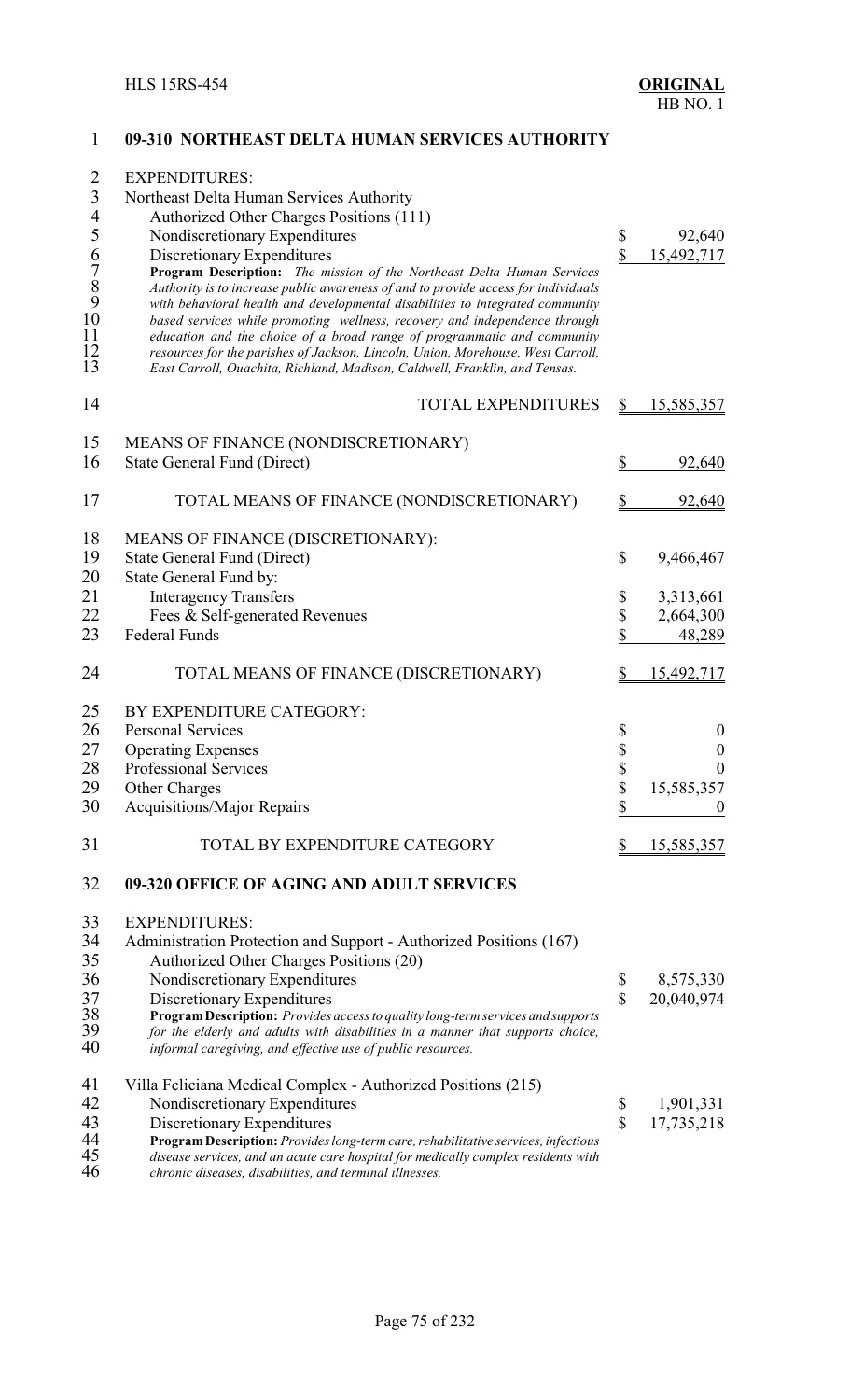| $\mathbf{1}$   | Auxiliary Account - Authorized Positions (0)                                                                                              |               |                  |
|----------------|-------------------------------------------------------------------------------------------------------------------------------------------|---------------|------------------|
| $\overline{2}$ | Nondiscretionary Expenditures                                                                                                             | \$            | $\boldsymbol{0}$ |
| 34567          | Discretionary Expenditures                                                                                                                | \$            | 60,000           |
|                | Program Description: Provides residents with opportunities to participate in                                                              |               |                  |
|                | therapeutic activities as approved by their treatment teams. It also provides                                                             |               |                  |
|                | therapeutic and social activities to create a homelike atmosphere and environment                                                         |               |                  |
|                | for residents.                                                                                                                            |               |                  |
| 8              | <b>TOTAL EXPENDITURES</b>                                                                                                                 | \$            | 48, 312, 853     |
|                |                                                                                                                                           |               |                  |
| 9              | MEANS OF FINANCE (NONDISCRETIONARY):                                                                                                      |               |                  |
| 10             | State General Fund (Direct)                                                                                                               | \$            | 633,830          |
| 11             | State General Fund by:                                                                                                                    |               |                  |
| 12             | <b>Interagency Transfers</b>                                                                                                              | \$            | 9,842,831        |
| 13             | TOTAL MEANS OF FINANCING (NONDISCRETIONARY)                                                                                               | $\frac{1}{2}$ | 10,476,661       |
| 14             | MEANS OF FINANCE (DISCRETIONARY):                                                                                                         |               |                  |
| 15             | <b>State General Fund (Direct)</b>                                                                                                        | \$            | 13,656,218       |
| 16             | State General Fund by:                                                                                                                    |               |                  |
| 17             |                                                                                                                                           |               |                  |
|                | <b>Interagency Transfers</b>                                                                                                              | \$            | 20,083,734       |
| 18             | Fees & Self-generated Revenues                                                                                                            | \$            | 1,197,437        |
| 19             | <b>Statutory Dedications:</b>                                                                                                             |               |                  |
| 20             | Traumatic Head and Spinal Cord Injury Trust Fund                                                                                          | \$            | 1,645,812        |
| 21             | Nursing Home Residents' Trust Fund                                                                                                        | \$            | 800,000          |
| 22             | <b>Federal Funds</b>                                                                                                                      | \$            | 452,991          |
| 23             | TOTAL MEANS OF FINANCING (DISCRETIONARY)                                                                                                  | \$            | 37,836,192       |
| 24             | BY EXPENDITURE CATEGORY:                                                                                                                  |               |                  |
| 25             | <b>Personal Services</b>                                                                                                                  | \$            | 27,981,576       |
| 26             | <b>Operating Expenses</b>                                                                                                                 | \$            | 3,608,271        |
| 27             | Professional Services                                                                                                                     | \$            | 408,142          |
| 28             | Other Charges                                                                                                                             | \$            | 16,314,864       |
| 29             | Acquisitions/Major Repairs                                                                                                                | \$            |                  |
|                |                                                                                                                                           |               | 0                |
| 30             | TOTAL BY EXPENDITURE CATEGORY                                                                                                             |               | 48, 312, 853     |
| 31             | 09-324 LOUISIANA EMERGENCY RESPONSE NETWORK                                                                                               |               |                  |
| 32             | <b>EXPENDITURES:</b>                                                                                                                      |               |                  |
| 33             | Louisiana Emergency Response Network - Authorized Positions (7)                                                                           |               |                  |
| 34             | Nondiscretionary Expenditures                                                                                                             | \$            | 0                |
| 35             | Discretionary Expenditures                                                                                                                | \$            | 1,726,133        |
| 36             | Program Description: To safeguard the public health, safety and welfare of the                                                            |               |                  |
| 37<br>38       | people of the State of Louisiana against unnecessary trauma and time-sensitive<br>related deaths and incident of morbidity due to trauma. |               |                  |
|                |                                                                                                                                           |               |                  |
| 39             | <b>TOTAL EXPENDITURES</b>                                                                                                                 | S             | 1,726,133        |
| 40             | MEANS OF FINANCE (NONDISCRETIONARY):                                                                                                      |               |                  |
| 41             | TOTAL MEANS OF FINANCING (NONDISCRETIONARY)                                                                                               | \$            | $\boldsymbol{0}$ |
| 42             | MEANS OF FINANCE (DISCRETIONARY):                                                                                                         |               |                  |
| 43             | <b>State General Fund (Direct)</b>                                                                                                        | \$            | 1,677,133        |
| 44             | State General Fund by:                                                                                                                    |               |                  |
| 45             | Fees & Self-generated Revenues                                                                                                            | \$            | 49,000           |
|                |                                                                                                                                           |               |                  |
| 46             | TOTAL MEANS OF FINANCING (DISCRETIONARY)                                                                                                  |               | ,726,133         |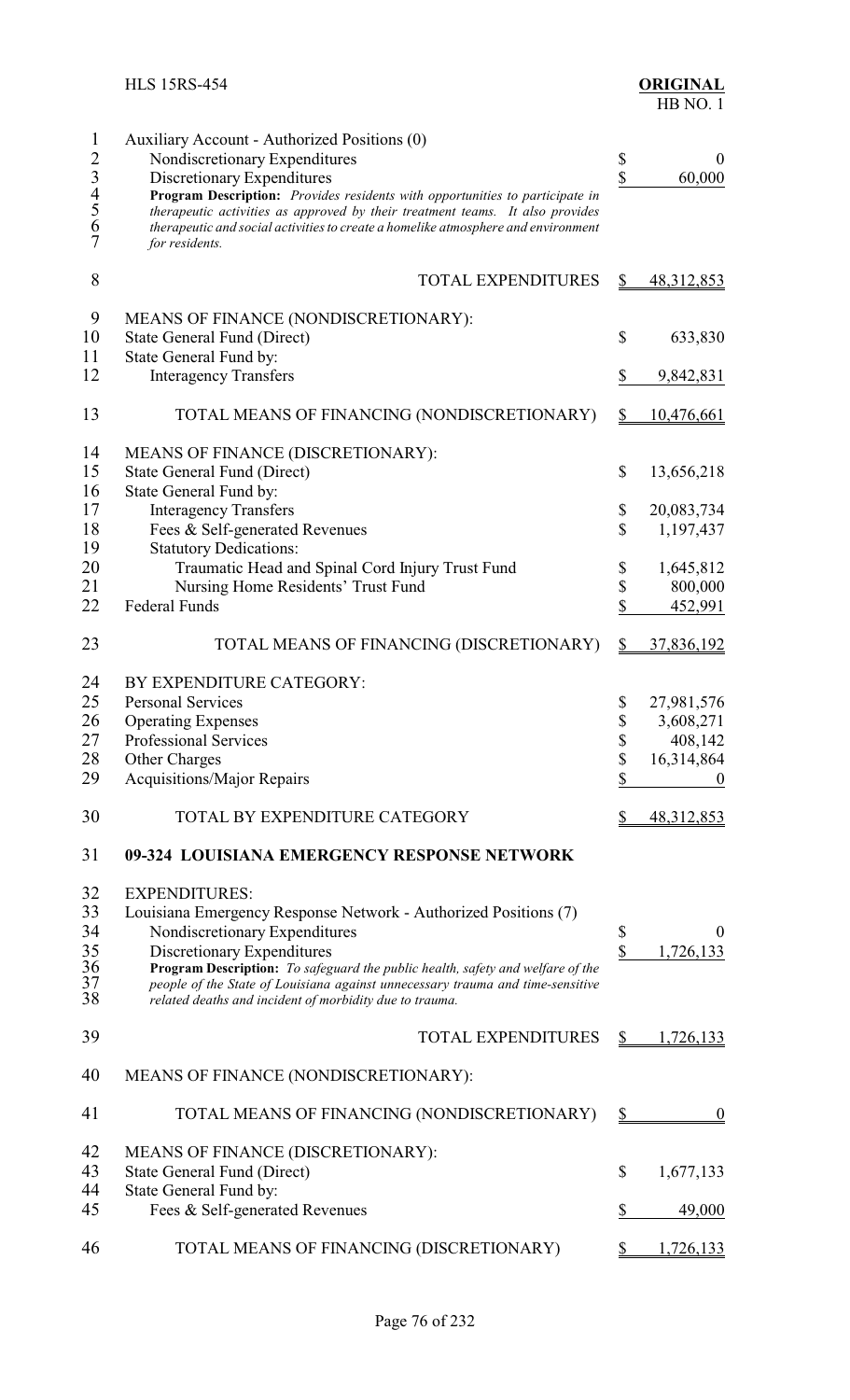|                                  | <b>HLS 15RS-454</b>                                                                                                                                                                                                                                                                                                                                                                                                                            |                           | <b>ORIGINAL</b><br>HB NO.1  |
|----------------------------------|------------------------------------------------------------------------------------------------------------------------------------------------------------------------------------------------------------------------------------------------------------------------------------------------------------------------------------------------------------------------------------------------------------------------------------------------|---------------------------|-----------------------------|
| 1<br>$\overline{2}$              | BY EXPENDITURE CATEGORY:<br><b>Personal Services</b>                                                                                                                                                                                                                                                                                                                                                                                           | \$                        | 871,807                     |
| $\overline{3}$                   | <b>Operating Expenses</b>                                                                                                                                                                                                                                                                                                                                                                                                                      | \$                        | 241,761                     |
| $\overline{4}$<br>5              | <b>Professional Services</b>                                                                                                                                                                                                                                                                                                                                                                                                                   | \$                        | 446,764                     |
| 6                                | Other Charges<br><b>Acquisitions/ Major Repairs</b>                                                                                                                                                                                                                                                                                                                                                                                            | \$<br>\$                  | 165,801<br>$\boldsymbol{0}$ |
|                                  |                                                                                                                                                                                                                                                                                                                                                                                                                                                |                           |                             |
| 7                                | TOTAL BY EXPENDITURE CATEGORY                                                                                                                                                                                                                                                                                                                                                                                                                  | \$                        | 1,726,133                   |
| 8                                | 09-325 ACADIANA AREA HUMAN SERVICES DISTRICT                                                                                                                                                                                                                                                                                                                                                                                                   |                           |                             |
| 9                                | <b>EXPENDITURES:</b>                                                                                                                                                                                                                                                                                                                                                                                                                           |                           |                             |
| 10                               | Acadiana Area Human Services District                                                                                                                                                                                                                                                                                                                                                                                                          |                           |                             |
| 11                               | Authorized Other Charges Positions (133)                                                                                                                                                                                                                                                                                                                                                                                                       |                           |                             |
| 12                               | Nondiscretionary Expenditures                                                                                                                                                                                                                                                                                                                                                                                                                  | \$                        | 717,699                     |
| 13                               | Discretionary Expenditures                                                                                                                                                                                                                                                                                                                                                                                                                     | $\overline{\mathbb{S}}$   | 16,456,752                  |
| 14<br>15<br>16<br>17<br>18<br>19 | Program Description: Increase public awareness of and provide access for<br>individuals with behavioral health and developmental disabilities to integrated<br>community based services while promoting wellness, recovery and independence<br>through education and the choice of a broad range of programmatic and<br>community resources in the parishes of Acadia Evangeline, Iberia, Lafayette, St.<br>Landry, St. Martin, and Vermilion. |                           |                             |
| 20                               | <b>TOTAL EXPENDITURES</b>                                                                                                                                                                                                                                                                                                                                                                                                                      | \$                        | 17, 174, 451                |
| 21                               | MEANS OF FINANCE (NONDISCRETIONARY):                                                                                                                                                                                                                                                                                                                                                                                                           |                           |                             |
| 22                               | <b>State General Fund (Direct)</b>                                                                                                                                                                                                                                                                                                                                                                                                             | \$                        | 717,699                     |
| 23                               | TOTAL MEANS OF FINANCE (NONDISCRETIONARY)                                                                                                                                                                                                                                                                                                                                                                                                      |                           | 717,699                     |
| 24                               | MEANS OF FINANCE (DISCRETIONARY):                                                                                                                                                                                                                                                                                                                                                                                                              |                           |                             |
| 25                               | <b>State General Fund (Direct)</b>                                                                                                                                                                                                                                                                                                                                                                                                             | \$                        | 12,291,902                  |
| 26                               | State General Fund by:                                                                                                                                                                                                                                                                                                                                                                                                                         |                           |                             |
| 27                               | <b>Interagency Transfers</b>                                                                                                                                                                                                                                                                                                                                                                                                                   | \$                        | 2,520,053                   |
| 28                               | Fees & Self-generated Revenues                                                                                                                                                                                                                                                                                                                                                                                                                 | $\boldsymbol{\mathsf{S}}$ | 1,621,196                   |
| 29                               | <b>Federal Funds</b>                                                                                                                                                                                                                                                                                                                                                                                                                           | \$                        | 23,601                      |
| 30                               | TOTAL MEANS OF FINANCE (DISCRETIONARY)                                                                                                                                                                                                                                                                                                                                                                                                         | $\mathbb{S}$              | 16,456,752                  |
| 31                               | BY EXPENDITURE CATEGORY:                                                                                                                                                                                                                                                                                                                                                                                                                       |                           |                             |
| 32                               | <b>Personal Services</b>                                                                                                                                                                                                                                                                                                                                                                                                                       | \$                        | $\theta$                    |
| 33                               | <b>Operating Expenses</b>                                                                                                                                                                                                                                                                                                                                                                                                                      | $\boldsymbol{\$}$         | 176,100                     |
| 34                               | <b>Professional Services</b>                                                                                                                                                                                                                                                                                                                                                                                                                   | \$                        | $\mathbf{0}$                |
| 35                               | Other Charges                                                                                                                                                                                                                                                                                                                                                                                                                                  | \$                        | 16,998,351                  |
| 36                               | <b>Acquisitions/Major Repairs</b>                                                                                                                                                                                                                                                                                                                                                                                                              | \$                        | $\boldsymbol{0}$            |
| 37                               | TOTAL BY EXPENDITURE CATEGORY                                                                                                                                                                                                                                                                                                                                                                                                                  | \$                        | 17,174,451                  |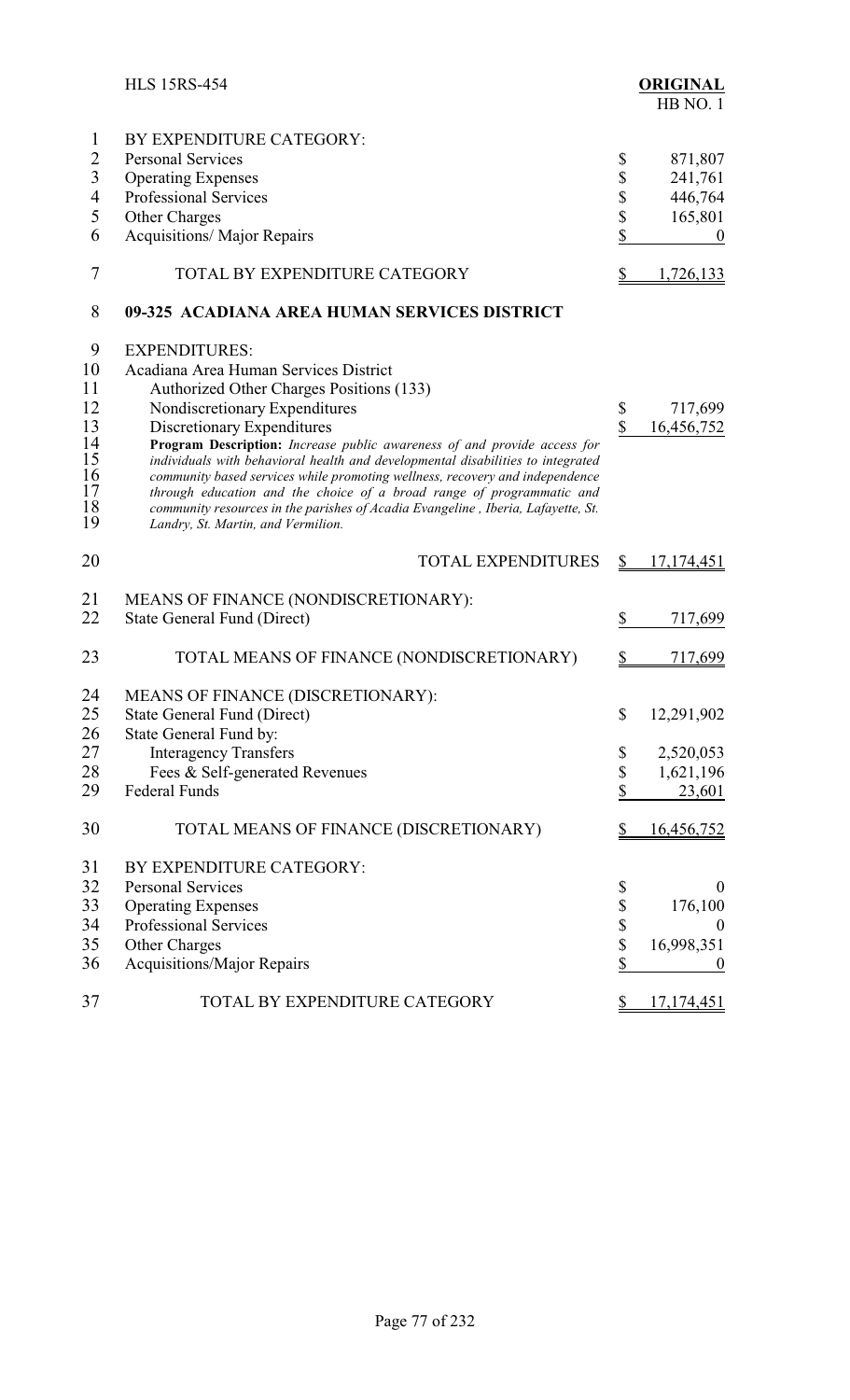### 1 **09-326 OFFICE OF PUBLIC HEALTH**

Sanitary Code.

|                | <b>EXPENDITURES:</b>                                                                 |             |
|----------------|--------------------------------------------------------------------------------------|-------------|
|                | Public Health Services - Authorized Positions (1,164)                                |             |
| 4              | Nondiscretionary Expenditures                                                        | 20,037,030  |
| 5              | Discretionary Expenditures                                                           | 303,987,192 |
| 6              | <b>Program Description:</b> 1) Operate a centralized vital event registry and health |             |
| $\overline{7}$ | data analysis office for the government and people of the state of Louisiana. To     |             |
| 8              | collect, transcribe, compile, analyze, report, preserve, amend, and issue vital      |             |
| 9              | records including birth, death, fetal death, abortion, marriage, and divorce         |             |

9 *records including birth, death, fetal death, abortion, marriage, and divorce* 10 *certificates and operate the Louisiana Putative Father Registry, the Orleans Parish*<br>11 *Marriage License Office, and with recording all adoptions, legitimatizations, and*<br>12 *other judicial edicts that affect the stat* 

other judicial edicts that affect the state's vital records. To also maintain the state's<br>
13 health statistics repository and publishes the Vital Statistics Reports and the<br>
14 Louisiana Health Report Card. 2)Provide for

20 *services to the citizens of the state. 4)Promote a reduction in infectious and chronic* 21 *disease morbidity and mortality and a reduction in communicable/infectious*

11 *Marriage License Office, and with recording all adoptions, legitimatizations, and*

 *health statistics repository and publishes the Vital Statistics Reports and the Louisiana Health Report Card. 2)Provide for and assure educational, clinical, and preventive services to Louisiana citizens to promote reduced morbidity and mortality resulting from: Chronic diseases; Infectious/communicable diseases; High risk conditions of infancy and childhood; Accidental and unintentional injuries. 3)Provide for the leadership, administrative oversight, and grants management for those programs related to the provision of preventive health*

22 *disease through the promulgation, implementation and enforcement of the State*

24 TOTAL EXPENDITURES \$ 324,024,222 25 MEANS OF FINANCE (NONDISCRETIONARY): 26 State General Fund (Direct) \$ 5,713,939<br>27 State General Fund by: State General Fund by: 28 Interagency Transfers \$ 804,501 29 Fees & Self-generated Revenues  $\begin{array}{cc} 30 & \text{Federal Funds} \\ 30 & \text{Federal Funds} \end{array}$  5,738,909 30 Federal Funds \$ 7,779,681 31 TOTAL MEANS OF FINANCING (NONDISCRETIONARY) \$ 20,037,030 32 MEANS OF FINANCE (DISCRETIONARY):<br>33 State General Fund (Direct) 33 State General Fund (Direct) \$ 36,054,916<br>34 State General Fund by: 34 State General Fund by:<br>35 Interagency Transfe Interagency Transfers  $\qquad$  12,846,050 36 Fees & Self-generated Revenues \$ 19,446,311 37 Statutory Dedications: 38 Emergency Medical Technician Fund \$ 9,000 39 Louisiana Fund \$ 6,821,260 40 Oyster Sanitation Fund \$ 55,292 41 Vital Records Conversion Fund \$ 39,404 42 Federal Funds \$ 228,714,959 43 TOTAL MEANS OF FINANCING (DISCRETIONARY) \$303,987,192 44 BY EXPENDITURE CATEGORY: 45 Personal Services  $\qquad$  8  $101,886,414$ 46 Operating Expenses \$ 23,035,591 47 Professional Services \$ 14,571,136 48 Other Charges \$ 180,719,085 49 Acquisitions/Major Repairs \$ 3,811,996 50 TOTAL BY EXPENDITURE CATEGORY \$324,024,222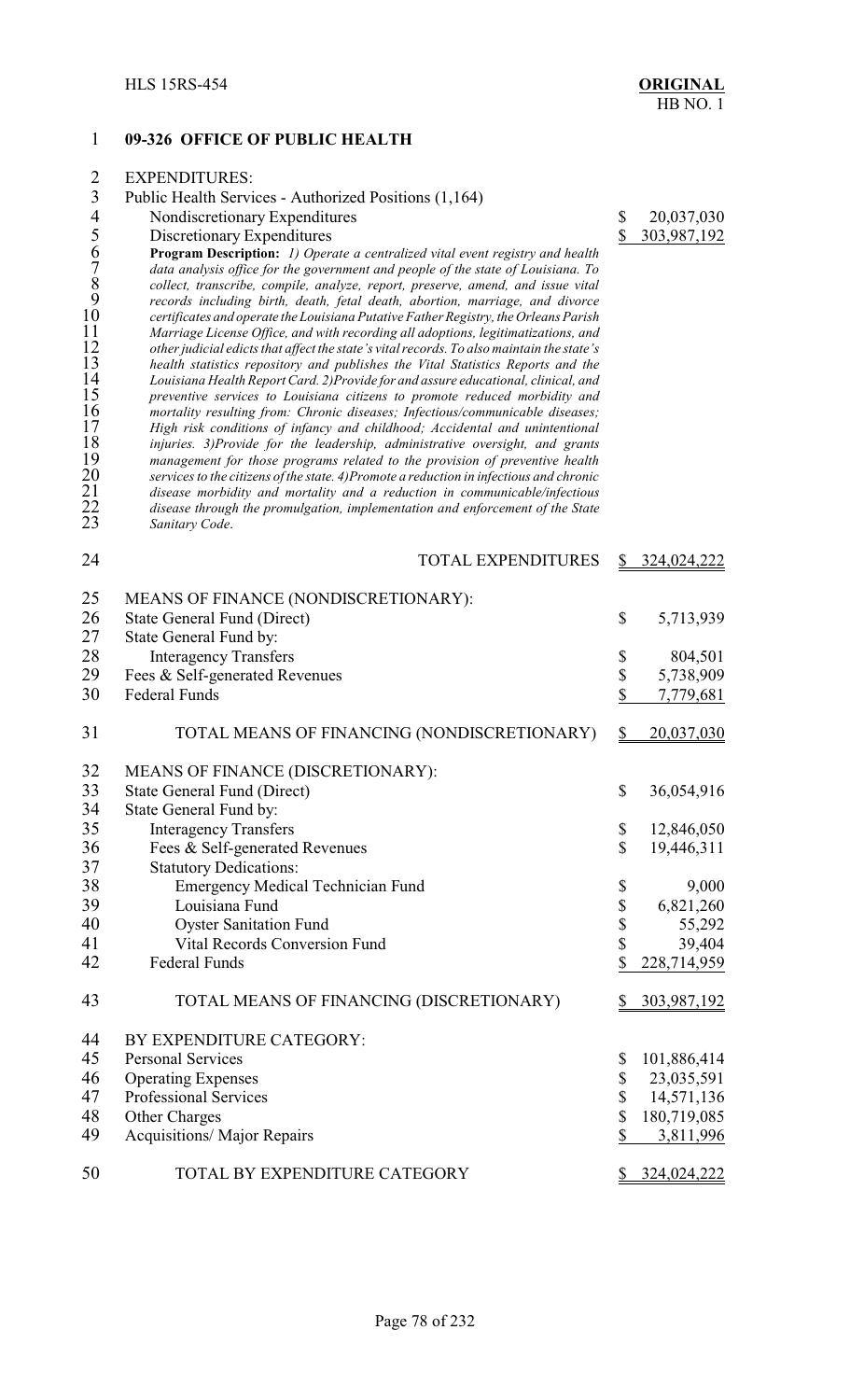## 1 **09-330 OFFICE OF BEHAVIORAL HEALTH** 2 EXPENDITURES: 3 Administration and Support - Authorized Positions (41)<br>4 Nondiscretionary Expenditures 4 Nondiscretionary Expenditures \$ 1,257,880<br>5 Discretionary Expenditures \$ 5,816,527 5 Discretionary Expenditures \$ 5,816,527<br>6 **Program Description:** *The mission of the Administration and Support Program*<br>7 *is to provide the results-oriented managerial, fiscal and supportive functions*<br>8 *necessary to a* 6 **Program Description:** *The mission of the Administration and Support Program* 7 *is to provide the results-oriented managerial, fiscal and supportive functions* 8 *necessary to advance state behavioral health care goals, adhere to state and* 9 *federal funding requirements, monitor the Louisiana Behavioral Health* 10 *Partnership (LBHP) operations and support the provision of services not in the* 11 *scope of the State Management Organization (SMO). Its mission is also to ensure* that these functions are performed effectively and efficiently. 13 Behavioral Health Community - Authorized Positions (41)<br>14 Authorized Other Charges Positions (6) 14 Authorized Other Charges Positions (6)<br>15 Nondiscretionary Expenditures Nondiscretionary Expenditures  $\qquad$   $\qquad$  2,469,795 16 Discretionary Expenditures <br>17 Program Description: *The mission of the Behavioral Health Community Program* 5 65,897,235 17 **ProgramDescription:** *The mission of the Behavioral HealthCommunity Program* 18 *is to monitor and/or provide a comprehensive system of contemporary, innovative,* 19 *and evidence-informed treatment, support, and prevention services to Louisiana*  $c$ itizens with serious behavioral health challenges. 21 Hospital Based Treatment - Authorized Positions (1,248) 22 Nondiscretionary Expenditures \$ 114,464,493<br>23 Discretionary Expenditures \$ 34,027,981 23 Discretionary Expenditures \$ 34,027,981<br>24 **Program Description:** *The mission of the Hospital Based Treatment Program is*<br>25 *to provide comprehensive, integrated, evidence-informed treatment and support* 24 **Program Description:** *The mission of the Hospital Based Treatment Program is* 25 *to provide comprehensive, integrated, evidence-informed treatment and support*<br>26 *services, enabling persons to function at their optimal level, thus promoting recovery.* 26 *services, enabling persons to function at their optimal level, thus promoting*  $recovery.$ 28 Auxiliary Account 29 Nondiscretionary Expenditures \$ 0 30 Discretionary Expenditures<br>31 **Program Description:** *Provides therapeutic activities to patients as approved by*  $\frac{\$ 20,000}{\$}$ 31 **Program Description:** *Provides therapeutic activities to patients as approved by* 32 *treatment teams.* 33 TOTAL EXPENDITURES \$ 223,953,911 34 MEANS OF FINANCE (NONDISCRETIONARY):<br>35 State General Fund (Direct) State General Fund (Direct)  $$80,267,448$ 36 State General Fund by: 37 Interagency Transfers \$ 34,991,010 38 Fees & Self-Generated \$ 1,388,406<br>39 Federal Funds \$ 1,545.304 39 Federal Funds \$ 1,545,304 40 TOTAL MEANS OF FINANCE (NONDISCRETIONARY) \$ 118,192,168 41 MEANS OF FINANCE (DISCRETIONARY):<br>42 State General Fund (Direct) 42 State General Fund (Direct) \$ 26,982,664<br>43 State General Fund by: 43 State General Fund by:<br>44 Interagency Transfe Interagency Transfers \$ 36,330,232 45 Fees & Self-Generated \$ 312,590 46 Statutory Dedications: 47 Compulsive & Problem Gaming Fund \$ 2,583,873 48 Tobacco Tax Health Care Fund \$ 2,901,665 49 Federal Funds \$ 36,650,719

50 TOTAL MEANS OF FINANCE (DISCRETIONARY) \$ 105,761,743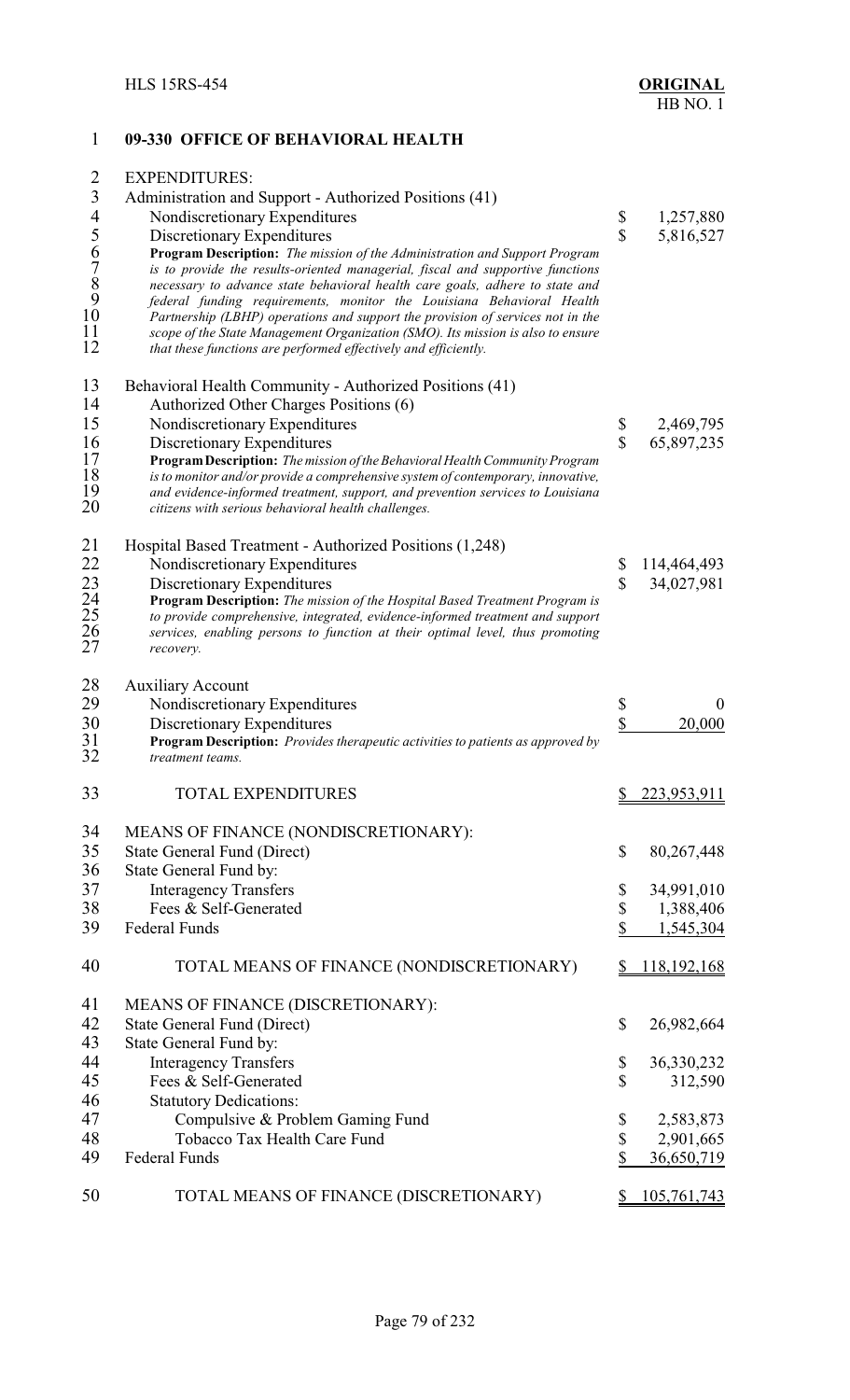|                                        | <b>HLS 15RS-454</b>                                                                                                                                                      |                         | <b>ORIGINAL</b><br>HB NO. 1 |  |
|----------------------------------------|--------------------------------------------------------------------------------------------------------------------------------------------------------------------------|-------------------------|-----------------------------|--|
| $\mathbf{1}$                           | BY EXPENDITURE CATEGORY:                                                                                                                                                 |                         |                             |  |
| $\overline{c}$                         | <b>Personal Services</b>                                                                                                                                                 | \$                      | 116,219,697                 |  |
| $\overline{3}$                         | <b>Operating Expenses</b>                                                                                                                                                | \$                      | 20,142,385                  |  |
| $\overline{4}$                         | Professional Services                                                                                                                                                    | \$                      | 7,002,333                   |  |
| 5                                      | Other Charges                                                                                                                                                            | \$                      | 80,185,609                  |  |
| 6                                      |                                                                                                                                                                          | \$                      |                             |  |
|                                        | <b>Acquisitions/ Major Repairs</b>                                                                                                                                       |                         | 403,887                     |  |
| 7                                      | TOTAL BY EXPENDITURE CATEGORY                                                                                                                                            |                         | 223,953,911                 |  |
| 8                                      | 09-340 OFFICE FOR CITIZENS WITH DEVELOPMENTAL DISABILITIES                                                                                                               |                         |                             |  |
| 9                                      | <b>EXPENDITURES:</b>                                                                                                                                                     |                         |                             |  |
| 10                                     | Administration Program - Authorized Positions (12)                                                                                                                       |                         |                             |  |
| 11                                     | Nondiscretionary Expenditures                                                                                                                                            | \$                      | 682,900                     |  |
| 12                                     | Discretionary Expenditures                                                                                                                                               | $\mathbf{\hat{S}}$      | 1,809,202                   |  |
| 13                                     | Program Description: Provides effective and responsive leadership of the                                                                                                 |                         |                             |  |
| 14                                     | developmental disabilities services system. The Administration Program provides                                                                                          |                         |                             |  |
| 15                                     | system design, policy direction, administrative support functions, and operational                                                                                       |                         |                             |  |
| 16<br>17                               | oversight for the four waiver services, the state-operated supports and services<br>center, and resource centers.                                                        |                         |                             |  |
|                                        |                                                                                                                                                                          |                         |                             |  |
| 18                                     | Community-Based Program – Authorized Positions (48)                                                                                                                      |                         |                             |  |
| 19                                     | Nondiscretionary Expenditures                                                                                                                                            | \$                      | 73,526                      |  |
| 20                                     | Discretionary Expenditures                                                                                                                                               | $\overline{\mathbb{S}}$ | 25,204,222                  |  |
| 21<br>22<br>23<br>24<br>25<br>25<br>27 | Program Description: Manages the delivery of individualized community-based<br>supports and services including Home and Community-based (HCBS) waiver                    |                         |                             |  |
|                                        | services, through assessments, information/choice, planning and referral, in a                                                                                           |                         |                             |  |
|                                        | manner that affords opportunities for people with developmental disabilities to                                                                                          |                         |                             |  |
|                                        | achieve their personally defined outcomes and goals. Community-based services                                                                                            |                         |                             |  |
|                                        | and programs include, but are not limited to, Family Flexible Fund, Individual &                                                                                         |                         |                             |  |
| 28                                     | Family Support, Pre-Admission Screening & Resident Review (PASRR), Single                                                                                                |                         |                             |  |
| 29                                     | Point of Entry, Early Steps, and the four waiver programs (New Opportunities<br>Waiver, Children's Choice Waiver, Supports Waiver and Residential Options                |                         |                             |  |
| 30                                     | Waiver), and the Money Follows the Person Demonstration Grant.                                                                                                           |                         |                             |  |
| 31                                     | Pinecrest Supports and Services Center - Authorized Positions (1,287)                                                                                                    |                         |                             |  |
| 32                                     | Nondiscretionary Expenditures                                                                                                                                            | \$                      | 9,963,000                   |  |
| 33                                     | Discretionary Expenditures                                                                                                                                               | $\mathbf S$             | 104,723,996                 |  |
| 34                                     | Program Description: Provides for the administration and operation of the                                                                                                |                         |                             |  |
| 35                                     | Pinecrest Supports and Services Center (PSSC) to ensure quality services and/or                                                                                          |                         |                             |  |
| 36                                     | supports to the maximum number of individuals within the available resources.                                                                                            |                         |                             |  |
| $\frac{37}{38}$                        | Support the provision of opportunities for more accessible, integrated and<br>community-based living options. The Residential Services activity provides                 |                         |                             |  |
| 39                                     | specialized residential services to individuals with developmental disabilities and                                                                                      |                         |                             |  |
| 40                                     | co morbid complex medical, behavioral, and psychiatric needs in a manner that                                                                                            |                         |                             |  |
| 41                                     | supports the goal of returning or transitioning individuals to community-based                                                                                           |                         |                             |  |
| 42                                     | options. Services include operation of 24-hour support and active treatment                                                                                              |                         |                             |  |
| 43<br>44                               | services delivered in the Intermediate Care Facility/Developmental Disabilities                                                                                          |                         |                             |  |
| 45                                     | (ICF/DD) facility to services provided to persons who live in their own homes. The<br>Resource Center activity administers Resource Centers services whose primary       |                         |                             |  |
| 46                                     | functions include building community capacity, partnerships and collaborative                                                                                            |                         |                             |  |
| 47                                     | relationships with providers, community professionals, other state agencies,                                                                                             |                         |                             |  |
| 48                                     | educational institutions, professional organizations and other stakeholders to                                                                                           |                         |                             |  |
| 49                                     | efficiently target gaps and improve multiple efforts. Other services provided                                                                                            |                         |                             |  |
| 50                                     | through the Resource Centers activity include statewide supports and services to                                                                                         |                         |                             |  |
| $\frac{51}{52}$                        | people who need intensive treatment intervention to allow them to remain in their<br>community living setting. This includes initial and ongoing assessment, psychiatric |                         |                             |  |
| 53                                     | services, family support and education, support coordination and any other                                                                                               |                         |                             |  |
| 54                                     | services critical to an individual's ability to live successfully in the community. The                                                                                  |                         |                             |  |
| 55                                     | closed facilities activity provides for the ongoing costs associated with closed or                                                                                      |                         |                             |  |
| 56                                     | privatized facilities.                                                                                                                                                   |                         |                             |  |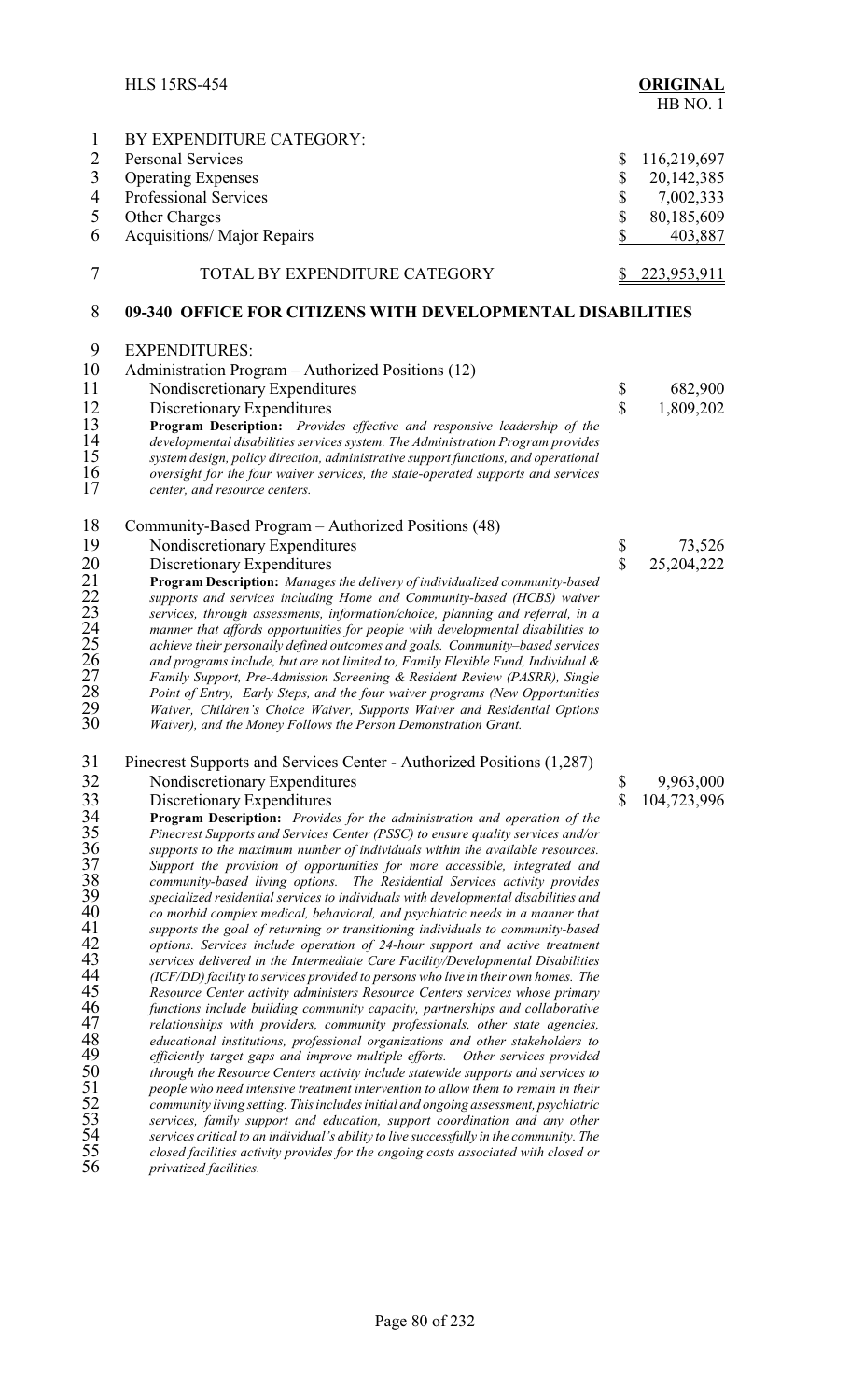|                                                                   | <b>HLS 15RS-454</b>                                                                                                                                                                                                                                                                                                       |               | <b>ORIGINAL</b><br>HB NO.1 |
|-------------------------------------------------------------------|---------------------------------------------------------------------------------------------------------------------------------------------------------------------------------------------------------------------------------------------------------------------------------------------------------------------------|---------------|----------------------------|
| $\mathbf{1}$<br>$\begin{array}{c}\n2 \\ 3 \\ 4 \\ 5\n\end{array}$ | Auxiliary Account - Authorized Positions (4)<br>Nondiscretionary Expenditures<br>Discretionary Expenditures<br>Program Description: Provides therapeutic activities to patients, as approved by<br>treatment teams, funded by the sale of merchandise.                                                                    | \$<br>\$      | $\theta$<br>569,287        |
| 6                                                                 | <b>TOTAL EXPENDITURES</b>                                                                                                                                                                                                                                                                                                 | <u>\$</u>     | <u>143,026,133</u>         |
| 7<br>8<br>9                                                       | MEANS OF FINANCE (NONDISCRETIONARY):<br>State General Fund (Direct)<br>State General Fund by:                                                                                                                                                                                                                             | \$            | 756,426                    |
| 10                                                                | <b>Interagency Transfers</b>                                                                                                                                                                                                                                                                                              | \$            | 9,963,000                  |
| 11                                                                | TOTAL MEANS OF FINANCING (NONDISCRETIONARY)                                                                                                                                                                                                                                                                               | $\frac{1}{2}$ | 10,719,426                 |
| 12<br>13<br>14<br>15                                              | <b>MEANS OF FINANCE:</b><br><b>State General Fund (Direct)</b><br>State General Fund by:<br><b>Interagency Transfers</b>                                                                                                                                                                                                  | \$<br>\$      | 23,312,914<br>98,409,505   |
| 16                                                                | Fees & Self-generated Revenues                                                                                                                                                                                                                                                                                            | \$            | 4,046,166                  |
| 17                                                                | <b>Federal Funds</b>                                                                                                                                                                                                                                                                                                      | \$            | 6,538,122                  |
| 18                                                                | TOTAL MEANS OF FINANCING (DISCRETIONARY)                                                                                                                                                                                                                                                                                  | \$            | 132,306,707                |
| 19                                                                | BY EXPENDITURE CATEGORY:                                                                                                                                                                                                                                                                                                  |               |                            |
| 20                                                                | <b>Personal Services</b>                                                                                                                                                                                                                                                                                                  | \$            | 92,438,360                 |
| 21                                                                | <b>Operating Expenses</b>                                                                                                                                                                                                                                                                                                 | \$            | 9,733,272                  |
| 22                                                                | Professional Services                                                                                                                                                                                                                                                                                                     | \$            | 6,444,247                  |
| 23                                                                | Other Charges                                                                                                                                                                                                                                                                                                             | \$            | 33,548,562                 |
| 24                                                                | Acquisitions/Major Repairs                                                                                                                                                                                                                                                                                                | J             | 861,692                    |
| 25                                                                | TOTAL BY EXPENDITURE CATEGORY                                                                                                                                                                                                                                                                                             |               | <u>143,026,133</u>         |
| 26                                                                | 09-375 IMPERIAL CALCASIEU HUMAN SERVICES AUTHORITY                                                                                                                                                                                                                                                                        |               |                            |
| 27                                                                | <b>EXPENDITURES:</b>                                                                                                                                                                                                                                                                                                      |               |                            |
| 28                                                                | Imperial Calcasieu Human Services Authority                                                                                                                                                                                                                                                                               |               |                            |
| 29                                                                | Authorized Other Charges Positions (82)                                                                                                                                                                                                                                                                                   |               |                            |
| 30                                                                | Nondiscretionary Expenditures                                                                                                                                                                                                                                                                                             | \$            | 20,098                     |
| 31                                                                | Discretionary Expenditures<br>Program Description: The mission of Imperial Calcasieu Human Services                                                                                                                                                                                                                       | \$            | 11,590,933                 |
| $\frac{32}{33}$<br>34<br>35<br>36                                 | Authority is to ensure that citizens with mental health, addictions, and<br>developmental challenges residing in the parishes of Allen, Beauregard, Calcasieu,<br>Cameron, and Jefferson Davis are empowered, and self-determination is valued<br>such that individuals live satisfying, hopeful, and contributing lives. |               |                            |
| 37                                                                | <b>TOTAL EXPENDITURES</b>                                                                                                                                                                                                                                                                                                 | \$            | <u>11,611,031</u>          |
| 38<br>39                                                          | MEANS OF FINANCE (NONDISCRETIONARY):<br>State General Fund (Direct)                                                                                                                                                                                                                                                       | \$            | 20,098                     |
| 40                                                                | TOTAL MEANS OF FINANCE (NONDISCRETIONARY)                                                                                                                                                                                                                                                                                 | \$            | 20,098                     |
| 41                                                                | MEANS OF FINANCE (DISCRETIONARY):                                                                                                                                                                                                                                                                                         |               |                            |
| 42                                                                | State General Fund (Direct)                                                                                                                                                                                                                                                                                               | \$            | 7,974,665                  |
| 43                                                                | State General Fund by:                                                                                                                                                                                                                                                                                                    |               |                            |
| 44                                                                | <b>Interagency Transfers</b>                                                                                                                                                                                                                                                                                              | \$            | 2,005,805                  |
| 45                                                                | Fees & Self-generated Revenues                                                                                                                                                                                                                                                                                            | \$            | 1,591,337                  |
| 46                                                                | <b>Federal Funds</b>                                                                                                                                                                                                                                                                                                      | \$            | 19,126                     |
| 47                                                                | TOTAL MEANS OF FINANCE (DISCRETIONARY)                                                                                                                                                                                                                                                                                    | S             | 11,590,933                 |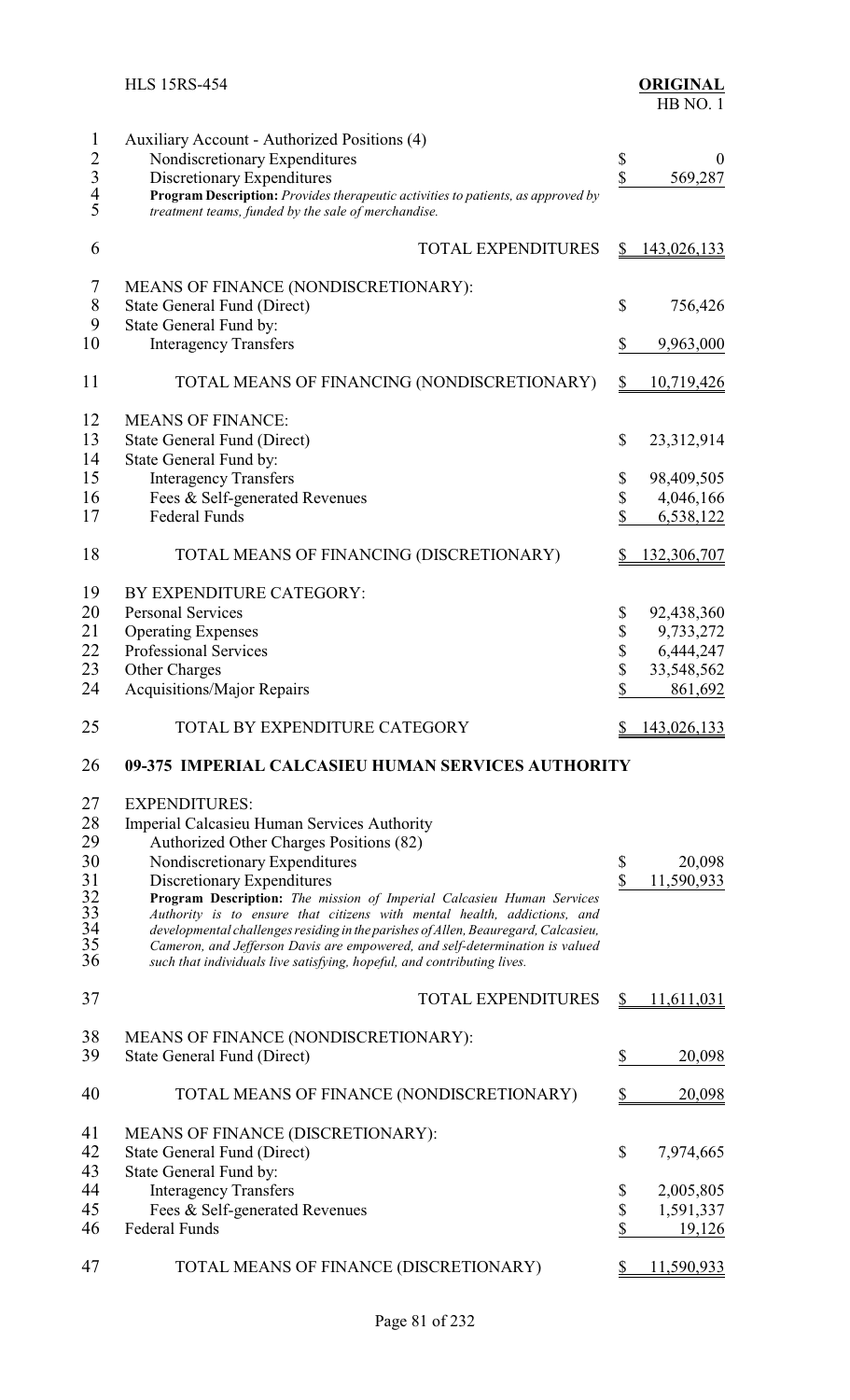|                | <b>HLS 15RS-454</b>                                                                                                                                   |          | <b>ORIGINAL</b><br>HB NO.1 |
|----------------|-------------------------------------------------------------------------------------------------------------------------------------------------------|----------|----------------------------|
| 1              | BY EXPENDITURE CATEGORY:                                                                                                                              |          |                            |
| $\overline{2}$ | <b>Personal Services</b>                                                                                                                              | \$       | 7,514                      |
| 3              | <b>Operating Expenses</b>                                                                                                                             | \$       | U                          |
| $\overline{4}$ | <b>Professional Services</b>                                                                                                                          |          | $\theta$                   |
| 5              | Other Charges                                                                                                                                         | \$<br>\$ | 11,603,517                 |
| 6              | <b>Acquisitions/Major Repairs</b>                                                                                                                     | \$       | $\boldsymbol{0}$           |
| 7              | TOTAL BY EXPENDITURE CATEGORY                                                                                                                         | S        | 11,611,031                 |
| 8              | 09-376 CENTRAL LOUISIANA HUMAN SERVICES DISTRICT                                                                                                      |          |                            |
| 9              | <b>EXPENDITURES:</b>                                                                                                                                  |          |                            |
| 10             | Central Louisiana Human Services District                                                                                                             |          |                            |
| 11             | Authorized Other Charges Positions (86)                                                                                                               |          |                            |
| 12             | Nondiscretionary Expenditures                                                                                                                         | \$       | 100,240                    |
| 13             | Discretionary Expenditures                                                                                                                            | \$       | 16,291,960                 |
| 14             | Program Description: The mission of the Central Louisiana Human Services                                                                              |          |                            |
| 15             | District is to increase public awareness of and to provide access for individuals                                                                     |          |                            |
| 16<br>17       | with behavioral health and developmental disabilities to integrated community-                                                                        |          |                            |
| 18             | based services while promoting wellness, recovery and independence through<br>education and the choice of a broad range of programmatic and community |          |                            |
| 19             | resources, for the parishes of Grant, Winn, LaSalle, Catahoula, Concordia,                                                                            |          |                            |
| 20             | Avoyelles, Rapides and Vernon.                                                                                                                        |          |                            |
| 21             | <b>TOTAL EXPENDITURES</b>                                                                                                                             | \$       | 16,392,200                 |
| 22             | MEANS OF FINANCE (NONDISCRETIONARY):                                                                                                                  |          |                            |
| 23             | State General Fund (Direct)                                                                                                                           | \$       | 100,240                    |
| 24             | TOTAL MEANS OF FINANCE (NONDISCRETIONARY)                                                                                                             | \$       | 100,240                    |
| 25             | MEANS OF FINANCE (DISCRETIONARY):                                                                                                                     |          |                            |
| 26             | State General Fund (Direct)                                                                                                                           | \$       | 10,274,706                 |
| 27             | State General Fund by:                                                                                                                                |          |                            |
| 28             | <b>Interagency Transfers</b>                                                                                                                          | \$       | 3,966,113                  |
| 29             | Fees & Self-generated Revenues                                                                                                                        | \$       | 2,002,783                  |
| 30             | Federal Funds                                                                                                                                         | \$       | 48,358                     |
|                |                                                                                                                                                       |          |                            |
| 31             | TOTAL MEANS OF FINANCE (DISCRETIONARY)                                                                                                                | \$       | 16,291,960                 |
| 32             | BY EXPENDITURE CATEGORY:                                                                                                                              |          |                            |
| 33             | <b>Personal Services</b>                                                                                                                              | \$       | $\boldsymbol{0}$           |
| 34             | <b>Operating Expenses</b>                                                                                                                             |          | $\boldsymbol{0}$           |
| 35             | Professional Services                                                                                                                                 | \$<br>\$ | $\theta$                   |
| 36             | Other Charges                                                                                                                                         |          | 16,392,200                 |
| 37             | <b>Acquisitions/Major Repairs</b>                                                                                                                     | \$       | $\boldsymbol{0}$           |
| 38             | TOTAL BY EXPENDITURE CATEGORY                                                                                                                         | S        | <u>16,392,200</u>          |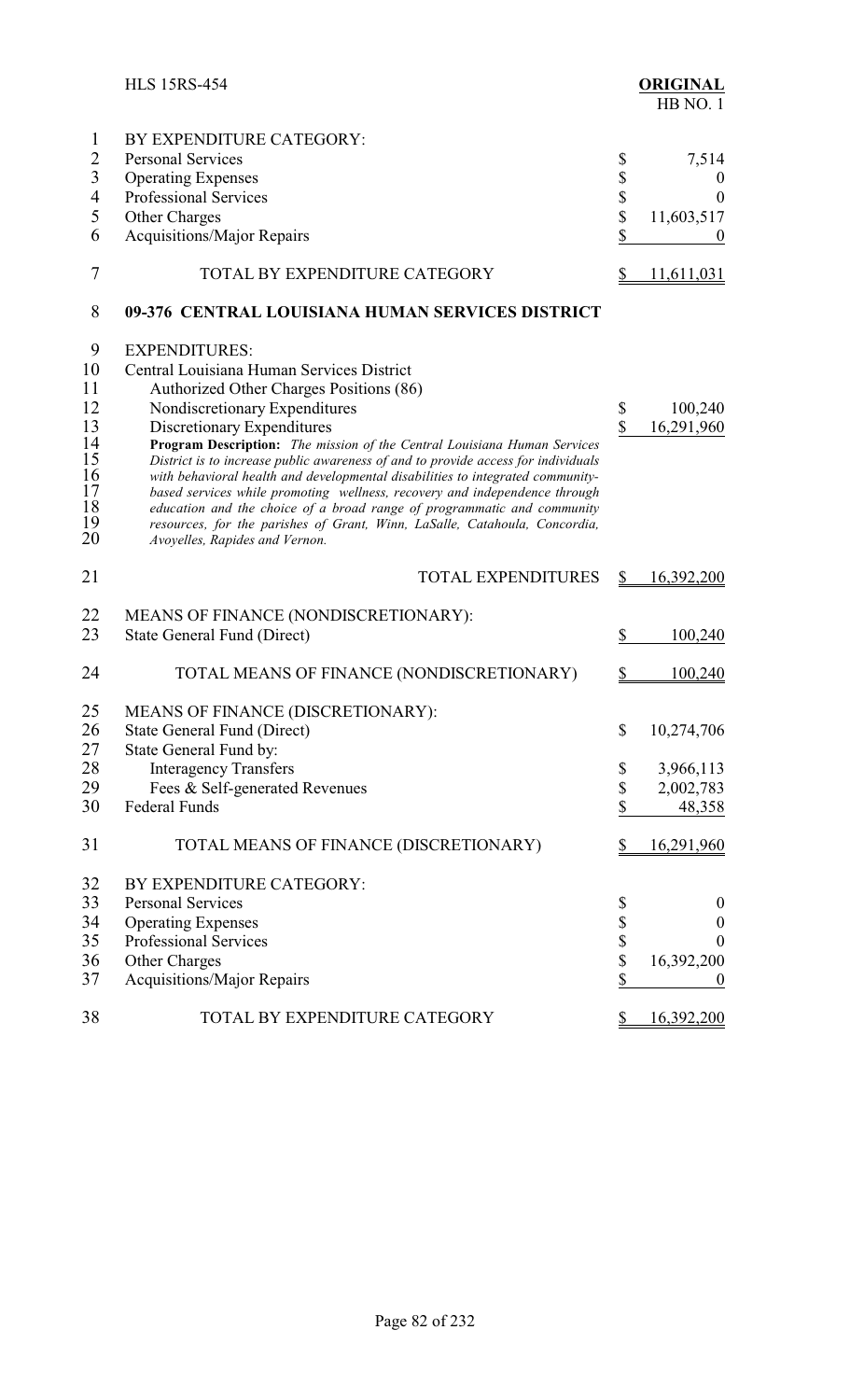| $\overline{2}$<br>$\mathfrak{Z}$                                        | <b>EXPENDITURES:</b><br>Northwest Louisiana Human Services District                                                                                                                                                                                                                                                                                                                                                                                                                                                                                                      |          |                     |
|-------------------------------------------------------------------------|--------------------------------------------------------------------------------------------------------------------------------------------------------------------------------------------------------------------------------------------------------------------------------------------------------------------------------------------------------------------------------------------------------------------------------------------------------------------------------------------------------------------------------------------------------------------------|----------|---------------------|
| $\overline{4}$                                                          | Authorized Other Charges Positions (102)                                                                                                                                                                                                                                                                                                                                                                                                                                                                                                                                 |          |                     |
| 5                                                                       | Nondiscretionary Expenditures                                                                                                                                                                                                                                                                                                                                                                                                                                                                                                                                            | \$       | 213,089             |
| $\begin{array}{c} 6 \\ 7 \\ 8 \\ 9 \\ 10 \end{array}$<br>11<br>12<br>13 | Discretionary Expenditures<br>Program Description: The mission of the Northwest Louisiana Human Services<br>District is to increase public awareness of and to provide access for individuals<br>with behavioral health and developmental disabilities to integrated community-<br>based services while promoting wellness, recovery and independence through<br>education and the choice of a broad range of programmatic and community<br>resources, for the parishes of Caddo, Bossier, Webster, Claiborne, Bienville, Red<br>River, Desoto, Sabine and Natchitoches. | \$       | 15,303,776          |
| 14                                                                      | <b>TOTAL EXPENDITURES</b>                                                                                                                                                                                                                                                                                                                                                                                                                                                                                                                                                | \$       | 15,516,865          |
| 15                                                                      | MEANS OF FINANCE (NONDISCRETIONARY):                                                                                                                                                                                                                                                                                                                                                                                                                                                                                                                                     |          |                     |
| 16                                                                      | <b>State General Fund (Direct)</b>                                                                                                                                                                                                                                                                                                                                                                                                                                                                                                                                       | \$       | 213,089             |
| 17                                                                      | TOTAL MEANS OF FINANCE (NONDISCRETIONARY)                                                                                                                                                                                                                                                                                                                                                                                                                                                                                                                                |          | 213,089             |
| 18                                                                      | MEANS OF FINANCE (DISCRETIONARY):                                                                                                                                                                                                                                                                                                                                                                                                                                                                                                                                        |          |                     |
| 19                                                                      | <b>State General Fund (Direct)</b>                                                                                                                                                                                                                                                                                                                                                                                                                                                                                                                                       | \$       | 8,151,101           |
| 20                                                                      | State General Fund by:                                                                                                                                                                                                                                                                                                                                                                                                                                                                                                                                                   |          |                     |
| 21                                                                      | <b>Interagency Transfers</b>                                                                                                                                                                                                                                                                                                                                                                                                                                                                                                                                             | \$       | 4,404,386           |
| 22<br>23                                                                | Fees & Self-generated Revenues<br><b>Federal Funds</b>                                                                                                                                                                                                                                                                                                                                                                                                                                                                                                                   | \$<br>\$ | 2,700,000<br>48,289 |
|                                                                         |                                                                                                                                                                                                                                                                                                                                                                                                                                                                                                                                                                          |          |                     |
| 24                                                                      | TOTAL MEANS OF FINANCE (DISCRETIONARY)                                                                                                                                                                                                                                                                                                                                                                                                                                                                                                                                   |          | <u>15,303,776</u>   |
| 25                                                                      | BY EXPENDITURE CATEGORY:                                                                                                                                                                                                                                                                                                                                                                                                                                                                                                                                                 |          |                     |
| 26                                                                      | <b>Personal Services</b>                                                                                                                                                                                                                                                                                                                                                                                                                                                                                                                                                 | \$       | $\boldsymbol{0}$    |
| 27                                                                      | <b>Operating Expenses</b>                                                                                                                                                                                                                                                                                                                                                                                                                                                                                                                                                | \$       | $\boldsymbol{0}$    |
| 28                                                                      | <b>Professional Services</b>                                                                                                                                                                                                                                                                                                                                                                                                                                                                                                                                             | \$       | $\overline{0}$      |
| 29<br>30                                                                | Other Charges<br><b>Acquisitions/Major Repairs</b>                                                                                                                                                                                                                                                                                                                                                                                                                                                                                                                       | \$<br>\$ | 15,516,865          |
|                                                                         |                                                                                                                                                                                                                                                                                                                                                                                                                                                                                                                                                                          |          |                     |
| 31                                                                      | TOTAL BY EXPENDITURE CATEGORY                                                                                                                                                                                                                                                                                                                                                                                                                                                                                                                                            | \$       | 15,516,865          |
| 32                                                                      | <b>SCHEDULE 10</b>                                                                                                                                                                                                                                                                                                                                                                                                                                                                                                                                                       |          |                     |
| 33                                                                      | DEPARTMENT OF CHILDREN AND FAMILY SERVICES                                                                                                                                                                                                                                                                                                                                                                                                                                                                                                                               |          |                     |

**09-377 NORTHWEST LOUISIANA HUMAN SERVICES DISTRICT**

34 The Department of Children and Family Services is hereby authorized to promulgate emergency rules to facilitate the expenditure of Temporary Assistance for Needy Families 35 emergency rules to facilitate the expenditure of Temporary Assistance for Needy Families<br>36 (TANF) funds as authorized in this Act. (TANF) funds as authorized in this Act.

37 Notwithstanding any law to the contrary, the Secretary of the Department of Children and<br>38 Family Services may transfer, with the approval of the Commissioner of Administration, via 38 Family Services may transfer, with the approval of the Commissioner of Administration, via<br>39 mid-vear budget adjustment (BA-7 Form), up to twenty-five (25) authorized positions and 39 mid-year budget adjustment (BA-7 Form), up to twenty-five (25) authorized positions and<br>40 associated personnel services funding between programs within a budget unit within this 40 associated personnel services funding between programs within a budget unit within this <br>41 Schedule. Not more than an aggregate of 100 positions and associated personnel services 41 Schedule. Not more than an aggregate of 100 positions and associated personnel services<br>42 funding may be transferred between programs within a budget unit without the approval of 42 funding may be transferred between programs within a budget unit without the approval of the Joint Legislative Committee on the Budget. the Joint Legislative Committee on the Budget.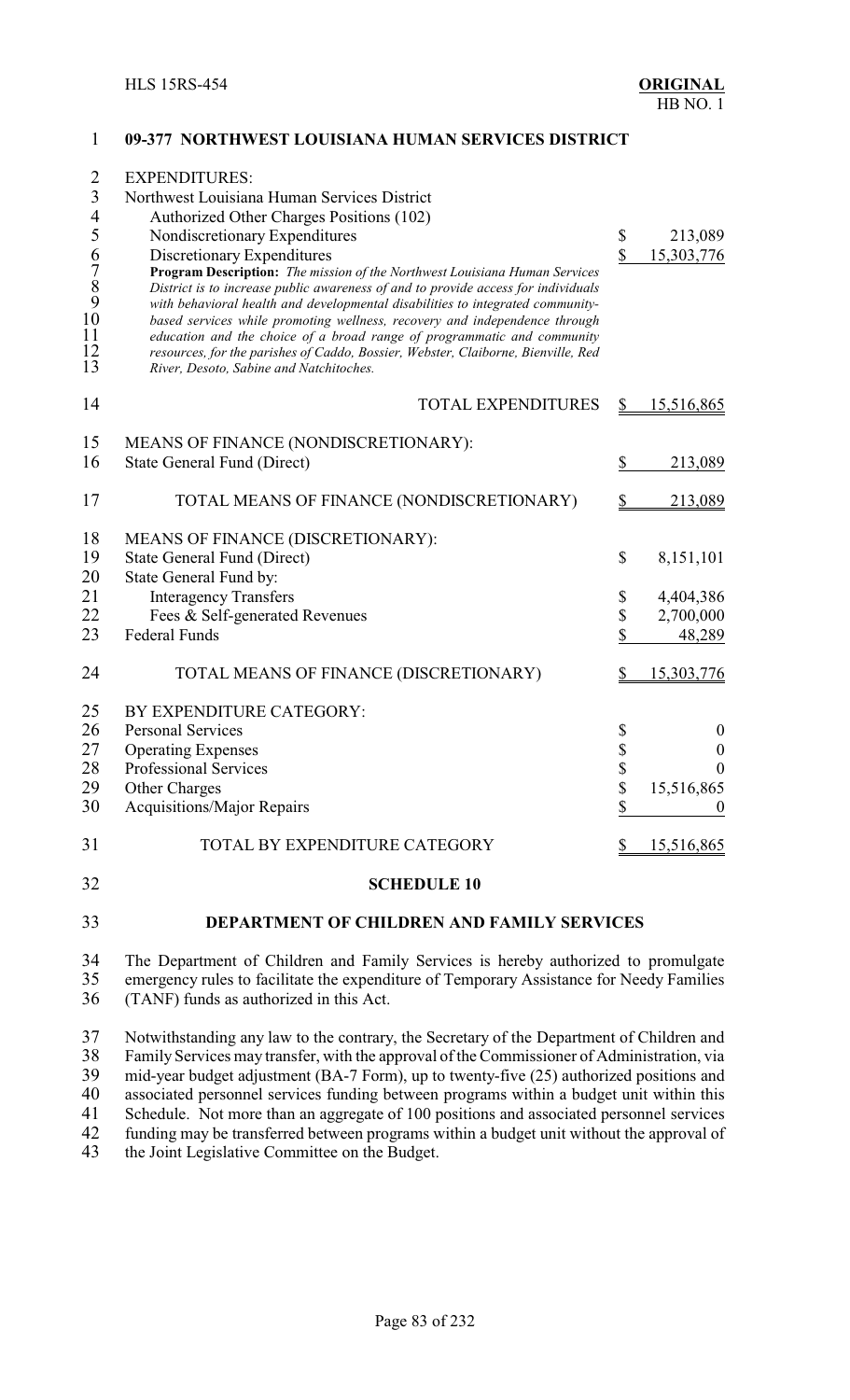| $\mathbf{1}$            | <b>10-360 OFFICE OF CHILDREN AND FAMILY SERVICES</b>                                                                                                                                                                                                                                                                                                                                                                                                                                                                                                                                             |              |             |
|-------------------------|--------------------------------------------------------------------------------------------------------------------------------------------------------------------------------------------------------------------------------------------------------------------------------------------------------------------------------------------------------------------------------------------------------------------------------------------------------------------------------------------------------------------------------------------------------------------------------------------------|--------------|-------------|
| $\overline{2}$          | <b>EXPENDITURES:</b>                                                                                                                                                                                                                                                                                                                                                                                                                                                                                                                                                                             |              |             |
| $\overline{3}$          | Administrative and Executive Support - Authorized Positions (105)                                                                                                                                                                                                                                                                                                                                                                                                                                                                                                                                |              |             |
| $\overline{4}$          | Nondiscretionary Expenditures                                                                                                                                                                                                                                                                                                                                                                                                                                                                                                                                                                    | \$           | 33,460,019  |
|                         | Discretionary Expenditures                                                                                                                                                                                                                                                                                                                                                                                                                                                                                                                                                                       | $\mathbf S$  | 63,954,826  |
| 56789<br>10<br>11<br>12 | <b>Program Description:</b> Coordinates department efforts by providing leadership,<br>information, support, and oversight to all Department of Children and Family<br>Services programs. This program will promote efficient professional and timely<br>responses to employees, partners and consumers. Major functions of this program<br>include the press secretary, appeals, civil rights, internal audit, general counsel,<br>licensing, quality assurance and strategic planning, information technology, fiscal<br>services, planning and budget, support services, and human resources. |              |             |
| 13                      | Prevention and Intervention Services - Authorized Positions (97)                                                                                                                                                                                                                                                                                                                                                                                                                                                                                                                                 |              |             |
| 14                      | Nondiscretionary Expenditures                                                                                                                                                                                                                                                                                                                                                                                                                                                                                                                                                                    | \$           | 175,070,768 |
| 15                      | Discretionary Expenditures                                                                                                                                                                                                                                                                                                                                                                                                                                                                                                                                                                       | $\mathbb{S}$ | 27,100,054  |
| 16<br>17<br>18          | <b>Program Description:</b> Provides services designed to promote safety, the well-<br>being of children, and stability and permanence for foster children in the custody<br>of the Office for Children and Family Services                                                                                                                                                                                                                                                                                                                                                                      |              |             |
| 19                      | Community and Family Services - Authorized Positions (431)                                                                                                                                                                                                                                                                                                                                                                                                                                                                                                                                       |              |             |
| 20                      | Nondiscretionary Expenditures                                                                                                                                                                                                                                                                                                                                                                                                                                                                                                                                                                    | \$           | 64,400,868  |
| 21                      | Discretionary Expenditures                                                                                                                                                                                                                                                                                                                                                                                                                                                                                                                                                                       | $\mathbf S$  | 104,221,759 |
| 22                      | Program Description: Makes payments directly to, or on behalf of, eligible                                                                                                                                                                                                                                                                                                                                                                                                                                                                                                                       |              |             |
| 23<br>24                | recipients for the following: monthly cash grants to Family Independence                                                                                                                                                                                                                                                                                                                                                                                                                                                                                                                         |              |             |
| 25                      | Temporary Assistance Program (FITAP) recipients; education, training and<br>employment search costs for FITAP recipients; Temporary Assistance for Needy                                                                                                                                                                                                                                                                                                                                                                                                                                         |              |             |
| 26                      | Families (TANF) funded services and initiatives; payments to child day care and                                                                                                                                                                                                                                                                                                                                                                                                                                                                                                                  |              |             |
| 27                      | transportation providers, and for various supportive services for FITAP and other                                                                                                                                                                                                                                                                                                                                                                                                                                                                                                                |              |             |
| 28                      | eligible recipients; incentive payments to District Attorneys for child support                                                                                                                                                                                                                                                                                                                                                                                                                                                                                                                  |              |             |
| 29<br>30                | enforcement activities; and cash grants to impoverished refugees, repatriated U.S.<br>citizens and disaster victims. Supplemental Nutrition Assistance Program (SNAP                                                                                                                                                                                                                                                                                                                                                                                                                             |              |             |
| 31                      | aka Food Stamp) recipients receive SNAP benefits directly from the federal                                                                                                                                                                                                                                                                                                                                                                                                                                                                                                                       |              |             |
| 32                      | government, and child support enforcement payments are held in trust by the                                                                                                                                                                                                                                                                                                                                                                                                                                                                                                                      |              |             |

*agency for the custodial parent and do not flow through the agency's budget.*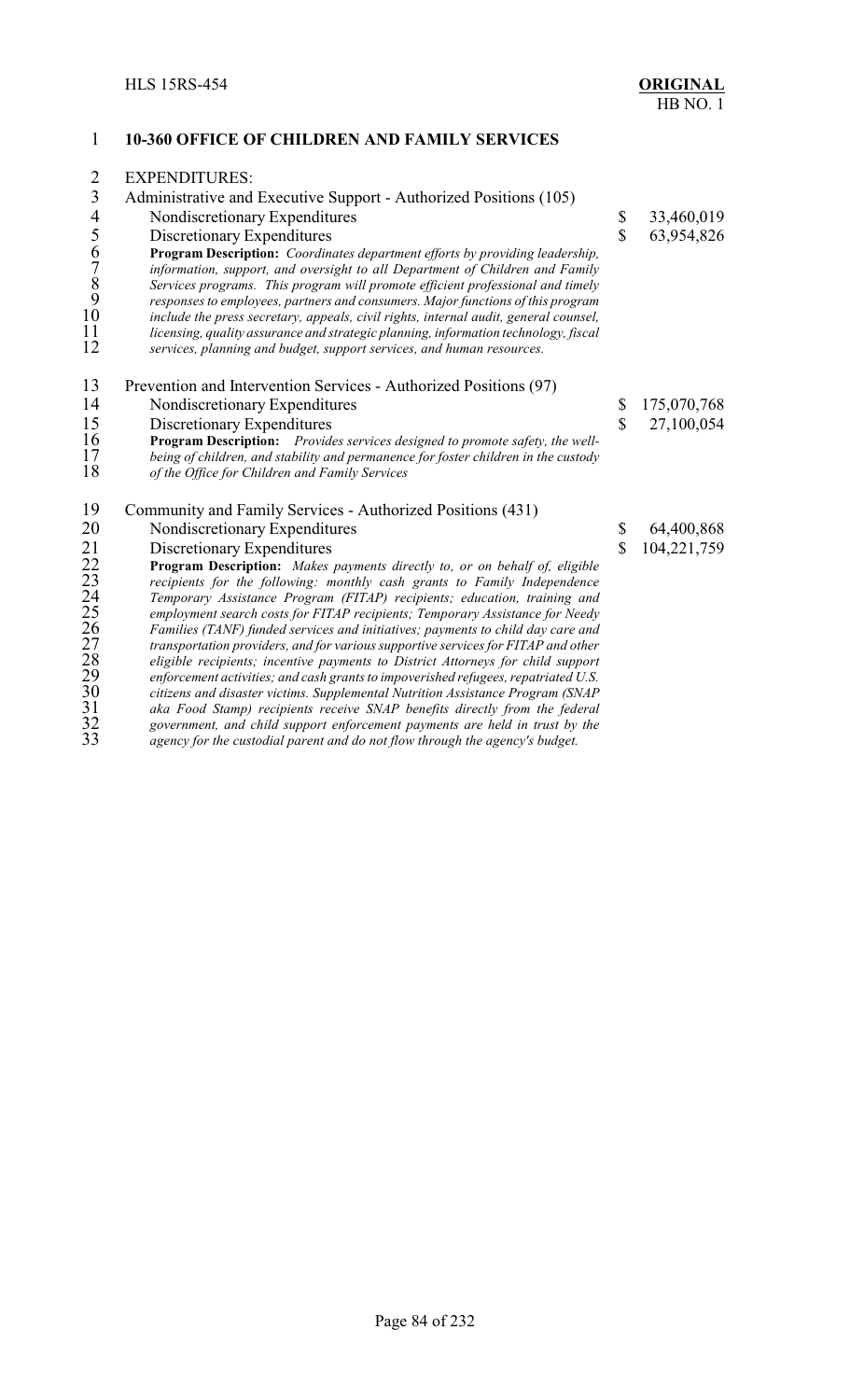| $\mathbf{1}$    | Field Services - Authorized Positions (2,771)                                                                                                                                |                          |               |
|-----------------|------------------------------------------------------------------------------------------------------------------------------------------------------------------------------|--------------------------|---------------|
| $\overline{2}$  | Nondiscretionary Expenditures                                                                                                                                                | \$                       | 162,158,503   |
|                 | Discretionary Expenditures                                                                                                                                                   | $\overline{\mathcal{L}}$ | 51,395,597    |
| 34567890        | Program Description: Determines the eligibility of families for benefits and                                                                                                 |                          |               |
|                 | services available under the Family Independence Temporary Assistance Program                                                                                                |                          |               |
|                 | (FITAP). Provides case management services to FITAP recipients to assist them                                                                                                |                          |               |
|                 | in becoming self-supporting. Facilitates mechanisms for other TANF-funded                                                                                                    |                          |               |
|                 | services. These services include: coordination of contract work training activities;                                                                                         |                          |               |
|                 | providing transitional assistance services, including subsidized child day care and                                                                                          |                          |               |
|                 | transportation; and contracting for the provision of job readiness, job development,                                                                                         |                          |               |
| 11<br>12        | job placement services, and other relevant TANF-funded services. Also determines                                                                                             |                          |               |
| 13              | the eligibility for Supplemental Nutrition Assistance Program (SNAP aka Food                                                                                                 |                          |               |
| 14              | Stamp) benefits, cash grants to low-income refugees, repatriated impoverished U.S.<br>citizens and disaster victims. Also contracts for the determination of eligibility for |                          |               |
| 15              | federal Social Security Disability Insurance (SSDI), and Social Security Insurance                                                                                           |                          |               |
| 16              | (SSI) benefits, and operates the support enforcement program which establishes                                                                                               |                          |               |
| 17              | paternity, locates absent parents, and collects and distributes payments made by                                                                                             |                          |               |
| 18              | an absent parent on behalf of the child(ren) in the custody of the parent.                                                                                                   |                          |               |
| 19              | Determines eligibility and administers childcare assistance, which includes quality                                                                                          |                          |               |
| 20              | childcare projects, provider training, and development. The child protection                                                                                                 |                          |               |
| 21              | investigation activity investigates reports of child abuse and neglect and                                                                                                   |                          |               |
| $\frac{22}{23}$ | substantiates an average of about 28% of the cases investigated. Should a report                                                                                             |                          |               |
|                 | be validated, the child and family are provided social services within the resources                                                                                         |                          |               |
| 24              | available to the agency, which may include protective day care, with the focus of                                                                                            |                          |               |
| 25              | keeping the family intact. If the child remains at risk for serious endangerment or                                                                                          |                          |               |
| 26              | substantially threatened or impaired due to abuse or neglect while in the family                                                                                             |                          |               |
| 27<br>28        | home s(he) is removed, enters into a permanency planning process, and is placed                                                                                              |                          |               |
| 29              | into state custody in a relative placement, foster home or therapeutic residential                                                                                           |                          |               |
| 30              | setting. Adoption services are provided to children permanently removed from<br>their homes, and free for adoption. Other services offered by the agency include             |                          |               |
|                 | foster and adoptive recruitment and training of foster and adoptive parents,                                                                                                 |                          |               |
| $\frac{31}{32}$ | subsidies for adoptive parents of special needs children, and child care quality                                                                                             |                          |               |
| 33              | assurance. This program also manages federally funded assistance payments for                                                                                                |                          |               |
| 34              | prevention and sheltering to local governments and community partners to operate                                                                                             |                          |               |
| 35              | homeless shelters.                                                                                                                                                           |                          |               |
| 36              | <b>TOTAL EXPENDITURES</b>                                                                                                                                                    | \$                       | 681,762,394   |
|                 |                                                                                                                                                                              |                          |               |
| 37              | MEANS OF FINANCE (NONDISCRETIONARY):                                                                                                                                         |                          |               |
| 38              | <b>State General Fund (Direct)</b>                                                                                                                                           | \$                       | 85,216,151    |
| 39              | State General Fund by:                                                                                                                                                       |                          |               |
| 40              |                                                                                                                                                                              |                          | 2,274,824     |
|                 | <b>Interagency Transfers</b>                                                                                                                                                 | \$                       |               |
| 41              | Fees & Self-generated Revenues                                                                                                                                               | \$                       | 16,945,798    |
| 42              | <b>Statutory Dedications:</b>                                                                                                                                                |                          |               |
| 43              | <b>Fraud Detection Fund</b>                                                                                                                                                  | \$                       | 574,769       |
| 44              | Children's Trust Fund                                                                                                                                                        | \$                       | 473,710       |
| 45              | <b>Battered Women Shelter Fund</b>                                                                                                                                           | \$                       | 92,753        |
| 46              | Federal Funds                                                                                                                                                                | \$                       | 329, 512, 153 |
|                 |                                                                                                                                                                              |                          |               |
| 47              | TOTAL MEANS OF FINANCING (NONDISCRETIONARY)                                                                                                                                  | $\mathbb{S}$             | 435,090,158   |
| 48              | MEANS OF FINANCE (DISCRETIONARY):                                                                                                                                            |                          |               |
| 49              |                                                                                                                                                                              | \$                       |               |
|                 | State General Fund (Direct)                                                                                                                                                  |                          | 59,125,036    |
| 50              | State General Fund by:                                                                                                                                                       |                          |               |
| 51              | <b>Interagency Transfers</b>                                                                                                                                                 | \$                       | 41,942,910    |
| 52              | Fees & Self-generated Revenues                                                                                                                                               | $\mathbb S$              | 571,962       |
| 53              | <b>Statutory Dedications:</b>                                                                                                                                                |                          |               |
| 54              | Fraud Detection Fund                                                                                                                                                         | \$                       | 54,429        |
| 55              | Child Care Licensing Trust Fund                                                                                                                                              | \$                       | 5,000         |
| 56              | Juvenile Detention Licensing Trust Fund                                                                                                                                      | \$                       | 5,000         |
| 57              | SNAP Fraud and Abuse Detection and Prevention Fund                                                                                                                           | \$                       | 50,000        |
|                 |                                                                                                                                                                              |                          |               |
| 58              | Federal Funds                                                                                                                                                                | \$                       | 144,917,899   |
| 59              | TOTAL MEANS OF FINANCING (DISCRETIONARY)                                                                                                                                     |                          | 246,672,236   |
|                 |                                                                                                                                                                              |                          |               |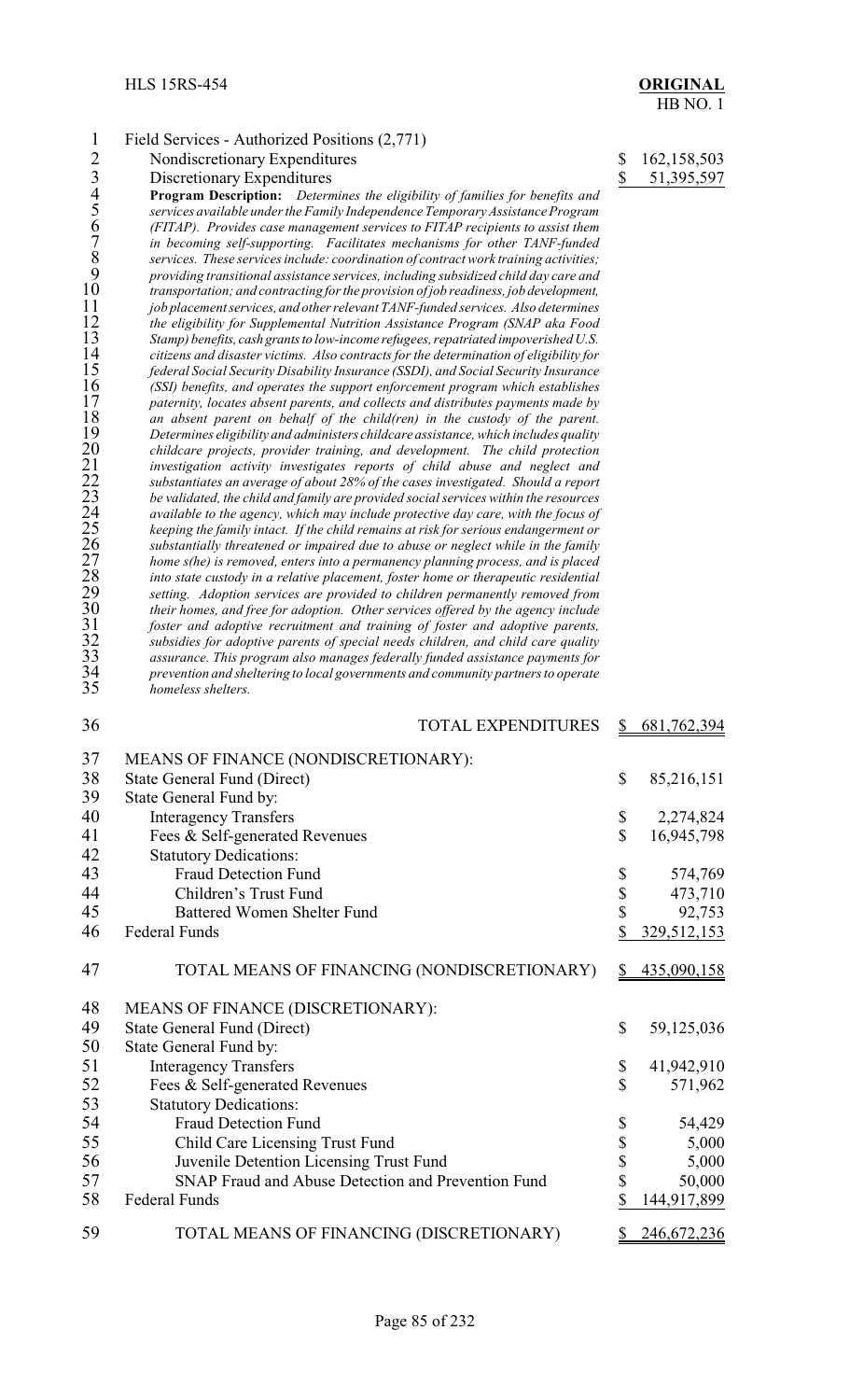|                                                                   | <b>HLS 15RS-454</b>                                                                                                                                                                                                                                                                                                                                                                                                                          |                                                                          | <b>ORIGINAL</b><br>HB NO.1                                                    |
|-------------------------------------------------------------------|----------------------------------------------------------------------------------------------------------------------------------------------------------------------------------------------------------------------------------------------------------------------------------------------------------------------------------------------------------------------------------------------------------------------------------------------|--------------------------------------------------------------------------|-------------------------------------------------------------------------------|
| 1<br>$\overline{2}$<br>$\mathfrak{Z}$<br>$\overline{4}$<br>5<br>6 | BY EXPENDITURE CATEGORY:<br><b>Personal Services</b><br><b>Operating Expenses</b><br><b>Professional Services</b><br>Other Charges<br>Acquisitions/Major Repairs                                                                                                                                                                                                                                                                             | \$<br>\$<br>$\boldsymbol{\mathsf{S}}$<br>$\boldsymbol{\mathbb{S}}$<br>\$ | 251,848,013<br>28, 287, 708<br>11,550,117<br>390,076,556<br>$\boldsymbol{0}$  |
| 7                                                                 | TOTAL BY EXPENDITURE CATEGORY                                                                                                                                                                                                                                                                                                                                                                                                                | \$                                                                       | <u>681,762,394</u>                                                            |
| 8                                                                 | <b>SCHEDULE 11</b>                                                                                                                                                                                                                                                                                                                                                                                                                           |                                                                          |                                                                               |
| 9                                                                 | <b>DEPARTMENT OF NATURAL RESOURCES</b>                                                                                                                                                                                                                                                                                                                                                                                                       |                                                                          |                                                                               |
| 10                                                                | <b>11-431 OFFICE OF THE SECRETARY</b>                                                                                                                                                                                                                                                                                                                                                                                                        |                                                                          |                                                                               |
| 11<br>12<br>13<br>14<br>15<br>16<br>17<br>18                      | <b>EXPENDITURES:</b><br>Executive - Authorized Positions (51)<br>Nondiscretionary Expenditures<br>Discretionary Expenditures<br>Program Description: Provides the leadership, guidance, and coordination to<br>ensure consistency within the Department as well as externally; promotes the<br>Department, implements the Governor's and Legislature's directives and functions<br>as Louisiana's natural resources ambassador to the world. | \$<br>$\mathbf S$                                                        | 3,069,198<br>30,057,292                                                       |
| 19                                                                | <b>TOTAL EXPENDITURES</b>                                                                                                                                                                                                                                                                                                                                                                                                                    | $\frac{1}{2}$                                                            | 33,126,490                                                                    |
| 20<br>21                                                          | MEANS OF FINANCE (NONDISCRETIONARY):<br>State General Fund by:                                                                                                                                                                                                                                                                                                                                                                               |                                                                          |                                                                               |
| 22<br>23<br>24<br>25                                              | <b>Interagency Transfers</b><br>Fees & Self-generated Revenues<br><b>Statutory Dedications:</b><br>Oilfield Site Restoration Fund                                                                                                                                                                                                                                                                                                            | \$<br>$\mathcal{S}$<br>\$                                                | 2,906,872<br>130,307<br>1,333                                                 |
| 26                                                                | Federal Funds                                                                                                                                                                                                                                                                                                                                                                                                                                | $\overline{\mathcal{L}}$                                                 | 30,686                                                                        |
| 27                                                                | TOTAL MEANS OF FINANCING (NONDISCRETIONARY)                                                                                                                                                                                                                                                                                                                                                                                                  | $\mathcal{S}$                                                            | 3,069,198                                                                     |
| 28<br>29<br>30<br>31<br>32                                        | MEANS OF FINANCE: (DISCRETIONARY):<br><b>State General Fund (Direct)</b><br>State General Fund by:<br><b>Interagency Transfers</b><br>Fees & Self-generated Revenues                                                                                                                                                                                                                                                                         | \$<br>\$<br>\$                                                           | 469,826<br>8,410,410<br>155,443                                               |
| 33<br>34<br>35<br>36                                              | <b>Statutory Dedications:</b><br>Fishermen's Gear Compensation Fund<br>Oilfield Site Restoration Fund<br>Federal Funds                                                                                                                                                                                                                                                                                                                       | \$<br>$\boldsymbol{\mathsf{S}}$<br>\$                                    | 632,822<br>8,401,910<br>11,986,881                                            |
| 37                                                                | TOTAL MEANS OF FINANCING (DISCRETIONARY)                                                                                                                                                                                                                                                                                                                                                                                                     | $\frac{S}{2}$                                                            | 30,057,292                                                                    |
| 38<br>39<br>40<br>41<br>42<br>43<br>44                            | BY EXPENDITURE CATEGORY:<br><b>Personal Services</b><br><b>Operating Expenses</b><br>Professional Services<br>Other Charges<br><b>Acquisitions/Major Repairs</b><br>TOTAL BY EXPENDITURE CATEGORY                                                                                                                                                                                                                                            | \$<br>\$<br>\$<br>\$<br>\$<br>\$                                         | 6,036,689<br>618,826<br>71,896<br>26,399,079<br>$\bf{0}$<br><u>33,126,490</u> |
|                                                                   |                                                                                                                                                                                                                                                                                                                                                                                                                                              |                                                                          |                                                                               |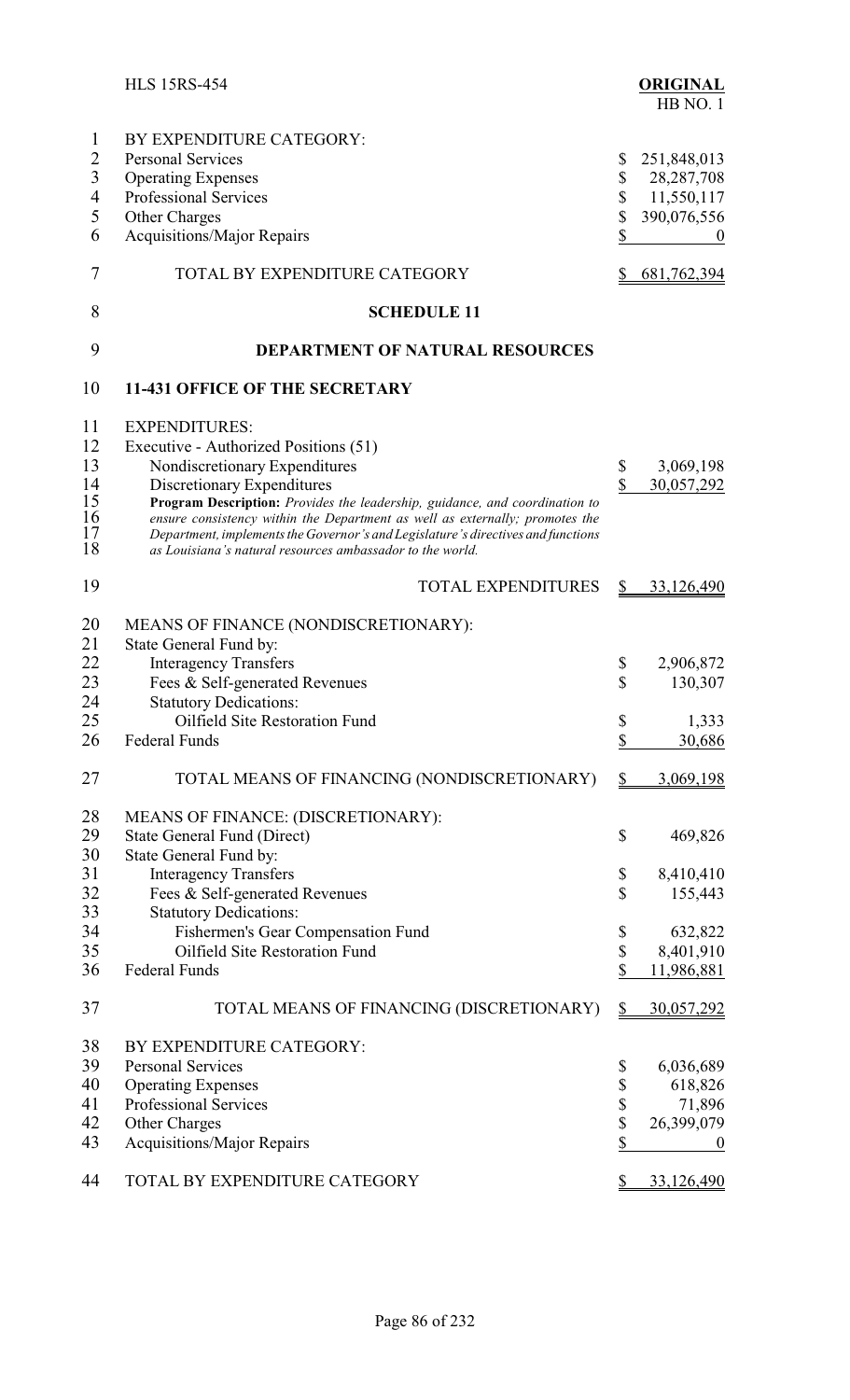1 **11-432 OFFICE OF CONSERVATION**

## 2 EXPENDITURES: 3 Oil and Gas Regulatory - Authorized Positions (165)<br>4 Nondiscretionary Expenditures 4 Nondiscretionary Expenditures \$ 576,093<br>5 Discretionary Expenditures \$ 19,432,035 5 Discretionary Expenditures <br> **6** Program Description: Manages a program that provides an opportunity to<br> *7* protect the correlative rights of all parties involved in the exploration for and<br>
8 production of oil, gas, an 6 **Program Description:** *Manages a program that provides an opportunity to* 7 *protect the correlative rights of all parties involved in the exploration for and* 8 *production of oil, gas, and other natural resources, while preventing the waste of* 9 *these resources.* 10 TOTAL EXPENDITURES \$ 20,008,128 11 MEANS OF FINANCE (NONDISCRETIONARY): 12 State General Fund by: 13 Interagency Transfers \$ 197,736 14 Statutory Dedications: 15 Oil and Gas Regulatory Fund  $\begin{array}{cc} 15 & 338,011 \\ 16 & \text{Federal Funds} \end{array}$   $\begin{array}{cc} 338,011 & 100 \\ 1 & 1000 \\ 1 & 1000 \end{array}$ Federal Funds \$ 40,346 17 TOTAL MEANS OF FINANCING (NONDISCRETIONARY) \$576,093 18 MEANS OF FINANCE: (DISCRETIONARY):<br>19 State General Fund (Direct) State General Fund (Direct)  $\qquad$   $\qquad$  3,866,483 20 State General Fund by: 21 Interagency Transfers \$ 3,103,421 22 Fees & Self-generated Revenues \$ 19,000 23 Statutory Dedications:<br>24 Mineral and Energ Mineral and Energy Operation Fund  $\qquad \qquad$  \$ 2,324,934 25 Underwater Obstruction Removal Fund \$ 250,000 26 Oil and Gas Regulatory Fund \$ 8,145,771<br>27 Federal Funds \$ 1.722.426 Federal Funds  $\frac{\$}{2}$  1,722,426 28 TOTAL MEANS OF FINANCING (DISCRETIONARY) \$ 19,432,035 29 BY EXPENDITURE CATEGORY: 30 Personal Services \$ 13,357,817 31 Operating Expenses \$ 676,990<br>32 Professional Services \$ 52,392 32 Professional Services \$ 52,392 33 Other Charges \$ 5,916,186 34 Acquisitions/Major Repairs \$ 4,743 35 TOTAL BY EXPENDITURE CATEGORY \$ 20,008,128 36 **11-434 OFFICE OF MINERAL RESOURCES** 37 EXPENDITURES: 38 Mineral Resources Management - Authorized Positions (61)<br>39 Nondiscretionary Expenditures 39 Nondiscretionary Expenditures \$ 179,140<br>40 Discretionary Expenditures \$ 11.353.313 40 Discretionary Expenditures<br>41 Program Description: *Prudently manages state-owned lands and water bottoms* \$ 11,353,313 41 **Program Description:** *Prudently manages state-owned lands and water bottoms* 42 *by managing and administering mineral and renewable energy assets in an* 43 *environmentally-sound manner, primarily through the production and development* 44 *of oil, gas, and alternative energy resources. These functions are performed under* 45 *the authority and direction of the State Mineral and Energy Board.*

46 TOTAL EXPENDITURES \$ 11,532,453

Page 87 of 232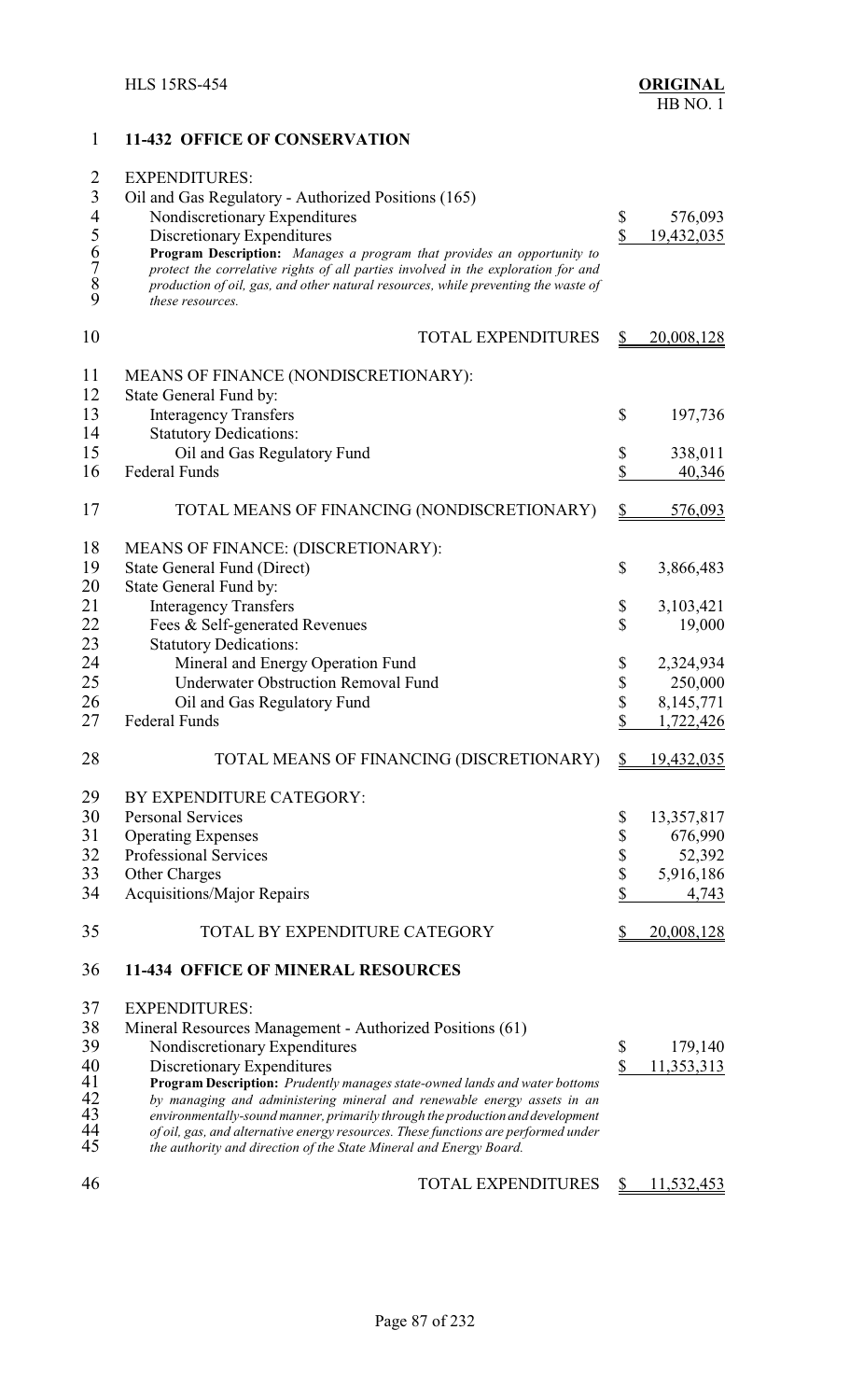| $\mathbf{1}$<br>$\overline{2}$<br>$\overline{3}$ | MEANS OF FINANCE (NONDISCRETIONARY):<br>State General Fund by:<br><b>Statutory Dedications:</b>                                                                      |                          |                   |
|--------------------------------------------------|----------------------------------------------------------------------------------------------------------------------------------------------------------------------|--------------------------|-------------------|
| $\overline{4}$                                   | Mineral and Energy Operation Fund                                                                                                                                    | \$                       | 179,140           |
| 5                                                | TOTAL MEANS OF FINANCING (NONDISCRETIONARY)                                                                                                                          | $\frac{1}{2}$            | 179,140           |
| 6                                                | <b>MEANS OF FINANCE:</b>                                                                                                                                             |                          |                   |
| $\tau$                                           | <b>State General Fund (Direct)</b>                                                                                                                                   | \$                       | 3,914,798         |
| 8                                                | State General Fund by:                                                                                                                                               |                          |                   |
| 9                                                | <b>Interagency Transfers</b>                                                                                                                                         | \$                       | 522,892           |
| 10<br>11                                         | Fees & Self-generated Revenues                                                                                                                                       | $\mathbb S$              | 20,000            |
| 12                                               | <b>Statutory Dedications:</b><br>Mineral and Energy Operation Fund                                                                                                   | \$                       | 6,764,589         |
| 13                                               | <b>Federal Funds</b>                                                                                                                                                 | \$                       | 131,034           |
|                                                  |                                                                                                                                                                      |                          |                   |
| 14                                               | TOTAL MEANS OF FINANCING (DISCRETIONARY)                                                                                                                             | $\frac{1}{2}$            | <u>11,353,313</u> |
| 15                                               | BY EXPENDITURE CATEGORY:                                                                                                                                             |                          |                   |
| 16                                               | <b>Personal Services</b>                                                                                                                                             | \$                       | 5,501,279         |
| 17                                               | <b>Operating Expenses</b>                                                                                                                                            | \$                       | 553,104           |
| 18                                               | Professional Services                                                                                                                                                | \$                       | 404,477           |
| 19                                               | Other Charges                                                                                                                                                        | \$                       | 5,056,693         |
| 20                                               | Acquisitions/Major Repairs                                                                                                                                           | \$                       | 16,900            |
| 21                                               | TOTAL BY EXPENDITURE CATEGORY                                                                                                                                        | \$                       | 11,532,453        |
| 22                                               | <b>11-435 OFFICE OF COASTAL MANAGEMENT</b>                                                                                                                           |                          |                   |
| 23                                               | <b>EXPENDITURES:</b>                                                                                                                                                 |                          |                   |
| 24                                               | Coastal Management - Authorized Positions (47)                                                                                                                       |                          |                   |
| 25                                               | Nondiscretionary Expenditures                                                                                                                                        | \$                       | 178,836           |
| 26                                               | Discretionary Expenditures                                                                                                                                           | \$                       | 7,777,916         |
| 27                                               | Program Description: Conserves, protects, manages, and enhances or restores                                                                                          |                          |                   |
| 28                                               | Louisiana's coastal resources. Implements the Louisiana Coastal Resources<br>Program (LCRP), established by Act 361 of the 1978 Louisiana Legislature. The           |                          |                   |
| 2930132333333333333333                           | LCRP is Louisiana's federally approved coastal zone management program. The                                                                                          |                          |                   |
|                                                  | OCM also coordinates with various federal and state task forces, other federal and                                                                                   |                          |                   |
|                                                  | state agencies, the Office of the Governor, the public, the Louisiana Legislature,                                                                                   |                          |                   |
|                                                  | and the Louisiana Congressional Delegation on matters relating to the protection,<br>conservation, enhancement, and management of Louisiana's coastal resources. Its |                          |                   |
|                                                  | clients include the U.S. Congress, legislature, federal agencies, state agencies, the                                                                                |                          |                   |
|                                                  | citizens and political subdivisions of the coastal parishes in Louisiana's coastal                                                                                   |                          |                   |
| 38                                               | zone boundary, and ultimately all the citizens of Louisiana and the nation whose<br>economy is impacted by the sustainability of Louisiana's coastal wetlands.       |                          |                   |
| 39                                               | <b>TOTAL EXPENDITURES</b>                                                                                                                                            | $\mathbf{\Omega}$        | 7,956,752         |
| 40                                               | MEANS OF FINANCE (NONDISCRETIONARY):                                                                                                                                 |                          |                   |
| 41                                               | State General Fund by:                                                                                                                                               |                          |                   |
| 42                                               | <b>Interagency Transfers</b>                                                                                                                                         | \$                       | 96,895            |
| 43                                               | <b>Statutory Dedications:</b>                                                                                                                                        |                          |                   |
| 44                                               | Oil Spill Contingency Fund                                                                                                                                           | \$                       | 13,765            |
| 45                                               | <b>Coastal Resources Trust Fund</b>                                                                                                                                  | \$                       | 13,765            |
| 46                                               | Federal Funds                                                                                                                                                        | $\overline{\mathcal{L}}$ | 54,411            |
| 47                                               | TOTAL MEANS OF FINANCING (NONDISCRETIONARY)                                                                                                                          | <u>\$</u>                | 178,836           |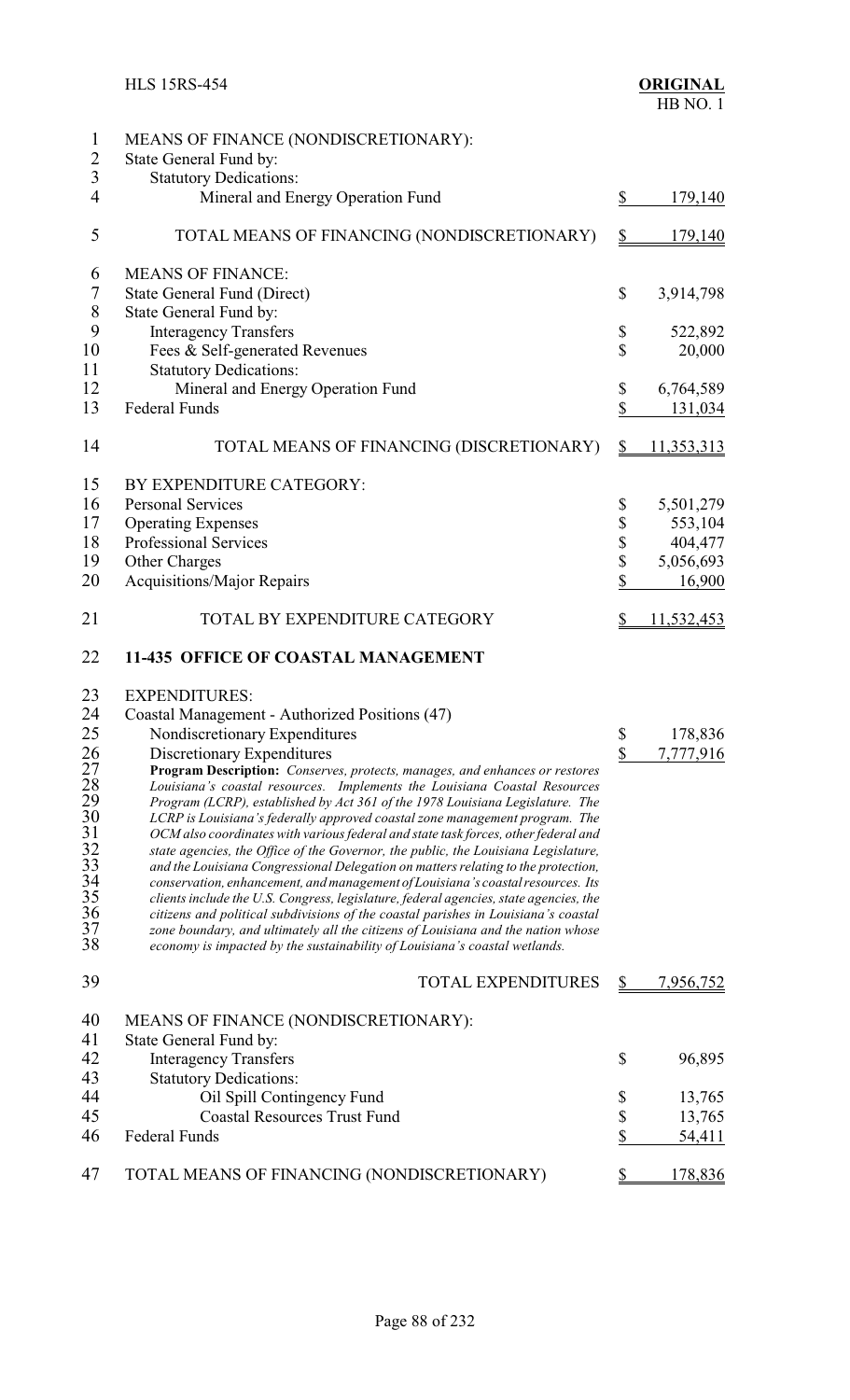|                                                            | <b>HLS 15RS-454</b>                                                                                                                                                                                                                                                                                                                                                                                                                                                                                                                                                                                                                                                                                                                                                                                                                                                                                                                                  |                               | <b>ORIGINAL</b><br>HB NO.1                                                            |
|------------------------------------------------------------|------------------------------------------------------------------------------------------------------------------------------------------------------------------------------------------------------------------------------------------------------------------------------------------------------------------------------------------------------------------------------------------------------------------------------------------------------------------------------------------------------------------------------------------------------------------------------------------------------------------------------------------------------------------------------------------------------------------------------------------------------------------------------------------------------------------------------------------------------------------------------------------------------------------------------------------------------|-------------------------------|---------------------------------------------------------------------------------------|
| $\mathbf{1}$<br>$\overline{2}$<br>$\overline{3}$<br>4<br>5 | MEANS OF FINANCE: (DISCRETIONARY):<br>State General Fund by:<br><b>Interagency Transfers</b><br>Fees & Self-generated Revenues<br><b>Statutory Dedications:</b>                                                                                                                                                                                                                                                                                                                                                                                                                                                                                                                                                                                                                                                                                                                                                                                      | \$<br>$\mathbf{\hat{S}}$      | 3,488,347<br>19,000                                                                   |
| 6<br>$\tau$<br>8                                           | Oil Spill Contingency Fund<br><b>Coastal Resources Trust Fund</b><br><b>Federal Funds</b>                                                                                                                                                                                                                                                                                                                                                                                                                                                                                                                                                                                                                                                                                                                                                                                                                                                            | \$<br>\$<br>\$                | 162,792<br>1,703,288<br>2,404,489                                                     |
| 9                                                          | TOTAL MEANS OF FINANCING (DISCRETIONARY)                                                                                                                                                                                                                                                                                                                                                                                                                                                                                                                                                                                                                                                                                                                                                                                                                                                                                                             | \$                            | 7,777,916                                                                             |
| 10<br>11<br>12<br>13<br>14<br>15<br>16                     | BY EXPENDITURE CATEGORY:<br><b>Personal Services</b><br><b>Operating Expenses</b><br><b>Professional Services</b><br>Other Charges<br><b>Acquisitions/Major Repairs</b><br>TOTAL BY EXPENDITURE CATEGORY                                                                                                                                                                                                                                                                                                                                                                                                                                                                                                                                                                                                                                                                                                                                             | \$<br>\$\$\$\$<br>\$          | 4,701,847<br>169,400<br>$\theta$<br>3,085,505<br>$\boldsymbol{0}$<br><u>7,956,752</u> |
| 17                                                         | <b>SCHEDULE 12</b>                                                                                                                                                                                                                                                                                                                                                                                                                                                                                                                                                                                                                                                                                                                                                                                                                                                                                                                                   |                               |                                                                                       |
| 18                                                         | <b>DEPARTMENT OF REVENUE</b>                                                                                                                                                                                                                                                                                                                                                                                                                                                                                                                                                                                                                                                                                                                                                                                                                                                                                                                         |                               |                                                                                       |
| 19                                                         | <b>12-440 OFFICE OF REVENUE</b>                                                                                                                                                                                                                                                                                                                                                                                                                                                                                                                                                                                                                                                                                                                                                                                                                                                                                                                      |                               |                                                                                       |
| 20<br>21<br>22<br>23                                       | <b>EXPENDITURES:</b><br>Tax Collection - Authorized Positions (652)<br>Nondiscretionary Expenditures<br>Discretionary Expenditures<br>Program Description: Comprises the entire tax collection effort of the office,<br>which is organized into four major divisions and the Office of Legal Affairs. The<br>Office of Management and Finance handles accounting, support services, human<br>resources management, information services, and internal audit. Tax<br>Administration Group I is responsible for collection, operations, personal income<br>tax, sales tax, post processing services, and taxpayer services. Tax Administration<br>Group II is responsible for audit review, research and technical services, excise<br>taxes, corporation income and franchise taxes, and severance taxes. Tax<br>Administration Group III is responsible for field audit services, district offices,<br>regional offices, and special investigations. | \$<br>\$                      | 10,457,984<br>77,762,825                                                              |
| 34<br>35<br>36<br>37<br>38<br>39<br>40                     | Alcohol and Tobacco Control - Authorized Positions (55)<br>Nondiscretionary Expenditures<br>Discretionary Expenditures<br>Program Description: Regulates the alcoholic beverage and tobacco industries<br>in the state; licenses alcoholic beverage manufacturers, native wineries, retailers,<br>and wholesalers as well as retail and wholesale tobacco product dealers and<br>enforces state alcoholic beverage and tobacco laws.                                                                                                                                                                                                                                                                                                                                                                                                                                                                                                                 | \$<br>$\overline{\mathbb{S}}$ | 208,304<br>5,312,009                                                                  |
| 41<br>42<br>43<br>44<br>45<br>46<br>47                     | Office of Charitable Gaming - Authorized Positions (20)<br>Nondiscretionary Expenditures<br>Discretionary Expenditures<br>Program Description: Licenses, educates, and monitors organizations conducting<br>legalized gaming as a fund-raising mechanism; provides for the licensing of<br>commercial lessors and related matters regarding electronic video bingo and<br>progressive mega-jackpot bingo.                                                                                                                                                                                                                                                                                                                                                                                                                                                                                                                                            | \$<br>\$                      | $\theta$<br>1,864,025                                                                 |
| 48                                                         | <b>TOTAL EXPENDITURES</b>                                                                                                                                                                                                                                                                                                                                                                                                                                                                                                                                                                                                                                                                                                                                                                                                                                                                                                                            | S                             | 95,605,147                                                                            |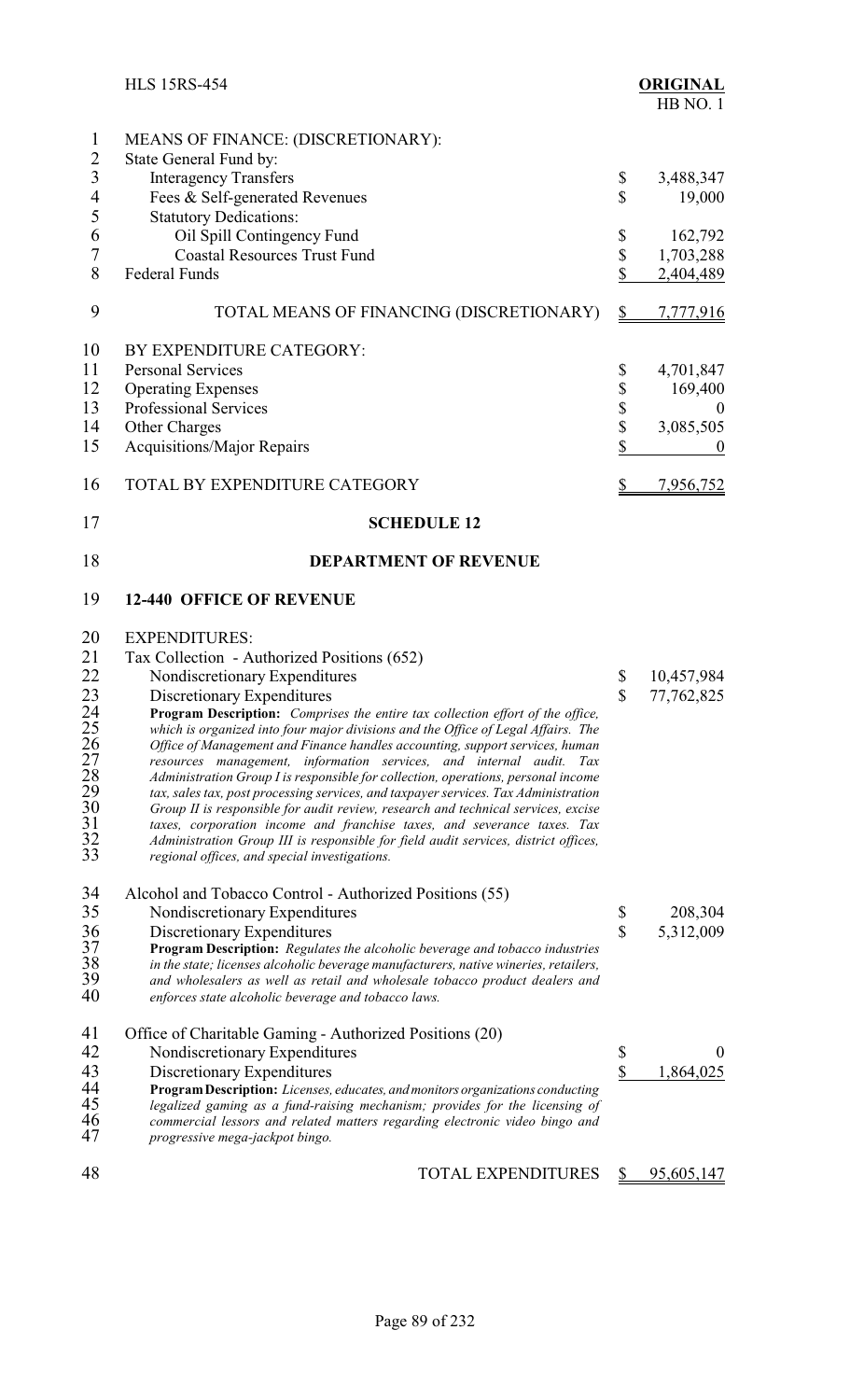| 1<br>$\overline{2}$                          | MEANS OF FINANCE (NONDISCRETIONARY):<br>State General Fund by:                                                                                                                                           |               |            |
|----------------------------------------------|----------------------------------------------------------------------------------------------------------------------------------------------------------------------------------------------------------|---------------|------------|
| $\overline{3}$<br>$\overline{4}$             | Fees & Self-generated Revenues from prior and current<br>year collections                                                                                                                                | $\mathbb{S}$  | 10,666,288 |
| 5                                            | TOTAL MEANS OF FINANCING (NONDISCRETIONARY):                                                                                                                                                             | \$            | 10,666,288 |
| 6<br>$\overline{7}$                          | MEANS OF FINANCE (DISCRETIONARY):<br>State General Fund by:                                                                                                                                              |               |            |
| $8\,$<br>9                                   | <b>Interagency Transfers</b><br>Fees & Self-generated Revenues from prior and current                                                                                                                    | \$            | 749,801    |
| 10<br>11                                     | year collections<br><b>Statutory Dedications:</b>                                                                                                                                                        | \$            | 83,639,559 |
| 12                                           | Tobacco Regulation Enforcement Fund                                                                                                                                                                      | \$            | 549,459    |
| 13                                           | TOTAL MEANS OF FINANCING (DISCRETIONARY):                                                                                                                                                                | \$            | 84,938,859 |
| 14                                           | BY EXPENDITURE CATEGORY:                                                                                                                                                                                 |               |            |
| 15                                           | <b>Personal Services</b>                                                                                                                                                                                 | \$            | 59,428,212 |
| 16                                           | <b>Operating Expenses</b>                                                                                                                                                                                | \$            | 4,210,259  |
|                                              |                                                                                                                                                                                                          |               |            |
| 17                                           | Professional Services                                                                                                                                                                                    | \$            | 3,100,000  |
| 18                                           | Other Charges                                                                                                                                                                                            | \$            | 28,724,426 |
| 19                                           | <b>Acquisitions/Major Repairs</b>                                                                                                                                                                        | $\mathbb S$   | 142,250    |
| 20                                           | TOTAL BY EXPENDITURE CATEGORY                                                                                                                                                                            | \$            | 95,605,147 |
| 21                                           | <b>SCHEDULE 13</b>                                                                                                                                                                                       |               |            |
| 22                                           | DEPARTMENT OF ENVIRONMENTAL QUALITY                                                                                                                                                                      |               |            |
| 23                                           | <b>13-850 OFFICE OF THE SECRETARY</b>                                                                                                                                                                    |               |            |
| 24                                           | <b>EXPENDITURES:</b>                                                                                                                                                                                     |               |            |
| 25                                           | Administrative - Authorized Positions (87)                                                                                                                                                               |               |            |
|                                              |                                                                                                                                                                                                          |               |            |
| 26                                           | Nondiscretionary Expenditures                                                                                                                                                                            |               |            |
| 27                                           |                                                                                                                                                                                                          | \$            | 3,000,000  |
|                                              | Discretionary Expenditures                                                                                                                                                                               | \$            | 8,027,533  |
|                                              | Program Description: The mission of the Administrative Program is to provide                                                                                                                             |               |            |
|                                              | strategic administrative oversight necessary to advance and fulfill the role, scope                                                                                                                      |               |            |
|                                              | and function of DEQ. As the managerial and overall policy coordinating agency                                                                                                                            |               |            |
|                                              | for the Department, the Administrative Program will facilitate achievement of                                                                                                                            |               |            |
|                                              | environmental improvements by promoting initiatives that serve a broad                                                                                                                                   |               |            |
|                                              | environmental mandate, and by representing the Department when dealing with                                                                                                                              |               |            |
|                                              | The goal of the Administrative Program is to improve<br>external agencies.                                                                                                                               |               |            |
| 28<br>29<br>30<br>31<br>32<br>33<br>33<br>35 | Louisiana's environment by serving as the policy arm of the Department and                                                                                                                               |               |            |
|                                              | coordinating agency-wide efforts to advance the department's mission, whose                                                                                                                              |               |            |
| $\frac{36}{37}$                              | central focus is to provide the people of Louisiana with comprehensive                                                                                                                                   |               |            |
| 38                                           | environmental protection while considering sound economic development and                                                                                                                                |               |            |
| 39                                           | employment policies. Additionally, the Administrative Program fully supports the                                                                                                                         |               |            |
| 40                                           | Governor's State Outcome Goals, Natural Resources and Transparency, Efficiency                                                                                                                           |               |            |
| 41<br>42<br>43                               | and Accountability in Government, by protecting and improving Louisiana's<br>environment through utilization of best practices in order to realize greater<br>operational efficiencies and cost savings. |               |            |
| 44                                           | <b>TOTAL EXPENDITURES</b>                                                                                                                                                                                | $\frac{1}{2}$ | 11,027,533 |
| 45                                           | MEANS OF FINANCE (NONDISCRETIONARY):                                                                                                                                                                     |               |            |
| 46<br>47                                     | State General Fund by:<br><b>Federal Funds</b>                                                                                                                                                           | \$            | 3,000,000  |
| 48                                           | TOTAL MEANS OF FINANCING (NONDISCRETIONARY):                                                                                                                                                             | \$            | 3,000,000  |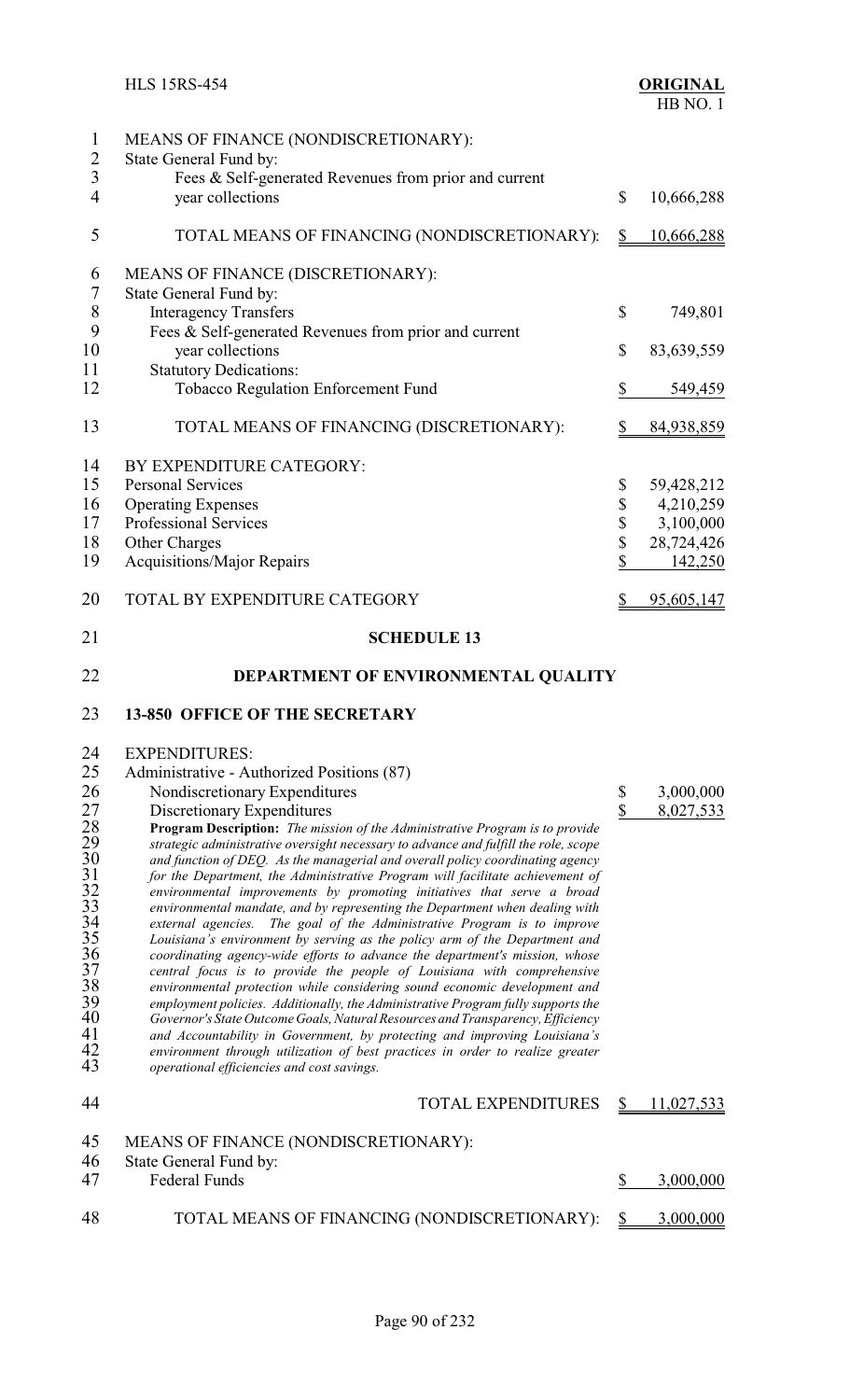|                | <b>HLS 15RS-454</b>                                                                                                                                            |                    | <b>ORIGINAL</b><br>HB NO.1 |
|----------------|----------------------------------------------------------------------------------------------------------------------------------------------------------------|--------------------|----------------------------|
| $\mathbf{1}$   | MEANS OF FINANCE (DISCRETIONARY):                                                                                                                              |                    |                            |
| 2              | <b>State General Fund (Direct)</b>                                                                                                                             | \$                 | 460,700                    |
| $\mathfrak{Z}$ | State General Fund by:                                                                                                                                         |                    |                            |
| $\overline{4}$ | <b>Statutory Dedications:</b>                                                                                                                                  |                    |                            |
| 5              | Hazardous Waste Site Cleanup Fund                                                                                                                              | \$                 | 45,000                     |
| 6              | <b>Environmental Trust Fund</b>                                                                                                                                | \$                 | 5,520,500                  |
| $\sqrt{ }$     | Waste Tire Management Fund                                                                                                                                     | \$                 | 220,000                    |
| $\,$ $\,$      | Oil Spill Contingency Fund                                                                                                                                     | \$                 | 5,000                      |
| 9              | Clean Water State Revolving Fund                                                                                                                               | \$                 | 695,566                    |
| 10             | <b>Federal Funds</b>                                                                                                                                           | \$                 | 1,080,767                  |
| 11             | TOTAL MEANS OF FINANCING (DISCRETIONARY):                                                                                                                      | $\frac{1}{2}$      | 8,027,533                  |
| 12             | BY EXPENDITURE CATEGORY:                                                                                                                                       |                    |                            |
| 13             | <b>Personal Services</b>                                                                                                                                       | \$                 | 8,208,109                  |
| 14             | <b>Operating Expenses</b>                                                                                                                                      | \$                 | 289,492                    |
| 15             | <b>Professional Services</b>                                                                                                                                   | \$                 | 24,750                     |
| 16             | Other Charges                                                                                                                                                  | \$                 | 2,505,182                  |
| 17             | <b>Acquisitions/Major Repairs</b>                                                                                                                              | \$                 | $\boldsymbol{0}$           |
| 18             | TOTAL BY EXPENDITURE CATEGORY                                                                                                                                  | \$                 | <u>11,027,533</u>          |
| 19             | <b>13-851 OFFICE OF ENVIRONMENTAL COMPLIANCE</b>                                                                                                               |                    |                            |
| 20             | <b>EXPENDITURES:</b>                                                                                                                                           |                    |                            |
| 21             | Environmental Compliance - Authorized Positions (359)                                                                                                          |                    |                            |
| 22             | Nondiscretionary Expenditures                                                                                                                                  | \$                 | $\overline{0}$             |
| 23             | Discretionary Expenditures                                                                                                                                     | $\mathbf{\hat{S}}$ | 38,228,893                 |
| 24             | Program Description: The mission of the Environmental Compliance Program                                                                                       |                    |                            |
| 25             | (OEC), consisting of the Inspection, Assessment, Enforcement, Underground<br>Storage Tanks, and Remediation Divisions, is to protect the health, safety, and   |                    |                            |
|                | welfare of the people and environmental resources of Louisiana. OEC protects the                                                                               |                    |                            |
|                | citizens of the state by conducting inspections of permitted and non-permitted                                                                                 |                    |                            |
|                | facilities, assessing environmental conditions, responding to environmental                                                                                    |                    |                            |
|                | incidents such as unauthorized releases, spills and citizen complaints, and by<br>providing compliance assistance to the regulated community when appropriate. |                    |                            |
|                | This program establishes a multimedia compliance approach; creates a uniform                                                                                   |                    |                            |
|                | approach for compliance activities; assigns accountability and responsibility to                                                                               |                    |                            |
|                | appropriate parties; and provides standardized response training for all potential                                                                             |                    |                            |
| 36             | responders. The OEC Program provides for vigorous and timely resolution of<br>enforcement actions.                                                             |                    |                            |
| 37             | <b>TOTAL EXPENDITURES</b>                                                                                                                                      | \$                 | 38,228,893                 |
| 38             | MEANS OF FINANCE (NONDISCRETIONARY):                                                                                                                           |                    |                            |
| 39             | TOTAL MEANS OF FINANCING (NONDISCRETIONARY): \$                                                                                                                |                    | $\mathbf{0}$               |
| 40             | <b>MEANS OF FINANCE (DISCRETIONARY):</b>                                                                                                                       |                    |                            |
| 41             | State General Fund by:                                                                                                                                         |                    |                            |
| 42             | <b>Interagency Transfers</b>                                                                                                                                   | \$                 | 350,000                    |
| 43             | <b>Statutory Dedications:</b>                                                                                                                                  |                    |                            |
| 44             | Clean Water State Revolving                                                                                                                                    | \$                 | 514,000                    |
| 45             | Hazardous Waste Site Cleanup Fund                                                                                                                              | \$                 | 3,322,022                  |
| 46             | <b>Environmental Trust Fund</b>                                                                                                                                | \$                 | 25,356,636                 |
| 47             | Waste Tire Management Fund                                                                                                                                     | \$                 | 200,000                    |
| 48             | <b>Lead Hazard Reduction Fund</b>                                                                                                                              | \$                 | 20,000                     |
| 49             | Oil Spill Contingency Fund                                                                                                                                     | \$                 | 31,229                     |
| 50             | <b>Federal Funds</b>                                                                                                                                           | \$                 | 8,435,006                  |
| 51             | TOTAL MEANS OF FINANCING (DISCRETIONARY):                                                                                                                      | \$                 | 38,228,893                 |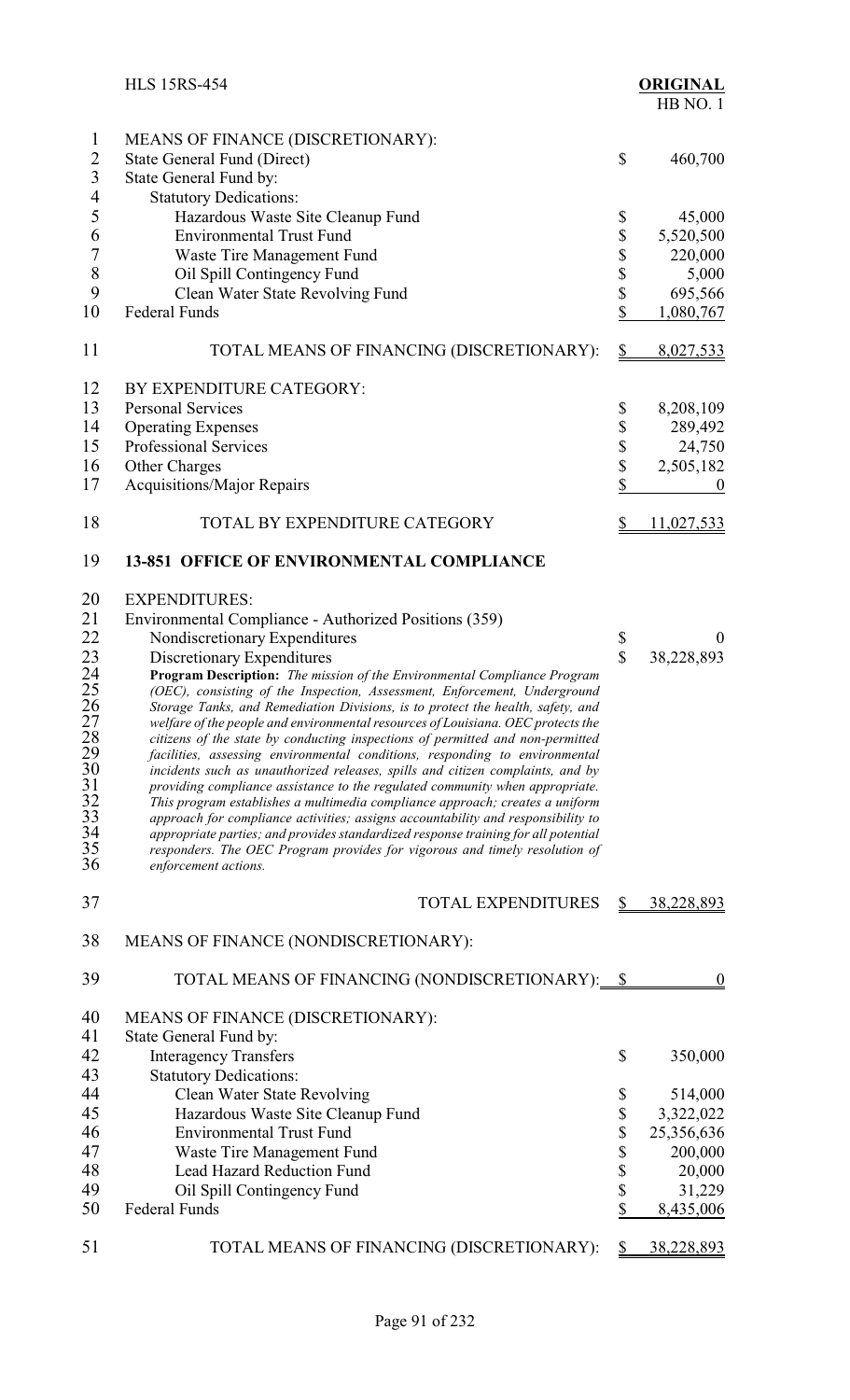|                | <b>HLS 15RS-454</b>                                                                                                                                                |                    | <b>ORIGINAL</b><br>HB NO.1 |
|----------------|--------------------------------------------------------------------------------------------------------------------------------------------------------------------|--------------------|----------------------------|
| $\mathbf{I}$   | BY EXPENDITURE CATEGORY:                                                                                                                                           |                    |                            |
| $\overline{2}$ | <b>Personal Services</b>                                                                                                                                           | \$                 | 28,095,987                 |
| $\overline{3}$ | <b>Operating Expenses</b>                                                                                                                                          | \$                 | 2,503,586                  |
| $\overline{4}$ | <b>Professional Services</b>                                                                                                                                       |                    | 1,837,000                  |
| 5              |                                                                                                                                                                    | \$                 |                            |
| 6              | Other Charges                                                                                                                                                      | \$                 | 5,193,438                  |
|                | <b>Acquisitions/Major Repairs</b>                                                                                                                                  |                    | 598,882                    |
| 7              | TOTAL BY EXPENDITURE CATEGORY                                                                                                                                      | \$                 | 38,228,893                 |
| 8              | <b>13-852 OFFICE OF ENVIRONMENTAL SERVICES</b>                                                                                                                     |                    |                            |
| 9              | <b>EXPENDITURES:</b>                                                                                                                                               |                    |                            |
| 10             | Environmental Services - Authorized Positions (179)                                                                                                                |                    |                            |
| 11             | Nondiscretionary Expenditures                                                                                                                                      | \$                 | 510,000                    |
| 12             | Discretionary Expenditures                                                                                                                                         | $\mathbf{\hat{S}}$ | 15,789,175                 |
| 13             | <b>Program Description:</b> The mission of the Environmental Services Program is to                                                                                |                    |                            |
| 14<br>15       | ensure that the citizens of Louisiana have a clean and healthy environment to live<br>and work in for present and future generations. This will be accomplished by |                    |                            |
| 16             | establishing and assessing environmental standards, regulating pollution sources                                                                                   |                    |                            |
| 17             | through permitting activities which are consistent with laws and regulations, by                                                                                   |                    |                            |
| 18             | providing interface between the department and its customers, and by providing                                                                                     |                    |                            |
| 19             | improved public participation. The permitting activity will provide single                                                                                         |                    |                            |
| 20             | entry/contact point for permitting, including a multimedia team approach; provide                                                                                  |                    |                            |
| $^{21}_{22}$   | technical guidance for permit applications; improve permit tracking; and allow<br>focus on applications with the highest potential for environmental impact.       |                    |                            |
|                |                                                                                                                                                                    |                    |                            |
| 23             | <b>TOTAL EXPENDITURES</b>                                                                                                                                          | \$                 | 16,299,175                 |
| 24             | MEANS OF FINANCE (NONDISCRETIONARY):                                                                                                                               |                    |                            |
| 25             | State General Fund by:                                                                                                                                             |                    |                            |
| 26             | <b>Federal Funds</b>                                                                                                                                               |                    |                            |
|                |                                                                                                                                                                    | \$                 | 510,000                    |
| 27             | TOTAL MEANS OF FINANCING (NONDISCRETIONARY): \[\]                                                                                                                  |                    | 510,000                    |
| 28             | MEANS OF FINANCE (DISCRETIONARY):                                                                                                                                  |                    |                            |
| 29             | State General Fund by:                                                                                                                                             |                    |                            |
| 30             | Fees & Self-generated Revenues                                                                                                                                     | \$                 | 19,790                     |
| 31             | <b>Statutory Dedications:</b>                                                                                                                                      |                    |                            |
| 32             | <b>Environmental Trust Fund</b>                                                                                                                                    | \$                 | 11,793,733                 |
| 33             | Clean Water State Revolving Fund                                                                                                                                   | \$                 | 510,000                    |
| 34             | Lead Hazard Reduction Fund                                                                                                                                         | \$                 | 80,000                     |
| 35             | Oil Spill Contingency Fund                                                                                                                                         | \$                 | 119,916                    |
| 36             | <b>Federal Funds</b>                                                                                                                                               | \$                 | 3,265,736                  |
|                |                                                                                                                                                                    |                    |                            |
| 37             | TOTAL MEANS OF FINANCING (DISCRETIONARY):                                                                                                                          | \$                 | <u>15,789,175</u>          |
| 38             | BY EXPENDITURE CATEGORY:                                                                                                                                           |                    |                            |
| 39             | <b>Personal Services</b>                                                                                                                                           | \$                 | 15,701,830                 |
| 40             | <b>Operating Expenses</b>                                                                                                                                          | \$                 | 187,770                    |
| 41             | Professional Services                                                                                                                                              | \$                 | 148,590                    |
| 42             | Other Charges                                                                                                                                                      | \$                 | 260,985                    |
| 43             | Acquisitions/Major Repairs                                                                                                                                         | \$                 | $\boldsymbol{0}$           |
|                |                                                                                                                                                                    |                    |                            |
| 44             | TOTAL BY EXPENDITURE CATEGORY                                                                                                                                      | \$                 | <u>16,299,175</u>          |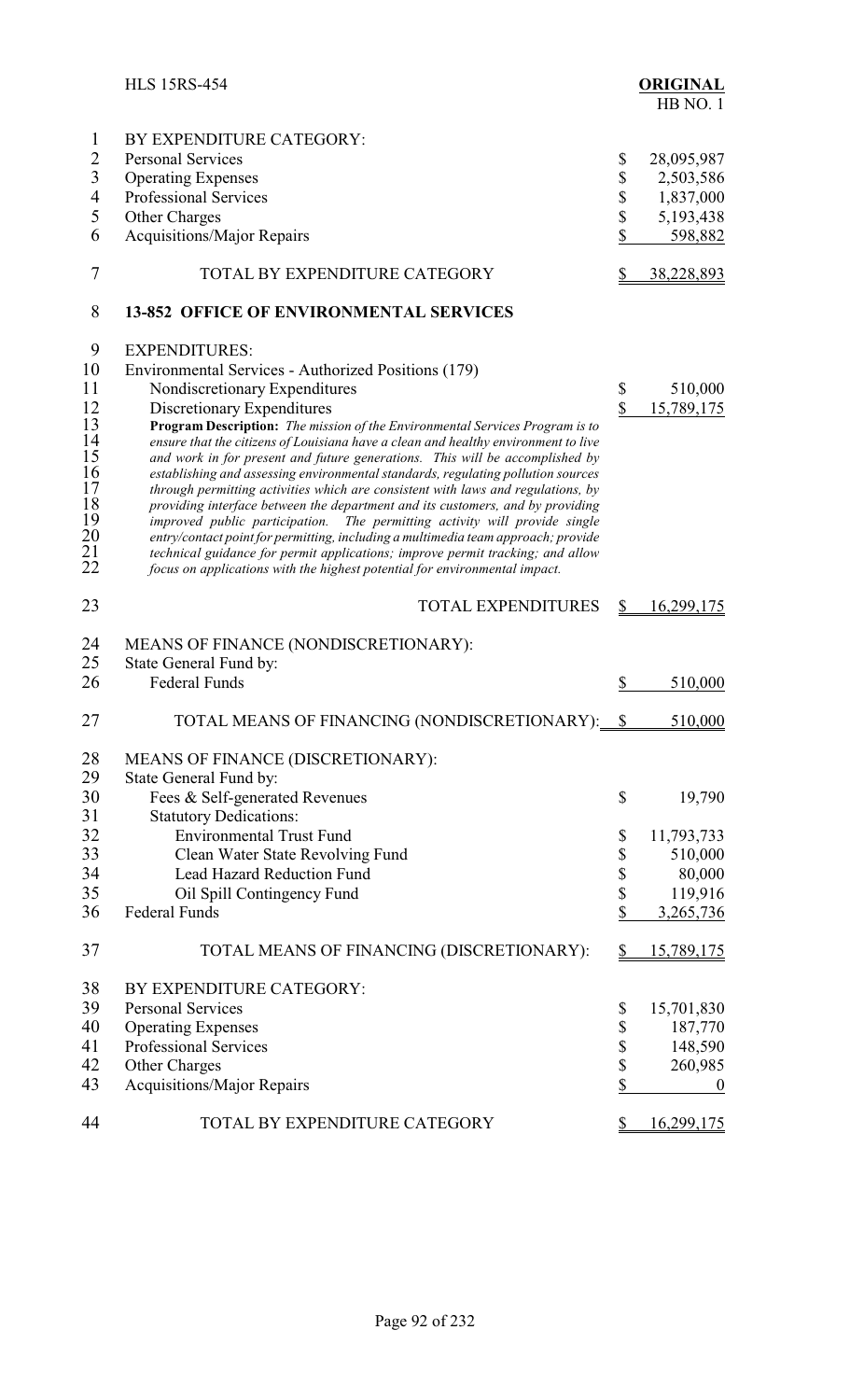| 1                                          | <b>13-855 OFFICE OF MANAGEMENT AND FINANCE</b>                                                                                                                           |              |                   |
|--------------------------------------------|--------------------------------------------------------------------------------------------------------------------------------------------------------------------------|--------------|-------------------|
| $\overline{2}$                             | <b>EXPENDITURES:</b>                                                                                                                                                     |              |                   |
| $\mathfrak{Z}$                             | Support Services Authorized Positions (52)                                                                                                                               |              |                   |
| $\overline{\mathcal{A}}$                   | Nondiscretionary Expenditures                                                                                                                                            | \$           | 7,838,832         |
| 5                                          | Discretionary Expenditures                                                                                                                                               | \$           | 41,327,520        |
|                                            | Program Description: The mission of the Support Services Program is to provide                                                                                           |              |                   |
| $\begin{array}{c} 6 \\ 7 \\ 8 \end{array}$ | effective and efficient support and resources to all the Louisiana Department of                                                                                         |              |                   |
|                                            | Environmental Quality (DEQ) Offices and external customers necessary to carry                                                                                            |              |                   |
| 9                                          | out the mission of the department                                                                                                                                        |              |                   |
| 10                                         | <b>TOTAL EXPENDITURES</b>                                                                                                                                                |              | <u>49,166,352</u> |
| 11                                         | MEANS OF FINANCE (NONDISCRETIONARY):                                                                                                                                     |              |                   |
| 12                                         | State General Fund by:                                                                                                                                                   |              |                   |
| 13                                         | <b>Statutory Dedications:</b>                                                                                                                                            |              |                   |
| 14                                         | <b>Environmental Trust Fund</b>                                                                                                                                          | \$           | 7,838,832         |
|                                            |                                                                                                                                                                          |              |                   |
| 15                                         | TOTAL MEANS OF FINANCING (NONDISCRETIONARY):                                                                                                                             | \$           | 7,838,832         |
| 16                                         | MEANS OF FINANCE: (DISCRETIONARY):                                                                                                                                       |              |                   |
| 17                                         | State General Fund by:                                                                                                                                                   |              |                   |
| 18                                         | Fees & Self-generated Revenues                                                                                                                                           | \$           | 19,000            |
| 19                                         | <b>Statutory Dedications:</b>                                                                                                                                            |              |                   |
| 20                                         | <b>Environmental Trust Fund</b>                                                                                                                                          | \$           | 10,530,941        |
| 21                                         | Waste Tire Management Fund                                                                                                                                               | \$           | 10,281,000        |
| 22                                         | Motor Fuels Underground Tank Fund                                                                                                                                        | \$           | 16,473,142        |
| 23                                         | Clean Water State Revolving Fund                                                                                                                                         | \$           | 194,000           |
| 24                                         | Hazardous Waste Site Cleanup Fund                                                                                                                                        | \$           | 190,000           |
| 25                                         | <b>Federal Funds</b>                                                                                                                                                     | \$           | 3,639,437         |
|                                            |                                                                                                                                                                          |              |                   |
| 26                                         | TOTAL MEANS OF FINANCING (DISCRETIONARY):                                                                                                                                | S            | 41,327,520        |
| 27                                         | BY EXPENDITURE CATEGORY:                                                                                                                                                 |              |                   |
| 28                                         | <b>Personal Services</b>                                                                                                                                                 | \$           | 7,662,308         |
| 29                                         | <b>Operating Expenses</b>                                                                                                                                                | \$           | 1,129,024         |
| 30                                         | <b>Professional Services</b>                                                                                                                                             | \$           | 1,350,360         |
| 31                                         | Other Charges                                                                                                                                                            | \$           | 39,024,660        |
| 32                                         | <b>Acquisitions/Major Repairs</b>                                                                                                                                        | \$           | $\boldsymbol{0}$  |
| 33                                         | TOTAL BY EXPENDITURE CATEGORY                                                                                                                                            |              | 49,166,352        |
| 34                                         | <b>SCHEDULE 14</b>                                                                                                                                                       |              |                   |
|                                            |                                                                                                                                                                          |              |                   |
| 35                                         | <b>LOUISIANA WORKFORCE COMMISSION</b>                                                                                                                                    |              |                   |
| 36                                         | <b>14-474 WORKFORCE SUPPORT AND TRAINING</b>                                                                                                                             |              |                   |
| 37                                         | <b>EXPENDITURES:</b>                                                                                                                                                     |              |                   |
| 38                                         | Office of the Executive Director - Authorized Positions (27)                                                                                                             |              |                   |
| 39                                         | Nondiscretionary Expenditures                                                                                                                                            | \$           | 689,336           |
| 40                                         | Discretionary Expenditures                                                                                                                                               | $\mathbb{S}$ | 3,476,727         |
| 41<br>42                                   | Program Description: To provide leadership and management of all departmental                                                                                            |              |                   |
| 43                                         | programs, to communicate departmental direction, to ensure the quality of services<br>provided, and to foster better relations with all stakeholders, thereby increasing |              |                   |
| 44                                         | awareness and use of departmental services.                                                                                                                              |              |                   |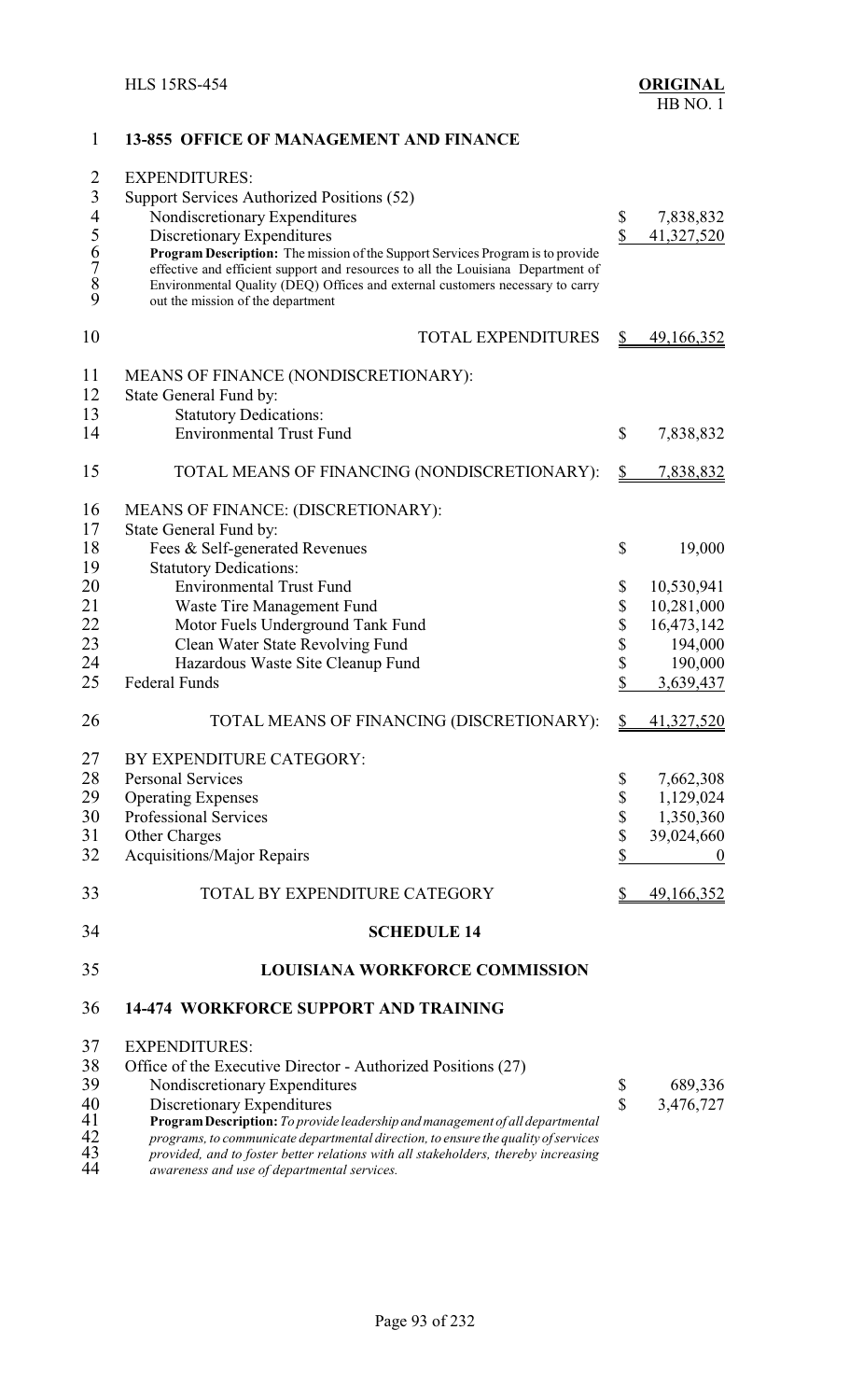| <b>ORIGINAL</b> |  |
|-----------------|--|
| HB NO. 1        |  |

| $\mathbf{1}$<br>23456789<br>10                           | Office of Management and Finance - Authorized Positions (51)<br>Nondiscretionary Expenditures<br>Discretionary Expenditures<br>Program Description: To develop, promote and implement the policies and<br>mandates, and to provide technical and administrative support, necessary to fulfill<br>the vision and mission of the Louisiana Workforce Commission in serving its<br>customers. The Louisiana Workforce Commission customers include department<br>management, programs and employees, the Division of Administration, various<br>federal and state agencies, local political subdivisions, citizens of Louisiana, and<br>vendors.                                             | \$<br>\$                      | 9,574,761<br>8,496,593         |
|----------------------------------------------------------|-------------------------------------------------------------------------------------------------------------------------------------------------------------------------------------------------------------------------------------------------------------------------------------------------------------------------------------------------------------------------------------------------------------------------------------------------------------------------------------------------------------------------------------------------------------------------------------------------------------------------------------------------------------------------------------------|-------------------------------|--------------------------------|
| 11<br>12<br>13<br>14<br>15<br>16<br>17<br>18<br>19<br>20 | Office of Information Systems - Authorized Positions (22)<br>Nondiscretionary Expenditures<br>Discretionary Expenditures<br>Program Description: To provide timely and accurate labor market information,<br>and to provide information technology solutions to the Louisiana Workforce<br>Commission, its customers and stakeholders. It is also the mission of this program<br>to collect and analyze labor market and economic data for dissemination to assist<br>Louisiana and nationwide job seekers, employers, education, training program<br>planners, training program providers, and all other interested persons and<br>organizations in making informed workforce decisions. | \$<br>$\overline{\mathbb{S}}$ | 16,963,251                     |
| 21<br>22<br>23<br>24<br>25<br>26<br>27<br>28<br>29       | Office of Workforce Development - Authorized Positions (425)<br>Nondiscretionary Expenditures<br>Discretionary Expenditures<br>Program Description: To provide high quality employment, training services,<br>supportive services, and other employment related services to businesses and job<br>seekers to develop a diversely skilled workforce with access to good paying jobs<br>and to support and protect the rights and interests of Louisiana's workers through<br>the administration and enforcement of state worker protection statutes and<br>regulations.                                                                                                                    | \$<br>$\overline{\mathbb{S}}$ | $\theta$<br>144, 127, 379      |
| 30<br>31<br>32<br>33<br>34<br>35<br>36<br>37             | Office of Unemployment Insurance Administration<br>Authorized Positions (241)<br>Nondiscretionary Expenditures<br>Discretionary Expenditures<br>Program Description: To promote a stable, growth-oriented Louisiana through<br>the administration of a solvent and secure Unemployment Insurance Trust Fund,<br>which is supported by employer taxes. It is also the mission of this program to pay<br>Unemployment Compensation Benefits to eligible unemployed workers.                                                                                                                                                                                                                 | \$<br>\$                      | $\boldsymbol{0}$<br>30,150,092 |
| 38<br>39<br>40<br>41<br>42<br>43<br>44<br>45<br>46       | Office of Workers Compensation Administration<br><b>Authorized Positions (138)</b><br>Nondiscretionary Expenditures<br>Discretionary Expenditures<br><b>Program Description:</b> To establish standards of payment, to utilize and review<br>procedure of injured worker claims, and to receive, process, hear and resolve legal<br>actions in compliance with state statutes. It is also the mission of this office to<br>educate and influence employers and employees in adopting comprehensive safety<br>and health policies, practices and procedures, and to collect fees.                                                                                                          | \$<br>\$                      | $\theta$<br>14,133,204         |
| 47<br>48<br>49<br>50<br>51<br>52<br>53<br>54<br>55       | Office of the 2 <sup>nd</sup> Injury Board - Authorized Positions (12)<br>Nondiscretionary Expenditures<br>Discretionary Expenditures<br>Program Description: To encourage the employment of workers with a permanent<br>condition that is an obstacle to employment or reemployment, by reimbursing the<br>employer or if insured their insurer for the costs of workers' compensation benefits<br>when such a worker sustains a subsequent job related injury. The Office of the $2^{nd}$<br>Injury Board obtains assessments from insurance companies and self-insured<br>employers, and reimburses those clients who have met the prerequisites.                                      | \$<br>\$                      | $\boldsymbol{0}$<br>59,290,715 |
| 56                                                       | <b>TOTAL EXPENDITURES</b>                                                                                                                                                                                                                                                                                                                                                                                                                                                                                                                                                                                                                                                                 | S                             | 286,902,058                    |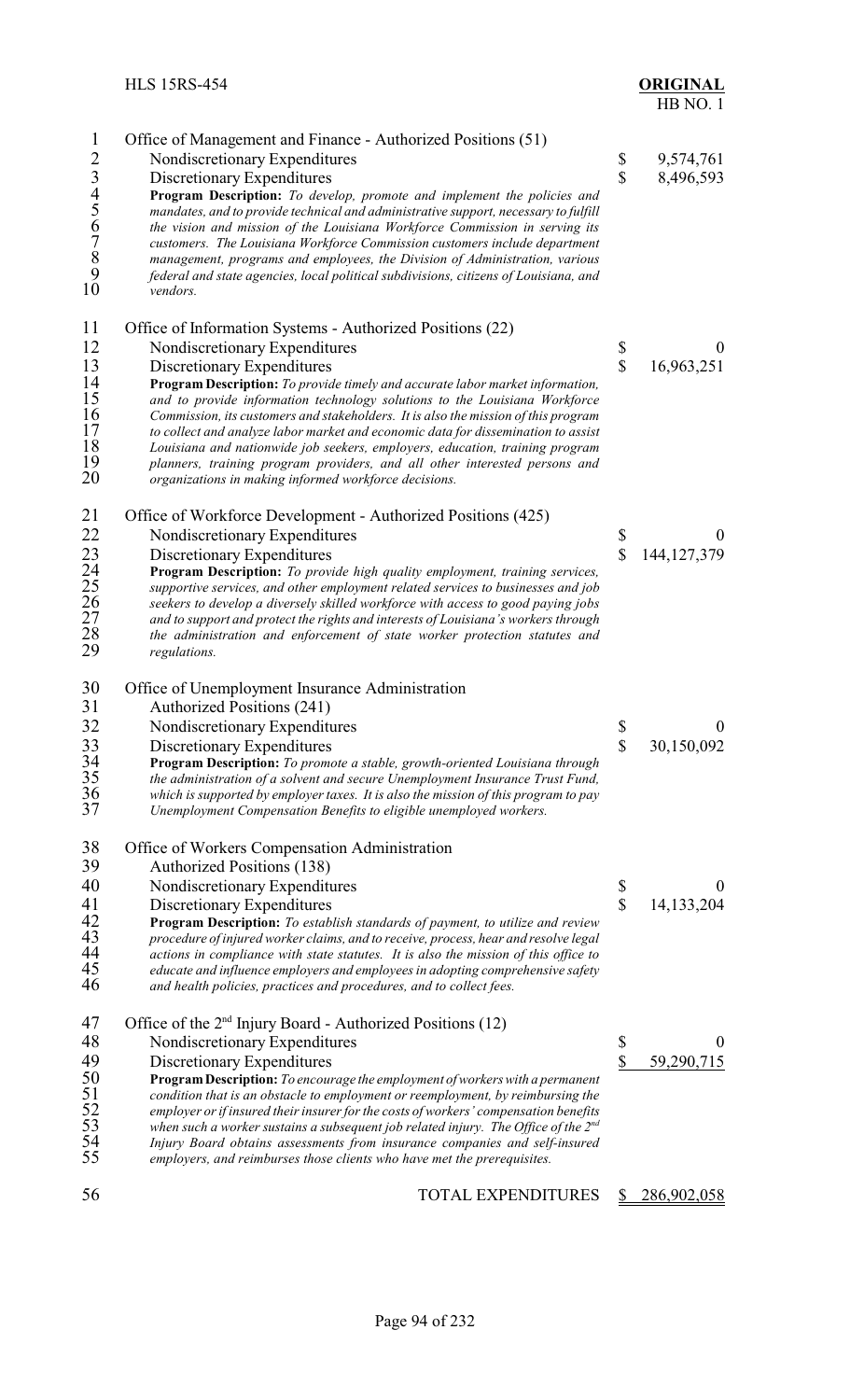| $\mathbf{1}$<br>$\overline{2}$ | MEANS OF FINANCE (NONDISCRETIONARY):<br>State General Fund by:                                                                                                                                                                                                                     |                    |                    |
|--------------------------------|------------------------------------------------------------------------------------------------------------------------------------------------------------------------------------------------------------------------------------------------------------------------------------|--------------------|--------------------|
| $\overline{3}$                 | <b>Statutory Dedications:</b>                                                                                                                                                                                                                                                      |                    |                    |
| 4                              | Office of Workers' Compensation Administrative Fund                                                                                                                                                                                                                                | \$                 | 882,287            |
| 5                              |                                                                                                                                                                                                                                                                                    |                    |                    |
| 6                              | <b>Incumbent Worker Training Account</b>                                                                                                                                                                                                                                           | \$                 | 47,331             |
|                                | Penalty and Interest Account                                                                                                                                                                                                                                                       | \$                 | 693,502            |
| $\boldsymbol{7}$               | <b>Blind Vendors Trust Fund</b>                                                                                                                                                                                                                                                    | \$                 | 32,610             |
| 8                              | Federal Funds                                                                                                                                                                                                                                                                      | \$                 | 8,608,367          |
| 9                              | TOTAL MEANS OF FINANCING (NONDISCRETIONARY)                                                                                                                                                                                                                                        | $\mathbb{S}$       | 10,264,097         |
| 10                             | MEANS OF FINANCE (DISCRETIONARY):                                                                                                                                                                                                                                                  |                    |                    |
| 11                             | State General Fund (Direct)                                                                                                                                                                                                                                                        | \$                 | 8,163,120          |
| 12                             | State General Fund by:                                                                                                                                                                                                                                                             |                    |                    |
| 13                             | <b>Interagency Transfers</b>                                                                                                                                                                                                                                                       | \$                 | 4,595,368          |
| 14                             | Fees and Self-generated Revenues                                                                                                                                                                                                                                                   | \$                 | 272,219            |
| 15                             | <b>Statutory Dedications:</b>                                                                                                                                                                                                                                                      |                    |                    |
| 16                             | Workers' Compensation Second Injury Fund                                                                                                                                                                                                                                           | \$                 | 60,464,263         |
| 17                             |                                                                                                                                                                                                                                                                                    |                    |                    |
|                                | Office of Workers' Compensation Administrative Fund                                                                                                                                                                                                                                | \$                 | 15,555,427         |
| 18                             | <b>Incumbent Worker Training Account</b>                                                                                                                                                                                                                                           | \$                 | 26,700,121         |
| 19                             | <b>Employment Security Administration Account</b>                                                                                                                                                                                                                                  | \$                 | 4,000,000          |
| 20                             | Penalty and Interest Account                                                                                                                                                                                                                                                       | \$                 | 2,356,814          |
| 21                             | <b>Blind Vendors Trust Fund</b>                                                                                                                                                                                                                                                    | \$                 | 663,696            |
| 22                             | Federal Funds                                                                                                                                                                                                                                                                      | \$                 | 153,866,933        |
| 23                             | TOTAL MEANS OF FINANCING (DISCRETIONARY)                                                                                                                                                                                                                                           | S.                 | <u>276,637,961</u> |
| 24<br>25<br>26<br>27           | Provided, however, that of the Federal Funds appropriated above, \$14,516,762 is made<br>available from Section 903(d) of the Social Security Act (March 13, 2002) for the<br>automation and administration of the State's unemployment insurance program and One-<br>Stop system. |                    |                    |
| 28                             | BY EXPENDITURE CATEGORY:                                                                                                                                                                                                                                                           |                    |                    |
| 29                             | <b>Personal Services</b>                                                                                                                                                                                                                                                           | \$                 | 76,461,657         |
| 30                             |                                                                                                                                                                                                                                                                                    |                    | 15,593,870         |
|                                | <b>Operating Expenses</b>                                                                                                                                                                                                                                                          | \$                 |                    |
| 31                             | Professional Services                                                                                                                                                                                                                                                              | \$                 | 9,544,241          |
| 32                             | Other Charges                                                                                                                                                                                                                                                                      | \$                 | 185,302,290        |
| 33                             | <b>Acquisitions/Major Repairs</b>                                                                                                                                                                                                                                                  | \$                 | $\boldsymbol{0}$   |
| 34                             | TOTAL BY EXPENDITURE CATEGORY                                                                                                                                                                                                                                                      |                    | 286,902,058        |
| 35                             | <b>SCHEDULE 16</b>                                                                                                                                                                                                                                                                 |                    |                    |
| 36                             | <b>DEPARTMENT OF WILDLIFE AND FISHERIES</b>                                                                                                                                                                                                                                        |                    |                    |
| 37                             | <b>16-511 OFFICE OF MANAGEMENT AND FINANCE</b>                                                                                                                                                                                                                                     |                    |                    |
| 38                             | <b>EXPENDITURES:</b>                                                                                                                                                                                                                                                               |                    |                    |
|                                |                                                                                                                                                                                                                                                                                    |                    |                    |
| 39                             | Management and Finance - Authorized Positions (36)                                                                                                                                                                                                                                 |                    |                    |
| 40                             | Nondiscretionary Expenditures                                                                                                                                                                                                                                                      | \$                 | 620,235            |
| 41                             | Discretionary Expenditures                                                                                                                                                                                                                                                         | $\mathbf{\hat{S}}$ | 10,551,170         |
| 42                             | Program Description: Performs the financial, licensing, program evaluation,                                                                                                                                                                                                        |                    |                    |
| 43<br>44                       | planning, and general support service functions for the Department of Wildlife and<br>Fisheries so that the department's mission of conservation of renewable natural                                                                                                              |                    |                    |
| 45                             | resources is accomplished.                                                                                                                                                                                                                                                         |                    |                    |
|                                |                                                                                                                                                                                                                                                                                    |                    |                    |
| 46                             | TOTAL EXPENDITURES                                                                                                                                                                                                                                                                 | \$                 | 11,171,405         |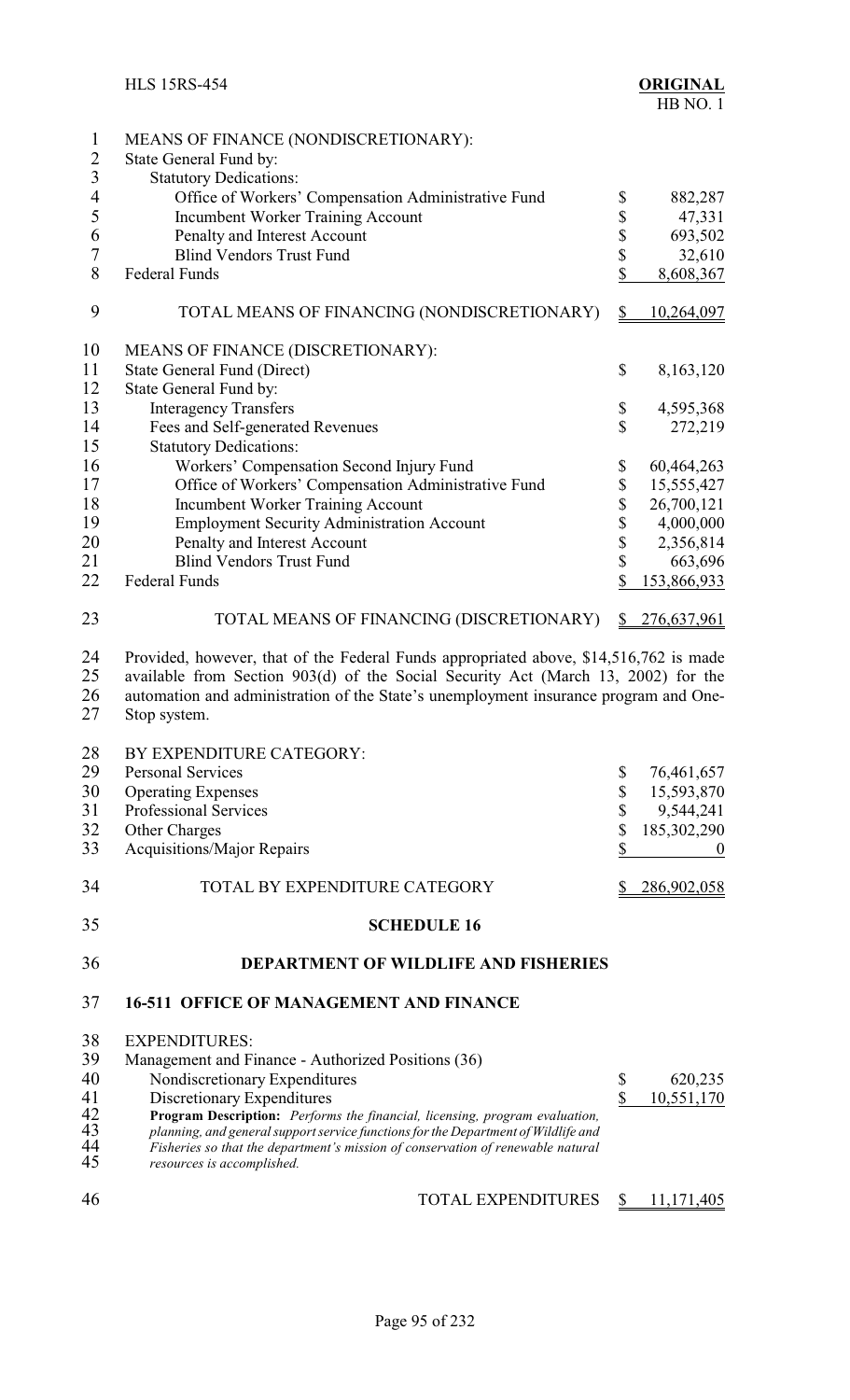| $\mathbf{1}$                            | MEANS OF FINANCE (NONDISCRETIONARY):                                                                                                                          |                    |                         |
|-----------------------------------------|---------------------------------------------------------------------------------------------------------------------------------------------------------------|--------------------|-------------------------|
| $\overline{c}$                          | State General Fund by:                                                                                                                                        |                    |                         |
| $\overline{3}$                          | <b>Statutory Dedications:</b>                                                                                                                                 |                    |                         |
| $\overline{4}$                          | <b>Conservation Fund</b>                                                                                                                                      | \$                 | 620,235                 |
| 5                                       | TOTAL MEANS OF FINANCING (NONDISCRETIONARY)                                                                                                                   | $\mathbb{S}$       | 620,235                 |
| 6                                       | MEANS OF FINANCE (DISCRETIONARY):                                                                                                                             |                    |                         |
| $\tau$                                  | State General Fund by:                                                                                                                                        |                    |                         |
| 8                                       | <b>Interagency Transfers</b>                                                                                                                                  | \$                 | 269,500                 |
| 9                                       | <b>Statutory Dedications:</b>                                                                                                                                 |                    |                         |
| 10                                      | <b>Conservation Fund</b>                                                                                                                                      | \$                 | 9,778,456               |
| 11                                      | Louisiana Duck License, Stamp and Print Fund                                                                                                                  | \$                 | 10,450                  |
| 12                                      | Marsh Island Operating Fund                                                                                                                                   | \$                 | 6,200                   |
| 13                                      | Rockefeller Wildlife Refuge & Game Preserve Fund                                                                                                              | \$                 | 104,040                 |
| 14                                      | Seafood Promotion and Marketing Fund                                                                                                                          | \$                 | 23,209                  |
| 15                                      | <b>Federal Funds</b>                                                                                                                                          | \$                 | 359,315                 |
|                                         |                                                                                                                                                               |                    |                         |
| 16                                      | TOTAL MEANS OF FINANCING (DISCRETIONARY)                                                                                                                      | $\mathbb{S}$       | <u>10,551,170</u>       |
| 17                                      | BY EXPENDITURE CATEGORY:                                                                                                                                      |                    |                         |
| 18                                      | <b>Personal Services</b>                                                                                                                                      | \$                 | 3,856,393               |
| 19                                      | <b>Operating Expenses</b>                                                                                                                                     | \$                 | 3,517,699               |
| 20                                      | <b>Professional Services</b>                                                                                                                                  | \$                 | 37,767                  |
| 21                                      | Other Charges                                                                                                                                                 | \$                 | 3,698,796               |
| 22                                      | <b>Acquisitions/Major Repairs</b>                                                                                                                             | \$                 | 60,750                  |
| 23                                      | TOTAL BY EXPENDITURE CATEGORY                                                                                                                                 | \$                 | 11,171,405              |
| 24                                      | <b>16-512 OFFICE OF THE SECRETARY</b>                                                                                                                         |                    |                         |
| 25                                      | <b>EXPENDITURES:</b>                                                                                                                                          |                    |                         |
| 26                                      | Administrative - Authorized Positions (9)                                                                                                                     |                    |                         |
| 27                                      | Nondiscretionary                                                                                                                                              | \$                 | 25,980                  |
| 28                                      | Discretionary                                                                                                                                                 | $\mathbb{S}$       | 1,479,640               |
| 29                                      | Program Description: Provides executive leadership and legal support to all                                                                                   |                    |                         |
| $\begin{array}{c} 30 \\ 31 \end{array}$ | department programs and staff; executes and enforces the laws, rules, and                                                                                     |                    |                         |
| 32                                      | regulations of the state relative to wildlife and fisheries for the purpose of                                                                                |                    |                         |
| 33                                      | conservation and renewable natural resources and relative to boating and outdoor<br>safety for continued use and enjoyment by current and future generations. |                    |                         |
| 34                                      |                                                                                                                                                               |                    |                         |
| 35                                      | Enforcement Program - Authorized Positions (257)                                                                                                              |                    |                         |
| 36                                      | Nondiscretionary<br>Discretionary                                                                                                                             | \$<br>$\mathbb{S}$ | 1,879,198<br>32,200,383 |
| 37                                      | Program Description: To establish and maintain compliance through the                                                                                         |                    |                         |
| 38                                      | execution and enforcement of laws, rules and regulations of the state relative to the                                                                         |                    |                         |
| 39                                      | management, conservation and protection of renewable natural resources and                                                                                    |                    |                         |
| 40                                      | fisheries resources and relative to providing public safety on the state's waterways                                                                          |                    |                         |
| 41                                      | and lands for the continued use and enjoyment by current and future generations.                                                                              |                    |                         |
| 42                                      | <b>TOTAL EXPENDITURES</b>                                                                                                                                     | $\frac{S}{2}$      | 35,585,201              |
| 43                                      | MEANS OF FINANCE (NONDISCRETIONARY):                                                                                                                          |                    |                         |
| 44                                      | State General Fund by:                                                                                                                                        |                    |                         |
| 45                                      | <b>Statutory Dedications:</b>                                                                                                                                 |                    |                         |
| 46                                      | <b>Conservation Fund</b>                                                                                                                                      | \$                 | 1,905,178               |
| 47                                      | TOTAL MEANS OF FINANCING (NONDISCRETIONARY)                                                                                                                   | S                  | 1,905,178               |
|                                         |                                                                                                                                                               |                    |                         |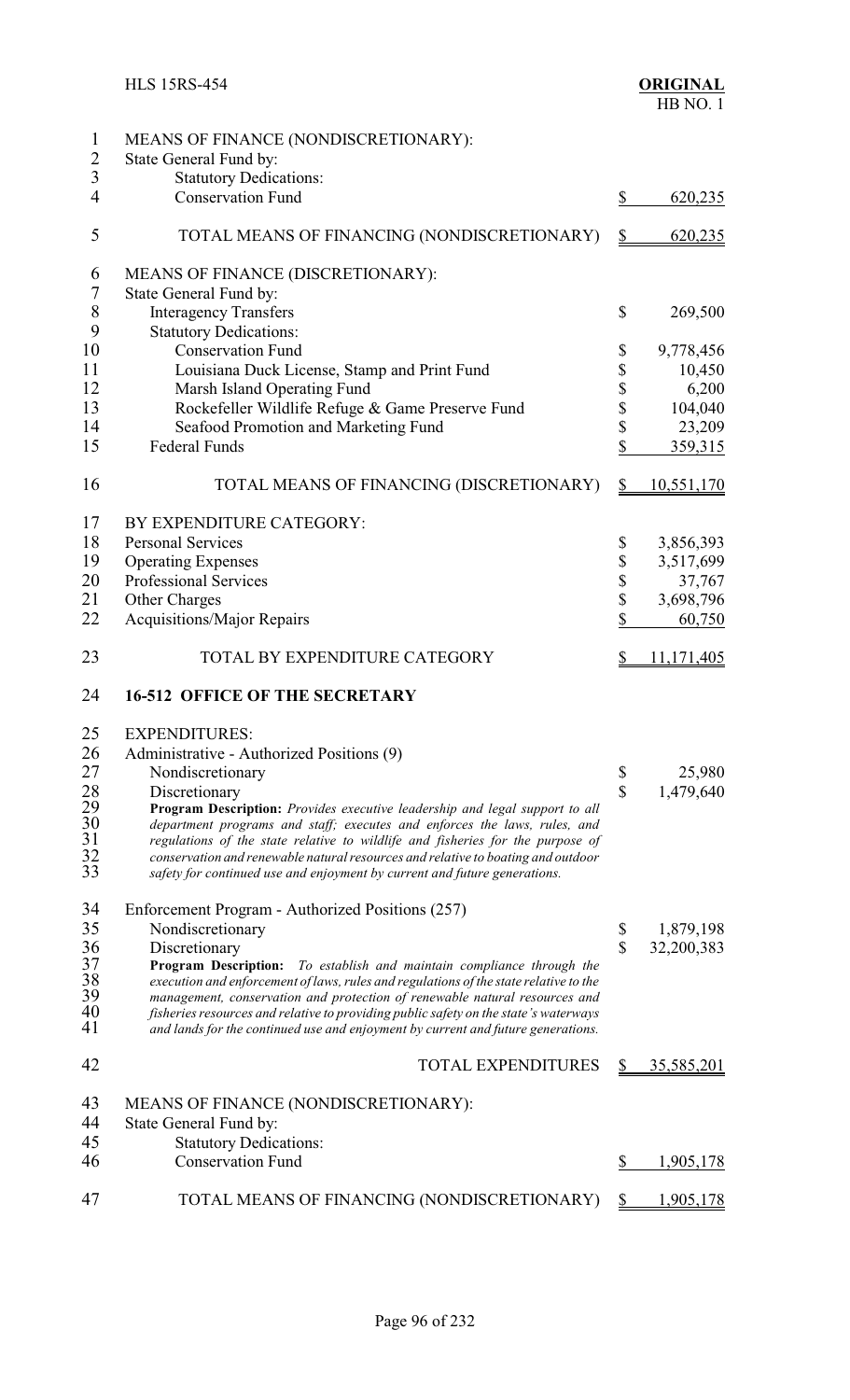| $\mathbf{1}$<br>$\overline{2}$ | MEANS OF FINANCE (DISCRETIONARY):<br>State General Fund by:                                                                                                          |          |                     |
|--------------------------------|----------------------------------------------------------------------------------------------------------------------------------------------------------------------|----------|---------------------|
| $\overline{3}$                 | <b>Interagency Transfers</b>                                                                                                                                         | \$       | 185,000             |
| $\overline{4}$                 | <b>Statutory Dedications:</b>                                                                                                                                        |          |                     |
| 5                              | <b>Conservation Fund</b>                                                                                                                                             | \$       | 28,705,001          |
| 6                              | <b>Enforcement Emergency Situation Response Account</b>                                                                                                              | \$       | 145,000             |
| $\overline{7}$<br>8            | Litter Abatement and Education Account                                                                                                                               | \$       | 99,800              |
| 9                              | Louisiana Help Our Wildlife Fund                                                                                                                                     | \$       | 20,000<br>32,038    |
| 10                             | Marsh Island Operating Fund<br><b>Oyster Sanitation Fund</b>                                                                                                         | \$<br>\$ | 233,270             |
| 11                             | Rockefeller Wildlife Refuge and Game Preserve Fund                                                                                                                   | \$       | 116,846             |
| 12                             | Wildlife Habitat and Natural Heritage                                                                                                                                | \$       | 106,299             |
| 13                             | <b>Federal Funds</b>                                                                                                                                                 | \$       | 4,036,769           |
|                                |                                                                                                                                                                      |          |                     |
| 14                             | TOTAL MEANS OF FINANCING (DISCRETIONARY)                                                                                                                             | \$       | 33,680,023          |
| 15                             | BY EXPENDITURE CATEGORY:                                                                                                                                             |          |                     |
| 16                             | <b>Personal Services</b>                                                                                                                                             | \$       | 26,421,054          |
| 17                             | <b>Operating Expenses</b>                                                                                                                                            | \$       | 2,850,273           |
| 18                             | <b>Professional Services</b>                                                                                                                                         | \$       | 93,080              |
| 19                             | Other Charges                                                                                                                                                        | \$       | 2,164,724           |
| 20                             | <b>Acquisitions/Major Repairs</b>                                                                                                                                    | \$       | 4,056,070           |
| 21                             | TOTAL BY EXPENDITURE CATEGORY                                                                                                                                        | \$       | <u>35,585,201</u>   |
| 22                             | <b>16-513 OFFICE OF WILDLIFE</b>                                                                                                                                     |          |                     |
| 23                             | <b>EXPENDITURES:</b>                                                                                                                                                 |          |                     |
| 24                             | Wildlife Program - Authorized Positions (224)                                                                                                                        |          |                     |
| 25                             | Authorized Other Charges Positions (3)                                                                                                                               |          |                     |
| 26                             | Nondiscretionary Expenditures                                                                                                                                        | \$       | 1,437,298           |
| 27                             | Discretionary Expenditures                                                                                                                                           | \$       | 59,686,082          |
| 28                             | <b>Program Description:</b> Provides wise stewardship of the state's wildlife and                                                                                    |          |                     |
| 29<br>30                       | habitats, to maintain biodiversity, including plant and animal species of special<br>concern and to provide outdoor opportunities for present and future generations |          |                     |
| 31                             | to engender a greater appreciation of the natural environment.                                                                                                       |          |                     |
| 32                             | <b>TOTAL EXPENDITURES</b>                                                                                                                                            | \$       | 61,123,380          |
| 33                             | MEANS OF FINANCE (NONDISCRETIONARY):                                                                                                                                 |          |                     |
| 34                             | State General Fund by:                                                                                                                                               |          |                     |
| 35                             | <b>Statutory Dedications:</b>                                                                                                                                        |          |                     |
| 36                             | <b>Conservation Fund</b>                                                                                                                                             | \$       | 1,437,298           |
| 37                             | TOTAL MEANS OF FINANCING (NONDISCRETIONARY)                                                                                                                          | \$       | 1,437,298           |
| 38                             | MEANS OF FINANCE (DISCRETIONARY):                                                                                                                                    |          |                     |
| 39                             | State General Fund by:                                                                                                                                               |          |                     |
| 40                             | <b>Interagency Transfers</b>                                                                                                                                         | \$       | 4,224,992           |
| 41                             | Fees & Self-generated Revenues                                                                                                                                       | \$       | 532,900             |
| 42                             | <b>Statutory Dedications:</b>                                                                                                                                        |          |                     |
| 43                             | <b>Conservation Fund</b>                                                                                                                                             | \$       | 17,034,726          |
| 44                             | <b>Conservation of the Black Bear Account</b>                                                                                                                        | \$       | 25,000              |
| 45                             | Conservation - Quail Account                                                                                                                                         | \$       | 24,700              |
| 46                             | Conservation – Waterfowl Account                                                                                                                                     | \$       | 85,000              |
| 47                             | Conservation - White Tail Deer Account                                                                                                                               | \$       | 32,300              |
| 48                             | Hunters for the Hungry Account                                                                                                                                       | \$       | 100,000             |
| 49                             | Louisiana Duck License, Stamp, and Print Fund                                                                                                                        | \$       | 804,225             |
| 50                             | Litter Abatement and Education Account                                                                                                                               | \$       | 915,255             |
| 51<br>52                       | Louisiana Alligator Resource Fund<br>Louisiana Fur Public Education and Marketing Fund                                                                               | \$<br>\$ | 2,013,715<br>65,000 |
|                                |                                                                                                                                                                      |          |                     |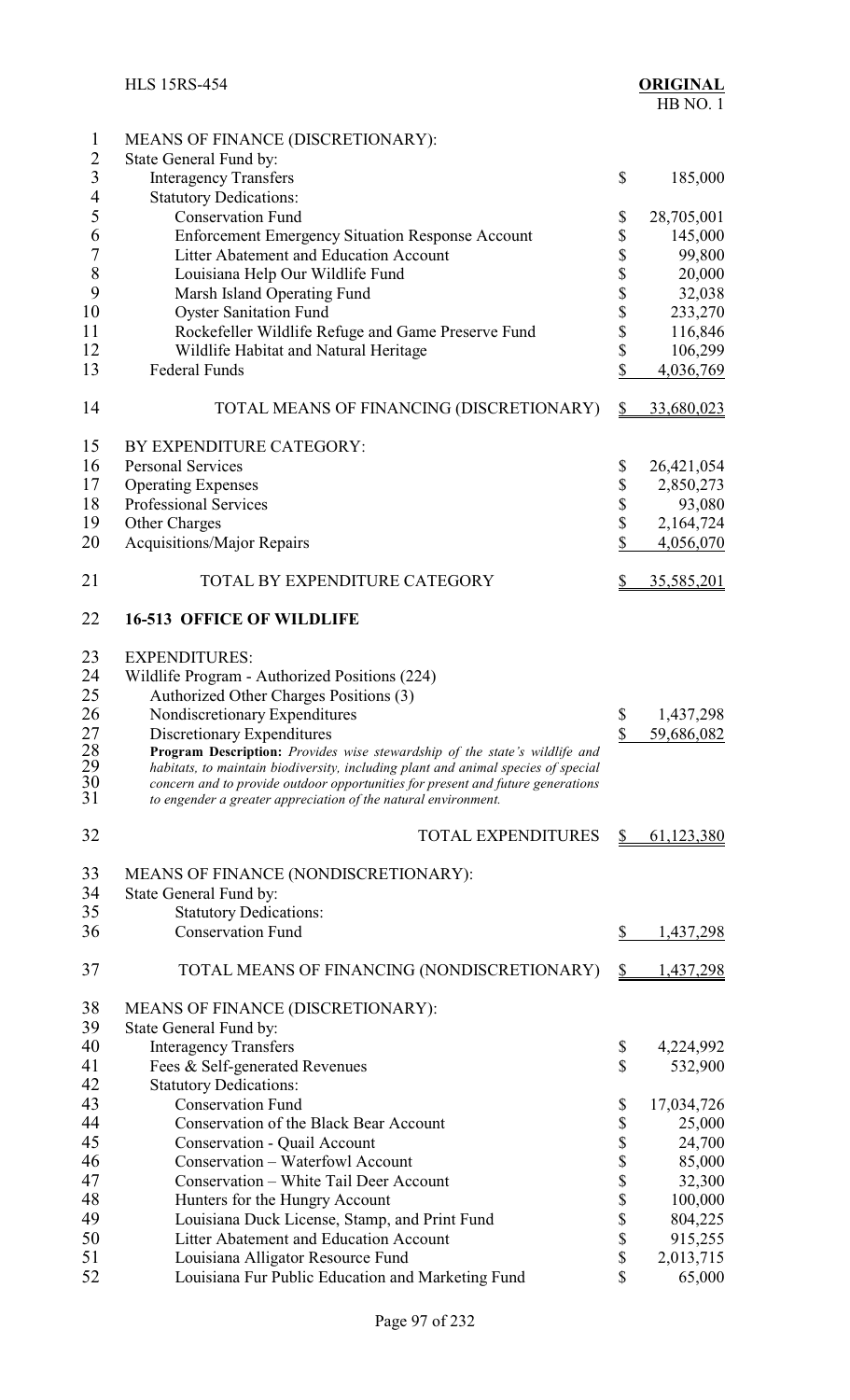|                             | <b>HLS 15RS-454</b>                                                                                                                                                                                                                                                          |              | <b>ORIGINAL</b><br>HB NO.1 |
|-----------------------------|------------------------------------------------------------------------------------------------------------------------------------------------------------------------------------------------------------------------------------------------------------------------------|--------------|----------------------------|
| 1                           | Louisiana Wild Turkey Stamp Fund                                                                                                                                                                                                                                             | \$           | 74,925                     |
| $\overline{c}$              | Marsh Island Operating Fund                                                                                                                                                                                                                                                  | \$           | 353,681                    |
| $\overline{3}$              | MC Davis Conservation Fund                                                                                                                                                                                                                                                   | \$           | 120,000                    |
| $\overline{4}$              | Natural Heritage Account                                                                                                                                                                                                                                                     | \$           | 65,400                     |
| 5                           | Oil Spill Contingency Fund                                                                                                                                                                                                                                                   | \$           | 270,850                    |
| 6                           | Rockefeller Wildlife Refuge & Game Preserve Fund                                                                                                                                                                                                                             | \$           | 9,165,422                  |
| $\overline{7}$              | Rockefeller Wildlife Refuge Trust and Protection Fund                                                                                                                                                                                                                        | \$           | 738,187                    |
| 8                           | Russell Sage or Marsh Island Refuge Capitol                                                                                                                                                                                                                                  |              |                            |
| 9                           | <b>Improvement Fund</b>                                                                                                                                                                                                                                                      | \$           | 1,237,000                  |
| 10                          | Scenic Rivers Fund                                                                                                                                                                                                                                                           | \$           | 2,000                      |
| 11                          | White Lake Property Fund                                                                                                                                                                                                                                                     | \$           | 1,760,559                  |
| 12                          | Wildlife Habitat and Natural Heritage Trust Fund                                                                                                                                                                                                                             | \$           | 852,222                    |
| 13                          | <b>Federal Funds</b>                                                                                                                                                                                                                                                         | \$           | 19,188,023                 |
| 14                          | TOTAL MEANS OF FINANCING (DISCRETIONARY)                                                                                                                                                                                                                                     | \$           | 59,686,082                 |
| 15                          | BY EXPENDITURE CATEGORY:                                                                                                                                                                                                                                                     |              |                            |
| 16                          | <b>Personal Services</b>                                                                                                                                                                                                                                                     | \$           | 23, 214, 114               |
| 17                          | <b>Operating Expenses</b>                                                                                                                                                                                                                                                    | \$           | 4,830,120                  |
| 18                          | Professional Services                                                                                                                                                                                                                                                        | \$           | 1,708,417                  |
| 19                          | <b>Other Charges</b>                                                                                                                                                                                                                                                         | \$           | 8,387,609                  |
| 20                          | <b>Acquisitions/Major Repairs</b>                                                                                                                                                                                                                                            | \$           | 22,983,120                 |
| 21                          | TOTAL BY EXPENDITURE CATEGORY                                                                                                                                                                                                                                                | \$           | 61,123,380                 |
| 22                          | <b>16-514 OFFICE OF FISHERIES</b>                                                                                                                                                                                                                                            |              |                            |
| 23                          | <b>EXPENDITURES:</b>                                                                                                                                                                                                                                                         |              |                            |
| 24                          | Fisheries Program - Authorized Positions (227)                                                                                                                                                                                                                               |              |                            |
| 25                          | Nondiscretionary Expenditures                                                                                                                                                                                                                                                | \$           | 1,342,595                  |
| 26                          | Discretionary Expenditures                                                                                                                                                                                                                                                   | \$           | 61,525,814                 |
| 27<br>$\frac{28}{29}$<br>30 | Program Description: Manages living aquatic resources and their habitat, gives<br>fishery industry support, and provides access, opportunity and understanding of the<br>Louisiana aquatic resources to citizens and others beneficiaries of these sustainable<br>resources. |              |                            |
| 31                          | <b>TOTAL EXPENDITURES</b>                                                                                                                                                                                                                                                    | S            | 62,868,409                 |
| 32<br>33                    | <b>MEANS OF FINANCE (NONDISCRETIONARY):</b><br>State General Fund by:                                                                                                                                                                                                        |              |                            |
| 34                          | <b>Statutory Dedications:</b>                                                                                                                                                                                                                                                |              |                            |
| 35                          | <b>Conservation Fund</b>                                                                                                                                                                                                                                                     | \$           | 1,342,595                  |
| 36                          | TOTAL MEANS OF FINANCING (NONDISCRETIONARY)                                                                                                                                                                                                                                  | $\mathbb{S}$ | 1,342,595                  |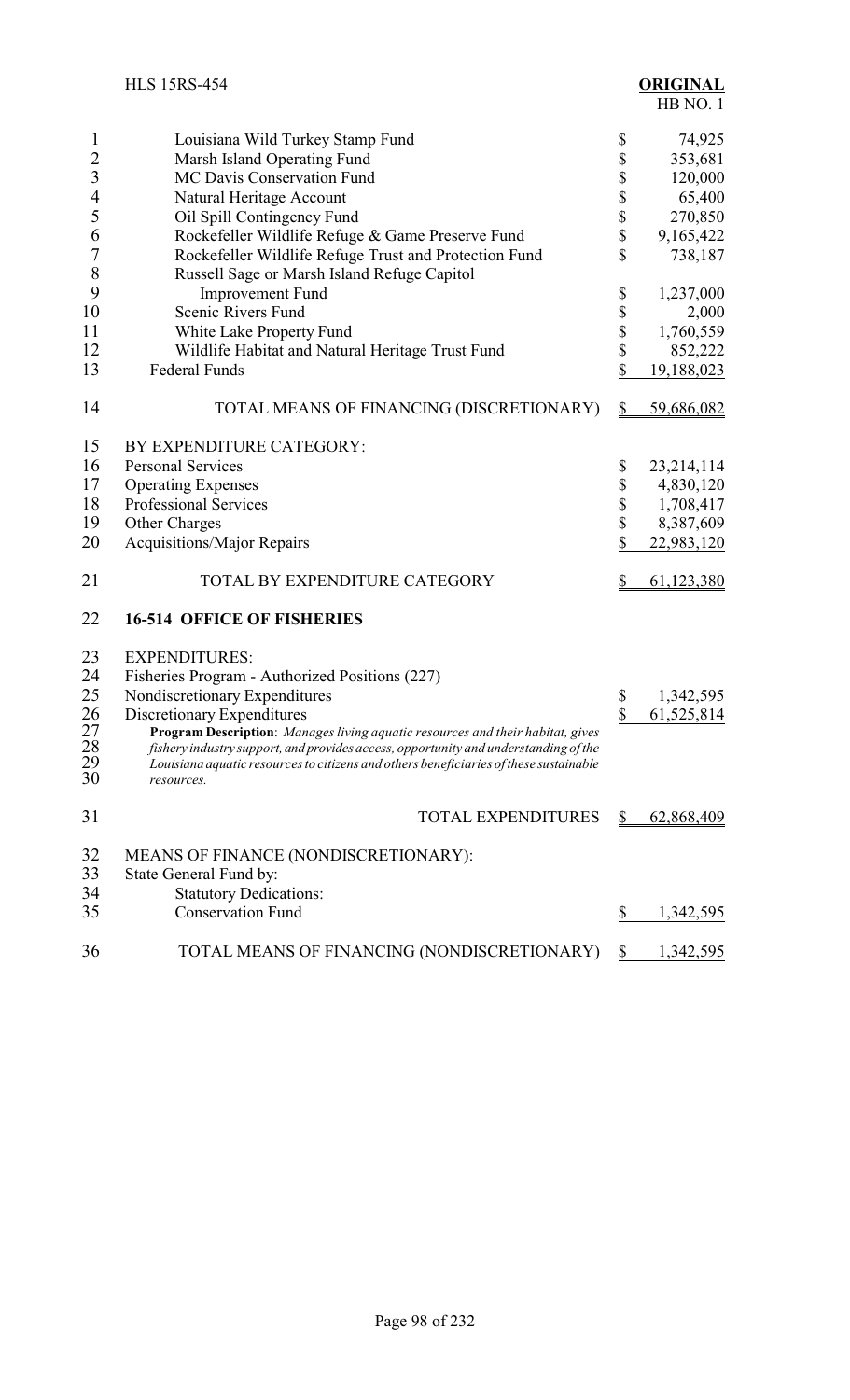|                 | <b>HLS 15RS-454</b>                                                                                                                              |                           | <b>ORIGINAL</b><br>HB NO.1 |
|-----------------|--------------------------------------------------------------------------------------------------------------------------------------------------|---------------------------|----------------------------|
| $\mathbf{1}$    | MEANS OF FINANCE (DISCRETIONARY):                                                                                                                |                           |                            |
| $\overline{c}$  | State General Fund by:                                                                                                                           |                           |                            |
| 3               | <b>Interagency Transfers</b>                                                                                                                     | \$                        | 1,413,772                  |
| $\overline{4}$  | Fees & Self-generated Revenues                                                                                                                   | \$                        | 4,733,334                  |
| 5               | <b>Statutory Dedications:</b>                                                                                                                    |                           |                            |
| 6               | <b>Aquatic Plant Control Fund</b>                                                                                                                | \$                        | 400,000                    |
| 7               | Artificial Reef Development Fund                                                                                                                 | \$                        | 10,970,812                 |
| 8               | <b>Conservation Fund</b>                                                                                                                         | \$                        | 17,799,527                 |
| 9               | Crab Promotion and Marketing Account                                                                                                             | \$                        | 48,085                     |
| 10<br>11        | Derelict Crab Trap Removal Program Account                                                                                                       | \$                        | 207,743                    |
| 12              | <b>Oyster Development Fund</b>                                                                                                                   | \$                        | 306,750                    |
| 13              | <b>Oyster Sanitation Fund</b>                                                                                                                    | \$                        | 261,500                    |
| 14              | Public Oyster Seed Ground Development Account<br>Saltwater Fish Research and Conservation Fund                                                   | \$                        | 2,447,327                  |
| 15              |                                                                                                                                                  | \$                        | 2,000,000                  |
| 16              | Shrimp Marketing & Promotion Account<br><b>Federal Funds</b>                                                                                     | \$<br>\$                  | 95,000                     |
|                 |                                                                                                                                                  |                           | 20,841,964                 |
| 17              | TOTAL MEANS OF FINANCING (DISCRETIONARY)                                                                                                         | $\boldsymbol{\mathsf{S}}$ | 61,525,814                 |
| 18              | BY EXPENDITURE CATEGORY:                                                                                                                         |                           |                            |
| 19              | <b>Personal Services</b>                                                                                                                         | \$                        | 23,895,366                 |
| 20              | <b>Operating Expenses</b>                                                                                                                        | \$                        | 18,356,067                 |
| 21              | <b>Professional Services</b>                                                                                                                     | \$                        | 3,326,012                  |
| 22              | Other Charges                                                                                                                                    | \$                        | 13,235,464                 |
| 23              | <b>Acquisitions/Major Repairs</b>                                                                                                                | \$                        | 4,055,500                  |
| 24              | TOTAL BY EXPENDITURE CATEGORY                                                                                                                    | \$                        | 62,868,409                 |
| 25              | <b>SCHEDULE 17</b>                                                                                                                               |                           |                            |
| 26              | <b>DEPARTMENT OF CIVIL SERVICE</b>                                                                                                               |                           |                            |
| 27              | <b>17-560 STATE CIVIL SERVICE</b>                                                                                                                |                           |                            |
|                 |                                                                                                                                                  |                           |                            |
| 28              | <b>EXPENDITURES:</b>                                                                                                                             |                           |                            |
| 29<br>30        | Administration - Authorized Positions (30)                                                                                                       |                           |                            |
| 31              | Nondiscretionary Expenditures<br>Discretionary Expenditures                                                                                      | \$<br>$\mathbf S$         | 1,455,164<br>3,969,938     |
|                 | Program Description: The mission of the Administration Program is to provide                                                                     |                           |                            |
| $\frac{32}{33}$ | administrative support (including legal, accounting, purchasing, mail and property                                                               |                           |                            |
| 34              | control functions) for the Department and State Civil Service Commission; hears                                                                  |                           |                            |
| 35<br>36        | and decides state civil service employees' appeals; and maintains the official                                                                   |                           |                            |
|                 | personnel and position records of the state.                                                                                                     |                           |                            |
| 37              | Human Resources Management - Authorized Positions (70)                                                                                           |                           |                            |
| 38              | Nondiscretionary Expenditures                                                                                                                    | \$                        | $\boldsymbol{0}$           |
| 39              | Discretionary Expenditures                                                                                                                       | \$                        | 6,462,838                  |
| 40              | Program Description: The mission of the Human Resources Management                                                                               |                           |                            |
| 41              | Program is to promote effective human resource management throughout state                                                                       |                           |                            |
| 42<br>43        | government by developing, implementing, and evaluating systems for job<br>evaluation, pay, employment, promotion and personnel management and by |                           |                            |
| 44              | administering these system through rules, policies and practices that encourage                                                                  |                           |                            |
| 45              | wise utilization of the state's financial and human resources.                                                                                   |                           |                            |
| 46              | <b>TOTAL EXPENDITURES</b>                                                                                                                        | \$                        | 11,887,940                 |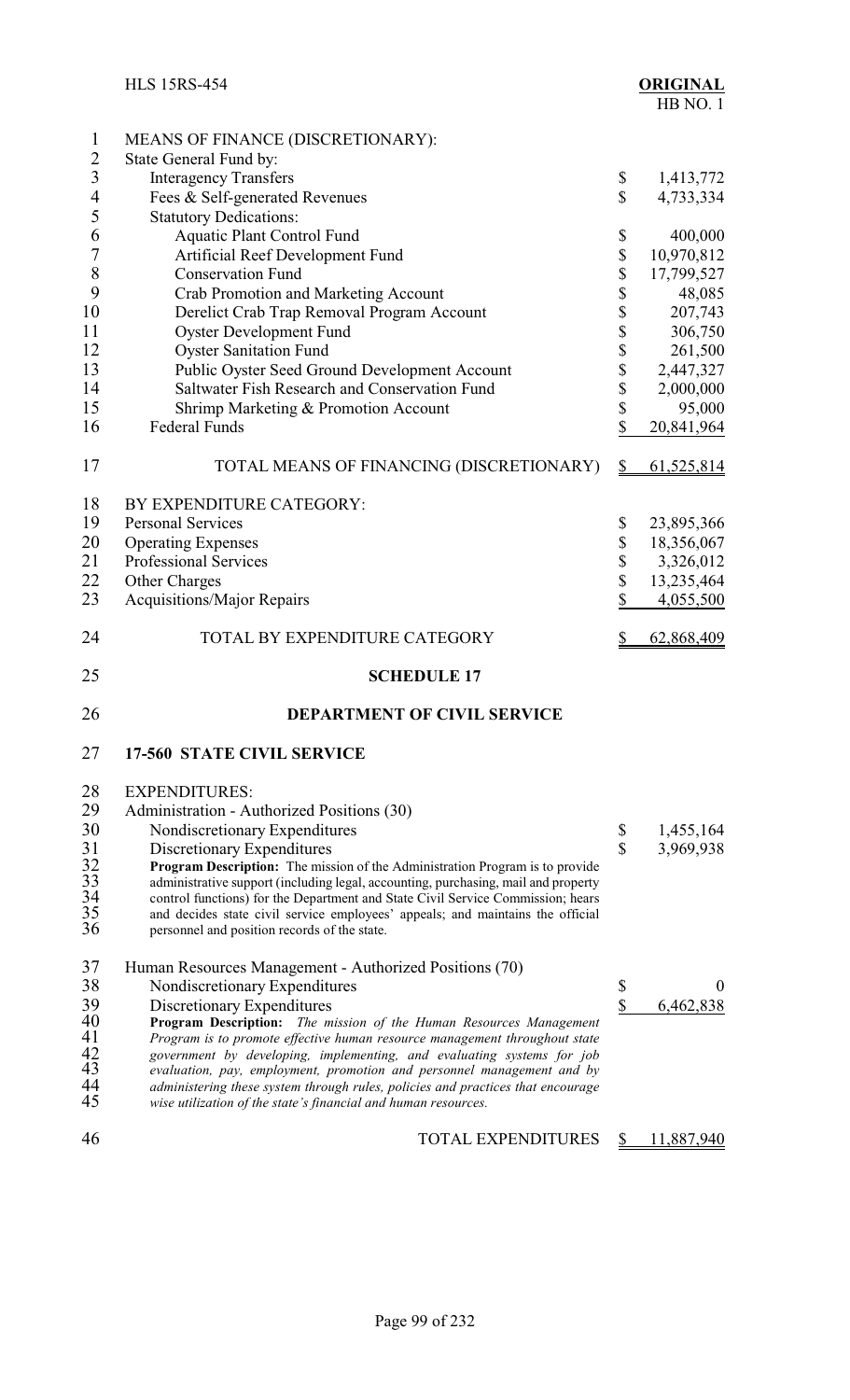|                                  | <b>HLS 15RS-454</b>                                                                                                                                                        |              | <b>ORIGINAL</b><br>HB NO.1 |
|----------------------------------|----------------------------------------------------------------------------------------------------------------------------------------------------------------------------|--------------|----------------------------|
| $\mathbf{1}$<br>$\overline{2}$   | MEANS OF FINANCE (NONDISCRETIONARY):<br>State General Fund by:                                                                                                             |              |                            |
| $\overline{3}$<br>$\overline{4}$ | <b>Interagency Transfers</b><br>Fees & Self-generated Revenues                                                                                                             | \$<br>\$     | 1,417,117<br>38,047        |
| 5                                | TOTAL MEANS OF FINANCING (NONDISCRETIONARY)                                                                                                                                | \$           | 1,455,164                  |
| 6<br>$\overline{7}$              | MEANS OF FINANCE (DISCRETIONARY):<br>State General Fund by:                                                                                                                |              |                            |
| 8<br>9                           | <b>Interagency Transfers</b><br>Fees & Self-generated Revenues                                                                                                             | \$<br>\$     | 9,759,294<br>673,482       |
| 10                               | TOTAL MEANS OF FINANCING (DISCRETIONARY)                                                                                                                                   | \$           | <u>10,432,776</u>          |
| 11                               | BY EXPENDITURE CATEGORY:                                                                                                                                                   |              |                            |
| 12                               | <b>Personal Services</b>                                                                                                                                                   | \$           | 10,115,599                 |
| 13                               | <b>Operating Expenses</b>                                                                                                                                                  | \$           | 552,472                    |
| 14                               | Professional Services                                                                                                                                                      | \$<br>\$     | 30,000                     |
| 15                               | Other Charges                                                                                                                                                              |              | 1,160,773                  |
| 16                               | Acquisitions/Major Repairs                                                                                                                                                 | \$           | 29,096                     |
| 17                               | TOTAL BY EXPENDITURE CATEGORY                                                                                                                                              | \$           | 11,887,940                 |
| 18                               | 17-561 MUNICIPAL FIRE AND POLICE CIVIL SERVICE                                                                                                                             |              |                            |
| 19                               | <b>EXPENDITURES:</b>                                                                                                                                                       |              |                            |
| 20                               | Administration - Authorized Positions (19)                                                                                                                                 |              |                            |
| 21                               | Nondiscretionary Expenditures                                                                                                                                              |              | 2,120,685                  |
|                                  |                                                                                                                                                                            | \$           |                            |
| 22                               | Discretionary Expenditures                                                                                                                                                 | \$           | $\boldsymbol{0}$           |
| 23                               | Program Description: The mission of the Municipal Fire and Police Civil Service,                                                                                           |              |                            |
| $\frac{24}{25}$                  | is to administer an effective, cost-efficient civil service system based on merit,                                                                                         |              |                            |
|                                  | efficiency, fitness, and length of service, consistent with the law and professional                                                                                       |              |                            |
|                                  | standards, for fire fighters and police officers in all municipalities in the state                                                                                        |              |                            |
| $\frac{26}{27}$                  | having populations of not less than 7,000 nor more than 500,000 inhabitants, and<br>in all parish fire departments and fire protection districts regardless of population, |              |                            |
| 29                               | in order to provide a continuity in quality of law enforcement and fire protection                                                                                         |              |                            |
| 30                               | for the citizens of the state in both rural and urban areas.                                                                                                               |              |                            |
| 31                               | TOTAL EXPENDITURES                                                                                                                                                         | \$           | 2,120,685                  |
| 32                               | MEANS OF FINANCE (NONDISCRETIONARY):                                                                                                                                       |              |                            |
| 33                               | State General Fund by:                                                                                                                                                     |              |                            |
| 34                               | <b>Statutory Dedications:</b>                                                                                                                                              |              |                            |
| 35                               |                                                                                                                                                                            |              |                            |
|                                  | Municipal Fire & Police Civil Service Operating Fund                                                                                                                       | \$           | 2,120,685                  |
| 36                               | TOTAL MEANS OF FINANCING (NONDISCRETIONARY)                                                                                                                                | \$           | 2,120,685                  |
| 37                               | MEANS OF FINANCE (DISCRETIONARY):                                                                                                                                          |              |                            |
| 38                               | TOTAL MEANS OF FINANCING (DISCRETIONARY)                                                                                                                                   | $\mathbb{S}$ | $\theta$                   |
| 39                               | BY EXPENDITURE CATEGORY:                                                                                                                                                   |              |                            |
| 40                               | <b>Personal Services</b>                                                                                                                                                   | \$           | 1,865,928                  |
| 41                               | <b>Operating Expenses</b>                                                                                                                                                  | \$           | 206,903                    |
| 42                               | <b>Professional Services</b>                                                                                                                                               |              | 293                        |
| 43                               |                                                                                                                                                                            | \$<br>\$     |                            |
|                                  | Other Charges                                                                                                                                                              |              | 47,561                     |
| 44                               | <b>Acquisitions/Major Repairs</b>                                                                                                                                          | \$           | $\boldsymbol{0}$           |
| 45                               | TOTAL BY EXPENDITURE CATEGORY                                                                                                                                              | \$           | 2,120,685                  |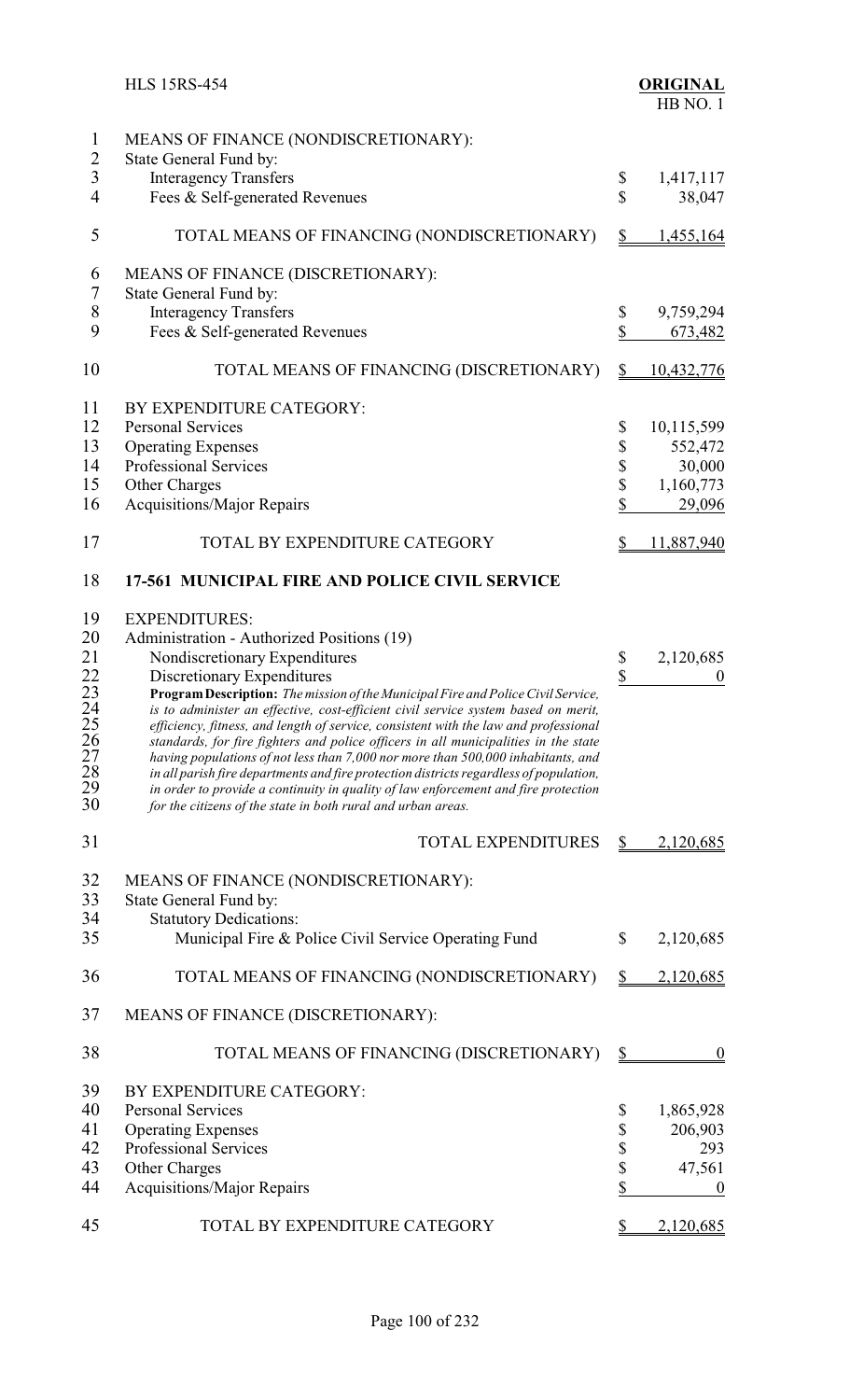| $\overline{2}$<br><b>EXPENDITURES:</b><br>$\overline{3}$<br>Administration - Authorized Positions (40)<br>$\frac{4}{5}$<br>Nondiscretionary Expenditures<br>284,812<br>\$<br>\$<br>Discretionary Expenditures<br>4,151,441<br>$\begin{array}{c} 6 \\ 7 \\ 8 \\ 9 \\ 10 \end{array}$<br>Program Description: The mission of Ethics Administration is to provide staff<br>support for the Louisiana Board of Ethics, which administers and enforces<br>Louisiana's conflicts of interest legislation, campaign finance disclosure<br>requirements and lobbyist registration and disclosure laws, to achieve compliance<br>by governmental officials, public employees, candidates, and lobbyists and to<br>11<br>provide public access to disclosed information.<br>12<br><b>TOTAL EXPENDITURES</b><br>4,436,253<br>\$<br>13<br>MEANS OF FINANCE (NONDISCRETIONARY):<br>14<br>\$<br><b>State General Fund (Direct)</b><br>284,812<br>15<br>TOTAL MEANS OF FINANCING (NONDISCRETIONARY)<br>$\frac{1}{2}$<br>284,812<br>16<br>MEANS OF FINANCE (DISCRETIONARY):<br>17<br><b>State General Fund (Direct)</b><br>$\mathbb{S}$<br>3,975,943<br>18<br>State General Fund by:<br>19<br>\$<br>Fees & Self-generated Revenues<br>175,498<br>20<br>TOTAL MEANS OF FINANCING (DISCRETIONARY)<br>\$<br>4,151,441<br>21<br>BY EXPENDITURE CATEGORY:<br>22<br><b>Personal Services</b><br>3,392,572<br>\$<br>23<br>\$<br><b>Operating Expenses</b><br>187,774<br>\$<br>24<br>Professional Services<br>$\boldsymbol{0}$<br>\$<br>25<br>855,907<br>Other Charges<br>\$<br>26<br><b>Acquisitions/Major Repairs</b><br>$\boldsymbol{0}$<br>TOTAL BY EXPENDITURE CATEGORY<br>27<br>4,436,253<br>28<br>17-563 STATE POLICE COMMISSION<br>29<br><b>EXPENDITURES:</b><br>30<br>Administration - Authorized Positions (3)<br>31<br>Nondiscretionary Expenditures<br>\$<br>27,760<br>\$<br>32<br>Discretionary Expenditures<br>476,572<br>33<br>Program Description: The mission of the State Police Commission is to provide<br>34<br>a separate merit system for the commissioned officers of Louisiana State Police. In<br>35<br>accomplishing this mission, the program administers entry-level law enforcement<br>36<br>examinations and promotional examinations, processes personnel actions, issues<br>37<br>certificates of eligible's, schedules appeal hearings and pay hearings. The State<br>38<br>Police Commission was created by constitutional amendment to provide an<br>39<br>independent civil service system for all regularly commissioned full-time law<br>40<br>enforcement officers employed by the Department of Public Safety and Corrections,<br>41<br>Office of State Police, or its successor, who are graduates of the State Police<br>42<br>training academy of instruction and are vested with full state police powers, as<br>43<br>provided by law, and persons in training to become such officers.<br>44<br><b>TOTAL EXPENDITURES</b><br>504,332<br>\$<br>45<br>MEANS OF FINANCE (NONDISCRETIONARY):<br>46<br><b>State General Fund (Direct)</b><br>$\mathbb{S}$<br>27,760<br>47<br>TOTAL MEANS OF FINANCING (NONDISCRETIONARY)<br>27,760<br>\$ | 1 | 17-562 ETHICS ADMINISTRATION |  |
|------------------------------------------------------------------------------------------------------------------------------------------------------------------------------------------------------------------------------------------------------------------------------------------------------------------------------------------------------------------------------------------------------------------------------------------------------------------------------------------------------------------------------------------------------------------------------------------------------------------------------------------------------------------------------------------------------------------------------------------------------------------------------------------------------------------------------------------------------------------------------------------------------------------------------------------------------------------------------------------------------------------------------------------------------------------------------------------------------------------------------------------------------------------------------------------------------------------------------------------------------------------------------------------------------------------------------------------------------------------------------------------------------------------------------------------------------------------------------------------------------------------------------------------------------------------------------------------------------------------------------------------------------------------------------------------------------------------------------------------------------------------------------------------------------------------------------------------------------------------------------------------------------------------------------------------------------------------------------------------------------------------------------------------------------------------------------------------------------------------------------------------------------------------------------------------------------------------------------------------------------------------------------------------------------------------------------------------------------------------------------------------------------------------------------------------------------------------------------------------------------------------------------------------------------------------------------------------------------------------------------------------------------------------------------------------------------------------------------------------------------------------------------------------------------------------------------------------------------------------------------------------------------------------------------------------------------------------------------------------------------------------------------------------------------------------------------------------------------------------------------------------------------------|---|------------------------------|--|
|                                                                                                                                                                                                                                                                                                                                                                                                                                                                                                                                                                                                                                                                                                                                                                                                                                                                                                                                                                                                                                                                                                                                                                                                                                                                                                                                                                                                                                                                                                                                                                                                                                                                                                                                                                                                                                                                                                                                                                                                                                                                                                                                                                                                                                                                                                                                                                                                                                                                                                                                                                                                                                                                                                                                                                                                                                                                                                                                                                                                                                                                                                                                                            |   |                              |  |
|                                                                                                                                                                                                                                                                                                                                                                                                                                                                                                                                                                                                                                                                                                                                                                                                                                                                                                                                                                                                                                                                                                                                                                                                                                                                                                                                                                                                                                                                                                                                                                                                                                                                                                                                                                                                                                                                                                                                                                                                                                                                                                                                                                                                                                                                                                                                                                                                                                                                                                                                                                                                                                                                                                                                                                                                                                                                                                                                                                                                                                                                                                                                                            |   |                              |  |
|                                                                                                                                                                                                                                                                                                                                                                                                                                                                                                                                                                                                                                                                                                                                                                                                                                                                                                                                                                                                                                                                                                                                                                                                                                                                                                                                                                                                                                                                                                                                                                                                                                                                                                                                                                                                                                                                                                                                                                                                                                                                                                                                                                                                                                                                                                                                                                                                                                                                                                                                                                                                                                                                                                                                                                                                                                                                                                                                                                                                                                                                                                                                                            |   |                              |  |
|                                                                                                                                                                                                                                                                                                                                                                                                                                                                                                                                                                                                                                                                                                                                                                                                                                                                                                                                                                                                                                                                                                                                                                                                                                                                                                                                                                                                                                                                                                                                                                                                                                                                                                                                                                                                                                                                                                                                                                                                                                                                                                                                                                                                                                                                                                                                                                                                                                                                                                                                                                                                                                                                                                                                                                                                                                                                                                                                                                                                                                                                                                                                                            |   |                              |  |
|                                                                                                                                                                                                                                                                                                                                                                                                                                                                                                                                                                                                                                                                                                                                                                                                                                                                                                                                                                                                                                                                                                                                                                                                                                                                                                                                                                                                                                                                                                                                                                                                                                                                                                                                                                                                                                                                                                                                                                                                                                                                                                                                                                                                                                                                                                                                                                                                                                                                                                                                                                                                                                                                                                                                                                                                                                                                                                                                                                                                                                                                                                                                                            |   |                              |  |
|                                                                                                                                                                                                                                                                                                                                                                                                                                                                                                                                                                                                                                                                                                                                                                                                                                                                                                                                                                                                                                                                                                                                                                                                                                                                                                                                                                                                                                                                                                                                                                                                                                                                                                                                                                                                                                                                                                                                                                                                                                                                                                                                                                                                                                                                                                                                                                                                                                                                                                                                                                                                                                                                                                                                                                                                                                                                                                                                                                                                                                                                                                                                                            |   |                              |  |
|                                                                                                                                                                                                                                                                                                                                                                                                                                                                                                                                                                                                                                                                                                                                                                                                                                                                                                                                                                                                                                                                                                                                                                                                                                                                                                                                                                                                                                                                                                                                                                                                                                                                                                                                                                                                                                                                                                                                                                                                                                                                                                                                                                                                                                                                                                                                                                                                                                                                                                                                                                                                                                                                                                                                                                                                                                                                                                                                                                                                                                                                                                                                                            |   |                              |  |
|                                                                                                                                                                                                                                                                                                                                                                                                                                                                                                                                                                                                                                                                                                                                                                                                                                                                                                                                                                                                                                                                                                                                                                                                                                                                                                                                                                                                                                                                                                                                                                                                                                                                                                                                                                                                                                                                                                                                                                                                                                                                                                                                                                                                                                                                                                                                                                                                                                                                                                                                                                                                                                                                                                                                                                                                                                                                                                                                                                                                                                                                                                                                                            |   |                              |  |
|                                                                                                                                                                                                                                                                                                                                                                                                                                                                                                                                                                                                                                                                                                                                                                                                                                                                                                                                                                                                                                                                                                                                                                                                                                                                                                                                                                                                                                                                                                                                                                                                                                                                                                                                                                                                                                                                                                                                                                                                                                                                                                                                                                                                                                                                                                                                                                                                                                                                                                                                                                                                                                                                                                                                                                                                                                                                                                                                                                                                                                                                                                                                                            |   |                              |  |
|                                                                                                                                                                                                                                                                                                                                                                                                                                                                                                                                                                                                                                                                                                                                                                                                                                                                                                                                                                                                                                                                                                                                                                                                                                                                                                                                                                                                                                                                                                                                                                                                                                                                                                                                                                                                                                                                                                                                                                                                                                                                                                                                                                                                                                                                                                                                                                                                                                                                                                                                                                                                                                                                                                                                                                                                                                                                                                                                                                                                                                                                                                                                                            |   |                              |  |
|                                                                                                                                                                                                                                                                                                                                                                                                                                                                                                                                                                                                                                                                                                                                                                                                                                                                                                                                                                                                                                                                                                                                                                                                                                                                                                                                                                                                                                                                                                                                                                                                                                                                                                                                                                                                                                                                                                                                                                                                                                                                                                                                                                                                                                                                                                                                                                                                                                                                                                                                                                                                                                                                                                                                                                                                                                                                                                                                                                                                                                                                                                                                                            |   |                              |  |
|                                                                                                                                                                                                                                                                                                                                                                                                                                                                                                                                                                                                                                                                                                                                                                                                                                                                                                                                                                                                                                                                                                                                                                                                                                                                                                                                                                                                                                                                                                                                                                                                                                                                                                                                                                                                                                                                                                                                                                                                                                                                                                                                                                                                                                                                                                                                                                                                                                                                                                                                                                                                                                                                                                                                                                                                                                                                                                                                                                                                                                                                                                                                                            |   |                              |  |
|                                                                                                                                                                                                                                                                                                                                                                                                                                                                                                                                                                                                                                                                                                                                                                                                                                                                                                                                                                                                                                                                                                                                                                                                                                                                                                                                                                                                                                                                                                                                                                                                                                                                                                                                                                                                                                                                                                                                                                                                                                                                                                                                                                                                                                                                                                                                                                                                                                                                                                                                                                                                                                                                                                                                                                                                                                                                                                                                                                                                                                                                                                                                                            |   |                              |  |
|                                                                                                                                                                                                                                                                                                                                                                                                                                                                                                                                                                                                                                                                                                                                                                                                                                                                                                                                                                                                                                                                                                                                                                                                                                                                                                                                                                                                                                                                                                                                                                                                                                                                                                                                                                                                                                                                                                                                                                                                                                                                                                                                                                                                                                                                                                                                                                                                                                                                                                                                                                                                                                                                                                                                                                                                                                                                                                                                                                                                                                                                                                                                                            |   |                              |  |
|                                                                                                                                                                                                                                                                                                                                                                                                                                                                                                                                                                                                                                                                                                                                                                                                                                                                                                                                                                                                                                                                                                                                                                                                                                                                                                                                                                                                                                                                                                                                                                                                                                                                                                                                                                                                                                                                                                                                                                                                                                                                                                                                                                                                                                                                                                                                                                                                                                                                                                                                                                                                                                                                                                                                                                                                                                                                                                                                                                                                                                                                                                                                                            |   |                              |  |
|                                                                                                                                                                                                                                                                                                                                                                                                                                                                                                                                                                                                                                                                                                                                                                                                                                                                                                                                                                                                                                                                                                                                                                                                                                                                                                                                                                                                                                                                                                                                                                                                                                                                                                                                                                                                                                                                                                                                                                                                                                                                                                                                                                                                                                                                                                                                                                                                                                                                                                                                                                                                                                                                                                                                                                                                                                                                                                                                                                                                                                                                                                                                                            |   |                              |  |
|                                                                                                                                                                                                                                                                                                                                                                                                                                                                                                                                                                                                                                                                                                                                                                                                                                                                                                                                                                                                                                                                                                                                                                                                                                                                                                                                                                                                                                                                                                                                                                                                                                                                                                                                                                                                                                                                                                                                                                                                                                                                                                                                                                                                                                                                                                                                                                                                                                                                                                                                                                                                                                                                                                                                                                                                                                                                                                                                                                                                                                                                                                                                                            |   |                              |  |
|                                                                                                                                                                                                                                                                                                                                                                                                                                                                                                                                                                                                                                                                                                                                                                                                                                                                                                                                                                                                                                                                                                                                                                                                                                                                                                                                                                                                                                                                                                                                                                                                                                                                                                                                                                                                                                                                                                                                                                                                                                                                                                                                                                                                                                                                                                                                                                                                                                                                                                                                                                                                                                                                                                                                                                                                                                                                                                                                                                                                                                                                                                                                                            |   |                              |  |
|                                                                                                                                                                                                                                                                                                                                                                                                                                                                                                                                                                                                                                                                                                                                                                                                                                                                                                                                                                                                                                                                                                                                                                                                                                                                                                                                                                                                                                                                                                                                                                                                                                                                                                                                                                                                                                                                                                                                                                                                                                                                                                                                                                                                                                                                                                                                                                                                                                                                                                                                                                                                                                                                                                                                                                                                                                                                                                                                                                                                                                                                                                                                                            |   |                              |  |
|                                                                                                                                                                                                                                                                                                                                                                                                                                                                                                                                                                                                                                                                                                                                                                                                                                                                                                                                                                                                                                                                                                                                                                                                                                                                                                                                                                                                                                                                                                                                                                                                                                                                                                                                                                                                                                                                                                                                                                                                                                                                                                                                                                                                                                                                                                                                                                                                                                                                                                                                                                                                                                                                                                                                                                                                                                                                                                                                                                                                                                                                                                                                                            |   |                              |  |
|                                                                                                                                                                                                                                                                                                                                                                                                                                                                                                                                                                                                                                                                                                                                                                                                                                                                                                                                                                                                                                                                                                                                                                                                                                                                                                                                                                                                                                                                                                                                                                                                                                                                                                                                                                                                                                                                                                                                                                                                                                                                                                                                                                                                                                                                                                                                                                                                                                                                                                                                                                                                                                                                                                                                                                                                                                                                                                                                                                                                                                                                                                                                                            |   |                              |  |
|                                                                                                                                                                                                                                                                                                                                                                                                                                                                                                                                                                                                                                                                                                                                                                                                                                                                                                                                                                                                                                                                                                                                                                                                                                                                                                                                                                                                                                                                                                                                                                                                                                                                                                                                                                                                                                                                                                                                                                                                                                                                                                                                                                                                                                                                                                                                                                                                                                                                                                                                                                                                                                                                                                                                                                                                                                                                                                                                                                                                                                                                                                                                                            |   |                              |  |
|                                                                                                                                                                                                                                                                                                                                                                                                                                                                                                                                                                                                                                                                                                                                                                                                                                                                                                                                                                                                                                                                                                                                                                                                                                                                                                                                                                                                                                                                                                                                                                                                                                                                                                                                                                                                                                                                                                                                                                                                                                                                                                                                                                                                                                                                                                                                                                                                                                                                                                                                                                                                                                                                                                                                                                                                                                                                                                                                                                                                                                                                                                                                                            |   |                              |  |
|                                                                                                                                                                                                                                                                                                                                                                                                                                                                                                                                                                                                                                                                                                                                                                                                                                                                                                                                                                                                                                                                                                                                                                                                                                                                                                                                                                                                                                                                                                                                                                                                                                                                                                                                                                                                                                                                                                                                                                                                                                                                                                                                                                                                                                                                                                                                                                                                                                                                                                                                                                                                                                                                                                                                                                                                                                                                                                                                                                                                                                                                                                                                                            |   |                              |  |
|                                                                                                                                                                                                                                                                                                                                                                                                                                                                                                                                                                                                                                                                                                                                                                                                                                                                                                                                                                                                                                                                                                                                                                                                                                                                                                                                                                                                                                                                                                                                                                                                                                                                                                                                                                                                                                                                                                                                                                                                                                                                                                                                                                                                                                                                                                                                                                                                                                                                                                                                                                                                                                                                                                                                                                                                                                                                                                                                                                                                                                                                                                                                                            |   |                              |  |
|                                                                                                                                                                                                                                                                                                                                                                                                                                                                                                                                                                                                                                                                                                                                                                                                                                                                                                                                                                                                                                                                                                                                                                                                                                                                                                                                                                                                                                                                                                                                                                                                                                                                                                                                                                                                                                                                                                                                                                                                                                                                                                                                                                                                                                                                                                                                                                                                                                                                                                                                                                                                                                                                                                                                                                                                                                                                                                                                                                                                                                                                                                                                                            |   |                              |  |
|                                                                                                                                                                                                                                                                                                                                                                                                                                                                                                                                                                                                                                                                                                                                                                                                                                                                                                                                                                                                                                                                                                                                                                                                                                                                                                                                                                                                                                                                                                                                                                                                                                                                                                                                                                                                                                                                                                                                                                                                                                                                                                                                                                                                                                                                                                                                                                                                                                                                                                                                                                                                                                                                                                                                                                                                                                                                                                                                                                                                                                                                                                                                                            |   |                              |  |
|                                                                                                                                                                                                                                                                                                                                                                                                                                                                                                                                                                                                                                                                                                                                                                                                                                                                                                                                                                                                                                                                                                                                                                                                                                                                                                                                                                                                                                                                                                                                                                                                                                                                                                                                                                                                                                                                                                                                                                                                                                                                                                                                                                                                                                                                                                                                                                                                                                                                                                                                                                                                                                                                                                                                                                                                                                                                                                                                                                                                                                                                                                                                                            |   |                              |  |
|                                                                                                                                                                                                                                                                                                                                                                                                                                                                                                                                                                                                                                                                                                                                                                                                                                                                                                                                                                                                                                                                                                                                                                                                                                                                                                                                                                                                                                                                                                                                                                                                                                                                                                                                                                                                                                                                                                                                                                                                                                                                                                                                                                                                                                                                                                                                                                                                                                                                                                                                                                                                                                                                                                                                                                                                                                                                                                                                                                                                                                                                                                                                                            |   |                              |  |
|                                                                                                                                                                                                                                                                                                                                                                                                                                                                                                                                                                                                                                                                                                                                                                                                                                                                                                                                                                                                                                                                                                                                                                                                                                                                                                                                                                                                                                                                                                                                                                                                                                                                                                                                                                                                                                                                                                                                                                                                                                                                                                                                                                                                                                                                                                                                                                                                                                                                                                                                                                                                                                                                                                                                                                                                                                                                                                                                                                                                                                                                                                                                                            |   |                              |  |
|                                                                                                                                                                                                                                                                                                                                                                                                                                                                                                                                                                                                                                                                                                                                                                                                                                                                                                                                                                                                                                                                                                                                                                                                                                                                                                                                                                                                                                                                                                                                                                                                                                                                                                                                                                                                                                                                                                                                                                                                                                                                                                                                                                                                                                                                                                                                                                                                                                                                                                                                                                                                                                                                                                                                                                                                                                                                                                                                                                                                                                                                                                                                                            |   |                              |  |
|                                                                                                                                                                                                                                                                                                                                                                                                                                                                                                                                                                                                                                                                                                                                                                                                                                                                                                                                                                                                                                                                                                                                                                                                                                                                                                                                                                                                                                                                                                                                                                                                                                                                                                                                                                                                                                                                                                                                                                                                                                                                                                                                                                                                                                                                                                                                                                                                                                                                                                                                                                                                                                                                                                                                                                                                                                                                                                                                                                                                                                                                                                                                                            |   |                              |  |
|                                                                                                                                                                                                                                                                                                                                                                                                                                                                                                                                                                                                                                                                                                                                                                                                                                                                                                                                                                                                                                                                                                                                                                                                                                                                                                                                                                                                                                                                                                                                                                                                                                                                                                                                                                                                                                                                                                                                                                                                                                                                                                                                                                                                                                                                                                                                                                                                                                                                                                                                                                                                                                                                                                                                                                                                                                                                                                                                                                                                                                                                                                                                                            |   |                              |  |
|                                                                                                                                                                                                                                                                                                                                                                                                                                                                                                                                                                                                                                                                                                                                                                                                                                                                                                                                                                                                                                                                                                                                                                                                                                                                                                                                                                                                                                                                                                                                                                                                                                                                                                                                                                                                                                                                                                                                                                                                                                                                                                                                                                                                                                                                                                                                                                                                                                                                                                                                                                                                                                                                                                                                                                                                                                                                                                                                                                                                                                                                                                                                                            |   |                              |  |
|                                                                                                                                                                                                                                                                                                                                                                                                                                                                                                                                                                                                                                                                                                                                                                                                                                                                                                                                                                                                                                                                                                                                                                                                                                                                                                                                                                                                                                                                                                                                                                                                                                                                                                                                                                                                                                                                                                                                                                                                                                                                                                                                                                                                                                                                                                                                                                                                                                                                                                                                                                                                                                                                                                                                                                                                                                                                                                                                                                                                                                                                                                                                                            |   |                              |  |
|                                                                                                                                                                                                                                                                                                                                                                                                                                                                                                                                                                                                                                                                                                                                                                                                                                                                                                                                                                                                                                                                                                                                                                                                                                                                                                                                                                                                                                                                                                                                                                                                                                                                                                                                                                                                                                                                                                                                                                                                                                                                                                                                                                                                                                                                                                                                                                                                                                                                                                                                                                                                                                                                                                                                                                                                                                                                                                                                                                                                                                                                                                                                                            |   |                              |  |
|                                                                                                                                                                                                                                                                                                                                                                                                                                                                                                                                                                                                                                                                                                                                                                                                                                                                                                                                                                                                                                                                                                                                                                                                                                                                                                                                                                                                                                                                                                                                                                                                                                                                                                                                                                                                                                                                                                                                                                                                                                                                                                                                                                                                                                                                                                                                                                                                                                                                                                                                                                                                                                                                                                                                                                                                                                                                                                                                                                                                                                                                                                                                                            |   |                              |  |
|                                                                                                                                                                                                                                                                                                                                                                                                                                                                                                                                                                                                                                                                                                                                                                                                                                                                                                                                                                                                                                                                                                                                                                                                                                                                                                                                                                                                                                                                                                                                                                                                                                                                                                                                                                                                                                                                                                                                                                                                                                                                                                                                                                                                                                                                                                                                                                                                                                                                                                                                                                                                                                                                                                                                                                                                                                                                                                                                                                                                                                                                                                                                                            |   |                              |  |
|                                                                                                                                                                                                                                                                                                                                                                                                                                                                                                                                                                                                                                                                                                                                                                                                                                                                                                                                                                                                                                                                                                                                                                                                                                                                                                                                                                                                                                                                                                                                                                                                                                                                                                                                                                                                                                                                                                                                                                                                                                                                                                                                                                                                                                                                                                                                                                                                                                                                                                                                                                                                                                                                                                                                                                                                                                                                                                                                                                                                                                                                                                                                                            |   |                              |  |
|                                                                                                                                                                                                                                                                                                                                                                                                                                                                                                                                                                                                                                                                                                                                                                                                                                                                                                                                                                                                                                                                                                                                                                                                                                                                                                                                                                                                                                                                                                                                                                                                                                                                                                                                                                                                                                                                                                                                                                                                                                                                                                                                                                                                                                                                                                                                                                                                                                                                                                                                                                                                                                                                                                                                                                                                                                                                                                                                                                                                                                                                                                                                                            |   |                              |  |
|                                                                                                                                                                                                                                                                                                                                                                                                                                                                                                                                                                                                                                                                                                                                                                                                                                                                                                                                                                                                                                                                                                                                                                                                                                                                                                                                                                                                                                                                                                                                                                                                                                                                                                                                                                                                                                                                                                                                                                                                                                                                                                                                                                                                                                                                                                                                                                                                                                                                                                                                                                                                                                                                                                                                                                                                                                                                                                                                                                                                                                                                                                                                                            |   |                              |  |
|                                                                                                                                                                                                                                                                                                                                                                                                                                                                                                                                                                                                                                                                                                                                                                                                                                                                                                                                                                                                                                                                                                                                                                                                                                                                                                                                                                                                                                                                                                                                                                                                                                                                                                                                                                                                                                                                                                                                                                                                                                                                                                                                                                                                                                                                                                                                                                                                                                                                                                                                                                                                                                                                                                                                                                                                                                                                                                                                                                                                                                                                                                                                                            |   |                              |  |
|                                                                                                                                                                                                                                                                                                                                                                                                                                                                                                                                                                                                                                                                                                                                                                                                                                                                                                                                                                                                                                                                                                                                                                                                                                                                                                                                                                                                                                                                                                                                                                                                                                                                                                                                                                                                                                                                                                                                                                                                                                                                                                                                                                                                                                                                                                                                                                                                                                                                                                                                                                                                                                                                                                                                                                                                                                                                                                                                                                                                                                                                                                                                                            |   |                              |  |
|                                                                                                                                                                                                                                                                                                                                                                                                                                                                                                                                                                                                                                                                                                                                                                                                                                                                                                                                                                                                                                                                                                                                                                                                                                                                                                                                                                                                                                                                                                                                                                                                                                                                                                                                                                                                                                                                                                                                                                                                                                                                                                                                                                                                                                                                                                                                                                                                                                                                                                                                                                                                                                                                                                                                                                                                                                                                                                                                                                                                                                                                                                                                                            |   |                              |  |
|                                                                                                                                                                                                                                                                                                                                                                                                                                                                                                                                                                                                                                                                                                                                                                                                                                                                                                                                                                                                                                                                                                                                                                                                                                                                                                                                                                                                                                                                                                                                                                                                                                                                                                                                                                                                                                                                                                                                                                                                                                                                                                                                                                                                                                                                                                                                                                                                                                                                                                                                                                                                                                                                                                                                                                                                                                                                                                                                                                                                                                                                                                                                                            |   |                              |  |
|                                                                                                                                                                                                                                                                                                                                                                                                                                                                                                                                                                                                                                                                                                                                                                                                                                                                                                                                                                                                                                                                                                                                                                                                                                                                                                                                                                                                                                                                                                                                                                                                                                                                                                                                                                                                                                                                                                                                                                                                                                                                                                                                                                                                                                                                                                                                                                                                                                                                                                                                                                                                                                                                                                                                                                                                                                                                                                                                                                                                                                                                                                                                                            |   |                              |  |
|                                                                                                                                                                                                                                                                                                                                                                                                                                                                                                                                                                                                                                                                                                                                                                                                                                                                                                                                                                                                                                                                                                                                                                                                                                                                                                                                                                                                                                                                                                                                                                                                                                                                                                                                                                                                                                                                                                                                                                                                                                                                                                                                                                                                                                                                                                                                                                                                                                                                                                                                                                                                                                                                                                                                                                                                                                                                                                                                                                                                                                                                                                                                                            |   |                              |  |
|                                                                                                                                                                                                                                                                                                                                                                                                                                                                                                                                                                                                                                                                                                                                                                                                                                                                                                                                                                                                                                                                                                                                                                                                                                                                                                                                                                                                                                                                                                                                                                                                                                                                                                                                                                                                                                                                                                                                                                                                                                                                                                                                                                                                                                                                                                                                                                                                                                                                                                                                                                                                                                                                                                                                                                                                                                                                                                                                                                                                                                                                                                                                                            |   |                              |  |
|                                                                                                                                                                                                                                                                                                                                                                                                                                                                                                                                                                                                                                                                                                                                                                                                                                                                                                                                                                                                                                                                                                                                                                                                                                                                                                                                                                                                                                                                                                                                                                                                                                                                                                                                                                                                                                                                                                                                                                                                                                                                                                                                                                                                                                                                                                                                                                                                                                                                                                                                                                                                                                                                                                                                                                                                                                                                                                                                                                                                                                                                                                                                                            |   |                              |  |
|                                                                                                                                                                                                                                                                                                                                                                                                                                                                                                                                                                                                                                                                                                                                                                                                                                                                                                                                                                                                                                                                                                                                                                                                                                                                                                                                                                                                                                                                                                                                                                                                                                                                                                                                                                                                                                                                                                                                                                                                                                                                                                                                                                                                                                                                                                                                                                                                                                                                                                                                                                                                                                                                                                                                                                                                                                                                                                                                                                                                                                                                                                                                                            |   |                              |  |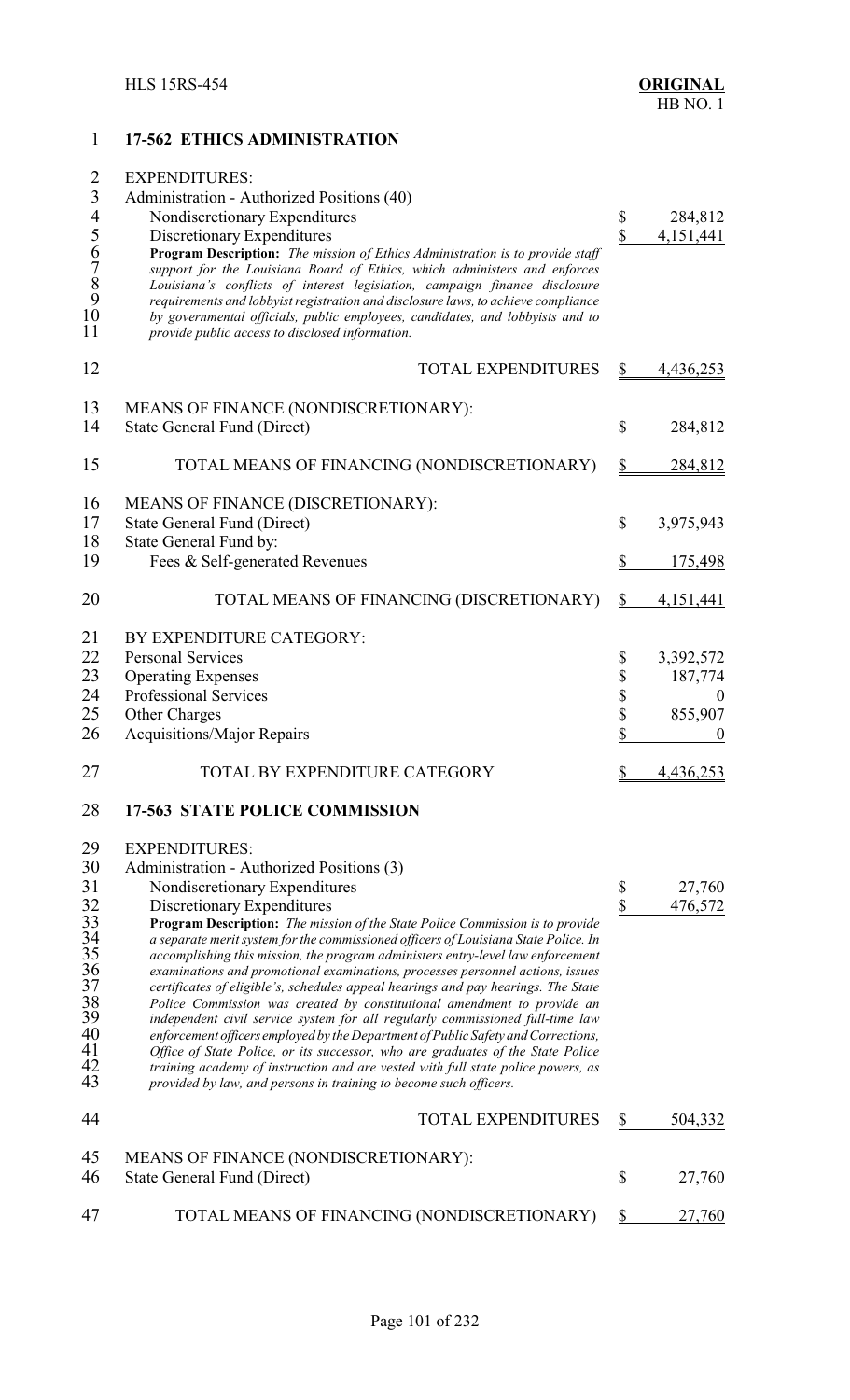|                | <b>HLS 15RS-454</b>                                                              |                        | <b>ORIGINAL</b><br>HB NO.1 |
|----------------|----------------------------------------------------------------------------------|------------------------|----------------------------|
| $\mathbf{1}$   | MEANS OF FINANCE (DISCRETIONARY):                                                |                        |                            |
| $\overline{2}$ | State General Fund (Direct)                                                      | \$                     | 441,572                    |
| $\overline{3}$ | State General Fund by:                                                           |                        |                            |
| $\overline{4}$ | <b>Interagency Transfers</b>                                                     | \$                     | 35,000                     |
| 5              | TOTAL MEANS OF FINANCING (DISCRETIONARY)                                         | $\frac{1}{2}$          | <u>476,572</u>             |
| 6              | BY EXPENDITURE CATEGORY:                                                         |                        |                            |
| 7              | <b>Personal Services</b>                                                         | \$                     | 357,671                    |
| $\,$ $\,$      | <b>Operating Expenses</b>                                                        | \$                     | 17,814                     |
| 9              | <b>Professional Services</b>                                                     | \$                     | 120,050                    |
| 10             | Other Charges                                                                    | \$                     | 8,797                      |
| 11             | <b>Acquisitions/Major Repairs</b>                                                | \$                     | $\boldsymbol{0}$           |
| 12             | TOTAL BY EXPENDITURE CATEGORY                                                    | \$                     | <u>504,332</u>             |
| 13             | 17-565 BOARD OF TAX APPEALS                                                      |                        |                            |
| 14             | <b>EXPENDITURES:</b>                                                             |                        |                            |
| 15             | Administrative - Authorized Positions (5)                                        |                        |                            |
| 16             | Nondiscretionary Expenditures                                                    | \$                     | 129,944                    |
| 17             | Discretionary Expenditures                                                       | $\sqrt{\frac{2}{\pi}}$ | 569,305                    |
| 18             | Program Description: Provides an appeals board to hear and decide on disputes    |                        |                            |
| 19             | and controversies between taxpayers and the Department of Revenue; reviews and   |                        |                            |
| 20             | makes recommendations on tax refund claims, claims against the state, industrial |                        |                            |
| 21             | tax exemptions, and business tax credits.                                        |                        |                            |
| 22             | Local Tax Division - Authorized Positions (2)                                    |                        |                            |
| 23             | Nondiscretionary Expenditures                                                    | \$                     | 8,494                      |
| 24             | Discretionary Expenditures                                                       | \$                     | 218,270                    |
|                | Program Description: Provides an appeals board to hear and decide on disputes    |                        |                            |
| 25<br>26<br>27 | and controversies between taxpayers and local taxing authorities; reviews and    |                        |                            |
|                | makes recommendations on tax refund claims against local taxing authorities.     |                        |                            |
| 28             | <b>TOTAL EXPENDITURES</b>                                                        | $\mathbf{\Omega}$      | <u>926,013</u>             |
| 29             | MEANS OF FINANCE (NONDISCRETIONARY):                                             |                        |                            |
| 30             | State General Fund (Direct)                                                      | \$                     | 19,246                     |
| 31             | State General Fund by:                                                           |                        |                            |
| 32             | <b>Interagency Transfers</b>                                                     | \$                     | 110,069                    |
| 33             | Fees & Self-generated Revenues from Prior                                        |                        |                            |
| 34             | and Current Year Collections                                                     | \$                     | 9,123                      |
| 35             |                                                                                  |                        |                            |
| 36             | TOTAL MEANS OF FINANCING (NONDISCRETIONARY)                                      | \$                     | 138,438                    |
| 37             | MEANS OF FINANCE (DISCRETIONARY):                                                |                        |                            |
| 38             | <b>State General Fund (Direct)</b>                                               | \$                     | 511,793                    |
| 39             | State General Fund by:                                                           |                        |                            |
| 40             | <b>Interagency Transfers</b>                                                     | \$                     | 183,998                    |
| 41             | Fees & Self-generated Revenues from Prior                                        |                        |                            |
| 42             | and Current Year Collections                                                     | \$                     | 91,784                     |
| 43             | TOTAL MEANS OF FINANCING (DISCRETIONARY)                                         | \$                     | 787,575                    |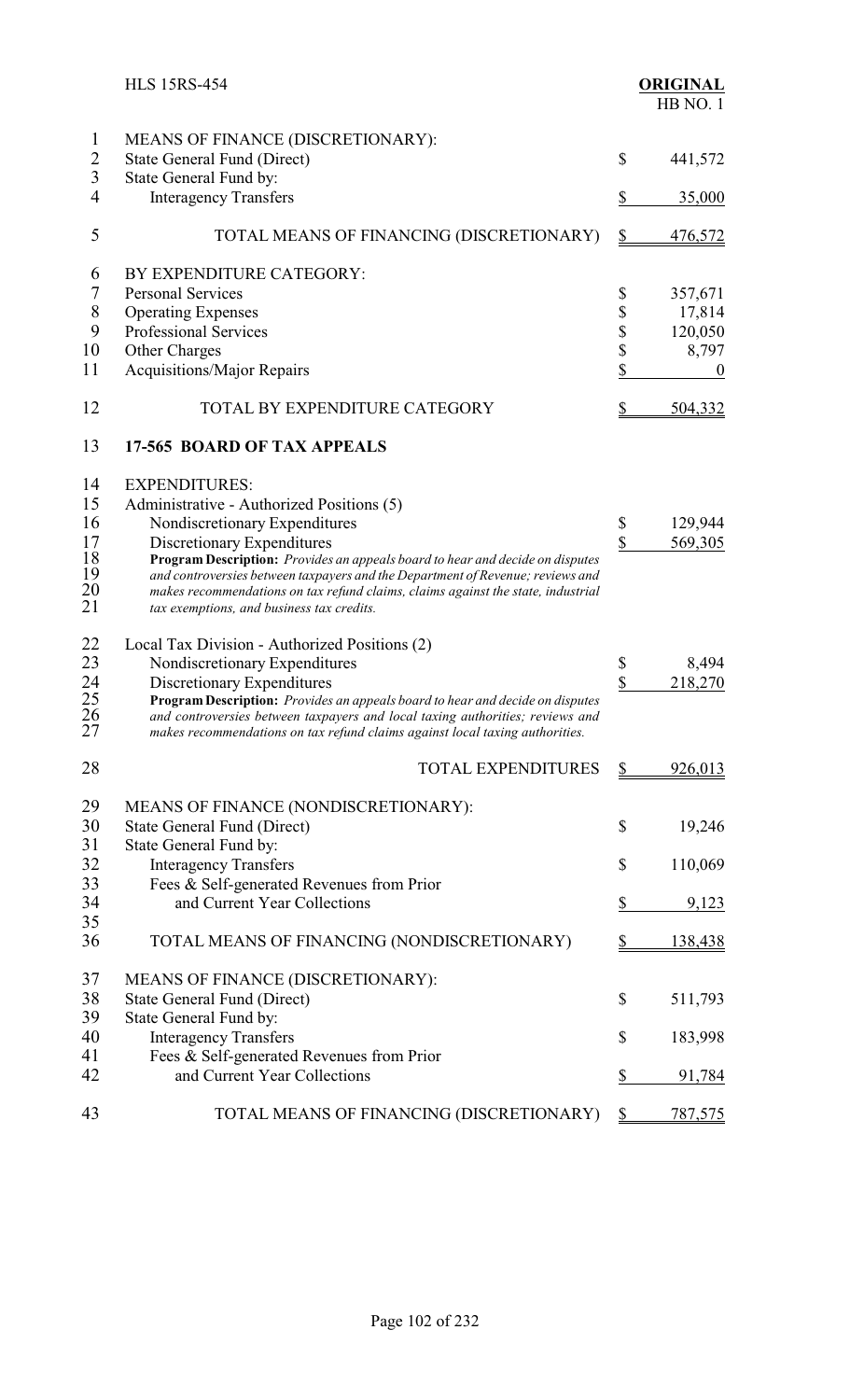|                | <b>HLS 15RS-454</b>           | <b>ORIGINAL</b><br>HB NO.1 |
|----------------|-------------------------------|----------------------------|
| $\mathbf{1}$   | BY EXPENDITURE CATEGORY:      |                            |
| 2              | <b>Personal Services</b>      | \$<br>642,887              |
| 3              | <b>Operating Expenses</b>     | \$<br>80,345               |
| $\overline{4}$ | <b>Professional Services</b>  | \$<br>67,000               |
| 5              | <b>Other Charges</b>          | \$<br>130,831              |
| 6              | Acquisitions/Major Repairs    | 4,950                      |
| 7              | TOTAL BY EXPENDITURE CATEGORY | 926,013                    |
| 8              | <b>SCHEDULE 19</b>            |                            |

- 
- 

## 9 **HIGHER EDUCATION**

10 The following sums are hereby appropriated for the payment of operating expenses 11 associated with carrying out the functions of postsecondary education.

12 The appropriations from State General Fund (Direct) contained herein to the Board of 13 Regents pursuant to the budgetary responsibility for all public postsecondary education Regents pursuant to the budgetary responsibility for all public postsecondary education 14 provided in Article VIII, Section 5 (A) of the Constitution of Louisiana and the power to 15 formulate and revise a master plan for higher education which plan shall include a formula 16 for the equitable distribution of funds to the institutions of postsecondary education pursuant<br>17 to Article VIII. Section 5(D)(4) of the Constitution of Louisiana, are and shall be deemed 17 to Article VIII, Section 5(D)(4) of the Constitution of Louisiana, are and shall be deemed to be appropriated to the Board of Supervisors for the University of Louisiana System, the 18 to be appropriated to the Board of Supervisors for the University of Louisiana System, the 19 Board of Supervisors of Louisiana State University and Agricultural and Mechanical 19 Board of Supervisors of Louisiana State University and Agricultural and Mechanical<br>20 College, the Board of Supervisors of Southern University and Agricultural and Mechanical 20 College, the Board of Supervisors of Southern University and Agricultural and Mechanical<br>21 College, the Board of Supervisors of Community and Technical Colleges, their respective 21 College, the Board of Supervisors of Community and Technical Colleges, their respective 22 institutions, the Louisiana Universities Marine Consortium and the Office of Student 23 Financial Assistance and in the amounts and for the purposes as specified in a plan and Financial Assistance and in the amounts and for the purposes as specified in a plan and 24 formula for the distribution of said funds as approved by the Board of Regents. The plan and 25 formula distribution shall be implemented by the Division of Administration and shall 26 include the distribution of authorized positions provided to the Board of Regents. All key<br>27 and supporting performance objectives and indicators for the higher education agencies shall 27 and supporting performance objectives and indicators for the higher education agencies shall<br>28 be adjusted to reflect the funds received from the Board of Regents distribution. be adjusted to reflect the funds received from the Board of Regents distribution.

29 Out of the funds appropriated herein pursuant to the formula and plan adopted by the Board<br>30 of Regents for postsecondary education to the Louisiana State University Board of of Regents for postsecondary education to the Louisiana State University Board of 31 Supervisors, Southern University Board of Supervisors, University of Louisiana Board of<br>32 Supervisors and the Louisiana Community and Technical Colleges Board of Supervisors. Supervisors and the Louisiana Community and Technical Colleges Board of Supervisors, 33 the amounts shall be allocated to each postsecondary education institution within the 34 respective system as provided herein. Allocations to institutions within each system may<br>35 be adjusted as authorized for program transfers in accordance with R.S. 39:73 as long as the be adjusted as authorized for program transfers in accordance with R.S. 39:73 as long as the 36 total system appropriation of Means of Finance remain unchanged in order to effectively<br>37 utilize the appropriation authority provided herein utilize the appropriation authority provided herein.

38 Notwithstanding any provision to the contrary, the Board of Regents, the Board of Supervisors for the University of Louisiana System, the Board of Supervisors of Louisiana Supervisors for the University of Louisiana System, the Board of Supervisors of Louisiana State University and Agricultural & Mechanical College, the Board of Supervisors of Southern University and Agricultural and Mechanical College, the Board of Supervisors of Community and Technical Colleges, the Louisiana Universities Marine Consortium and the Office of Student Financial Assistance are authorized to transfer authorized positions from one budget unit to any other budget unit and/or between allocations or programs within any 45 budget unit within higher education, subject to the approval of the Board of Regents and<br>46 notification to the commissioner of administration and the Joint Legislative Committee on notification to the commissioner of administration and the Joint Legislative Committee on the Budget within 30 days. Such transfers shall be made to meet an immediate demand for research, instructional, and public service personnel or for direct patient care needs.

49 Provided, however, in the event that any legislative instrument of the 2015 Regular Session 50 of the Legislature providing for an increase in tuition and mandatory attendance fees is<br>51 enacted into law, such funds resulting from the implementation of such enacted legislation 51 enacted into law, such funds resulting from the implementation of such enacted legislation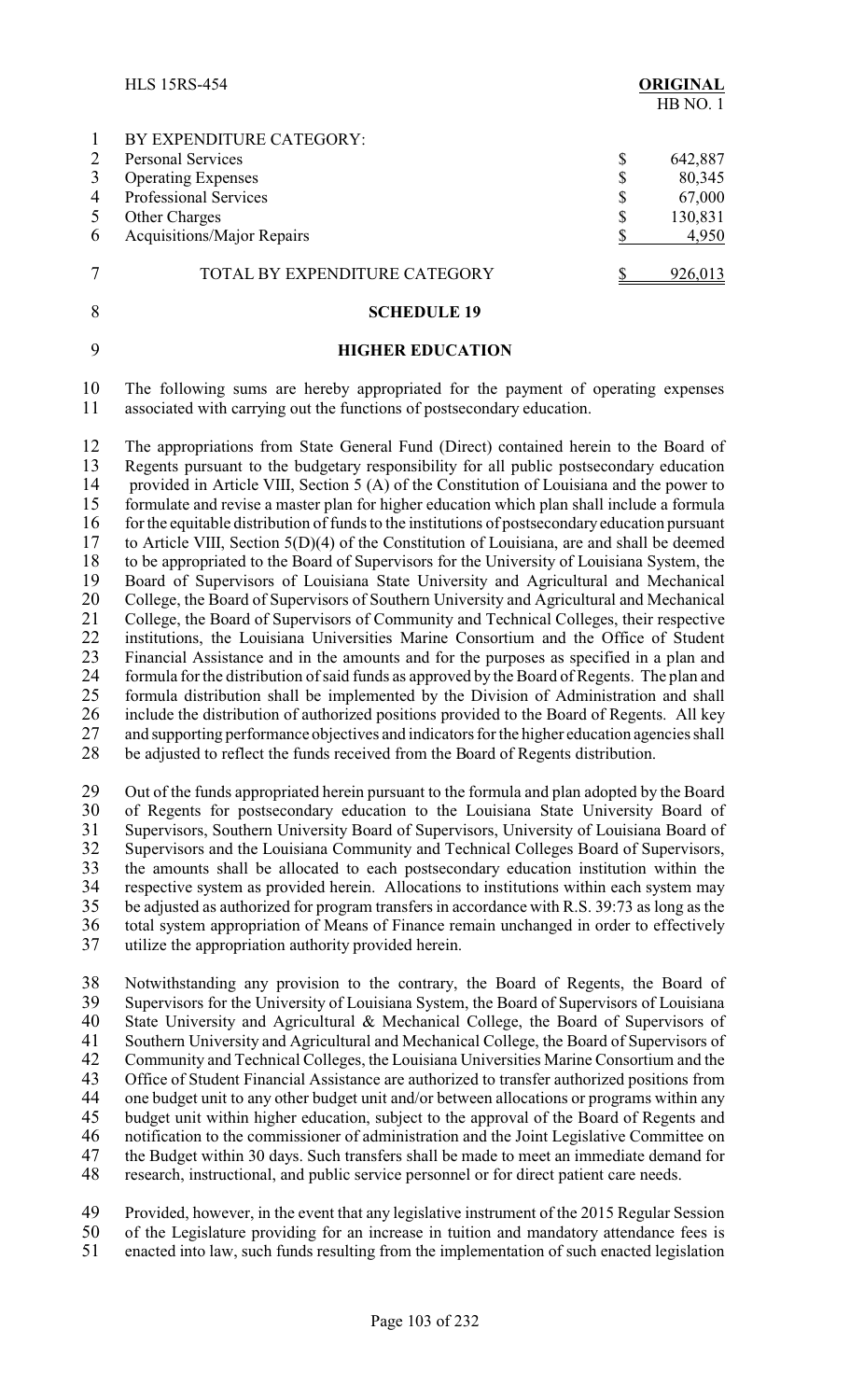- in Fiscal Year 2015-2016 shall be included as part of the appropriation for the respective
- public postsecondary education management board.

### **19-671 BOARD OF REGENTS**

| 4<br>5                                 | <b>EXPENDITURES:</b><br>Board of Regents - Authorized Positions (19,483)                                                                                                                                                                                                                                                                              |               |                   |
|----------------------------------------|-------------------------------------------------------------------------------------------------------------------------------------------------------------------------------------------------------------------------------------------------------------------------------------------------------------------------------------------------------|---------------|-------------------|
| 6                                      | Nondiscretionary Expenditures                                                                                                                                                                                                                                                                                                                         | \$            | 78,906,141        |
| $\boldsymbol{7}$<br>8<br>9<br>10<br>11 | Discretionary Expenditures<br>Role, Scope, and Mission Statement: The Board of Regents plans, coordinates<br>and has budgetary responsibility for all public postsecondary education as<br>constitutionally mandated that is effective and efficient, quality driven, and<br>responsive to the needs of citizens, business, industry, and government. | \$            | 819,906,223       |
| 12                                     | TOTAL EXPENDITURES                                                                                                                                                                                                                                                                                                                                    |               | 898,812,364       |
| 13                                     | MEANS OF FINANCE (NONDISCRETIONARY)                                                                                                                                                                                                                                                                                                                   |               |                   |
| 14                                     | <b>State General Fund (Direct)</b>                                                                                                                                                                                                                                                                                                                    | \$            | 78,906,141        |
| 15                                     | TOTAL MEANS OF FINANCING (NONDISCRETIONARY)                                                                                                                                                                                                                                                                                                           | $\frac{1}{2}$ | <u>78,906,141</u> |
| 16                                     | MEANS OF FINANCE (DISCRETIONARY)                                                                                                                                                                                                                                                                                                                      |               |                   |
| 17                                     | <b>State General Fund (Direct)</b>                                                                                                                                                                                                                                                                                                                    | \$            | 684,083,927       |
| 18                                     | State General Fund by:                                                                                                                                                                                                                                                                                                                                |               |                   |
| 19                                     | <b>Interagency Transfers</b>                                                                                                                                                                                                                                                                                                                          | \$            | 24,461,997        |
| 20                                     | Fees & Self-generated Revenues                                                                                                                                                                                                                                                                                                                        | $\mathbb S$   | 72,730,299        |
| 21                                     | <b>Statutory Dedications:</b>                                                                                                                                                                                                                                                                                                                         |               |                   |
| 22                                     | Louisiana Quality Education Support Fund                                                                                                                                                                                                                                                                                                              | \$            | 28,230,000        |
| 23                                     | Proprietary School Fund                                                                                                                                                                                                                                                                                                                               | \$            | 200,000           |
| 24                                     | Medical and Allied Health Professional                                                                                                                                                                                                                                                                                                                |               |                   |
| 25                                     | Education Scholarship & Loan Fund                                                                                                                                                                                                                                                                                                                     | \$            | 200,000           |
| 26                                     | <b>Federal Funds</b>                                                                                                                                                                                                                                                                                                                                  | \$            | 10,000,000        |
| 27                                     | TOTAL MEANS OF FINANCING (DISCRETIONARY)                                                                                                                                                                                                                                                                                                              | \$            | 819,906,223       |
| 28<br>29<br>30                         | The special programs identified below are funded within the Statutory Dedication amount<br>appropriated above. They are identified separately here to establish the specific amount<br>appropriated for each category.                                                                                                                                |               |                   |
| 31                                     | Louisiana Quality Education Support Fund                                                                                                                                                                                                                                                                                                              |               |                   |
| 32                                     | Enhancement of Academics and Research                                                                                                                                                                                                                                                                                                                 | \$            | 16,583,706        |
| 22                                     | Decryptional of Sypanior Graduate Follows                                                                                                                                                                                                                                                                                                             | ¢             | (1.16100)         |

33 Recruitment of Superior Graduate Fellows  $\begin{array}{cc} 33 & 4,164,000 \\ -8 & 4,164,000 \end{array}$ <br>34 Endowment of Chairs Endowment of Chairs \$ 2,020,000 Carefully Designed Research Efforts \$ 4,620,000 36 Administrative Expenses  $\frac{\$}{\$}$  842,294 37 Total <u>\$ 28,230,000</u>

38 Contracts for the expenditure of funds from the Louisiana Quality Education Support Fund<br>39 may be entered into for periods of not more than six years. may be entered into for periods of not more than six years.

40 The appropriations from State General Fund (Direct) contained herein to the Board of 41 Regents pursuant to the budgetary responsibility for all public postsecondary education 41 Regents pursuant to the budgetary responsibility for all public postsecondary education<br>42 provided in Article VIII, Section 5 (A) of the Constitution of Louisiana and the power to 42 provided in Article VIII, Section 5 (A) of the Constitution of Louisiana and the power to<br>43 formulate and revise a master plan for higher education which plan shall include a formula formulate and revise a master plan for higher education which plan shall include a formula for the equitable distribution of funds to the institutions of postsecondary education pursuant to Article VIII, Section 5(D)(4) of the Constitution of Louisiana, are and shall be deemed 46 to be appropriated to the Board of Supervisors for the University of Louisiana System, the 47 Board of Supervisors of Louisiana State University and Agricultural and Mechanical 47 Board of Supervisors of Louisiana State University and Agricultural and Mechanical<br>48 College, the Board of Supervisors of Southern University and Agricultural and Mechanical 48 College, the Board of Supervisors of Southern University and Agricultural and Mechanical<br>49 College, the Board of Supervisors of Community and Technical Colleges, their respective 49 College, the Board of Supervisors of Community and Technical Colleges, their respective<br>50 institutions, the Louisiana Universities Marine Consortium and the Office of Student institutions, the Louisiana Universities Marine Consortium and the Office of Student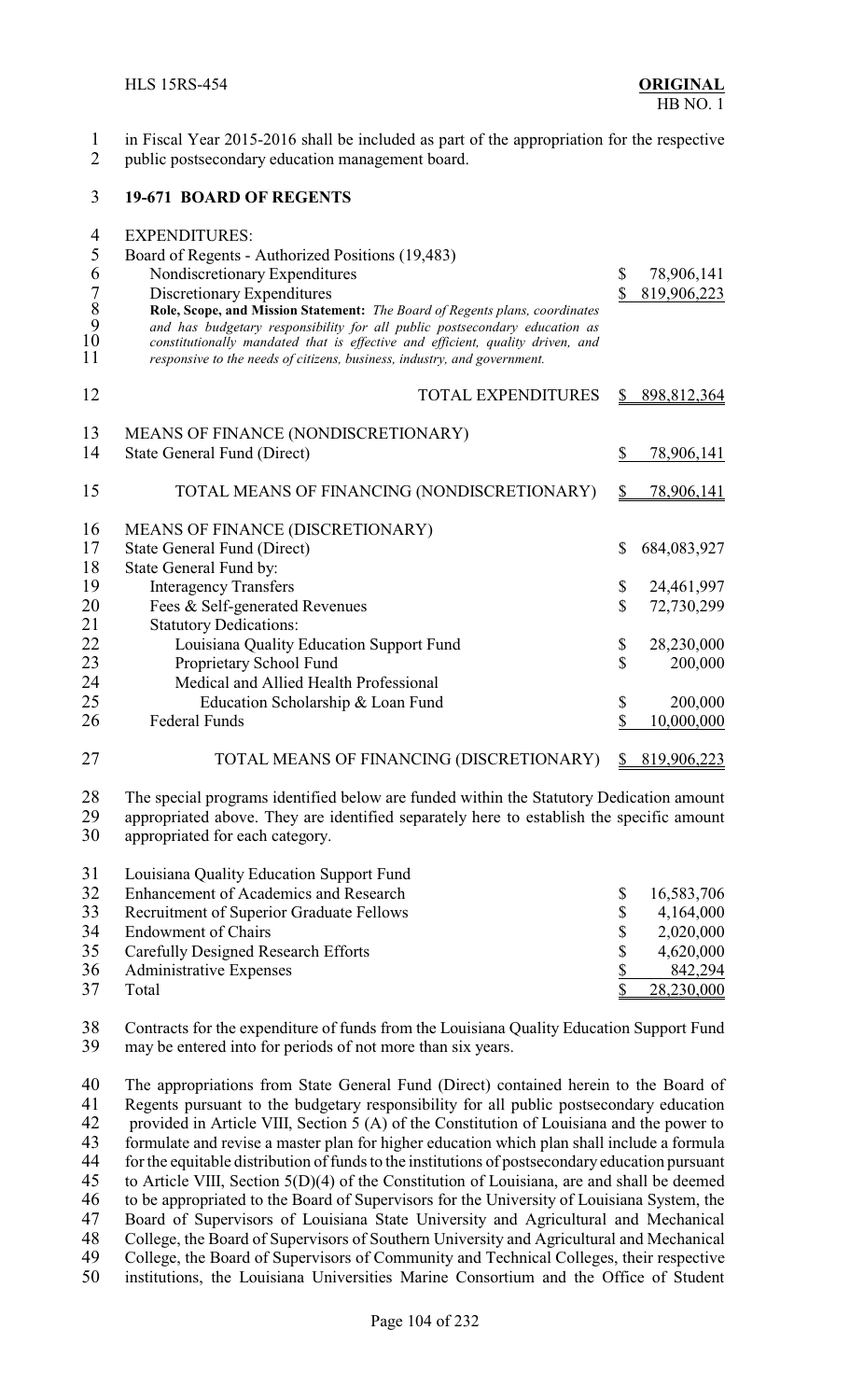- Financial Assistance and in the amounts and for the purposes as specified in a plan and
- formula for the distribution of said funds as approved by the Board of Regents.
- 3 The plan and formula distribution shall be implemented by the Division of Administration<br>4 and shall include the distribution of authorized positions provided to the Board of Regents
- 4 and shall include the distribution of authorized positions provided to the Board of Regents.<br>5 All key and supporting performance objectives and indicators for the higher education
- All key and supporting performance objectives and indicators for the higher education
- agencies shall be adjusted to reflect the funds received from the Board of Regents
- distribution.
- Provided, however, that \$70,000,000 in State General Fund by Fees and Self-generated
- Revenues in the amount above from Act 741 of the 2010 Regular Session, the LaGrad Act,
- 10 shall be distributed in amounts specified in a plan developed and approved by the Board of 11 Regents and implemented by the Division of Administration.
- Regents and implemented by the Division of Administration.
- SUPPLEMENTARY BUDGET RECOMMENDATIONS FROM THE STATEGENERAL
- 13 FUND FROM CONVERTING REFUNDABLE TAX CREDITS TO NON-REFUNDABLE<br>14 TAX CREDITS in the event the legislature approves the tax credit conversion. (See TAX CREDITS in the event the legislature approves the tax credit conversion. (See
- Preamble Section 18 D).
- Provided however, the amount above includes a supplementary budget recommendation in the amount of \$372,099,328 from the State General Fund (Direct).

## **19-674 LOUISIANA UNIVERSITIES MARINE CONSORTIUM**

Provided, however, funds and authorized positions for the Louisiana Universities Marine

Consortium shall be appropriated pursuant to the plan adopted by the Board of Regents for

each of the programs within the Louisiana Universities Marine Consortium.

## EXPENDITURES:

| 23<br>24<br>25<br>26<br>27<br>28<br>29<br>30<br>31<br>32 | Louisiana Universities Marine Consortium - Authorized Positions (0)<br>Nondiscretionary Expenditures<br>Discretionary Expenditures<br>Role, Scope, and Mission Statement: The Louisiana Universities Marine<br>Consortium (LUMCON) will conduct research and education programs directly<br>relevant to Louisiana's needs in marine and coastal science, develop products that<br>educate local, national, and international audiences, and serve as a facility for all<br>Louisiana schools with interests in marine research and education in order to make<br>all levels of society increasingly aware of the economic and cultural value of<br>Louisiana's coastal and marine environments. | \$<br>$\overline{\mathbb{S}}$ | $\mathbf{0}$<br>7,420,893                   |
|----------------------------------------------------------|-------------------------------------------------------------------------------------------------------------------------------------------------------------------------------------------------------------------------------------------------------------------------------------------------------------------------------------------------------------------------------------------------------------------------------------------------------------------------------------------------------------------------------------------------------------------------------------------------------------------------------------------------------------------------------------------------|-------------------------------|---------------------------------------------|
| 33<br>34<br>35                                           | Auxiliary Account - Authorized Positions (0)<br>Nondiscretionary Expenditures<br>Discretionary Expenditures                                                                                                                                                                                                                                                                                                                                                                                                                                                                                                                                                                                     | \$<br>\$                      | $\Omega$<br>2,130,000                       |
| 36                                                       | <b>TOTAL EXPENDITURES</b>                                                                                                                                                                                                                                                                                                                                                                                                                                                                                                                                                                                                                                                                       | \$                            | 9,550,893                                   |
| 37                                                       | MEANS OF FINANCE (NONDISCRETIONARY):                                                                                                                                                                                                                                                                                                                                                                                                                                                                                                                                                                                                                                                            |                               |                                             |
| 38                                                       | TOTAL MEANS OF FINANCING (NONDISCRETIONARY)                                                                                                                                                                                                                                                                                                                                                                                                                                                                                                                                                                                                                                                     | \$                            | $\theta$                                    |
| 39<br>40<br>41<br>42<br>43<br>44<br>45                   | MEANS OF FINANCE (DISCRETIONARY):<br>State General Fund by:<br><b>Interagency Transfers</b><br>Fees & Self-generated Revenues<br><b>Statutory Dedications:</b><br>Support Education in Louisiana First Fund<br><b>Federal Funds</b>                                                                                                                                                                                                                                                                                                                                                                                                                                                             | \$<br>\$<br>\$<br>\$          | 375,000<br>5,100,000<br>41,226<br>4,034,667 |
| 46                                                       | TOTAL MEANS OF FINANCING (DISCRETIONARY)                                                                                                                                                                                                                                                                                                                                                                                                                                                                                                                                                                                                                                                        | S                             | 9,550,893                                   |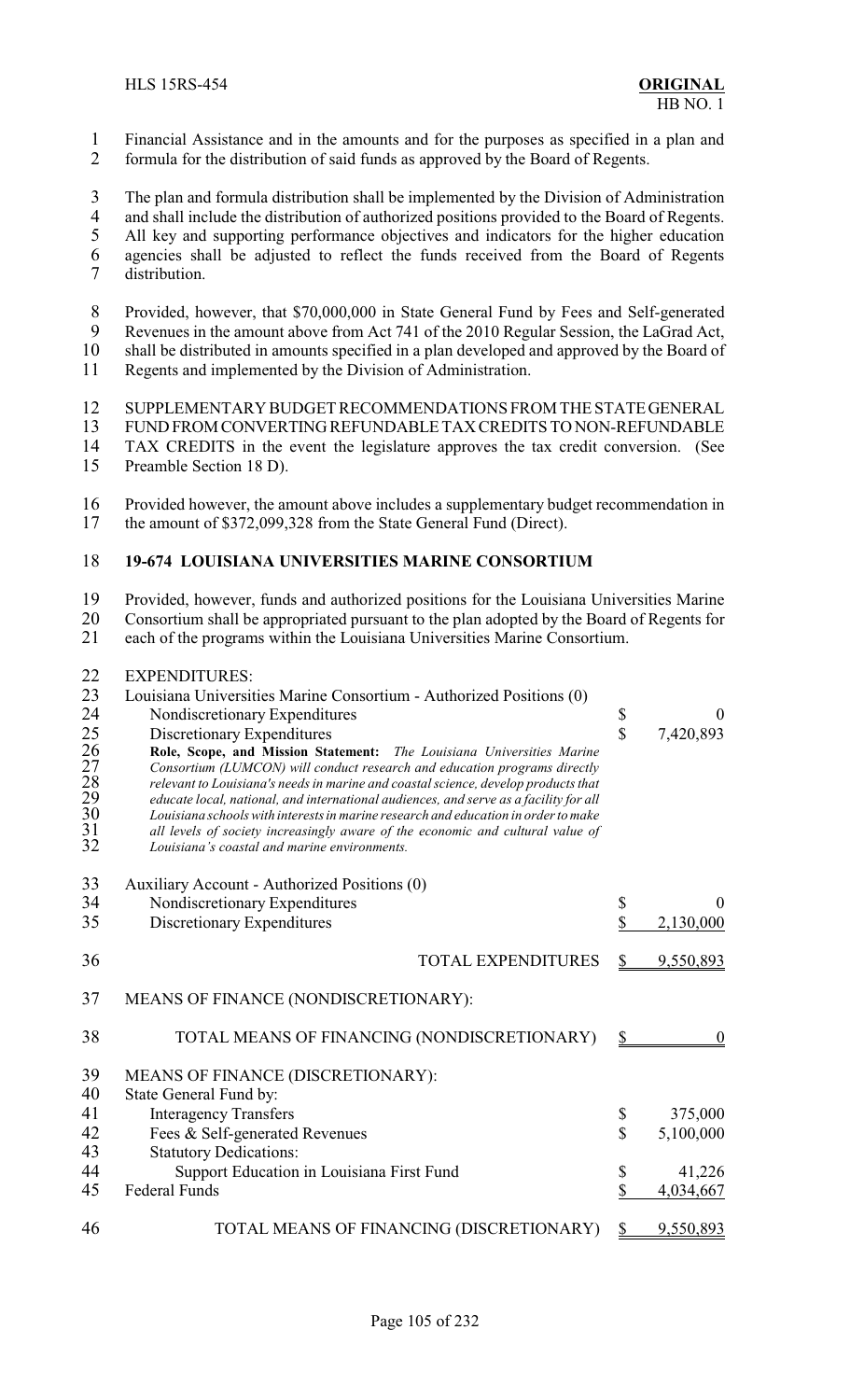1 Provided, however, that the funds appropriated above for the Auxiliary Account appropriation shall be allocated as follows: appropriation shall be allocated as follows:

| 3 Dormitory/Cafeteria Sales   | 130,000          |
|-------------------------------|------------------|
| 4 Vessel Operations           | 900,000          |
| 5 Vessel Operations - Federal | $\$\,$ 1,100,000 |

#### **19-661 OFFICE OF STUDENT FINANCIAL ASSISTANCE**

 Provided, however, funds and authorized positions for the Office of Student Financial 8 Assistance shall be appropriated pursuant to the plan adopted by the Board of Regents for each of programs within the Office of Student Financial Assistance.

each of programs within the Office of Student Financial Assistance.

| 10<br>11<br>12<br>13<br>14<br>15        | <b>EXPENDITURES:</b><br>Administration/Support Services - Authorized Positions (0)<br>Nondiscretionary Expenditures<br>Discretionary Expenditures<br>Program Description: Provides direction and administrative support services for<br>the agency and all student financial aid program participants                                        | \$<br>$\mathbf{\hat{S}}$      | 358,992<br>5,577,740               |
|-----------------------------------------|----------------------------------------------------------------------------------------------------------------------------------------------------------------------------------------------------------------------------------------------------------------------------------------------------------------------------------------------|-------------------------------|------------------------------------|
| 16<br>17<br>18<br>19<br>20<br>21        | Loan Operations - Authorized Positions - Authorized Positions (0)<br>Nondiscretionary Expenditures<br>Discretionary Expenditures<br>Program Description: To manage and administer the federal and state student<br>financial aid programs that are assigned to the Louisiana Student Financial<br><b>Assistance Commission.</b>              | \$<br>$\mathbf{\hat{S}}$      | 116,733<br>52,931,949              |
| 22<br>23<br>24<br>$\frac{25}{26}$<br>27 | Scholarships/Grants - Authorized Positions (0)<br>Nondiscretionary Expenditures<br>Discretionary Expenditures<br>Program Description: Administers and operates state and federal scholarship,<br>grant and tuition savings programs to maximize the opportunities for Louisiana<br>students to pursue their postsecondary educational goals. | \$<br>$\overline{\mathbb{S}}$ | 89,197<br>1,652,745                |
| 28<br>29<br>30<br>31<br>32<br>33        | TOPS Tuition Program - Authorized Positions (0)<br>Nondiscretionary Expenditures<br>Discretionary Expenditures<br>Program Description: Provides financial assistance to students by efficiently<br>administering the Taylor Opportunity Program for Students (TOPS) in accordance<br>with laws and regulations.                              | \$<br>\$                      | 55,943,000                         |
| 34                                      | <b>TOTAL EXPENDITURES</b>                                                                                                                                                                                                                                                                                                                    | $\frac{S}{2}$                 | 116,670,356                        |
| 35<br>36                                | MEANS OF FINANCE (NONDISCRETIONARY):<br><b>Federal Funds</b>                                                                                                                                                                                                                                                                                 | \$                            | 564,922                            |
| 37                                      | TOTAL MEANS OF FINANCING (NONDISCRETIONARY)                                                                                                                                                                                                                                                                                                  | $\frac{1}{2}$                 | 564,922                            |
| 38<br>39                                | MEANS OF FINANCE (DISCRETIONARY):<br>State General Fund by:                                                                                                                                                                                                                                                                                  |                               |                                    |
| 40<br>41<br>42                          | <b>Interagency Transfers</b><br>Fees & Self-generated Revenues<br><b>Statutory Dedications:</b>                                                                                                                                                                                                                                              | \$<br>\$                      | 244,117<br>41,450                  |
| 43<br>44<br>45                          | Rockefeller Wildlife Refuge Trust and Protection Fund<br><b>TOPS Fund</b><br><b>Federal Funds</b>                                                                                                                                                                                                                                            | \$<br>\$<br>\$                | 60,000<br>55,943,000<br>59,816,867 |
| 46                                      | TOTAL MEANS OF FINANCING (DISCRETIONARY)                                                                                                                                                                                                                                                                                                     | \$                            | <u>116,105,434</u>                 |
|                                         |                                                                                                                                                                                                                                                                                                                                              |                               |                                    |

47 Provided, however, that the State General Fund (Direct) and TOPS Fund appropriated herein<br>48 for the Tuition Opportunity Program for Students (TOPS), associated expenditures and the 48 for the Tuition Opportunity Program for Students (TOPS), associated expenditures and the number of TOPS awards are more or less estimated. number of TOPS awards are more or less estimated.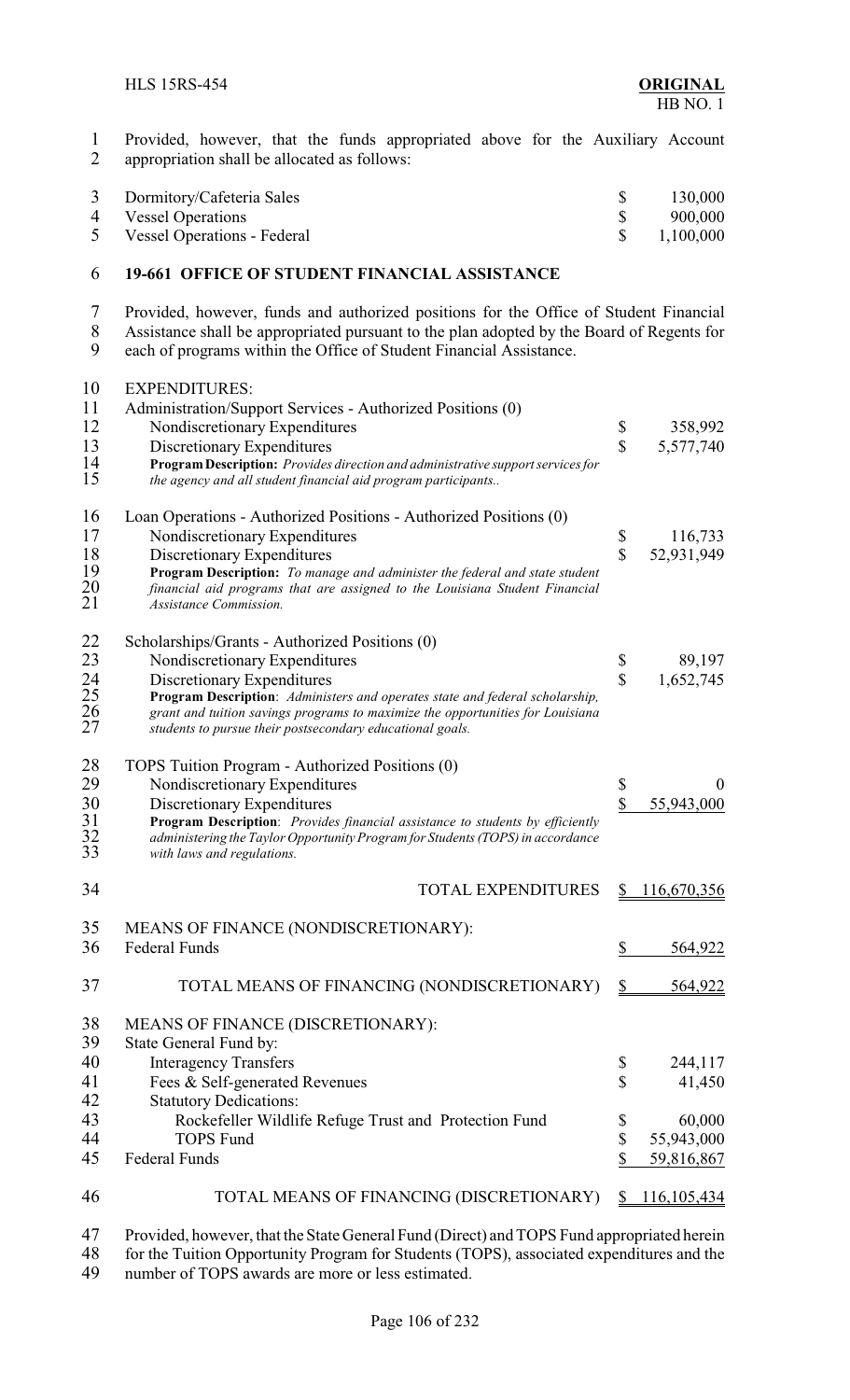1 Provided, however, that on a quarterly basis, the Board of Regents shall submit to the Joint

2 Legislative Committee on the Budget a quarterly expense report indicating the number of<br>3 Go Grant awards made vear-to-date on behalf of full-time, half-time and part-time students

3 Go Grant awards made year-to-date on behalf of full-time, half-time and part-time students<br>4 at each of the state's public and private postsecondary institutions, beginning October 1.

4 at each of the state's public and private postsecondary institutions, beginning October 1,<br>5 2015. Such report shall also include quarterly updated projections of anticipated total Go

- 5 2015. Such report shall also include quarterly updated projections of anticipated total Go Grant expenditures for Fiscal Year 2015-2016.
- 6 Grant expenditures for Fiscal Year 2015-2016.

7 Provided, further, that, if at any time during Fiscal Year 2015-2016, the agency's internal 8 projection of anticipated Go Grant expenditures exceeds the \$26,429,108, the Office of 9 Student Financial Assistance shall immediately notify the Joint Legislative Committee on

10 the Budget.

 Provided, however, that of the funds appropriated in this Schedule for the Scholarship/ Grants Program, an amount not to exceed \$1,700,000 shall be deposited in the Louisiana 13 Student Tuition Assistance and Revenue Trust Program's Savings Enhancement Fund.<br>14 Funds in the Savings Enhancement Fund may be committed and expended by the Louisiana Funds in the Savings Enhancement Fund may be committed and expended by the Louisiana Tuition Trust Authority as earnings enhancements and as interest on earnings enhancements, all in accordance with the provisions of law and regulation governing the Louisiana Student Tuition Assistance and Revenue Trust (START).

18 All balances of accounts and funds derived from the administration of the Federal Family<br>19 Education Loan Program and deposited in the agency's Federal Reserve and Operating Funds 19 Education Loan Program and deposited in the agency's Federal Reserve and Operating Funds<br>20 shall be invested by the State Treasurer and the proceeds there from credited to those 20 shall be invested by the State Treasurer and the proceeds there from credited to those<br>21 respective funds in the State Treasury and shall not be transferred to the State General Fund 21 respective funds in the State Treasury and shall not be transferred to the State General Fund<br>22 nor used for any purpose other than those authorized by the Higher Education Act of 1965. 22 nor used for any purpose other than those authorized by the Higher Education Act of 1965,<br>23 as reauthorized and amended. All balances which remain unexpended at the end of the fiscal as reauthorized and amended. All balances which remain unexpended at the end of the fiscal 24 year shall be retained in the accounts and funds of the Office of Student Financial Assistance<br>25 and may be expended by the agency in the subsequent fiscal year as appropriated.

and may be expended by the agency in the subsequent fiscal year as appropriated.

## 26 **19-600 LOUISIANA STATE UNIVERSITY BOARD OF SUPERVISORS**

27 Provided, however, funds and authorized positions for the Louisiana State University Board<br>28 of Supervisors shall be appropriated pursuant to the formula and plan adopted by the Board 28 of Supervisors shall be appropriated pursuant to the formula and plan adopted by the Board<br>29 of Regents for allocation to each of the Louisiana State University Board of Supervisors of Regents for allocation to each of the Louisiana State University Board of Supervisors 30 institutions.

 $21$  EXPENDITURES

| .3 I | EXPENDITURES:                                   |               |
|------|-------------------------------------------------|---------------|
| 32   | Louisiana State University Board of Supervisors |               |
| 33   | Authorized Positions (0)                        |               |
| 34   | Nondiscretionary Expenditures                   | 0             |
| 35   | Discretionary Expenditures                      | 558,954,945   |
| 36   | TOTAL EXPENDITURES                              | \$558,954,945 |
| 37   | MEANS OF FINANCE (NONDISCRETIONARY):            |               |
| 38   | TOTAL MEANS OF FINANCING (NONDISCRETIONARY)     | $\Omega$      |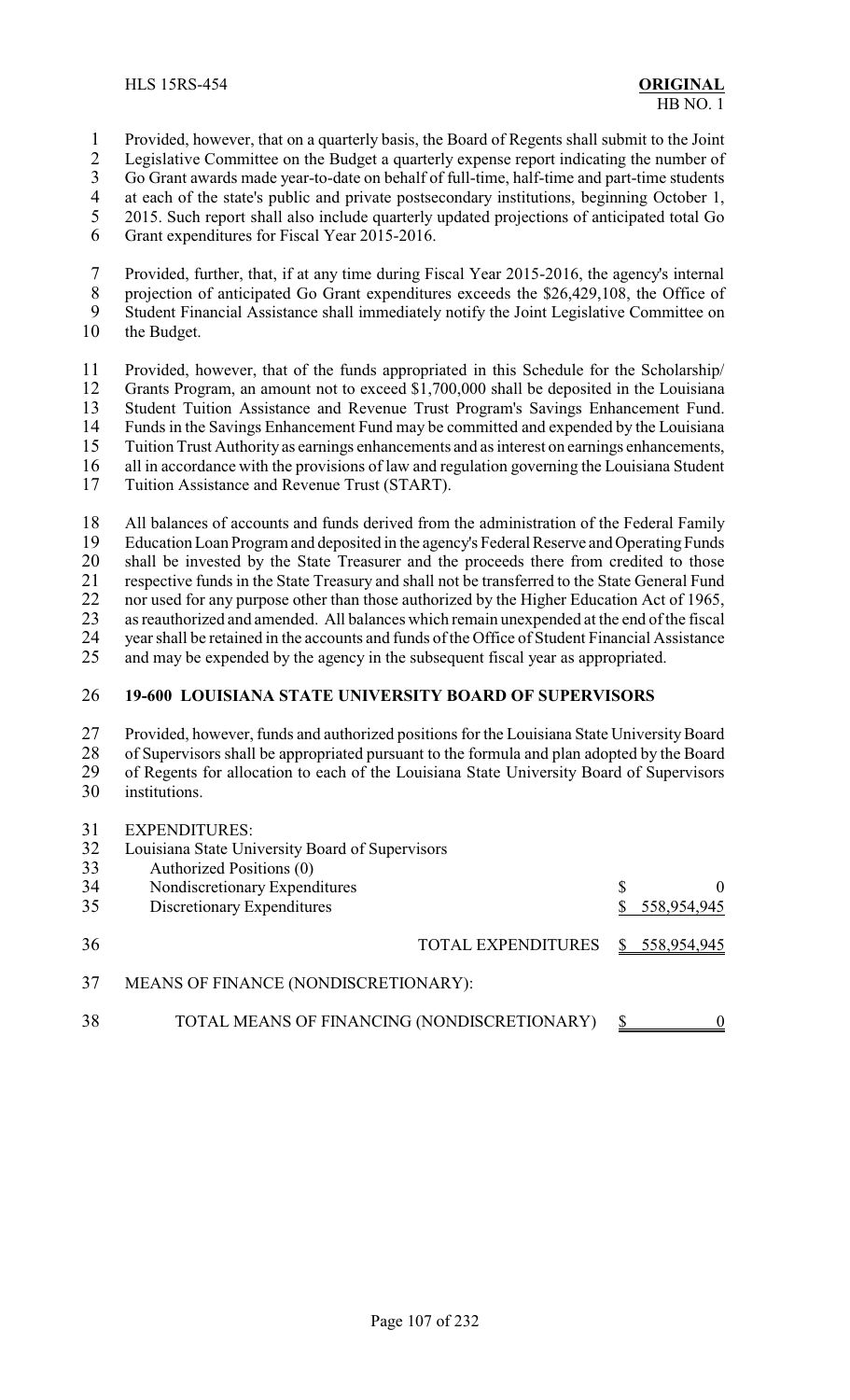|    | <b>HLS 15RS-454</b>                                         | <b>ORIGINAL</b><br>HB NO.1 |
|----|-------------------------------------------------------------|----------------------------|
|    | MEANS OF FINANCE (DISCRETIONARY):<br>State General Fund by: |                            |
| 3  | <b>Interagency Transfers</b>                                | \$<br>7,218,671            |
|    | Fees and Self-generated Revenues                            | \$<br>489,486,077          |
|    | <b>Statutory Dedications:</b>                               |                            |
| 6  | Support Education in Louisiana First Fund                   | \$<br>20,878,588           |
|    | Tobacco Tax Health Care Fund                                | \$<br>24, 193, 334         |
| 8  | Two Percent Fire Insurance Fund                             | \$<br>210,000              |
|    | Equine Health Studies Program Fund                          | \$<br>750,000              |
| 10 | Fireman's Training Fund                                     | \$<br>3,200,000            |
| 11 | <b>Federal Funds</b>                                        | \$<br>13,018,275           |
|    |                                                             |                            |

 Out of the funds and authorized positions appropriated herein to the Louisiana State University Board of Supervisors, the following amounts shall be allocated to each higher

education institution.

12 TOTAL MEANS OF FINANCING (DISCRETIONARY) \$558,954,945

16 Louisiana State University – A & M College - Authorized Positions  $(0)$ 17 Nondiscretionary Expenditures \$ 0 18 Discretionary Expenditures **18** S388,007,931<br>
19 Role, Scope and Mission Statement: As the flagship institution in the state, the<br>
vision of Louisiana State University is to be a leading research-extensive university,<br> **Role, Scope and Mission Statement:** *As the flagship institution in the state, the vision of Louisiana State University is to be a leading research-extensive university, challenging undergraduate and graduate students to achieve the highest levels of intellectual and personal development. Designated as a land-, sea-, and space- grant institution, the mission of Louisiana State University (LSU)is the generation, preservation, dissemination, and application of knowledge and cultivation of the arts. In implementing its mission, LSU is committed to offer a broad array of undergraduate degree programs and extensive graduate research opportunities designed to attract and educate highly-qualified undergraduate and graduate students; employ faculty who are excellent teacher-scholars, nationally competitive in research and creative activities, and who contribute to a world-class knowledge base that is transferable to educational, professional, cultural and economic enterprises; and use its extensive resources to solve economic, environmental and social challenges.*

 Louisiana State University – Alexandria - Authorized Positions (0) 34 Nondiscretionary Expenditures \$ 0<br>35 Discretionary Expenditures \$ 11,548,178 35 Discretionary Expenditures<br>36 Role, Scope, and Mission Statement: Louisiana State University at Alexandria<br>37 offers Central Louisiana access to affordable baccalaureate and associate degrees **Role, Scope, and Mission Statement:** *Louisiana State University at Alexandria offers Central Louisiana access to affordable baccalaureate and associate degrees in a caring environment that challenges students to seek excellence in and bring excellence to their studies and their lives. LSUA is committed to a reciprocal* relationship of enrichment with the diverse community it serves. 41 Louisiana State University Health Sciences Center – New Orleans<br>42 Authorized Positions (0) 42 Authorized Positions (0)<br>43 Nondiscretionary Expend 43 Nondiscretionary Expenditures \$ 0<br>44 Discretionary Expenditures \$ 73,203,711 44 Discretionary Expenditures \$ 73,203,711<br>45 Role, Scope, and Mission Statement: The LSU Health Sciences Center - New **Role, Scope, and Mission Statement:** *The LSU Health Sciences Center - New*<br>46 *Orleans (LSUHSC-NO) provides education, research, and public service through*<br>47 *direct patient care and community outreach. LSUHSC-NO compr Orleans (LSUHSC-NO) provides education, research, and public service through direct patient care and community outreach. LSUHSC-NO comprises the Schools* of Allied Health Professions, Dentistry, Graduate Studies, Medicine, Nursing, and<br>
49 *Public Health. LSUHSC-NO creates a learning environment of excellence, in*<br>
which students are prepared for career success, and faculty *Public Health. LSUHSC-NO creates a learning environment of excellence, in which students are prepared for career success, and faculty are encouraged to*

 *participate in research promoting the discovery and dissemination of new knowledge, securing extramural support, and translating their findings into improved education and patient care. Each year LSUHSC-NO contributes a major portion of the renewal of the needed health professions workforce. It is a local, national, and international leader in research. LSUHSC-NO promotes disease prevention and health awareness for patients and the greaterLouisiana community. It participates in mutual planning with community partners and explores areas of invention and collaboration to implement new endeavors for outreach in education,*

*research, service and patient care.*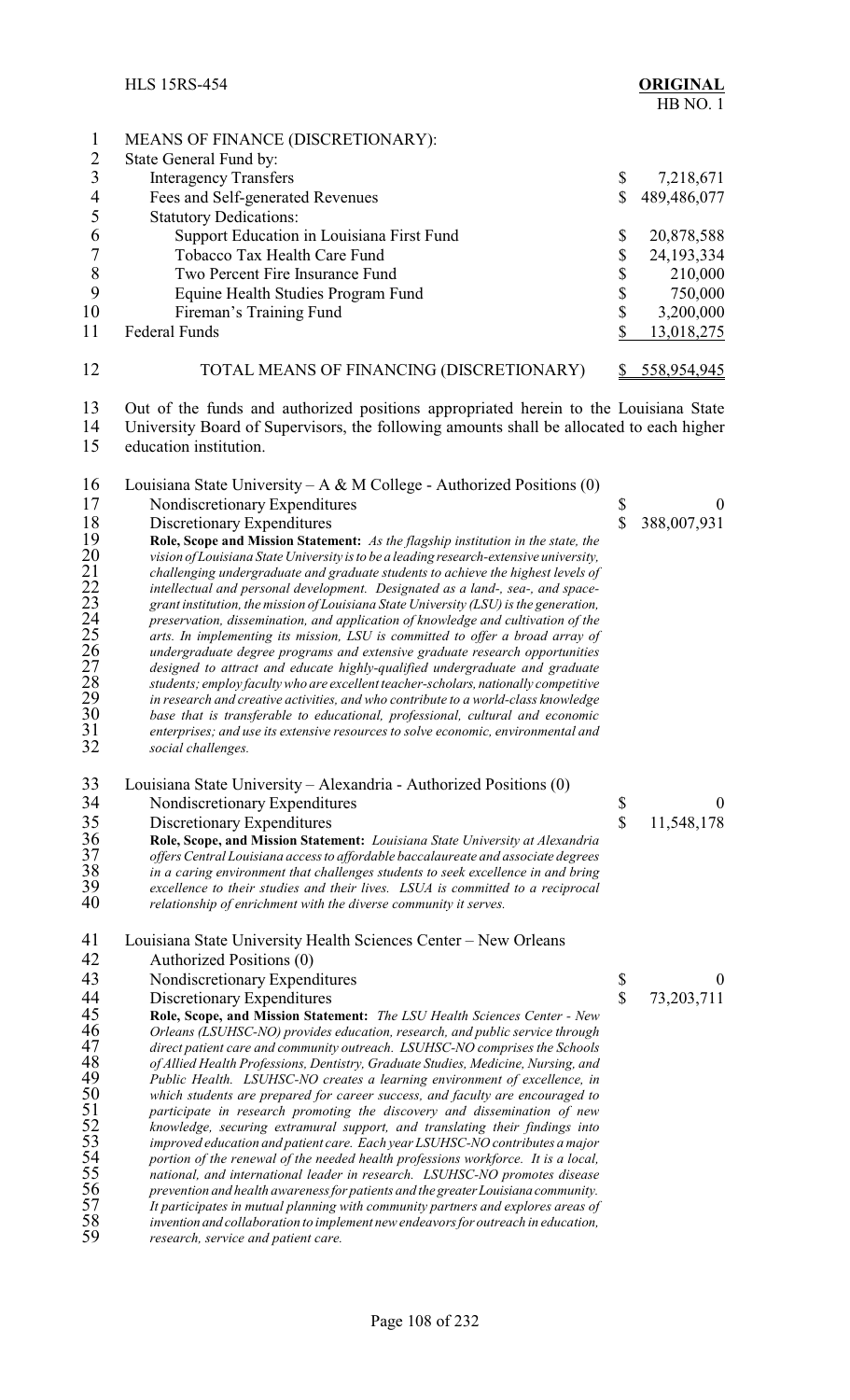| $\mathbf{1}$<br>$\overline{2}$<br>$\overline{\mathbf{3}}$<br>456789<br>10<br>11<br>12<br>13<br>14<br>15<br>16<br>17<br>18<br>19 | Louisiana State University Health Sciences Center - Shreveport<br>Authorized Positions (0)<br>Nondiscretionary Expenditures<br>Discretionary Expenditures<br>Role, Scope, and Mission Statement: The primary mission of Louisiana State<br>University Health Sciences Center - Shreveport (LSUHSC-S) is to provide<br>education, patient care services, research, and community outreach. LSUHSC-S<br>encompasses the School of Medicine in Shreveport, the School of Graduate Studies<br>in Shreveport, and the School of Allied Health Professions in Shreveport. In<br>implementing its mission, LSUHSC-S is committed to: Educating physicians,<br>biomedical scientists, fellows and allied health professionals based on state-of-the-<br>art curricula, methods, and facilities; preparing students for careers in health care<br>service, teaching or research; providing state-of-the-art clinical care, including a<br>range of tertiary special services to an enlarging and diverse regional base of<br>patients; achieving distinction and international recognition for basic science and<br>clinical research programs that contribute to the body of knowledge and practice<br>in science and medicine; supporting the region and the State in economic growth<br>and prosperity by utilizing research and knowledge to engage in productive<br>partnerships with the private sector. | \$<br>$\mathbf{\hat{S}}$ | $\theta$<br>28,624,365         |
|---------------------------------------------------------------------------------------------------------------------------------|-------------------------------------------------------------------------------------------------------------------------------------------------------------------------------------------------------------------------------------------------------------------------------------------------------------------------------------------------------------------------------------------------------------------------------------------------------------------------------------------------------------------------------------------------------------------------------------------------------------------------------------------------------------------------------------------------------------------------------------------------------------------------------------------------------------------------------------------------------------------------------------------------------------------------------------------------------------------------------------------------------------------------------------------------------------------------------------------------------------------------------------------------------------------------------------------------------------------------------------------------------------------------------------------------------------------------------------------------------------------------------------------------------|--------------------------|--------------------------------|
| 20<br>21<br>22<br>23<br>24<br>25<br>26<br>27<br>28<br>29<br>30<br>31<br>32<br>33                                                | Louisiana State University – Eunice - Authorized Positions (0)<br>Nondiscretionary Expenditures<br>Discretionary Expenditures<br>Role, Scope, and Mission Statement: Louisiana State University at Eunice, a<br>member of the Louisiana State University System, is a comprehensive, open<br>admissions institution of higher education. The University is dedicated to high<br>quality, low-cost education and is committed to academic excellence and the dignity<br>and worth of the individual. To this end, Louisiana State University at Eunice<br>offers associate degrees, certificates and continuing education programs as well<br>as transfer curricula. Its curricula span the liberal arts, sciences, business and<br>technology, pre-professional and professional areas for the benefit of a diverse<br>population. All who can benefit from its resources deserve the opportunity to<br>pursue the goal of lifelong learning and to expand their knowledge and skills at<br>LSUE.                                                                                                                                                                                                                                                                                                                                                                                                     | \$<br>$\hat{\mathbf{S}}$ | $\theta$<br>7,647,083          |
| 34<br>35<br>36<br>37<br>38<br>39<br>40<br>41<br>42<br>43<br>44<br>45                                                            | Louisiana State University – Shreveport - Authorized Positions (0)<br>Nondiscretionary Expenditures<br>Discretionary Expenditures<br>Role, Scope, and Mission Statement: The mission of Louisiana State University<br>in Shreveport is to provide stimulating and supportive learning environment in<br>which students, faculty, and staff participate freely in the creation, acquisition, and<br>dissemination of knowledge; encourage an atmosphere of intellectual excitement;<br>foster the academic and personal growth of students; produce graduates who<br>possess the intellectual resources and professional personal skills that will enable<br>them to be effective and productive members of an ever-changing global community<br>and enhance the cultural, technological, social, and economic development of the<br>region through outstanding teaching, research, and public service.                                                                                                                                                                                                                                                                                                                                                                                                                                                                                                | \$<br>\$                 | $\theta$<br>23,910,294         |
| 46<br>47<br>48<br>49<br>50<br>$\frac{51}{52}$                                                                                   | Louisiana State University – Agricultural Center - Authorized Positions (0)<br>Nondiscretionary Expenditures<br>Discretionary Expenditures<br>Role, Scope, and Mission Statement: The overall mission of the LSU Agricultural<br>Center is to enhance the quality of life for people through research and educational<br>programs that develop the best use of natural resources, conserve and protect the<br>environment, enhance development of existing and new agricultural and related                                                                                                                                                                                                                                                                                                                                                                                                                                                                                                                                                                                                                                                                                                                                                                                                                                                                                                           | \$<br>\$                 | $\boldsymbol{0}$<br>25,067,667 |

*enterprises, develop human and community resources, and fulfill the acts of*

*authorization and mandates of state and federal legislative bodies.*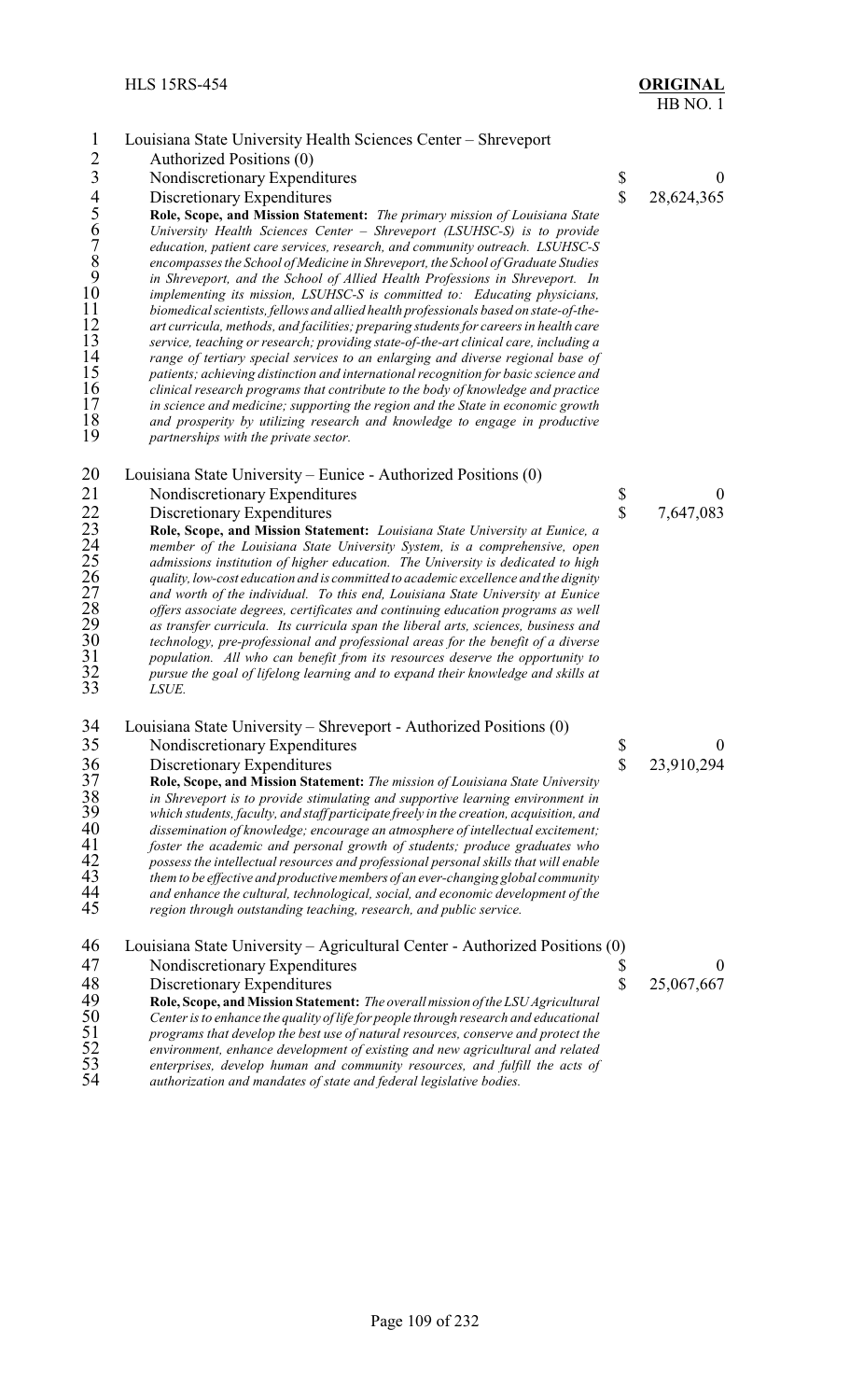| $\mathbf{1}$<br>23456789<br>$10\,$<br>11<br>12<br>13<br>14 | Pennington Biomedical Research Center - Authorized Positions (0)<br>Nondiscretionary Expenditures<br>Discretionary Expenditures<br>Role, Scope, and Mission Statement: The research at the Pennington Biomedical<br>Research Center is multifaceted, yet focused on a single mission - promote longer,<br>healthier lives through nutritional research and preventive medicine. The center's<br>mission is to attack chronic diseases such as cancer, heart disease, diabetes, and<br>stroke before they become killers. The process begins with basic research in<br>cellular and molecular biology, progresses to tissues and organ physiology, and is<br>extended to whole body biology and behavior. The research is then applied to<br>human volunteers in a clinical setting. Ultimately, findings are extended to<br>communities and large populations and then shared with scientists and spread to<br>consumers across the world through public education programs and commercial<br>applications. | $\frac{1}{2}$ | $\theta$<br>945,716    |
|------------------------------------------------------------|-------------------------------------------------------------------------------------------------------------------------------------------------------------------------------------------------------------------------------------------------------------------------------------------------------------------------------------------------------------------------------------------------------------------------------------------------------------------------------------------------------------------------------------------------------------------------------------------------------------------------------------------------------------------------------------------------------------------------------------------------------------------------------------------------------------------------------------------------------------------------------------------------------------------------------------------------------------------------------------------------------------|---------------|------------------------|
| 15                                                         | 19-615 SOUTHERN UNIVERSITY BOARD OF SUPERVISORS                                                                                                                                                                                                                                                                                                                                                                                                                                                                                                                                                                                                                                                                                                                                                                                                                                                                                                                                                             |               |                        |
| 16<br>17<br>18                                             | Provided, however, funds and authorized positions for the Southern University Board of<br>Supervisors shall be appropriated pursuant to the formula and plan adopted by the Board of<br>Regents for allocation to each of the Southern University Board of Supervisors institutions.                                                                                                                                                                                                                                                                                                                                                                                                                                                                                                                                                                                                                                                                                                                        |               |                        |
| 19<br>20<br>21<br>22                                       | <b>EXPENDITURES:</b><br>Southern University Board of Supervisors - Authorized Positions (0)<br>Nondiscretionary Expenditures<br>Discretionary Expenditures                                                                                                                                                                                                                                                                                                                                                                                                                                                                                                                                                                                                                                                                                                                                                                                                                                                  | \$<br>\$      | $\theta$<br>85,309,897 |
| 23                                                         | <b>TOTAL EXPENDITURES</b>                                                                                                                                                                                                                                                                                                                                                                                                                                                                                                                                                                                                                                                                                                                                                                                                                                                                                                                                                                                   | \$            | 85,309,897             |
| 24                                                         | MEANS OF FINANCE (NONDISCRETIONARY):                                                                                                                                                                                                                                                                                                                                                                                                                                                                                                                                                                                                                                                                                                                                                                                                                                                                                                                                                                        |               |                        |
| 25                                                         | TOTAL MEANS OF FINANCING (NONDISCRETIONARY)                                                                                                                                                                                                                                                                                                                                                                                                                                                                                                                                                                                                                                                                                                                                                                                                                                                                                                                                                                 | $\frac{1}{2}$ | $\boldsymbol{0}$       |
| 26<br>27                                                   | MEANS OF FINANCE (DISCRETIONARY):<br>State General Fund by:                                                                                                                                                                                                                                                                                                                                                                                                                                                                                                                                                                                                                                                                                                                                                                                                                                                                                                                                                 |               |                        |
| 28                                                         | <b>Interagency Transfers</b>                                                                                                                                                                                                                                                                                                                                                                                                                                                                                                                                                                                                                                                                                                                                                                                                                                                                                                                                                                                | \$            | 5,328,319              |
| 29                                                         | Fees and Self-generated Revenues                                                                                                                                                                                                                                                                                                                                                                                                                                                                                                                                                                                                                                                                                                                                                                                                                                                                                                                                                                            | \$            | 71,513,824             |
| 30                                                         | <b>Statutory Dedications:</b>                                                                                                                                                                                                                                                                                                                                                                                                                                                                                                                                                                                                                                                                                                                                                                                                                                                                                                                                                                               |               |                        |
| 31                                                         | Support Education in Louisiana First Fund                                                                                                                                                                                                                                                                                                                                                                                                                                                                                                                                                                                                                                                                                                                                                                                                                                                                                                                                                                   | \$            | 3,013,545              |
| 32                                                         | Tobacco Tax Health Care Fund                                                                                                                                                                                                                                                                                                                                                                                                                                                                                                                                                                                                                                                                                                                                                                                                                                                                                                                                                                                | \$            | 1,000,000              |
| 33                                                         | Southern University AgCenter Program Fund                                                                                                                                                                                                                                                                                                                                                                                                                                                                                                                                                                                                                                                                                                                                                                                                                                                                                                                                                                   | \$            | 750,000                |
| 34                                                         | Pari-Mutuel Live Racing Facility Gaming Control Fund                                                                                                                                                                                                                                                                                                                                                                                                                                                                                                                                                                                                                                                                                                                                                                                                                                                                                                                                                        | \$            | 50,000                 |
| 35                                                         | <b>Federal Funds</b>                                                                                                                                                                                                                                                                                                                                                                                                                                                                                                                                                                                                                                                                                                                                                                                                                                                                                                                                                                                        | \$            | 3,654,209              |
| 36                                                         | TOTAL MEANS OF FINANCING (DISCRETIONARY)                                                                                                                                                                                                                                                                                                                                                                                                                                                                                                                                                                                                                                                                                                                                                                                                                                                                                                                                                                    | \$            | 85,309,897             |
| 37                                                         | Out of the funds and authorized positions appropriated herein to the Southern University                                                                                                                                                                                                                                                                                                                                                                                                                                                                                                                                                                                                                                                                                                                                                                                                                                                                                                                    |               |                        |
| 38                                                         | Board of Supervisors, the following amounts shall be allocated to each higher education                                                                                                                                                                                                                                                                                                                                                                                                                                                                                                                                                                                                                                                                                                                                                                                                                                                                                                                     |               |                        |

institution.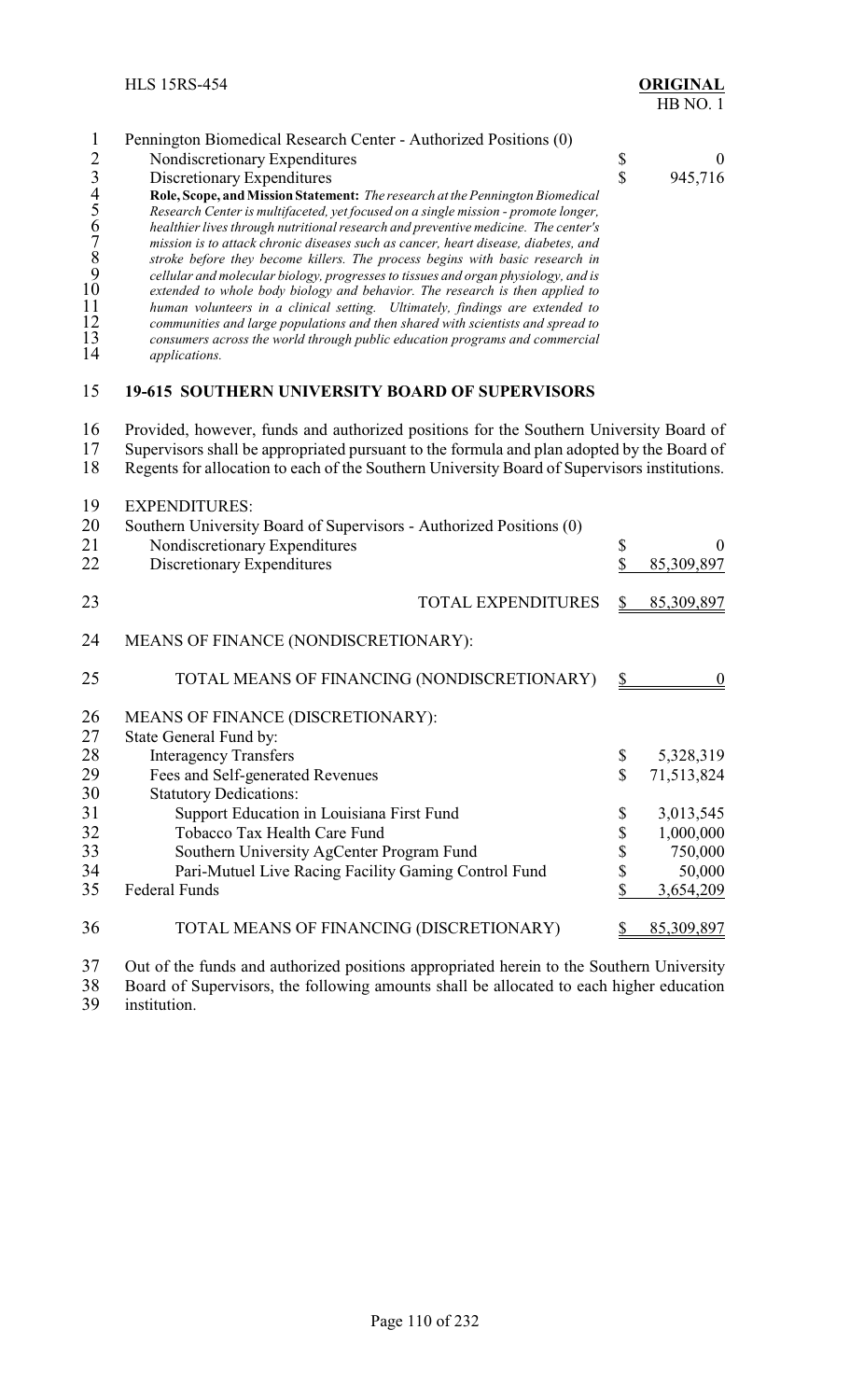|                                            |                                                                                                                                                                  |             | FIB NU. I        |
|--------------------------------------------|------------------------------------------------------------------------------------------------------------------------------------------------------------------|-------------|------------------|
| $\mathbf{1}$                               | Southern University Board of Supervisors - Authorized Positions (0)                                                                                              |             |                  |
| $\overline{2}$                             | Nondiscretionary Expenditures                                                                                                                                    | \$          | $\boldsymbol{0}$ |
| $\overline{\mathbf{3}}$                    | Discretionary Expenditures                                                                                                                                       | \$          | $\boldsymbol{0}$ |
| $\frac{4}{5}$                              | Role, Scope, and Mission Statement: The Southern University Board of                                                                                             |             |                  |
|                                            | Supervisors shall exercise power necessary to supervise and manage the campuses                                                                                  |             |                  |
|                                            | of postsecondary education under its control, to include receipt and expenditure of                                                                              |             |                  |
| $\begin{array}{c} 6 \\ 7 \\ 8 \end{array}$ | all funds appropriated for the use of the board and the institutions under its                                                                                   |             |                  |
|                                            | jurisdiction in accordance with the Master Plan, set tuition and attendance fees for                                                                             |             |                  |
| 9                                          | both residents and nonresidents, purchase/lease land and purchase/construct                                                                                      |             |                  |
| 10                                         | buildings (subject to Regents approval), purchase equipment, maintain and improve                                                                                |             |                  |
| 11<br>12                                   | facilities, employ and fix salaries of personnel, review and approve curricula,                                                                                  |             |                  |
| 13                                         | programs of study (subject to Regents approval), award certificates and confer<br>degrees and issue diplomas, adopt rules and regulations and perform such other |             |                  |
| 14                                         | functions necessary to the supervision and management of the university system it                                                                                |             |                  |
| 15                                         | supervises. The Southern University System is comprised of the campuses under the                                                                                |             |                  |
| 16                                         | supervision and management of the Board of Supervisors of Southern University                                                                                    |             |                  |
| 17                                         | and Agricultural and Mechanical College as follows: Southern University                                                                                          |             |                  |
| 18                                         | Agricultural and Mechanical College (SUBR), Southern University at New Orleans                                                                                   |             |                  |
| 19                                         | (SUNO), Southern University at Shreveport (SUSLA), Southern University Law                                                                                       |             |                  |
| 20<br>21                                   | Center (SULC) and Southern University Agricultural Research and Extension                                                                                        |             |                  |
|                                            | Center (SUAG).                                                                                                                                                   |             |                  |
| 22                                         | Southern University – Agricultural & Mechanical College - Authorized Positions (0)                                                                               |             |                  |
| 23                                         | Nondiscretionary Expenditures                                                                                                                                    | \$          | $\boldsymbol{0}$ |
|                                            | Discretionary Expenditures                                                                                                                                       | $\mathbf S$ | 51,851,830       |
|                                            | Role, Scope, and Mission Statement: Southern University and Agricultural &                                                                                       |             |                  |
|                                            | Mechanical College (SUBR) serves the educational needs of Louisiana's                                                                                            |             |                  |
|                                            | population through a variety of undergraduate, graduate, and professional                                                                                        |             |                  |
|                                            | programs. The mission of Southern University and A&M College, an Historically                                                                                    |             |                  |
|                                            | Black, 1890 land-grant institution, is to provide opportunities for a diverse student                                                                            |             |                  |
|                                            | population to achieve a high-quality, global educational experience, to engage in                                                                                |             |                  |
|                                            | scholarly, research, and creative activities, and to give meaningful public service                                                                              |             |                  |
|                                            | to the community, the state, the nation, and the world so that Southern University                                                                               |             |                  |
|                                            | graduates are competent, informed, and productive citizens.                                                                                                      |             |                  |
| $\sim$ $\lambda$                           |                                                                                                                                                                  |             |                  |

- Southern University Law Center Authorized Positions (0)
- 35 Nondiscretionary Expenditures \$ 0<br>36 Discretionary Expenditures \$ 8,422,350
- 

36 Discretionary Expenditures<br>37 Role, Scope, and Mission States<br>38 offers legal training to a diverse g **Role, Scope, and Mission Statement:** *Southern University Law Center (SULC) offers legal training to a diverse group of students in pursuit of the Juris Doctorate degree. SULC seeks to maintain its historical tradition of providing legal education opportunities to under-represented racial, ethnic, and economic groups to advance society with competent, ethical individuals, professionally equipped for positions of responsibility and leadership; provide a comprehensive knowledge of the civil law in Louisiana; and promotes legal services in underprivileged urban and rural communities.*

- 45 Southern University New Orleans Authorized Positions (0)<br>46 Nondiscretionary Expenditures
- 46 Nondiscretionary Expenditures \$ 0<br>47 Discretionary Expenditures \$ 12,019,135
- 

47 Discretionary Expenditures S<br> **48** Role, Scope, and Mission Statement: Southern University – New Orleans<br>
49 primarily serves the educational and cultural needs of the Greater New Orleans **Role, Scope, and Mission Statement:** *Southern University – New Orleans* primarily serves the educational and cultural needs of the Greater New Orleans<br>50 *metropolitan area.* SUNO creates and maintains an environment conducive to<br>51 *learning and growth, promotes the upward mobility of student metropolitan area. SUNO creates and maintains an environment conducive to learning and growth, promotes the upward mobility of students by preparing them to enter into new, as well as traditional, careers and equips them to function optimally in the mainstream of American society. SUNO provides a sound education tailored to special needs of students coming to an open admissions institution and prepares them for full participation in a complex and changing society. SUNO serves as a foundation fortraining in one of the professions. SUNO provides instruction for the working adult populace of the area who seek to continue their education in the evening or on weekends.*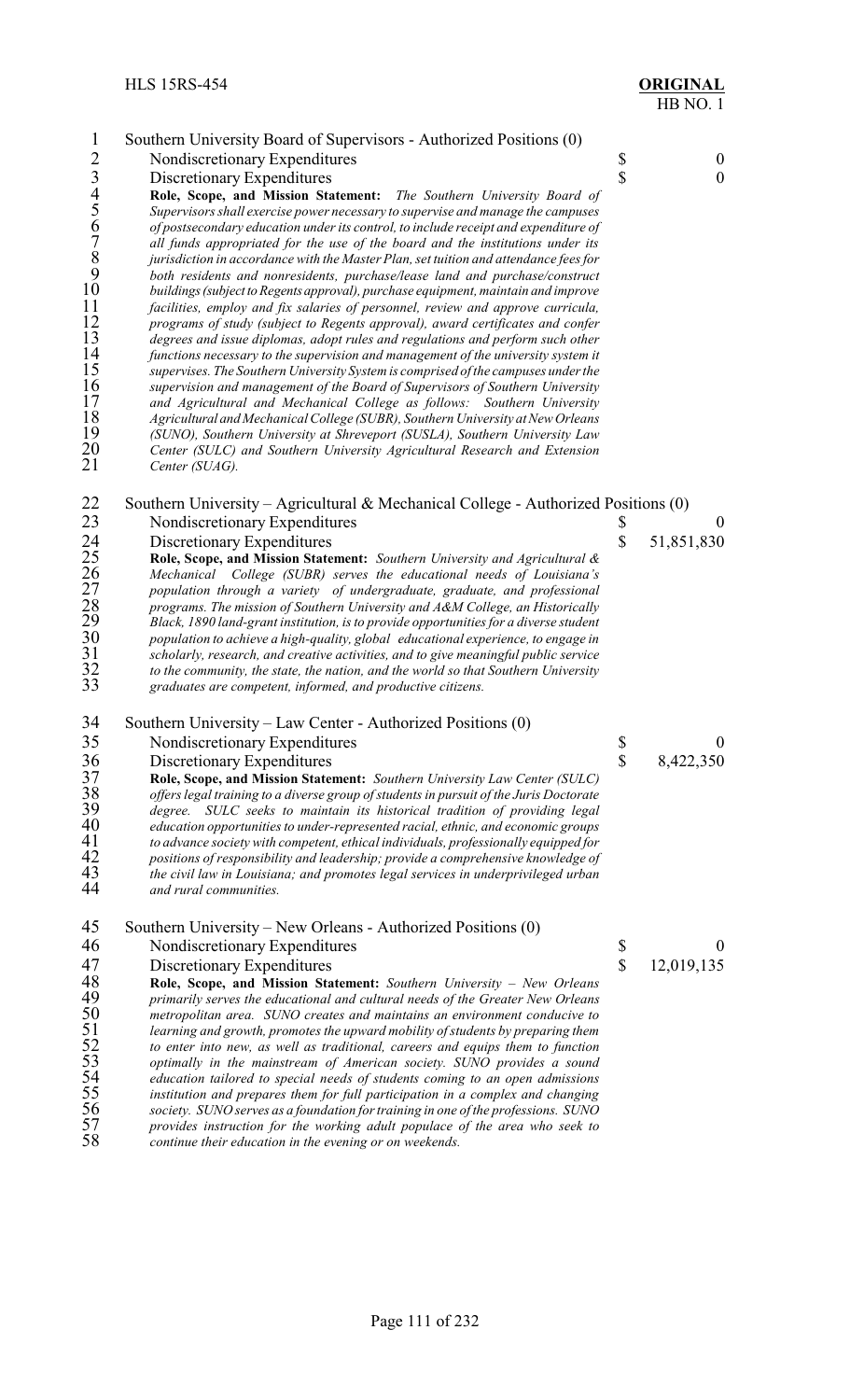| 1<br>$\overline{2}$<br>$\mathfrak{Z}$<br>456789<br>10 | Southern University – Shreveport, Louisiana - Authorized Positions (0)<br>Nondiscretionary Expenditures<br>Discretionary Expenditures<br>Role, Scope, and Mission Statement: This Southern University - Shreveport,<br>Louisiana (SUSLA) primarily serves the Shreveport/Bossier City metropolitan area.<br>SUSLA serves the educational needs of this population primarily through a select<br>number of associates degree and certificate programs. These programs are<br>designed for a number of purposes; for students who plan to transfer to a four-year<br>institution to pursue further academic training, for students wishing to enter the<br>workforce and for employees desiring additional training and/or retraining. | \$<br>\$           | $\boldsymbol{0}$<br>7,553,246 |
|-------------------------------------------------------|--------------------------------------------------------------------------------------------------------------------------------------------------------------------------------------------------------------------------------------------------------------------------------------------------------------------------------------------------------------------------------------------------------------------------------------------------------------------------------------------------------------------------------------------------------------------------------------------------------------------------------------------------------------------------------------------------------------------------------------|--------------------|-------------------------------|
| 11                                                    | Southern University – Agricultural Research & Extension Center                                                                                                                                                                                                                                                                                                                                                                                                                                                                                                                                                                                                                                                                       |                    |                               |
| 12                                                    | Authorized Positions (0)                                                                                                                                                                                                                                                                                                                                                                                                                                                                                                                                                                                                                                                                                                             |                    |                               |
| 13                                                    | Nondiscretionary Expenditures                                                                                                                                                                                                                                                                                                                                                                                                                                                                                                                                                                                                                                                                                                        | \$                 | $\theta$                      |
| 14                                                    | Discretionary Expenditures                                                                                                                                                                                                                                                                                                                                                                                                                                                                                                                                                                                                                                                                                                           | $\mathbf{\hat{S}}$ | 5,463,336                     |
| 15<br>16                                              | Role, Scope, and Mission Statement: The mission of the Southern University<br>Agricultural Research and Extension Center (SUAREC) is to conduct basic and                                                                                                                                                                                                                                                                                                                                                                                                                                                                                                                                                                            |                    |                               |
| 17                                                    | applied research and disseminate information to the citizens of Louisiana in a                                                                                                                                                                                                                                                                                                                                                                                                                                                                                                                                                                                                                                                       |                    |                               |
| 18                                                    | manner that is useful in addressing their scientific, technological, social, economic                                                                                                                                                                                                                                                                                                                                                                                                                                                                                                                                                                                                                                                |                    |                               |
| 19                                                    | and cultural needs. The center generates knowledge through its research and                                                                                                                                                                                                                                                                                                                                                                                                                                                                                                                                                                                                                                                          |                    |                               |
| 20                                                    | disseminates relevant information through its extension program that addresses the                                                                                                                                                                                                                                                                                                                                                                                                                                                                                                                                                                                                                                                   |                    |                               |
|                                                       | scientific, technological, social, economic and cultural needs of all citizens, with<br>particular emphasis on those who are socially, economically and educationally                                                                                                                                                                                                                                                                                                                                                                                                                                                                                                                                                                |                    |                               |
| $\frac{21}{22}$<br>23                                 | disadvantaged. Cooperation with federal agencies and other state and local                                                                                                                                                                                                                                                                                                                                                                                                                                                                                                                                                                                                                                                           |                    |                               |
| 24                                                    | agencies ensure that the overall needs of citizens of Louisiana are met through the                                                                                                                                                                                                                                                                                                                                                                                                                                                                                                                                                                                                                                                  |                    |                               |
| 25                                                    | effective and efficient use of the resources provided to the center.                                                                                                                                                                                                                                                                                                                                                                                                                                                                                                                                                                                                                                                                 |                    |                               |

# **19-620 UNIVERSITY OF LOUISIANA BOARD OF SUPERVISORS**

27 Provided, however, funds and authorized positions for the University of Louisiana System<br>28 Board of Supervisors shall be appropriated pursuant to the formula and plan adopted by the

28 Board of Supervisors shall be appropriated pursuant to the formula and plan adopted by the<br>29 Board of Regents for allocation to each of the University of Louisiana System Board of 29 Board of Regents for allocation to each of the University of Louisiana System Board of Supervisors institutions.

Supervisors institutions.

#### EXPENDITURES:

| 32 | University of Louisiana Board of Supervisors - Authorized Positions (0) |    |             |
|----|-------------------------------------------------------------------------|----|-------------|
| 33 | Nondiscretionary Expenditures                                           | \$ | $\theta$    |
| 34 | Discretionary Expenditures                                              |    | 552,087,872 |
| 35 | <b>TOTAL EXPENDITURES</b>                                               | S. | 552,087,872 |
| 36 | MEANS OF FINANCE (DISCRETIONARY):                                       |    |             |
| 37 | State General Fund by:                                                  |    |             |
| 38 | <b>Interagency Transfers</b>                                            | \$ | 74,923      |
| 39 | Fees & Self-generated Revenues                                          |    | 534,673,403 |
| 40 | <b>Statutory Dedication:</b>                                            |    |             |
| 41 | Support Education in Louisiana First Fund                               | \$ | 16,901,054  |
| 42 | Calcasieu Parish Fund                                                   |    | 438,492     |
| 43 |                                                                         |    |             |
| 44 | TOTAL MEANS OF FINANCING (DISCRETIONARY)                                |    | 552,087,872 |

45 Out of the funds and authorized positions appropriated herein to the University of Louisiana<br>46 Board of Supervisors (ULS), the following amounts shall be allocated to each higher Board of Supervisors (ULS), the following amounts shall be allocated to each higher

education institution.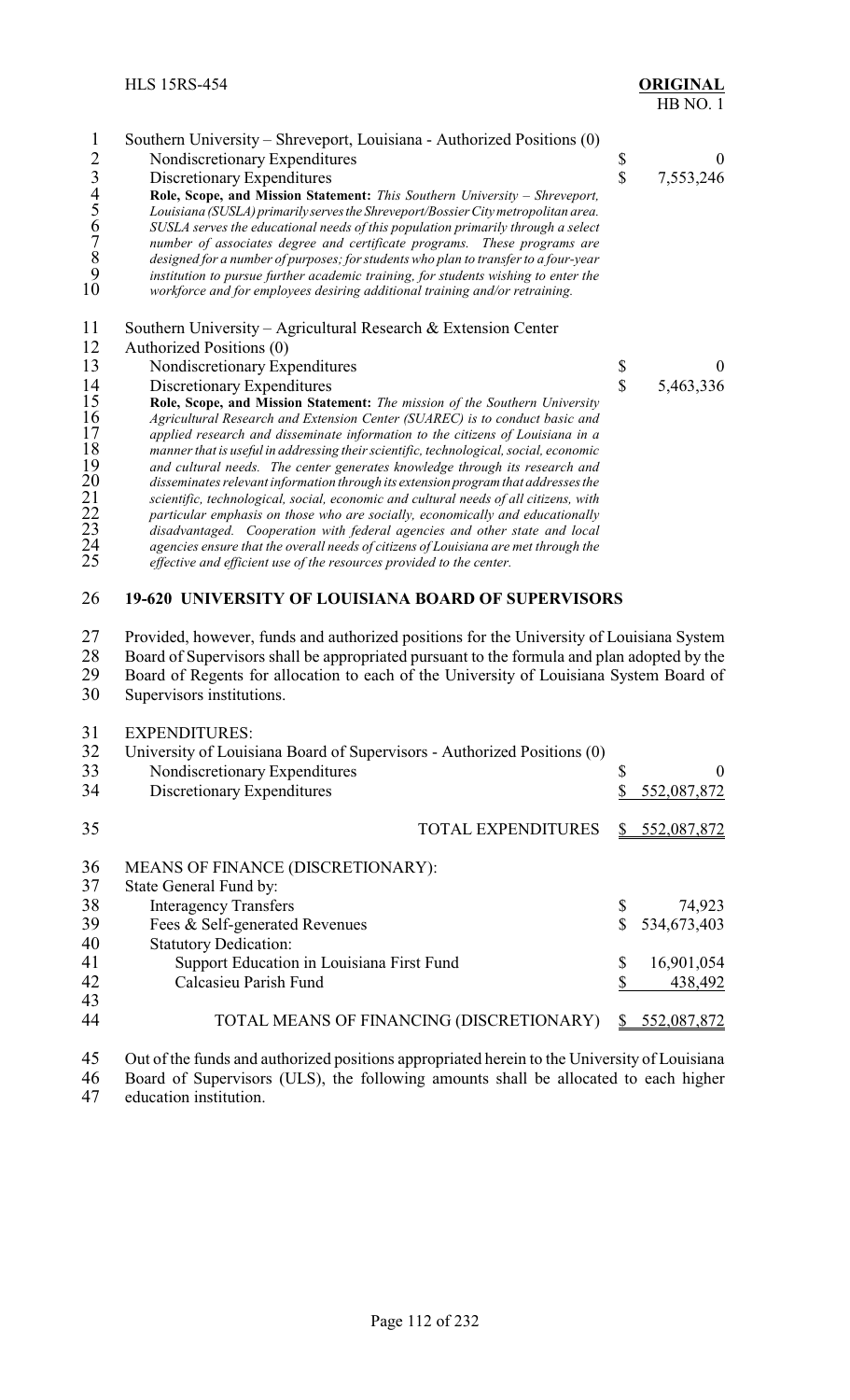system.

# HB NO. 1

## 1 University of Louisiana Board of Supervisors - Authorized Positions (0)<br>2 Nondiscretionary Expenditures 3 Discretionary Expenditures 5 6 0<br>
13 Discretionary Expenditures 5 4,714,000<br>
14 Role, Scope, and Mission Statement: The University of Louisiana System is<br>
5 composed of the nine institutions under the supervision and man Discretionary Expenditures **Role, Scope, and Mission Statement:** *The University of Louisiana System is composed of the nine institutions under the supervision and management of the Board of Supervisors for the University of Louisiana System: Grambling State University, Louisiana Tech University, McNeese State University, Nicholls State University, Northwestern State University of Louisiana, Southeastern Louisiana University, the University of Louisiana at Lafayette, the University of Louisiana at Monroe, and the University of New Orleans. The Board of Supervisors for the University of Louisiana System shall exercise power as necessary to supervise and manage the institutions of postsecondary education under its control, including receiving and expending all funds appropriated for the use of the board and the institutions under its jurisdiction in accordance with the Master Plan; setting tuition and attendance fees for both residents and nonresidents; purchasing or leasing land and purchasing or constructing buildings subject to approval of the Regents; purchasing equipment; maintaining and improving facilities; employing and fixing salaries of personnel; reviewing and approving curricula and programs* 19 of study subject to approval of the Regents; awarding certificates, conferring<br>20 degrees, and issuing diplomas; adopting rules and regulations; and performing<br>21 such other functions as are necessary to the supervision

 *degrees, and issuing diplomas; adopting rules and regulations; and performing such other functions as are necessary to the supervision and management of the*

24 Nondiscretionary Expenditures \$ 0<br>
25 Discretionary Expenditures \$ 40,073,512<br>
26 Role, Scope, and Mission Statement: Nicholls State University is a<br>
27 comprehensive, regional, selective admissions university that prov Discretionary Expenditures<br> **Role, Scope, and Mission Statement:** Nicholls State University is a **Role, Scope, and Mission Statement:** *Nicholls State University is a comprehensive, regional, selective admissions university that provides a unique blend of excellent academic programs to meet the needs of Louisiana and beyond. For more than half a century, the University has been the leader in postsecondary*<br>
20 *education in an area rich in cultural and natural resources. While maintaining*<br>
21 *major partnerships with businesses, local sch education in an area rich in cultural and natural resources. While maintaining major partnerships with businesses, local school systems, community agencies, and other educational institutions, Nicholls actively participates in the educational,* 33 social, and cultural infrastructure of the region. Nicholls' location in the heart of<br>34 South Louisiana and its access to the Gulf of Mexico and to one of the nation's<br>35 major estuaries provides valuable opportunities *South Louisiana and its access to the Gulf of Mexico and to one of the nation's major estuaries provides valuable opportunities for instruction, research and service, particularly in the fields of marine biology, petroleum technology, and culinary arts. Nicholls makes significant contributionsto the economic development of the region, maintaining a vital commitment to the well-being of its people through programs that have strong ties to a nationally recognized health care industry in the Thibodaux-Houma metropolitan area,to area business and industry, and to its K-12 education system. As such, it is a center for collaborative, scientific, technological, cultural, educational and economic leadership and services in South Central Louisiana.*

23 Nicholls State University - Authorized Positions (0)<br>24 Nondiscretionary Expenditures

45 Nondiscretionary Expenditures \$ 0<br>46 Discretionary Expenditures \$ 34,080,227

46 Discretionary Expenditures <br>47 Role, Scope, and Mission Statement: Grambling State University (GSU) is a **Role, Scope, and Mission Statement:** *Grambling State University (GSU) is a* comprehensive, historically-black institution that offers a broad spectrum of undergraduate and graduate programs of study. The University em *comprehensive, historically-black institution that offers a broad spectrum of undergraduate and graduate programs of study. The University embraces its*<br>50 *founding principle of educational opportunity, is committed to the education of*<br>51 *minorities in American society, and seeks to reflect i founding principle of educational opportunity, is committed to the education of minorities in American society, and seeks to reflect in all of its programs the diversity present in the world. The GSU community of learners strives for excellence in the pursuit of knowledge. The University prepares its graduates to compete and succeed in careers, to contribute to the advancement of knowledge, and to lead productive lives as informed citizens in a democratic society. It provides a living and learning environment to nurture students' development for leadership in academics, athletics, campus governance, and future pursuits.* Grambling advances the study and preservation of African American history, art *and culture, and seeks to foster in its students a commitment to service to improve* the quality of life for all.

<sup>44</sup> Grambling State University - Authorized Positions (0)<br>45 Nondiscretionary Expenditures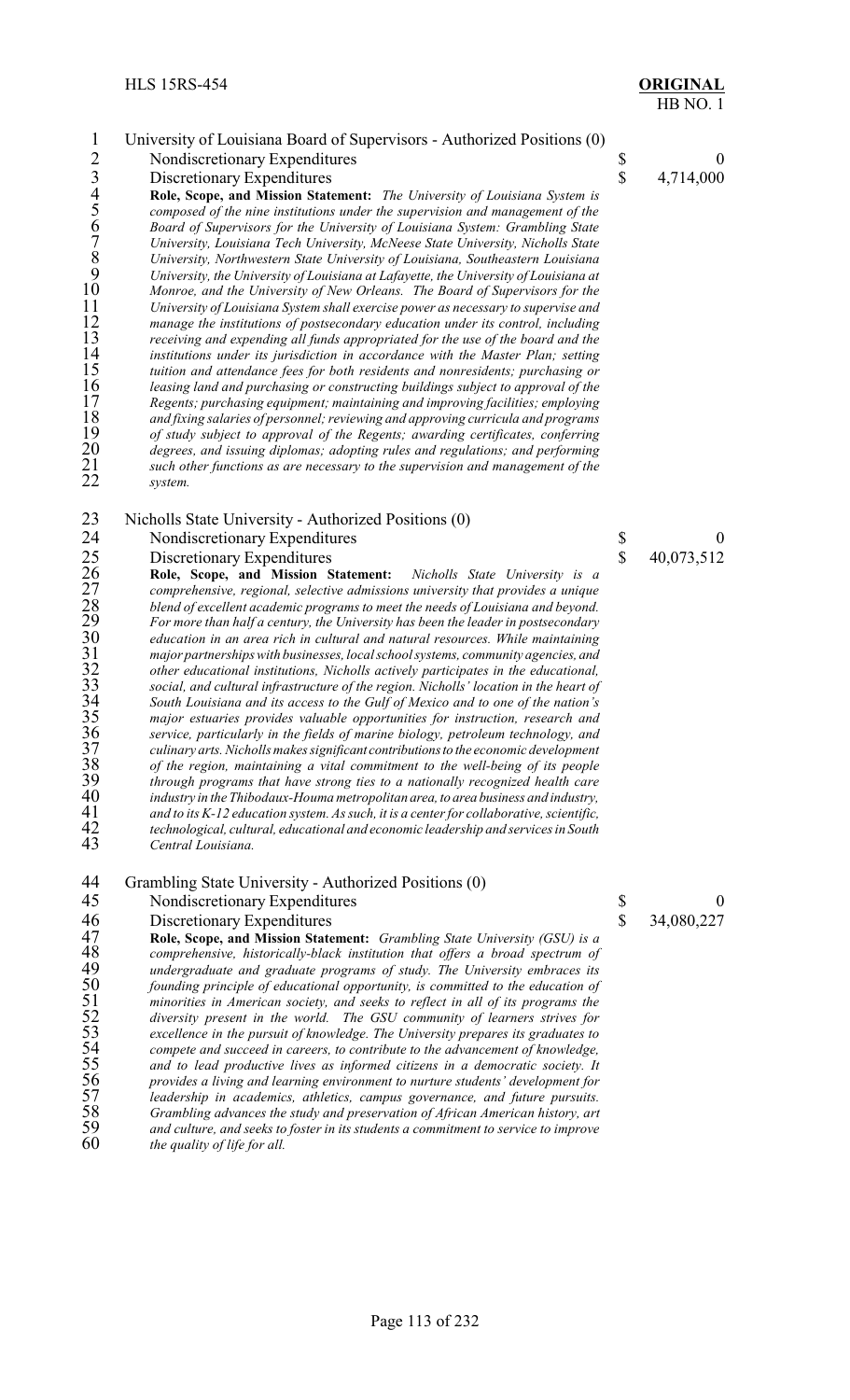| $\mathbf{1}$                                                                              | Louisiana Tech University - Authorized Positions (0)                                                                                                                                                                                                                                                                                                                                                                                                                                                                                                                                                                                                                                                                                                                                                                                                                                                                                                                                                                                                                                                                                                                                                                                                                      |                         |                  |
|-------------------------------------------------------------------------------------------|---------------------------------------------------------------------------------------------------------------------------------------------------------------------------------------------------------------------------------------------------------------------------------------------------------------------------------------------------------------------------------------------------------------------------------------------------------------------------------------------------------------------------------------------------------------------------------------------------------------------------------------------------------------------------------------------------------------------------------------------------------------------------------------------------------------------------------------------------------------------------------------------------------------------------------------------------------------------------------------------------------------------------------------------------------------------------------------------------------------------------------------------------------------------------------------------------------------------------------------------------------------------------|-------------------------|------------------|
| $\overline{2}$                                                                            | Nondiscretionary Expenditures                                                                                                                                                                                                                                                                                                                                                                                                                                                                                                                                                                                                                                                                                                                                                                                                                                                                                                                                                                                                                                                                                                                                                                                                                                             | \$                      | $\boldsymbol{0}$ |
| $\overline{\mathbf{3}}$                                                                   | Discretionary Expenditures                                                                                                                                                                                                                                                                                                                                                                                                                                                                                                                                                                                                                                                                                                                                                                                                                                                                                                                                                                                                                                                                                                                                                                                                                                                | $\hat{\mathbf{S}}$      | 75,857,254       |
| $rac{4}{5}$ 67<br>$\frac{8}{9}$<br>$10\,$<br>11<br>12<br>13<br>14<br>15<br>16<br>17<br>18 | Role, Scope, and Mission Statement: Louisiana Tech University recognizes its<br>threefold obligation to advance the state of knowledge, to disseminate knowledge,<br>and to provide strong outreach and service programs and activities. To fulfill its<br>obligations, the university will maintain a strong research, creative environment,<br>and intellectual environment that encourages the development and application of<br>knowledge. Recognizing that service is an important function of every university,<br>Louisiana Tech provides outreach programs and activities to meet the needs of the<br>region and the state. Louisiana Tech views graduate study and research as integral<br>to the university's purpose. Committed to graduate education through the<br>doctorate, it will conduct research appropriate to the level of academic programs<br>offered and will have a defined ratio of undergraduate to graduate enrollment.<br>Doctoral programs will continue to focus on fields of study in which the University<br>has the ability to achieve national competitiveness or to respond to specific state<br>or regional needs. As such, Louisiana Tech will provide leadership for the region's<br>engineering, science and business innovation. |                         |                  |
| 19                                                                                        | McNeese State University - Authorized Positions (0)                                                                                                                                                                                                                                                                                                                                                                                                                                                                                                                                                                                                                                                                                                                                                                                                                                                                                                                                                                                                                                                                                                                                                                                                                       |                         |                  |
| 20                                                                                        | Nondiscretionary Expenditures                                                                                                                                                                                                                                                                                                                                                                                                                                                                                                                                                                                                                                                                                                                                                                                                                                                                                                                                                                                                                                                                                                                                                                                                                                             |                         | $\boldsymbol{0}$ |
|                                                                                           | Discretionary Expenditures                                                                                                                                                                                                                                                                                                                                                                                                                                                                                                                                                                                                                                                                                                                                                                                                                                                                                                                                                                                                                                                                                                                                                                                                                                                | $\frac{1}{3}$           | 45,482,658       |
|                                                                                           | Role, Scope, and Mission Statement:<br>McNeese State University is a                                                                                                                                                                                                                                                                                                                                                                                                                                                                                                                                                                                                                                                                                                                                                                                                                                                                                                                                                                                                                                                                                                                                                                                                      |                         |                  |
|                                                                                           | comprehensive institution that provides leadership for educational, cultural, and                                                                                                                                                                                                                                                                                                                                                                                                                                                                                                                                                                                                                                                                                                                                                                                                                                                                                                                                                                                                                                                                                                                                                                                         |                         |                  |
|                                                                                           | economic development for southwest Louisiana. It offers a wide range of                                                                                                                                                                                                                                                                                                                                                                                                                                                                                                                                                                                                                                                                                                                                                                                                                                                                                                                                                                                                                                                                                                                                                                                                   |                         |                  |
|                                                                                           | baccalaureate programs and select graduate programs appropriate for the                                                                                                                                                                                                                                                                                                                                                                                                                                                                                                                                                                                                                                                                                                                                                                                                                                                                                                                                                                                                                                                                                                                                                                                                   |                         |                  |
|                                                                                           | workforce, allied health, and intellectual capital needs of the area. The institution                                                                                                                                                                                                                                                                                                                                                                                                                                                                                                                                                                                                                                                                                                                                                                                                                                                                                                                                                                                                                                                                                                                                                                                     |                         |                  |
|                                                                                           | promotes diverse economic growth and provides programs critical to the oil, gas,                                                                                                                                                                                                                                                                                                                                                                                                                                                                                                                                                                                                                                                                                                                                                                                                                                                                                                                                                                                                                                                                                                                                                                                          |                         |                  |
|                                                                                           | petrochemical, and related industries operating in the region. Its academic                                                                                                                                                                                                                                                                                                                                                                                                                                                                                                                                                                                                                                                                                                                                                                                                                                                                                                                                                                                                                                                                                                                                                                                               |                         |                  |
|                                                                                           | programs and services are vital resources for increasing the level of education,                                                                                                                                                                                                                                                                                                                                                                                                                                                                                                                                                                                                                                                                                                                                                                                                                                                                                                                                                                                                                                                                                                                                                                                          |                         |                  |
|                                                                                           | productivity, and quality of life for the citizens of Louisiana. The University                                                                                                                                                                                                                                                                                                                                                                                                                                                                                                                                                                                                                                                                                                                                                                                                                                                                                                                                                                                                                                                                                                                                                                                           |                         |                  |
|                                                                                           | allocates resources and functions according to principles and values that promote                                                                                                                                                                                                                                                                                                                                                                                                                                                                                                                                                                                                                                                                                                                                                                                                                                                                                                                                                                                                                                                                                                                                                                                         |                         |                  |
|                                                                                           | accountability for excellence in teaching, scholarship and service, and for cultural                                                                                                                                                                                                                                                                                                                                                                                                                                                                                                                                                                                                                                                                                                                                                                                                                                                                                                                                                                                                                                                                                                                                                                                      |                         |                  |
|                                                                                           | awareness and economic development. McNeese emphasizes teaching excellence                                                                                                                                                                                                                                                                                                                                                                                                                                                                                                                                                                                                                                                                                                                                                                                                                                                                                                                                                                                                                                                                                                                                                                                                |                         |                  |
|                                                                                           | to foster student access and success, and it seeks partnerships and collaboration                                                                                                                                                                                                                                                                                                                                                                                                                                                                                                                                                                                                                                                                                                                                                                                                                                                                                                                                                                                                                                                                                                                                                                                         |                         |                  |
|                                                                                           | with community and educational entities to facilitate economic growth and diversity                                                                                                                                                                                                                                                                                                                                                                                                                                                                                                                                                                                                                                                                                                                                                                                                                                                                                                                                                                                                                                                                                                                                                                                       |                         |                  |
| 36                                                                                        | in Southwest Louisiana. Instructional delivery via distance learning technology                                                                                                                                                                                                                                                                                                                                                                                                                                                                                                                                                                                                                                                                                                                                                                                                                                                                                                                                                                                                                                                                                                                                                                                           |                         |                  |
| 37                                                                                        | enables a broader student population to reach higher education goals.                                                                                                                                                                                                                                                                                                                                                                                                                                                                                                                                                                                                                                                                                                                                                                                                                                                                                                                                                                                                                                                                                                                                                                                                     |                         |                  |
| 38                                                                                        | University of Louisiana at Monroe - Authorized Positions (0)                                                                                                                                                                                                                                                                                                                                                                                                                                                                                                                                                                                                                                                                                                                                                                                                                                                                                                                                                                                                                                                                                                                                                                                                              |                         |                  |
| 39                                                                                        | Nondiscretionary Expenditures                                                                                                                                                                                                                                                                                                                                                                                                                                                                                                                                                                                                                                                                                                                                                                                                                                                                                                                                                                                                                                                                                                                                                                                                                                             | \$                      | $\boldsymbol{0}$ |
| 40                                                                                        | Discretionary Expenditures                                                                                                                                                                                                                                                                                                                                                                                                                                                                                                                                                                                                                                                                                                                                                                                                                                                                                                                                                                                                                                                                                                                                                                                                                                                | $\overline{\mathbb{S}}$ | 51,153,561       |
| 41                                                                                        | Role, Scope, and Mission Statement: A comprehensive senior institution of                                                                                                                                                                                                                                                                                                                                                                                                                                                                                                                                                                                                                                                                                                                                                                                                                                                                                                                                                                                                                                                                                                                                                                                                 |                         |                  |
| 42                                                                                        | higher learning, the University of Louisiana at Monroe (UL Monroe) offers a                                                                                                                                                                                                                                                                                                                                                                                                                                                                                                                                                                                                                                                                                                                                                                                                                                                                                                                                                                                                                                                                                                                                                                                               |                         |                  |
| 43                                                                                        | complete educational experience emphasizing a learning environment where                                                                                                                                                                                                                                                                                                                                                                                                                                                                                                                                                                                                                                                                                                                                                                                                                                                                                                                                                                                                                                                                                                                                                                                                  |                         |                  |
|                                                                                           | excellence is the hallmark. The university dedicates itself to student learning, pure                                                                                                                                                                                                                                                                                                                                                                                                                                                                                                                                                                                                                                                                                                                                                                                                                                                                                                                                                                                                                                                                                                                                                                                     |                         |                  |
| 44<br>45                                                                                  | and applied research, and advancing knowledge through traditional and alternative                                                                                                                                                                                                                                                                                                                                                                                                                                                                                                                                                                                                                                                                                                                                                                                                                                                                                                                                                                                                                                                                                                                                                                                         |                         |                  |
|                                                                                           | delivery modalities. With its human, academic, and physical resources, UL Monroe                                                                                                                                                                                                                                                                                                                                                                                                                                                                                                                                                                                                                                                                                                                                                                                                                                                                                                                                                                                                                                                                                                                                                                                          |                         |                  |
|                                                                                           | enhances the quality of life in the mid-South. UL Monroe is committed to serving                                                                                                                                                                                                                                                                                                                                                                                                                                                                                                                                                                                                                                                                                                                                                                                                                                                                                                                                                                                                                                                                                                                                                                                          |                         |                  |
|                                                                                           | as a gateway to diverse academic studies for citizens living in the urban and rural                                                                                                                                                                                                                                                                                                                                                                                                                                                                                                                                                                                                                                                                                                                                                                                                                                                                                                                                                                                                                                                                                                                                                                                       |                         |                  |
|                                                                                           | regions of the mid-South and the world beyond. The University offers a broad array                                                                                                                                                                                                                                                                                                                                                                                                                                                                                                                                                                                                                                                                                                                                                                                                                                                                                                                                                                                                                                                                                                                                                                                        |                         |                  |
| 46<br>47<br>48<br>49<br>50<br>51                                                          | of academic and professional programs from the associate level through the<br>doctoral degree, including the state's only public doctor of pharmacy program.                                                                                                                                                                                                                                                                                                                                                                                                                                                                                                                                                                                                                                                                                                                                                                                                                                                                                                                                                                                                                                                                                                              |                         |                  |

 *Coupled with research and service, these programs address the postsecondary educational needs of the area's citizens, businesses, and industries.*

Page 114 of 232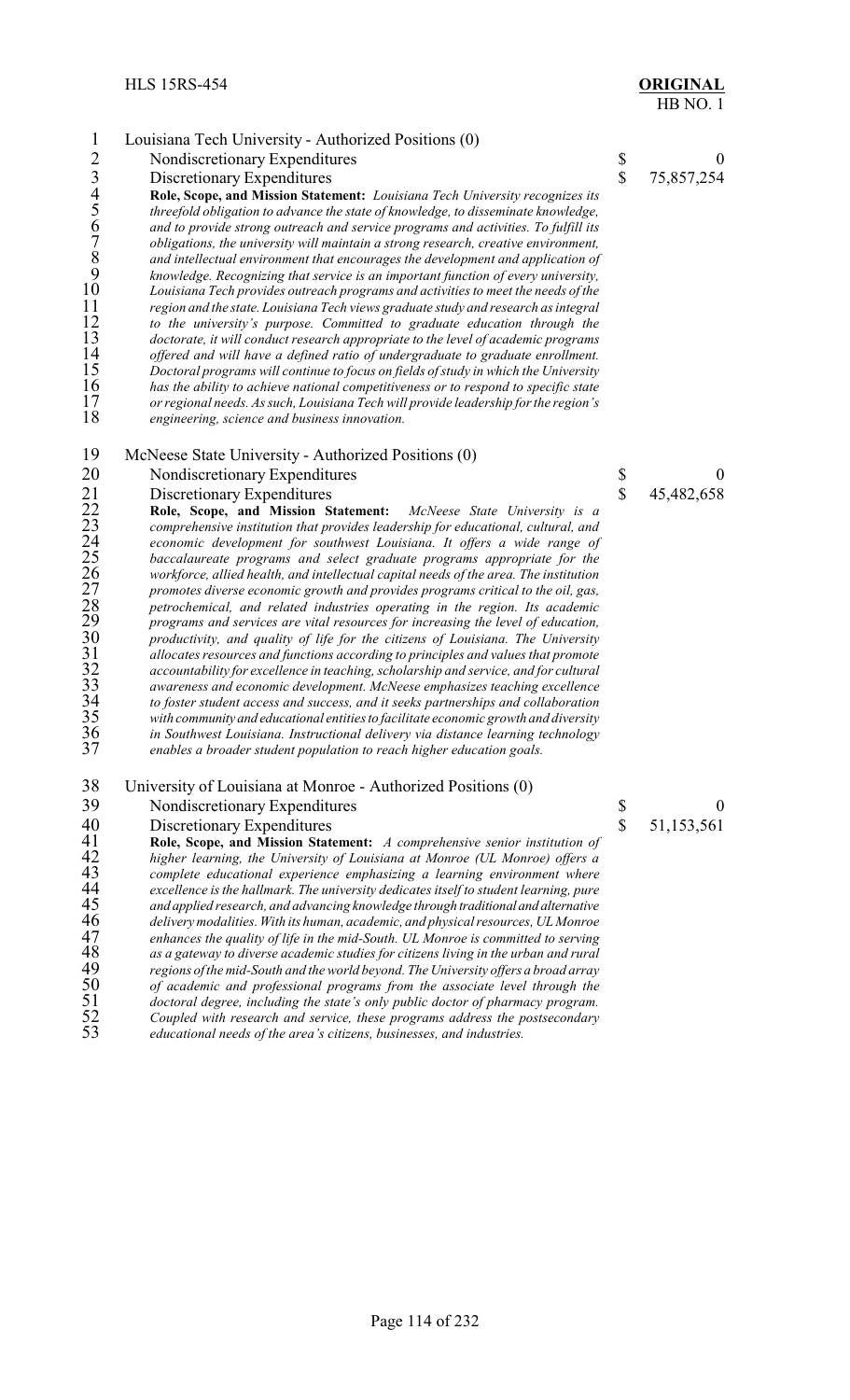- 1 Northwestern State University Authorized Positions (0)<br>2 Nondiscretionary Expenditures 2 Nondiscretionary Expenditures \$ 0<br>
13 Discretionary Expenditures \$ 51,214,033<br>
14 Role, Scope, and Mission Statement: *Located in rural Louisiana between the*<br>
5 *population centers of Alexandria and Shreveport. Northwes* Discretionary Expenditures **Role, Scope, and Mission Statement:** *Located in rural Louisiana between the population centers of Alexandria and Shreveport, Northwestern State University serves a wide geographic area between the borders of Texas and Mississippi. It serves the educational and cultural needs of the region through traditional and electronic delivery of courses. Distance education continues to be an increasingly integral part of Northwestern's degree program delivery, providing flexibility for serving the educational needs and demands of students, state government, and private enterprise. Northwestern's commitment to undergraduate and graduate education and to public service enable it to favorably affect the economic development of the region and to improve the quality of life for its citizens. The university's Leesville campus, in close proximity to the Ft. Polk U. S. Army base offers a prime opportunity for the university to provide educational experiences to military personnel stationed there, and, through electronic program delivery, to armed forces throughout the world. Northwestern is also home to the Louisiana* Scholars College, the state's selective admissions college for the liberal arts. Southeastern Louisiana University - Authorized Positions (0)
	- Discretionary Expenditures  $\qquad$  84,435,430

20 Nondiscretionary Expenditures \$ 0<br>
21 Discretionary Expenditures \$ 84,435,430<br>
22 Role, Scope, and Mission Statement: *The mission of Southeastern Louisiana*<br>
22 University is to lead the educational, economic, and cult **Role, Scope, and Mission Statement:** *The mission of Southeastern Louisiana University is to lead the educational, economic, and cultural development of the southeast region of the state known as the Northshore. Its educational programs are based on evolving curricula that address emerging regional, national, and international priorities. The University promotes student success and retention as well as intellectual and personal growth through a variety of academic, social, vocational, and wellness programs. Southeastern's credit and non-credit educational experiences emphasize challenging, relevant course content and innovative, effective delivery systems. Global perspectives are broadened through opportunities to work and study abroad. Through its Centers of Excellence, Southeastern embraces active partnerships that benefit faculty, students, and the region it serves. Dynamic collaborative efforts range from local to global in scope*<br>34 *and encompass education, business, industry, and the public sector. Of particular*<br>35 *interest are partnerships that directly or and encompass education, business, industry, and the public sector. Of particular interest are partnerships that directly or indirectly contribute to economic renewal and diversification.*

# University of Louisiana at Lafayette - Authorized Positions (0)

# 38 Nondiscretionary Expenditures \$ 0<br>39 Discretionary Expenditures \$ 92.612.052

39 Discretionary Expenditures <br> **39 Bole, Scope, and Mission Statement:** The University of Louisiana at Lafayette <br> **39 Bole, Scope, and Mission Statement:** The University of Louisiana at Lafayette **Role, Scope, and Mission Statement:** *The University of Louisiana at Lafayette*<br>
41 (UL Lafayette) takes as its primary purpose the examination, transmission,<br>
42 preservation, and extension of mankind's intellectual trad *(UL Lafayette) takes as its primary purpose the examination, transmission, preservation, and extension of mankind's intellectual traditions. The University provides intellectual leadership for the educational, cultural, and economic development of its region and the state through its instructional, research, and service activities. Graduate study and research are integral to the university's mission. Doctoral programs will continue to focus on fields of study in which UL* Lafayette has the ability to achieve national competitiveness or to respond to<br>48 specific state or regional needs. UL Lafayette is committed to promoting social<br>49 mobility and equality of opportunity. The University exte *specific state or regional needs. UL Lafayette is committed to promoting social mobility and equality of opportunity. The University extends its resources to the diverse constituencies it serves through research centers, continuing education, public outreach programs, cultural activities, and access to campus facilities. Because of its location in the heart of South Louisiana, UL Lafayette will continue its leadership in maintaining instructional and research programs that preserve Louisiana's history and the rich Cajun and Creole cultures.*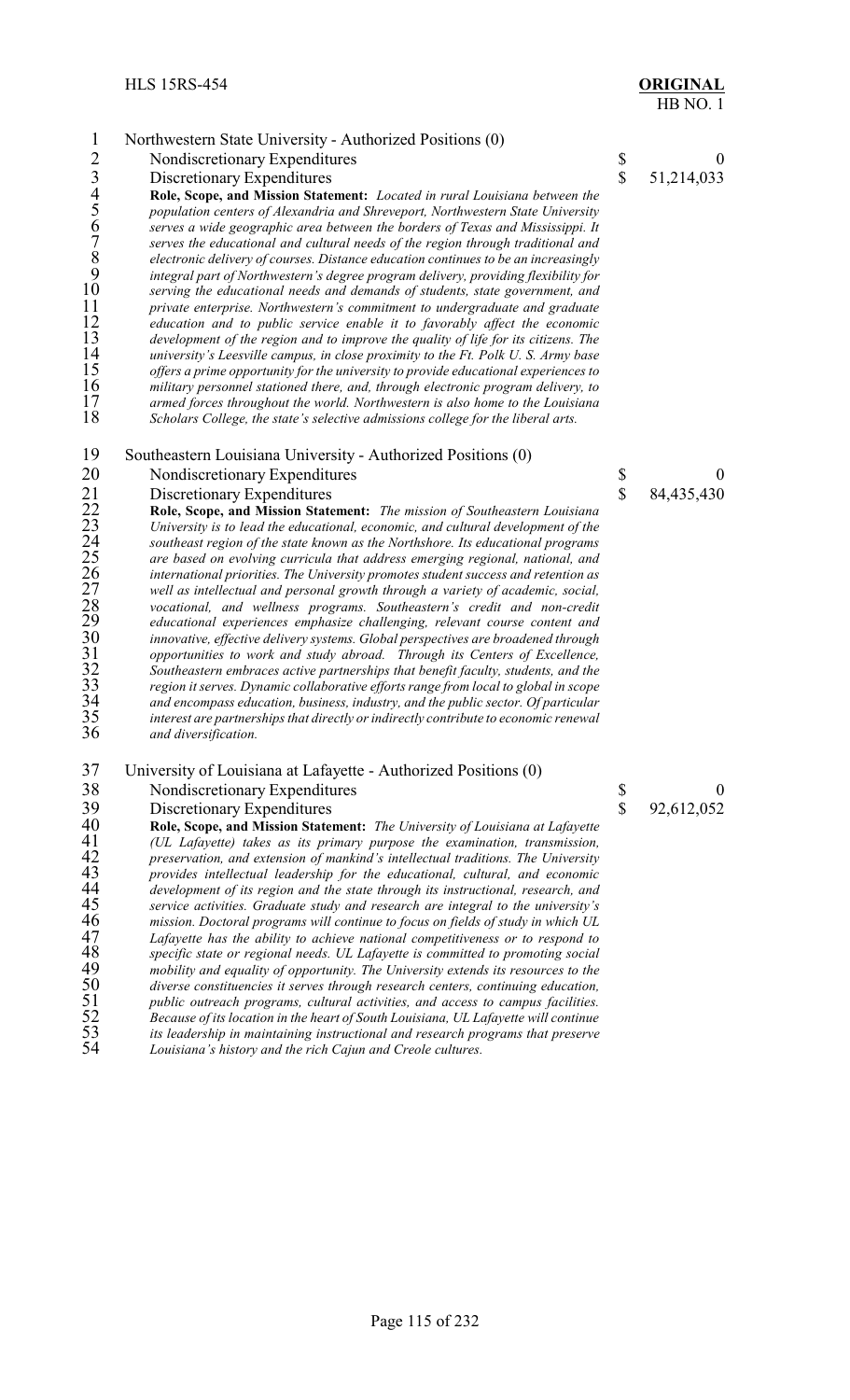|                                                                        | University of New Orleans - Authorized Positions (0)                                                                                                                                                                                                                                                                                                                                                                                                                                                                                                                                                                                                                                                                                                                                                                                                                                                                                                                                                                                                                                                                                                                                                                                                                      |              |            |
|------------------------------------------------------------------------|---------------------------------------------------------------------------------------------------------------------------------------------------------------------------------------------------------------------------------------------------------------------------------------------------------------------------------------------------------------------------------------------------------------------------------------------------------------------------------------------------------------------------------------------------------------------------------------------------------------------------------------------------------------------------------------------------------------------------------------------------------------------------------------------------------------------------------------------------------------------------------------------------------------------------------------------------------------------------------------------------------------------------------------------------------------------------------------------------------------------------------------------------------------------------------------------------------------------------------------------------------------------------|--------------|------------|
|                                                                        | Nondiscretionary Expenditures                                                                                                                                                                                                                                                                                                                                                                                                                                                                                                                                                                                                                                                                                                                                                                                                                                                                                                                                                                                                                                                                                                                                                                                                                                             | \$           | $\theta$   |
|                                                                        | Discretionary Expenditures                                                                                                                                                                                                                                                                                                                                                                                                                                                                                                                                                                                                                                                                                                                                                                                                                                                                                                                                                                                                                                                                                                                                                                                                                                                | $\mathbb{S}$ | 72,465,145 |
| 4<br>6<br>8<br>9<br>10<br>11<br>12<br>13<br>14<br>15<br>16<br>17<br>18 | Role, Scope, and Mission Statement: The University of New Orleans (UNO) is<br>the comprehensive metropolitan research university providing essential support for<br>the economic, educational, social, and cultural development of the New Orleans<br>metropolitan area. The institution's primary service area includes Orleans Parish<br>and the seven neighboring parishes of Jefferson, St. Bernard, St. Charles, St.<br>Tammany, St. John, St. James, and Plaquemine. As an institution that imposes<br>admissions criteria, UNO serves the educational needs of this population primarily<br>through a wide variety of baccalaureate programs in the arts, humanities, sciences,<br>and social sciences and in the professional areas of business, education, and<br>engineering. UNO offers a variety of graduate programs, including doctoral<br>programs in chemistry, education, engineering and applied sciences, financial<br>economics, political science, psychology, and urban studies. As an urban<br>university serving the state's largest metropolitan area, UNO directs its resources<br>and efforts towards partnerships with business and government to address the<br>complex issues and opportunities that affect New Orleans and the surrounding |              |            |
| 19                                                                     | metropolitan area.                                                                                                                                                                                                                                                                                                                                                                                                                                                                                                                                                                                                                                                                                                                                                                                                                                                                                                                                                                                                                                                                                                                                                                                                                                                        |              |            |

#### **19-649 LOUISIANA COMMUNITY AND TECHNICAL COLLEGES BOARD OF SUPERVISORS**

22 Provided, however, funds and authorized positions for the Louisiana Community and<br>23 Technical Colleges Board of Supervisors shall be appropriated pursuant to the formula and 23 Technical Colleges Board of Supervisors shall be appropriated pursuant to the formula and<br>24 plan adopted by the Board of Regents for allocation to each of the Louisiana Community and 24 plan adopted by the Board of Regents for allocation to each of the Louisiana Community and<br>25 Technical Colleges System Board of Supervisors institutions. Technical Colleges System Board of Supervisors institutions.

EXPENDITURES:

|    | ети енен опер                                                   |                          |
|----|-----------------------------------------------------------------|--------------------------|
| 27 | Louisiana Community and Technical Colleges Board of Supervisors |                          |
| 28 | - Authorized Positions (0)                                      |                          |
| 29 | Nondiscretionary Expenditures                                   | \$<br>0                  |
| 30 | Discretionary Expenditures                                      | \$<br>190,761,123        |
| 31 | TOTAL EXPENDITURES                                              | \$<br><u>190,761,123</u> |
| 32 | MEANS OF FINANCE (NONDISCRETIONARY):                            |                          |
| 33 | TOTAL MEANS OF FINANCING (NONDISCRETIONARY)                     |                          |
| 34 | MEANS OF FINANCE (DISCRETIONARY):                               |                          |
| 35 | State General Fund by:                                          |                          |
| 36 | Fees and Self-generated Revenues                                | \$<br>174,569,651        |
| 37 | <b>Statutory Dedications:</b>                                   |                          |
| 38 | Calcasieu Parish Fund                                           | \$<br>146,164            |
| 39 | Calcasieu Parish Higher Education Improvement Fund              | \$<br>266,826            |
| 40 | Orleans Parish Excellence Fund                                  | \$<br>300,000            |
| 41 | Support Education in Louisiana First Fund                       | \$<br>5,478,482          |
| 42 | Workforce Training Rapid Response Fund                          | 10,000,000               |
| 43 | TOTAL MEANS OF FINANCING (DISCRETIONARY)                        | \$<br>190,761,123        |

44 Out of the funds and authorized positions appropriated herein to the Board of Supervisors<br>45 of Community and Technical Colleges, the following amounts shall be allocated to each 45 of Community and Technical Colleges, the following amounts shall be allocated to each higher education institution. higher education institution.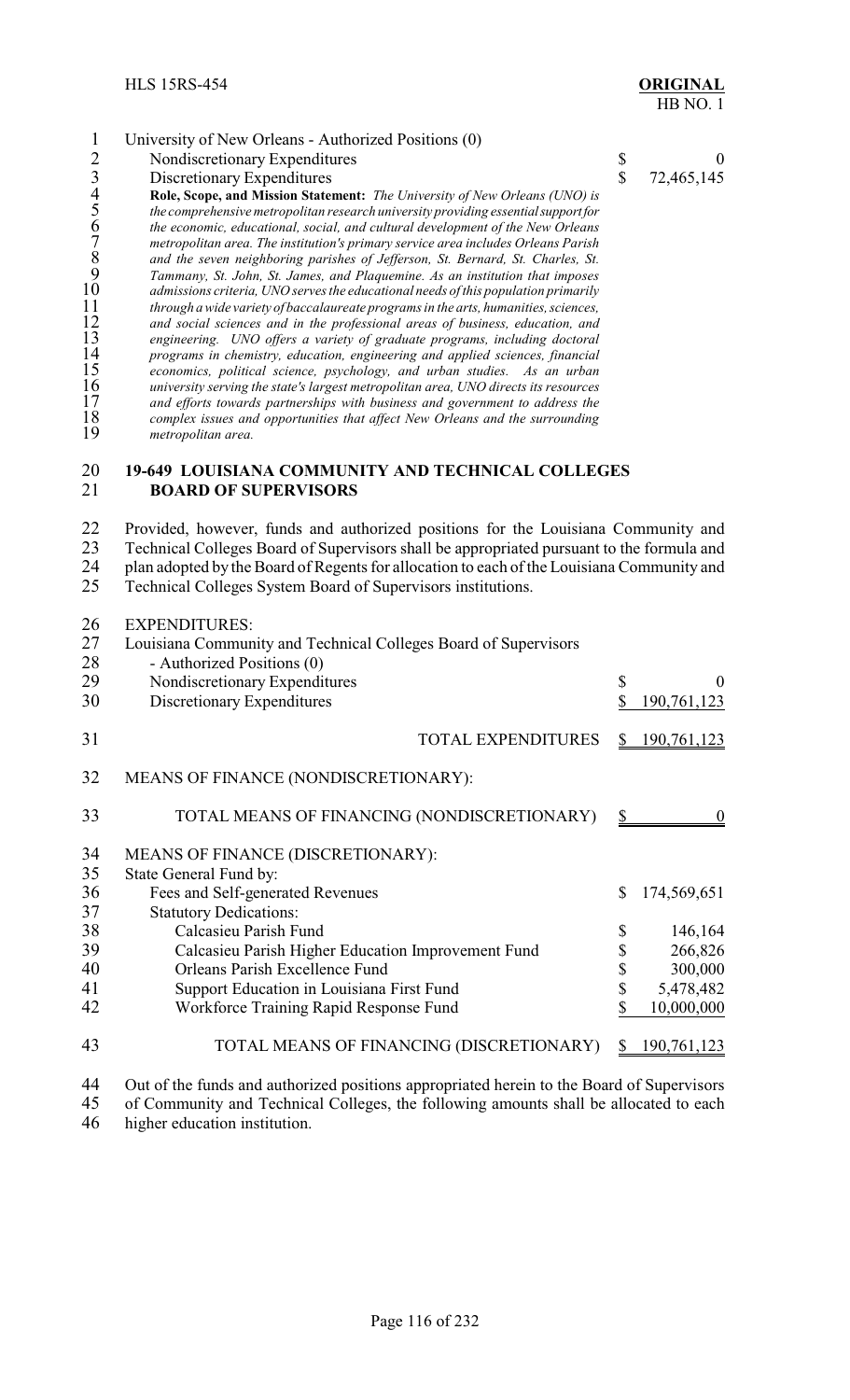| $\mathbf{1}$                                                                                | Louisiana Community and Technical Colleges Board of Supervisors                                                                                                           |               |                  |
|---------------------------------------------------------------------------------------------|---------------------------------------------------------------------------------------------------------------------------------------------------------------------------|---------------|------------------|
| $2\overline{3}$<br>$4\overline{5}$<br>$6\overline{7}$<br>$8\overline{9}$<br>$9\overline{0}$ | - Authorized Positions (0)                                                                                                                                                |               |                  |
|                                                                                             | Nondiscretionary Expenditures                                                                                                                                             | \$            | $\mathbf{0}$     |
|                                                                                             | Discretionary Expenditures                                                                                                                                                | \$            | 10,000,000       |
|                                                                                             | Role, Scope and Mission Statement: Prepares Louisiana's citizens for workforce                                                                                            |               |                  |
|                                                                                             | success, prosperity, continued learning, and improved quality of life. The Board                                                                                          |               |                  |
|                                                                                             | of Supervisors of the Louisiana Community and Technical Colleges System                                                                                                   |               |                  |
|                                                                                             | (LCTCS) provides effective and efficient management of the colleges within the                                                                                            |               |                  |
|                                                                                             | System through policy making and oversight to educate and prepare Louisiana                                                                                               |               |                  |
|                                                                                             | citizens for workforce success, prosperity and improved quality of life.                                                                                                  |               |                  |
| 11                                                                                          | Baton Rouge Community College - Authorized Positions (0)                                                                                                                  |               |                  |
| 12                                                                                          | Nondiscretionary Expenditures                                                                                                                                             |               | $\boldsymbol{0}$ |
| 13                                                                                          | Discretionary Expenditures                                                                                                                                                | $\frac{1}{3}$ | 26,917,613       |
| 14                                                                                          | Role, Scope, and Mission Statement: An open admission, two-year post secondary                                                                                            |               |                  |
| 15                                                                                          | public institution. The mission of Baton Rouge Community College includes the                                                                                             |               |                  |
| 16                                                                                          | offering of the highest quality collegiate and career education through                                                                                                   |               |                  |
| 17                                                                                          | comprehensive curricula allowing for transfer to four-year colleges and                                                                                                   |               |                  |
| 18                                                                                          | universities, community education programs and services life-long learning, and                                                                                           |               |                  |
| 19                                                                                          | distance learning programs. This variety of offerings will prepare students to enter                                                                                      |               |                  |
| 20                                                                                          | the job market, to enhance personal and professional growth, or to change                                                                                                 |               |                  |
| $^{21}_{22}$                                                                                | occupations through training and retraining. The curricular offerings shall include                                                                                       |               |                  |
| 23                                                                                          | courses and programs leading to transfer credits and to certificates, diplomas, and<br>associate degrees. All offerings are designed to be accessible, affordable, and or |               |                  |
|                                                                                             | high educational quality. Due to its location, BRCC is particularly suited to serve                                                                                       |               |                  |
| $^{24}_{25}$                                                                                | the special needs of area business and industries and the local, state, and federal                                                                                       |               |                  |
| 26                                                                                          | governmental complex.                                                                                                                                                     |               |                  |
|                                                                                             |                                                                                                                                                                           |               |                  |
| 27                                                                                          | Delgado Community College - Authorized Positions (0)                                                                                                                      |               |                  |
| 28                                                                                          | Nondiscretionary Expenditures                                                                                                                                             | Տ<br>Տ        | $\boldsymbol{0}$ |
| 29                                                                                          | Discretionary Expenditures                                                                                                                                                |               | 57,845,452       |
| $\begin{array}{c} 30 \\ 31 \end{array}$                                                     | Role, Scope, and Mission Statement: Delgado Community College provides a                                                                                                  |               |                  |
|                                                                                             | learning centered environment in which to prepare students from diverse<br>backgrounds to attain their educational, career, and personal goals, to think                  |               |                  |
| $rac{32}{33}$                                                                               | critically, to demonstrate leadership, and to be productive and responsible citizens.                                                                                     |               |                  |
|                                                                                             | Delgado is a comprehensive, multi-campus, open-admissions, public higher                                                                                                  |               |                  |
| $\frac{34}{35}$                                                                             | education institution providing pre-baccalaureate programs, occupational and                                                                                              |               |                  |
| 36                                                                                          | technical training, developmental studies, and continuing education.                                                                                                      |               |                  |
| 37                                                                                          | Nunez Community College - Authorized Positions (0)                                                                                                                        |               |                  |
| 38                                                                                          | Nondiscretionary Expenditures                                                                                                                                             | \$            | $\bf{0}$         |
| 39                                                                                          | Discretionary Expenditures                                                                                                                                                | \$            | 5,522,748        |
| 40                                                                                          | Role, Scope, and Mission Statement: Offers associate degrees and occupational                                                                                             |               |                  |
| 41                                                                                          | certificates in keeping with the demands of the area it services. Curricula at Nunez                                                                                      |               |                  |
| 42                                                                                          | focuses on the development of the total person by offering a blend of occupational                                                                                        |               |                  |
| 43                                                                                          | sciences, and the humanities. In recognition of the diverse needs of the individuals                                                                                      |               |                  |
| 44                                                                                          | we serve and of a democratic society, Nunez Community College will provide a                                                                                              |               |                  |
| 45                                                                                          | comprehensive educational program that helps students cultivate values and skills                                                                                         |               |                  |
| 46                                                                                          | in critical thinking, decision-making and problem solving, as well as prepare them                                                                                        |               |                  |
| 47<br>48                                                                                    | for productive satisfying careers, and offer courses that transfer to senior<br><i>institutions.</i>                                                                      |               |                  |
|                                                                                             |                                                                                                                                                                           |               |                  |
| 49                                                                                          | Bossier Parish Community College - Authorized Positions (0)                                                                                                               |               |                  |
| 50                                                                                          | Nondiscretionary Expenditures                                                                                                                                             | \$<br>\$      | $\boldsymbol{0}$ |
| 51                                                                                          | Discretionary Expenditures                                                                                                                                                |               | 25,063,677       |
| 52                                                                                          | Role, Scope, and Mission Statement: Provides instruction and service to its                                                                                               |               |                  |
| 53<br>54                                                                                    | community. This mission is accomplished through courses and programs that                                                                                                 |               |                  |
| 55                                                                                          | provide sound academic education, broad career and workforce training,<br>continuing education, and varied community services. The college provides a                     |               |                  |
| 56                                                                                          | wholesome, ethical, and intellectually stimulating environment in which diverse                                                                                           |               |                  |

 *students develop their academic and vocational skills to compete in a technological society.*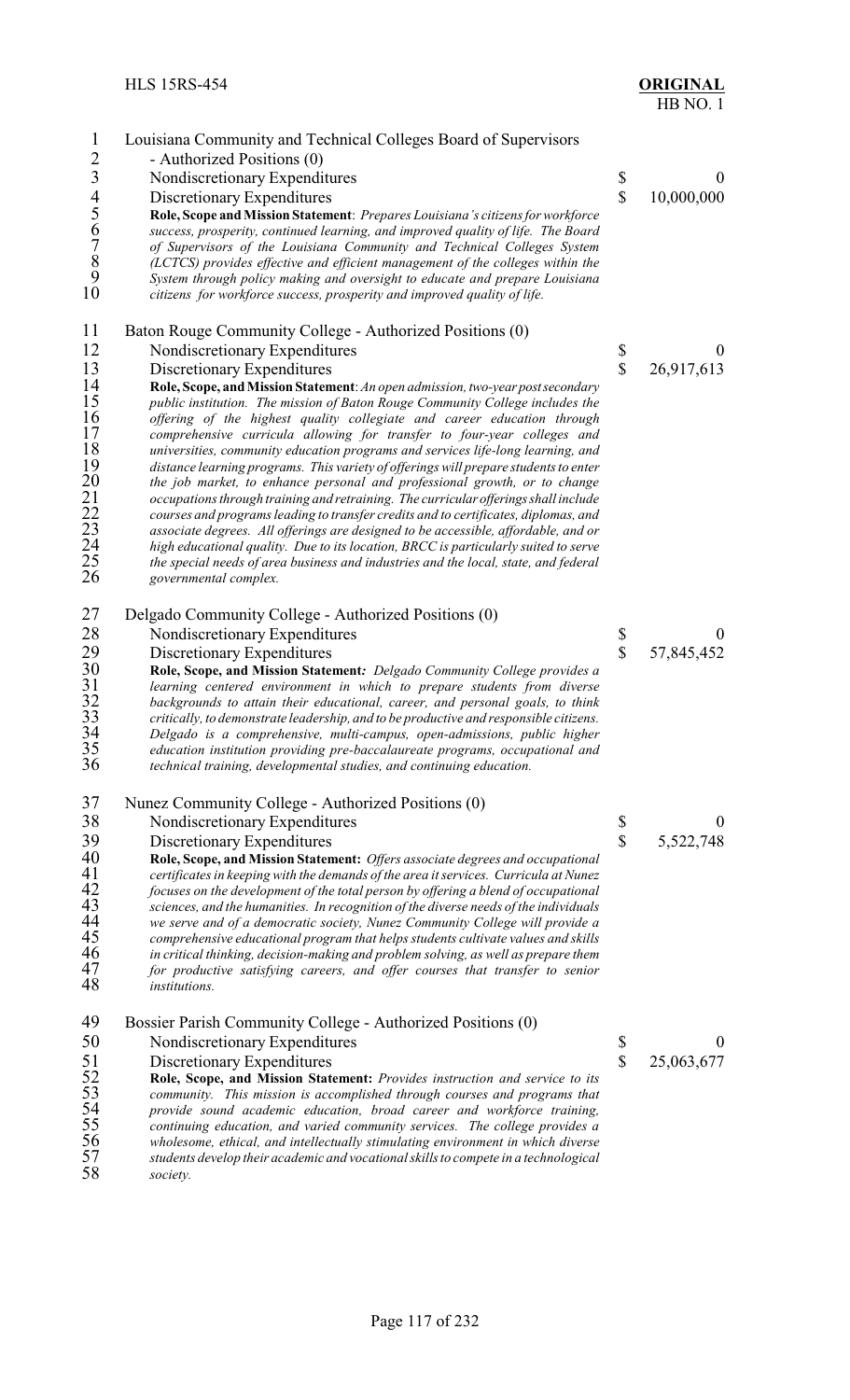| $\mathbf{1}$<br>$2\overline{3}$<br>$4\overline{5}$<br>$6\overline{7}$<br>$8\overline{9}$<br>$9\overline{0}$ | South Louisiana Community College - Authorized Positions (0)<br>Nondiscretionary Expenditures<br>Discretionary Expenditures<br>Role, Scope, and Mission Statement: Provides multi-campus public educational<br>programs that lead to: Achievement of associate degrees of art, science, or applied<br>science; transfer to four-year institutions; acquisition of the technical skills to<br>participate successfully in the workplace and economy; promotion of economic<br>development and job mastery of skills necessary for competence in industry specific<br>to south Louisiana; completion of development or remedial cultural enrichment,<br>lifelong learning and life skills.                                                                                                                                                                       | \$<br>\$                      | $\boldsymbol{0}$<br>16,712,726 |
|-------------------------------------------------------------------------------------------------------------|----------------------------------------------------------------------------------------------------------------------------------------------------------------------------------------------------------------------------------------------------------------------------------------------------------------------------------------------------------------------------------------------------------------------------------------------------------------------------------------------------------------------------------------------------------------------------------------------------------------------------------------------------------------------------------------------------------------------------------------------------------------------------------------------------------------------------------------------------------------|-------------------------------|--------------------------------|
| 11<br>12<br>13<br>14<br>15<br>16<br>17<br>18<br>19                                                          | River Parishes Community College - Authorized Positions (0)<br>Nondiscretionary Expenditures<br>Discretionary Expenditures<br>Role, Scope, and Mission Statement: River Parishes Community College is an<br>open-admission, two-year, post-secondary public institution serving the river<br>parishes. The College provides transferable courses and curricula up to and<br>including Certificates and Associates degrees. River Parishes Community College<br>also collaborates with the communities it serves by providing programs for<br>personal, professional, and academic growth.                                                                                                                                                                                                                                                                      | $\frac{1}{2}$                 | 0<br>6,157,246                 |
| 20<br>21<br>$\frac{22}{23}$<br>24<br>25<br>26<br>27<br>28<br>$\begin{array}{c} 29 \\ 30 \end{array}$<br>31  | Louisiana Delta Community College - Authorized Positions (0)<br>Nondiscretionary Expenditures<br>Discretionary Expenditures<br>Role, Scope, and Mission Statement: Offers quality instruction and service to the<br>residents of its northeastern twelve-parish area. This will be accomplished by the<br>offering of course and programs that provide sound academic education, broad<br>based vocational and career training, continuing educational and various<br>community and outreach services. The College will provide these programs in a<br>challenging, wholesale, ethical, and intellectually stimulating setting where<br>students are encouraged to develop their academic, vocational, and career skills<br>to their highest potential in order to successfully compete in this rapidly changing<br>and increasingly technology-based society. | \$<br>\$                      | $\theta$<br>10,666,540         |
| 32<br>33<br>34<br>35<br>36<br>37<br>38<br>39<br>40<br>41<br>42<br>43                                        | Louisiana Technical College - Authorized Positions (0)<br>Nondiscretionary Expenditures<br>Discretionary Expenditures<br>Role, Scope, and Mission Statement: Louisiana Technical College (LTC), which<br>consists of 2 regionally, accredited Technical Colleges with 10 campuses:<br>Northwest Louisiana Technical College, and South Central Louisiana Technical<br>College. The main mission of the LTC remains workforce development. The LTC<br>provides affordable technical academic education needed to assist individuals in<br>making informed and meaningful occupational choices to meet the labor demands<br>of the industry. Included is training, retraining, cross training, and continuous<br>upgrading of the state's workforce so that citizens are employable at both entry and<br>advanced levels.                                        | \$<br>$\mathbf S$             | $\boldsymbol{0}$<br>7,519,738  |
| 44<br>45<br>46<br>47<br>48<br>49<br>50<br>51<br>$\frac{52}{53}$                                             | SOWELA Technical Community College - Authorized Positions (0)<br>Nondiscretionary Expenditures<br>Discretionary Expenditures<br>Role, Scope, and Mission Statement: Provide a lifelong learning and teaching<br>environment designed to afford every student an equal opportunity to develop to<br>his/her full potential. SOWELA Technical Community College is a public,<br>comprehensive technical community college offering programs including associate<br>degrees, diplomas, and technical certificates as well as non-credit courses. The<br>college is committed to accessible and affordable quality education, relevant<br>training, and re-training by providing post-secondary academic and technical                                                                                                                                             | \$<br>$\overline{\mathbb{S}}$ | $\boldsymbol{0}$<br>8,665,057  |

 *education to meet the educational advancement and workforce development needs of the community.*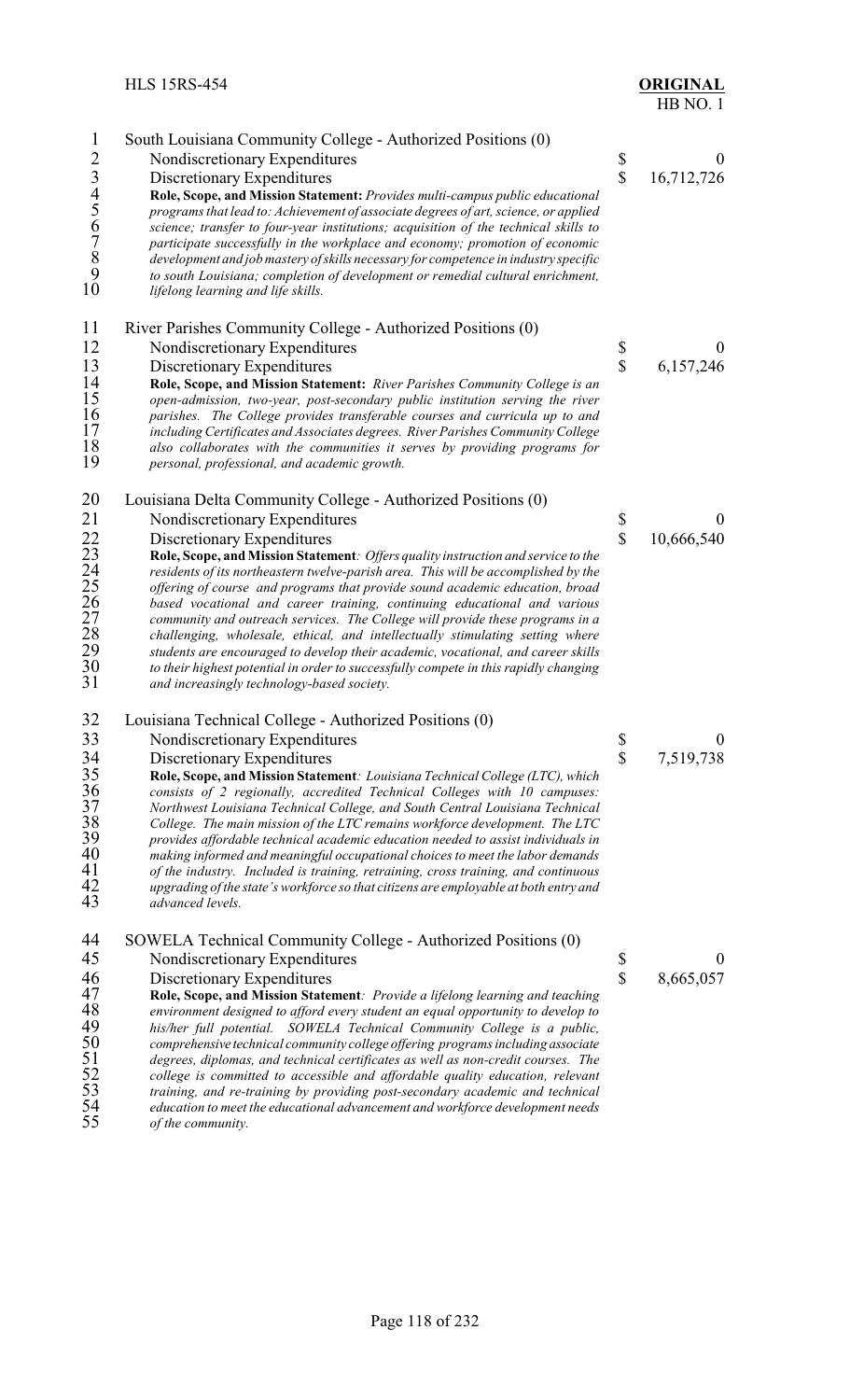| $\mathbf{1}$<br>$\overline{2}$<br>345678                                                                                               | L.E. Fletcher Technical Community College - Authorized Positions (0)<br>Nondiscretionary Expenditures<br>Discretionary Expenditures<br>Role, Scope, and Mission Statement: L.E. Fletcher Technical Community<br>College is an open-admission, two-year public institution of higher education<br>dedicated to offering quality, economical technical programs and academic courses<br>to the citizens of south Louisiana for the purpose of preparing individuals for<br>immediate employment, career advancement and future learning.                                                                                                                                                                                                                                                                                                                                                                                                                                                                                                                                                                                                                                                                                                                                                                                                                                                                                                                                                                                                                                                                                                                                                                                                                                                                                                                                                         | \$<br>\$                | $\boldsymbol{0}$<br>5,854,626 |
|----------------------------------------------------------------------------------------------------------------------------------------|------------------------------------------------------------------------------------------------------------------------------------------------------------------------------------------------------------------------------------------------------------------------------------------------------------------------------------------------------------------------------------------------------------------------------------------------------------------------------------------------------------------------------------------------------------------------------------------------------------------------------------------------------------------------------------------------------------------------------------------------------------------------------------------------------------------------------------------------------------------------------------------------------------------------------------------------------------------------------------------------------------------------------------------------------------------------------------------------------------------------------------------------------------------------------------------------------------------------------------------------------------------------------------------------------------------------------------------------------------------------------------------------------------------------------------------------------------------------------------------------------------------------------------------------------------------------------------------------------------------------------------------------------------------------------------------------------------------------------------------------------------------------------------------------------------------------------------------------------------------------------------------------|-------------------------|-------------------------------|
| 9<br>10<br>11<br>12<br>13<br>14<br>15<br>16<br>17<br>18<br>19<br>20<br>21<br>22<br>23                                                  | Northshore Technical Community College - Authorized Positions (0)<br>Nondiscretionary Expenditures<br>Discretionary Expenditures<br>Role, Scope, and Mission Statement: Northshore Technical Community College<br>(NTCC) is a public, technical community college offering programs including<br>associate degrees, diplomas, and technical certificates. These offerings provide<br>skilled employees for business and industry that contribute to the overall economic<br>development and workforce needs of the state. NTCC is dedicated to increasing<br>opportunities for access and success, ensuring quality and accountability,<br>enhancing services to communities and state, providing effective articulation and<br>credit transfer to other institutions of higher education, and contributing to the<br>development of business, industry and the community through customized<br>education, job training and re-training. NTCC is committed to providing quality<br>workforce training and transfer opportunities to students seeking a competitive<br>edge in today's global economy.                                                                                                                                                                                                                                                                                                                                                                                                                                                                                                                                                                                                                                                                                                                                                                                          | \$<br>\$                | $\boldsymbol{0}$<br>5,538,815 |
| 24                                                                                                                                     | Central Louisiana Technical Community College                                                                                                                                                                                                                                                                                                                                                                                                                                                                                                                                                                                                                                                                                                                                                                                                                                                                                                                                                                                                                                                                                                                                                                                                                                                                                                                                                                                                                                                                                                                                                                                                                                                                                                                                                                                                                                                  |                         |                               |
| 25<br>26                                                                                                                               | - Authorized Positions (0)<br>Nondiscretionary Expenditures                                                                                                                                                                                                                                                                                                                                                                                                                                                                                                                                                                                                                                                                                                                                                                                                                                                                                                                                                                                                                                                                                                                                                                                                                                                                                                                                                                                                                                                                                                                                                                                                                                                                                                                                                                                                                                    | \$                      | $\theta$                      |
| 27<br>28<br>29<br>30<br>31<br>$\frac{32}{33}$<br>34<br>35<br>36<br>$37\,$<br>38<br>39                                                  | Discretionary Expenditures<br>Role, Scope, and Mission Statement: Central Louisiana Technical Community<br>College (CLTCC) is a two-year public technical community college offering<br>associate degrees, certificates, and diplomas that prepare individuals for high-<br>demand occupations and transfer opportunities. The college continuously monitors<br>emerging trends, by maintaining proactive business advisory committees and<br>delivering on-time industry-based certifications and high quality customized<br>training for employers. CLTCC pursues responsive, innovative educational and<br>business partnership strategies in an environment that promotes life-long learning,<br>and produces a knowledgeable and skilled workforce as well as confident citizens<br>who grow viable businesses for the future. Using innovative educational strategies,<br>the college creates a skilled workforce and prepares individuals for advanced<br>educational opportunities.                                                                                                                                                                                                                                                                                                                                                                                                                                                                                                                                                                                                                                                                                                                                                                                                                                                                                                    | $\overline{\mathbb{S}}$ | 4,296,885                     |
| 40                                                                                                                                     | LCTCSOnline - Authorized Positions (0)                                                                                                                                                                                                                                                                                                                                                                                                                                                                                                                                                                                                                                                                                                                                                                                                                                                                                                                                                                                                                                                                                                                                                                                                                                                                                                                                                                                                                                                                                                                                                                                                                                                                                                                                                                                                                                                         |                         |                               |
| 41                                                                                                                                     | Nondiscretionary Expenditures                                                                                                                                                                                                                                                                                                                                                                                                                                                                                                                                                                                                                                                                                                                                                                                                                                                                                                                                                                                                                                                                                                                                                                                                                                                                                                                                                                                                                                                                                                                                                                                                                                                                                                                                                                                                                                                                  | \$                      | $\mathbf{0}$                  |
| 42<br>43<br>44<br>45<br>46<br>47<br>48<br>49<br>50<br>51<br>52<br>53<br>54<br>55<br>56<br>57<br>58<br>59<br>60<br>61<br>62<br>63<br>64 | Discretionary Expenditures<br>Role, Scope, and Mission Statement: A statewide centralized solution for<br>developing and delivering educational programming online via the Internet.<br>LCTCSOnline currently provides over 50 courses and one full general education<br>program for community college and technical college students. LCTCSOnline<br>courses and programs are available through and students are awarded credit by<br>an accredited LCTCS institution. LCTCSOnline develops and delivers courses and<br>programs via a centralized portal where students can search a catalog of classes,<br>choose classes, request enrollment and, once enrolled, attends classes. Student<br>may order publisher content and eBooks, check their progress and see their grades<br>in the same portal. To participate in LCTCSOnline, LCTCS colleges much be<br>accredited either by the Southern Association of Colleges and Schools (SACS) or<br>by the Council on Occupational Education (COE). Students who enroll in<br>LCTCSOnline classes must first be admitted at an accredited college with the<br>appropriate accreditation to offer the course or program. The college at which the<br>student is admitted and will receive a credential is considered the Home College.<br>The Home College will provide all student support services including program<br>advising, financial aid, and library services. It is the policy of LCTCSOnline to use<br>only eBooks where available that results in significant cost savings to the student<br>and assures that the course materials will be available on the first day of class. The<br>goal of LCTCSOnline is to create greater access and variety of high quality<br>programming options while containing student costs. LCTCSOnline will provide<br>competency-based classes in which students may enroll any day of the year. | $\overline{\mathbb{S}}$ | $\mathbf{0}$                  |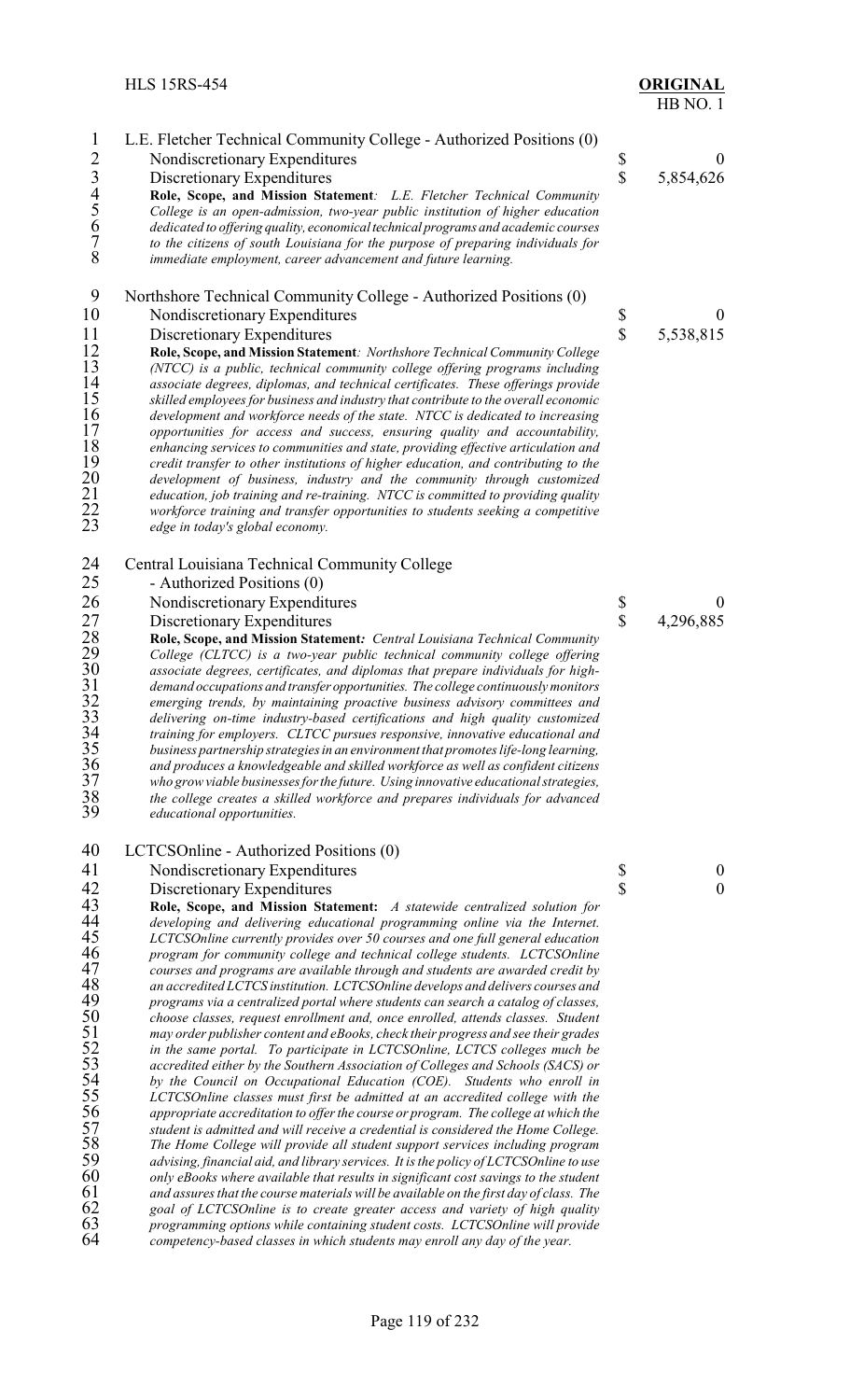| $\mathbf{1}$         | <b>SPECIAL SCHOOLS AND COMMISSIONS</b>                                                                                                                            |                         |                   |
|----------------------|-------------------------------------------------------------------------------------------------------------------------------------------------------------------|-------------------------|-------------------|
| 2                    | <b>19-653 LOUISIANA SCHOOLS FOR THE DEAF AND VISUALLY IMPAIRED</b>                                                                                                |                         |                   |
| 3                    | <b>EXPENDITURES:</b>                                                                                                                                              |                         |                   |
| $\overline{4}$       | Administration and Shared Services - Authorized Positions (91)                                                                                                    |                         |                   |
| 5                    | Nondiscretionary Expenditures                                                                                                                                     | \$                      | 415,301           |
|                      | Discretionary Expenditures                                                                                                                                        | $\hat{\mathbf{S}}$      | 9,770,375         |
| 6789                 | Program Description: Provides administrative direction and support services                                                                                       |                         |                   |
|                      | essential for the effective delivery of direct services to the schools. This activity is                                                                          |                         |                   |
|                      | primarily grouped in the administrative category to provide the following essential                                                                               |                         |                   |
| 10                   | services: executive, personnel, accounting, purchasing, and facility planning and                                                                                 |                         |                   |
| 11                   | management. School operations include maintenance (security, custodial, general                                                                                   |                         |                   |
| 12<br>13             | maintenance) and food service. Student Services include student health services,                                                                                  |                         |                   |
|                      | student transportation, technology, admissions/records and appraisal services.                                                                                    |                         |                   |
| 14                   | Louisiana School for the Deaf - Authorized Positions (120)                                                                                                        |                         |                   |
| 15                   | Nondiscretionary Expenditures                                                                                                                                     | \$                      | 908,208           |
| 16                   | Discretionary Expenditures                                                                                                                                        | $\overline{\mathbb{S}}$ | 7,782,103         |
| 17                   | Program Description: Provides educational services to hearing impaired children                                                                                   |                         |                   |
| 18<br>19             | 0-21 years of age through a comprehensive quality educational program which<br>prepares students for post-secondary training and/or the workforce and a pleasant, |                         |                   |
| 20                   | safe and caring environment in which students can live and learn.                                                                                                 |                         |                   |
| 21                   | Louisiana School for the Visually Impaired - Authorized Positions (74)                                                                                            |                         |                   |
| 22                   | Authorized Other Charges Positions (1)                                                                                                                            |                         |                   |
| 23                   | Nondiscretionary Expenditures                                                                                                                                     | \$                      | 411,607           |
|                      | Discretionary Expenditures                                                                                                                                        | $\overline{\mathbb{S}}$ | 5,265,541         |
| 24<br>25<br>26<br>27 | Program Description: Provides educational services to blind and/or visually                                                                                       |                         |                   |
|                      | impaired children 3-21 years of age, through a comprehensive quality educational                                                                                  |                         |                   |
|                      | program that prepares students for post-secondary training and/or the workforce,                                                                                  |                         |                   |
| 28                   | and a pleasant, safe, and caring environment in which students can live and learn.                                                                                |                         |                   |
| 29                   | Auxiliary Account - Authorized Positions (0)                                                                                                                      |                         |                   |
| 30                   | Nondiscretionary Expenditures                                                                                                                                     | \$                      | $\boldsymbol{0}$  |
| 31                   | Discretionary Expenditures                                                                                                                                        | \$                      | 2,500             |
| $\frac{32}{5}$       | <b>Account Description:</b><br>Includes a student activity center funded with Self-                                                                               |                         |                   |
| 33                   | generated Revenues.                                                                                                                                               |                         |                   |
| 34                   | <b>TOTAL EXPENDITURES</b>                                                                                                                                         | \$                      | <u>24,555,635</u> |
| 35                   | MEANS OF FINANCE (NONDISCRETIONARY)                                                                                                                               |                         |                   |
| 36                   | State General Fund (Direct)                                                                                                                                       | \$                      | 1,471,848         |
| 37                   | State General Fund by:                                                                                                                                            |                         |                   |
| 38                   | <b>Interagency Transfers</b>                                                                                                                                      | \$                      | 109,939           |
| 39                   | <b>Statutory Dedication:</b>                                                                                                                                      |                         |                   |
| 40                   | <b>Education Excellence Fund</b>                                                                                                                                  | \$                      | 153,329           |
| 41                   | TOTAL MEANS OF FINANCING (NONDISCRETIONARY)                                                                                                                       |                         | 1,735,116         |
| 42                   | MEANS OF FINANCE (DISCRETIONARY)                                                                                                                                  |                         |                   |
| 43                   | <b>State General Fund (Direct)</b>                                                                                                                                | \$                      | 20,395,368        |
| 44                   | State General Fund by:                                                                                                                                            |                         |                   |
| 45                   | <b>Interagency Transfers</b>                                                                                                                                      | \$                      | 2,315,406         |
| 46                   | Fees & Self-generated Revenues                                                                                                                                    | \$                      | 109,745           |
|                      |                                                                                                                                                                   |                         |                   |
| 47                   | TOTAL MEANS OF FINANCE (DISCRETIONARY)                                                                                                                            | S                       | 22,820,519        |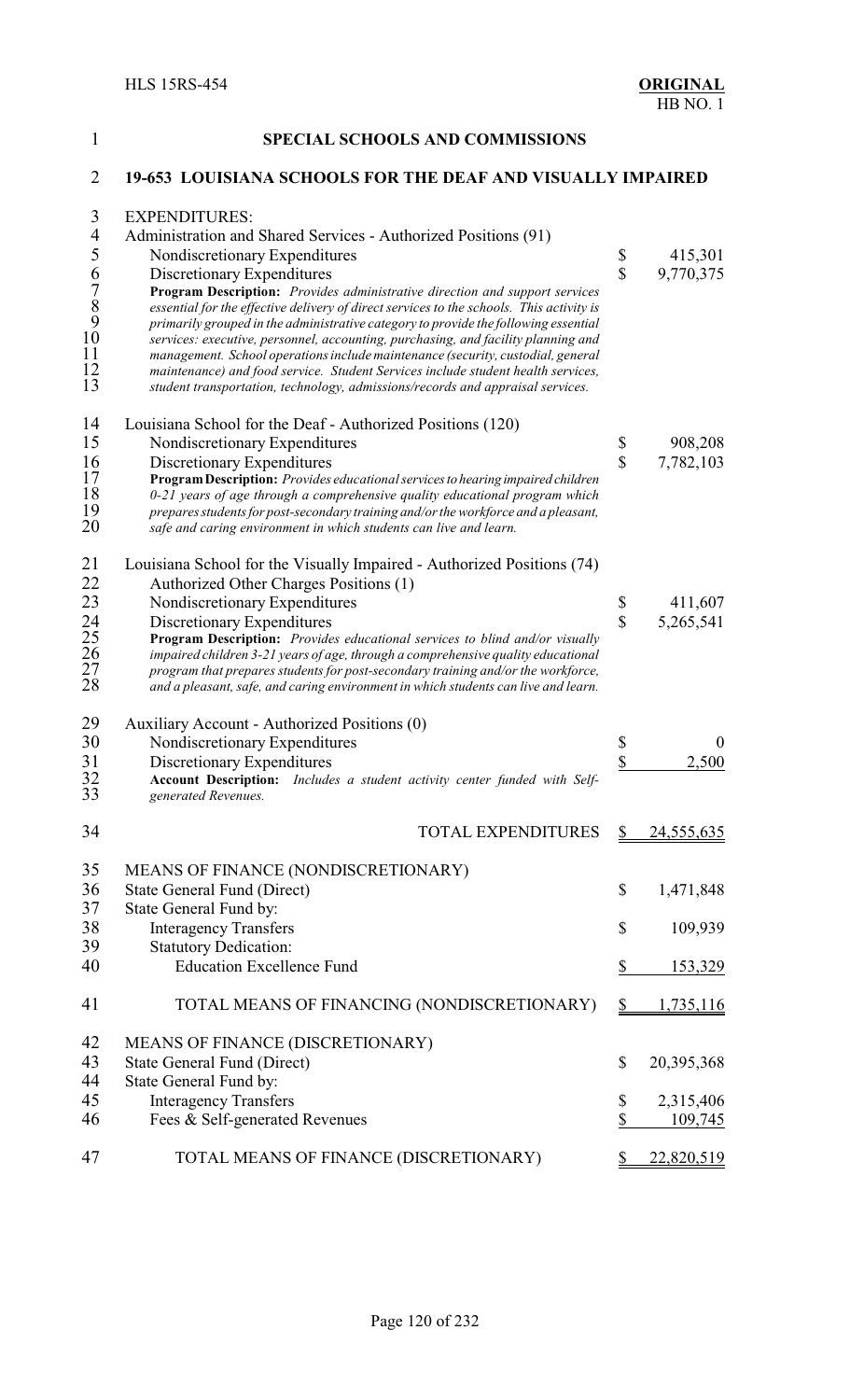|                                                               | <b>HLS 15RS-454</b>                                                                                                                                                                                                                                                                                                                                                                                                                                                                                                                                                                                                                              |                                 | <b>ORIGINAL</b><br>HB NO.1                                               |
|---------------------------------------------------------------|--------------------------------------------------------------------------------------------------------------------------------------------------------------------------------------------------------------------------------------------------------------------------------------------------------------------------------------------------------------------------------------------------------------------------------------------------------------------------------------------------------------------------------------------------------------------------------------------------------------------------------------------------|---------------------------------|--------------------------------------------------------------------------|
| 1<br>$\overline{2}$<br>3<br>$\overline{4}$<br>5<br>6          | BY EXPENDITURE CATEGORY:<br><b>Personal Services</b><br><b>Operating Expenses</b><br>Professional Service<br><b>Other Charges</b><br>Acquisitions/Major Repairs                                                                                                                                                                                                                                                                                                                                                                                                                                                                                  | \$<br>\$<br>\$<br>\$<br>\$      | 19,741,550<br>2,638,248<br>173,350<br>2,002,487<br>$\boldsymbol{0}$      |
| 7                                                             | TOTAL BY EXPENDITURE CATEGORY                                                                                                                                                                                                                                                                                                                                                                                                                                                                                                                                                                                                                    | \$                              | 24,555,635                                                               |
| 8                                                             | <b>19-655 LOUISIANA SPECIAL EDUCATION CENTER</b>                                                                                                                                                                                                                                                                                                                                                                                                                                                                                                                                                                                                 |                                 |                                                                          |
| 9<br>10<br>11<br>12<br>13<br>14<br>15<br>16<br>17<br>18<br>19 | <b>EXPENDITURES:</b><br>LSEC Education - Authorized Positions (195)<br>Authorized Other Charges Positions (6)<br>Nondiscretionary Expenditures<br>Discretionary Expenditures<br>Program Description: Provides support services for the Instructional and<br>Residential Activities, provide educational services through a total program<br>designed to "mainstream" or return the individual to his or her parish as a<br>contributor to society, and provide total residential care including training and<br>specialized treatment services to orthopedically handicapped individuals to<br>maximize self-help skills for independent living. | \$<br>$\mathbf{\hat{S}}$        | 467,347<br>15,662,501                                                    |
| 20                                                            | <b>TOTAL EXPENDITURES</b>                                                                                                                                                                                                                                                                                                                                                                                                                                                                                                                                                                                                                        | \$                              | 16,129,848                                                               |
| 21<br>22<br>23<br>24<br>25                                    | MEANS OF FINANCE (NONDISCRETIONARY)<br>State General Fund by:<br><b>Interagency Transfers</b><br><b>Statutory Dedication:</b><br><b>Education Excellence Fund</b>                                                                                                                                                                                                                                                                                                                                                                                                                                                                                | $\mathbb{S}$<br>\$              | 391,691<br>75,656                                                        |
| 26                                                            | TOTAL MEANS OF FINANCING (NONDISCRETIONARY)                                                                                                                                                                                                                                                                                                                                                                                                                                                                                                                                                                                                      | \$                              | 467,347                                                                  |
| 27<br>28<br>29<br>30<br>31                                    | MEANS OF FINANCE (DISCRETIONARY)<br>State General Fund by:<br><b>Interagency Transfers</b><br>Fees & Self-generated Revenues<br><b>Federal Funds</b>                                                                                                                                                                                                                                                                                                                                                                                                                                                                                             | \$<br>\$<br>\$                  | 15,627,501<br>15,000<br>20,000                                           |
| 32                                                            | TOTAL MEANS OF FINANCING (DISCRETIONARY)                                                                                                                                                                                                                                                                                                                                                                                                                                                                                                                                                                                                         | \$                              | <u>15,662,501</u>                                                        |
| 33<br>34<br>35<br>36<br>37<br>38<br>39                        | BY EXPENDITURE CATEGORY:<br><b>Personal Services</b><br><b>Operating Expenses</b><br>Professional Service<br>Other Charges<br>Acquisitions/Major Repairs<br>TOTAL BY EXPENDITURE CATEGORY                                                                                                                                                                                                                                                                                                                                                                                                                                                        | \$<br>\$<br>\$<br>\$<br>\$<br>S | 10,599,816<br>2,863,255<br>113,246<br>2,110,531<br>443,000<br>16,129,848 |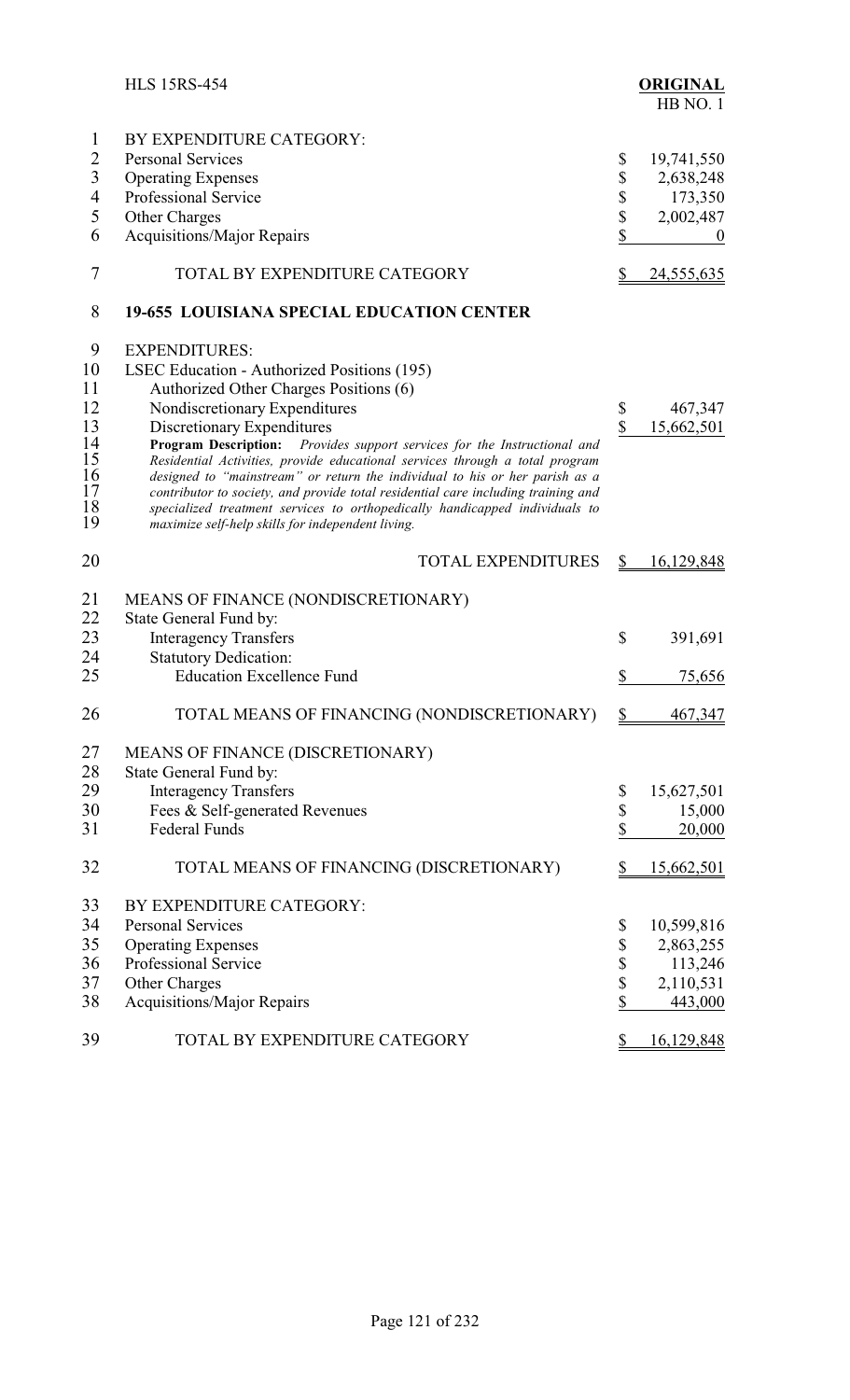| $\overline{2}$<br>$\overline{\mathbf{3}}$<br>$\overline{\mathcal{A}}$<br>5<br>$\begin{array}{c} 6 \\ 7 \\ 8 \\ 9 \\ 10 \end{array}$<br>11<br>12 | <b>EXPENDITURES:</b><br>Louisiana Virtual School - Authorized Positions (0)<br>Authorized Other Charges Positions (15)<br>Nondiscretionary Expenditures<br>Discretionary Expenditures<br>Program Description: Provides instructional services to public high schools<br>throughout the state of Louisiana where such instruction would not otherwise be<br>available due to a lack of funding and/or qualified instructors to teach the courses.<br>The school operates through web-based instructions; student access class<br>information through the internet. The program provides instruction in math,<br>science, foreign languages, the humanities, and the arts. | \$<br>$\overline{\mathbb{S}}$ | $\boldsymbol{0}$<br>797,425 |
|-------------------------------------------------------------------------------------------------------------------------------------------------|--------------------------------------------------------------------------------------------------------------------------------------------------------------------------------------------------------------------------------------------------------------------------------------------------------------------------------------------------------------------------------------------------------------------------------------------------------------------------------------------------------------------------------------------------------------------------------------------------------------------------------------------------------------------------|-------------------------------|-----------------------------|
| 13<br>14<br>15<br>16<br>17                                                                                                                      | Living and Learning Community - Authorized Positions (87)<br>Authorized Other Charges Positions (13)<br>Nondiscretionary Expenditures<br>Discretionary Expenditures<br>Program Description: Provide students from every Louisiana parish the                                                                                                                                                                                                                                                                                                                                                                                                                             | \$<br>\$                      | 388,972<br>7,826,303        |
| 18<br>19<br>20                                                                                                                                  | opportunity to benefit from an environment of academic and personal excellence<br>through a rigorous and challenging educational experience in a nurturing and safe<br>environment.                                                                                                                                                                                                                                                                                                                                                                                                                                                                                      |                               |                             |
| 21                                                                                                                                              | <b>TOTAL EXPENDITURES</b>                                                                                                                                                                                                                                                                                                                                                                                                                                                                                                                                                                                                                                                | \$                            | 9,012,700                   |
| 22<br>23<br>24                                                                                                                                  | MEANS OF FINANCE (NONDISCRETIONARY)<br><b>State General Fund (Direct)</b><br>State General Fund by:                                                                                                                                                                                                                                                                                                                                                                                                                                                                                                                                                                      | \$                            | 308,659                     |
| 25<br>26                                                                                                                                        | <b>Statutory Dedications:</b><br><b>Education Excellence Fund</b>                                                                                                                                                                                                                                                                                                                                                                                                                                                                                                                                                                                                        | \$                            | 80,313                      |
| 27                                                                                                                                              | TOTAL MEANS OF FINANCE (NONDISCRETIONARY)                                                                                                                                                                                                                                                                                                                                                                                                                                                                                                                                                                                                                                | \$                            | 388,972                     |
| 28                                                                                                                                              | MEANS OF FINANCE (DISCRETIONARY)                                                                                                                                                                                                                                                                                                                                                                                                                                                                                                                                                                                                                                         |                               |                             |
| 29                                                                                                                                              | <b>State General Fund (Direct)</b>                                                                                                                                                                                                                                                                                                                                                                                                                                                                                                                                                                                                                                       | \$                            | 4,884,571                   |
| 30                                                                                                                                              | State General Fund by:                                                                                                                                                                                                                                                                                                                                                                                                                                                                                                                                                                                                                                                   |                               |                             |
| 31                                                                                                                                              | <b>Interagency Transfers</b>                                                                                                                                                                                                                                                                                                                                                                                                                                                                                                                                                                                                                                             | \$                            | 3,211,512                   |
| 32                                                                                                                                              | Fees & Self-generated Revenues                                                                                                                                                                                                                                                                                                                                                                                                                                                                                                                                                                                                                                           | \$                            | 442,559                     |
| 33                                                                                                                                              | Federal Funds                                                                                                                                                                                                                                                                                                                                                                                                                                                                                                                                                                                                                                                            | \$                            | 85,086                      |
| 34                                                                                                                                              | TOTAL MEANS OF FINANCE (DISCRETIONARY)                                                                                                                                                                                                                                                                                                                                                                                                                                                                                                                                                                                                                                   |                               | 8,623,728                   |
| 35                                                                                                                                              | BY EXPENDITURE CATEGORY:                                                                                                                                                                                                                                                                                                                                                                                                                                                                                                                                                                                                                                                 |                               |                             |
| 36                                                                                                                                              | <b>Personal Services</b>                                                                                                                                                                                                                                                                                                                                                                                                                                                                                                                                                                                                                                                 | \$                            | 6,078,886                   |
| 37                                                                                                                                              | <b>Operating Expenses</b>                                                                                                                                                                                                                                                                                                                                                                                                                                                                                                                                                                                                                                                | \$                            | 932,204                     |
| 38                                                                                                                                              | Professional Service                                                                                                                                                                                                                                                                                                                                                                                                                                                                                                                                                                                                                                                     | \$                            | 19,591                      |
| 39                                                                                                                                              | Other Charges                                                                                                                                                                                                                                                                                                                                                                                                                                                                                                                                                                                                                                                            | \$                            | 1,982,019                   |
| 40                                                                                                                                              | <b>Acquisitions/Major Repairs</b>                                                                                                                                                                                                                                                                                                                                                                                                                                                                                                                                                                                                                                        | \$                            | $\boldsymbol{0}$            |
| 41                                                                                                                                              | TOTAL BY EXPENDITURE CATEGORY                                                                                                                                                                                                                                                                                                                                                                                                                                                                                                                                                                                                                                            | S                             | 9,012,700                   |

# **19-657 LOUISIANA SCHOOL FOR MATH, SCIENCE, AND THE ARTS**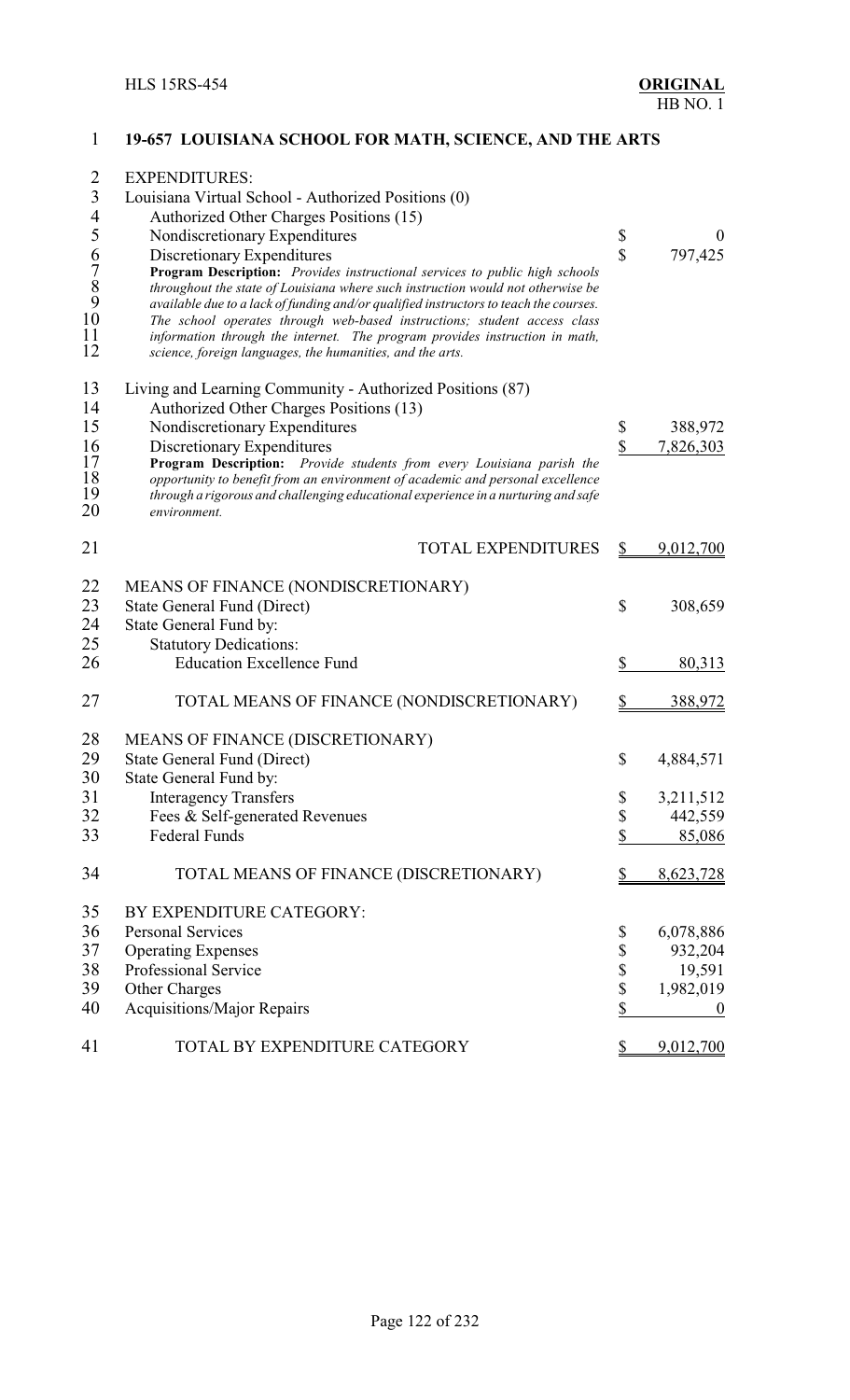| $\overline{2}$<br>$\overline{\mathbf{3}}$<br>$\overline{\mathcal{L}}$ | <b>EXPENDITURES:</b><br>Broadcasting - Authorized Positions (70)<br>Nondiscretionary Expenditures                                                                                                                                                                                                                                                                                                                                                                                                  | \$<br>233,677          |
|-----------------------------------------------------------------------|----------------------------------------------------------------------------------------------------------------------------------------------------------------------------------------------------------------------------------------------------------------------------------------------------------------------------------------------------------------------------------------------------------------------------------------------------------------------------------------------------|------------------------|
|                                                                       | Discretionary Expenditures                                                                                                                                                                                                                                                                                                                                                                                                                                                                         | \$<br>7,780,939        |
| 56789<br>10<br>11                                                     | Program Description: Provides intelligent, informative, and educational<br>programming for use in homes and classrooms. Louisiana Educational Television<br>Authority (LETA) strives to connect the citizens of Louisiana by creating content<br>that showcases Louisiana's unique history, people, places and events, supports<br>lifelong learning, and provides critical information during emergencies. LETA is<br>a leader in using emerging media technologies for the benefit of Louisiana. |                        |
| 12                                                                    | <b>TOTAL EXPENDITURES</b>                                                                                                                                                                                                                                                                                                                                                                                                                                                                          | \$<br>8,014,616        |
| 13                                                                    | MEANS OF FINANCE (NONDISCRETIONARY)                                                                                                                                                                                                                                                                                                                                                                                                                                                                |                        |
| 14                                                                    | <b>State General Fund (Direct)</b>                                                                                                                                                                                                                                                                                                                                                                                                                                                                 | \$<br>225,933          |
| 15                                                                    | State General Fund by:                                                                                                                                                                                                                                                                                                                                                                                                                                                                             |                        |
| 16                                                                    | Fees and Self-generated Revenues                                                                                                                                                                                                                                                                                                                                                                                                                                                                   | \$<br>7,744            |
| 17                                                                    | TOTAL MEANS OF FINANCE (NONDISCRETIONARY)                                                                                                                                                                                                                                                                                                                                                                                                                                                          | \$<br>233,677          |
| 18                                                                    | MEANS OF FINANCE (DISCRETIONARY)                                                                                                                                                                                                                                                                                                                                                                                                                                                                   |                        |
| 19                                                                    | <b>State General Fund (Direct)</b>                                                                                                                                                                                                                                                                                                                                                                                                                                                                 | \$<br>4,906,493        |
| 20                                                                    | State General Fund by:                                                                                                                                                                                                                                                                                                                                                                                                                                                                             |                        |
| 21                                                                    | <b>Interagency Transfers</b>                                                                                                                                                                                                                                                                                                                                                                                                                                                                       | \$<br>415,917          |
| 22                                                                    | Fees & Self-generated Revenues                                                                                                                                                                                                                                                                                                                                                                                                                                                                     | \$<br><u>2,458,529</u> |
| 23                                                                    | TOTAL MEANS OF FINANCE (DISCRETIONARY)                                                                                                                                                                                                                                                                                                                                                                                                                                                             | 7,780,939              |
| 24                                                                    | BY EXPENDITURE CATEGORY:                                                                                                                                                                                                                                                                                                                                                                                                                                                                           |                        |
| 25                                                                    | <b>Personal Services</b>                                                                                                                                                                                                                                                                                                                                                                                                                                                                           | \$<br>5,819,020        |
| 26                                                                    | <b>Operating Expenses</b>                                                                                                                                                                                                                                                                                                                                                                                                                                                                          | \$<br>1,754,613        |
| 27                                                                    | Professional Service                                                                                                                                                                                                                                                                                                                                                                                                                                                                               | \$<br>23,375           |
| 28                                                                    | <b>Other Charges</b>                                                                                                                                                                                                                                                                                                                                                                                                                                                                               | \$<br>417,608          |
| 29                                                                    | <b>Acquisitions/Major Repairs</b>                                                                                                                                                                                                                                                                                                                                                                                                                                                                  | \$<br>$\boldsymbol{0}$ |
| 30                                                                    | TOTAL BY EXPENDITURE CATEGORY                                                                                                                                                                                                                                                                                                                                                                                                                                                                      | 8,014,616              |
| 31                                                                    | <b>19-666 BOARD OF ELEMENTARY AND SECONDARY EDUCATION</b>                                                                                                                                                                                                                                                                                                                                                                                                                                          |                        |
| 32                                                                    | <b>EXPENDITURES:</b>                                                                                                                                                                                                                                                                                                                                                                                                                                                                               |                        |
| 33                                                                    | Administration - Authorized Positions (6)                                                                                                                                                                                                                                                                                                                                                                                                                                                          |                        |
| 34                                                                    | Nondiscretionary Expenditures                                                                                                                                                                                                                                                                                                                                                                                                                                                                      | \$<br>252,116          |
| 35                                                                    | Discretionary Expenditures                                                                                                                                                                                                                                                                                                                                                                                                                                                                         | \$<br>1,013,163        |
| 36<br>37<br>38<br>39                                                  | Program Description: The Board of Elementary and Secondary Education<br>(BESE) shall supervise and control public elementary and secondary schools, and<br>the Board's special schools, and shall have budgetary responsibility over schools<br>and programs under its jurisdiction.                                                                                                                                                                                                               |                        |
| 40                                                                    | Louisiana Quality Education Support Fund - Authorized Positions (6)                                                                                                                                                                                                                                                                                                                                                                                                                                |                        |
| 41                                                                    | Nondiscretionary Expenditures                                                                                                                                                                                                                                                                                                                                                                                                                                                                      | \$<br>24,044,669       |
| 42                                                                    | Discretionary Expenditures                                                                                                                                                                                                                                                                                                                                                                                                                                                                         | \$<br>$\boldsymbol{0}$ |
| 43                                                                    | Program Description: The Louisiana Quality Education Support Fund Program                                                                                                                                                                                                                                                                                                                                                                                                                          |                        |
| 44                                                                    | shall annually allocate proceeds from the Louisiana Quality Education Support                                                                                                                                                                                                                                                                                                                                                                                                                      |                        |
| 45<br>46                                                              | Fund (8g) for elementary and secondary educational purposes to improve the<br>quality of education                                                                                                                                                                                                                                                                                                                                                                                                 |                        |
|                                                                       |                                                                                                                                                                                                                                                                                                                                                                                                                                                                                                    |                        |
| 47                                                                    | TOTAL EXPENDITURES                                                                                                                                                                                                                                                                                                                                                                                                                                                                                 | 25,309,948             |

# **19-662 LOUISIANA EDUCATIONAL TELEVISION AUTHORITY**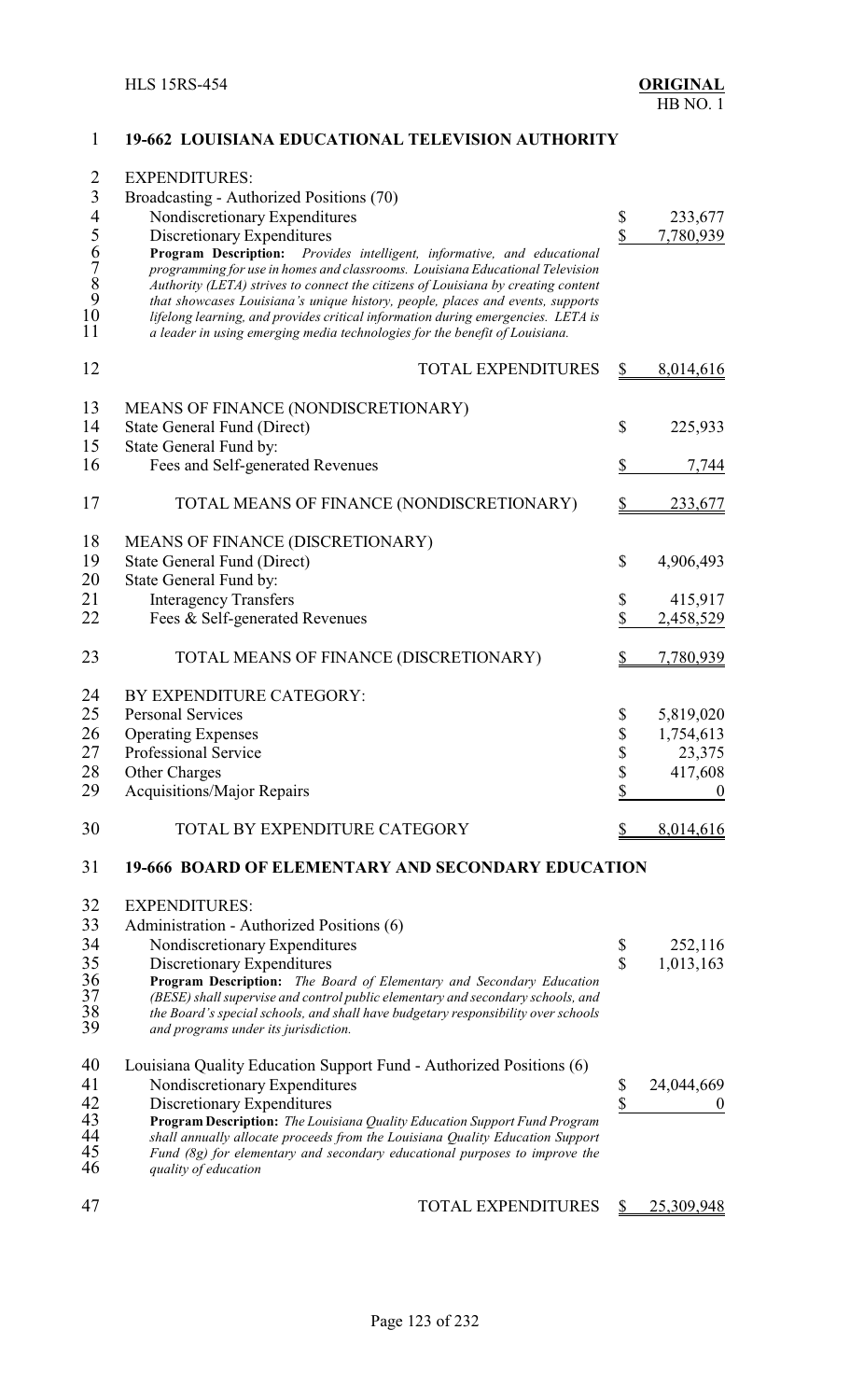|                                                       | <b>HLS 15RS-454</b>                                                                                                                                                                                                                                                                           |                               | <b>ORIGINAL</b><br>HB NO.1 |
|-------------------------------------------------------|-----------------------------------------------------------------------------------------------------------------------------------------------------------------------------------------------------------------------------------------------------------------------------------------------|-------------------------------|----------------------------|
| $\mathbf{1}$<br>$\overline{2}$<br>$\mathfrak{Z}$<br>4 | MEANS OF FINANCE (NONDISCRETIONARY)<br><b>State General Fund (Direct)</b><br>State General Fund by:<br><b>Statutory Dedications:</b>                                                                                                                                                          | \$                            | 252,116                    |
| 5                                                     | Louisiana Quality Education Support Fund                                                                                                                                                                                                                                                      | \$                            | 24,044,669                 |
| 6                                                     | TOTAL MEANS OF FINANCE (NONDISCRETIONARY)                                                                                                                                                                                                                                                     | $\frac{1}{2}$                 | 24,296,785                 |
| 7<br>$\,$ $\,$<br>9                                   | MEANS OF FINANCE (DISCRETIONARY)<br><b>State General Fund (Direct)</b><br>State General Fund by:                                                                                                                                                                                              | \$                            | 772,827                    |
| 10                                                    | Fees & Self-generated Revenues                                                                                                                                                                                                                                                                | \$                            | 21,556                     |
| 11<br>12                                              | <b>Statutory Dedications:</b><br>Louisiana Charter School Start-up Loan Fund                                                                                                                                                                                                                  | \$                            | 218,780                    |
| 13                                                    | TOTAL MEANS OF FINANCING (DISCRETIONARY)                                                                                                                                                                                                                                                      | \$                            | <u>1,013,163</u>           |
| 14                                                    | BY EXPENDITURE CATEGORY:                                                                                                                                                                                                                                                                      |                               |                            |
| 15                                                    | <b>Personal Services</b>                                                                                                                                                                                                                                                                      | \$                            | 1,366,263                  |
| 16                                                    | <b>Operating Expenses</b>                                                                                                                                                                                                                                                                     | \$                            | 109,527                    |
| 17                                                    | Professional Service                                                                                                                                                                                                                                                                          | \$<br>\$                      | $\theta$                   |
| 18                                                    | Other Charges                                                                                                                                                                                                                                                                                 | \$                            | 23,834,158                 |
| 19                                                    | <b>Acquisitions/Major Repairs</b>                                                                                                                                                                                                                                                             |                               | $\boldsymbol{0}$           |
| 20                                                    | TOTAL BY EXPENDITURE CATEGORY                                                                                                                                                                                                                                                                 | \$                            | 25,309,948                 |
| 21<br>22<br>23<br>24                                  | The elementary or secondary educational purposes identified below are funded within the<br>Louisiana Quality Education Support Fund Statutory Dedication amount appropriated above.<br>They are identified separately here to establish the specific amount appropriated for each<br>purpose. |                               |                            |
| 25                                                    | Louisiana Quality Education Support Fund                                                                                                                                                                                                                                                      |                               |                            |
| 26                                                    | <b>Block Grant Allocation</b>                                                                                                                                                                                                                                                                 | \$                            | 11,159,159                 |
| 27                                                    | <b>Statewide Allocation</b>                                                                                                                                                                                                                                                                   | \$                            | 12,144,991                 |
| 28                                                    | Review, Evaluation, and Assessment of Proposals                                                                                                                                                                                                                                               | \$                            | 150,000                    |
| 29                                                    | Management and Oversight                                                                                                                                                                                                                                                                      | \$                            | 590,519                    |
| 30                                                    | Total                                                                                                                                                                                                                                                                                         | \$                            | 24,044,669                 |
| 31                                                    | <b>19-673 NEW ORLEANS CENTER FOR THE CREATIVE ARTS</b>                                                                                                                                                                                                                                        |                               |                            |
| 32<br>33<br>34<br>35<br>36<br>37                      | <b>EXPENDITURES:</b><br>NOCCA Instruction - Authorized Positions (75)<br>Nondiscretionary Expenditures<br>Discretionary Expenditures<br>Program Description: Provides an intensive instructional program of<br>professional arts training for high school level students.                     | \$<br>$\overline{\mathbb{S}}$ | 174,505<br>7,236,731       |
| 38                                                    | <b>TOTAL EXPENDITURES</b>                                                                                                                                                                                                                                                                     | $\frac{1}{2}$                 | <u>7,411,236</u>           |
| 39<br>40<br>41                                        | MEANS OF FINANCE (NONDISCRETIONARY)<br><b>State General Fund (Direct)</b><br>State General Fund by:                                                                                                                                                                                           | $\mathbb{S}$                  | 95,332                     |
| 42<br>43                                              | <b>Statutory Dedications:</b><br><b>Education Excellence Fund</b>                                                                                                                                                                                                                             | \$                            | 79,173                     |
| 44                                                    | TOTAL MEANS OF FINANCING (NONDISCRETIONARY)                                                                                                                                                                                                                                                   | $\frac{1}{2}$                 | <u>174,505</u>             |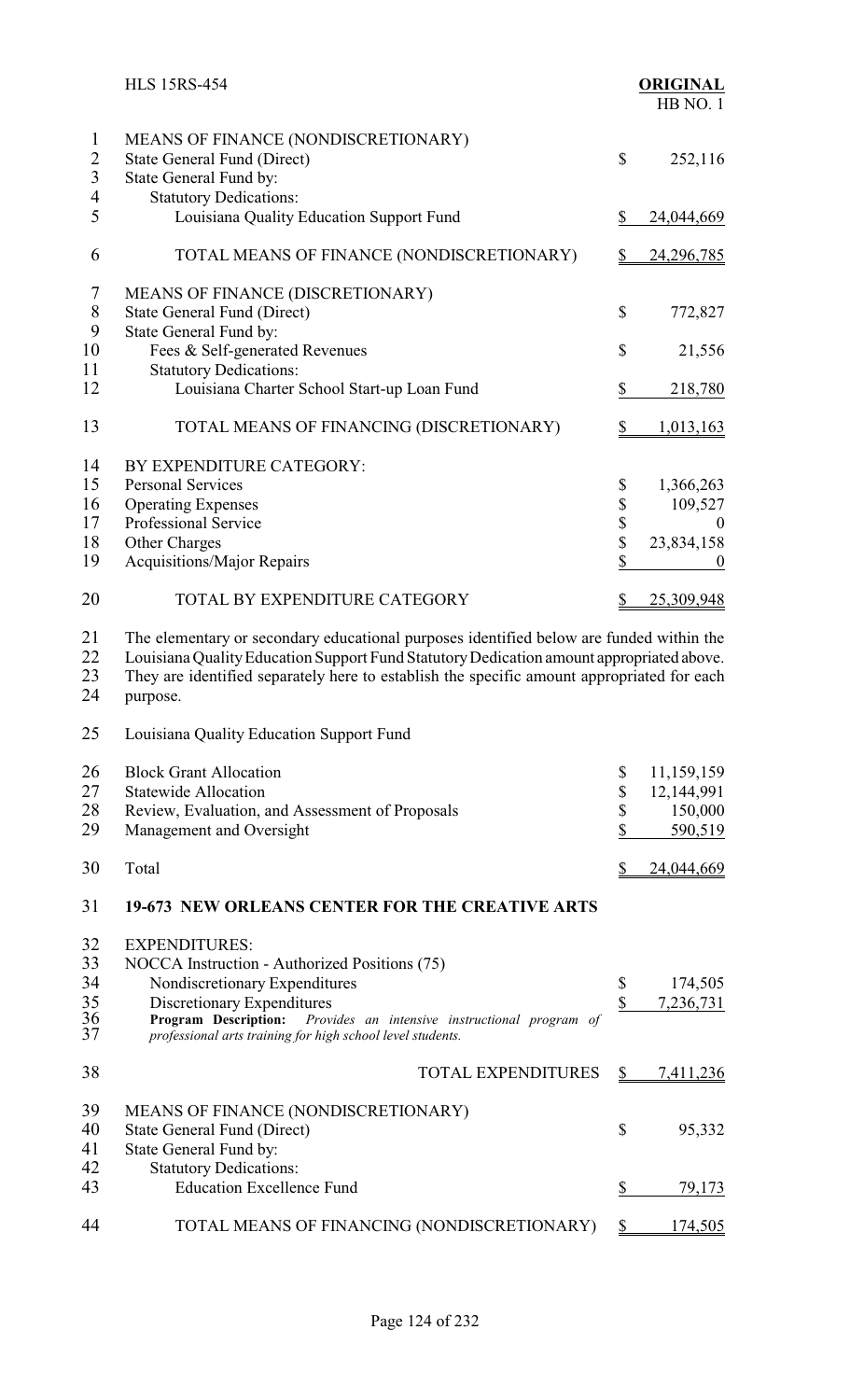|                                                                    | <b>HLS 15RS-454</b>                                                                                                                                                                                                                                                                                                                                                                                                                                                                                                       |                               | <b>ORIGINAL</b><br>HB NO.1                            |
|--------------------------------------------------------------------|---------------------------------------------------------------------------------------------------------------------------------------------------------------------------------------------------------------------------------------------------------------------------------------------------------------------------------------------------------------------------------------------------------------------------------------------------------------------------------------------------------------------------|-------------------------------|-------------------------------------------------------|
| $\mathbf{1}$<br>$\overline{2}$<br>$\overline{3}$<br>$\overline{4}$ | MEANS OF FINANCE (DISCRETIONARY)<br><b>State General Fund (Direct)</b><br>State General Fund by:<br><b>Interagency Transfers</b>                                                                                                                                                                                                                                                                                                                                                                                          | \$<br>\$                      | 5,503,428<br>\$1,733,303                              |
| 5                                                                  | TOTAL MEANS OF FINANCING (DISCRETIONARY)                                                                                                                                                                                                                                                                                                                                                                                                                                                                                  | $\frac{1}{2}$                 | 7,236,731                                             |
|                                                                    |                                                                                                                                                                                                                                                                                                                                                                                                                                                                                                                           |                               |                                                       |
| 6<br>7<br>$\,$ $\,$<br>9<br>10<br>11                               | BY EXPENDITURE CATEGORY:<br><b>Personal Services</b><br><b>Operating Expenses</b><br><b>Professional Service</b><br>Other Charges<br><b>Acquisitions/Major Repairs</b>                                                                                                                                                                                                                                                                                                                                                    | \$<br>\$<br>\$<br>\$<br>\$    | 5,576,788<br>1,104,876<br>63,965<br>586,434<br>79,173 |
| 12                                                                 | TOTAL BY EXPENDITURE CATEGORY                                                                                                                                                                                                                                                                                                                                                                                                                                                                                             |                               | <u>7,411,236</u>                                      |
| 13                                                                 | <b>SCHEDULE 19</b>                                                                                                                                                                                                                                                                                                                                                                                                                                                                                                        |                               |                                                       |
| 14                                                                 | <b>DEPARTMENT OF EDUCATION</b>                                                                                                                                                                                                                                                                                                                                                                                                                                                                                            |                               |                                                       |
| 15                                                                 | <b>19-678 STATE ACTIVITIES</b>                                                                                                                                                                                                                                                                                                                                                                                                                                                                                            |                               |                                                       |
| 16<br>17<br>18<br>19<br>$\frac{20}{21}$<br>$\frac{21}{23}$<br>24   | <b>EXPENDITURES:</b><br>Administrative Support - Authorized Positions (102)<br>Nondiscretionary Expenditures<br>Discretionary Expenditures<br>Program Description: The Administrative Support Program supports the<br>following areas: Executive Management and Executive Management Controls.<br>Included in these services are the Office of the Superintendent, Deputy<br>Superintendent for Management and Finance, Human Resources, Legal Services,<br>Internal Auditing, Public Affairs, Information and Analytics. | \$<br>$\mathbf S$             | 3,858,404<br>19,783,743                               |
| 25<br>26<br>27<br>28<br>29<br>30<br>31                             | District Support - Authorized Positions (255)<br>Nondiscretionary Expenditures<br>Discretionary Expenditures<br><b>Program Description:</b> The District Support Program supports the following<br>activities: District Support Networks, Academic Policy, Portfolio, Food and<br>Nutrition Services, Child Care Licensing, Talent, Student Opportunities, Grants<br>and Statewide Monitoring.                                                                                                                            | \$<br>$\overline{\mathbb{S}}$ | 3,000,129<br>98,760,806                               |
| 32<br>33<br>34<br>35<br>36<br>37<br>38<br>39                       | Auxiliary Account - Authorized Positions (8)<br>Nondiscretionary Expenditures<br>Discretionary Expenditures<br>Account Description: The Auxiliary Account Program uses the fees and<br>collections to provide oversight for the specified programs. Teacher Certification<br>analyzes all documentation for Louisiana school personnel regarding course<br>content test scores, teaching and/or administrative experience, and program<br>completion for the purposes of issuing state credentials.                       | \$<br>$\sqrt{\frac{2}{\pi}}$  | $\overline{0}$<br>1,742,352                           |
| 40                                                                 | <b>TOTAL EXPENDITURES</b>                                                                                                                                                                                                                                                                                                                                                                                                                                                                                                 | S                             | <u>127, 145, 434</u>                                  |
| 41<br>42<br>43                                                     | MEANS OF FINANCE (NONDISCRETIONARY):<br>State General Fund (Direct)<br>State General Fund by:                                                                                                                                                                                                                                                                                                                                                                                                                             | \$                            | 4,216,978                                             |
| 44                                                                 | <b>Interagency Transfers</b>                                                                                                                                                                                                                                                                                                                                                                                                                                                                                              | \$                            | 937,533                                               |
| 45<br>46                                                           | Fees & Self-generated Revenues<br><b>Federal Funds</b>                                                                                                                                                                                                                                                                                                                                                                                                                                                                    | \$<br>\$                      | 328,241<br>1,375,781                                  |
|                                                                    |                                                                                                                                                                                                                                                                                                                                                                                                                                                                                                                           |                               |                                                       |
| 47                                                                 | TOTAL MEANS OF FINANCING (NONDISCRETIONARY):                                                                                                                                                                                                                                                                                                                                                                                                                                                                              | \$                            | 6,858,533                                             |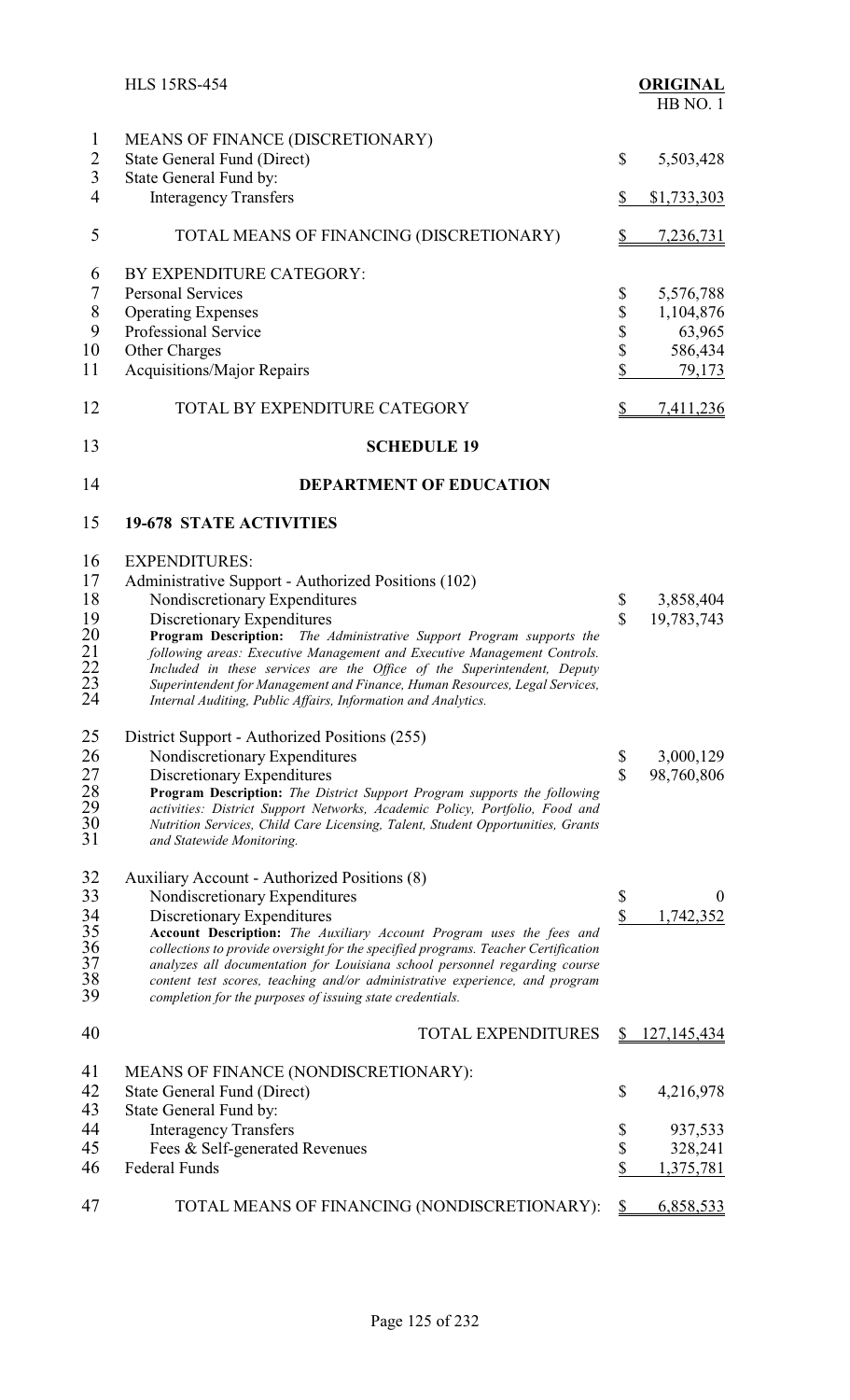|                                                                | <b>HLS 15RS-454</b>                                                                                                                                                                                                                                                                                                                                                                                                                                                                                                                                                                                                                                                                                                 | <b>ORIGINAL</b><br>HB NO.1                                                                            |
|----------------------------------------------------------------|---------------------------------------------------------------------------------------------------------------------------------------------------------------------------------------------------------------------------------------------------------------------------------------------------------------------------------------------------------------------------------------------------------------------------------------------------------------------------------------------------------------------------------------------------------------------------------------------------------------------------------------------------------------------------------------------------------------------|-------------------------------------------------------------------------------------------------------|
| $\mathbf{1}$<br>$\overline{2}$<br>$\overline{3}$               | MEANS OF FINANCE (DISCRETIONARY):<br>State General Fund (Direct)<br>State General Fund by:                                                                                                                                                                                                                                                                                                                                                                                                                                                                                                                                                                                                                          | \$<br>21,153,087                                                                                      |
| $\overline{4}$<br>5<br>6                                       | <b>Interagency Transfers</b><br>Fees & Self-generated Revenues<br><b>Federal Funds</b>                                                                                                                                                                                                                                                                                                                                                                                                                                                                                                                                                                                                                              | \$<br>41,280,275<br>\$<br>6,622,827<br>\$<br>51,230,712                                               |
| 7                                                              | TOTAL MEANS OF FINANCING (DISCRETIONARY):                                                                                                                                                                                                                                                                                                                                                                                                                                                                                                                                                                                                                                                                           | <u>120,286,901</u><br>\$                                                                              |
| 8<br>9<br>10<br>11<br>12<br>13                                 | BY EXPENDITURE CATEGORY:<br><b>Personal Services</b><br><b>Operating Expenses</b><br>Professional Services<br>Other Charges<br><b>Acquisitions/Major Repairs</b>                                                                                                                                                                                                                                                                                                                                                                                                                                                                                                                                                    | \$<br>41,258,485<br>\$<br>8,885,694<br>\$<br>29,779,077<br>\$<br>47,222,178<br>\$<br>$\boldsymbol{0}$ |
| 14                                                             | TOTAL BY EXPENDITURE CATEGORY                                                                                                                                                                                                                                                                                                                                                                                                                                                                                                                                                                                                                                                                                       | S<br><u>127, 145, 434</u>                                                                             |
| 15                                                             | <b>19-681 SUBGRANTEE ASSISTANCE</b>                                                                                                                                                                                                                                                                                                                                                                                                                                                                                                                                                                                                                                                                                 |                                                                                                       |
| 16<br>17<br>18<br>19<br>20<br>21<br>22<br>23<br>24<br>25<br>26 | <b>EXPENDITURES:</b><br>School & District Supports - Authorized Positions (0)<br>Nondiscretionary Expenditures<br>Discretionary Expenditures<br>Program Description: The School & District Supports Program provides financial<br>assistance to local education agencies and other providers that serve children;<br>students with disabilities and children from disadvantaged backgrounds or high-<br>poverty areas with programs designed to improve student academic achievement.<br>These programs are accomplished through federal funding including Improving<br>America's Schools Act (IASA) Title I and Special Education and State funding<br>including Louisiana Quality Education Support Fund $8(g)$ . | \$<br>21,067,118<br>$\mathbf S$<br>898, 361, 267                                                      |
| 27<br>28<br>29<br>30<br>31<br>32                               | School & District Innovations - Authorized Positions (0)<br>Nondiscretionary Expenditures<br>Discretionary Expenditures<br>Program Description: The School & District Innovations Program will provide<br>the financial resources to local districts and schools for the Human Capital,<br>District Support and School Turnaround activities.                                                                                                                                                                                                                                                                                                                                                                       | \$<br>$\boldsymbol{0}$<br>\$<br>112,951,066                                                           |
| 33<br>34<br>35<br>36<br>37<br>38                               | Student – Centered Goals - Authorized Positions (0)<br>Nondiscretionary Expenditures<br>Discretionary Expenditures<br>Program Description: The Student-Centered Goals Program is to provide the<br>financial resources to the Local Educational Agencies (LEAs) and schools for early<br>childhood activities.                                                                                                                                                                                                                                                                                                                                                                                                      | $\boldsymbol{\$}$<br>$\overline{0}$<br>$\sqrt{\frac{2}{\pi}}$<br>219,033,581                          |
| 39                                                             | <b>TOTAL EXPENDITURES</b>                                                                                                                                                                                                                                                                                                                                                                                                                                                                                                                                                                                                                                                                                           | <u>\$1,251,413,032</u>                                                                                |
| 40<br>41<br>42                                                 | MEANS OF FINANCE (NONDISCRETIONARY):<br><b>State General Fund (Direct)</b><br>State General Fund by:                                                                                                                                                                                                                                                                                                                                                                                                                                                                                                                                                                                                                | \$<br>6,937,182                                                                                       |
| 43<br>44                                                       | <b>Statutory Dedications:</b><br><b>Education Excellence Fund</b>                                                                                                                                                                                                                                                                                                                                                                                                                                                                                                                                                                                                                                                   | \$<br>14,129,936                                                                                      |
| 45                                                             | TOTAL MEANS OF FINANCING (NONDISCRETIONARY):                                                                                                                                                                                                                                                                                                                                                                                                                                                                                                                                                                                                                                                                        | $\mathcal{S}_{\mathcal{D}}$<br><u>21,067,118</u>                                                      |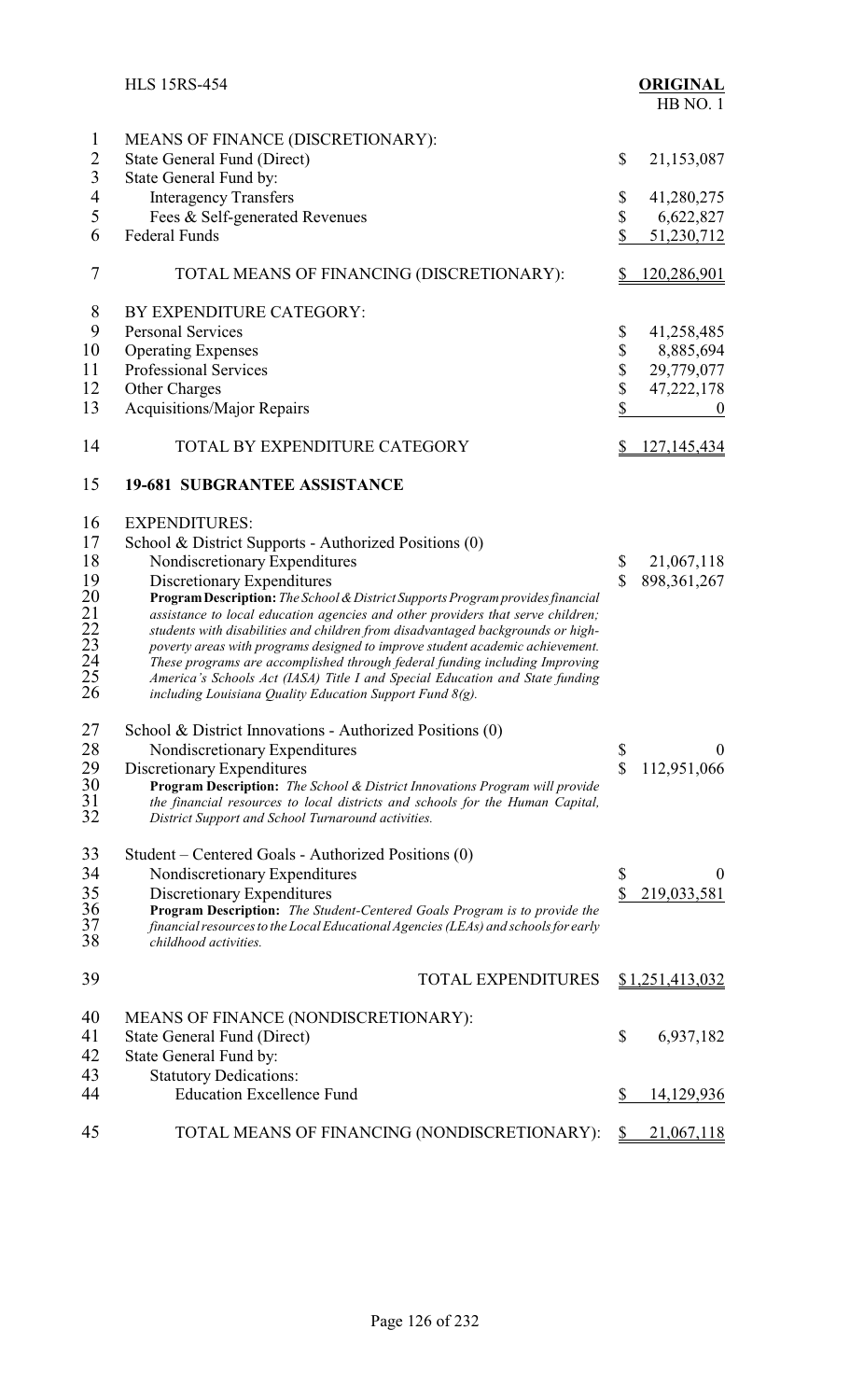|                                                                                  | <b>HLS 15RS-454</b>                                                                                                                                                                                                                                                                                                                                                                                                                                                                                                                                                                                                                                                                                                                                                                                                                                                                                                          | <b>ORIGINAL</b><br>HB NO.1                                                                             |
|----------------------------------------------------------------------------------|------------------------------------------------------------------------------------------------------------------------------------------------------------------------------------------------------------------------------------------------------------------------------------------------------------------------------------------------------------------------------------------------------------------------------------------------------------------------------------------------------------------------------------------------------------------------------------------------------------------------------------------------------------------------------------------------------------------------------------------------------------------------------------------------------------------------------------------------------------------------------------------------------------------------------|--------------------------------------------------------------------------------------------------------|
| $\mathbf{1}$<br>$\overline{2}$<br>$\overline{3}$<br>$\overline{4}$<br>5<br>6     | MEANS OF FINANCE (DISCRETIONARY):<br>State General Fund (Direct) (more or less estimated)<br>State General Fund by:<br><b>Interagency Transfers</b><br>Fees & Self-generated Revenues<br><b>Federal Funds</b>                                                                                                                                                                                                                                                                                                                                                                                                                                                                                                                                                                                                                                                                                                                | \$<br>61,783,342<br>\$<br>80,057,183<br>\$<br>9,418,903<br>\$1,079,086,486                             |
| 7                                                                                | TOTAL MEANS OF FINANCING (DISCRETIONARY):                                                                                                                                                                                                                                                                                                                                                                                                                                                                                                                                                                                                                                                                                                                                                                                                                                                                                    | <u>\$1,230,345,914</u>                                                                                 |
| 8<br>9<br>10                                                                     | Provided however, the more or less estimated language only applies to the Student<br>Scholarships for Educational Excellence Program (SSEEP) Program within Subgrantee<br>Assistance.                                                                                                                                                                                                                                                                                                                                                                                                                                                                                                                                                                                                                                                                                                                                        |                                                                                                        |
| 11<br>12<br>13<br>14<br>15<br>16                                                 | BY EXPENDITURE CATEGORY:<br><b>Personal Services</b><br><b>Operating Expenses</b><br><b>Professional Services</b><br>Other Charges<br><b>Acquisitions/Major Repairs</b>                                                                                                                                                                                                                                                                                                                                                                                                                                                                                                                                                                                                                                                                                                                                                      | \$<br>$\boldsymbol{0}$<br>$\frac{1}{2}$<br>$\boldsymbol{0}$<br>$\overline{0}$<br>\$1,251,413,032<br>\$ |
| 17                                                                               | TOTAL BY EXPENDITURE CATEGORY                                                                                                                                                                                                                                                                                                                                                                                                                                                                                                                                                                                                                                                                                                                                                                                                                                                                                                | \$1,251,413,032                                                                                        |
| 18<br>19<br>20<br>21<br>22<br>23<br>24<br>25<br>26<br>27<br>28<br>29<br>30<br>31 | <b>19-682 RECOVERY SCHOOL DISTRICT</b><br><b>EXPENDITURES:</b><br>Recovery School District - Instruction - Authorized Positions (0)<br>Nondiscretionary Expenditures<br>Discretionary Expenditures<br>Program Description: The Recovery School District (RSD) is an educational<br>service agency administered by the Louisiana Department of Education with the<br>approval of the State Board of Elementary and Secondary Education (SBESE)<br>serving in the capacity of the governing authority. The RSD is established to<br>provide an appropriate education for children attending any public elementary or<br>secondary school operated under the jurisdiction and direction of any city, parish<br>or other local public school board or any other public entity, which has been<br>transferred to RSD jurisdiction pursuant to R.S. 17:10.5.<br>Recovery School District - Construction - Authorized Positions (0) | \$<br>188,589<br>\$<br>19,514,727                                                                      |
| 32<br>33<br>34<br>35<br>36                                                       | Nondiscretionary Expenditures<br>Discretionary Expenditures<br><b>Program Description:</b><br>The Recovery School District (RSD) - Construction<br>Program is to provide for a multi-year Orleans Parish Reconstruction Master Plan<br>for the renovation or building of school facilities.                                                                                                                                                                                                                                                                                                                                                                                                                                                                                                                                                                                                                                  | \$<br>$\boldsymbol{0}$<br>$\overline{\mathbb{S}}$<br>216,926,584                                       |
| 37                                                                               | <b>TOTAL EXPENDITURES</b>                                                                                                                                                                                                                                                                                                                                                                                                                                                                                                                                                                                                                                                                                                                                                                                                                                                                                                    | 236,629,900                                                                                            |
| 38<br>39                                                                         | MEANS OF FINANCE (NONDISCRETIONARY)<br>State General Fund (Direct)                                                                                                                                                                                                                                                                                                                                                                                                                                                                                                                                                                                                                                                                                                                                                                                                                                                           | \$<br>188,589                                                                                          |
| 40                                                                               | TOTAL MEANS OF FINANCING (NONDISCRETIONARY)                                                                                                                                                                                                                                                                                                                                                                                                                                                                                                                                                                                                                                                                                                                                                                                                                                                                                  | $\frac{1}{2}$<br>188,589                                                                               |
| 41<br>42<br>43<br>44<br>45                                                       | MEANS OF FINANCE (DISCRETIONARY)<br>State General Fund (Direct)<br>State General Fund by:<br><b>Interagency Transfers</b><br>Fees & Self-generated Revenues                                                                                                                                                                                                                                                                                                                                                                                                                                                                                                                                                                                                                                                                                                                                                                  | \$<br>1,731,344<br>\$<br>194,483,251<br>\$<br>40,226,716                                               |
| 46                                                                               | TOTAL MEANS OF FINANCING (DISCRETIONARY)                                                                                                                                                                                                                                                                                                                                                                                                                                                                                                                                                                                                                                                                                                                                                                                                                                                                                     | 236,441,311                                                                                            |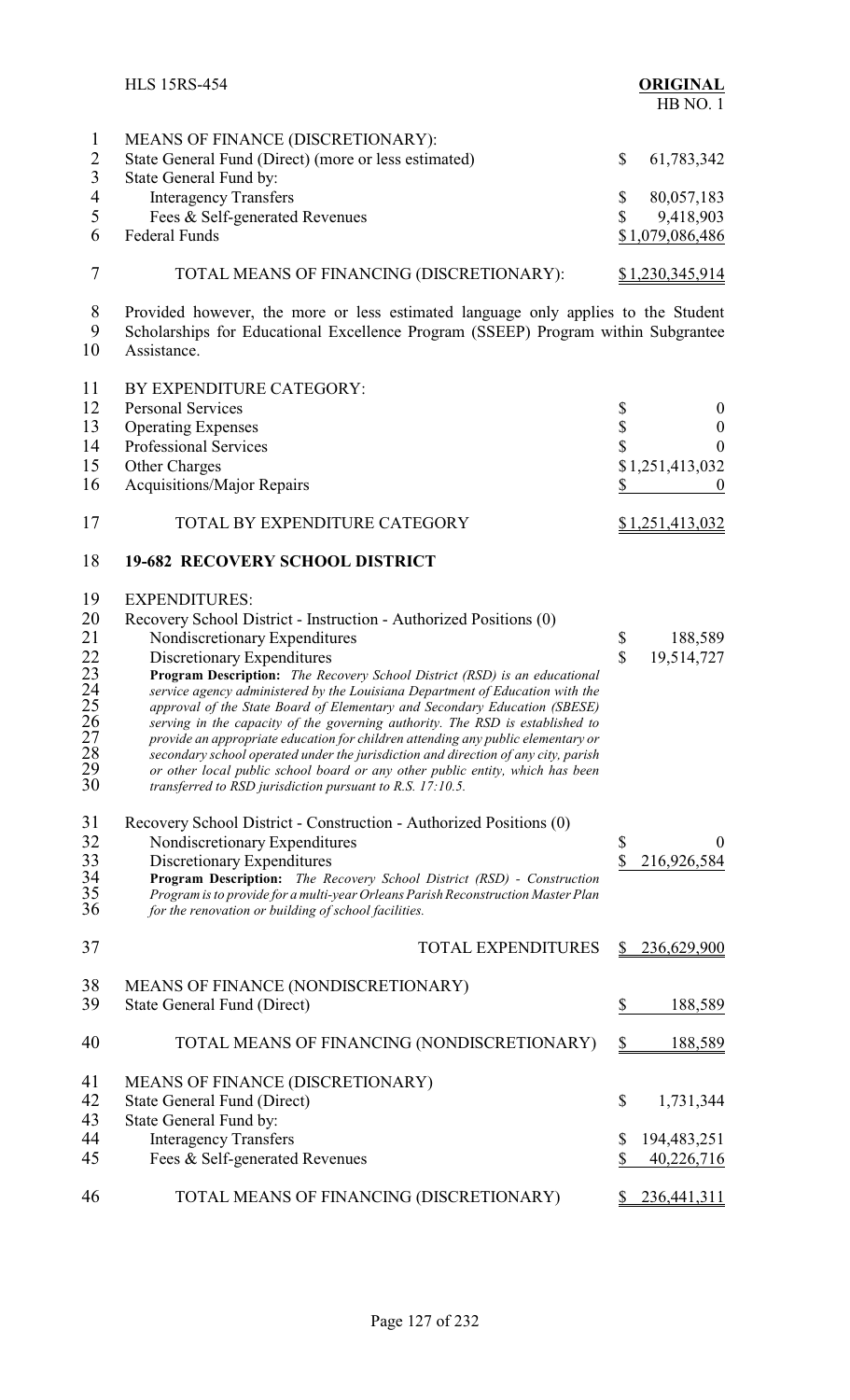|                                                                             | <b>HLS 15RS-454</b>                                                                                                                                                                                                                                                                                                                                                           | <b>ORIGINAL</b><br>HB NO.1                                                                     |
|-----------------------------------------------------------------------------|-------------------------------------------------------------------------------------------------------------------------------------------------------------------------------------------------------------------------------------------------------------------------------------------------------------------------------------------------------------------------------|------------------------------------------------------------------------------------------------|
| 1<br>$\overline{2}$<br>$\overline{3}$<br>$\overline{\mathcal{A}}$<br>5<br>6 | BY EXPENDITURE CATEGORY:<br><b>Personal Services</b><br><b>Operating Expenses</b><br><b>Professional Services</b><br>Other Charges<br><b>Acquisitions/Major Repairs</b>                                                                                                                                                                                                       | \$<br>9,092,500<br>\$<br>1,223,766<br>\$<br>36,444,972<br>\$<br>4,548,838<br>\$<br>185,319,824 |
| 7                                                                           | TOTAL BY EXPENDITURE CATEGORY                                                                                                                                                                                                                                                                                                                                                 | 236,629,900                                                                                    |
| 8                                                                           | <b>19-695 MINIMUM FOUNDATION PROGRAM</b>                                                                                                                                                                                                                                                                                                                                      |                                                                                                |
| 9<br>10<br>11<br>12<br>13<br>14                                             | <b>EXPENDITURES:</b><br>Minimum Foundation Program - Authorized Positions (0)<br>Nondiscretionary Expenditures<br>Discretionary Expenditures<br>Program Description: The Minimum Foundation Program is to provide funding<br>to local school districts for their public educational system.                                                                                   | \$3,628,258,948<br>\$                                                                          |
| 15                                                                          | <b>TOTAL EXPENDITURES</b>                                                                                                                                                                                                                                                                                                                                                     | <u>\$3,628,258,948</u>                                                                         |
| 16<br>17<br>18<br>19                                                        | MEANS OF FINANCE (NONDISCRETIONARY):<br>State General Fund (Direct) (more or less estimated)<br>State General Fund by:<br><b>Statutory Dedications:</b>                                                                                                                                                                                                                       | \$3,368,767,513                                                                                |
| 20<br>21<br>22<br>23                                                        | Support Education in Louisiana First (SELF) Fund<br>(more or less estimated)<br>Louisiana Lottery Proceeds Fund not to be expended<br>prior to January 1, 2016 (more or less estimated)                                                                                                                                                                                       | \$<br>105,991,435<br>153,500,000<br>\$                                                         |
| 24                                                                          | TOTAL MEANS OF FINANCING (NONDISCRETIONARY):                                                                                                                                                                                                                                                                                                                                  | \$3,628,258,948                                                                                |
| 25<br>26<br>27<br>28                                                        | In accordance with Article VIII Section 13.B the governor may reduce The Minimum<br>Foundation Program appropriations contained in this act provided that any such reduction<br>is consented to in writing by two-thirds of the elected members of each house of the<br>legislature.                                                                                          |                                                                                                |
| 29<br>30<br>31<br>32<br>33                                                  | To ensure and guarantee the state fund match requirements as established by the National<br>School Lunch Program, school lunch programs in Louisiana on the state aggregate shall<br>receive from state appropriated funds a minimum of \$5,530,383 State fund distribution<br>amounts made by local education agencies to the school lunch program shall be made<br>monthly. |                                                                                                |
| 34<br>25                                                                    | BY EXPENDITURE CATEGORY:<br>Dorsonal Corrigge                                                                                                                                                                                                                                                                                                                                 |                                                                                                |

| 35 | <b>Personal Services</b>          |                 |  |
|----|-----------------------------------|-----------------|--|
| 36 | <b>Operating Expenses</b>         |                 |  |
| 37 | <b>Professional Services</b>      |                 |  |
| 38 | <b>Other Charges</b>              | \$3,628,258,948 |  |
| 39 | <b>Acquisitions/Major Repairs</b> |                 |  |
| 40 | TOTAL BY EXPENDITURE CATEGORY     | \$3,628,258,948 |  |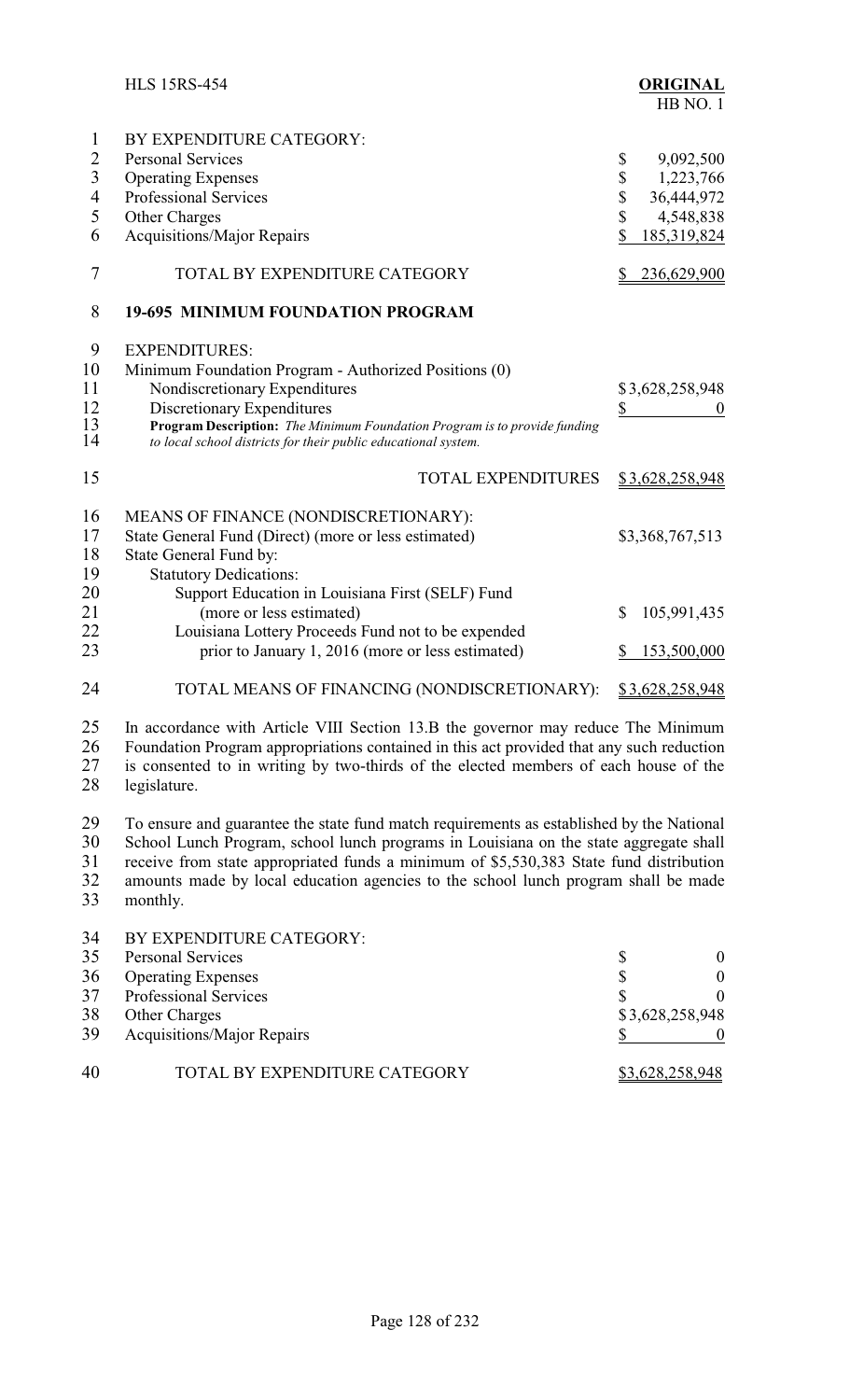#### **19-697 NONPUBLIC EDUCATIONAL ASSISTANCE**

| $\overline{2}$                                  | <b>EXPENDITURES:</b>                                                                                                                                                                                                                                                      |                         |                   |
|-------------------------------------------------|---------------------------------------------------------------------------------------------------------------------------------------------------------------------------------------------------------------------------------------------------------------------------|-------------------------|-------------------|
| 3                                               | Required Services - Authorized Positions (0)                                                                                                                                                                                                                              |                         |                   |
| $\overline{4}$                                  | Nondiscretionary Expenditures                                                                                                                                                                                                                                             | \$                      | 0                 |
| 5                                               | Discretionary Expenditures                                                                                                                                                                                                                                                | $\overline{\mathbb{S}}$ | 15,292,704        |
| $\begin{array}{c} 6 \\ 7 \\ 8 \end{array}$<br>9 | Program Description: Reimburses nondiscriminatory state-approved nonpublic<br>schools for the costs incurred by each school during the preceding school year for<br>maintaining records, completing and filing reports, and providing required<br>education-related data. |                         |                   |
| 10                                              | School Lunch Salary Supplement - Authorized Positions (0)                                                                                                                                                                                                                 |                         |                   |
| 11                                              | Nondiscretionary Expenditures                                                                                                                                                                                                                                             | \$                      | 0                 |
| 12                                              | Discretionary Expenditures                                                                                                                                                                                                                                                | \$                      | 7,917,607         |
| 13<br>14                                        | Program Description: Provides a cash salary supplement for nonpublic school<br>lunchroom employees at eligible schools.                                                                                                                                                   |                         |                   |
| 15                                              | Textbook Administration - Authorized Positions (0)                                                                                                                                                                                                                        |                         |                   |
| 16                                              | Nondiscretionary Expenditures                                                                                                                                                                                                                                             | \$                      |                   |
| 17                                              | Discretionary Expenditures                                                                                                                                                                                                                                                | $\overline{\mathbb{S}}$ | 171,865           |
| 18<br>19<br>20                                  | Program Description: Provides State funds for the administrative costs incurred<br>by public school systems that order and distribute school books and other materials<br>of instruction to the eligible nonpublic schools.                                               |                         |                   |
| 21                                              | Textbooks - Authorized Positions (0)                                                                                                                                                                                                                                      |                         |                   |
| 22                                              | Nondiscretionary Expenditures                                                                                                                                                                                                                                             | \$                      | 2,911,843         |
| 23<br>24<br>25                                  | Discretionary Expenditures<br>Program Description: Provides State funds for the purchase of books and other<br>materials of instruction for eligible nonpublic schools.                                                                                                   | \$                      |                   |
| 26                                              | <b>TOTAL EXPENDITURES</b>                                                                                                                                                                                                                                                 | \$                      | 26,294,019        |
| 27                                              | MEANS OF FINANCE (NONDISCRETIONARY):                                                                                                                                                                                                                                      |                         |                   |
| 28                                              | State General Fund (Direct)                                                                                                                                                                                                                                               | \$                      | 2,911,843         |
| 29                                              | TOTAL MEANS OF FINANCING (NONDISCRETIONARY):                                                                                                                                                                                                                              |                         | 2,911,843         |
| 30                                              | MEANS OF FINANCE (DISCRETIONARY):                                                                                                                                                                                                                                         |                         |                   |
| 31                                              | State General Fund (Direct)                                                                                                                                                                                                                                               | \$                      | 23,382,176        |
| 32                                              | TOTAL MEANS OF FINANCING (DISCRETIONARY):                                                                                                                                                                                                                                 |                         | <u>23,382,176</u> |
| 33                                              | BY EXPENDITURE CATEGORY:                                                                                                                                                                                                                                                  |                         |                   |
| 34                                              | <b>Personal Services</b>                                                                                                                                                                                                                                                  | \$                      | $\boldsymbol{0}$  |
| 35                                              | <b>Operating Expenses</b>                                                                                                                                                                                                                                                 | \$                      | $\boldsymbol{0}$  |
| 36                                              | Professional Services                                                                                                                                                                                                                                                     | \$                      | $\boldsymbol{0}$  |
| 37                                              | Other Charges                                                                                                                                                                                                                                                             | \$                      | 26,294,019        |
| 38                                              | <b>Acquisitions/Major Repairs</b>                                                                                                                                                                                                                                         | \$                      | $\boldsymbol{0}$  |
| 39                                              | TOTAL BY EXPENDITURE CATEGORY                                                                                                                                                                                                                                             | \$                      | 26,294,019        |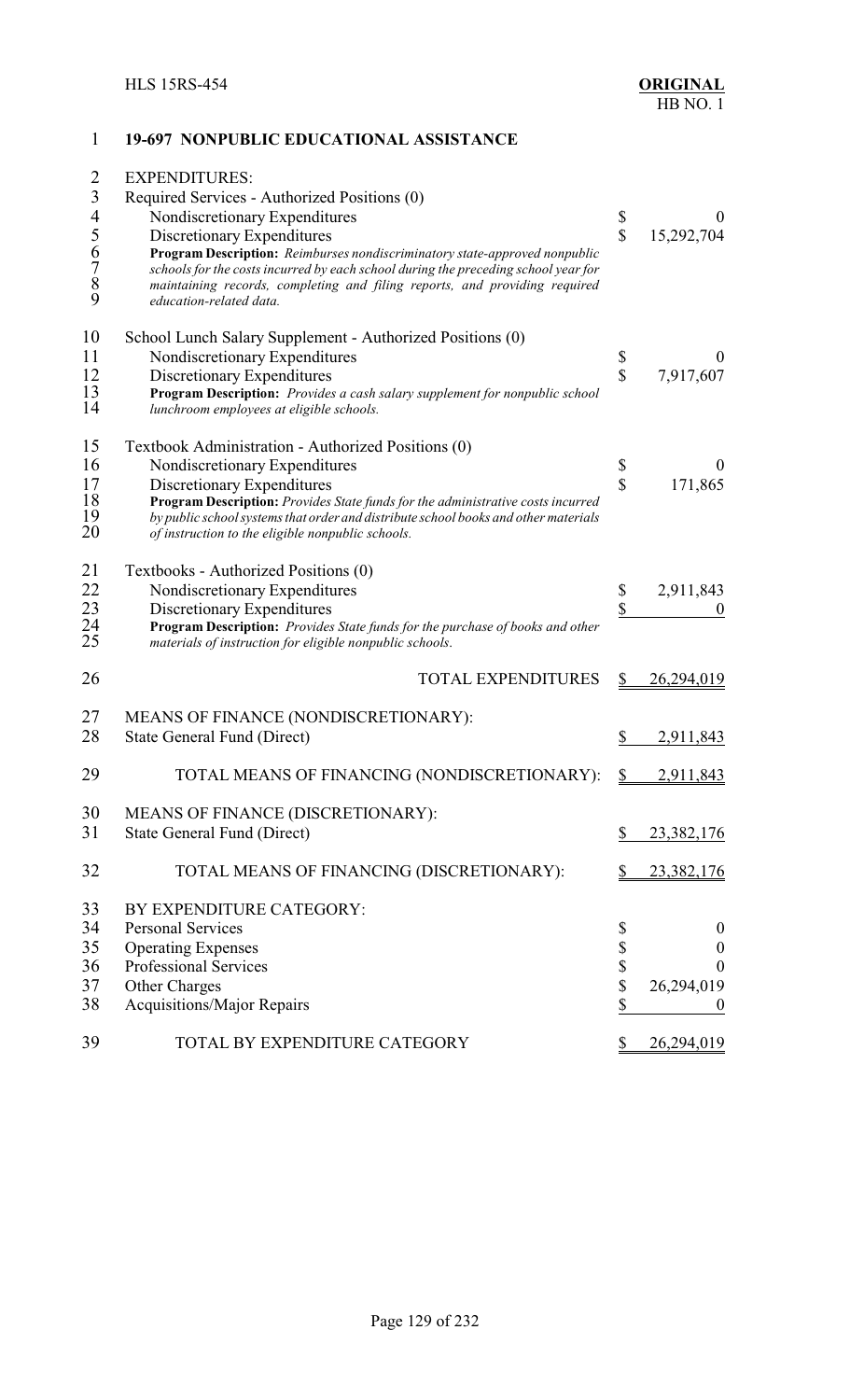# 1 **19-699 SPECIAL SCHOOL DISTRICT** 2 EXPENDITURES: 3 Administration - Authorized Positions (3)<br>4 Nondiscretionary Expenditures 4 Nondiscretionary Expenditures \$ 1,956,309<br>5 Discretionary Expenditures \$ 1,956,309 5 Discretionary Expenditures \$ 0<br>6 **Program Description:** *The Administration Program of the Special School District*<br>7 (SSD) is composed of a central office staff and school administration. Central office<br>8 staff provides 6 **ProgramDescription:** *The Administration Program of the Special School District* 7 *(SSD)is composed of a central office staff and school administration. Central office* 8 *staff provides management and administration ofthe schoolsystem and supervision* 9 *of the implementation of the instructional programs in the facilities. School* 10 *administrators are the principals and assistant principals of school programs. The* 11 *primary activities of the Administration Program are to ensure adequate* 12 *instructional staff to provide education and related service provide and promote* 13 *professional development, and monitor operations to ensure compliance with State*  $and Federal regulations.$ 15 Instruction - Authorized Positions (122)<br>16 Nondiscretionary Expenditures Nondiscretionary Expenditures  $\qquad$  \$ 10,368,495 17 Discretionary Expenditures<br>18 **Program Description:** *Provides special education and related services to children*  $\frac{\$}{\$}$ 18 **ProgramDescription:** *Provides special education and related services to children* 19 *with exceptionalities who are enrolled in state-operated programs and provides* 20 *appropriate educational services to eligible children enrolled in state-operated*  $m$ *ental health facilities.* 22 TOTAL EXPENDITURES \$ 12,324,804 23 MEANS OF FINANCE (NONDISCRETIONARY) 24 State General Fund (Direct) \$ 8,207,356<br>25 State General Fund by: State General Fund by: 26 Interagency Transfers \$ 3,291,289 27 Fees & Self-generated Revenues \$ 826,159 28 TOTAL MEANS OF FINANCING (NONDISCRETIONARY) \$12,324,804 29 BY EXPENDITURE CATEGORY: 30 Personal Services \$ 9,877,501 31 Operating Expenses  $\frac{1}{2}$  865,817 32 Professional Services \$ 279,702 33 Other Charges  $\qquad \qquad$  1,301,784 34 Acquisitions/Major Repairs 6 0 35 TOTAL BY EXPENDITURE CATEGORY \$12,324,804 36 **LOUISIANA STATE UNIVERSITY HEALTH SCIENCE CENTER** 37 **HEALTH CARE SERVICES DIVISION**  38 **19-610 LOUISIANA STATE UNIVERSITY HEALTH SCIENCE CENTER** 39 **HEALTH CARE SERVICES DIVISION** 40 LALLIE KEMP REGIONAL MEDICAL CENTER 41 -Authorized Positions (331)<br>42 Nondiscretionary Expenditu 42 Nondiscretionary Expenditures \$ 3,757,754<br>43 Discretionary Expenditures \$ 42.481.013 43 Discretionary Expenditures<br>44 **Program Description:** Acute care allied health professionals teaching hospital 44 **Program Description:** *Acute care allied health professionals teaching hospital* 45 *located in Independence providing inpatient and outpatient acute care hospital* 46 *services, including emergency room and scheduled clinic services, direct patient* 47 *care physician services, medicalsupport (ancillary)services, and general support* 48 *services. This facility is certified triennially (for a three-year period) by the Joint* 49 *Commission on Accreditation of Healthcare Organizations (JCAHO).*

50 TOTAL EXPENDITURES \$46,238,767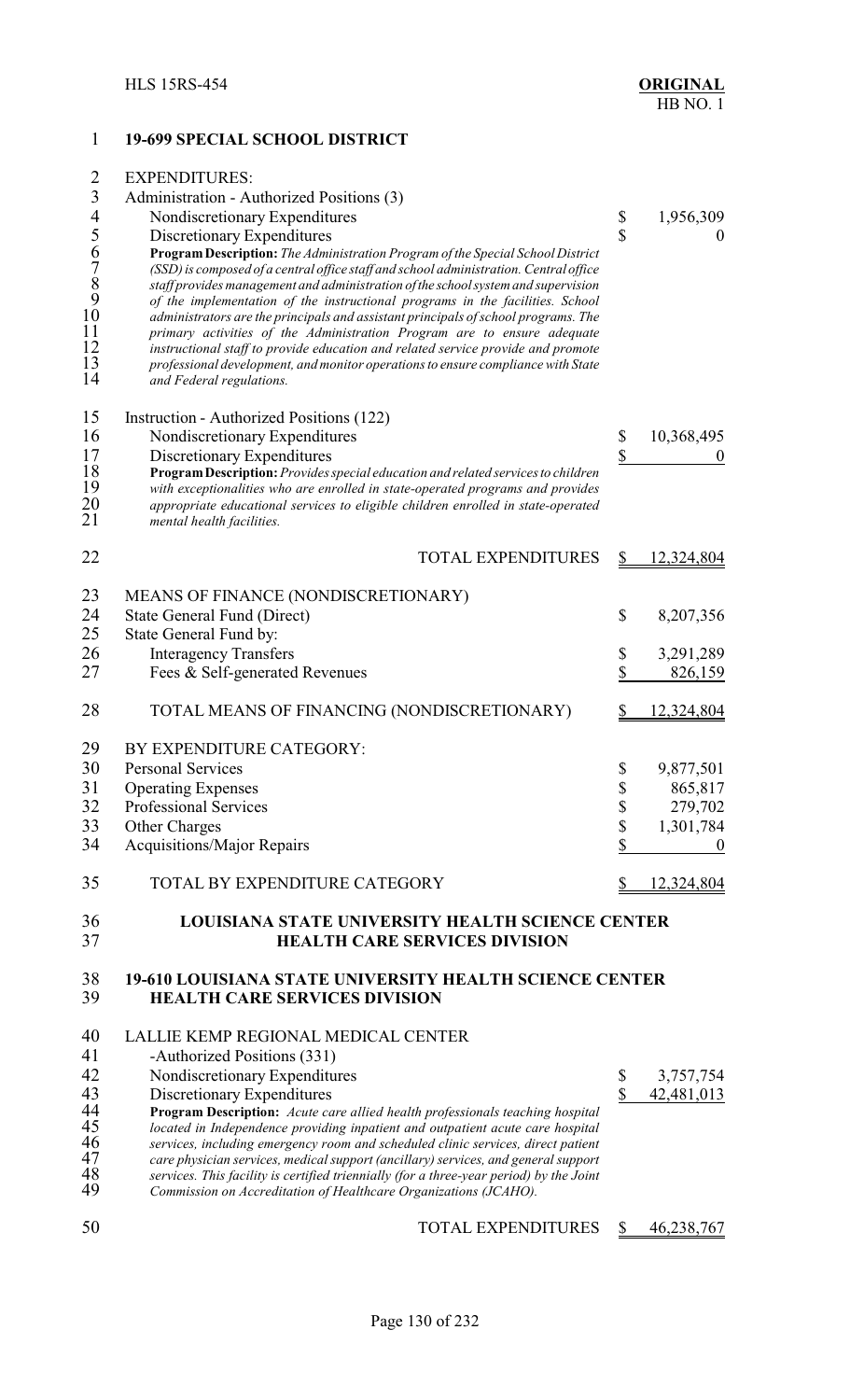|                                        | <b>HLS 15RS-454</b>                                                                                                                                                                                                                                                                                                                                                |                                 | <b>ORIGINAL</b><br>HB NO.1                                      |
|----------------------------------------|--------------------------------------------------------------------------------------------------------------------------------------------------------------------------------------------------------------------------------------------------------------------------------------------------------------------------------------------------------------------|---------------------------------|-----------------------------------------------------------------|
| $\mathbf{1}$                           | MEANS OF FINANCE (NONDISCRETIONARY):                                                                                                                                                                                                                                                                                                                               |                                 |                                                                 |
| $\overline{2}$<br>3                    | State General Fund by:<br><b>Interagency Transfers</b>                                                                                                                                                                                                                                                                                                             | \$                              | 3,757,754                                                       |
| $\overline{4}$                         | TOTAL MEANS OF FINANCING (NONDISCRETIONARY)                                                                                                                                                                                                                                                                                                                        | $\frac{1}{2}$                   | 3,757,754                                                       |
| 5<br>6<br>$\overline{7}$<br>$8\,$<br>9 | MEANS OF FINANCE (DISCRETIONARY):<br><b>State General Fund (Direct)</b><br>State General Fund by:<br><b>Interagency Transfers</b><br>Fees & Self-generated                                                                                                                                                                                                         | \$<br>\$<br>\$                  | 3,860,659<br>29,485,629<br>4,334,389                            |
| 10                                     | <b>Federal Funds</b>                                                                                                                                                                                                                                                                                                                                               | $\boldsymbol{\mathsf{S}}$       | 4,800,336                                                       |
| 11                                     | TOTAL MEANS OF FINANCING (DISCRETIONARY)                                                                                                                                                                                                                                                                                                                           | \$                              | 42,481,013                                                      |
| 12                                     | <b>SCHEDULE 20</b>                                                                                                                                                                                                                                                                                                                                                 |                                 |                                                                 |
| 13                                     | <b>OTHER REQUIREMENTS</b>                                                                                                                                                                                                                                                                                                                                          |                                 |                                                                 |
| 14                                     | <b>20-451 LOCAL HOUSING OF STATE ADULT OFFENDERS</b>                                                                                                                                                                                                                                                                                                               |                                 |                                                                 |
| 15<br>16<br>17<br>18                   | <b>EXPENDITURES:</b><br>Local Housing of Adult Offenders - Authorized Positions (0)<br>Nondiscretionary Expenditures<br>Discretionary Expenditures                                                                                                                                                                                                                 | \$<br>\$                        | 125,759,644<br>$\theta$                                         |
| 19<br>20<br>21<br>$^{22}_{23}$<br>24   | Transitional Work Program - Authorized Positions (0)<br>Nondiscretionary Expenditures<br>Discretionary Expenditures<br>Program Description: Provides housing, recreation, and other treatment<br>activities for transitional work program participants housed through contracts with<br>private providers and cooperative endeavor agreements with local sheriffs. | \$<br>\$                        | 19,269,804<br>$\boldsymbol{0}$                                  |
| 25<br>26<br>27<br>28<br>29<br>30       | Local Reentry Services - Authorized Positions (0)<br>Nondiscretionary Expenditures<br>Discretionary Expenditures<br>Program Description: Provides reentry services for state offenders housed in<br>local correctional facilities through contracts with local sheriffs and private<br>providers.                                                                  | $\boldsymbol{\$}$<br>$\sqrt$    | $\theta$<br>9,156,550                                           |
| 31                                     | <b>TOTAL EXPENDITURES</b>                                                                                                                                                                                                                                                                                                                                          | S                               | 154,185,998                                                     |
| 32<br>33                               | MEANS OF FINANCE (NONDISCRETIONARY):<br>State General Fund (Direct)                                                                                                                                                                                                                                                                                                | S                               | 145,029,448                                                     |
| 34                                     | TOTAL MEANS OF FINANCING (NONDISCRETIONARY)                                                                                                                                                                                                                                                                                                                        | \$                              | <u>145,029,448</u>                                              |
| 35<br>36                               | MEANS OF FINANCE (DISCRETIONARY):<br>State General Fund (Direct)                                                                                                                                                                                                                                                                                                   | \$                              | 9,156,550                                                       |
| 37                                     | TOTAL MEANS OF FINANCING (DISCRETIONARY)                                                                                                                                                                                                                                                                                                                           | $\frac{1}{2}$                   | 9,156,550                                                       |
| 38<br>39<br>40<br>41<br>42<br>43       | BY EXPENDITURE CATEGORY:<br><b>Personal Services</b><br><b>Operating Expenses</b><br>Professional Services<br>Other Charges<br><b>Acquisitions/Major Repairs</b>                                                                                                                                                                                                   | \$<br>$\frac{1}{2}$<br>\$<br>\$ | $\boldsymbol{0}$<br>$\boldsymbol{0}$<br>$\Omega$<br>154,185,998 |
| 44                                     | TOTAL BY EXPENDITURE CATEGORY                                                                                                                                                                                                                                                                                                                                      | <sup>8</sup>                    | <u>154,185,998</u>                                              |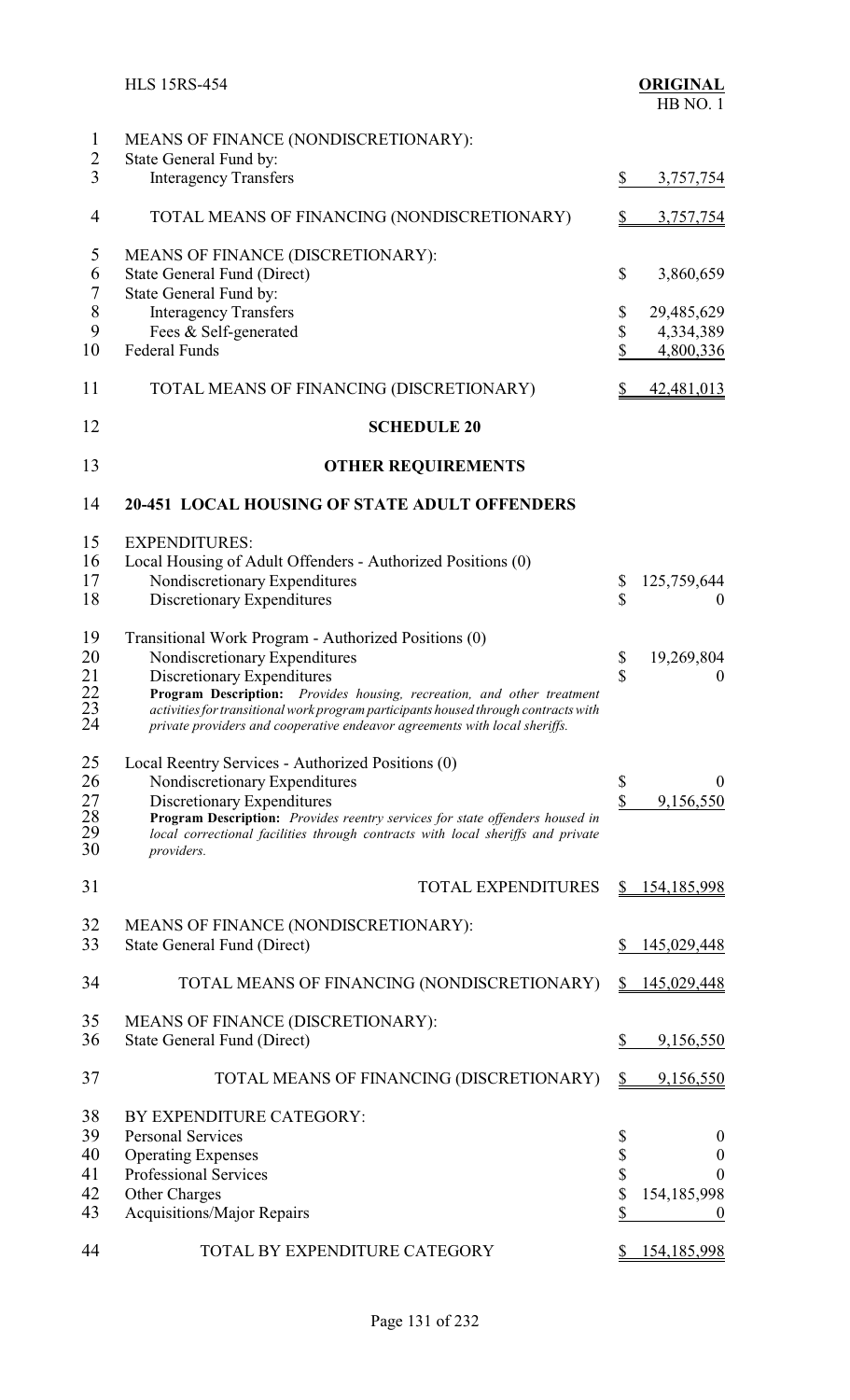|                | ель посято от этите ос селг                                                    |               |                  |
|----------------|--------------------------------------------------------------------------------|---------------|------------------|
| $\overline{2}$ | <b>EXPENDITURES:</b>                                                           |               |                  |
|                |                                                                                |               |                  |
| $\overline{3}$ | Local Housing of Juvenile Offenders - Authorized Positions (0)                 |               |                  |
| $\overline{4}$ | Nondiscretionary Expenditures                                                  | \$            | $\boldsymbol{0}$ |
| 5              | Discretionary Expenditures                                                     | \$            | 2,808,891        |
| 6              | Program Description: Provides parish and local jail space for housing juvenile |               |                  |
| 7              | offenders in state custody who are awaiting transfer to Corrections Services.  |               |                  |
| 8              | <b>TOTAL EXPENDITURES</b>                                                      | \$            | 2,808,891        |
|                |                                                                                |               |                  |
| 9              | MEANS OF FINANCE (NONDISCRETIONARY):                                           |               |                  |
| 10             | TOTAL MEANS OF FINANCING (NONDISCRETIONARY)                                    | $\frac{1}{2}$ | $\boldsymbol{0}$ |
| 11             | MEANS OF FINANCE (DISCRETIONARY):                                              |               |                  |
| 12             | State General Fund (Direct)                                                    | \$            | 2,808,891        |
|                |                                                                                |               |                  |
| 13             | TOTAL MEANS OF FINANCING (DISCRETIONARY)                                       | \$            | 2,808,891        |
| 14             | BY EXPENDITURE CATEGORY:                                                       |               |                  |
| 15             | <b>Personal Services</b>                                                       | \$            | $\boldsymbol{0}$ |
| 16             | <b>Operating Expenses</b>                                                      | \$            | $\boldsymbol{0}$ |
| 17             | <b>Professional Services</b>                                                   | \$            | $\theta$         |
| 18             | Other Charges                                                                  | \$            | 2,808,891        |
| 19             | <b>Acquisitions/Major Repairs</b>                                              | \$            | $\theta$         |
| 20             | TOTAL BY EXPENDITURE CATEGORY                                                  | <u>\$</u>     | 2,808,891        |
| 21             | 20-901 SALES TAX DEDICATIONS                                                   |               |                  |
|                |                                                                                |               |                  |
| 22             | <b>EXPENDITURES:</b>                                                           |               |                  |
| 23             | <b>Sales Tax Dedications</b>                                                   |               |                  |
| 24             | Nondiscretionary Expenditures                                                  | \$            | $\overline{0}$   |
| 25             | Discretionary Expenditures                                                     | \$            | 43,986,432       |
| 26             | Acadia Parish                                                                  | \$            | 117,696          |
| 27             | <b>Allen Parish</b>                                                            | \$            | 220,050          |
| 28             | <b>Ascension Parish</b>                                                        | \$            | 880,000          |
| 29             | Avoyelles Parish                                                               | \$            | 120,157          |
| 30             | <b>Baker</b>                                                                   | \$            | 44,195           |
| 31             | <b>Beauregard Parish</b>                                                       | \$            | 129,733          |
| 32             | <b>Bienville Parish</b>                                                        | \$            | 26,290           |
| 33             | <b>Bossier Parish</b>                                                          | \$            | 1,754,015        |
| 34             |                                                                                |               |                  |
|                | Bossier/Caddo Parishes - Shreveport-Bossier                                    |               |                  |
| 35             | <b>Convention and Tourist Bureau</b>                                           | \$            | 605,124          |
| 36             | Caddo Parish - Shreveport Riverfront and                                       |               |                  |
| 37             | <b>Convention Center</b>                                                       | \$            | 2,270,733        |
| 38             | Calcasieu Parish - West Calcasieu Community Center                             | \$            | 1,067,099        |
| 39             | Calcasieu Parish - City of Lake Charles                                        | \$            | 790,000          |
| 40             | Caldwell Parish - Industrial Development Board                                 |               |                  |
| 41             | of the Parish of Caldwell, Inc.                                                | \$            | 70               |
| 42             | Cameron Parish Police Jury                                                     | \$            | 24,105           |
| 43             | Claiborne Parish - Town of Homer                                               | \$            | 17,810           |
| 44             | Concordia Parish                                                               | \$            | 84,400           |
| 45             | Desoto Parish Tourism Commission                                               | \$            | 200,000          |
| 46             | East Baton Rouge Parish Riverside Centroplex                                   | \$            | 1,200,000        |
| 47             | East Baton Rouge Parish - Community Improvement                                | \$            | 2,578,067        |
| 48             | East Baton Rouge Parish                                                        | \$            | 1,300,000        |
| 49             | East Carroll Parish                                                            | \$            | 9,209            |
| 50             | East Feliciana Parish                                                          | \$            | 3,000            |
|                |                                                                                |               |                  |

## **20-452 LOCAL HOUSING OF STATE JUVENILE OFFENDERS**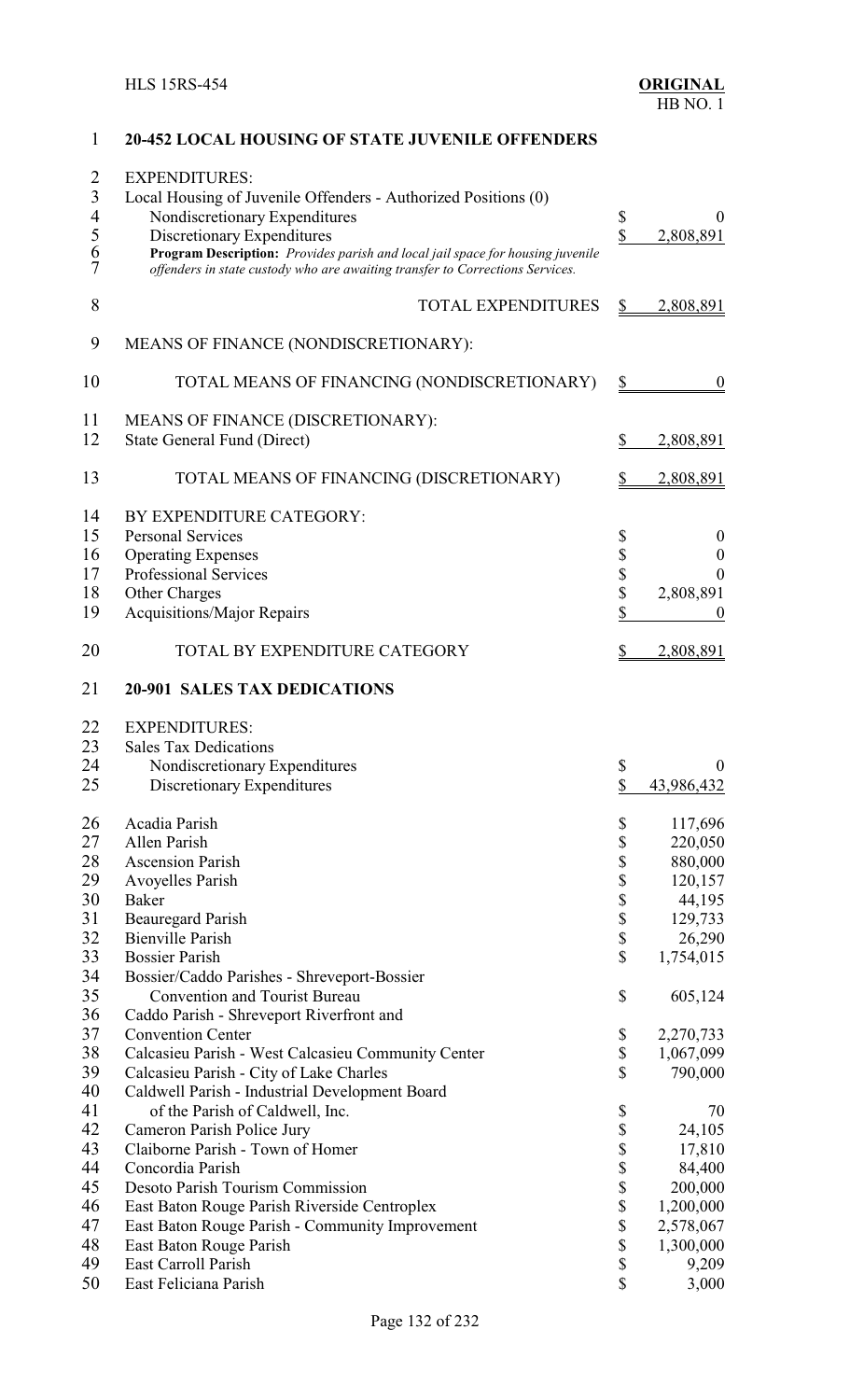| $\mathbf{1}$   | Evangeline Parish                                                 | \$<br>50,000    |
|----------------|-------------------------------------------------------------------|-----------------|
| $\overline{2}$ | Franklin Parish - Franklin Parish Tourism Commission              | \$<br>37,002    |
| $\overline{3}$ | Grand Isle Tourism Commission Enterprise Account                  | \$<br>52,499    |
| $\overline{4}$ | Iberia Parish - Iberia Parish Tourist Commission                  | \$<br>480,000   |
| 5              | <b>Iberville Parish</b>                                           | \$<br>110,000   |
| 6              | Jackson Parish - Jackson Parish Tourism Commission                | \$<br>5,500     |
| $\overline{7}$ | Jefferson Parish                                                  | \$<br>3,100,000 |
| $8\,$          |                                                                   | \$<br>131,690   |
| 9              | Jefferson Parish - City of Gretna                                 |                 |
|                | Jefferson Davis Parish - Jefferson Davis Parish                   |                 |
| 10             | <b>Tourist Commission</b>                                         | \$<br>143,226   |
| 11             | Lafayette Parish                                                  | \$<br>3,100,000 |
| 12             | Lafourche Parish - Lafourche Parish                               |                 |
| 13             | <b>Tourist Commission</b>                                         | \$<br>269,564   |
| 14             | Lafourche ARC                                                     | \$<br>265,521   |
| 15             | LaSalle Parish - LaSalle Economic Development                     |                 |
| 16             | District/Jena Cultural Center                                     | \$<br>22,485    |
| 17             | Lincoln Parish - Ruston-Lincoln Convention                        |                 |
|                |                                                                   |                 |
| 18             | <b>Visitors Bureau</b>                                            | \$<br>232,480   |
| 19             | Lincoln Parish - Municipalities of Choudrant,                     |                 |
| 20             | Dubach, Simsboro, Grambling, Ruston, and Vienna                   | \$<br>230,000   |
| 21             | Livingston Parish - Livingston Parish Tourist Commission          |                 |
| 22             | and Livingston Economic Development Council                       | \$<br>350,000   |
| 23             | Madison Parish – Madison Parish Visitor Enterprise                | \$<br>50,000    |
| 24             | Morehouse Parish                                                  | \$<br>43,209    |
| 25             | Morehouse Parish - City of Bastrop                                | \$<br>37,746    |
| 26             | Natchitoches Parish - Natchitoches Historic District              |                 |
|                |                                                                   |                 |
| 27             | <b>Development Commission</b>                                     | \$<br>360,000   |
| 28             | Natchitoches Parish - Natchitoches Parish Tourist                 |                 |
| 29             | Commission                                                        | \$<br>100,567   |
| 30             | New Orleans Area Tour & Economic Fund                             | \$<br>298       |
| 31             | Orleans Parish - N.O. Metro Convention and                        |                 |
| 32             | <b>Visitors Bureau</b>                                            | \$<br>9,000,000 |
| 33             | Ernest N. Morial Convention Center, Phase IV                      |                 |
| 34             | <b>Expansion Project Fund</b>                                     | \$<br>2,000,000 |
| 35             | Ouachita Parish - Monroe-West Monroe Convention                   |                 |
|                |                                                                   |                 |
| 36             | and Visitors Bureau                                               | \$<br>1,400,000 |
| 37             | <b>Plaquemines Parish</b>                                         | \$<br>258,444   |
| 38             | Pointe Coupee Parish                                              | \$<br>26,024    |
| 39             | Rapides Parish - Coliseum                                         | \$<br>75,967    |
| 40             | Rapides Parish-City of Pineville                                  | \$<br>219,984   |
| 41             | Rapides Parish Economic Development Fund                          | \$<br>266,641   |
| 42             | Rapides Parish - Alexandria/Pineville Area Convention             |                 |
| 43             | <b>And Visitors Bureau</b>                                        | \$<br>249,205   |
| 44             | Rapides Parish - Alexandria/Pineville Area Tourism Fund           | \$<br>250,000   |
| 45             | <b>Red River Parish</b>                                           | \$              |
|                |                                                                   | 102,205         |
| 46             | Richland Parish Visitor Enterprise Fund                           | \$<br>110,000   |
| 47             | River Parishes (St. John the Baptist, St. James, and              |                 |
| 48             | St. Charles Parishes)                                             | \$<br>210,000   |
| 49             | Sabine Parish - Sabine Parish Tourist and Recreation Commission   | \$<br>178,785   |
| 50             | St. Bernard Parish                                                | \$<br>140,000   |
| 51             | St. Charles Parish Council                                        | \$<br>198,775   |
| 52             | St. James Parish                                                  | \$<br>25,225    |
| 53             | St. John the Baptist Parish - St. John the Baptist Conv. Facility | \$<br>317,762   |
|                |                                                                   |                 |
| 54             | St. Landry Parish                                                 | \$<br>400,000   |
| 55             | St. Martin Parish - St. Martin Parish Tourist Commission          | \$<br>180,000   |
| 56             | St. Mary Parish - St. Mary Parish Tourist Commission              | \$<br>405,000   |
| 57             | St. Tammany Parish - St. Tammany Parish Tourist And Convention    |                 |
| 58             | Commission/St. Tammany Parish Development District                | \$<br>1,900,000 |
| 59             | Tangipahoa Parish - Tangipahoa Parish Tourist Commission          | \$<br>477,985   |
| 60             | Tangipahoa Parish                                                 | \$<br>180,000   |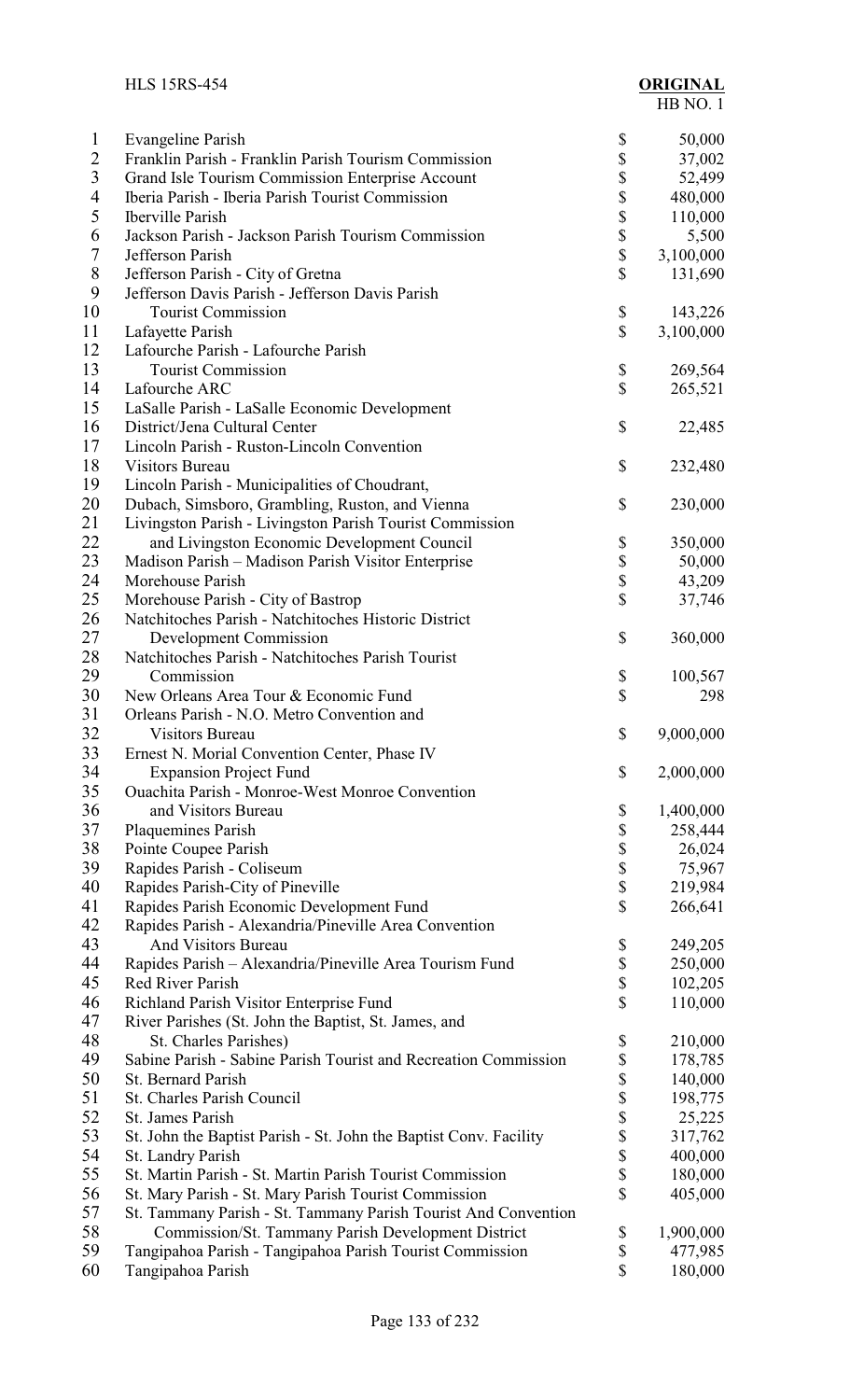|                             | <b>HLS 15RS-454</b>                                                                                                                                                                                                                                              |               | <b>ORIGINAL</b><br>HB NO.1 |
|-----------------------------|------------------------------------------------------------------------------------------------------------------------------------------------------------------------------------------------------------------------------------------------------------------|---------------|----------------------------|
| 1                           | <b>Tensas Parish</b>                                                                                                                                                                                                                                             | \$            | 1,723                      |
| $\overline{2}$              | Terrebonne Parish - Houma Area Convention and Visitors Bureau                                                                                                                                                                                                    |               |                            |
| 3                           | Houma Area Downtown Development Corporation                                                                                                                                                                                                                      | \$            | 573,725                    |
| 4                           | Terrebonne Parish - Houma/Terrebonne Tourist Fund                                                                                                                                                                                                                | \$            | 600,000                    |
| 5                           | Union Parish – Union Parish Police Jury for the Union                                                                                                                                                                                                            |               |                            |
| 6                           | Parish Tourist Commission                                                                                                                                                                                                                                        | \$            | 27,043                     |
| 7                           | <b>Vermilion Parish</b>                                                                                                                                                                                                                                          | \$            | 115,175                    |
| $8\,$                       | Vernon Parish                                                                                                                                                                                                                                                    | \$            | 367,193                    |
| 9<br>10                     | Vernon Parish Police Jury                                                                                                                                                                                                                                        | \$            | 61,905                     |
| 11                          | Washington Parish - Economic Development and Tourism<br>Washington Parish - Washington Parish Tourist Commission                                                                                                                                                 | \$<br>\$      | 16,107<br>47,837           |
| 12                          | Washington Parish - Infrastructure and Park Fund                                                                                                                                                                                                                 | \$            | 50,000                     |
| 13                          | Webster Parish - Webster Parish Convention & Visitors Commission                                                                                                                                                                                                 | \$            | 172,066                    |
| 14                          | West Baton Rouge Parish                                                                                                                                                                                                                                          | \$            | 518,477                    |
| 15                          | <b>West Carroll Parish</b>                                                                                                                                                                                                                                       | \$            | 22,639                     |
| 16                          | West Feliciana Parish - St. Francisville                                                                                                                                                                                                                         | \$            | 190,000                    |
| 17                          | Winn Parish - Greater Winn Parish Development Corporation for                                                                                                                                                                                                    |               |                            |
| 18                          | the La. Political Museum & Hall of Fame                                                                                                                                                                                                                          | \$            | 37,000                     |
| 19<br>20<br>$\frac{21}{22}$ | Program Description: Percentage of the hotel/motel tax collected in various<br>parishes or cities which is used for economic development, tourism and economic<br>development, construction, capital improvements and maintenance, and other local<br>endeavors. |               |                            |
| 23                          | <b>TOTAL EXPENDITURES</b>                                                                                                                                                                                                                                        | \$            | 43,986,432                 |
| 24                          | MEANS OF FINANCE (NONDISCRETIONARY):                                                                                                                                                                                                                             |               |                            |
| 25                          | TOTAL MEANS OF FINANCING (NONDISCRETIONARY)                                                                                                                                                                                                                      | $\frac{S}{2}$ | $\theta$                   |
| 26                          | MEANS OF FINANCE (DISCRETIONARY):                                                                                                                                                                                                                                |               |                            |
| 27                          | State General Fund by:                                                                                                                                                                                                                                           |               |                            |
| 28                          | <b>Statutory Dedications:</b>                                                                                                                                                                                                                                    |               |                            |
| 29                          | more or less estimated                                                                                                                                                                                                                                           |               |                            |
| 30                          | Acadia Parish Visitor Enterprise Fund                                                                                                                                                                                                                            | \$            | 117,696                    |
| 31                          | (R.S. 47:302.22)                                                                                                                                                                                                                                                 |               |                            |
| 32                          | Allen Parish Capital Improvements Fund                                                                                                                                                                                                                           | \$            | 220,050                    |
| 33                          | (R.S. 47:302.36, 322.7, 332.28)                                                                                                                                                                                                                                  |               |                            |
| 34<br>35                    | Ascension Parish Visitor Enterprise Fund<br>(R.S. 47:302.21)                                                                                                                                                                                                     | \$            | 880,000                    |
| 36                          | Avoyelles Parish Visitor Enterprise Fund                                                                                                                                                                                                                         | \$            | 120,157                    |
| 37                          | (R.S. 47:302.6, 322.29, 332.21)                                                                                                                                                                                                                                  |               |                            |
| 38                          | Baker Economic Development Fund                                                                                                                                                                                                                                  | \$            | 44,195                     |
| 39                          | (R.S. 47:302.50, 322.42, 332.48)                                                                                                                                                                                                                                 |               |                            |
| 40                          | Beauregard Parish Community Improvement Fund                                                                                                                                                                                                                     | \$            | 129,733                    |
| 41                          | (R.S. 47:302.24, 322.8, 332.12)                                                                                                                                                                                                                                  |               |                            |
| 42                          | Bienville Parish Tourism and Economic Development Fund                                                                                                                                                                                                           | \$            | 26,290                     |
| 43                          | (R.S. 47:302.51, 322.43 and 332.49)                                                                                                                                                                                                                              |               |                            |
| 44                          | Bossier City Riverfront and Civic Center Fund                                                                                                                                                                                                                    | \$            | 1,754,015                  |
| 45                          | (R.S. 47:332.7)                                                                                                                                                                                                                                                  |               |                            |
| 46<br>47                    | Shreveport-Bossier City Visitor Enterprise Fund<br>(R.S. 47:322.30)                                                                                                                                                                                              | \$            | 605,124                    |
| 48                          | Shreveport Riverfront and Convention Center and                                                                                                                                                                                                                  |               |                            |
| 49                          | Independence Stadium Fund                                                                                                                                                                                                                                        | \$            | 2,270,733                  |
| 50                          | (R.S. 47:302.2, 332.6)                                                                                                                                                                                                                                           |               |                            |
| 51                          | West Calcasieu Community Center Fund                                                                                                                                                                                                                             | \$            | 1,067,099                  |
| 52                          | (R.S. 47:302.12, 322.11, 332.30)                                                                                                                                                                                                                                 |               |                            |
| 53                          | Lake Charles Civic Center Fund                                                                                                                                                                                                                                   | \$            | 790,000                    |
| 54                          | (R.S. 47:322.11, 332.30)                                                                                                                                                                                                                                         |               |                            |
| 55                          | Caldwell Parish Economic Development Fund                                                                                                                                                                                                                        | \$            | 70                         |
| 56                          | (R.S. 47:322.36)                                                                                                                                                                                                                                                 |               |                            |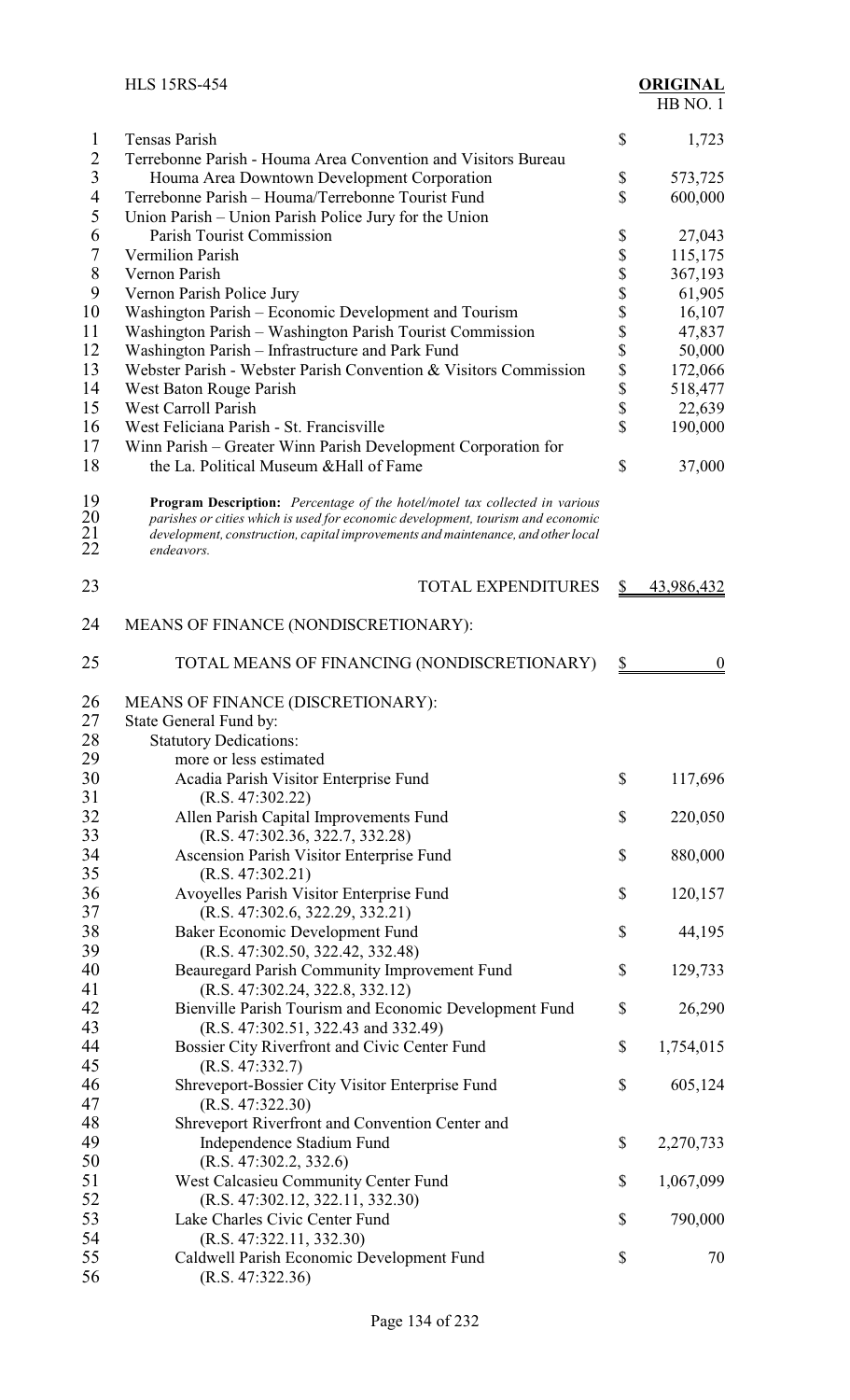| $\mathbf{l}$                     | Cameron Parish Tourism Development Fund                                             | \$<br>24,105    |
|----------------------------------|-------------------------------------------------------------------------------------|-----------------|
| $\overline{2}$<br>$\mathfrak{Z}$ | (R.S. 47:302.25, 322.12, 332.31)<br>Town of Homer Economic Development Fund         | \$<br>17,810    |
| $\overline{4}$                   | (R.S. 47:302.42, 322.22, 332.37)                                                    |                 |
| 5<br>6                           | Concordia Parish Economic Development Fund<br>(R.S. 47:302.53, 322.45, 332.51)      | \$<br>84,400    |
| $\sqrt{ }$                       | DeSoto Parish Visitor Enterprise Fund                                               | \$<br>200,000   |
| 8                                | (R.S. 47:302.39)                                                                    |                 |
| 9                                | East Baton Rouge Parish Riverside Centroplex Fund                                   | \$<br>1,200,000 |
| 10<br>11                         | (R.S. 47:332.2)<br>East Baton Rouge Parish Community Improvement Fund               | \$<br>2,578,067 |
| 12                               | (R.S. 47:302.29)                                                                    |                 |
| 13                               | East Baton Rouge Parish Enhancement Fund                                            | \$<br>1,300,000 |
| 14                               | (R.S. 47:322.9)                                                                     |                 |
| 15<br>16                         | East Carroll Parish Visitor Enterprise Fund<br>(R.S. 47:302.32, 322.3, 332.26)      | \$<br>9,209     |
| 17                               | East Feliciana Tourist Commission Fund                                              | \$<br>3,000     |
| 18                               | (R.S. 47:302.47, 322.27, 332.42)                                                    |                 |
| 19                               | <b>Evangeline Visitor Enterprise Fund</b>                                           | \$<br>50,000    |
| 20                               | (R.S. 47:302.49, 322.41, 332.47)                                                    |                 |
| 21                               | Franklin Parish Visitor Enterprise Fund                                             | \$<br>37,002    |
| 22<br>23                         | (R.S. 47:302.34)<br>Iberia Parish Tourist Commission Fund                           | \$<br>480,000   |
| 24                               | (R.S. 47:302.13)                                                                    |                 |
| 25                               | Iberville Parish Visitor Enterprise Fund                                            | \$<br>110,000   |
| 26                               | (R.S. 47:332.18)                                                                    |                 |
| 27                               | Jackson Parish Economic Development and Tourism Fund                                | \$<br>5,500     |
| 28                               | (R.S. 47: 302.35)                                                                   |                 |
| 29                               | Jefferson Parish Convention Center Fund                                             | \$<br>3,100,000 |
| 30<br>31                         | (R.S. 47:322.34, 332.1)<br>Jefferson Parish Convention Center Fund - Gretna         |                 |
| 32                               | <b>Tourist Commission Enterprise Account</b>                                        | \$<br>131,690   |
| 33                               | (R.S. 47:322.34, 332.1)                                                             |                 |
| 34                               | Jefferson Parish Convention Center Fund - Town of Grand                             |                 |
| 35                               | Isle Tourist Commission Enterprise Account                                          | \$<br>52,499    |
| 36                               | (R.S. 47:322.34, 332.1)                                                             |                 |
| 37<br>38                         | Jefferson Davis Parish Visitor Enterprise Fund<br>(R.S. 47:302.38, 322.14, 332.32)  | \$<br>143,226   |
| 39                               | Lafayette Parish Visitor Enterprise Fund                                            | \$<br>3,100,000 |
| 40                               | (R.S. 47:302.18, 322.28, 332.9)                                                     |                 |
| 41                               | Lafourche Parish Enterprise Fund                                                    | \$<br>269,564   |
| 42                               | (R.S. 47:302.19)                                                                    |                 |
| 43                               | Lafourche Parish Association for Retarded Citizens (ARC)                            |                 |
| 44<br>45                         | Training and Development Fund                                                       | \$<br>265,521   |
| 46                               | (R.S. 47:322.46, 332.52)<br>LaSalle Economic Development District Fund              | \$<br>22,485    |
| 47                               | (R.S. 47: 302.48, 322.35, 332.46)                                                   |                 |
| 48                               | Lincoln Parish Visitor Enterprise Fund                                              | \$<br>232,480   |
| 49                               | (R.S. 47:302.8)                                                                     |                 |
| 50                               | Lincoln Parish Municipalities Fund                                                  | \$<br>230,000   |
| 51<br>52                         | (R.S. 47:322.33, 332.43)<br>Livingston Parish Tourism and Economic Development Fund | \$<br>350,000   |
| 53                               | (R.S. 47:302.41, 322.21, 332.36)                                                    |                 |
| 54                               | Madison Parish Visitor Enterprise Fund                                              | \$<br>50,000    |
| 55                               | (R.S. 47:302.4, 322.18 and 332.44)                                                  |                 |
| 56                               | Morehouse Parish Visitor Enterprise Fund                                            | \$<br>43,209    |
| 57                               | (R.S. 47:302.9)                                                                     |                 |
| 58<br>59                         | <b>Bastrop Municipal Center Fund</b><br>(R.S. 47:322.17, 332.34)                    | \$<br>37,746    |
|                                  |                                                                                     |                 |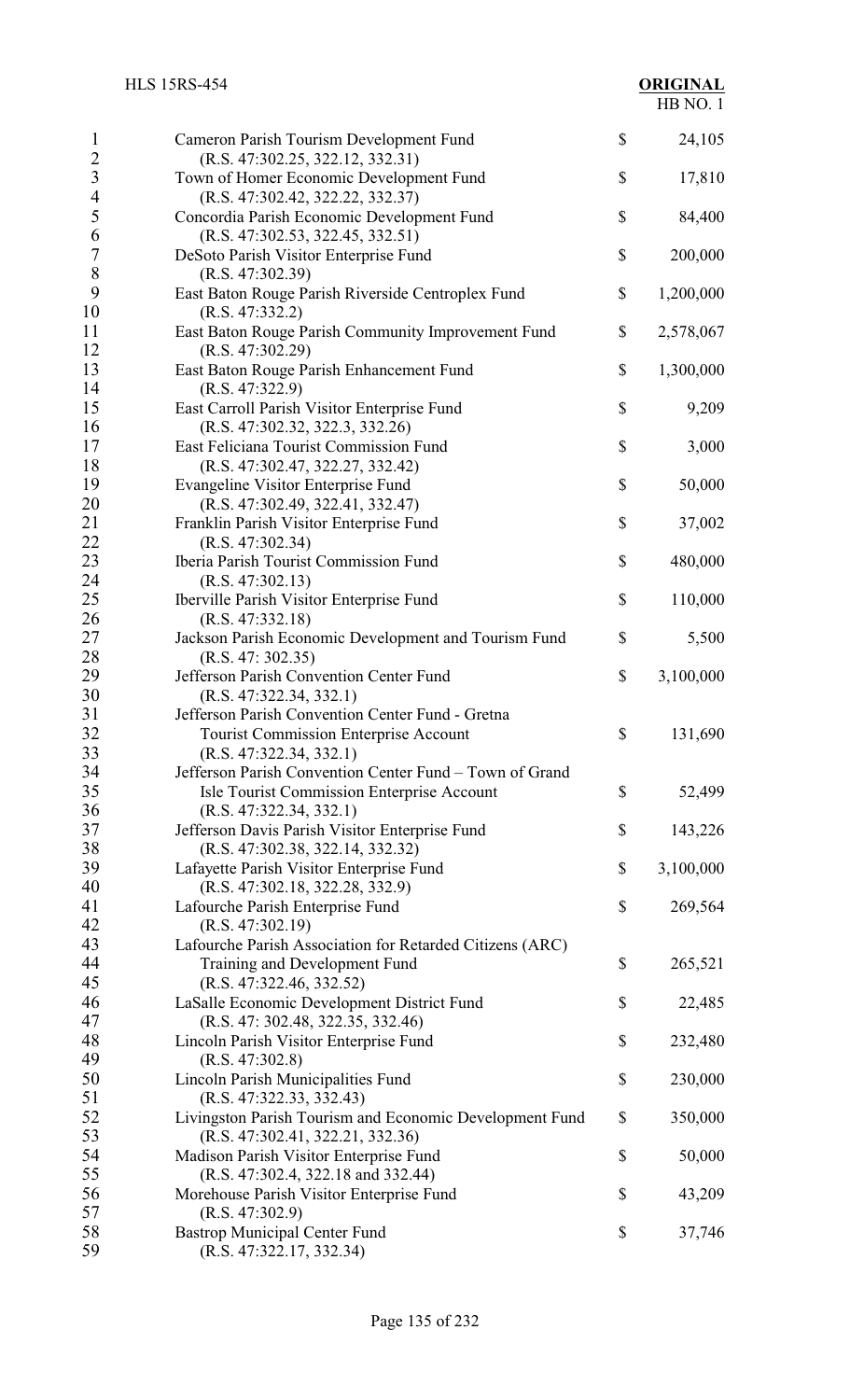| 1<br>$\overline{2}$              | Natchitoches Historic District Development Fund<br>(R.S. 47:302.10, 322.13, 332.5)                           | \$<br>360,000   |
|----------------------------------|--------------------------------------------------------------------------------------------------------------|-----------------|
| $\overline{3}$<br>$\overline{4}$ | Natchitoches Parish Visitor Enterprise Fund<br>(R.S. 47:302.10)                                              | \$<br>100,567   |
| 5<br>6                           | New Orleans Area Economic Development Fund<br>(R.S. 47:322.38)                                               | \$<br>298       |
| 7<br>$8\,$<br>9                  | New Orleans Metropolitan Convention and Visitors Bureau<br>Fund<br>(R.S. 47:332.10)                          | \$<br>9,000,000 |
| 10<br>11                         | Ernest N. Morial Convention Center Phase IV Expansion<br>Project Fund                                        | \$<br>2,000,000 |
| 12<br>13                         | (R.S. 47:322.38)<br><b>Ouachita Parish Visitor Enterprise Fund</b>                                           | \$<br>1,400,000 |
| 14<br>15<br>16                   | (R.S. 47:302.7, 322.1, 332.16)<br>Plaquemines Parish Visitor Enterprise Fund                                 | \$<br>258,444   |
| 17<br>18                         | (R.S. 47:302.40, 322.20, 332.35)<br>Pointe Coupee Parish Visitor Enterprise Fund<br>(R.S. 47:302.28, 332.17) | \$<br>26,024    |
| 19<br>20                         | Rapides Parish Coliseum Fund<br>(R.S. 47:322.32)                                                             | \$<br>75,967    |
| 21<br>22                         | Pineville Economic Development Fund<br>(R.S. 47:302.30)                                                      | \$<br>219,984   |
| 23<br>24                         | Rapides Parish Economic Development Fund<br>(R.S. 47:302.30, 322.32)                                         | \$<br>266,641   |
| 25<br>26                         | Alexandria/Pineville Exhibition Hall Fund<br>(R.S. 33:4574.7(K))                                             | \$<br>249,205   |
| 27<br>28                         | Alexandria/Pineville Area Tourism Fund<br>(R.S. 47:302.30, 322.32)                                           | \$<br>250,000   |
| 29<br>30                         | Red River Visitor Enterprise Fund<br>(R.S. 47:302.45, 322.40, 332.45)                                        | \$<br>102,205   |
| 31<br>32                         | Richland Parish Visitor Enterprise Fund<br>(R.S. 47:302.4, 322.18, 332.44)                                   | \$<br>110,000   |
| 33<br>34                         | River Parishes Convention, Tourist, and Visitors<br><b>Commission Fund</b>                                   | \$<br>210,000   |
| 35<br>36                         | (R.S. 47:322.15)<br>Sabine Parish Tourism Improvement Fund                                                   | \$<br>178,785   |
| 37<br>38                         | (R.S. 47:302.37, 322.10, 332.29)<br>St. Bernard Parish Enterprise Fund                                       | \$<br>140,000   |
| 39<br>40<br>41                   | (R.S. 47:322.39, 332.22)<br>St. Charles Parish Enterprise Fund<br>(R.S. 47:302.11, 332.24)                   | \$<br>198,775   |
| 42<br>43                         | St. James Parish Enterprise Fund<br>(R.S. 47:332.23)                                                         | \$<br>25,225    |
| 44<br>45                         | St. John the Baptist Convention Facility Fund<br>(R.S. 47:332.4)                                             | \$<br>317,762   |
| 46<br>47                         | St. Landry Parish Historical Development Fund #1<br>(R.S. 47:332.20)                                         | \$<br>400,000   |
| 48<br>49                         | St. Martin Parish Enterprise Fund<br>(R.S. 47:302.27)                                                        | \$<br>180,000   |
| 50<br>51                         | St. Mary Parish Visitor Enterprise Fund<br>(R.S. 47:302.44, 322.25, 332.40)                                  | \$<br>405,000   |
| 52<br>53                         | St. Tammany Parish Fund<br>(R.S. 47:302.26, 322.37, 332.13)                                                  | \$<br>1,900,000 |
| 54<br>55                         | Tangipahoa Parish Tourist Commission Fund<br>(R.S. 47:302.17, 332.14)                                        | \$<br>477,985   |
| 56<br>57                         | Tangipahoa Parish Economic Development Fund<br>(R.S. 47:322.5)                                               | \$<br>180,000   |
| 58<br>59                         | Tensas Parish Visitor Enterprise Fund<br>(R.S. 47:302.33, 322.4, 332.27)                                     | \$<br>1,723     |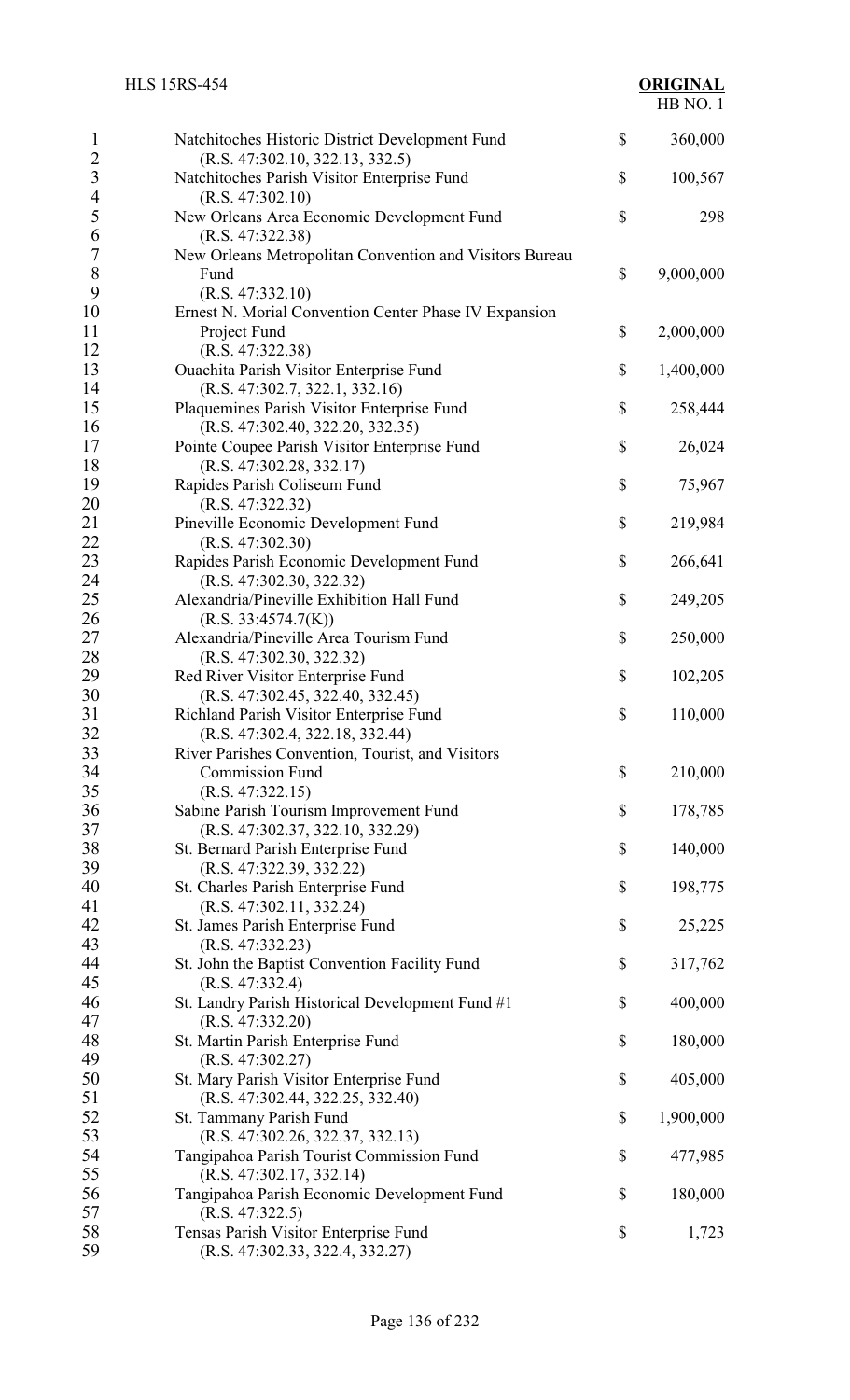| 1                                | Terrebonne Parish Visitor Enterprise Fund                                                          | \$            | 573,725                |
|----------------------------------|----------------------------------------------------------------------------------------------------|---------------|------------------------|
| $\overline{c}$<br>$\overline{3}$ | (R.S. 47:322.24, 332.39)<br>Houma/Terrebonne Tourist Fund                                          | \$            | 600,000                |
| $\overline{\mathcal{L}}$         | (R.S. 47:302.20)                                                                                   |               |                        |
| 5                                | Union Parish Visitor Enterprise Fund                                                               | \$            | 27,043                 |
| 6<br>$\overline{7}$              | (R.S. 47:302.43, 322.23, 332.38)                                                                   |               |                        |
| 8                                | Vermilion Parish Visitor Enterprise Fund<br>(R.S. 47:302.23, 322.31, 332.11)                       | \$            | 115,175                |
| 9                                | Vernon Parish Legislative Community Improvement Fund                                               | \$            | 367,193                |
| 10                               | (R.S. 47:302.5, 322.19, 332.3)                                                                     |               |                        |
| 11                               | Vernon Parish Legislative Improvement Fund No. 2                                                   | \$            | 61,905                 |
| 12                               | (R.S. 47:302.54, 47:302.5)                                                                         |               |                        |
| 13                               | Washington Parish Tourist Commission Fund                                                          | \$            | 47,837                 |
| 14                               | (R.S. 47:332.8)                                                                                    |               |                        |
| 15                               | Washington Parish Economic Development and Tourism Fund                                            | \$            | 16,107                 |
| 16                               | (R.S. 47:322.6)                                                                                    |               |                        |
| 17                               | Washington Parish Infrastructure and Park Fund                                                     | \$            | 50,000                 |
| 18                               | (R.S. 47:332.8(C))                                                                                 |               |                        |
| 19                               | Webster Parish Convention and Visitors Commission Fund                                             | \$            | 172,066                |
| 20                               | (R.S. 47:302.15)                                                                                   |               |                        |
| 21                               | West Baton Rouge Parish Visitor Enterprise Fund                                                    | \$            | 518,477                |
| 22                               | (R.S. 47:332.19)                                                                                   |               |                        |
| 23                               | West Carroll Parish Visitor Enterprise Fund                                                        | \$            | 22,639                 |
| 24                               | (R.S. 47:302.31, 322.2, 332.25)                                                                    |               |                        |
| 25                               | St. Francisville Economic Development Fund                                                         | \$            | 190,000                |
| 26                               | (R.S. 47:302.46, 322.26, 332.41)                                                                   |               |                        |
| 27                               | Winn Parish Tourism Fund                                                                           | \$            | 37,000                 |
| 28                               | (R.S. 47:302.16, 322.16, 332.33)                                                                   |               |                        |
| 29                               |                                                                                                    |               |                        |
| 30                               | TOTAL MEANS OF FINANCING (DISCRETIONARY)                                                           |               |                        |
|                                  |                                                                                                    | $\mathbb{S}$  | 43,986,432             |
|                                  |                                                                                                    |               |                        |
| 31                               | BY EXPENDITURE CATEGORY:                                                                           |               |                        |
| 32                               | <b>Personal Services</b>                                                                           | \$            | $\boldsymbol{0}$       |
| 33                               | <b>Operating Expenses</b>                                                                          |               | $\boldsymbol{0}$       |
| 34                               | Professional Services                                                                              |               | $\boldsymbol{0}$       |
| 35                               | Other Charges                                                                                      | \$<br>\$      | 43,986,432             |
| 36                               | <b>Acquisitions/Major Repairs</b>                                                                  | \$            | $\bf{0}$               |
| 37                               | TOTAL BY EXPENDITURE CATEGORY                                                                      | $\frac{1}{2}$ | 43,986,432             |
| 38                               | <b>20-903 PARISH TRANSPORTATION</b>                                                                |               |                        |
|                                  |                                                                                                    |               |                        |
| 39                               | <b>EXPENDITURES:</b>                                                                               |               |                        |
| 40                               | Parish Road Program (per R.S. 48:751-756 A (1))                                                    |               |                        |
| 41                               | Nondiscretionary Expenditures                                                                      | \$            | 34,000,000<br>$\theta$ |
| 42                               | Discretionary Expenditures                                                                         | \$            |                        |
| 43                               | Parish Road Program (per R.S. 48:751-756 A (3))                                                    |               |                        |
| 44                               | Nondiscretionary Expenditures                                                                      | \$            | 4,445,000              |
| 45                               | Discretionary Expenditures                                                                         | \$            | $\boldsymbol{0}$       |
| 46                               | Mass Transit Program (per R.S. 48:756 B-E)                                                         |               |                        |
| 47<br>48                         | Nondiscretionary Expenditures                                                                      | \$<br>\$      | 4,955,000<br>$\theta$  |
| 49                               | Discretionary Expenditures                                                                         |               |                        |
| 50                               | Off-system Roads and Bridges Match Program<br>Nondiscretionary Expenditures                        |               | 3,000,000              |
| 51                               | Discretionary Expenditures                                                                         | \$<br>\$      | $\boldsymbol{0}$       |
| 52                               | Program Description: Provides funding to all parishes for roads systems                            |               |                        |
| 53<br>54                         | maintenance. Funds distributed on population-based formula as well as on<br>mileage-based formula. |               |                        |

55 TOTAL EXPENDITURES  $\frac{\$}{100000}$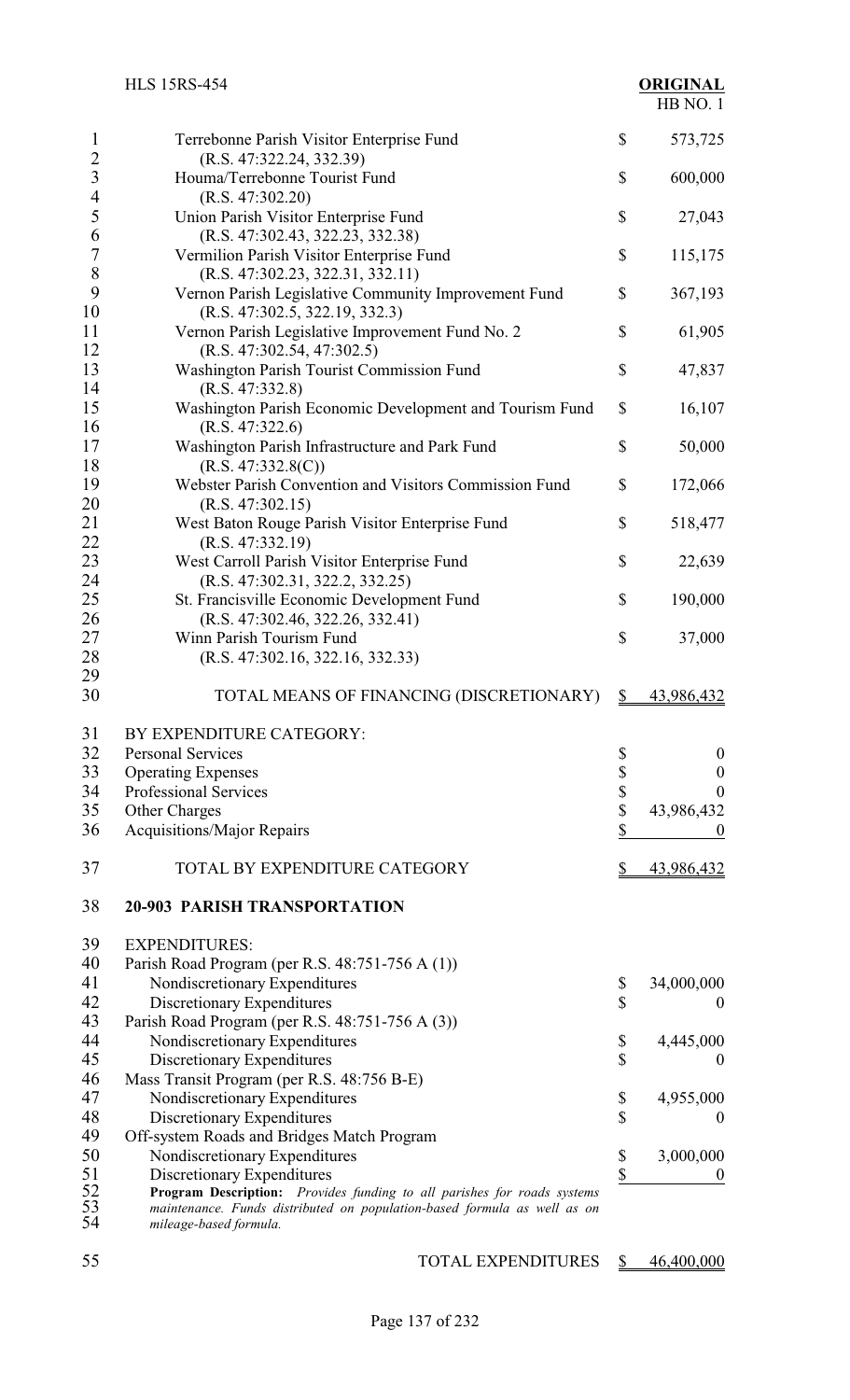|    | MEANS OF FINANCE (NONDISCRETIONARY):        |    |            |
|----|---------------------------------------------|----|------------|
|    | State General Fund by:                      |    |            |
| 3  | <b>Statutory Dedication:</b>                |    |            |
|    | <b>Transportation Trust Fund - Regular</b>  | \$ | 46,400,000 |
| 5  | TOTAL MEANS OF FINANCING (NONDISCRETIONARY) | S  | 46,400,000 |
| 6  | MEANS OF FINANCE (DISCRETIONARY):           |    |            |
|    | TOTAL MEANS OF FINANCING (DISCRETIONARY)    |    |            |
| 8  | BY EXPENDITURE CATEGORY:                    |    |            |
| 9  | <b>Personal Services</b>                    | \$ | $\theta$   |
| 10 | <b>Operating Expenses</b>                   | \$ |            |
| 11 | <b>Professional Services</b>                | \$ |            |
| 12 | Other Charges                               | \$ | 46,400,000 |
| 13 | <b>Acquisitions/Major Repairs</b>           |    |            |
| 14 | TOTAL BY EXPENDITURE CATEGORY               |    | 46,400,000 |

 Provided that the Department of Transportation and Development shall administer the Off-system Roads and Bridges Match Program.

### **20-905 INTERIM EMERGENCY BOARD**

#### EXPENDITURES:

| 19           | Administrative                                                                                                                                           |               |              |
|--------------|----------------------------------------------------------------------------------------------------------------------------------------------------------|---------------|--------------|
| 20           | Nondiscretionary Expenditures                                                                                                                            | \$            | $\theta$     |
| $^{21}_{22}$ | Discretionary Expenditures                                                                                                                               | \$            | 37,159       |
|              | Program Description: Provides funding for emergency events or occurrences not                                                                            |               |              |
| 23           | reasonably anticipated by the legislature by determining whether such an<br>emergency exists, obtaining the written consent of two-thirds of the elected |               |              |
| $^{24}_{25}$ | members of each house of the legislature and appropriating from the general fund                                                                         |               |              |
| 26           | or borrowing on the full faith and credit of the state to meet the emergency, all                                                                        |               |              |
| 27<br>28     | within constitutional and statutory limitation. Further provides for administrative<br>costs.                                                            |               |              |
|              |                                                                                                                                                          |               |              |
| 29           | <b>TOTAL EXPENDITURES</b>                                                                                                                                | $\frac{1}{2}$ | 37,159       |
|              |                                                                                                                                                          |               |              |
| 30           | MEANS OF FINANCE (NONDISCRETIONARY):                                                                                                                     |               |              |
| 31           | TOTAL MEANS OF FINANCING (NONDISCRETIONARY)                                                                                                              | S             |              |
|              |                                                                                                                                                          |               |              |
| 32           | MEANS OF FINANCE (DISCRETIONARY):                                                                                                                        |               |              |
| 33           | State General Fund by:                                                                                                                                   |               |              |
| 34           | <b>Statutory Dedications:</b>                                                                                                                            |               |              |
| 35           | Interim Emergency Board                                                                                                                                  | \$            | 37,159       |
| 36           | TOTAL MEANS OF FINANCING (DISCRETIONARY)                                                                                                                 | \$            | 37,159       |
| 37           | BY EXPENDITURE CATEGORY:                                                                                                                                 |               |              |
| 38           | <b>Personal Services</b>                                                                                                                                 | \$            | 3,500        |
| 39           | <b>Operating Expenses</b>                                                                                                                                | \$            | 3,000        |
| 40           | <b>Professional Services</b>                                                                                                                             | \$            | $\mathbf{0}$ |
| 41           | Other Charges                                                                                                                                            | \$            | 30,659       |
| 42           | Acquisitions and Major Repairs                                                                                                                           | \$            | $\theta$     |
|              |                                                                                                                                                          |               |              |
| 43           | TOTAL BY EXPENDITURE CATEGORY                                                                                                                            | \$            | 37,159       |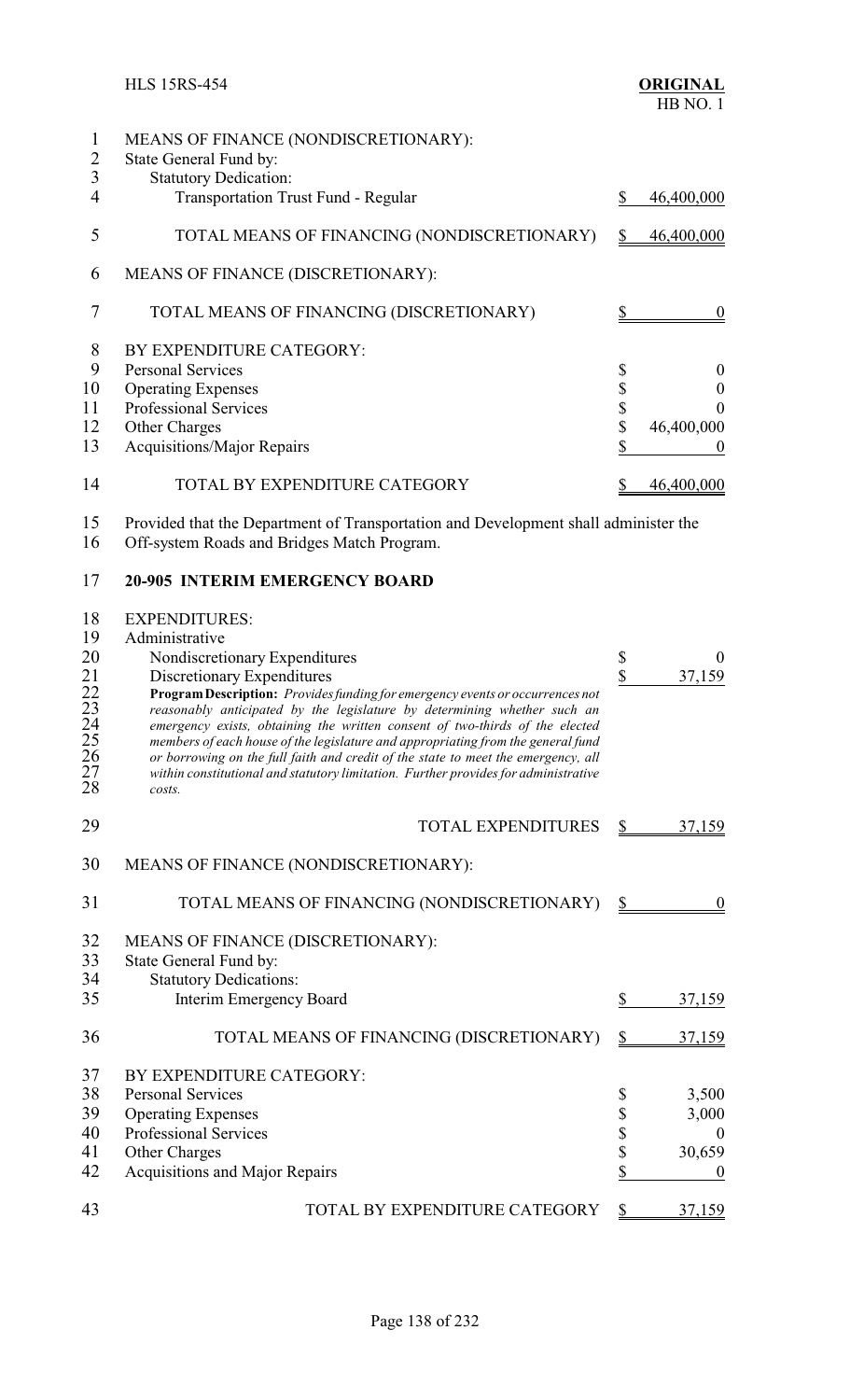| $\overline{2}$<br>$\mathfrak{Z}$<br>$\overline{4}$<br>5 | <b>EXPENDITURES:</b><br>District Attorneys and Assistant District Attorneys<br>Nondiscretionary Expenditures<br>Discretionary Expenditures                                                                                                                                                                                               | \$<br>\$     | 33, 207, 333        |
|---------------------------------------------------------|------------------------------------------------------------------------------------------------------------------------------------------------------------------------------------------------------------------------------------------------------------------------------------------------------------------------------------------|--------------|---------------------|
| $\frac{6}{7}$<br>$\overline{8}$<br>9                    | Program Description: Provides state funding for 42 District Attorneys, 579<br>Assistant District Attorneys, and 64 victims assistance coordinators statewide. State<br>statute provides an annual salary of \$50,000 per district attorney, \$45,000 per<br>assistant district attorney and \$30,000 per victims assistance coordinator. |              |                     |
| 10                                                      | <b>TOTAL EXPENDITURES</b>                                                                                                                                                                                                                                                                                                                | \$           | 33, 207, 333        |
| 11<br>12<br>13<br>14                                    | MEANS OF FINANCE (NONDISCRETIONARY:<br><b>State General Fund (Direct)</b><br>State General Fund by:<br><b>Statutory Dedications:</b>                                                                                                                                                                                                     | $\mathbb{S}$ | 27,757,333          |
| 15<br>16                                                | Pari-Mutuel Live Racing Facility Control Fund<br>Video Draw Poker Device Fund                                                                                                                                                                                                                                                            | \$<br>\$     | 50,000<br>5,400,000 |
| 17                                                      | TOTAL MEANS OF FINANCING (NONDISCRETIONARY)                                                                                                                                                                                                                                                                                              |              | 33, 207, 333        |
| 18                                                      | MEANS OF FINANCE (DISCRETIONARY):                                                                                                                                                                                                                                                                                                        |              |                     |
| 19                                                      | TOTAL MEANS OF FINANCING (DISCRETIONARY)                                                                                                                                                                                                                                                                                                 | S            | $\theta$            |
| 20                                                      | BY EXPENDITURE CATEGORY:                                                                                                                                                                                                                                                                                                                 |              |                     |
| 21                                                      | <b>Personal Services</b>                                                                                                                                                                                                                                                                                                                 | \$           | $\boldsymbol{0}$    |
| 22                                                      | <b>Operating Expenses</b>                                                                                                                                                                                                                                                                                                                | \$           | 0                   |
| 23                                                      | <b>Professional Services</b>                                                                                                                                                                                                                                                                                                             | \$<br>\$     | 0                   |
| 24<br>25                                                | Other Charges<br><b>Acquisitions/Major Repairs</b>                                                                                                                                                                                                                                                                                       | \$           | 33, 207, 333        |
| 26                                                      | TOTAL BY EXPENDITURE CATEGORY                                                                                                                                                                                                                                                                                                            |              | 33, 207, 333        |
| 27                                                      | <b>20-923 CORRECTIONS DEBT SERVICE</b>                                                                                                                                                                                                                                                                                                   |              |                     |
| 28                                                      | <b>EXPENDITURES:</b>                                                                                                                                                                                                                                                                                                                     |              |                     |
| 29                                                      | Corrections Debt Service - Authorized Positions (0)                                                                                                                                                                                                                                                                                      |              |                     |
| 30<br>31                                                | Nondiscretionary Expenditures<br>Discretionary Expenditures                                                                                                                                                                                                                                                                              | \$<br>\$     | 4,931,992           |
| $\frac{32}{33}$<br>34                                   | Program Description: Provides principal and interest payments for the Louisiana<br>Correctional Facilities Corporation Lease Revenue Bonds which were sold for the<br>construction or purchase of correctional facilities.                                                                                                               |              |                     |
| 35<br>36                                                | <b>TOTAL EXPENDITURES</b>                                                                                                                                                                                                                                                                                                                | \$           | 4,931,992           |
| 37                                                      | MEANS OF FINANCE (NONDISCRETIONARY):                                                                                                                                                                                                                                                                                                     |              |                     |
| 38                                                      | <b>State General Fund (Direct)</b>                                                                                                                                                                                                                                                                                                       | \$           | 4,931,992           |
| 39                                                      | TOTAL MEANS OF FINANCING (NONDISCRETIONARY)                                                                                                                                                                                                                                                                                              | \$           | 4,931,992           |
| 40                                                      | MEANS OF FINANCE (DISCRETIONARY):                                                                                                                                                                                                                                                                                                        |              |                     |
| 41                                                      | TOTAL MEANS OF FINANCING (DISCRETIONARY)                                                                                                                                                                                                                                                                                                 | \$           |                     |

#### **20-906 DISTRICT ATTORNEYS AND ASSISTANT DISTRICT ATTORNEYS**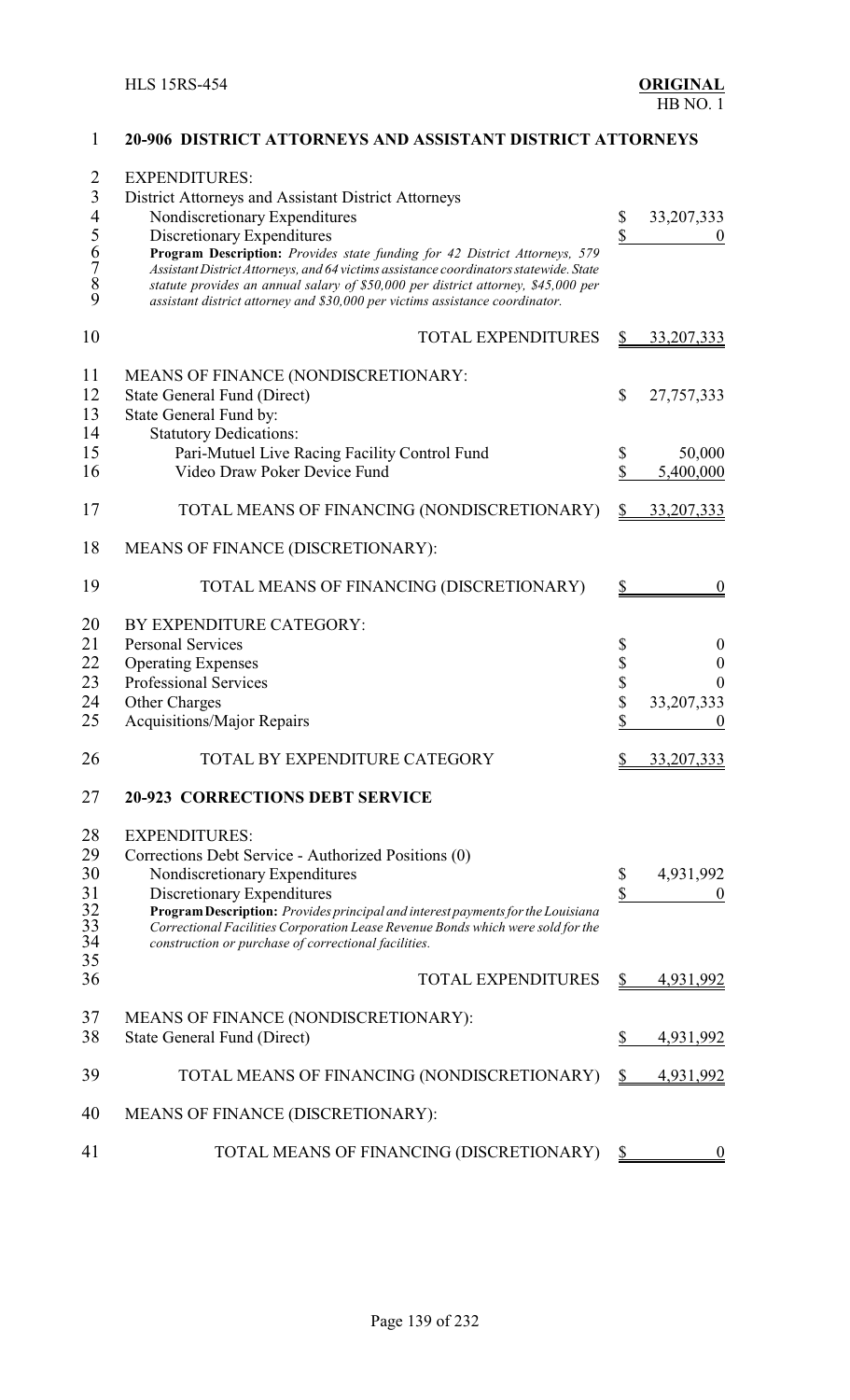|                | <b>HLS 15RS-454</b>                                                                                                                 |                         | <b>ORIGINAL</b><br>HB NO.1 |
|----------------|-------------------------------------------------------------------------------------------------------------------------------------|-------------------------|----------------------------|
| $\mathbf{1}$   | BY EXPENDITURE CATEGORY:                                                                                                            |                         |                            |
| $\overline{2}$ | <b>Personal Services</b>                                                                                                            | \$                      | $\theta$                   |
| $\overline{3}$ | <b>Operating Expenses</b>                                                                                                           | \$                      | $\boldsymbol{0}$           |
| $\overline{4}$ | <b>Professional Services</b>                                                                                                        | \$                      | $\overline{0}$             |
| 5              | Other Charges                                                                                                                       | \$                      | 4,931,992                  |
| 6              | <b>Acquisitions/Major Repairs</b>                                                                                                   | \$                      | $\theta$                   |
| 7              | TOTAL BY EXPENDITURE CATEGORY                                                                                                       | \$                      |                            |
|                |                                                                                                                                     |                         | 4,931,992                  |
| 8              | 20-924 VIDEO DRAW POKER - LOCAL GOVERNMENT AID                                                                                      |                         |                            |
| 9              | <b>EXPENDITURES:</b>                                                                                                                |                         |                            |
| 10             | State Aid                                                                                                                           |                         |                            |
| 11             | Nondiscretionary Expenditures                                                                                                       | \$                      | $\theta$                   |
| 12             | Discretionary Expenditures                                                                                                          | $\overline{\mathbb{S}}$ | 40,485,935                 |
| 13             | <b>Program Description:</b> Provides distribution of approximately 25% of funds in                                                  |                         |                            |
| 14             | Video Draw Poker Device Fund (less District Attorneys and Asst. District Attorneys                                                  |                         |                            |
| 15             | dedications of \$5,400,000) to local parishes or municipalities in which devices are                                                |                         |                            |
| 16<br>17       | operated based on portion of fees/fines/penalties contributed to total. Funds used<br>for enforcement of statute and public safety. |                         |                            |
| 18             | <b>TOTAL EXPENDITURES</b>                                                                                                           | \$                      | 40,485,935                 |
| 19             | MEANS OF FINANCE (NONDISCRETIONARY):                                                                                                |                         |                            |
| 20             | TOTAL MEANS OF FINANCING (NONDISCRETIONARY)                                                                                         | \$                      | $\bf{0}$                   |
|                |                                                                                                                                     |                         |                            |
| 21             | MEANS OF FINANCE (DISCRETIONARY):                                                                                                   |                         |                            |
| 22             | State General Fund by:                                                                                                              |                         |                            |
| 23             | <b>Statutory Dedication:</b>                                                                                                        |                         |                            |
| 24             | Video Draw Poker Device Fund                                                                                                        |                         |                            |
| 25             | more or less estimated                                                                                                              | $\frac{1}{2}$           | 40,485,935                 |
| 26             | TOTAL MEANS OF FINANCING (DISCRETIONARY)                                                                                            | \$                      | 40,485,935                 |
| 27             | BY EXPENDITURE CATEGORY:                                                                                                            |                         |                            |
| 28             | <b>Personal Services</b>                                                                                                            | \$                      | $\theta$                   |
| 29             | <b>Operating Expenses</b>                                                                                                           | \$                      | $\boldsymbol{0}$           |
| 30             | Professional Services                                                                                                               | \$                      | $\overline{0}$             |
| 31             | Other Charges                                                                                                                       | \$                      | 40,485,935                 |
| 32             | <b>Acquisitions/Major Repairs</b>                                                                                                   | \$                      | $\boldsymbol{0}$           |
|                |                                                                                                                                     |                         |                            |
| 33             | TOTAL BY EXPENDITURE CATEGORY                                                                                                       | S                       | 40,485,935                 |
| 34             | <b>20-925 UNCLAIMED PROPERTY LEVERAGE FUND - DEBT SERVICE</b>                                                                       |                         |                            |
| 35             | <b>EXPENDITURES:</b>                                                                                                                |                         |                            |
| 36             | Debt Service                                                                                                                        |                         |                            |
| 37             | Nondiscretionary Expenditures                                                                                                       | \$                      | 15,000,000                 |
| 38             | Discretionary Expenditures                                                                                                          | \$                      | $\boldsymbol{0}$           |
| 39             | Program Description: Provides for the payment of debt service and all related                                                       |                         |                            |
| 40             | costs and expenses associated therewith on unclaimed property bonds issued by the                                                   |                         |                            |
| 41             | commission. Monies from the I-49 North Account and the I-49 South Account shall                                                     |                         |                            |
| 42             | be used exclusively to match federal funds to be used by the Department of                                                          |                         |                            |
| 43<br>44       | Transportation and Development for the costs for and associated with the                                                            |                         |                            |
| 45             | construction of Interstate 49.<br><b>TOTAL EXPENDITURES</b>                                                                         | \$                      | 15,000,000                 |
| 46             | MEANS OF FINANCE: (NONDISCRETIONARY):                                                                                               |                         |                            |
| 47             | State General Fund by:                                                                                                              |                         |                            |
| 48             | <b>Statutory Dedications:</b>                                                                                                       |                         |                            |
| 49             |                                                                                                                                     | \$                      |                            |
|                | <b>Unclaimed Property Leverage Fund</b>                                                                                             |                         | 15,000,000                 |
| 50             | TOTAL MEANS OF FINANCING (NONDISCRETIONARY)                                                                                         | S                       | 15,000,000                 |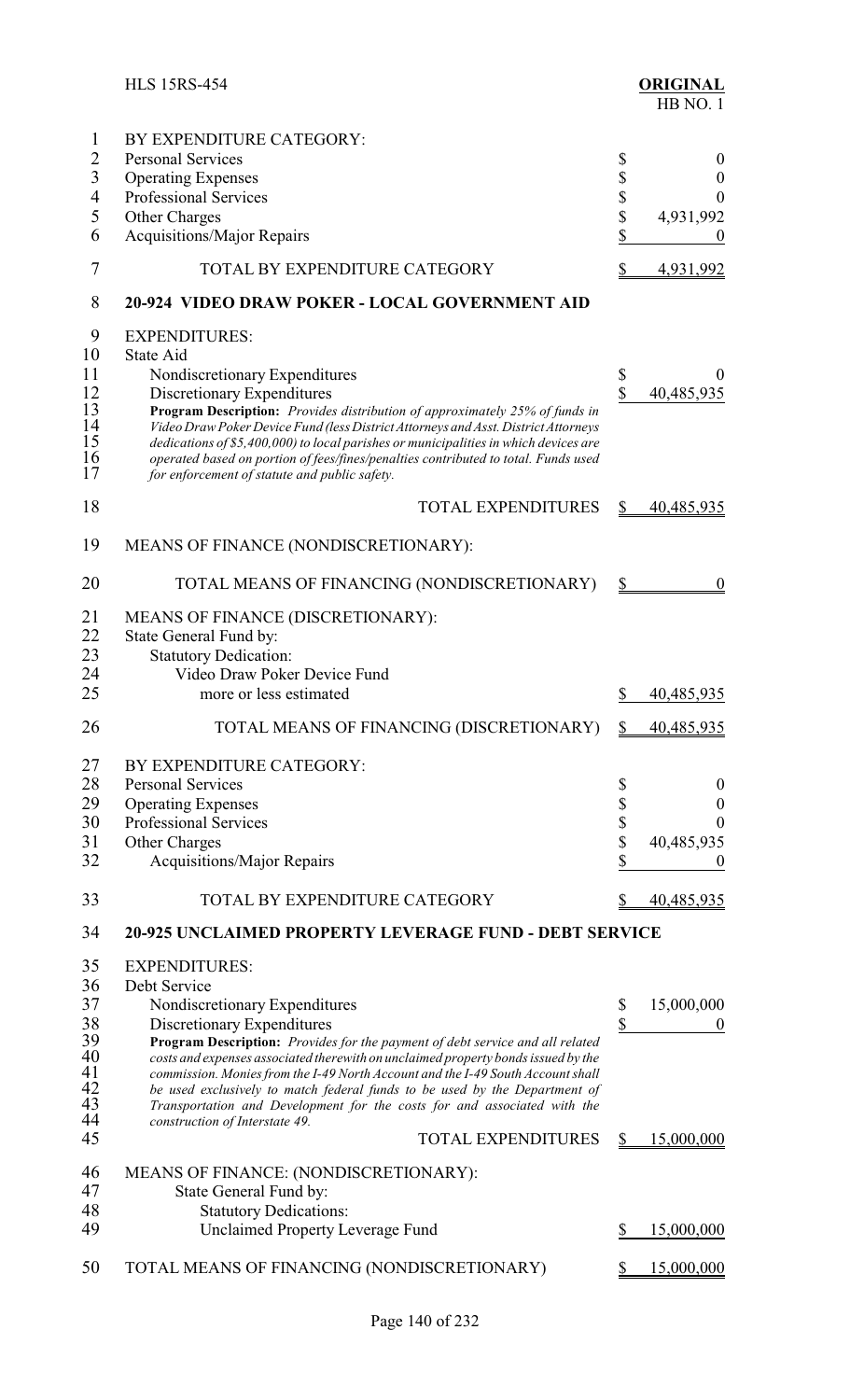|                                        | <b>HLS 15RS-454</b>                                                                                                                                                                                                                                                                                               |          | <b>ORIGINAL</b><br>HB NO.1         |
|----------------------------------------|-------------------------------------------------------------------------------------------------------------------------------------------------------------------------------------------------------------------------------------------------------------------------------------------------------------------|----------|------------------------------------|
| 1<br>$\overline{2}$<br>$\overline{3}$  | BY EXPENDITURE CATEGORY:<br><b>Personal Services</b><br><b>Operating Expenses</b>                                                                                                                                                                                                                                 | \$<br>\$ | $\boldsymbol{0}$<br>$\overline{0}$ |
| $\overline{4}$                         | Professional Services                                                                                                                                                                                                                                                                                             | \$       | $\boldsymbol{0}$                   |
| 5                                      | Other Charges                                                                                                                                                                                                                                                                                                     | \$       | 15,000,000                         |
| 6                                      | <b>Acquisitions/Major Repairs</b>                                                                                                                                                                                                                                                                                 | \$       | $\theta$                           |
| 7                                      | TOTAL BY EXPENDITURE CATEGORY                                                                                                                                                                                                                                                                                     | \$       | 15,000,000                         |
| 8                                      | <b>20-930 HIGHER EDUCATION - DEBT SERVICE AND MAINTENANCE</b>                                                                                                                                                                                                                                                     |          |                                    |
| 9<br>10<br>11<br>12<br>13<br>14        | <b>EXPENDITURES:</b><br>Debt Service and Maintenance<br>Nondiscretionary Expenditures<br>Discretionary Expenditures<br>Program Description: Payments for indebtedness, equipment leases and<br>maintenance reserves for Louisiana public postsecondary education.                                                 | \$<br>\$ | 39,499,409                         |
| 15                                     | <b>TOTAL EXPENDITURES</b>                                                                                                                                                                                                                                                                                         | \$       | 39,499,409                         |
| 16<br>17<br>18<br>19                   | MEANS OF FINANCE (NONDISCRETIONARY):<br>State General Fund (Direct)<br>State General Fund by:<br><b>Statutory Dedications:</b>                                                                                                                                                                                    | \$       | 38,699,132                         |
| 20                                     | Calcasieu Parish Higher Education Improvement Fund                                                                                                                                                                                                                                                                | \$       | 800,277                            |
| 21                                     | TOTAL MEANS OF FINANCING (NONDISCRETIONARY)                                                                                                                                                                                                                                                                       | \$       | 39,499,409                         |
| 22                                     | MEANS OF FINANCE (DISCRETIONARY):                                                                                                                                                                                                                                                                                 |          |                                    |
| 23                                     | TOTAL MEANS OF FINANCING (DISCRETIONARY)                                                                                                                                                                                                                                                                          | \$       | $\mathbf{0}$                       |
| 24<br>25<br>26                         | Provided, however, that \$800,277 provided from State General Fund by Statutory<br>Dedications from the Calcasieu Parish Higher Education Improvement Fund shall be<br>allocated to the University of Louisiana Board of Supervisors for McNeese State University.                                                |          |                                    |
| 27                                     | BY EXPENDITURE CATEGORY:                                                                                                                                                                                                                                                                                          |          |                                    |
| 28                                     | <b>Personal Services</b>                                                                                                                                                                                                                                                                                          | \$       | $\boldsymbol{0}$                   |
| 29                                     | <b>Operating Expenses</b>                                                                                                                                                                                                                                                                                         | \$       | $\boldsymbol{0}$                   |
| 30                                     | <b>Professional Services</b>                                                                                                                                                                                                                                                                                      | \$       | $\theta$                           |
| 31<br>32                               | Other Charges<br><b>Acquisitions/Major Repairs</b>                                                                                                                                                                                                                                                                | \$<br>\$ | 39,499,409<br>0                    |
| 33                                     | TOTAL BY EXPENDITURE CATEGORY                                                                                                                                                                                                                                                                                     |          | 39,499,409                         |
| 34<br>35                               | <b>20-931 LOUISIANA ECONOMIC DEVELOPMENT - DEBT SERVICE AND STATE</b><br><b>COMMITMENTS</b>                                                                                                                                                                                                                       |          |                                    |
| 36<br>37<br>38<br>39<br>40<br>41<br>42 | <b>EXPENDITURES:</b><br>Debt Service and State Commitments<br>Nondiscretionary Expenditures<br>Discretionary Expenditures<br>Program Description: Louisiana Economic Development Debt Service and State<br>Commitments provides for the scheduled annual payments due for bonds and state<br>project commitments. | \$<br>\$ | 10,581,080<br>35,494,739           |
| 43                                     | <b>TOTAL EXPENDITURES</b>                                                                                                                                                                                                                                                                                         | \$       | 46,075,819                         |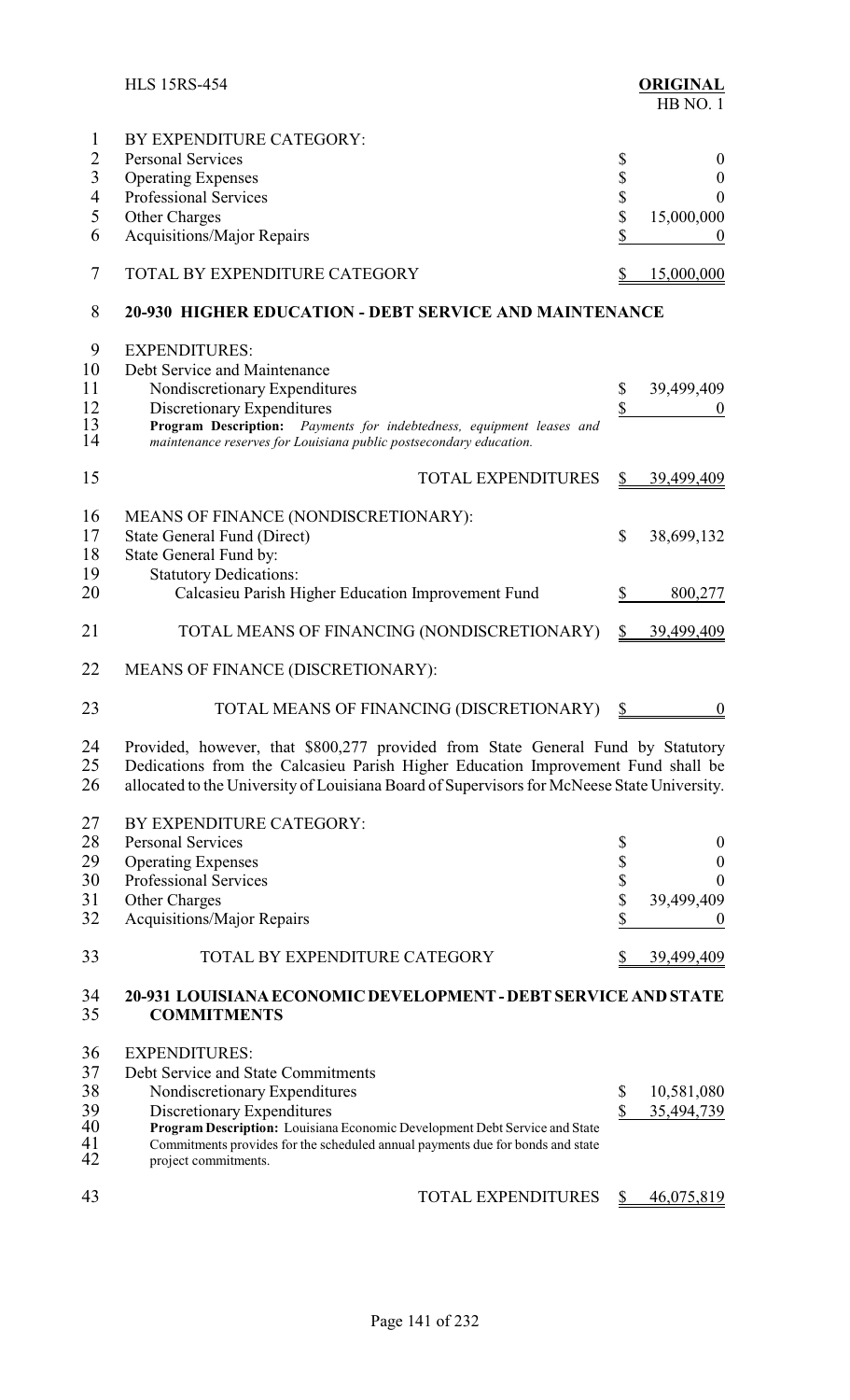|                                        | <b>HLS 15RS-454</b>                                                                                                                                                                                                                                                                                   | <b>ORIGINAL</b><br>HB NO.1                                                                                                                                |
|----------------------------------------|-------------------------------------------------------------------------------------------------------------------------------------------------------------------------------------------------------------------------------------------------------------------------------------------------------|-----------------------------------------------------------------------------------------------------------------------------------------------------------|
| $\mathbf{1}$<br>$\overline{2}$         | MEANS OF FINANCE (NONDISCRETIONARY):<br><b>State General Fund (Direct)</b>                                                                                                                                                                                                                            | \$<br>10,581,080                                                                                                                                          |
| 3                                      | TOTAL MEANS OF FINANCING (NONDISCRETIONARY)                                                                                                                                                                                                                                                           | 10,581,080<br>\$                                                                                                                                          |
| 4<br>5<br>6                            | MEANS OF FINANCE (DISCRETIONARY):<br><b>State General Fund (Direct)</b><br>State General Fund by:                                                                                                                                                                                                     | \$<br>23,508,631                                                                                                                                          |
| $\overline{7}$<br>$8\,$<br>9           | Fees and Self-generated Revenues from prior and<br>current year collections<br><b>Statutory Dedications:</b>                                                                                                                                                                                          | \$<br>1,278,920                                                                                                                                           |
| 10                                     | Rapid Response Fund                                                                                                                                                                                                                                                                                   | \$<br>10,707,188                                                                                                                                          |
| 11                                     | TOTAL MEANS OF FINANCING (DISCRETIONARY)                                                                                                                                                                                                                                                              | \$<br>35,494,739                                                                                                                                          |
| 12<br>13<br>14<br>15<br>16<br>17       | BY EXPENDITURE CATEGORY:<br><b>Personal Services</b><br><b>Operating Expenses</b><br>Professional Services<br>Other Charges<br>Acquisitions/Major Repairs                                                                                                                                             | \$<br>$\mathbf{0}$<br>$\begin{array}{c}\n\mathbb{S} \\ \mathbb{S}\n\end{array}$<br>$\mathbf{0}$<br>$\overline{0}$<br>46,075,819<br>\$<br>$\boldsymbol{0}$ |
| 18                                     | TOTAL BY EXPENDITURE CATEGORY                                                                                                                                                                                                                                                                         | \$<br>46,075,819                                                                                                                                          |
| 19                                     | <b>20-932 TWO PERCENT FIRE INSURANCE FUND</b>                                                                                                                                                                                                                                                         |                                                                                                                                                           |
| 20<br>21<br>22<br>23<br>24<br>25<br>26 | <b>EXPENDITURES:</b><br>State Aid<br>Nondiscretionary Expenditures<br>Discretionary Expenditures<br>Program Description: Provides funding to local governments to aid in fire<br>protection. A 2% fee is assessed on fire insurance premiums and remitted to local<br>entities on a per capita basis. | \$<br>$\boldsymbol{0}$<br>\$<br>18,987,611                                                                                                                |
| 27                                     | <b>TOTAL EXPENDITURES</b>                                                                                                                                                                                                                                                                             | \$<br>18,987,611                                                                                                                                          |
| 28                                     | MEANS OF FINANCE (NONDISCRETIONARY):                                                                                                                                                                                                                                                                  |                                                                                                                                                           |
| 29                                     | TOTAL MEANS OF FINANCING (NONDISCRETIONARY)                                                                                                                                                                                                                                                           | \$<br>$\theta$                                                                                                                                            |
| 30<br>31<br>32<br>33                   | MEANS OF FINANCE (DISCRETIONARY):<br>State General Fund by:<br><b>Statutory Dedication:</b><br>Two Percent Fire Insurance Fund                                                                                                                                                                        |                                                                                                                                                           |
| 34                                     | more or less estimated                                                                                                                                                                                                                                                                                | \$<br>18,987,611                                                                                                                                          |
| 35                                     | TOTAL MEANS OF FINANCING (DISCRETIONARY)                                                                                                                                                                                                                                                              | 18,987,611                                                                                                                                                |
| 36<br>37<br>38<br>39<br>40<br>41       | BY EXPENDITURE CATEGORY:<br><b>Personal Services</b><br><b>Operating Expenses</b><br>Professional Services<br>Other Charges<br>Acquisitions/Major Repairs                                                                                                                                             | \$<br>$\theta$<br>\$<br>\$<br>$\boldsymbol{0}$<br>$\theta$<br>18,987,611<br>\$                                                                            |
| 42                                     | TOTAL BY EXPENDITURE CATEGORY                                                                                                                                                                                                                                                                         | 18,987,611<br>S                                                                                                                                           |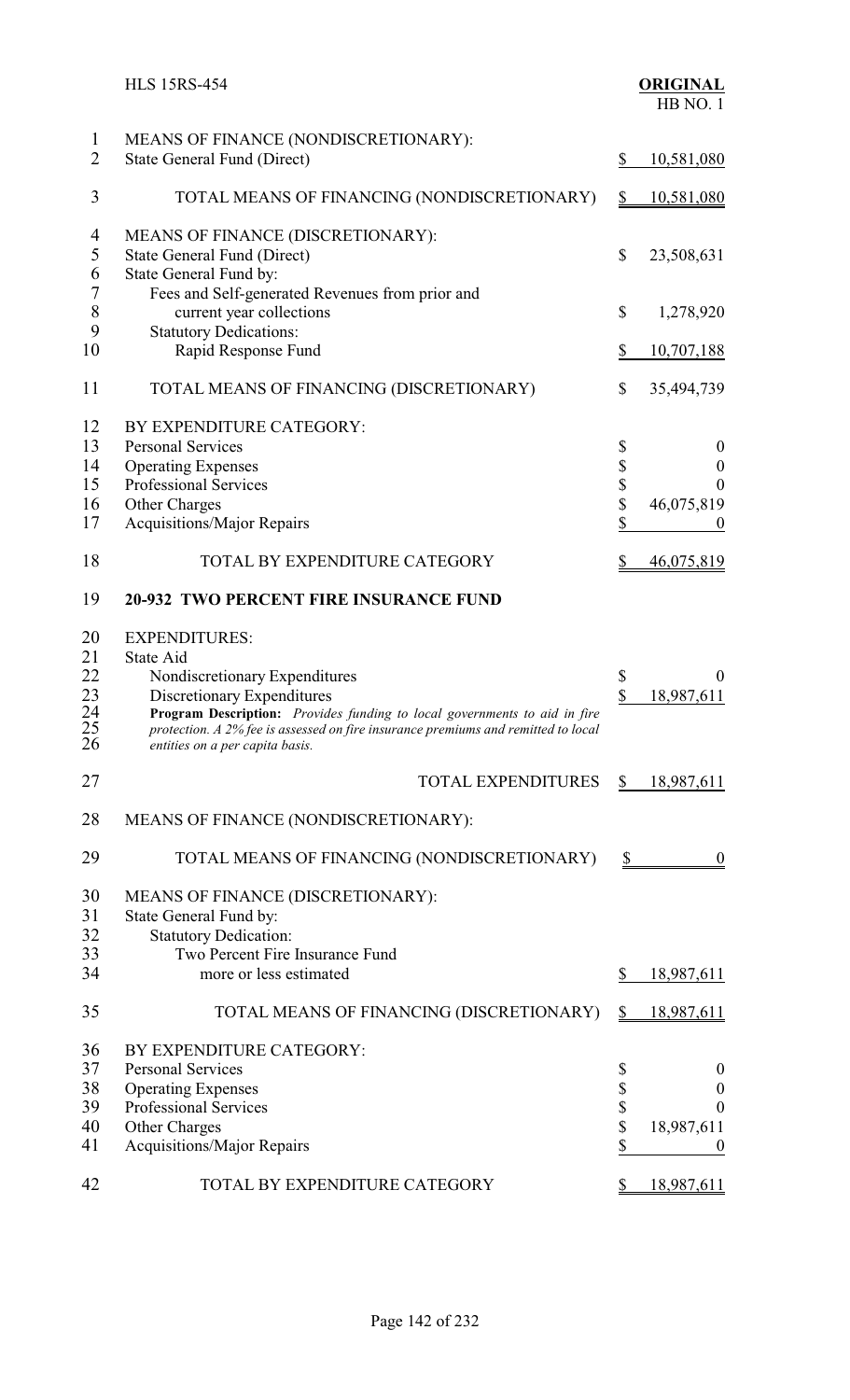| $\overline{2}$<br>3<br>$\overline{4}$<br>56789<br>10<br>11<br>12 | <b>EXPENDITURES:</b><br>Governor's Conferences and Interstate Compacts<br>Nondiscretionary Expenditures<br>Discretionary Expenditures<br>Program Description: Pays annual membership dues with national organizations<br>of which the state is a participating member. The state through this program pays<br>dues to the following associations: Southern Growth Policy Board, National<br>Association of State Budget Officers, Southern Governors' Association, National<br>Governors' Association, Education Commission of the States, Southern Technology<br>Council, Delta Regional Authority, and the Council of State Governments National<br>Office. | \$<br>$\sqrt{\frac{2}{\pi}}$ | $\theta$<br>474,357                                                                     |
|------------------------------------------------------------------|---------------------------------------------------------------------------------------------------------------------------------------------------------------------------------------------------------------------------------------------------------------------------------------------------------------------------------------------------------------------------------------------------------------------------------------------------------------------------------------------------------------------------------------------------------------------------------------------------------------------------------------------------------------|------------------------------|-----------------------------------------------------------------------------------------|
| 13                                                               | <b>TOTAL EXPENDITURES</b>                                                                                                                                                                                                                                                                                                                                                                                                                                                                                                                                                                                                                                     | \$                           | 474,357                                                                                 |
| 14                                                               | MEANS OF FINANCE (NONDISCRETIONARY):                                                                                                                                                                                                                                                                                                                                                                                                                                                                                                                                                                                                                          |                              |                                                                                         |
| 15                                                               | TOTAL MEANS OF FINANCING (NONDISCRETIONARY)                                                                                                                                                                                                                                                                                                                                                                                                                                                                                                                                                                                                                   | \$                           | $\theta$                                                                                |
| 16<br>17                                                         | MEANS OF FINANCE (DISCRETIONARY):<br><b>State General Fund (Direct)</b>                                                                                                                                                                                                                                                                                                                                                                                                                                                                                                                                                                                       | \$                           | 474,357                                                                                 |
| 18                                                               | TOTAL MEANS OF FINANCING (DISCRETIONARY)                                                                                                                                                                                                                                                                                                                                                                                                                                                                                                                                                                                                                      | \$                           | 474,357                                                                                 |
| 19<br>20<br>21<br>22<br>23<br>24                                 | BY EXPENDITURE CATEGORY:<br><b>Personal Services</b><br><b>Operating Expenses</b><br>Professional Services<br>Other Charges<br><b>Acquisitions/Major Repairs</b>                                                                                                                                                                                                                                                                                                                                                                                                                                                                                              | \$<br>\$<br>\$<br>\$<br>\$   | $\boldsymbol{0}$<br>474,357<br>$\boldsymbol{0}$<br>$\boldsymbol{0}$<br>$\boldsymbol{0}$ |
| 25                                                               | TOTAL BY EXPENDITURE CATEGORY                                                                                                                                                                                                                                                                                                                                                                                                                                                                                                                                                                                                                                 | \$                           | 474,357                                                                                 |
| 26                                                               | 20-939 PREPAID WIRELESS 911 SERVICE                                                                                                                                                                                                                                                                                                                                                                                                                                                                                                                                                                                                                           |                              |                                                                                         |
| 27<br>28<br>29<br>30<br>$\frac{31}{32}$<br>33                    | <b>EXPENDITURES:</b><br>Prepaid Wireless 911 Service<br>Nondiscretionary Expenditures<br>Discretionary Expenditures<br>Program Description: Provides for the remittance of fees imposed upon the<br>consumer who purchases a prepaid wireless telecommunication service to local<br>911 communication districts.                                                                                                                                                                                                                                                                                                                                              | \$<br>\$                     | 7,000,000                                                                               |
| 34                                                               | <b>TOTAL EXPENDITURES</b>                                                                                                                                                                                                                                                                                                                                                                                                                                                                                                                                                                                                                                     | \$                           | 7,000,000                                                                               |
| 35<br>36<br>37<br>38                                             | MEANS OF FINANCE (NONDISCRETIONARY):<br>State General Fund by:<br>Fees & Self-generated Revenues from prior and<br>current year collections (more or less estimated)                                                                                                                                                                                                                                                                                                                                                                                                                                                                                          | \$                           | 7,000,000                                                                               |
| 39                                                               | TOTAL MEANS OF FINANCING (NONDISCRETIONARY):                                                                                                                                                                                                                                                                                                                                                                                                                                                                                                                                                                                                                  | \$                           | 7,000,000                                                                               |
| 40                                                               | MEANS OF FINANCE (DISCRETIONARY):                                                                                                                                                                                                                                                                                                                                                                                                                                                                                                                                                                                                                             |                              |                                                                                         |
| 41                                                               | TOTAL MEANS OF FINANCING (DISCRETIONARY)                                                                                                                                                                                                                                                                                                                                                                                                                                                                                                                                                                                                                      |                              |                                                                                         |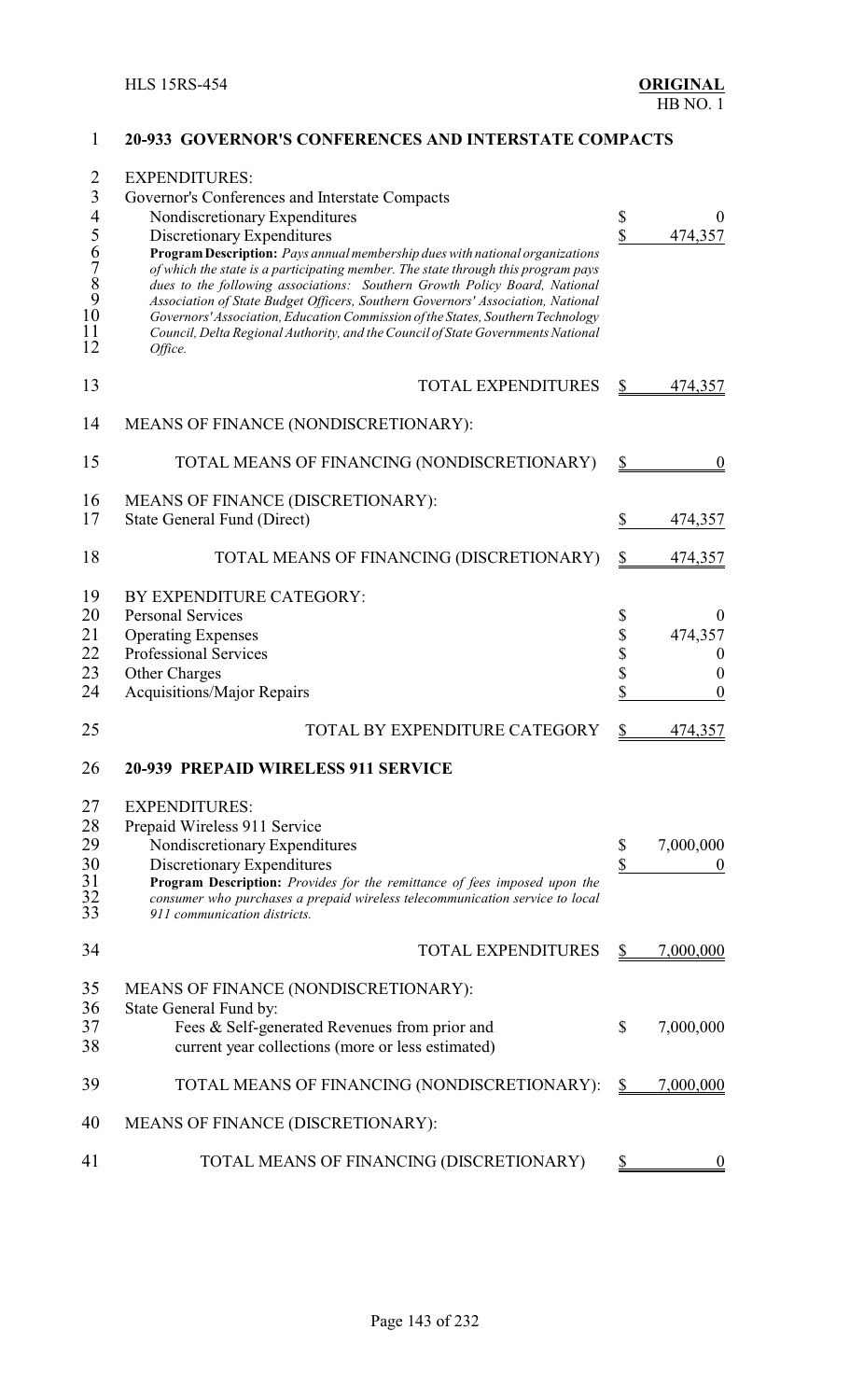|                          | <b>HLS 15RS-454</b>                                                                                                                                                                                                                     |                         | <b>ORIGINAL</b><br>HB NO.1 |
|--------------------------|-----------------------------------------------------------------------------------------------------------------------------------------------------------------------------------------------------------------------------------------|-------------------------|----------------------------|
| 1                        | BY EXPENDITURE CATEGORY:                                                                                                                                                                                                                |                         |                            |
| 2                        | <b>Personal Services</b>                                                                                                                                                                                                                | \$                      | $\theta$                   |
| $\overline{3}$           | <b>Operating Expenses</b>                                                                                                                                                                                                               | \$                      | $\boldsymbol{0}$           |
| $\overline{\mathcal{A}}$ | <b>Professional Services</b>                                                                                                                                                                                                            | \$                      | $\theta$                   |
|                          |                                                                                                                                                                                                                                         |                         |                            |
| 5                        | Other Charges                                                                                                                                                                                                                           | \$                      | 7,000,000                  |
| 6                        | <b>Acquisitions/Major Repairs</b>                                                                                                                                                                                                       | \$                      | $\boldsymbol{0}$           |
| 7                        | TOTAL BY EXPENDITURE CATEGORY                                                                                                                                                                                                           | \$                      | 7,000,000                  |
| 8<br>9                   | <b>20-940 EMERGENCY MEDICAL SERVICES - PARISHES AND</b><br><b>MUNICIPALITIES</b>                                                                                                                                                        |                         |                            |
| 10                       | <b>EXPENDITURES:</b>                                                                                                                                                                                                                    |                         |                            |
| 11                       | <b>Emergency Medical Services</b>                                                                                                                                                                                                       |                         |                            |
| 12                       | Nondiscretionary Expenditures                                                                                                                                                                                                           | \$                      | 150,000                    |
| 13                       | Discretionary Expenditures                                                                                                                                                                                                              | \$                      | $\theta$                   |
| 14                       |                                                                                                                                                                                                                                         |                         |                            |
| 15<br>16                 | Program Description: Provides funding for emergency medical services and<br>public safety needs to parishes and municipalities; \$4.50 of the driver's license<br>reinstatement fee is distributed to parish or municipality of origin. |                         |                            |
| 17                       | <b>TOTAL EXPENDITURES</b>                                                                                                                                                                                                               | $\frac{1}{2}$           | 150,000                    |
| 18                       | MEANS OF FINANCE (NONDISCRETIONARY):                                                                                                                                                                                                    |                         |                            |
| 19                       | State General Fund by:                                                                                                                                                                                                                  |                         |                            |
| 20                       | Fees & Self-generated Revenues                                                                                                                                                                                                          | \$                      | 150,000                    |
| 21                       | TOTAL MEANS OF FINANCING (NONDISCRETIONARY) <u>\$</u>                                                                                                                                                                                   |                         | 150,000                    |
| 22                       | MEANS OF FINANCE (DISCRETIONARY):                                                                                                                                                                                                       |                         |                            |
| 23                       | TOTAL MEANS OF FINANCING (DISCRETIONARY)                                                                                                                                                                                                | \$                      | $\boldsymbol{0}$           |
| 24                       | BY EXPENDITURE CATEGORY:                                                                                                                                                                                                                |                         |                            |
| 25                       | <b>Personal Services</b>                                                                                                                                                                                                                | \$                      | $\boldsymbol{0}$           |
| 26                       | <b>Operating Expenses</b>                                                                                                                                                                                                               | \$                      | $\boldsymbol{0}$           |
| 27                       | Professional Services                                                                                                                                                                                                                   | \$                      | $\theta$                   |
|                          |                                                                                                                                                                                                                                         |                         |                            |
| 28                       | Other Charges                                                                                                                                                                                                                           | \$                      | 150,000                    |
| 29                       | <b>Acquisitions/Major Repairs</b>                                                                                                                                                                                                       | \$                      | $\theta$                   |
| 30                       | TOTAL BY EXPENDITURE CATEGORY                                                                                                                                                                                                           |                         | 150,000                    |
| 31<br>32                 | <b>20-941 AGRICULTURE AND FORESTRY - PASS THROUGH FUNDS</b>                                                                                                                                                                             |                         |                            |
| 33                       | <b>EXPENDITURES:</b>                                                                                                                                                                                                                    |                         |                            |
| 34                       | Agriculture and Forestry - Pass Through Funds                                                                                                                                                                                           |                         |                            |
| 35                       |                                                                                                                                                                                                                                         |                         | 0                          |
|                          | Nondiscretionary Expenditures                                                                                                                                                                                                           | \$                      |                            |
| 36                       | Discretionary Expenditures                                                                                                                                                                                                              | $\overline{\mathbb{S}}$ | 9,157,903                  |
| 37<br>38                 | Program Description: Pass through funds for the 44 Soil and Water Conservation<br>Districts in Louisiana, The Temporary Emergency Food Assistance Program,                                                                              |                         |                            |
| 39                       | Specialty Crop Block Grant, Volunteer Fire Assistance, Forest Land Enhancement                                                                                                                                                          |                         |                            |
| 40                       | Program, Southern Pine Beetle, Urban and Community Forestry, State Fire                                                                                                                                                                 |                         |                            |
| 41                       | Assistance - Mitigation, Forest Stewardship Program, Forest Health Monitoring,                                                                                                                                                          |                         |                            |
| 42                       | and the Forest Productivity Program.                                                                                                                                                                                                    |                         |                            |
| 43                       | <b>TOTAL EXPENDITURES</b>                                                                                                                                                                                                               |                         | 9,157,903                  |
| 44                       | MEANS OF FINANCE (NONDISCRETIONARY):                                                                                                                                                                                                    |                         |                            |
| 45                       | TOTAL MEANS OF FINANCING (NONDISCRETIONARY)                                                                                                                                                                                             |                         |                            |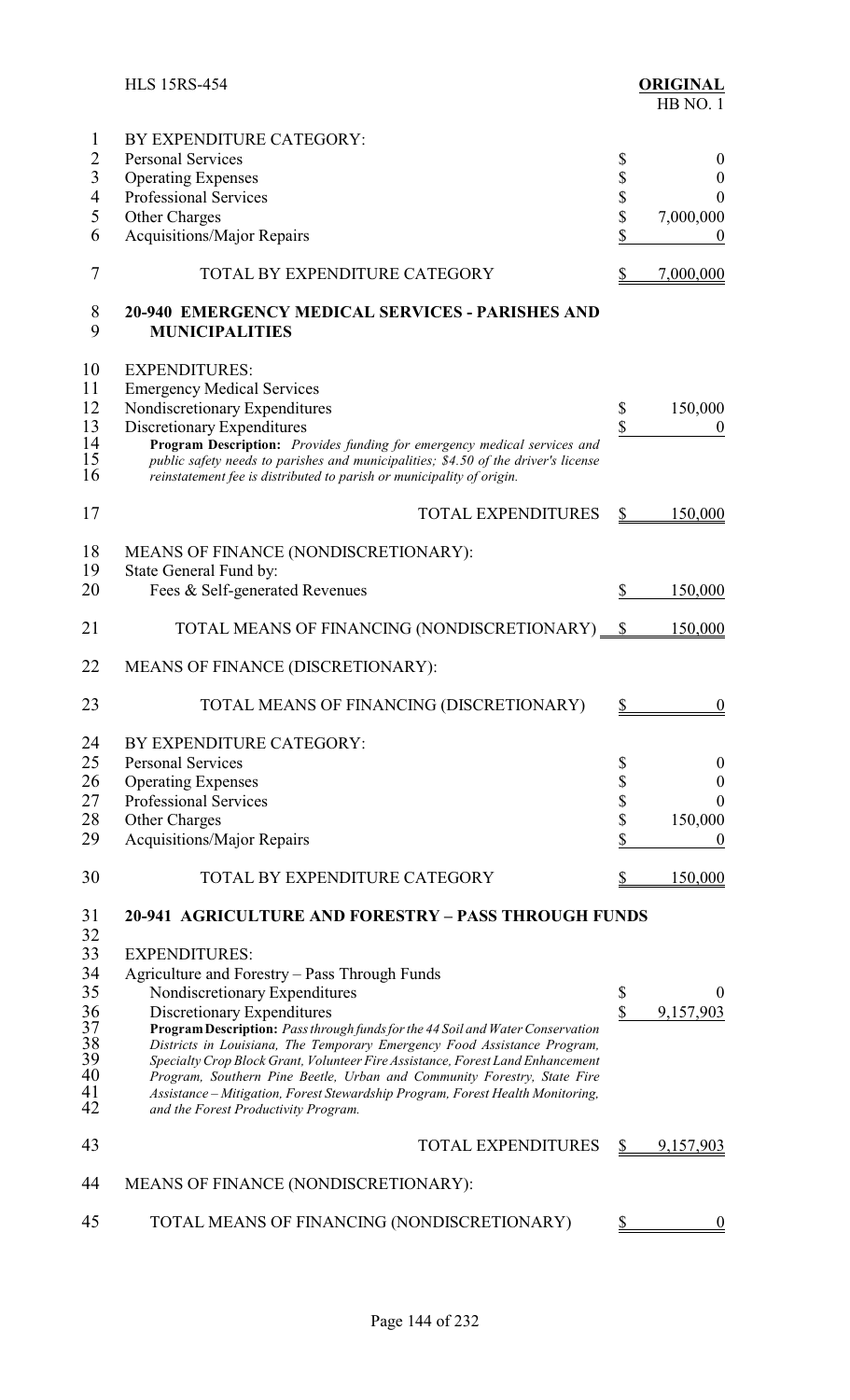|                     | <b>HLS 15RS-454</b>                                                                                                             |               | <b>ORIGINAL</b><br>HB NO.1 |
|---------------------|---------------------------------------------------------------------------------------------------------------------------------|---------------|----------------------------|
| 1<br>$\overline{c}$ | MEANS OF FINANCE (DISCRETIONARY):<br><b>State General Fund (Direct)</b>                                                         | \$            | 1,572,577                  |
| $\overline{3}$      | State General Fund by:                                                                                                          |               |                            |
| 4                   | <b>Interagency Transfers</b>                                                                                                    | \$            | 202,090                    |
| 5                   | Fees & Self-generated Revenues                                                                                                  | \$            | 400,000                    |
| 6                   | <b>Statutory Dedications:</b>                                                                                                   |               |                            |
| 7                   | Forestry Productivity Fund                                                                                                      | \$            | 1,936,976                  |
| 8                   | <b>Federal Funds</b>                                                                                                            | \$            | 5,046,260                  |
| 9                   | TOTAL MEANS OF FINANCING (DISCRETIONARY)                                                                                        | \$            | 9,157,903                  |
| 10                  | BY EXPENDITURE CATEGORY:                                                                                                        |               |                            |
| 11                  | <b>Personal Services</b>                                                                                                        | \$            | $\boldsymbol{0}$           |
| 12                  | <b>Operating Expenses</b>                                                                                                       |               | $\boldsymbol{0}$           |
| 13                  | <b>Professional Services</b>                                                                                                    | $\frac{1}{2}$ | $\theta$                   |
| 14                  | Other Charges                                                                                                                   |               | 9,157,903                  |
| 15                  | <b>Acquisitions/Major Repairs</b>                                                                                               | \$            | $\boldsymbol{0}$           |
| 16                  | TOTAL BY EXPENDITURE CATEGORY                                                                                                   | \$            | 9,157,903                  |
| 17<br>18            | Provided, however, that the funds appropriated herein shall be administered by the<br>commissioner of agriculture and forestry. |               |                            |
| 19                  | 20-945 STATE AID TO LOCAL GOVERNMENT ENTITIES                                                                                   |               |                            |
| 20                  | <b>EXPENDITURES:</b>                                                                                                            |               |                            |
| 21                  | Miscellaneous Aid                                                                                                               |               |                            |
| 22                  | Nondiscretionary Expenditures                                                                                                   | \$            | $\theta$                   |
| 23                  | Discretionary Expenditures                                                                                                      | \$            | 11,146,998                 |
| 24                  | Affiliated Blind of Louisiana Training Center                                                                                   | \$            | 500,000                    |
| 25                  | Louisiana Center for the Blind at Ruston                                                                                        | \$            | 500,001                    |
| 26                  | Lighthouse for the Blind in New Orleans                                                                                         | \$            | 500,001                    |
| 27                  | Louisiana Association for the Blind                                                                                             | \$            | 500,000                    |
| 28                  | <b>Greater New Orleans Sports Foundation</b>                                                                                    | \$            | 1,000,220                  |

 $\frac{31}{32}$ <br> $\frac{33}{11}$ 

| 21       | Miscellaneous Aid                                                                                                        |             |                  |
|----------|--------------------------------------------------------------------------------------------------------------------------|-------------|------------------|
| 22       | Nondiscretionary Expenditures                                                                                            | \$          | $\boldsymbol{0}$ |
| 23       | Discretionary Expenditures                                                                                               | \$          | 11,146,998       |
| 24       | Affiliated Blind of Louisiana Training Center                                                                            | \$          | 500,000          |
| 25       | Louisiana Center for the Blind at Ruston                                                                                 | \$          | 500,001          |
| 26       | Lighthouse for the Blind in New Orleans                                                                                  | \$          | 500,001          |
| 27       | Louisiana Association for the Blind                                                                                      | \$          | 500,000          |
| 28       | Greater New Orleans Sports Foundation                                                                                    | \$          | 1,000,220        |
| 29       | Calcasieu Parish School Board                                                                                            | \$          | 876,985          |
| 30       | <b>FORE Kids Foundation</b>                                                                                              | \$          | 100,000          |
| 31       | 26 <sup>th</sup> Judicial District Court Truancy Programs                                                                | \$          | 288,346          |
| 32       | Algiers Economic Development Foundation                                                                                  | \$          | 100,268          |
| 33       | New Orleans Urban Tourism                                                                                                | \$          | 201,331          |
| 34       | Beautification Project for New Orleans Neighborhoods Fund                                                                | \$          | 100,752          |
| 35       | Friends of NORD                                                                                                          | \$          | 100,824          |
| 36       | New Orleans City Park Improvement Association                                                                            | \$          | 2,242,583        |
| 37       | St. Landry School Board                                                                                                  | \$          | 535,687          |
| 38       | <b>Orleans Parish</b>                                                                                                    | $\mathbf S$ | 3,600,000        |
| 39<br>40 | Program Description: This program provides special state direct aid to specific<br>local entities for various endeavors. |             |                  |
| 41       | TOTAL EXPENDITURES                                                                                                       | \$          | 11,146,998       |
| 42       | MEANS OF FINANCE (NONDISCRETIONARY):                                                                                     |             |                  |
|          | TOTAL MEANS OF FINANCING (NONDISCRETIONARY)                                                                              | \$          | $\boldsymbol{0}$ |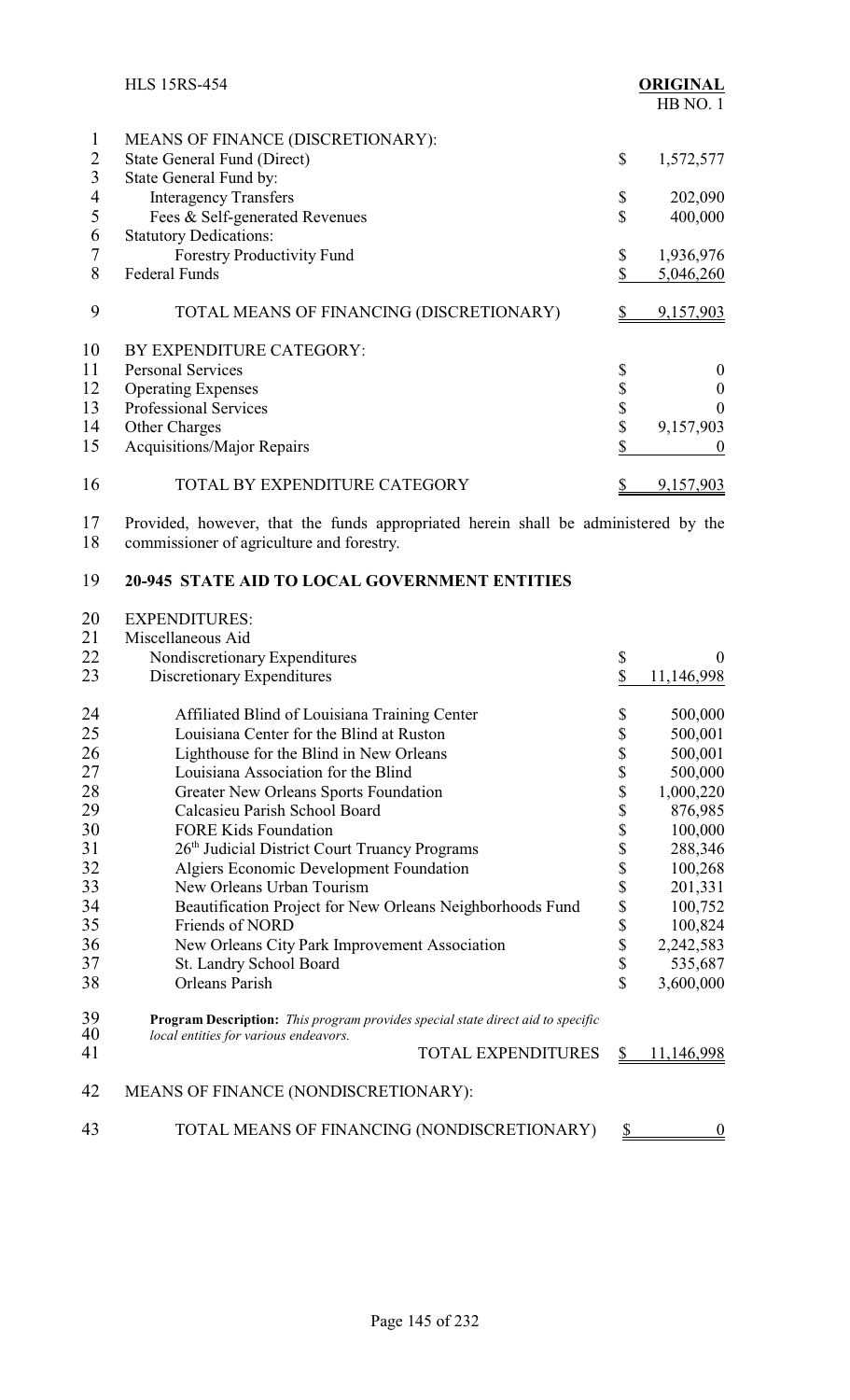| $\mathbf{1}$             | MEANS OF FINANCE (DISCRETIONARY):                                                  |                                    |                    |
|--------------------------|------------------------------------------------------------------------------------|------------------------------------|--------------------|
| $\overline{2}$           | State General Fund by:                                                             |                                    |                    |
| $\overline{3}$           | <b>Statutory Dedications:</b>                                                      |                                    |                    |
| $\overline{\mathcal{A}}$ | Greater New Orleans Sports Foundation                                              | \$                                 | 1,000,220          |
| 5                        | Rehabilitation for the Blind and Visually Impaired Fund                            | \$                                 | 2,000,002          |
| 6                        | Bossier Parish Truancy Program Fund                                                | \$                                 | 288,346            |
| 7                        | <b>Sports Facility Assistance Fund</b>                                             | \$                                 | 100,000            |
| 8                        | Algiers Economic Development Foundation Fund                                       | \$                                 | 100,268            |
| 9                        | Beautification Project for New Orleans Neighborhoods                               | \$                                 | 100,752            |
| 10                       | Beautification and Improvement of the New Orleans City                             |                                    |                    |
| 11                       | Park Fund                                                                          | \$                                 | 2,242,583          |
| 12                       | Friends for NORD Fund                                                              |                                    | 100,824            |
|                          |                                                                                    | \$                                 |                    |
| 13                       | New Orleans Urban Tourism and Hospitality Training                                 | \$                                 | 201,331            |
| 14                       | Calcasieu Parish Fund                                                              | \$                                 | 876,985            |
| 15                       | St. Landry Parish Excellence Fund                                                  | \$                                 | 535,687            |
| 16                       | <b>Casino Support Services Funds</b>                                               | \$                                 | 3,600,000          |
| 17                       | TOTAL MEANS OF FINANCING (DISCRETIONARY)                                           | $\mathbf{\underline{\mathcal{S}}}$ | 11,146,998         |
| 18                       | BY EXPENDITURE CATEGORY:                                                           |                                    |                    |
| 19                       | <b>Personal Services</b>                                                           | \$                                 | $\boldsymbol{0}$   |
| 20                       | <b>Operating Expenses</b>                                                          |                                    | $\boldsymbol{0}$   |
| 21                       | Professional Services                                                              | \$<br>\$                           | $\boldsymbol{0}$   |
| 22                       | Other Charges                                                                      | \$                                 | 11,146,998         |
| 23                       | <b>Acquisitions/Major Repairs</b>                                                  | \$                                 | 0                  |
|                          |                                                                                    |                                    |                    |
| 24                       | TOTAL BY EXPENDITURE CATEGORY                                                      | \$                                 | <u>11,146,998</u>  |
| 26<br>27                 | <b>EXPENDITURES:</b><br>Municipal Police Supplemental Payments                     |                                    |                    |
| 28                       | Nondiscretionary Expenditures                                                      | \$                                 | 35,774,083         |
| 29                       | Discretionary Expenditures                                                         | \$                                 | $\theta$           |
| 30                       | Firefighters' Supplemental Payments                                                |                                    |                    |
| 31                       | Nondiscretionary Expenditures                                                      | \$                                 | 33,522,000         |
| 32                       | Discretionary Expenditures                                                         | \$                                 | $_{0}$             |
| 33                       | Constables and Justices of the Peace Supplemental Payments                         |                                    |                    |
| 34                       | Nondiscretionary Expenditures                                                      | \$                                 | 1,027,452          |
| 35                       | Discretionary Expenditures                                                         | \$                                 | $\theta$           |
| 36                       | Deputy Sheriffs' Supplemental Payments                                             |                                    |                    |
| 37                       | Nondiscretionary Expenditures                                                      | \$                                 | 53,716,000         |
| 38                       | Discretionary Expenditures                                                         | \$                                 | $\theta$           |
| 39                       | Program Description: Provides additional compensation for each eligible law        |                                    |                    |
| 40                       | enforcement personnel - municipal police, firefighter, and deputy sheriff - at the |                                    |                    |
| 41                       | rate of \$500 per month. Provides additional compensation for each eligible        |                                    |                    |
| 42                       | municipal constable and justice of the peace at the rate of \$100 per month.       |                                    |                    |
| 43                       | <b>TOTAL EXPENDITURES</b>                                                          |                                    | <u>24,039,535</u>  |
| 44                       | MEANS OF FINANCE (NONDISCRETIONARY):                                               |                                    |                    |
| 45                       | <b>State General Fund (Direct)</b>                                                 |                                    |                    |
| 46                       | (be it more or less estimated)                                                     | \$                                 | 124,039,535        |
| 47                       | TOTAL MEANS OF FINANCE (NONDISCRETIONARY)                                          | \$                                 | <u>124,039,535</u> |
| 48                       | MEANS OF FINANCE (DISCRETIONARY):                                                  |                                    |                    |
| 49                       | TOTAL MEANS OF FINANCE (DISCRETIONARY)                                             | $\mathcal{S}_{\mathcal{D}}$        | $\boldsymbol{0}$   |
|                          |                                                                                    |                                    |                    |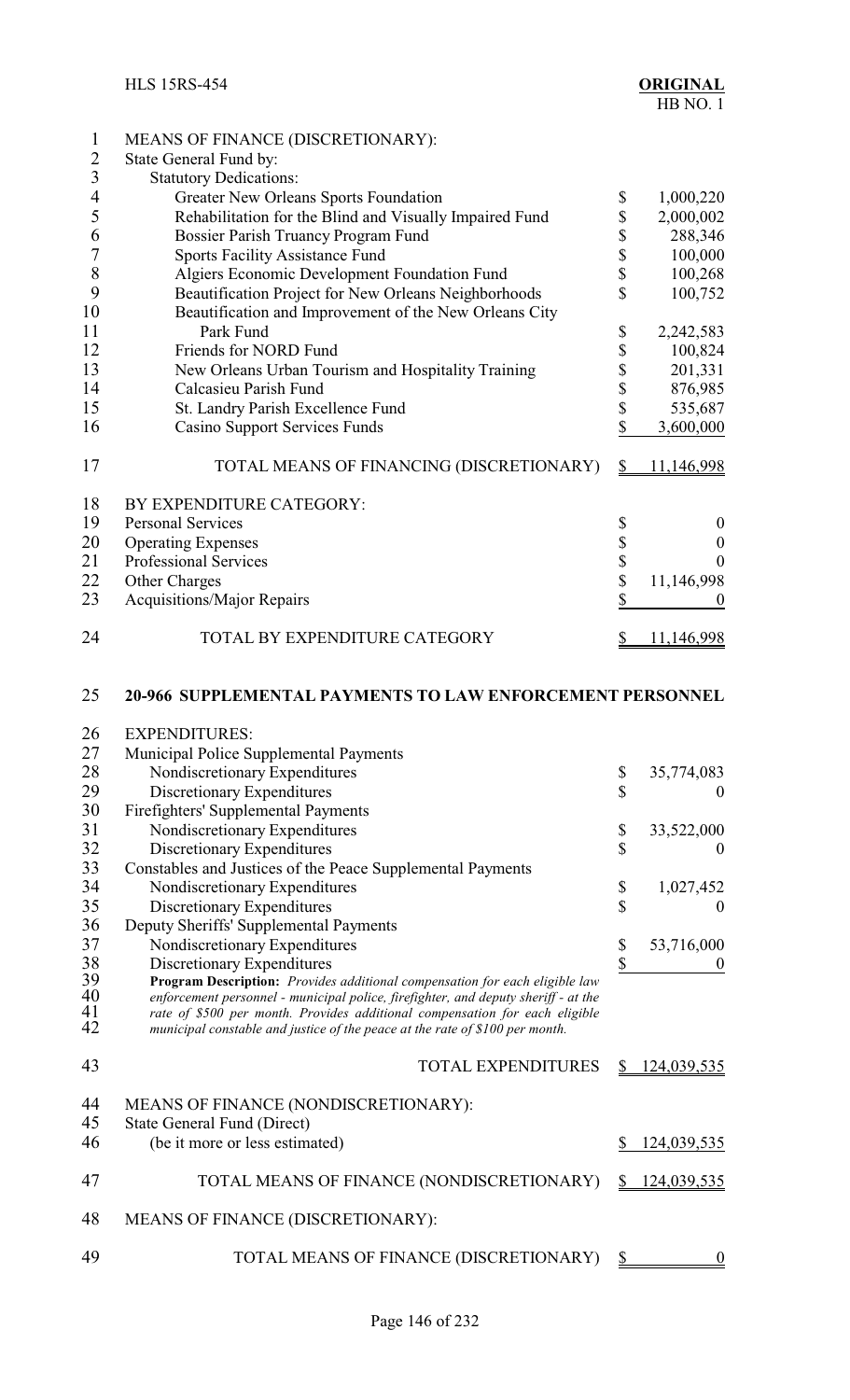|              | <b>HLS 15RS-454</b>                                                                                                                                                                                                                                                               |   | <b>ORIGINAL</b><br>HB NO.1 |
|--------------|-----------------------------------------------------------------------------------------------------------------------------------------------------------------------------------------------------------------------------------------------------------------------------------|---|----------------------------|
|              | BY EXPENDITURE CATEGORY:                                                                                                                                                                                                                                                          |   |                            |
|              | <b>Personal Services</b>                                                                                                                                                                                                                                                          | S |                            |
| 3            | <b>Operating Expenses</b>                                                                                                                                                                                                                                                         |   |                            |
| 4            | <b>Professional Services</b>                                                                                                                                                                                                                                                      |   |                            |
| 5            | <b>Other Charges</b>                                                                                                                                                                                                                                                              |   | 124,039,535                |
| 6            | <b>Acquisitions/Major Repairs</b>                                                                                                                                                                                                                                                 |   |                            |
|              | TOTAL BY EXPENDITURE CATEGORY                                                                                                                                                                                                                                                     |   | 124,039,535                |
| 8<br>9<br>10 | There shall be a board of review to oversee the eligibility for payment of deputy sheriffs'<br>supplemental pay which shall be composed of three (3) members, one of whom shall be the<br>commissioner of administration or his designee from the Division of Administration; one |   |                            |

11 of whom shall be a member of the Louisiana Sheriffs' Association selected by the president 12 thereof; and one of whom shall be the state treasurer or his designee from the Treasury. The 12 thereof; and one of whom shall be the state treasurer or his designee from the Treasury. The board of review shall establish criteria for eligibility for deputy sheriffs becoming eligible 13 board of review shall establish criteria for eligibility for deputy sheriffs becoming eligible<br>14 after the effective date of this Act. Deputy Sheriffs receiving supplemental pay prior to the 14 after the effective date of this Act. Deputy Sheriffs receiving supplemental pay prior to the 15 effective date of this Act shall not be affected by the eligibility criteria. effective date of this Act shall not be affected by the eligibility criteria.

 The amount herein appropriated shall be paid to eligible individuals on a pro rata basis for the number of working days employed when an individual is terminated prior to the end of the month.

#### **20-977 DOA - DEBT SERVICE AND MAINTENANCE**

### 20 EXPENDITURES:<br>21 Debt Service and M

| 21                                                                                                                     | Debt Service and Maintenance                                                                                                                                                                                                                                                                                                                                                                                                                                                                                                                                                                                                                                                                                                                                                                                                                                                                                                                                                                                                                                                                                                                                                                                                                                                                                                                                                                                                               |                         |                  |
|------------------------------------------------------------------------------------------------------------------------|--------------------------------------------------------------------------------------------------------------------------------------------------------------------------------------------------------------------------------------------------------------------------------------------------------------------------------------------------------------------------------------------------------------------------------------------------------------------------------------------------------------------------------------------------------------------------------------------------------------------------------------------------------------------------------------------------------------------------------------------------------------------------------------------------------------------------------------------------------------------------------------------------------------------------------------------------------------------------------------------------------------------------------------------------------------------------------------------------------------------------------------------------------------------------------------------------------------------------------------------------------------------------------------------------------------------------------------------------------------------------------------------------------------------------------------------|-------------------------|------------------|
| 22                                                                                                                     | Nondiscretionary Expenditures                                                                                                                                                                                                                                                                                                                                                                                                                                                                                                                                                                                                                                                                                                                                                                                                                                                                                                                                                                                                                                                                                                                                                                                                                                                                                                                                                                                                              | \$                      | 95,674,999       |
| 23                                                                                                                     | Discretionary Expenditures                                                                                                                                                                                                                                                                                                                                                                                                                                                                                                                                                                                                                                                                                                                                                                                                                                                                                                                                                                                                                                                                                                                                                                                                                                                                                                                                                                                                                 | \$                      | $\theta$         |
| $\frac{24}{25}$<br>$\frac{26}{27}$<br>28<br>29<br>30<br>31<br>32<br>33<br>34<br>35<br>36<br>37<br>38<br>39<br>40<br>41 | Program Description: Payments for indebtedness and maintenance on state<br>buildings maintained by the Louisiana Office Building Corporation and Office<br>Facilities Corporation as well as the funds necessary to pay the debt service<br>requirements resulting from the issuance of Louisiana Public Facilities Authority<br>revenue bonds. Payments for settlement agreement between the State of<br>Louisianaand the United States Department of Health and Human Services<br>resulting from the Road Hazard Cost Disallowance. Cooperative Endeavor<br>Agreement (CEA) between the State of Louisiana / Division of Administration, the<br>city of New Orleans, the Sewerage and Water Board of New Orleans, and the<br>Louisiana Public Facilities Authority. In accordance with the terms of the CEA, the<br>State, through the Commissioner of Administration shall include in the Executive<br>Budget a request for the appropriation of funds necessary to pay the debt service<br>requirements resulting from the issuance of Louisiana Public Facilities Authority<br>revenue bonds. These bonds were issued for the purpose of repairing the public<br>infrastructure damaged by the hurricanes. This budget unit is also responsible for<br>debt service payments to Federal City in Algiers, Louisiana as well as the Office<br>of Public Health (OPH) Lab formerly the Department of Environmental Quality<br>(DEQ) Lab. |                         |                  |
| 42                                                                                                                     | <b>TOTAL EXPENDITURES</b>                                                                                                                                                                                                                                                                                                                                                                                                                                                                                                                                                                                                                                                                                                                                                                                                                                                                                                                                                                                                                                                                                                                                                                                                                                                                                                                                                                                                                  | \$                      | 95,674,999       |
| 43                                                                                                                     | MEANS OF FINANCE (NONDISCRETIONARY):                                                                                                                                                                                                                                                                                                                                                                                                                                                                                                                                                                                                                                                                                                                                                                                                                                                                                                                                                                                                                                                                                                                                                                                                                                                                                                                                                                                                       |                         |                  |
| 44                                                                                                                     | <b>State General Fund (Direct)</b>                                                                                                                                                                                                                                                                                                                                                                                                                                                                                                                                                                                                                                                                                                                                                                                                                                                                                                                                                                                                                                                                                                                                                                                                                                                                                                                                                                                                         | \$                      | 51,260,620       |
| 45                                                                                                                     | State General Fund by:                                                                                                                                                                                                                                                                                                                                                                                                                                                                                                                                                                                                                                                                                                                                                                                                                                                                                                                                                                                                                                                                                                                                                                                                                                                                                                                                                                                                                     |                         |                  |
| 46                                                                                                                     | <b>Interagency Transfers</b>                                                                                                                                                                                                                                                                                                                                                                                                                                                                                                                                                                                                                                                                                                                                                                                                                                                                                                                                                                                                                                                                                                                                                                                                                                                                                                                                                                                                               | \$                      | 44,411,099       |
| 47                                                                                                                     | Fees & Self-generated Revenues                                                                                                                                                                                                                                                                                                                                                                                                                                                                                                                                                                                                                                                                                                                                                                                                                                                                                                                                                                                                                                                                                                                                                                                                                                                                                                                                                                                                             | $\overline{\mathbb{S}}$ | 3,280            |
| 48                                                                                                                     | TOTAL MEANS OF FINANCING (NONDISCRETIONARY)                                                                                                                                                                                                                                                                                                                                                                                                                                                                                                                                                                                                                                                                                                                                                                                                                                                                                                                                                                                                                                                                                                                                                                                                                                                                                                                                                                                                | \$                      | 95,674,999       |
| 49                                                                                                                     | MEANS OF FINANCE (DISCRETIONARY):                                                                                                                                                                                                                                                                                                                                                                                                                                                                                                                                                                                                                                                                                                                                                                                                                                                                                                                                                                                                                                                                                                                                                                                                                                                                                                                                                                                                          |                         |                  |
| 50                                                                                                                     | TOTAL MEANS OF FINANCING (DISCRETIONARY)                                                                                                                                                                                                                                                                                                                                                                                                                                                                                                                                                                                                                                                                                                                                                                                                                                                                                                                                                                                                                                                                                                                                                                                                                                                                                                                                                                                                   | \$                      | $\boldsymbol{0}$ |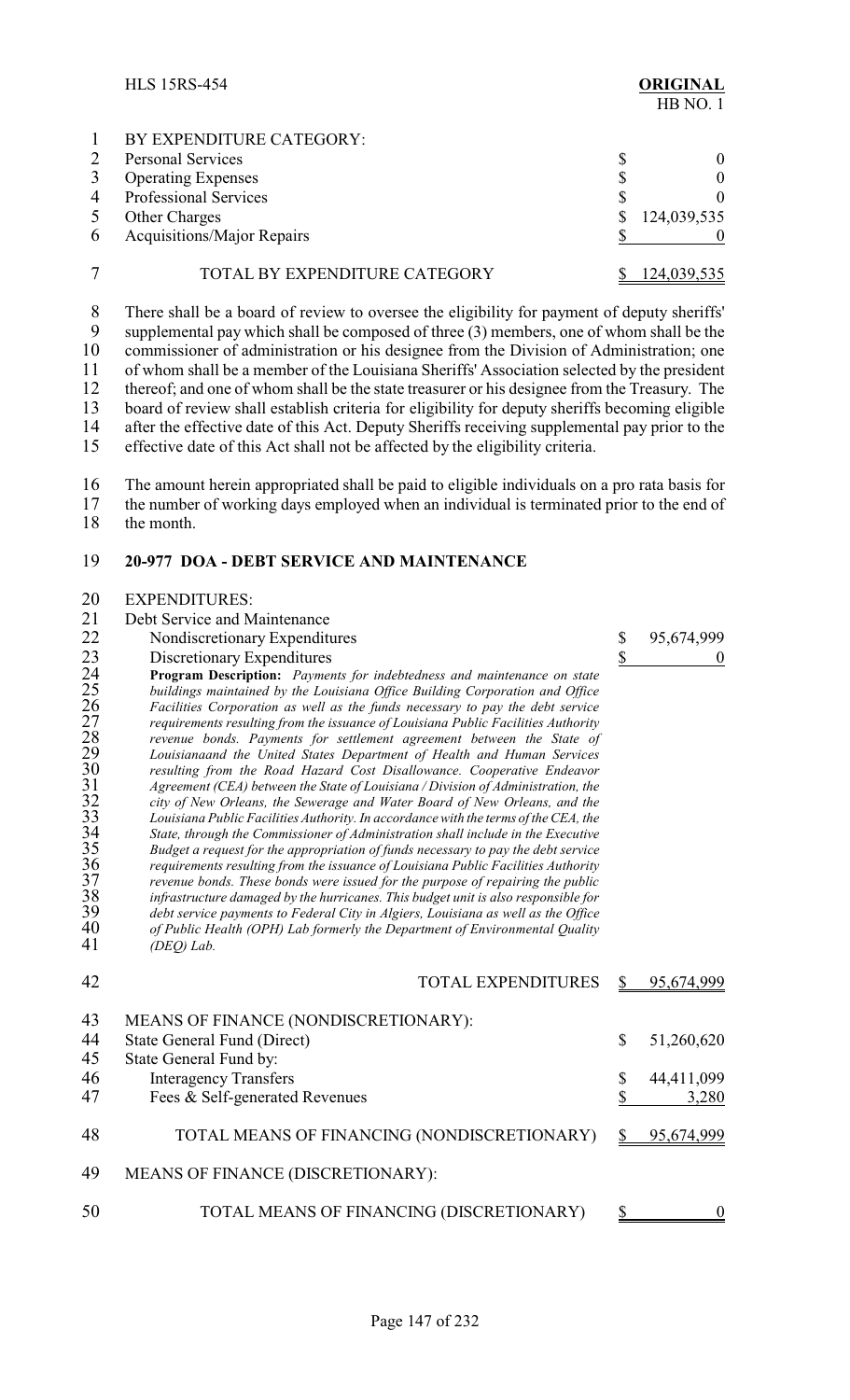|                      | <b>HLS 15RS-454</b>                                                                                                                                                                                                                                                                                                                                                    |    | <b>ORIGINAL</b><br>HB NO. 1 |
|----------------------|------------------------------------------------------------------------------------------------------------------------------------------------------------------------------------------------------------------------------------------------------------------------------------------------------------------------------------------------------------------------|----|-----------------------------|
| 1                    | BY EXPENDITURE CATEGORY:                                                                                                                                                                                                                                                                                                                                               |    |                             |
| $\overline{2}$       | <b>Personal Services</b>                                                                                                                                                                                                                                                                                                                                               | \$ | $\boldsymbol{0}$            |
| $\overline{3}$       | <b>Operating Expenses</b>                                                                                                                                                                                                                                                                                                                                              | \$ | $\boldsymbol{0}$            |
| $\overline{4}$       | <b>Professional Services</b>                                                                                                                                                                                                                                                                                                                                           | \$ | 0                           |
| 5                    | Other Charges                                                                                                                                                                                                                                                                                                                                                          | \$ | 95,674,999                  |
| 6                    | Acquisitions/Major Repairs                                                                                                                                                                                                                                                                                                                                             | \$ | $\boldsymbol{0}$            |
| 7<br>8               | TOTAL BY EXPENDITURE CATEGORY<br><b>20-XXX FUNDS</b>                                                                                                                                                                                                                                                                                                                   |    | 95,674,999                  |
| 9                    | <b>EXPENDITURES:</b>                                                                                                                                                                                                                                                                                                                                                   |    |                             |
| 10                   | Administrative                                                                                                                                                                                                                                                                                                                                                         |    |                             |
| 11                   | Nondiscretionary Expenditures                                                                                                                                                                                                                                                                                                                                          | \$ |                             |
| 12<br>13<br>14<br>15 | Discretionary Expenditures<br>Program Description: The expenditures reflected in this program are associated<br>with transfers to various funds. From the fund deposits, appropriations are made<br>to specific state agencies overseeing the expenditures of these funds.                                                                                             | \$ | 46,893,228                  |
| 16                   | <b>TOTAL EXPENDITURES</b>                                                                                                                                                                                                                                                                                                                                              |    | 46,893,228                  |
| 17                   | MEANS OF FINANCE (DISCRETIONARY):                                                                                                                                                                                                                                                                                                                                      |    |                             |
| 18                   | TOTAL MEANS OF FINANCING (DISCRETIONARY)                                                                                                                                                                                                                                                                                                                               | \$ | $\boldsymbol{0}$            |
| 19                   | MEANS OF FINANCE (DISCRETIONARY):                                                                                                                                                                                                                                                                                                                                      |    |                             |
| 20                   | <b>State General Fund (Direct)</b>                                                                                                                                                                                                                                                                                                                                     | S  | 46,893,228                  |
|                      |                                                                                                                                                                                                                                                                                                                                                                        |    |                             |
| 21                   | TOTAL MEANS OF FINANCING (DISCRETIONARY)                                                                                                                                                                                                                                                                                                                               |    | 46,893,228                  |
| 22                   | BY EXPENDITURE CATEGORY:                                                                                                                                                                                                                                                                                                                                               |    |                             |
| 23                   | Personal Services                                                                                                                                                                                                                                                                                                                                                      | \$ | $\boldsymbol{0}$            |
| 24                   | <b>Operating Expenses</b>                                                                                                                                                                                                                                                                                                                                              | \$ | $\boldsymbol{0}$            |
| 25                   | Professional Services                                                                                                                                                                                                                                                                                                                                                  | \$ | 0                           |
| 26                   | Other Charges                                                                                                                                                                                                                                                                                                                                                          | \$ | 46,893,228                  |
| 27                   | <b>Acquisitions/Major Repairs</b>                                                                                                                                                                                                                                                                                                                                      | \$ | $\theta$                    |
| 28                   | TOTAL BY EXPENDITURE CATEGORY                                                                                                                                                                                                                                                                                                                                          |    | <u>46,893,228</u>           |
| 29<br>30<br>31<br>32 | The state treasurer is hereby authorized and directed to transfer monies from the State<br>General Fund (Direct) as follows: the amount of \$32,040,755 into the Louisiana Public<br>Defender Fund; the amount of \$28,500 into the DNA Testing Post-Conviction Relief for<br>Indigents Fund; the amount of \$548,000 into the Innocence Compensation Fund; the amount |    |                             |

 of \$12,889,752 into the Self-Insurance Fund; and the amount of \$1,386,221 into the Indigent Parent Representation Program Fund.

### **CHILDREN'S BUDGET**

#### 36<br>37 Section 19. Of the funds appropriated in Section 18, the following amounts are

designated as services and programs for children and their families and are hereby listed in

accordance with La. R.S. 46:2604(E). The commissioner of administration shall adjust the

amounts shown to reflect final appropriations after enactment of this bill.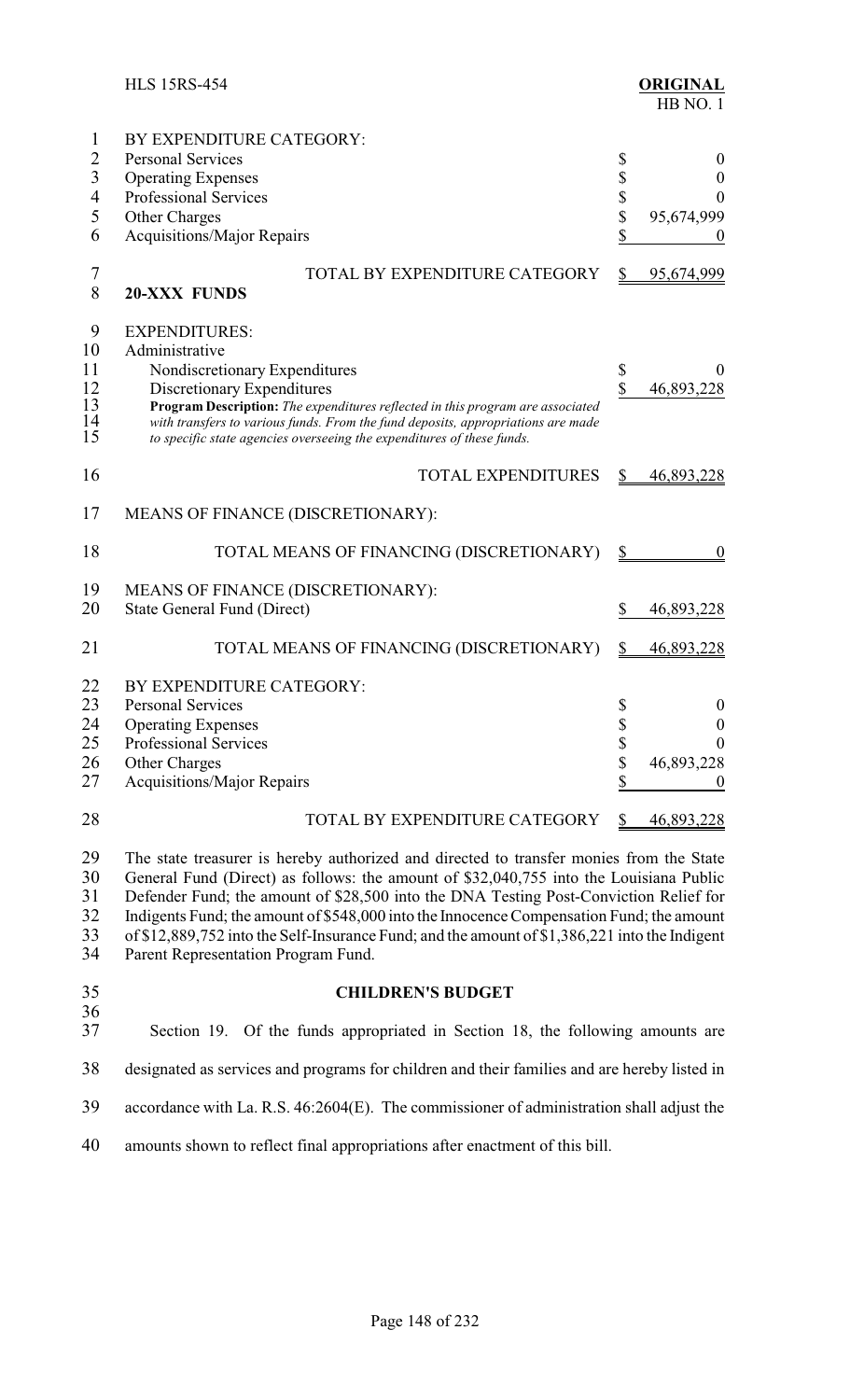### 1 **SCHEDULE 01**<br>2 **EXECUTIVE D**

#### **EXECUTIVE DEPARTMENT**

#### **EXECUTIVE OFFICE**

| Program/Service                          | <b>General Fund</b> | <b>Other State</b> | <b>Federal Funds</b> | <b>Total Funds</b> | <b>T.O.</b> |
|------------------------------------------|---------------------|--------------------|----------------------|--------------------|-------------|
| <b>Executive Office</b>                  |                     |                    |                      |                    |             |
| Children's Cabinet                       | \$0                 | \$125,000          | \$0                  | \$125,000          |             |
| Louisiana Youth for<br>Excellence (LYFE) | \$181,055           | \$0                | \$278,055            | \$459,110          |             |
| Program                                  |                     |                    |                      |                    |             |
| <b>Subtotal</b>                          | \$181,055           | \$125,000          | \$278,055            | \$584,110          |             |

### 11 **SCHEDULE 01**<br>12 **EXECUTIVE D**

#### **EXECUTIVE DEPARTMENT**

#### **MENTAL HEALTH ADVOCACY SERVICE**

| 14 | <b>Program/Service</b>  | <b>General Fund</b> | <b>Other State</b> | <b>Federal Funds</b> | <b>Total Funds</b> | <b>T.O.</b> |
|----|-------------------------|---------------------|--------------------|----------------------|--------------------|-------------|
| 15 | <b>Mental Health</b>    |                     |                    |                      |                    |             |
| 16 | <b>Advocacy Service</b> |                     |                    |                      |                    |             |
| 17 | Juvenile Legal          | \$1,905,733         | \$406,394          | \$0                  | \$2,312,127        | 25          |
| 18 | Representation          |                     |                    |                      |                    |             |
| 19 | <b>Subtotal</b>         | \$1,905,733         | \$406,394          | \$0                  | \$2,312,127        | 25          |

# 20 **SCHEDULE 01**<br>21 **EXECUTIVE D**

### **EXECUTIVE DEPARTMENT**

#### **OFFICE OF COASTAL PROTECTION AND RESTORATION**

| 23             | Program/Service                                    | <b>General Fund</b> | <b>Other State</b> | <b>Federal Funds</b> | <b>Total Funds</b> | T.O.           |
|----------------|----------------------------------------------------|---------------------|--------------------|----------------------|--------------------|----------------|
| 24             | <b>Coastal Protection</b>                          |                     |                    |                      |                    |                |
| 25<br>26<br>27 | Coastal Wetlands<br>Presentations and<br>Materials | \$0                 | \$10,000           | \$0                  | \$10,000           | $\overline{0}$ |
| 28             | <b>Subtotal</b>                                    | \$0                 | \$10,000           | \$0                  | \$10,000           | $\bf{0}$       |

#### **SCHEDULE 01**

### **EXECUTIVE DEPARTMENT**

#### **DEPARTMENT OF MILITARY AFFAIRS**

| 32             | Program/Service                                                        | <b>General Fund</b> | <b>Other State</b> | <b>Federal Funds</b> | <b>Total Funds</b> | <b>T.O.</b> |
|----------------|------------------------------------------------------------------------|---------------------|--------------------|----------------------|--------------------|-------------|
| 33             | <b>Military Affairs</b>                                                |                     |                    |                      |                    |             |
| 34<br>35<br>36 | <b>Education Programs</b><br>including Starbase<br>and Youth Challenge | \$5,760,434         | \$1,826,237        | \$19,490,730         | \$27,077,401       | 343         |
| 37             | <b>Subtotal</b>                                                        | \$5,760,434         | \$1,826,237        | \$19,490,730         | \$27,077,401       | 343         |

#### **SCHEDULE 01**

#### **EXECUTIVE DEPARTMENT**

#### **LOUISIANA PUBLIC DEFENDER BOARD**

| 41       | <b>Program/Service</b>           | <b>General Fund</b> | <b>Other State</b> | <b>Federal Funds</b> | <b>Total Funds</b> | <b>T.O.</b> |
|----------|----------------------------------|---------------------|--------------------|----------------------|--------------------|-------------|
| 42       | <b>Youth Services</b>            |                     |                    |                      |                    |             |
| 43<br>44 | Juvenile Legal<br>Representation | \$0                 | \$4,049,298        | \$0                  | \$4,049,298        | 01          |
| 45       | Subtotal                         | \$0                 | \$4,049,298        | \$0                  | \$4,049,298        |             |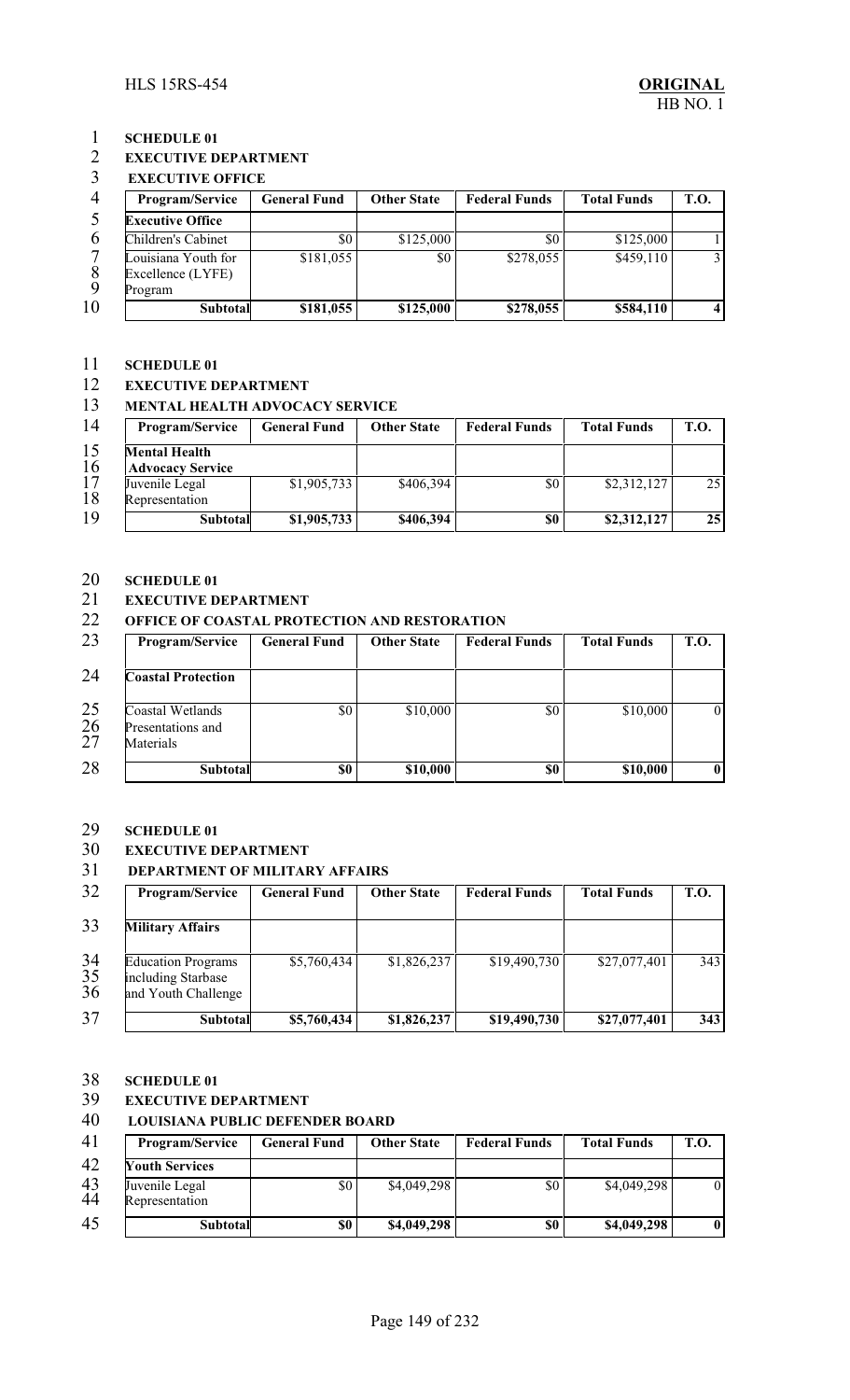# 1 **SCHEDULE 01**<br>2 **EXECUTIVE D**

### **EXECUTIVE DEPARTMENT**

#### **LOUISIANA COMMISSION ON LAW ENFORCEMENT**

|                | Program/Service                                                    | <b>General Fund</b> | <b>Other State</b> | <b>Federal Funds</b> | <b>Total Funds</b> | <b>T.O.</b> |
|----------------|--------------------------------------------------------------------|---------------------|--------------------|----------------------|--------------------|-------------|
|                | <b>Youth Services</b>                                              |                     |                    |                      |                    |             |
| 6              | Drug Abuse<br><b>Resistance Education</b><br>(DARE) Program        | \$0                 | \$2,757,618        | \$0                  | \$2,757,618        |             |
| -9<br>10<br>11 | <b>Truancy Assessment</b><br>and Service Centers<br>(TASC) Program | \$2,218,820         | \$0 <sub>1</sub>   | \$0                  | \$2,218,820        |             |
| 12             | <b>Subtotal</b>                                                    | \$2,218,820         | \$2,757,618        | \$0                  | \$4,976,438        |             |

#### **SCHEDULE 05**

### 14 **DEPARTMENT OF ECONOMIC DEVELOPMENT**<br>15 **OFFICE OF BUSINESS DEVELOPMENT**

#### **OFFICE OF BUSINESS DEVELOPMENT**

| 16 | Program/Service                                                 | <b>General Fund</b> | <b>Other State</b> | <b>Federal Funds</b> | <b>Total Funds</b> | T.O.           |
|----|-----------------------------------------------------------------|---------------------|--------------------|----------------------|--------------------|----------------|
|    | <b>Business</b><br>Development                                  |                     |                    |                      |                    |                |
|    | Marketing Education<br>Retail Alliance                          | \$0                 | \$675,563          | $\$0$                | \$675,563          | $\overline{0}$ |
| 22 | LA Council for<br><b>Economic Education</b>                     | \$0                 | \$74,437           | \$0                  | \$74,437           | $\overline{0}$ |
|    | Marketing Education<br>District 2<br>Enhancement<br>Corporation | \$0                 | \$250,000          | $\$0$                | \$250,000          | $\Omega$       |
|    | Subtotal                                                        | \$0                 | \$1,000,000        | \$0                  | \$1,000,000        | $\mathbf{0}$   |

### **SCHEDULE 06**

### **DEPARTMENT OF CULTURE, RECREATION AND TOURISM**

#### **OFFICE OF CULTURAL DEVELOPMENT**

| 31                          | Program/Service                                                       | <b>General Fund</b> | <b>Other State</b> | <b>Federal Funds</b> | <b>Total Funds</b> | <b>T.O.</b>    |
|-----------------------------|-----------------------------------------------------------------------|---------------------|--------------------|----------------------|--------------------|----------------|
| $\frac{32}{33}$             | Cultural<br><b>Development</b>                                        |                     |                    |                      |                    |                |
| $\frac{34}{35}$<br>36<br>37 | Council for the<br>Development of<br>French in Louisiana<br>(CODOFIL) | \$254,286           | \$5,000            | \$0                  | \$259,286          | $\overline{0}$ |
| 38                          | <b>Subtotal</b>                                                       | \$254,286           | \$5,000            | \$0                  | \$259,286          | $\bf{0}$       |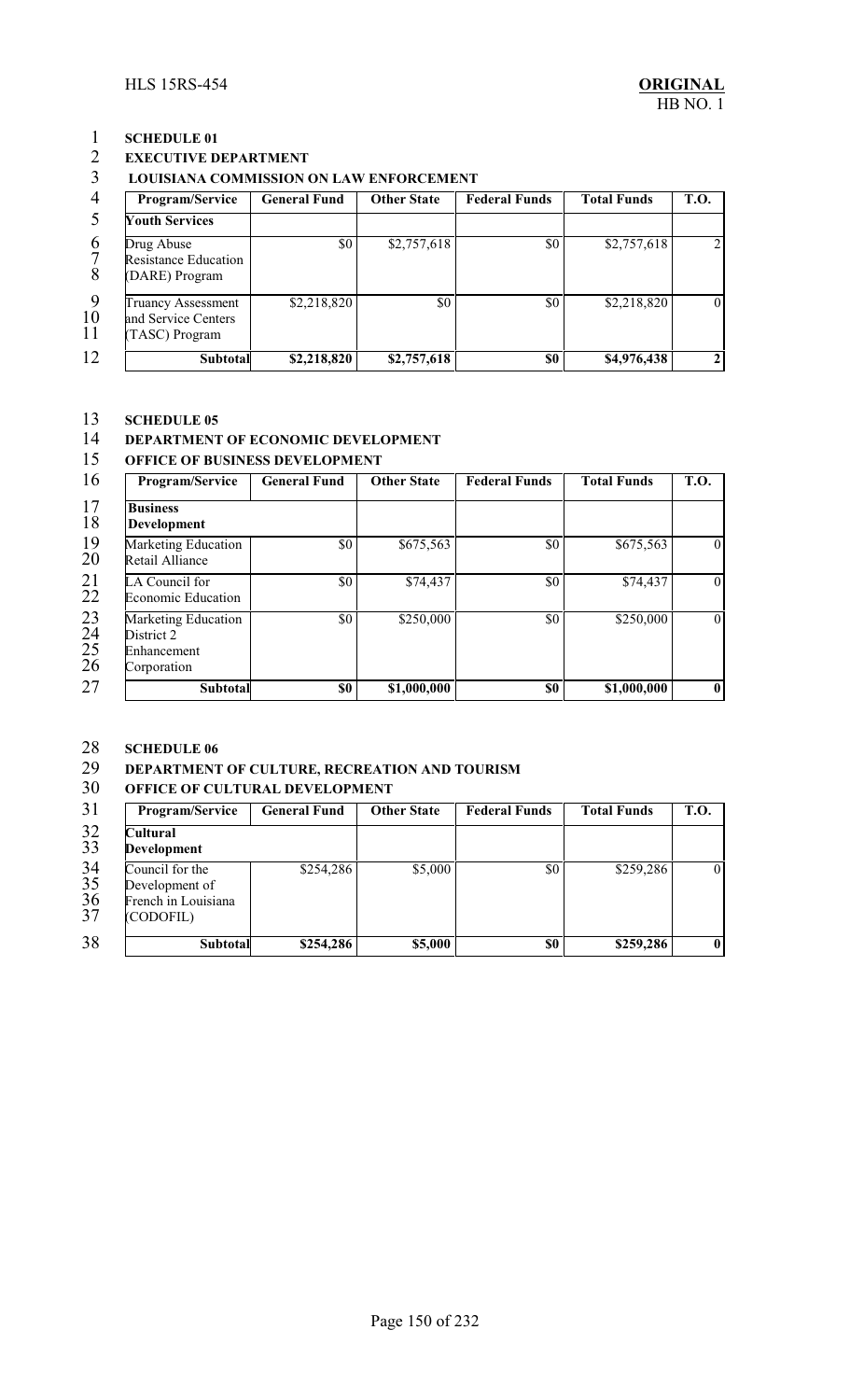### **SCHEDULE 08C DEPARTMENT OF YOUTH SERVICES**

**OFFICE OF JUVENILE JUSTICE** 

| Program/Service                                                            | <b>General Fund</b> | <b>Other State</b> | <b>Federal Funds</b> | <b>Total Funds</b> | <b>T.O.</b>      |
|----------------------------------------------------------------------------|---------------------|--------------------|----------------------|--------------------|------------------|
| <b>Office of Juvenile</b><br>Justice-<br><b>Administration</b>             |                     |                    |                      |                    |                  |
| Administration                                                             | \$12,330,372        | \$1,873,245        | \$84,016             | \$14,287,633       | 43               |
| <b>Office of Juvenile</b><br>Justice –<br><b>North Region</b>              |                     |                    |                      |                    |                  |
| Institutional / Secure<br>Care                                             | \$24,840,527        | \$3,605,434        | \$51,402             | \$28,497,363       | 396              |
| <b>Office of Juvenile</b><br>Justice - Central/<br><b>Southwest Region</b> |                     |                    |                      |                    |                  |
| Institutional / Secure<br>Care                                             | \$12,359,388        | \$1,647,050        | \$10,900             | \$14,017,338       | $\overline{231}$ |
| <b>Office of Juvenile</b><br>Justice - Southeast<br>Region                 |                     |                    |                      |                    |                  |
| Institutional / Secure<br>Care                                             | \$20,787,273        | \$4,433,856        | \$32,927             | \$25,254,056       | $\overline{326}$ |
| <b>Office of Juvenile</b><br>Justice – Contract<br><b>Services</b>         |                     |                    |                      |                    |                  |
| Community-Based<br>Programs                                                | \$26,153,041        | \$6,089,201        | \$712,551            | \$32,954,793       | $\theta$         |
| <b>Auxiliary Account</b>                                                   | $\overline{50}$     | \$235,682          | $\overline{50}$      | \$235,682          | $\mathbf{0}$     |
| Subtotal                                                                   | \$96,470,601        | \$17,884,468       | \$891,796            | \$115,246,865      | 996              |

### **SCHEDULE 09**

#### **DEPARTMENT OF HEALTH AND HOSPITALS**

#### **JEFFERSON PARISH HUMAN SERVICES AUTHORITY**

| 34                    | Program/Service                                               | <b>General Fund</b>     | <b>Other State</b> | <b>Federal Funds</b> | <b>Total Funds</b> | <b>T.O.</b>    |
|-----------------------|---------------------------------------------------------------|-------------------------|--------------------|----------------------|--------------------|----------------|
| $\frac{35}{36}$<br>37 | <b>Jefferson Parish</b><br><b>Human Services</b><br>Authority |                         |                    |                      |                    |                |
| $\frac{38}{39}$       | Child and Family<br>Services                                  | \$2,654,567             | \$726,976          | \$0                  | \$3,381,543        | $\overline{0}$ |
| 40<br>41              | Developmental<br>Disabilities                                 | \$469,880               | \$0                | \$0                  | \$469,880          | $\overline{0}$ |
| 42                    | Subtotal                                                      | $$3,12\overline{4,447}$ | \$726,976          | \$0                  | \$3,851,423        | $\mathbf{0}$   |

# **SCHEDULE 09**

### **DEPARTMENT OF HEALTH AND HOSPITALS**

#### **FLORIDA PARISHES HUMAN SERVICES AUTHORITY**

| 46             | Program/Service                                                      | <b>General Fund</b> | <b>Other State</b> | <b>Federal Funds</b> | <b>Total Funds</b> | <b>T.O.</b> |
|----------------|----------------------------------------------------------------------|---------------------|--------------------|----------------------|--------------------|-------------|
| 47<br>48<br>49 | <b>Florida Parishes</b><br><b>Human Services</b><br><b>Authority</b> |                     |                    |                      |                    |             |
| 50<br>51       | Children and<br><b>Adolescent Services</b>                           | \$2,348,324         | \$1,220,452        | \$0                  | \$3,568,776        | $\theta$    |
| 52             | <b>Subtotal</b>                                                      | \$2,348,324         | \$1,220,452        | \$0                  | \$3,568,776        | $\bf{0}$    |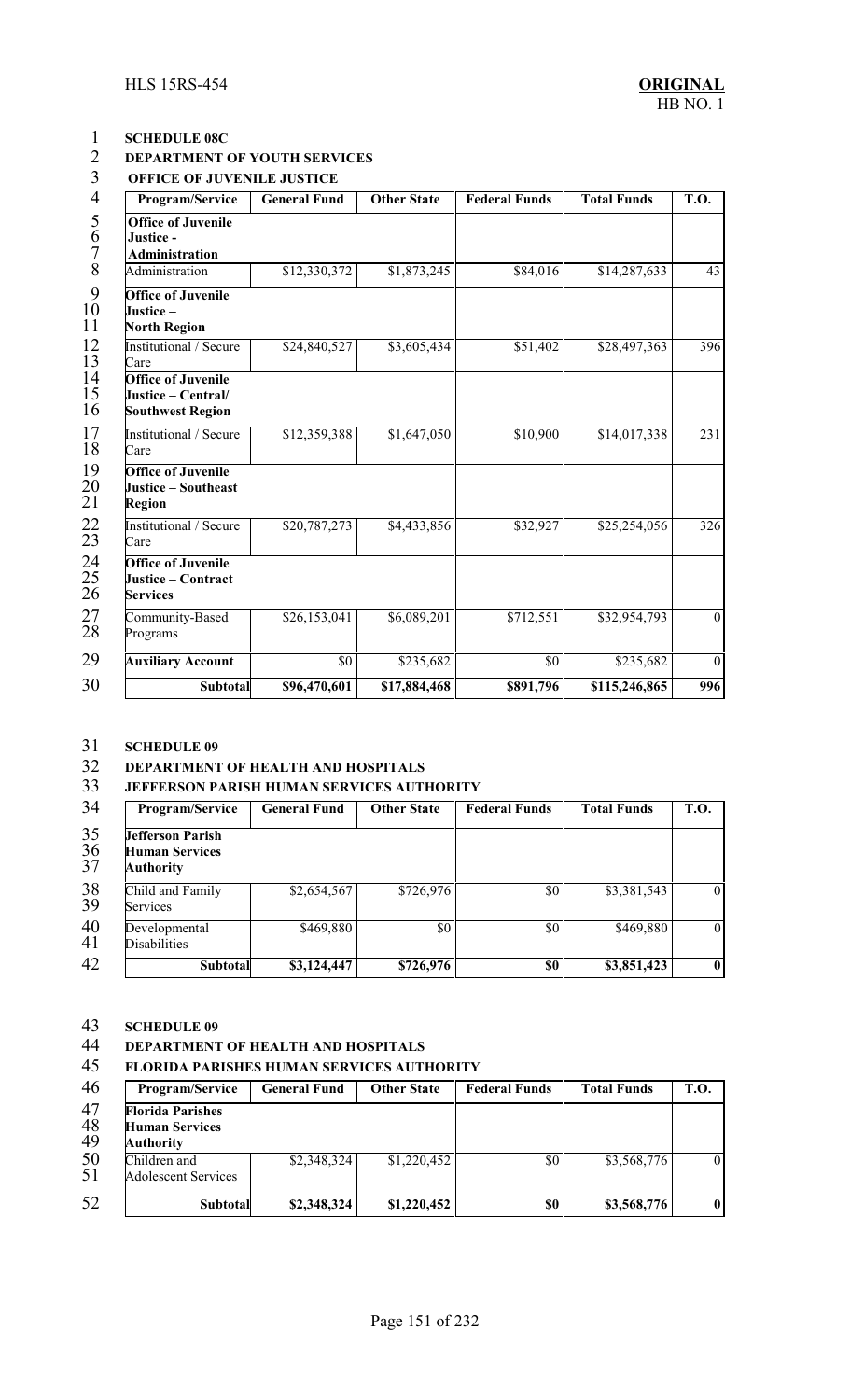#### **DEPARTMENT OF HEALTH AND HOSPITALS**

#### **CAPITAL AREA HUMAN SERVICES DISTRICT**

| $\overline{4}$ | <b>Program/Service</b>                         | <b>General Fund</b> | <b>Other State</b> | <b>Federal Funds</b> | <b>Total Funds</b> | <b>T.O.</b> |
|----------------|------------------------------------------------|---------------------|--------------------|----------------------|--------------------|-------------|
| $\bm{6}$       | Capital Area Human<br><b>Services District</b> |                     |                    |                      |                    |             |
|                | Children's Behavioral I<br>Health Services     | \$3,283,063         | \$5,005,178        | \$0                  | \$8,288,241        |             |
| 9              | Subtotal                                       | \$3,283,063         | \$5,005,178        | \$0                  | \$8,288,241        |             |

### **SCHEDULE 09**

### **DEPARTMENT OF HEALTH AND HOSPITALS**

#### **DEVELOPMENTAL DISABILITIES COUNCIL**

| 13                                         | Program/Service                                            | <b>General Fund</b> | <b>Other State</b> | <b>Federal Funds</b> | <b>Total Funds</b> | T.O.           |
|--------------------------------------------|------------------------------------------------------------|---------------------|--------------------|----------------------|--------------------|----------------|
| 14<br>15                                   | <b>Developmental</b><br><b>Disabilities Council</b>        |                     |                    |                      |                    |                |
| 16<br>17                                   | <b>Families Helping</b><br>Families                        | \$332,252           | \$0                | \$0                  | \$332,252          | $\theta$       |
| 18<br>19<br>20                             | LaTEACH Special<br><b>Education Advocacy</b><br>Initiative | \$0                 | \$0                | \$110,000            | \$110,000          | $\overline{0}$ |
| $^{21}_{22}$<br>$\overline{2}\overline{3}$ | Early Intervention<br>Transdisciplinary<br>Training        | \$0                 | \$0                | \$30,000             | \$30,000           | $\theta$       |
| 24                                         | <b>Subtotal</b>                                            | \$332,252           | \$0                | \$140,000            | \$472,252          | $\mathbf{0}$   |

### 25 **SCHEDULE 09**<br>26 **DEPARTMENT**

### **DEPARTMENT OF HEALTH AND HOSPITALS**

#### **METROPOLITAN HUMAN SERVICES DISTRICT**

| 28              | <b>Program/Service</b>                                | <b>General Fund</b> | <b>Other State</b> | <b>Federal Funds</b> | <b>Total Funds</b> | <b>T.O.</b> |
|-----------------|-------------------------------------------------------|---------------------|--------------------|----------------------|--------------------|-------------|
| $\frac{29}{30}$ | <b>Metropolitan Human</b><br><b>Services District</b> |                     |                    |                      |                    |             |
| 31<br>32        | Children and<br><b>Adolescent Services</b>            | \$2,003,145         | \$1,261,735        | \$0                  | \$3,264,880        | $\Omega$    |
| 33              | <b>Subtotal</b>                                       | \$2,003,145         | \$1,261,735        | \$0                  | \$3,264,880        | $\bf{0}$    |

# **SCHEDULE 09**

#### **DEPARTMENT OF HEALTH AND HOSPITALS**

#### **MEDICAL VENDOR ADMINISTRATION**

| 37       | <b>Program/Service</b>                     | <b>General Fund</b> | <b>Other State</b> | <b>Federal Funds</b> | <b>Total Funds</b> | <b>T.O.</b> |
|----------|--------------------------------------------|---------------------|--------------------|----------------------|--------------------|-------------|
| 38       | <b>Medical Vendor</b>                      |                     |                    |                      |                    |             |
| 39       | <b>Administration</b>                      |                     |                    |                      |                    |             |
| 40<br>41 | Services for Medicaid<br>Eligible Children | \$21,305,658        | \$0                | \$53,269,992         | \$74,575,650       | 874         |
| 42       | <b>Subtotal</b>                            | \$21,305,658        | \$0                | \$53,269,992         | \$74,575,650       | 874         |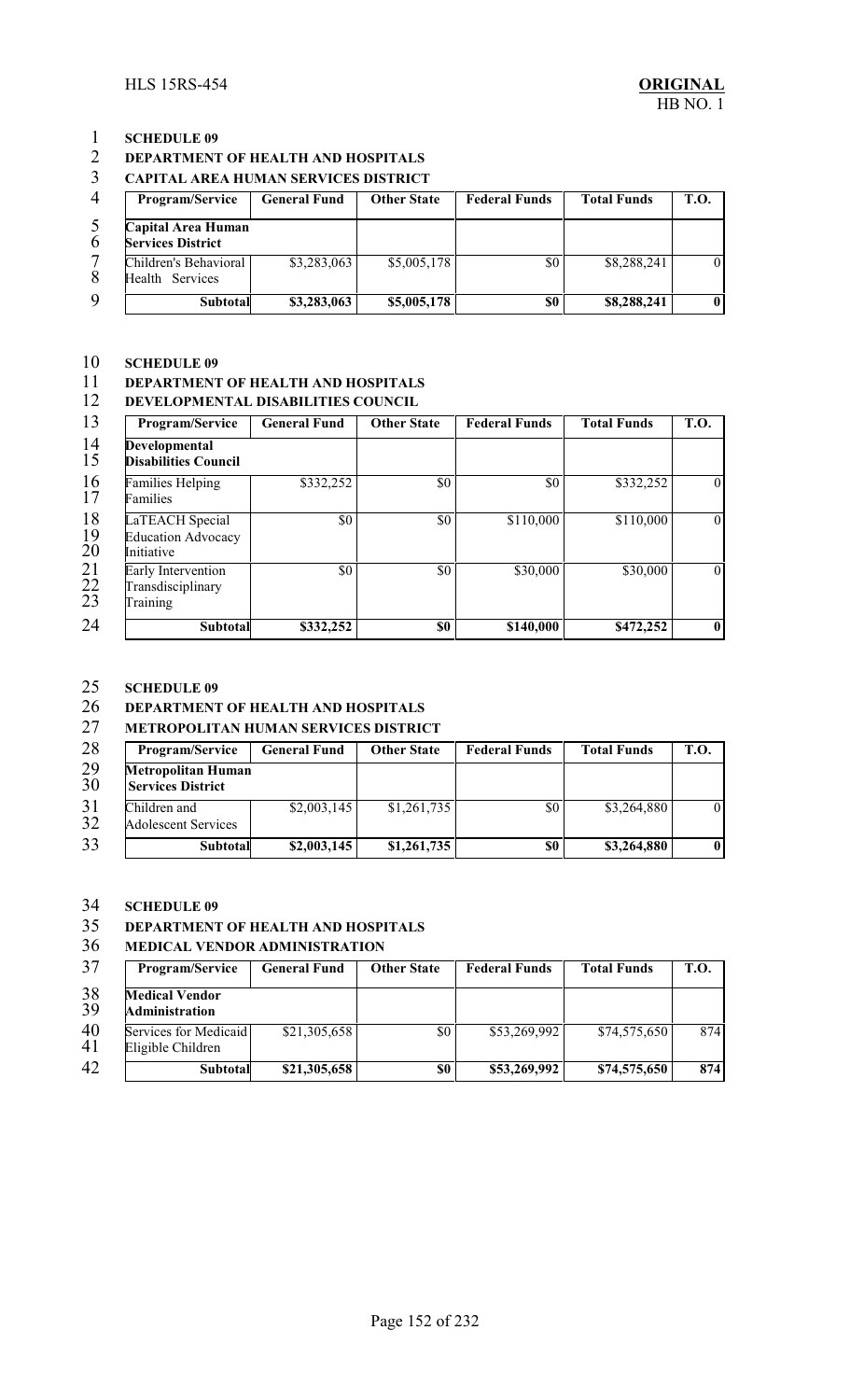#### **DEPARTMENT OF HEALTH AND HOSPITALS**

### **MEDICAL VENDOR PAYMENTS**

| Program/Service                                | <b>General Fund</b> | <b>Other State</b> | <b>Federal Funds</b> | <b>Total Funds</b> | T.O.         |
|------------------------------------------------|---------------------|--------------------|----------------------|--------------------|--------------|
| <b>Payments to Private</b><br><b>Providers</b> |                     |                    |                      |                    |              |
| Services for Medicaid<br>Eligible Children     | \$615,815,249       | \$120,425,329      | \$1,346,688,627      | \$2,082,929,205    | $\theta$     |
| <b>Payments to Public</b><br><b>Providers</b>  |                     |                    |                      |                    |              |
| Services for Medicaid<br>Eligible Children     | \$18,289,375        | \$2,790,099        | \$48,407,479         | \$69,486,953       | $\theta$     |
| <b>Medicare Buy-Ins</b><br>and Supplements     |                     |                    |                      |                    |              |
| Services for Medicaid<br>Eligible Children     | \$0                 | \$0                | \$34,574,451         | \$34,574,451       | $\theta$     |
| Uncompensated<br><b>Care Costs</b>             |                     |                    |                      |                    |              |
| Services for Medicaid<br>Eligible Children     | \$63,981,175        | \$15,774,579       | \$131,350,689        | \$211,106,443      | $\theta$     |
| <b>Subtotal</b>                                | \$698,085,799       | \$138,990,007      | \$1,561,021,246      | \$2,398,097,052    | $\mathbf{0}$ |

### **SCHEDULE 09**

### **DEPARTMENT OF HEALTH AND HOSPITALS**

#### **SOUTH CENTRAL LOUISIANA HUMAN SERVICES AUTHORITY**

| 25             | <b>Program/Service</b>                                        | <b>General Fund</b> | <b>Other State</b> | <b>Federal Funds</b> | <b>Total Funds</b> | <b>T.O.</b> |
|----------------|---------------------------------------------------------------|---------------------|--------------------|----------------------|--------------------|-------------|
| 26<br>27<br>28 | South Central<br>Louisiana Human<br><b>Services Authority</b> |                     |                    |                      |                    |             |
| 29             | Children's Services                                           | \$1,640,128         | \$1,250,784        | \$0                  | \$2,890,912        | $\theta$    |
| 30             | <b>Subtotal</b>                                               | \$1,640,128         | \$1,250,784        | \$0                  | \$2,890,912        | $\bf{0}$    |

#### **SCHEDULE 09**

#### **DEPARTMENT OF HEALTH AND HOSPITALS**

#### **NORTHEAST DELTA HUMAN SERVICES AREA**

| 34                    | <b>Program/Service</b>                                  | <b>General Fund</b> | <b>Other State</b> | <b>Federal Funds</b> | <b>Total Funds</b> | T.O.         |
|-----------------------|---------------------------------------------------------|---------------------|--------------------|----------------------|--------------------|--------------|
| 35<br>$\frac{36}{37}$ | <b>Northeast Delta</b><br><b>Human Services</b><br>Area |                     |                    |                      |                    |              |
| 38                    | Children's Services                                     | \$802,315           | \$1,422,141        | \$0                  | \$2,224,456        | $\theta$     |
| 39                    | Subtotal                                                | \$802,315           | \$1,422,141        | \$0                  | \$2,224,456        | $\mathbf{0}$ |

#### **SCHEDULE 09**

### **DEPARTMENT OF HEALTH AND HOSPITALS**

#### **ACADIANA AREA HUMAN SERVICES DISTRICT**

| 43             | <b>Program/Service</b>                                    | <b>General Fund</b> | <b>Other State</b> | <b>Federal Funds</b> | <b>Total Funds</b> | T.O.         |
|----------------|-----------------------------------------------------------|---------------------|--------------------|----------------------|--------------------|--------------|
| 44<br>45<br>46 | Acadiana Area<br><b>Human Services</b><br><b>District</b> |                     |                    |                      |                    |              |
| 47             | Children's Services                                       | \$2,956,374         | \$743,490          | \$0                  | \$3,699,864        | $\theta$     |
| 48             | Subtotal                                                  | \$2,956,374         | \$743,490          | \$0                  | \$3,699,864        | $\mathbf{0}$ |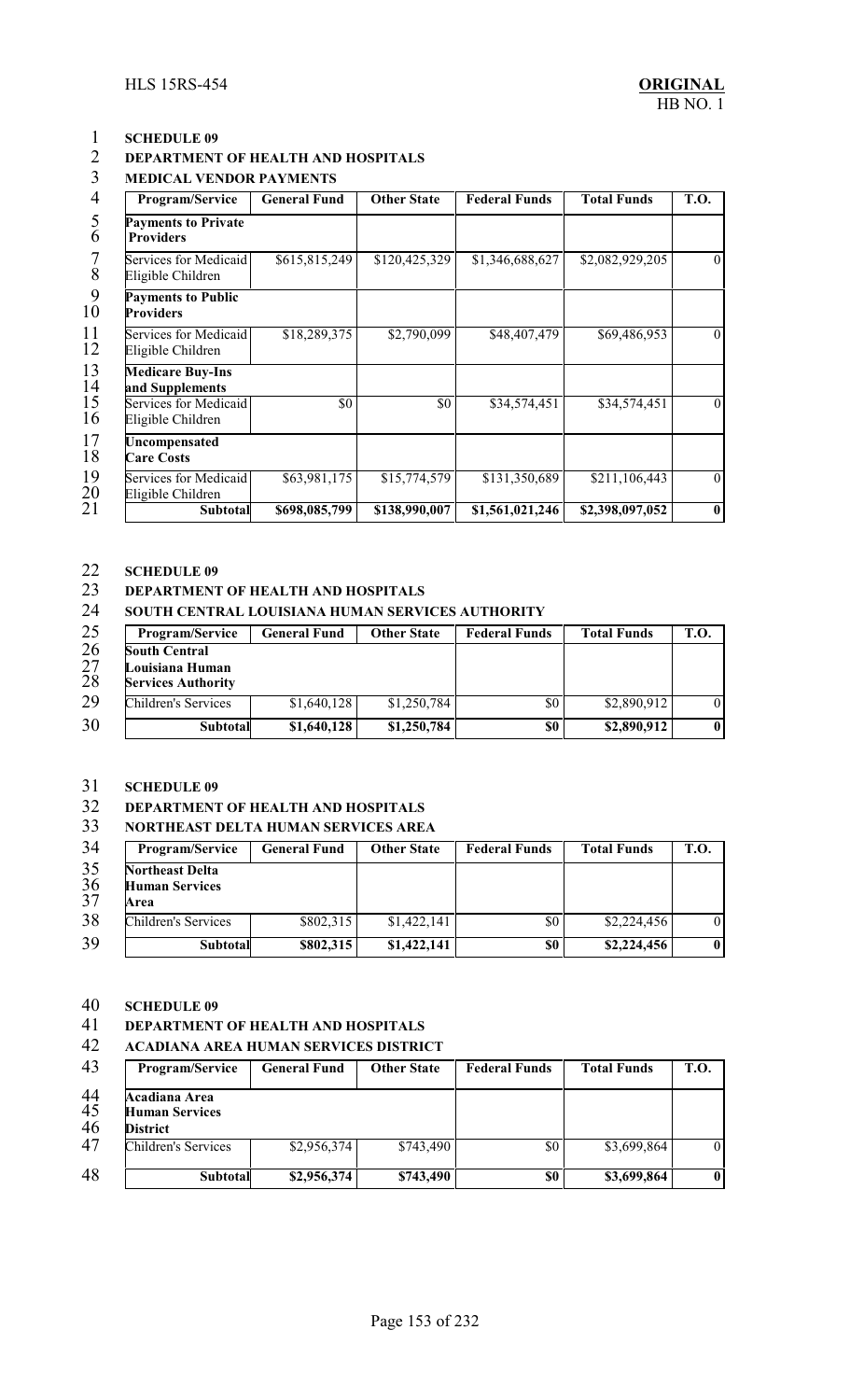### **DEPARTMENT OF HEALTH AND HOSPITALS**

### **OFFICE OF PUBLIC HEALTH**

| 4<br>Program/Service                              | <b>General Fund</b> | <b>Other State</b> | <b>Federal Funds</b> | <b>Total Funds</b> | T.O.            |
|---------------------------------------------------|---------------------|--------------------|----------------------|--------------------|-----------------|
| 5<br>Personal Health                              |                     |                    |                      |                    |                 |
| 6<br><i>mmunization</i>                           | \$1,129,904         | \$974,631          | \$3,726,021          | \$5,830,556        | 43              |
| Nurse Family<br>Partnership                       | $\overline{50}$     | \$5,477,075        | \$14,267,636         | \$19,744,711       | 47              |
| Maternal and Child<br>Health                      | $\overline{50}$     | \$624,310          | \$4,835,090          | \$5,459,400        | 12              |
| Children's Special<br>Health Services             | \$490,415           | \$300,000          | \$4,412,446          | \$5,202,861        | 30              |
| School Based Health<br>Services                   | \$5,258,517         | $\overline{50}$    | \$0                  | \$5,258,517        | $\overline{3}$  |
| Genetics and<br>Hemophilia                        | \$693,654           | \$6,450,000        | \$780,000            | \$7,923,654        | $\overline{28}$ |
| <b>Lead Poisoning</b><br>Prevention               | \$0                 | $\overline{50}$    | \$293,336            | \$293,336          | $\mathbf{0}$    |
| HIV/Perinatal &<br><b>AIDS</b> Drug<br>Assistance | \$111,420           | \$19,892           | \$1,368,972          | \$1,500,284        | 1               |
| Child Death Review                                | \$50,000            | $\overline{50}$    | $\overline{50}$      | \$50,000           | $\mathbf{0}$    |
| <b>Nutrition Services</b>                         | \$15,385            | \$725,615          | \$92,063,322         | \$92,804,322       | 144             |
| <b>Teen Pregnancy</b><br>Prevention               | \$0                 | $\overline{50}$    | \$1,100,000          | \$1,100,000        | $\overline{4}$  |
| <b>Emergency Medical</b><br>Services              | $\overline{50}$     | \$0                | \$130,000            | \$130,000          | 1               |
| <b>Smoking Cessation</b>                          | \$0                 | \$373,750          | \$714,481            | \$1,088,231        | $\overline{3}$  |
| <b>Birth Defect</b><br><b>Monitoring Network</b>  | $\overline{50}$     | \$0                | \$205,000            | \$205,000          | $\overline{0}$  |
| <b>Subtotal</b>                                   | \$7,749,295         | \$14,945,273       | \$123,896,304        | \$146,590,872      | 316             |

# **SCHEDULE 09**

# 33 **DEPARTMENT OF HEALTH AND HOSPITALS**<br>34 **OFFICE OF BEHAVIORAL**<br>35 **HEALTH**

#### **OFFICE OF BEHAVIORAL HEALTH**

| 36           | Program/Service                             | <b>General Fund</b> | <b>Other State</b> | <b>Federal Funds</b> | <b>Total Funds</b> | <b>T.O.</b>    |
|--------------|---------------------------------------------|---------------------|--------------------|----------------------|--------------------|----------------|
| 37<br>38     | <b>Administration and</b><br><b>Support</b> |                     |                    |                      |                    |                |
| 39<br>40     | Administration of<br>Children's Services    | \$642,971           | \$0                | \$0                  | \$642,971          | 5              |
| $^{41}_{42}$ | <b>Behavioral Health</b><br>Community       |                     |                    |                      |                    |                |
| 43<br>44     | Mental Health<br>Community                  | \$101,921           | \$832,074          | \$6,986,387          | \$7,920,382        | $\overline{4}$ |
| 45           | Subtotal                                    | \$744,892           | \$832,074          | \$6,986,387          | \$8,563,353        | 9              |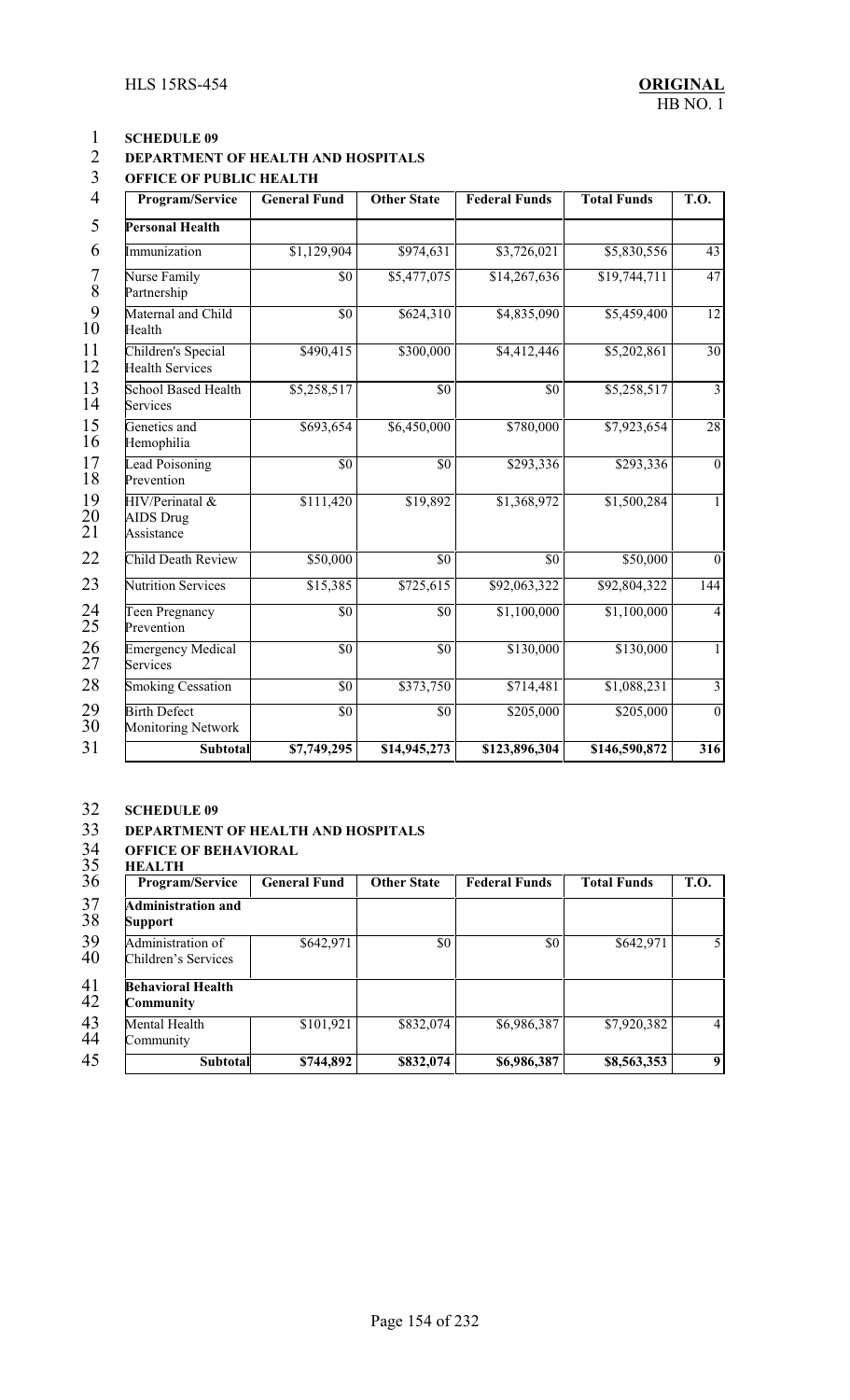#### **DEPARTMENT OF HEALTH AND HOSPITALS**

### **OFFICE FOR CITIZENS WITH DEVELOPMENTAL DISABILITIES**

| Program/Service                                                                                                  | <b>General Fund</b> | <b>Other State</b> | <b>Federal Funds</b> | <b>Total Funds</b> | <b>T.O.</b> |
|------------------------------------------------------------------------------------------------------------------|---------------------|--------------------|----------------------|--------------------|-------------|
| <b>Community Based</b><br><b>Programs</b>                                                                        |                     |                    |                      |                    |             |
| <b>Early Steps</b>                                                                                               | \$10,317,967        | \$350,000          | \$6,538,122          | \$17,206,089       | 13          |
| <b>Pinecrest Supports</b><br>and Services Center<br>(PSSC) Residential<br>and Community<br><b>Based Services</b> | \$0                 | \$5,171,912        | \$0                  | \$5,171,912        | 76          |
| <b>Subtotal</b>                                                                                                  | \$10,317,967        | \$5,521,912        | \$6,538,122          | \$22,378,001       | 89          |

# **SCHEDULE 09**

#### **DEPARTMENT OF HEALTH AND HOSPITALS**

#### **IMPERIAL CALCASIEU HUMAN SERVICES AUTHORITY**

| 17             | <b>Program/Service</b>                                          | <b>General Fund</b> | <b>Other State</b> | <b>Federal Funds</b> | <b>Total Funds</b> | <b>T.O.</b> |
|----------------|-----------------------------------------------------------------|---------------------|--------------------|----------------------|--------------------|-------------|
| 18<br>19<br>20 | <b>Imperial Calcasieu</b><br><b>Human Services</b><br>Authority |                     |                    |                      |                    |             |
| 21             | Children's Services                                             | \$1,249,578         | \$0                | \$0                  | \$1,249,578        | $\theta$    |
| 22             | <b>Subtotal</b>                                                 | \$1,249,578         | \$0                | \$0                  | \$1,249,578        |             |

#### **SCHEDULE 09**

### **DEPARTMENT OF HEALTH AND HOSPITALS**

#### **CENTRAL LOUISIANA HUMAN SERVICES DISTRICT**

| 26             | Program/Service                                               | <b>General Fund</b> | <b>Other State</b> | <b>Federal Funds</b> | <b>Total Funds</b> | <b>T.O.</b>    |
|----------------|---------------------------------------------------------------|---------------------|--------------------|----------------------|--------------------|----------------|
| 27<br>28<br>29 | Central Louisiana<br><b>Human Services</b><br><b>District</b> |                     |                    |                      |                    |                |
| 30             | Children's Services                                           | \$1,316,730         | \$719,495          | \$0                  | \$2,036,225        | $\overline{0}$ |
| 31             | Subtotal                                                      | \$1,316,730         | \$719,495          | \$0                  | \$2,036,225        | $\mathbf{0}$   |

### **SCHEDULE 09**

### **DEPARTMENT OF HEALTH AND HOSPITALS**

#### **NORTHWEST LOUISIANA HUMAN SERVICES DISTRICT**

| 35             | <b>Program/Service</b>                                                 | <b>General Fund</b> | <b>Other State</b> | <b>Federal Funds</b> | <b>Total Funds</b> | <b>T.O.</b> |
|----------------|------------------------------------------------------------------------|---------------------|--------------------|----------------------|--------------------|-------------|
| 36<br>37<br>38 | <b>Northwest Louisiana</b><br><b>Human Services</b><br><b>District</b> |                     |                    |                      |                    |             |
| 39             | Children's Services                                                    | \$219,776           | \$1,182,806        | \$0                  | \$1,402,582        | $\theta$    |
| 40             | <b>Subtotal</b>                                                        | \$219,776           | \$1,182,806        | \$0                  | \$1,402,582        | $\bf{0}$    |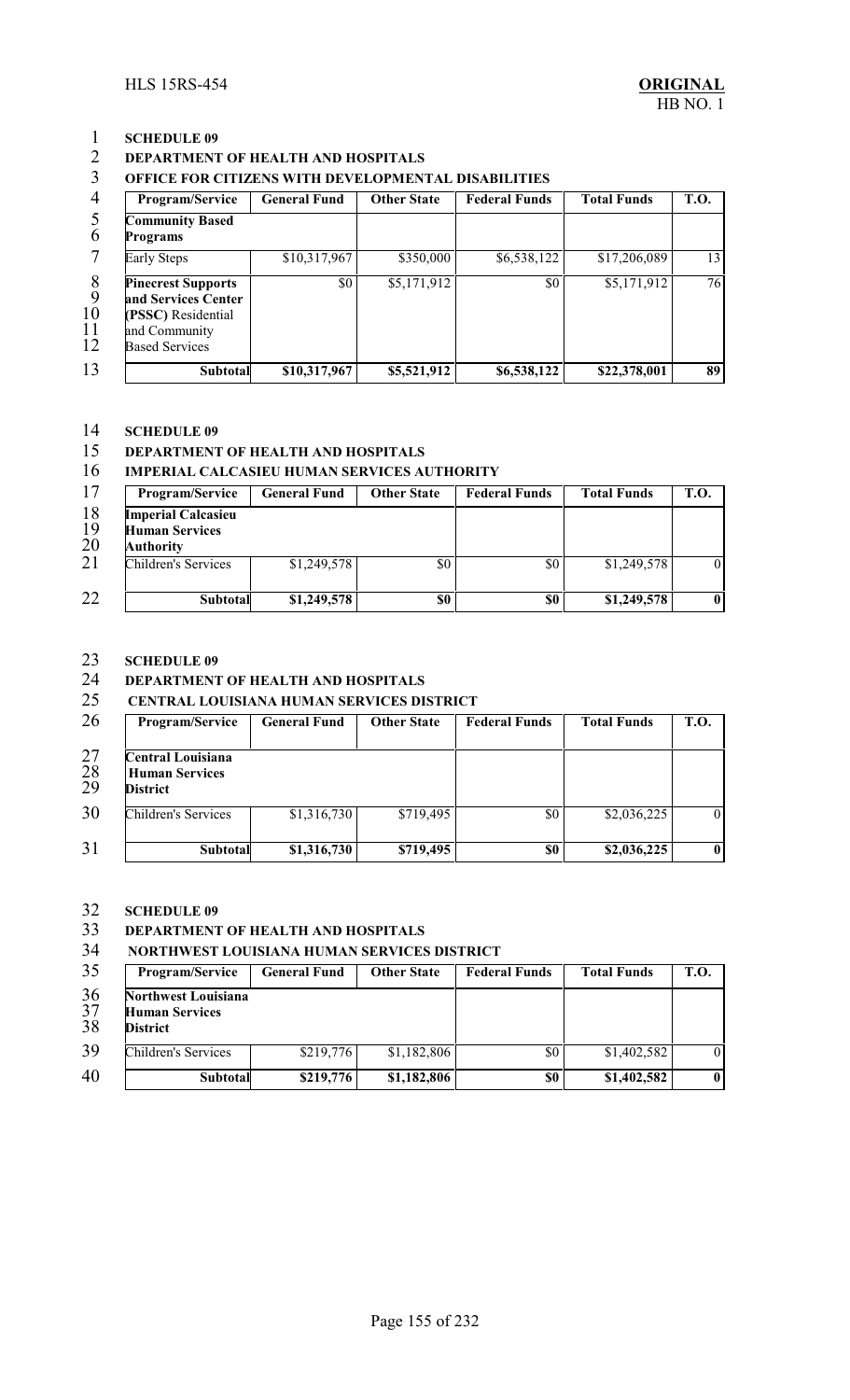### **SCHEDULE 10 DEPARTMENT OF CHILDREN AND FAMILY SERVICES**

#### **OFFICE OF CHILDREN AND FAMILY SERVICES**

| Program/Service                                                                                                                                                                                | <b>General Fund</b> | <b>Other State</b> | <b>Federal Funds</b> | <b>Total Funds</b> | <b>T.O.</b>     |
|------------------------------------------------------------------------------------------------------------------------------------------------------------------------------------------------|---------------------|--------------------|----------------------|--------------------|-----------------|
| <b>Administration &amp;</b><br><b>Executive Support,</b><br><b>Prevention &amp;</b><br><b>Intervention</b><br><b>Services,</b><br>Community &<br><b>Family Services,</b><br>and Field Services |                     |                    |                      |                    |                 |
| <b>Temporary Assistance</b><br>to Needy Families<br>TANF) Initiatives                                                                                                                          | \$6,500,000         | \$0                | \$64,481,190         | \$70,981,190       | 48              |
| Payments to TANF<br>Recipients                                                                                                                                                                 | $\overline{50}$     | $\overline{50}$    | \$39,613,145         | \$39,613,145       | 328             |
| Disability<br>Determinations                                                                                                                                                                   | \$0                 | \$0                | \$7,813,932          | \$7,813,932        | 46              |
| Supplement<br><b>Nutritional Assistance</b><br>Program (SNAP)                                                                                                                                  | \$28,761,240        | \$0                | \$37,278,303         | \$66,039,543       | 285             |
| Support Enforcement                                                                                                                                                                            | \$19,582,829        | \$15,331,257       | \$57,552,933         | \$92,467,019       | 582             |
| <b>Child Care Assistance</b>                                                                                                                                                                   | $\overline{\$0}$    | \$0                | \$12,335,230         | \$12,335,230       | $\overline{25}$ |
| Child Welfare<br>Services                                                                                                                                                                      | \$44,945,541        | \$354,389          | \$148,833,368        | \$194,133,298      | 741             |
| Subtotal                                                                                                                                                                                       | \$99,789,610        | \$15,685,646       | \$367,908,101        | \$483,383,357      | 2,055           |

#### **SCHEDULE 11**

#### **DEPARTMENT OF NATURAL RESOURCES**

### **OFFICE OF COASTAL MANAGEMENT**

| 31             | <b>Program/Service</b>                                       | <b>General Fund</b> | <b>Other State</b> | <b>Federal Funds</b> | <b>Total Funds</b> | <b>T.O.</b>  |
|----------------|--------------------------------------------------------------|---------------------|--------------------|----------------------|--------------------|--------------|
| 32             | <b>Coastal Management</b>                                    |                     |                    |                      |                    |              |
| 33<br>34<br>35 | Outreach and<br><b>Educational Materials</b><br>for Children | \$0                 | \$0                | \$30,240             | \$30,240           | $\Omega$     |
| 36             | <b>Subtotal</b>                                              | \$0                 | \$0                | \$30,240             | \$30,240           | $\mathbf{0}$ |

# **SCHEDULE 14**

### **LOUISIANA WORKFORCE COMMISSION**

#### **WORKFORCE SUPPORT AND TRAINING**

| 40       | <b>Program/Service</b>                           | <b>General Fund</b> | <b>Other State</b> | <b>Federal Funds</b> | <b>Total Funds</b> | <b>T.O.</b> |
|----------|--------------------------------------------------|---------------------|--------------------|----------------------|--------------------|-------------|
| 41<br>42 | <b>Office of Workforce</b><br><b>Development</b> |                     |                    |                      |                    |             |
| 43       | Services to Youth                                | \$0                 | \$0                | \$9,327,194          | \$9,327,194        | 01          |
| 44       | <b>Subtotal</b>                                  | \$0                 | \$0                | \$9,327,194          | \$9,327,194        | $\bf{0}$    |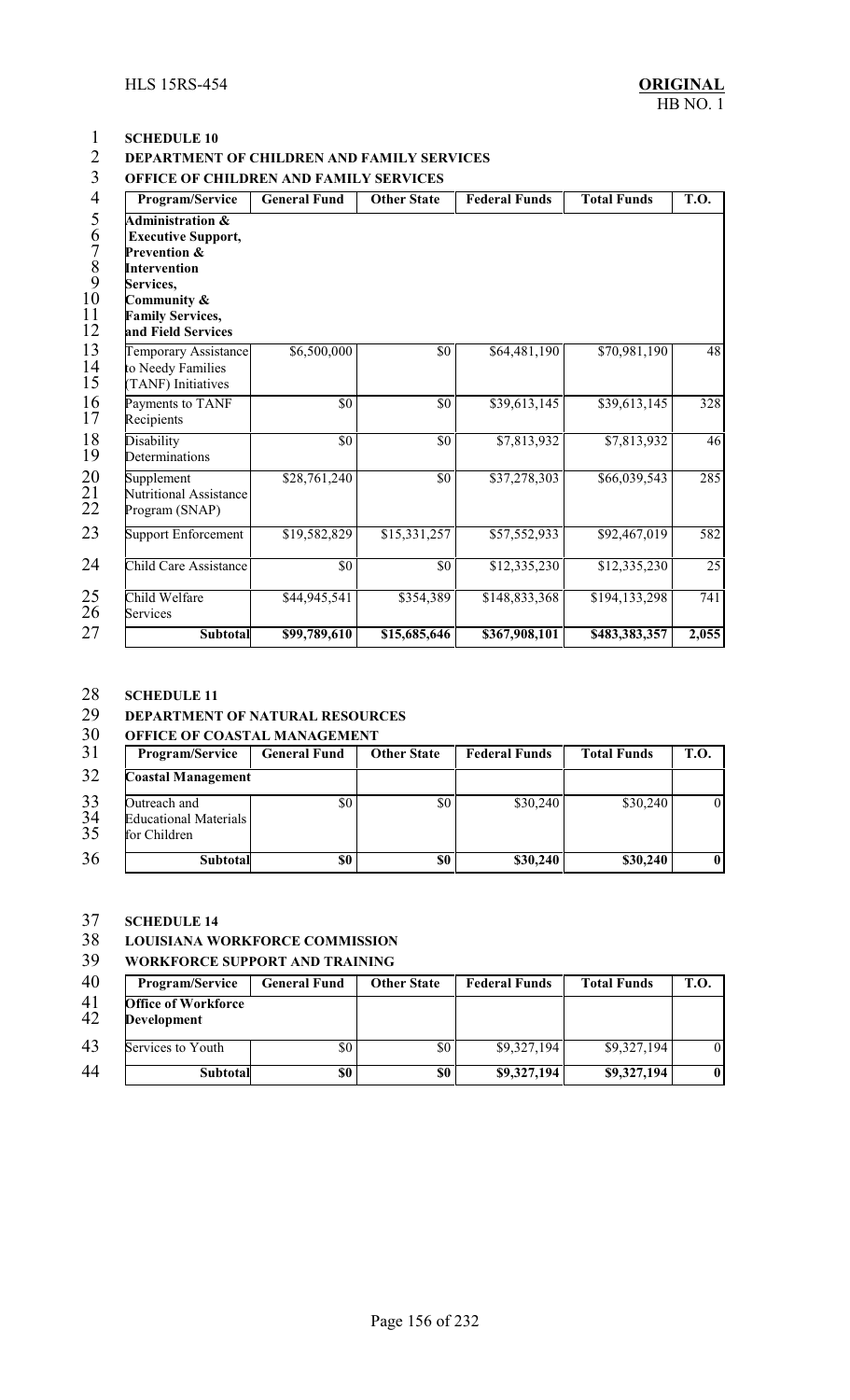### **SCHEDULE 19A HIGHER EDUCATION**

#### **LOUISIANA STATE UNIVERSITY SYSTEM**

| 4<br>Program/Service                                                                                             | <b>General Fund</b> | <b>Other State</b> | <b>Federal Funds</b> | <b>Total Funds</b> | <b>T.O.</b>     |
|------------------------------------------------------------------------------------------------------------------|---------------------|--------------------|----------------------|--------------------|-----------------|
| 5<br><b>LSU Health Sciences</b><br>6<br>Center at<br><b>New Orleans</b>                                          |                     |                    |                      |                    |                 |
| $\begin{array}{c} 8 \\ 9 \end{array}$<br>Healthcare,<br>Education, Training $\&$<br>10<br><b>Patient Service</b> | \$2,368,083         | \$27,697           | \$0                  | \$2,395,780        | $\overline{25}$ |
| 11<br><b>LSU Health Sciences</b><br>12<br><b>Center at Shreveport</b>                                            |                     |                    |                      |                    |                 |
| 13<br>Healthcare,<br>14<br>Education, Training $\&$<br>15<br><b>Patient Service</b>                              | \$6,503,154         | \$6,774,726        | \$0                  | \$13,277,880       | 113             |
| 16<br>Louisiana State<br>17<br>University<br>18<br><b>Agricultural Center</b>                                    |                     |                    |                      |                    |                 |
| 19<br>4-H Youth<br>20<br>Development                                                                             | \$5,663,590         | \$550,300          | \$2,836,971          | \$9,050,861        | 142             |
| 21<br>Subtotal                                                                                                   | \$14,534,827        | \$7,352,723        | \$2,836,971          | \$24,724,521       | 280             |

### **SCHEDULE 19A**

### **HIGHER EDUCATION**

**OFFICE OF STUDENT FINANCIAL ASSISTANCE**

| 25       | <b>Program/Service</b>                                  | <b>General Fund</b> | <b>Other State</b> | <b>Federal Funds</b> | <b>Total Funds</b> | T.O. |
|----------|---------------------------------------------------------|---------------------|--------------------|----------------------|--------------------|------|
| 26<br>27 | <b>Office of Student</b><br><b>Financial Assistance</b> |                     |                    |                      |                    |      |
| 28<br>29 | <b>START College</b><br>Saving Plan                     | \$1,700,000         | \$0                | \$759,077            | \$2,459,077        | 6    |
| 30       | Subtotal                                                | \$1,700,000         | \$0                | \$759,077            | \$2,459,077        | 6    |

#### **SCHEDULE 19B**

#### **SPECIAL SCHOOLS AND COMMISSIONS**

#### **LOUISIANA SCHOOLS FOR THE DEAF AND VISUALLY IMPAIRED**

| 34<br>Program/Service                                           | <b>General Fund</b> | <b>Other State</b> | <b>Federal Funds</b> | <b>Total Funds</b> | <b>T.O.</b> |
|-----------------------------------------------------------------|---------------------|--------------------|----------------------|--------------------|-------------|
| 35<br><b>Administrative and</b><br>36<br><b>Shared Services</b> |                     |                    |                      |                    |             |
| Children's Services                                             | \$9,689,121         | \$496,555          | \$0                  | \$10,185,676       | 91          |
| Louisiana School<br>for the Deaf                                |                     |                    |                      |                    |             |
| Instruction/<br>Residential                                     | \$7,395,759         | \$1,294,552        | \$0                  | \$8,690,311        | 120         |
| Louisiana School<br>for the Visually<br><b>Impaired</b>         |                     |                    |                      |                    |             |
| Instruction/<br>Residential                                     | \$4,782,336         | \$894,812          | \$0                  | \$5,677,148        | 74          |
| <b>Auxiliary</b>                                                |                     |                    |                      |                    |             |
| <b>Student Center</b>                                           | \$0                 | \$2,500            | $\$0$                | \$2,500            | $\vert$ 0   |
| <b>Subtotal</b>                                                 | \$21,867,216        | \$2,688,419        | \$0                  | \$24,555,635       | 285         |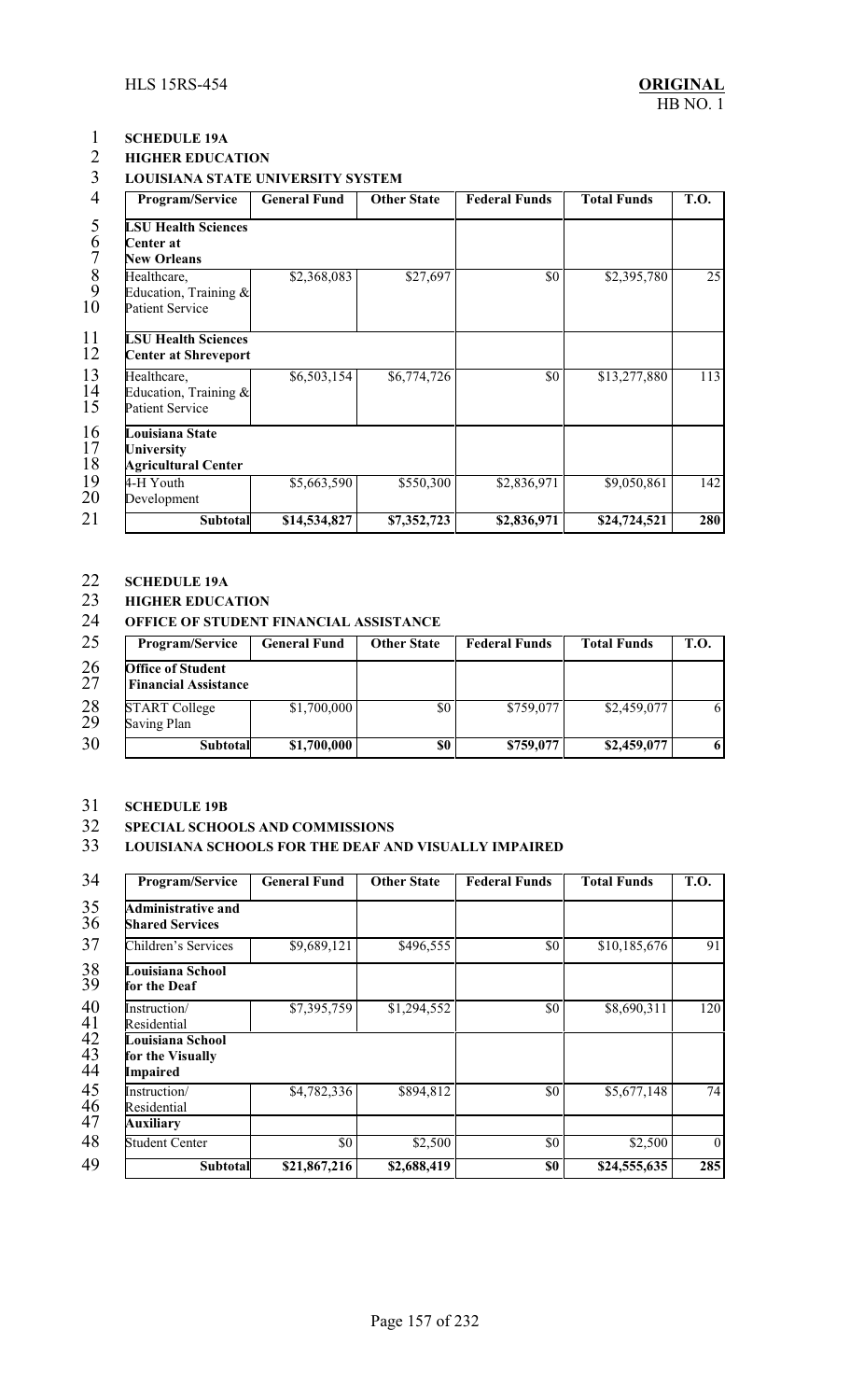### **SCHEDULE 19B**

#### **SPECIAL SCHOOLS AND COMMISSIONS**

#### **LOUISIANA SPECIAL EDUCATION CENTER**

| $\overline{4}$ | <b>Program/Service</b>                            | General Fund | <b>Other State</b> | <b>Federal Funds</b> | <b>Total Funds</b> | <b>T.O.</b> |
|----------------|---------------------------------------------------|--------------|--------------------|----------------------|--------------------|-------------|
|                | <b>LSEC Education</b>                             |              |                    |                      |                    |             |
| 6              | Administrative,<br>Instruction and<br>Residential | \$0          | \$16,109,848       | \$20,000             | \$16,129,848       | 195         |
| $\mathbf Q$    | <b>Subtotal</b>                                   | \$0          | \$16,109,848       | \$20,000             | \$16,129,848       | 195         |

### **SCHEDULE 19B**

#### **SPECIAL SCHOOLS AND COMMISSIONS**

#### **LOUISIANA SCHOOL FOR MATH, SCIENCE & THE ARTS**

| 13             | Program/Service                                | <b>General Fund</b> | <b>Other State</b> | <b>Federal Funds</b> | <b>Total Funds</b> | <b>T.O.</b> |
|----------------|------------------------------------------------|---------------------|--------------------|----------------------|--------------------|-------------|
| 14<br>15       | Living/Learning<br><b>Community</b>            |                     |                    |                      |                    |             |
| 16<br>17<br>18 | Administration,<br>Instruction,<br>Residential | \$5,193,230         | \$2,936,959        | \$85,086             | \$8,215,275        | 87          |
| 19<br>20       | Louisiana Virtual<br>School                    |                     |                    |                      |                    |             |
| 21<br>22       | Louisiana Virtual<br>School                    | \$0                 | \$797,425          | \$0                  | \$797,425          | $\theta$    |
| 23             | Subtotal                                       | \$5,193,230         | \$3,734,384        | \$85,086             | \$9,012,700        | 87          |

### **SCHEDULE 19B**

#### **SPECIAL SCHOOLS AND COMMISSIONS**

#### **LOUISIANA EDUCATION TELEVISION AUTHORITY**

| 27       | <b>Program/Service</b>                            | <b>General Fund</b> | <b>Other State</b> | <b>Federal Funds</b> | <b>Total Funds</b> | T.O. |
|----------|---------------------------------------------------|---------------------|--------------------|----------------------|--------------------|------|
| 28       | <b>Broadcasting</b>                               |                     |                    |                      |                    |      |
| 29<br>30 | Administration and<br><b>Educational Services</b> | \$5,132,426         | \$2,882,190        | \$0                  | \$8,014,616        | 70   |
| 31       | <b>Subtotal</b>                                   | \$5,132,426         | \$2,882,190        | \$0                  | \$8,014,616        | 70   |

### **SCHEDULE 19B**

#### **SPECIAL SCHOOLS AND COMMISSIONS**

#### **BOARD OF ELEMENTARY AND SECONDARY EDUCATION**

| 35                    | Program/Service                                       | <b>General Fund</b> | <b>Other State</b> | <b>Federal Funds</b> | <b>Total Funds</b> | <b>T.O.</b> |
|-----------------------|-------------------------------------------------------|---------------------|--------------------|----------------------|--------------------|-------------|
| 36                    | <b>Administration</b>                                 |                     |                    |                      |                    |             |
| 37                    | Policymaking                                          | \$1,024,943         | \$240,336          | \$0                  | \$1,265,279        | 6           |
| $\frac{38}{39}$<br>40 | Louisiana Quality<br><b>Education Support</b><br>Fund |                     |                    |                      |                    |             |
| 41<br>$rac{42}{43}$   | Grants to Elementary<br>& Secondary School<br>Systems | \$0                 | \$24,044,669       | \$0                  | \$24,044,669       | 6           |
| 44                    | <b>Subtotal</b>                                       | \$1,024,943         | \$24,285,005       | \$0                  | \$25,309,948       | 12          |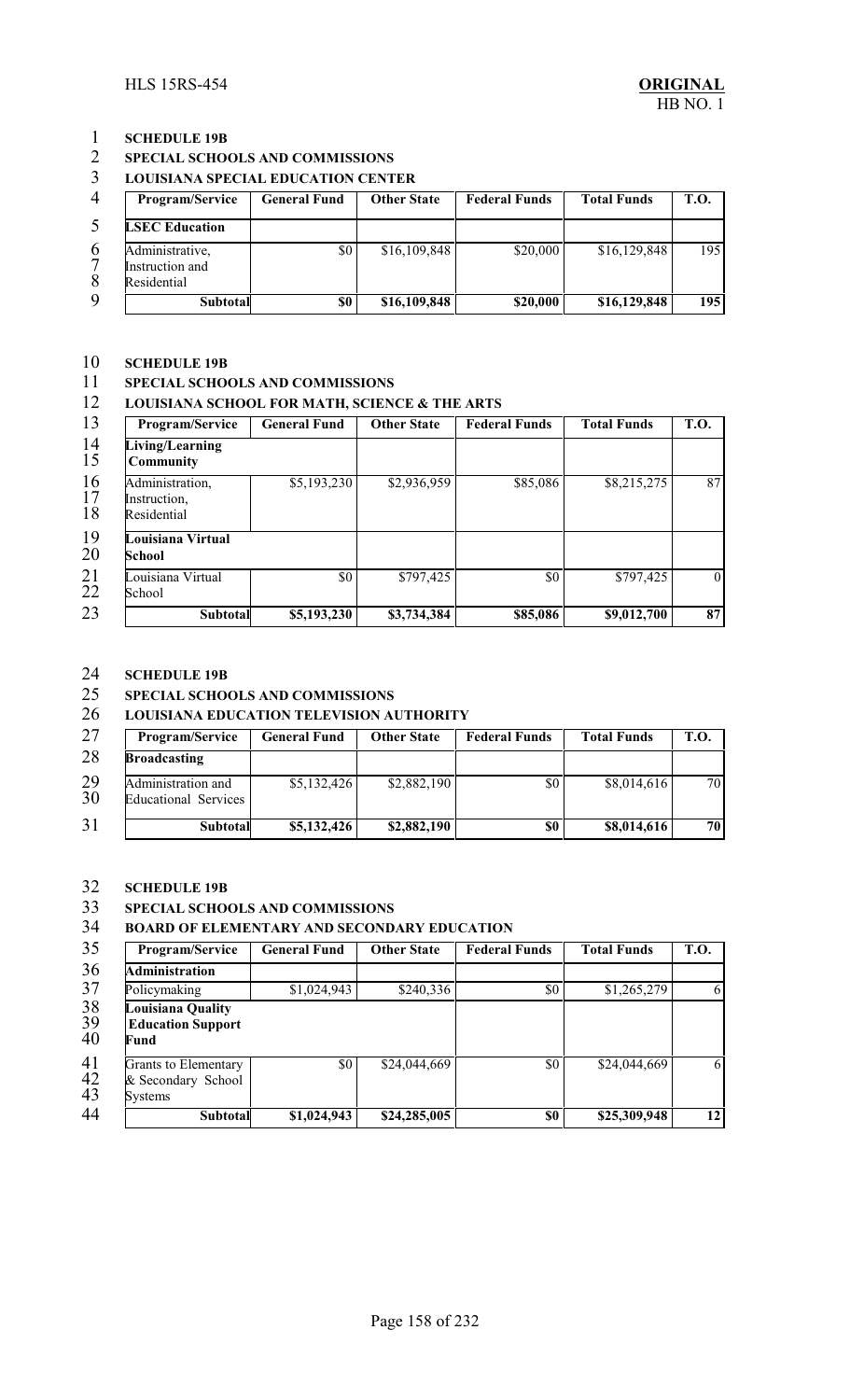# **SCHEDULE 19B**

### **SPECIAL SCHOOLS AND COMMISSIONS**

#### **NEW ORLEANS CENTER FOR CREATIVE ARTS**

| $\Delta$ | <b>Program/Service</b>            | General Fund | <b>Other State</b> | <b>Federal Funds</b> | <b>Total Funds</b> | <b>T.O.</b> |
|----------|-----------------------------------|--------------|--------------------|----------------------|--------------------|-------------|
|          | <b>Instruction Services</b>       |              |                    |                      |                    |             |
|          | Instruction and<br>Administrative | \$5,598,760  | \$1,812,476        | \$0                  | \$7,411,236        | 75          |
| 8        | Subtotal                          | \$5,598,760  | \$1,812,476        | \$0                  | \$7,411,236        | 75          |

# **SCHEDULE 19D**

#### **DEPARTMENT OF EDUCATION**

#### **STATE ACTIVITIES**

| Program/Service                         | <b>General Fund</b> | <b>Other State</b> | <b>Federal Funds</b> | <b>Total Funds</b>     | <b>T.O.</b> |
|-----------------------------------------|---------------------|--------------------|----------------------|------------------------|-------------|
| <b>Administrative</b><br><b>Support</b> |                     |                    |                      |                        |             |
| Administration                          | \$11,068,962        | \$5,847,889        | \$6,725,296          | \$23,642,147           | 102         |
| <b>District Support</b>                 |                     |                    |                      |                        |             |
| Departmental and<br>District Support    | \$14,301,103        | \$41,578,635       | \$45,881,197         | \$101,760,935          | 255         |
| <b>Auxiliary Account</b>                |                     |                    |                      |                        |             |
| <b>Auxiliary</b>                        | \$0                 | \$1,742,352        | \$0                  | $\overline{1,742,352}$ | 8           |
| <b>Subtotal</b>                         | \$25,370,065        | \$49,168,876       | \$52,606,493         | \$127,145,434          | 365         |

### **SCHEDULE 19D**

#### **DEPARTMENT OF EDUCATION**

#### **SUBGRANTEE ASSISTANCE**

| 25                                                                          | Program/Service                                                                                                                                                                                                                  | <b>General Fund</b> | <b>Other State</b> | <b>Federal Funds</b> | <b>Total Funds</b> | <b>T.O.</b> |
|-----------------------------------------------------------------------------|----------------------------------------------------------------------------------------------------------------------------------------------------------------------------------------------------------------------------------|---------------------|--------------------|----------------------|--------------------|-------------|
| 26<br>27                                                                    | <b>School &amp; District</b><br><b>Supports</b>                                                                                                                                                                                  |                     |                    |                      |                    |             |
| $28\,$<br>29<br>30<br>31<br>$rac{32}{33}$<br>34<br>35<br>36                 | Improving America's<br>Schools Act (IASA),<br>Title I federal funding<br>and state funding for<br>Special Education<br>programs, Louisiana<br><b>Quality Education</b><br>Support Fund (8g) for<br>qualifying projects           | \$7,002,608         | \$16,018,776       | \$896,407,001        | \$919,428,385      | $\theta$    |
| 37<br>38                                                                    | <b>School &amp; District</b><br>Innovations                                                                                                                                                                                      |                     |                    |                      |                    |             |
| 39<br>40<br>41<br>42<br>$\overline{43}$<br>44<br>45<br>46<br>47<br>48<br>49 | Professional<br>Improvement<br>Program payments to<br>qualifying teachers,<br><b>Education Personnel</b><br>Tuition Assistance,<br>funding for the<br>Human Capital,<br>District Support, and<br>School Turnaround<br>activities | \$405,000           | \$2,764,770        | \$109,781,296        | \$112,951,066      | $\theta$    |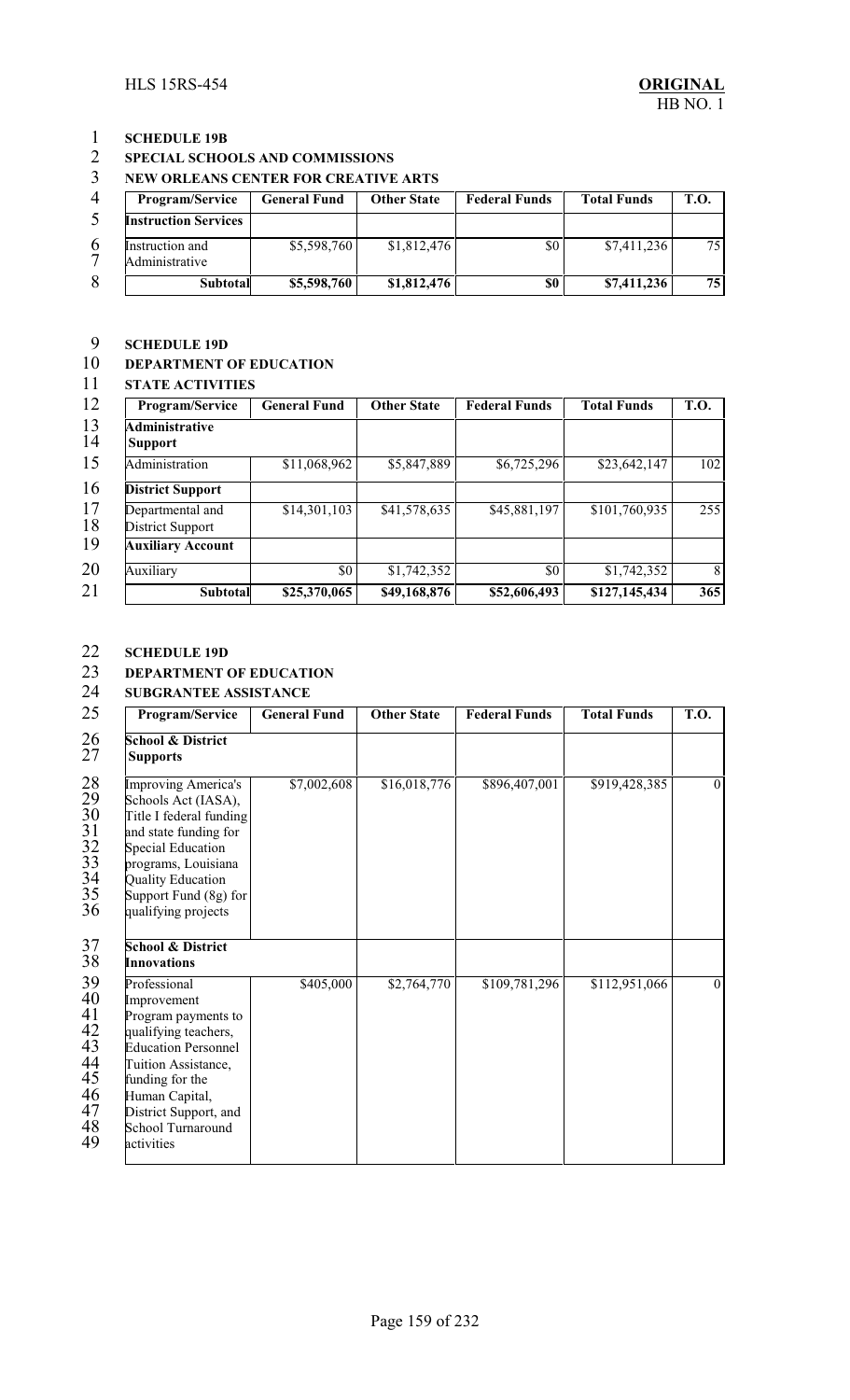|                                                          | <b>Student-Centered</b><br>Goals                                                                                                                                                                                                                                     |              |               |                 |                 |          |
|----------------------------------------------------------|----------------------------------------------------------------------------------------------------------------------------------------------------------------------------------------------------------------------------------------------------------------------|--------------|---------------|-----------------|-----------------|----------|
| 3<br>4<br>5<br>6<br>8<br>9<br>10<br>11<br>12<br>13<br>14 | Distance Learning,<br>Technology for<br>Education, Classroom<br>Technology, Student<br>Scholarships for<br>Educational<br><b>Excellence Program</b><br>(SSEEP), Course<br>Choice Program, LA-<br>4 Preschool Program,<br>Provider Payments for<br>Childcare Services | \$61,312,916 | \$84,822,476  | \$72,898,189    | \$219,033,581   | $\Omega$ |
| 15<br>16<br>17<br>18                                     | associated with the<br>Child Care<br>Development Fund<br>(CCDF)                                                                                                                                                                                                      |              |               |                 |                 |          |
| 19                                                       | Subtotal                                                                                                                                                                                                                                                             | \$68,720,524 | \$103,606,022 | \$1,079,086,486 | \$1,251,413,032 | $\bf{0}$ |

# **SCHEDULE 19D**

### **DEPARTMENT OF EDUCATION**

#### **RECOVERY SCHOOL DISTRICT**

| Program/Service                           | <b>General Fund</b> | <b>Other State</b> | <b>Federal Funds</b> | <b>Total Funds</b> | <b>T.O.</b> |
|-------------------------------------------|---------------------|--------------------|----------------------|--------------------|-------------|
| <b>Recovery School</b><br><b>District</b> |                     |                    |                      |                    |             |
| Instruction                               | \$1,919,933         | \$17,783,383       | \$0                  | \$19,703,316       | $\theta$    |
| <b>Recovery School</b><br><b>District</b> |                     |                    |                      |                    |             |
| Construction                              | \$0                 | \$216,926,584      | \$0                  | \$216,926,584      | $\theta$    |
| Subtotal                                  | \$1,919,933         | \$234,709,967      | \$0                  | \$236,629,900      | $\theta$    |

### **SCHEDULE 19D**

### **DEPARTMENT OF EDUCATION**

#### **MINIMUM FOUNDATION PROGRAM**

| 34       | Program/Service                      | <b>General Fund</b> | <b>Other State</b> | <b>Federal Funds</b> | <b>Total Funds</b> | <b>T.O.</b> |
|----------|--------------------------------------|---------------------|--------------------|----------------------|--------------------|-------------|
| 35<br>36 | Minimum<br><b>Foundation Program</b> |                     |                    |                      |                    |             |
| 37<br>38 | Minimum Foundation<br>Program        | \$3,368,767,513     | \$259,491,435      | \$0                  | \$3,628,258,948    | $\Omega$    |
| 39       | <b>Subtotal</b>                      | \$3,368,767,513     | \$259,491,435      | \$0                  | \$3,628,258,948    | $\bf{0}$    |

# **SCHEDULE 19D**

### **DEPARTMENT OF EDUCATION**

#### **NON-PUBLIC EDUCATION ASSISTANCE**

| 43              | Program/Service                                  | <b>General Fund</b> | <b>Other State</b> | <b>Federal Funds</b> | <b>Total Funds</b> | <b>T.O.</b>    |
|-----------------|--------------------------------------------------|---------------------|--------------------|----------------------|--------------------|----------------|
| 44              | <b>Required Services</b>                         |                     |                    |                      |                    |                |
| $\frac{45}{46}$ | <b>Required Services</b><br>Reimbursement        | \$15,292,704        | \$0                | \$0                  | \$15,292,704       | $\overline{0}$ |
| 47<br>48        | <b>School Lunch Salary</b><br><b>Supplements</b> |                     |                    |                      |                    |                |
| 49<br>50        | School Lunch Salary<br>Supplements               | \$7,917,607         | \$0                | \$0                  | \$7,917,607        | $\overline{0}$ |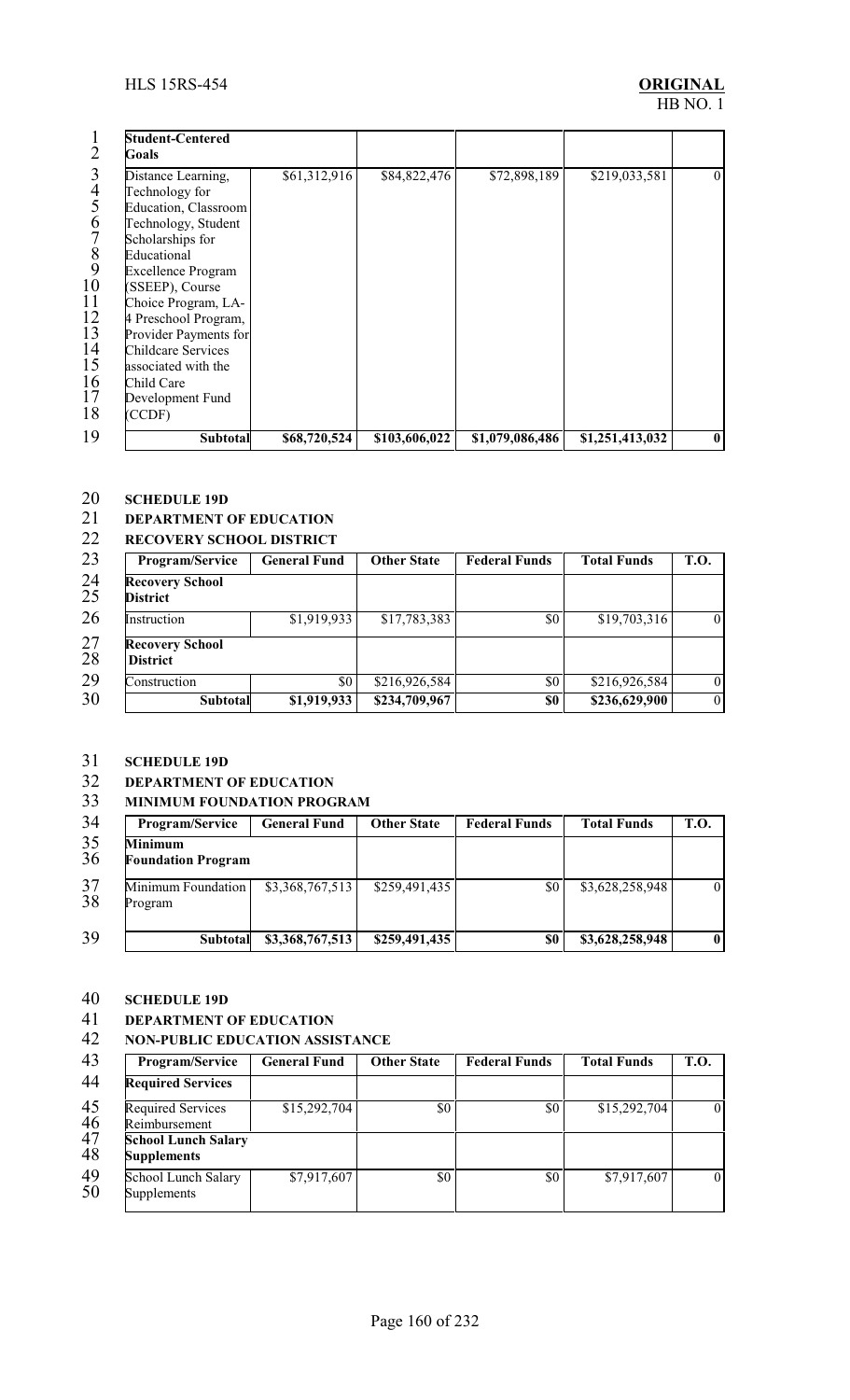| $\overline{2}$ | <b>Textbook</b><br><b>Administration</b> |              |     |     |              |          |
|----------------|------------------------------------------|--------------|-----|-----|--------------|----------|
| 3              | Textbook                                 | \$171,865    | \$0 | \$0 | \$171,865    | $\Omega$ |
| $\overline{4}$ | Administration                           |              |     |     |              |          |
|                | <b>Textbooks</b>                         |              |     |     |              |          |
| 6              | Textbooks                                | \$2,911,843  | \$0 | \$0 | \$2,911,843  | $\Omega$ |
|                | <b>Subtotal</b>                          | \$26,294,019 | \$0 | \$0 | \$26,294,019 | $\bf{0}$ |

### **SCHEDULE 19D**

### **DEPARTMENT OF EDUCATION**

#### **SPECIAL SCHOOL DISTRICT**

| 11<br>Program/Service                                            | <b>General Fund</b> | <b>Other State</b> | <b>Federal Funds</b> | <b>Total Funds</b> | T.O. |
|------------------------------------------------------------------|---------------------|--------------------|----------------------|--------------------|------|
| 12<br><b>Administration</b>                                      |                     |                    |                      |                    |      |
| 13<br>Facilitation of<br>14<br>Instructional<br>15<br>Activities | \$1,955,213         | \$1,096            | \$0                  | \$1,956,309        | 3    |
| Instruction                                                      |                     |                    |                      |                    |      |
| Children's Services                                              | \$6,252,143         | \$4,116,352        | \$0                  | \$10,368,495       | 122  |
| Subtotal                                                         | \$8,207,356         | \$4,117,448        | \$0                  | \$12,324,804       | 125  |

### **SCHEDULE 20**

### **OTHER REQUIREMENTS**

#### **LOCAL HOUSING OF STATE JUVENILE OFFENDERS**

| 22       | <b>Program/Service</b>                               | <b>General Fund</b> | <b>Other State</b> | <b>Federal Funds</b> | <b>Total Funds</b> | T.O.     |
|----------|------------------------------------------------------|---------------------|--------------------|----------------------|--------------------|----------|
| 23<br>24 | <b>Local Housing of</b><br><b>Juvenile Offenders</b> |                     |                    |                      |                    |          |
|          |                                                      | \$2,808,891         | \$0                | \$0                  | \$2,808,891        |          |
| 25       | <b>Subtotal</b>                                      | \$2,808,891         | \$0                | \$0                  | \$2,808,891        | $\bf{0}$ |

#### **CHILDREN'S BUDGET TOTALS**

|    | <b>General Fund</b> | <b>Other State</b> | <b>Federal Funds</b>                                   | <b>Total Funds</b> | <b>T.O.</b> |
|----|---------------------|--------------------|--------------------------------------------------------|--------------------|-------------|
| 27 |                     |                    | TOTAL $$4,521,199,985$ $$927,530,777$ $$3,285,172,280$ | \$8,733,903,042    | 6.213       |

Section 20. The provisions of this Act shall become effective on July 1, 2015.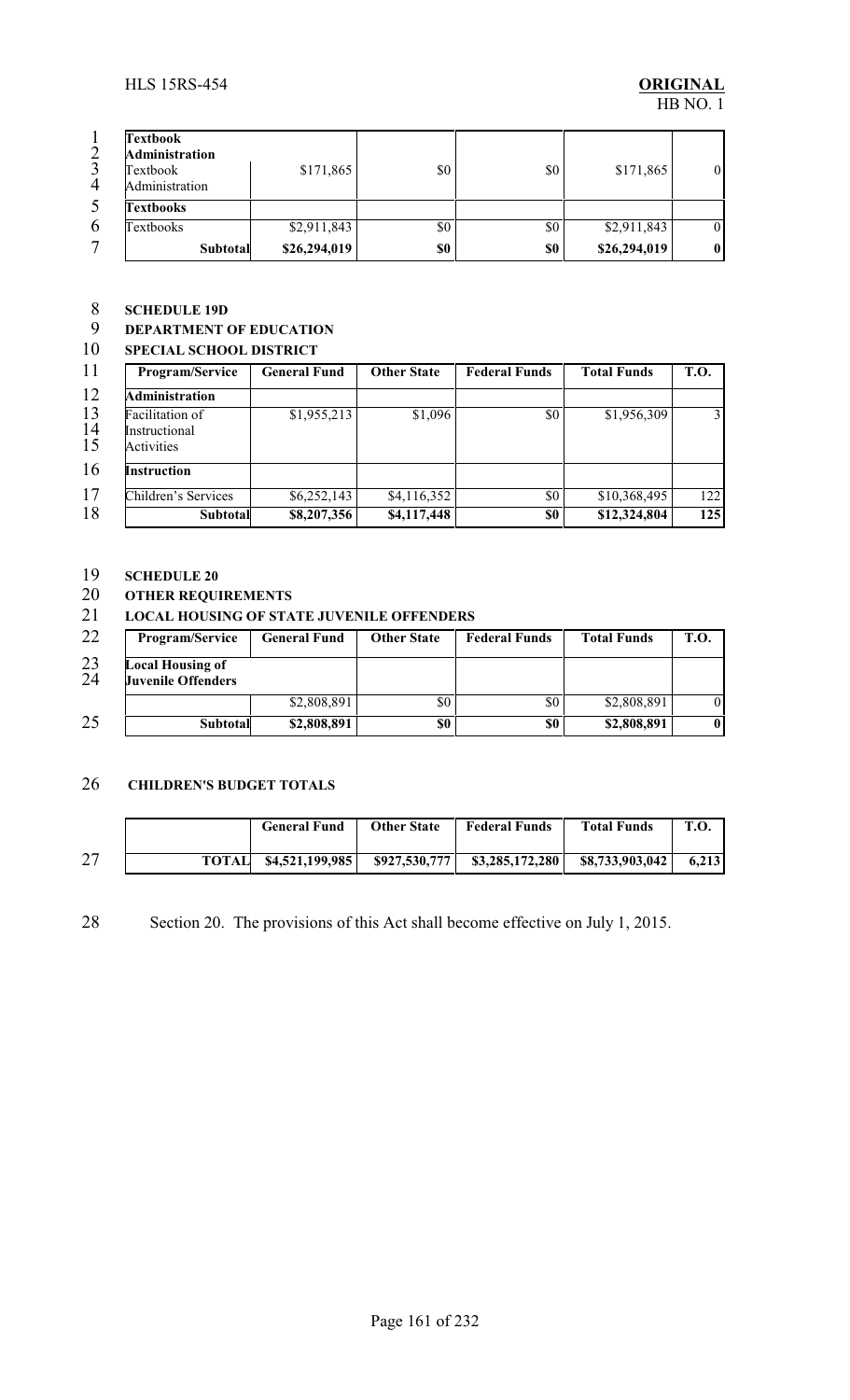#### **COMPARATIVE STATEMENT**

In accordance with R.S. 39:51(B), the following represents a comparative statement for each program, department and budget unit. The authorized positions and operating budget for FY 2014-15 as of December 1, 2014 are compared to the appropriations for FY 2015-2016 as contained in the original bill. The commissioner of administration shall adjust the amounts shown to reflect final appropriations after enactment of this bill.

|                           |                                                         | <b>EOB AS OF</b><br>12/01/2014 | <b>ORIGINAL</b><br><b>APPROPRIATION</b> |
|---------------------------|---------------------------------------------------------|--------------------------------|-----------------------------------------|
| 01A-EXEC                  |                                                         |                                |                                         |
| $01 - 100$                | <b>Executive Office</b>                                 |                                |                                         |
| Administrative            |                                                         |                                |                                         |
| Administrative            | <b>State General Fund</b>                               | \$7,082,870                    | \$6,838,622                             |
| Administrative            | <b>Interagency Transfers</b><br>Fees & Self-generated   | \$1,677,669                    | \$735,000                               |
| Administrative            | Revenues                                                | \$178,000                      | \$75,000                                |
| Administrative            | <b>Statutory Dedications</b>                            | \$202,432                      | \$202,719                               |
|                           | Federal<br><b>Program Total:</b>                        | \$1,124,480<br>\$10,265,451    | \$553,055<br>\$8,404,396                |
|                           | <b>Authorized Positions:</b>                            | 69                             | 65                                      |
|                           | <b>Authorized Other</b><br><b>Charges Positions:</b>    | $\boldsymbol{0}$               | $\boldsymbol{0}$                        |
| <b>Coastal Activities</b> | <b>State General Fund</b>                               | \$2,421                        | \$2,421                                 |
| <b>Coastal Activities</b> |                                                         |                                |                                         |
| <b>Coastal Activities</b> | <b>Interagency Transfers</b>                            | \$1,424,057                    | \$1,431,307                             |
|                           | Federal<br><b>Program Total:</b>                        | \$64,626<br>\$1,491,104        | \$64,639<br>\$1,498,367                 |
|                           | <b>Authorized Positions:</b><br><b>Authorized Other</b> | 10                             | 10                                      |
|                           | <b>Charges Positions:</b>                               | $\boldsymbol{0}$               | $\boldsymbol{0}$                        |
|                           | <b>Agency Total:</b>                                    | \$11,756,555                   | \$9,902,763                             |
|                           | <b>Authorized Positions:</b><br><b>Authorized Other</b> | 79                             | 75                                      |
|                           | <b>Charges Positions:</b>                               | $\boldsymbol{0}$               | $\boldsymbol{0}$                        |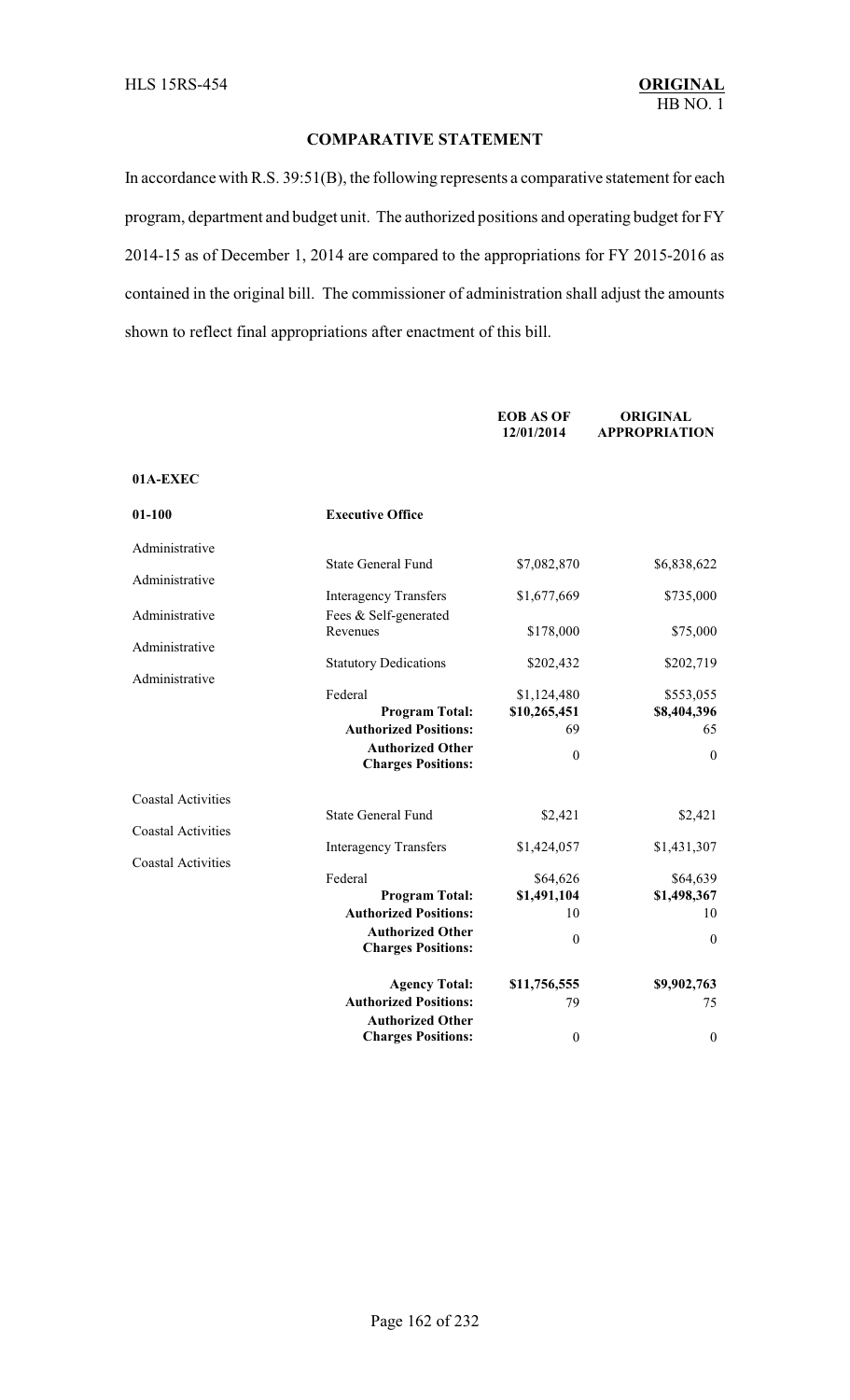|                                          | <b>Office of Indian Affairs</b>                      |                  |                  |
|------------------------------------------|------------------------------------------------------|------------------|------------------|
| 01-101                                   |                                                      |                  |                  |
| Administrative                           | Fees & Self-generated                                |                  |                  |
|                                          | Revenues                                             | \$7,200          | \$7,200          |
| Administrative                           | <b>Statutory Dedications</b>                         | \$1,281,329      | \$1,281,329      |
|                                          | <b>Program Total:</b>                                | \$1,288,529      | \$1,288,529      |
|                                          | <b>Authorized Positions:</b>                         | 1                |                  |
|                                          | <b>Authorized Other</b>                              |                  |                  |
|                                          | <b>Charges Positions:</b>                            | $\mathbf{0}$     | $\boldsymbol{0}$ |
|                                          | <b>Agency Total:</b>                                 | \$1,288,529      | \$1,288,529      |
|                                          | <b>Authorized Positions:</b>                         | 1                | 1                |
|                                          | <b>Authorized Other</b>                              |                  |                  |
|                                          | <b>Charges Positions:</b>                            | $\mathbf{0}$     | $\boldsymbol{0}$ |
| $01 - 102$                               | <b>Office of the Inspector</b><br>General            |                  |                  |
| Office of the State Inspector            |                                                      |                  |                  |
| General<br>Office of the State Inspector | <b>State General Fund</b>                            | \$1,974,798      | \$1,928,643      |
| General                                  | Federal                                              | \$5,330          | \$5,330          |
|                                          | <b>Program Total:</b>                                | \$1,980,128      | \$1,933,973      |
|                                          | <b>Authorized Positions:</b>                         | 17               | 16               |
|                                          | <b>Authorized Other</b><br><b>Charges Positions:</b> | $\mathbf{0}$     | $\boldsymbol{0}$ |
|                                          | <b>Agency Total:</b>                                 | \$1,980,128      | \$1,933,973      |
|                                          | <b>Authorized Positions:</b>                         | $\theta$         | $\boldsymbol{0}$ |
|                                          | <b>Authorized Other</b>                              |                  |                  |
|                                          | <b>Charges Positions:</b>                            | 17               | 16               |
| $01 - 103$                               | <b>Mental Health Advocacy</b><br>Service             |                  |                  |
| Administrative                           |                                                      |                  |                  |
|                                          | <b>State General Fund</b>                            | \$2,717,715      | \$2,803,727      |
| Administrative                           | <b>Interagency Transfers</b>                         | \$174,555        | \$174,555        |
| Administrative                           | <b>Statutory Dedications</b>                         | \$328,573        | \$406,541        |
|                                          | <b>Program Total:</b>                                | \$3,220,843      | \$3,384,823      |
|                                          | <b>Authorized Positions:</b>                         | 34               | 34               |
|                                          | <b>Authorized Other</b>                              | $\mathbf{0}$     | $\boldsymbol{0}$ |
|                                          | <b>Charges Positions:</b>                            |                  |                  |
|                                          | <b>Agency Total:</b>                                 | \$3,220,843      | \$3,384,823      |
|                                          | <b>Authorized Positions:</b>                         | $\bf{0}$         | $\boldsymbol{0}$ |
|                                          | <b>Authorized Other</b>                              |                  |                  |
|                                          | <b>Charges Positions:</b>                            | $\boldsymbol{0}$ | $\boldsymbol{0}$ |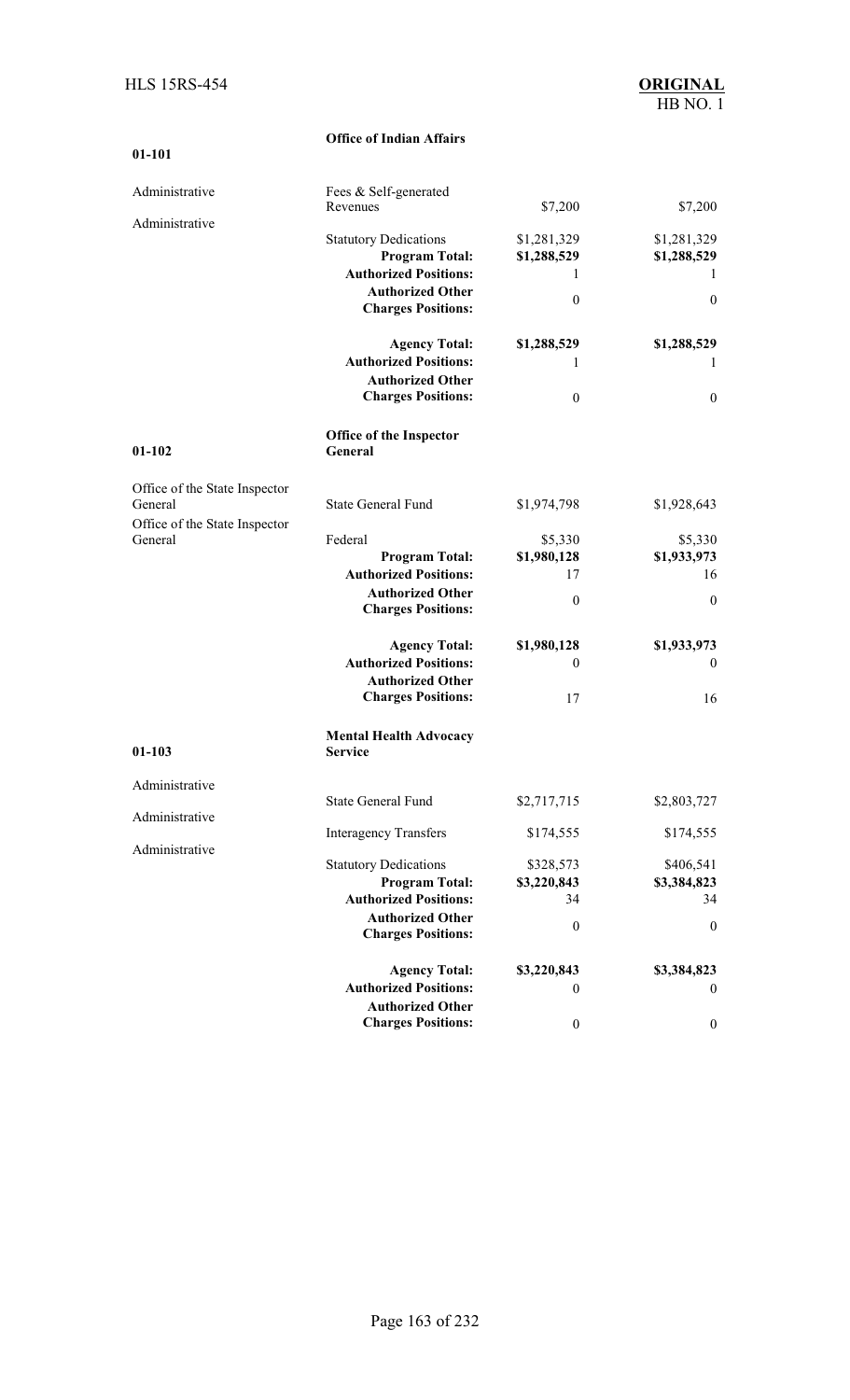| 01-106                                             | Commission                                            |                              |                             |
|----------------------------------------------------|-------------------------------------------------------|------------------------------|-----------------------------|
| Property Taxation                                  |                                                       |                              |                             |
| Regulatory/Oversight<br>Property Taxation          | <b>State General Fund</b>                             | \$3,260,294                  | \$3,581,596                 |
| Regulatory/Oversight                               | <b>Statutory Dedications</b>                          | \$909,668                    | \$696,979                   |
|                                                    | <b>Program Total:</b>                                 | \$4,169,962                  | \$4,278,575                 |
|                                                    | <b>Authorized Positions:</b>                          | 38                           | 38                          |
|                                                    | <b>Authorized Other</b><br><b>Charges Positions:</b>  | $\boldsymbol{0}$             | $\mathbf{0}$                |
|                                                    | <b>Agency Total:</b><br><b>Authorized Positions:</b>  | \$4,169,962<br>$\mathbf{0}$  | \$4,278,575<br>$\mathbf{0}$ |
|                                                    | <b>Authorized Other</b><br><b>Charges Positions:</b>  | $\boldsymbol{0}$             | $\mathbf{0}$                |
|                                                    | <b>Division of</b>                                    |                              |                             |
| $01 - 107$                                         | Administration                                        |                              |                             |
| <b>Executive Administration</b>                    | <b>State General Fund</b>                             | \$68,433,760                 | \$41,994,012                |
| <b>Executive Administration</b>                    | <b>Interagency Transfers</b>                          | \$40,250,133                 | \$23,593,174                |
| <b>Executive Administration</b>                    | Fees & Self-generated<br>Revenues                     | \$26,674,945                 | \$19,619,661                |
| <b>Executive Administration</b>                    | <b>Statutory Dedications</b>                          | \$849,382                    | \$224,358                   |
| <b>Executive Administration</b>                    |                                                       |                              |                             |
|                                                    | Federal<br><b>Program Total:</b>                      | \$1,507,704<br>\$137,715,924 | SO.<br>\$85,431,205         |
|                                                    | <b>Authorized Positions:</b>                          | 509                          | 365                         |
|                                                    | <b>Authorized Other</b>                               |                              |                             |
|                                                    | <b>Charges Positions:</b>                             | 6                            | 6                           |
| <b>Community Development</b>                       |                                                       |                              |                             |
| <b>Block Grant</b>                                 | <b>State General Fund</b>                             | \$935,827                    | \$455,853                   |
| <b>Community Development</b>                       |                                                       |                              |                             |
| <b>Block Grant</b>                                 | <b>Interagency Transfers</b>                          | \$20,849,934                 | \$1,378,401                 |
| <b>Community Development</b><br><b>Block Grant</b> | Fees & Self-generated<br>Revenues                     | \$52,016,928                 | \$21,844,670                |
| <b>Community Development</b>                       |                                                       |                              |                             |
| <b>Block Grant</b>                                 | Federal                                               | \$573,817,978                | \$332,424,276               |
|                                                    | <b>Program Total:</b>                                 | \$647,620,667                | \$356,103,200               |
|                                                    | <b>Authorized Positions:</b>                          | 92                           | 89                          |
|                                                    | <b>Authorized Other</b><br><b>Charges Positions:</b>  | 47                           | 25                          |
| <b>Auxiliary Account</b>                           |                                                       |                              |                             |
|                                                    | <b>Interagency Transfers</b>                          | \$34,117,788                 | \$34,108,780                |
| <b>Auxiliary Account</b>                           | Fees & Self-generated                                 |                              |                             |
|                                                    | Revenues                                              | \$7,463,830                  | \$4,457,485                 |
|                                                    | <b>Program Total:</b><br><b>Authorized Positions:</b> | \$41,581,618                 | \$38,566,265                |
|                                                    | <b>Authorized Other</b>                               | 8                            | 8                           |
|                                                    | <b>Charges Positions:</b>                             | $\boldsymbol{0}$             | $\boldsymbol{0}$            |
|                                                    | <b>Agency Total:</b>                                  | \$826,918,209                | \$480,100,670               |
|                                                    | <b>Authorized Positions:</b>                          | $\boldsymbol{0}$             | $\bf{0}$                    |
|                                                    | <b>Authorized Other</b>                               |                              |                             |
|                                                    | <b>Charges Positions:</b>                             | $\boldsymbol{0}$             | $\boldsymbol{0}$            |

**Louisiana Tax**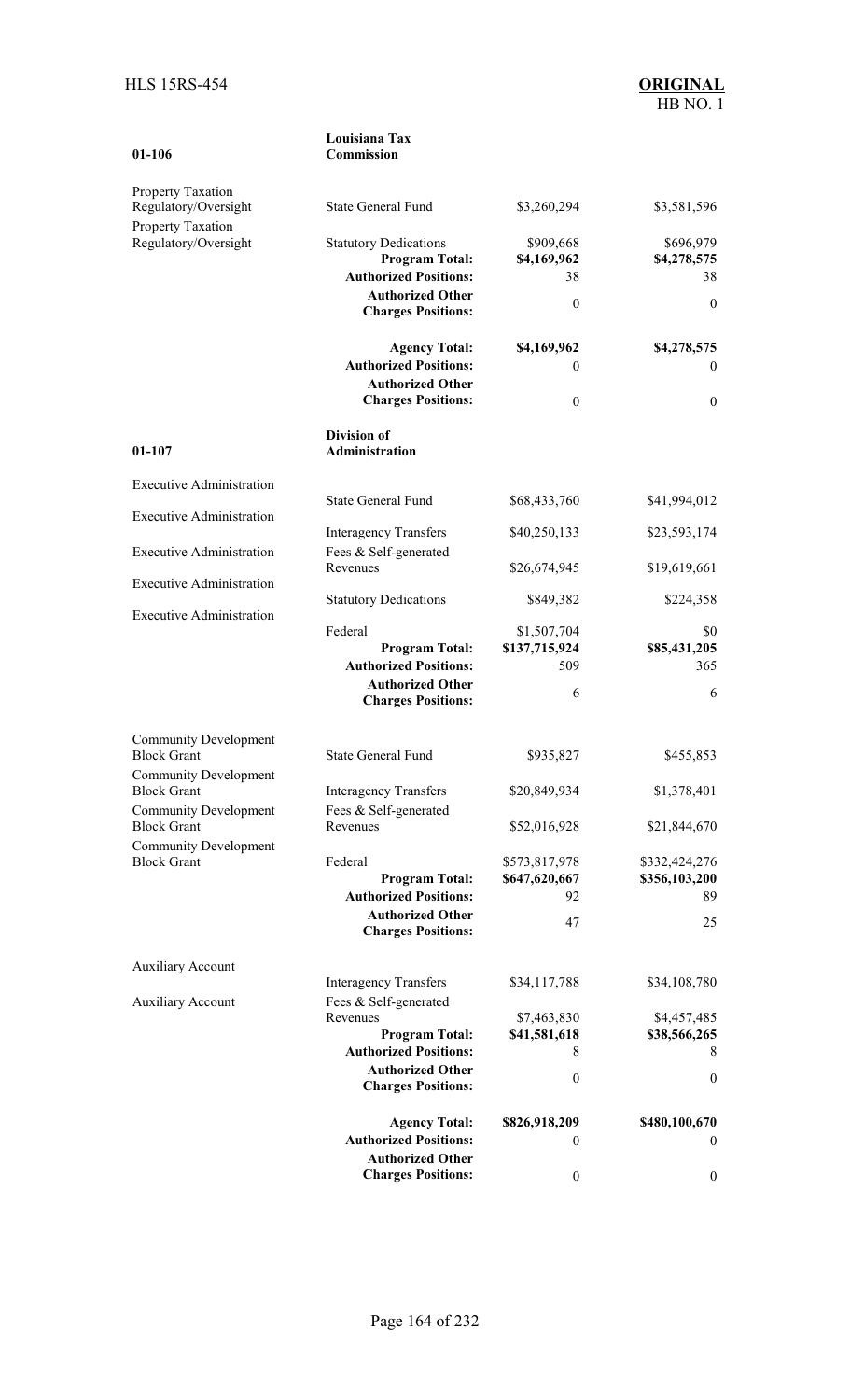**01-109** 

#### **Coastal Protection and Restoration Authority**

| Implementation   | <b>Interagency Transfers</b>                                                                                             | \$23,768,203                                           | \$6,400,538                                     |
|------------------|--------------------------------------------------------------------------------------------------------------------------|--------------------------------------------------------|-------------------------------------------------|
| Implementation   | Fees & Self-generated                                                                                                    |                                                        |                                                 |
| Implementation   | Revenues                                                                                                                 | \$370,000                                              | \$20,000                                        |
| Implementation   | <b>Statutory Dedications</b>                                                                                             | \$93,571,995                                           | \$90,703,855                                    |
| Implementation   | <b>IEB</b>                                                                                                               | \$34,641                                               | \$0                                             |
|                  | Federal<br><b>Program Total:</b><br><b>Authorized Positions:</b><br><b>Authorized Other</b><br><b>Charges Positions:</b> | \$60,265,238<br>\$178,010,077<br>160<br>$\overline{7}$ | \$60,278,950<br>\$157,403,343<br>158<br>7       |
|                  | <b>Agency Total:</b>                                                                                                     | \$178,010,077                                          | \$157,403,343                                   |
|                  | <b>Authorized Positions:</b><br><b>Authorized Other</b><br><b>Charges Positions:</b>                                     | 160<br>7                                               | 158<br>7                                        |
| $01 - 111$       | <b>Governor's Office of</b><br><b>Homeland Security and</b><br><b>Emergency</b><br><b>Preparedness</b>                   |                                                        |                                                 |
| Administrative   | <b>State General Fund</b>                                                                                                | \$2,895,066                                            | \$6,708,297                                     |
| Administrative   |                                                                                                                          | \$6,253,835                                            |                                                 |
| Administrative   | <b>Interagency Transfers</b><br>Fees & Self-generated                                                                    |                                                        | \$6,107,835                                     |
| Administrative   | Revenues                                                                                                                 | \$245,944                                              | \$245,944                                       |
| Administrative   | <b>Statutory Dedications</b>                                                                                             | \$155,750                                              | \$0                                             |
| Administrative   | <b>IEB</b>                                                                                                               | \$208,811                                              | \$0                                             |
|                  | Federal<br><b>Program Total:</b><br><b>Authorized Positions:</b><br><b>Authorized Other</b><br><b>Charges Positions:</b> | \$1,276,727,010<br>\$1,286,486,416<br>53<br>321        | \$1,277,165,404<br>\$1,290,227,480<br>52<br>321 |
|                  | <b>Agency Total:</b><br><b>Authorized Positions:</b><br><b>Authorized Other</b><br><b>Charges Positions:</b>             | \$1,286,486,416<br>53<br>321                           | \$1,290,227,480<br>52<br>321                    |
| $01 - 112$       | <b>Department of Military</b><br><b>Affairs</b>                                                                          |                                                        |                                                 |
| Military Affairs |                                                                                                                          |                                                        |                                                 |
| Military Affairs | <b>State General Fund</b>                                                                                                | \$32,136,128                                           | \$26,439,280                                    |
| Military Affairs | <b>Interagency Transfers</b><br>Fees & Self-generated                                                                    | \$3,345,677                                            | \$751,021                                       |
| Military Affairs | Revenues                                                                                                                 | \$3,900,729                                            | \$3,916,281                                     |
| Military Affairs | <b>Statutory Dedications</b>                                                                                             | \$300,000                                              | \$50,000                                        |
|                  | Federal<br><b>Program Total:</b><br><b>Authorized Positions:</b><br><b>Authorized Other</b>                              | \$47,711,292<br>\$87,393,826<br>409                    | \$45,587,014<br>\$76,743,596<br>398             |
|                  | <b>Charges Positions:</b>                                                                                                | $\boldsymbol{0}$                                       | $\boldsymbol{0}$                                |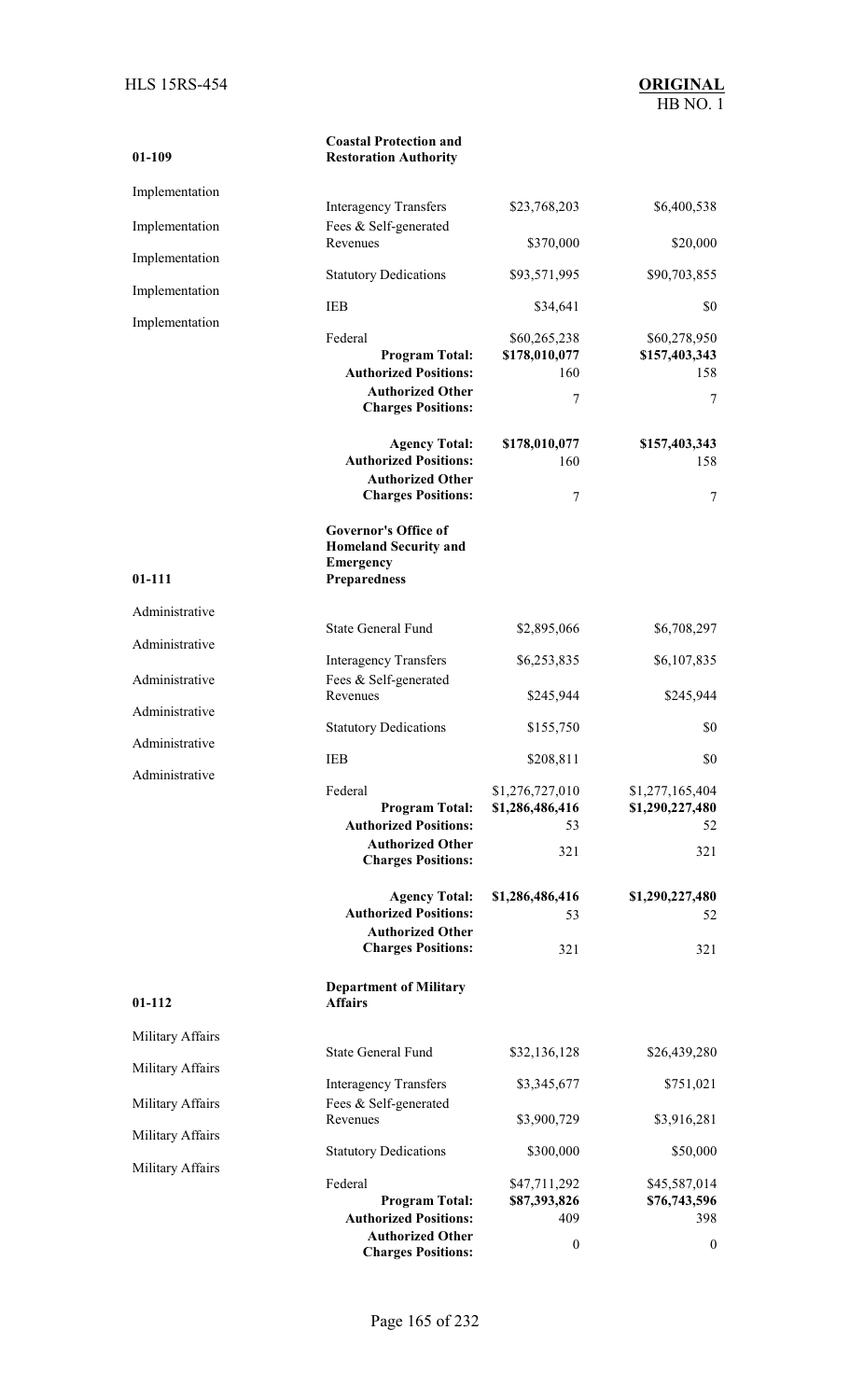| Education                          | <b>State General Fund</b>                             | \$6,225,380         | \$5,760,434         |
|------------------------------------|-------------------------------------------------------|---------------------|---------------------|
| Education                          |                                                       |                     |                     |
|                                    | <b>Interagency Transfers</b>                          | \$1,675,250         | \$1,678,646         |
| Education                          | Fees & Self-generated<br>Revenues                     | \$147,591           | \$147,591           |
| Education                          |                                                       |                     |                     |
|                                    | Federal                                               | \$20,405,512        | \$19,490,730        |
|                                    | <b>Program Total:</b><br><b>Authorized Positions:</b> | \$28,453,733<br>351 | \$27,077,401<br>343 |
|                                    |                                                       |                     |                     |
|                                    | <b>Authorized Other</b><br><b>Charges Positions:</b>  | $\mathbf{0}$        | $\theta$            |
| <b>Auxiliary Account</b>           | Fees & Self-generated                                 |                     |                     |
|                                    | Revenues                                              | \$232,785           | \$302,940           |
|                                    | <b>Program Total:</b>                                 | \$232,785           | \$302,940           |
|                                    | <b>Authorized Positions:</b>                          | $\mathbf{0}$        | $\theta$            |
|                                    | <b>Authorized Other</b>                               |                     |                     |
|                                    | <b>Charges Positions:</b>                             | $\boldsymbol{0}$    | $\mathbf{0}$        |
|                                    | <b>Agency Total:</b>                                  | \$116,080,344       | \$104,123,937       |
|                                    | <b>Authorized Positions:</b>                          | 760                 | 741                 |
|                                    | <b>Authorized Other</b>                               |                     |                     |
|                                    | <b>Charges Positions:</b>                             | $\mathbf{0}$        | $\mathbf{0}$        |
| $01 - 116$                         | Louisiana Public<br><b>Defender Board</b>             |                     |                     |
| Louisiana Public Defender          |                                                       |                     |                     |
| Board                              | <b>Interagency Transfers</b>                          | \$104,579           | \$104,579           |
| Louisiana Public Defender<br>Board | Fees & Self-generated<br>Revenues                     | \$17,050            | \$17,050            |
| Louisiana Public Defender<br>Board | <b>Statutory Dedications</b>                          | \$33,989,705        | \$33,261,997        |
|                                    | <b>Program Total:</b>                                 | \$34,111,334        | \$33,383,626        |
|                                    | <b>Authorized Positions:</b>                          | 16                  | 16                  |
|                                    | <b>Authorized Other</b>                               |                     |                     |
|                                    | <b>Charges Positions:</b>                             | $\boldsymbol{0}$    | $\boldsymbol{0}$    |
|                                    | <b>Agency Total:</b>                                  | \$34,111,334        | \$33,383,626        |
|                                    | <b>Authorized Positions:</b>                          | $\mathbf{0}$        | $\overline{0}$      |
|                                    | <b>Authorized Other</b>                               |                     |                     |
|                                    | <b>Charges Positions:</b>                             | $\boldsymbol{0}$    | $\mathbf{0}$        |
|                                    | <b>LOUISIANA STADIUM</b><br><b>AND EXPOSITION</b>     |                     |                     |
| $01-124$                           | <b>DISTRICT</b>                                       |                     |                     |
| Administrative                     | Fees & Self-generated                                 |                     |                     |
| Administrative                     | Revenues                                              | \$72,049,913        | \$71,267,649        |
|                                    | <b>Statutory Dedications</b>                          | \$16,532,731        | \$16,738,826        |
|                                    | <b>Program Total:</b>                                 | \$88,582,644        | \$88,006,475        |
|                                    | <b>Authorized Positions:</b>                          | $\mathbf{0}$        | $\overline{0}$      |
|                                    | <b>Authorized Other</b><br><b>Charges Positions:</b>  | $\boldsymbol{0}$    | $\boldsymbol{0}$    |
|                                    | <b>Agency Total:</b>                                  | \$88,582,644        | \$88,006,475        |
|                                    | <b>Authorized Positions:</b>                          | $\mathbf{0}$        | $\mathbf{0}$        |
|                                    | <b>Authorized Other</b>                               |                     |                     |
|                                    | <b>Charges Positions:</b>                             | $\boldsymbol{0}$    | $\boldsymbol{0}$    |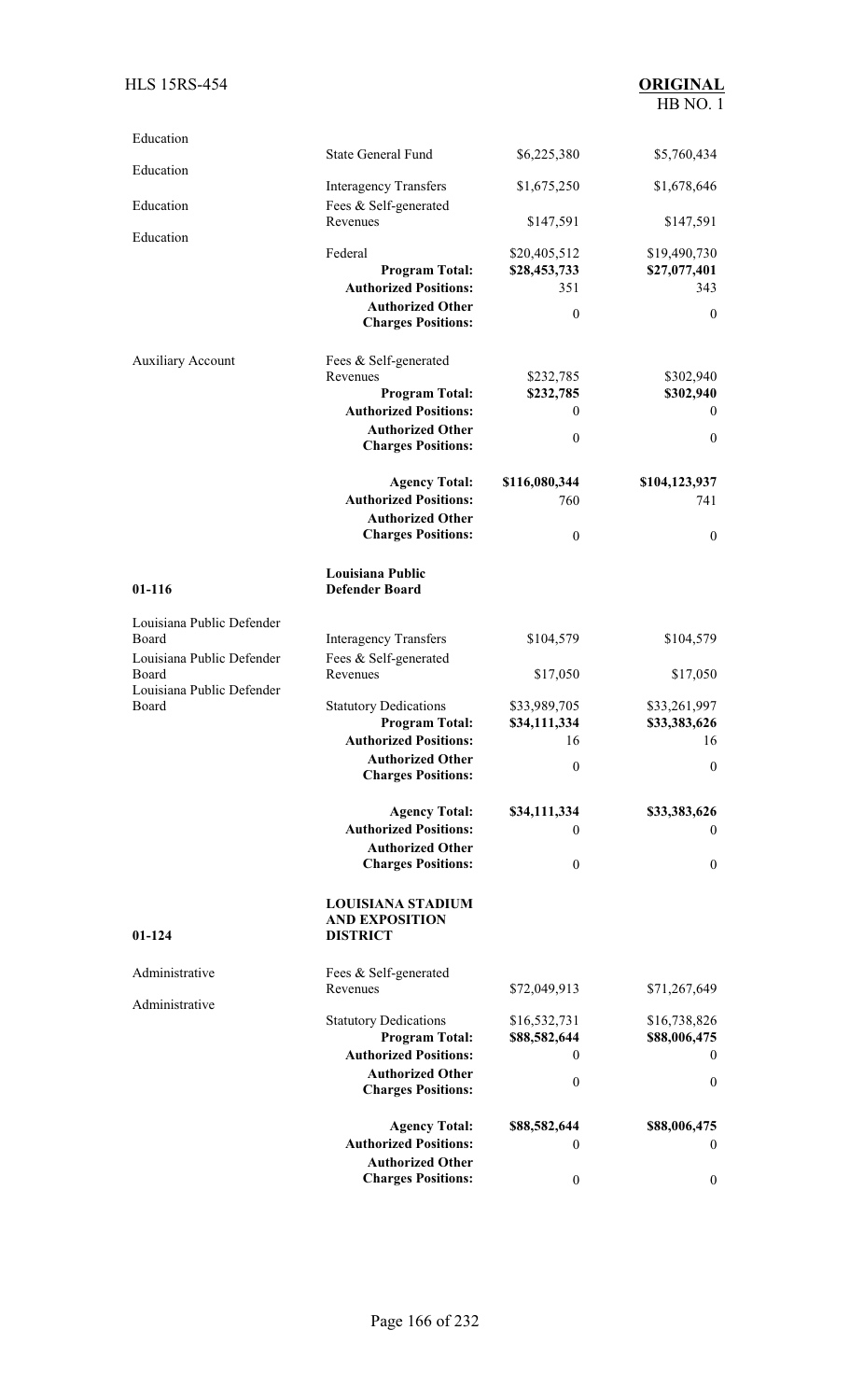| $01 - 129$                                       | <b>Louisiana Commission</b><br>on Law Enforcement<br>and the Administration<br>of Criminal Justice |                              |                              |
|--------------------------------------------------|----------------------------------------------------------------------------------------------------|------------------------------|------------------------------|
| Federal                                          |                                                                                                    |                              |                              |
| Federal                                          | <b>State General Fund</b>                                                                          | \$368,208                    | \$354,808                    |
|                                                  | Federal<br><b>Program Total:</b>                                                                   | \$22,833,765<br>\$23,201,973 | \$21,855,929<br>\$22,210,737 |
|                                                  | <b>Authorized Positions:</b>                                                                       | 25                           | 24                           |
|                                                  | <b>Authorized Other</b><br><b>Charges Positions:</b>                                               | $\mathbf{0}$                 | $\mathbf{0}$                 |
| <b>State</b>                                     | <b>State General Fund</b>                                                                          | \$5,546,375                  | \$3,026,180                  |
| State                                            | <b>Statutory Dedications</b>                                                                       | \$7,215,603                  | \$6,613,404                  |
|                                                  | <b>Program Total:</b><br><b>Authorized Positions:</b>                                              | \$12,761,978<br>16           | \$9,639,584<br>16            |
|                                                  | <b>Authorized Other</b>                                                                            |                              |                              |
|                                                  | <b>Charges Positions:</b>                                                                          | $\boldsymbol{0}$             | $\mathbf{0}$                 |
|                                                  | <b>Agency Total:</b>                                                                               | \$35,963,951                 | \$31,850,321                 |
|                                                  | <b>Authorized Positions:</b>                                                                       | 41                           | 40                           |
|                                                  | <b>Authorized Other</b><br><b>Charges Positions:</b>                                               | $\boldsymbol{0}$             | $\boldsymbol{0}$             |
| 01-133                                           | <b>Office of Elderly Affairs</b>                                                                   |                              |                              |
|                                                  |                                                                                                    |                              |                              |
| Administrative                                   |                                                                                                    |                              |                              |
|                                                  | <b>State General Fund</b>                                                                          | \$3,084,895                  | \$3,365,024                  |
| Administrative                                   | Fees & Self-generated<br>Revenues                                                                  | \$12,500                     | \$12,500                     |
| Administrative                                   | Federal                                                                                            | \$944,701                    | \$979,371                    |
|                                                  | <b>Program Total:</b>                                                                              | \$4,042,096                  | \$4,356,895                  |
|                                                  | <b>Authorized Positions:</b>                                                                       | 22                           | 22                           |
|                                                  | <b>Authorized Other</b><br><b>Charges Positions:</b>                                               | $\mathbf{0}$                 | $\boldsymbol{0}$             |
| Title III, Title V, Title VII and                |                                                                                                    |                              |                              |
| <b>NSIP</b><br>Title III, Title V, Title VII and | <b>State General Fund</b>                                                                          | \$8,727,180                  | \$8,731,017                  |
| <b>NSIP</b>                                      | Federal                                                                                            | \$21,542,638                 | \$21,543,945                 |
|                                                  | <b>Program Total:</b><br><b>Authorized Positions:</b>                                              | \$30,269,818<br>2            | \$30,274,962<br>2            |
|                                                  | <b>Authorized Other</b>                                                                            |                              |                              |
|                                                  | <b>Charges Positions:</b>                                                                          | $\boldsymbol{0}$             | $\boldsymbol{0}$             |
| Parish Councils on Aging                         |                                                                                                    |                              |                              |
| Parish Councils on Aging                         | <b>State General Fund</b>                                                                          | \$8,927,918                  | \$2,927,918                  |
|                                                  | <b>Statutory Dedications</b>                                                                       | \$1,700,000                  | \$0                          |
|                                                  | <b>Program Total:</b>                                                                              | \$10,627,918                 | \$2,927,918                  |
|                                                  | <b>Authorized Positions:</b><br><b>Authorized Other</b>                                            | 0                            | $\boldsymbol{0}$             |
|                                                  | <b>Charges Positions:</b>                                                                          | $\boldsymbol{0}$             | $\boldsymbol{0}$             |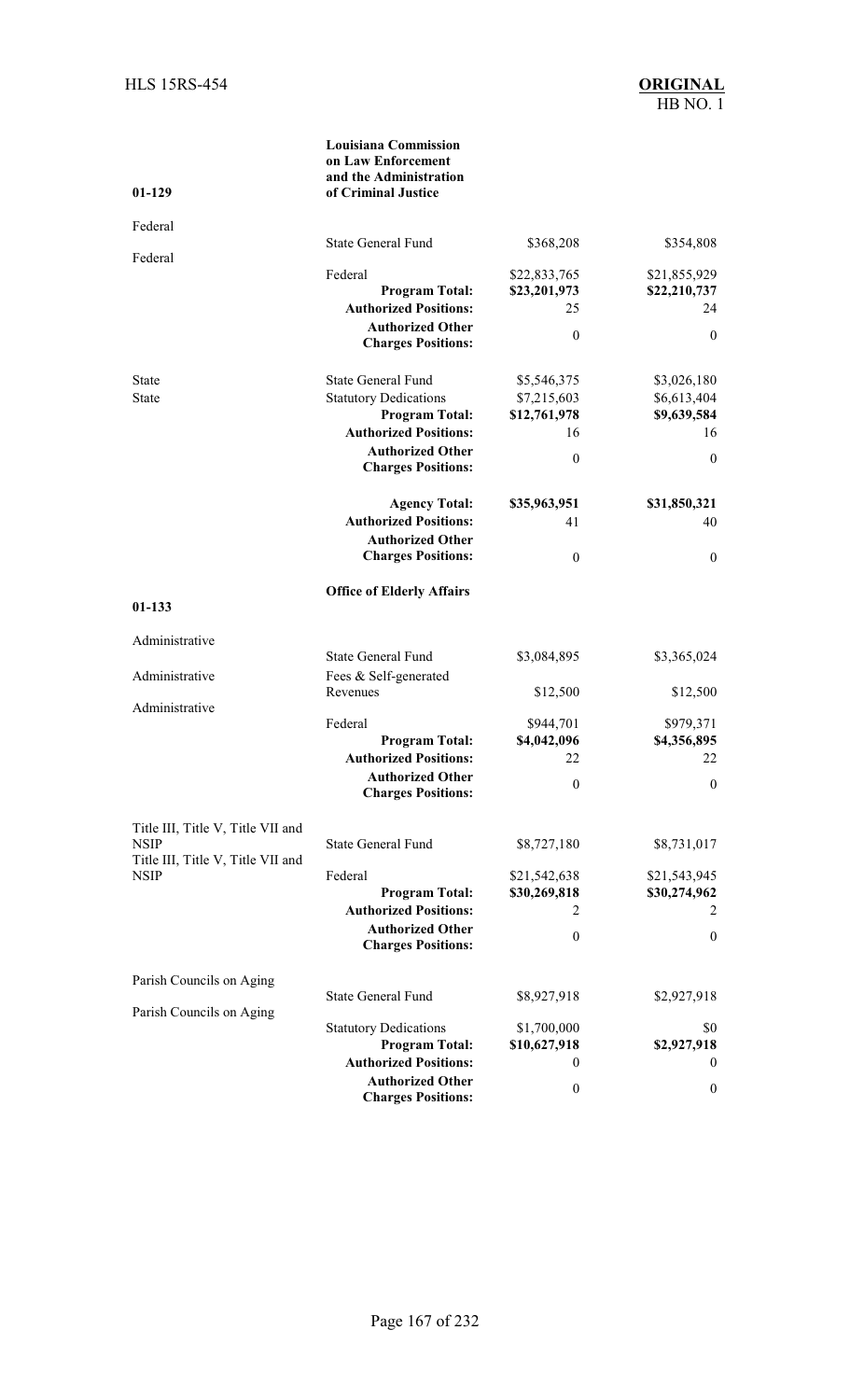| <b>Authorized Other</b><br><b>Charges Positions:</b><br>$\theta$<br><b>Louisiana State Racing</b><br>Commission<br>01-254<br>Louisiana State Racing<br>Fees & Self-generated<br>Commission<br>Revenues<br>\$4,593,687<br>Louisiana State Racing<br>Commission<br><b>Statutory Dedications</b><br>\$7,944,857<br><b>Program Total:</b><br>\$12,538,544<br><b>Authorized Positions:</b><br>82<br><b>Authorized Other</b><br>$\boldsymbol{0}$<br><b>Charges Positions:</b><br><b>Agency Total:</b><br>\$12,538,544<br><b>Authorized Positions:</b><br>82<br><b>Authorized Other</b><br><b>Charges Positions:</b><br><b>Office of Financial</b><br><b>Institutions</b><br>$01 - 255$<br>Office of Financial Institutions<br>Fees & Self-generated<br>\$13,582,358<br>Revenues<br><b>Program Total:</b><br>\$13,582,358<br><b>Authorized Positions:</b><br>112<br><b>Authorized Other</b><br>$\boldsymbol{0}$<br><b>Charges Positions:</b><br><b>Agency Total:</b><br>\$13,582,358<br><b>Authorized Positions:</b><br>112<br><b>Authorized Other</b><br><b>Charges Positions:</b><br>$\boldsymbol{0}$<br>03A-VETS | \$4,432,384<br>\$8,096,485<br>\$12,528,869<br>82<br>$\mathbf{0}$<br>\$12,528,869<br>82<br>\$13,277,648<br>\$13,277,648<br>110<br>$\mathbf{0}$<br>\$13,277,648<br>110<br>$\boldsymbol{0}$ |
|--------------------------------------------------------------------------------------------------------------------------------------------------------------------------------------------------------------------------------------------------------------------------------------------------------------------------------------------------------------------------------------------------------------------------------------------------------------------------------------------------------------------------------------------------------------------------------------------------------------------------------------------------------------------------------------------------------------------------------------------------------------------------------------------------------------------------------------------------------------------------------------------------------------------------------------------------------------------------------------------------------------------------------------------------------------------------------------------------------------|------------------------------------------------------------------------------------------------------------------------------------------------------------------------------------------|
|                                                                                                                                                                                                                                                                                                                                                                                                                                                                                                                                                                                                                                                                                                                                                                                                                                                                                                                                                                                                                                                                                                              |                                                                                                                                                                                          |
|                                                                                                                                                                                                                                                                                                                                                                                                                                                                                                                                                                                                                                                                                                                                                                                                                                                                                                                                                                                                                                                                                                              |                                                                                                                                                                                          |
|                                                                                                                                                                                                                                                                                                                                                                                                                                                                                                                                                                                                                                                                                                                                                                                                                                                                                                                                                                                                                                                                                                              |                                                                                                                                                                                          |
|                                                                                                                                                                                                                                                                                                                                                                                                                                                                                                                                                                                                                                                                                                                                                                                                                                                                                                                                                                                                                                                                                                              |                                                                                                                                                                                          |
|                                                                                                                                                                                                                                                                                                                                                                                                                                                                                                                                                                                                                                                                                                                                                                                                                                                                                                                                                                                                                                                                                                              |                                                                                                                                                                                          |
|                                                                                                                                                                                                                                                                                                                                                                                                                                                                                                                                                                                                                                                                                                                                                                                                                                                                                                                                                                                                                                                                                                              |                                                                                                                                                                                          |
|                                                                                                                                                                                                                                                                                                                                                                                                                                                                                                                                                                                                                                                                                                                                                                                                                                                                                                                                                                                                                                                                                                              |                                                                                                                                                                                          |
|                                                                                                                                                                                                                                                                                                                                                                                                                                                                                                                                                                                                                                                                                                                                                                                                                                                                                                                                                                                                                                                                                                              |                                                                                                                                                                                          |
|                                                                                                                                                                                                                                                                                                                                                                                                                                                                                                                                                                                                                                                                                                                                                                                                                                                                                                                                                                                                                                                                                                              |                                                                                                                                                                                          |
|                                                                                                                                                                                                                                                                                                                                                                                                                                                                                                                                                                                                                                                                                                                                                                                                                                                                                                                                                                                                                                                                                                              |                                                                                                                                                                                          |
|                                                                                                                                                                                                                                                                                                                                                                                                                                                                                                                                                                                                                                                                                                                                                                                                                                                                                                                                                                                                                                                                                                              |                                                                                                                                                                                          |
|                                                                                                                                                                                                                                                                                                                                                                                                                                                                                                                                                                                                                                                                                                                                                                                                                                                                                                                                                                                                                                                                                                              |                                                                                                                                                                                          |
|                                                                                                                                                                                                                                                                                                                                                                                                                                                                                                                                                                                                                                                                                                                                                                                                                                                                                                                                                                                                                                                                                                              |                                                                                                                                                                                          |
|                                                                                                                                                                                                                                                                                                                                                                                                                                                                                                                                                                                                                                                                                                                                                                                                                                                                                                                                                                                                                                                                                                              |                                                                                                                                                                                          |
|                                                                                                                                                                                                                                                                                                                                                                                                                                                                                                                                                                                                                                                                                                                                                                                                                                                                                                                                                                                                                                                                                                              |                                                                                                                                                                                          |
|                                                                                                                                                                                                                                                                                                                                                                                                                                                                                                                                                                                                                                                                                                                                                                                                                                                                                                                                                                                                                                                                                                              |                                                                                                                                                                                          |
|                                                                                                                                                                                                                                                                                                                                                                                                                                                                                                                                                                                                                                                                                                                                                                                                                                                                                                                                                                                                                                                                                                              |                                                                                                                                                                                          |
|                                                                                                                                                                                                                                                                                                                                                                                                                                                                                                                                                                                                                                                                                                                                                                                                                                                                                                                                                                                                                                                                                                              | $\boldsymbol{0}$                                                                                                                                                                         |
| <b>Agency Total:</b><br>\$51,269,463<br><b>Authorized Positions:</b><br>24                                                                                                                                                                                                                                                                                                                                                                                                                                                                                                                                                                                                                                                                                                                                                                                                                                                                                                                                                                                                                                   | \$43,889,406<br>24                                                                                                                                                                       |
| <b>Charges Positions:</b>                                                                                                                                                                                                                                                                                                                                                                                                                                                                                                                                                                                                                                                                                                                                                                                                                                                                                                                                                                                                                                                                                    |                                                                                                                                                                                          |
| <b>Authorized Other</b><br>$\boldsymbol{0}$                                                                                                                                                                                                                                                                                                                                                                                                                                                                                                                                                                                                                                                                                                                                                                                                                                                                                                                                                                                                                                                                  | $\mathbf{0}$                                                                                                                                                                             |
| \$6,329,631<br><b>Program Total:</b><br><b>Authorized Positions:</b><br>$\theta$                                                                                                                                                                                                                                                                                                                                                                                                                                                                                                                                                                                                                                                                                                                                                                                                                                                                                                                                                                                                                             | \$6,329,631<br>$\theta$                                                                                                                                                                  |
| Senior Centers<br><b>State General Fund</b><br>\$6,329,631                                                                                                                                                                                                                                                                                                                                                                                                                                                                                                                                                                                                                                                                                                                                                                                                                                                                                                                                                                                                                                                   | \$6,329,631                                                                                                                                                                              |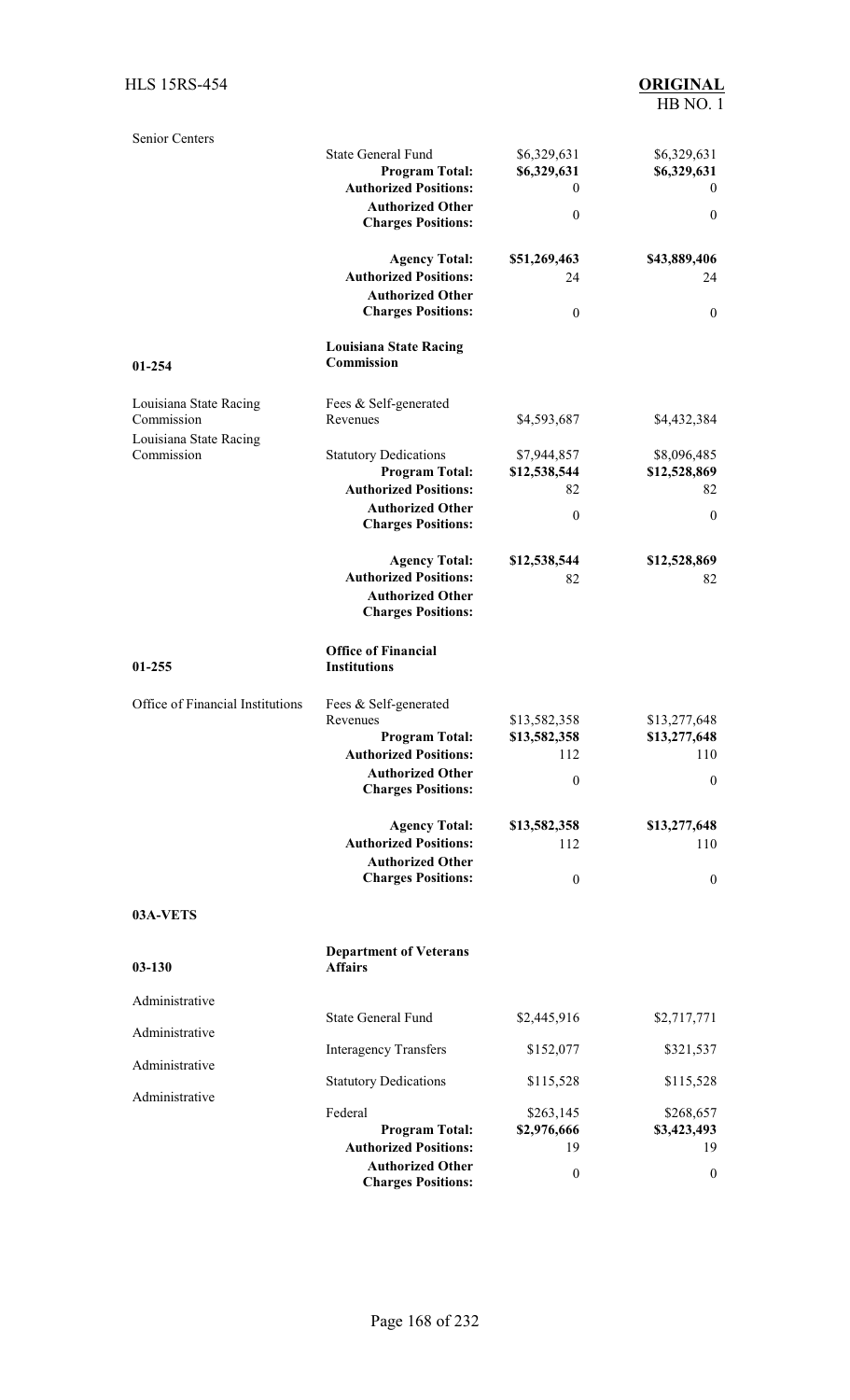### HLS 15RS-454 **ORIGINAL**

| Claims                         |                                                      |                        |                        |
|--------------------------------|------------------------------------------------------|------------------------|------------------------|
|                                | <b>State General Fund</b><br><b>Program Total:</b>   | \$544,429<br>\$544,429 | \$489,050<br>\$489,050 |
|                                | <b>Authorized Positions:</b>                         | 8                      | 7                      |
|                                | <b>Authorized Other</b><br><b>Charges Positions:</b> | $\boldsymbol{0}$       | $\mathbf{0}$           |
| <b>Contact Assistance</b>      | <b>State General Fund</b>                            | \$1,756,980            | \$1,465,635            |
| <b>Contact Assistance</b>      |                                                      |                        |                        |
|                                | <b>Interagency Transfers</b>                         | \$245,636              | \$245,636              |
| <b>Contact Assistance</b>      | Fees & Self-generated                                |                        |                        |
|                                | Revenues                                             | \$921,939              | \$1,045,169            |
|                                | <b>Program Total:</b>                                | \$2,924,555            | \$2,756,440            |
|                                | <b>Authorized Positions:</b>                         | 53                     | 52                     |
|                                | <b>Authorized Other</b><br><b>Charges Positions:</b> | $\boldsymbol{0}$       | $\theta$               |
| State Approval Agency          |                                                      |                        |                        |
|                                | Federal                                              | \$305,108              | \$321,118              |
|                                | <b>Program Total:</b>                                | \$305,108              | \$321,118              |
|                                | <b>Authorized Positions:</b>                         | 3                      | 3                      |
|                                | <b>Authorized Other</b>                              | $\boldsymbol{0}$       | $\boldsymbol{0}$       |
|                                | <b>Charges Positions:</b>                            |                        |                        |
| <b>State Veterans Cemetery</b> |                                                      |                        |                        |
|                                | <b>State General Fund</b>                            | \$1,020,687            | \$596,162              |
| <b>State Veterans Cemetery</b> |                                                      |                        |                        |
|                                | Federal                                              | \$357,557              | \$710,302              |
|                                | <b>Program Total:</b>                                | \$1,378,244            | \$1,306,464            |
|                                | <b>Authorized Positions:</b>                         | 23                     | 23                     |
|                                | <b>Authorized Other</b>                              | $\boldsymbol{0}$       | $\mathbf{0}$           |
|                                | <b>Charges Positions:</b>                            |                        |                        |
|                                | <b>Agency Total:</b>                                 | \$8,129,002            | \$8,296,565            |
|                                | <b>Authorized Positions:</b>                         | 106                    | 104                    |
|                                | <b>Authorized Other</b>                              |                        |                        |
|                                | <b>Charges Positions:</b>                            | $\boldsymbol{0}$       | $\mathbf{0}$           |
|                                | <b>Louisiana War Veterans</b>                        |                        |                        |
| 03-131                         | Home                                                 |                        |                        |
| Louisiana War Veterans Home    |                                                      |                        |                        |
|                                | <b>Interagency Transfers</b>                         | \$115,980              | \$115,980              |
| Louisiana War Veterans Home    | Fees & Self-generated<br>Revenues                    | \$3,033,734            | \$2,845,004            |
| Louisiana War Veterans Home    |                                                      |                        |                        |
|                                | Federal                                              | \$7,235,596            | \$7,711,369            |
|                                | <b>Program Total:</b>                                | \$10,385,310           | \$10,672,353           |
|                                | <b>Authorized Positions:</b>                         | 142                    | 142                    |
|                                | <b>Authorized Other</b><br><b>Charges Positions:</b> | $\boldsymbol{0}$       | $\mathbf{0}$           |
|                                | <b>Agency Total:</b>                                 | \$10,385,310           | \$10,672,353           |
|                                | <b>Authorized Positions:</b>                         | 142                    | 142                    |
|                                | <b>Authorized Other</b>                              |                        |                        |
|                                | <b>Charges Positions:</b>                            | $\boldsymbol{0}$       | $\bf{0}$               |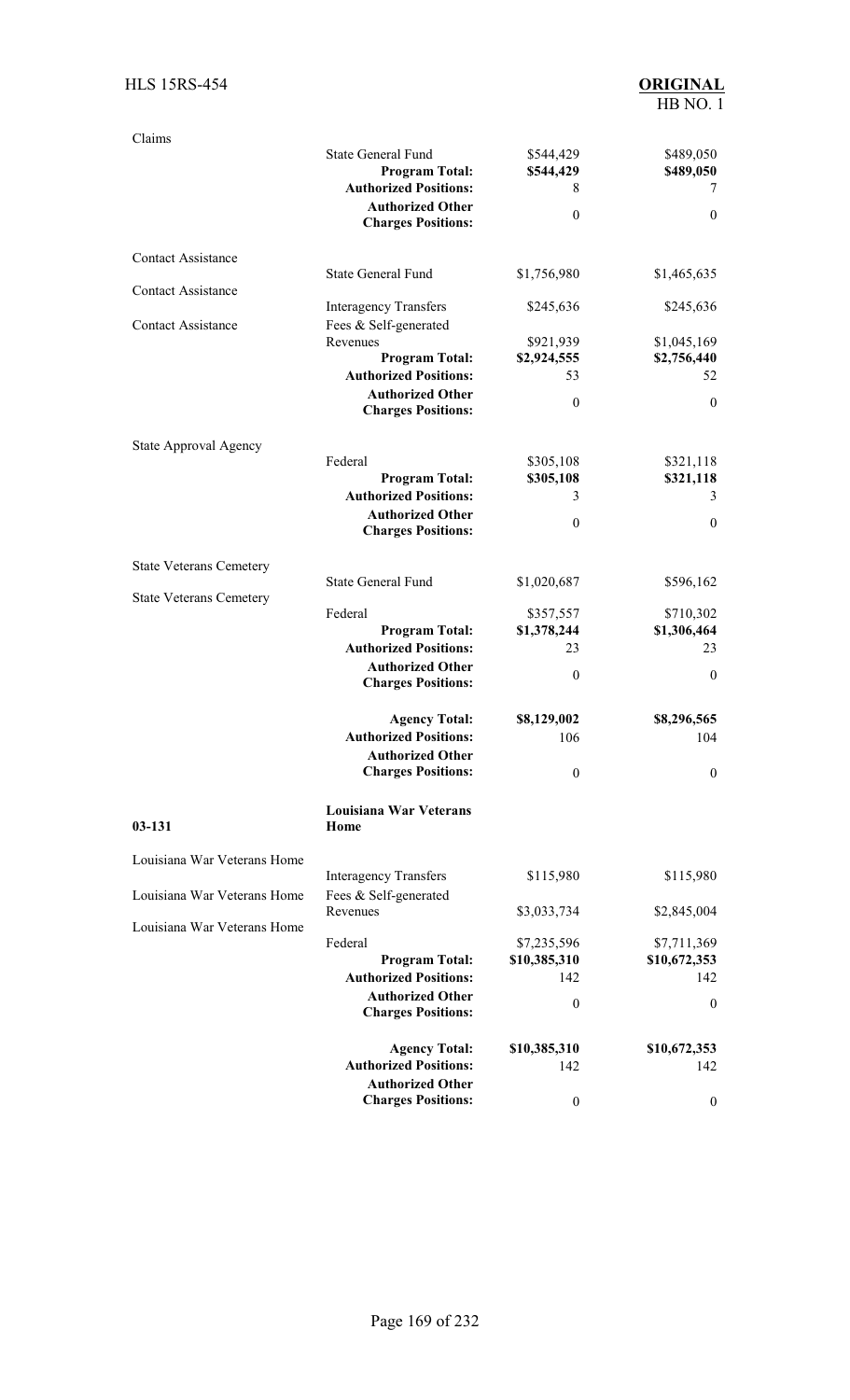| 03-132                  | <b>War Veterans Home</b>                             |                             |                             |
|-------------------------|------------------------------------------------------|-----------------------------|-----------------------------|
| Northeast Louisiana War |                                                      |                             |                             |
| Veterans Home           | <b>Interagency Transfers</b>                         | \$88,716                    | \$88,716                    |
| Northeast Louisiana War | Fees & Self-generated                                |                             |                             |
| Veterans Home           | Revenues                                             | \$2,793,150                 | \$2,801,882                 |
| Northeast Louisiana War |                                                      |                             |                             |
| Veterans Home           | Federal<br><b>Program Total:</b>                     | \$7,368,704<br>\$10,250,570 | \$7,615,061<br>\$10,505,659 |
|                         | <b>Authorized Positions:</b>                         | 149                         | 149                         |
|                         | <b>Authorized Other</b>                              |                             |                             |
|                         | <b>Charges Positions:</b>                            | $\boldsymbol{0}$            | $\theta$                    |
|                         | <b>Agency Total:</b>                                 | \$10,250,570                | \$10,505,659                |
|                         | <b>Authorized Positions:</b>                         | 149                         | 149                         |
|                         | <b>Authorized Other</b>                              |                             |                             |
|                         | <b>Charges Positions:</b>                            | $\boldsymbol{0}$            | $\mathbf{0}$                |
|                         | <b>Southwest Louisiana</b>                           |                             |                             |
| $03 - 134$              | <b>War Veterans Home</b>                             |                             |                             |
| Southwest Louisiana War | Fees & Self-generated                                |                             |                             |
| Veterans Home           | Revenues                                             | \$3,085,587                 | \$2,883,974                 |
| Southwest Louisiana War |                                                      |                             |                             |
| Veterans Home           | Federal                                              | \$7,345,359                 | \$7,670,649                 |
|                         | <b>Program Total:</b>                                | \$10,430,946                | \$10,554,623                |
|                         | <b>Authorized Positions:</b>                         | 148                         | 148                         |
|                         | <b>Authorized Other</b><br><b>Charges Positions:</b> | $\boldsymbol{0}$            | $\mathbf{0}$                |
|                         | <b>Agency Total:</b>                                 | \$10,430,946                | \$10,554,623                |
|                         | <b>Authorized Positions:</b>                         | 148                         | 148                         |
|                         | <b>Authorized Other</b>                              |                             |                             |
|                         | <b>Charges Positions:</b>                            | $\boldsymbol{0}$            | $\mathbf{0}$                |
|                         | <b>Northwest Louisiana</b>                           |                             |                             |
| $03-135$                | <b>War Veterans Home</b>                             |                             |                             |
| Northwest Louisiana War | Fees & Self-generated                                |                             |                             |
| Veterans Home           | Revenues                                             | \$2,963,763                 | \$2,928,883                 |
| Northwest Louisiana War |                                                      |                             |                             |
| Veterans Home           | Federal                                              | \$7,205,657                 | \$7,486,828                 |
|                         | <b>Program Total:</b>                                | \$10,169,420                | \$10,415,711                |
|                         | <b>Authorized Positions:</b>                         | 148                         | 148                         |
|                         | <b>Authorized Other</b><br><b>Charges Positions:</b> | $\boldsymbol{0}$            | $\mathbf{0}$                |
|                         | <b>Agency Total:</b>                                 | \$10,169,420                | \$10,415,711                |
|                         | <b>Authorized Positions:</b>                         | 148                         | 148                         |
|                         | <b>Authorized Other</b>                              |                             |                             |
|                         | <b>Charges Positions:</b>                            | $\boldsymbol{0}$            | $\overline{0}$              |

**Northeast Louisiana**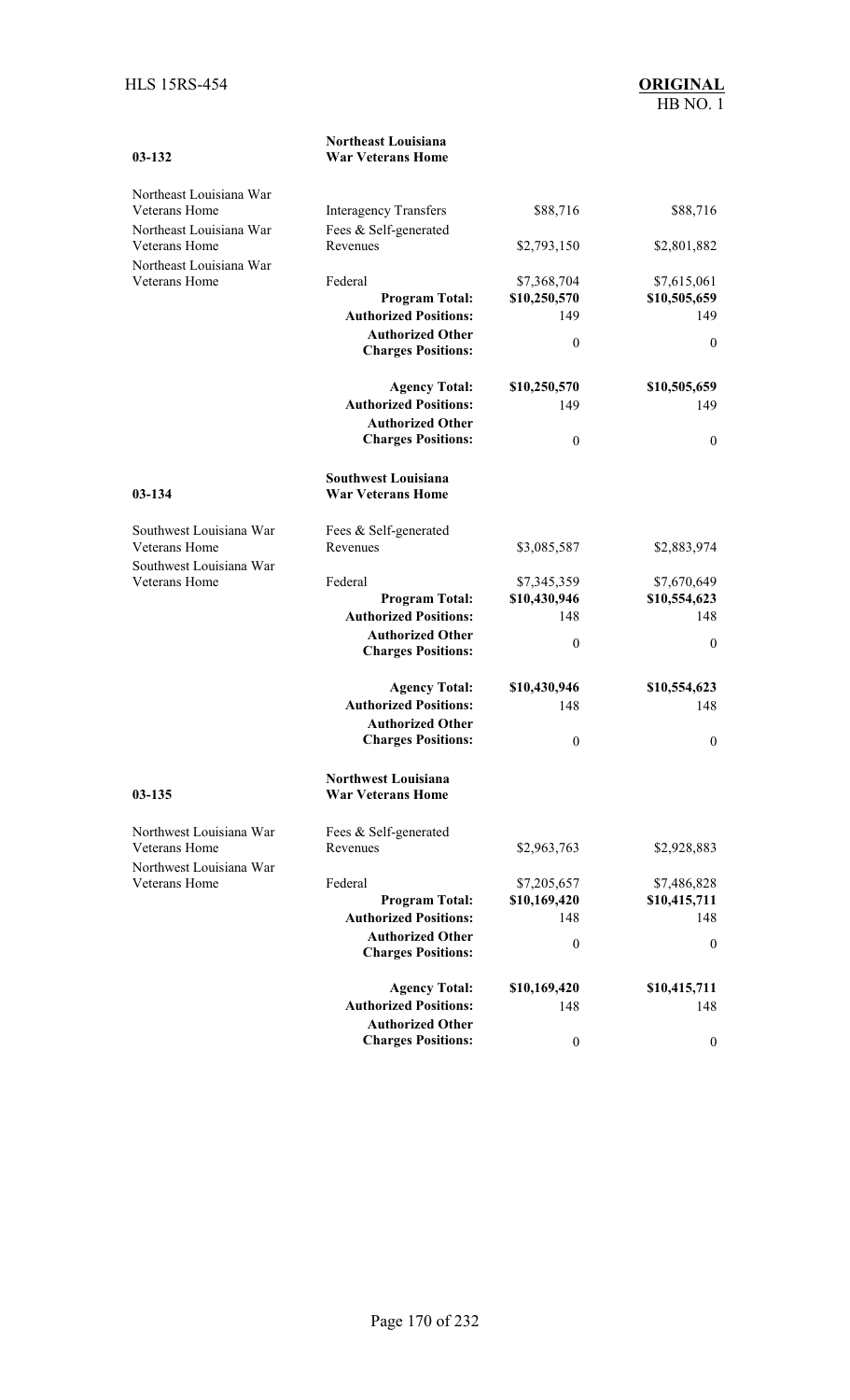| $03-136$                                 | <b>Southeast Louisiana</b><br><b>War Veterans Home</b>  |                            |                            |
|------------------------------------------|---------------------------------------------------------|----------------------------|----------------------------|
| Southeast Louisiana War                  |                                                         |                            |                            |
| Veterans Home                            | <b>Interagency Transfers</b>                            | \$708,570                  | \$783,734                  |
| Southeast Louisiana War<br>Veterans Home | Fees & Self-generated<br>Revenues                       | \$3,642,313                | \$3,495,088                |
| Southeast Louisiana War                  |                                                         |                            |                            |
| <b>Veterans Home</b>                     | Federal                                                 | \$6,976,353                | \$7,264,591                |
|                                          | <b>Program Total:</b><br><b>Authorized Positions:</b>   | \$11,327,236<br>147        | \$11,543,413<br>147        |
|                                          | <b>Authorized Other</b><br><b>Charges Positions:</b>    | $\mathbf{0}$               | $\theta$                   |
|                                          |                                                         |                            |                            |
|                                          | <b>Agency Total:</b><br><b>Authorized Positions:</b>    | \$11,327,236<br>147        | \$11,543,413<br>147        |
|                                          | <b>Authorized Other</b>                                 |                            |                            |
|                                          | <b>Charges Positions:</b>                               | $\mathbf{0}$               | $\mathbf{0}$               |
| 04A-DOS                                  |                                                         |                            |                            |
| 04-139                                   | <b>Secretary of State</b>                               |                            |                            |
| Administrative                           |                                                         |                            |                            |
| Administrative                           | <b>State General Fund</b><br>Fees & Self-generated      | \$60,970                   | \$358,070                  |
|                                          | Revenues                                                | \$10,469,094               | \$10,850,046               |
|                                          | <b>Program Total:</b>                                   | \$10,530,064               | \$11,208,116               |
|                                          | <b>Authorized Positions:</b><br><b>Authorized Other</b> | 72                         | 72                         |
|                                          | <b>Charges Positions:</b>                               | $\mathbf{0}$               | $\mathbf{0}$               |
| Archives and Records                     |                                                         |                            |                            |
|                                          | <b>Interagency Transfers</b>                            | \$347,730                  | \$237,813                  |
| Archives and Records                     | Fees & Self-generated<br>Revenues                       | \$3,294,938                | \$3,338,452                |
|                                          | <b>Program Total:</b>                                   | \$3,642,668                | \$3,576,265                |
|                                          | <b>Authorized Positions:</b><br><b>Authorized Other</b> | 32                         | 32                         |
|                                          | <b>Charges Positions:</b>                               | $\boldsymbol{0}$           | $\boldsymbol{0}$           |
| Commercial                               | Fees & Self-generated                                   |                            |                            |
|                                          | Revenues<br><b>Program Total:</b>                       | \$9,986,166<br>\$9,986,166 | \$8,626,928<br>\$8,626,928 |
|                                          | <b>Authorized Positions:</b>                            | 54                         | 54                         |
|                                          | <b>Authorized Other</b><br><b>Charges Positions:</b>    | $\mathbf{0}$               | $\boldsymbol{0}$           |
| Elections                                |                                                         |                            |                            |
| Elections                                | State General Fund<br>Fees & Self-generated             | \$48,473,841               | \$46,982,323               |
| Elections                                | Revenues                                                | \$2,687,966                | \$2,687,966                |
|                                          | <b>Statutory Dedications</b>                            | \$401,000                  | \$401,000                  |
|                                          | <b>Program Total:</b><br><b>Authorized Positions:</b>   | \$51,562,807<br>125        | \$50,071,289<br>125        |
|                                          | <b>Authorized Other</b>                                 | $\boldsymbol{0}$           | $\boldsymbol{0}$           |
|                                          | <b>Charges Positions:</b>                               |                            |                            |
| Museum and Other Operations              | <b>State General Fund</b>                               | \$3,475,607                | \$1,597,231                |
| Museum and Other Operations              | Fees & Self-generated                                   |                            |                            |
|                                          | Revenues                                                | \$81,410                   | \$81,397                   |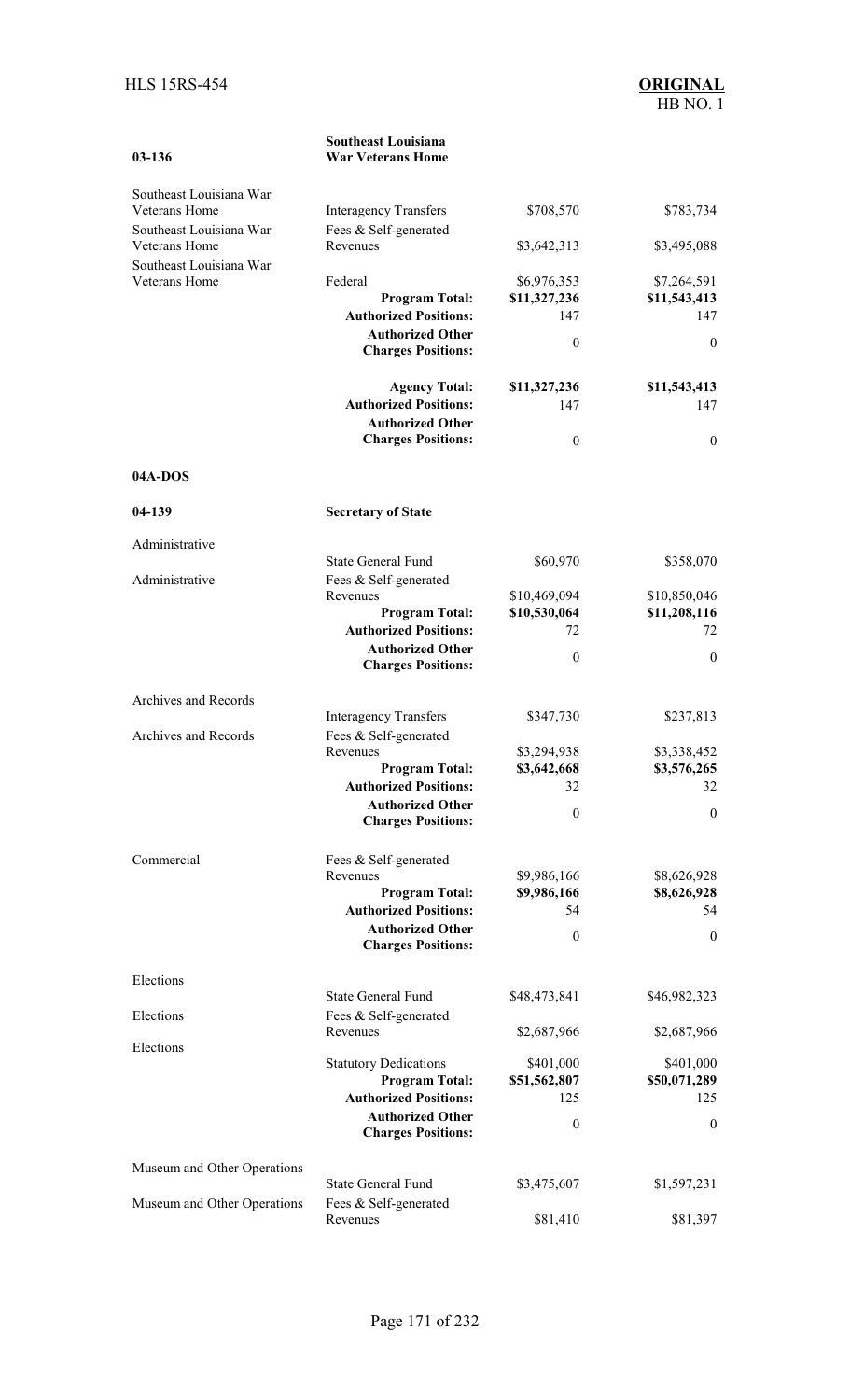| Museum and Other Operations        | <b>Statutory Dedications</b>                            | \$113,078                   | \$113,078                   |
|------------------------------------|---------------------------------------------------------|-----------------------------|-----------------------------|
|                                    | <b>Program Total:</b>                                   | \$3,670,095                 | \$1,791,706                 |
|                                    | <b>Authorized Positions:</b><br><b>Authorized Other</b> | 30                          | 30                          |
|                                    | <b>Charges Positions:</b>                               | $\theta$                    | $\theta$                    |
|                                    | <b>Agency Total:</b>                                    | \$79,391,800                | \$75,274,304                |
|                                    | <b>Authorized Positions:</b><br><b>Authorized Other</b> | 313                         | 313                         |
|                                    | <b>Charges Positions:</b>                               | $\boldsymbol{0}$            | $\boldsymbol{0}$            |
| $04B-AG$                           |                                                         |                             |                             |
| $04 - 141$                         | <b>Office of the Attorney</b><br>General                |                             |                             |
| Administrative                     |                                                         |                             |                             |
| Administrative                     | <b>State General Fund</b>                               | \$3,388,773                 | \$3,614,187                 |
|                                    | <b>Statutory Dedications</b>                            | \$3,705,401                 | \$3,788,404                 |
|                                    | <b>Program Total:</b><br><b>Authorized Positions:</b>   | \$7,094,174<br>54           | \$7,402,591<br>57           |
|                                    | <b>Authorized Other</b><br><b>Charges Positions:</b>    | $\boldsymbol{0}$            | $\mathbf{0}$                |
| Civil Law                          |                                                         |                             |                             |
| Civil Law                          | <b>State General Fund</b>                               | \$6,310,595                 | \$3,612,273                 |
|                                    | <b>Interagency Transfers</b>                            | \$18,220,990                | \$3,178,954                 |
| Civil Law                          | Fees & Self-generated<br>Revenues                       | \$6,556,266                 | \$3,045,522                 |
| Civil Law                          | <b>Statutory Dedications</b>                            | \$2,865,101                 | \$9,226,122                 |
| Civil Law                          |                                                         |                             |                             |
|                                    | Federal<br><b>Program Total:</b>                        | \$767,339<br>\$34,720,291   | \$683,610<br>\$19,746,481   |
|                                    | <b>Authorized Positions:</b><br><b>Authorized Other</b> | 75                          | 79                          |
|                                    | <b>Charges Positions:</b>                               | $\boldsymbol{0}$            | $\boldsymbol{0}$            |
| Criminal Law and Medicaid          |                                                         |                             |                             |
| Fraud<br>Criminal Law and Medicaid | <b>State General Fund</b>                               | \$4,387,539                 | \$4,313,393                 |
| Fraud                              | <b>Interagency Transfers</b>                            | \$877,203                   | \$869,340                   |
| Criminal Law and Medicaid<br>Fraud | Fees & Self-generated<br>Revenues                       | \$111,766                   | \$111,766                   |
| Criminal Law and Medicaid<br>Fraud | <b>Statutory Dedications</b>                            | \$2,550,663                 | \$3,386,880                 |
| Criminal Law and Medicaid<br>Fraud | Federal                                                 |                             |                             |
|                                    | <b>Program Total:</b>                                   | \$7,201,066<br>\$15,128,237 | \$7,066,711<br>\$15,748,090 |
|                                    | <b>Authorized Positions:</b>                            | 115                         | 120                         |
|                                    | <b>Authorized Other</b><br><b>Charges Positions:</b>    | 1                           | $\mathbf{1}$                |
| Gaming                             |                                                         |                             |                             |
| Gaming                             | <b>Interagency Transfers</b><br>Fees & Self-generated   | \$285,300                   | \$298,780                   |
|                                    | Revenues                                                | \$104,791                   | \$112,089                   |
| Gaming                             | <b>Statutory Dedications</b>                            | \$5,272,675                 | \$6,031,603                 |
|                                    | <b>Program Total:</b><br><b>Authorized Positions:</b>   | \$5,662,766<br>51           | \$6,442,472<br>51           |
|                                    | <b>Authorized Other</b>                                 | $\boldsymbol{0}$            | $\mathbf{0}$                |
|                                    | <b>Charges Positions:</b>                               |                             |                             |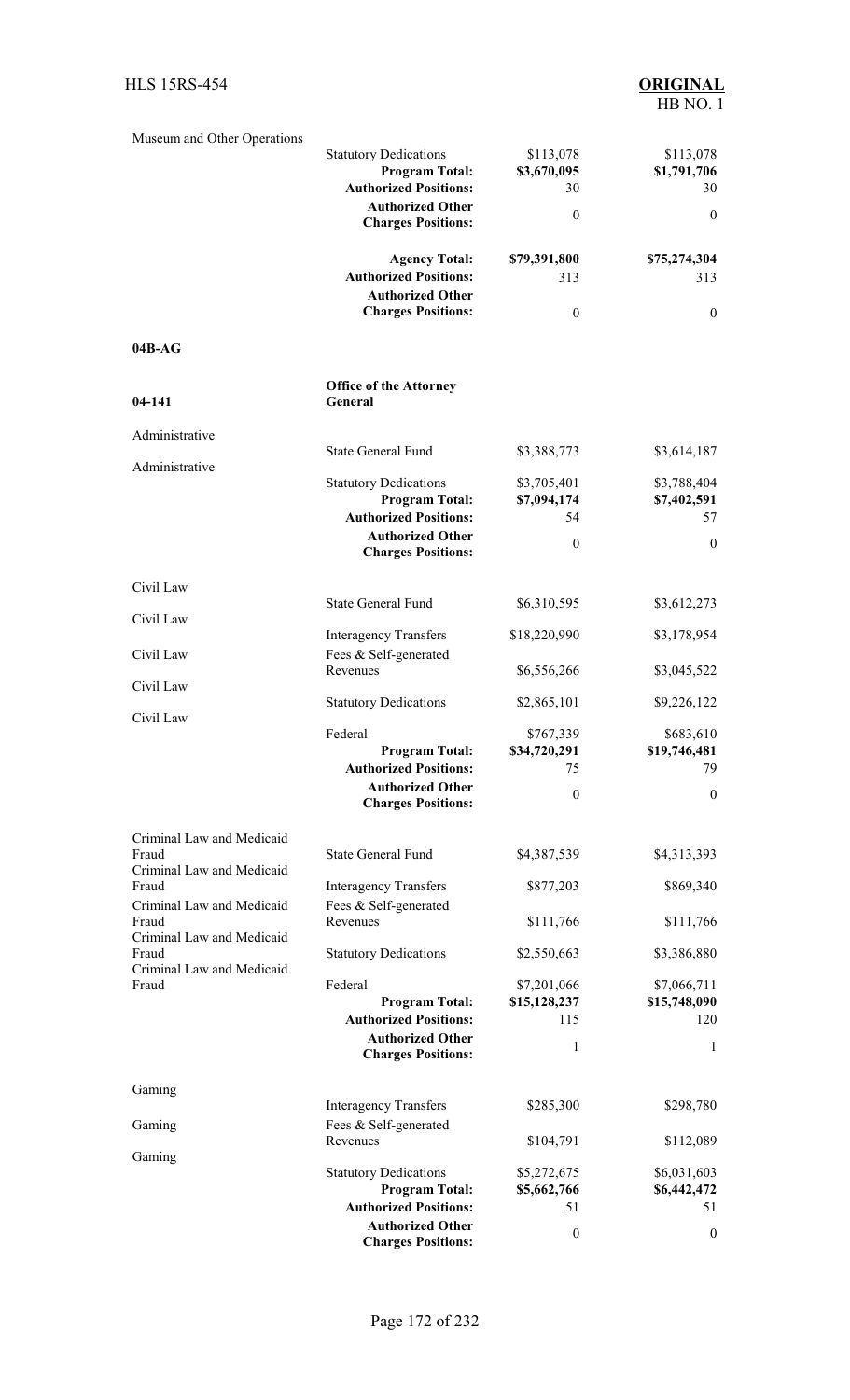| <b>Risk Litigation</b> |                                                       |                          |                          |
|------------------------|-------------------------------------------------------|--------------------------|--------------------------|
|                        | <b>Interagency Transfers</b>                          | \$18,060,676             | \$16,955,733             |
|                        | <b>Program Total:</b><br><b>Authorized Positions:</b> | \$18,060,676<br>172      | \$16,955,733<br>172      |
|                        | <b>Authorized Other</b>                               | $\theta$                 | $\mathbf{0}$             |
|                        | <b>Charges Positions:</b>                             |                          |                          |
|                        | <b>Agency Total:</b>                                  | \$80,666,144             | \$66,295,367             |
|                        | <b>Authorized Positions:</b>                          | 467                      | 479                      |
|                        | <b>Authorized Other</b>                               |                          |                          |
|                        | <b>Charges Positions:</b>                             | 1                        | $\mathbf{1}$             |
| 04C-LGOV               |                                                       |                          |                          |
| 04-146                 | <b>Lieutenant Governor</b>                            |                          |                          |
| Administrative         |                                                       |                          |                          |
|                        | <b>State General Fund</b>                             | \$1,212,659              | \$1,092,779              |
| Administrative         |                                                       |                          |                          |
|                        | <b>Interagency Transfers</b><br><b>Program Total:</b> | \$325,000<br>\$1,537,659 | \$329,132<br>\$1,421,911 |
|                        | <b>Authorized Positions:</b>                          | 7                        | 7                        |
|                        | <b>Authorized Other</b>                               |                          |                          |
|                        | <b>Charges Positions:</b>                             | $\theta$                 | $\mathbf{0}$             |
|                        |                                                       |                          |                          |
| Grants                 | <b>State General Fund</b>                             | \$269,323                | \$148,128                |
| Grants                 | Fees & Self-generated                                 |                          |                          |
|                        | Revenues                                              | \$10,000                 | \$10,000                 |
| Grants                 | Federal                                               | \$5,509,255              | \$5,511,341              |
|                        | <b>Program Total:</b>                                 | \$5,788,578              | \$5,669,469              |
|                        | <b>Authorized Positions:</b>                          | $\mathbf{0}$             | $\boldsymbol{0}$         |
|                        | <b>Authorized Other</b>                               | $\boldsymbol{0}$         | $\boldsymbol{0}$         |
|                        | <b>Charges Positions:</b>                             |                          |                          |
|                        | <b>Agency Total:</b>                                  | \$7,326,237              | \$7,091,380              |
|                        | <b>Authorized Positions:</b>                          | 7                        | 7                        |
|                        | <b>Authorized Other</b>                               |                          |                          |
|                        | <b>Charges Positions:</b>                             | $\mathbf{0}$             | $\boldsymbol{0}$         |
| 04D-TREA               |                                                       |                          |                          |
| 04-147                 | <b>State Treasurer</b>                                |                          |                          |
|                        |                                                       |                          |                          |
| Administrative         | <b>Interagency Transfers</b>                          | \$9,139                  | \$550                    |
| Administrative         | Fees & Self-generated                                 |                          |                          |
|                        | Revenues                                              | \$4,551,841              | \$4,265,500              |
| Administrative         | <b>Statutory Dedications</b>                          | \$128,681                | \$128,681                |
|                        | <b>Program Total:</b>                                 | \$4,689,661              | \$4,394,731              |
|                        | <b>Authorized Positions:</b>                          | 24                       | 24                       |
|                        | <b>Authorized Other</b><br><b>Charges Positions:</b>  | $\boldsymbol{0}$         | $\boldsymbol{0}$         |
|                        |                                                       |                          |                          |
| Debt Management        | Fees & Self-generated<br>Revenues                     | \$1,546,100              | \$1,104,373              |
|                        | <b>Program Total:</b>                                 | \$1,546,100              | \$1,104,373              |
|                        | <b>Authorized Positions:</b>                          | 9                        | 9                        |
|                        | <b>Authorized Other</b>                               | $\boldsymbol{0}$         | 0                        |
|                        | <b>Charges Positions:</b>                             |                          |                          |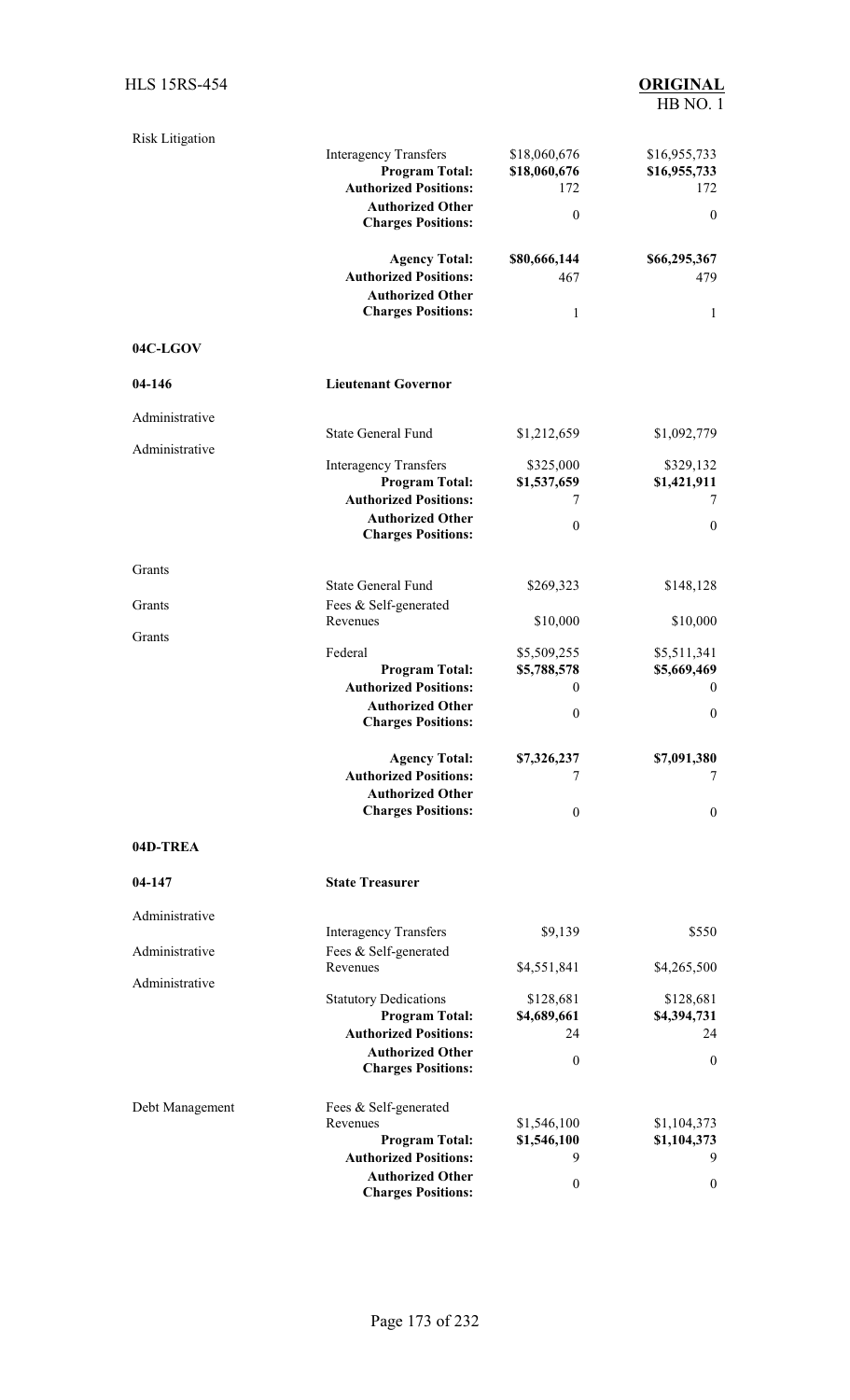| Financial Accountability and<br>Control | <b>Interagency Transfers</b>                          | \$1,591,880                | \$1,393,040              |
|-----------------------------------------|-------------------------------------------------------|----------------------------|--------------------------|
| Financial Accountability and<br>Control | Fees & Self-generated<br>Revenues                     | \$2,197,917                | \$2,095,384              |
|                                         | <b>Program Total:</b>                                 | \$3,789,797                | \$3,488,424              |
|                                         | <b>Authorized Positions:</b>                          | 17                         | 17                       |
|                                         | <b>Authorized Other</b>                               | $\boldsymbol{0}$           | $\theta$                 |
|                                         | <b>Charges Positions:</b>                             |                            |                          |
| <b>Investment Management</b>            |                                                       |                            |                          |
|                                         | <b>Interagency Transfers</b>                          | \$27,433                   | \$27,533                 |
| <b>Investment Management</b>            | Fees & Self-generated<br>Revenues                     | \$722,603                  | \$674,249                |
| <b>Investment Management</b>            |                                                       |                            |                          |
|                                         | <b>Statutory Dedications</b><br><b>Program Total:</b> | \$1,659,873<br>\$2,409,909 | \$728,915<br>\$1,430,697 |
|                                         | <b>Authorized Positions:</b>                          | 4                          | 4                        |
|                                         | <b>Authorized Other</b>                               |                            |                          |
|                                         | <b>Charges Positions:</b>                             | $\boldsymbol{0}$           | $\mathbf{0}$             |
|                                         | <b>Agency Total:</b>                                  | \$12,435,467               | \$10,418,225             |
|                                         | <b>Authorized Positions:</b>                          | 54                         | 54                       |
|                                         | <b>Authorized Other</b>                               |                            |                          |
|                                         | <b>Charges Positions:</b>                             | $\boldsymbol{0}$           | $\mathbf{0}$             |
| 04E-PSER                                |                                                       |                            |                          |
| 04-158                                  | <b>Public Service</b><br><b>Commission</b>            |                            |                          |
|                                         |                                                       |                            |                          |
| Administrative                          |                                                       |                            |                          |
|                                         | <b>Statutory Dedications</b>                          | \$3,781,553                | \$3,395,825              |
|                                         | <b>Program Total:</b><br><b>Authorized Positions:</b> | \$3,781,553<br>32          | \$3,395,825<br>33        |
|                                         | <b>Authorized Other</b>                               |                            |                          |
|                                         | <b>Charges Positions:</b>                             | $\boldsymbol{0}$           | $\theta$                 |
| District Offices                        |                                                       |                            |                          |
|                                         | <b>Statutory Dedications</b>                          | \$2,817,879                | \$2,711,803              |
|                                         | <b>Program Total:</b>                                 | \$2,817,879                | \$2,711,803              |
|                                         | <b>Authorized Positions:</b>                          | 35                         | 35                       |
|                                         | <b>Authorized Other</b>                               | $\boldsymbol{0}$           | $\mathbf{0}$             |
|                                         | <b>Charges Positions:</b>                             |                            |                          |
| Motor Carrier Registration              |                                                       |                            |                          |
|                                         | <b>Statutory Dedications</b><br><b>Program Total:</b> | \$585,394<br>\$585,394     | \$585,516<br>\$585,516   |
|                                         | <b>Authorized Positions:</b>                          | 5                          | 5                        |
|                                         | <b>Authorized Other</b>                               |                            |                          |
|                                         | <b>Charges Positions:</b>                             | $\boldsymbol{0}$           | $\boldsymbol{0}$         |
| <b>Support Services</b>                 |                                                       |                            |                          |
|                                         | <b>Statutory Dedications</b>                          | \$2,557,655                | \$2,202,327              |
| <b>Support Services</b>                 | Federal                                               | \$275,036                  | \$0                      |
|                                         | <b>Program Total:</b>                                 | \$2,832,691                | \$2,202,327              |
|                                         | <b>Authorized Positions:</b>                          | 25                         | 24                       |
|                                         | <b>Authorized Other</b><br><b>Charges Positions:</b>  | $\boldsymbol{0}$           | $\boldsymbol{0}$         |
|                                         |                                                       |                            |                          |
|                                         | <b>Agency Total:</b><br><b>Authorized Positions:</b>  | \$10,017,517<br>97         | \$8,895,471<br>97        |
|                                         | <b>Authorized Other</b>                               |                            |                          |
|                                         | <b>Charges Positions:</b>                             | $\boldsymbol{0}$           | $\boldsymbol{0}$         |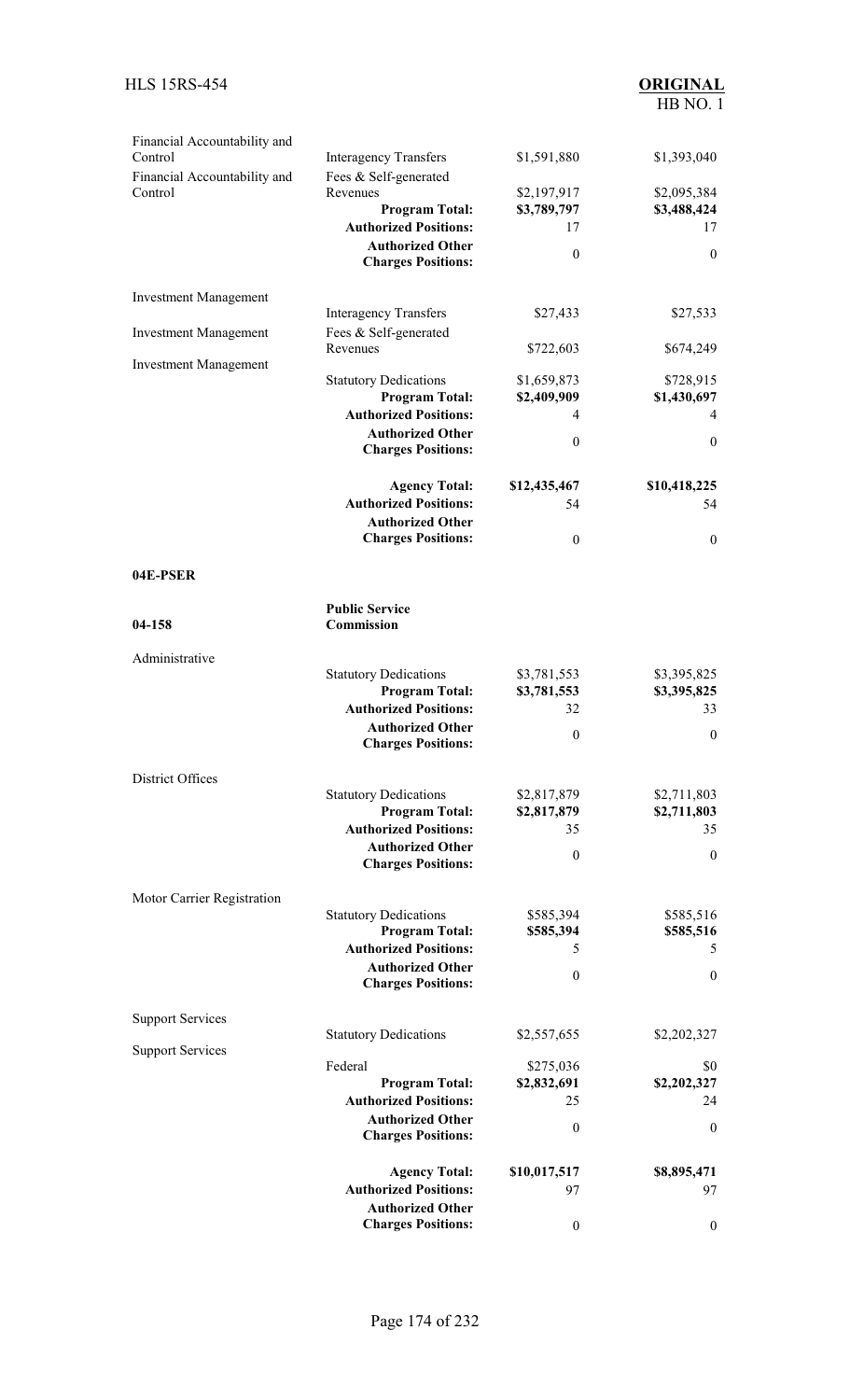| 04-160                                     | Forestry                                              |                    |                    |
|--------------------------------------------|-------------------------------------------------------|--------------------|--------------------|
| Agricultural and Environmental             |                                                       |                    |                    |
| Sciences                                   | <b>State General Fund</b>                             | \$1,106,287        | \$809,270          |
| Agricultural and Environmental             | Fees & Self-generated                                 |                    |                    |
| Sciences                                   | Revenues                                              | \$26,340           | \$57,726           |
| Agricultural and Environmental<br>Sciences | <b>Statutory Dedications</b>                          | \$17,981,924       | \$17,950,159       |
| Agricultural and Environmental<br>Sciences | Federal                                               | \$1,053,614        | \$1,053,118        |
|                                            | <b>Program Total:</b><br><b>Authorized Positions:</b> | \$20,168,165<br>90 | \$19,870,273<br>90 |
|                                            | <b>Authorized Other</b>                               |                    |                    |
|                                            | <b>Charges Positions:</b>                             | 18                 | 18                 |
|                                            |                                                       |                    |                    |
| Agro-Consumer Services                     | <b>State General Fund</b>                             | \$819,785          | \$108,196          |
| Agro-Consumer Services                     | Fees & Self-generated                                 |                    |                    |
|                                            | Revenues                                              | \$547,524          | \$447,524          |
| Agro-Consumer Services                     |                                                       |                    |                    |
|                                            | <b>Statutory Dedications</b>                          | \$5,135,490        | \$5,790,245        |
| Agro-Consumer Services                     | Federal                                               | \$625,643          | \$623,584          |
|                                            | <b>Program Total:</b>                                 | \$7,128,442        | \$6,969,549        |
|                                            | <b>Authorized Positions:</b>                          | 73                 | 72                 |
|                                            | <b>Authorized Other</b>                               | $\mathbf{0}$       | $\theta$           |
|                                            | <b>Charges Positions:</b>                             |                    |                    |
| Animal Health and Food Safety              |                                                       |                    |                    |
|                                            | <b>State General Fund</b>                             | \$4,341,466        | \$3,433,453        |
| Animal Health and Food Safety              | Fees & Self-generated                                 |                    |                    |
|                                            | Revenues                                              | \$4,142,106        | \$3,852,106        |
| Animal Health and Food Safety              | <b>Statutory Dedications</b>                          | \$660,470          | \$695,920          |
| Animal Health and Food Safety              |                                                       |                    |                    |
|                                            | Federal                                               | \$2,603,149        | \$2,727,550        |
|                                            | <b>Program Total:</b>                                 | \$11,747,191       | \$10,709,029       |
|                                            | <b>Authorized Positions:</b>                          | 106                | 105                |
|                                            | <b>Authorized Other</b><br><b>Charges Positions:</b>  | $\boldsymbol{0}$   | $\theta$           |
|                                            |                                                       |                    |                    |
| <b>Auxiliary Account</b>                   | Fees & Self-generated                                 |                    |                    |
|                                            | Revenues                                              | \$1,945,412        | \$949,185          |
| <b>Auxiliary Account</b>                   | <b>Statutory Dedications</b>                          | \$884,034          | \$884,034          |
|                                            | <b>Program Total:</b>                                 | \$2,829,446        | \$1,833,219        |
|                                            | <b>Authorized Positions:</b>                          | 17                 | 17                 |
|                                            | <b>Authorized Other</b>                               | $\mathbf{0}$       | $\boldsymbol{0}$   |
|                                            | <b>Charges Positions:</b>                             |                    |                    |
| Forestry                                   |                                                       |                    |                    |
|                                            | <b>State General Fund</b>                             | \$10,149,420       | \$8,316,584        |
| Forestry                                   |                                                       |                    |                    |
|                                            | <b>Interagency Transfers</b>                          | \$250,000          | \$250,000          |
| Forestry                                   | Fees & Self-generated<br>Revenues                     | \$692,605          | \$692,605          |
| Forestry                                   |                                                       |                    |                    |
|                                            | <b>Statutory Dedications</b>                          | \$2,256,137        | \$2,256,137        |
| Forestry                                   |                                                       |                    |                    |

**Agriculture and**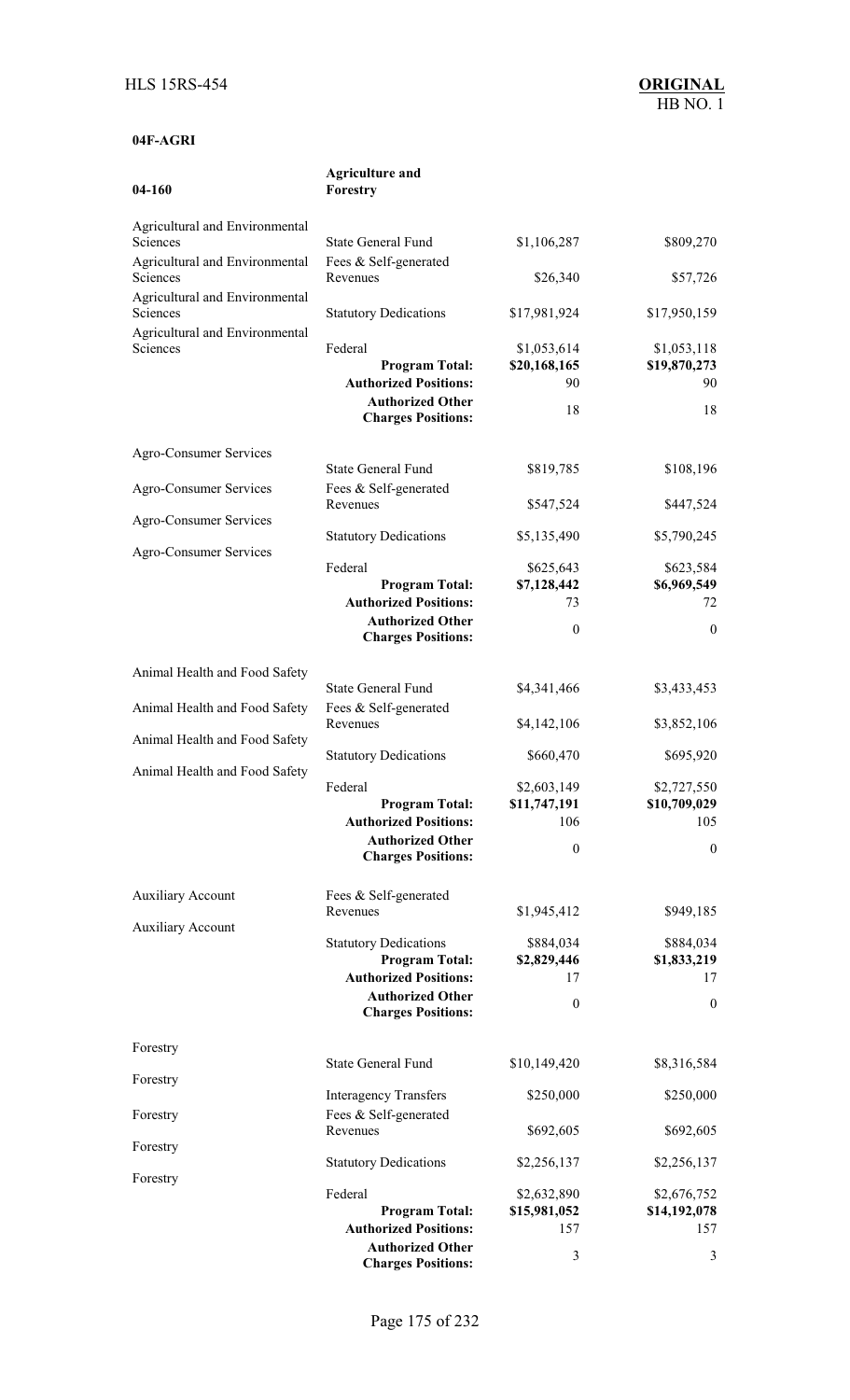| Management and Finance      |                                                                                                                          |                                                        |                                                    |
|-----------------------------|--------------------------------------------------------------------------------------------------------------------------|--------------------------------------------------------|----------------------------------------------------|
| Management and Finance      | <b>State General Fund</b>                                                                                                | \$9,776,571                                            | \$8,400,766                                        |
| Management and Finance      | <b>Interagency Transfers</b><br>Fees & Self-generated                                                                    | \$189,035                                              | \$189,035                                          |
|                             | Revenues                                                                                                                 | \$1,530,011                                            | \$1,202,293                                        |
| Management and Finance      | <b>Statutory Dedications</b>                                                                                             | \$5,762,091                                            | \$5,951,159                                        |
| Management and Finance      | Federal<br><b>Program Total:</b><br><b>Authorized Positions:</b><br><b>Authorized Other</b><br><b>Charges Positions:</b> | \$418,117<br>\$17,675,825<br>104<br>1                  | \$419,283<br>\$16,162,536<br>104<br>$\mathbf{1}$   |
| Soil and Water Conservation |                                                                                                                          |                                                        |                                                    |
| Soil and Water Conservation | <b>State General Fund</b>                                                                                                | \$270,477                                              | \$228,585                                          |
| Soil and Water Conservation | <b>Interagency Transfers</b><br>Fees & Self-generated                                                                    | \$197,910                                              | \$197,910                                          |
| Soil and Water Conservation | Revenues                                                                                                                 | \$30,483                                               | \$30,483                                           |
|                             | Federal<br><b>Program Total:</b><br><b>Authorized Positions:</b><br><b>Authorized Other</b><br><b>Charges Positions:</b> | \$676,488<br>\$1,175,358<br>8<br>$\boldsymbol{0}$      | \$676,488<br>\$1,133,466<br>8<br>$\mathbf{0}$      |
|                             | <b>Agency Total:</b>                                                                                                     | \$76,705,479                                           | \$70,870,150                                       |
|                             | <b>Authorized Positions:</b><br><b>Authorized Other</b>                                                                  | 555                                                    | 553                                                |
|                             | <b>Charges Positions:</b>                                                                                                | 22                                                     | 22                                                 |
| 04G-INSU                    |                                                                                                                          |                                                        |                                                    |
| 04-165                      | <b>Commissioner</b> of<br>Insurance                                                                                      |                                                        |                                                    |
| Administrative              | Fees & Self-generated<br>Revenues                                                                                        | \$12,140,301                                           | \$10,735,030                                       |
| Administrative              | <b>Statutory Dedications</b>                                                                                             | \$30,000                                               | \$30,051                                           |
| Administrative              | Federal<br><b>Program Total:</b><br><b>Authorized Positions:</b><br><b>Authorized Other</b><br><b>Charges Positions:</b> | \$841,684<br>\$13,011,985<br>73<br>$\boldsymbol{0}$    | \$841,037<br>\$11,606,118<br>67<br>$\overline{0}$  |
| Market Compliance           | Fees & Self-generated                                                                                                    |                                                        |                                                    |
| Market Compliance           | Revenues                                                                                                                 | \$18,650,957                                           | \$15,556,060                                       |
| Market Compliance           | <b>Statutory Dedications</b>                                                                                             | \$1,497,809                                            | \$1,402,742                                        |
|                             | Federal<br><b>Program Total:</b><br><b>Authorized Positions:</b><br><b>Authorized Other</b>                              | \$1,000,000<br>\$21,148,766<br>180<br>$\boldsymbol{0}$ | \$1,001,653<br>\$17,960,455<br>153<br>$\mathbf{0}$ |
|                             | <b>Charges Positions:</b><br><b>Agency Total:</b><br><b>Authorized Positions:</b><br><b>Authorized Other</b>             | \$34,160,751<br>253                                    | \$29,566,573<br>220                                |
|                             | <b>Charges Positions:</b>                                                                                                | $\boldsymbol{0}$                                       | $\boldsymbol{0}$                                   |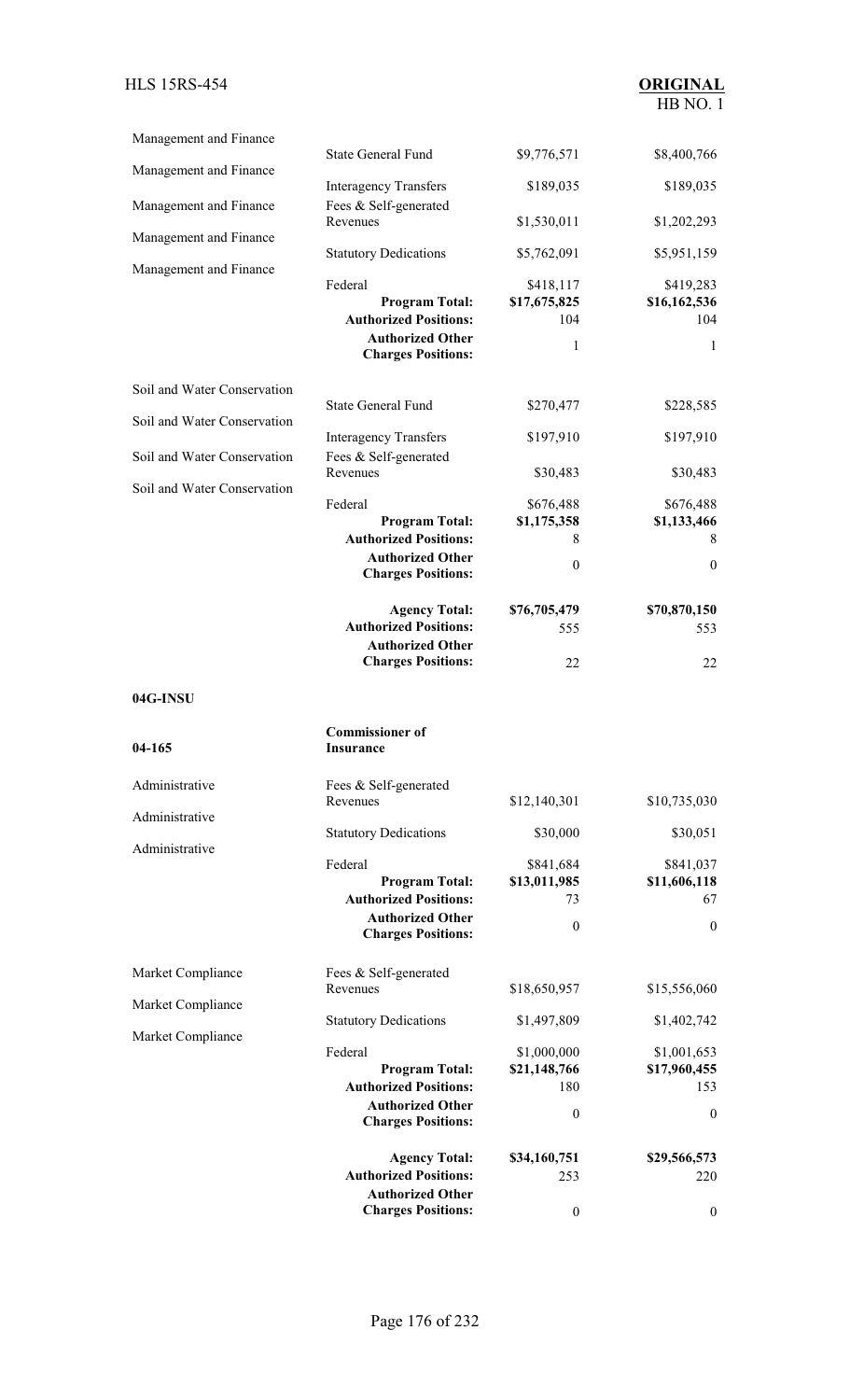### **05A-ECON**

| 05-251                              | <b>Office of the Secretary</b>                                                        |                              |                             |
|-------------------------------------|---------------------------------------------------------------------------------------|------------------------------|-----------------------------|
| Administration                      |                                                                                       |                              |                             |
| Administration                      | <b>State General Fund</b>                                                             | \$6,176,044                  | \$7,210,347                 |
| Administration                      | <b>Interagency Transfers</b><br>Fees & Self-generated                                 | \$2,400,000                  | \$2,300,000                 |
| Administration                      | Revenues                                                                              | \$780,506                    | \$975,624                   |
|                                     | <b>Statutory Dedications</b><br><b>Program Total:</b><br><b>Authorized Positions:</b> | \$13,156,337<br>\$22,512,887 | \$9,523,926<br>\$20,009,897 |
|                                     | <b>Authorized Other</b>                                                               | 34                           | 31                          |
|                                     | <b>Charges Positions:</b>                                                             | $\theta$                     | $\mathbf{0}$                |
|                                     | <b>Agency Total:</b>                                                                  | \$22,512,887                 | \$20,009,897                |
|                                     | <b>Authorized Positions:</b>                                                          | 34                           | 31                          |
|                                     | <b>Authorized Other</b><br><b>Charges Positions:</b>                                  | $\boldsymbol{0}$             | $\boldsymbol{0}$            |
| 05-252                              | <b>Office of Business</b><br>Development                                              |                              |                             |
|                                     |                                                                                       |                              |                             |
| <b>Business Development Program</b> | <b>State General Fund</b>                                                             | \$11,099,607                 | \$9,404,275                 |
| <b>Business Development Program</b> | Fees & Self-generated<br>Revenues                                                     | \$1,783,691                  | \$783,432                   |
| <b>Business Development Program</b> | <b>Statutory Dedications</b>                                                          | \$10,543,359                 | \$9,013,618                 |
| <b>Business Development Program</b> | Federal                                                                               | \$756,948                    | \$0                         |
|                                     | <b>Program Total:</b>                                                                 | \$24,183,605                 | \$19,201,325                |
|                                     | <b>Authorized Positions:</b>                                                          | 66                           | 65                          |
|                                     | <b>Authorized Other</b>                                                               | $\boldsymbol{0}$             | $\mathbf{0}$                |
|                                     | <b>Charges Positions:</b>                                                             |                              |                             |
| <b>Business Incentives Program</b>  | Fees & Self-generated                                                                 |                              |                             |
| <b>Business Incentives Program</b>  | Revenues                                                                              | \$1,010,242                  | \$855,683                   |
| <b>Business Incentives Program</b>  | <b>Statutory Dedications</b>                                                          | \$838,116                    | \$763,155                   |
|                                     | Federal                                                                               | \$9,853,363                  | \$0                         |
|                                     | <b>Program Total:</b>                                                                 | \$11,701,721                 | \$1,618,838                 |
|                                     | <b>Authorized Positions:</b><br><b>Authorized Other</b>                               | 14                           | 14                          |
|                                     | <b>Charges Positions:</b>                                                             | $\boldsymbol{0}$             | $\overline{0}$              |
|                                     | <b>Agency Total:</b>                                                                  | \$35,885,326                 | \$20,820,163                |
|                                     | <b>Authorized Positions:</b>                                                          | 80                           | 79                          |
|                                     | <b>Authorized Other</b><br><b>Charges Positions:</b>                                  |                              |                             |
|                                     |                                                                                       | $\theta$                     | $\mathbf{0}$                |
| 06A-CRAT                            |                                                                                       |                              |                             |
| $06 - 261$                          | <b>Office of the Secretary</b>                                                        |                              |                             |
| Administrative                      | <b>State General Fund</b>                                                             | \$1,279,661                  | \$797,202                   |
| Administrative                      |                                                                                       |                              |                             |
|                                     | <b>Interagency Transfers</b>                                                          | \$1,000                      | \$1,000                     |
|                                     | <b>Program Total:</b><br><b>Authorized Positions:</b>                                 | \$1,280,661<br>8             | \$798,202<br>8              |
|                                     | <b>Authorized Other</b>                                                               |                              |                             |
|                                     | <b>Charges Positions:</b>                                                             | $\boldsymbol{0}$             | $\bf{0}$                    |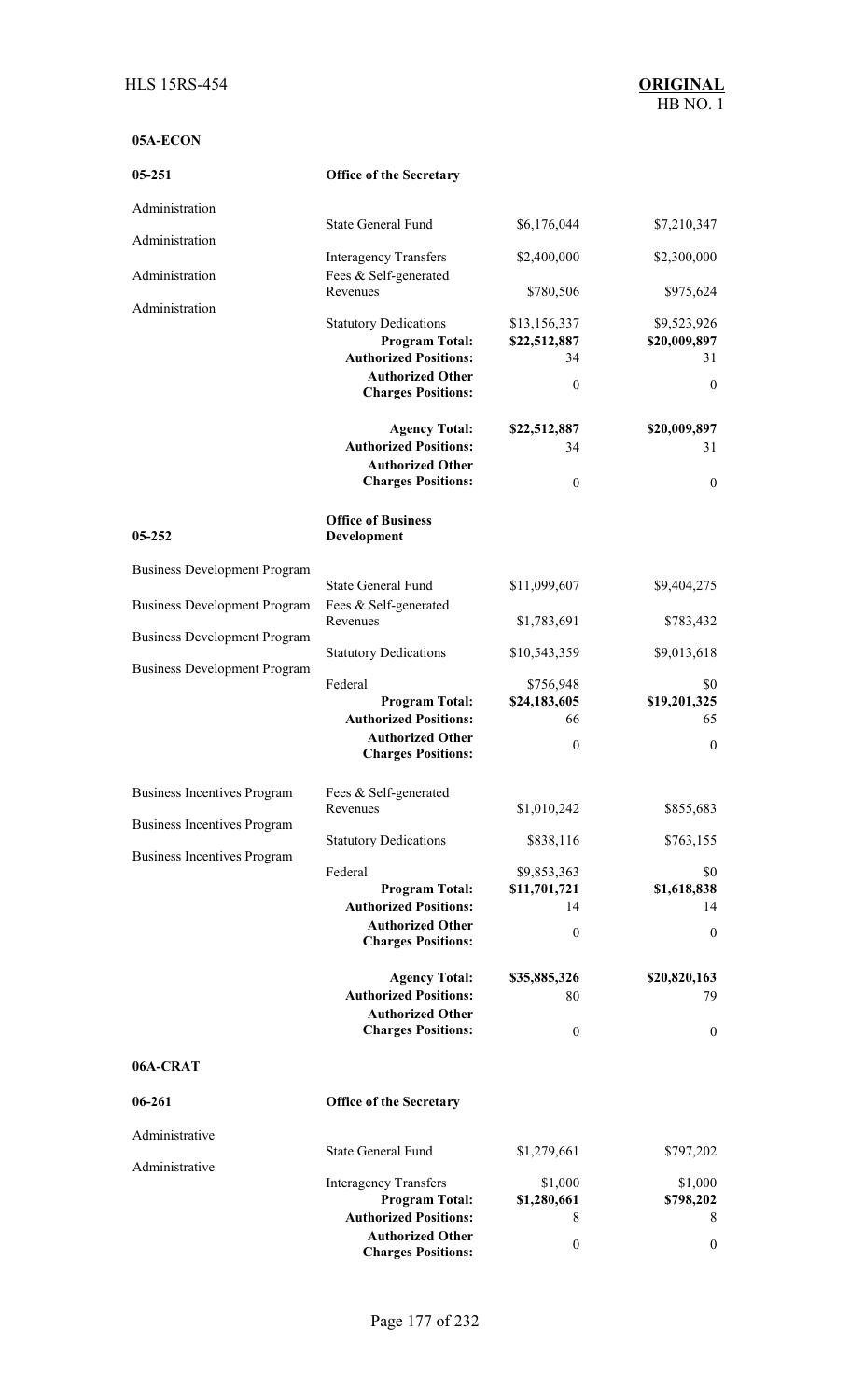| La Seafood Promotion &<br>Marketing Board | <b>Interagency Transfers</b>                             | \$112,085         | \$112,085         |
|-------------------------------------------|----------------------------------------------------------|-------------------|-------------------|
| La Seafood Promotion &                    | Fees & Self-generated                                    |                   |                   |
| Marketing Board<br>La Seafood Promotion & | Revenues                                                 | \$650,169         | \$350,000         |
| Marketing Board                           | <b>Statutory Dedications</b>                             | \$557,739         | \$540,447         |
| La Seafood Promotion &<br>Marketing Board | Federal                                                  | \$470,025         | \$470,773         |
|                                           | <b>Program Total:</b>                                    | \$1,790,018       | \$1,473,305       |
|                                           | <b>Authorized Positions:</b><br><b>Authorized Other</b>  | 4                 | 3                 |
|                                           | <b>Charges Positions:</b>                                | $\boldsymbol{0}$  | $\mathbf{0}$      |
| Management and Finance                    |                                                          |                   |                   |
| Management and Finance                    | <b>State General Fund</b>                                | \$2,496,261       | \$2,497,101       |
|                                           | <b>Interagency Transfers</b>                             | \$1,002,580       | \$1,002,580       |
|                                           | <b>Program Total:</b><br><b>Authorized Positions:</b>    | \$3,498,841<br>36 | \$3,499,681<br>36 |
|                                           | <b>Authorized Other</b>                                  |                   |                   |
|                                           | <b>Charges Positions:</b>                                | 2                 | $\overline{2}$    |
|                                           | <b>Agency Total:</b>                                     | \$6,569,520       | \$5,771,188       |
|                                           | <b>Authorized Positions:</b><br><b>Authorized Other</b>  | 48                | 47                |
|                                           | <b>Charges Positions:</b>                                | $\overline{2}$    | 2                 |
| $06 - 262$                                | <b>CRT</b> - Office of the State<br>Library of Louisiana |                   |                   |
| <b>Library Services</b>                   |                                                          |                   |                   |
| <b>Library Services</b>                   | <b>State General Fund</b>                                | \$5,185,294       | \$3,575,459       |
|                                           | <b>Interagency Transfers</b>                             | \$426,349         | \$426,349         |
| <b>Library Services</b>                   | Fees & Self-generated<br>Revenues                        | \$90,000          | \$90,000          |
| Library Services                          | Federal                                                  | \$3,099,513       | \$3,126,771       |
|                                           | <b>Program Total:</b>                                    | \$8,801,156       | \$7,218,579       |
|                                           | <b>Authorized Positions:</b><br><b>Authorized Other</b>  | 51                | 50                |
|                                           | <b>Charges Positions:</b>                                | $\boldsymbol{0}$  | $\mathbf{0}$      |
|                                           | <b>Agency Total:</b>                                     | \$8,801,156       | \$7,218,579       |
|                                           | <b>Authorized Positions:</b>                             | 51                | 50                |
|                                           | <b>Authorized Other</b><br><b>Charges Positions:</b>     | $\boldsymbol{0}$  | $\boldsymbol{0}$  |
| 06-263                                    | Office of the State<br><b>Museum</b>                     |                   |                   |
| Museum                                    |                                                          |                   |                   |
| Museum                                    | <b>State General Fund</b>                                | \$5,365,470       | \$4,802,105       |
|                                           | <b>Interagency Transfers</b>                             | \$1,115,565       | \$1,115,565       |
| Museum                                    | Fees & Self-generated<br>Revenues                        | \$454,454         | \$168,451         |
|                                           | <b>Program Total:</b>                                    | \$6,935,489       | \$6,086,121       |
|                                           | <b>Authorized Positions:</b>                             | 79                | 79                |
|                                           | <b>Authorized Other</b><br><b>Charges Positions:</b>     | $\theta$          | $\mathbf{0}$      |
|                                           | <b>Agency Total:</b>                                     | \$6,935,489       | \$6,086,121       |
|                                           | <b>Authorized Positions:</b>                             | 79                | 79                |
|                                           | <b>Authorized Other</b>                                  |                   |                   |
|                                           | <b>Charges Positions:</b>                                | $\boldsymbol{0}$  | $\boldsymbol{0}$  |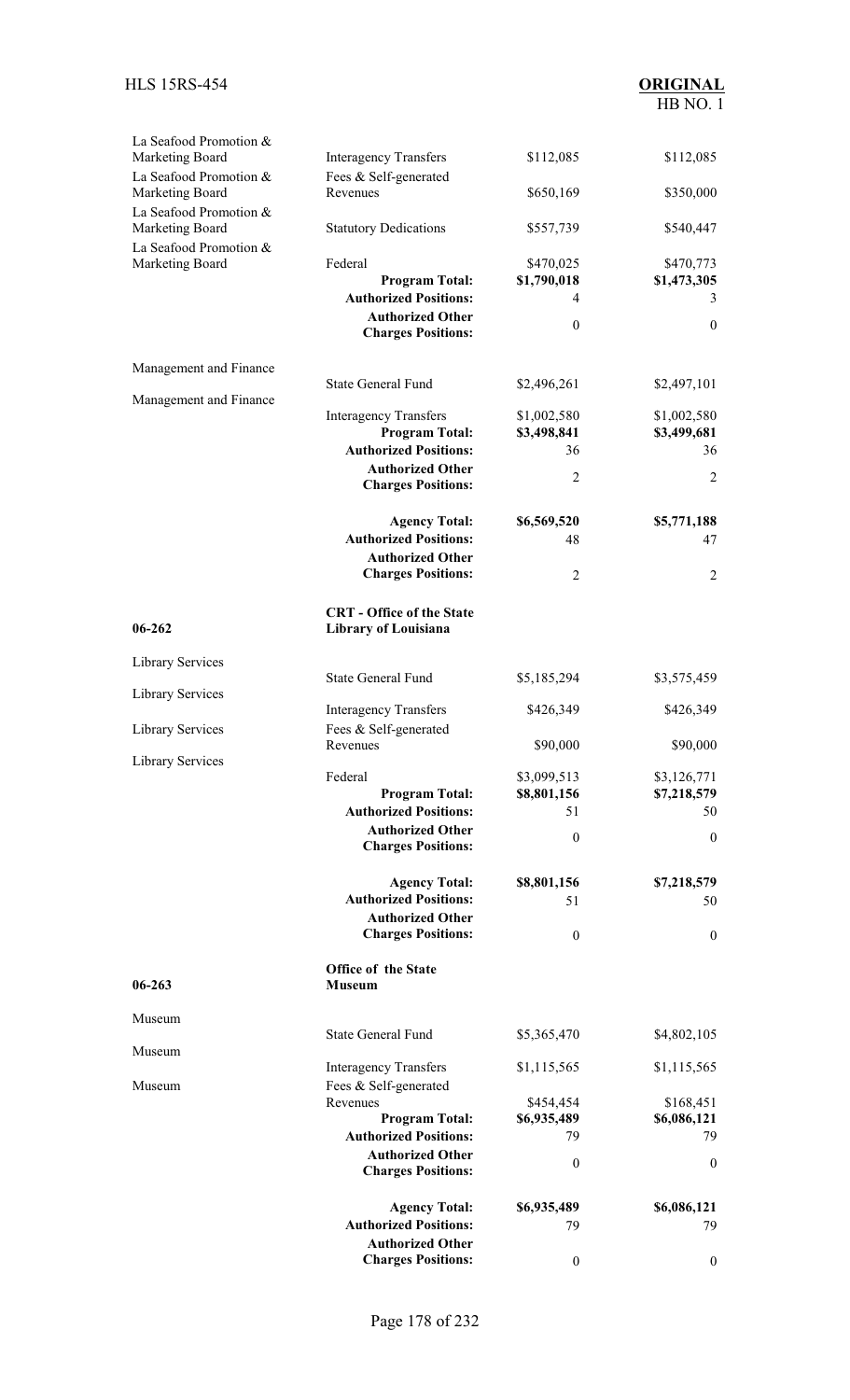| 06-264                      | <b>Office of State Parks</b>                         |                             |                             |
|-----------------------------|------------------------------------------------------|-----------------------------|-----------------------------|
| Parks and Recreation        |                                                      |                             |                             |
|                             | <b>State General Fund</b>                            | \$19,757,834                | \$16,771,669                |
| Parks and Recreation        | <b>Interagency Transfers</b>                         | \$301,554                   | \$152,225                   |
| Parks and Recreation        | Fees & Self-generated                                |                             |                             |
| Parks and Recreation        | Revenues                                             | \$1,180,531                 | \$1,181,488                 |
|                             | <b>Statutory Dedications</b>                         | \$9,882,753                 | \$9,849,512                 |
| Parks and Recreation        | Federal                                              |                             |                             |
|                             | <b>Program Total:</b>                                | \$1,392,429<br>\$32,515,101 | \$1,377,606<br>\$29,332,500 |
|                             | <b>Authorized Positions:</b>                         | 351                         | 346                         |
|                             | <b>Authorized Other</b>                              |                             |                             |
|                             | <b>Charges Positions:</b>                            | 13                          | 13                          |
|                             | <b>Agency Total:</b>                                 | \$32,515,101                | \$29,332,500                |
|                             | <b>Authorized Positions:</b>                         | 351                         | 346                         |
|                             | <b>Authorized Other</b>                              |                             |                             |
|                             | <b>Charges Positions:</b>                            | 13                          | 13                          |
| 06-265                      | <b>Office of Cultural</b><br>Development             |                             |                             |
| Administrative              |                                                      |                             |                             |
|                             | <b>State General Fund</b>                            | \$651,702                   | \$661,670                   |
|                             | <b>Program Total:</b>                                | \$651,702                   | \$661,670                   |
|                             | <b>Authorized Positions:</b>                         | 4                           | 4                           |
|                             | <b>Authorized Other</b>                              | 1                           | $\mathbf{1}$                |
|                             | <b>Charges Positions:</b>                            |                             |                             |
| Arts                        | <b>State General Fund</b>                            | \$146,158                   | \$150,993                   |
| Arts                        | <b>Interagency Transfers</b>                         | \$2,077,442                 | \$2,077,442                 |
|                             | Fees & Self-generated                                |                             |                             |
| Arts                        | Revenues                                             | \$12,500                    | \$12,500                    |
| Arts                        | Federal                                              | \$824,567                   | \$841,284                   |
|                             | <b>Program Total:</b>                                | \$3,060,667                 | \$3,082,219                 |
|                             | <b>Authorized Positions:</b>                         | 7                           | 7                           |
|                             | <b>Authorized Other</b><br><b>Charges Positions:</b> | $\theta$                    | $\boldsymbol{0}$            |
|                             |                                                      |                             |                             |
| <b>Cultural Development</b> | <b>State General Fund</b>                            | \$1,312,944                 | \$1,132,580                 |
| Cultural Development        |                                                      |                             |                             |
|                             | <b>Interagency Transfers</b>                         | \$825,000                   | \$525,000                   |
| <b>Cultural Development</b> | Fees & Self-generated<br>Revenues                    | \$116,706                   | \$111,500                   |
| <b>Cultural Development</b> |                                                      |                             |                             |
| <b>Cultural Development</b> | <b>Statutory Dedications</b>                         | \$25,000                    | \$25,000                    |
|                             | Federal                                              | \$1,235,008                 | \$1,254,225                 |
|                             | <b>Program Total:</b>                                | \$3,514,658                 | \$3,048,305                 |
|                             | <b>Authorized Positions:</b>                         | 15                          | 15                          |
|                             | <b>Authorized Other</b><br><b>Charges Positions:</b> | 10                          | 10                          |
|                             | <b>Agency Total:</b>                                 | \$7,227,027                 | \$6,792,194                 |
|                             | <b>Authorized Positions:</b>                         | 26                          | 26                          |
|                             | <b>Authorized Other</b>                              |                             |                             |
|                             | <b>Charges Positions:</b>                            | 11                          | 11                          |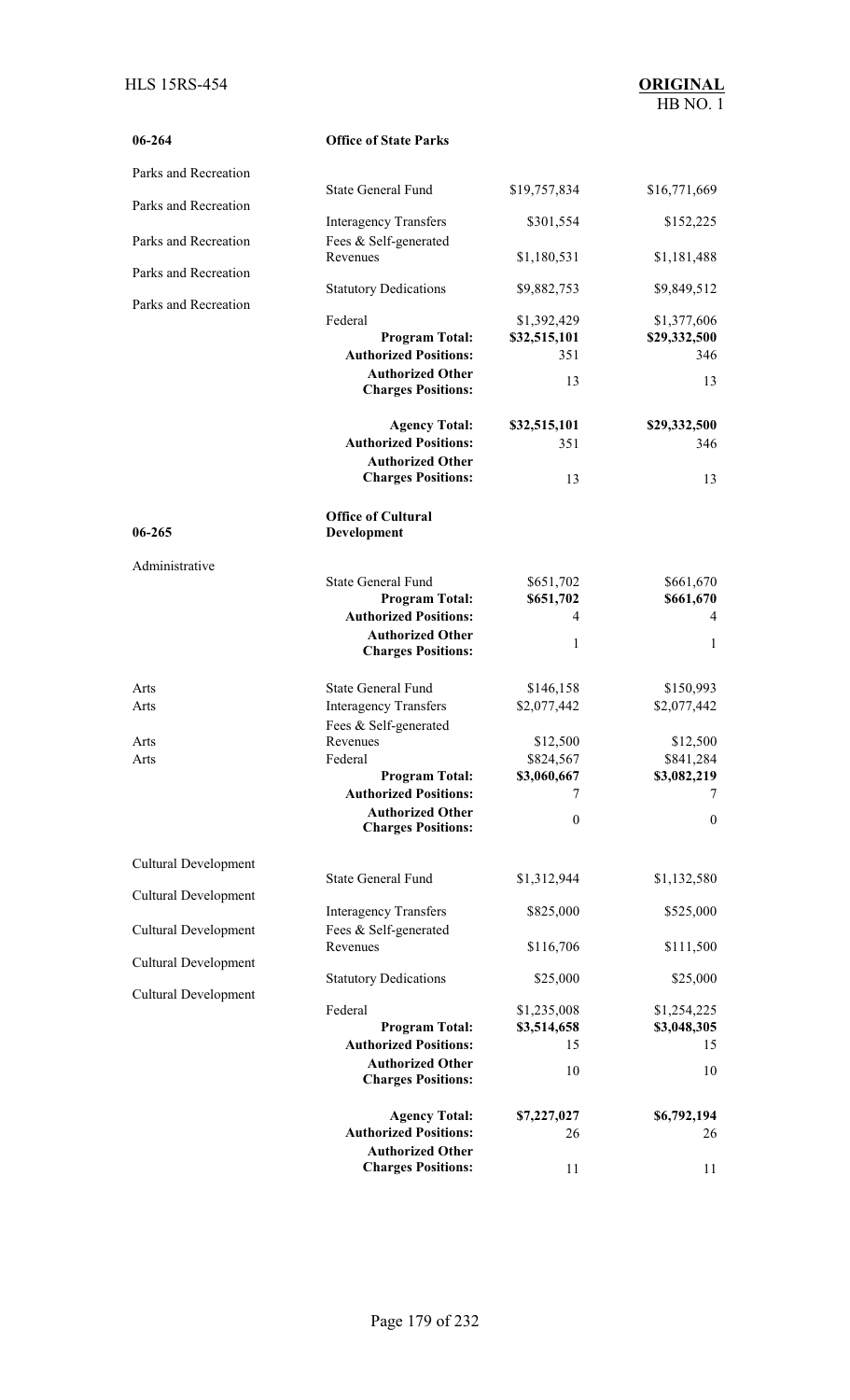| 06-267                                                          | <b>Office of Tourism</b>                                                                                                                           |                                                      |                                                     |
|-----------------------------------------------------------------|----------------------------------------------------------------------------------------------------------------------------------------------------|------------------------------------------------------|-----------------------------------------------------|
| Administrative                                                  | Fees & Self-generated<br>Revenues<br><b>Program Total:</b><br><b>Authorized Positions:</b><br><b>Authorized Other</b><br><b>Charges Positions:</b> | \$1,716,170<br>\$1,716,170<br>8<br>$\mathbf{0}$      | \$1,843,530<br>\$1,843,530<br>8<br>$\mathbf{0}$     |
| Marketing                                                       |                                                                                                                                                    |                                                      |                                                     |
| Marketing                                                       | <b>State General Fund</b>                                                                                                                          | \$350,000                                            | \$0                                                 |
| Marketing                                                       | <b>Interagency Transfers</b><br>Fees & Self-generated                                                                                              | \$123,216                                            | \$43,216                                            |
| Marketing                                                       | Revenues                                                                                                                                           | \$19,024,932                                         | \$17,820,123                                        |
| Marketing                                                       | <b>Statutory Dedications</b>                                                                                                                       | \$4,012,000                                          | \$12,000                                            |
|                                                                 | Federal<br><b>Program Total:</b><br><b>Authorized Positions:</b><br><b>Authorized Other</b><br><b>Charges Positions:</b>                           | \$147,660<br>\$23,657,808<br>9<br>3                  | \$147,660<br>\$18,022,999<br>9<br>3                 |
| <b>Welcome Centers</b>                                          | Fees & Self-generated<br>Revenues<br><b>Program Total:</b><br><b>Authorized Positions:</b><br><b>Authorized Other</b><br><b>Charges Positions:</b> | \$3,427,956<br>\$3,427,956<br>51<br>$\boldsymbol{0}$ | \$3,452,803<br>\$3,452,803<br>51<br>$\theta$        |
|                                                                 | <b>Agency Total:</b><br><b>Authorized Positions:</b><br><b>Authorized Other</b><br><b>Charges Positions:</b>                                       | \$28,801,934<br>68<br>3                              | \$23,319,332<br>68<br>3                             |
| 07A-DOTD                                                        |                                                                                                                                                    |                                                      |                                                     |
| $07 - 273$                                                      | <b>DOTD</b> - Administration                                                                                                                       |                                                      |                                                     |
| Office of Management and<br>Finance<br>Office of Management and | Fees & Self-generated<br>Revenues                                                                                                                  | \$27,900                                             | \$27,900                                            |
| Finance                                                         | <b>Statutory Dedications</b><br><b>Program Total:</b><br><b>Authorized Positions:</b><br><b>Authorized Other</b><br><b>Charges Positions:</b>      | \$41,359,852<br>\$41,387,752<br>154<br>$\mathbf{0}$  | \$38,271,388<br>\$38,299,288<br>115<br>$\mathbf{0}$ |
| Office of the Secretary                                         |                                                                                                                                                    |                                                      |                                                     |
|                                                                 | <b>Statutory Dedications</b><br><b>Program Total:</b><br><b>Authorized Positions:</b><br><b>Authorized Other</b><br><b>Charges Positions:</b>      | \$5,530,670<br>\$5,530,670<br>36<br>$\mathbf{0}$     | \$7,173,905<br>\$7,173,905<br>48<br>$\mathbf{0}$    |
|                                                                 | <b>Agency Total:</b><br><b>Authorized Positions:</b><br><b>Authorized Other</b><br><b>Charges Positions:</b>                                       | \$46,918,422<br>190<br>$\boldsymbol{0}$              | \$45,473,193<br>163<br>$\mathbf{0}$                 |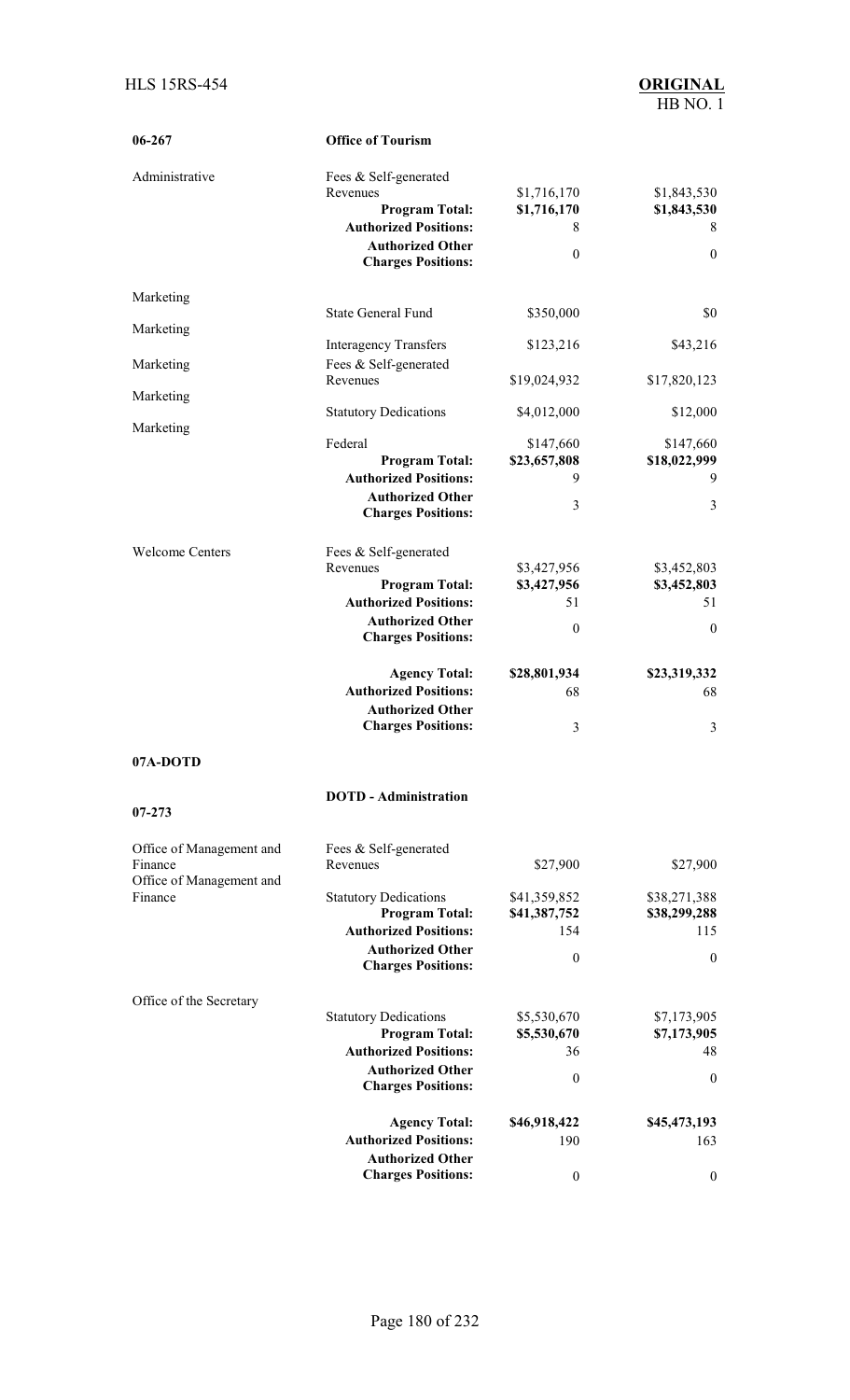| $07 - 276$            | <b>DOTD</b> - Engineering<br>and Operations                                                                                                   |                                                      |                                                      |
|-----------------------|-----------------------------------------------------------------------------------------------------------------------------------------------|------------------------------------------------------|------------------------------------------------------|
| Aviation              | <b>Statutory Dedications</b><br><b>Program Total:</b><br><b>Authorized Positions:</b><br><b>Authorized Other</b><br><b>Charges Positions:</b> | \$1,394,315<br>\$1,394,315<br>12<br>$\boldsymbol{0}$ | \$1,424,413<br>\$1,424,413<br>12<br>$\boldsymbol{0}$ |
| Engineering           | <b>Interagency Transfers</b>                                                                                                                  | \$2,500,000                                          | \$2,500,000                                          |
| Engineering           | Fees & Self-generated<br>Revenues                                                                                                             |                                                      |                                                      |
| Engineering           |                                                                                                                                               | \$2,778,690                                          | \$2,778,690                                          |
| Engineering           | <b>Statutory Dedications</b>                                                                                                                  | \$79,396,403                                         | \$79,631,035                                         |
|                       | Federal<br><b>Program Total:</b><br><b>Authorized Positions:</b><br><b>Authorized Other</b><br><b>Charges Positions:</b>                      | \$988,125<br>\$85,663,218<br>543<br>$\mathbf{0}$     | \$988,125<br>\$85,897,850<br>541<br>$\boldsymbol{0}$ |
| Multimodal Planning   |                                                                                                                                               |                                                      |                                                      |
| Multimodal Planning   | <b>Interagency Transfers</b><br>Fees & Self-generated<br>Revenues                                                                             | \$6,199,984<br>\$2,339,064                           | \$4,910,000<br>\$2,347,164                           |
| Multimodal Planning   |                                                                                                                                               |                                                      |                                                      |
| Multimodal Planning   | <b>Statutory Dedications</b><br>Federal                                                                                                       | \$23,801,940<br>\$23,029,036                         | \$26,767,237<br>\$19,065,436                         |
|                       | <b>Program Total:</b><br><b>Authorized Positions:</b>                                                                                         | \$55,370,024<br>86                                   | \$53,089,837<br>86                                   |
|                       | <b>Authorized Other</b><br><b>Charges Positions:</b>                                                                                          | $\boldsymbol{0}$                                     | $\boldsymbol{0}$                                     |
| Operations            |                                                                                                                                               |                                                      |                                                      |
| Operations            | <b>Interagency Transfers</b><br>Fees & Self-generated                                                                                         | \$4,500,000                                          | \$4,500,000                                          |
| Operations            | Revenues                                                                                                                                      | \$21,109,025                                         | \$23,030,283                                         |
| Operations            | <b>Statutory Dedications</b>                                                                                                                  | \$360,121,223                                        | \$359,083,513                                        |
|                       | Federal<br><b>Program Total:</b><br><b>Authorized Positions:</b>                                                                              | \$2,744,250<br>\$388,474,498<br>3,410                | \$2,744,250<br>\$389,358,046<br>3,403                |
|                       | <b>Authorized Other</b><br><b>Charges Positions:</b>                                                                                          | $\boldsymbol{0}$                                     | $\mathbf{0}$                                         |
|                       | <b>Agency Total:</b><br><b>Authorized Positions:</b>                                                                                          | \$530,902,055<br>4,051                               | \$529,770,146<br>4,042                               |
|                       | <b>Authorized Other</b>                                                                                                                       |                                                      |                                                      |
| 08A-CORR              | <b>Charges Positions:</b>                                                                                                                     | $\boldsymbol{0}$                                     | $\boldsymbol{0}$                                     |
|                       |                                                                                                                                               |                                                      |                                                      |
| 08-400                | Corrections-<br>Administration                                                                                                                |                                                      |                                                      |
| <b>Adult Services</b> |                                                                                                                                               |                                                      |                                                      |
|                       | State General Fund<br><b>Program Total:</b><br><b>Authorized Positions:</b><br><b>Authorized Other</b>                                        | \$50,870,959<br>\$50,870,959<br>94                   | \$38,943,657<br>\$38,943,657<br>103                  |
|                       | <b>Charges Positions:</b>                                                                                                                     | $\boldsymbol{0}$                                     | $\boldsymbol{0}$                                     |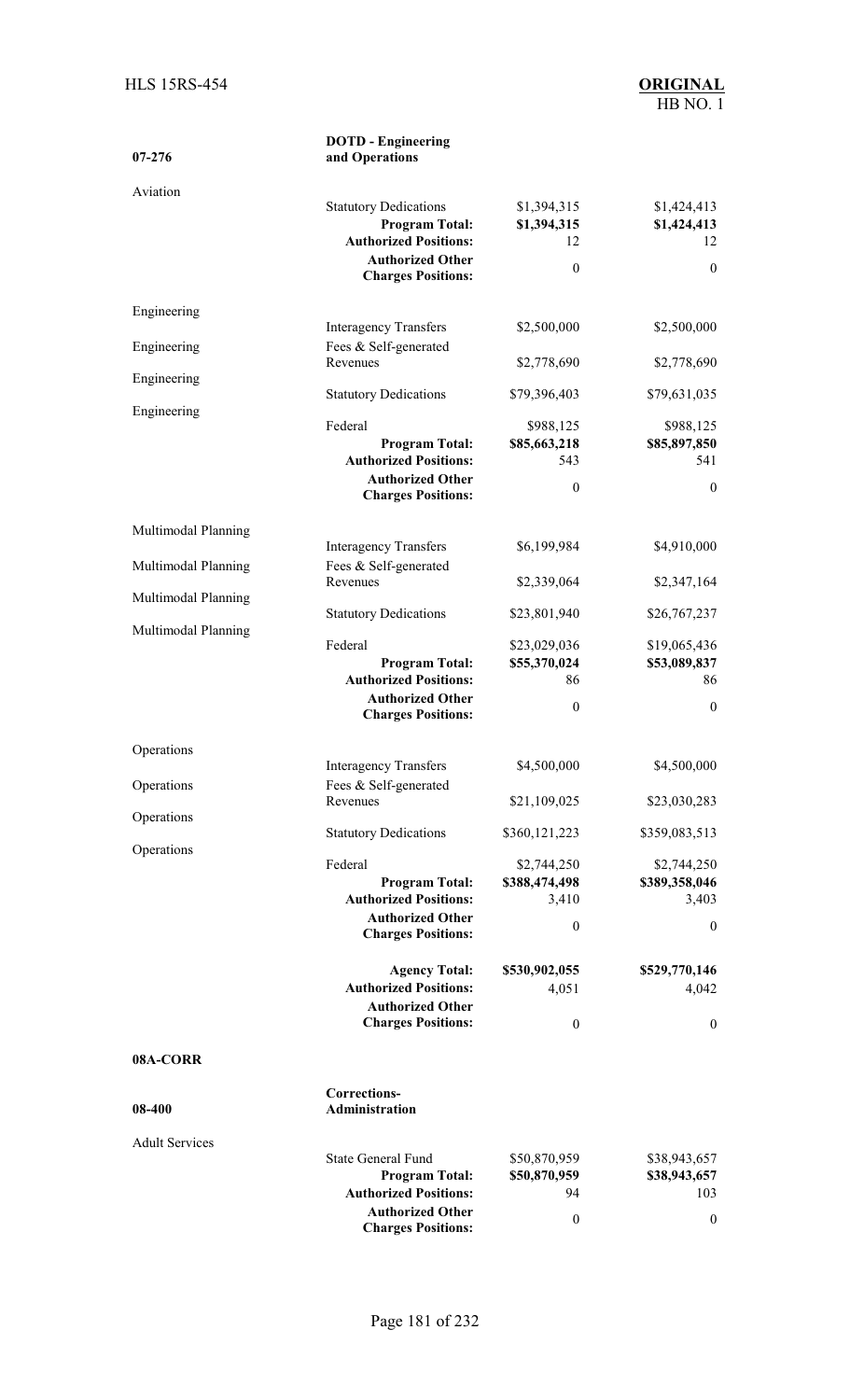| Board of Pardons and Parole                                     | <b>State General Fund</b><br><b>Program Total:</b>                                   | \$1,065,382<br>\$1,065,382        | \$1,048,385<br>\$1,048,385        |
|-----------------------------------------------------------------|--------------------------------------------------------------------------------------|-----------------------------------|-----------------------------------|
|                                                                 | <b>Authorized Positions:</b><br><b>Authorized Other</b><br><b>Charges Positions:</b> | 17<br>$\boldsymbol{0}$            | 17<br>$\boldsymbol{0}$            |
| Office of Management and<br>Finance                             | <b>State General Fund</b>                                                            | \$24,172,177                      | \$26,525,313                      |
| Office of Management and<br>Finance                             | <b>Interagency Transfers</b>                                                         | \$8,391,013                       | \$1,926,617                       |
| Office of Management and<br>Finance<br>Office of Management and | Fees & Self-generated<br>Revenues                                                    | \$565,136                         | \$1,565,136                       |
| Finance                                                         | Federal<br><b>Program Total:</b><br><b>Authorized Positions:</b>                     | \$1,480,697<br>\$34,609,023<br>54 | \$1,480,697<br>\$31,497,763<br>38 |
|                                                                 | <b>Authorized Other</b><br><b>Charges Positions:</b>                                 | $\boldsymbol{0}$                  | $\boldsymbol{0}$                  |
| Office of the Secretary                                         | <b>State General Fund</b>                                                            | \$2,923,405                       | \$2,877,544                       |
|                                                                 | <b>Program Total:</b>                                                                | \$2,923,405                       | \$2,877,544                       |
|                                                                 | <b>Authorized Positions:</b>                                                         | 25                                | 25                                |
|                                                                 | <b>Authorized Other</b><br><b>Charges Positions:</b>                                 | $\mathbf{0}$                      | $\mathbf{0}$                      |
|                                                                 | <b>Agency Total:</b>                                                                 | \$89,468,769                      | \$74,367,349                      |
|                                                                 | <b>Authorized Positions:</b><br><b>Authorized Other</b>                              | 190                               | 183                               |
|                                                                 | <b>Charges Positions:</b>                                                            | $\mathbf{0}$                      | $\boldsymbol{0}$                  |
| 08-402                                                          | Louisiana State<br>Penitentiary                                                      |                                   |                                   |
| Administration                                                  |                                                                                      |                                   |                                   |
| Administration                                                  | State General Fund                                                                   | \$13,569,204                      | \$15,658,070                      |
|                                                                 | <b>Interagency Transfers</b>                                                         | \$50,950                          | \$0                               |
|                                                                 | <b>Program Total:</b><br><b>Authorized Positions:</b>                                | \$13,620,154<br>26                | \$15,658,070<br>17                |
|                                                                 | <b>Authorized Other</b><br><b>Charges Positions:</b>                                 | $\boldsymbol{0}$                  | $\boldsymbol{0}$                  |
| <b>Auxiliary Account</b>                                        | Fees & Self-generated                                                                |                                   |                                   |
|                                                                 | Revenues<br><b>Program Total:</b>                                                    | \$5,545,030<br>\$5,545,030        | \$5,549,866<br>\$5,549,866        |
|                                                                 | <b>Authorized Positions:</b>                                                         | 13                                | 13                                |
|                                                                 | <b>Authorized Other</b><br><b>Charges Positions:</b>                                 | $\boldsymbol{0}$                  | $\boldsymbol{0}$                  |
| Incarceration                                                   |                                                                                      |                                   |                                   |
| Incarceration                                                   | <b>State General Fund</b>                                                            | \$110,939,122                     | \$109,305,463                     |
| Incarceration                                                   | <b>Interagency Transfers</b><br>Fees & Self-generated                                | \$2,452,945                       | \$172,500                         |
|                                                                 | Revenues                                                                             | \$1,774,050                       | \$1,774,050                       |
|                                                                 | <b>Program Total:</b><br><b>Authorized Positions:</b>                                | \$115,166,117<br>1400             | \$111,252,013<br>1398             |
|                                                                 | <b>Authorized Other</b><br><b>Charges Positions:</b>                                 | $\boldsymbol{0}$                  | $\boldsymbol{0}$                  |
|                                                                 | <b>Agency Total:</b>                                                                 | \$134,331,301                     | \$132,459,949                     |
|                                                                 | <b>Authorized Positions:</b>                                                         | 1439                              | 1428                              |
|                                                                 | <b>Authorized Other</b><br><b>Charges Positions:</b>                                 | $\boldsymbol{0}$                  | $\boldsymbol{0}$                  |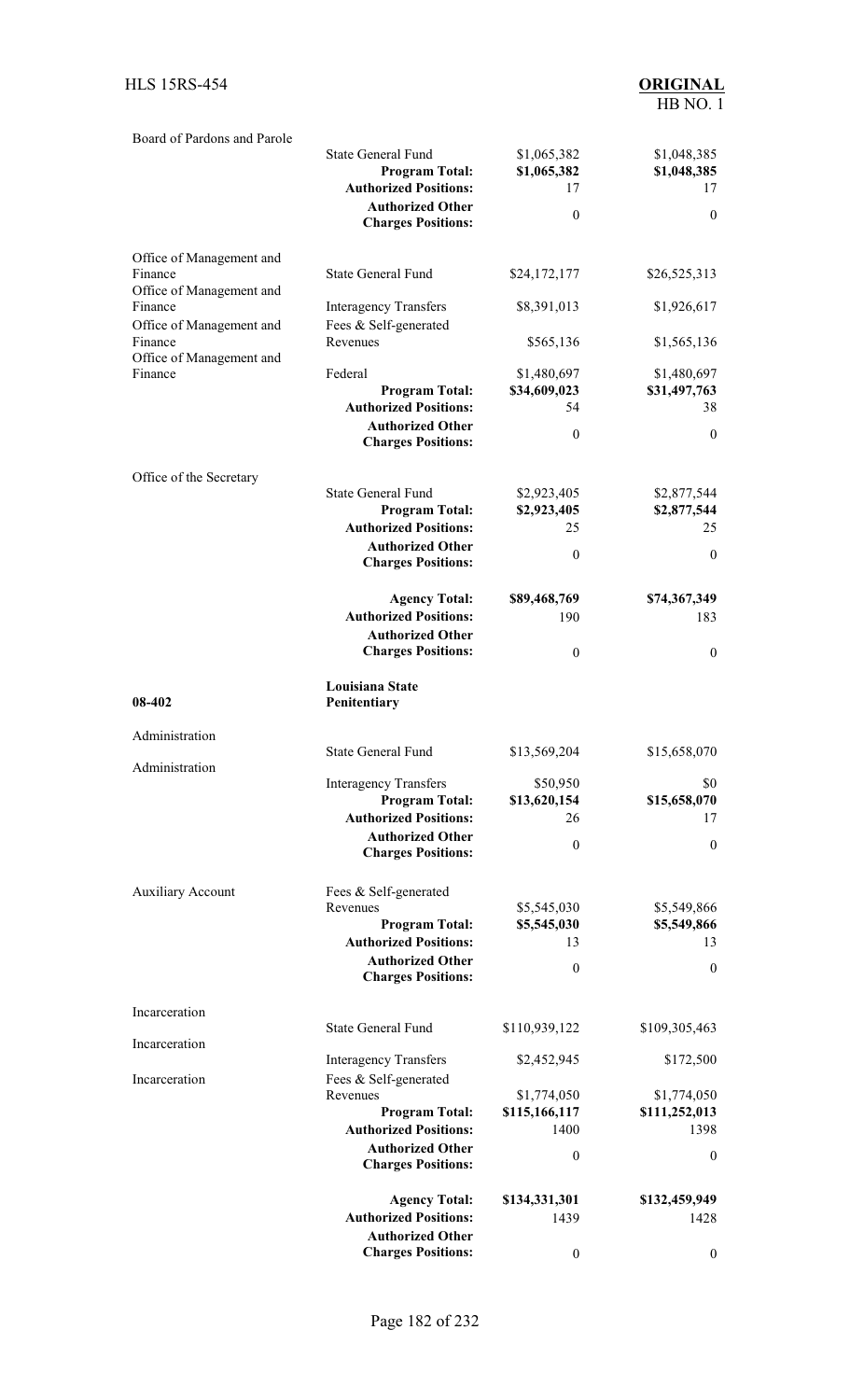| 08-405                   | <b>Avoyelles Correctional</b><br>Center                 |                            |                            |
|--------------------------|---------------------------------------------------------|----------------------------|----------------------------|
| Administration           |                                                         |                            |                            |
|                          | <b>State General Fund</b>                               | \$2,931,598                | \$3,156,484                |
| Administration           | <b>Interagency Transfers</b><br><b>Program Total:</b>   | \$68,327<br>\$2,999,925    | \$0<br>\$3,156,484         |
|                          | <b>Authorized Positions:</b><br><b>Authorized Other</b> | 10                         | 7                          |
|                          | <b>Charges Positions:</b>                               | $\boldsymbol{0}$           | $\mathbf{0}$               |
| <b>Auxiliary Account</b> | Fees & Self-generated                                   |                            |                            |
|                          | Revenues<br><b>Program Total:</b>                       | \$1,657,967<br>\$1,657,967 | \$1,635,222<br>\$1,635,222 |
|                          | <b>Authorized Positions:</b>                            | $\overline{4}$             | 4                          |
|                          | <b>Authorized Other</b><br><b>Charges Positions:</b>    | $\theta$                   | $\mathbf{0}$               |
| Incarceration            |                                                         |                            |                            |
| Incarceration            | <b>State General Fund</b>                               | \$24,689,950               | \$23,597,423               |
| Incarceration            | <b>Interagency Transfers</b><br>Fees & Self-generated   | \$308,958                  | \$144,859                  |
|                          | Revenues                                                | \$395,000                  | \$395,000                  |
|                          | <b>Program Total:</b><br><b>Authorized Positions:</b>   | \$25,393,908<br>309        | \$24,137,282<br>309        |
|                          | <b>Authorized Other</b>                                 |                            |                            |
|                          | <b>Charges Positions:</b>                               | $\boldsymbol{0}$           | $\boldsymbol{0}$           |
|                          | <b>Agency Total:</b>                                    | \$30,051,800               | \$28,928,988               |
|                          | <b>Authorized Positions:</b>                            | 323                        | 320                        |
|                          | <b>Authorized Other</b><br><b>Charges Positions:</b>    | $\theta$                   | $\mathbf{0}$               |
| 08-406                   | Louisiana Correctional<br><b>Institute For Women</b>    |                            |                            |
| Administration           | <b>State General Fund</b>                               | \$1,692,060                | \$1,681,484                |
| Administration           | <b>Interagency Transfers</b>                            | \$16,694                   | \$0                        |
|                          | <b>Program Total:</b>                                   | \$1,708,754                | \$1,681,484                |
|                          | <b>Authorized Positions:</b>                            | 7                          | 5                          |
|                          | <b>Authorized Other</b><br><b>Charges Positions:</b>    | $\theta$                   | $\mathbf{0}$               |
| <b>Auxiliary Account</b> | Fees & Self-generated                                   |                            |                            |
|                          | Revenues<br><b>Program Total:</b>                       | \$1,491,734<br>\$1,491,734 | \$1,487,328<br>\$1,487,328 |
|                          | <b>Authorized Positions:</b>                            | 4                          | 4                          |
|                          | <b>Authorized Other</b><br><b>Charges Positions:</b>    | $\boldsymbol{0}$           | $\boldsymbol{0}$           |
| Incarceration            | <b>State General Fund</b>                               | \$18,753,019               | \$18,488,661               |
| Incarceration            |                                                         |                            |                            |
|                          | <b>Interagency Transfers</b>                            | \$430,665                  | \$93,859                   |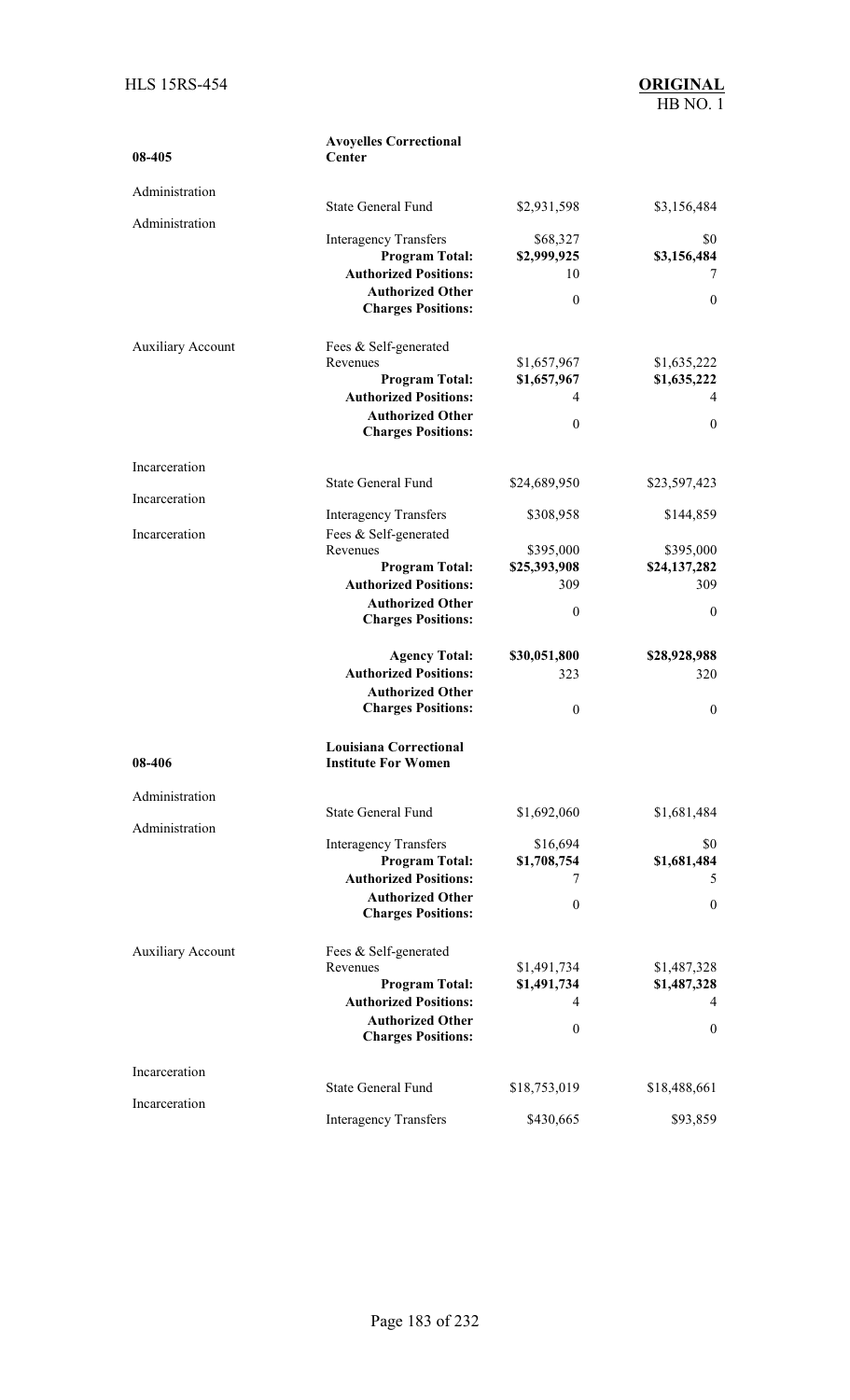| Incarceration                                                    | Fees & Self-generated<br>Revenues<br><b>Program Total:</b><br><b>Authorized Positions:</b><br><b>Authorized Other</b><br><b>Charges Positions:</b> | \$250,127<br>\$19,433,811<br>255<br>$\boldsymbol{0}$ | \$250,127<br>\$18,832,647<br>255<br>$\mathbf{0}$ |
|------------------------------------------------------------------|----------------------------------------------------------------------------------------------------------------------------------------------------|------------------------------------------------------|--------------------------------------------------|
|                                                                  | <b>Agency Total:</b><br><b>Authorized Positions:</b><br><b>Authorized Other</b><br><b>Charges Positions:</b>                                       | \$22,634,299<br>266<br>$\boldsymbol{0}$              | \$22,001,459<br>264<br>$\mathbf{0}$              |
| 08-407                                                           | <b>Winn Correctional</b><br>Center                                                                                                                 |                                                      |                                                  |
| Administration                                                   |                                                                                                                                                    |                                                      |                                                  |
| Administration                                                   | <b>State General Fund</b><br>Fees & Self-generated                                                                                                 | \$148,813                                            | \$120,100                                        |
|                                                                  | Revenues<br><b>Program Total:</b>                                                                                                                  | \$124,782<br>\$273,595                               | \$124,782<br>\$244,882                           |
|                                                                  | <b>Authorized Positions:</b>                                                                                                                       | $\boldsymbol{0}$                                     | $\mathbf{0}$                                     |
|                                                                  | <b>Authorized Other</b><br><b>Charges Positions:</b>                                                                                               | $\boldsymbol{0}$                                     | $\boldsymbol{0}$                                 |
|                                                                  |                                                                                                                                                    |                                                      |                                                  |
| Purchase of Correctional<br>Services<br>Purchase of Correctional | <b>State General Fund</b>                                                                                                                          | \$17,842,317                                         | \$17,891,797                                     |
| Services                                                         | <b>Interagency Transfers</b>                                                                                                                       | \$51,001                                             | \$51,001                                         |
|                                                                  | <b>Program Total:</b><br><b>Authorized Positions:</b>                                                                                              | \$17,893,318                                         | \$17,942,798                                     |
|                                                                  | <b>Authorized Other</b>                                                                                                                            | $\boldsymbol{0}$                                     | $\theta$                                         |
|                                                                  | <b>Charges Positions:</b>                                                                                                                          | $\boldsymbol{0}$                                     | $\mathbf{0}$                                     |
|                                                                  | <b>Agency Total:</b>                                                                                                                               | \$18,166,913                                         | \$18,187,680                                     |
|                                                                  | <b>Authorized Positions:</b>                                                                                                                       | $\boldsymbol{0}$                                     | $\boldsymbol{0}$                                 |
|                                                                  | <b>Authorized Other</b><br><b>Charges Positions:</b>                                                                                               | $\boldsymbol{0}$                                     | $\boldsymbol{0}$                                 |
| 08-408                                                           | <b>Allen Correctional</b><br>Center                                                                                                                |                                                      |                                                  |
| Administration                                                   |                                                                                                                                                    |                                                      |                                                  |
| Administration                                                   | <b>State General Fund</b><br>Fees & Self-generated                                                                                                 | \$119,150                                            | \$119,545                                        |
|                                                                  | Revenues<br><b>Program Total:</b>                                                                                                                  | \$112,583<br>\$231,733                               | \$112,583<br>\$232,128                           |
|                                                                  | <b>Authorized Positions:</b>                                                                                                                       | $\boldsymbol{0}$                                     | $\theta$                                         |
|                                                                  | <b>Authorized Other</b><br><b>Charges Positions:</b>                                                                                               | $\boldsymbol{0}$                                     | $\mathbf{0}$                                     |
| Purchase of Correctional<br>Services                             | <b>State General Fund</b>                                                                                                                          | \$17,815,840                                         | \$17,865,320                                     |
| Purchase of Correctional                                         |                                                                                                                                                    |                                                      |                                                  |
| <b>Services</b>                                                  | <b>Interagency Transfers</b><br><b>Program Total:</b>                                                                                              | \$51,001<br>\$17,866,841                             | \$51,001<br>\$17,916,321                         |
|                                                                  | <b>Authorized Positions:</b>                                                                                                                       | $\boldsymbol{0}$                                     | $\mathbf{0}$                                     |
|                                                                  | <b>Authorized Other</b><br><b>Charges Positions:</b>                                                                                               | $\theta$                                             | $\theta$                                         |
|                                                                  | <b>Agency Total:</b><br><b>Authorized Positions:</b>                                                                                               | \$18,098,574<br>$\theta$                             | \$18,148,449<br>$\mathbf{0}$                     |
|                                                                  | <b>Authorized Other</b>                                                                                                                            |                                                      |                                                  |
|                                                                  | <b>Charges Positions:</b>                                                                                                                          | $\boldsymbol{0}$                                     | $\boldsymbol{0}$                                 |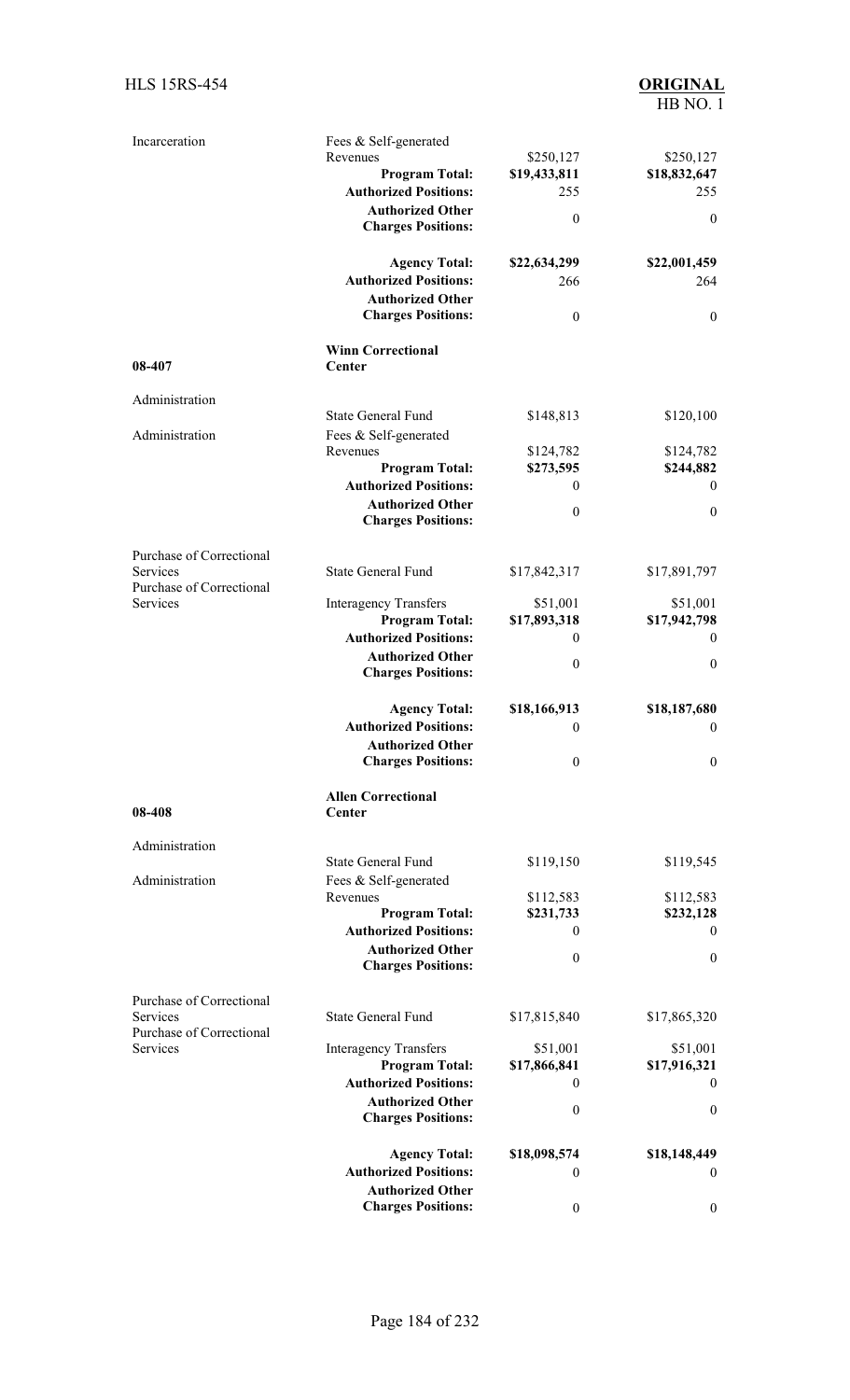| 08-409                   | <b>Dixon Correctional</b><br><b>Institute</b>           |                     |                     |
|--------------------------|---------------------------------------------------------|---------------------|---------------------|
| Administration           |                                                         |                     |                     |
|                          | <b>State General Fund</b>                               | \$3,571,881         | \$3,951,816         |
| Administration           | Fees & Self-generated<br>Revenues                       | \$19,166            | \$19,166            |
|                          | <b>Program Total:</b>                                   | \$3,591,047         | \$3,970,982         |
|                          | <b>Authorized Positions:</b>                            | 12                  | 9                   |
|                          | <b>Authorized Other</b>                                 | $\theta$            | $\boldsymbol{0}$    |
|                          | <b>Charges Positions:</b>                               |                     |                     |
| <b>Auxiliary Account</b> | Fees & Self-generated                                   |                     |                     |
|                          | Revenues                                                | \$1,661,410         | \$1,636,666         |
|                          | <b>Program Total:</b>                                   | \$1,661,410         | \$1,636,666         |
|                          | <b>Authorized Positions:</b><br><b>Authorized Other</b> | 5                   | 5                   |
|                          | <b>Charges Positions:</b>                               | $\mathbf{0}$        | $\boldsymbol{0}$    |
| Incarceration            |                                                         |                     |                     |
|                          | <b>State General Fund</b>                               | \$35,553,261        | \$33,817,272        |
| Incarceration            |                                                         |                     |                     |
| Incarceration            | <b>Interagency Transfers</b><br>Fees & Self-generated   | \$2,344,010         | \$1,715,447         |
|                          | Revenues                                                | \$775,015           | \$774,283           |
|                          | <b>Program Total:</b>                                   | \$38,672,286        | \$36,307,002        |
|                          | <b>Authorized Positions:</b>                            | 447                 | 447                 |
|                          | <b>Authorized Other</b>                                 | $\boldsymbol{0}$    | $\mathbf{0}$        |
|                          | <b>Charges Positions:</b>                               |                     |                     |
|                          | <b>Agency Total:</b>                                    | \$43,924,743        | \$41,914,650        |
|                          | <b>Authorized Positions:</b>                            | 464                 | 461                 |
|                          | <b>Authorized Other</b>                                 |                     |                     |
|                          | <b>Charges Positions:</b>                               | $\boldsymbol{0}$    | $\boldsymbol{0}$    |
|                          | Elavn Hunt                                              |                     |                     |
| 08-413                   | <b>Correctional Center</b>                              |                     |                     |
| Administration           |                                                         |                     |                     |
|                          | <b>State General Fund</b>                               | \$4,561,896         | \$5,206,289         |
|                          | <b>Program Total:</b>                                   | \$4,561,896         | \$5,206,289         |
|                          | <b>Authorized Positions:</b>                            | 9                   | 5                   |
|                          | <b>Authorized Other</b><br><b>Charges Positions:</b>    | $\boldsymbol{0}$    | $\boldsymbol{0}$    |
|                          |                                                         |                     |                     |
| <b>Auxiliary Account</b> | Fees & Self-generated                                   |                     |                     |
|                          | Revenues                                                | \$1,958,959         | \$1,942,330         |
|                          | <b>Program Total:</b><br><b>Authorized Positions:</b>   | \$1,958,959<br>5    | \$1,942,330<br>5    |
|                          | <b>Authorized Other</b>                                 |                     |                     |
|                          | <b>Charges Positions:</b>                               | $\boldsymbol{0}$    | $\boldsymbol{0}$    |
| Incarceration            |                                                         |                     |                     |
|                          | <b>State General Fund</b>                               | \$48,596,500        | \$47,025,045        |
| Incarceration            | <b>Interagency Transfers</b>                            | \$1,046,361         | \$237,613           |
| Incarceration            | Fees & Self-generated                                   |                     |                     |
|                          | Revenues                                                | \$604,867           | \$604,867           |
|                          | <b>Program Total:</b>                                   | \$50,247,728        | \$47,867,525        |
|                          | <b>Authorized Positions:</b><br><b>Authorized Other</b> | 635                 | 634                 |
|                          | <b>Charges Positions:</b>                               | $\boldsymbol{0}$    | $\boldsymbol{0}$    |
|                          |                                                         |                     |                     |
|                          | <b>Agency Total:</b><br><b>Authorized Positions:</b>    | \$56,768,583<br>649 | \$55,016,144<br>644 |
|                          | <b>Authorized Other</b>                                 |                     |                     |
|                          | <b>Charges Positions:</b>                               | $\boldsymbol{0}$    | $\boldsymbol{0}$    |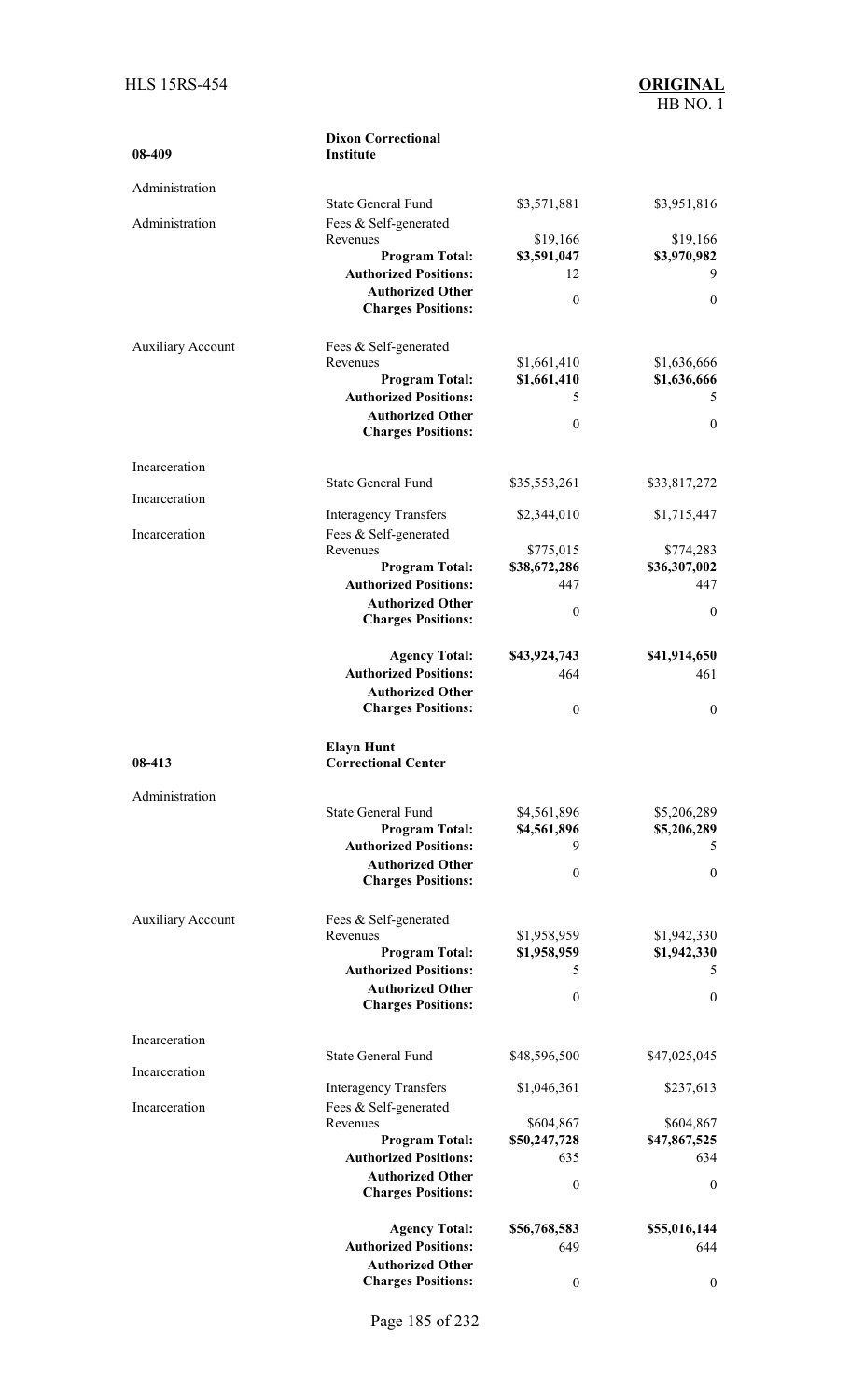| 08-414                     | <b>David Wade</b><br><b>Correctional Center</b>       |                            |                            |
|----------------------------|-------------------------------------------------------|----------------------------|----------------------------|
| Administration             |                                                       |                            |                            |
| Administration             | <b>State General Fund</b>                             | \$2,663,356                | \$2,938,380                |
|                            | <b>Interagency Transfers</b><br><b>Program Total:</b> | \$21,756<br>\$2,685,112    | \$0<br>\$2,938,380         |
|                            | <b>Authorized Positions:</b>                          | 9                          | 7                          |
|                            | <b>Authorized Other</b>                               | $\theta$                   | $\boldsymbol{0}$           |
|                            | <b>Charges Positions:</b>                             |                            |                            |
| <b>Auxiliary Account</b>   | Fees & Self-generated                                 |                            |                            |
|                            | Revenues<br><b>Program Total:</b>                     | \$1,630,213<br>\$1,630,213 | \$1,603,976<br>\$1,603,976 |
|                            | <b>Authorized Positions:</b>                          | 4                          | 4                          |
|                            | <b>Authorized Other</b>                               | $\boldsymbol{0}$           | $\boldsymbol{0}$           |
|                            | <b>Charges Positions:</b>                             |                            |                            |
| Incarceration              | <b>State General Fund</b>                             |                            | \$21,936,348               |
| Incarceration              |                                                       | \$23,986,470               |                            |
|                            | <b>Interagency Transfers</b>                          | \$652,571                  | \$217,290                  |
| Incarceration              | Fees & Self-generated<br>Revenues                     | \$598,201                  | \$598,201                  |
|                            | <b>Program Total:</b>                                 | \$25,237,242               | \$22,751,839               |
|                            | <b>Authorized Positions:</b>                          | 315                        | 315                        |
|                            | <b>Authorized Other</b>                               | $\theta$                   | $\mathbf{0}$               |
|                            | <b>Charges Positions:</b>                             |                            |                            |
|                            | <b>Agency Total:</b>                                  | \$29,552,567               | \$27,294,195               |
|                            | <b>Authorized Positions:</b>                          | 328                        | 326                        |
|                            | <b>Authorized Other</b><br><b>Charges Positions:</b>  | $\boldsymbol{0}$           | $\boldsymbol{0}$           |
| 08-415                     | <b>Adult Probation And</b><br>Parole                  |                            |                            |
| Administration and Support |                                                       |                            |                            |
|                            | <b>State General Fund</b><br><b>Program Total:</b>    | \$4,708,019<br>\$4,708,019 | \$5,470,147<br>\$5,470,147 |
|                            | <b>Authorized Positions:</b>                          | 21                         | 21                         |
|                            | <b>Authorized Other</b>                               | $\boldsymbol{0}$           | $\boldsymbol{0}$           |
|                            | <b>Charges Positions:</b>                             |                            |                            |
| <b>Field Services</b>      | <b>State General Fund</b>                             | \$41,989,343               | \$41,369,437               |
| <b>Field Services</b>      |                                                       |                            |                            |
| <b>Field Services</b>      | <b>Interagency Transfers</b><br>Fees & Self-generated | \$578,299                  | \$0                        |
|                            | Revenues                                              | \$18,833,859               | \$18,480,105               |
| <b>Field Services</b>      | <b>Statutory Dedications</b>                          | \$54,000                   | \$54,000                   |
|                            | <b>Program Total:</b>                                 | \$61,455,501               | \$59,903,542               |
|                            | <b>Authorized Positions:</b>                          | 742                        | 740                        |
|                            | <b>Authorized Other</b><br><b>Charges Positions:</b>  | $\theta$                   | $\mathbf{0}$               |
|                            | <b>Agency Total:</b>                                  | \$66,163,520               | \$65,373,689               |
|                            | <b>Authorized Positions:</b>                          | 763                        | 761                        |
|                            | <b>Authorized Other</b>                               |                            |                            |
|                            | <b>Charges Positions:</b>                             | $\boldsymbol{0}$           | $\boldsymbol{0}$           |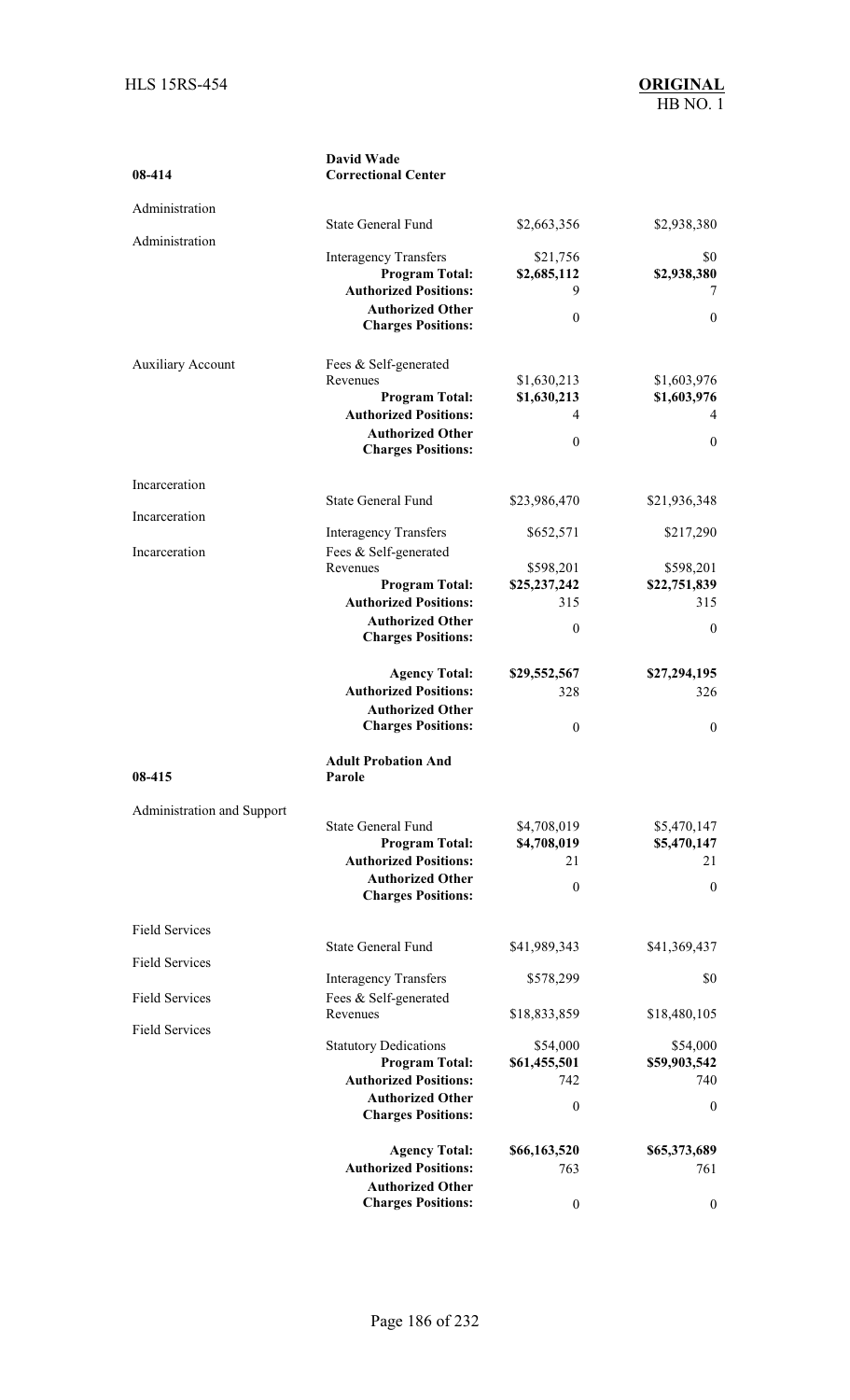| 08-416                   | <b>B.B. "Sixty" Rayburn</b><br><b>Correctional Center</b> |                     |                     |
|--------------------------|-----------------------------------------------------------|---------------------|---------------------|
| Administration           |                                                           |                     |                     |
|                          | <b>State General Fund</b>                                 | \$2,386,117         | \$2,833,899         |
|                          | <b>Program Total:</b><br><b>Authorized Positions:</b>     | \$2,386,117<br>9    | \$2,833,899<br>6    |
|                          | <b>Authorized Other</b>                                   | $\boldsymbol{0}$    | $\boldsymbol{0}$    |
|                          | <b>Charges Positions:</b>                                 |                     |                     |
| <b>Auxiliary Account</b> | Fees & Self-generated                                     |                     |                     |
|                          | Revenues                                                  | \$1,183,740         | \$1,169,920         |
|                          | <b>Program Total:</b><br><b>Authorized Positions:</b>     | \$1,183,740<br>3    | \$1,169,920<br>3    |
|                          | <b>Authorized Other</b>                                   |                     |                     |
|                          | <b>Charges Positions:</b>                                 | $\boldsymbol{0}$    | $\mathbf{0}$        |
| Incarceration            |                                                           |                     |                     |
| Incarceration            | <b>State General Fund</b>                                 | \$20,648,673        | \$20,258,503        |
|                          | <b>Interagency Transfers</b>                              | \$536,472           | \$144,860           |
| Incarceration            | Fees & Self-generated                                     |                     |                     |
|                          | Revenues                                                  | \$456,037           | \$456,037           |
|                          | <b>Program Total:</b><br><b>Authorized Positions:</b>     | \$21,641,182<br>288 | \$20,859,400<br>288 |
|                          | <b>Authorized Other</b>                                   |                     |                     |
|                          | <b>Charges Positions:</b>                                 | $\boldsymbol{0}$    | $\boldsymbol{0}$    |
|                          | <b>Agency Total:</b>                                      | \$25,211,039        | \$24,863,219        |
|                          | <b>Authorized Positions:</b>                              | 300                 | 297                 |
|                          | <b>Authorized Other</b><br><b>Charges Positions:</b>      | $\boldsymbol{0}$    | $\mathbf{0}$        |
|                          |                                                           |                     |                     |
| 08B-PSAF                 |                                                           |                     |                     |
| 08-418                   | <b>Office of Management</b><br>and Finance                |                     |                     |
| Management & Finance     |                                                           |                     |                     |
| Management & Finance     | <b>Interagency Transfers</b><br>Fees & Self-generated     | \$6,440,219         | \$5,766,719         |
| Management & Finance     | Revenues                                                  | \$24,244,577        | \$23,766,697        |
|                          | <b>Statutory Dedications</b>                              | \$6,836,571         | \$5,135,370         |
|                          | <b>Program Total:</b>                                     | \$37,521,367        | \$34,668,786        |
|                          | <b>Authorized Positions:</b>                              | 106                 | 83                  |
|                          | <b>Authorized Other</b><br><b>Charges Positions:</b>      | $\boldsymbol{0}$    | $\boldsymbol{0}$    |
|                          | <b>Agency Total:</b>                                      | \$37,521,367        | \$34,668,786        |
|                          | <b>Authorized Positions:</b>                              | 106                 | 83                  |
|                          | <b>Authorized Other</b><br><b>Charges Positions:</b>      | $\boldsymbol{0}$    | $\boldsymbol{0}$    |
| 08-419                   | <b>Office of State Police</b>                             |                     |                     |
|                          |                                                           |                     |                     |
| Criminal Investigation   | <b>State General Fund</b>                                 | \$675,267           | \$0                 |
| Criminal Investigation   | <b>Interagency Transfers</b>                              | \$593,639           | \$593,639           |
| Criminal Investigation   | Fees & Self-generated                                     |                     |                     |
| Criminal Investigation   | Revenues                                                  | \$6,562,082         | \$3,727,855         |
|                          | <b>Statutory Dedications</b>                              | \$18,061,374        | \$21,601,104        |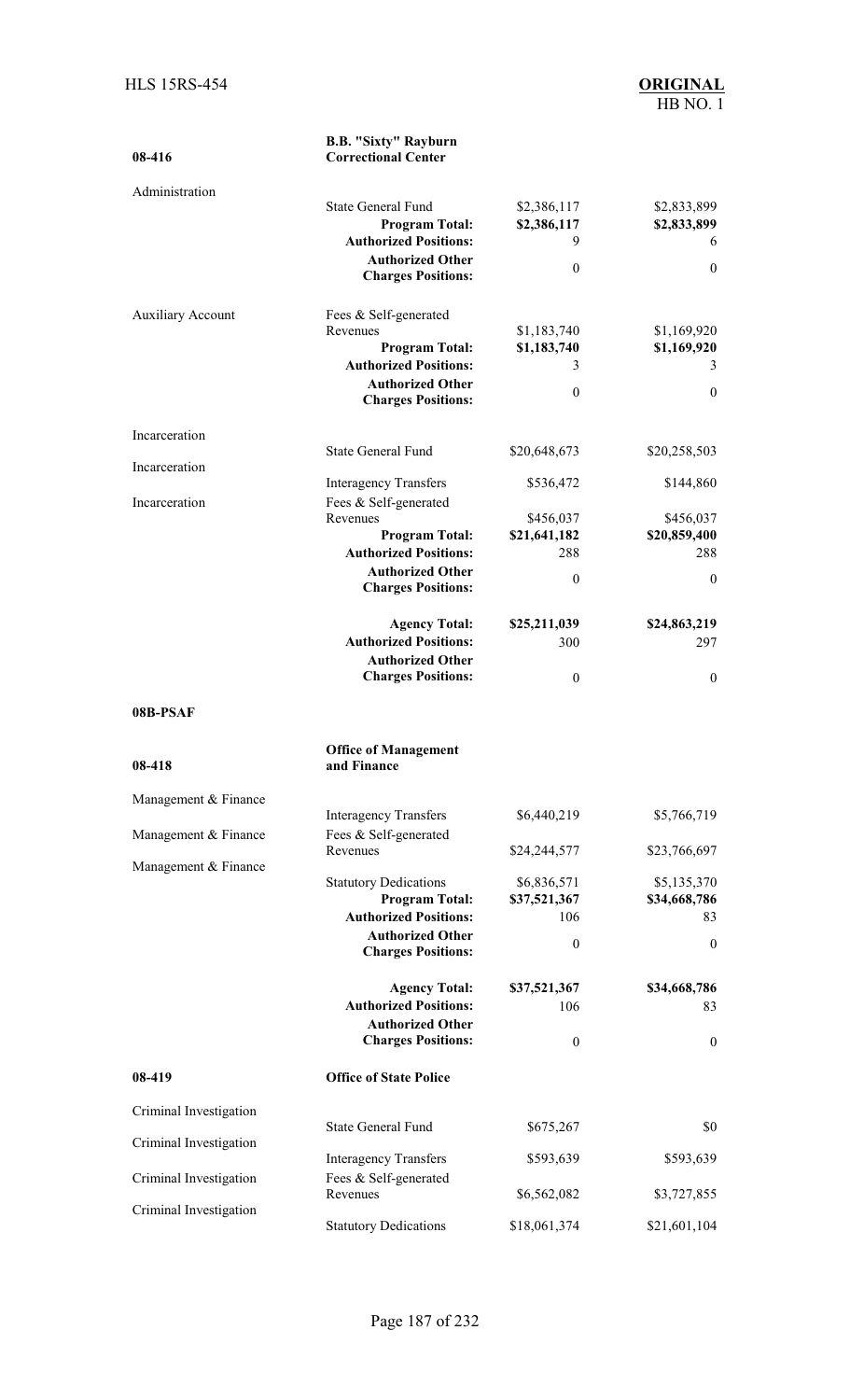| Criminal Investigation     |                                                       |                      |                      |
|----------------------------|-------------------------------------------------------|----------------------|----------------------|
|                            | Federal                                               | \$1,456,157          | \$1,456,157          |
|                            | <b>Program Total:</b><br><b>Authorized Positions:</b> | \$27,348,519<br>184  | \$27,378,755<br>180  |
|                            | <b>Authorized Other</b>                               |                      |                      |
|                            | <b>Charges Positions:</b>                             | $\theta$             | $\boldsymbol{0}$     |
| Gaming Enforcement         |                                                       |                      |                      |
|                            | <b>State General Fund</b>                             | \$424,547            | \$0                  |
| Gaming Enforcement         | Fees & Self-generated<br>Revenues                     | \$10,045,110         | \$8,330,503          |
| Gaming Enforcement         | <b>Statutory Dedications</b>                          | \$13,284,423         | \$14,605,666         |
|                            | <b>Program Total:</b>                                 | \$23,754,080         | \$22,936,169         |
|                            | <b>Authorized Positions:</b>                          | 200                  | 195                  |
|                            | <b>Authorized Other</b>                               | $\theta$             | $\mathbf{0}$         |
|                            | <b>Charges Positions:</b>                             |                      |                      |
| <b>Operational Support</b> |                                                       |                      |                      |
| <b>Operational Support</b> | <b>State General Fund</b>                             | \$402,715            | \$0                  |
|                            | <b>Interagency Transfers</b>                          | \$10,114,285         | \$9,958,535          |
| <b>Operational Support</b> | Fees & Self-generated                                 |                      |                      |
| <b>Operational Support</b> | Revenues                                              | \$41,662,204         | \$32,466,086         |
| <b>Operational Support</b> | <b>Statutory Dedications</b>                          | \$38,739,080         | \$46,539,666         |
|                            | Federal                                               | \$5,318,533          | \$3,288,191          |
|                            | <b>Program Total:</b>                                 | \$96,236,817         | \$92,252,478         |
|                            | <b>Authorized Positions:</b>                          | 340                  | 329                  |
|                            | <b>Authorized Other</b><br><b>Charges Positions:</b>  | $\mathbf{0}$         | $\mathbf{0}$         |
| <b>Traffic Enforcement</b> |                                                       |                      |                      |
|                            | <b>State General Fund</b>                             | \$2,929,971          | \$0                  |
| <b>Traffic Enforcement</b> | <b>Interagency Transfers</b>                          | \$16,215,568         | \$16,188,328         |
| <b>Traffic Enforcement</b> | Fees & Self-generated                                 |                      |                      |
|                            | Revenues                                              | \$31,371,478         | \$19,407,200         |
| Traffic Enforcement        | <b>Statutory Dedications</b>                          | \$232,230,177        | \$98,946,192         |
| Traffic Enforcement        |                                                       |                      |                      |
|                            | Federal                                               | \$8,511,748          | \$6,149,810          |
|                            | <b>Program Total:</b><br><b>Authorized Positions:</b> | \$291,258,942<br>922 | \$140,691,530<br>902 |
|                            | <b>Authorized Other</b>                               |                      |                      |
|                            | <b>Charges Positions:</b>                             | $\boldsymbol{0}$     | $\boldsymbol{0}$     |
|                            | <b>Agency Total:</b>                                  | \$438,598,358        | \$283,258,932        |
|                            | <b>Authorized Positions:</b>                          | 1646                 | 1606                 |
|                            | <b>Authorized Other</b>                               |                      |                      |
|                            | <b>Charges Positions:</b>                             | $\boldsymbol{0}$     | $\boldsymbol{0}$     |
| 08-420                     | <b>Office of Motor Vehicles</b>                       |                      |                      |
| Licensing                  |                                                       |                      |                      |
| Licensing                  | <b>Interagency Transfers</b><br>Fees & Self-generated | \$325,000            | \$325,000            |
|                            | Revenues                                              | \$40,821,540         | \$41,846,190         |
| Licensing                  | <b>Statutory Dedications</b>                          | \$8,737,164          | \$8,737,164          |
|                            |                                                       |                      |                      |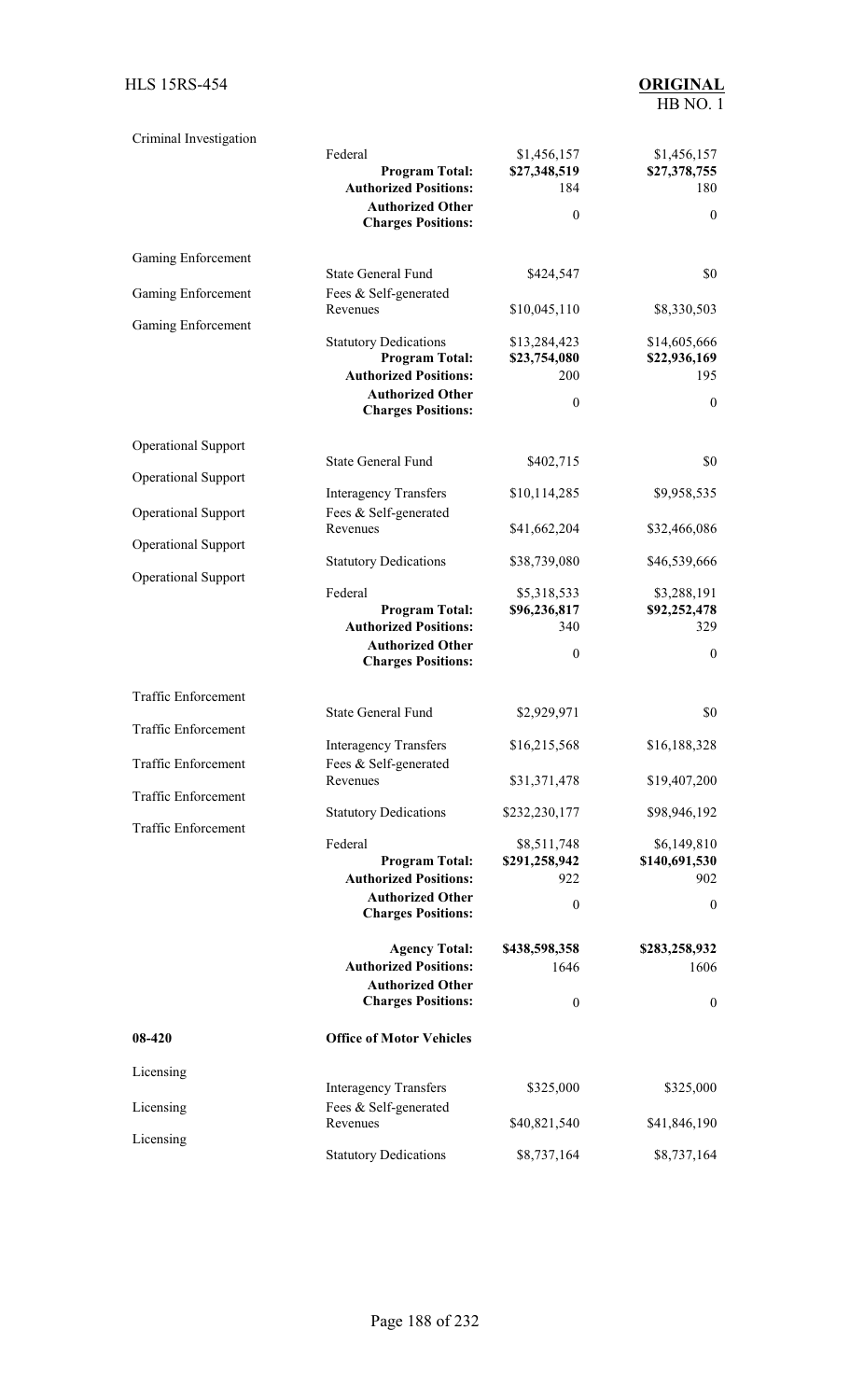| Licensing                |                                                       |                   |                   |
|--------------------------|-------------------------------------------------------|-------------------|-------------------|
|                          | Federal                                               | \$2,616,798       | \$1,890,750       |
|                          | <b>Program Total:</b><br><b>Authorized Positions:</b> | \$52,500,502      | \$52,799,104      |
|                          | <b>Authorized Other</b>                               | 504               | 503               |
|                          | <b>Charges Positions:</b>                             | $\boldsymbol{0}$  | $\mathbf{0}$      |
|                          | <b>Agency Total:</b>                                  | \$52,500,502      | \$52,799,104      |
|                          | <b>Authorized Positions:</b>                          | 504               | 503               |
|                          | <b>Authorized Other</b>                               |                   |                   |
|                          | <b>Charges Positions:</b>                             | $\boldsymbol{0}$  | $\mathbf{0}$      |
| 08-422                   | <b>Office of State Fire</b><br>Marshal                |                   |                   |
| Fire Prevention          |                                                       |                   |                   |
|                          | <b>Interagency Transfers</b>                          | \$2,801,000       | \$2,551,000       |
| Fire Prevention          | Fees & Self-generated<br>Revenues                     | \$2,694,924       | \$2,190,698       |
| Fire Prevention          |                                                       |                   |                   |
|                          | <b>Statutory Dedications</b>                          | \$19,296,845      | \$20,067,656      |
| Fire Prevention          | Federal                                               | \$90,600          | \$90,600          |
|                          | <b>Program Total:</b>                                 | \$24,883,369      | \$24,899,954      |
|                          | <b>Authorized Positions:</b>                          | 168               | 167               |
|                          | <b>Authorized Other</b>                               |                   |                   |
|                          | <b>Charges Positions:</b>                             | $\boldsymbol{0}$  | $\boldsymbol{0}$  |
|                          | <b>Agency Total:</b>                                  | \$24,883,369      | \$24,899,954      |
|                          | <b>Authorized Positions:</b>                          | 168               | 167               |
|                          | <b>Authorized Other</b>                               |                   |                   |
|                          | <b>Charges Positions:</b>                             | $\boldsymbol{0}$  | $\boldsymbol{0}$  |
| 08-423                   | <b>Louisiana Gaming</b><br><b>Control Board</b>       |                   |                   |
| Louisiana Gaming Control |                                                       |                   |                   |
| Board                    | <b>Statutory Dedications</b>                          | \$938,318         | \$852,655         |
|                          | <b>Program Total:</b>                                 | \$938,318         | \$852,655         |
|                          | <b>Authorized Positions:</b>                          | 3                 | 3                 |
|                          | <b>Authorized Other</b><br><b>Charges Positions:</b>  | $\boldsymbol{0}$  | $\boldsymbol{0}$  |
|                          |                                                       |                   |                   |
|                          | <b>Agency Total:</b><br><b>Authorized Positions:</b>  | \$938,318         | \$852,655         |
|                          | <b>Authorized Other</b>                               | 3                 | 3                 |
|                          | <b>Charges Positions:</b>                             | $\boldsymbol{0}$  | $\boldsymbol{0}$  |
|                          | <b>Liquefied Petroleum</b>                            |                   |                   |
| 08-424                   | <b>Gas Commission</b>                                 |                   |                   |
| Administrative           |                                                       |                   |                   |
|                          | <b>Statutory Dedications</b>                          | \$1,345,103       | \$1,390,697       |
|                          | <b>Program Total:</b>                                 | \$1,345,103       | \$1,390,697       |
|                          | <b>Authorized Positions:</b>                          | 12                | 12                |
|                          | <b>Authorized Other</b><br><b>Charges Positions:</b>  | $\boldsymbol{0}$  | $\boldsymbol{0}$  |
|                          |                                                       |                   |                   |
|                          | <b>Agency Total:</b><br><b>Authorized Positions:</b>  | \$1,345,103<br>12 | \$1,390,697<br>12 |
|                          | <b>Authorized Other</b>                               |                   |                   |
|                          | <b>Charges Positions:</b>                             | $\boldsymbol{0}$  | $\bf{0}$          |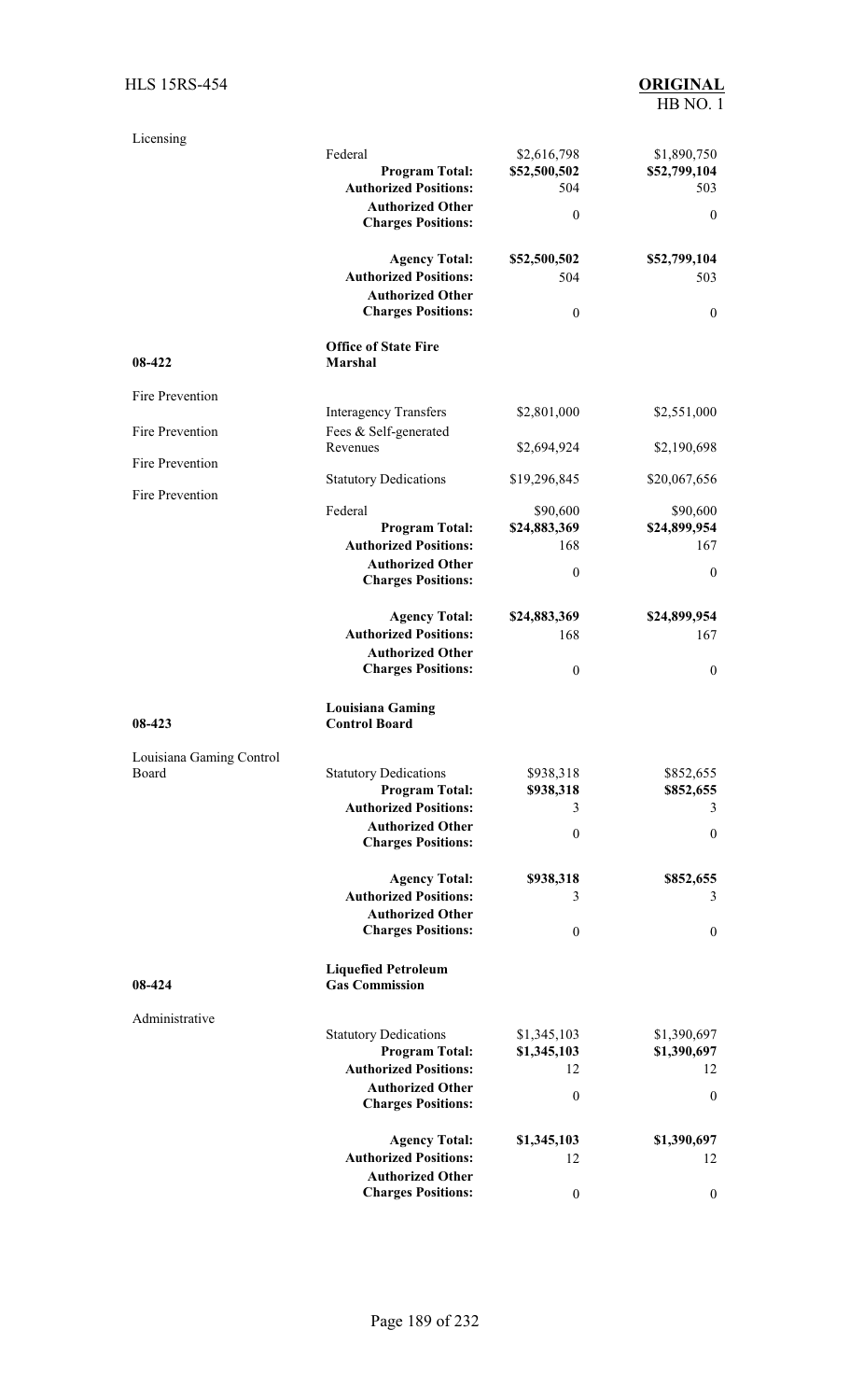| 08-425                   | Louisiana Highway<br><b>Safety Commission</b>           |                  |                  |
|--------------------------|---------------------------------------------------------|------------------|------------------|
| Administrative           |                                                         |                  |                  |
| Administrative           | <b>Interagency Transfers</b><br>Fees & Self-generated   | \$2,253,350      | \$2,653,350      |
| Administrative           | Revenues                                                | \$261,644        | \$307,784        |
|                          | Federal                                                 | \$34,728,099     | \$34,669,767     |
|                          | <b>Program Total:</b>                                   | \$37,243,093     | \$37,630,901     |
|                          | <b>Authorized Positions:</b>                            | 12               | 12               |
|                          | <b>Authorized Other</b><br><b>Charges Positions:</b>    | $\boldsymbol{0}$ | $\mathbf{0}$     |
|                          | <b>Agency Total:</b>                                    | \$37,243,093     | \$37,630,901     |
|                          | <b>Authorized Positions:</b>                            | 12               | 12               |
|                          | <b>Authorized Other</b><br><b>Charges Positions:</b>    | $\boldsymbol{0}$ | $\mathbf{0}$     |
| 08C-YSER                 |                                                         |                  |                  |
| 08-403                   | <b>Youth Services</b>                                   |                  |                  |
| Administration           |                                                         |                  |                  |
| Administration           | <b>State General Fund</b>                               | \$11,346,152     | \$12,330,372     |
|                          | <b>Interagency Transfers</b>                            | \$1,837,359      | \$1,837,359      |
| Administration           | Fees & Self-generated<br>Revenues                       | \$35,886         | \$35,886         |
| Administration           | Federal                                                 | \$84,016         | \$84,016         |
|                          | <b>Program Total:</b>                                   | \$13,303,413     | \$14,287,633     |
|                          | <b>Authorized Positions:</b>                            | 48               | 43               |
|                          | <b>Authorized Other</b><br><b>Charges Positions:</b>    | 8                | 6                |
| Auxiliary                | Fees & Self-generated                                   |                  |                  |
|                          | Revenues                                                | \$235,682        | \$235,682        |
|                          | <b>Program Total:</b>                                   | \$235,682        | \$235,682        |
|                          | <b>Authorized Positions:</b><br><b>Authorized Other</b> | $\theta$         | $\overline{0}$   |
|                          | <b>Charges Positions:</b>                               | $\boldsymbol{0}$ | $\boldsymbol{0}$ |
| Central/Southwest Region |                                                         |                  |                  |
| Central/Southwest Region | <b>State General Fund</b>                               | \$9,084,884      | \$12,359,388     |
|                          | <b>Interagency Transfers</b>                            | \$2,333,805      | \$1,392,576      |
| Central/Southwest Region | Fees & Self-generated<br>Revenues                       | \$254,474        | \$254,474        |
| Central/Southwest Region | Federal                                                 | \$10,900         | \$10,900         |
|                          | <b>Program Total:</b>                                   | \$11,684,063     | \$14,017,338     |
|                          | <b>Authorized Positions:</b>                            | 118              | 231              |
|                          | <b>Authorized Other</b><br><b>Charges Positions:</b>    | $\boldsymbol{0}$ | $\boldsymbol{0}$ |
| <b>Contract Services</b> |                                                         |                  |                  |
| <b>Contract Services</b> | <b>State General Fund</b>                               | \$27,995,489     | \$26,153,041     |
|                          | <b>Interagency Transfers</b>                            | \$5,937,575      | \$5,847,575      |
| <b>Contract Services</b> | Fees & Self-generated<br>Revenues                       | \$92,604         | \$92,604         |
| <b>Contract Services</b> | <b>Statutory Dedications</b>                            | \$172,000        | \$149,022        |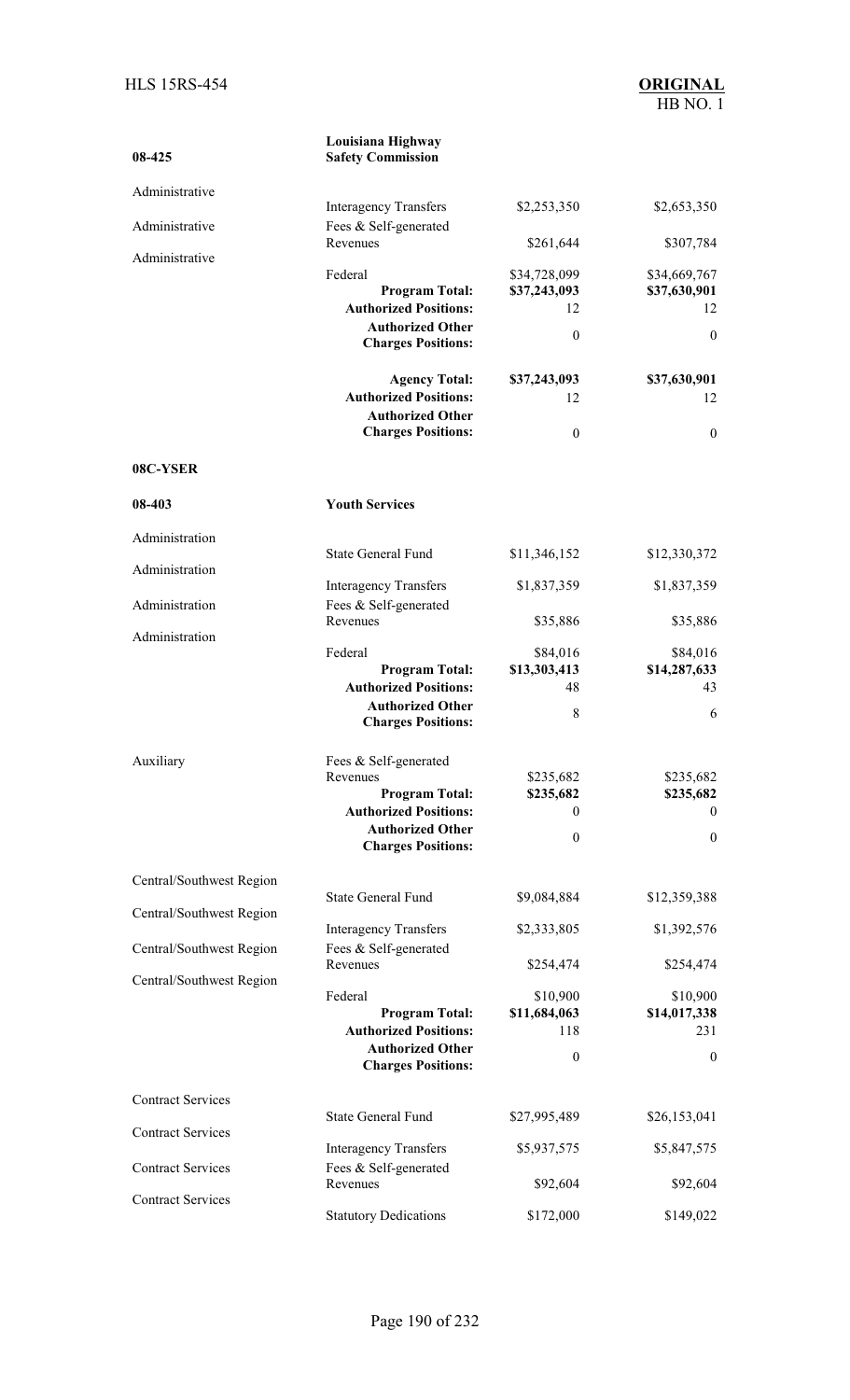| <b>Contract Services</b>                                               | Federal<br><b>Program Total:</b><br><b>Authorized Positions:</b><br><b>Authorized Other</b><br><b>Charges Positions:</b> | \$712,551<br>\$34,910,219<br>$\theta$<br>$\boldsymbol{0}$ | \$712,551<br>\$32,954,793<br>$\theta$<br>$\mathbf{0}$ |
|------------------------------------------------------------------------|--------------------------------------------------------------------------------------------------------------------------|-----------------------------------------------------------|-------------------------------------------------------|
| North Region                                                           |                                                                                                                          |                                                           |                                                       |
| North Region                                                           | <b>State General Fund</b>                                                                                                | \$28,942,475                                              | \$24,840,527                                          |
| North Region                                                           | <b>Interagency Transfers</b><br>Fees & Self-generated                                                                    | \$3,832,333                                               | \$3,506,740                                           |
| North Region                                                           | Revenues                                                                                                                 | \$98,694                                                  | \$98,694                                              |
|                                                                        | Federal<br><b>Program Total:</b><br><b>Authorized Positions:</b><br><b>Authorized Other</b><br><b>Charges Positions:</b> | \$51,402<br>\$32,924,904<br>414<br>$\boldsymbol{0}$       | \$51,402<br>\$28,497,363<br>396<br>$\mathbf{0}$       |
| Southeast Region                                                       | <b>State General Fund</b>                                                                                                | \$20,707,579                                              | \$20,787,273                                          |
| Southeast Region                                                       | <b>Interagency Transfers</b>                                                                                             | \$3,108,887                                               | \$4,375,709                                           |
| Southeast Region                                                       | Fees & Self-generated                                                                                                    |                                                           |                                                       |
| Southeast Region                                                       | Revenues                                                                                                                 | \$58,147                                                  | \$58,147                                              |
|                                                                        | Federal<br><b>Program Total:</b><br><b>Authorized Positions:</b><br><b>Authorized Other</b><br><b>Charges Positions:</b> | \$32,927<br>\$23,907,540<br>307<br>$\boldsymbol{0}$       | \$32,927<br>\$25,254,056<br>326<br>$\mathbf{0}$       |
|                                                                        | <b>Agency Total:</b>                                                                                                     | \$116,965,821                                             | \$115,246,865                                         |
|                                                                        | <b>Authorized Positions:</b><br><b>Authorized Other</b><br><b>Charges Positions:</b>                                     | 887<br>8                                                  | 996<br>6                                              |
| 09A-DHH                                                                |                                                                                                                          |                                                           |                                                       |
| 09-300                                                                 | <b>Jefferson Parish Human</b><br><b>Services Authority</b>                                                               |                                                           |                                                       |
| Jefferson Parish Human<br>Services Authority<br>Jefferson Parish Human | <b>State General Fund</b>                                                                                                | \$14,857,427                                              | \$14,661,266                                          |
| Services Authority<br>Jefferson Parish Human                           | <b>Interagency Transfers</b><br>Fees & Self-generated                                                                    | \$2,364,969                                               | \$2,359,851                                           |
| Services Authority                                                     | Revenues<br><b>Program Total:</b><br><b>Authorized Positions:</b>                                                        | \$3,000,000<br>\$20,222,396<br>$\mathbf{0}$               | \$2,500,000<br>\$19,521,117<br>$\overline{0}$         |
|                                                                        | <b>Authorized Other</b><br><b>Charges Positions:</b>                                                                     | 200                                                       | 190                                                   |
|                                                                        | <b>Agency Total:</b><br><b>Authorized Positions:</b>                                                                     | \$20,222,396<br>$\mathbf{0}$                              | \$19,521,117<br>$\overline{0}$                        |
|                                                                        | <b>Authorized Other</b><br><b>Charges Positions:</b>                                                                     | 200                                                       | 190                                                   |
| 09-301                                                                 | <b>Florida Parishes Human</b><br><b>Services Authority</b>                                                               |                                                           |                                                       |
| Florida Parishes Human<br>Services Authority<br>Florida Parishes Human | <b>State General Fund</b>                                                                                                | \$11,593,943                                              | \$10,526,518                                          |
| Services Authority                                                     | <b>Interagency Transfers</b>                                                                                             | \$4,581,216                                               | \$4,691,216                                           |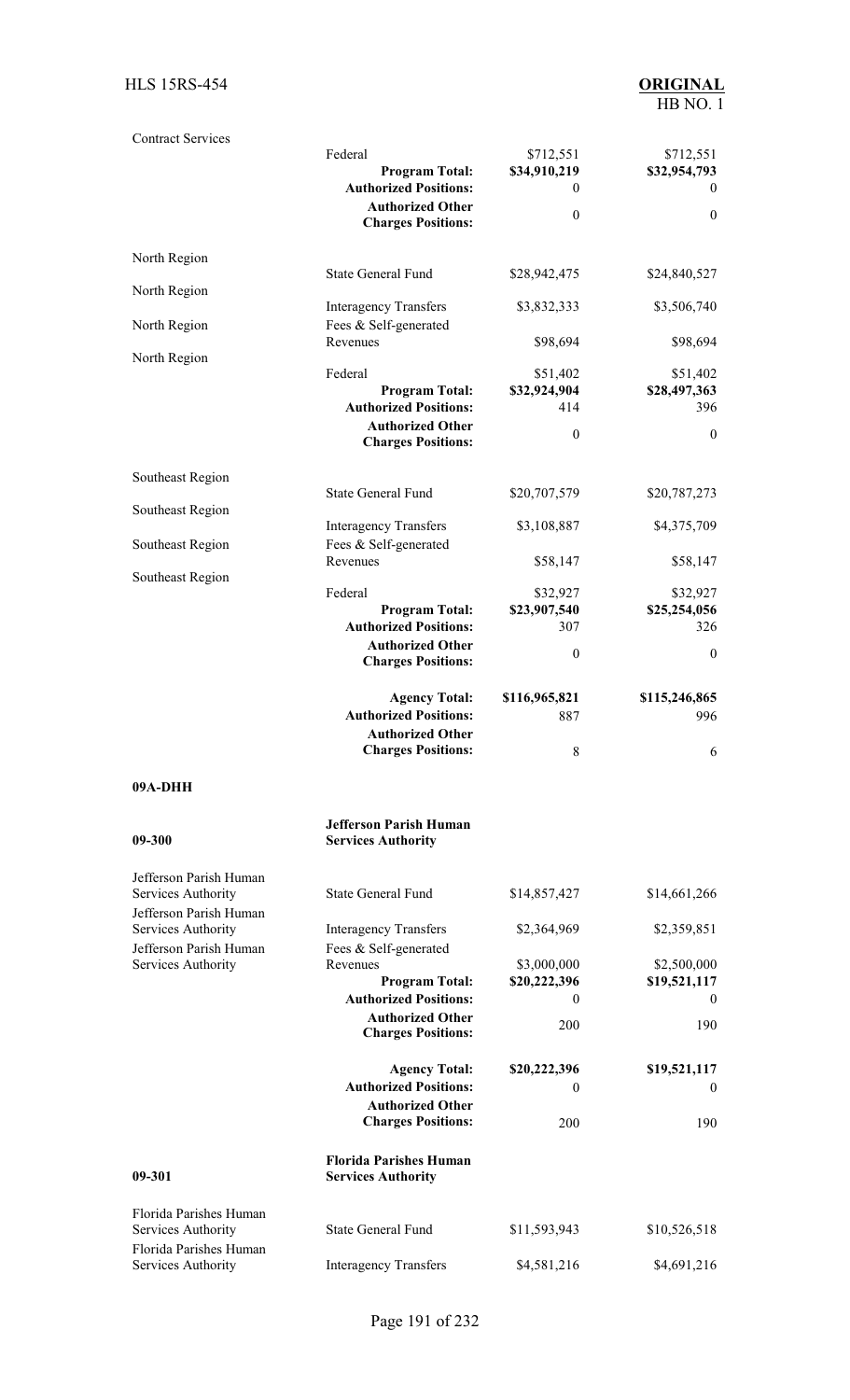| Florida Parishes Human<br>Services Authority | Fees & Self-generated<br>Revenues                     | \$2,624,525      | \$2,284,525      |
|----------------------------------------------|-------------------------------------------------------|------------------|------------------|
| Florida Parishes Human                       |                                                       |                  |                  |
| Services Authority                           | Federal                                               | \$23,100         | \$23,100         |
|                                              | <b>Program Total:</b>                                 | \$18,822,784     | \$17,525,359     |
|                                              | <b>Authorized Positions:</b>                          | $\theta$         | $\theta$         |
|                                              | <b>Authorized Other</b>                               | 184              | 181              |
|                                              | <b>Charges Positions:</b>                             |                  |                  |
|                                              | <b>Agency Total:</b>                                  | \$18,822,784     | \$17,525,359     |
|                                              | <b>Authorized Positions:</b>                          | $\bf{0}$         | $\bf{0}$         |
|                                              | <b>Authorized Other</b><br><b>Charges Positions:</b>  | 184              | 181              |
| 09-302                                       | <b>Capital Area Human</b><br><b>Services District</b> |                  |                  |
| Capital Area Human Services                  |                                                       |                  |                  |
| District<br>Capital Area Human Services      | <b>State General Fund</b>                             | \$18,264,027     | \$16,910,595     |
| District                                     | <b>Interagency Transfers</b><br>Fees & Self-generated | \$6,783,901      | \$6,596,201      |
| Capital Area Human Services<br>District      | Revenues                                              | \$3,218,281      | \$3,405,981      |
|                                              | <b>Program Total:</b>                                 | \$28,266,209     | \$26,912,777     |
|                                              | <b>Authorized Positions:</b>                          | $\theta$         | $\theta$         |
|                                              | <b>Authorized Other</b><br><b>Charges Positions:</b>  | 233              | 227              |
|                                              |                                                       |                  |                  |
|                                              | <b>Agency Total:</b>                                  | \$28,266,209     | \$26,912,777     |
|                                              | <b>Authorized Positions:</b>                          | $\theta$         | $\boldsymbol{0}$ |
|                                              | <b>Authorized Other</b><br><b>Charges Positions:</b>  | 233              | 227              |
| 09-303                                       | Developmental<br><b>Disabilities Council</b>          |                  |                  |
|                                              |                                                       |                  |                  |
| Developmental Disabilities<br>Council        | <b>State General Fund</b>                             | \$499,036        | \$332,252        |
| <b>Developmental Disabilities</b>            |                                                       |                  |                  |
| Council                                      | Federal                                               | \$1,582,106      | \$1,480,064      |
|                                              | <b>Program Total:</b><br><b>Authorized Positions:</b> | \$2,081,142<br>8 | \$1,812,316<br>8 |
|                                              | <b>Authorized Other</b>                               |                  |                  |
|                                              | <b>Charges Positions:</b>                             | $\theta$         | $\theta$         |
|                                              | <b>Agency Total:</b>                                  | \$2,081,142      | \$1,812,316      |
|                                              | <b>Authorized Positions:</b>                          | 8                | 8                |
|                                              | <b>Authorized Other</b>                               |                  |                  |
|                                              | <b>Charges Positions:</b>                             | $\theta$         | $\mathbf{0}$     |
| 09-304                                       | <b>Metropolitan Human</b><br><b>Services District</b> |                  |                  |
| Metropolitan Human Services<br>District      | <b>State General Fund</b>                             | \$21,414,383     | \$19,729,161     |
| Metropolitan Human Services                  |                                                       |                  |                  |
| District                                     | <b>Interagency Transfers</b>                          | \$6,312,877      | \$5,026,181      |
| Metropolitan Human Services<br>District      | Fees & Self-generated<br>Revenues                     | \$1,249,243      | \$1,074,243      |
|                                              |                                                       |                  |                  |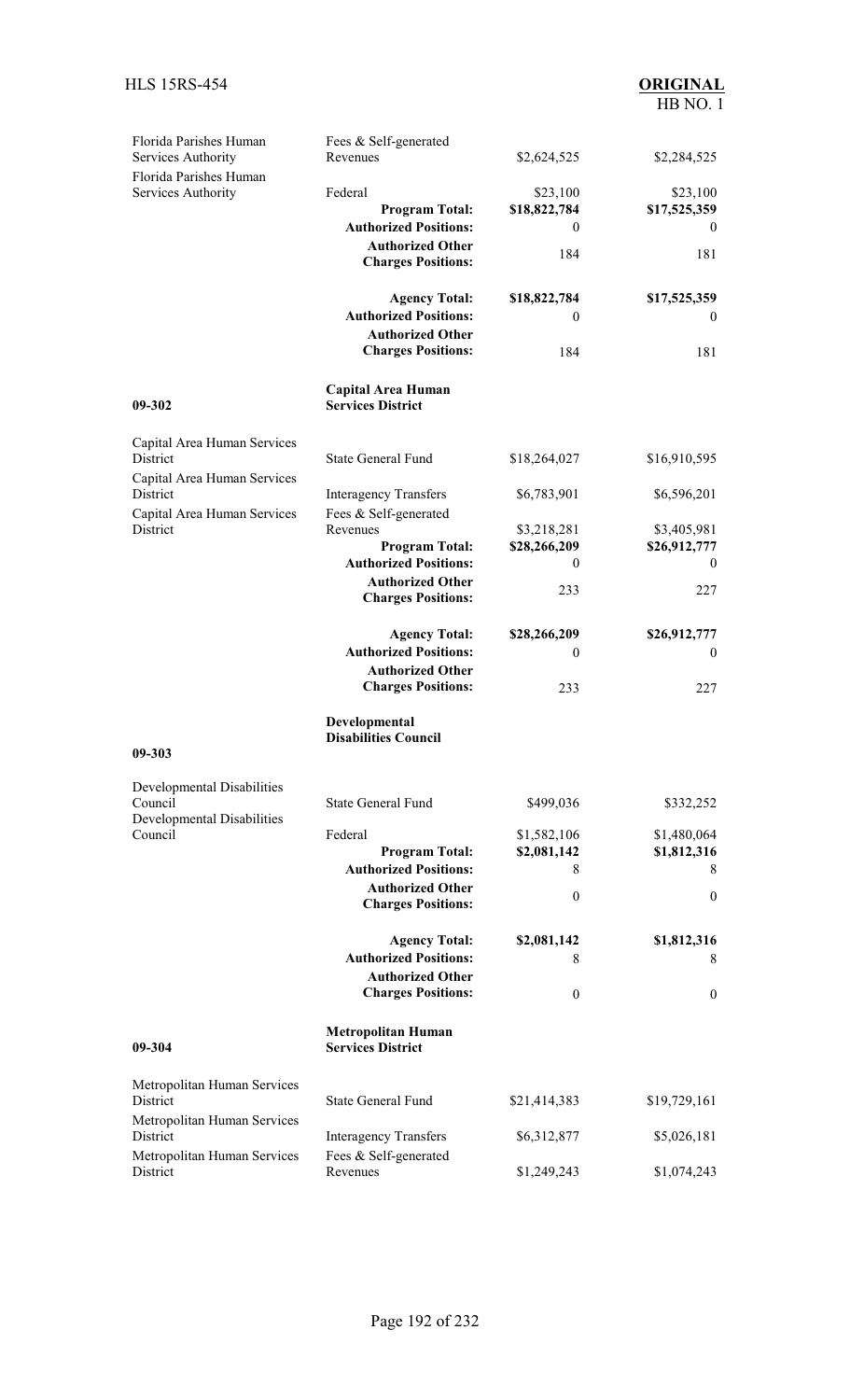| Metropolitan Human Services<br>District                                                         | Federal<br><b>Program Total:</b><br><b>Authorized Positions:</b><br><b>Authorized Other</b><br><b>Charges Positions:</b> | \$105,000<br>\$29,081,503<br>$\mathbf{0}$<br>147            | \$1,355,052<br>\$27,184,637<br>$\mathbf{0}$<br>144                 |
|-------------------------------------------------------------------------------------------------|--------------------------------------------------------------------------------------------------------------------------|-------------------------------------------------------------|--------------------------------------------------------------------|
|                                                                                                 | <b>Agency Total:</b><br><b>Authorized Positions:</b><br><b>Authorized Other</b><br><b>Charges Positions:</b>             | \$29,081,503<br>$\theta$<br>147                             | \$27,184,637<br>$\overline{0}$<br>144                              |
| 09-305                                                                                          | <b>Medical Vendor</b><br>Administration                                                                                  |                                                             |                                                                    |
| Medical Vendor Administration                                                                   |                                                                                                                          |                                                             |                                                                    |
| Medical Vendor Administration                                                                   | <b>State General Fund</b>                                                                                                | \$82,173,321                                                | \$69,053,598                                                       |
|                                                                                                 | <b>Interagency Transfers</b>                                                                                             | \$14,090,834                                                | \$202,875                                                          |
| Medical Vendor Administration                                                                   | Fees & Self-generated<br>Revenues                                                                                        | \$940,204                                                   | \$450,000                                                          |
| Medical Vendor Administration                                                                   | <b>Statutory Dedications</b>                                                                                             | \$9,837                                                     | \$2,697                                                            |
| Medical Vendor Administration                                                                   | Federal<br><b>Program Total:</b><br><b>Authorized Positions:</b><br><b>Authorized Other</b><br><b>Charges Positions:</b> | \$227,722,907<br>\$324,937,103<br>880<br>$\boldsymbol{0}$   | \$195,911,073<br>\$265,620,243<br>874<br>$\mathbf{0}$              |
|                                                                                                 | <b>Agency Total:</b><br><b>Authorized Positions:</b><br><b>Authorized Other</b><br><b>Charges Positions:</b>             | \$324,937,103<br>880<br>$\boldsymbol{0}$                    | \$265,620,243<br>874<br>$\boldsymbol{0}$                           |
| 09-306                                                                                          | <b>Medical Vendor</b><br><b>Payments</b>                                                                                 |                                                             |                                                                    |
| Medicare Buy-Ins &<br>Supplements<br>Medicare Buy-Ins &<br>Supplements                          | <b>State General Fund</b><br>Federal<br><b>Program Total:</b>                                                            | \$251,859,280<br>\$304,510,632<br>\$556,369,912             | \$239,103,588<br>\$301,865,069<br>\$540,968,657                    |
|                                                                                                 | <b>Authorized Positions:</b><br><b>Authorized Other</b>                                                                  | 0                                                           | $\theta$                                                           |
|                                                                                                 | <b>Charges Positions:</b>                                                                                                | $\boldsymbol{0}$                                            | $\boldsymbol{0}$                                                   |
| Payments to Private Providers<br>Payments to Private Providers<br>Payments to Private Providers | <b>State General Fund</b><br><b>Interagency Transfers</b><br>Fees & Self-generated                                       | \$1,206,803,292<br>\$73,379,605                             | \$1,807,498,610<br>\$140,474,223                                   |
| Payments to Private Providers                                                                   | Revenues                                                                                                                 | \$102,544,628                                               | \$84,203,448                                                       |
| Payments to Private Providers                                                                   | <b>Statutory Dedications</b>                                                                                             | \$849,503,424                                               | \$290,433,632                                                      |
|                                                                                                 | Federal<br><b>Program Total:</b><br><b>Authorized Positions:</b><br><b>Authorized Other</b><br><b>Charges Positions:</b> | \$4,017,002,640<br>\$6,249,233,589<br>0<br>$\boldsymbol{0}$ | \$4,249,264,356<br>\$6,571,874,269<br>$\theta$<br>$\boldsymbol{0}$ |
| Payments to Public Providers                                                                    |                                                                                                                          |                                                             |                                                                    |
| Payments to Public Providers                                                                    | <b>State General Fund</b>                                                                                                | \$70,902,594                                                | \$49,056,111                                                       |
|                                                                                                 | <b>Statutory Dedications</b>                                                                                             | \$9,147,866                                                 | \$9,147,866                                                        |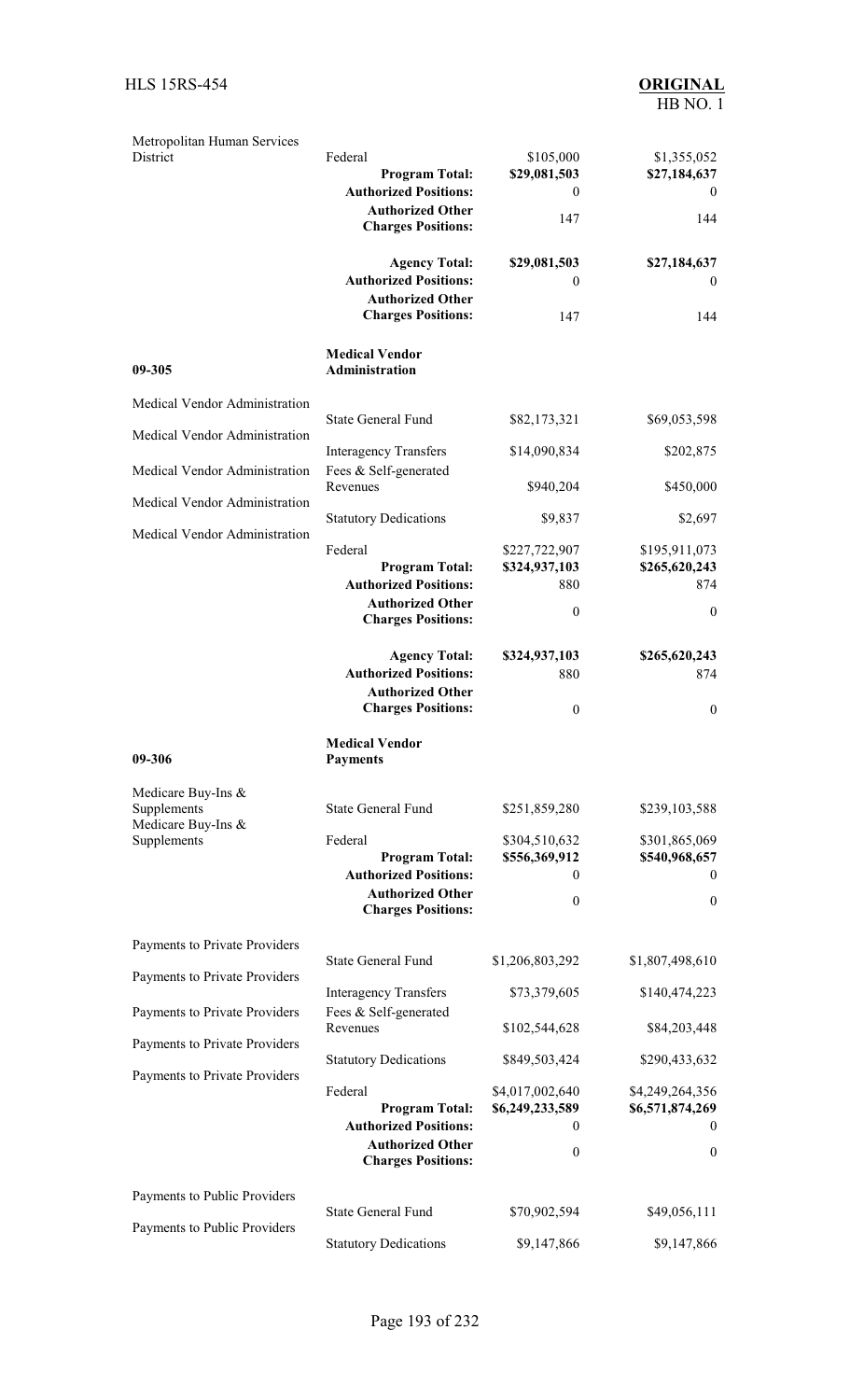| Payments to Public Providers                                       | Federal<br><b>Program Total:</b><br><b>Authorized Positions:</b><br><b>Authorized Other</b>                                                        | \$185,394,403<br>\$265,444,863<br>0<br>$\theta$ | \$140,785,054<br>\$198,989,031<br>$\overline{0}$<br>$\boldsymbol{0}$ |
|--------------------------------------------------------------------|----------------------------------------------------------------------------------------------------------------------------------------------------|-------------------------------------------------|----------------------------------------------------------------------|
|                                                                    | <b>Charges Positions:</b>                                                                                                                          |                                                 |                                                                      |
| <b>Uncompensated Care Costs</b><br><b>Uncompensated Care Costs</b> | <b>State General Fund</b>                                                                                                                          | \$321,588,699                                   | \$286,129,448                                                        |
| <b>Uncompensated Care Costs</b>                                    | <b>Interagency Transfers</b><br>Fees & Self-generated                                                                                              | \$38,020,886                                    | \$16,964,864                                                         |
| <b>Uncompensated Care Costs</b>                                    | Revenues                                                                                                                                           | \$34,857,378                                    | \$34,755,070                                                         |
|                                                                    | Federal<br><b>Program Total:</b><br><b>Authorized Positions:</b>                                                                                   | \$646,110,822<br>\$1,040,577,785<br>0           | \$556,353,973<br>\$894,203,355<br>$\theta$                           |
|                                                                    | <b>Authorized Other</b><br><b>Charges Positions:</b>                                                                                               | $\boldsymbol{0}$                                | $\boldsymbol{0}$                                                     |
|                                                                    | <b>Agency Total:</b><br><b>Authorized Positions:</b><br><b>Authorized Other</b>                                                                    | \$8,111,626,149<br>$\mathbf{0}$                 | \$8,206,035,312<br>$\boldsymbol{0}$                                  |
|                                                                    | <b>Charges Positions:</b>                                                                                                                          | $\boldsymbol{0}$                                | $\boldsymbol{0}$                                                     |
| 09-307                                                             | Office of the Secretary                                                                                                                            |                                                 |                                                                      |
| <b>Auxiliary Account</b>                                           | Fees & Self-generated<br>Revenues<br><b>Program Total:</b><br><b>Authorized Positions:</b><br><b>Authorized Other</b><br><b>Charges Positions:</b> | \$383,247<br>\$383,247<br>2<br>$\boldsymbol{0}$ | \$384,777<br>\$384,777<br>2<br>$\boldsymbol{0}$                      |
| Management and Finance                                             |                                                                                                                                                    |                                                 |                                                                      |
| Management and Finance                                             | State General Fund                                                                                                                                 | \$41,416,620                                    | \$42,702,298                                                         |
| Management and Finance                                             | <b>Interagency Transfers</b><br>Fees & Self-generated                                                                                              | \$23,762,423                                    | \$23,762,423                                                         |
| Management and Finance                                             | Revenues                                                                                                                                           | \$1,950,000                                     | \$2,019,521                                                          |
| Management and Finance                                             | <b>Statutory Dedications</b>                                                                                                                       | \$7,023,475                                     | \$6,536,793                                                          |
|                                                                    | Federal                                                                                                                                            | \$18,708,098                                    | \$17,703,098                                                         |
|                                                                    | <b>Program Total:</b><br><b>Authorized Positions:</b>                                                                                              | \$92,860,616<br>444                             | \$92,724,133<br>384                                                  |
|                                                                    | <b>Authorized Other</b><br><b>Charges Positions:</b>                                                                                               | $\boldsymbol{0}$                                | $\boldsymbol{0}$                                                     |
|                                                                    | <b>Agency Total:</b>                                                                                                                               | \$93,243,863                                    | \$93,108,910                                                         |
|                                                                    | <b>Authorized Positions:</b><br><b>Authorized Other</b>                                                                                            | 446                                             | 386                                                                  |
|                                                                    | <b>Charges Positions:</b>                                                                                                                          | $\boldsymbol{0}$                                | $\boldsymbol{0}$                                                     |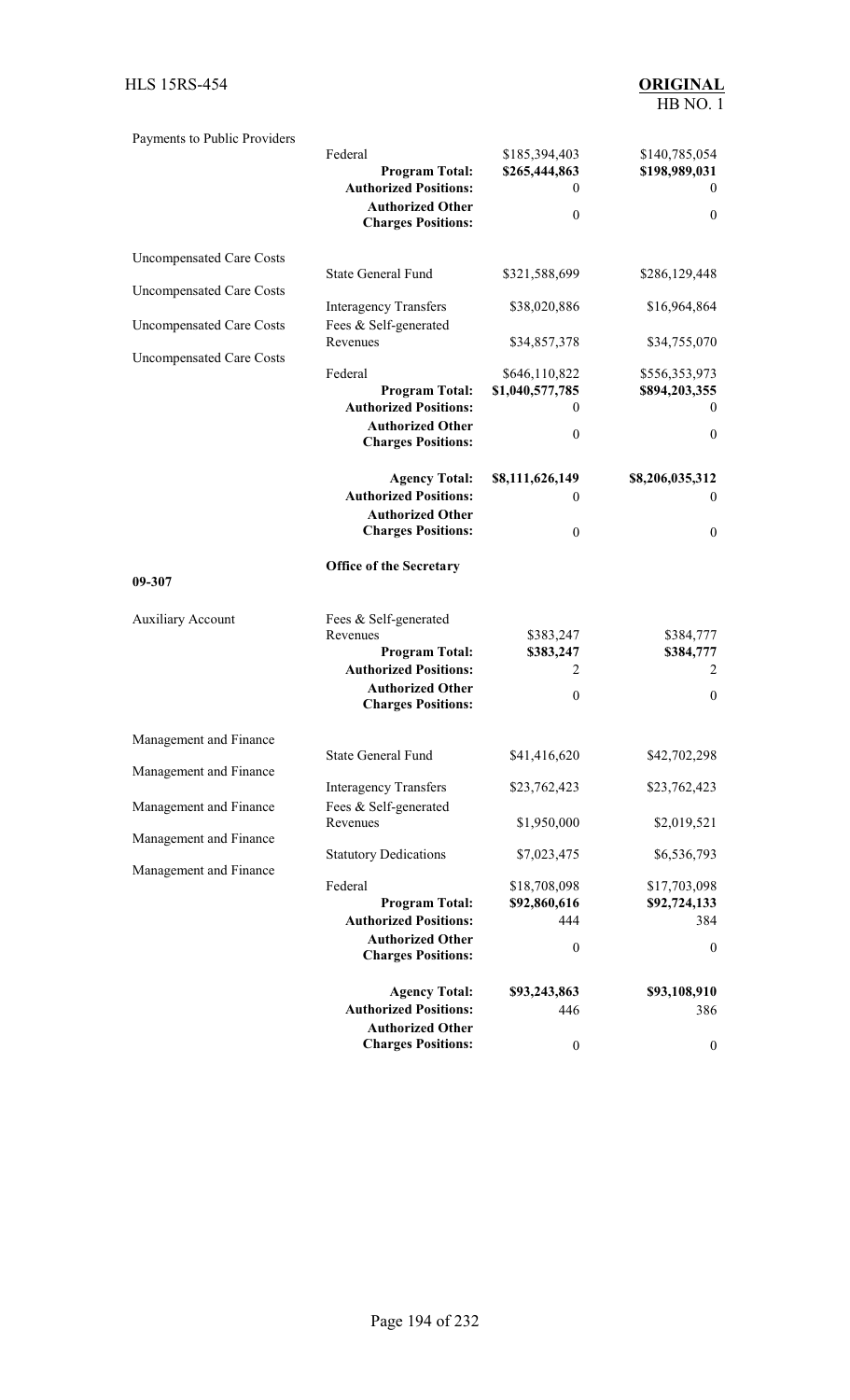| 09-309                                              | <b>South Central Louisiana</b><br><b>Human Services</b><br><b>Authority</b> |                     |                          |
|-----------------------------------------------------|-----------------------------------------------------------------------------|---------------------|--------------------------|
| South Central Louisiana                             |                                                                             |                     |                          |
| Human Services Authority<br>South Central Louisiana | <b>State General Fund</b>                                                   | \$16,257,521        | \$14,589,463             |
| Human Services Authority<br>South Central Louisiana | <b>Interagency Transfers</b><br>Fees & Self-generated                       | \$4,101,208         | \$4,201,208              |
| Human Services Authority                            | Revenues                                                                    | \$2,938,180         | \$2,921,180              |
| South Central Louisiana<br>Human Services Authority | Federal                                                                     | \$186,292           | \$186,292                |
|                                                     | <b>Program Total:</b><br><b>Authorized Positions:</b>                       | \$23,483,201<br>0   | \$21,898,143<br>$\theta$ |
|                                                     | <b>Authorized Other</b><br><b>Charges Positions:</b>                        | 144                 | 144                      |
|                                                     | <b>Agency Total:</b>                                                        | \$23,483,201        | \$21,898,143             |
|                                                     | <b>Authorized Positions:</b>                                                | 0                   | $\theta$                 |
|                                                     | <b>Authorized Other</b><br><b>Charges Positions:</b>                        | 144                 | 144                      |
| 09-310                                              | <b>Northeast Delta Human</b><br><b>Services Authority</b>                   |                     |                          |
| Northeast Delta Human                               |                                                                             |                     |                          |
| Services Authority<br>Northeast Delta Human         | <b>State General Fund</b>                                                   | \$10,552,807        | \$9,559,107              |
| Services Authority                                  | <b>Interagency Transfers</b>                                                | \$3,234,760         | \$3,313,661              |
| Northeast Delta Human<br>Services Authority         | Fees & Self-generated<br>Revenues                                           | \$2,664,300         | \$2,664,300              |
| Northeast Delta Human<br>Services Authority         | Federal                                                                     | \$48,289            | \$48,289                 |
|                                                     | <b>Program Total:</b>                                                       | \$16,500,156        | \$15,585,357             |
|                                                     | <b>Authorized Positions:</b>                                                | $\boldsymbol{0}$    | $\mathbf{0}$             |
|                                                     | <b>Authorized Other</b><br><b>Charges Positions:</b>                        | 111                 | 111                      |
|                                                     | <b>Agency Total:</b><br><b>Authorized Positions:</b>                        | \$16,500,156        | \$15,585,357             |
|                                                     | <b>Authorized Other</b>                                                     | 0                   | $\theta$                 |
|                                                     | <b>Charges Positions:</b>                                                   | 111                 | 111                      |
| 09-320                                              | <b>Office of Aging and</b><br><b>Adult Services</b>                         |                     |                          |
| Administration Protection and<br>Support            | <b>State General Fund</b>                                                   | \$14,816,554        | \$14,290,048             |
| Administration Protection and                       |                                                                             |                     |                          |
| Support<br>Administration Protection and            | <b>Interagency Transfers</b>                                                | \$15,321,075        | \$11,880,444             |
| Support<br>Administration Protection and            | <b>Statutory Dedications</b>                                                | \$2,045,812         | \$2,445,812              |
| Support                                             | Federal                                                                     | \$112,526           | \$0                      |
|                                                     | <b>Program Total:</b><br><b>Authorized Positions:</b>                       | \$32,295,967<br>167 | \$28,616,304<br>167      |
|                                                     | <b>Authorized Other</b>                                                     |                     |                          |
|                                                     | angas Dasitianas                                                            | 20                  | 20                       |

**Charges Positions:**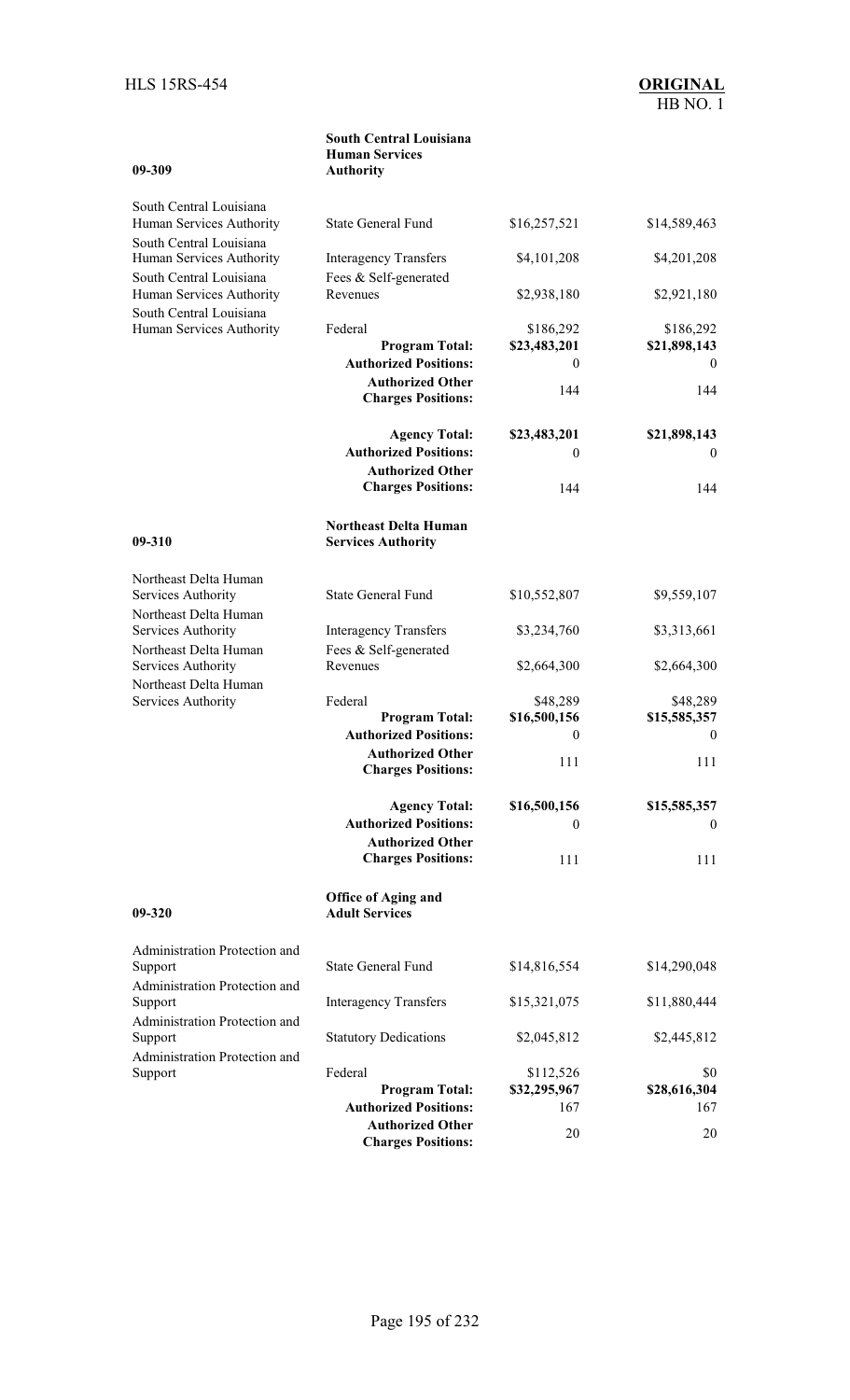| <b>Auxiliary Account</b>                                                             | Fees & Self-generated<br>Revenues<br><b>Program Total:</b><br><b>Authorized Positions:</b><br><b>Authorized Other</b><br><b>Charges Positions:</b> | \$60,000<br>\$60,000<br>$\theta$<br>$\theta$ | \$60,000<br>\$60,000<br>$\bf{0}$<br>$\boldsymbol{0}$ |
|--------------------------------------------------------------------------------------|----------------------------------------------------------------------------------------------------------------------------------------------------|----------------------------------------------|------------------------------------------------------|
| Villa Feliciana Medical                                                              |                                                                                                                                                    |                                              |                                                      |
| Complex<br>Villa Feliciana Medical                                                   | <b>Interagency Transfers</b><br>Fees & Self-generated                                                                                              | \$18,394,217                                 | \$18,046,121                                         |
| Complex<br>Villa Feliciana Medical                                                   | Revenues                                                                                                                                           | \$1,137,437                                  | \$1,137,437                                          |
| Complex                                                                              | Federal                                                                                                                                            | \$452,991                                    | \$452,991                                            |
|                                                                                      | <b>Program Total:</b><br><b>Authorized Positions:</b>                                                                                              | \$19,984,645<br>221                          | \$19,636,549<br>215                                  |
|                                                                                      | <b>Authorized Other</b><br><b>Charges Positions:</b>                                                                                               | $\boldsymbol{0}$                             | $\boldsymbol{0}$                                     |
|                                                                                      | <b>Agency Total:</b>                                                                                                                               | \$52,340,612                                 | \$48,312,853                                         |
|                                                                                      | <b>Authorized Positions:</b>                                                                                                                       | 388                                          | 382                                                  |
|                                                                                      | <b>Authorized Other</b>                                                                                                                            |                                              |                                                      |
|                                                                                      | <b>Charges Positions:</b>                                                                                                                          | 20                                           | 20                                                   |
| 09-324                                                                               | <b>Louisiana Emergency</b><br><b>Response Network</b>                                                                                              |                                              |                                                      |
| Louisiana Emergency Response<br>Network Board                                        | <b>State General Fund</b>                                                                                                                          | \$1,699,519                                  | \$1,677,133                                          |
| Louisiana Emergency Response<br>Network Board                                        | <b>Interagency Transfers</b>                                                                                                                       | \$49,000                                     | \$49,000                                             |
|                                                                                      | <b>Program Total:</b>                                                                                                                              | \$1,748,519                                  | \$1,726,133                                          |
|                                                                                      | <b>Authorized Positions:</b>                                                                                                                       | 7                                            | 7                                                    |
|                                                                                      | <b>Authorized Other</b><br><b>Charges Positions:</b>                                                                                               | $\boldsymbol{0}$                             | $\boldsymbol{0}$                                     |
|                                                                                      | <b>Agency Total:</b>                                                                                                                               | \$1,748,519                                  | \$1,726,133                                          |
|                                                                                      | <b>Authorized Positions:</b>                                                                                                                       | 7                                            | 7                                                    |
|                                                                                      | <b>Authorized Other</b><br><b>Charges Positions:</b>                                                                                               | $\theta$                                     | 0                                                    |
| 09-325                                                                               | Acadiana Area Human<br><b>Services District</b>                                                                                                    |                                              |                                                      |
| Acadiana Area Human Services<br>District                                             | <b>State General Fund</b>                                                                                                                          | \$14,043,800                                 | \$13,009,601                                         |
| Acadiana Area Human Services<br>District<br>Acadiana Area Human Services<br>District | <b>Interagency Transfers</b>                                                                                                                       | \$2,418,583                                  | \$2,520,053                                          |
|                                                                                      | Fees & Self-generated<br>Revenues                                                                                                                  | \$1,621,196                                  | \$1,621,196                                          |
| Acadiana Area Human Services<br>District                                             | Federal                                                                                                                                            | \$23,601                                     | \$23,601                                             |
|                                                                                      | <b>Program Total:</b>                                                                                                                              | \$18,107,180                                 | \$17,174,451                                         |
|                                                                                      | <b>Authorized Positions:</b><br><b>Authorized Other</b><br><b>Charges Positions:</b>                                                               | $\theta$<br>133                              | $\theta$<br>133                                      |
|                                                                                      | <b>Agency Total:</b><br><b>Authorized Positions:</b>                                                                                               | \$18,107,180<br>$\mathbf{0}$                 | \$17,174,451<br>$\boldsymbol{0}$                     |
|                                                                                      | <b>Authorized Other</b>                                                                                                                            |                                              |                                                      |
|                                                                                      | <b>Charges Positions:</b>                                                                                                                          | 133                                          | 133                                                  |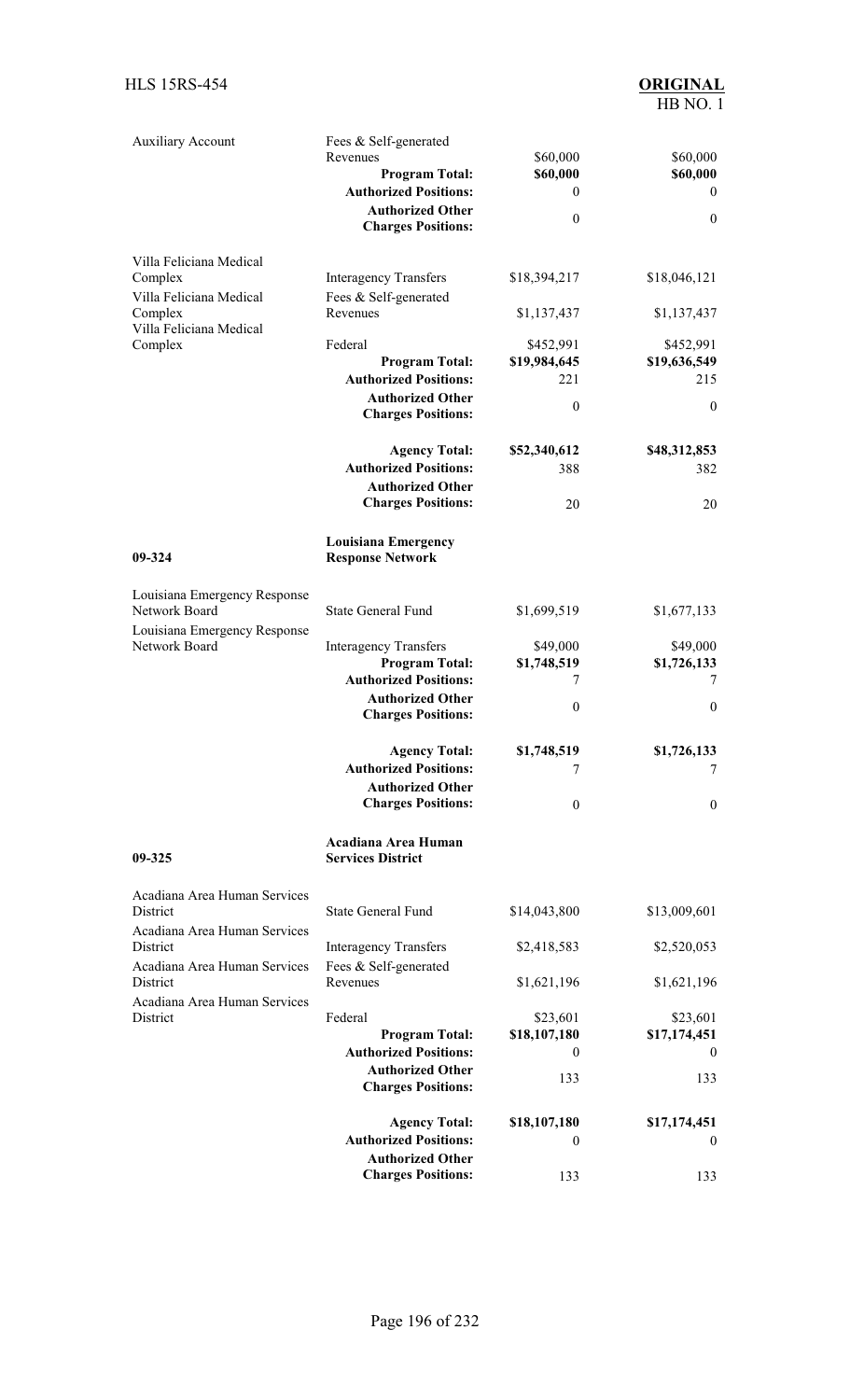**09-326** 

### **Office of Public Health**

| <b>Public Health Services</b>      |                                                                                                                                                    |                                                                     |                                                                             |
|------------------------------------|----------------------------------------------------------------------------------------------------------------------------------------------------|---------------------------------------------------------------------|-----------------------------------------------------------------------------|
| <b>Public Health Services</b>      | <b>State General Fund</b>                                                                                                                          | \$47,631,290                                                        | \$41,768,855                                                                |
| <b>Public Health Services</b>      | <b>Interagency Transfers</b>                                                                                                                       | \$18,221,762                                                        | \$13,650,551                                                                |
|                                    | Fees & Self-generated<br>Revenues                                                                                                                  | \$36,820,973                                                        | \$25,185,220                                                                |
| <b>Public Health Services</b>      | <b>Statutory Dedications</b>                                                                                                                       | \$6,924,956                                                         | \$6,924,956                                                                 |
| <b>Public Health Services</b>      | Federal<br><b>Program Total:</b><br><b>Authorized Positions:</b><br><b>Authorized Other</b><br><b>Charges Positions:</b><br><b>Agency Total:</b>   | \$236,964,339<br>\$346,563,320<br>1180<br>$\theta$<br>\$346,563,320 | \$236,494,640<br>\$324,024,222<br>1164<br>$\boldsymbol{0}$<br>\$324,024,222 |
|                                    | <b>Authorized Positions:</b>                                                                                                                       | 1180                                                                | 1164                                                                        |
|                                    | <b>Authorized Other</b><br><b>Charges Positions:</b>                                                                                               | $\boldsymbol{0}$                                                    | $\boldsymbol{0}$                                                            |
| 09-330                             | <b>Office of Behavioral</b><br>Health                                                                                                              |                                                                     |                                                                             |
| Administration and Support         |                                                                                                                                                    |                                                                     |                                                                             |
| Administration and Support         | <b>State General Fund</b>                                                                                                                          | \$5,518,103                                                         | \$5,302,626                                                                 |
| Administration and Support         | <b>Statutory Dedications</b>                                                                                                                       | \$77,735                                                            | \$72,285                                                                    |
|                                    | Federal<br><b>Program Total:</b><br><b>Authorized Positions:</b><br><b>Authorized Other</b><br><b>Charges Positions:</b>                           | \$1,310,964<br>\$6,906,802<br>43<br>$\theta$                        | \$1,699,496<br>\$7,074,407<br>41<br>$\boldsymbol{0}$                        |
| <b>Auxiliary Account</b>           | Fees & Self-generated<br>Revenues<br><b>Program Total:</b><br><b>Authorized Positions:</b><br><b>Authorized Other</b><br><b>Charges Positions:</b> | \$20,000<br>\$20,000<br>$\mathbf{0}$<br>$\boldsymbol{0}$            | \$20,000<br>\$20,000<br>$\boldsymbol{0}$<br>$\boldsymbol{0}$                |
| <b>Behavioral Health Community</b> |                                                                                                                                                    |                                                                     |                                                                             |
| Behavioral Health Community        | <b>State General Fund</b>                                                                                                                          | \$16,407,760                                                        | \$17,062,099                                                                |
| Behavioral Health Community        | <b>Interagency Transfers</b>                                                                                                                       | \$11,684,520                                                        | \$11,378,574                                                                |
| Behavioral Health Community        | <b>Statutory Dedications</b>                                                                                                                       | \$5,608,971                                                         | \$5,413,253                                                                 |
|                                    | Federal<br><b>Program Total:</b><br><b>Authorized Positions:</b><br><b>Authorized Other</b><br><b>Charges Positions:</b>                           | \$35,365,356<br>\$69,066,607<br>34<br>6                             | \$34,513,104<br>\$68,367,030<br>41<br>6                                     |
| Hospital Based Treatment           |                                                                                                                                                    |                                                                     |                                                                             |
| <b>Hospital Based Treatment</b>    | <b>State General Fund</b>                                                                                                                          | \$85,709,965                                                        | \$84,885,387                                                                |
|                                    | <b>Interagency Transfers</b>                                                                                                                       | \$58,766,713                                                        | \$59,942,668                                                                |
| Hospital Based Treatment           | Fees & Self-generated<br>Revenues                                                                                                                  | \$3,371,898                                                         | \$1,680,996                                                                 |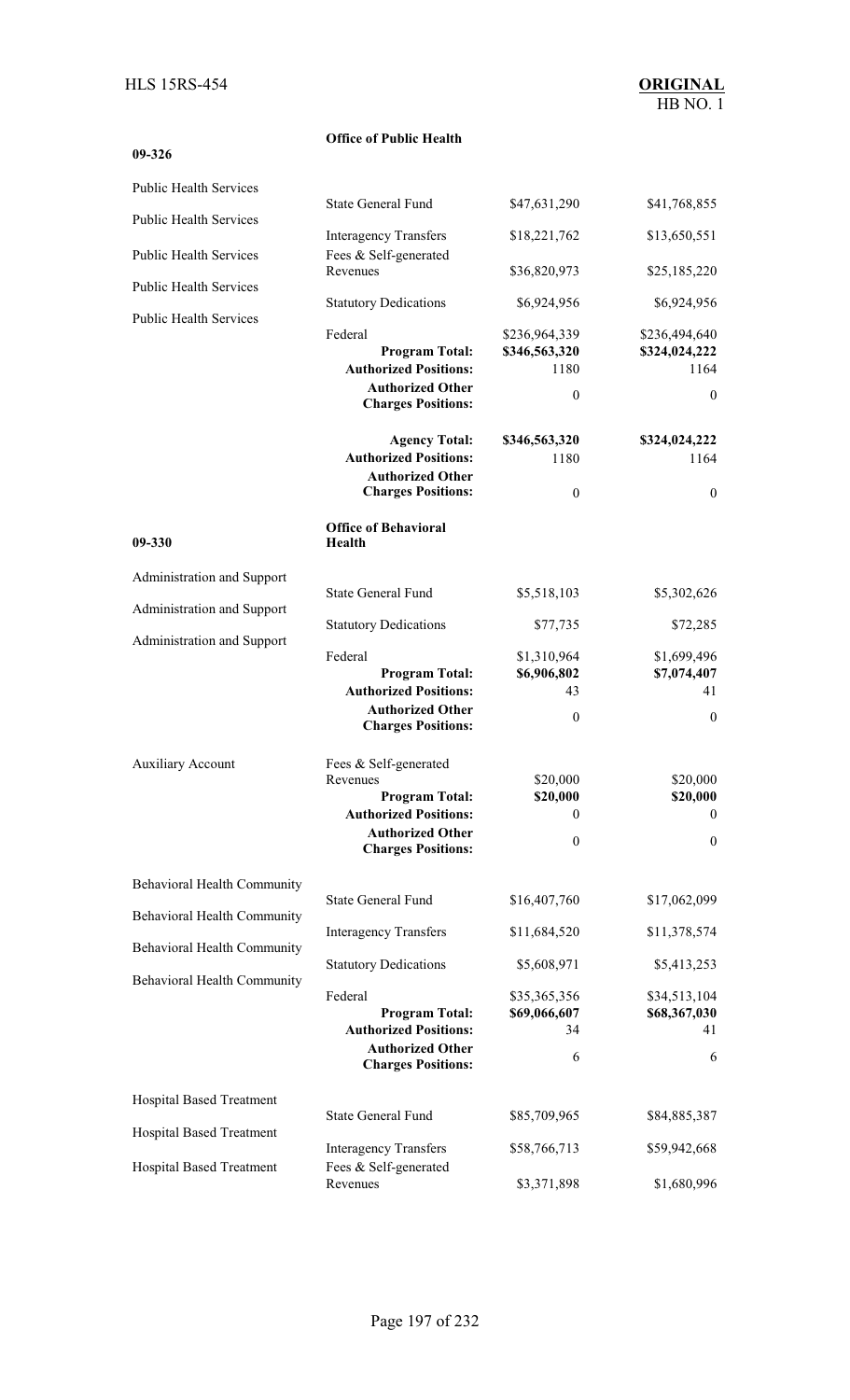| <b>Hospital Based Treatment</b>                | Federal<br><b>Program Total:</b>                                                                                                                   | \$1,983,423<br>\$149,831,999                             | \$1,983,423<br>\$148,492,474                                       |
|------------------------------------------------|----------------------------------------------------------------------------------------------------------------------------------------------------|----------------------------------------------------------|--------------------------------------------------------------------|
|                                                | <b>Authorized Positions:</b><br><b>Authorized Other</b><br><b>Charges Positions:</b>                                                               | 1284<br>$\boldsymbol{0}$                                 | 1248<br>$\mathbf{0}$                                               |
|                                                | <b>Agency Total:</b><br><b>Authorized Positions:</b><br><b>Authorized Other</b>                                                                    | \$225,825,408<br>1361                                    | \$223,953,911<br>1330                                              |
|                                                | <b>Charges Positions:</b><br><b>Office for Citizens with</b><br>Developmental                                                                      | 6                                                        | 6                                                                  |
| 09-340                                         | <b>Disabilities</b>                                                                                                                                |                                                          |                                                                    |
| Administration and General<br>Support          | <b>State General Fund</b><br><b>Program Total:</b><br><b>Authorized Positions:</b><br><b>Authorized Other</b><br><b>Charges Positions:</b>         | \$2,502,270<br>\$2,502,270<br>13<br>$\boldsymbol{0}$     | \$2,492,102<br>\$2,492,102<br>12<br>$\theta$                       |
| <b>Auxiliary Account</b>                       | Fees & Self-generated<br>Revenues<br><b>Program Total:</b><br><b>Authorized Positions:</b><br><b>Authorized Other</b><br><b>Charges Positions:</b> | \$591,680<br>\$591,680<br>4<br>$\boldsymbol{0}$          | \$569,287<br>\$569,287<br>4<br>$\boldsymbol{0}$                    |
| Community-Based                                | <b>State General Fund</b>                                                                                                                          |                                                          |                                                                    |
| Community-Based                                | <b>Interagency Transfers</b>                                                                                                                       | \$16,995,592<br>\$1,432,847                              | \$16,949,279<br>\$1,432,847                                        |
| Community-Based                                | Fees & Self-generated                                                                                                                              | \$1,207,500                                              |                                                                    |
| Community-Based                                | Revenues<br>Federal<br><b>Program Total:</b><br><b>Authorized Positions:</b><br><b>Authorized Other</b><br><b>Charges Positions:</b>               | \$6,376,792<br>\$26,012,731<br>54<br>$\boldsymbol{0}$    | \$357,500<br>\$6,538,122<br>\$25,277,748<br>48<br>$\boldsymbol{0}$ |
| Pinecrest Supports and Services<br>Center      | <b>State General Fund</b>                                                                                                                          | \$3,310,549                                              | \$4,627,959                                                        |
| Pinecrest Supports and Services<br>Center      | <b>Interagency Transfers</b>                                                                                                                       | \$117,882,928                                            | \$106,939,658                                                      |
| Pinecrest Supports and Services<br>Center      | Fees & Self-generated<br>Revenues<br><b>Program Total:</b><br><b>Authorized Positions:</b><br><b>Authorized Other</b><br><b>Charges Positions:</b> | \$3,119,379<br>\$124,312,856<br>1328<br>$\boldsymbol{0}$ | \$3,119,379<br>\$114,686,996<br>1287<br>$\boldsymbol{0}$           |
|                                                | <b>Agency Total:</b><br><b>Authorized Positions:</b><br><b>Authorized Other</b><br><b>Charges Positions:</b>                                       | \$153,419,537<br>1399<br>$\mathbf{0}$                    | \$143,026,133<br>1351<br>$\boldsymbol{0}$                          |
| 09-375                                         | <b>Imperial Calcasieu</b><br><b>Human Services</b><br><b>Authority</b>                                                                             |                                                          |                                                                    |
| Imperial Calcasieu Human<br>Services Authority | <b>State General Fund</b>                                                                                                                          | \$8,250,159                                              | \$7,994,763                                                        |
| Imperial Calcasieu Human<br>Services Authority | <b>Interagency Transfers</b>                                                                                                                       | \$1,906,384                                              | \$2,005,805                                                        |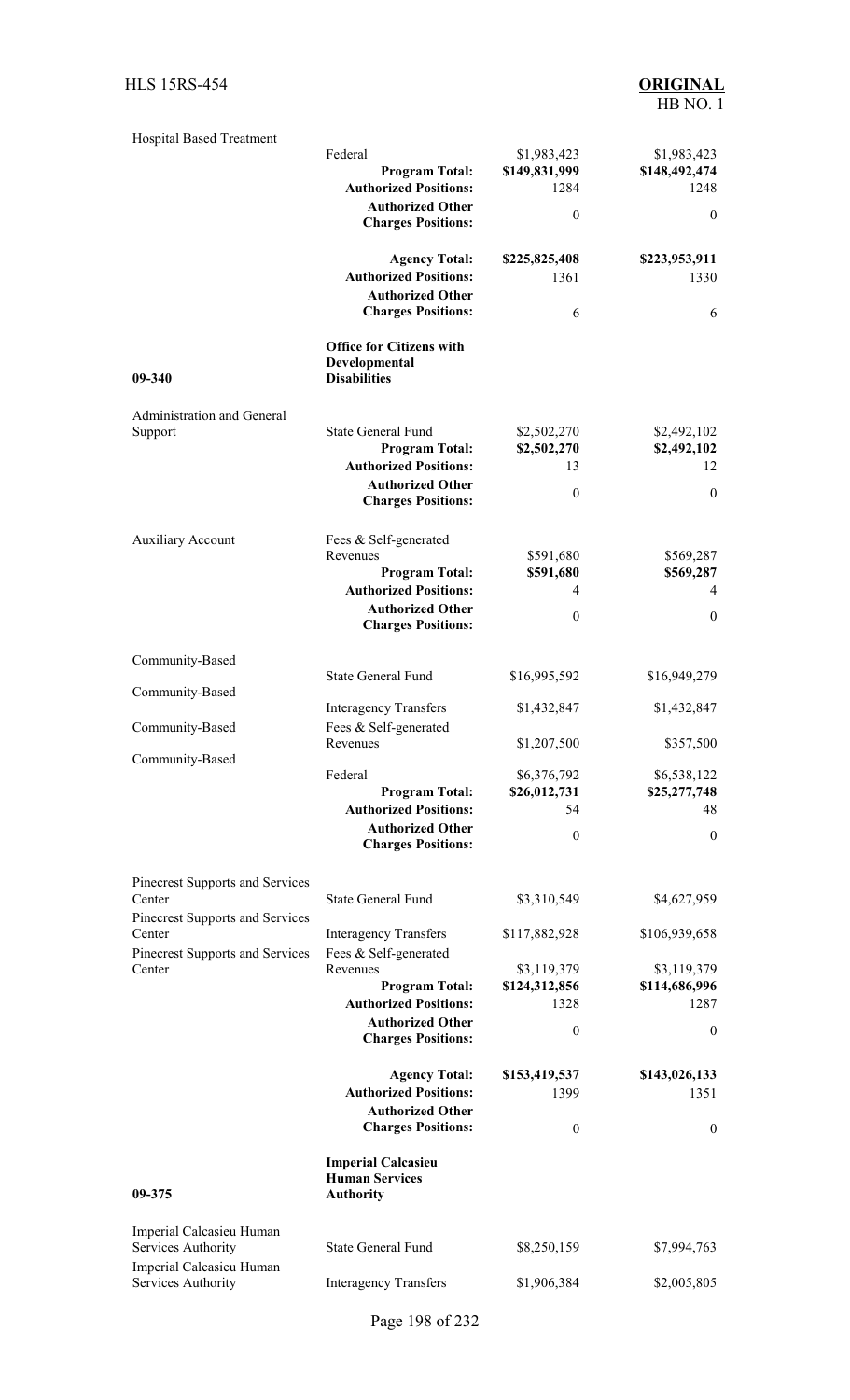| Imperial Calcasieu Human                              | Fees & Self-generated<br>Revenues                            |                  |                  |
|-------------------------------------------------------|--------------------------------------------------------------|------------------|------------------|
| Services Authority<br>Imperial Calcasieu Human        |                                                              | \$2,140,563      | \$1,591,337      |
| Services Authority                                    | Federal                                                      | \$19,126         | \$19,126         |
|                                                       | <b>Program Total:</b>                                        | \$12,316,232     | \$11,611,031     |
|                                                       | <b>Authorized Positions:</b>                                 | 0                | $\bf{0}$         |
|                                                       | <b>Authorized Other</b><br><b>Charges Positions:</b>         | 82               | 82               |
|                                                       | <b>Agency Total:</b>                                         | \$12,316,232     | \$11,611,031     |
|                                                       | <b>Authorized Positions:</b>                                 | 0                | $\boldsymbol{0}$ |
|                                                       | <b>Authorized Other</b><br><b>Charges Positions:</b>         | 82               | 82               |
|                                                       | <b>Central Louisiana</b><br><b>Human Services District</b>   |                  |                  |
| 09-376                                                |                                                              |                  |                  |
| Central Louisiana Human                               |                                                              |                  |                  |
| <b>Services District</b><br>Central Louisiana Human   | <b>State General Fund</b>                                    | \$10,635,813     | \$10,374,946     |
| <b>Services District</b>                              | <b>Interagency Transfers</b>                                 | \$3,823,951      | \$3,966,113      |
| Central Louisiana Human<br><b>Services District</b>   | Fees & Self-generated<br>Revenues                            | \$2,002,783      | \$2,002,783      |
| Central Louisiana Human                               |                                                              |                  |                  |
| <b>Services District</b>                              | Federal                                                      | \$48,358         | \$48,358         |
|                                                       | <b>Program Total:</b>                                        | \$16,510,905     | \$16,392,200     |
|                                                       | <b>Authorized Positions:</b>                                 | 0                | $\theta$         |
|                                                       | <b>Authorized Other</b><br><b>Charges Positions:</b>         | 86               | 86               |
|                                                       | <b>Agency Total:</b>                                         | \$16,510,905     | \$16,392,200     |
|                                                       | <b>Authorized Positions:</b>                                 | $\boldsymbol{0}$ | $\boldsymbol{0}$ |
|                                                       | <b>Authorized Other</b>                                      |                  |                  |
|                                                       | <b>Charges Positions:</b>                                    | 86               | 86               |
|                                                       | <b>Northwest Louisiana</b><br><b>Human Services District</b> |                  |                  |
| 09-377                                                |                                                              |                  |                  |
| Northwest Louisiana Human<br><b>Services District</b> | <b>State General Fund</b>                                    | \$9,619,813      | \$8,364,190      |
| Northwest Louisiana Human                             |                                                              |                  |                  |
| <b>Services District</b>                              | <b>Interagency Transfers</b>                                 | \$4,212,865      | \$4,404,386      |
| Northwest Louisiana Human                             | Fees & Self-generated                                        |                  |                  |
| Services District<br>Northwest Louisiana Human        | Revenues                                                     | \$2,941,499      | \$2,700,000      |
| <b>Services District</b>                              | Federal                                                      | \$48,289         | \$48,289         |
|                                                       | <b>Program Total:</b>                                        | \$16,822,466     | \$15,516,865     |
|                                                       | <b>Authorized Positions:</b>                                 | $\theta$         | $\overline{0}$   |
|                                                       | <b>Authorized Other</b><br><b>Charges Positions:</b>         | 106              | 102              |
|                                                       | <b>Agency Total:</b>                                         | \$16,822,466     | \$15,516,865     |
|                                                       | <b>Authorized Positions:</b>                                 | 0                | $\mathbf{0}$     |
|                                                       | <b>Authorized Other</b>                                      |                  |                  |
|                                                       | <b>Charges Positions:</b>                                    | 106              | 102              |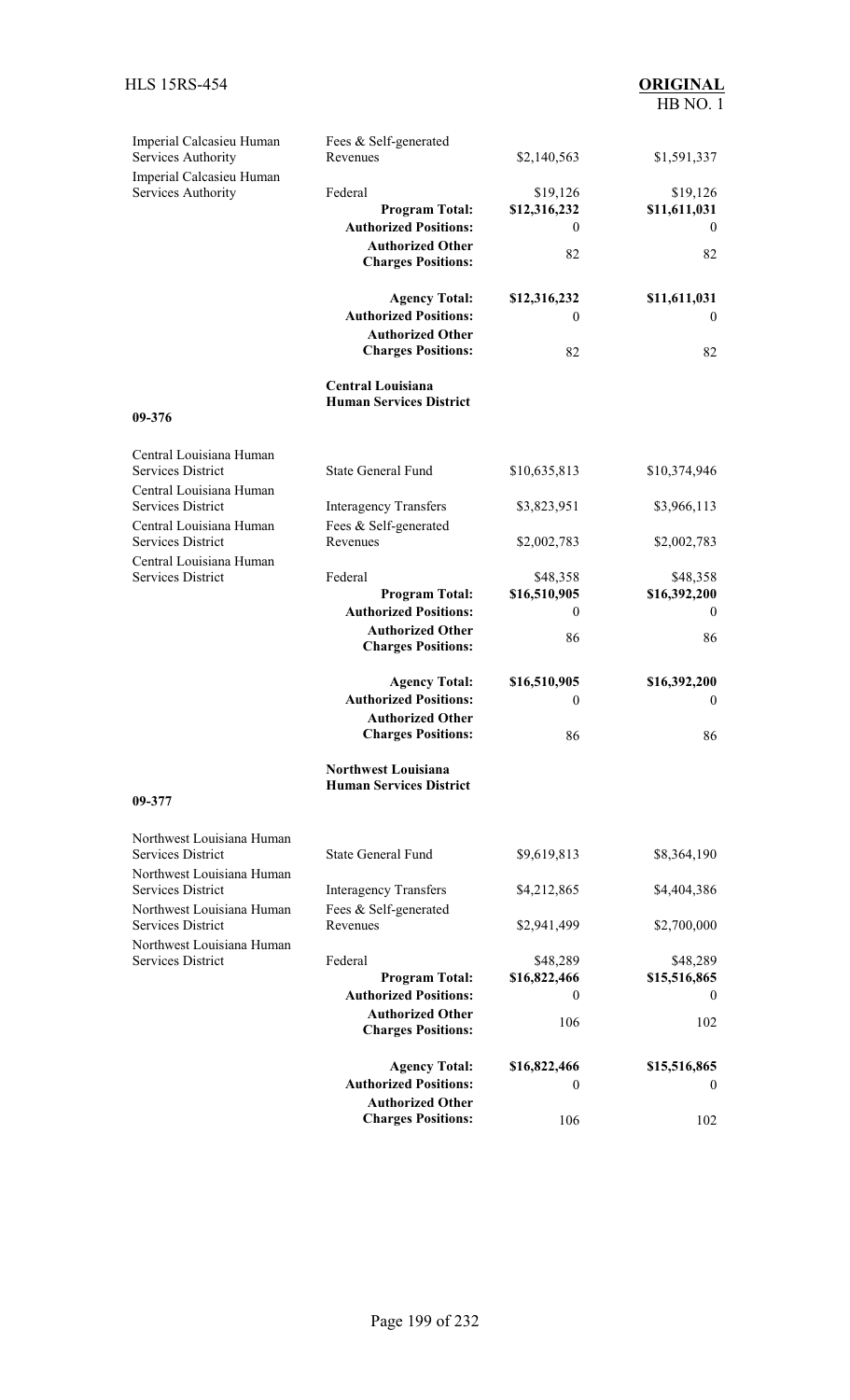### **10A-DCFS**

**10-360** 

#### **Office of Children and Family Services**

| Administration and Executive<br>Support                                 | <b>State General Fund</b>                                                                                                | \$37,741,293                                               | \$36,027,130                                               |
|-------------------------------------------------------------------------|--------------------------------------------------------------------------------------------------------------------------|------------------------------------------------------------|------------------------------------------------------------|
| Administration and Executive<br>Support                                 | <b>Interagency Transfers</b>                                                                                             | \$9,308,788                                                | \$9,149,932                                                |
| Administration and Executive<br>Support<br>Administration and Executive | <b>Statutory Dedications</b>                                                                                             | \$44,599                                                   | \$0                                                        |
| Support                                                                 | Federal<br><b>Program Total:</b><br><b>Authorized Positions:</b><br><b>Authorized Other</b><br><b>Charges Positions:</b> | \$70,335,646<br>\$117,430,326<br>156<br>$\mathbf{0}$       | \$52,237,783<br>\$97,414,845<br>105<br>$\mathbf{0}$        |
| Community and Family<br><b>Services</b>                                 | <b>State General Fund</b>                                                                                                | \$22,077,960                                               | \$21,288,479                                               |
| Community and Family<br>Services                                        | <b>Interagency Transfers</b>                                                                                             | \$148,407                                                  | \$2,301,216                                                |
| Community and Family<br>Services                                        | <b>Statutory Dedications</b>                                                                                             | \$877,192                                                  | \$679,198                                                  |
| Community and Family<br>Services                                        | Federal<br><b>Program Total:</b><br><b>Authorized Positions:</b><br><b>Authorized Other</b><br><b>Charges Positions:</b> | \$226,346,631<br>\$249,450,190<br>439<br>$\mathbf{0}$      | \$144,353,734<br>\$168,622,627<br>431<br>$\mathbf{0}$      |
| <b>Field Services</b>                                                   | <b>State General Fund</b>                                                                                                |                                                            |                                                            |
| <b>Field Services</b>                                                   |                                                                                                                          | \$54,878,555                                               | \$60,944,024                                               |
| <b>Field Services</b>                                                   | <b>Interagency Transfers</b><br>Fees & Self-generated<br>Revenues                                                        | \$6,426,222<br>\$15,331,257                                | \$28,646,838<br>\$15,331,257                               |
| <b>Field Services</b>                                                   | Federal<br><b>Program Total:</b><br><b>Authorized Positions:</b><br><b>Authorized Other</b><br><b>Charges Positions:</b> | \$137,767,397<br>\$214,403,431<br>2795<br>$\boldsymbol{0}$ | \$108,631,981<br>\$213,554,100<br>2771<br>$\boldsymbol{0}$ |
| Prevention and Intervention<br>Services                                 | <b>State General Fund</b>                                                                                                | \$26,009,487                                               | \$26,081,554                                               |
| Prevention and Intervention<br>Services                                 | <b>Interagency Transfers</b>                                                                                             | \$175,000                                                  | \$4,119,748                                                |
| Prevention and Intervention<br>Services                                 | Fees & Self-generated<br>Revenues                                                                                        | \$2,186,503                                                | \$2,186,503                                                |
| Prevention and Intervention<br>Services                                 | <b>Statutory Dedications</b>                                                                                             | \$877,753                                                  | \$576,463                                                  |
| Prevention and Intervention<br>Services                                 | Federal<br><b>Program Total:</b><br><b>Authorized Positions:</b><br><b>Authorized Other</b><br><b>Charges Positions:</b> | \$172,567,846<br>\$201,816,589<br>102<br>$\boldsymbol{0}$  | \$169,206,554<br>\$202,170,822<br>97<br>$\mathbf{0}$       |
|                                                                         | <b>Agency Total:</b>                                                                                                     | \$783,100,536                                              | \$681,762,394                                              |
|                                                                         | <b>Authorized Positions:</b><br><b>Authorized Other</b><br><b>Charges Positions:</b>                                     | 3492<br>$\boldsymbol{0}$                                   | 3404<br>$\boldsymbol{0}$                                   |
|                                                                         |                                                                                                                          |                                                            |                                                            |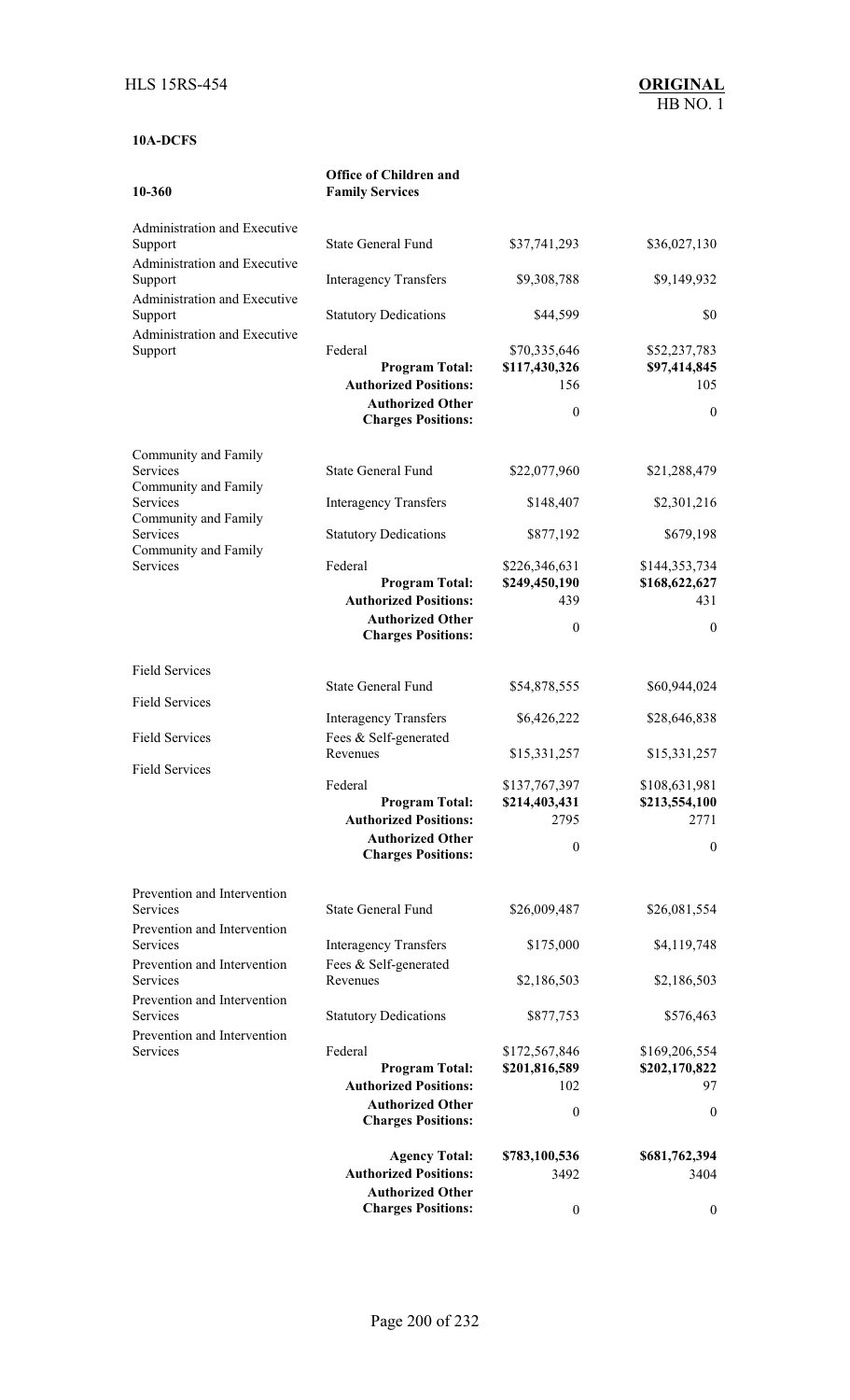| 11-431                                               | <b>NATR</b> - Office of the<br>Secretary                                                                                                      |                                                          |                                                    |
|------------------------------------------------------|-----------------------------------------------------------------------------------------------------------------------------------------------|----------------------------------------------------------|----------------------------------------------------|
| Atchafalaya Basin                                    | <b>Interagency Transfers</b><br><b>Program Total:</b><br><b>Authorized Positions:</b><br><b>Authorized Other</b><br><b>Charges Positions:</b> | \$255,639<br>\$255,639<br>2<br>$\boldsymbol{0}$          | \$0<br>\$0<br>$\mathbf{0}$<br>$\boldsymbol{0}$     |
| <b>Auxiliary Account</b><br><b>Auxiliary Account</b> | Fees & Self-generated<br>Revenues                                                                                                             | \$203,313                                                | \$0                                                |
|                                                      | Federal<br><b>Program Total:</b><br><b>Authorized Positions:</b><br><b>Authorized Other</b><br><b>Charges Positions:</b>                      | \$13,533,539<br>\$13,736,852<br>$\mathbf{0}$<br>$\theta$ | \$0<br>\$0<br>$\theta$<br>$\mathbf{0}$             |
| Executive<br>Executive                               | <b>State General Fund</b>                                                                                                                     | \$379,132                                                | \$469,826                                          |
| Executive                                            | <b>Interagency Transfers</b><br>Fees & Self-generated<br>Revenues                                                                             | \$902,498                                                | \$11,317,282                                       |
| Executive                                            | <b>Statutory Dedications</b>                                                                                                                  | \$22,143<br>\$10,812,884                                 | \$285,750<br>\$9,036,065                           |
| Executive                                            | Federal<br><b>Program Total:</b><br><b>Authorized Positions:</b><br><b>Authorized Other</b><br><b>Charges Positions:</b>                      | \$12,994<br>\$12,129,651<br>9<br>$\boldsymbol{0}$        | \$12,017,567<br>\$33,126,490<br>51<br>$\mathbf{0}$ |
| Management and Finance                               | <b>State General Fund</b>                                                                                                                     | \$791,654                                                | \$0                                                |
| Management and Finance                               | <b>Interagency Transfers</b>                                                                                                                  | \$14,165,249                                             | \$0                                                |
| Management and Finance                               | Fees & Self-generated<br>Revenues                                                                                                             | \$60,419                                                 | \$0                                                |
| Management and Finance<br>Management and Finance     | <b>Statutory Dedications</b>                                                                                                                  | \$668,930                                                | \$0                                                |
|                                                      | Federal<br><b>Program Total:</b><br><b>Authorized Positions:</b><br><b>Authorized Other</b><br><b>Charges Positions:</b>                      | \$230,194<br>\$15,916,446<br>40<br>$\boldsymbol{0}$      | \$0<br>\$0<br>$\mathbf{0}$<br>$\boldsymbol{0}$     |
| <b>Technology Assessment</b>                         | <b>State General Fund</b>                                                                                                                     | \$41,613                                                 | \$0                                                |
| <b>Technology Assessment</b>                         | <b>Interagency Transfers</b>                                                                                                                  | \$585,524                                                | \$0                                                |
| <b>Technology Assessment</b>                         | Federal<br><b>Program Total:</b><br><b>Authorized Positions:</b><br><b>Authorized Other</b><br><b>Charges Positions:</b>                      | \$3,456,277<br>\$4,083,414<br>15<br>$\boldsymbol{0}$     | \$0<br>\$0<br>$\mathbf{0}$<br>$\boldsymbol{0}$     |
|                                                      | <b>Agency Total:</b><br><b>Authorized Positions:</b><br><b>Authorized Other</b><br><b>Charges Positions:</b>                                  | \$46,122,002<br>66<br>$\boldsymbol{0}$                   | \$33,126,490<br>51<br>$\boldsymbol{0}$             |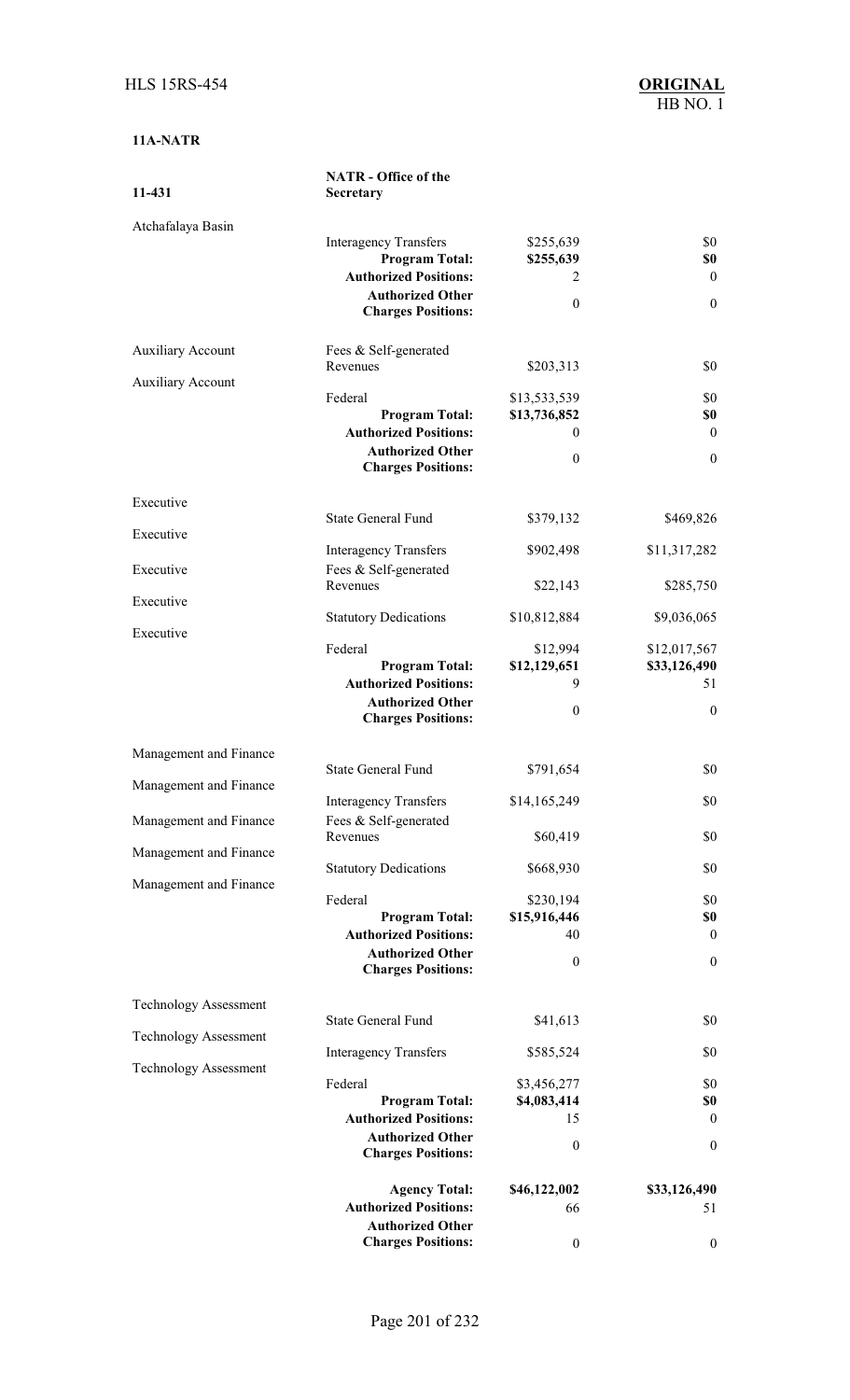| 11-432                                 | <b>NATR</b> - Office of<br>Conservation                                                                                  |                                                      |                                                        |
|----------------------------------------|--------------------------------------------------------------------------------------------------------------------------|------------------------------------------------------|--------------------------------------------------------|
| Oil and Gas Regulatory                 | <b>State General Fund</b>                                                                                                |                                                      |                                                        |
| Oil and Gas Regulatory                 |                                                                                                                          | \$2,871,391                                          | \$3,866,483                                            |
| Oil and Gas Regulatory                 | <b>Interagency Transfers</b><br>Fees & Self-generated<br>Revenues                                                        | \$708,000<br>\$20,000                                | \$3,301,157<br>\$19,000                                |
| Oil and Gas Regulatory                 |                                                                                                                          |                                                      |                                                        |
| Oil and Gas Regulatory                 | <b>Statutory Dedications</b>                                                                                             | \$6,886,937                                          | \$11,058,716                                           |
|                                        | Federal<br><b>Program Total:</b><br><b>Authorized Positions:</b><br><b>Authorized Other</b><br><b>Charges Positions:</b> | \$0<br>\$10,486,328<br>107<br>$\boldsymbol{0}$       | \$1,762,772<br>\$20,008,128<br>165<br>$\boldsymbol{0}$ |
| Public Safety                          |                                                                                                                          |                                                      |                                                        |
| Public Safety                          | <b>State General Fund</b>                                                                                                | \$1,174,956                                          | \$0                                                    |
| Public Safety                          | <b>Interagency Transfers</b>                                                                                             | \$2,665,000                                          | \$0                                                    |
| Public Safety                          | <b>Statutory Dedications</b>                                                                                             | \$4,276,976                                          | \$0                                                    |
|                                        | Federal<br><b>Program Total:</b><br><b>Authorized Positions:</b><br><b>Authorized Other</b><br><b>Charges Positions:</b> | \$1,752,796<br>\$9,869,728<br>58<br>$\boldsymbol{0}$ | \$0<br>\$0<br>$\theta$<br>$\boldsymbol{0}$             |
|                                        | <b>Agency Total:</b><br><b>Authorized Positions:</b><br><b>Authorized Other</b><br><b>Charges Positions:</b>             | \$20,356,056<br>165<br>$\boldsymbol{0}$              | \$20,008,128<br>165<br>$\boldsymbol{0}$                |
| 11-434                                 | <b>NATR</b> - Office of<br><b>Mineral Resources</b>                                                                      |                                                      |                                                        |
| <b>Mineral Resources</b>               |                                                                                                                          |                                                      |                                                        |
| Management<br><b>Mineral Resources</b> | <b>State General Fund</b>                                                                                                | \$6,836,519                                          | \$3,914,798                                            |
| Management<br><b>Mineral Resources</b> | <b>Interagency Transfers</b><br>Fees & Self-generated                                                                    | \$522,892                                            | \$522,892                                              |
| Management<br><b>Mineral Resources</b> | Revenues                                                                                                                 | \$20,000                                             | \$20,000                                               |
| Management                             | <b>Statutory Dedications</b>                                                                                             | \$4,651,333                                          | \$6,943,729                                            |
| <b>Mineral Resources</b><br>Management | Federal<br><b>Program Total:</b><br><b>Authorized Positions:</b><br><b>Authorized Other</b><br><b>Charges Positions:</b> | \$131,034<br>\$12,161,778<br>61<br>$\boldsymbol{0}$  | \$131,034<br>\$11,532,453<br>61<br>$\boldsymbol{0}$    |
|                                        | <b>Agency Total:</b><br><b>Authorized Positions:</b><br><b>Authorized Other</b><br><b>Charges Positions:</b>             | \$12,161,778<br>61<br>$\theta$                       | \$11,532,453<br>61<br>$\boldsymbol{0}$                 |
| 11-435                                 | <b>NATR</b> - Office of<br><b>Coastal Management</b>                                                                     |                                                      |                                                        |
| Coastal Management                     |                                                                                                                          |                                                      |                                                        |
| Coastal Management                     | <b>Interagency Transfers</b><br>Fees & Self-generated                                                                    | \$3,777,777                                          | \$3,585,242                                            |
| Coastal Management                     | Revenues                                                                                                                 | \$20,000                                             | \$19,000                                               |
|                                        | <b>Statutory Dedications</b>                                                                                             | \$2,302,985                                          | \$1,893,610                                            |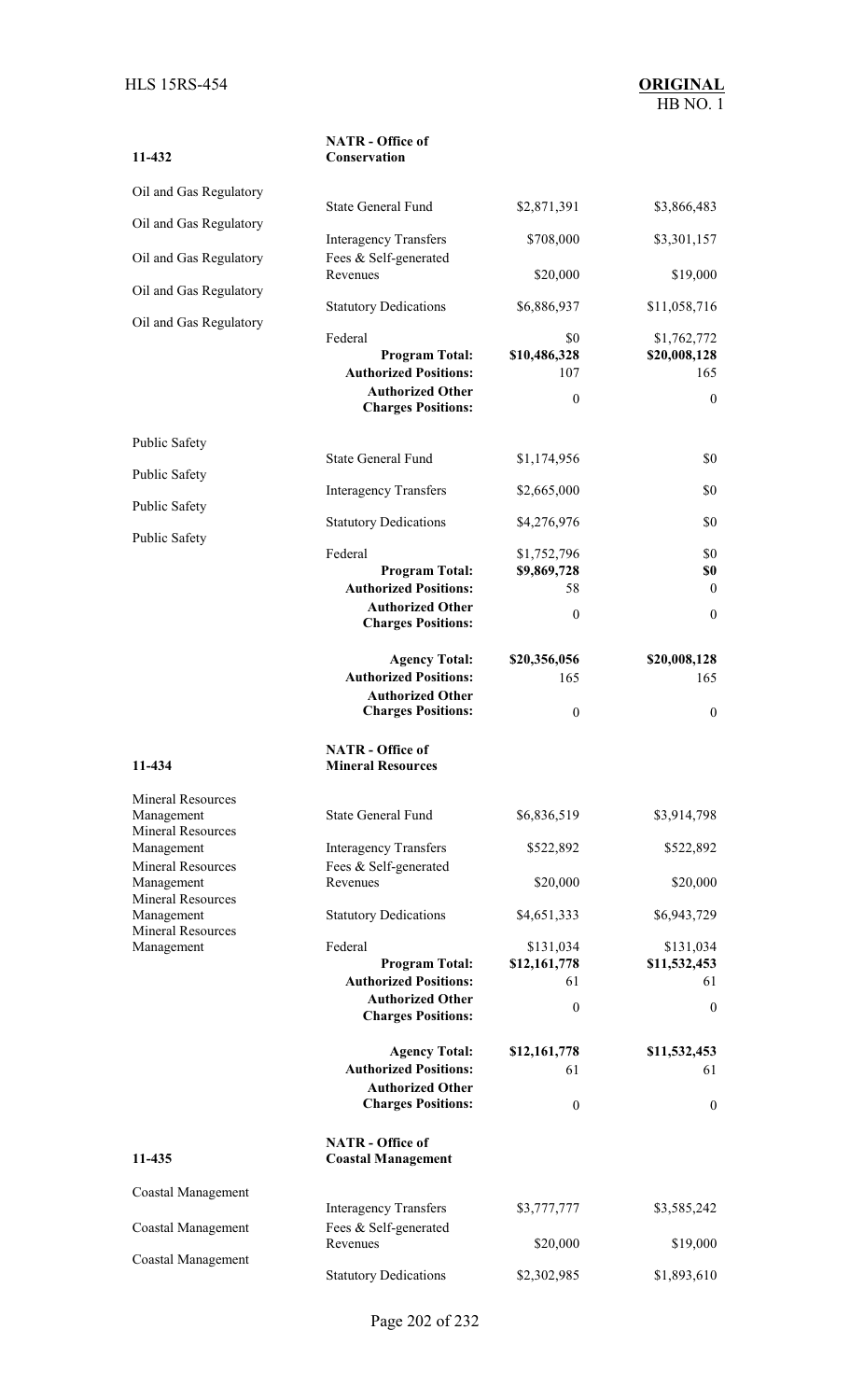| Coastal Management          |                                                      |                      |                     |
|-----------------------------|------------------------------------------------------|----------------------|---------------------|
|                             | Federal                                              | \$2,475,000          | \$2,458,900         |
|                             | <b>Program Total:</b>                                | \$8,575,762          | \$7,956,752         |
|                             | <b>Authorized Positions:</b>                         | 47                   | 47                  |
|                             | <b>Authorized Other</b><br><b>Charges Positions:</b> | $\boldsymbol{0}$     | $\mathbf{0}$        |
|                             | <b>Agency Total:</b>                                 | \$8,575,762          | \$7,956,752         |
|                             | <b>Authorized Positions:</b>                         | 47                   | 47                  |
|                             | <b>Authorized Other</b>                              |                      |                     |
|                             | <b>Charges Positions:</b>                            | $\boldsymbol{0}$     | $\mathbf{0}$        |
| 12A-RVTX                    |                                                      |                      |                     |
| 12-440                      | <b>Office of Revenue</b>                             |                      |                     |
| Alcohol and Tobacco Control |                                                      |                      |                     |
|                             | <b>Interagency Transfers</b>                         | \$500,000            | \$499,801           |
| Alcohol and Tobacco Control | Fees & Self-generated                                |                      |                     |
| Alcohol and Tobacco Control | Revenues                                             | \$5,823,956          | \$4,471,053         |
|                             | <b>Statutory Dedications</b>                         | \$702,807            | \$549,459           |
| Alcohol and Tobacco Control | Federal                                              | \$328,792            | \$0                 |
|                             | <b>Program Total:</b>                                | \$7,355,555          | \$5,520,313         |
|                             | <b>Authorized Positions:</b>                         | 55                   | 55                  |
|                             | <b>Authorized Other</b>                              | $\boldsymbol{0}$     | $\boldsymbol{0}$    |
|                             | <b>Charges Positions:</b>                            |                      |                     |
| Office of Charitable Gaming | Fees & Self-generated                                |                      |                     |
|                             | Revenues                                             | \$2,016,476          | \$1,864,025         |
|                             | <b>Program Total:</b>                                | \$2,016,476          | \$1,864,025         |
|                             | <b>Authorized Positions:</b>                         | 20                   | 20                  |
|                             | <b>Authorized Other</b>                              | $\boldsymbol{0}$     | $\boldsymbol{0}$    |
|                             | <b>Charges Positions:</b>                            |                      |                     |
| Tax Collection              |                                                      |                      |                     |
| Tax Collection              | <b>State General Fund</b>                            | \$1,375,682          | \$0                 |
|                             | <b>Interagency Transfers</b>                         | \$250,000            | \$250,000           |
| Tax Collection              | Fees & Self-generated                                |                      |                     |
|                             | Revenues                                             | \$103,497,542        | \$87,970,809        |
|                             | <b>Program Total:</b>                                | \$105,123,224        | \$88,220,809        |
|                             | <b>Authorized Positions:</b>                         | 673                  | 652                 |
|                             | <b>Authorized Other</b><br><b>Charges Positions:</b> | $\boldsymbol{0}$     | $\boldsymbol{0}$    |
|                             |                                                      |                      |                     |
|                             | <b>Agency Total:</b><br><b>Authorized Positions:</b> | \$114,495,255<br>748 | \$95,605,147<br>727 |
|                             | <b>Authorized Other</b>                              |                      |                     |
|                             | <b>Charges Positions:</b>                            | $\boldsymbol{0}$     | $\boldsymbol{0}$    |
| 13A-ENVQ                    |                                                      |                      |                     |
|                             | DEQ - Office of the                                  |                      |                     |
| 13-850                      | Secretary                                            |                      |                     |
|                             |                                                      |                      |                     |
| Administrative              | <b>State General Fund</b>                            | \$495,377            | \$460,700           |
| Administrative              | Fees & Self-generated                                |                      |                     |
|                             | Revenues                                             | \$50,000             | \$0                 |
| Administrative              | <b>Statutory Dedications</b>                         | \$7,473,198          | \$6,486,066         |
|                             |                                                      |                      |                     |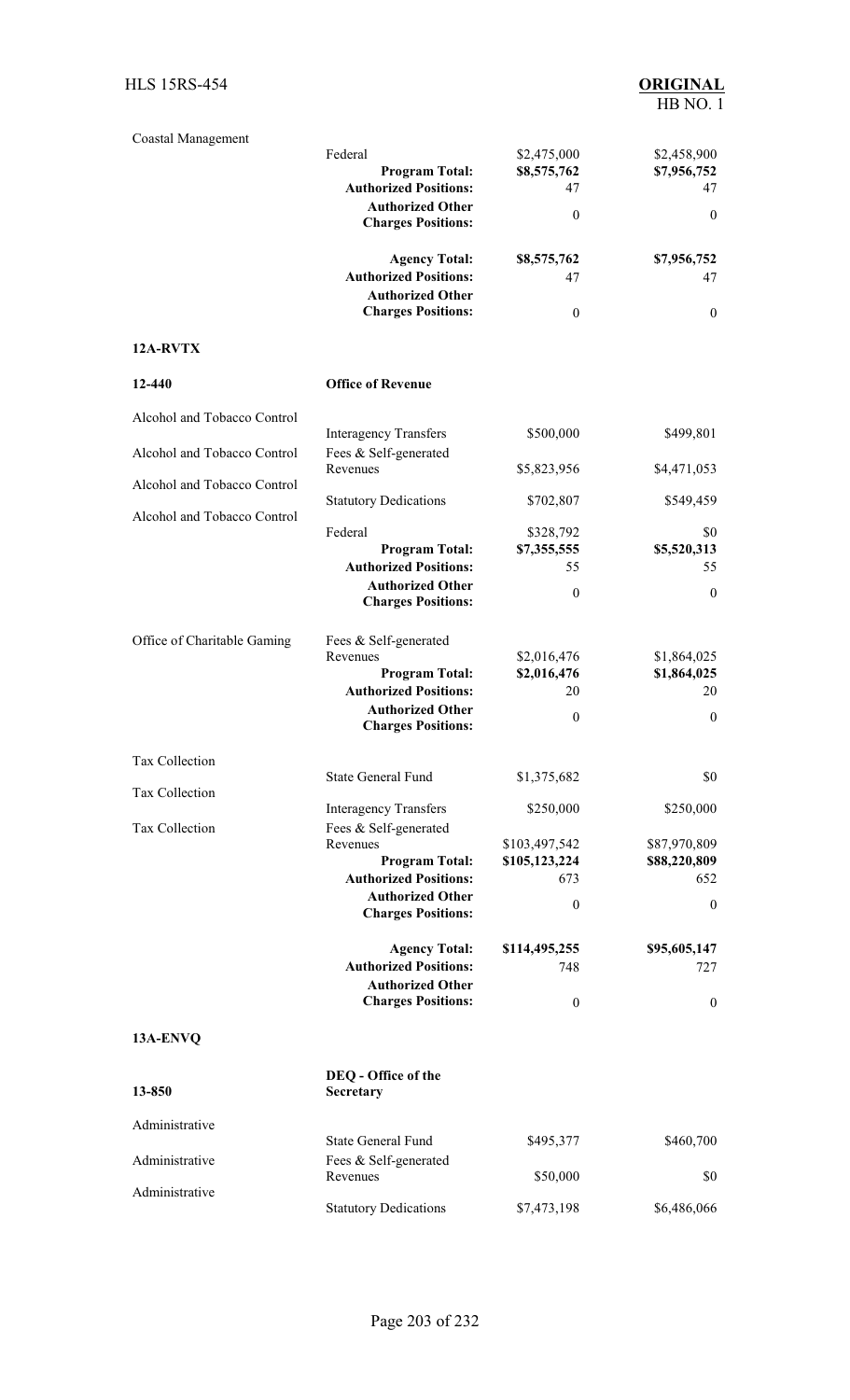| Administrative                  | Federal<br><b>Program Total:</b><br><b>Authorized Positions:</b><br><b>Authorized Other</b><br><b>Charges Positions:</b> | \$4,565,741<br>\$12,584,316<br>90<br>$\boldsymbol{0}$  | \$4,080,767<br>\$11,027,533<br>87<br>$\boldsymbol{0}$  |
|---------------------------------|--------------------------------------------------------------------------------------------------------------------------|--------------------------------------------------------|--------------------------------------------------------|
|                                 | <b>Agency Total:</b><br><b>Authorized Positions:</b><br><b>Authorized Other</b><br><b>Charges Positions:</b>             | \$12,584,316<br>90<br>$\boldsymbol{0}$                 | \$11,027,533<br>87<br>$\boldsymbol{0}$                 |
| 13-851                          | DEQ-Office of<br>Environmental<br>Compliance                                                                             |                                                        |                                                        |
| <b>Environmental Compliance</b> | <b>Interagency Transfers</b>                                                                                             | \$1,147,373                                            | \$350,000                                              |
| <b>Environmental Compliance</b> | <b>Statutory Dedications</b>                                                                                             | \$35,438,070                                           | \$29,443,887                                           |
| <b>Environmental Compliance</b> | Federal<br><b>Program Total:</b><br><b>Authorized Positions:</b><br><b>Authorized Other</b><br><b>Charges Positions:</b> | \$9,384,877<br>\$45,970,320<br>367<br>$\boldsymbol{0}$ | \$8,435,006<br>\$38,228,893<br>359<br>$\boldsymbol{0}$ |
|                                 | <b>Agency Total:</b><br><b>Authorized Positions:</b><br><b>Authorized Other</b><br><b>Charges Positions:</b>             | \$45,970,320<br>367<br>$\boldsymbol{0}$                | \$38,228,893<br>359<br>$\mathbf{0}$                    |
| 13-852                          | DEQ-Office of<br><b>Environmental Services</b>                                                                           |                                                        |                                                        |
| <b>Environmental Services</b>   |                                                                                                                          |                                                        |                                                        |
| <b>Environmental Services</b>   | <b>Interagency Transfers</b><br>Fees & Self-generated                                                                    | \$34,867                                               | \$0                                                    |
| <b>Environmental Services</b>   | Revenues                                                                                                                 | \$20,000                                               | \$19,790                                               |
| <b>Environmental Services</b>   | <b>Statutory Dedications</b>                                                                                             | \$12,788,608                                           | \$12,503,649                                           |
|                                 | Federal<br><b>Program Total:</b><br><b>Authorized Positions:</b><br><b>Authorized Other</b><br><b>Charges Positions:</b> | \$3,709,950<br>\$16,553,425<br>182<br>$\boldsymbol{0}$ | \$3,775,736<br>\$16,299,175<br>179<br>$\boldsymbol{0}$ |
|                                 | <b>Agency Total:</b>                                                                                                     | \$16,553,425                                           | \$16,299,175                                           |
|                                 | <b>Authorized Positions:</b><br><b>Authorized Other</b><br><b>Charges Positions:</b>                                     | 182<br>$\boldsymbol{0}$                                | 179<br>$\boldsymbol{0}$                                |
| 13-855                          | DEQ-Office of<br><b>Management</b> and<br><b>Finance</b>                                                                 |                                                        |                                                        |
| <b>Support Services</b>         |                                                                                                                          |                                                        |                                                        |
| <b>Support Services</b>         | <b>Interagency Transfers</b><br>Fees & Self-generated<br>Revenues                                                        | \$17,860<br>\$20,000                                   | \$0<br>\$19,000                                        |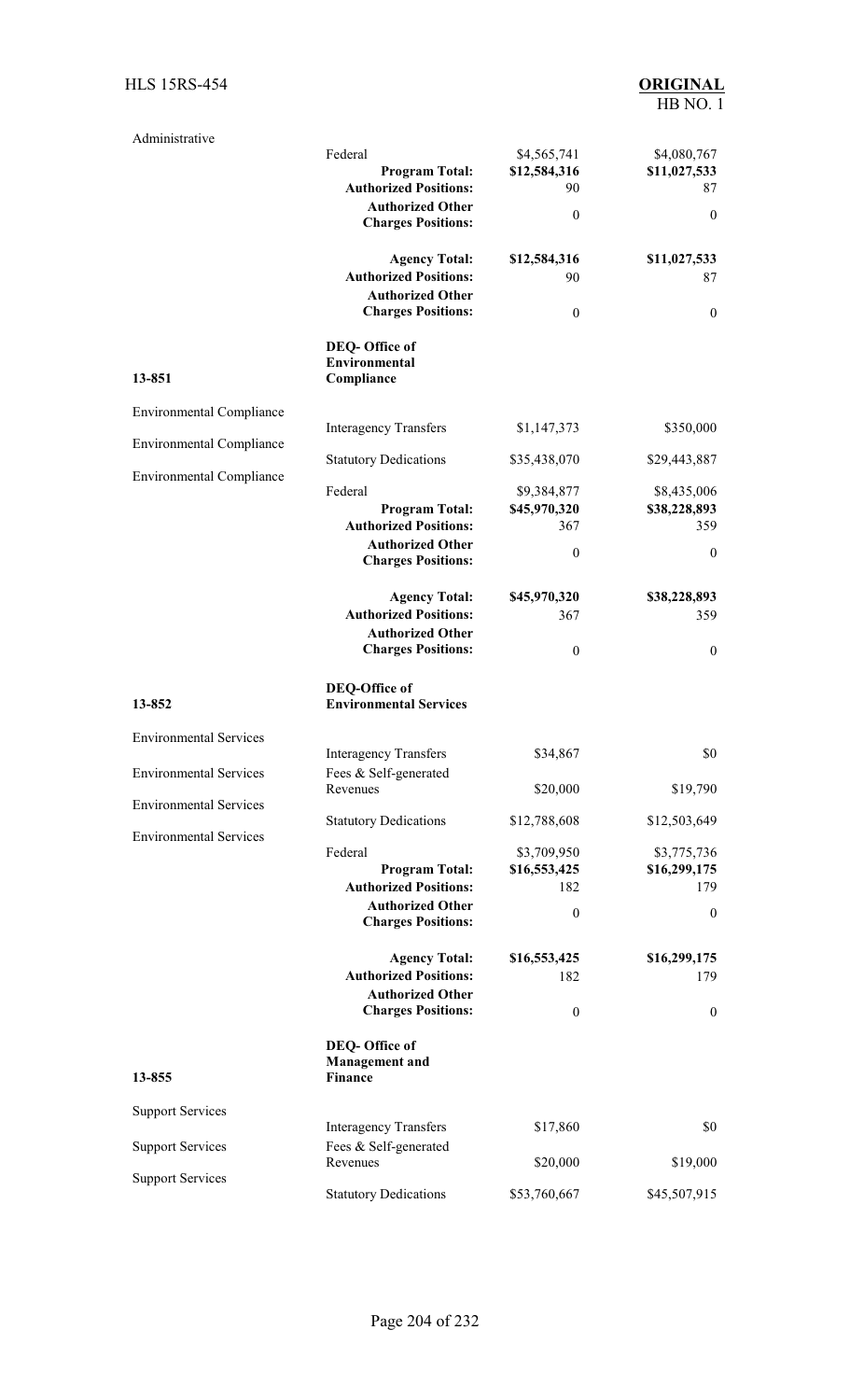| <b>Support Services</b>                                   |                                                       |                              |                              |
|-----------------------------------------------------------|-------------------------------------------------------|------------------------------|------------------------------|
|                                                           | Federal                                               | \$4,087,235                  | \$3,639,437                  |
|                                                           | <b>Program Total:</b>                                 | \$57,885,762                 | \$49,166,352                 |
|                                                           | <b>Authorized Positions:</b>                          | 52                           | 52                           |
|                                                           | <b>Authorized Other</b><br><b>Charges Positions:</b>  | $\boldsymbol{0}$             | $\mathbf{0}$                 |
|                                                           | <b>Agency Total:</b>                                  | \$57,885,762                 | \$49,166,352                 |
|                                                           | <b>Authorized Positions:</b>                          | 52                           | 52                           |
|                                                           | <b>Authorized Other</b>                               |                              |                              |
|                                                           | <b>Charges Positions:</b>                             | $\boldsymbol{0}$             | $\mathbf{0}$                 |
| 14A-LWC                                                   |                                                       |                              |                              |
| 14-474                                                    | <b>Workforce Support and</b><br><b>Training</b>       |                              |                              |
| Office of Information Systems                             |                                                       |                              |                              |
|                                                           | <b>Statutory Dedications</b>                          | \$2,212,963                  | \$1,841,019                  |
| Office of Information Systems                             | Federal                                               | \$15,566,392                 | \$15,122,232                 |
|                                                           | <b>Program Total:</b>                                 | \$17,779,355                 | \$16,963,251                 |
|                                                           | <b>Authorized Positions:</b>                          | 22                           | 22                           |
|                                                           | <b>Authorized Other</b>                               | $\theta$                     | $\theta$                     |
|                                                           | <b>Charges Positions:</b>                             |                              |                              |
| Office of Management and                                  |                                                       |                              |                              |
| Finance                                                   | <b>Statutory Dedications</b>                          | \$1,234,362                  | \$2,133,693                  |
| Office of Management and<br>Finance                       | Federal                                               | \$14,420,378                 | \$15,937,661                 |
|                                                           | <b>Program Total:</b>                                 | \$15,654,740                 | \$18,071,354                 |
|                                                           | <b>Authorized Positions:</b>                          | 70                           | 51                           |
|                                                           | <b>Authorized Other</b>                               | $\theta$                     | $\mathbf{0}$                 |
|                                                           | <b>Charges Positions:</b>                             |                              |                              |
| Office of the 2nd Injury Board                            |                                                       |                              |                              |
|                                                           | <b>Statutory Dedications</b>                          | \$49,368,383                 | \$59,290,715                 |
|                                                           | <b>Program Total:</b>                                 | \$49,368,383                 | \$59,290,715                 |
|                                                           | <b>Authorized Positions:</b>                          | 12                           | 12                           |
|                                                           | <b>Authorized Other</b><br><b>Charges Positions:</b>  | $\boldsymbol{0}$             | $\boldsymbol{0}$             |
| Office of the Executive                                   |                                                       |                              |                              |
| Director                                                  | <b>Statutory Dedications</b>                          | \$2,113,387                  | \$2,050,571                  |
| Office of the Executive<br>Director                       | Federal                                               | \$2,172,588                  | \$2,115,492                  |
|                                                           | <b>Program Total:</b>                                 | \$4,285,975                  | \$4,166,063                  |
|                                                           | <b>Authorized Positions:</b>                          | 27                           | 27                           |
|                                                           | <b>Authorized Other</b><br><b>Charges Positions:</b>  | $\boldsymbol{0}$             | $\theta$                     |
|                                                           |                                                       |                              |                              |
| Office of Unemployment<br><b>Insurance Administration</b> | <b>Statutory Dedications</b>                          | \$3,135,005                  | \$3,148,874                  |
| Office of Unemployment                                    |                                                       |                              |                              |
| <b>Insurance Administration</b>                           | Federal<br><b>Program Total:</b>                      | \$33,326,784<br>\$36,461,789 | \$27,001,218<br>\$30,150,092 |
|                                                           | <b>Authorized Positions:</b>                          | 255                          | 241                          |
|                                                           | <b>Authorized Other</b>                               |                              |                              |
|                                                           | <b>Charges Positions:</b>                             | $\boldsymbol{0}$             | $\mathbf{0}$                 |
| Office of Workers                                         |                                                       |                              |                              |
| Compensation Administration                               | <b>Statutory Dedications</b>                          | \$14,533,059                 | \$13,104,436                 |
| Office of Workers                                         |                                                       |                              |                              |
| Compensation Administration                               | Federal                                               | \$1,098,600                  | \$1,028,768                  |
|                                                           | <b>Program Total:</b><br><b>Authorized Positions:</b> | \$15,631,659<br>133          | \$14,133,204<br>138          |
|                                                           |                                                       |                              |                              |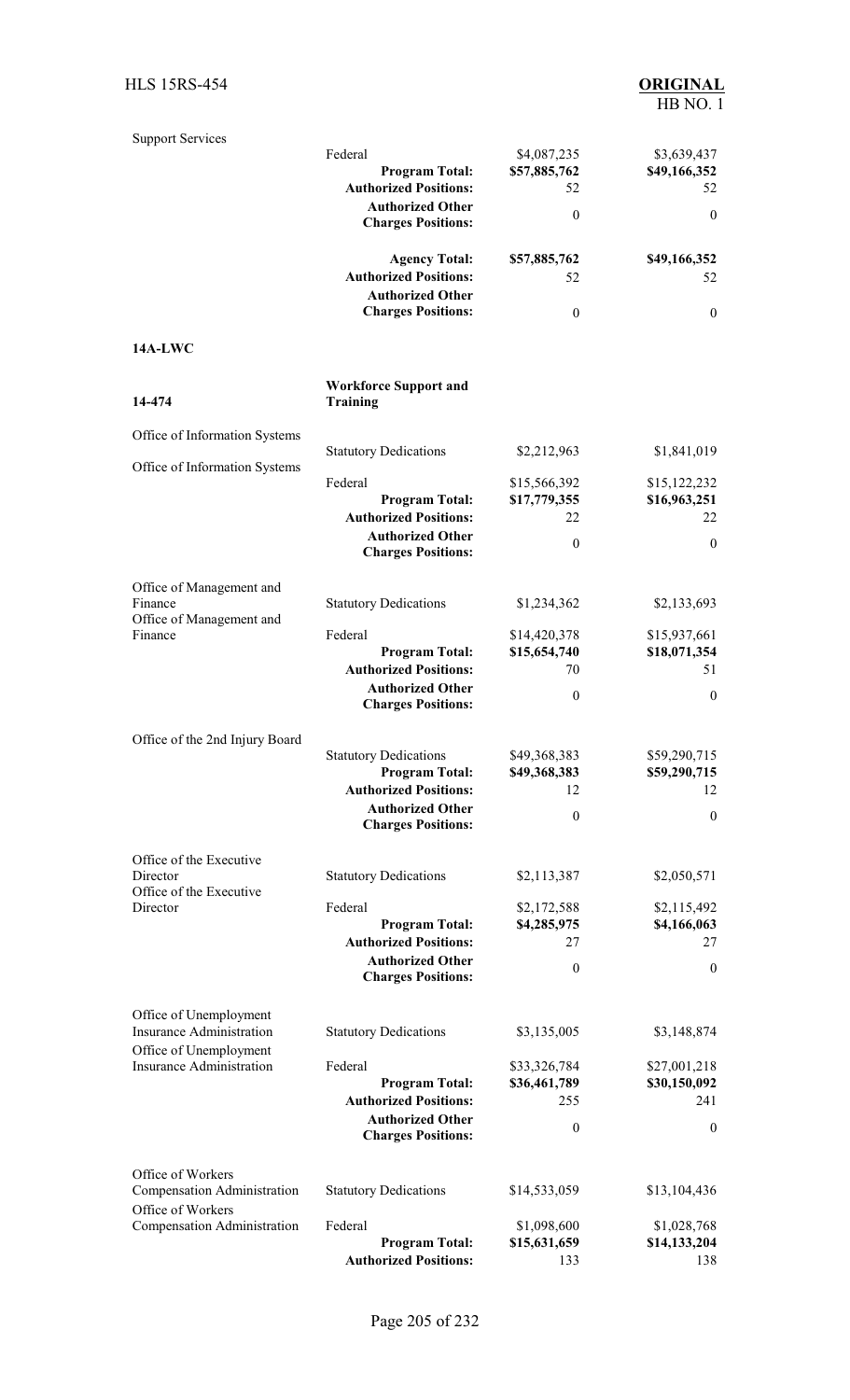|                                    | <b>Authorized Other</b><br><b>Charges Positions:</b>  | $\boldsymbol{0}$               | $\boldsymbol{0}$               |
|------------------------------------|-------------------------------------------------------|--------------------------------|--------------------------------|
| Office of Workforce<br>Development | <b>State General Fund</b>                             | \$8,163,120                    | \$8,163,120                    |
| Office of Workforce<br>Development | <b>Interagency Transfers</b>                          | \$1,836,339                    | \$4,595,368                    |
| Office of Workforce<br>Development | Fees & Self-generated<br>Revenues                     | \$272,219                      | \$272,219                      |
| Office of Workforce<br>Development | <b>Statutory Dedications</b>                          | \$29,907,151                   | \$29,826,743                   |
| Office of Workforce<br>Development | Federal<br><b>Program Total:</b>                      | \$105,408,813<br>\$145,587,642 | \$101,269,929<br>\$144,127,379 |
|                                    | <b>Authorized Positions:</b>                          | 433                            | 425                            |
|                                    | <b>Authorized Other</b><br><b>Charges Positions:</b>  | $\boldsymbol{0}$               | $\mathbf{0}$                   |
|                                    | <b>Agency Total:</b>                                  | \$284,769,543                  | \$286,902,058                  |
|                                    | <b>Authorized Positions:</b>                          | 952                            | 916                            |
|                                    | <b>Authorized Other</b><br><b>Charges Positions:</b>  | $\boldsymbol{0}$               | $\boldsymbol{0}$               |
| 16A-WFIS                           |                                                       |                                |                                |
| 16-511                             | <b>WFIS-Mgmt/Finance</b>                              |                                |                                |
| Management and Finance             |                                                       |                                |                                |
| Management and Finance             | <b>Interagency Transfers</b>                          | \$1,069,500                    | \$269,500                      |
| Management and Finance             | <b>Statutory Dedications</b>                          | \$11,015,831                   | \$10,542,590                   |
|                                    | Federal                                               | \$359,315                      | \$359,315                      |
|                                    | <b>Program Total:</b><br><b>Authorized Positions:</b> | \$12,444,646<br>36             | \$11,171,405<br>36             |
|                                    | <b>Authorized Other</b><br><b>Charges Positions:</b>  | $\boldsymbol{0}$               | $\boldsymbol{0}$               |
|                                    |                                                       | \$12,444,646                   | \$11,171,405                   |
|                                    | <b>Agency Total:</b><br><b>Authorized Positions:</b>  | 36                             | 36                             |
|                                    | <b>Authorized Other</b><br><b>Charges Positions:</b>  | $\theta$                       | $\boldsymbol{0}$               |
|                                    |                                                       |                                |                                |
| 16-512                             | <b>WFIS-Secretary</b>                                 |                                |                                |
| Administrative                     | <b>Interagency Transfers</b>                          | \$75,000                       | \$75,000                       |
| Administrative                     |                                                       |                                |                                |
|                                    | <b>Statutory Dedications</b><br><b>Program Total:</b> | \$1,428,231<br>\$1,503,231     | \$1,430,620<br>\$1,505,620     |
|                                    | <b>Authorized Positions:</b>                          | 9                              | 9                              |
|                                    | <b>Authorized Other</b><br><b>Charges Positions:</b>  | $\boldsymbol{0}$               | $\boldsymbol{0}$               |
| Enforcement                        | <b>Interagency Transfers</b>                          | \$110,000                      | \$110,000                      |
| Enforcement                        |                                                       |                                |                                |
|                                    | <b>Statutory Dedications</b>                          | \$30,054,518                   | \$29,932,812                   |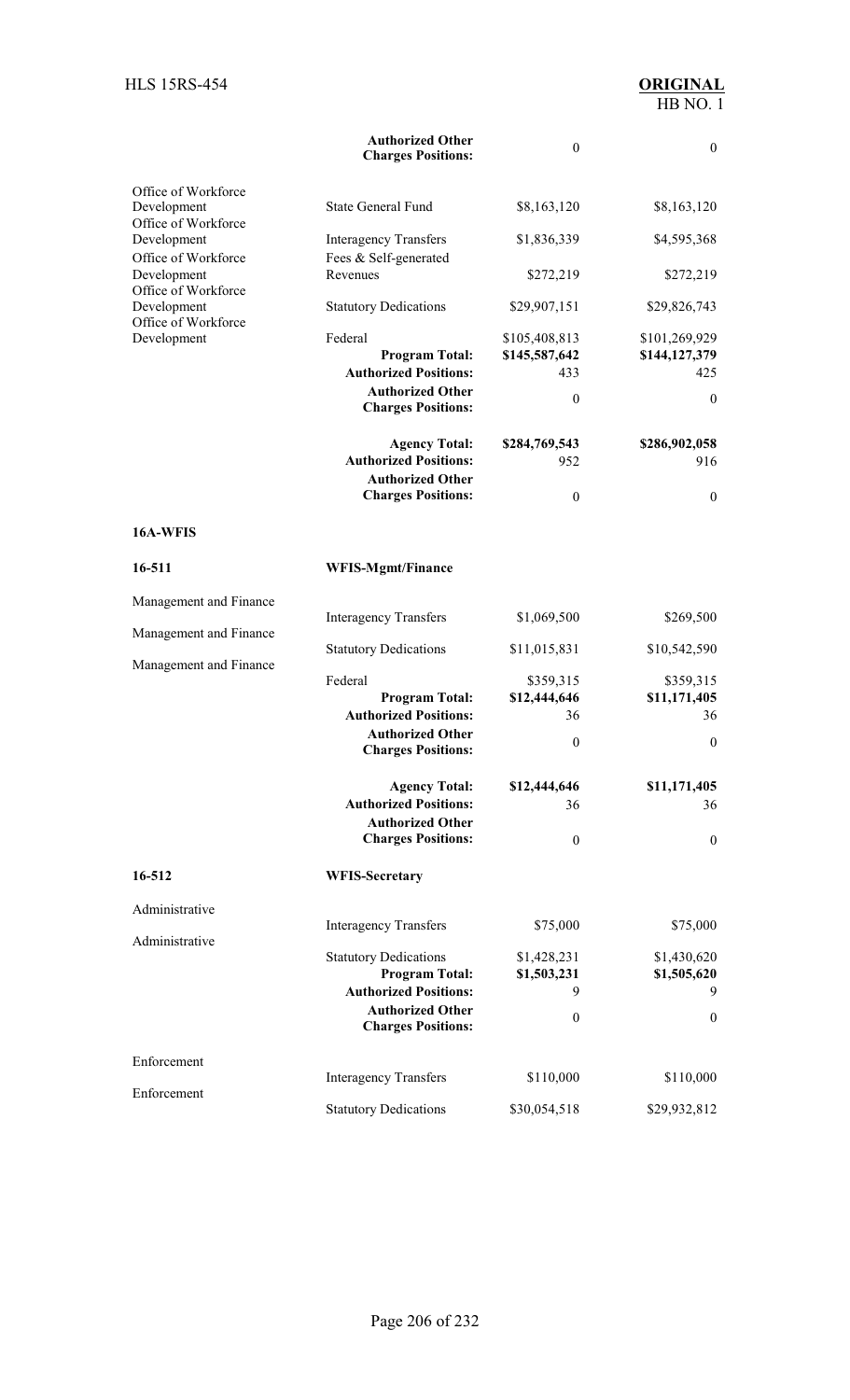| Enforcement                |                                                         |                               |                              |
|----------------------------|---------------------------------------------------------|-------------------------------|------------------------------|
|                            | Federal                                                 | \$5,040,215                   | \$4,036,769                  |
|                            | <b>Program Total:</b><br><b>Authorized Positions:</b>   | \$35,204,733<br>257           | \$34,079,581<br>257          |
|                            | <b>Authorized Other</b>                                 |                               |                              |
|                            | <b>Charges Positions:</b>                               | $\boldsymbol{0}$              | $\mathbf{0}$                 |
|                            | <b>Agency Total:</b>                                    | \$36,707,964                  | \$35,585,201                 |
|                            | <b>Authorized Positions:</b>                            | 266                           | 266                          |
|                            | <b>Authorized Other</b>                                 |                               |                              |
|                            | <b>Charges Positions:</b>                               | $\boldsymbol{0}$              | $\boldsymbol{0}$             |
| 16-513                     | <b>WFIS-Wildlife</b>                                    |                               |                              |
| Wildlife                   | <b>Interagency Transfers</b>                            | \$5,609,677                   | \$4,224,992                  |
| Wildlife                   | Fees & Self-generated                                   |                               |                              |
| Wildlife                   | Revenues                                                | \$1,532,900                   | \$532,900                    |
| Wildlife                   | <b>Statutory Dedications</b>                            | \$36,762,351                  | \$37,177,465                 |
|                            | Federal                                                 | \$21,975,049                  | \$19,188,023                 |
|                            | <b>Program Total:</b>                                   | \$65,879,977                  | \$61,123,380                 |
|                            | <b>Authorized Positions:</b><br><b>Authorized Other</b> | 224                           | 224                          |
|                            | <b>Charges Positions:</b>                               | 3                             | 3                            |
|                            | <b>Agency Total:</b>                                    | \$65,879,977                  | \$61,123,380                 |
|                            | <b>Authorized Positions:</b>                            | 224                           | 224                          |
|                            | <b>Authorized Other</b><br><b>Charges Positions:</b>    | 3                             | 3                            |
| 16-514                     | <b>WFIS-Fisheries</b>                                   |                               |                              |
| Fisheries                  |                                                         |                               |                              |
|                            | <b>Interagency Transfers</b>                            | \$7,575,773                   | \$1,413,772                  |
| Fisheries                  | Fees & Self-generated<br>Revenues                       | \$8,468,943                   | \$4,733,334                  |
| Fisheries                  | <b>Statutory Dedications</b>                            | \$33,840,096                  | \$35,879,339                 |
| Fisheries                  |                                                         |                               |                              |
|                            | Federal<br><b>Program Total:</b>                        | \$50,122,203<br>\$100,007,015 | \$20,841,964<br>\$62,868,409 |
|                            | <b>Authorized Positions:</b>                            | 227                           | 227                          |
|                            | <b>Authorized Other</b><br><b>Charges Positions:</b>    | $\boldsymbol{0}$              | $\boldsymbol{0}$             |
|                            |                                                         |                               |                              |
|                            | <b>Agency Total:</b><br><b>Authorized Positions:</b>    | \$100,007,015<br>227          | \$62,868,409<br>227          |
|                            | <b>Authorized Other</b>                                 |                               |                              |
|                            | <b>Charges Positions:</b>                               | $\boldsymbol{0}$              | $\boldsymbol{0}$             |
| 17A-CSER                   |                                                         |                               |                              |
| 17-560                     | <b>State Civil Service</b>                              |                               |                              |
| Administration             |                                                         |                               |                              |
|                            | <b>Interagency Transfers</b>                            | \$4,775,316                   | \$5,032,353                  |
| Administration             | Fees & Self-generated                                   |                               |                              |
|                            | Revenues                                                | \$355,446                     | \$392,749                    |
|                            | <b>Program Total:</b><br><b>Authorized Positions:</b>   | \$5,130,762<br>30             | \$5,425,102<br>30            |
|                            | <b>Authorized Other</b>                                 |                               |                              |
|                            | <b>Charges Positions:</b>                               | $\boldsymbol{0}$              | $\boldsymbol{0}$             |
| Human Resources Management |                                                         |                               |                              |
|                            | <b>Interagency Transfers</b>                            | \$5,637,455                   | \$6,144,058                  |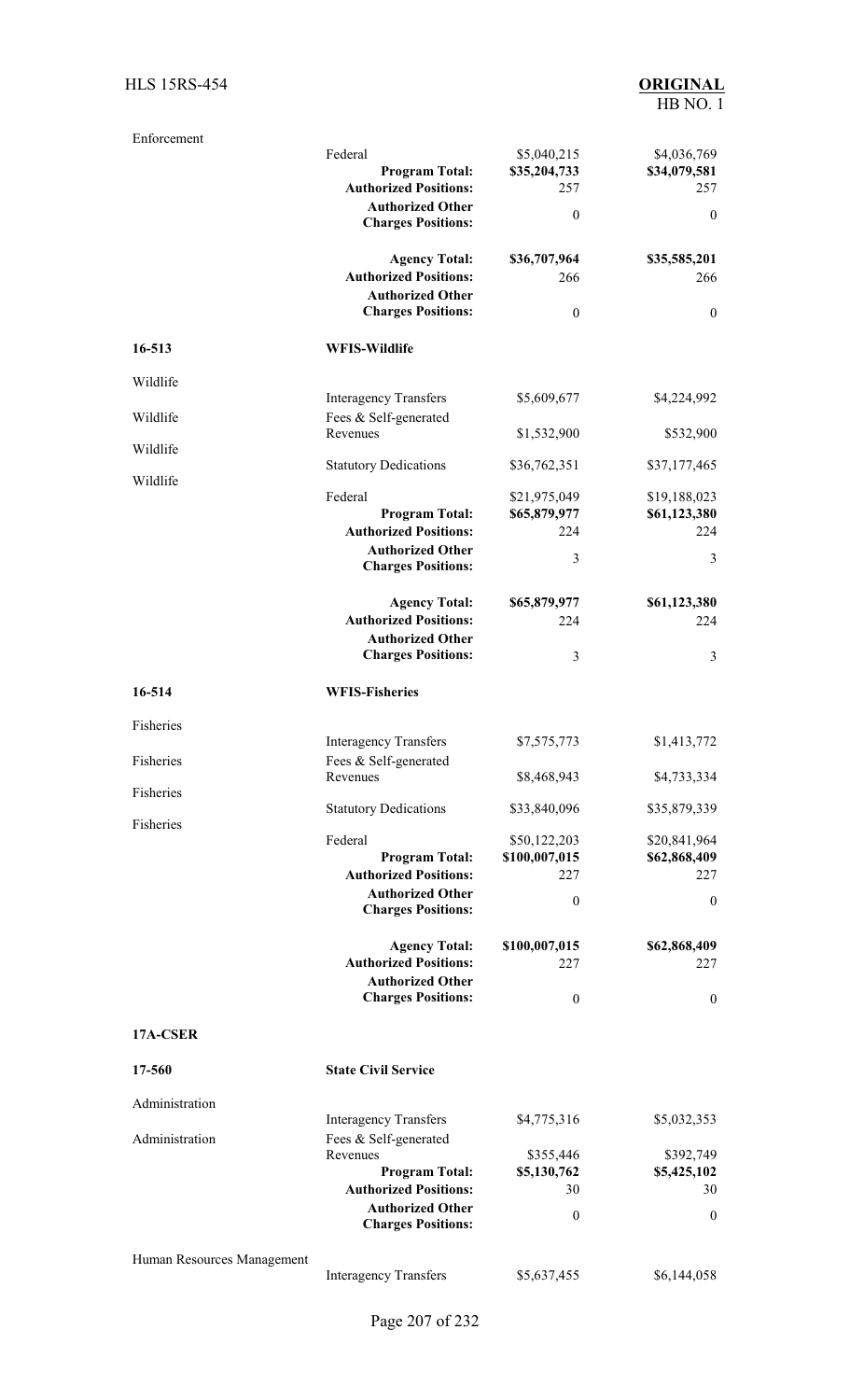| Human Resources Management | Fees & Self-generated          |                  |                  |
|----------------------------|--------------------------------|------------------|------------------|
|                            | Revenues                       | \$291,321        | \$318,780        |
|                            | <b>Program Total:</b>          | \$5,928,776      | \$6,462,838      |
|                            | <b>Authorized Positions:</b>   | 62               | 70               |
|                            | <b>Authorized Other</b>        |                  |                  |
|                            | <b>Charges Positions:</b>      | $\boldsymbol{0}$ | $\boldsymbol{0}$ |
|                            |                                |                  |                  |
|                            |                                |                  |                  |
|                            | <b>Agency Total:</b>           | \$11,059,538     | \$11,887,940     |
|                            | <b>Authorized Positions:</b>   | 92               | 100              |
|                            | <b>Authorized Other</b>        |                  |                  |
|                            | <b>Charges Positions:</b>      | $\boldsymbol{0}$ | $\mathbf{0}$     |
|                            |                                |                  |                  |
|                            | <b>Municipal Fire and</b>      |                  |                  |
| 17-561                     | <b>Police Civil Service</b>    |                  |                  |
|                            |                                |                  |                  |
| Administration             |                                |                  |                  |
|                            | <b>Statutory Dedications</b>   | \$2,063,929      | \$2,120,685      |
|                            | <b>Program Total:</b>          | \$2,063,929      | \$2,120,685      |
|                            | <b>Authorized Positions:</b>   | 19               | 19               |
|                            | <b>Authorized Other</b>        |                  |                  |
|                            |                                | $\theta$         | $\mathbf{0}$     |
|                            | <b>Charges Positions:</b>      |                  |                  |
|                            |                                |                  |                  |
|                            | <b>Agency Total:</b>           | \$2,063,929      | \$2,120,685      |
|                            | <b>Authorized Positions:</b>   | 19               | 19               |
|                            | <b>Authorized Other</b>        |                  |                  |
|                            | <b>Charges Positions:</b>      | $\boldsymbol{0}$ | $\boldsymbol{0}$ |
|                            |                                |                  |                  |
|                            |                                |                  |                  |
| 17-562                     | <b>Ethics Administration</b>   |                  |                  |
|                            |                                |                  |                  |
| Administration             |                                |                  |                  |
|                            | <b>State General Fund</b>      | \$4,419,579      | \$4,260,755      |
| Administration             | Fees & Self-generated          |                  |                  |
|                            | Revenues                       | \$129,963        | \$175,498        |
|                            | <b>Program Total:</b>          | \$4,549,542      | \$4,436,253      |
|                            | <b>Authorized Positions:</b>   | 40               | 40               |
|                            | <b>Authorized Other</b>        |                  |                  |
|                            | <b>Charges Positions:</b>      | $\boldsymbol{0}$ | $\boldsymbol{0}$ |
|                            |                                |                  |                  |
|                            |                                |                  |                  |
|                            | <b>Agency Total:</b>           | \$4,549,542      | \$4,436,253      |
|                            | <b>Authorized Positions:</b>   | 40               | 40               |
|                            | <b>Authorized Other</b>        |                  |                  |
|                            | <b>Charges Positions:</b>      | $\boldsymbol{0}$ | $\mathbf{0}$     |
|                            |                                |                  |                  |
| 17-563                     | <b>State Police Commission</b> |                  |                  |
|                            |                                |                  |                  |
|                            |                                |                  |                  |
| Administration             |                                |                  |                  |
|                            | <b>State General Fund</b>      | \$467,151        | \$469,332        |
| Administration             |                                |                  |                  |
|                            | <b>Interagency Transfers</b>   | \$0              | \$35,000         |
|                            | <b>Program Total:</b>          | \$467,151        | \$504,332        |
|                            | <b>Authorized Positions:</b>   | 3                | 3                |
|                            | <b>Authorized Other</b>        |                  | $\mathbf{0}$     |
|                            | <b>Charges Positions:</b>      | $\boldsymbol{0}$ |                  |
|                            |                                |                  |                  |
|                            | <b>Agency Total:</b>           | \$467,151        | \$504,332        |
|                            | <b>Authorized Positions:</b>   |                  |                  |
|                            |                                | 3                | 3                |
|                            | <b>Authorized Other</b>        |                  |                  |
|                            | <b>Charges Positions:</b>      | $\boldsymbol{0}$ | $\mathbf{0}$     |
|                            |                                |                  |                  |
| 17-565                     | <b>Board of Tax Appeals</b>    |                  |                  |
|                            |                                |                  |                  |
| Administrative             |                                |                  |                  |
|                            | <b>State General Fund</b>      | \$539,991        | \$531,039        |
| Administrative             |                                |                  |                  |
|                            | <b>Interagency Transfers</b>   | \$88,000         | \$125,803        |
|                            |                                |                  |                  |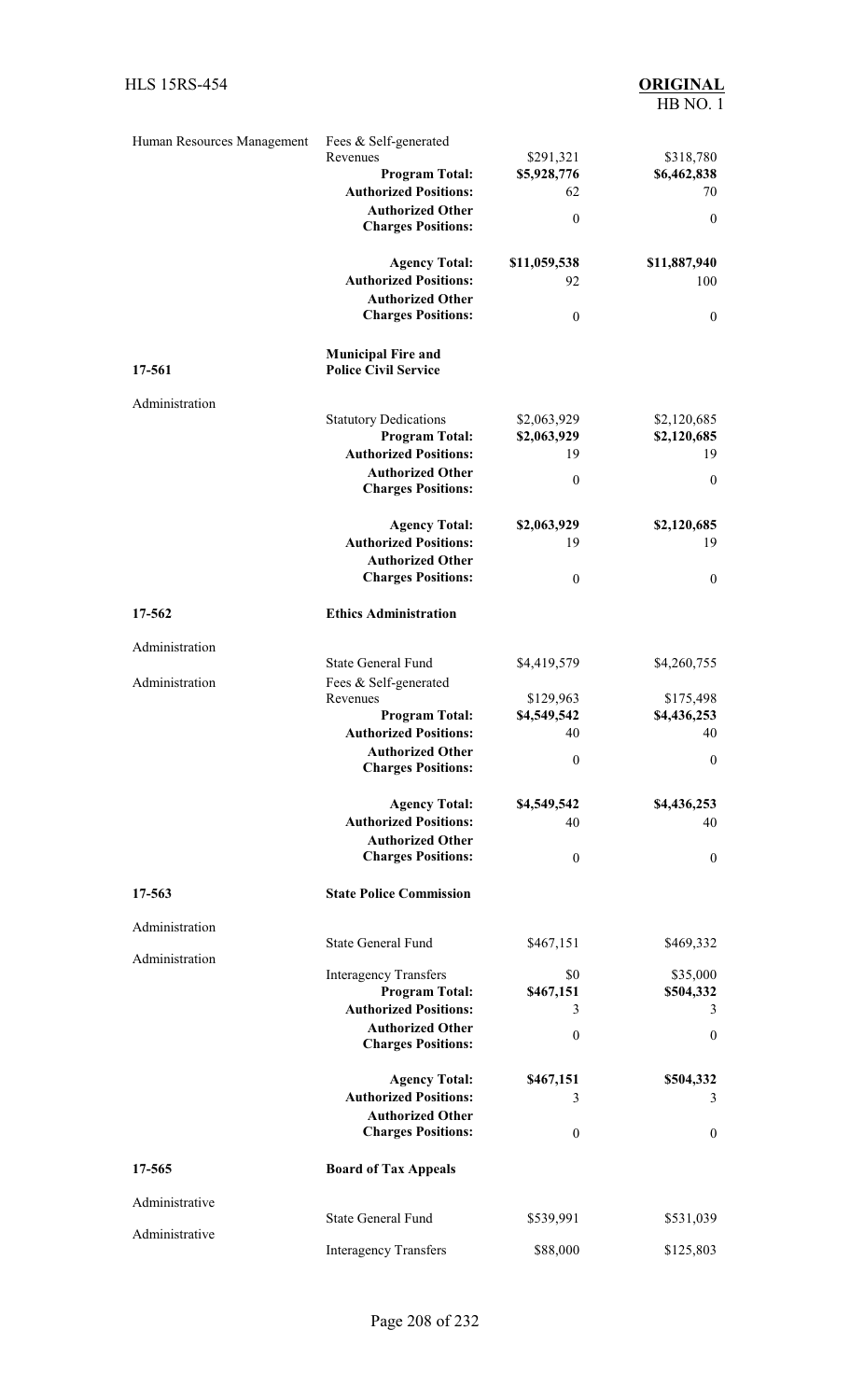| Administrative                | Fees & Self-generated        |                  |                  |
|-------------------------------|------------------------------|------------------|------------------|
|                               | Revenues                     | \$42,407         | \$42,407         |
|                               | <b>Program Total:</b>        | \$670,398        | \$699,249        |
|                               | <b>Authorized Positions:</b> | 5                | 5                |
|                               | <b>Authorized Other</b>      | $\boldsymbol{0}$ | $\boldsymbol{0}$ |
|                               | <b>Charges Positions:</b>    |                  |                  |
| Local Tax Division            |                              |                  |                  |
|                               | <b>Interagency Transfers</b> | \$132,000        | \$168,264        |
| Local Tax Division            | Fees & Self-generated        |                  |                  |
|                               | Revenues                     | \$55,500         | \$58,500         |
|                               | <b>Program Total:</b>        | \$187,500        | \$226,764        |
|                               | <b>Authorized Positions:</b> | 2                | 2                |
|                               | <b>Authorized Other</b>      | $\boldsymbol{0}$ | $\boldsymbol{0}$ |
|                               | <b>Charges Positions:</b>    |                  |                  |
|                               | <b>Agency Total:</b>         | \$857,898        | \$926,013        |
|                               | <b>Authorized Positions:</b> | 7                | 7                |
|                               | <b>Authorized Other</b>      |                  |                  |
|                               | <b>Charges Positions:</b>    | $\mathbf{0}$     | $\boldsymbol{0}$ |
|                               |                              |                  |                  |
| 18A-RETM                      |                              |                  |                  |
| 18-585                        | <b>State Ret System</b>      |                  |                  |
| LA State Employees            |                              |                  |                  |
| Retirement Sys.- Contribution | <b>Statutory Dedications</b> | \$1,839,000      | \$0              |
|                               | <b>Program Total:</b>        | \$1,839,000      | \$0              |
|                               | <b>Authorized Positions:</b> | 0                | $\boldsymbol{0}$ |
|                               | <b>Authorized Other</b>      |                  |                  |
|                               | <b>Charges Positions:</b>    | $\boldsymbol{0}$ | $\boldsymbol{0}$ |
|                               | <b>Agency Total:</b>         | \$1,839,000      | \$0              |
|                               | <b>Authorized Positions:</b> | 0                | $\boldsymbol{0}$ |
|                               | <b>Authorized Other</b>      |                  |                  |
|                               | <b>Charges Positions:</b>    | $\boldsymbol{0}$ | $\boldsymbol{0}$ |
| 18-586                        | <b>Teachers' Ret Sys</b>     |                  |                  |
| Teachers Retirement System -  |                              |                  |                  |
| Contributions                 | <b>Statutory Dedications</b> | \$4,161,000      | \$0              |
|                               | <b>Program Total:</b>        | \$4,161,000      | \$0              |
|                               | <b>Authorized Positions:</b> | 0                | $\boldsymbol{0}$ |
|                               | <b>Authorized Other</b>      | $\boldsymbol{0}$ | $\boldsymbol{0}$ |
|                               | <b>Charges Positions:</b>    |                  |                  |
|                               | <b>Agency Total:</b>         | \$4,161,000      | \$0              |
|                               | <b>Authorized Positions:</b> | 0                | $\boldsymbol{0}$ |
|                               | <b>Authorized Other</b>      |                  |                  |
|                               | <b>Charges Positions:</b>    | $\boldsymbol{0}$ | $\boldsymbol{0}$ |
| 19A-HIED                      |                              |                  |                  |
|                               | Louisiana State              |                  |                  |
|                               | <b>University Board of</b>   |                  |                  |
| 19A-600                       | <b>Supervisors</b>           |                  |                  |
| Louisiana State University    |                              |                  |                  |
| <b>Agricultural Center</b>    | <b>State General Fund</b>    | \$64,200,388     | \$0              |
| Louisiana State University    | Fees & Self-generated        |                  |                  |
| <b>Agricultural Center</b>    | Revenues                     | \$6,807,967      | \$6,807,967      |
| Louisiana State University    |                              |                  |                  |
| <b>Agricultural Center</b>    | <b>Statutory Dedications</b> | \$5,228,825      | \$5,241,425      |
|                               |                              |                  |                  |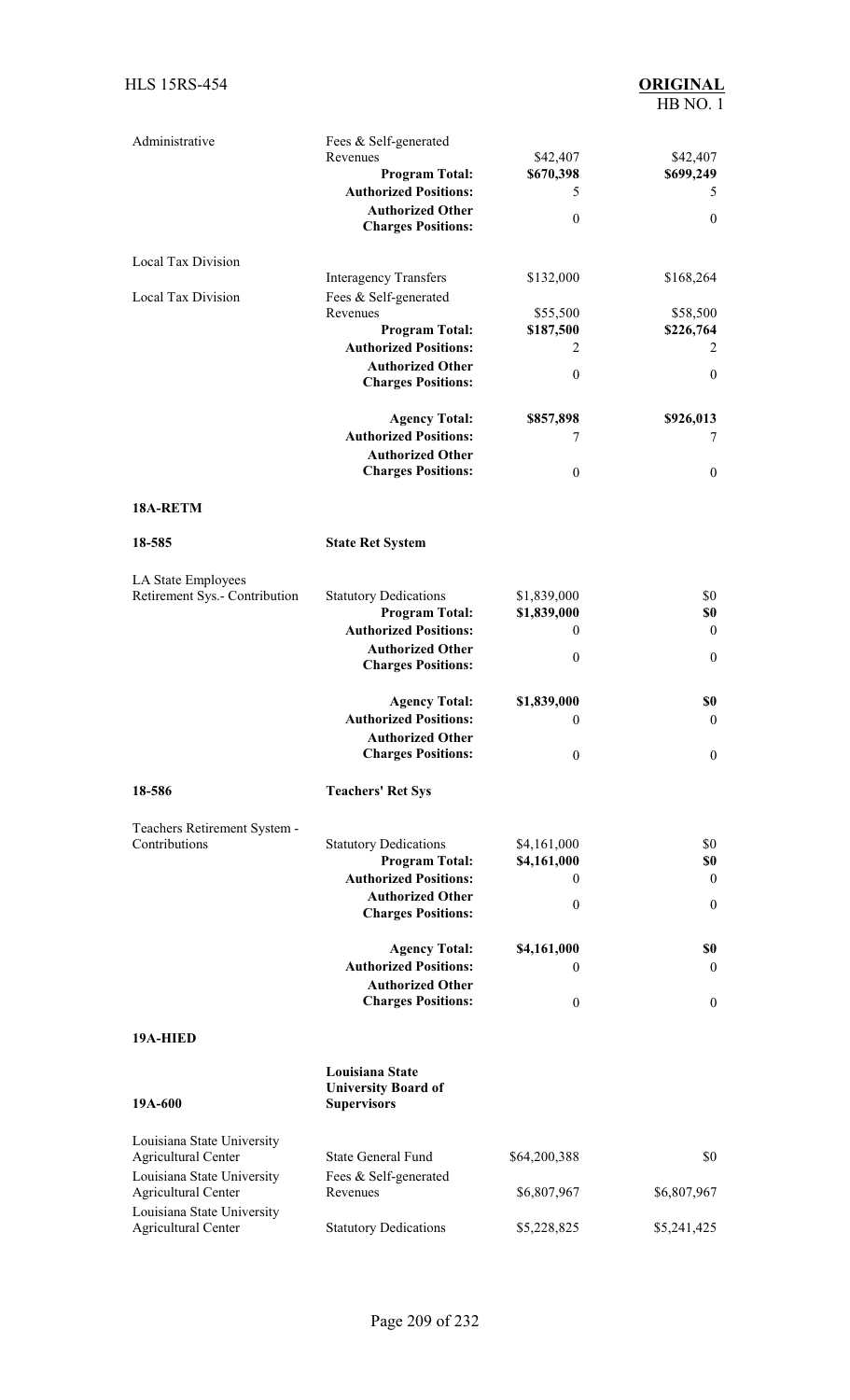| Louisiana State University<br><b>Agricultural Center</b>  | Federal<br><b>Program Total:</b><br><b>Authorized Positions:</b><br><b>Authorized Other</b><br><b>Charges Positions:</b> | \$13,018,275<br>\$89,255,455<br>862<br>$\boldsymbol{0}$ | \$13,018,275<br>\$25,067,667<br>$\theta$<br>$\mathbf{0}$ |
|-----------------------------------------------------------|--------------------------------------------------------------------------------------------------------------------------|---------------------------------------------------------|----------------------------------------------------------|
| Louisiana State University and<br>A&M College             | <b>State General Fund</b>                                                                                                | \$106,930,756                                           | \$0                                                      |
| Louisiana State University and<br>A&M College             | <b>Interagency Transfers</b>                                                                                             | \$7,073,880                                             | \$7,218,671                                              |
| Louisiana State University and<br>A&M College             | Fees & Self-generated<br>Revenues                                                                                        | \$347,803,673                                           | \$367,414,186                                            |
| Louisiana State University and<br>A&M College             | <b>Statutory Dedications</b><br><b>Program Total:</b>                                                                    | \$13,222,744<br>\$475,031,053                           | \$13,375,074<br>\$388,007,931                            |
|                                                           | <b>Authorized Positions:</b><br><b>Authorized Other</b><br><b>Charges Positions:</b>                                     | 3,711<br>$\theta$                                       | $\bf{0}$<br>$\mathbf{0}$                                 |
| Louisiana State University at                             |                                                                                                                          |                                                         |                                                          |
| Alexandria<br>Louisiana State University at               | <b>State General Fund</b><br>Fees & Self-generated                                                                       | \$5,096,001                                             | \$0                                                      |
| Alexandria<br>Louisiana State University at               | Revenues                                                                                                                 | \$11,262,850                                            | \$11,262,850                                             |
| Alexandria                                                | <b>Statutory Dedications</b><br><b>Program Total:</b>                                                                    | \$277,923<br>\$16,636,774                               | \$285,328<br>\$11,548,178                                |
|                                                           | <b>Authorized Positions:</b><br><b>Authorized Other</b><br><b>Charges Positions:</b>                                     | 240<br>$\theta$                                         | $\overline{0}$<br>$\boldsymbol{0}$                       |
| Louisiana State University at                             |                                                                                                                          |                                                         |                                                          |
| Eunice<br>Louisiana State University at                   | <b>State General Fund</b><br>Fees & Self-generated                                                                       | \$4,560,182                                             | \$0                                                      |
| Eunice<br>Louisiana State University at                   | Revenues                                                                                                                 | \$7,881,513                                             | \$7,381,513                                              |
| Eunice                                                    | <b>Statutory Dedications</b><br><b>Program Total:</b><br><b>Authorized Positions:</b>                                    | \$258,678<br>\$12,700,373<br>163                        | \$265,570<br>\$7,647,083<br>$\theta$                     |
|                                                           | <b>Authorized Other</b><br><b>Charges Positions:</b>                                                                     | $\theta$                                                | $\mathbf{0}$                                             |
| Louisiana State University at                             | <b>State General Fund</b>                                                                                                | \$7,030,978                                             | \$0                                                      |
| Shreveport<br>Louisiana State University at<br>Shreveport | Fees & Self-generated<br>Revenues                                                                                        | \$23,238,724                                            | \$23,238,724                                             |
| Louisiana State University at                             |                                                                                                                          |                                                         |                                                          |
| Shreveport                                                | <b>Statutory Dedications</b><br><b>Program Total:</b><br><b>Authorized Positions:</b>                                    | \$654,142<br>\$30,923,844                               | \$671,570<br>\$23,910,294                                |
|                                                           | <b>Authorized Other</b><br><b>Charges Positions:</b>                                                                     | 270<br>$\theta$                                         | $\bf{0}$<br>$\mathbf{0}$                                 |
| LSU Board of Supervisors                                  |                                                                                                                          |                                                         |                                                          |
|                                                           | <b>State General Fund</b><br><b>Program Total:</b>                                                                       | \$3,486,750<br>\$3,486,750                              | \$0<br>\$0                                               |
|                                                           | <b>Authorized Positions:</b>                                                                                             | 12                                                      | $\theta$                                                 |
|                                                           | <b>Authorized Other</b><br><b>Charges Positions:</b>                                                                     | $\theta$                                                | $\boldsymbol{0}$                                         |
| LSU Health Sciences Center at<br>New Orleans              | <b>State General Fund</b>                                                                                                |                                                         | \$0                                                      |
| LSU Health Sciences Center at                             | Fees & Self-generated                                                                                                    | \$69,277,530                                            |                                                          |
| New Orleans                                               | Revenues                                                                                                                 | \$81,417,990                                            | \$52,939,694                                             |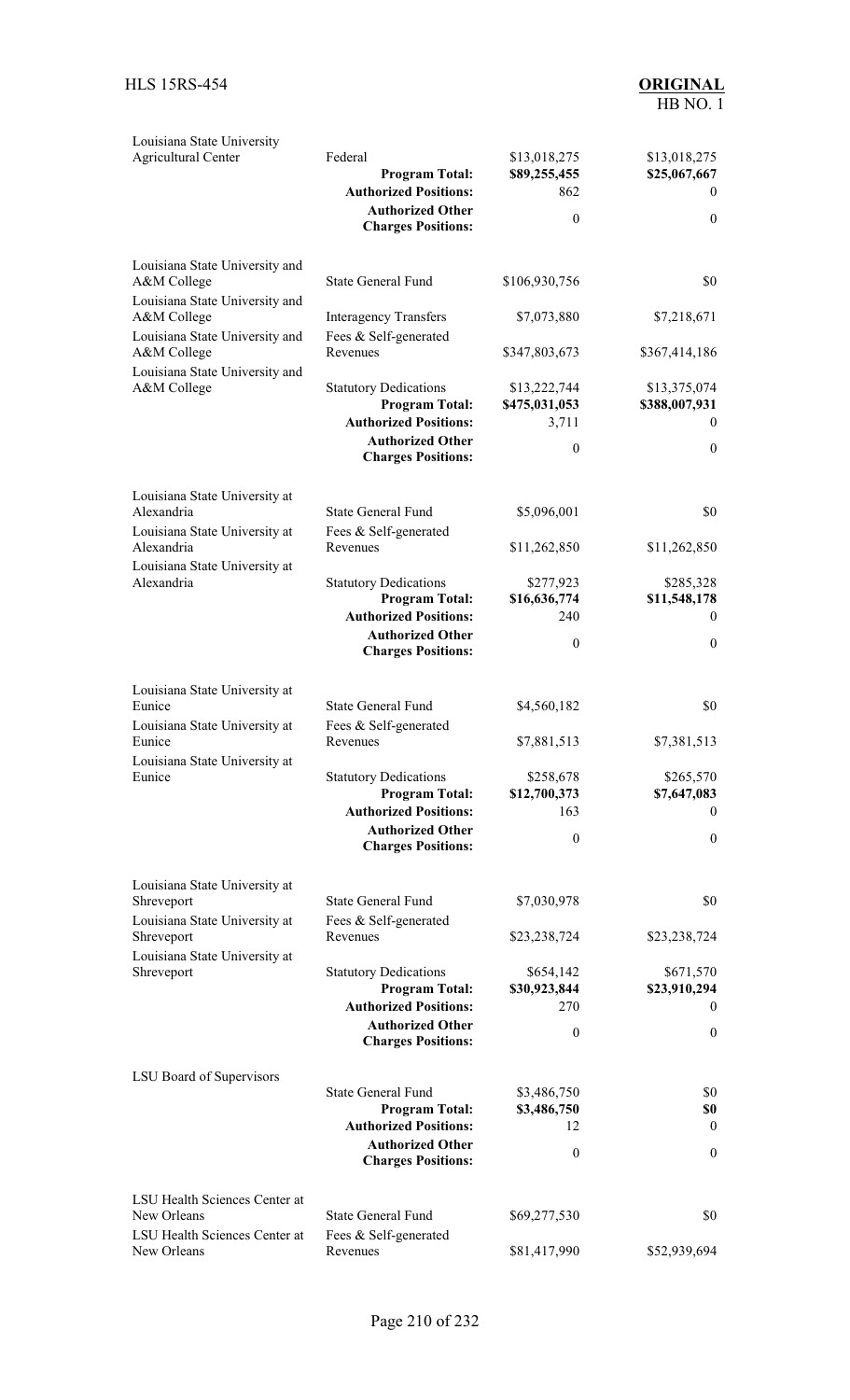| LSU Health Sciences Center at<br>New Orleans                                 | <b>Statutory Dedications</b><br><b>Program Total:</b><br><b>Authorized Positions:</b><br><b>Authorized Other</b><br><b>Charges Positions:</b> | \$20,394,123<br>\$171,089,643<br>1,297<br>$\mathbf{0}$ | \$20,264,017<br>\$73,203,711<br>$\bf{0}$<br>$\mathbf{0}$ |
|------------------------------------------------------------------------------|-----------------------------------------------------------------------------------------------------------------------------------------------|--------------------------------------------------------|----------------------------------------------------------|
| LSU Health Sciences Center at<br>Shreveport                                  | <b>State General Fund</b>                                                                                                                     | \$36,418,254                                           | \$0                                                      |
| LSU Health Sciences Center at<br>Shreveport<br>LSU Health Sciences Center at | <b>Interagency Transfers</b><br>Fees & Self-generated                                                                                         | \$8,000,000                                            | \$0                                                      |
| Shreveport<br>LSU Health Sciences Center at                                  | Revenues                                                                                                                                      | \$81,433,774                                           | \$19,595,582                                             |
| Shreveport                                                                   | <b>Statutory Dedications</b><br><b>Program Total:</b><br><b>Authorized Positions:</b>                                                         | \$9,049,579<br>\$134,901,607<br>1,004                  | \$9,028,783<br>\$28,624,365<br>$\theta$                  |
|                                                                              | <b>Authorized Other</b><br><b>Charges Positions:</b>                                                                                          | $\boldsymbol{0}$                                       | $\boldsymbol{0}$                                         |
| Paul M. Hebert Law Center                                                    |                                                                                                                                               |                                                        |                                                          |
| Paul M. Hebert Law Center                                                    | State General Fund<br>Fees & Self-generated                                                                                                   | \$4,719,016                                            | \$0                                                      |
| Paul M. Hebert Law Center                                                    | Revenues                                                                                                                                      | \$19,610,513                                           | \$0                                                      |
|                                                                              | <b>Statutory Dedications</b>                                                                                                                  | \$413,183                                              | \$0                                                      |
|                                                                              | <b>Program Total:</b><br><b>Authorized Positions:</b>                                                                                         | \$24,742,712<br>104                                    | \$0<br>$\boldsymbol{0}$                                  |
|                                                                              | <b>Authorized Other</b><br><b>Charges Positions:</b>                                                                                          | $\mathbf{0}$                                           | $\boldsymbol{0}$                                         |
| Pennington Biomedical                                                        |                                                                                                                                               |                                                        |                                                          |
| <b>Research Center</b><br>Pennington Biomedical                              | <b>State General Fund</b><br>Fees & Self-generated                                                                                            | \$12,226,396                                           | \$0                                                      |
| Research Center<br>Pennington Biomedical                                     | Revenues                                                                                                                                      | \$825,561                                              | \$845,561                                                |
| <b>Research Center</b>                                                       | <b>Statutory Dedications</b>                                                                                                                  | \$97,556                                               | \$100,155                                                |
|                                                                              | <b>Program Total:</b><br><b>Authorized Positions:</b>                                                                                         | \$13,149,513<br>229                                    | \$945,716<br>$\theta$                                    |
|                                                                              | <b>Authorized Other</b><br><b>Charges Positions:</b>                                                                                          | $\mathbf{0}$                                           | $\boldsymbol{0}$                                         |
|                                                                              | <b>Agency Total:</b>                                                                                                                          | \$971,917,724                                          | \$558,954,945                                            |
|                                                                              | <b>Authorized Positions:</b>                                                                                                                  | 7,892                                                  | $\bf{0}$                                                 |
|                                                                              | <b>Authorized Other</b><br><b>Charges Positions:</b>                                                                                          | $\theta$                                               | $\overline{0}$                                           |
| 19A-615                                                                      | <b>Southern University</b><br><b>Board of Supervisors</b>                                                                                     |                                                        |                                                          |
| Southern Board of Supervisors                                                |                                                                                                                                               |                                                        |                                                          |
|                                                                              | <b>State General Fund</b>                                                                                                                     | \$7,046,139                                            | \$0                                                      |
|                                                                              | <b>Program Total:</b><br><b>Authorized Positions:</b>                                                                                         | \$7,046,139<br>17                                      | \$0<br>$\bf{0}$                                          |
|                                                                              | <b>Authorized Other</b><br><b>Charges Positions:</b>                                                                                          | $\mathbf{0}$                                           | $\boldsymbol{0}$                                         |
| Southern Univ-Agricultural &<br>Mechanical College                           | <b>State General Fund</b>                                                                                                                     | \$20,285,609                                           | \$0                                                      |
| Southern Univ-Agricultural &<br>Mechanical College                           | <b>Interagency Transfers</b>                                                                                                                  | \$2,696,980                                            | \$5,328,319                                              |
| Southern Univ-Agricultural &<br>Mechanical College                           | Fees & Self-generated<br>Revenues                                                                                                             | \$44,550,362                                           | \$44,550,362                                             |
|                                                                              |                                                                                                                                               |                                                        |                                                          |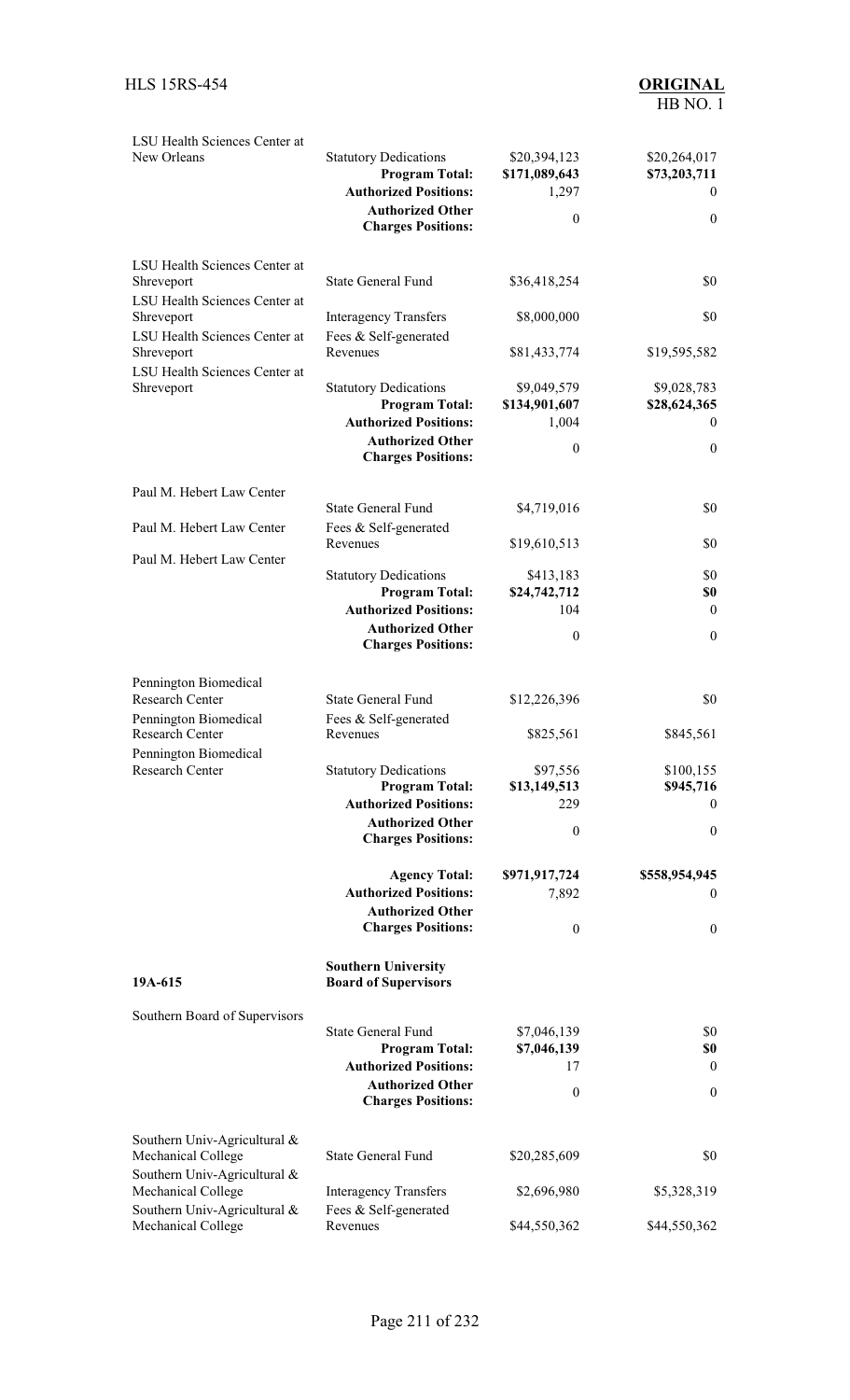| Southern Univ-Agricultural &<br>Mechanical College                                                                | <b>Statutory Dedications</b><br><b>Program Total:</b><br><b>Authorized Positions:</b><br><b>Authorized Other</b><br><b>Charges Positions:</b>           | \$1,921,942<br>\$69,454,893<br>1,204<br>$\theta$               | \$1,973,149<br>\$51,851,830<br>$\theta$<br>$\mathbf{0}$    |
|-------------------------------------------------------------------------------------------------------------------|---------------------------------------------------------------------------------------------------------------------------------------------------------|----------------------------------------------------------------|------------------------------------------------------------|
| Southern University Law<br>Center<br>Southern University Law<br>Center<br>Southern University Law<br>Center       | <b>State General Fund</b><br>Fees & Self-generated<br>Revenues<br><b>Statutory Dedications</b>                                                          | \$4,837,633<br>\$8,206,939<br>\$209,821                        | \$0<br>\$8,206,939<br>\$215,411                            |
|                                                                                                                   | <b>Program Total:</b><br><b>Authorized Positions:</b><br><b>Authorized Other</b><br><b>Charges Positions:</b>                                           | \$13,254,393<br>0<br>$\theta$                                  | \$8,422,350<br>$\overline{0}$<br>$\mathbf{0}$              |
| Southern University - New<br>Orleans<br>Southern University - New                                                 | <b>State General Fund</b><br>Fees & Self-generated                                                                                                      | \$6,240,850                                                    | \$0                                                        |
| Orleans<br>Southern University - New<br>Orleans                                                                   | Revenues<br><b>Statutory Dedications</b>                                                                                                                | \$11,405,135<br>\$599,363                                      | \$11,405,135<br>\$614,000                                  |
|                                                                                                                   | <b>Program Total:</b><br><b>Authorized Positions:</b><br><b>Authorized Other</b><br><b>Charges Positions:</b>                                           | \$18,245,348<br>274<br>$\theta$                                | \$12,019,135<br>$\theta$<br>$\boldsymbol{0}$               |
| Southern University -<br>Shreveport<br>Southern University -<br>Shreveport<br>Southern University -<br>Shreveport | <b>State General Fund</b><br>Fees & Self-generated<br>Revenues<br><b>Statutory Dedications</b><br><b>Program Total:</b><br><b>Authorized Positions:</b> | \$5,087,969<br>\$7,351,388<br>\$196,619<br>\$12,635,976<br>239 | \$0<br>\$7,351,388<br>\$201,858<br>\$7,553,246<br>$\bf{0}$ |
|                                                                                                                   | <b>Authorized Other</b><br><b>Charges Positions:</b>                                                                                                    | $\boldsymbol{0}$                                               | $\mathbf{0}$                                               |
| SU Agricultural<br>Research/Extension Center<br>SU Agricultural                                                   | <b>State General Fund</b>                                                                                                                               | \$2,360,193                                                    | \$0                                                        |
| Research/Extension Center<br>SU Agricultural                                                                      | <b>Statutory Dedications</b>                                                                                                                            | \$1,807,593                                                    | \$1,809,127                                                |
| Research/Extension Center                                                                                         | Federal<br><b>Program Total:</b><br><b>Authorized Positions:</b><br><b>Authorized Other</b><br><b>Charges Positions:</b>                                | \$3,654,209<br>\$7,821,995<br>0<br>$\boldsymbol{0}$            | \$3,654,209<br>\$5,463,336<br>$\bf{0}$<br>$\boldsymbol{0}$ |
|                                                                                                                   | <b>Agency Total:</b><br><b>Authorized Positions:</b><br><b>Authorized Other</b><br><b>Charges Positions:</b>                                            | \$128,458,744<br>1,734<br>$\boldsymbol{0}$                     | \$85,309,897<br>$\mathbf{0}$<br>$\boldsymbol{0}$           |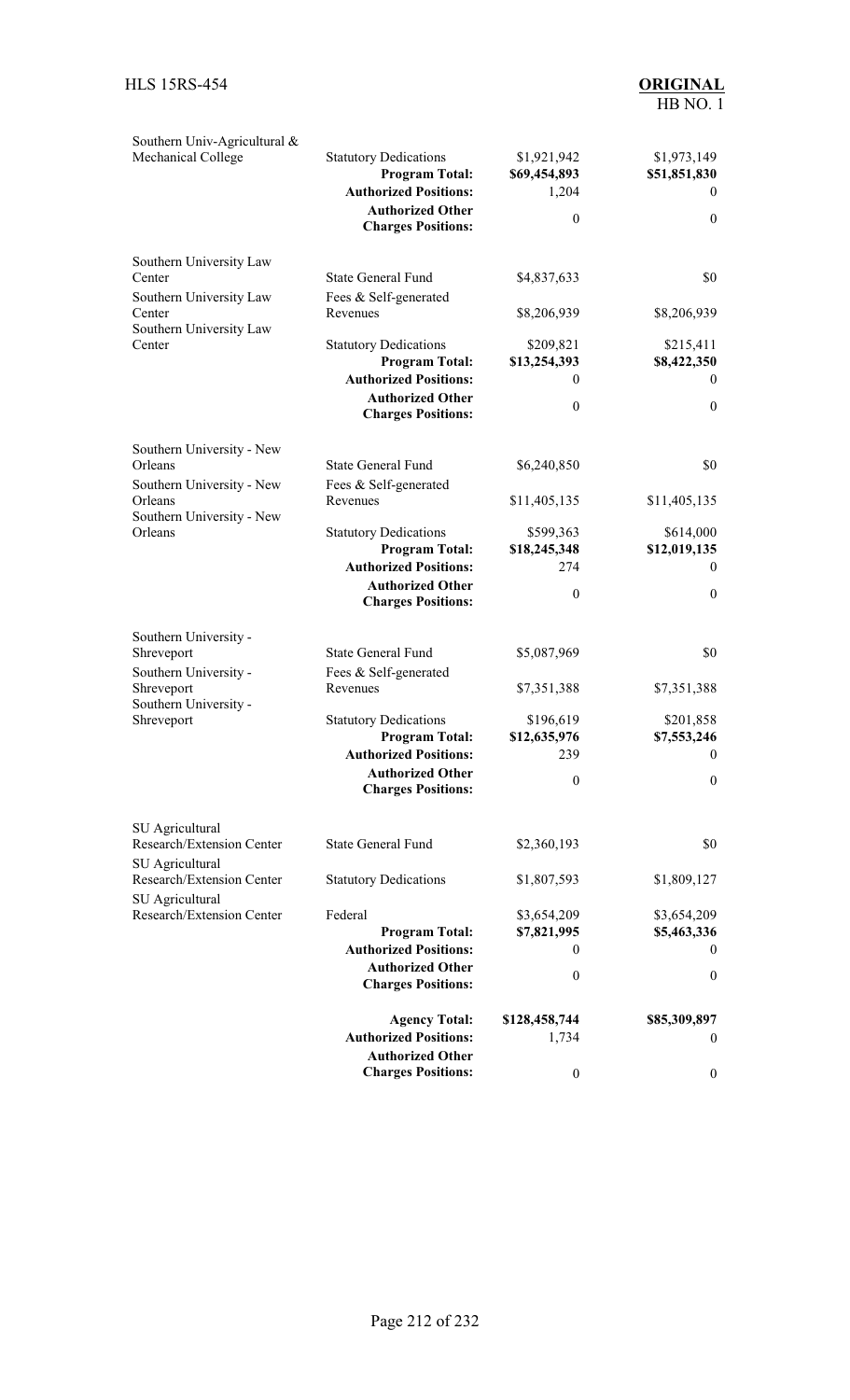| 19A-620                           | <b>University of Louisiana</b><br><b>Board of Supervisors</b>                         |                                    |                                         |
|-----------------------------------|---------------------------------------------------------------------------------------|------------------------------------|-----------------------------------------|
| BD of Suprs-Univ of LA<br>System  | <b>State General Fund</b>                                                             | \$1,033,268                        | \$0                                     |
| BD of Suprs-Univ of LA<br>System  | Fees & Self-generated<br>Revenues<br><b>Program Total:</b>                            | \$2,214,000<br>\$3,247,268         | \$4,714,000<br>\$4,714,000              |
|                                   | <b>Authorized Positions:</b><br><b>Authorized Other</b><br><b>Charges Positions:</b>  | 19<br>$\mathbf{0}$                 | $\mathbf{0}$<br>$\boldsymbol{0}$        |
| Grambling State University        |                                                                                       |                                    |                                         |
| Grambling State University        | <b>State General Fund</b><br>Fees & Self-generated<br>Revenues                        | \$13,484,331<br>\$34,970,043       | \$0<br>\$32,970,043                     |
| <b>Grambling State University</b> | <b>Statutory Dedications</b>                                                          | \$1,081,373                        | \$1,110,184                             |
|                                   | <b>Program Total:</b><br><b>Authorized Positions:</b>                                 | \$49,535,747<br>464                | \$34,080,227<br>$\theta$                |
|                                   | <b>Authorized Other</b><br><b>Charges Positions:</b>                                  | $\mathbf{0}$                       | $\boldsymbol{0}$                        |
| Louisiana Tech University         | <b>State General Fund</b>                                                             | \$26,711,053                       | \$0                                     |
| Louisiana Tech University         | Fees & Self-generated<br>Revenues                                                     | \$73,755,999                       | \$73,755,999                            |
| Louisiana Tech University         | <b>Statutory Dedications</b>                                                          | \$2,046,724                        | \$2,101,255                             |
|                                   | <b>Program Total:</b><br><b>Authorized Positions:</b>                                 | \$102,513,776<br>951               | \$75,857,254<br>$\theta$                |
|                                   | <b>Authorized Other</b><br><b>Charges Positions:</b>                                  | $\boldsymbol{0}$                   | $\boldsymbol{0}$                        |
| McNeese State University          | <b>State General Fund</b>                                                             | \$17,150,879                       | \$0                                     |
| McNeese State University          | Fees & Self-generated<br>Revenues                                                     | \$43,689,120                       | \$43,689,120                            |
| McNeese State University          | <b>Statutory Dedications</b>                                                          | \$1,754,090                        | \$1,793,538                             |
|                                   | <b>Program Total:</b><br><b>Authorized Positions:</b>                                 | \$62,594,089<br>593                | \$45,482,658<br>$\mathbf{0}$            |
|                                   | <b>Authorized Other</b><br><b>Charges Positions:</b>                                  | $\mathbf{0}$                       | $\boldsymbol{0}$                        |
| Nicholls State University         |                                                                                       |                                    |                                         |
| Nicholls State University         | <b>State General Fund</b><br>Fees & Self-generated                                    | \$14,574,135                       | \$0                                     |
| Nicholls State University         | Revenues                                                                              | \$38,883,745                       | \$38,883,745                            |
|                                   | <b>Statutory Dedications</b><br><b>Program Total:</b><br><b>Authorized Positions:</b> | \$1,158,891<br>\$54,616,771<br>542 | \$1,189,767<br>\$40,073,512<br>$\theta$ |
|                                   | <b>Authorized Other</b><br><b>Charges Positions:</b>                                  | $\mathbf{0}$                       | $\boldsymbol{0}$                        |
| Northwestern State University     |                                                                                       |                                    |                                         |
| Northwestern State University     | <b>State General Fund</b>                                                             | \$19,998,358                       | \$0                                     |
| Northwestern State University     | <b>Interagency Transfers</b><br>Fees & Self-generated                                 | \$74,923                           | \$74,923                                |
| Northwestern State University     | Revenues                                                                              | \$49,751,127                       | \$49,751,127                            |
|                                   | <b>Statutory Dedications</b><br><b>Program Total:</b><br><b>Authorized Positions:</b> | \$1,351,963<br>\$71,176,371<br>624 | \$1,387,983<br>\$51,214,033<br>$\theta$ |
|                                   | <b>Authorized Other</b><br><b>Charges Positions:</b>                                  | $\boldsymbol{0}$                   | $\boldsymbol{0}$                        |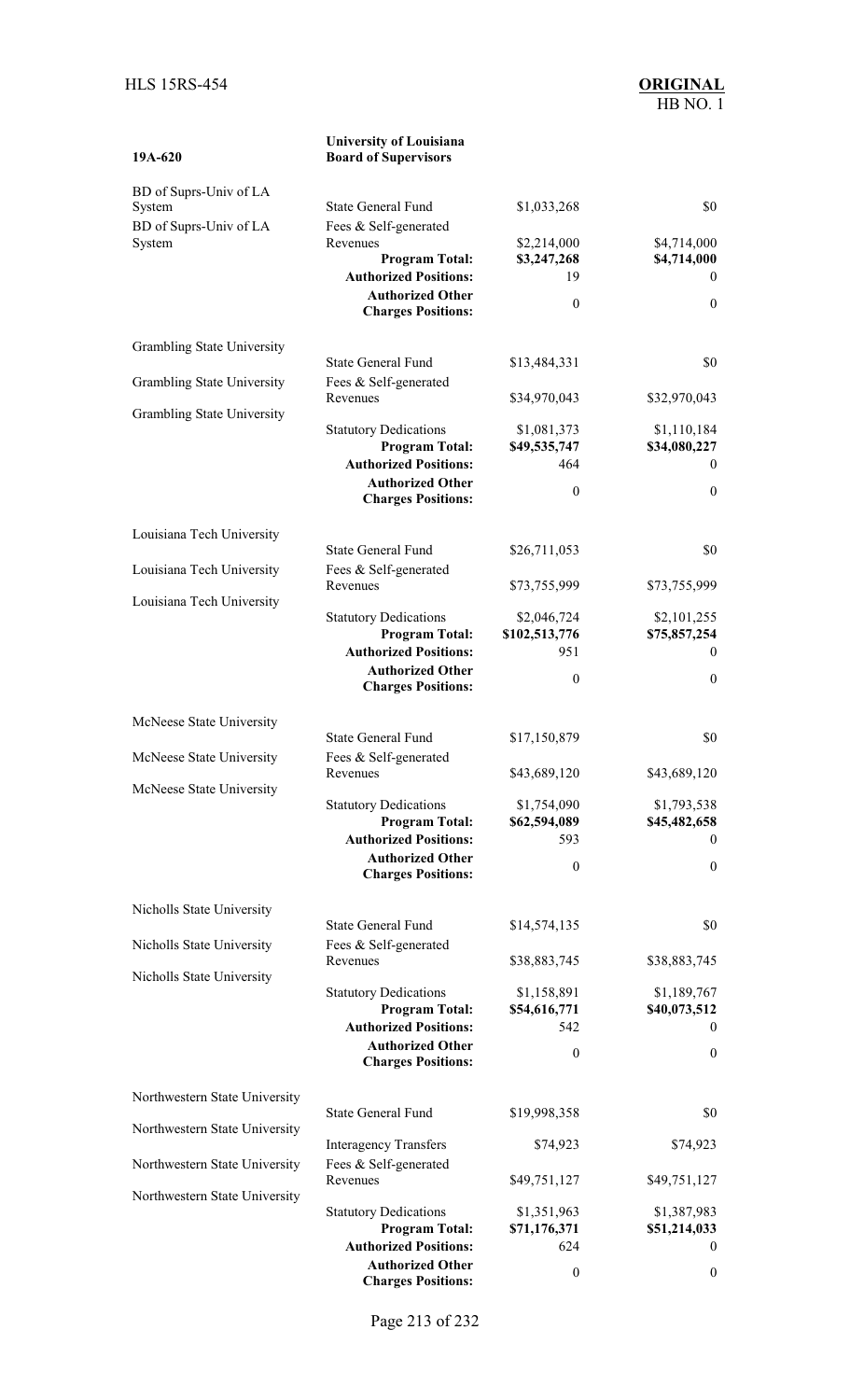| Southeastern Louisiana<br>University<br>Southeastern Louisiana      | <b>State General Fund</b>                                                             | \$28,851,253                          | \$0                              |
|---------------------------------------------------------------------|---------------------------------------------------------------------------------------|---------------------------------------|----------------------------------|
| University<br>Southeastern Louisiana                                | Fees & Self-generated<br>Revenues                                                     | \$82,235,995                          | \$82,235,995                     |
| University                                                          | <b>Statutory Dedications</b><br><b>Program Total:</b><br><b>Authorized Positions:</b> | \$2,142,356<br>\$113,229,604<br>1,027 | \$2,199,435<br>\$84,435,430<br>0 |
|                                                                     | <b>Authorized Other</b><br><b>Charges Positions:</b>                                  | $\mathbf{0}$                          | $\mathbf{0}$                     |
| University of Louisiana -                                           |                                                                                       |                                       |                                  |
| Lafayette                                                           | <b>State General Fund</b>                                                             | \$43,862,785                          | \$0                              |
| University of Louisiana -<br>Lafayette<br>University of Louisiana - | Fees & Self-generated<br>Revenues                                                     | \$89,528,861                          | \$89,778,861                     |
| Lafayette                                                           | <b>Statutory Dedications</b><br><b>Program Total:</b>                                 | \$2,759,665<br>\$136,151,311          | \$2,833,191<br>\$92,612,052      |
|                                                                     | <b>Authorized Positions:</b>                                                          | 1,166                                 | $\mathbf{0}$                     |
|                                                                     | <b>Authorized Other</b><br><b>Charges Positions:</b>                                  | $\mathbf{0}$                          | $\boldsymbol{0}$                 |
| University of Louisiana -                                           |                                                                                       |                                       |                                  |
| Monroe                                                              | <b>State General Fund</b>                                                             | \$23,821,070                          | \$0                              |
| University of Louisiana -<br>Monroe<br>University of Louisiana -    | Fees & Self-generated<br>Revenues                                                     | \$48,740,322                          | \$49,148,371                     |
| Monroe                                                              | <b>Statutory Dedications</b>                                                          | \$1,953,152                           | \$2,005,190                      |
|                                                                     | <b>Program Total:</b>                                                                 | \$74,514,544                          | \$51,153,561                     |
|                                                                     | <b>Authorized Positions:</b>                                                          | 719                                   | $\theta$                         |
|                                                                     | <b>Authorized Other</b><br><b>Charges Positions:</b>                                  | $\mathbf{0}$                          | $\boldsymbol{0}$                 |
| University of New Orleans                                           |                                                                                       |                                       |                                  |
|                                                                     | <b>State General Fund</b>                                                             | \$28,994,984                          | \$0                              |
| University of New Orleans                                           | Fees & Self-generated                                                                 |                                       |                                  |
| University of New Orleans                                           | Revenues                                                                              | \$69,746,142                          | \$69,746,142                     |
|                                                                     | <b>Statutory Dedications</b>                                                          | \$2,648,440                           | \$2,719,003                      |
|                                                                     | <b>Program Total:</b>                                                                 | \$101,389,566                         | \$72,465,145                     |
|                                                                     | <b>Authorized Positions:</b>                                                          | 844                                   | $\boldsymbol{0}$                 |
|                                                                     | <b>Authorized Other</b><br><b>Charges Positions:</b>                                  | $\boldsymbol{0}$                      | $\boldsymbol{0}$                 |
|                                                                     | <b>Agency Total:</b>                                                                  | \$768,969,047                         | \$552,087,872                    |
|                                                                     | <b>Authorized Positions:</b><br><b>Authorized Other</b>                               | 6,949                                 | 0                                |
|                                                                     | <b>Charges Positions:</b>                                                             | $\boldsymbol{0}$                      | 0                                |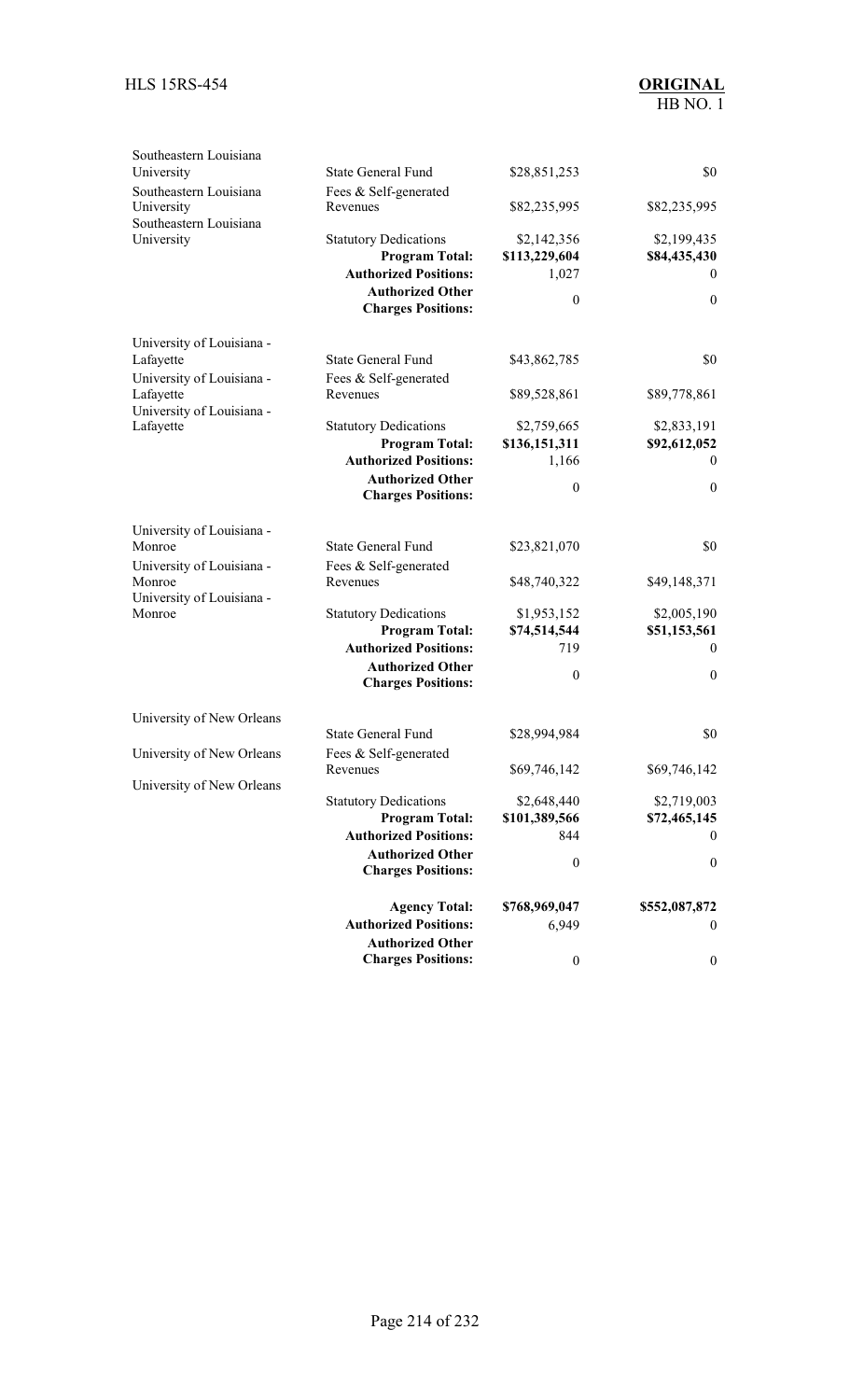**19A-649** 

#### **Louisiana Community and Technical Colleges Board of Supervisors**

| <b>Baton Rouge Community</b><br>College                 | <b>State General Fund</b>                               | \$14,486,430     | \$0              |
|---------------------------------------------------------|---------------------------------------------------------|------------------|------------------|
| <b>Baton Rouge Community</b>                            | Fees & Self-generated                                   |                  |                  |
| College                                                 | Revenues                                                | \$25,391,600     | \$26,116,600     |
| <b>Baton Rouge Community</b><br>College                 | <b>Statutory Dedications</b>                            | \$780,225        | \$801,013        |
|                                                         | <b>Program Total:</b>                                   | \$40,658,255     | \$26,917,613     |
|                                                         | <b>Authorized Positions:</b>                            | 384              | $\bf{0}$         |
|                                                         | <b>Authorized Other</b><br><b>Charges Positions:</b>    | $\boldsymbol{0}$ | $\boldsymbol{0}$ |
| <b>Bossier Parish Community</b>                         |                                                         |                  |                  |
| College                                                 | <b>State General Fund</b>                               | \$10,509,907     | \$0              |
| <b>Bossier Parish Community</b>                         | Fees & Self-generated                                   |                  |                  |
| College<br><b>Bossier Parish Community</b>              | Revenues                                                | \$24,660,000     | \$24,660,000     |
| College                                                 | <b>Statutory Dedications</b>                            | \$393,201        | \$403,677        |
|                                                         | <b>Program Total:</b>                                   | \$35,563,108     | \$25,063,677     |
|                                                         | <b>Authorized Positions:</b>                            | 348              | $\theta$         |
|                                                         | <b>Authorized Other</b><br><b>Charges Positions:</b>    | $\boldsymbol{0}$ | $\mathbf{0}$     |
| Central Louisiana Technical                             |                                                         |                  |                  |
| Community College                                       | <b>State General Fund</b>                               | \$5,616,572      | \$0              |
| Central Louisiana Technical                             | Fees & Self-generated                                   |                  |                  |
| <b>Community College</b><br>Central Louisiana Technical | Revenues                                                | \$4,008,581      | \$4,008,581      |
| Community College                                       | <b>Statutory Dedications</b>                            | \$280,822        | \$288,304        |
|                                                         | <b>Program Total:</b>                                   | \$9,905,975      | \$4,296,885      |
|                                                         | <b>Authorized Positions:</b>                            | 117              | $\mathbf{0}$     |
|                                                         | <b>Authorized Other</b>                                 | $\boldsymbol{0}$ | $\boldsymbol{0}$ |
|                                                         | <b>Charges Positions:</b>                               |                  |                  |
| Delgado Community College                               | <b>State General Fund</b>                               |                  | \$0              |
|                                                         | Fees & Self-generated                                   | \$25,459,433     |                  |
| Delgado Community College                               | Revenues                                                | \$56,298,000     | \$56,188,000     |
| Delgado Community College                               |                                                         |                  |                  |
|                                                         | <b>Statutory Dedications</b>                            | \$1,685,016      | \$1,657,452      |
|                                                         | <b>Program Total:</b>                                   | \$83,442,449     | \$57,845,452     |
|                                                         | <b>Authorized Positions:</b><br><b>Authorized Other</b> | 831              | $\boldsymbol{0}$ |
|                                                         | <b>Charges Positions:</b>                               | $\theta$         | $\boldsymbol{0}$ |
| <b>LCTCS</b> Board of Supervisors                       |                                                         |                  |                  |
| <b>LCTCS</b> Board of Supervisors                       | <b>State General Fund</b>                               | \$7,153,027      | \$0              |
|                                                         | <b>Statutory Dedications</b>                            | \$10,000,000     | \$10,000,000     |
|                                                         | <b>Program Total:</b>                                   | \$17,153,027     | \$10,000,000     |
|                                                         | <b>Authorized Positions:</b>                            | 46               | $\overline{0}$   |
|                                                         | <b>Authorized Other</b><br><b>Charges Positions:</b>    | $\mathbf{0}$     | $\boldsymbol{0}$ |
| LCTCSOnline                                             |                                                         |                  |                  |
|                                                         | <b>State General Fund</b>                               | \$1,295,904      | \$0              |
|                                                         | <b>Program Total:</b>                                   | \$1,295,904      | \$0              |
|                                                         | <b>Authorized Positions:</b>                            | 5                | $\mathbf{0}$     |
|                                                         | <b>Authorized Other</b><br><b>Charges Positions:</b>    | $\boldsymbol{0}$ | $\boldsymbol{0}$ |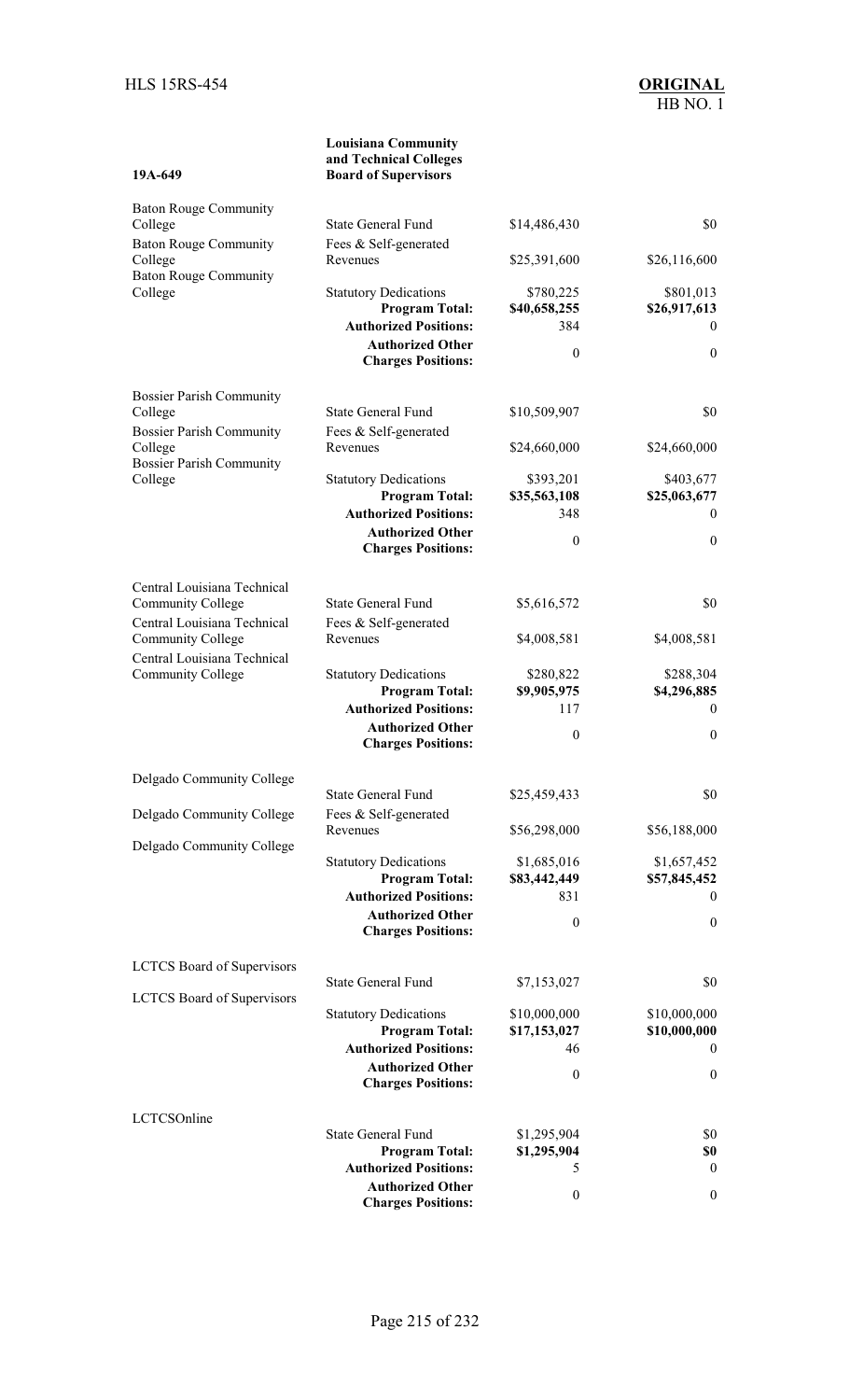| L.E. Fletcher Technical<br>Community College<br>L.E. Fletcher Technical | <b>State General Fund</b><br>Fees & Self-generated      | \$2,895,998               | \$0                           |
|-------------------------------------------------------------------------|---------------------------------------------------------|---------------------------|-------------------------------|
| Community College<br>L.E. Fletcher Technical                            | Revenues                                                | \$5,715,138               | \$5,715,138                   |
| Community College                                                       | <b>Statutory Dedications</b><br><b>Program Total:</b>   | \$135,868<br>\$8,747,004  | \$139,488<br>\$5,854,626      |
|                                                                         | <b>Authorized Positions:</b><br><b>Authorized Other</b> | 102                       | $\theta$                      |
|                                                                         | <b>Charges Positions:</b>                               | $\mathbf{0}$              | $\mathbf{0}$                  |
| Louisiana Delta Community<br>College                                    | <b>State General Fund</b>                               | \$7,815,254               | \$0                           |
| Louisiana Delta Community                                               | Fees & Self-generated                                   |                           |                               |
| College<br>Louisiana Delta Community                                    | Revenues                                                | \$10,237,432              | \$10,237,432                  |
| College                                                                 | <b>Statutory Dedications</b><br><b>Program Total:</b>   | \$417,972<br>\$18,470,658 | \$429,108<br>\$10,666,540     |
|                                                                         | <b>Authorized Positions:</b>                            | 195                       | $\overline{0}$                |
|                                                                         | <b>Authorized Other</b><br><b>Charges Positions:</b>    | $\mathbf{0}$              | $\mathbf{0}$                  |
| Louisiana Technical College                                             |                                                         |                           | \$0                           |
| Louisiana Technical College                                             | <b>State General Fund</b><br>Fees & Self-generated      | \$10,747,501              |                               |
| Louisiana Technical College                                             | Revenues                                                | \$8,460,900               | \$6,960,900                   |
|                                                                         | <b>Statutory Dedications</b>                            | \$544,336                 | \$558,838                     |
|                                                                         | <b>Program Total:</b><br><b>Authorized Positions:</b>   | \$19,752,737<br>222       | \$7,519,738<br>$\overline{0}$ |
|                                                                         | <b>Authorized Other</b><br><b>Charges Positions:</b>    | $\mathbf{0}$              | $\boldsymbol{0}$              |
| Northshore Technical<br>Community College                               | <b>State General Fund</b>                               | \$4,919,093               | \$0                           |
| Northshore Technical                                                    | Fees & Self-generated                                   |                           |                               |
| Community College<br>Northshore Technical                               | Revenues                                                | \$5,300,000               | \$5,300,000                   |
| Community College                                                       | <b>Statutory Dedications</b>                            | \$232,617                 | \$238,815                     |
|                                                                         | <b>Program Total:</b><br><b>Authorized Positions:</b>   | \$10,451,710<br>126       | \$5,538,815<br>$\theta$       |
|                                                                         | <b>Authorized Other</b><br><b>Charges Positions:</b>    | $\boldsymbol{0}$          | $\mathbf{0}$                  |
| Nunez Community College                                                 |                                                         |                           |                               |
| Nunez Community College                                                 | <b>State General Fund</b><br>Fees & Self-generated      | \$3,306,834               | \$0                           |
| Nunez Community College                                                 | Revenues                                                | \$4,882,000               | \$5,367,000                   |
|                                                                         | <b>Statutory Dedications</b><br><b>Program Total:</b>   | \$151,706<br>\$8,340,540  | \$155,748<br>\$5,522,748      |
|                                                                         | <b>Authorized Positions:</b>                            | 95                        | $\theta$                      |
|                                                                         | <b>Authorized Other</b><br><b>Charges Positions:</b>    | $\mathbf{0}$              | $\boldsymbol{0}$              |
| <b>River Parishes Community</b>                                         |                                                         |                           |                               |
| College<br><b>River Parishes Community</b>                              | <b>State General Fund</b><br>Fees & Self-generated      | \$3,268,547               | \$0                           |
| College<br><b>River Parishes Community</b>                              | Revenues                                                | \$6,015,500               | \$6,015,500                   |
| College                                                                 | <b>Statutory Dedications</b>                            | \$138,068                 | \$141,746                     |
|                                                                         | <b>Program Total:</b><br><b>Authorized Positions:</b>   | \$9,422,115<br>81         | \$6,157,246<br>$\bf{0}$       |
|                                                                         | <b>Authorized Other</b><br><b>Charges Positions:</b>    | $\mathbf{0}$              | $\boldsymbol{0}$              |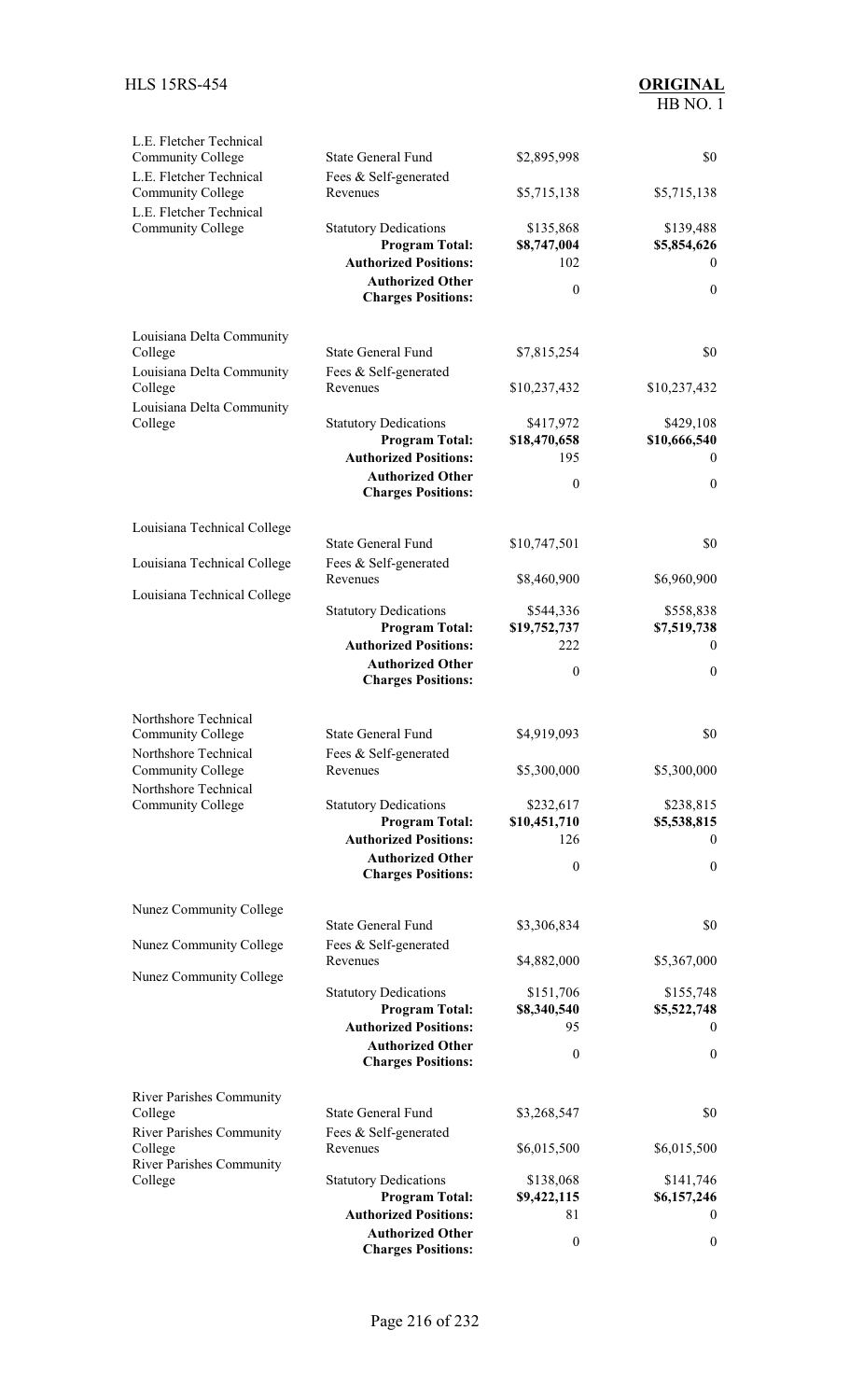# HB NO. 1

| South Louisiana Community<br>College<br>South Louisiana Community                   | <b>State General Fund</b><br>Fees & Self-generated                                                               | \$12,400,527                             | \$0                                            |
|-------------------------------------------------------------------------------------|------------------------------------------------------------------------------------------------------------------|------------------------------------------|------------------------------------------------|
| College<br>South Louisiana Community                                                | Revenues                                                                                                         | \$16,017,500                             | \$16,017,500                                   |
| College                                                                             | <b>Statutory Dedications</b><br><b>Program Total:</b><br><b>Authorized Positions:</b><br><b>Authorized Other</b> | \$677,184<br>\$29,095,211<br>283         | \$695,226<br>\$16,712,726<br>$\bf{0}$          |
|                                                                                     | <b>Charges Positions:</b>                                                                                        | $\theta$                                 | $\mathbf{0}$                                   |
| <b>SOWELA Technical</b>                                                             |                                                                                                                  |                                          |                                                |
| <b>Community College</b><br><b>SOWELA Technical</b>                                 | <b>State General Fund</b><br>Fees & Self-generated                                                               | \$6,351,588                              | \$0                                            |
| <b>Community College</b><br><b>SOWELA Technical</b>                                 | Revenues                                                                                                         | \$7,583,000                              | \$7,983,000                                    |
| <b>Community College</b>                                                            | <b>Statutory Dedications</b><br><b>Program Total:</b><br><b>Authorized Positions:</b><br><b>Authorized Other</b> | \$681,316<br>\$14,615,904<br>142         | \$682,057<br>\$8,665,057<br>$\overline{0}$     |
|                                                                                     | <b>Charges Positions:</b>                                                                                        | $\theta$                                 | $\mathbf{0}$                                   |
|                                                                                     | <b>Agency Total:</b><br><b>Authorized Positions:</b><br><b>Authorized Other</b>                                  | \$306,914,597<br>2,977                   | \$190,761,123<br>$\overline{0}$                |
|                                                                                     | <b>Charges Positions:</b>                                                                                        | $\mathbf{0}$                             | $\boldsymbol{0}$                               |
| 19A-661                                                                             | <b>Office of Student</b><br><b>Financial Assistance</b>                                                          |                                          |                                                |
| Administration / Support<br>Services<br>Administration / Support<br><b>Services</b> | <b>Interagency Transfers</b><br>Fees & Self-generated<br>Revenues                                                | \$78,000<br>\$41,450                     | \$12,000<br>\$41,450                           |
| Administration / Support<br>Services                                                | Federal<br><b>Program Total:</b>                                                                                 | \$11,092,855<br>\$11,212,305             | \$5,883,282<br>\$5,936,732                     |
|                                                                                     | <b>Authorized Positions:</b><br><b>Authorized Other</b>                                                          | 67<br>$\theta$                           | $\bf{0}$<br>$\boldsymbol{0}$                   |
|                                                                                     | <b>Charges Positions:</b>                                                                                        |                                          |                                                |
| Loan Operations                                                                     | Federal<br><b>Program Total:</b><br><b>Authorized Positions:</b>                                                 | \$53,048,682<br>\$53,048,682<br>$\theta$ | \$53,048,682<br>\$53,048,682<br>$\overline{0}$ |
|                                                                                     | <b>Authorized Other</b><br><b>Charges Positions:</b>                                                             | $\theta$                                 | $\boldsymbol{0}$                               |
| Scholarships / Grants                                                               | State General Fund                                                                                               | \$26,339,725                             | \$0                                            |
| Scholarships / Grants                                                               | <b>Interagency Transfers</b>                                                                                     | \$646,300                                | \$232,117                                      |
| Scholarships / Grants                                                               | <b>Statutory Dedications</b>                                                                                     | \$60,000                                 | \$60,000                                       |
| Scholarships / Grants                                                               | Federal<br><b>Program Total:</b>                                                                                 | \$3,320,043<br>\$30,366,068              | \$1,449,825<br>\$1,741,942                     |
|                                                                                     | <b>Authorized Positions:</b><br><b>Authorized Other</b><br><b>Charges Positions:</b>                             | 17<br>$\boldsymbol{0}$                   | $\overline{0}$<br>$\boldsymbol{0}$             |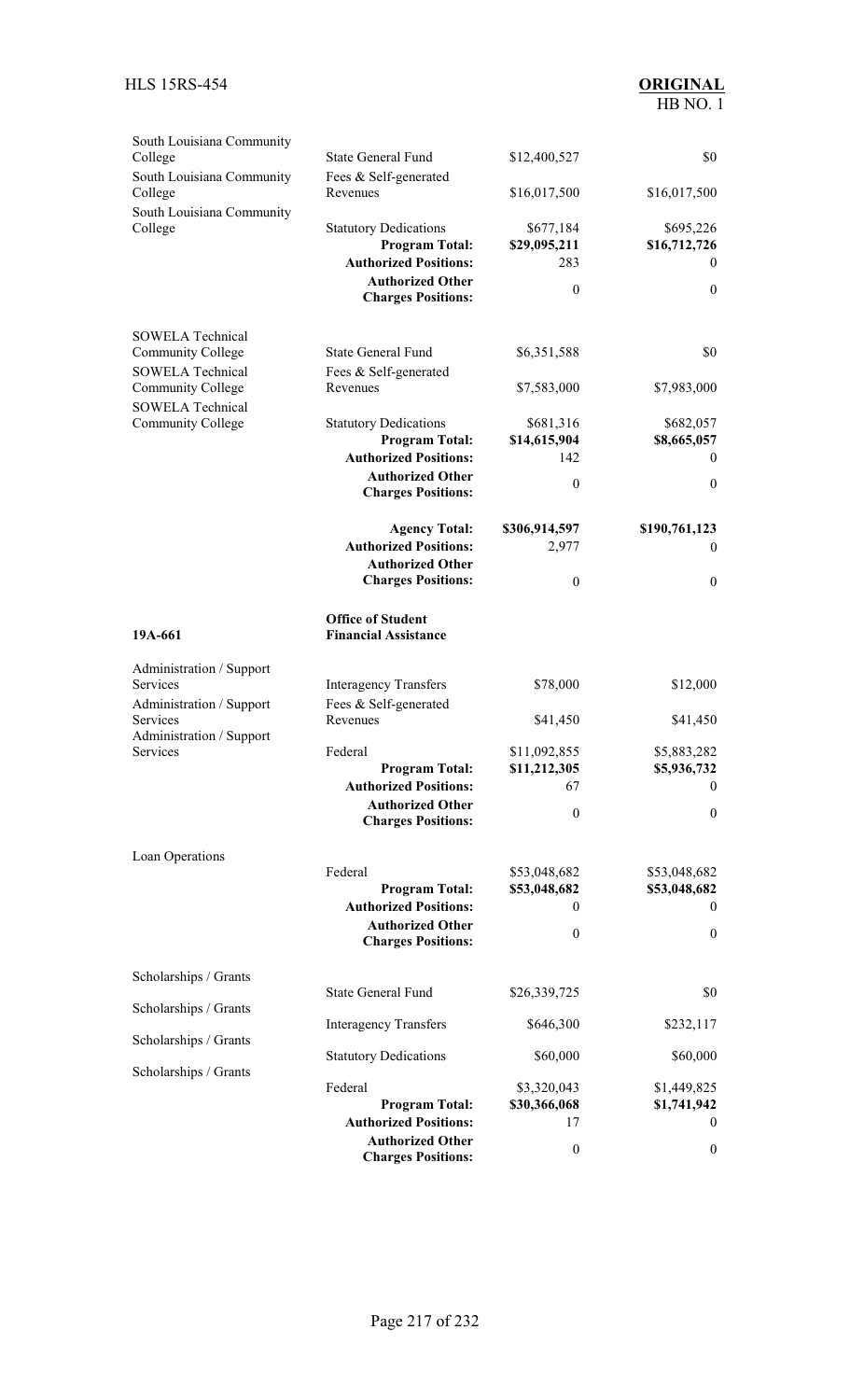## HB NO. 1

| <b>TOPS Tuition</b>                    |                                                           |                    |                              |
|----------------------------------------|-----------------------------------------------------------|--------------------|------------------------------|
| <b>TOPS Tuition</b>                    | <b>State General Fund</b>                                 | \$169,900,750      | \$0                          |
|                                        | <b>Statutory Dedications</b>                              | \$80,094,680       | \$55,943,000                 |
|                                        | <b>Program Total:</b><br><b>Authorized Positions:</b>     | \$249,995,430<br>0 | \$55,943,000<br>$\mathbf{0}$ |
|                                        | <b>Authorized Other</b><br><b>Charges Positions:</b>      | $\boldsymbol{0}$   | $\mathbf{0}$                 |
|                                        | <b>Agency Total:</b>                                      | \$344,622,485      | \$116,670,356                |
|                                        | <b>Authorized Positions:</b><br><b>Authorized Other</b>   | 84                 | $\mathbf{0}$                 |
|                                        | <b>Charges Positions:</b>                                 | $\boldsymbol{0}$   | $\boldsymbol{0}$             |
| 19A-671                                | <b>Board of Regents</b>                                   |                    |                              |
| Board of Regents                       |                                                           |                    |                              |
| Board of Regents                       | <b>State General Fund</b>                                 | \$31,099,579       | \$762,990,068                |
| Board of Regents                       | <b>Interagency Transfers</b><br>Fees & Self-generated     | \$14,853,825       | \$24,461,997                 |
|                                        | Revenues                                                  | \$2,762,327        | \$72,730,299                 |
| Board of Regents                       | <b>Statutory Dedications</b>                              | \$28,630,000       | \$28,630,000                 |
| Board of Regents                       | Federal                                                   | \$13,363,873       | \$10,000,000                 |
|                                        | <b>Program Total:</b>                                     | \$90,709,604       | \$898,812,364                |
|                                        | <b>Authorized Positions:</b><br><b>Authorized Other</b>   | 262                | 19,483                       |
|                                        | <b>Charges Positions:</b>                                 | $\boldsymbol{0}$   | $\theta$                     |
|                                        | <b>Agency Total:</b>                                      | \$90,709,604       | \$898,812,364                |
|                                        | <b>Authorized Positions:</b>                              | 262                | 19,483                       |
|                                        | <b>Authorized Other</b><br><b>Charges Positions:</b>      | $\boldsymbol{0}$   | $\boldsymbol{0}$             |
|                                        |                                                           |                    |                              |
| 19A-674                                | <b>Louisiana Universities</b><br><b>Marine Consortium</b> |                    |                              |
| Ancillary-LA Univ Marine<br>Consortium | Fees & Self-generated<br>Revenues                         | \$1,030,000        | \$1,030,000                  |
| Ancillary-LA Univ Marine               |                                                           |                    |                              |
| Consortium                             | Federal                                                   | \$1,100,000        | \$1,100,000                  |
|                                        | <b>Program Total:</b><br><b>Authorized Positions:</b>     | \$2,130,000<br>0   | \$2,130,000<br>$\bf{0}$      |
|                                        | <b>Authorized Other</b>                                   | $\boldsymbol{0}$   | $\boldsymbol{0}$             |
|                                        | <b>Charges Positions:</b>                                 |                    |                              |
| LA Universities Marine                 |                                                           |                    |                              |
| Consortium<br>LA Universities Marine   | <b>State General Fund</b>                                 | \$2,296,246        | \$0                          |
| Consortium                             | <b>Interagency Transfers</b>                              | \$375,000          | \$375,000                    |
| LA Universities Marine                 | Fees & Self-generated                                     |                    |                              |
| Consortium<br>LA Universities Marine   | Revenues                                                  | \$4,070,000        | \$4,070,000                  |
| Consortium                             | <b>Statutory Dedications</b>                              | \$40,156           | \$41,226                     |
| LA Universities Marine<br>Consortium   | Federal                                                   | \$2,934,667        | \$2,934,667                  |
|                                        | <b>Program Total:</b>                                     | \$9,716,069        | \$7,420,893                  |
|                                        | <b>Authorized Positions:</b>                              | 74                 | $\overline{0}$               |
|                                        | <b>Authorized Other</b><br><b>Charges Positions:</b>      | $\boldsymbol{0}$   | $\mathbf{0}$                 |
|                                        | <b>Agency Total:</b>                                      | \$11,846,069       | \$9,550,893                  |
|                                        | <b>Authorized Positions:</b>                              | 74                 | $\mathbf{0}$                 |
|                                        | <b>Authorized Other</b>                                   |                    |                              |
|                                        | <b>Charges Positions:</b>                                 | $\boldsymbol{0}$   | $\boldsymbol{0}$             |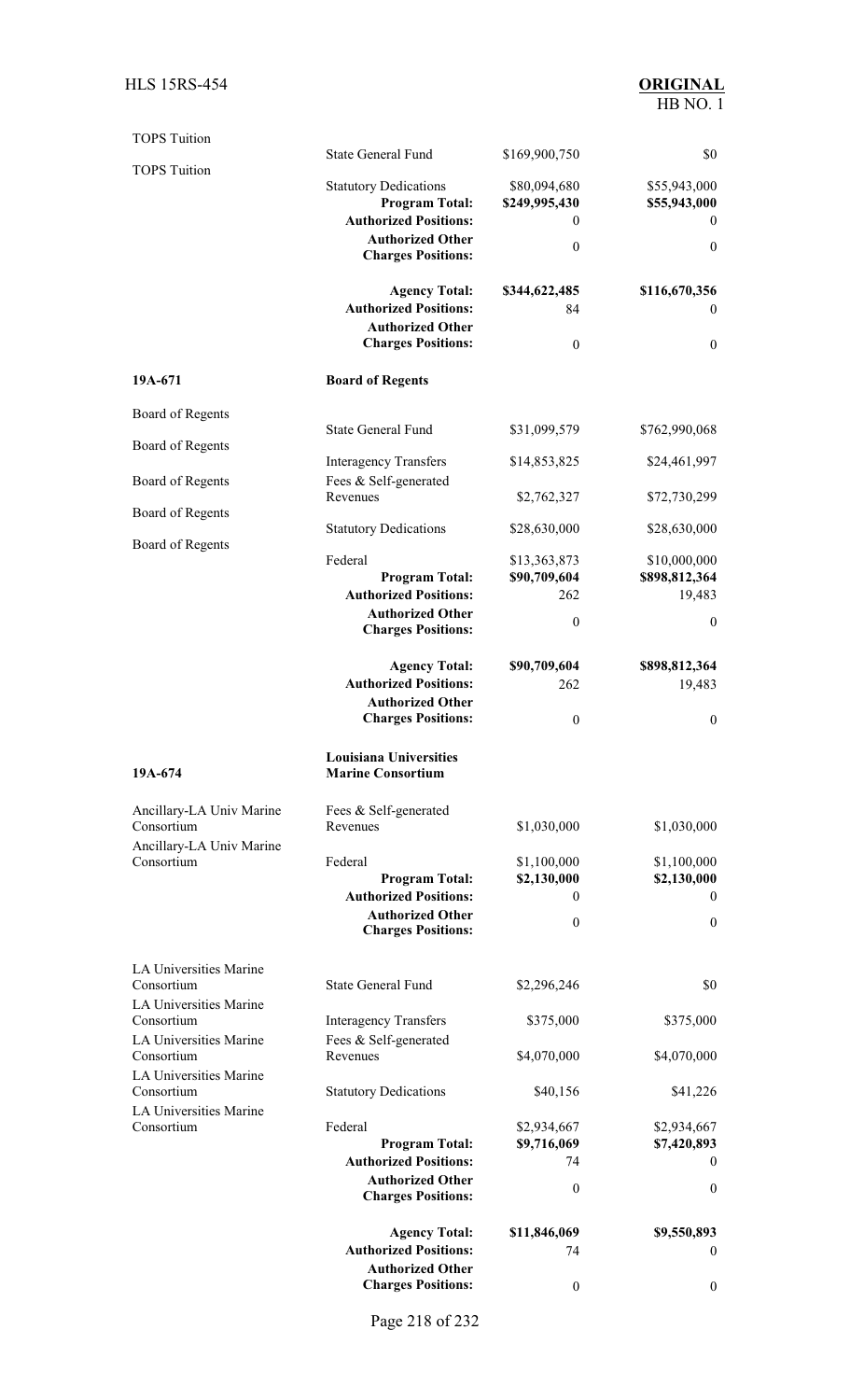## **19B-OTED**

**19B-653** 

#### **Louisiana Schools for the Deaf and Visually Impaired**

| Administrative and Shared<br>Services         | <b>State General Fund</b>                               | \$10,922,081         | \$9,689,121             |
|-----------------------------------------------|---------------------------------------------------------|----------------------|-------------------------|
| Administrative and Shared                     |                                                         |                      |                         |
| <b>Services</b>                               | <b>Interagency Transfers</b>                            | \$392,310            | \$392,310               |
| Administrative and Shared                     | Fees & Self-generated                                   |                      |                         |
| Services                                      | Revenues                                                | \$104,245            | \$104,245               |
|                                               | <b>Program Total:</b>                                   | \$11,418,636         | \$10,185,676            |
|                                               | <b>Authorized Positions:</b>                            | 99                   | 91                      |
|                                               | <b>Authorized Other</b><br><b>Charges Positions:</b>    | $\boldsymbol{0}$     | $\mathbf{0}$            |
| <b>Auxiliary Account</b>                      | Fees & Self-generated                                   |                      |                         |
|                                               | Revenues<br><b>Program Total:</b>                       | \$15,000<br>\$15,000 | \$2,500                 |
|                                               | <b>Authorized Positions:</b>                            | $\mathbf{0}$         | \$2,500<br>$\mathbf{0}$ |
|                                               | <b>Authorized Other</b>                                 |                      |                         |
|                                               | <b>Charges Positions:</b>                               | $\theta$             | $\mathbf{0}$            |
| Louisiana School for the Deaf                 |                                                         |                      |                         |
| Louisiana School for the Deaf                 | <b>State General Fund</b>                               | \$7,158,498          | \$7,395,759             |
|                                               | <b>Interagency Transfers</b>                            | \$1,211,200          | \$1,214,344             |
| Louisiana School for the Deaf                 | Fees & Self-generated                                   |                      |                         |
|                                               | Revenues                                                | \$3,000              | \$3,000                 |
| Louisiana School for the Deaf                 | <b>Statutory Dedications</b>                            | \$77,287             | \$77,208                |
|                                               | <b>Program Total:</b>                                   | \$8,449,985          | \$8,690,311             |
|                                               | <b>Authorized Positions:</b>                            | 115                  | 120                     |
|                                               | <b>Authorized Other</b>                                 |                      | $\mathbf{0}$            |
|                                               | <b>Charges Positions:</b>                               | $\boldsymbol{0}$     |                         |
| Louisiana School for the                      |                                                         |                      |                         |
| Visually Impaired<br>Louisiana School for the | <b>State General Fund</b>                               | \$4,535,211          | \$4,782,336             |
| Visually Impaired                             | <b>Interagency Transfers</b>                            | \$814,930            | \$818,691               |
| Louisiana School for the<br>Visually Impaired | <b>Statutory Dedications</b>                            | \$76,143             | \$76,121                |
|                                               | <b>Program Total:</b>                                   | \$5,426,284          | \$5,677,148             |
|                                               | <b>Authorized Positions:</b>                            | 71                   | 74                      |
|                                               | <b>Authorized Other</b><br><b>Charges Positions:</b>    | 1                    | $\mathbf{1}$            |
|                                               | <b>Agency Total:</b>                                    | \$25,309,905         | \$24,555,635            |
|                                               | <b>Authorized Positions:</b><br><b>Authorized Other</b> | 285                  | 285                     |
|                                               | <b>Charges Positions:</b>                               | $\mathbf{1}$         | 1                       |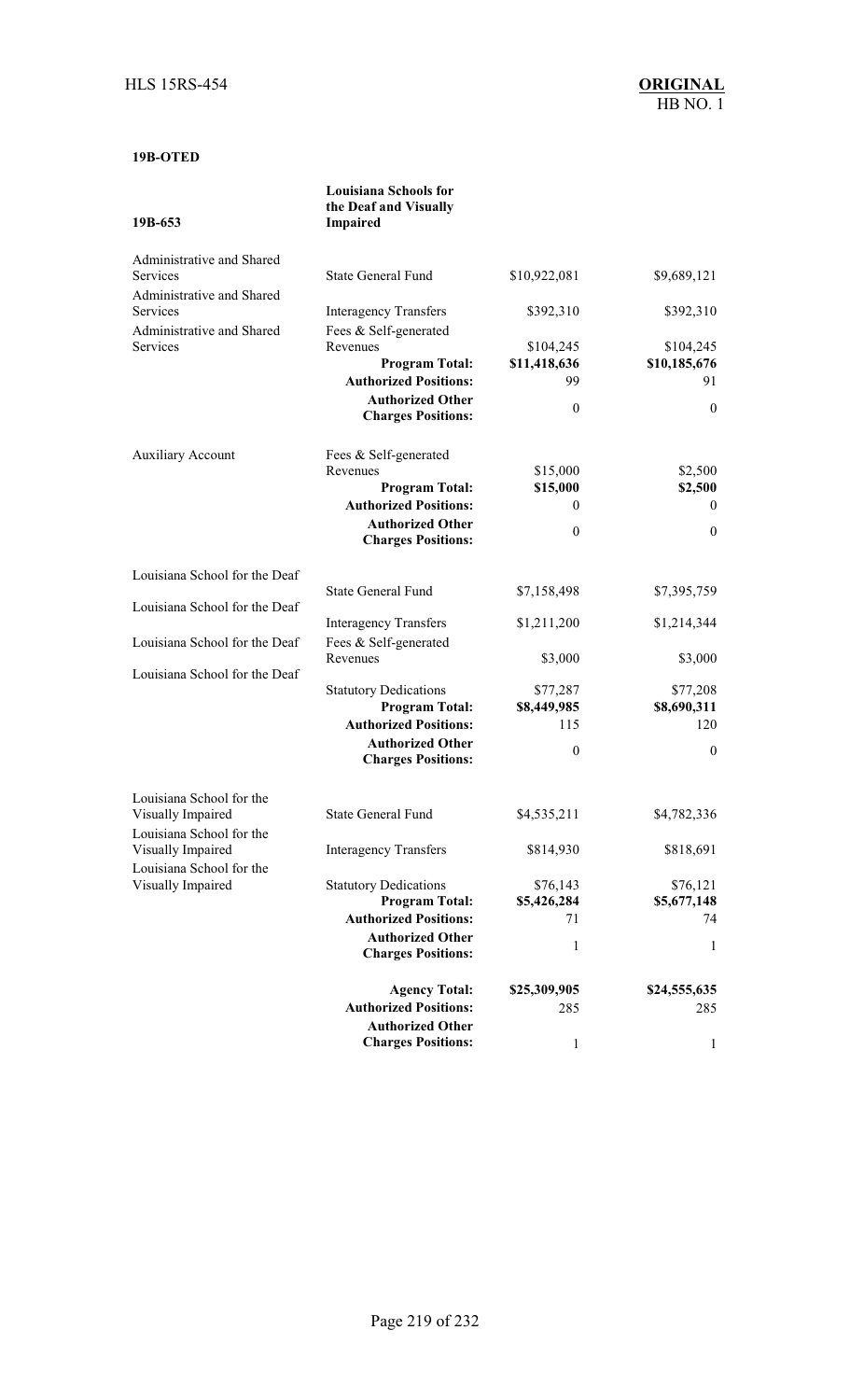| 19B-655                          | Louisiana Special<br><b>Education Center</b>                  |                          |                          |
|----------------------------------|---------------------------------------------------------------|--------------------------|--------------------------|
| <b>LSEC</b> Education            |                                                               |                          |                          |
|                                  | <b>Interagency Transfers</b>                                  | \$16,082,052             | \$16,019,192             |
| <b>LSEC</b> Education            | Fees & Self-generated<br>Revenues                             | \$15,000                 | \$15,000                 |
| <b>LSEC</b> Education            | <b>Statutory Dedications</b>                                  | \$75,646                 | \$75,656                 |
| <b>LSEC</b> Education            |                                                               |                          |                          |
|                                  | Federal<br><b>Program Total:</b>                              | \$20,000<br>\$16,192,698 | \$20,000<br>\$16,129,848 |
|                                  | <b>Authorized Positions:</b>                                  | 197                      | 195                      |
|                                  | <b>Authorized Other</b><br><b>Charges Positions:</b>          | 5                        | 6                        |
|                                  | <b>Agency Total:</b>                                          | \$16,192,698             | \$16,129,848             |
|                                  | <b>Authorized Positions:</b>                                  | 197                      | 195                      |
|                                  | <b>Authorized Other</b><br><b>Charges Positions:</b>          | 5                        | 6                        |
| 19B-657                          | <b>Louisiana School for</b><br>Math, Science, and the<br>Arts |                          |                          |
| Living and Learning              |                                                               |                          |                          |
| Community<br>Living and Learning | <b>State General Fund</b>                                     | \$5,290,693              | \$5,193,230              |
| Community                        | <b>Interagency Transfers</b>                                  | \$2,455,755              | \$2,481,187              |
| Living and Learning<br>Community | Fees & Self-generated<br>Revenues                             | \$375,459                | \$375,459                |
| Living and Learning              |                                                               |                          |                          |
| Community<br>Living and Learning | <b>Statutory Dedications</b>                                  | \$79,938                 | \$80,313                 |
| Community                        | Federal                                                       | \$85,086                 | \$85,086                 |
|                                  | <b>Program Total:</b><br><b>Authorized Positions:</b>         | \$8,286,931<br>87        | \$8,215,275<br>87        |
|                                  | <b>Authorized Other</b><br><b>Charges Positions:</b>          | 13                       | 13                       |
| Louisiana Virtual School         |                                                               |                          |                          |
|                                  | <b>Interagency Transfers</b>                                  | \$731,500                | \$730,325                |
| Louisiana Virtual School         | Fees & Self-generated                                         |                          |                          |
|                                  | Revenues<br><b>Program Total:</b>                             | \$67,100<br>\$798,600    | \$67,100<br>\$797,425    |
|                                  | <b>Authorized Positions:</b>                                  | $\theta$                 | $\theta$                 |
|                                  | <b>Authorized Other</b><br><b>Charges Positions:</b>          | 15                       | 15                       |
|                                  | <b>Agency Total:</b>                                          | \$9,085,531              | \$9,012,700              |
|                                  | <b>Authorized Positions:</b>                                  | 87                       | 87                       |
|                                  | <b>Authorized Other</b>                                       |                          |                          |
|                                  | <b>Charges Positions:</b>                                     | 28                       | 28                       |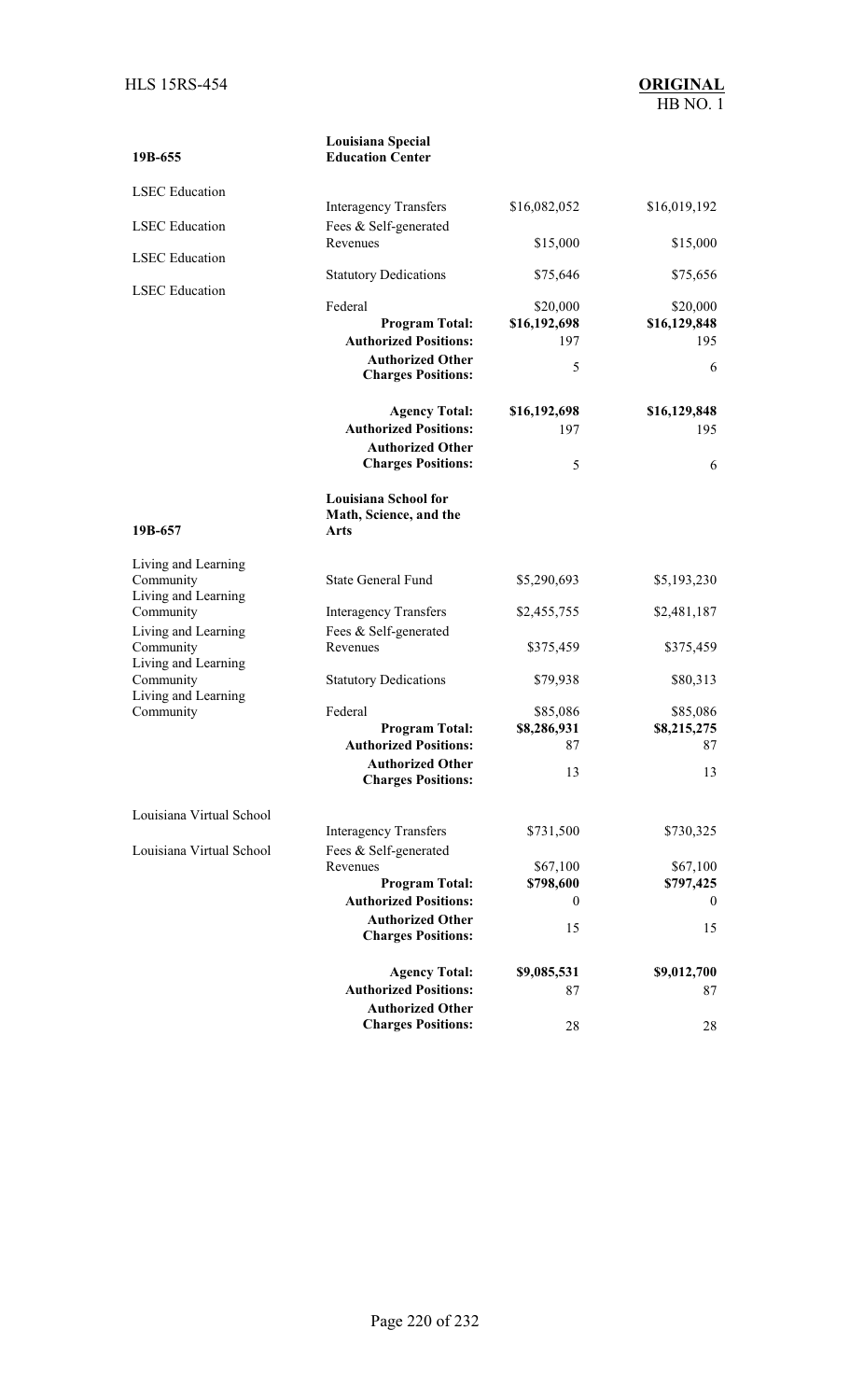| 19B-662                                            | <b>Louisiana Educational</b><br><b>Television Authority</b>     |                            |                            |
|----------------------------------------------------|-----------------------------------------------------------------|----------------------------|----------------------------|
| Broadcasting                                       |                                                                 |                            |                            |
|                                                    | <b>State General Fund</b>                                       | \$5,603,301                | \$5,132,426                |
| Broadcasting                                       | <b>Interagency Transfers</b>                                    | \$415,917                  | \$415,917                  |
| Broadcasting                                       | Fees & Self-generated                                           |                            |                            |
|                                                    | Revenues<br><b>Program Total:</b>                               | \$2,466,273<br>\$8,485,491 | \$2,466,273<br>\$8,014,616 |
|                                                    | <b>Authorized Positions:</b>                                    | 75                         | 70                         |
|                                                    | <b>Authorized Other</b><br><b>Charges Positions:</b>            | $\boldsymbol{0}$           | $\mathbf{0}$               |
|                                                    | <b>Agency Total:</b>                                            | \$8,485,491                | \$8,014,616                |
|                                                    | <b>Authorized Positions:</b>                                    | 75                         | 70                         |
|                                                    | <b>Authorized Other</b><br><b>Charges Positions:</b>            | $\boldsymbol{0}$           | $\boldsymbol{0}$           |
| 19B-666                                            | <b>Board of Elementary</b><br>and Secondary<br><b>Education</b> |                            |                            |
|                                                    |                                                                 |                            |                            |
| Administration                                     | <b>State General Fund</b>                                       | \$1,036,572                | \$1,024,943                |
| Administration                                     | Fees & Self-generated                                           |                            |                            |
| Administration                                     | Revenues                                                        | \$21,556                   | \$21,556                   |
|                                                    | <b>Statutory Dedications</b>                                    | \$218,780                  | \$218,780                  |
|                                                    | <b>Program Total:</b>                                           | \$1,276,908                | \$1,265,279                |
|                                                    | <b>Authorized Positions:</b><br><b>Authorized Other</b>         | 6                          | 6                          |
|                                                    | <b>Charges Positions:</b>                                       | $\boldsymbol{0}$           | $\theta$                   |
|                                                    |                                                                 |                            |                            |
| Louisiana Quality Education<br><b>Support Fund</b> | <b>Statutory Dedications</b>                                    | \$24,000,000               | \$24,044,669               |
|                                                    | <b>Program Total:</b>                                           | \$24,000,000               | \$24,044,669               |
|                                                    | <b>Authorized Positions:</b>                                    | 6                          | 6                          |
|                                                    | <b>Authorized Other</b><br><b>Charges Positions:</b>            | $\boldsymbol{0}$           | $\boldsymbol{0}$           |
|                                                    | <b>Agency Total:</b>                                            | \$25,276,908               | \$25,309,948               |
|                                                    | <b>Authorized Positions:</b>                                    | 12                         | 12                         |
|                                                    | <b>Authorized Other</b>                                         |                            |                            |
|                                                    | <b>Charges Positions:</b>                                       | $\boldsymbol{0}$           | $\mathbf{0}$               |
| 19B-673                                            | <b>New Orleans Center for</b><br>the Creative Arts              |                            |                            |
| <b>NOCCA</b> Instruction                           | <b>State General Fund</b>                                       | \$5,654,254                | \$5,598,760                |
| <b>NOCCA</b> Instruction                           | <b>Interagency Transfers</b>                                    | \$1,580,199                | \$1,733,303                |
| <b>NOCCA</b> Instruction                           | <b>Statutory Dedications</b>                                    | \$77,931                   | \$79,173                   |
|                                                    | <b>Program Total:</b><br><b>Authorized Positions:</b>           | \$7,312,384<br>75          | \$7,411,236<br>75          |
|                                                    | <b>Authorized Other</b>                                         |                            |                            |
|                                                    | <b>Charges Positions:</b>                                       | $\boldsymbol{0}$           | $\boldsymbol{0}$           |
|                                                    | <b>Agency Total:</b>                                            | \$7,312,384                | \$7,411,236                |
|                                                    | <b>Authorized Positions:</b>                                    | 75                         | 75                         |
|                                                    | <b>Authorized Other</b><br><b>Charges Positions:</b>            |                            |                            |
|                                                    |                                                                 | $\boldsymbol{0}$           | $\boldsymbol{0}$           |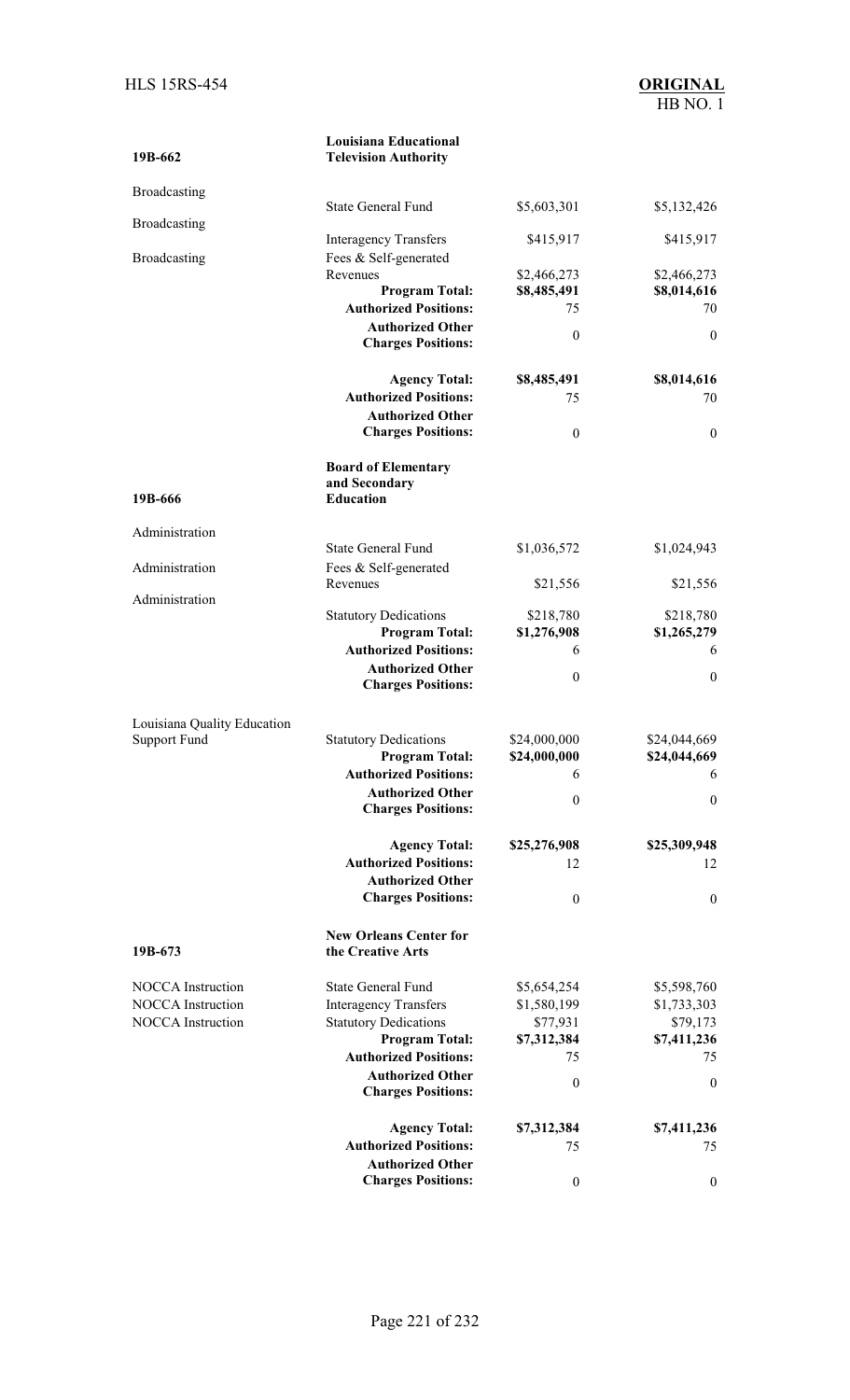### **19D-LDOE**

| 19D-678                                                  | <b>State Activities</b>                                                                                                                            |                                                                      |                                                                    |
|----------------------------------------------------------|----------------------------------------------------------------------------------------------------------------------------------------------------|----------------------------------------------------------------------|--------------------------------------------------------------------|
| <b>Administrative Support</b>                            |                                                                                                                                                    |                                                                      |                                                                    |
| Administrative Support                                   | <b>State General Fund</b>                                                                                                                          | \$12,548,123                                                         | \$11,068,962                                                       |
| <b>Administrative Support</b>                            | <b>Interagency Transfers</b><br>Fees & Self-generated                                                                                              | \$5,614,654                                                          | \$5,487,510                                                        |
|                                                          | Revenues                                                                                                                                           | \$370,304                                                            | \$360,379                                                          |
| Administrative Support                                   | Federal<br><b>Program Total:</b><br><b>Authorized Positions:</b><br><b>Authorized Other</b><br><b>Charges Positions:</b>                           | \$6,762,406<br>\$25,295,487<br>118<br>$\boldsymbol{0}$               | \$6,725,296<br>\$23,642,147<br>102<br>$\boldsymbol{0}$             |
| <b>Auxiliary Account</b>                                 | Fees & Self-generated<br>Revenues<br><b>Program Total:</b><br><b>Authorized Positions:</b><br><b>Authorized Other</b><br><b>Charges Positions:</b> | \$1,948,560<br>\$1,948,560<br>8<br>$\boldsymbol{0}$                  | \$1,742,352<br>\$1,742,352<br>8<br>$\boldsymbol{0}$                |
| <b>District Support</b>                                  |                                                                                                                                                    |                                                                      |                                                                    |
| District Support                                         | <b>State General Fund</b>                                                                                                                          | \$36,239,112                                                         | \$14,301,103                                                       |
| <b>District Support</b>                                  | <b>Interagency Transfers</b><br>Fees & Self-generated                                                                                              | \$19,984,865                                                         | \$36,730,298                                                       |
| <b>District Support</b>                                  | Revenues                                                                                                                                           | \$4,951,552                                                          | \$4,848,337                                                        |
|                                                          | Federal<br><b>Program Total:</b><br><b>Authorized Positions:</b><br><b>Authorized Other</b><br><b>Charges Positions:</b>                           | \$43,699,015<br>\$104,874,544<br>264<br>$\mathbf{0}$                 | \$45,881,197<br>\$101,760,935<br>255<br>$\mathbf{0}$               |
|                                                          | <b>Agency Total:</b><br><b>Authorized Positions:</b><br><b>Authorized Other</b><br><b>Charges Positions:</b>                                       | \$132,118,591<br>390<br>$\boldsymbol{0}$                             | \$127,145,434<br>365<br>$\theta$                                   |
| 19D-681                                                  | <b>Subgrantee Assistance</b>                                                                                                                       |                                                                      |                                                                    |
| School & District Innovations                            |                                                                                                                                                    |                                                                      |                                                                    |
| School & District Innovations                            | <b>State General Fund</b>                                                                                                                          | \$873,468                                                            | \$405,000                                                          |
| School & District Innovations                            | <b>Interagency Transfers</b>                                                                                                                       | \$2,764,770                                                          | \$2,764,770                                                        |
|                                                          | Federal<br><b>Program Total:</b><br><b>Authorized Positions:</b><br><b>Authorized Other</b><br><b>Charges Positions:</b>                           | \$123,107,812<br>\$126,746,050<br>$\overline{0}$<br>$\boldsymbol{0}$ | \$109,781,296<br>\$112,951,066<br>$\mathbf{0}$<br>$\boldsymbol{0}$ |
| School & District Supports                               | <b>State General Fund</b>                                                                                                                          | \$9,875,820                                                          | \$7,002,608                                                        |
| School & District Supports<br>School & District Supports | <b>Interagency Transfers</b>                                                                                                                       | \$1,888,840                                                          | \$1,888,840                                                        |
|                                                          |                                                                                                                                                    |                                                                      |                                                                    |
| School & District Supports                               | <b>Statutory Dedications</b><br>Federal<br><b>Program Total:</b><br><b>Authorized Positions:</b><br><b>Authorized Other</b>                        | \$15,088,230<br>\$896,407,001<br>\$923,259,891<br>$\boldsymbol{0}$   | \$14,129,936<br>\$896,407,001<br>\$919,428,385<br>$\boldsymbol{0}$ |
|                                                          | Andrea Darlinger                                                                                                                                   | $\mathbf{0}$                                                         | 0                                                                  |

**Charges Positions:**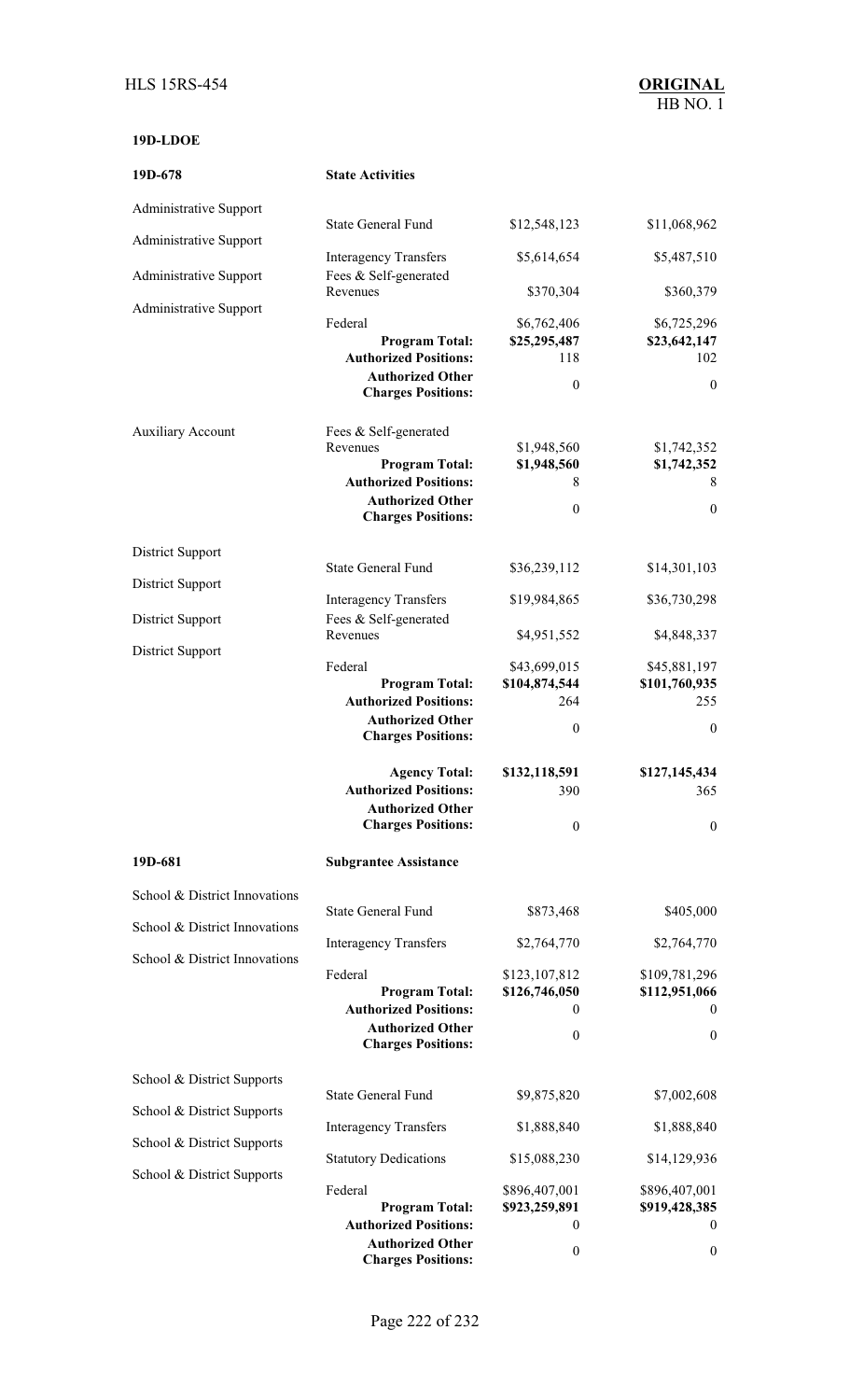# HB NO. 1

| <b>Student-Centered Goals</b>              |                                                         |                    |                                     |
|--------------------------------------------|---------------------------------------------------------|--------------------|-------------------------------------|
| <b>Student-Centered Goals</b>              | <b>State General Fund</b>                               | \$89,212,881       | \$61,312,916                        |
|                                            | <b>Interagency Transfers</b>                            | \$47,798,608       | \$75,403,573                        |
| <b>Student-Centered Goals</b>              | Fees & Self-generated<br>Revenues                       | \$9,418,903        | \$9,418,903                         |
| <b>Student-Centered Goals</b>              |                                                         |                    |                                     |
|                                            | Federal                                                 | \$17,002,236       | \$72,898,189                        |
|                                            | <b>Program Total:</b><br><b>Authorized Positions:</b>   | \$163,432,628<br>0 | \$219,033,581<br>$\left( 0 \right)$ |
|                                            | <b>Authorized Other</b>                                 |                    |                                     |
|                                            | <b>Charges Positions:</b>                               | $\boldsymbol{0}$   | $\mathbf{0}$                        |
|                                            | <b>Agency Total:</b>                                    | \$1,213,438,569    | \$1,251,413,032                     |
|                                            | <b>Authorized Positions:</b>                            | 0                  | $\theta$                            |
|                                            | <b>Authorized Other</b>                                 |                    |                                     |
|                                            | <b>Charges Positions:</b>                               | $\boldsymbol{0}$   | $\mathbf{0}$                        |
| 19D-682                                    | <b>Recovery School District</b>                         |                    |                                     |
| Recovery School District -                 |                                                         |                    |                                     |
| Instruction                                | <b>State General Fund</b>                               | \$2,701,541        | \$1,919,933                         |
| Recovery School District -<br>Instruction  | <b>Interagency Transfers</b>                            | \$11,405,407       | \$11,436,667                        |
| Recovery School District -                 | Fees & Self-generated                                   |                    |                                     |
| Instruction                                | Revenues                                                | \$6,350,000        | \$6,346,716                         |
|                                            | <b>Program Total:</b>                                   | \$20,456,948       | \$19,703,316                        |
|                                            | <b>Authorized Positions:</b>                            | 0                  | $\theta$                            |
|                                            | <b>Authorized Other</b><br><b>Charges Positions:</b>    | $\boldsymbol{0}$   | $\boldsymbol{0}$                    |
|                                            |                                                         |                    |                                     |
| Recovery School District -                 |                                                         |                    |                                     |
| Construction                               | <b>Interagency Transfers</b>                            | \$217,439,488      | \$183,046,584                       |
| Recovery School District -<br>Construction | Fees & Self-generated<br>Revenues                       | \$33,880,000       | \$33,880,000                        |
|                                            | <b>Program Total:</b>                                   | \$251,319,488      | \$216,926,584                       |
|                                            | <b>Authorized Positions:</b>                            | $\boldsymbol{0}$   | $\boldsymbol{0}$                    |
|                                            | <b>Authorized Other</b>                                 | $\boldsymbol{0}$   | $\boldsymbol{0}$                    |
|                                            | <b>Charges Positions:</b>                               |                    |                                     |
|                                            | <b>Agency Total:</b>                                    | \$271,776,436      | \$236,629,900                       |
|                                            | <b>Authorized Positions:</b>                            | 0                  | $\overline{0}$                      |
|                                            | <b>Authorized Other</b>                                 |                    |                                     |
|                                            | <b>Charges Positions:</b>                               | $\boldsymbol{0}$   | $\mathbf{0}$                        |
| 19D-695                                    | <b>Minimum Foundation</b><br>Program                    |                    |                                     |
| Minimum Foundation Program                 |                                                         |                    |                                     |
| Minimum Foundation Program                 | <b>State General Fund</b>                               | \$3,302,111,756    | \$3,368,767,513                     |
|                                            | <b>Statutory Dedications</b>                            | \$291,678,149      | \$259,491,435                       |
|                                            | <b>Program Total:</b>                                   | \$3,593,789,905    | \$3,628,258,948                     |
|                                            | <b>Authorized Positions:</b><br><b>Authorized Other</b> | $\boldsymbol{0}$   | $\overline{0}$                      |
|                                            | <b>Charges Positions:</b>                               | $\boldsymbol{0}$   | $\overline{0}$                      |
|                                            | <b>Agency Total:</b>                                    | \$3,593,789,905    | \$3,628,258,948                     |
|                                            | <b>Authorized Positions:</b>                            | $\mathbf{0}$       | $\bf{0}$                            |
|                                            | <b>Authorized Other</b>                                 |                    |                                     |
|                                            | <b>Charges Positions:</b>                               | $\boldsymbol{0}$   | $\boldsymbol{0}$                    |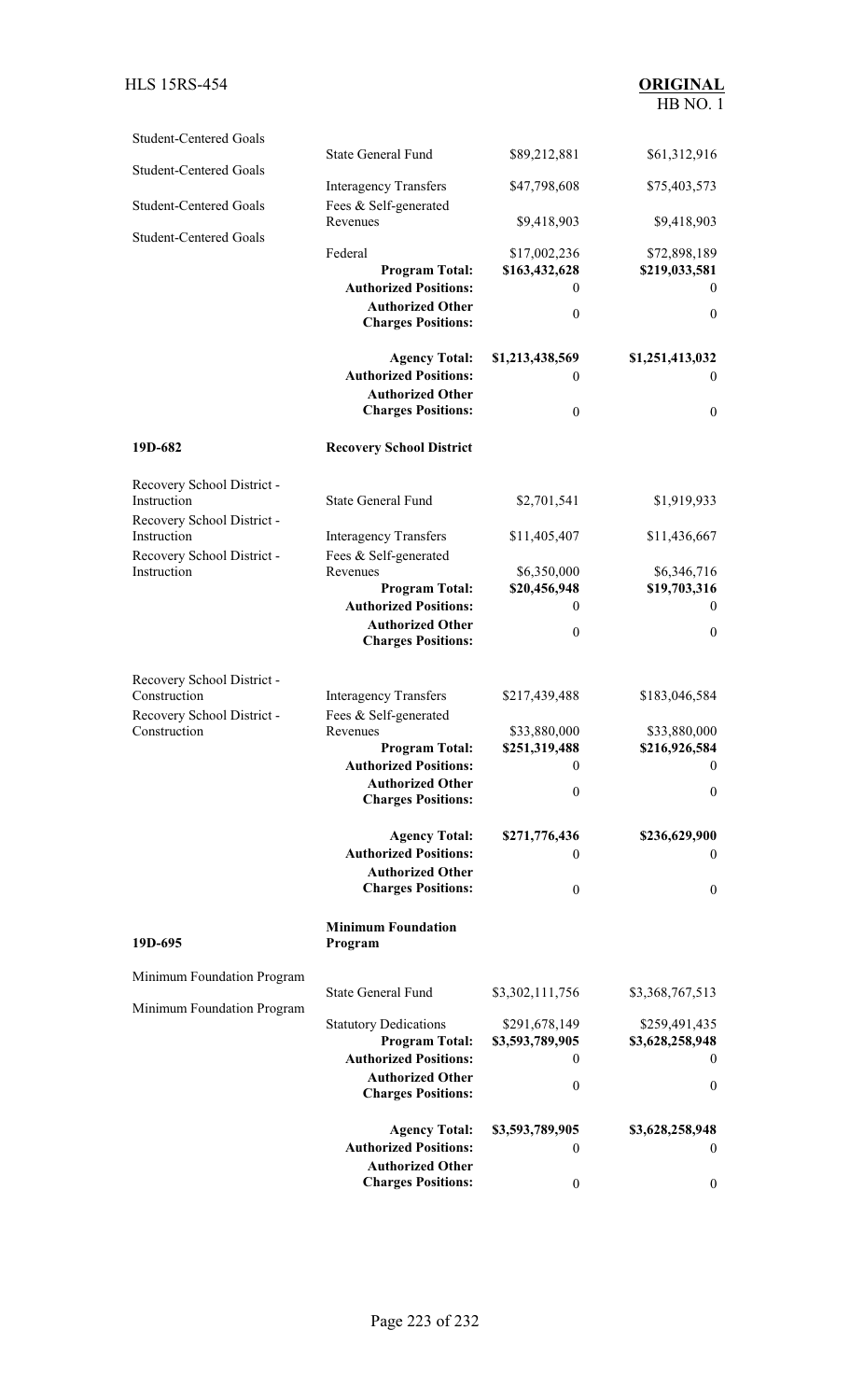| 19D-697                        | <b>Non-Public Educational</b><br>Assistance           |                              |                               |
|--------------------------------|-------------------------------------------------------|------------------------------|-------------------------------|
| <b>Required Services</b>       |                                                       |                              |                               |
|                                | <b>State General Fund</b><br><b>Program Total:</b>    | \$15,292,704<br>\$15,292,704 | \$15,292,704<br>\$15,292,704  |
|                                | <b>Authorized Positions:</b>                          | $\theta$                     | $\theta$                      |
|                                | <b>Authorized Other</b>                               | $\mathbf{0}$                 | $\boldsymbol{0}$              |
|                                | <b>Charges Positions:</b>                             |                              |                               |
| School Lunch Salary            |                                                       |                              |                               |
| Supplement                     | <b>State General Fund</b>                             | \$7,917,607                  | \$7,917,607                   |
|                                | <b>Program Total:</b><br><b>Authorized Positions:</b> | \$7,917,607<br>$\theta$      | \$7,917,607<br>0              |
|                                | <b>Authorized Other</b>                               |                              |                               |
|                                | <b>Charges Positions:</b>                             | $\mathbf{0}$                 | $\boldsymbol{0}$              |
| <b>Textbook Administration</b> |                                                       |                              |                               |
|                                | <b>State General Fund</b>                             | \$171,865                    | \$171,865                     |
|                                | <b>Program Total:</b><br><b>Authorized Positions:</b> | \$171,865<br>$\theta$        | \$171,865<br>$\boldsymbol{0}$ |
|                                | <b>Authorized Other</b>                               |                              |                               |
|                                | <b>Charges Positions:</b>                             | $\mathbf{0}$                 | $\boldsymbol{0}$              |
| Textbooks                      |                                                       |                              |                               |
|                                | <b>State General Fund</b>                             | \$2,911,843                  | \$2,911,843                   |
|                                | <b>Program Total:</b><br><b>Authorized Positions:</b> | \$2,911,843<br>$\mathbf{0}$  | \$2,911,843<br>$\mathbf{0}$   |
|                                | <b>Authorized Other</b>                               |                              |                               |
|                                | <b>Charges Positions:</b>                             | $\mathbf{0}$                 | $\theta$                      |
|                                | <b>Agency Total:</b>                                  | \$26,294,019                 | \$26,294,019                  |
|                                | <b>Authorized Positions:</b>                          | $\theta$                     | 0                             |
|                                | <b>Authorized Other</b>                               |                              |                               |
|                                | <b>Charges Positions:</b>                             | $\mathbf{0}$                 | 0                             |
| 19D-699                        | <b>Special School District</b>                        |                              |                               |
| Instruction                    | <b>State General Fund</b>                             | \$7,319,418                  | \$6,252,143                   |
| Instruction                    | <b>Interagency Transfers</b>                          | \$3,775,061                  | \$3,290,193                   |
| Instruction                    | Fees & Self-generated<br>Revenues                     | \$1,051,348                  | \$826,159                     |
|                                | <b>Program Total:</b>                                 | \$12,145,827                 | \$10,368,495                  |
|                                | <b>Authorized Positions:</b>                          | 130                          | 122                           |
|                                | <b>Authorized Other</b>                               | $\boldsymbol{0}$             | $\boldsymbol{0}$              |
|                                | <b>Charges Positions:</b>                             |                              |                               |
| Administration                 | <b>State General Fund</b>                             | \$1,662,073                  | \$1,955,213                   |
| Administration                 | <b>Interagency Transfers</b>                          | \$1,096                      | \$1,096                       |
|                                | <b>Program Total:</b><br><b>Authorized Positions:</b> | \$1,663,169<br>3             | \$1,956,309<br>3              |
|                                | <b>Authorized Other</b>                               |                              |                               |
|                                | <b>Charges Positions:</b>                             | $\boldsymbol{0}$             | $\boldsymbol{0}$              |
|                                | <b>Agency Total:</b>                                  | \$13,808,996                 | \$12,324,804                  |
|                                | <b>Authorized Positions:</b>                          | 133                          | 125                           |
|                                | <b>Authorized Other</b>                               |                              |                               |
|                                | <b>Charges Positions:</b>                             | $\boldsymbol{0}$             | $\boldsymbol{0}$              |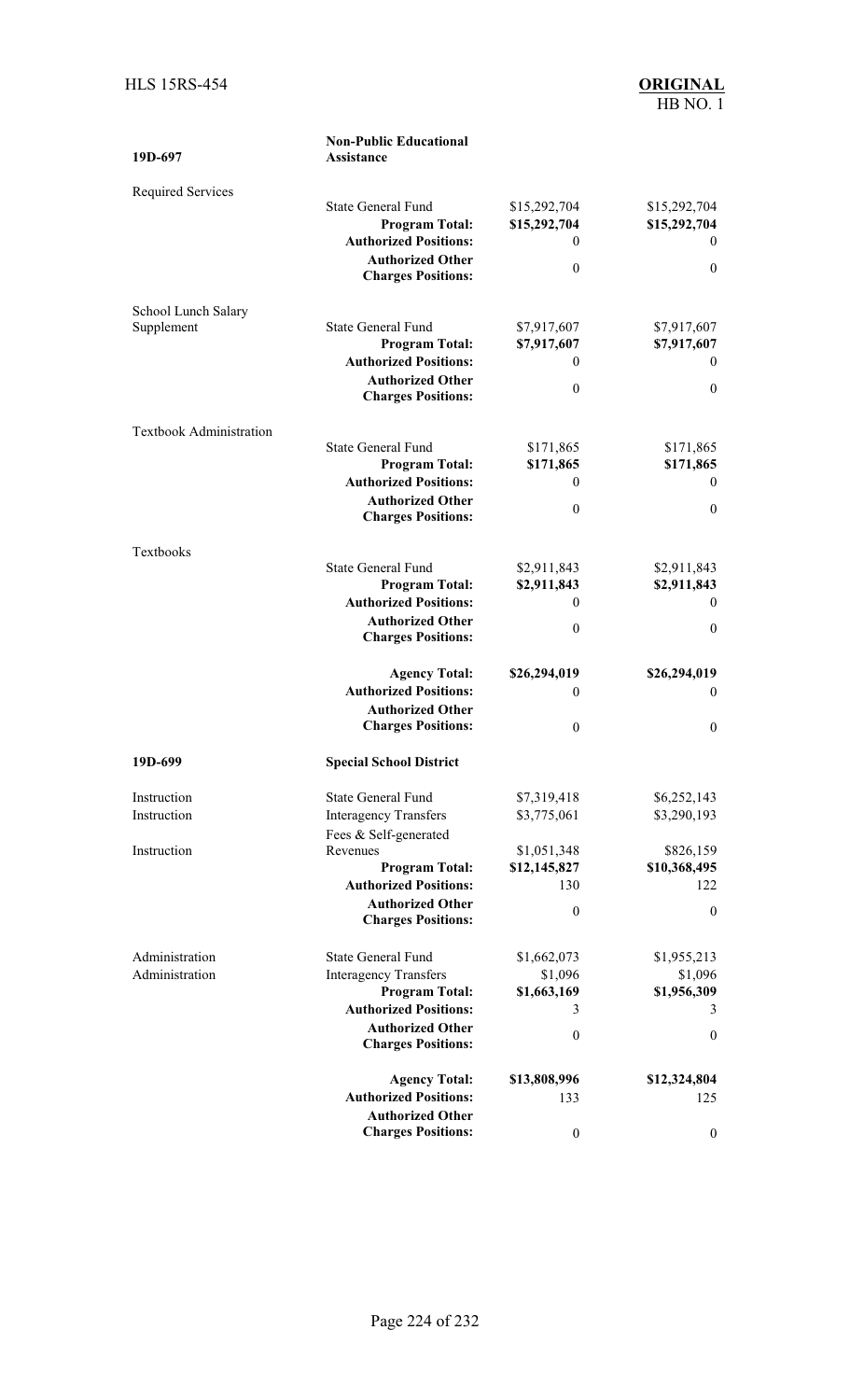### **19E-HCSD**

#### **Louisiana State University Health Sciences Center Health Care Services Division**

### **19E-610**

| <b>Executive Administration and</b><br>Fees & Self-generated<br>General Support<br>Revenues<br>\$77,439,250<br>\$0<br>\$0<br><b>Program Total:</b><br>\$87,439,250<br><b>Authorized Positions:</b><br>$\mathbf{0}$<br>$\theta$<br><b>Authorized Other</b><br>$\boldsymbol{0}$<br>$\boldsymbol{0}$<br><b>Charges Positions:</b><br><b>State General Fund</b><br>\$3,860,659<br>\$3,860,659<br>Center<br>Lallie Kemp Regional Medical<br>Center<br>\$30,589,668<br>\$33,243,383<br><b>Interagency Transfers</b><br>Fees & Self-generated<br>Lallie Kemp Regional Medical<br>Center<br>Revenues<br>\$4,334,389<br>\$4,334,389<br>Lallie Kemp Regional Medical<br>Federal<br>Center<br>\$4,800,336<br>\$4,800,336<br><b>Program Total:</b><br>\$43,585,052<br>\$46,238,767<br><b>Authorized Positions:</b><br>331<br>331<br><b>Authorized Other</b><br>$\boldsymbol{0}$<br>$\mathbf{0}$<br><b>Charges Positions:</b><br><b>Agency Total:</b><br>\$131,024,302<br>\$46,238,767<br><b>Authorized Positions:</b><br>331<br>331<br><b>Authorized Other</b><br><b>Charges Positions:</b><br>$\boldsymbol{0}$<br>$\boldsymbol{0}$<br>20A-OREQ<br><b>Local Housing Of State</b><br><b>Adult Offenders</b><br>Local Housing of Adult<br>Offenders<br><b>State General Fund</b><br>\$145,753,843<br>\$125,759,644<br><b>Program Total:</b><br>\$145,753,843<br>\$125,759,644<br><b>Authorized Positions:</b><br>$\sim$ 0<br>$\sim$ 0<br><b>Authorized Other</b><br>$\boldsymbol{0}$<br>$\boldsymbol{0}$<br><b>Charges Positions:</b><br><b>Local Reentry Services</b><br><b>State General Fund</b><br>\$3,996,003<br>\$9,156,550<br><b>Program Total:</b><br>\$3,996,003<br>\$9,156,550<br><b>Authorized Positions:</b><br>$\theta$<br>$\overline{0}$<br><b>Authorized Other</b><br>$\theta$<br>$\boldsymbol{0}$<br><b>Charges Positions:</b><br><b>Transitional Work Program</b><br><b>State General Fund</b><br>\$19,786,171<br>\$19,269,804<br><b>Program Total:</b><br>\$19,786,171<br>\$19,269,804<br><b>Authorized Positions:</b><br>0<br>$\theta$<br><b>Authorized Other</b><br>$\theta$<br>$\boldsymbol{0}$<br><b>Charges Positions:</b><br><b>Agency Total:</b><br>\$169,536,017<br>\$154,185,998<br><b>Authorized Positions:</b><br>$\mathbf{0}$<br>$\theta$<br><b>Authorized Other</b><br><b>Charges Positions:</b><br>$\boldsymbol{0}$<br>$\boldsymbol{0}$ | <b>Executive Administration and</b><br>General Support | <b>Interagency Transfers</b> | \$10,000,000 | \$0 |
|-----------------------------------------------------------------------------------------------------------------------------------------------------------------------------------------------------------------------------------------------------------------------------------------------------------------------------------------------------------------------------------------------------------------------------------------------------------------------------------------------------------------------------------------------------------------------------------------------------------------------------------------------------------------------------------------------------------------------------------------------------------------------------------------------------------------------------------------------------------------------------------------------------------------------------------------------------------------------------------------------------------------------------------------------------------------------------------------------------------------------------------------------------------------------------------------------------------------------------------------------------------------------------------------------------------------------------------------------------------------------------------------------------------------------------------------------------------------------------------------------------------------------------------------------------------------------------------------------------------------------------------------------------------------------------------------------------------------------------------------------------------------------------------------------------------------------------------------------------------------------------------------------------------------------------------------------------------------------------------------------------------------------------------------------------------------------------------------------------------------------------------------------------------------------------------------------------------------------------------------------------------------------------------------------------------------------------------------------------------|--------------------------------------------------------|------------------------------|--------------|-----|
|                                                                                                                                                                                                                                                                                                                                                                                                                                                                                                                                                                                                                                                                                                                                                                                                                                                                                                                                                                                                                                                                                                                                                                                                                                                                                                                                                                                                                                                                                                                                                                                                                                                                                                                                                                                                                                                                                                                                                                                                                                                                                                                                                                                                                                                                                                                                                           |                                                        |                              |              |     |
|                                                                                                                                                                                                                                                                                                                                                                                                                                                                                                                                                                                                                                                                                                                                                                                                                                                                                                                                                                                                                                                                                                                                                                                                                                                                                                                                                                                                                                                                                                                                                                                                                                                                                                                                                                                                                                                                                                                                                                                                                                                                                                                                                                                                                                                                                                                                                           |                                                        |                              |              |     |
|                                                                                                                                                                                                                                                                                                                                                                                                                                                                                                                                                                                                                                                                                                                                                                                                                                                                                                                                                                                                                                                                                                                                                                                                                                                                                                                                                                                                                                                                                                                                                                                                                                                                                                                                                                                                                                                                                                                                                                                                                                                                                                                                                                                                                                                                                                                                                           |                                                        |                              |              |     |
|                                                                                                                                                                                                                                                                                                                                                                                                                                                                                                                                                                                                                                                                                                                                                                                                                                                                                                                                                                                                                                                                                                                                                                                                                                                                                                                                                                                                                                                                                                                                                                                                                                                                                                                                                                                                                                                                                                                                                                                                                                                                                                                                                                                                                                                                                                                                                           |                                                        |                              |              |     |
|                                                                                                                                                                                                                                                                                                                                                                                                                                                                                                                                                                                                                                                                                                                                                                                                                                                                                                                                                                                                                                                                                                                                                                                                                                                                                                                                                                                                                                                                                                                                                                                                                                                                                                                                                                                                                                                                                                                                                                                                                                                                                                                                                                                                                                                                                                                                                           |                                                        |                              |              |     |
|                                                                                                                                                                                                                                                                                                                                                                                                                                                                                                                                                                                                                                                                                                                                                                                                                                                                                                                                                                                                                                                                                                                                                                                                                                                                                                                                                                                                                                                                                                                                                                                                                                                                                                                                                                                                                                                                                                                                                                                                                                                                                                                                                                                                                                                                                                                                                           | Lallie Kemp Regional Medical                           |                              |              |     |
|                                                                                                                                                                                                                                                                                                                                                                                                                                                                                                                                                                                                                                                                                                                                                                                                                                                                                                                                                                                                                                                                                                                                                                                                                                                                                                                                                                                                                                                                                                                                                                                                                                                                                                                                                                                                                                                                                                                                                                                                                                                                                                                                                                                                                                                                                                                                                           |                                                        |                              |              |     |
|                                                                                                                                                                                                                                                                                                                                                                                                                                                                                                                                                                                                                                                                                                                                                                                                                                                                                                                                                                                                                                                                                                                                                                                                                                                                                                                                                                                                                                                                                                                                                                                                                                                                                                                                                                                                                                                                                                                                                                                                                                                                                                                                                                                                                                                                                                                                                           |                                                        |                              |              |     |
|                                                                                                                                                                                                                                                                                                                                                                                                                                                                                                                                                                                                                                                                                                                                                                                                                                                                                                                                                                                                                                                                                                                                                                                                                                                                                                                                                                                                                                                                                                                                                                                                                                                                                                                                                                                                                                                                                                                                                                                                                                                                                                                                                                                                                                                                                                                                                           |                                                        |                              |              |     |
|                                                                                                                                                                                                                                                                                                                                                                                                                                                                                                                                                                                                                                                                                                                                                                                                                                                                                                                                                                                                                                                                                                                                                                                                                                                                                                                                                                                                                                                                                                                                                                                                                                                                                                                                                                                                                                                                                                                                                                                                                                                                                                                                                                                                                                                                                                                                                           |                                                        |                              |              |     |
|                                                                                                                                                                                                                                                                                                                                                                                                                                                                                                                                                                                                                                                                                                                                                                                                                                                                                                                                                                                                                                                                                                                                                                                                                                                                                                                                                                                                                                                                                                                                                                                                                                                                                                                                                                                                                                                                                                                                                                                                                                                                                                                                                                                                                                                                                                                                                           |                                                        |                              |              |     |
|                                                                                                                                                                                                                                                                                                                                                                                                                                                                                                                                                                                                                                                                                                                                                                                                                                                                                                                                                                                                                                                                                                                                                                                                                                                                                                                                                                                                                                                                                                                                                                                                                                                                                                                                                                                                                                                                                                                                                                                                                                                                                                                                                                                                                                                                                                                                                           |                                                        |                              |              |     |
|                                                                                                                                                                                                                                                                                                                                                                                                                                                                                                                                                                                                                                                                                                                                                                                                                                                                                                                                                                                                                                                                                                                                                                                                                                                                                                                                                                                                                                                                                                                                                                                                                                                                                                                                                                                                                                                                                                                                                                                                                                                                                                                                                                                                                                                                                                                                                           |                                                        |                              |              |     |
|                                                                                                                                                                                                                                                                                                                                                                                                                                                                                                                                                                                                                                                                                                                                                                                                                                                                                                                                                                                                                                                                                                                                                                                                                                                                                                                                                                                                                                                                                                                                                                                                                                                                                                                                                                                                                                                                                                                                                                                                                                                                                                                                                                                                                                                                                                                                                           |                                                        |                              |              |     |
|                                                                                                                                                                                                                                                                                                                                                                                                                                                                                                                                                                                                                                                                                                                                                                                                                                                                                                                                                                                                                                                                                                                                                                                                                                                                                                                                                                                                                                                                                                                                                                                                                                                                                                                                                                                                                                                                                                                                                                                                                                                                                                                                                                                                                                                                                                                                                           |                                                        |                              |              |     |
|                                                                                                                                                                                                                                                                                                                                                                                                                                                                                                                                                                                                                                                                                                                                                                                                                                                                                                                                                                                                                                                                                                                                                                                                                                                                                                                                                                                                                                                                                                                                                                                                                                                                                                                                                                                                                                                                                                                                                                                                                                                                                                                                                                                                                                                                                                                                                           |                                                        |                              |              |     |
|                                                                                                                                                                                                                                                                                                                                                                                                                                                                                                                                                                                                                                                                                                                                                                                                                                                                                                                                                                                                                                                                                                                                                                                                                                                                                                                                                                                                                                                                                                                                                                                                                                                                                                                                                                                                                                                                                                                                                                                                                                                                                                                                                                                                                                                                                                                                                           |                                                        |                              |              |     |
|                                                                                                                                                                                                                                                                                                                                                                                                                                                                                                                                                                                                                                                                                                                                                                                                                                                                                                                                                                                                                                                                                                                                                                                                                                                                                                                                                                                                                                                                                                                                                                                                                                                                                                                                                                                                                                                                                                                                                                                                                                                                                                                                                                                                                                                                                                                                                           |                                                        |                              |              |     |
|                                                                                                                                                                                                                                                                                                                                                                                                                                                                                                                                                                                                                                                                                                                                                                                                                                                                                                                                                                                                                                                                                                                                                                                                                                                                                                                                                                                                                                                                                                                                                                                                                                                                                                                                                                                                                                                                                                                                                                                                                                                                                                                                                                                                                                                                                                                                                           |                                                        |                              |              |     |
|                                                                                                                                                                                                                                                                                                                                                                                                                                                                                                                                                                                                                                                                                                                                                                                                                                                                                                                                                                                                                                                                                                                                                                                                                                                                                                                                                                                                                                                                                                                                                                                                                                                                                                                                                                                                                                                                                                                                                                                                                                                                                                                                                                                                                                                                                                                                                           |                                                        |                              |              |     |
|                                                                                                                                                                                                                                                                                                                                                                                                                                                                                                                                                                                                                                                                                                                                                                                                                                                                                                                                                                                                                                                                                                                                                                                                                                                                                                                                                                                                                                                                                                                                                                                                                                                                                                                                                                                                                                                                                                                                                                                                                                                                                                                                                                                                                                                                                                                                                           |                                                        |                              |              |     |
|                                                                                                                                                                                                                                                                                                                                                                                                                                                                                                                                                                                                                                                                                                                                                                                                                                                                                                                                                                                                                                                                                                                                                                                                                                                                                                                                                                                                                                                                                                                                                                                                                                                                                                                                                                                                                                                                                                                                                                                                                                                                                                                                                                                                                                                                                                                                                           | 20-451                                                 |                              |              |     |
|                                                                                                                                                                                                                                                                                                                                                                                                                                                                                                                                                                                                                                                                                                                                                                                                                                                                                                                                                                                                                                                                                                                                                                                                                                                                                                                                                                                                                                                                                                                                                                                                                                                                                                                                                                                                                                                                                                                                                                                                                                                                                                                                                                                                                                                                                                                                                           |                                                        |                              |              |     |
|                                                                                                                                                                                                                                                                                                                                                                                                                                                                                                                                                                                                                                                                                                                                                                                                                                                                                                                                                                                                                                                                                                                                                                                                                                                                                                                                                                                                                                                                                                                                                                                                                                                                                                                                                                                                                                                                                                                                                                                                                                                                                                                                                                                                                                                                                                                                                           |                                                        |                              |              |     |
|                                                                                                                                                                                                                                                                                                                                                                                                                                                                                                                                                                                                                                                                                                                                                                                                                                                                                                                                                                                                                                                                                                                                                                                                                                                                                                                                                                                                                                                                                                                                                                                                                                                                                                                                                                                                                                                                                                                                                                                                                                                                                                                                                                                                                                                                                                                                                           |                                                        |                              |              |     |
|                                                                                                                                                                                                                                                                                                                                                                                                                                                                                                                                                                                                                                                                                                                                                                                                                                                                                                                                                                                                                                                                                                                                                                                                                                                                                                                                                                                                                                                                                                                                                                                                                                                                                                                                                                                                                                                                                                                                                                                                                                                                                                                                                                                                                                                                                                                                                           |                                                        |                              |              |     |
|                                                                                                                                                                                                                                                                                                                                                                                                                                                                                                                                                                                                                                                                                                                                                                                                                                                                                                                                                                                                                                                                                                                                                                                                                                                                                                                                                                                                                                                                                                                                                                                                                                                                                                                                                                                                                                                                                                                                                                                                                                                                                                                                                                                                                                                                                                                                                           |                                                        |                              |              |     |
|                                                                                                                                                                                                                                                                                                                                                                                                                                                                                                                                                                                                                                                                                                                                                                                                                                                                                                                                                                                                                                                                                                                                                                                                                                                                                                                                                                                                                                                                                                                                                                                                                                                                                                                                                                                                                                                                                                                                                                                                                                                                                                                                                                                                                                                                                                                                                           |                                                        |                              |              |     |
|                                                                                                                                                                                                                                                                                                                                                                                                                                                                                                                                                                                                                                                                                                                                                                                                                                                                                                                                                                                                                                                                                                                                                                                                                                                                                                                                                                                                                                                                                                                                                                                                                                                                                                                                                                                                                                                                                                                                                                                                                                                                                                                                                                                                                                                                                                                                                           |                                                        |                              |              |     |
|                                                                                                                                                                                                                                                                                                                                                                                                                                                                                                                                                                                                                                                                                                                                                                                                                                                                                                                                                                                                                                                                                                                                                                                                                                                                                                                                                                                                                                                                                                                                                                                                                                                                                                                                                                                                                                                                                                                                                                                                                                                                                                                                                                                                                                                                                                                                                           |                                                        |                              |              |     |
|                                                                                                                                                                                                                                                                                                                                                                                                                                                                                                                                                                                                                                                                                                                                                                                                                                                                                                                                                                                                                                                                                                                                                                                                                                                                                                                                                                                                                                                                                                                                                                                                                                                                                                                                                                                                                                                                                                                                                                                                                                                                                                                                                                                                                                                                                                                                                           |                                                        |                              |              |     |
|                                                                                                                                                                                                                                                                                                                                                                                                                                                                                                                                                                                                                                                                                                                                                                                                                                                                                                                                                                                                                                                                                                                                                                                                                                                                                                                                                                                                                                                                                                                                                                                                                                                                                                                                                                                                                                                                                                                                                                                                                                                                                                                                                                                                                                                                                                                                                           |                                                        |                              |              |     |
|                                                                                                                                                                                                                                                                                                                                                                                                                                                                                                                                                                                                                                                                                                                                                                                                                                                                                                                                                                                                                                                                                                                                                                                                                                                                                                                                                                                                                                                                                                                                                                                                                                                                                                                                                                                                                                                                                                                                                                                                                                                                                                                                                                                                                                                                                                                                                           |                                                        |                              |              |     |
|                                                                                                                                                                                                                                                                                                                                                                                                                                                                                                                                                                                                                                                                                                                                                                                                                                                                                                                                                                                                                                                                                                                                                                                                                                                                                                                                                                                                                                                                                                                                                                                                                                                                                                                                                                                                                                                                                                                                                                                                                                                                                                                                                                                                                                                                                                                                                           |                                                        |                              |              |     |
|                                                                                                                                                                                                                                                                                                                                                                                                                                                                                                                                                                                                                                                                                                                                                                                                                                                                                                                                                                                                                                                                                                                                                                                                                                                                                                                                                                                                                                                                                                                                                                                                                                                                                                                                                                                                                                                                                                                                                                                                                                                                                                                                                                                                                                                                                                                                                           |                                                        |                              |              |     |
|                                                                                                                                                                                                                                                                                                                                                                                                                                                                                                                                                                                                                                                                                                                                                                                                                                                                                                                                                                                                                                                                                                                                                                                                                                                                                                                                                                                                                                                                                                                                                                                                                                                                                                                                                                                                                                                                                                                                                                                                                                                                                                                                                                                                                                                                                                                                                           |                                                        |                              |              |     |
|                                                                                                                                                                                                                                                                                                                                                                                                                                                                                                                                                                                                                                                                                                                                                                                                                                                                                                                                                                                                                                                                                                                                                                                                                                                                                                                                                                                                                                                                                                                                                                                                                                                                                                                                                                                                                                                                                                                                                                                                                                                                                                                                                                                                                                                                                                                                                           |                                                        |                              |              |     |
|                                                                                                                                                                                                                                                                                                                                                                                                                                                                                                                                                                                                                                                                                                                                                                                                                                                                                                                                                                                                                                                                                                                                                                                                                                                                                                                                                                                                                                                                                                                                                                                                                                                                                                                                                                                                                                                                                                                                                                                                                                                                                                                                                                                                                                                                                                                                                           |                                                        |                              |              |     |
|                                                                                                                                                                                                                                                                                                                                                                                                                                                                                                                                                                                                                                                                                                                                                                                                                                                                                                                                                                                                                                                                                                                                                                                                                                                                                                                                                                                                                                                                                                                                                                                                                                                                                                                                                                                                                                                                                                                                                                                                                                                                                                                                                                                                                                                                                                                                                           |                                                        |                              |              |     |
|                                                                                                                                                                                                                                                                                                                                                                                                                                                                                                                                                                                                                                                                                                                                                                                                                                                                                                                                                                                                                                                                                                                                                                                                                                                                                                                                                                                                                                                                                                                                                                                                                                                                                                                                                                                                                                                                                                                                                                                                                                                                                                                                                                                                                                                                                                                                                           |                                                        |                              |              |     |
|                                                                                                                                                                                                                                                                                                                                                                                                                                                                                                                                                                                                                                                                                                                                                                                                                                                                                                                                                                                                                                                                                                                                                                                                                                                                                                                                                                                                                                                                                                                                                                                                                                                                                                                                                                                                                                                                                                                                                                                                                                                                                                                                                                                                                                                                                                                                                           |                                                        |                              |              |     |
|                                                                                                                                                                                                                                                                                                                                                                                                                                                                                                                                                                                                                                                                                                                                                                                                                                                                                                                                                                                                                                                                                                                                                                                                                                                                                                                                                                                                                                                                                                                                                                                                                                                                                                                                                                                                                                                                                                                                                                                                                                                                                                                                                                                                                                                                                                                                                           |                                                        |                              |              |     |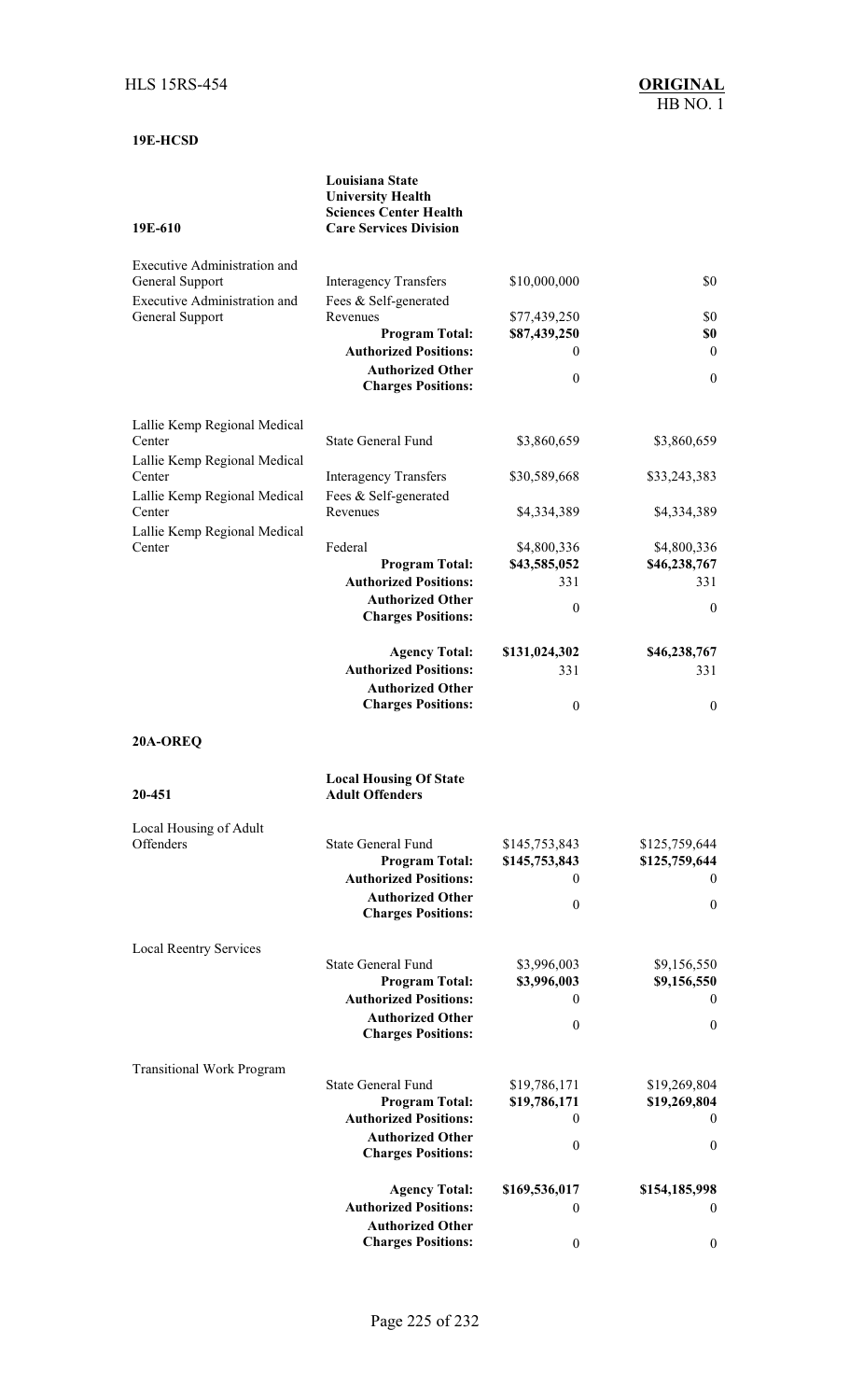| 20-452                                 | <b>Local Housing of State</b><br><b>Juvenile Offenders</b>                                                    |                                                    |                                                                    |
|----------------------------------------|---------------------------------------------------------------------------------------------------------------|----------------------------------------------------|--------------------------------------------------------------------|
| Local Housing of Juvenile<br>Offenders | <b>State General Fund</b><br><b>Program Total:</b><br><b>Authorized Positions:</b><br><b>Authorized Other</b> | \$2,808,891<br>\$2,808,891<br>$\theta$<br>$\theta$ | \$2,808,891<br>\$2,808,891<br>$\boldsymbol{0}$<br>$\boldsymbol{0}$ |
|                                        | <b>Charges Positions:</b>                                                                                     |                                                    |                                                                    |
|                                        | <b>Agency Total:</b>                                                                                          | \$2,808,891                                        | \$2,808,891                                                        |
|                                        | <b>Authorized Positions:</b>                                                                                  | $\theta$                                           | $\mathbf{0}$                                                       |
|                                        | <b>Authorized Other</b><br><b>Charges Positions:</b>                                                          | $\mathbf{0}$                                       | $\boldsymbol{0}$                                                   |
| 20-901                                 | <b>Sales Tax Dedications</b>                                                                                  |                                                    |                                                                    |
| Sales Tax Dedications - Local          |                                                                                                               |                                                    |                                                                    |
| Entities                               | <b>Statutory Dedications</b><br><b>Program Total:</b>                                                         | \$53,263,450<br>\$53,263,450                       | \$43,986,432<br>\$43,986,432                                       |
|                                        | <b>Authorized Positions:</b>                                                                                  | $\theta$                                           | 0                                                                  |
|                                        | <b>Authorized Other</b><br><b>Charges Positions:</b>                                                          | $\boldsymbol{0}$                                   | $\boldsymbol{0}$                                                   |
|                                        | <b>Agency Total:</b>                                                                                          | \$53,263,450                                       | \$43,986,432                                                       |
|                                        | <b>Authorized Positions:</b>                                                                                  | $\theta$                                           | $\mathbf{0}$                                                       |
|                                        | <b>Authorized Other</b><br><b>Charges Positions:</b>                                                          | $\mathbf{0}$                                       | $\boldsymbol{0}$                                                   |
| 20-903                                 | <b>Parish Transportation</b>                                                                                  |                                                    |                                                                    |
|                                        |                                                                                                               |                                                    |                                                                    |
| Mass Transit                           | <b>Statutory Dedications</b><br><b>Program Total:</b>                                                         | \$4,955,000<br>\$4,955,000                         | \$4,955,000<br>\$4,955,000                                         |
|                                        | <b>Authorized Positions:</b><br><b>Authorized Other</b>                                                       | $\boldsymbol{0}$                                   | $\boldsymbol{0}$                                                   |
|                                        | <b>Charges Positions:</b>                                                                                     | $\theta$                                           | $\boldsymbol{0}$                                                   |
| Off-system Roads and Bridges           |                                                                                                               |                                                    |                                                                    |
| Match                                  | <b>Statutory Dedications</b><br><b>Program Total:</b>                                                         | \$3,000,000<br>\$3,000,000                         | \$3,000,000<br>\$3,000,000                                         |
|                                        | <b>Authorized Positions:</b>                                                                                  | $\theta$                                           | $\boldsymbol{0}$                                                   |
|                                        | <b>Authorized Other</b><br><b>Charges Positions:</b>                                                          | $\mathbf{0}$                                       | $\boldsymbol{0}$                                                   |
|                                        |                                                                                                               |                                                    |                                                                    |
| Parish Road                            | <b>Statutory Dedications</b>                                                                                  | \$38,445,000                                       | \$38,445,000                                                       |
|                                        | <b>Program Total:</b>                                                                                         | \$38,445,000                                       | \$38,445,000                                                       |
|                                        | <b>Authorized Positions:</b>                                                                                  | $\mathbf{0}$                                       | $\boldsymbol{0}$                                                   |
|                                        | <b>Authorized Other</b><br><b>Charges Positions:</b>                                                          | $\boldsymbol{0}$                                   | $\boldsymbol{0}$                                                   |
|                                        | <b>Agency Total:</b>                                                                                          | \$46,400,000                                       | \$46,400,000                                                       |
|                                        | <b>Authorized Positions:</b>                                                                                  | $\theta$                                           | $\boldsymbol{0}$                                                   |
|                                        | <b>Authorized Other</b>                                                                                       |                                                    |                                                                    |
|                                        | <b>Charges Positions:</b>                                                                                     | $\boldsymbol{0}$                                   | $\boldsymbol{0}$                                                   |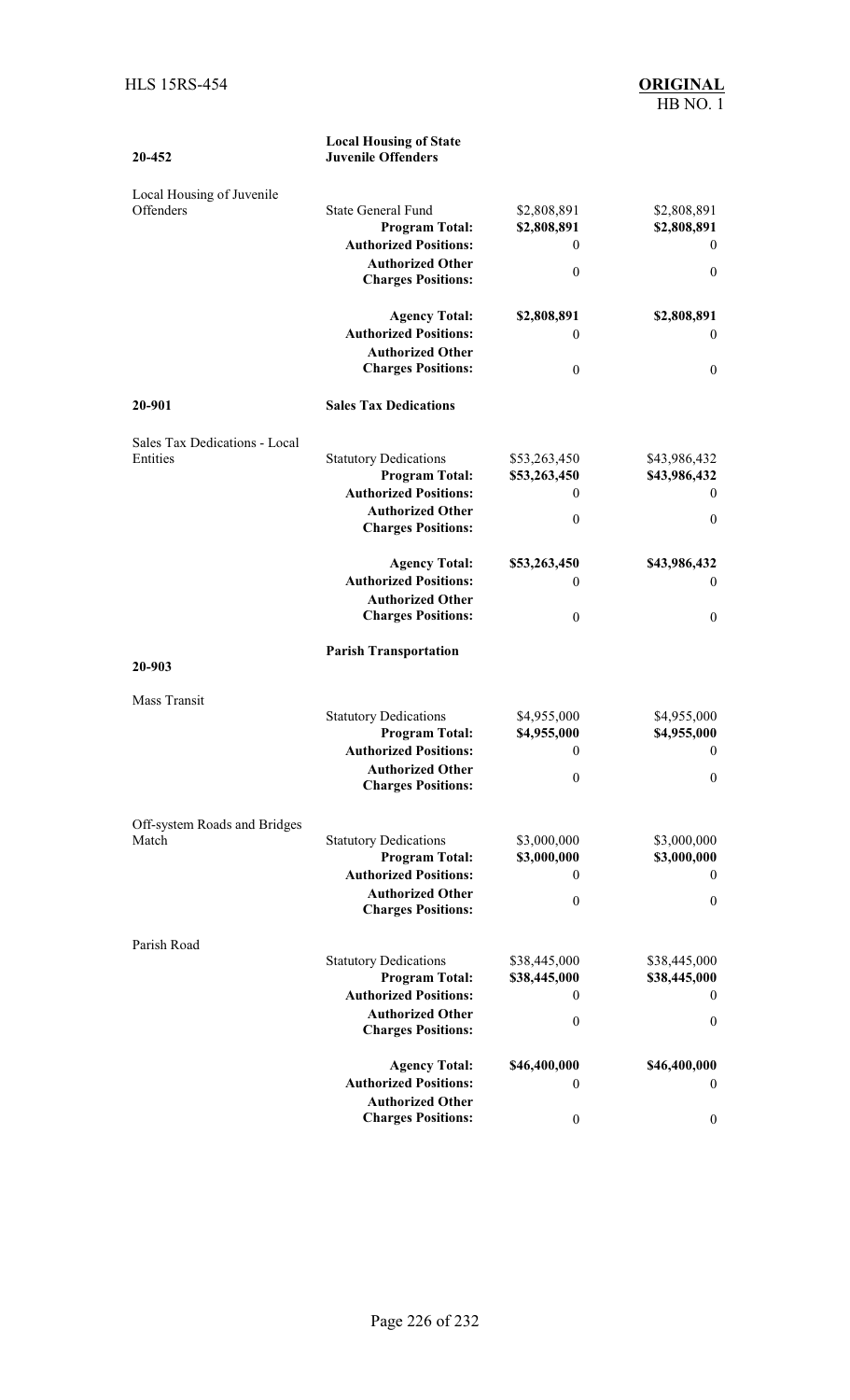| 20-905                                                     | <b>INTERIM</b><br><b>EMERGENCY BOARD</b>              |                             |                             |
|------------------------------------------------------------|-------------------------------------------------------|-----------------------------|-----------------------------|
| Administrative                                             |                                                       |                             |                             |
|                                                            | <b>Statutory Dedications</b>                          | \$40,940                    | \$37,159                    |
|                                                            | <b>Program Total:</b><br><b>Authorized Positions:</b> | \$40,940<br>$\theta$        | \$37,159<br>$\theta$        |
|                                                            | <b>Authorized Other</b>                               |                             |                             |
|                                                            | <b>Charges Positions:</b>                             | $\boldsymbol{0}$            | $\boldsymbol{0}$            |
|                                                            | <b>Agency Total:</b>                                  | \$40,940                    | \$37,159                    |
|                                                            | <b>Authorized Positions:</b>                          | $\mathbf{0}$                | $\boldsymbol{0}$            |
|                                                            | <b>Authorized Other</b><br><b>Charges Positions:</b>  | $\boldsymbol{0}$            | $\boldsymbol{0}$            |
| 20-906                                                     | DAs & Assist Das                                      |                             |                             |
| District Attorneys & Assistant<br><b>District Attorney</b> | <b>State General Fund</b>                             | \$27,757,333                | \$27,757,333                |
| District Attorneys & Assistant                             |                                                       |                             |                             |
| District Attorney                                          | <b>Statutory Dedications</b><br><b>Program Total:</b> | \$5,450,000<br>\$33,207,333 | \$5,450,000<br>\$33,207,333 |
|                                                            | <b>Authorized Positions:</b>                          | $\theta$                    | $\theta$                    |
|                                                            | <b>Authorized Other</b>                               | $\boldsymbol{0}$            | $\mathbf{0}$                |
|                                                            | <b>Charges Positions:</b>                             |                             |                             |
|                                                            | <b>Agency Total:</b>                                  | \$33,207,333                | \$33,207,333                |
|                                                            | <b>Authorized Positions:</b>                          | $\theta$                    | $\boldsymbol{0}$            |
|                                                            | <b>Authorized Other</b><br><b>Charges Positions:</b>  | $\boldsymbol{0}$            | $\boldsymbol{0}$            |
| 20-923                                                     | <b>Corrections Debt</b><br><b>Service</b>             |                             |                             |
| <b>Corrections Debt Service</b>                            |                                                       |                             |                             |
|                                                            | <b>State General Fund</b>                             | \$4,911,494                 | \$4,931,992                 |
|                                                            | <b>Program Total:</b>                                 | \$4,911,494                 | \$4,931,992                 |
|                                                            | <b>Authorized Positions:</b>                          | $\theta$                    | $\theta$                    |
|                                                            | <b>Authorized Other</b><br><b>Charges Positions:</b>  | $\boldsymbol{0}$            | $\boldsymbol{0}$            |
|                                                            | <b>Agency Total:</b>                                  | \$4,911,494                 | \$4,931,992                 |
|                                                            | <b>Authorized Positions:</b>                          | $\mathbf{0}$                | $\boldsymbol{0}$            |
|                                                            | <b>Authorized Other</b><br><b>Charges Positions:</b>  | $\boldsymbol{0}$            | $\boldsymbol{0}$            |
| 20-924                                                     | Video Draw Poker -<br><b>Local Government Aid</b>     |                             |                             |
| State Aid                                                  |                                                       |                             |                             |
|                                                            | <b>Statutory Dedications</b>                          | \$40,485,935                | \$40,485,935                |
|                                                            | <b>Program Total:</b>                                 | \$40,485,935                | \$40,485,935                |
|                                                            | <b>Authorized Positions:</b>                          | $\mathbf{0}$                | $\boldsymbol{0}$            |
|                                                            | <b>Authorized Other</b><br><b>Charges Positions:</b>  | $\boldsymbol{0}$            | $\boldsymbol{0}$            |
|                                                            | <b>Agency Total:</b>                                  | \$40,485,935                | \$40,485,935                |
|                                                            | <b>Authorized Positions:</b>                          | $\boldsymbol{0}$            | $\bf{0}$                    |
|                                                            | <b>Authorized Other</b>                               |                             |                             |
|                                                            | <b>Charges Positions:</b>                             | $\boldsymbol{0}$            | $\boldsymbol{0}$            |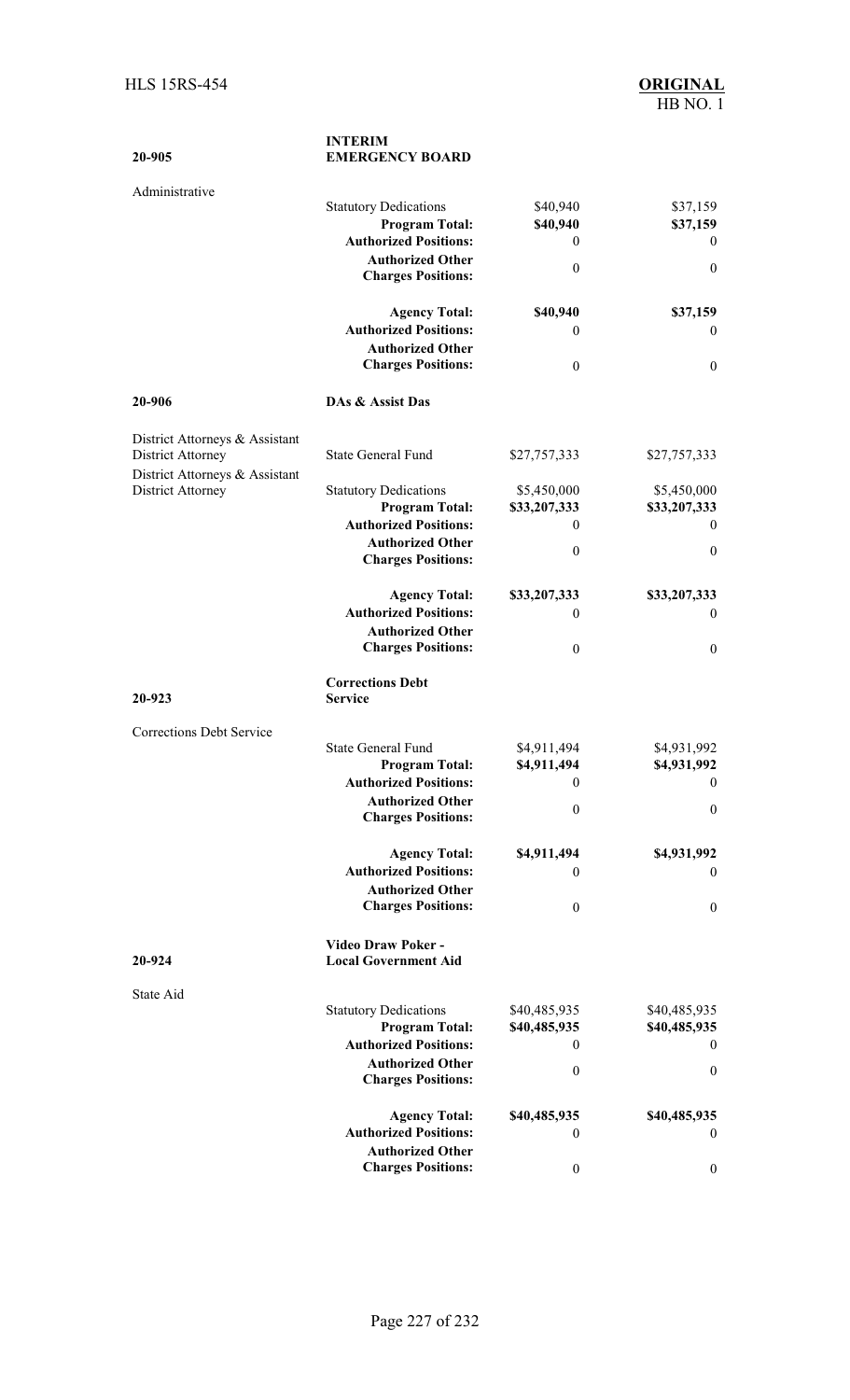#### **20-925 Unclaimed Property Leverage Fund - Debt Service** Unclaimed Property Leverage Statutory Dedications \$15,000,000 \$15,000,000 **Program Total: \$15,000,000 \$15,000,000 Authorized Positions:** 0 0 **Authorized Other Charges Positions:** 0 0 **Agency Total: \$15,000,000 \$15,000,000 Authorized Positions:** 0 0 **Authorized Other Charges Positions:** 0 0 **20-930 Higher Education - Debt Service and Maintenance** Debt Service and Maintenance State General Fund \$27,010,857 \$38,699,132 Debt Service and Maintenance Statutory Dedications \$823,688 \$800,277 **Program Total: \$27,834,545 \$39,499,409 Authorized Positions:** 0 0 **Authorized Other Charges Positions:** 0 0 **Agency Total: \$27,834,545 \$39,499,409 Authorized Positions:** 0 0 **Authorized Other Charges Positions:** 0 0 **20-931 Louisiana Economic Development - Debt Service and State Commitments** LED Debt Service/State Commitments State General Fund \$4,916,235 \$34,089,711 LED Debt Service/State Commitments Fees & Self-generated \$2,800,000 \$1,278,920 LED Debt Service/State Statutory Dedications \$88,709,731 \$10,707,188<br> **Program Total:** \$96,425,966 \$46,075,819  $Program Total:$ **Authorized Positions:** 0 0 **Authorized Other Charges Positions:** 0 0 **Agency Total: \$96,425,966 \$46,075,819 Authorized Positions:** 0 0 **Authorized Other Charges Positions:** 0 0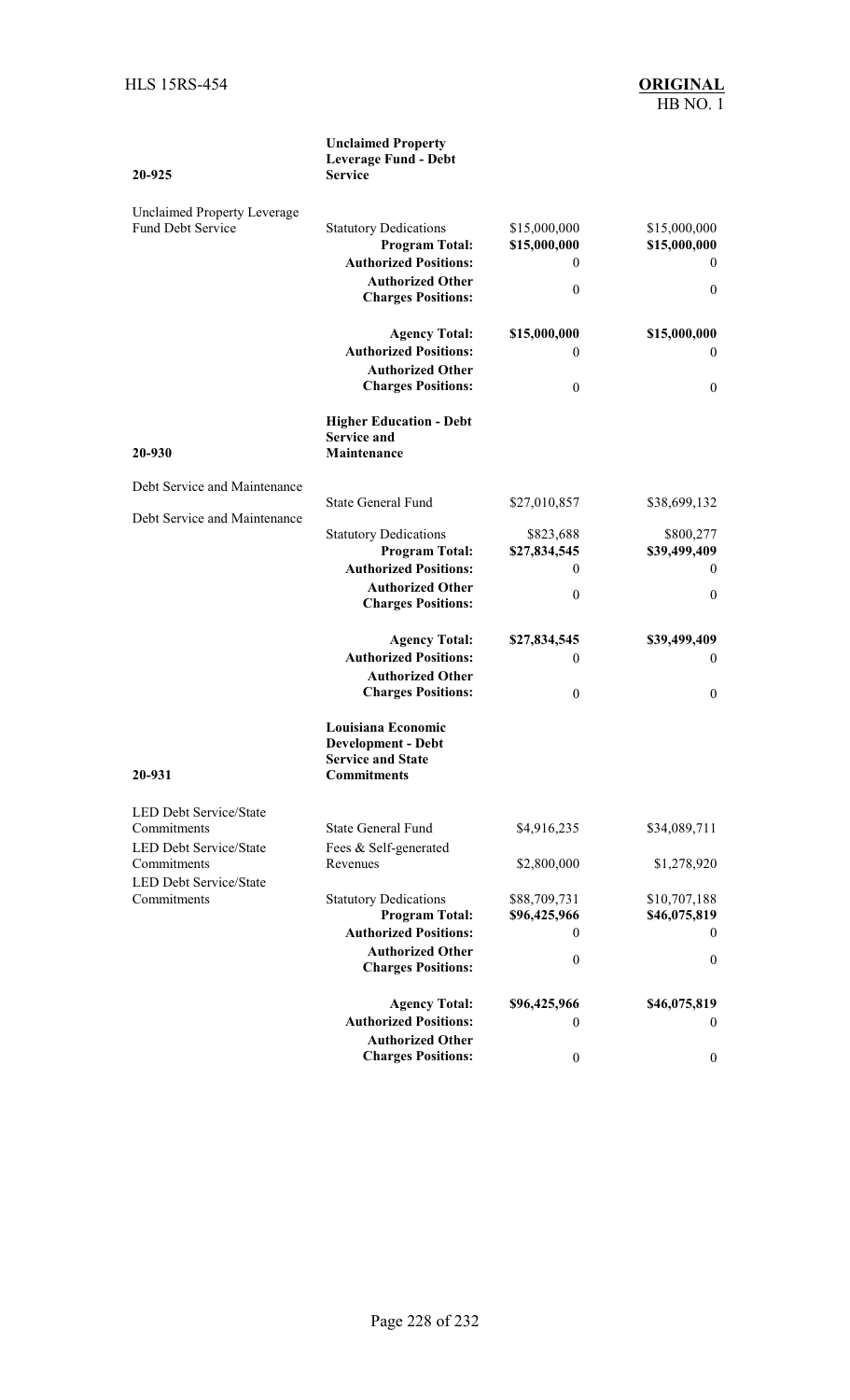| 20-932                            | <b>Two Percent Fire</b><br><b>Insurance Fund</b>     |                         |                  |
|-----------------------------------|------------------------------------------------------|-------------------------|------------------|
| State Aid                         |                                                      |                         |                  |
|                                   | <b>Statutory Dedications</b>                         | \$21,030,998            | \$18,987,611     |
|                                   | <b>Program Total:</b>                                | \$21,030,998            | \$18,987,611     |
|                                   | <b>Authorized Positions:</b>                         | $\theta$                | $\overline{0}$   |
|                                   | <b>Authorized Other</b><br><b>Charges Positions:</b> | $\boldsymbol{0}$        | $\boldsymbol{0}$ |
|                                   | <b>Agency Total:</b>                                 | \$21,030,998            | \$18,987,611     |
|                                   | <b>Authorized Positions:</b>                         | $\mathbf{0}$            | $\boldsymbol{0}$ |
|                                   | <b>Authorized Other</b>                              |                         |                  |
|                                   | <b>Charges Positions:</b>                            | $\boldsymbol{0}$        | $\boldsymbol{0}$ |
| 20-933                            | <b>Gov's Conferences</b>                             |                         |                  |
| Governor's Conferences and        |                                                      |                         |                  |
| <b>Interstate Compacts</b>        | <b>State General Fund</b>                            | \$474,357               | \$474,357        |
|                                   | <b>Program Total:</b>                                | \$474,357               | \$474,357        |
|                                   | <b>Authorized Positions:</b>                         | $\mathbf{0}$            | $\overline{0}$   |
|                                   | <b>Authorized Other</b><br><b>Charges Positions:</b> | $\boldsymbol{0}$        | $\boldsymbol{0}$ |
|                                   | <b>Agency Total:</b>                                 | \$474,357               | \$474,357        |
|                                   | <b>Authorized Positions:</b>                         | $\mathbf{0}$            | $\boldsymbol{0}$ |
|                                   | <b>Authorized Other</b><br><b>Charges Positions:</b> | $\boldsymbol{0}$        | $\boldsymbol{0}$ |
| 20-939                            | <b>Prepaid Wireless 911</b><br><b>Service</b>        |                         |                  |
| Prepaid Wireless Tele 911 Svc     | Fees & Self-generated                                |                         |                  |
|                                   | Revenues                                             | \$6,000,000             | \$7,000,000      |
|                                   | <b>Program Total:</b>                                | \$6,000,000             | \$7,000,000      |
|                                   | <b>Authorized Positions:</b>                         | $\overline{\mathbf{0}}$ | $\sim$ 0         |
|                                   | <b>Authorized Other</b><br><b>Charges Positions:</b> | $\boldsymbol{0}$        | $\boldsymbol{0}$ |
|                                   | <b>Agency Total:</b>                                 | \$6,000,000             | \$7,000,000      |
|                                   | <b>Authorized Positions:</b>                         | $\mathbf{0}$            | $\bf{0}$         |
|                                   | <b>Authorized Other</b>                              |                         |                  |
|                                   | <b>Charges Positions:</b>                            | $\boldsymbol{0}$        | $\boldsymbol{0}$ |
|                                   |                                                      |                         |                  |
| 20-940                            | <b>EMS-Parishes &amp; Mun</b>                        |                         |                  |
|                                   |                                                      |                         |                  |
| <b>Emergency Medical Services</b> | Fees & Self-generated<br>Revenues                    | \$150,000               | \$150,000        |
|                                   | <b>Program Total:</b>                                | \$150,000               | \$150,000        |
|                                   | <b>Authorized Positions:</b>                         | $\mathbf{0}$            | $\bf{0}$         |
|                                   | <b>Authorized Other</b><br><b>Charges Positions:</b> | $\boldsymbol{0}$        | $\boldsymbol{0}$ |
|                                   |                                                      |                         |                  |
|                                   | <b>Agency Total:</b><br><b>Authorized Positions:</b> | \$150,000<br>$\theta$   | \$150,000        |
|                                   | <b>Authorized Other</b>                              |                         | $\boldsymbol{0}$ |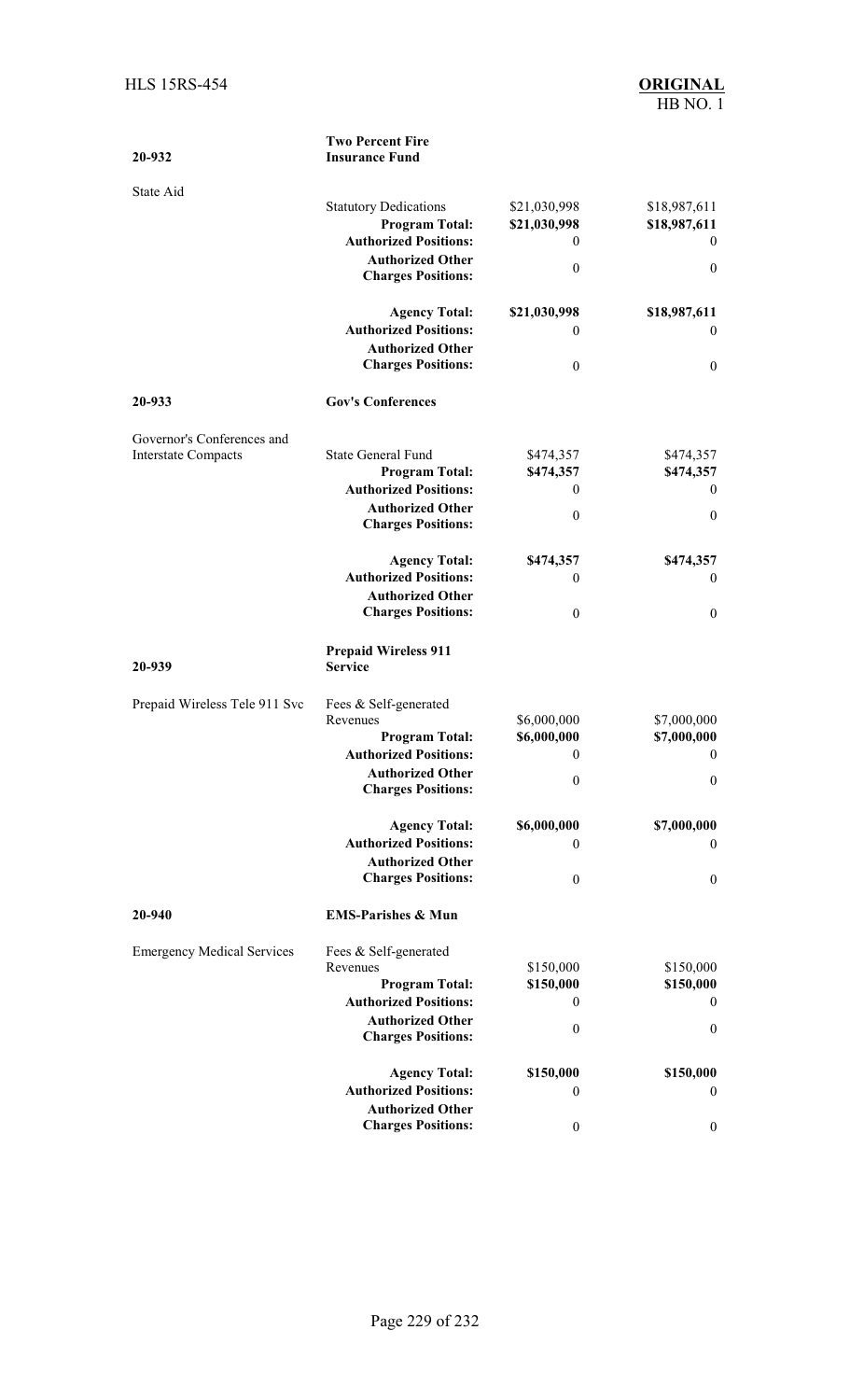**20-941** 

0 0

#### **Agriculture and Forestry - Pass Through Funds**  Agriculture and Forestry - Pass Through Funds State General Fund \$1,572,577 \$1,572,577 Agriculture and Forestry - Pass Interagency Transfers \$202,090 \$202,090 Agriculture and Forestry - Pass Through Funds Fees & Self-generated \$400,000 \$400,000 Agriculture and Forestry - Pass Through Funds Statutory Dedications \$1,936,976 \$1,936,976 Agriculture and Forestry - Pass Through Funds Federal \$4,181,260 \$5,046,260 **Program Total: \$8,292,903 \$9,157,903 Authorized Positions:** 0 0

**Authorized Other**

|                   | <b>Charges Positions:</b>                             | V                | V                |
|-------------------|-------------------------------------------------------|------------------|------------------|
|                   | <b>Agency Total:</b>                                  | \$8,292,903      | \$9,157,903      |
|                   | <b>Authorized Positions:</b>                          | $\mathbf{0}$     | $\mathbf{0}$     |
|                   | <b>Authorized Other</b>                               |                  |                  |
|                   | <b>Charges Positions:</b>                             | $\boldsymbol{0}$ | $\boldsymbol{0}$ |
|                   | <b>State Aid to Local</b>                             |                  |                  |
| 20-945            | <b>Government Entities</b>                            |                  |                  |
| Miscellaneous Aid |                                                       |                  |                  |
|                   | <b>Statutory Dedications</b>                          | \$12,148,089     | \$11,146,998     |
|                   | <b>Program Total:</b><br><b>Authorized Positions:</b> | \$12,148,089     | \$11,146,998     |
|                   |                                                       | $\theta$         | $\mathbf{0}$     |
|                   | <b>Authorized Other</b><br><b>Charges Positions:</b>  | $\boldsymbol{0}$ | $\boldsymbol{0}$ |
|                   | <b>Agency Total:</b>                                  | \$12,148,089     | \$11,146,998     |
|                   | <b>Authorized Positions:</b>                          | $\boldsymbol{0}$ | $\boldsymbol{0}$ |
|                   | <b>Authorized Other</b>                               |                  |                  |
|                   | <b>Charges Positions:</b>                             | $\boldsymbol{0}$ | $\boldsymbol{0}$ |
| 20-950            | <b>Judgments</b>                                      |                  |                  |
| Judgments         |                                                       |                  |                  |
| Judgments         | <b>State General Fund</b>                             | \$10,287,921     | \$0              |
|                   | <b>Statutory Dedications</b>                          | \$15,770         | \$0              |
|                   | <b>Program Total:</b>                                 | \$10,303,691     | \$0              |
|                   | <b>Authorized Positions:</b>                          | $\mathbf{0}$     | $\boldsymbol{0}$ |
|                   | <b>Authorized Other</b>                               | $\boldsymbol{0}$ | $\boldsymbol{0}$ |
|                   | <b>Charges Positions:</b>                             |                  |                  |
|                   | <b>Agency Total:</b>                                  | \$10,303,691     | \$0              |
|                   | <b>Authorized Positions:</b>                          | $\mathbf{0}$     | $\boldsymbol{0}$ |
|                   | <b>Authorized Other</b>                               |                  |                  |
|                   | <b>Charges Positions:</b>                             | $\boldsymbol{0}$ | $\boldsymbol{0}$ |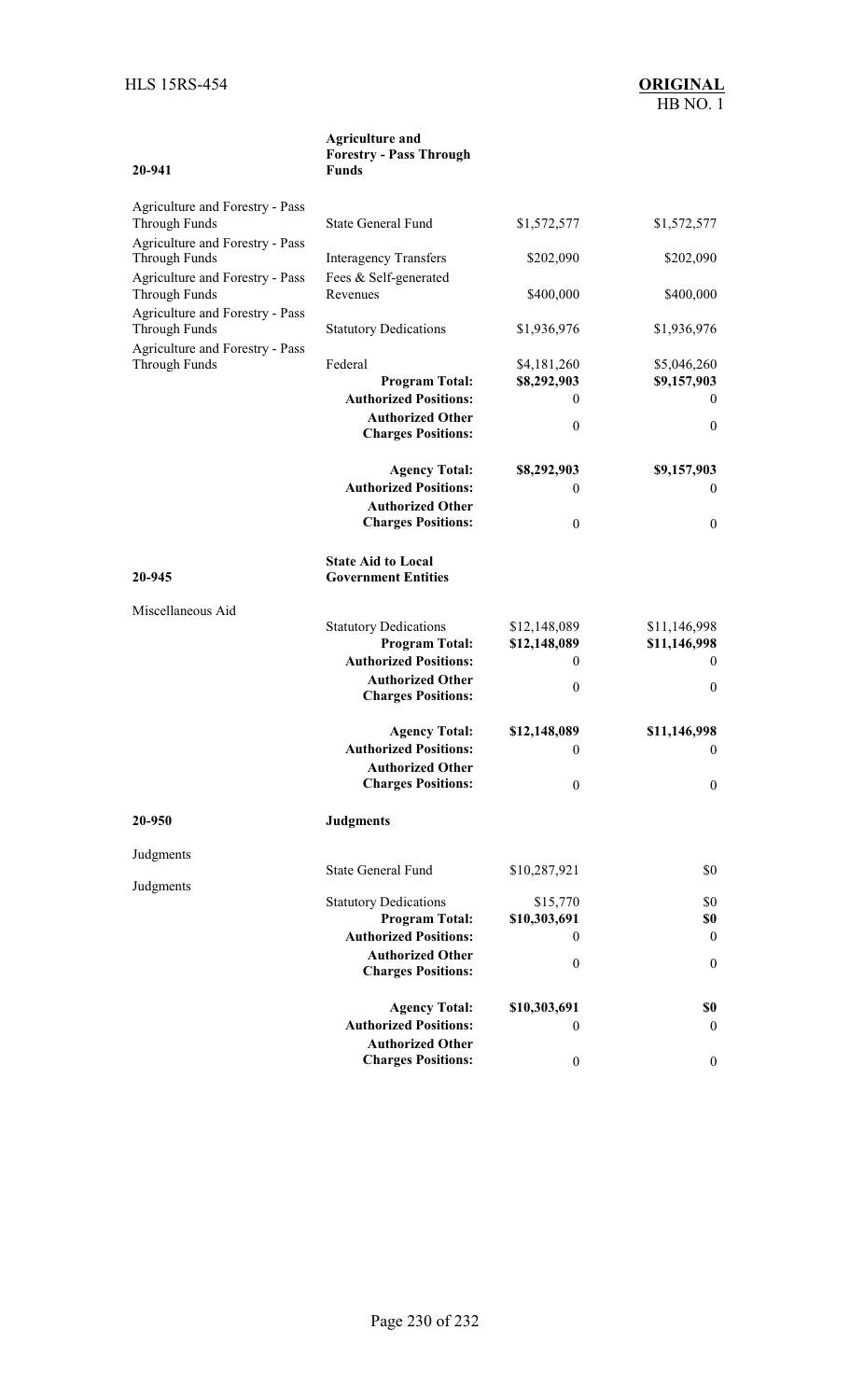| 20-966                                           | <b>Supp Pay Law Enf</b>                                 |                              |                                  |
|--------------------------------------------------|---------------------------------------------------------|------------------------------|----------------------------------|
| Constables and Justices of the<br>Peace Payments | <b>State General Fund</b><br><b>Program Total:</b>      | \$1,027,452<br>\$1,027,452   | \$1,027,452<br>\$1,027,452       |
|                                                  | <b>Authorized Positions:</b>                            | $\theta$                     | $\boldsymbol{0}$                 |
|                                                  | <b>Authorized Other</b><br><b>Charges Positions:</b>    | $\theta$                     | $\boldsymbol{0}$                 |
| Deputy Sheriffs' Supplemental                    | <b>State General Fund</b>                               |                              |                                  |
| Payments                                         | <b>Program Total:</b>                                   | \$53,716,000<br>\$53,716,000 | \$53,716,000<br>\$53,716,000     |
|                                                  | <b>Authorized Positions:</b>                            | $\theta$                     | $\boldsymbol{0}$                 |
|                                                  | <b>Authorized Other</b><br><b>Charges Positions:</b>    | $\theta$                     | $\boldsymbol{0}$                 |
| Firefighters' Supplemental<br>Payments           | <b>State General Fund</b>                               | \$33,822,000                 | \$33,522,000                     |
|                                                  | <b>Program Total:</b>                                   | \$33,822,000                 | \$33,522,000                     |
|                                                  | <b>Authorized Positions:</b>                            | $\theta$                     | $\theta$                         |
|                                                  | <b>Authorized Other</b><br><b>Charges Positions:</b>    | $\theta$                     | $\boldsymbol{0}$                 |
| Municipal Police Supplemental<br>Payments        | <b>State General Fund</b>                               | \$38,474,083                 | \$35,774,083                     |
|                                                  | <b>Program Total:</b>                                   | \$38,474,083                 | \$35,774,083                     |
|                                                  | <b>Authorized Positions:</b>                            | $\theta$                     | $\boldsymbol{0}$                 |
|                                                  | <b>Authorized Other</b><br><b>Charges Positions:</b>    | $\theta$                     | $\boldsymbol{0}$                 |
|                                                  | <b>Agency Total:</b>                                    | \$127,039,535                | \$124,039,535                    |
|                                                  | <b>Authorized Positions:</b>                            | $\mathbf{0}$                 | $\theta$                         |
|                                                  | <b>Authorized Other</b><br><b>Charges Positions:</b>    | $\theta$                     | $\boldsymbol{0}$                 |
| 20-977                                           | <b>DOA</b> - Debt Service                               |                              |                                  |
| Debt Service and Maintenance                     | <b>State General Fund</b>                               | \$53,804,614                 |                                  |
| Debt Service and Maintenance                     |                                                         |                              | \$51,260,620                     |
| Debt Service and Maintenance                     | <b>Interagency Transfers</b><br>Fees & Self-generated   | \$45,093,684                 | \$44,411,099                     |
|                                                  | Revenues                                                | \$93,474                     | \$3,280                          |
|                                                  | <b>Program Total:</b><br><b>Authorized Positions:</b>   | \$98,991,772<br>$\mathbf{0}$ | \$95,674,999<br>$\boldsymbol{0}$ |
|                                                  | <b>Authorized Other</b>                                 | $\theta$                     | $\boldsymbol{0}$                 |
|                                                  | <b>Charges Positions:</b>                               |                              |                                  |
|                                                  | <b>Agency Total:</b>                                    | \$98,991,772                 | \$95,674,999                     |
|                                                  | <b>Authorized Positions:</b><br><b>Authorized Other</b> | $\theta$                     | $\theta$                         |
|                                                  | <b>Charges Positions:</b>                               | $\theta$                     | $\boldsymbol{0}$                 |
| <b>20-XXX</b>                                    | <b>Funds</b>                                            |                              |                                  |
| Funds                                            | <b>State General Fund</b>                               |                              |                                  |
|                                                  | <b>Program Total:</b>                                   | \$47,410,604<br>\$47,410,604 | \$46,893,228<br>\$46,893,228     |
|                                                  | <b>Authorized Positions:</b>                            | $\mathbf{0}$                 | $\boldsymbol{0}$                 |
|                                                  | <b>Authorized Other</b><br><b>Charges Positions:</b>    | $\theta$                     | $\boldsymbol{0}$                 |
|                                                  | <b>Agency Total:</b>                                    | \$47,410,604                 | \$46,893,228                     |
|                                                  | <b>Authorized Positions:</b>                            | $\theta$                     | $\boldsymbol{0}$                 |
|                                                  | <b>Authorized Other</b>                                 |                              |                                  |
|                                                  | <b>Charges Positions:</b>                               | $\boldsymbol{0}$             | $\boldsymbol{0}$                 |